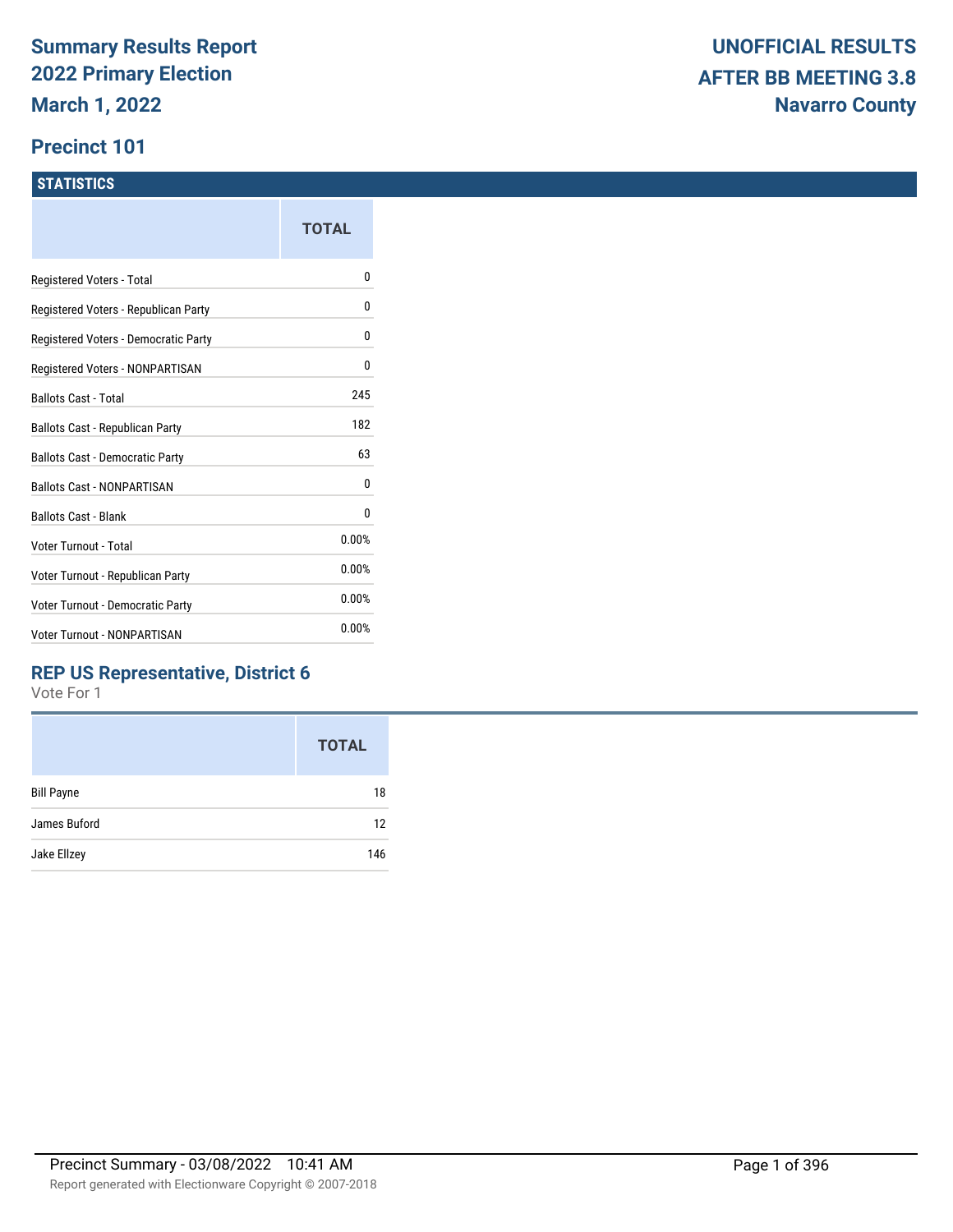## **Precinct 101**

#### **REP Governor**

Vote For 1

|                     | <b>TOTAL</b> |
|---------------------|--------------|
| <b>Greg Abbott</b>  | 131          |
| <b>Rick Perry</b>   | 7            |
| Danny Harrison      | 1            |
| Allen B. West       | 16           |
| <b>Chad Prather</b> | 7            |
| Kandy Kaye Horn     | 1            |
| Paul Belew          | $\Omega$     |
| Don Huffines        | 18           |

## **REP Lieutenant Governor**

Vote For 1

|                        | <b>TOTAL</b> |
|------------------------|--------------|
| <b>Todd M. Bullis</b>  | 8            |
| Daniel Miller          | 12           |
| Dan Patrick            | 147          |
| Zach Vance             | 3            |
| <b>Trayce Bradford</b> | 5            |
| <b>Aaron Sorrells</b>  | 2            |

## **REP Attorney General**

|                   | <b>TOTAL</b> |
|-------------------|--------------|
| Eva Guzman        | 28           |
| <b>Ken Paxton</b> | 80           |
| Louie Gohmert     | 14           |
| George P. Bush    | 58           |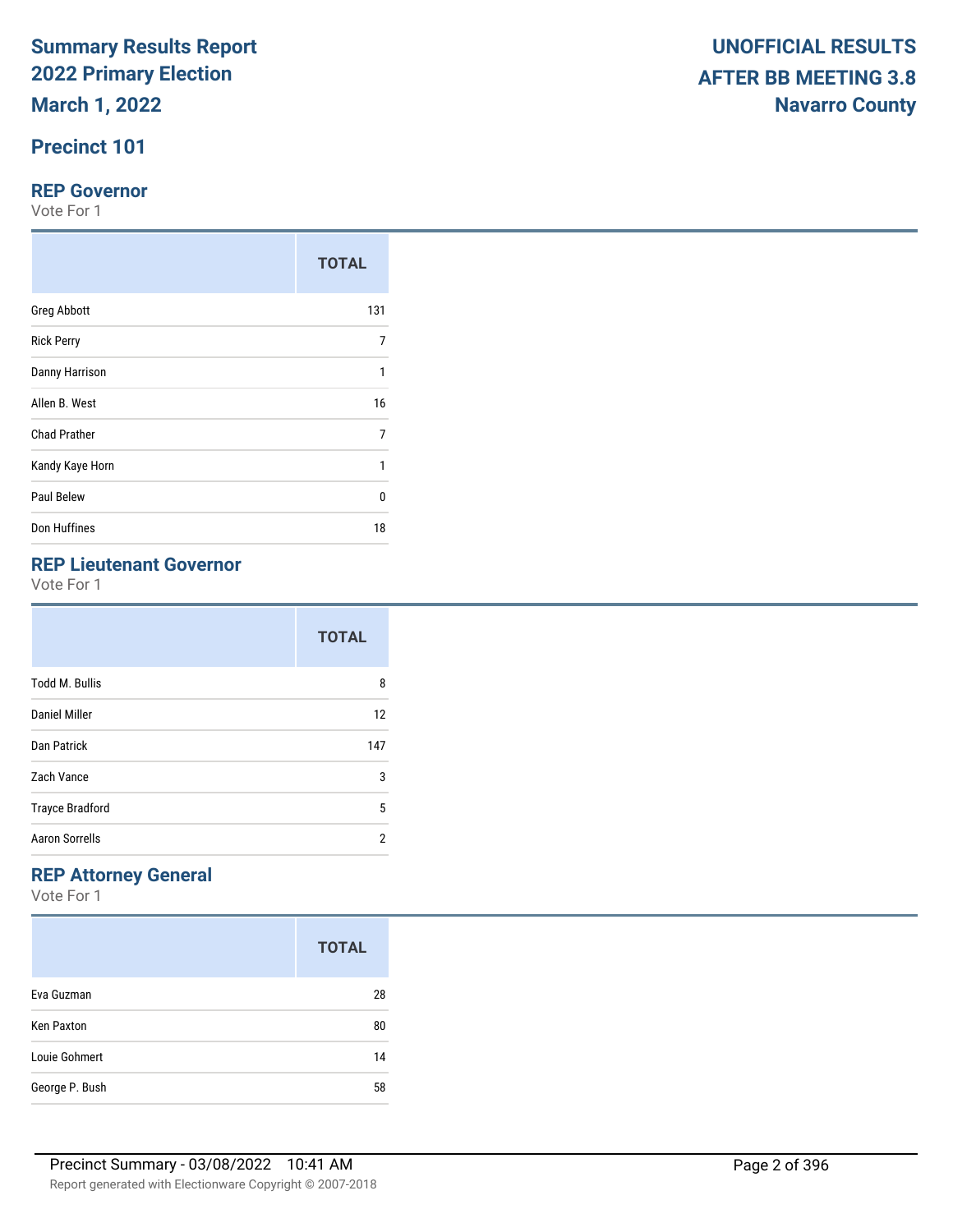**March 1, 2022**

### **Precinct 101**

#### **REP Comptroller of Public Accounts**

Vote For 1

|                | <b>TOTAL</b> |
|----------------|--------------|
| Mark V. Goloby | 49           |
| Glenn Hegar    | 119          |

#### **REP Comm General Land Office**

Vote For 1

|                        | <b>TOTAL</b> |
|------------------------|--------------|
| Ben Armenta            | 17           |
| Jon Spiers             | 32           |
| Victor Avila           | 3            |
| Rufus Lopez            | 4            |
| Dawn Buckingham        | 47           |
| <b>Tim Westley</b>     | 25           |
| Don W. Minton          | 18           |
| <b>Weston Martinez</b> | 6            |

## **REP Commissioner of Agriculture**

|                  | <b>TOTAL</b> |
|------------------|--------------|
| Carey A. Counsil | 12           |
| Sid Miller       | 102          |
| James White      | 54           |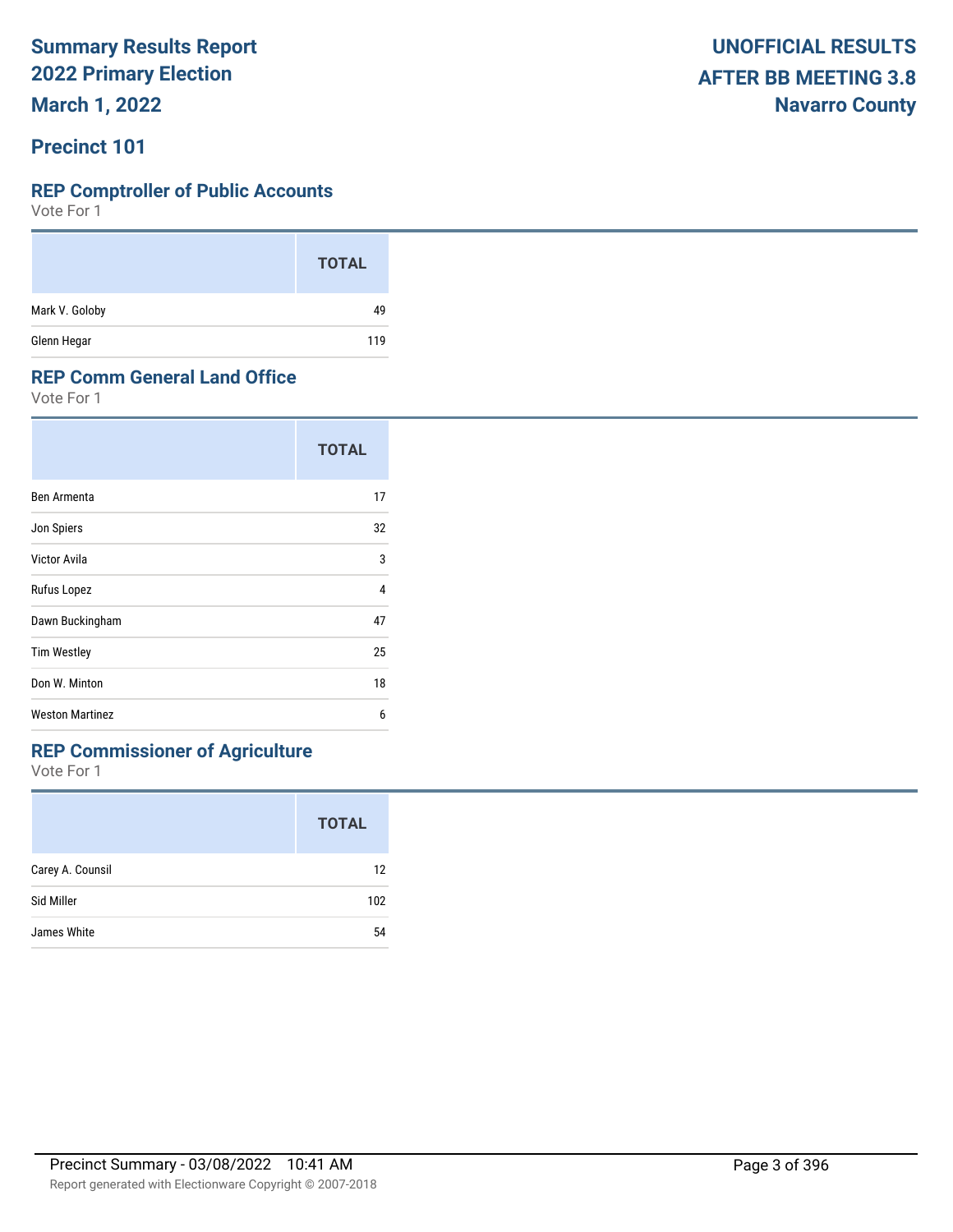**March 1, 2022**

## **Precinct 101**

#### **REP Railroad Commissioner**

Vote For 1

|                        | <b>TOTAL</b> |
|------------------------|--------------|
| Sarah Stogner          | 36           |
| Dawayne Tipton         | 32           |
| Wayne Christian        | 47           |
| Tom Slocum Jr          | 18           |
| Marvin "Sarge" Summers | 25           |

#### **REP Justice, Supreme Court, Pl 3**

Vote For 1

|                | <b>TOTAL</b> |
|----------------|--------------|
| Debra Lehrmann | 160          |

## **REP Justice, Supreme Court, Pl 5**

Vote For 1

|               | <b>TOTAL</b> |
|---------------|--------------|
| Rebeca Huddle | 160          |

#### **REP Justice, Supreme Court, Pl 9**

Vote For 1

|                  | <b>TOTAL</b> |
|------------------|--------------|
| David J. Schenck | 85           |
| Evan Young       | 70           |

## **REP Judge, Ct of Crim App, Pl 2**

| <b>TOTAL</b>         |
|----------------------|
| Mary Lou Keel<br>159 |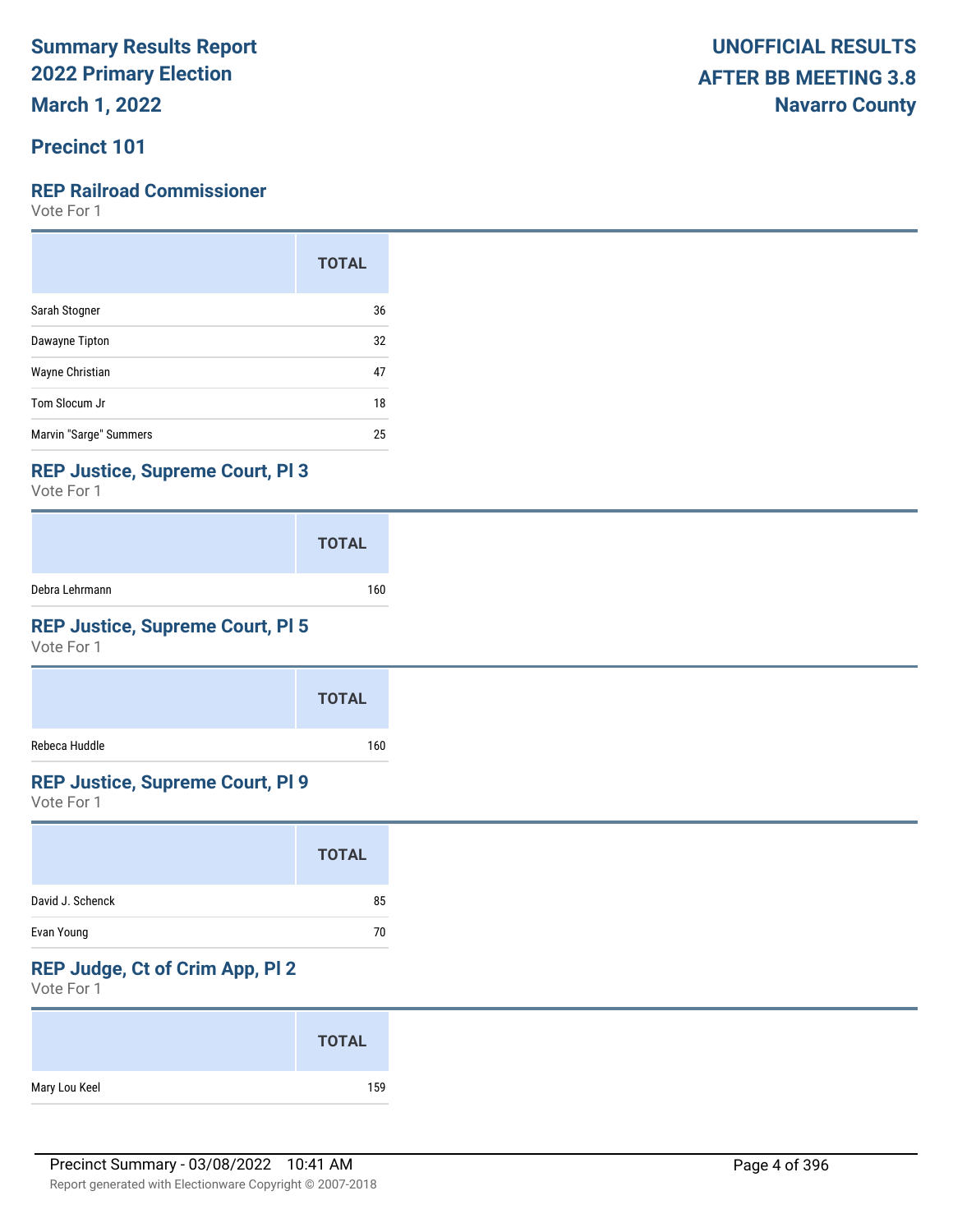**March 1, 2022**

### **Precinct 101**

## **REP Judge, Ct of Crim App, Pl 5**

Vote For 1

#### **REP Judge, Ct of Crim App, Pl 6**

Vote For 1

|                       | <b>TOTAL</b> |
|-----------------------|--------------|
| Jesse F. McClure, III | 160          |

## **REP Member, State BoE, Dist 14**

Vote For 1

#### **REP State Senator, Dist 2**

Vote For 1

|                 | <b>TOTAL</b> |  |
|-----------------|--------------|--|
| <b>Bob Hall</b> | 162          |  |

#### **REP State Representative, Dist 8**

|             | <b>TOTAL</b> |
|-------------|--------------|
| Cody Harris | 168          |
|             |              |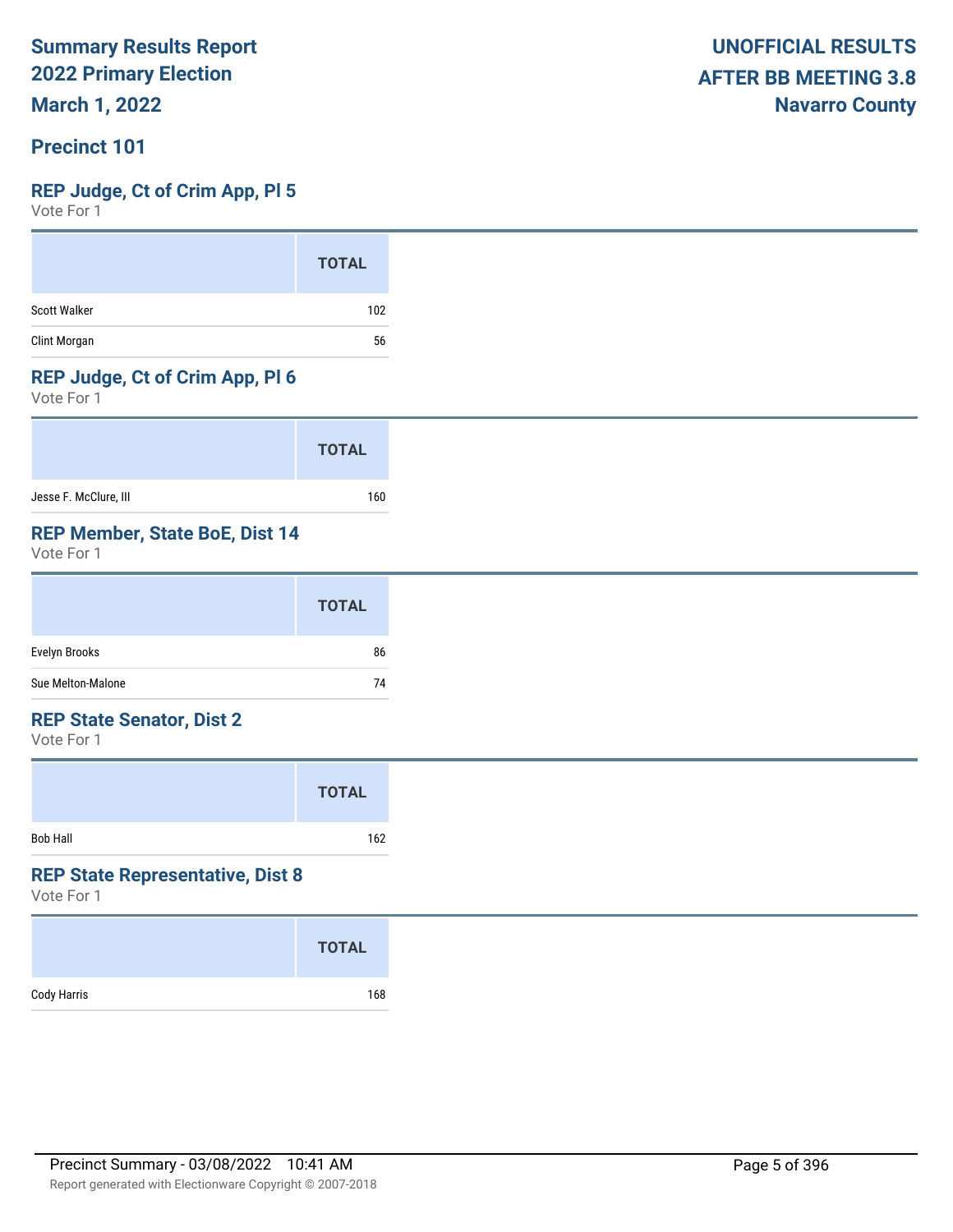**March 1, 2022**

#### **Precinct 101**

#### **REP Justice, 10th Ct of App Dist, Pl 3**

| VOLE FOI 1                                          |              |
|-----------------------------------------------------|--------------|
|                                                     | <b>TOTAL</b> |
| <b>Steve Smith</b>                                  | 163          |
| <b>REP Criminal District Attorney</b><br>Vote For 1 |              |
|                                                     | <b>TOTAL</b> |
| <b>Will Thompson</b>                                | 167          |
| <b>REP County Judge</b><br>Vote For 1               |              |
|                                                     | <b>TOTAL</b> |
| H M. Davenport Jr                                   | 169          |
| <b>REP District Clerk</b><br>Vote For 1             |              |
|                                                     | <b>TOTAL</b> |
| Joshua B. Tackett                                   | 167          |
| <b>REP County Clerk</b><br>Vote For 1               |              |
|                                                     | <b>TOTAL</b> |
| Sherry Dowd                                         | 164          |
| <b>REP County Treasurer</b><br>Vote For 1           |              |
|                                                     | <b>TOTAL</b> |
| Ryan Douglas                                        | 163          |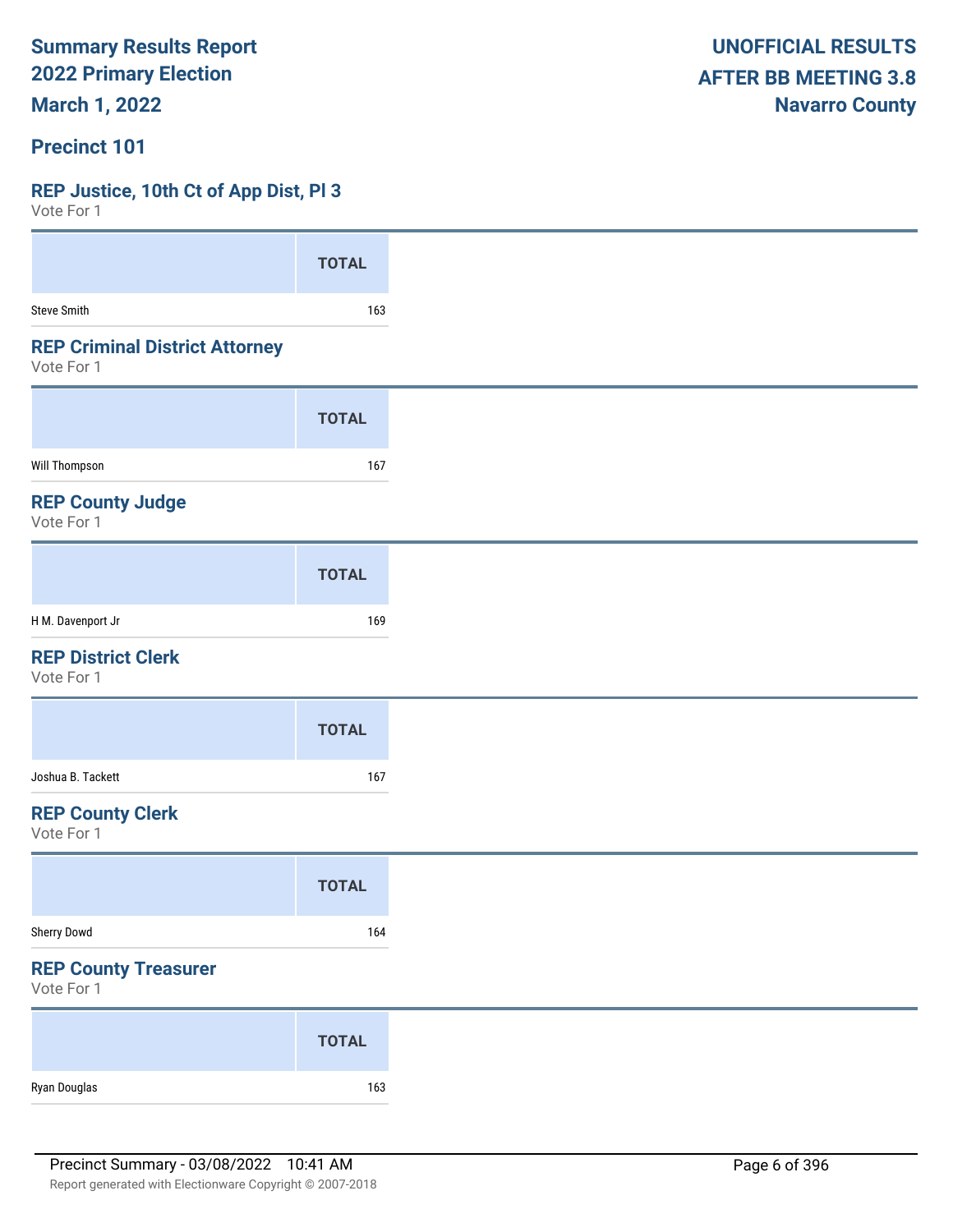## **March 1, 2022**

### **Precinct 101**

#### **REP JOP Pct 1**

Vote For 1

| VULC I UI I                            |              |
|----------------------------------------|--------------|
|                                        | <b>TOTAL</b> |
| Greta Jordan                           | 164          |
| <b>REP County Chair</b><br>Vote For 1  |              |
|                                        | <b>TOTAL</b> |
| Steven L. Jessup                       | 161          |
| <b>REP Proposition 1</b><br>Vote For 1 |              |
|                                        |              |

#### **REP Proposition 2**

Vote For 1

## **REP Proposition 3**

|                | <b>TOTAL</b> |
|----------------|--------------|
| <b>YES</b>     | 149          |
| N <sub>0</sub> | 28           |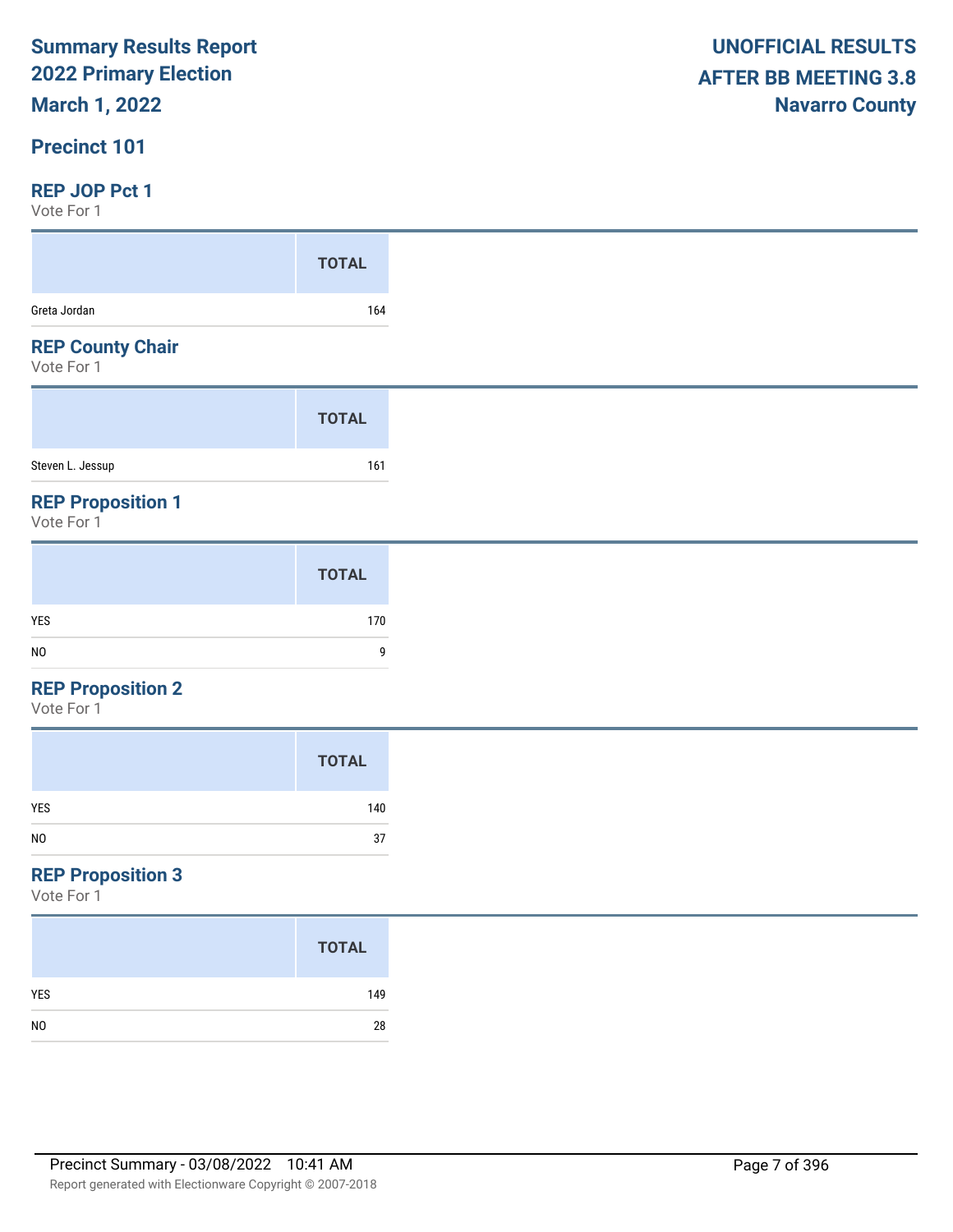## **March 1, 2022**

## **Precinct 101**

#### **REP Proposition 4**

Vote For 1

#### **REP Proposition 5**

Vote For 1

|                | <b>TOTAL</b> |
|----------------|--------------|
| <b>YES</b>     | 156          |
| N <sub>0</sub> | 17           |

## **REP Proposition 6**

Vote For 1

## **REP Proposition 7**

Vote For 1

| <b>TOTAL</b>        |
|---------------------|
| <b>YES</b><br>174   |
| N <sub>0</sub><br>4 |

### **REP Proposition 8**

| <b>TOTAL</b> |
|--------------|
| 167          |
|              |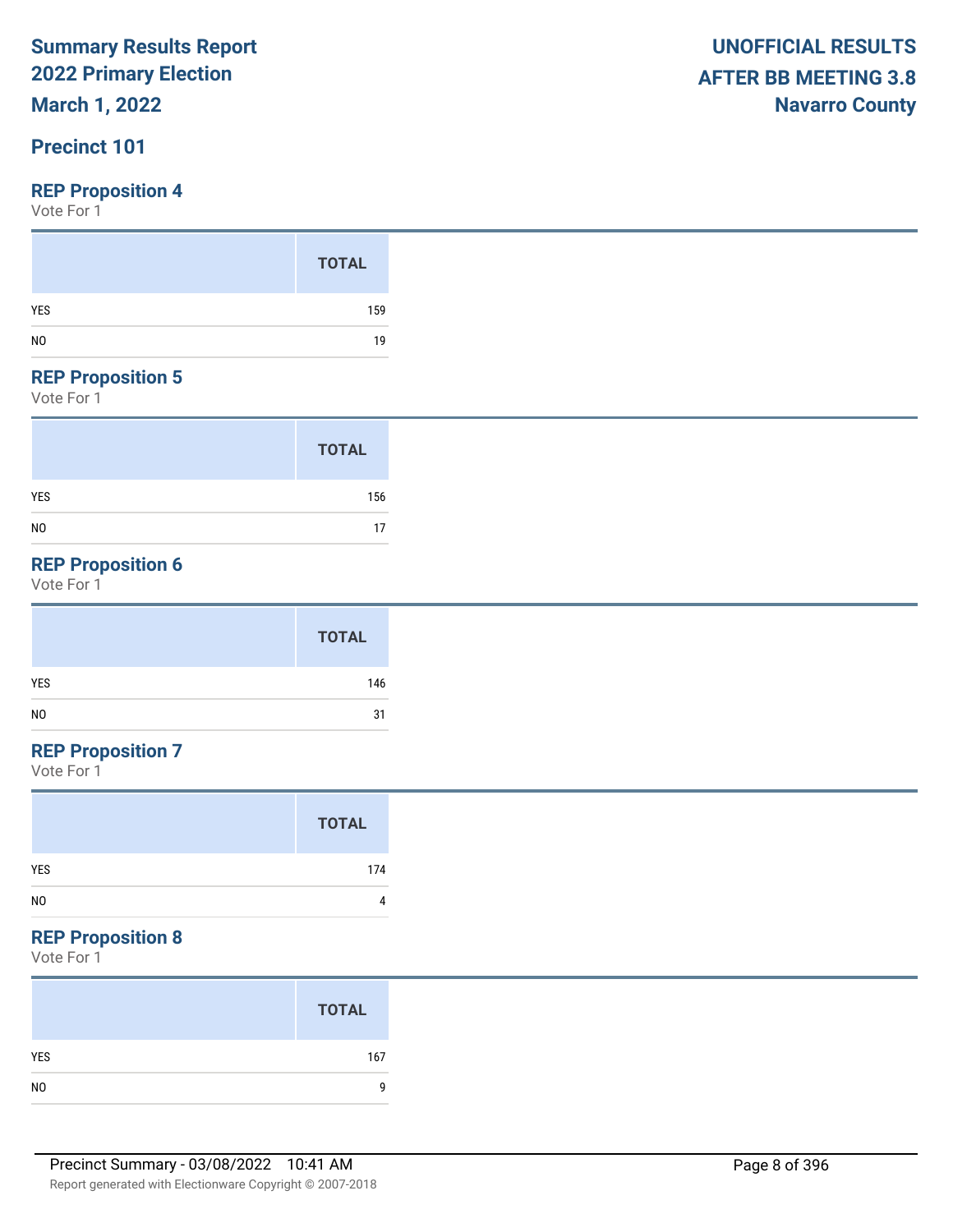## **March 1, 2022**

## **Precinct 101**

#### **REP Proposition 9**

Vote For 1

#### **REP Proposition 10**

Vote For 1

|                | <b>TOTAL</b> |
|----------------|--------------|
| YES            | 165          |
| N <sub>0</sub> | 13           |

### **DEM Governor**

Vote For 1

|                             | <b>TOTAL</b>   |
|-----------------------------|----------------|
| <b>Rich Wakeland</b>        | $\overline{2}$ |
| Beto O'Rourke               | 60             |
| Joy Diaz                    | 1              |
| Inocencio (Inno) Barrientez | 0              |
| Michael Cooper              | 0              |

## **DEM Lieutenant Governor**

|                  | <b>TOTAL</b> |
|------------------|--------------|
| Carla Brailey    | 26           |
| Mike Collier     | 18           |
| Michelle Beckley | 17           |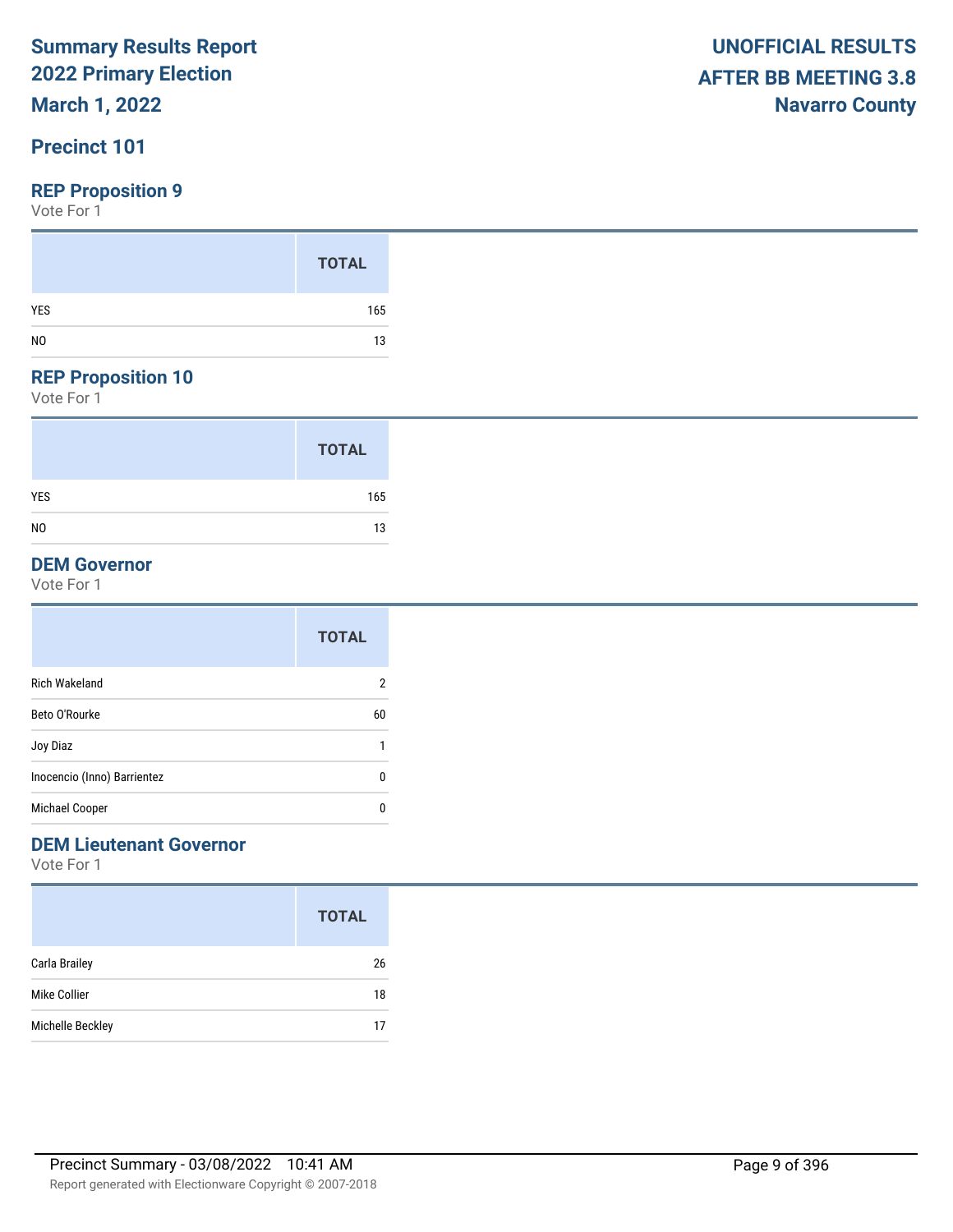**March 1, 2022**

## **Precinct 101**

#### **DEM Attorney General**

Vote For 1

| <b>TOTAL</b> |
|--------------|
| 5            |
| 5            |
| 22           |
| 11           |
| 18           |
|              |

#### **DEM Comptroller of Public Accounts**

Vote For 1

|                    | <b>TOTAL</b> |
|--------------------|--------------|
| <b>Tim Mahoney</b> | 21           |
| Angel Luis Vega    | 18           |
| Janet T. Dudding   | 23           |

#### **DEM Comm General Land Office**

Vote For 1

|                      | <b>TOTAL</b> |
|----------------------|--------------|
| Jinny Suh            | 21           |
| Michael Lange        | 13           |
| Sandragrace Martinez | 17           |
| Jay Kleberg          | 12           |

## **DEM Commissioner of Agriculture**

|            | <b>TOTAL</b> |
|------------|--------------|
| Ed Ireson  | 16           |
| Susan Hays | 47           |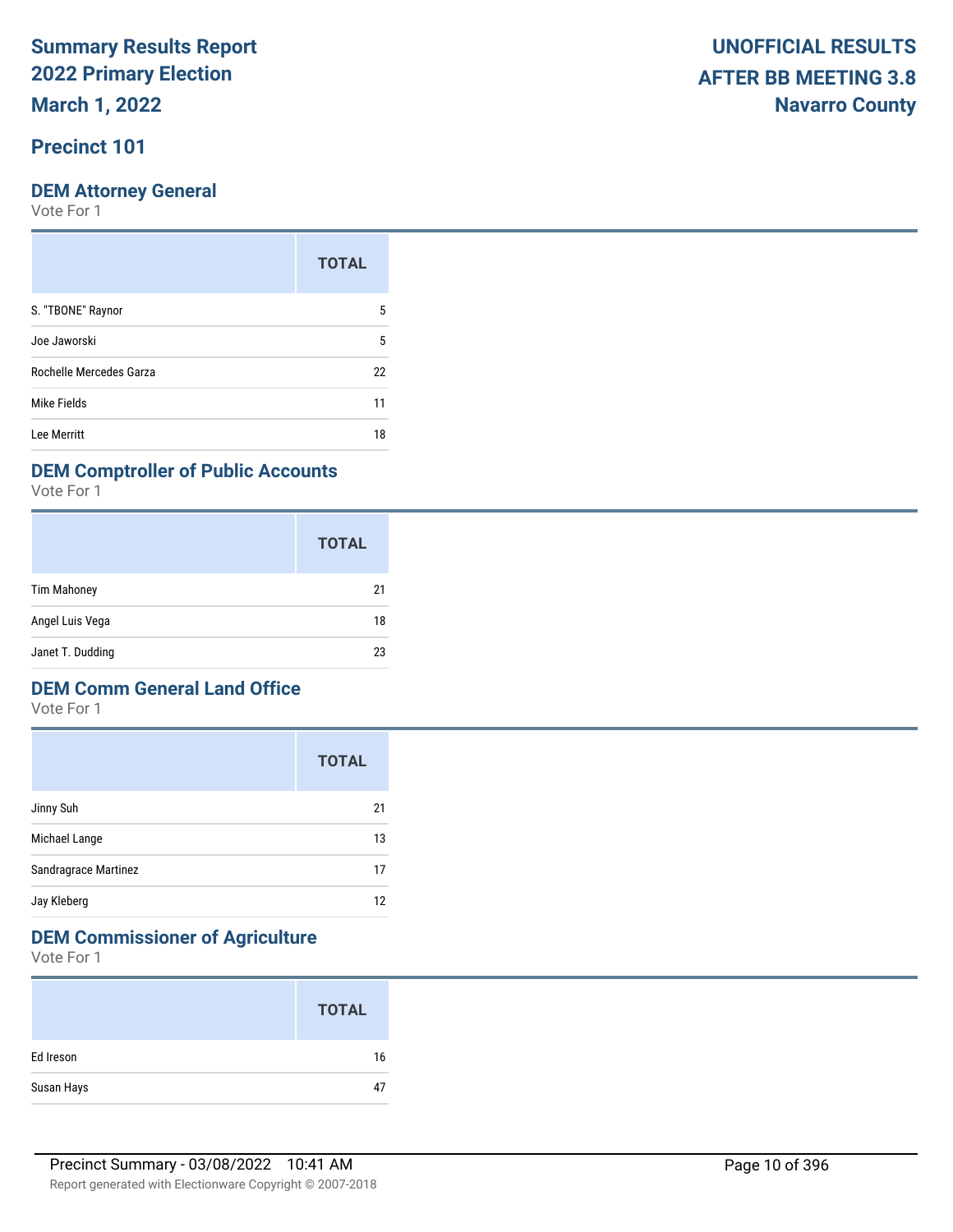**March 1, 2022**

### **Precinct 101**

| VULE FUI I                                            |              |
|-------------------------------------------------------|--------------|
|                                                       | <b>TOTAL</b> |
| Luke Warford                                          | 59           |
| <b>DEM Justice, Supreme Court, PI3</b><br>Vote For 1  |              |
|                                                       | <b>TOTAL</b> |
| Erin A Nowell                                         | 61           |
| <b>DEM Justice, Supreme Court, PI 5</b><br>Vote For 1 |              |
|                                                       | <b>TOTAL</b> |
| Amanda Reichek                                        | 61           |
| <b>DEM Justice, Supreme Court, PI 9</b><br>Vote For 1 |              |
|                                                       | <b>TOTAL</b> |
| Julia Maldonado                                       | 61           |
| DEM Judge, Ct of Crim App, Pl 5<br>Vote For 1         |              |
|                                                       | <b>TOTAL</b> |
| Dana Huffman                                          | 61           |
| DEM Judge, Ct of Crim App, Pl 6<br>Vote For 1         |              |
|                                                       | <b>TOTAL</b> |
| Robert Johnson                                        | 60           |
|                                                       |              |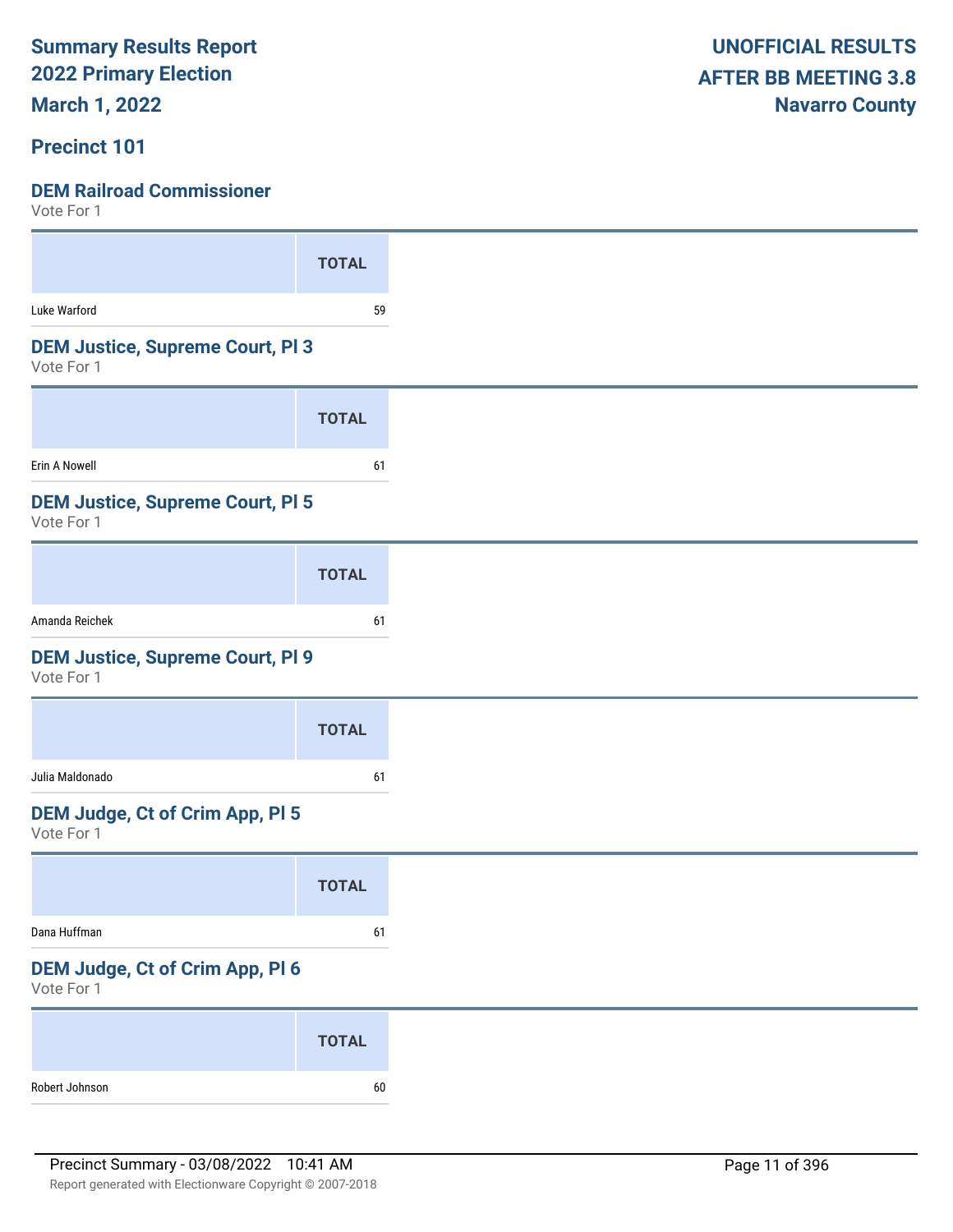**March 1, 2022**

### **Precinct 101**

#### **DEM Member, State BoE, Dist 14**

|                                                | <b>TOTAL</b> |
|------------------------------------------------|--------------|
| <b>Tracy Fisher</b>                            | 62           |
| <b>DEM State Senator, Dist 2</b><br>Vote For 1 |              |
|                                                | <b>TOTAL</b> |
| Prince S Giadolor                              | 59           |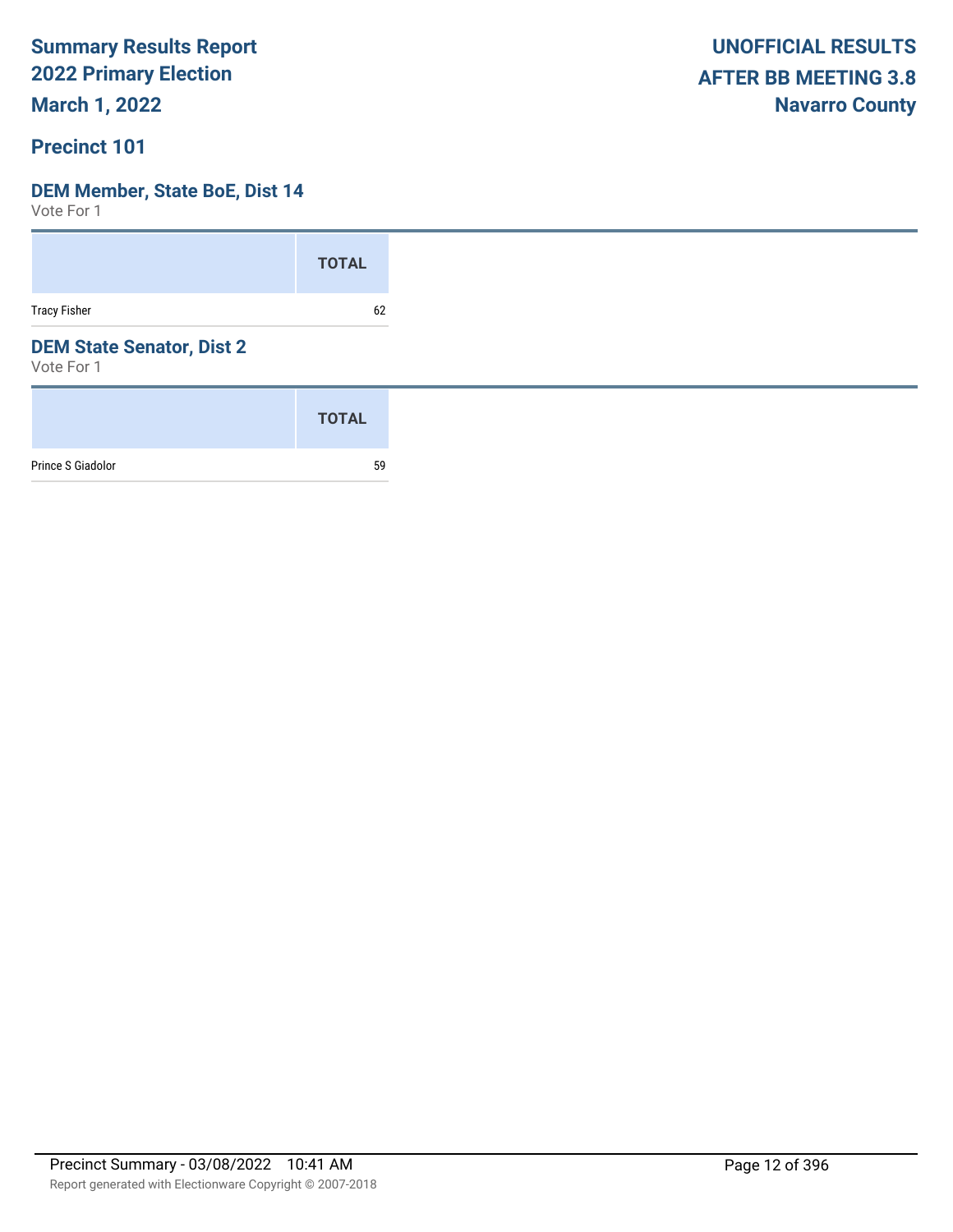#### **Precinct 103**

#### **STATISTICS**

|                                      | TOTAL |
|--------------------------------------|-------|
| Registered Voters - Total            | o     |
| Registered Voters - Republican Party | 0     |
| Registered Voters - Democratic Party | 0     |
| Registered Voters - NONPARTISAN      | 0     |
| <b>Ballots Cast - Total</b>          | 459   |
| Ballots Cast - Republican Party      | 416   |
| Ballots Cast - Democratic Party      | 43    |
| Ballots Cast - NONPARTISAN           | 0     |
| <b>Ballots Cast - Blank</b>          | 0     |
| Voter Turnout - Total                | 0.00% |
| Voter Turnout - Republican Party     | 0.00% |
| Voter Turnout - Democratic Party     | 0.00% |
| <b>Voter Turnout - NONPARTISAN</b>   | 0.00% |
|                                      |       |

## **REP US Representative, District 6**

|                   | <b>TOTAL</b> |
|-------------------|--------------|
| <b>Bill Payne</b> | 30           |
| James Buford      | 27           |
| Jake Ellzey       | 347          |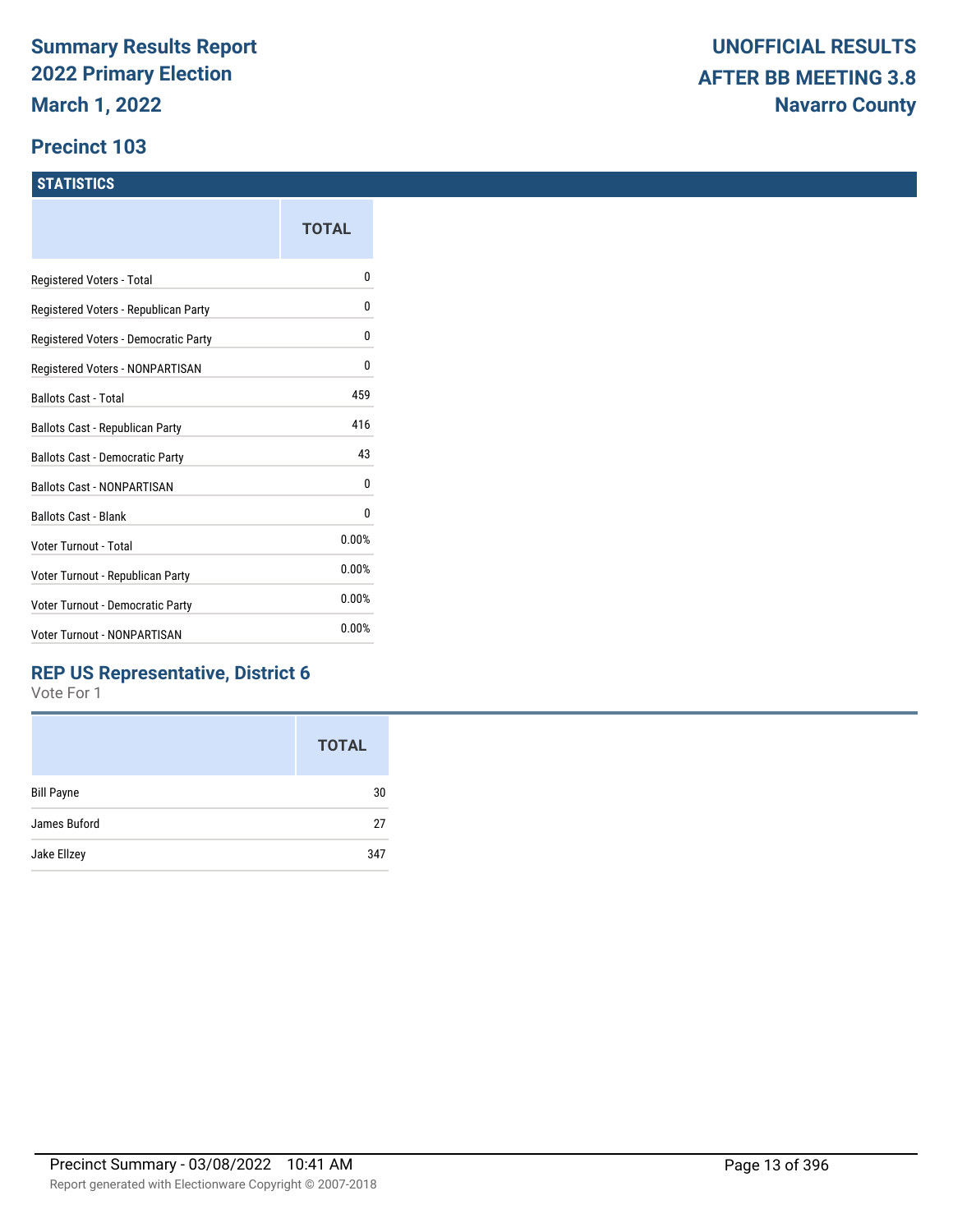**March 1, 2022**

## **Precinct 103**

#### **REP Governor**

Vote For 1

|                     | <b>TOTAL</b>   |
|---------------------|----------------|
| <b>Greg Abbott</b>  | 282            |
| <b>Rick Perry</b>   | 13             |
| Danny Harrison      |                |
| Allen B. West       |                |
| <b>Chad Prather</b> | 12             |
| Kandy Kaye Horn     | $\overline{2}$ |
| Paul Belew          | $\overline{2}$ |
| Don Huffines        | 57             |

## **REP Lieutenant Governor**

Vote For 1

|                        | <b>TOTAL</b> |
|------------------------|--------------|
| <b>Todd M. Bullis</b>  | 18           |
| Daniel Miller          | 18           |
| Dan Patrick            | 331          |
| Zach Vance             | 9            |
| <b>Trayce Bradford</b> | 9            |
| <b>Aaron Sorrells</b>  | 10           |

## **REP Attorney General**

|                   | <b>TOTAL</b> |
|-------------------|--------------|
| Eva Guzman        | 69           |
| <b>Ken Paxton</b> | 167          |
| Louie Gohmert     | 46           |
| George P. Bush    | 128          |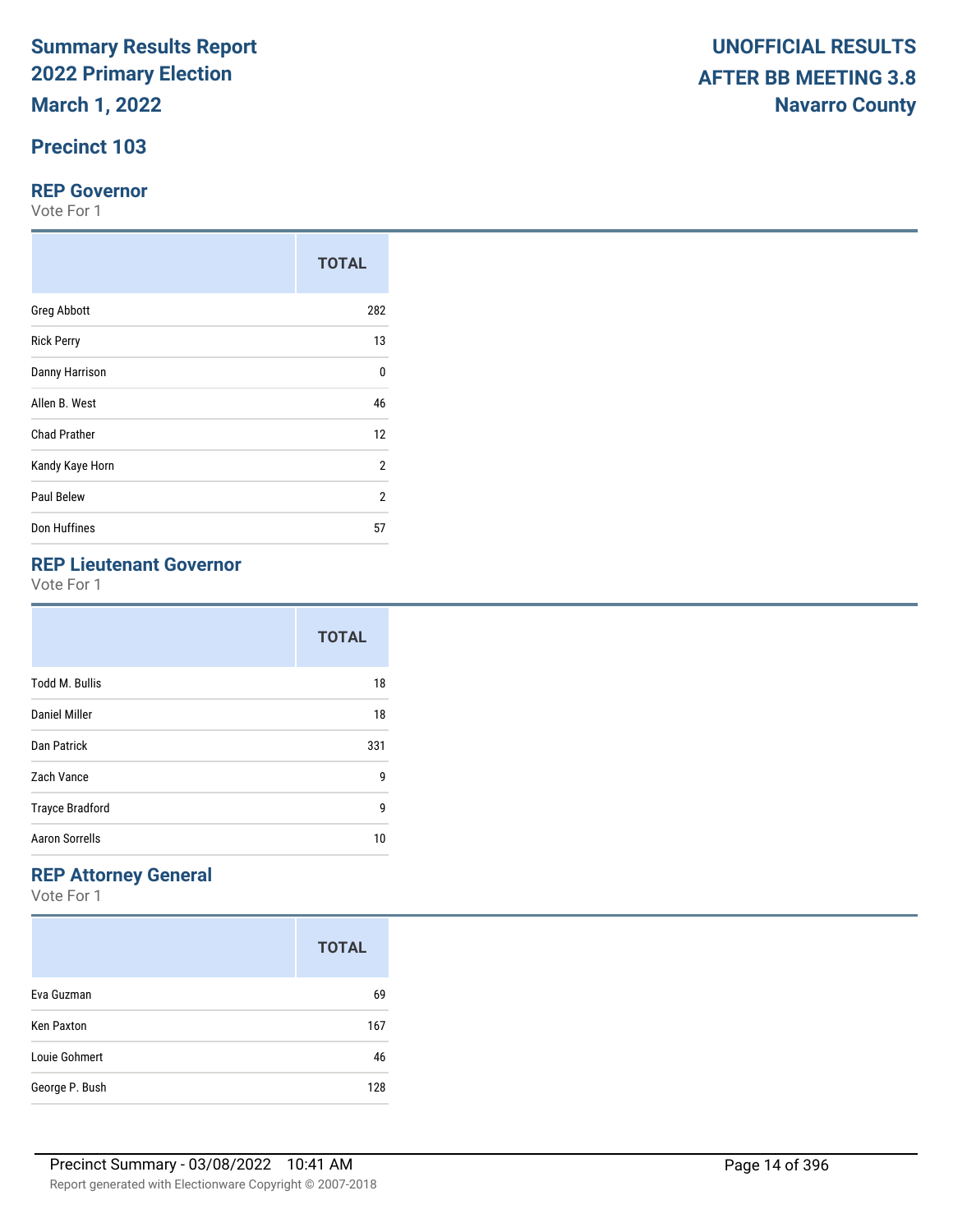**March 1, 2022**

### **Precinct 103**

#### **REP Comptroller of Public Accounts**

Vote For 1

|                | <b>TOTAL</b> |
|----------------|--------------|
| Mark V. Goloby | 57           |
| Glenn Hegar    | 309          |

#### **REP Comm General Land Office**

Vote For 1

|                        | <b>TOTAL</b> |
|------------------------|--------------|
| Ben Armenta            | 18           |
| Jon Spiers             | 65           |
| Victor Avila           | 17           |
| Rufus Lopez            | 10           |
| Dawn Buckingham        | 121          |
| <b>Tim Westley</b>     | 46           |
| Don W. Minton          | 44           |
| <b>Weston Martinez</b> | 7            |

## **REP Commissioner of Agriculture**

|                  | <b>TOTAL</b> |
|------------------|--------------|
| Carey A. Counsil | 38           |
| Sid Miller       | 210          |
| James White      | 117          |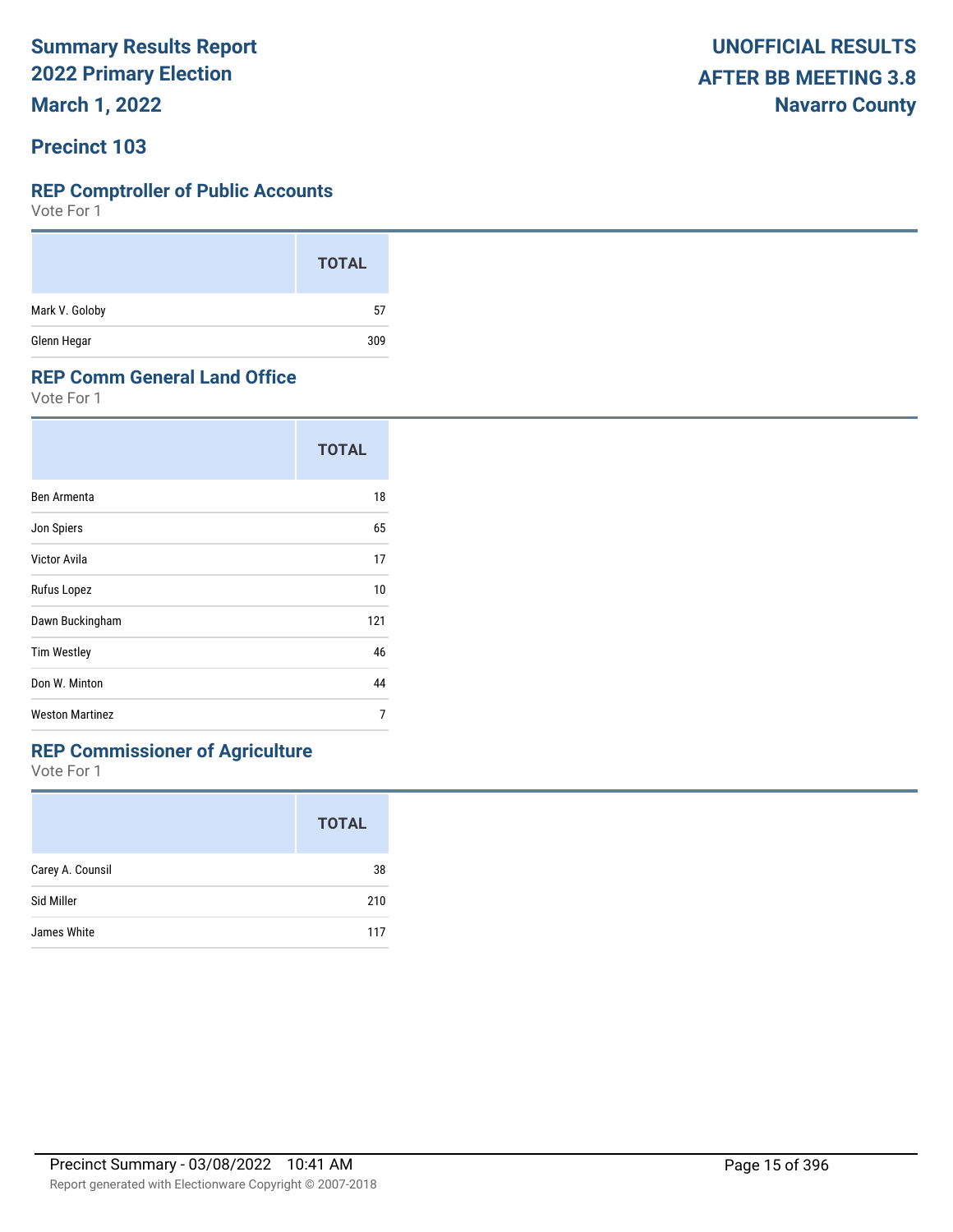**March 1, 2022**

## **Precinct 103**

### **REP Railroad Commissioner**

Vote For 1

|                        | <b>TOTAL</b> |
|------------------------|--------------|
| Sarah Stogner          | 81           |
| Dawayne Tipton         | 45           |
| Wayne Christian        | 136          |
| Tom Slocum Jr          | 38           |
| Marvin "Sarge" Summers | 35           |

#### **REP Justice, Supreme Court, Pl 3**

Vote For 1

|                | <b>TOTAL</b> |
|----------------|--------------|
| Debra Lehrmann | 356          |

## **REP Justice, Supreme Court, Pl 5**

Vote For 1

|               | <b>TOTAL</b> |
|---------------|--------------|
| Rebeca Huddle | 359          |

### **REP Justice, Supreme Court, Pl 9**

Vote For 1

## **REP Judge, Ct of Crim App, Pl 2**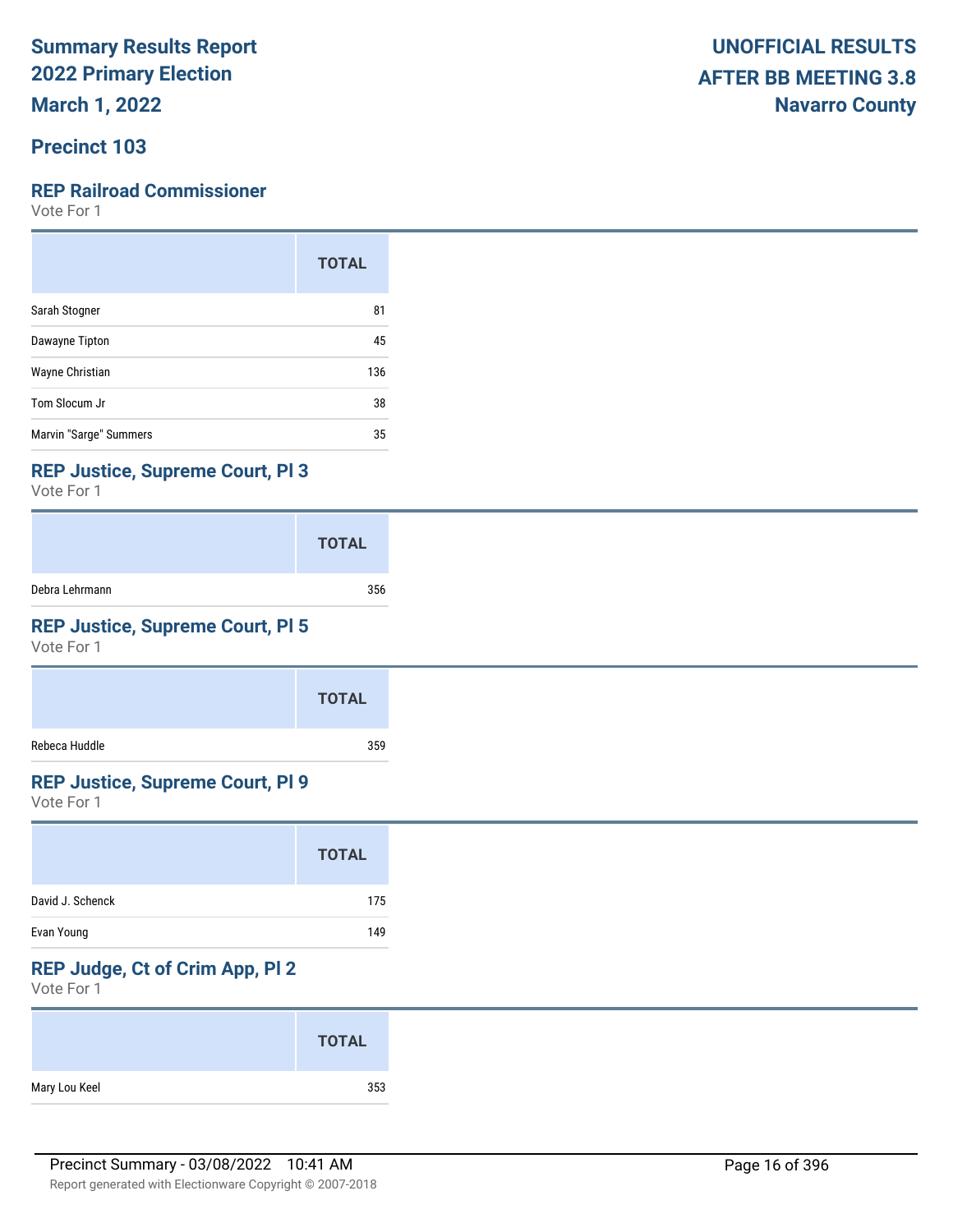**March 1, 2022**

### **Precinct 103**

#### **REP Judge, Ct of Crim App, Pl 5**

Vote For 1

#### **REP Judge, Ct of Crim App, Pl 6**

Vote For 1

|                       | <b>TOTAL</b> |
|-----------------------|--------------|
| Jesse F. McClure, III | 348          |

## **REP Member, State BoE, Dist 14**

Vote For 1

|                   | <b>TOTAL</b> |
|-------------------|--------------|
| Evelyn Brooks     | 192          |
| Sue Melton-Malone | 140          |

#### **REP State Senator, Dist 2**

Vote For 1

|                 | <b>TOTAL</b> |  |
|-----------------|--------------|--|
| <b>Bob Hall</b> | 353          |  |

#### **REP State Representative, Dist 8**

|             | <b>TOTAL</b> |
|-------------|--------------|
| Cody Harris | 387          |
|             |              |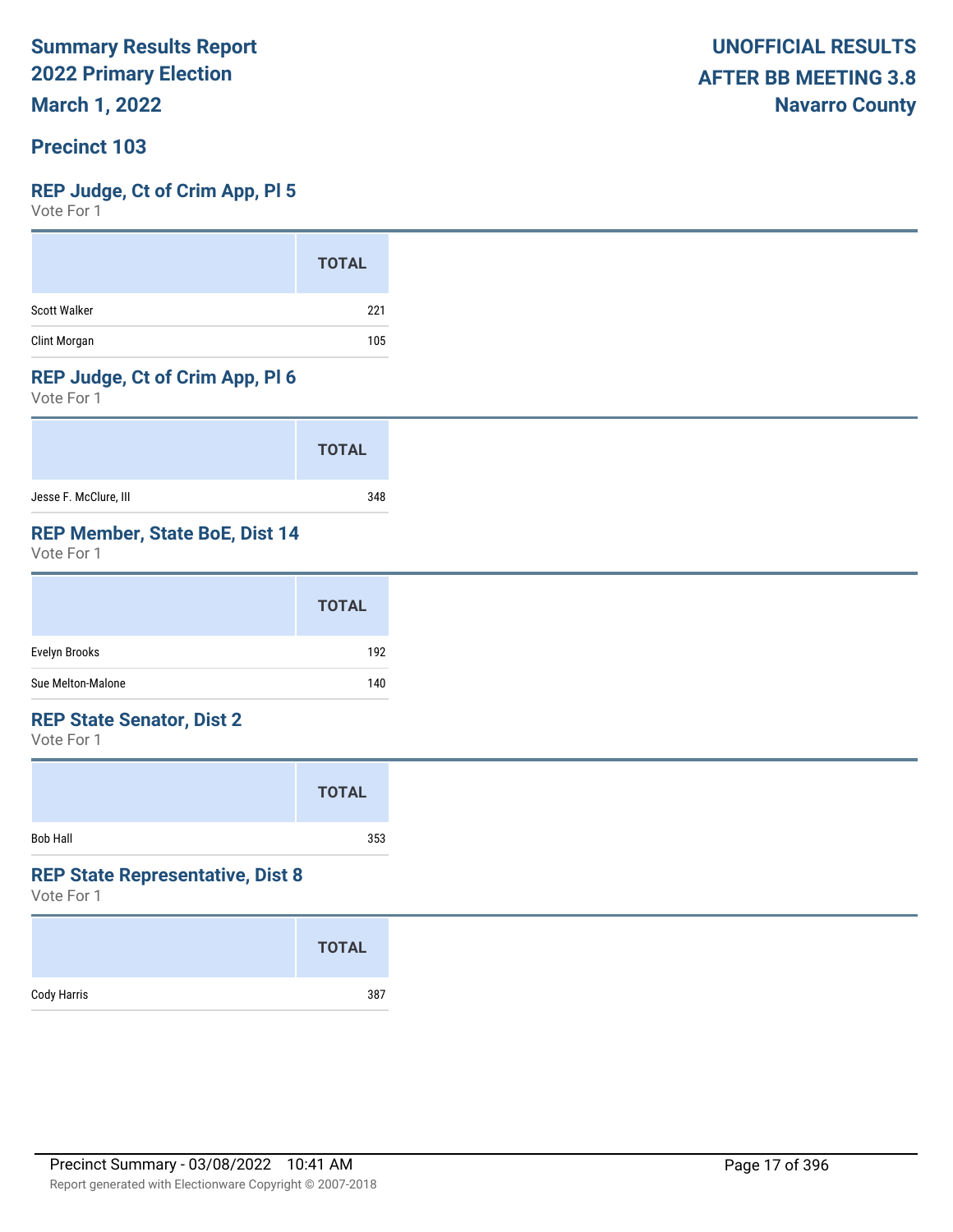**March 1, 2022**

#### **Precinct 103**

#### **REP Justice, 10th Ct of App Dist, Pl 3**

| VOIG LOI 1                                          |              |
|-----------------------------------------------------|--------------|
|                                                     | <b>TOTAL</b> |
| Steve Smith                                         | 356          |
| <b>REP Criminal District Attorney</b><br>Vote For 1 |              |
|                                                     | <b>TOTAL</b> |
| Will Thompson                                       | 373          |
| <b>REP County Judge</b><br>Vote For 1               |              |
|                                                     | <b>TOTAL</b> |
| H M. Davenport Jr                                   | 371          |
| <b>REP District Clerk</b><br>Vote For 1             |              |
|                                                     | <b>TOTAL</b> |
| Joshua B. Tackett                                   | 377          |
| <b>REP County Clerk</b><br>Vote For 1               |              |
|                                                     | <b>TOTAL</b> |
| Sherry Dowd                                         | 381          |
| <b>REP County Treasurer</b><br>Vote For 1           |              |
|                                                     | <b>TOTAL</b> |
| Ryan Douglas                                        | 366          |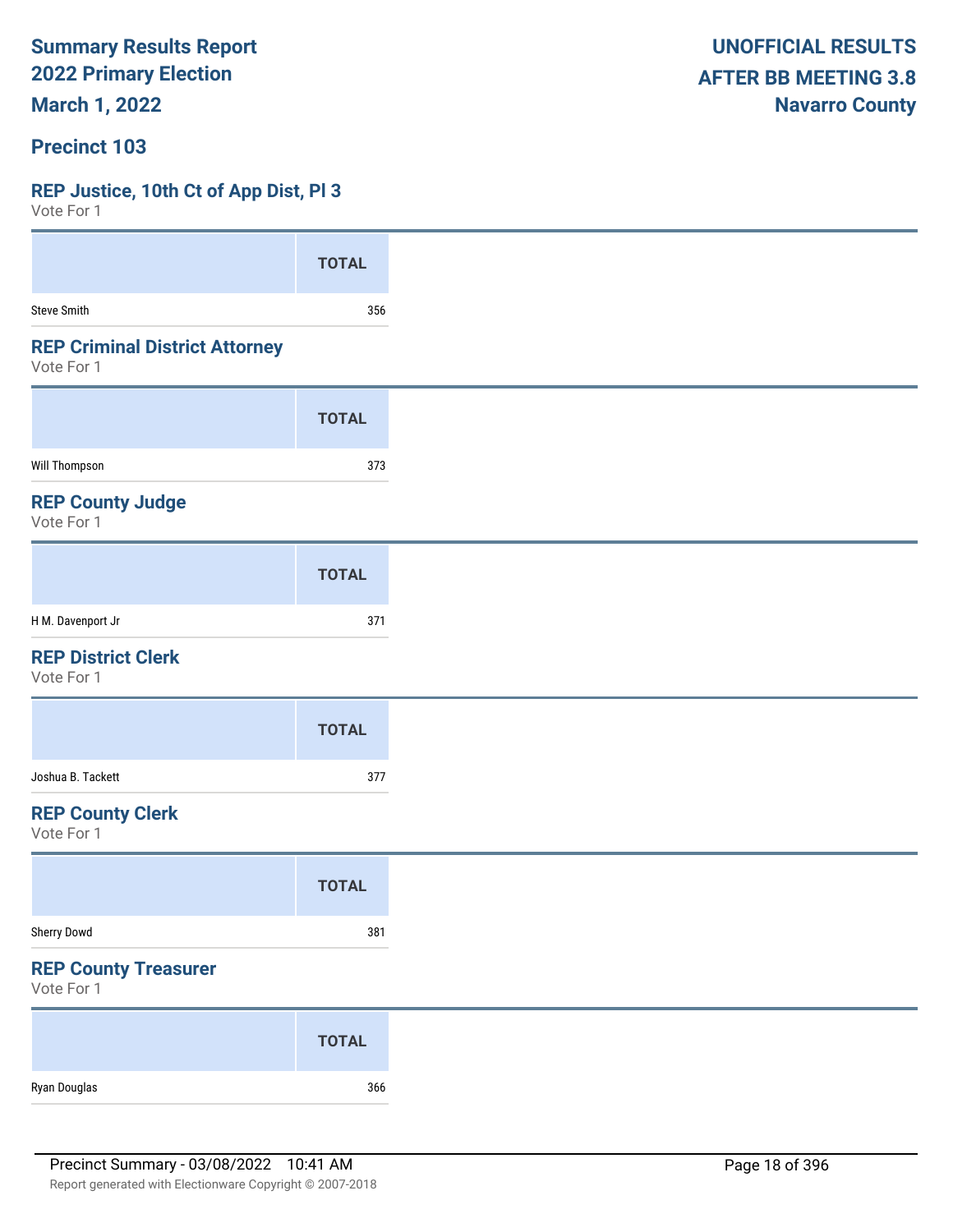## **March 1, 2022**

### **Precinct 103**

#### **REP JOP Pct 1**

Vote For 1

| VOLE FOI I                             |              |
|----------------------------------------|--------------|
|                                        | <b>TOTAL</b> |
| Greta Jordan                           | 368          |
| <b>REP County Chair</b><br>Vote For 1  |              |
|                                        | <b>TOTAL</b> |
| Steven L. Jessup                       | 362          |
| <b>REP Proposition 1</b><br>Vote For 1 |              |
|                                        | <b>TOTAL</b> |
|                                        |              |

| YES | $\sim$ $\sim$ $\sim$<br>387 |
|-----|-----------------------------|
| NO  | 24                          |
|     |                             |

#### **REP Proposition 2**

Vote For 1

## **REP Proposition 3**

|                | <b>TOTAL</b> |
|----------------|--------------|
| <b>YES</b>     | 353          |
| N <sub>0</sub> | 54           |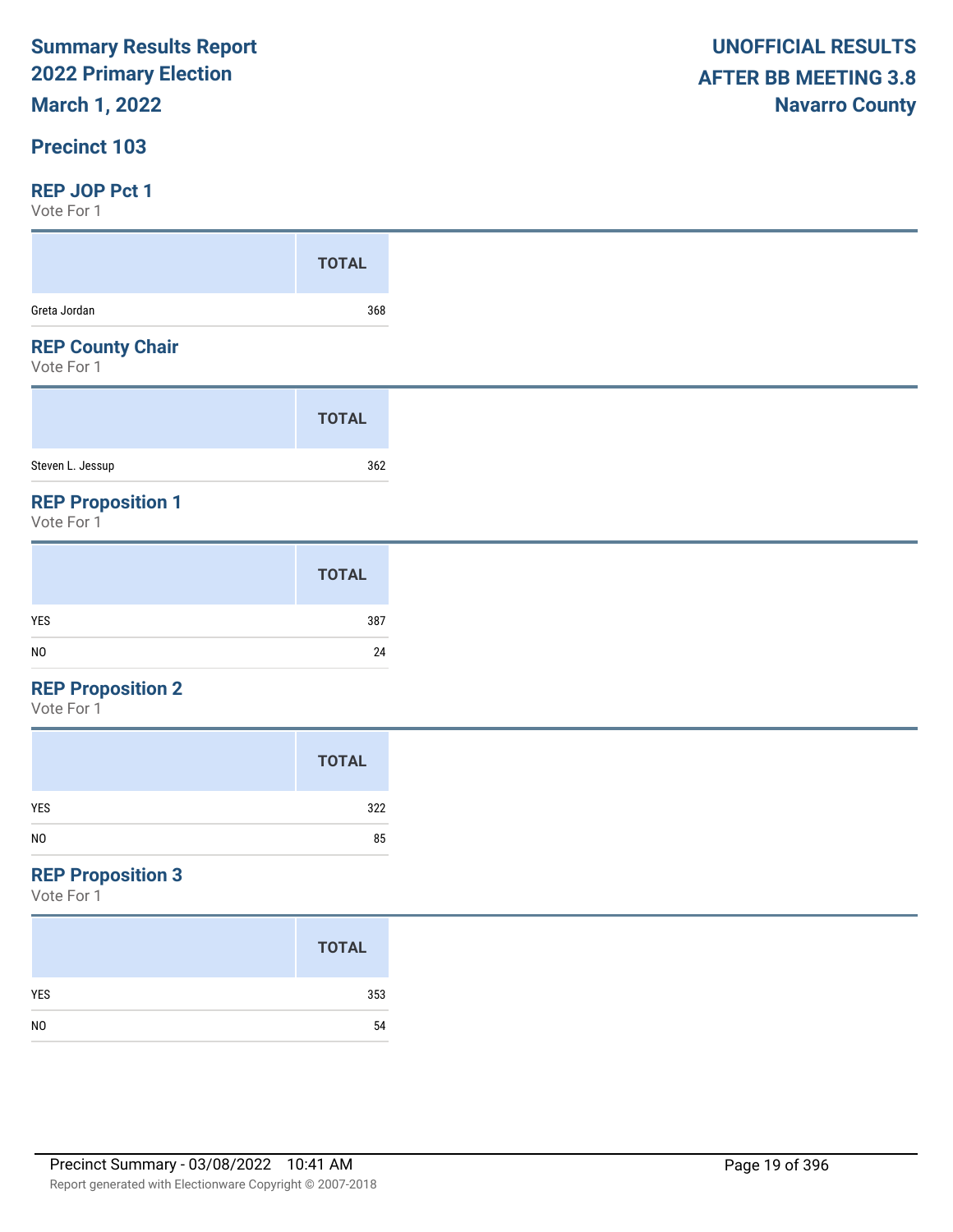## **March 1, 2022**

## **Precinct 103**

#### **REP Proposition 4**

Vote For 1

#### **REP Proposition 5**

Vote For 1

|                | <b>TOTAL</b> |
|----------------|--------------|
| <b>YES</b>     | 351          |
| N <sub>0</sub> | 57           |

## **REP Proposition 6**

Vote For 1

|                | <b>TOTAL</b> |
|----------------|--------------|
| <b>YES</b>     | 339          |
| N <sub>0</sub> | 59           |

## **REP Proposition 7**

Vote For 1

#### **REP Proposition 8**

|                | <b>TOTAL</b> |
|----------------|--------------|
| YES            | 383          |
| N <sub>0</sub> | 23           |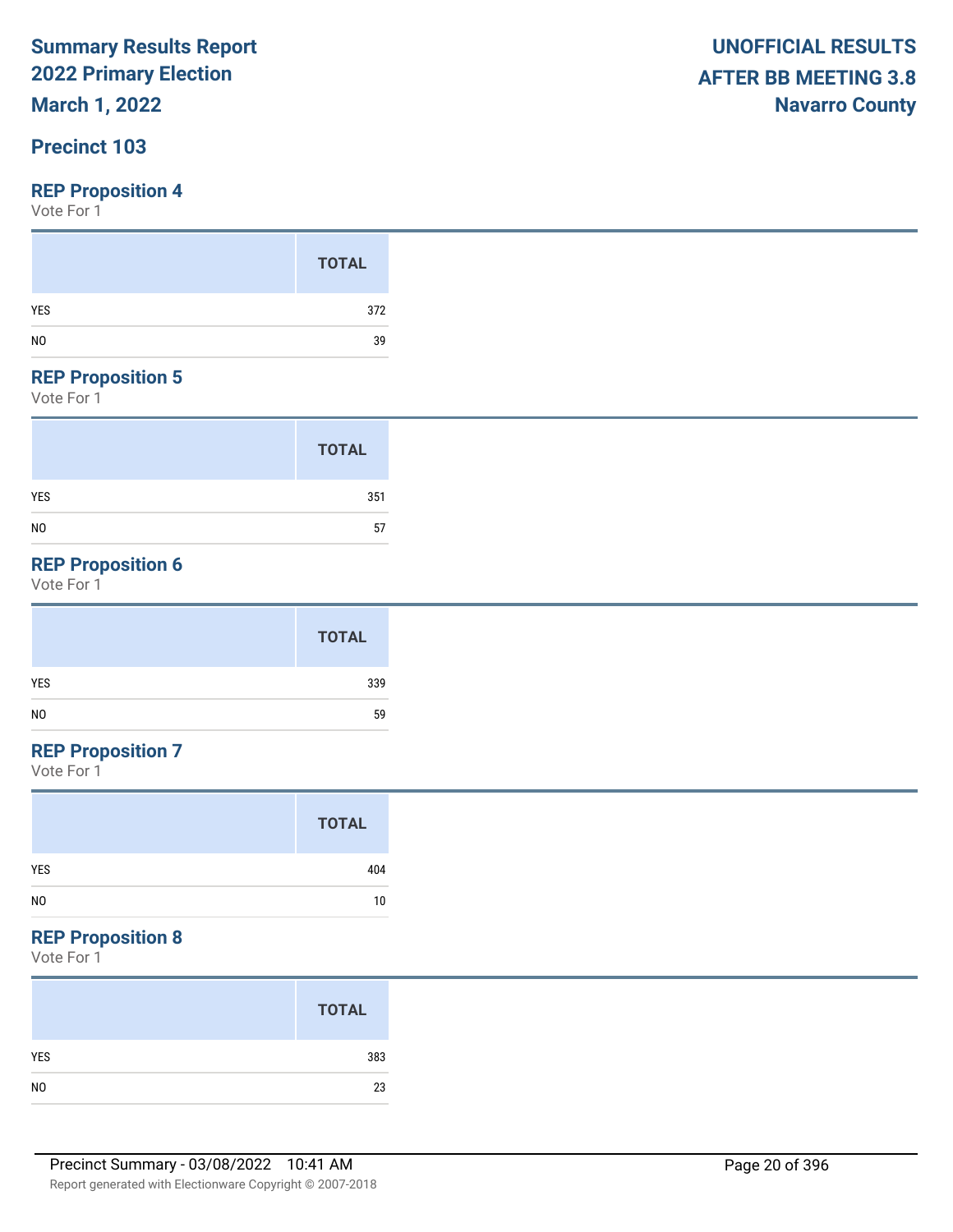## **March 1, 2022**

## **Precinct 103**

#### **REP Proposition 9**

Vote For 1

#### **REP Proposition 10**

Vote For 1

|                | <b>TOTAL</b> |
|----------------|--------------|
| <b>YES</b>     | 371          |
| N <sub>0</sub> | 30           |

### **DEM Governor**

Vote For 1

|                             | <b>TOTAL</b> |
|-----------------------------|--------------|
| <b>Rich Wakeland</b>        | 0            |
| Beto O'Rourke               | 42           |
| Joy Diaz                    | 0            |
| Inocencio (Inno) Barrientez | 0            |
| Michael Cooper              | 1            |

## **DEM Lieutenant Governor**

|                  | <b>TOTAL</b> |
|------------------|--------------|
| Carla Brailey    | q            |
| Mike Collier     | 24           |
| Michelle Beckley | 8            |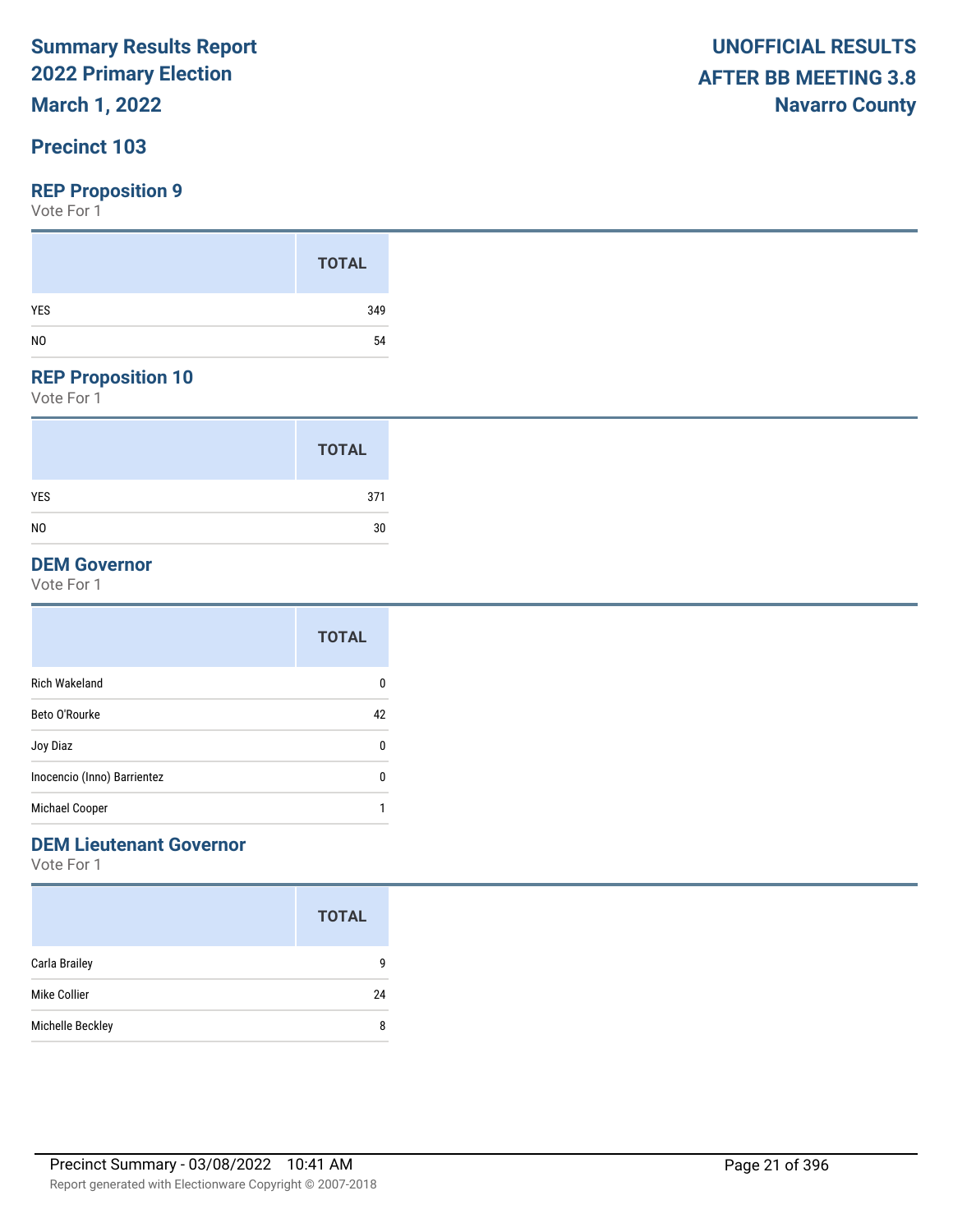**March 1, 2022**

## **Precinct 103**

#### **DEM Attorney General**

Vote For 1

|                         | <b>TOTAL</b> |
|-------------------------|--------------|
| S. "TBONE" Raynor       | 3            |
| Joe Jaworski            | 4            |
| Rochelle Mercedes Garza | 13           |
| Mike Fields             | 10           |
| Lee Merritt             | g            |

#### **DEM Comptroller of Public Accounts**

Vote For 1

|                    | <b>TOTAL</b> |
|--------------------|--------------|
| <b>Tim Mahoney</b> | 10           |
| Angel Luis Vega    | 15           |
| Janet T. Dudding   | 16           |

#### **DEM Comm General Land Office**

Vote For 1

|                      | <b>TOTAL</b> |
|----------------------|--------------|
| Jinny Suh            |              |
| Michael Lange        | 15           |
| Sandragrace Martinez | 10           |
| Jay Kleberg          |              |

## **DEM Commissioner of Agriculture**

|            | <b>TOTAL</b> |
|------------|--------------|
| Ed Ireson  | q            |
| Susan Hays | 31           |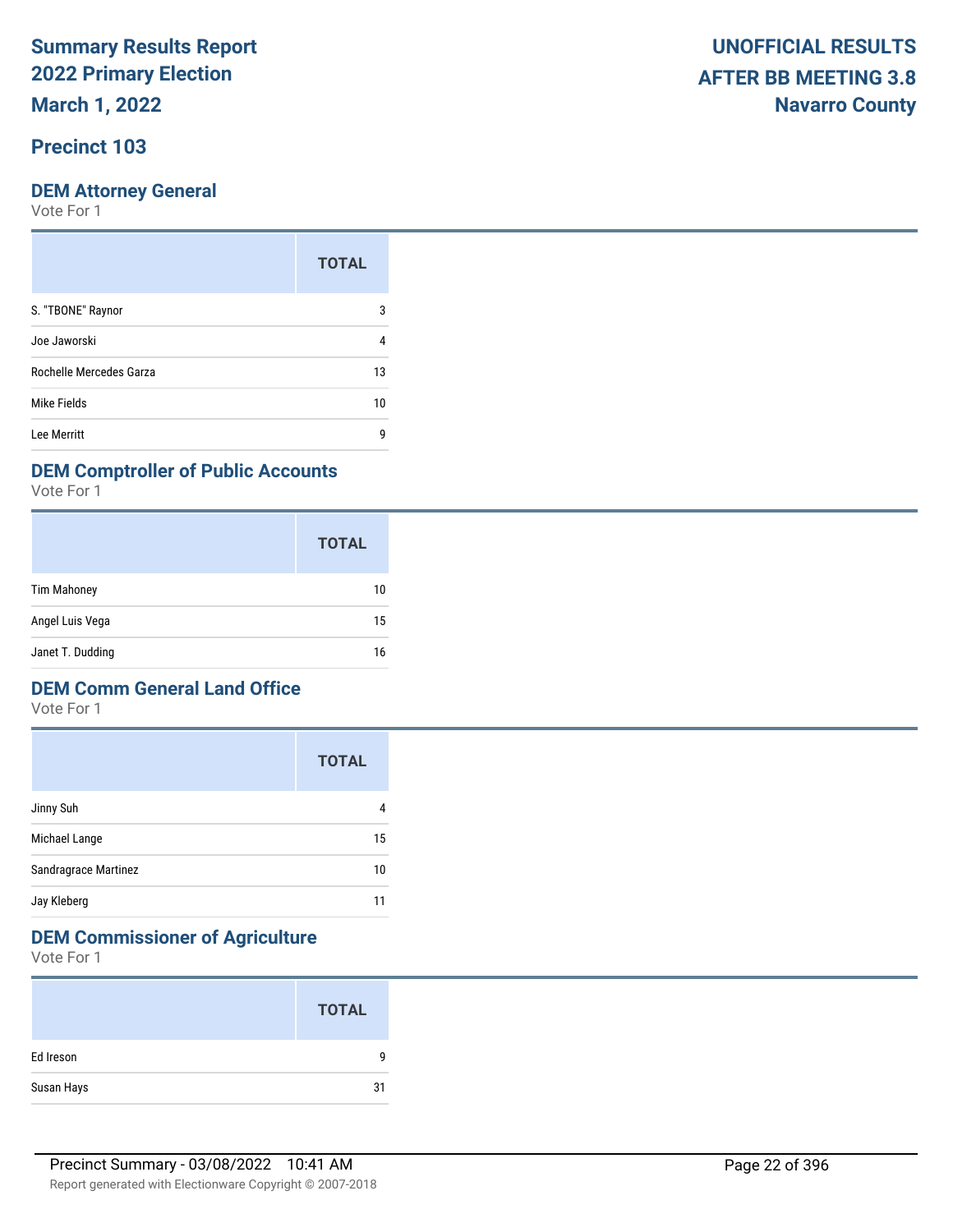**March 1, 2022**

### **Precinct 103**

 $V_{\alpha+\alpha}$  For 1

| VOLE FOL 1                              |              |
|-----------------------------------------|--------------|
|                                         | <b>TOTAL</b> |
| Luke Warford                            | 40           |
| <b>DEM Justice, Supreme Court, PI3</b>  |              |
| Vote For 1                              |              |
|                                         | <b>TOTAL</b> |
| Erin A Nowell                           | 41           |
| <b>DEM Justice, Supreme Court, PI 5</b> |              |
| Vote For 1                              |              |
|                                         | <b>TOTAL</b> |
| Amanda Reichek                          | 40           |
| <b>DEM Justice, Supreme Court, PI 9</b> |              |
| Vote For 1                              |              |
|                                         | <b>TOTAL</b> |
| Julia Maldonado                         | 40           |
| DEM Judge, Ct of Crim App, Pl 5         |              |
| Vote For 1                              |              |
|                                         | <b>TOTAL</b> |
| Dana Huffman                            | $40\,$       |
| DEM Judge, Ct of Crim App, Pl 6         |              |
| Vote For 1                              |              |
|                                         | <b>TOTAL</b> |
|                                         |              |
| Robert Johnson                          | 41           |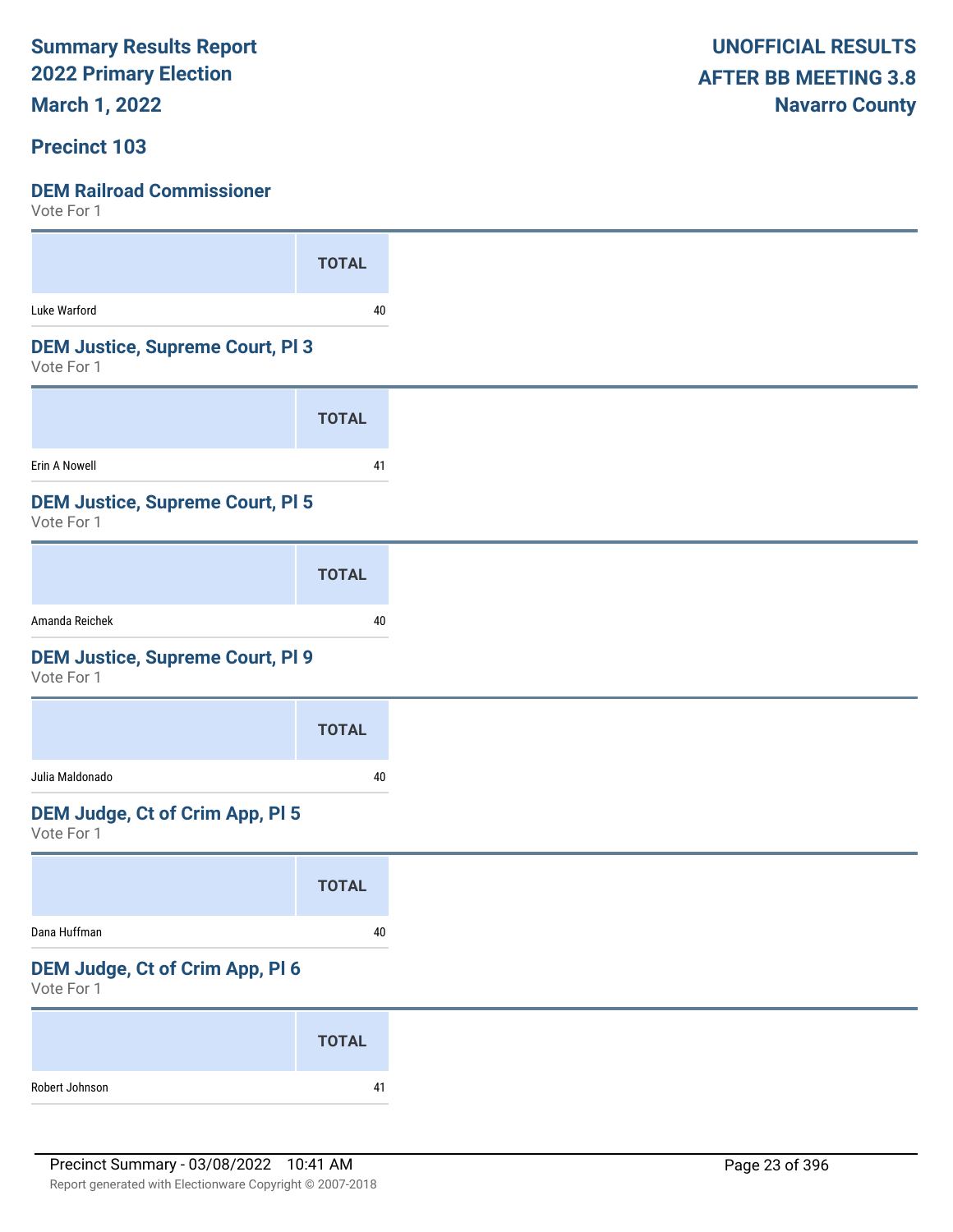**March 1, 2022**

### **Precinct 103**

#### **DEM Member, State BoE, Dist 14**

|                                                | <b>TOTAL</b> |
|------------------------------------------------|--------------|
| <b>Tracy Fisher</b>                            | 41           |
| <b>DEM State Senator, Dist 2</b><br>Vote For 1 |              |
|                                                | <b>TOTAL</b> |
| Prince S Giadolor                              | 38           |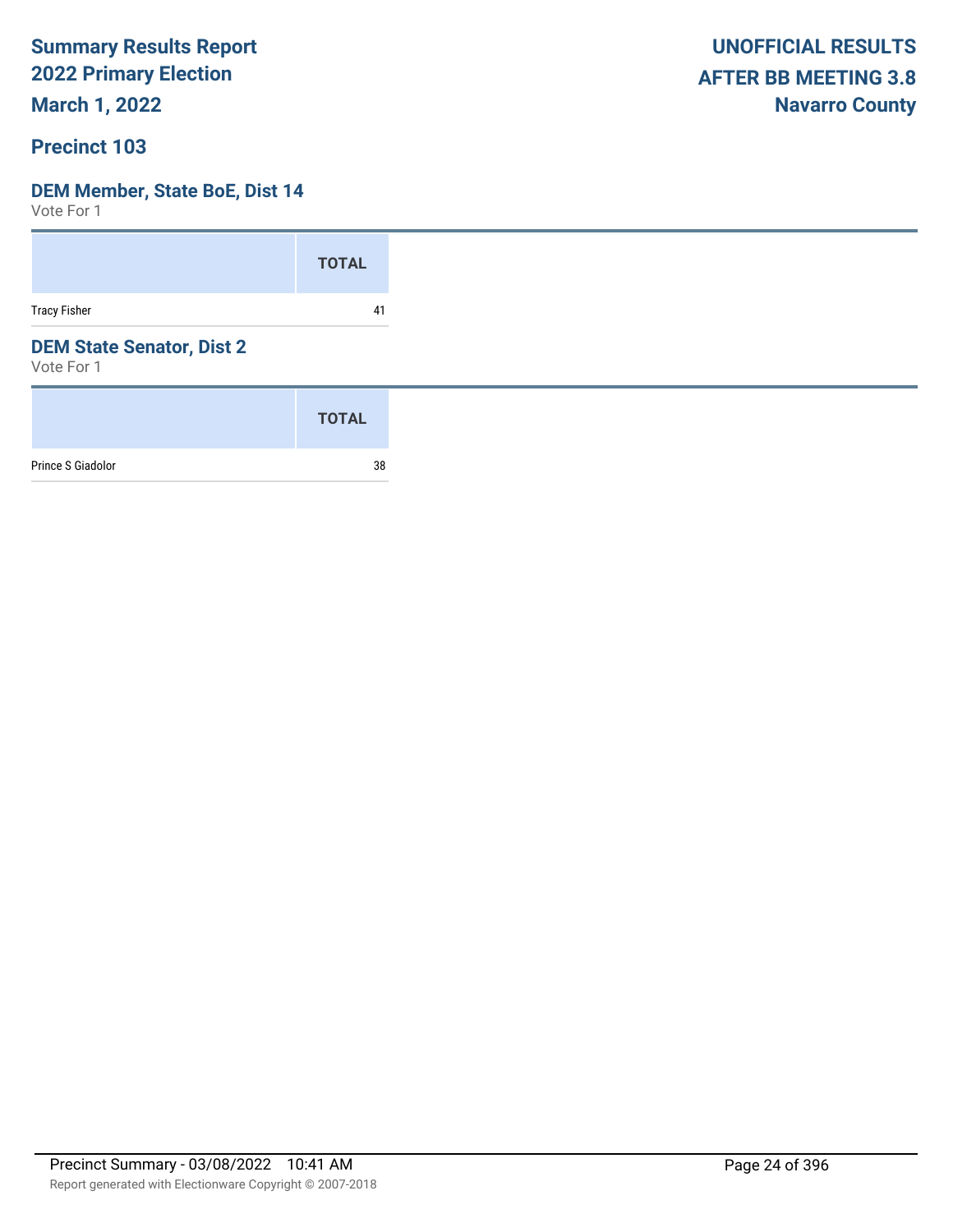#### **Precinct 104**

#### **STATISTICS**

|                                      | TOTAL |
|--------------------------------------|-------|
| Registered Voters - Total            | N     |
| Registered Voters - Republican Party | 0     |
| Registered Voters - Democratic Party | 0     |
| Registered Voters - NONPARTISAN      | 0     |
| Ballots Cast - Total                 | 161   |
| Ballots Cast - Republican Party      | 148   |
| Ballots Cast - Democratic Party      | 13    |
| <b>Ballots Cast - NONPARTISAN</b>    | 0     |
| <b>Ballots Cast - Blank</b>          | 0     |
| Voter Turnout - Total                | 0.00% |
| Voter Turnout - Republican Party     | 0.00% |
| Voter Turnout - Democratic Party     | 0.00% |
| Voter Turnout - NONPARTISAN          | 0.00% |
|                                      |       |

### **REP US Representative, District 6**

|                   | <b>TOTAL</b> |
|-------------------|--------------|
| <b>Bill Payne</b> | 14           |
| James Buford      | 28           |
| Jake Ellzey       | 105          |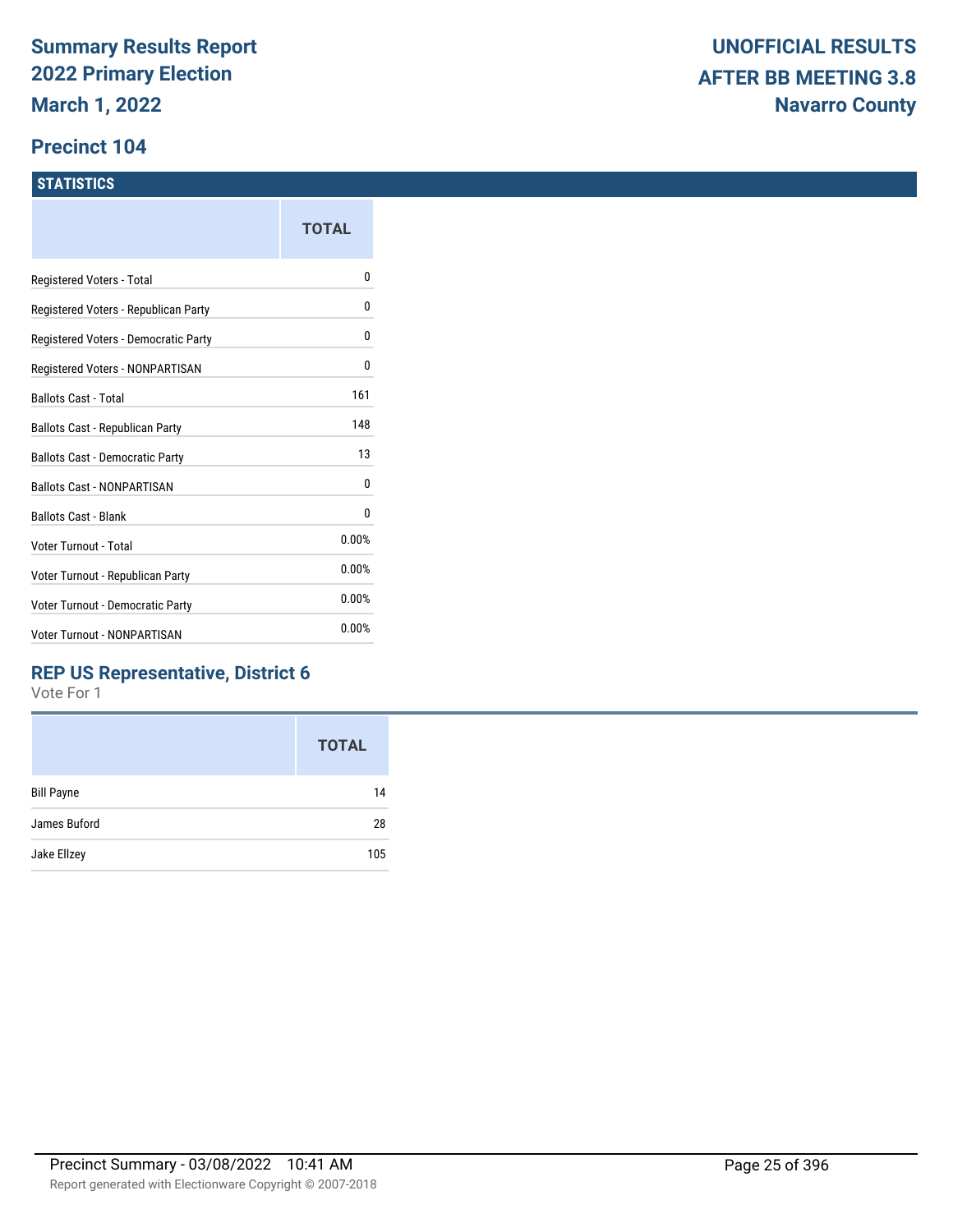**March 1, 2022**

## **Precinct 104**

#### **REP Governor**

Vote For 1

|                     | <b>TOTAL</b> |
|---------------------|--------------|
| <b>Greg Abbott</b>  | 104          |
| <b>Rick Perry</b>   | 9            |
| Danny Harrison      | $\Omega$     |
| Allen B. West       | 7            |
| <b>Chad Prather</b> | 5            |
| Kandy Kaye Horn     | 0            |
| Paul Belew          | 1            |
| Don Huffines        | 21           |

|                        | <b>TOTAL</b> |  |
|------------------------|--------------|--|
| <b>Todd M. Bullis</b>  |              |  |
| Daniel Miller          | g            |  |
| Dan Patrick            | 114          |  |
| Zach Vance             | 6            |  |
| <b>Trayce Bradford</b> | 5            |  |
| <b>Aaron Sorrells</b>  | 4            |  |

## **REP Attorney General**

|                   | <b>TOTAL</b> |
|-------------------|--------------|
| Eva Guzman        | 25           |
| <b>Ken Paxton</b> | 61           |
| Louie Gohmert     | 20           |
| George P. Bush    | 42           |

|                                              | <b>TOTAL</b> |
|----------------------------------------------|--------------|
| <b>Greg Abbott</b>                           | 104          |
| <b>Rick Perry</b>                            | 9            |
| Danny Harrison                               | 0            |
| Allen B. West                                | 7            |
| Chad Prather                                 | 5            |
| Kandy Kaye Horn                              | 0            |
| Paul Belew                                   |              |
| Don Huffines                                 | 21           |
| <b>REP Lieutenant Governor</b><br>Vote For 1 |              |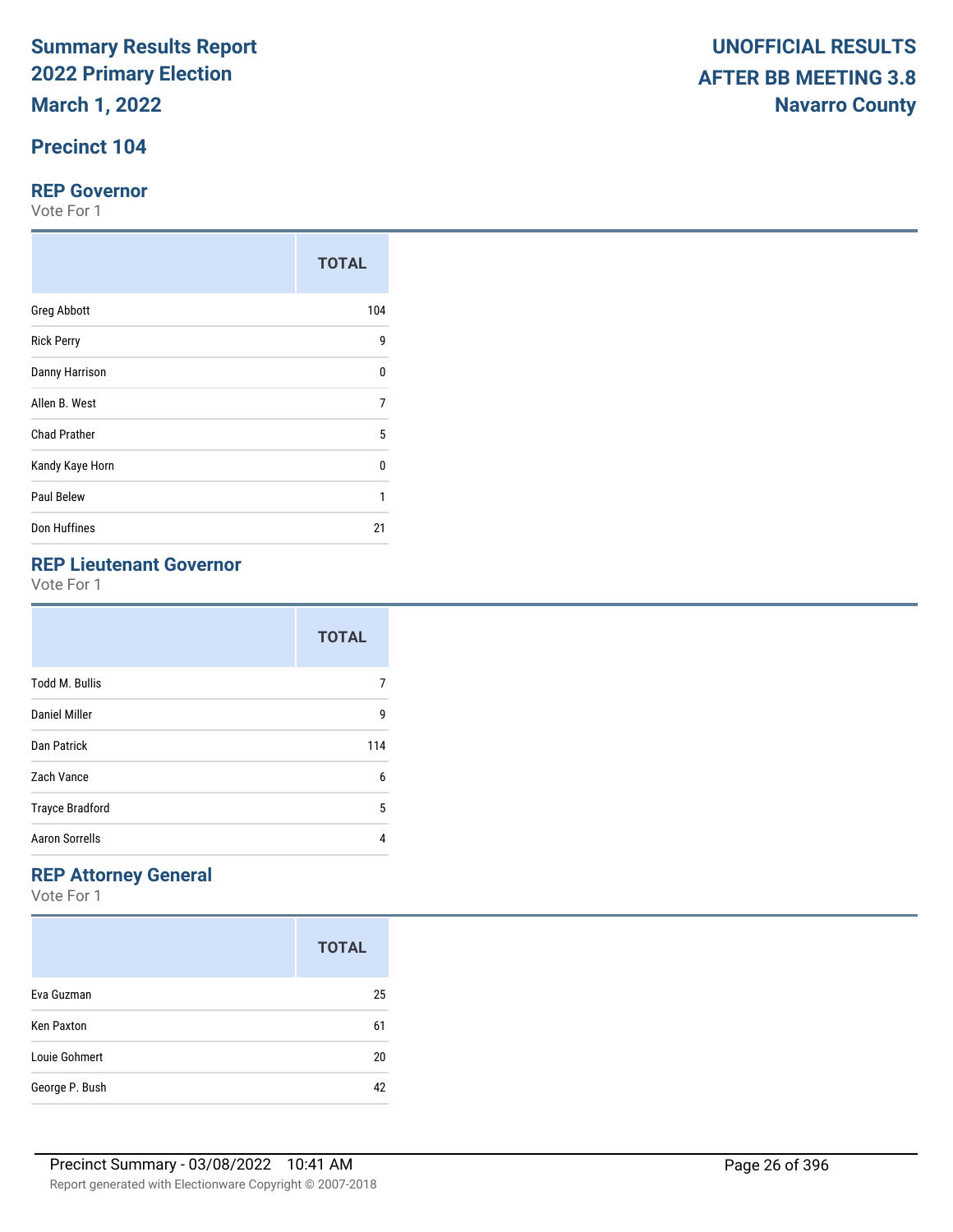**March 1, 2022**

### **Precinct 104**

#### **REP Comptroller of Public Accounts**

Vote For 1

|                | <b>TOTAL</b> |
|----------------|--------------|
| Mark V. Goloby | 33           |
| Glenn Hegar    | 105          |

#### **REP Comm General Land Office**

Vote For 1

|                        | <b>TOTAL</b> |
|------------------------|--------------|
| Ben Armenta            | 11           |
| Jon Spiers             | 30           |
| Victor Avila           | 8            |
| Rufus Lopez            | 2            |
| Dawn Buckingham        | 44           |
| <b>Tim Westley</b>     | 18           |
| Don W. Minton          | 8            |
| <b>Weston Martinez</b> | 3            |
|                        |              |

## **REP Commissioner of Agriculture**

|                  | <b>TOTAL</b> |
|------------------|--------------|
| Carey A. Counsil | 16           |
| Sid Miller       | 85           |
| James White      | 36           |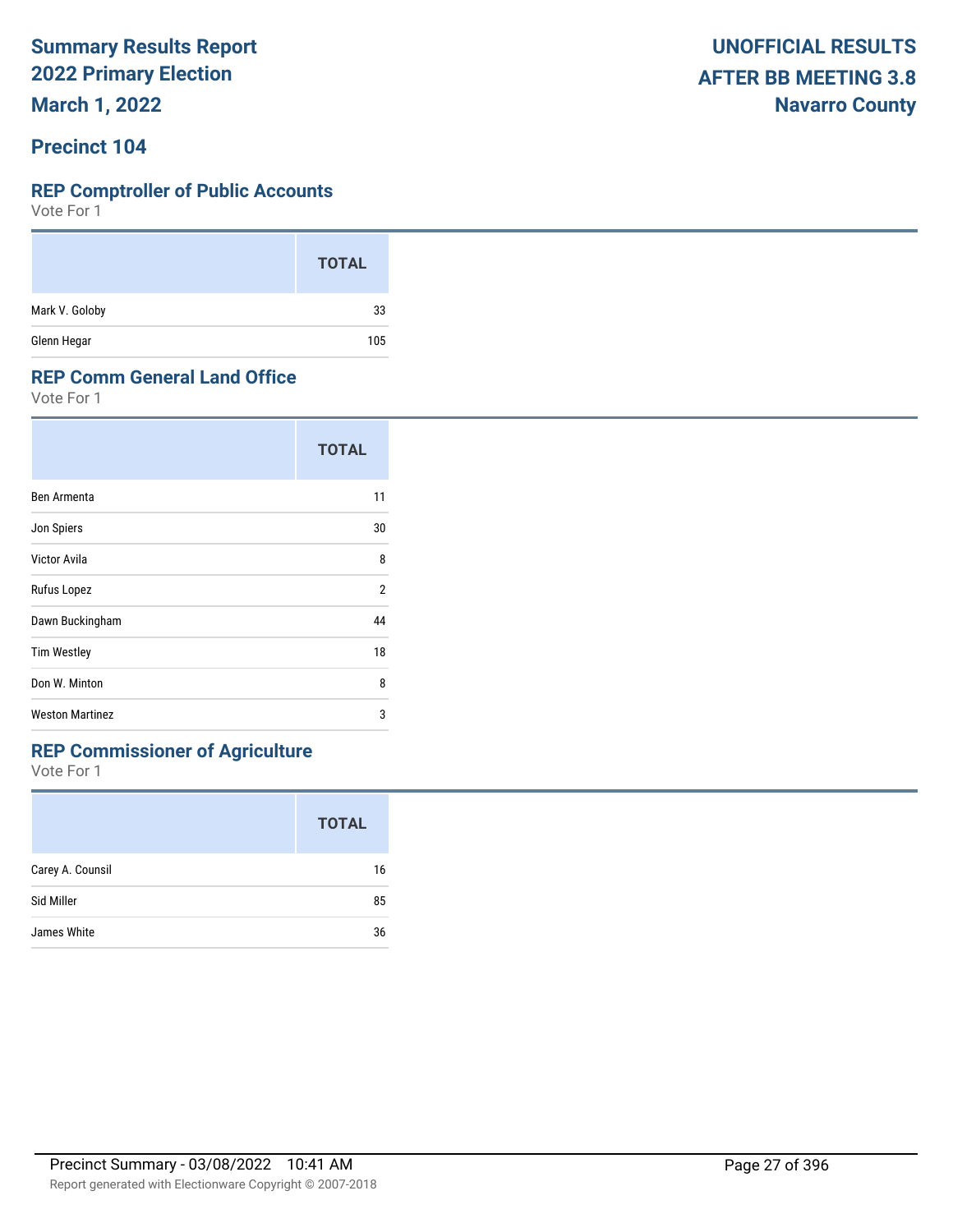**March 1, 2022**

## **Precinct 104**

#### **REP Railroad Commissioner**

Vote For 1

|                        | <b>TOTAL</b> |
|------------------------|--------------|
| Sarah Stogner          | 30           |
| Dawayne Tipton         | 15           |
| Wayne Christian        | 46           |
| Tom Slocum Jr          | 26           |
| Marvin "Sarge" Summers | 13           |

#### **REP Justice, Supreme Court, Pl 3**

Vote For 1

|                | <b>TOTAL</b> |
|----------------|--------------|
| Debra Lehrmann | 125          |

## **REP Justice, Supreme Court, Pl 5**

Vote For 1

|               | <b>TOTAL</b> |
|---------------|--------------|
| Rebeca Huddle | 125          |

#### **REP Justice, Supreme Court, Pl 9**

Vote For 1

|                  | <b>TOTAL</b> |  |
|------------------|--------------|--|
| David J. Schenck | 73           |  |
| Evan Young       | 58           |  |

## **REP Judge, Ct of Crim App, Pl 2**

|               | <b>TOTAL</b> |
|---------------|--------------|
| Mary Lou Keel | 126          |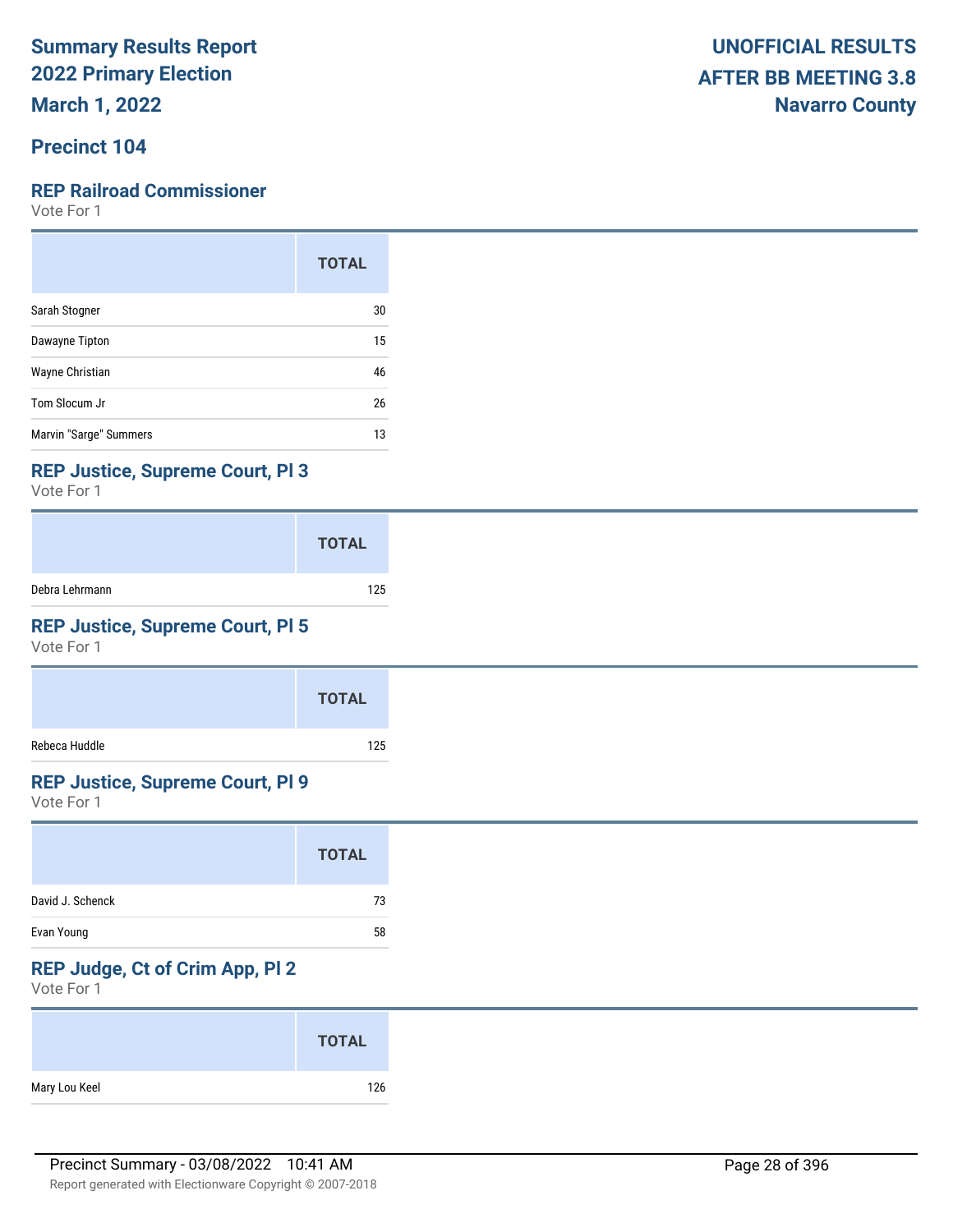**March 1, 2022**

### **Precinct 104**

#### **REP Judge, Ct of Crim App, Pl 5**

Vote For 1

|                     | <b>TOTAL</b> |
|---------------------|--------------|
| <b>Scott Walker</b> | 73           |
| Clint Morgan        | 49           |

#### **REP Judge, Ct of Crim App, Pl 6**

Vote For 1

|                       | <b>TOTAL</b> |
|-----------------------|--------------|
| Jesse F. McClure, III | 123          |

### **REP Member, State BoE, Dist 14**

Vote For 1

|                   | <b>TOTAL</b> |
|-------------------|--------------|
| Evelyn Brooks     | 77           |
| Sue Melton-Malone | 50           |

#### **REP State Senator, Dist 2**

Vote For 1

|                 | <b>TOTAL</b> |  |
|-----------------|--------------|--|
| <b>Bob Hall</b> | 127          |  |

#### **REP State Representative, Dist 8**

|             | <b>TOTAL</b> |
|-------------|--------------|
| Cody Harris | 134          |
|             |              |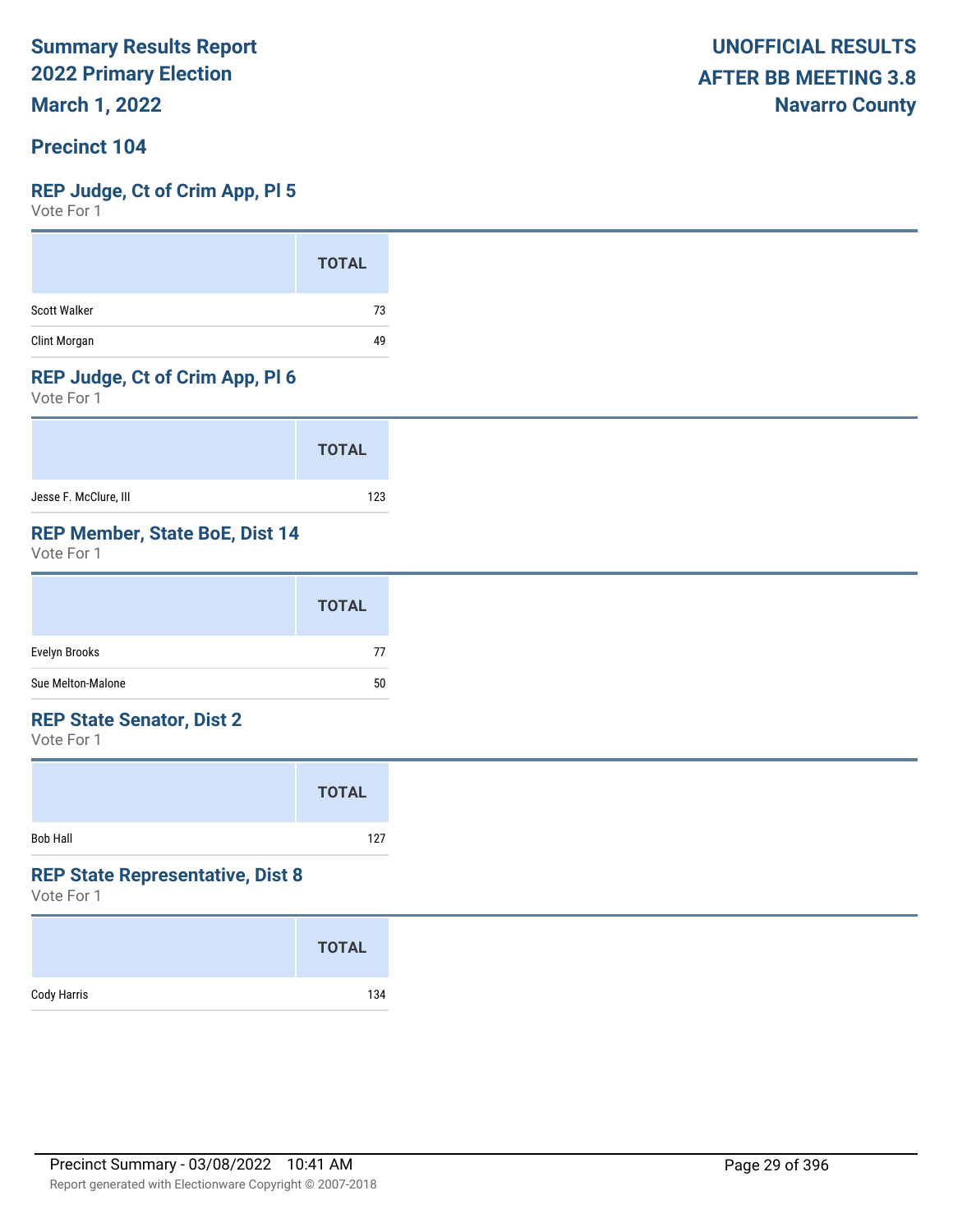**March 1, 2022**

#### **Precinct 104**

#### **REP Justice, 10th Ct of App Dist, Pl 3**

Vote For 1

| VOLE FOI 1                                          |              |
|-----------------------------------------------------|--------------|
|                                                     | <b>TOTAL</b> |
| <b>Steve Smith</b>                                  | 129          |
| <b>REP Criminal District Attorney</b><br>Vote For 1 |              |
|                                                     | <b>TOTAL</b> |
| <b>Will Thompson</b>                                | 134          |
| <b>REP County Judge</b><br>Vote For 1               |              |
|                                                     | <b>TOTAL</b> |
| H M. Davenport Jr                                   | 134          |
| <b>REP District Clerk</b><br>Vote For 1             |              |
|                                                     | <b>TOTAL</b> |
| Joshua B. Tackett                                   | 138          |
| <b>REP County Clerk</b><br>Vote For 1               |              |
|                                                     | <b>TOTAL</b> |
| Sherry Dowd                                         | 134          |
| <b>REP County Treasurer</b><br>Vote For 1           |              |
|                                                     | <b>TOTAL</b> |
| Ryan Douglas                                        | 137          |

**UNOFFICIAL RESULTS AFTER BB MEETING 3.8 Navarro County**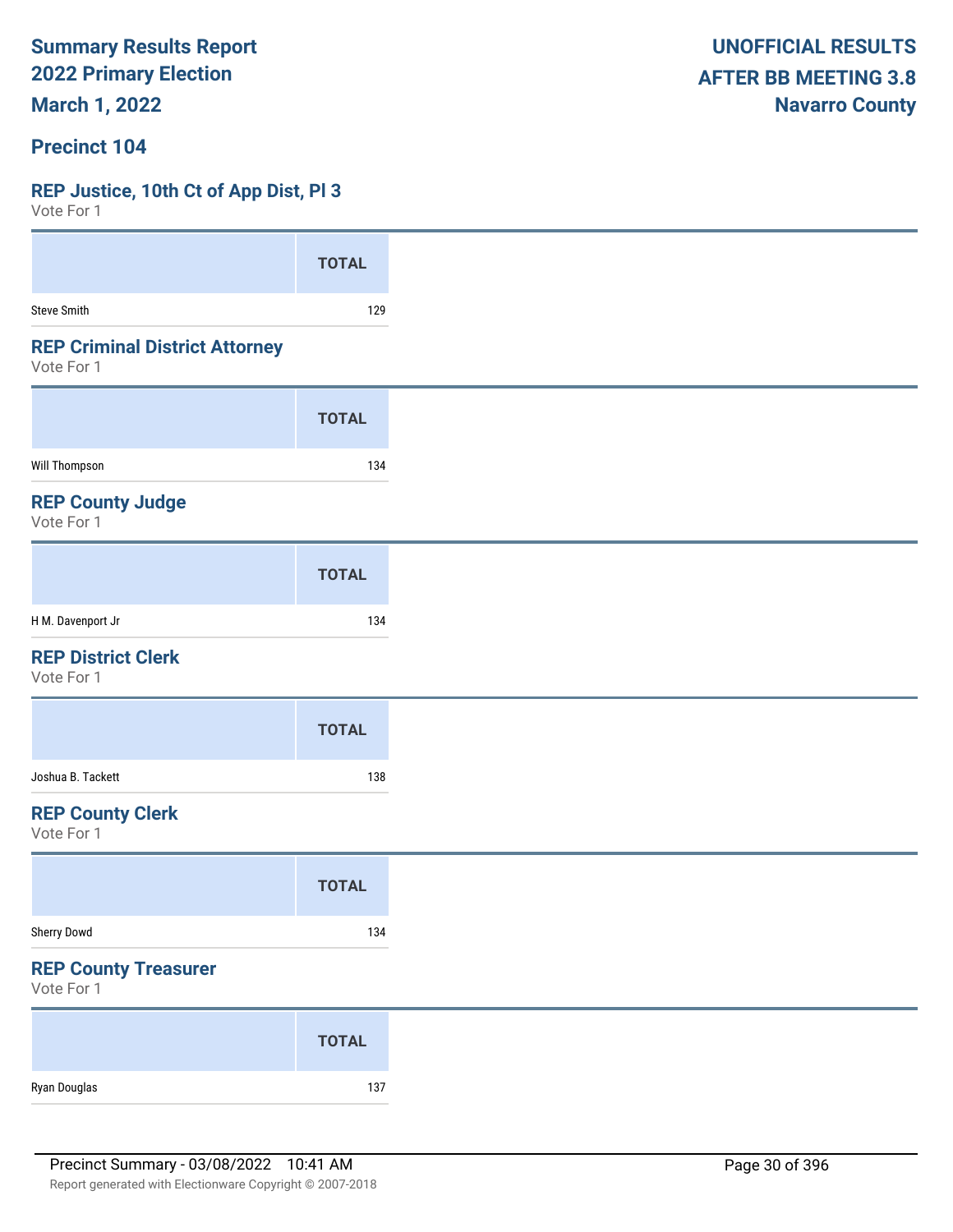## **March 1, 2022**

#### **Precinct 104**

#### **REP JOP Pct 1**

Vote For 1

| 1 U L U L U L L                       |              |
|---------------------------------------|--------------|
|                                       | <b>TOTAL</b> |
| Greta Jordan                          | 136          |
| <b>REP County Chair</b><br>Vote For 1 |              |
|                                       | <b>TOTAL</b> |
| Steven L. Jessup                      | 133          |
|                                       |              |

|                | <b>TOTAL</b> |
|----------------|--------------|
| YES            | 141          |
| N <sub>0</sub> |              |
|                |              |

#### **REP Proposition 2**

Vote For 1

|                | <b>TOTAL</b> |
|----------------|--------------|
| YES            | 111          |
| N <sub>O</sub> | 31           |
|                |              |

## **REP Proposition 3**

|                | <b>TOTAL</b> |
|----------------|--------------|
| <b>YES</b>     | 123          |
| N <sub>0</sub> | 23           |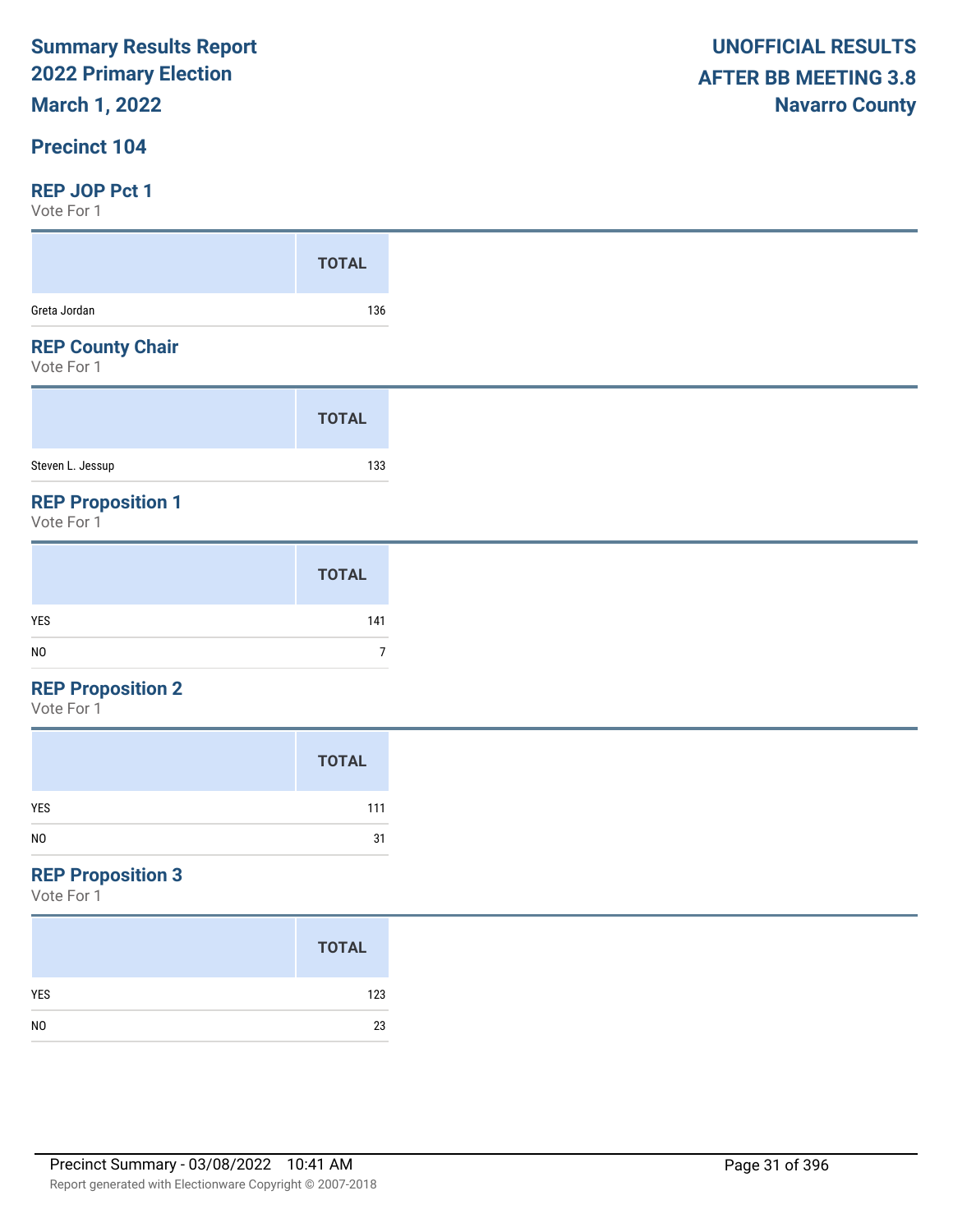## **March 1, 2022**

## **Precinct 104**

Vote For 1

#### **REP Proposition 5**

Vote For 1

|                | <b>TOTAL</b> |
|----------------|--------------|
| YES            | 128          |
| N <sub>0</sub> | 18           |

## **REP Proposition 6**

Vote For 1

| <b>TOTAL</b> |
|--------------|
| YES<br>124   |
| NO<br>21     |

## **REP Proposition 7**

Vote For 1

|                | <b>TOTAL</b> |
|----------------|--------------|
| <b>YES</b>     | 145          |
| N <sub>0</sub> | າ            |

## **REP Proposition 8**

|                | <b>TOTAL</b> |
|----------------|--------------|
| YES            | 139          |
| N <sub>0</sub> |              |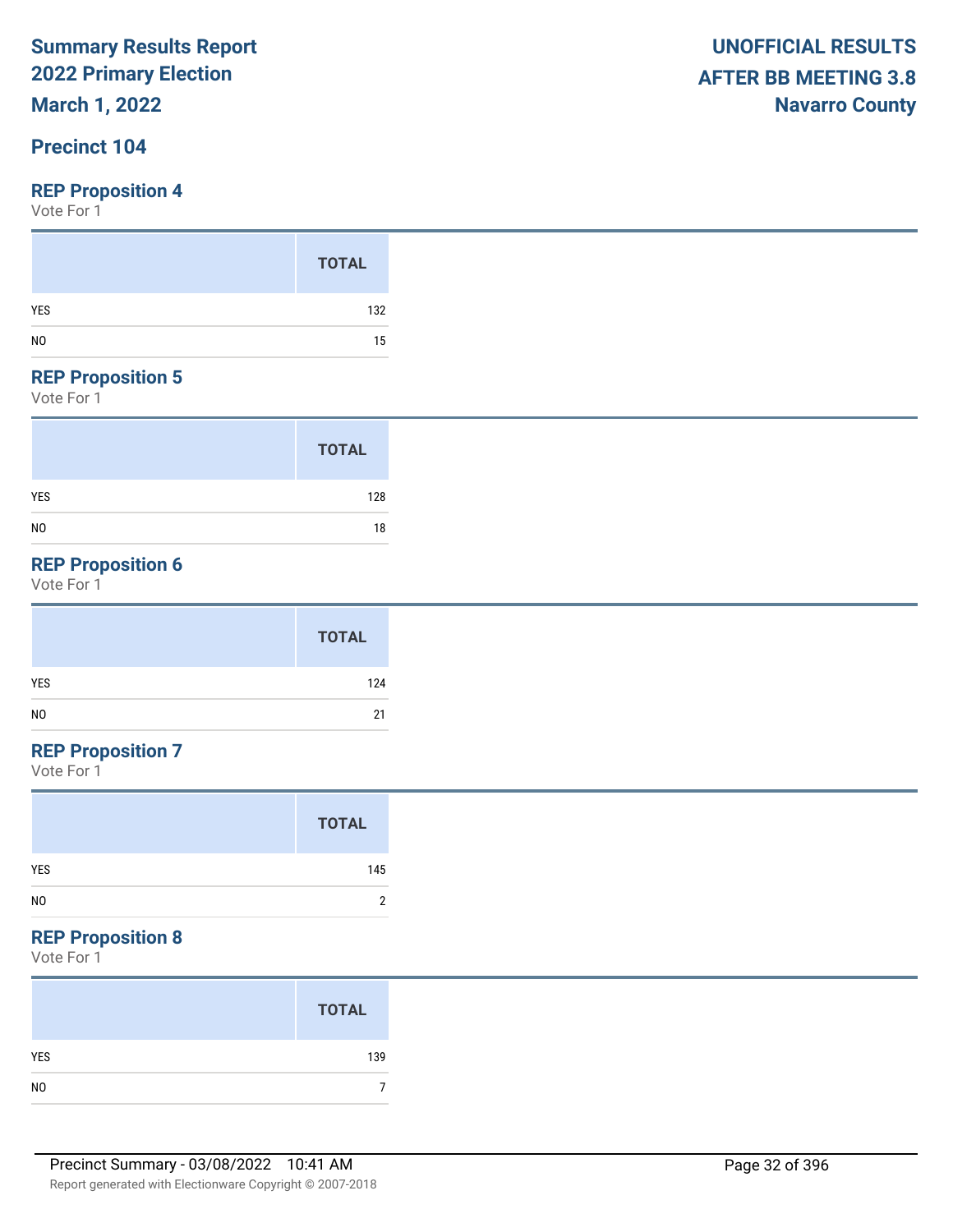## **March 1, 2022**

## **Precinct 104**

#### **REP Proposition 9**

Vote For 1

#### **REP Proposition 10**

Vote For 1

|                | <b>TOTAL</b> |
|----------------|--------------|
| <b>YES</b>     | 136          |
| N <sub>0</sub> | 10           |

### **DEM Governor**

Vote For 1

|                             | <b>TOTAL</b> |
|-----------------------------|--------------|
| <b>Rich Wakeland</b>        | 0            |
| Beto O'Rourke               | 13           |
| Joy Diaz                    | 0            |
| Inocencio (Inno) Barrientez | 0            |
| Michael Cooper              | 0            |

## **DEM Lieutenant Governor**

|                  | <b>TOTAL</b> |
|------------------|--------------|
| Carla Brailey    |              |
| Mike Collier     |              |
| Michelle Beckley |              |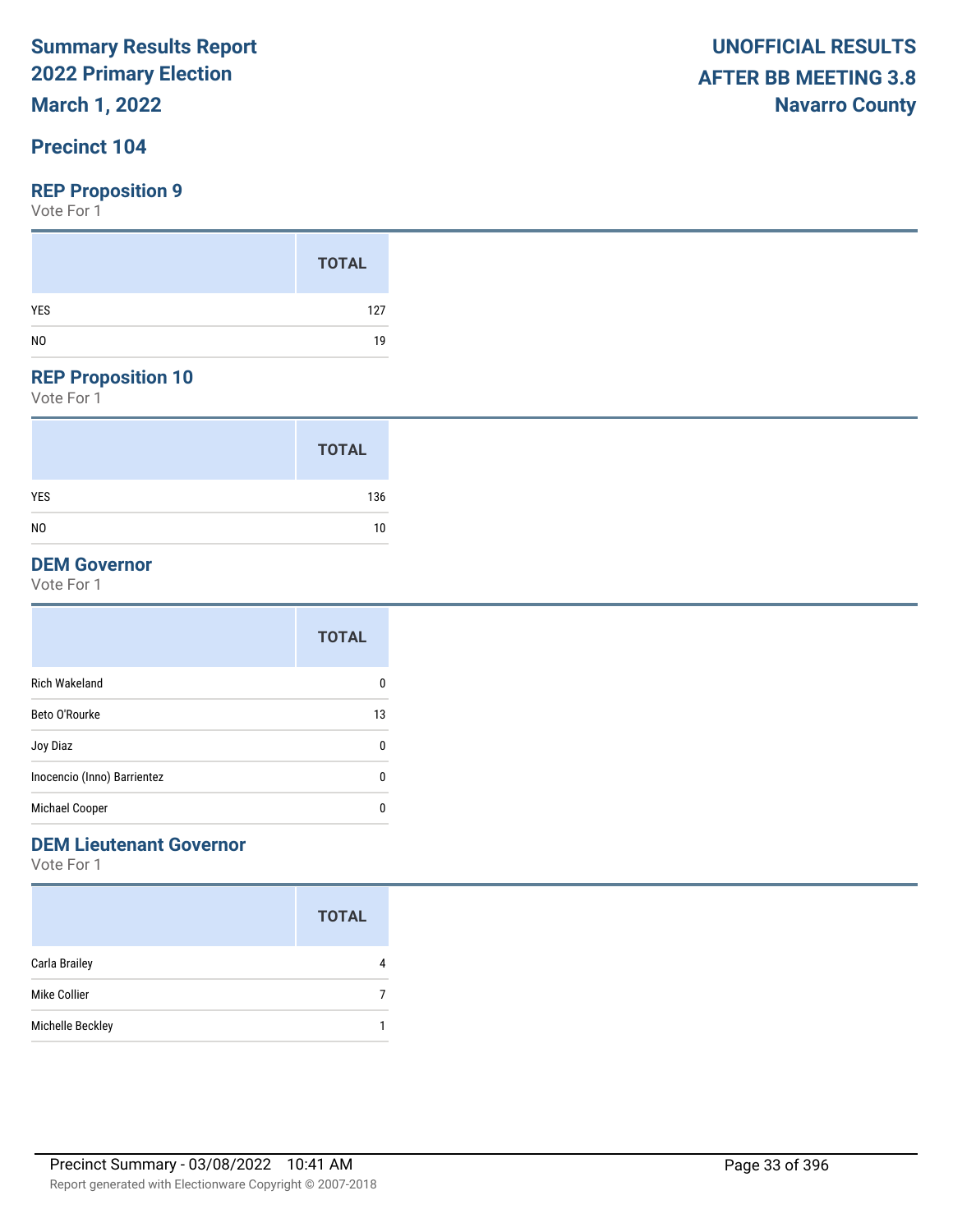**March 1, 2022**

## **Precinct 104**

Vote For 1

|                         | <b>TOTAL</b> |
|-------------------------|--------------|
| S. "TBONE" Raynor       |              |
| Joe Jaworski            |              |
| Rochelle Mercedes Garza |              |
| Mike Fields             | 3            |
| Lee Merritt             |              |

#### **DEM Comptroller of Public Accounts**

Vote For 1

|                    | <b>TOTAL</b> |
|--------------------|--------------|
| <b>Tim Mahoney</b> |              |
| Angel Luis Vega    | 8            |
| Janet T. Dudding   |              |

#### **DEM Comm General Land Office**

Vote For 1

|                      | <b>TOTAL</b> |
|----------------------|--------------|
| Jinny Suh            |              |
| Michael Lange        | 2            |
| Sandragrace Martinez |              |
| Jay Kleberg          | 2            |

## **DEM Commissioner of Agriculture**

|            | <b>TOTAL</b> |
|------------|--------------|
| Ed Ireson  | 3            |
| Susan Hays | 8            |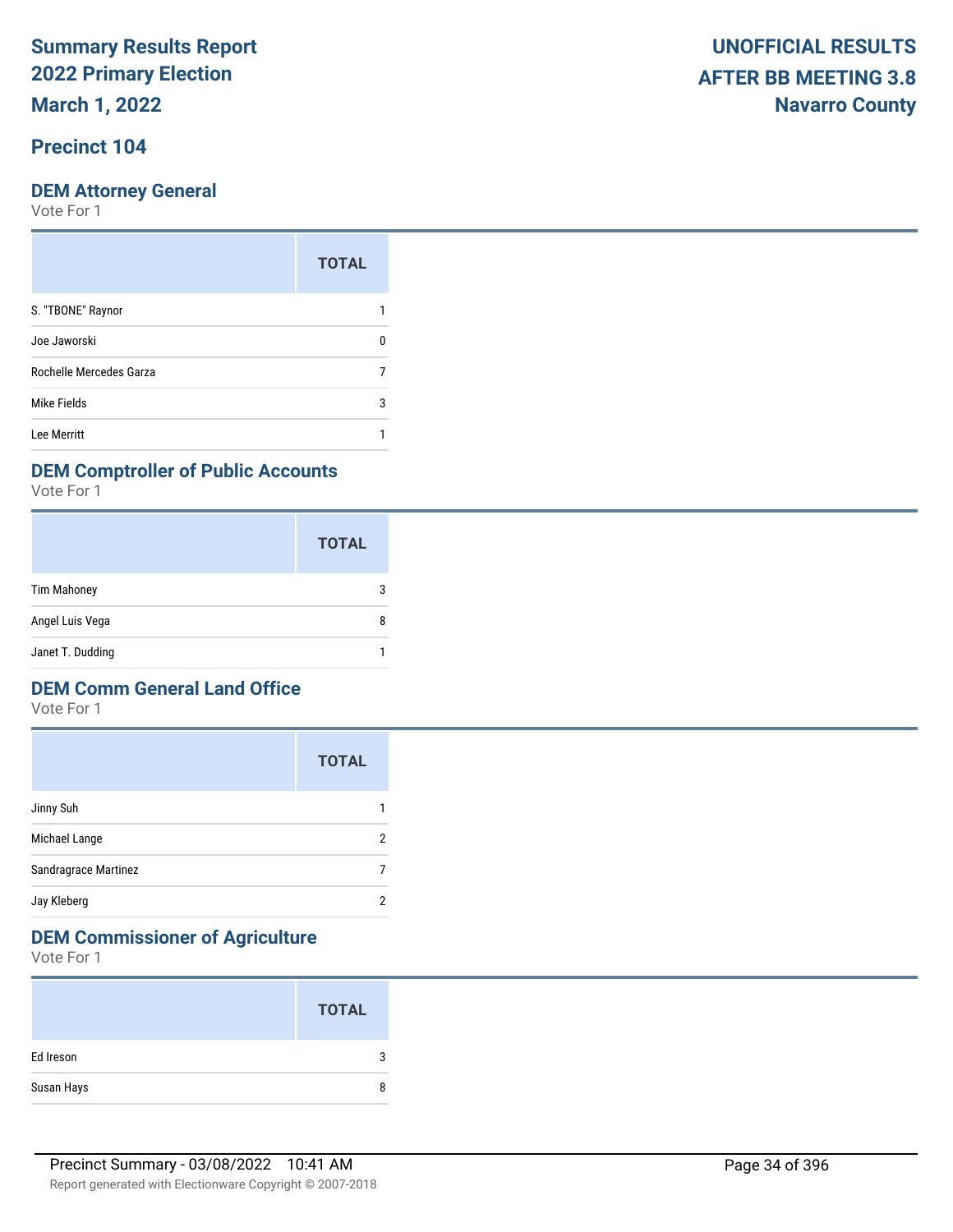**March 1, 2022**

### **Precinct 104**

| VOTE FOL 1                                            |              |
|-------------------------------------------------------|--------------|
|                                                       | <b>TOTAL</b> |
|                                                       |              |
| Luke Warford                                          | 10           |
| <b>DEM Justice, Supreme Court, PI3</b><br>Vote For 1  |              |
|                                                       | <b>TOTAL</b> |
| Erin A Nowell                                         | 11           |
| <b>DEM Justice, Supreme Court, PI 5</b><br>Vote For 1 |              |
|                                                       | <b>TOTAL</b> |
| Amanda Reichek                                        | 11           |
| <b>DEM Justice, Supreme Court, PI 9</b><br>Vote For 1 |              |
|                                                       | <b>TOTAL</b> |
| Julia Maldonado                                       | 11           |
| <b>DEM Judge, Ct of Crim App, PI 5</b><br>Vote For 1  |              |
|                                                       | <b>TOTAL</b> |
| Dana Huffman                                          | 12           |
| DEM Judge, Ct of Crim App, Pl 6<br>Vote For 1         |              |
|                                                       | <b>TOTAL</b> |
| Robert Johnson                                        | $12\,$       |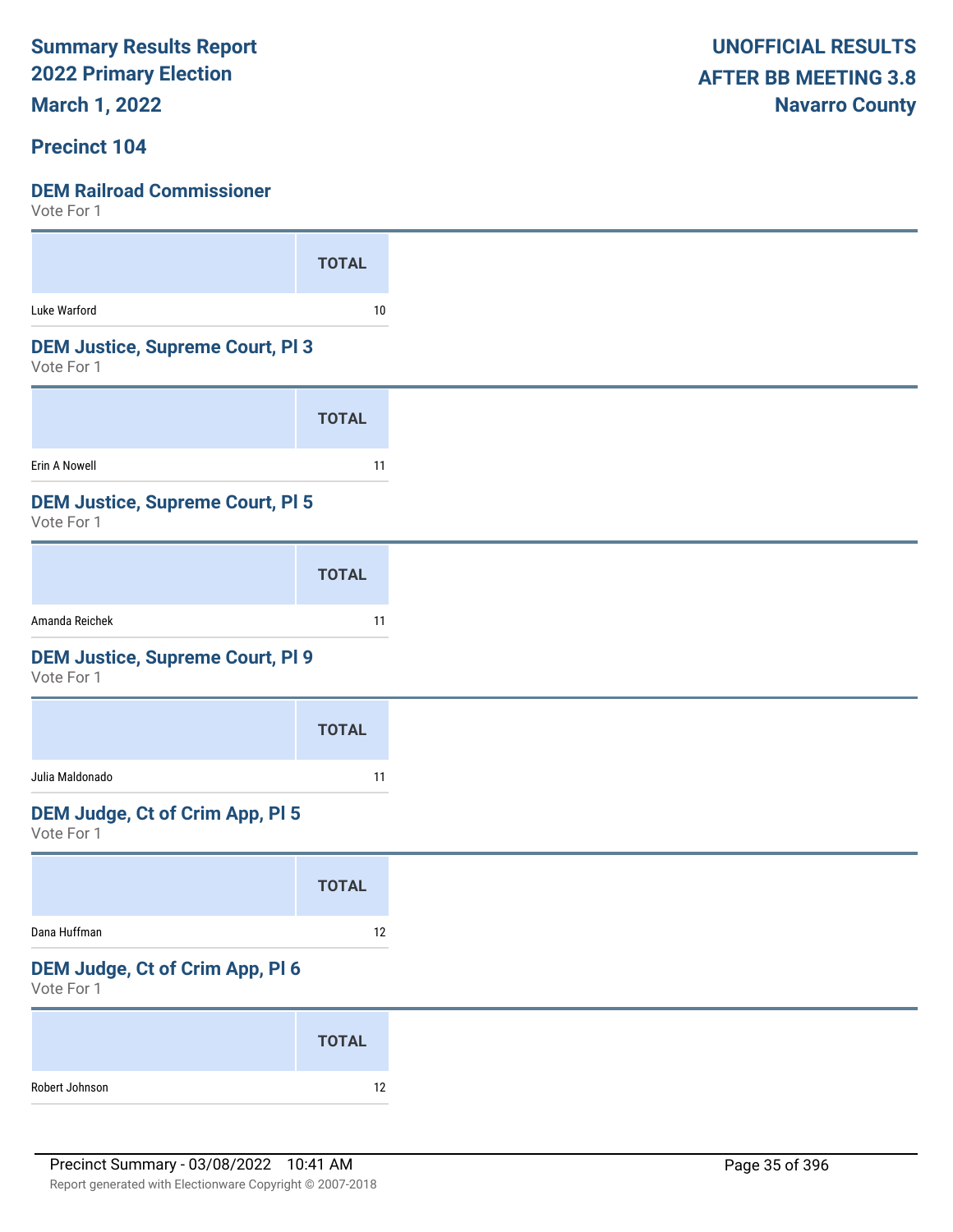**March 1, 2022**

### **Precinct 104**

#### **DEM Member, State BoE, Dist 14**

|                                                | <b>TOTAL</b> |
|------------------------------------------------|--------------|
| <b>Tracy Fisher</b>                            | 12           |
| <b>DEM State Senator, Dist 2</b><br>Vote For 1 |              |
|                                                | <b>TOTAL</b> |
| Prince S Giadolor                              | 12           |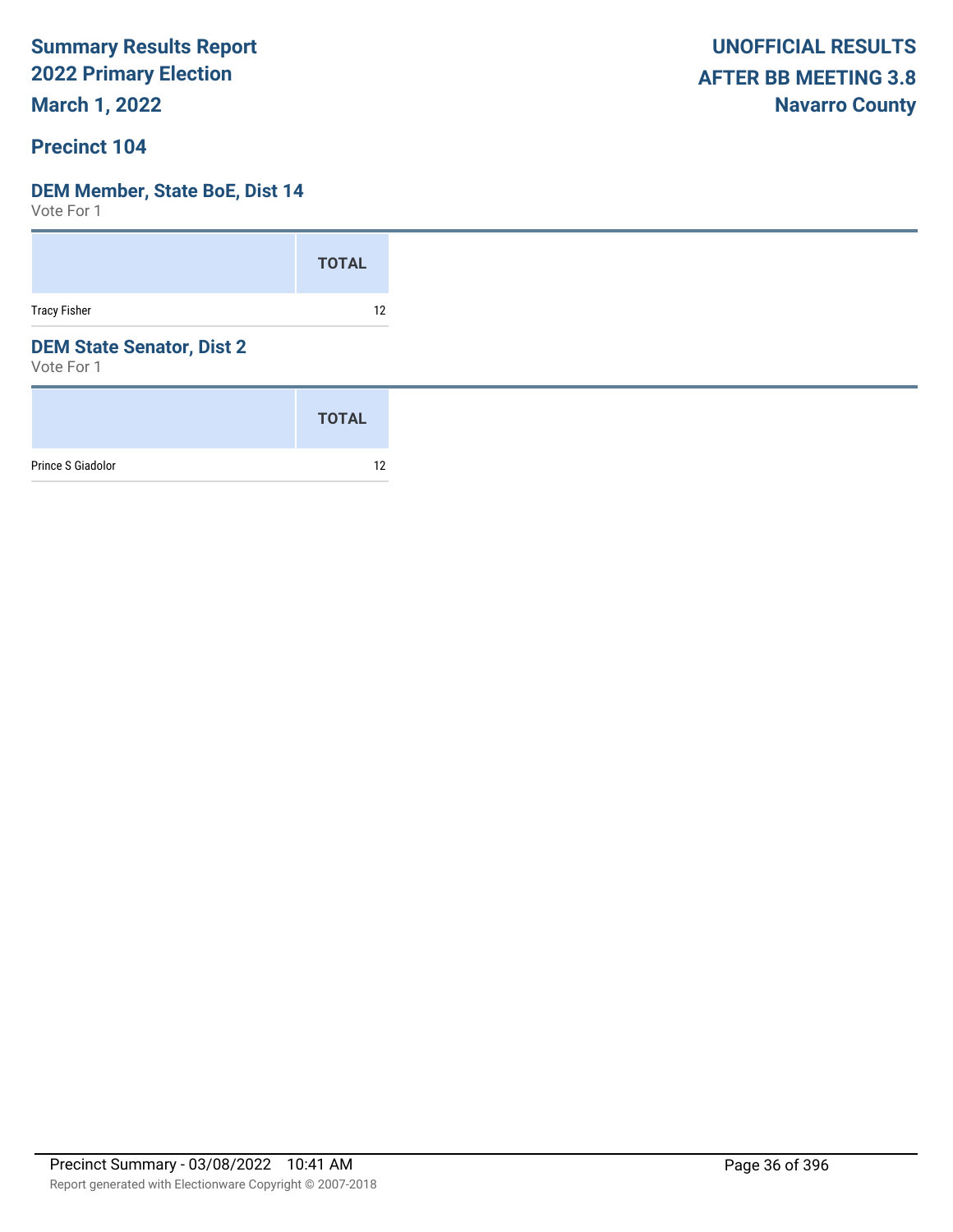#### **Precinct 105**

#### **STATISTICS**

|                                      | TOTAL |
|--------------------------------------|-------|
| Registered Voters - Total            | N     |
| Registered Voters - Republican Party | N     |
| Registered Voters - Democratic Party | 0     |
| Registered Voters - NONPARTISAN      | 0     |
| Ballots Cast - Total                 | 85    |
| Ballots Cast - Republican Party      | 84    |
| Ballots Cast - Democratic Party      | 1     |
| <b>Ballots Cast - NONPARTISAN</b>    | 0     |
| Ballots Cast - Blank                 | 0     |
| Voter Turnout - Total                | 0.00% |
| Voter Turnout - Republican Party     | 0.00% |
| Voter Turnout - Democratic Party     | 0.00% |
| <b>Voter Turnout - NONPARTISAN</b>   | 0.00% |
|                                      |       |

#### **REP US Representative, District 6**

|                   | <b>TOTAL</b> |
|-------------------|--------------|
| <b>Bill Payne</b> | 10           |
| James Buford      | 10           |
| Jake Ellzey       | 62           |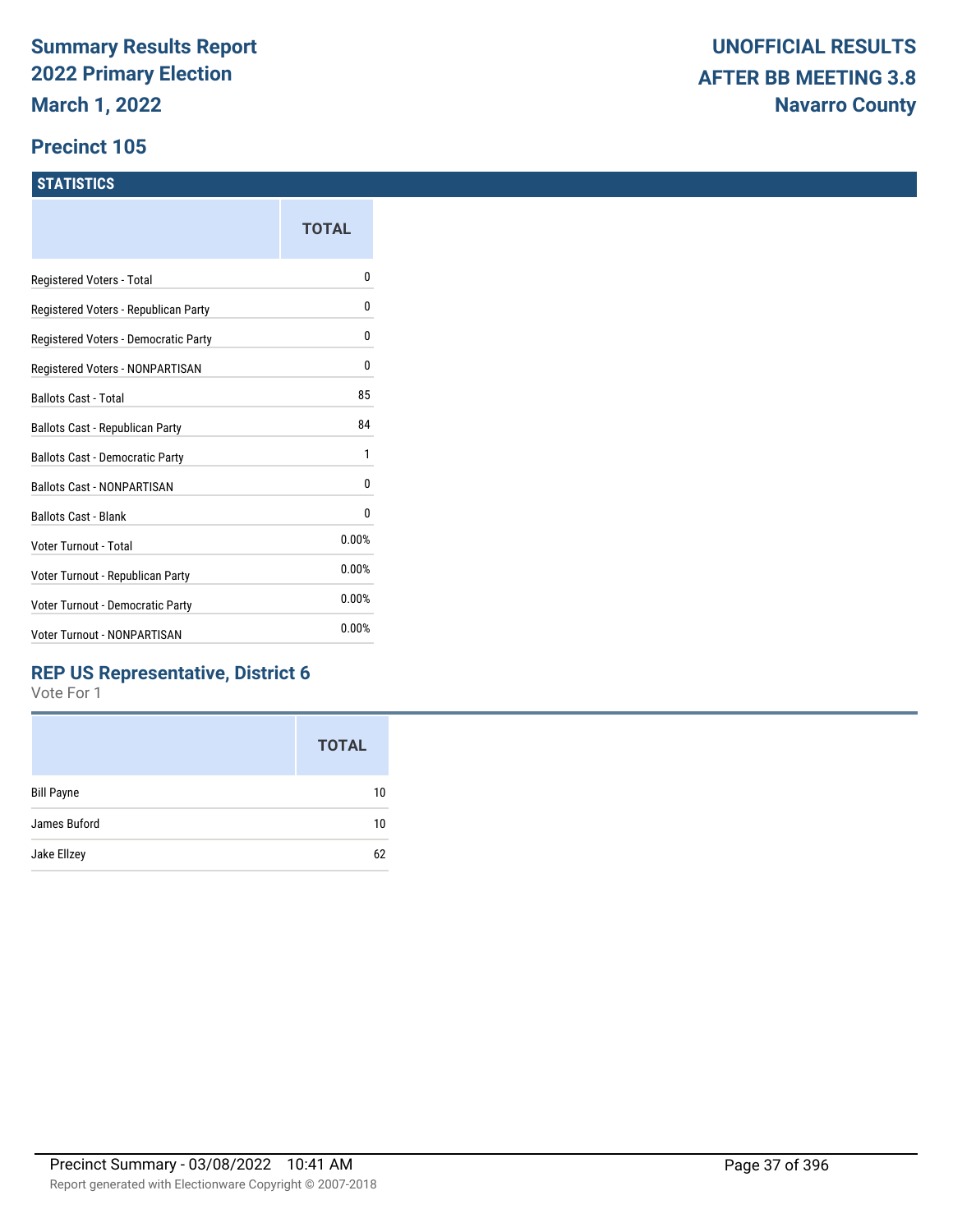**March 1, 2022**

## **Precinct 105**

#### **REP Governor**

Vote For 1

|                     | <b>TOTAL</b> |
|---------------------|--------------|
| <b>Greg Abbott</b>  | 68           |
| <b>Rick Perry</b>   | 0            |
| Danny Harrison      | $\Omega$     |
| Allen B. West       | 3            |
| <b>Chad Prather</b> | 3            |
| Kandy Kaye Horn     | 0            |
| Paul Belew          | U            |
| Don Huffines        | 10           |

## **REP Lieutenant Governor**

Vote For 1

|                        | <b>TOTAL</b>   |
|------------------------|----------------|
| <b>Todd M. Bullis</b>  | 3              |
| <b>Daniel Miller</b>   | 3              |
| <b>Dan Patrick</b>     | 71             |
| Zach Vance             | $\overline{2}$ |
| <b>Trayce Bradford</b> | U              |
| <b>Aaron Sorrells</b>  | 2              |

## **REP Attorney General**

|                   | <b>TOTAL</b> |
|-------------------|--------------|
| Eva Guzman        | 5            |
| <b>Ken Paxton</b> | 46           |
| Louie Gohmert     |              |
| George P. Bush    | 25           |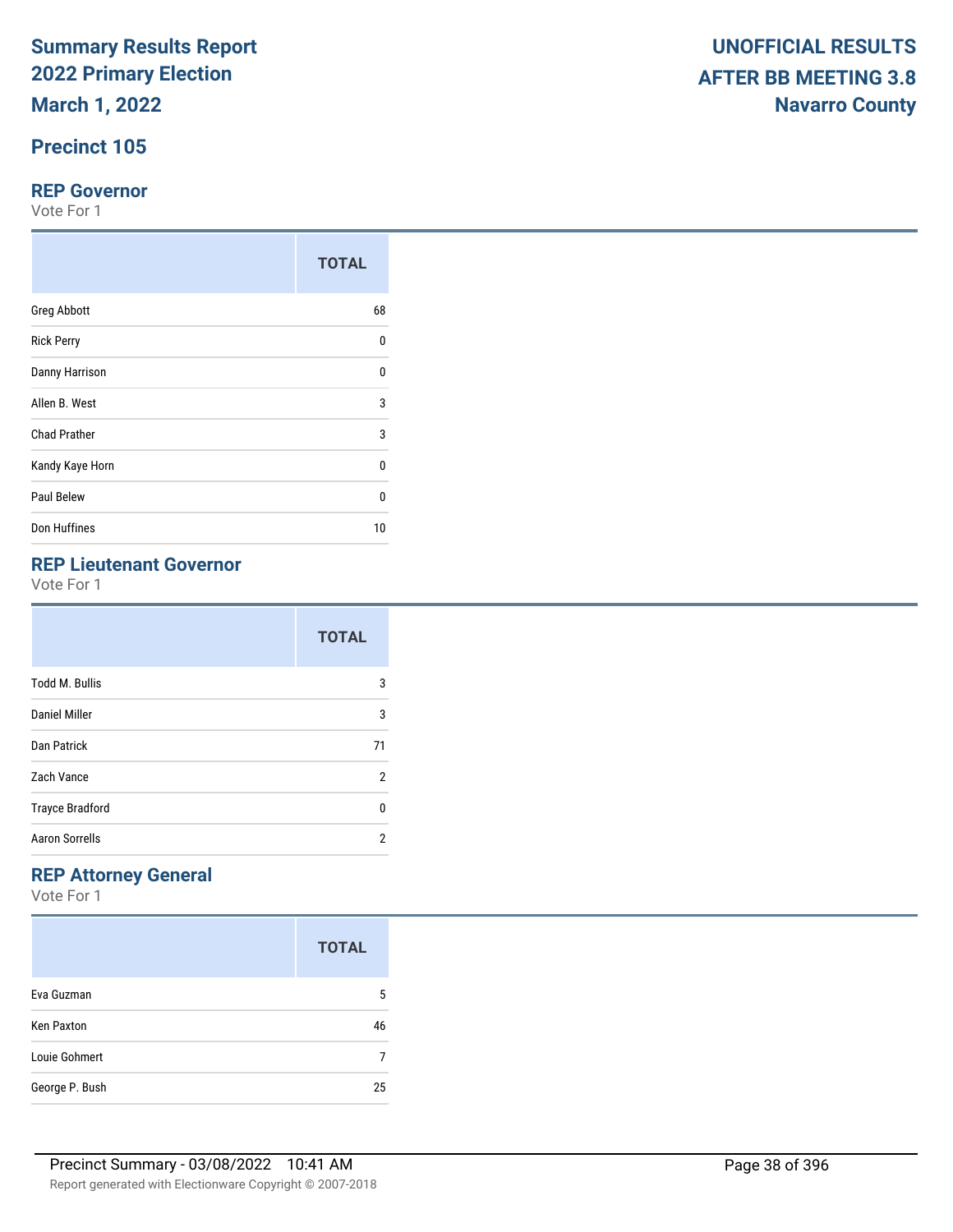**March 1, 2022**

#### **Precinct 105**

#### **REP Comptroller of Public Accounts**

Vote For 1

|                | <b>TOTAL</b> |
|----------------|--------------|
| Mark V. Goloby | 19           |
| Glenn Hegar    | 57<br>-      |

#### **REP Comm General Land Office**

Vote For 1

|                        | <b>TOTAL</b>   |
|------------------------|----------------|
| Ben Armenta            | 8              |
| Jon Spiers             | 11             |
| Victor Avila           | 2              |
| Rufus Lopez            | $\overline{2}$ |
| Dawn Buckingham        | 19             |
| <b>Tim Westley</b>     | 15             |
| Don W. Minton          | 12             |
| <b>Weston Martinez</b> | 1              |

## **REP Commissioner of Agriculture**

|                  | <b>TOTAL</b> |
|------------------|--------------|
| Carey A. Counsil | 6            |
| Sid Miller       | 54           |
| James White      | 21           |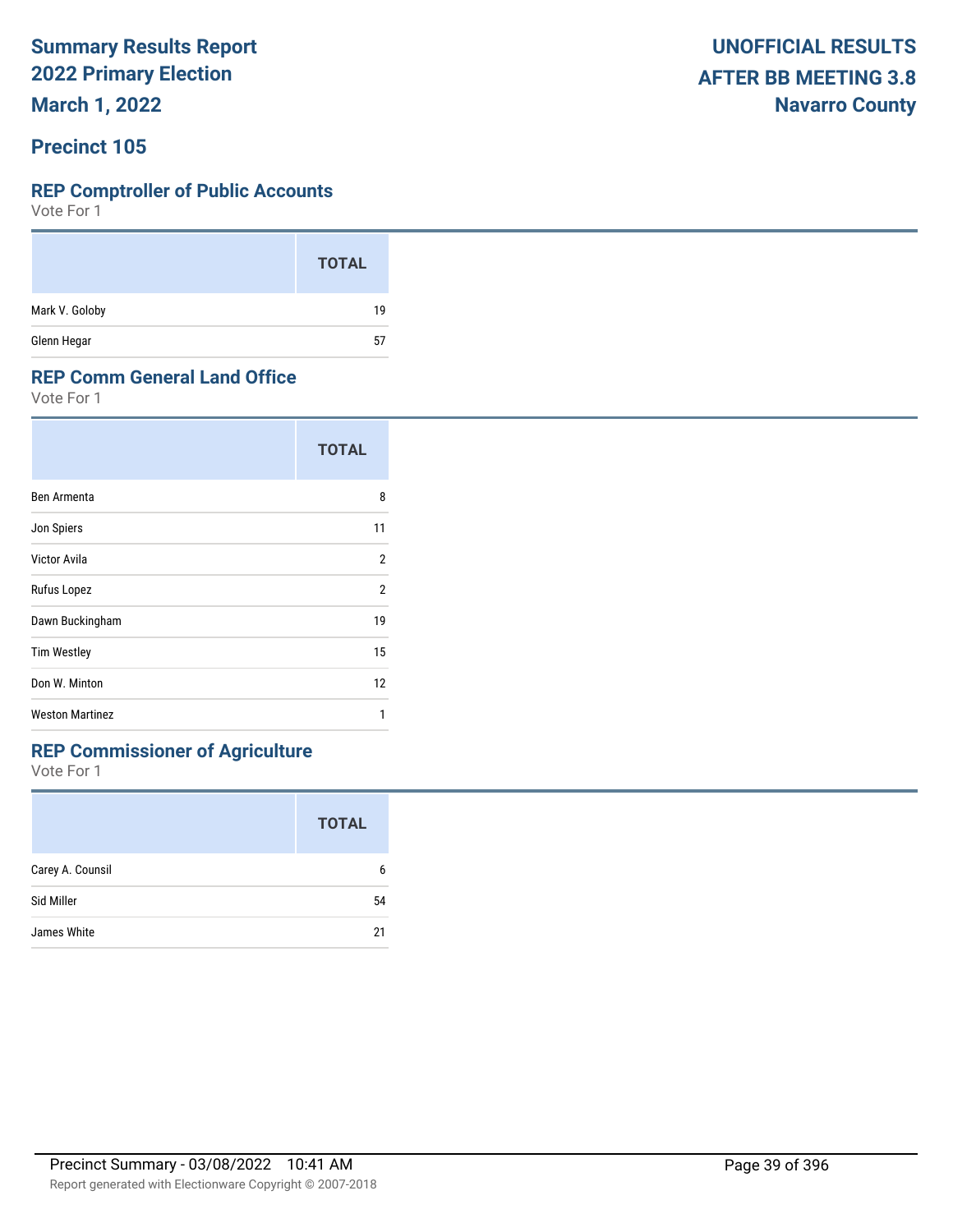**March 1, 2022**

### **Precinct 105**

#### **REP Railroad Commissioner**

Vote For 1

|                        | <b>TOTAL</b> |
|------------------------|--------------|
| Sarah Stogner          | 17           |
| Dawayne Tipton         | 11           |
| Wayne Christian        | 26           |
| Tom Slocum Jr          | 14           |
| Marvin "Sarge" Summers | 10           |

#### **REP Justice, Supreme Court, Pl 3**

Vote For 1

|                | <b>TOTAL</b> |
|----------------|--------------|
| Debra Lehrmann | 73           |

### **REP Justice, Supreme Court, Pl 5**

Vote For 1

|               | <b>TOTAL</b> |
|---------------|--------------|
| Rebeca Huddle | 72           |

### **REP Justice, Supreme Court, Pl 9**

Vote For 1

|                  | <b>TOTAL</b> |
|------------------|--------------|
| David J. Schenck | 46           |
| Evan Young       | 27           |

## **REP Judge, Ct of Crim App, Pl 2**

|               | <b>TOTAL</b> |
|---------------|--------------|
| Mary Lou Keel | 73           |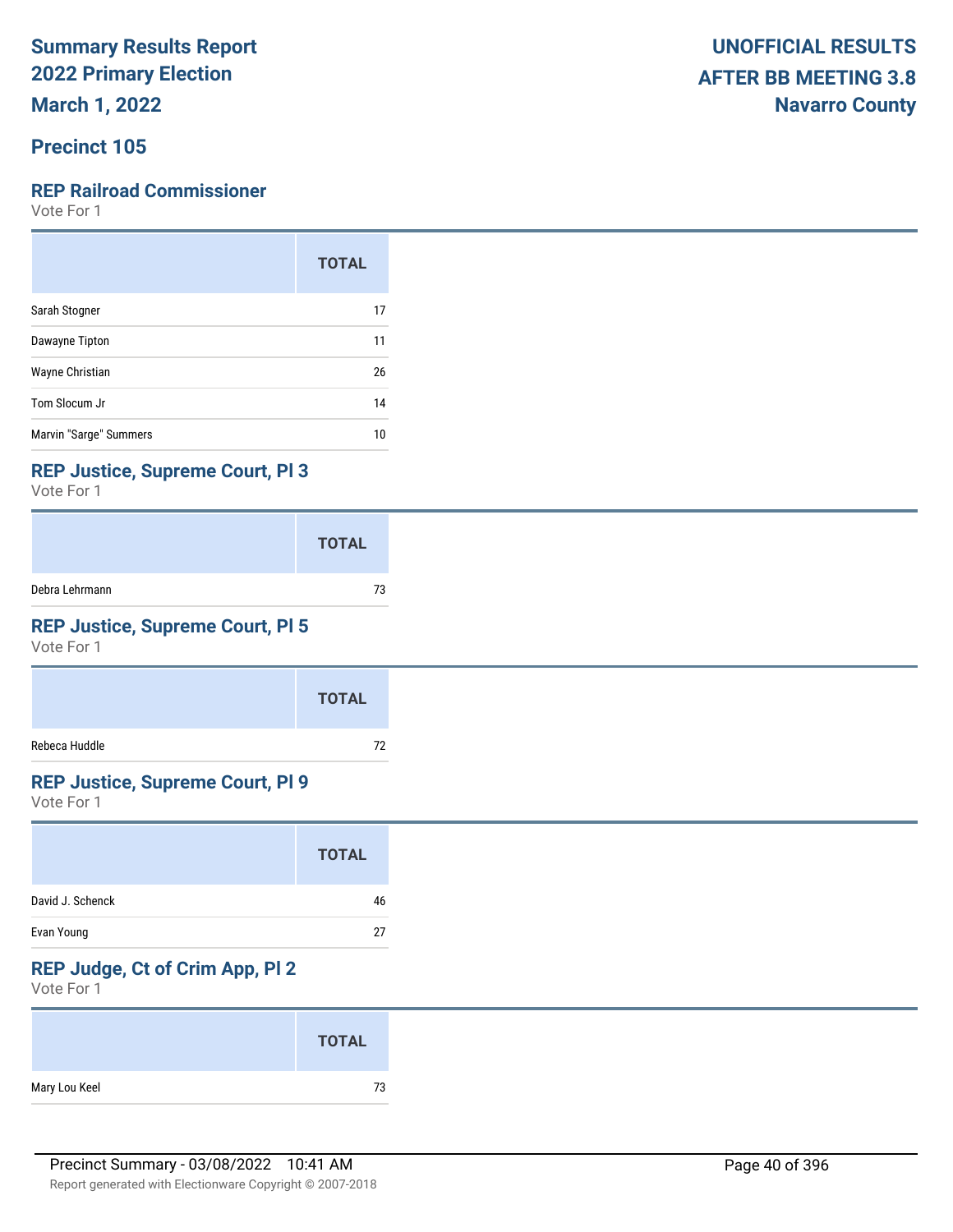**March 1, 2022**

#### **Precinct 105**

#### **REP Judge, Ct of Crim App, Pl 5**

Vote For 1

#### **REP Judge, Ct of Crim App, Pl 6**

Vote For 1

|                       | <b>TOTAL</b> |
|-----------------------|--------------|
| Jesse F. McClure, III | 73           |

#### **REP Member, State BoE, Dist 14**

Vote For 1

|                   | <b>TOTAL</b> |
|-------------------|--------------|
| Evelyn Brooks     | 51           |
| Sue Melton-Malone | 25           |

#### **REP State Senator, Dist 2**

Vote For 1

|          | <b>TOTAL</b> |  |
|----------|--------------|--|
| Bob Hall | 74           |  |

#### **REP State Representative, Dist 8**

|             | <b>TOTAL</b> |
|-------------|--------------|
| Cody Harris | 79           |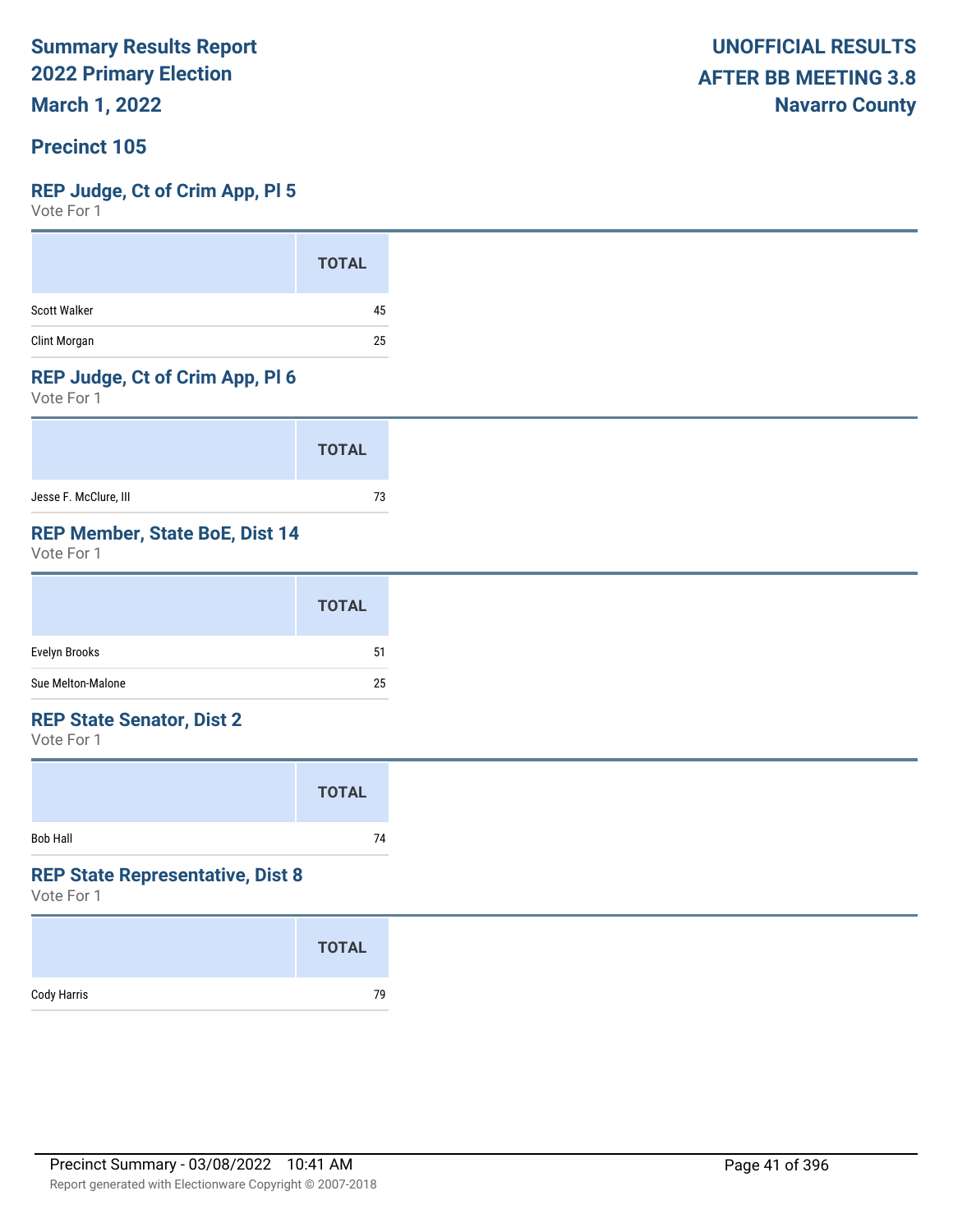**March 1, 2022**

#### **Precinct 105**

#### **REP Justice, 10th Ct of App Dist, Pl 3**

| VULE FUI I                                          |              |
|-----------------------------------------------------|--------------|
|                                                     | <b>TOTAL</b> |
| Steve Smith                                         | $74$         |
| <b>REP Criminal District Attorney</b><br>Vote For 1 |              |
|                                                     | <b>TOTAL</b> |
| Will Thompson                                       | $78\,$       |
| <b>REP County Judge</b><br>Vote For 1               |              |
|                                                     | <b>TOTAL</b> |
| H M. Davenport Jr                                   | $77\,$       |
| <b>REP District Clerk</b><br>Vote For 1             |              |
|                                                     | <b>TOTAL</b> |
| Joshua B. Tackett                                   | 79           |
| <b>REP County Clerk</b><br>Vote For 1               |              |
|                                                     | <b>TOTAL</b> |
| Sherry Dowd                                         | ${\bf 78}$   |
| <b>REP County Treasurer</b><br>Vote For 1           |              |
|                                                     | <b>TOTAL</b> |
| Ryan Douglas                                        | $77\,$       |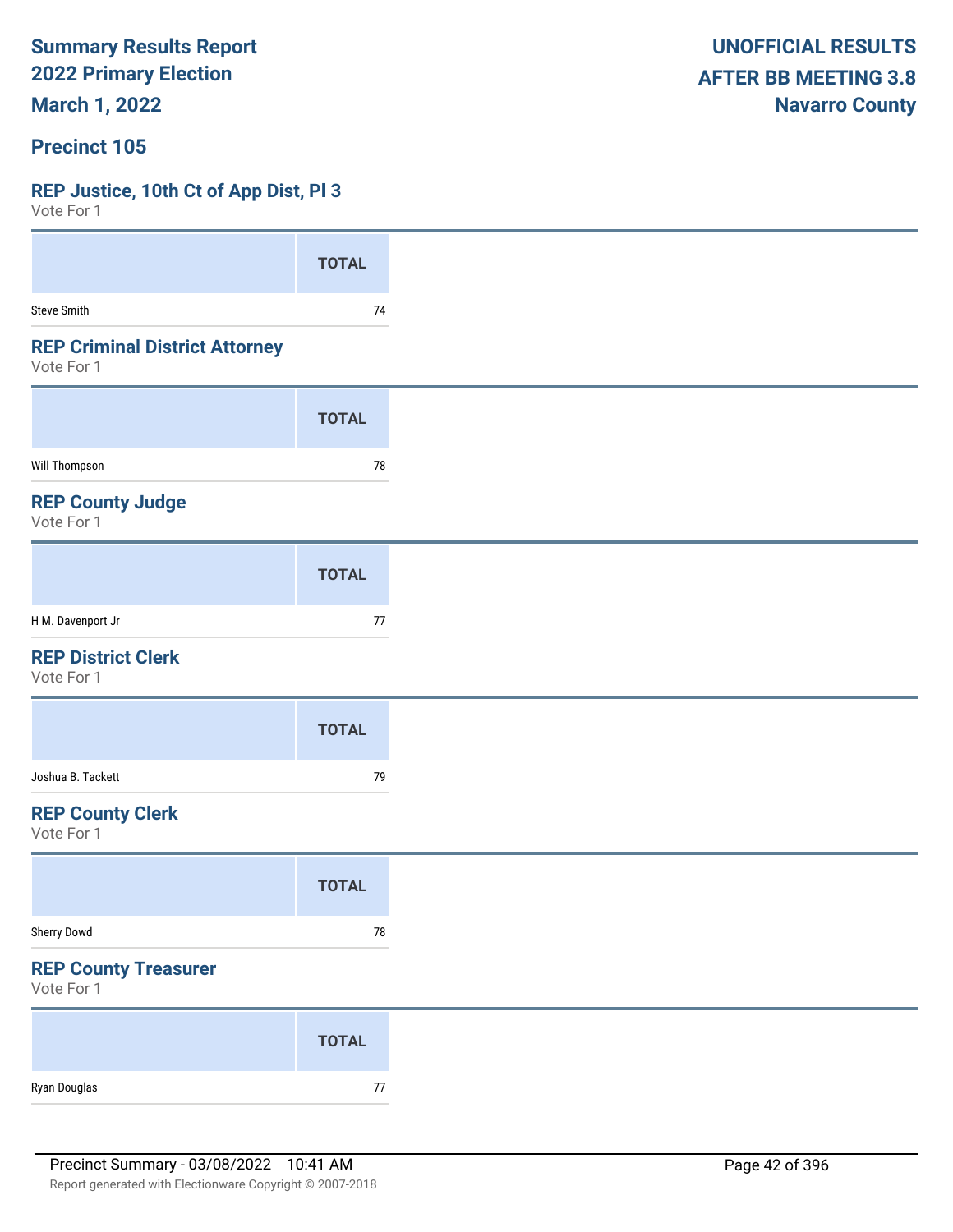## **March 1, 2022**

#### **Precinct 105**

#### **REP JOP Pct 1**

Vote For 1

| <b>UNOFFICIAL RESULTS</b>   |
|-----------------------------|
| <b>AFTER BB MEETING 3.8</b> |
| <b>Navarro County</b>       |

| .                                      |              |
|----------------------------------------|--------------|
|                                        | <b>TOTAL</b> |
| Greta Jordan                           | 76           |
| <b>REP County Chair</b><br>Vote For 1  |              |
|                                        | <b>TOTAL</b> |
| Steven L. Jessup                       | 76           |
| <b>REP Proposition 1</b><br>Vote For 1 |              |

|                | <b>TOTAL</b> |
|----------------|--------------|
| YES            | 84           |
| N <sub>0</sub> | 0            |

#### **REP Proposition 2**

Vote For 1

|     | <b>TOTAL</b> |
|-----|--------------|
| YES | 74           |
| NO  | 8            |

## **REP Proposition 3**

|                | <b>TOTAL</b> |
|----------------|--------------|
| <b>YES</b>     | 78           |
| N <sub>0</sub> | 6            |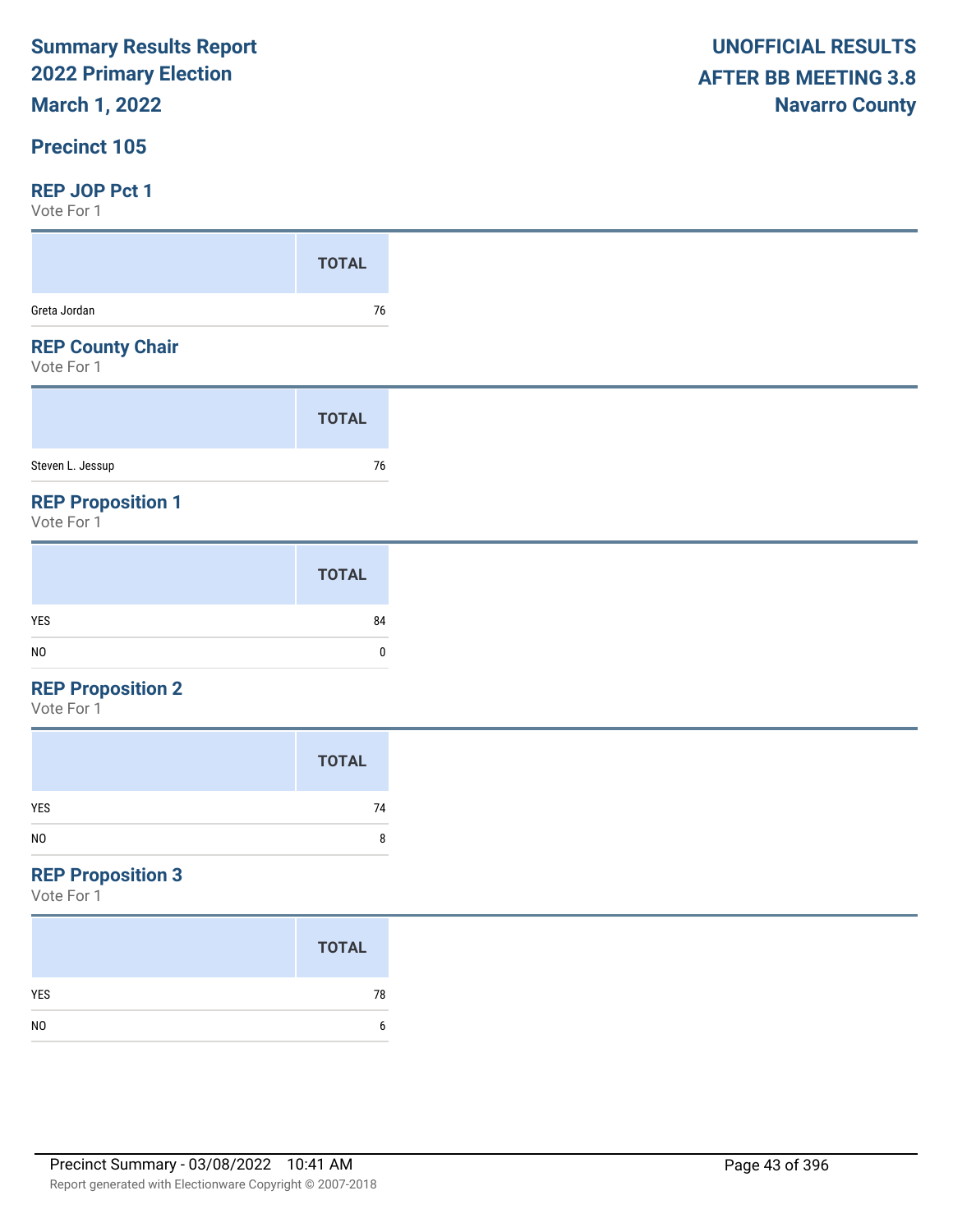## **March 1, 2022**

### **Precinct 105**

Vote For 1

|                | <b>TOTAL</b> |
|----------------|--------------|
| YES            | 76           |
| N <sub>0</sub> |              |

#### **REP Proposition 5**

Vote For 1

|                | <b>TOTAL</b> |
|----------------|--------------|
| <b>YES</b>     | 79           |
| N <sub>0</sub> | 5            |

## **REP Proposition 6**

Vote For 1

## **REP Proposition 7**

Vote For 1

| <b>TOTAL</b> |
|--------------|
| YES<br>84    |
| NO<br>C      |

### **REP Proposition 8**

|                | <b>TOTAL</b> |
|----------------|--------------|
| YES            | 81           |
| N <sub>O</sub> |              |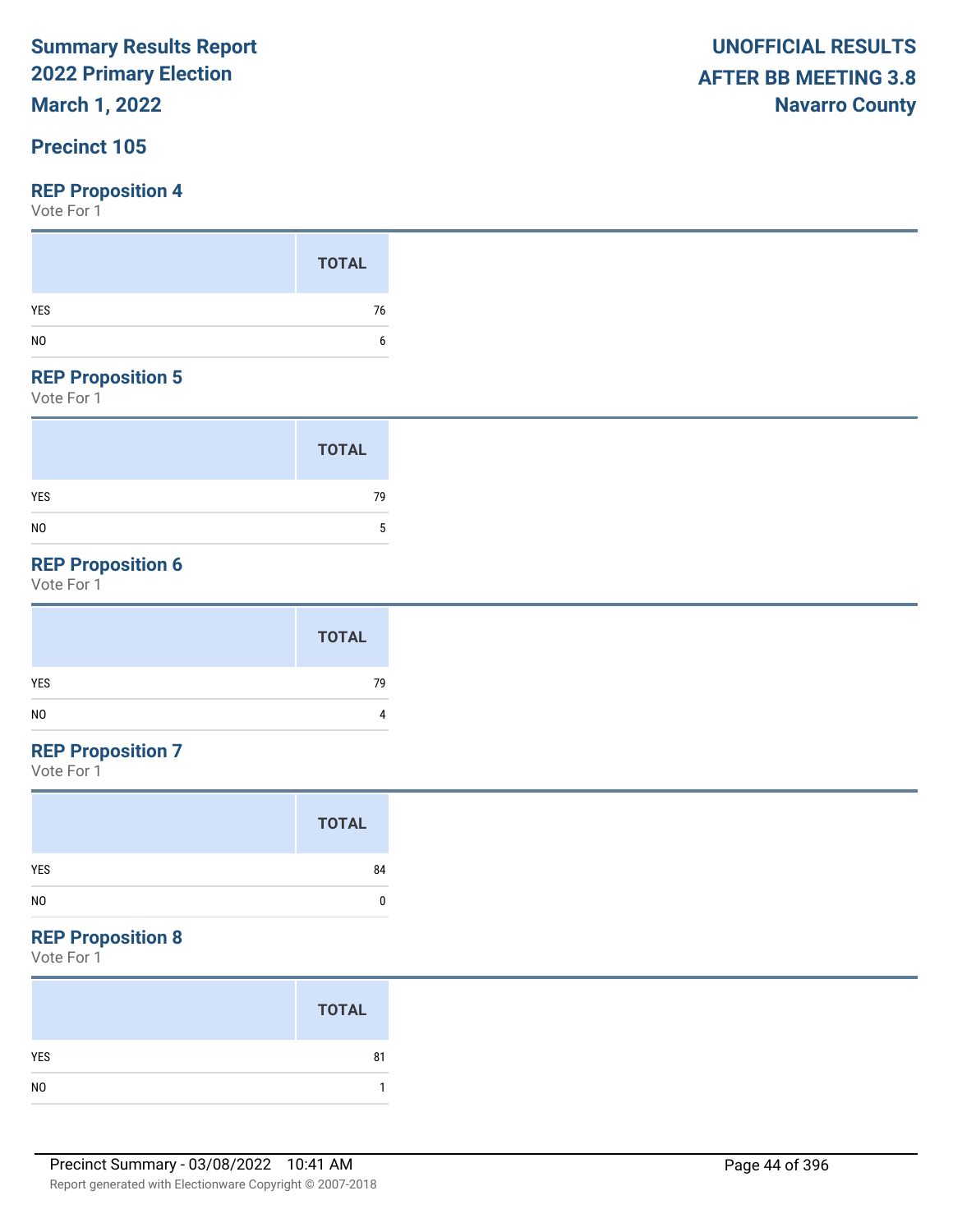## **March 1, 2022**

### **Precinct 105**

Vote For 1

|     | <b>TOTAL</b> |
|-----|--------------|
| YES | 74           |
| NO  | 10           |
|     |              |

#### **REP Proposition 10**

Vote For 1

|                | <b>TOTAL</b> |
|----------------|--------------|
| <b>YES</b>     | 82           |
| N <sub>0</sub> | 2            |

#### **DEM Governor**

Vote For 1

|                             | <b>TOTAL</b> |
|-----------------------------|--------------|
| Rich Wakeland               | 0            |
| Beto O'Rourke               |              |
| Joy Diaz                    | 0            |
| Inocencio (Inno) Barrientez | 0            |
| Michael Cooper              | 0            |
|                             |              |

#### **DEM Lieutenant Governor**

|                      | <b>TOTAL</b> |
|----------------------|--------------|
| <b>Carla Brailey</b> | O            |
| Mike Collier         | O            |
| Michelle Beckley     |              |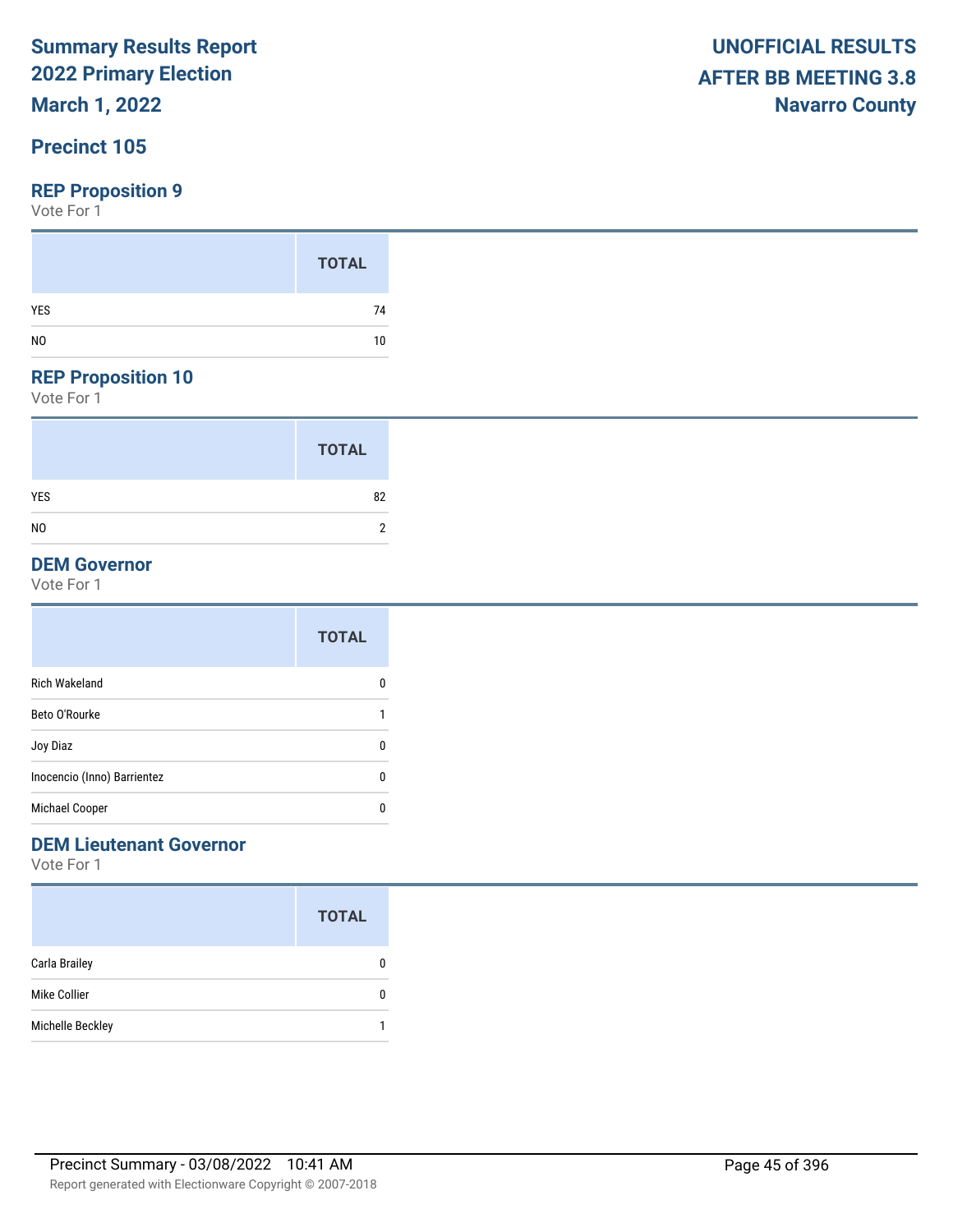**March 1, 2022**

### **Precinct 105**

#### **DEM Attorney General**

Vote For 1

|                         | <b>TOTAL</b> |
|-------------------------|--------------|
| S. "TBONE" Raynor       |              |
| Joe Jaworski            | n            |
| Rochelle Mercedes Garza |              |
| Mike Fields             |              |
| Lee Merritt             |              |

#### **DEM Comptroller of Public Accounts**

Vote For 1

|                    | <b>TOTAL</b> |
|--------------------|--------------|
| <b>Tim Mahoney</b> |              |
| Angel Luis Vega    |              |
| Janet T. Dudding   |              |

#### **DEM Comm General Land Office**

Vote For 1

|                      | <b>TOTAL</b> |
|----------------------|--------------|
| Jinny Suh            |              |
| Michael Lange        |              |
| Sandragrace Martinez |              |
| Jay Kleberg          |              |

## **DEM Commissioner of Agriculture**

|            | <b>TOTAL</b> |
|------------|--------------|
| Ed Ireson  | 0            |
| Susan Hays |              |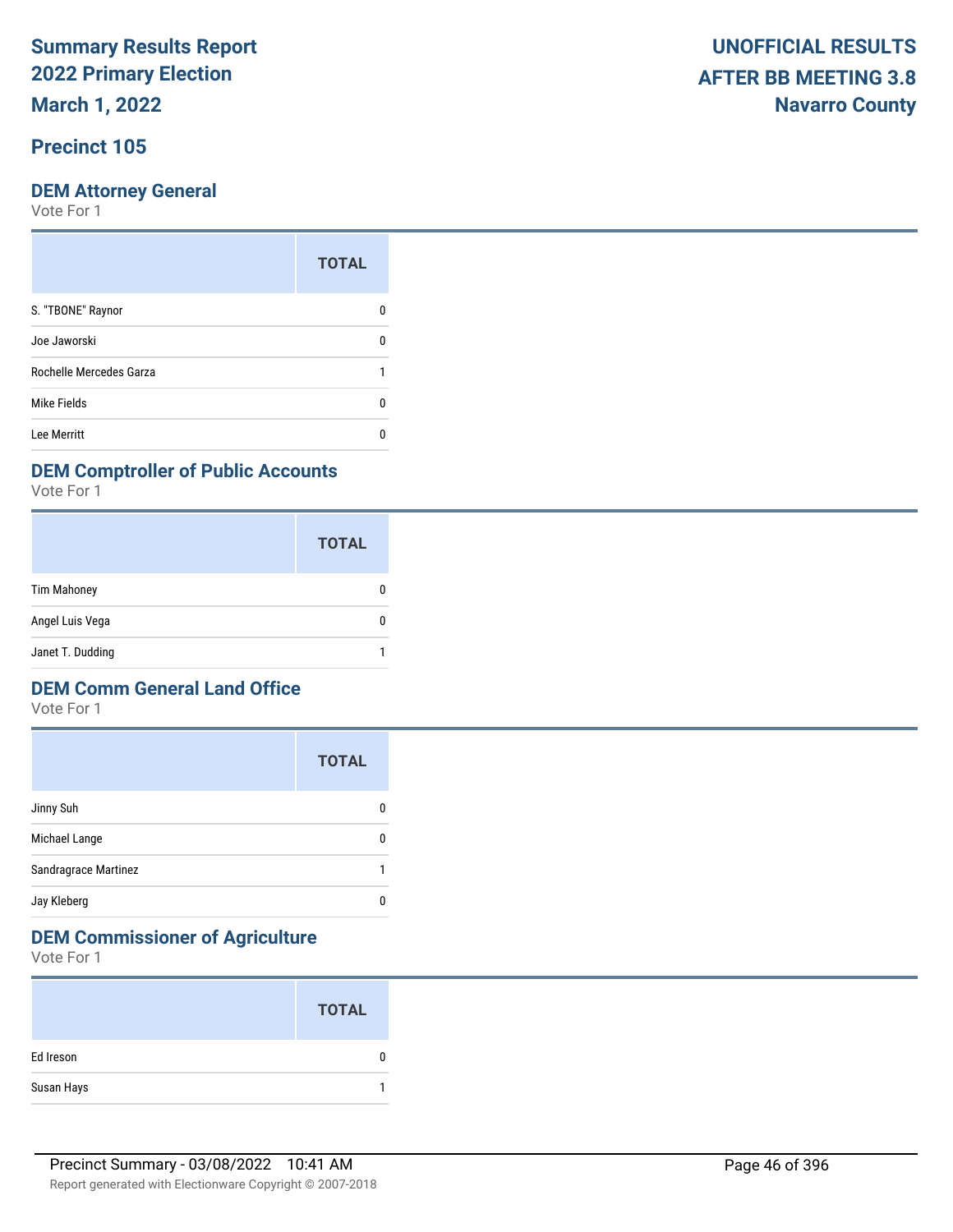**March 1, 2022**

#### **Precinct 105**

| 1 U U U U U U                                         |              |
|-------------------------------------------------------|--------------|
|                                                       | <b>TOTAL</b> |
| Luke Warford                                          | 1            |
| <b>DEM Justice, Supreme Court, PI3</b><br>Vote For 1  |              |
|                                                       | <b>TOTAL</b> |
| Erin A Nowell                                         | $\mathbf{1}$ |
| <b>DEM Justice, Supreme Court, PI 5</b><br>Vote For 1 |              |
|                                                       | <b>TOTAL</b> |
| Amanda Reichek                                        |              |
| <b>DEM Justice, Supreme Court, PI 9</b><br>Vote For 1 |              |
|                                                       | <b>TOTAL</b> |
| Julia Maldonado                                       | $\mathbf{1}$ |
| DEM Judge, Ct of Crim App, Pl 5<br>Vote For 1         |              |
|                                                       | <b>TOTAL</b> |
| Dana Huffman                                          | $\mathbf{1}$ |
| DEM Judge, Ct of Crim App, Pl 6<br>Vote For 1         |              |
|                                                       | <b>TOTAL</b> |
| Robert Johnson                                        | $\mathbf{1}$ |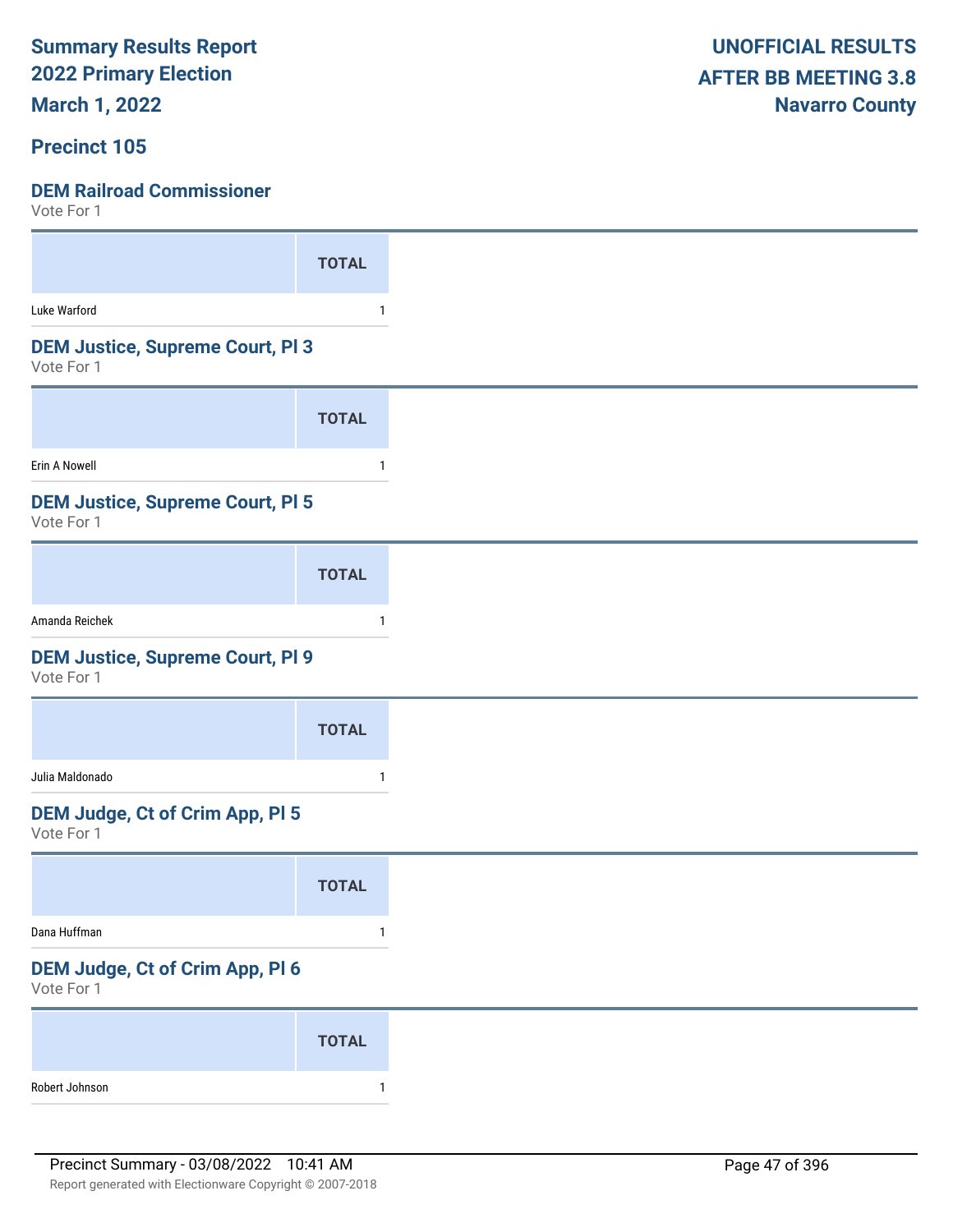**March 1, 2022**

#### **Precinct 105**

#### **DEM Member, State BoE, Dist 14**

|                                                | <b>TOTAL</b> |
|------------------------------------------------|--------------|
| <b>Tracy Fisher</b>                            |              |
| <b>DEM State Senator, Dist 2</b><br>Vote For 1 |              |
|                                                | <b>TOTAL</b> |
| Prince S Giadolor                              |              |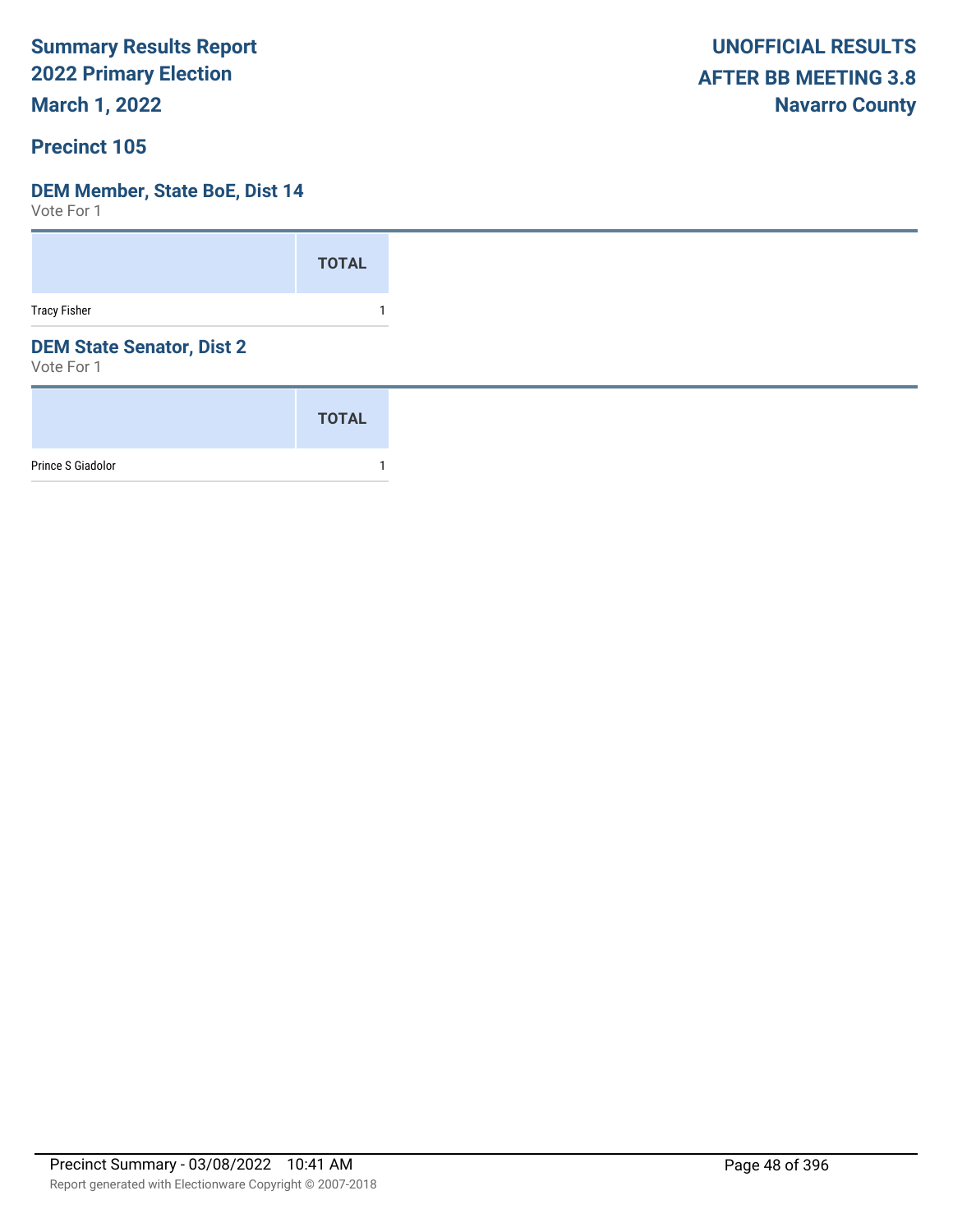#### **Precinct 106**

#### **STATISTICS**

|                                      | TOTAL |
|--------------------------------------|-------|
| Registered Voters - Total            | 0     |
| Registered Voters - Republican Party | 0     |
| Registered Voters - Democratic Party | 0     |
| Registered Voters - NONPARTISAN      | 0     |
| <b>Ballots Cast - Total</b>          | 111   |
| Ballots Cast - Republican Party      | 105   |
| Ballots Cast - Democratic Party      | 6     |
| Ballots Cast - NONPARTISAN           | 0     |
| <b>Ballots Cast - Blank</b>          | 0     |
| Voter Turnout - Total                | 0.00% |
| Voter Turnout - Republican Party     | 0.00% |
| Voter Turnout - Democratic Party     | 0.00% |
| <b>Voter Turnout - NONPARTISAN</b>   | 0.00% |

#### **REP US Representative, District 6**

|                   | <b>TOTAL</b> |
|-------------------|--------------|
| <b>Bill Payne</b> | 6            |
| James Buford      |              |
| Jake Ellzey       | 87           |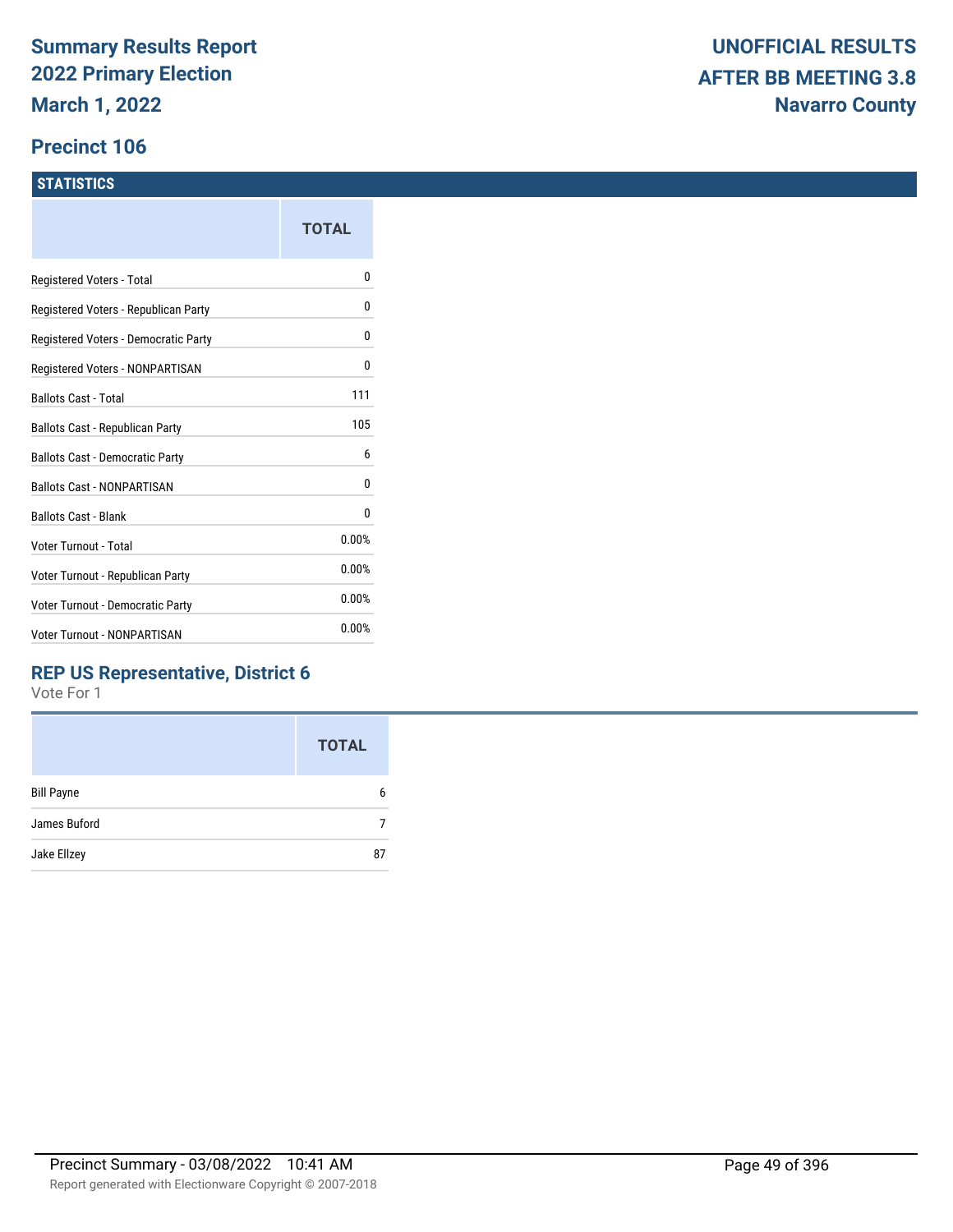**March 1, 2022**

## **Precinct 106**

#### **REP Governor**

Vote For 1

|                     | <b>TOTAL</b>   |
|---------------------|----------------|
| <b>Greg Abbott</b>  | 79             |
| <b>Rick Perry</b>   | $\overline{2}$ |
| Danny Harrison      | 0              |
| Allen B. West       | 10             |
| <b>Chad Prather</b> | 3              |
| Kandy Kaye Horn     | 0              |
| Paul Belew          | $\Omega$       |
| Don Huffines        | 11             |

## **REP Lieutenant Governor**

Vote For 1

|                        | <b>TOTAL</b> |
|------------------------|--------------|
| <b>Todd M. Bullis</b>  | 4            |
| Daniel Miller          | 3            |
| <b>Dan Patrick</b>     | 88           |
| Zach Vance             | 1            |
| <b>Trayce Bradford</b> | 2            |
| <b>Aaron Sorrells</b>  | 4            |

## **REP Attorney General**

|                   | <b>TOTAL</b> |
|-------------------|--------------|
| Eva Guzman        | 10           |
| <b>Ken Paxton</b> | 53           |
| Louie Gohmert     | 13           |
| George P. Bush    | 29           |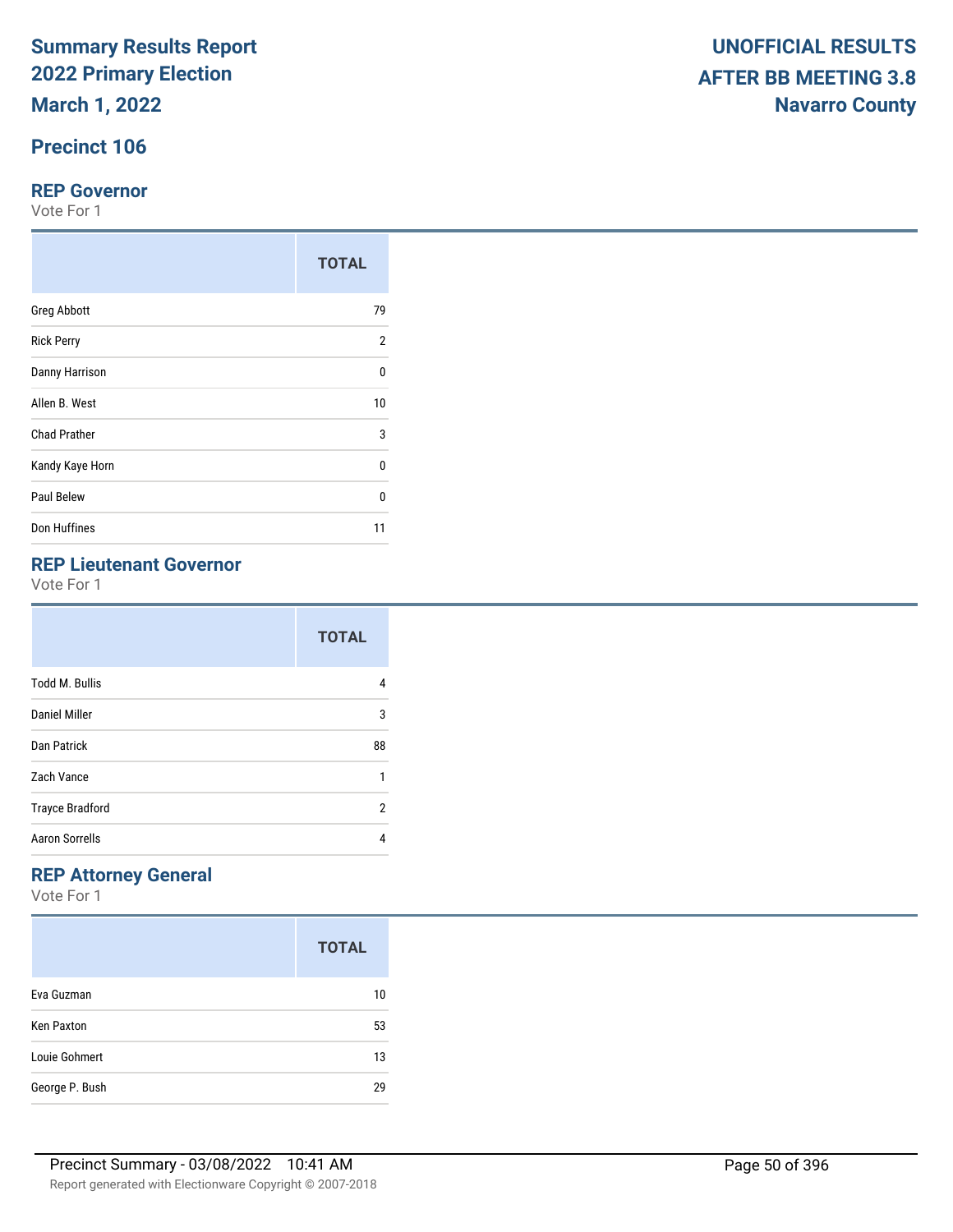**March 1, 2022**

#### **Precinct 106**

#### **REP Comptroller of Public Accounts**

Vote For 1

|                | <b>TOTAL</b> |
|----------------|--------------|
| Mark V. Goloby | 19           |
| Glenn Hegar    | 75           |

#### **REP Comm General Land Office**

Vote For 1

|                        | <b>TOTAL</b> |
|------------------------|--------------|
| Ben Armenta            | 4            |
| Jon Spiers             | 15           |
| Victor Avila           | 7            |
| Rufus Lopez            | 6            |
| Dawn Buckingham        | 32           |
| <b>Tim Westley</b>     | 14           |
| Don W. Minton          | 6            |
| <b>Weston Martinez</b> | 4            |

### **REP Commissioner of Agriculture**

|                  | <b>TOTAL</b> |
|------------------|--------------|
| Carey A. Counsil | q            |
| Sid Miller       | 63           |
| James White      | 22           |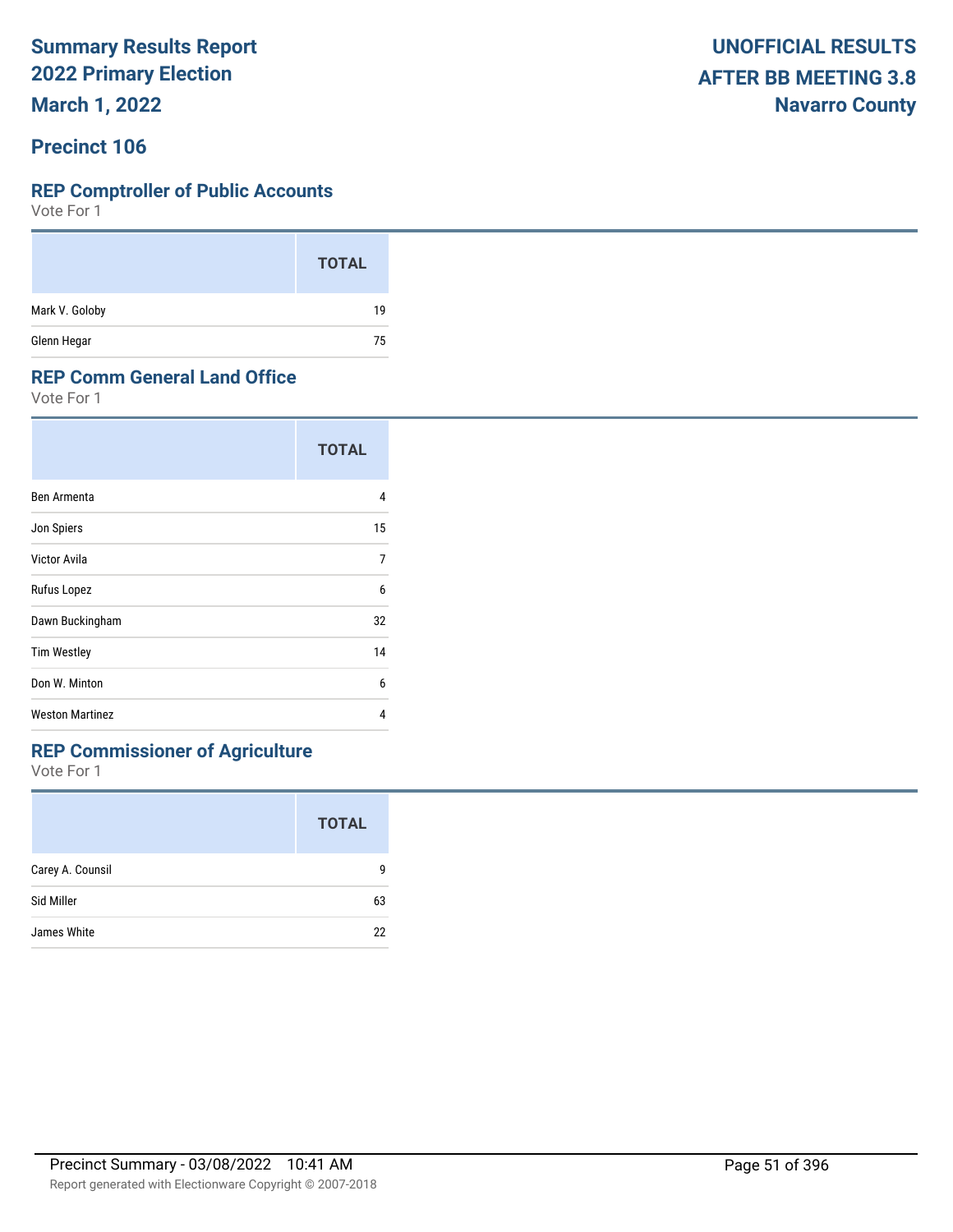**March 1, 2022**

### **Precinct 106**

#### **REP Railroad Commissioner**

Vote For 1

|                        | <b>TOTAL</b> |
|------------------------|--------------|
| Sarah Stogner          | 24           |
| Dawayne Tipton         | 15           |
| Wayne Christian        | 26           |
| Tom Slocum Jr          | 10           |
| Marvin "Sarge" Summers | 14           |

#### **REP Justice, Supreme Court, Pl 3**

Vote For 1

|                | <b>TOTAL</b> |
|----------------|--------------|
| Debra Lehrmann | 95           |

### **REP Justice, Supreme Court, Pl 5**

Vote For 1

|               | <b>TOTAL</b> |
|---------------|--------------|
| Rebeca Huddle | 93           |

#### **REP Justice, Supreme Court, Pl 9**

Vote For 1

|                  | <b>TOTAL</b> |
|------------------|--------------|
| David J. Schenck | 47           |
| Evan Young       | 38           |

## **REP Judge, Ct of Crim App, Pl 2**

|               | <b>TOTAL</b> |
|---------------|--------------|
| Mary Lou Keel | 94           |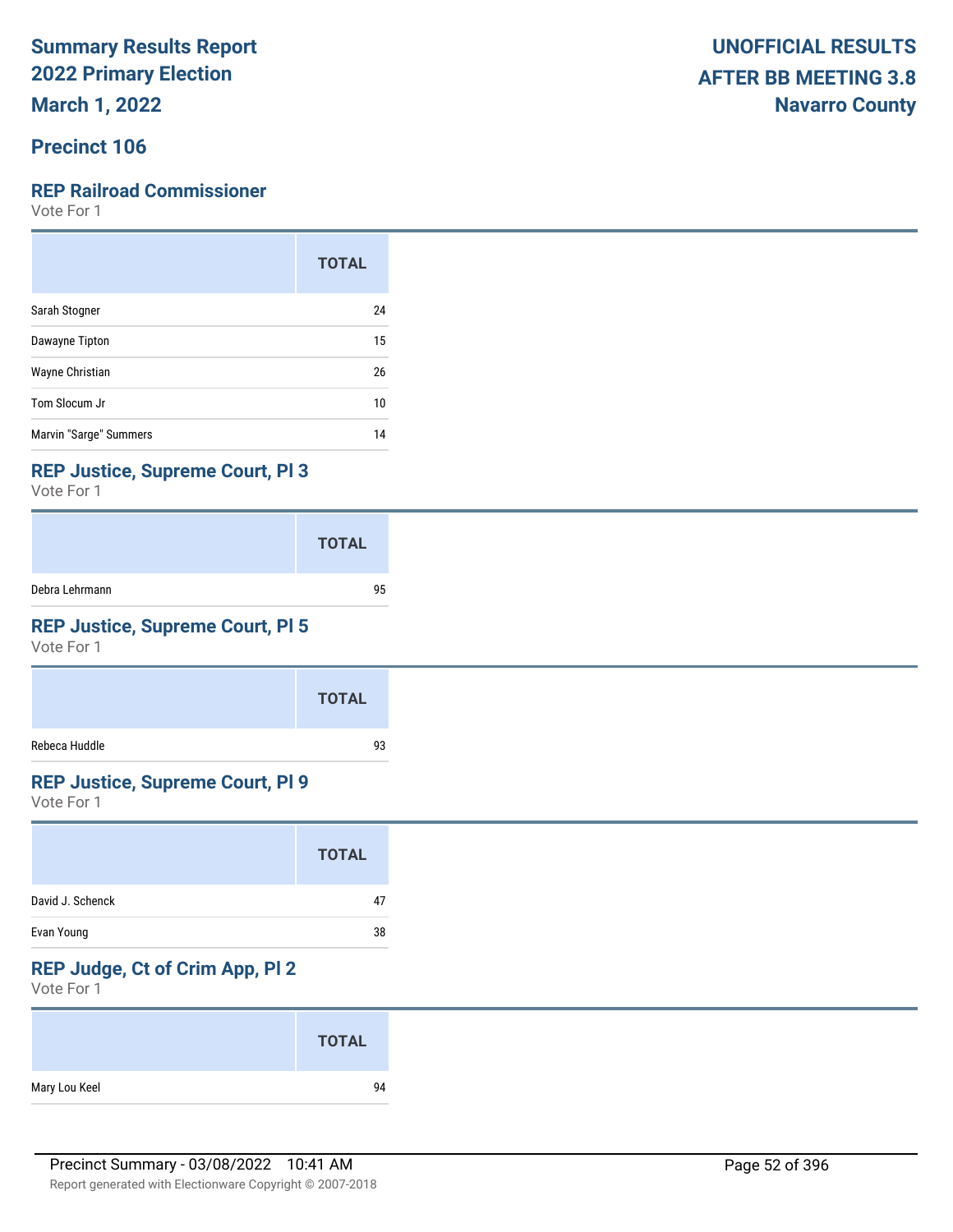**March 1, 2022**

#### **Precinct 106**

#### **REP Judge, Ct of Crim App, Pl 5**

Vote For 1

|                     | <b>TOTAL</b> |
|---------------------|--------------|
| <b>Scott Walker</b> | 62           |
| Clint Morgan        | 26           |

#### **REP Judge, Ct of Crim App, Pl 6**

Vote For 1

|                       | <b>TOTAL</b> |
|-----------------------|--------------|
| Jesse F. McClure, III | 93           |

#### **REP Member, State BoE, Dist 14**

Vote For 1

|                   | <b>TOTAL</b> |
|-------------------|--------------|
| Evelyn Brooks     | 53           |
| Sue Melton-Malone | 37           |

#### **REP State Senator, Dist 2**

Vote For 1

|                 | <b>TOTAL</b> |  |
|-----------------|--------------|--|
| <b>Bob Hall</b> | 94           |  |

#### **REP State Representative, Dist 8**

|             | <b>TOTAL</b> |
|-------------|--------------|
| Cody Harris | 97           |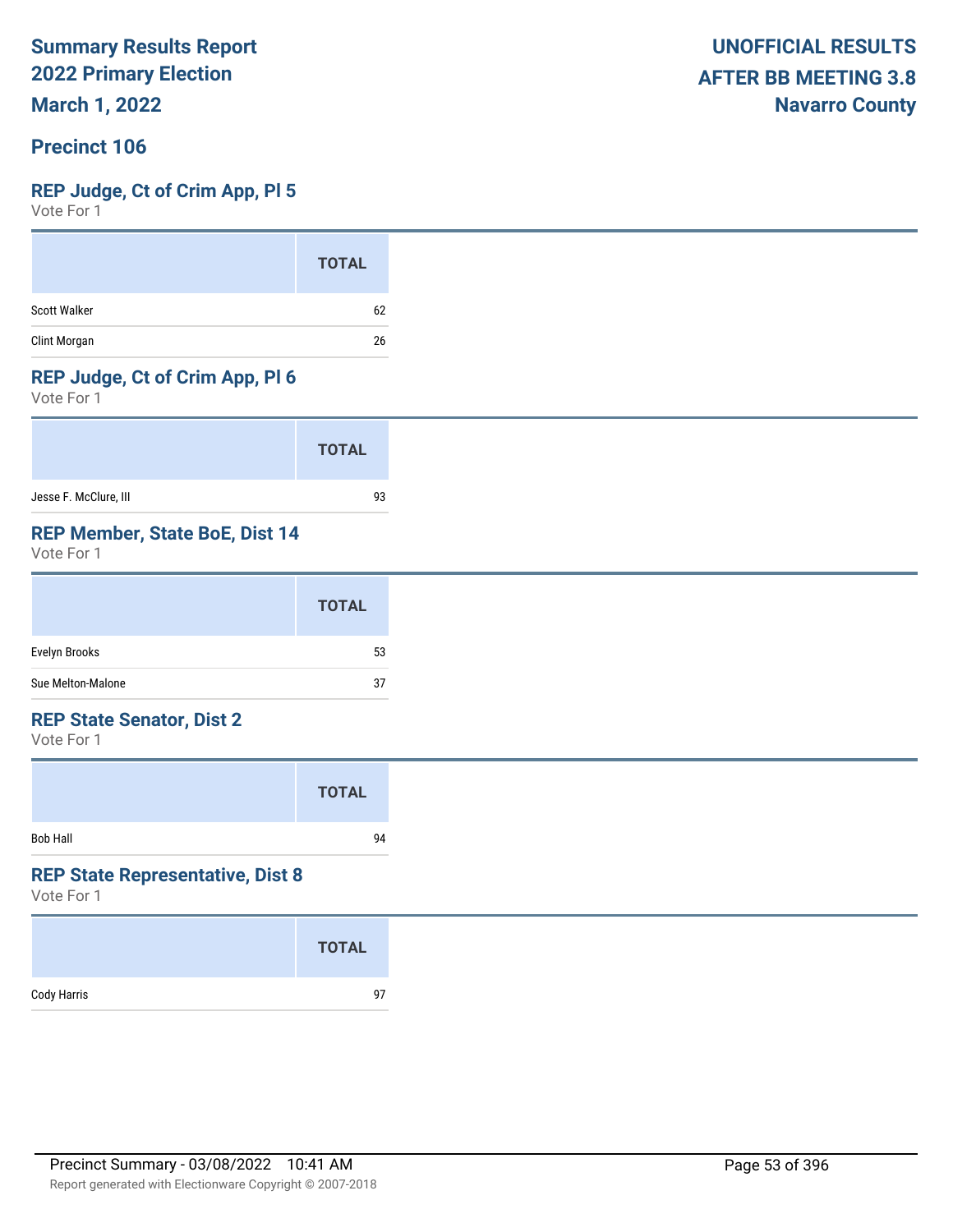**March 1, 2022**

#### **Precinct 106**

#### **REP Justice, 10th Ct of App Dist, Pl 3**

| VOTE FOL 1                                          |              |
|-----------------------------------------------------|--------------|
|                                                     | <b>TOTAL</b> |
| <b>Steve Smith</b>                                  | 94           |
| <b>REP Criminal District Attorney</b><br>Vote For 1 |              |
|                                                     | <b>TOTAL</b> |
| <b>Will Thompson</b>                                | 95           |
| <b>REP County Judge</b><br>Vote For 1               |              |
|                                                     | <b>TOTAL</b> |
| H M. Davenport Jr                                   | 95           |
| <b>REP District Clerk</b><br>Vote For 1             |              |
|                                                     | <b>TOTAL</b> |
| Joshua B. Tackett                                   | 99           |
| <b>REP County Clerk</b><br>Vote For 1               |              |
|                                                     | <b>TOTAL</b> |
| Sherry Dowd                                         | 100          |
| <b>REP County Treasurer</b><br>Vote For 1           |              |
|                                                     | <b>TOTAL</b> |
| Ryan Douglas                                        | 100          |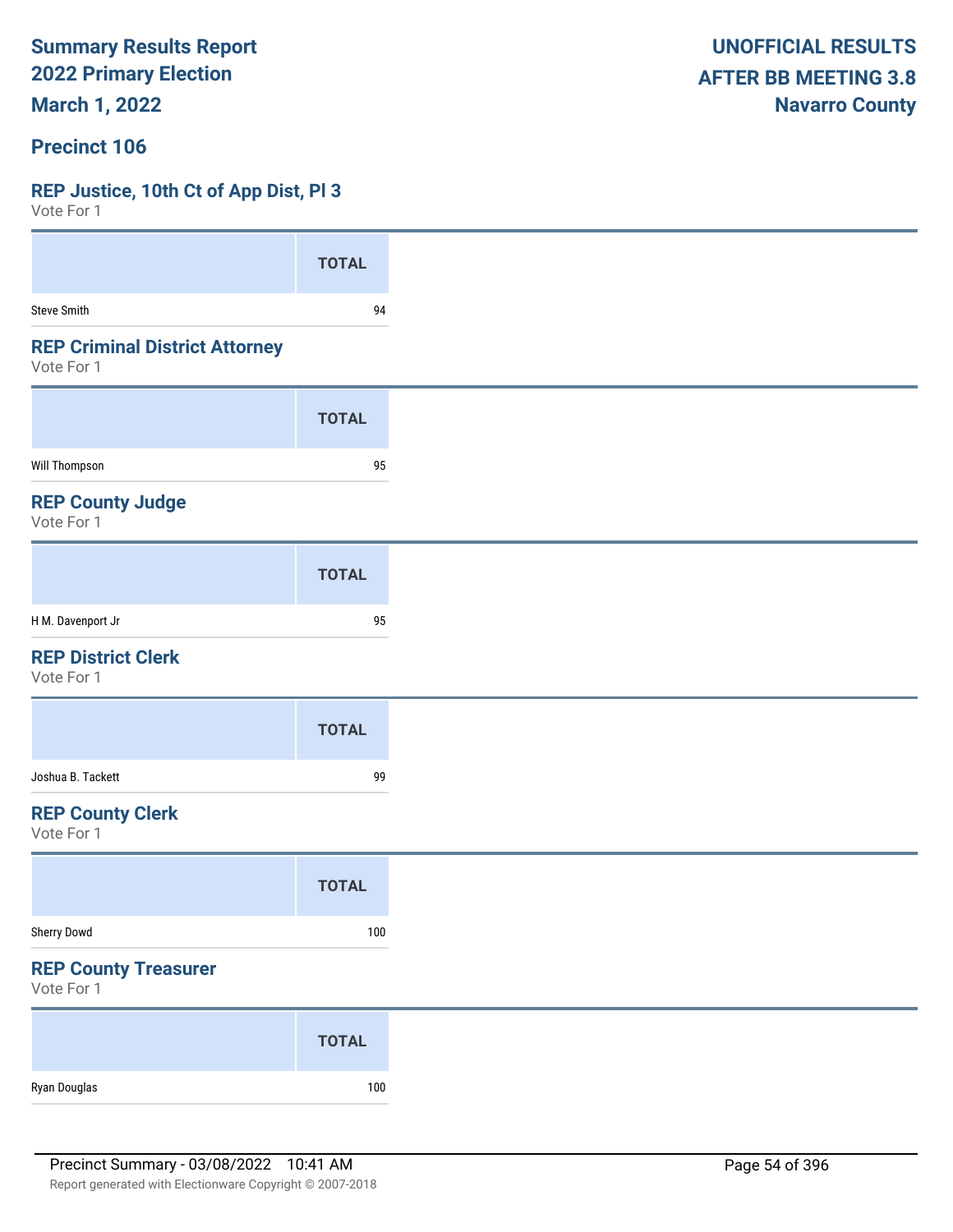## **March 1, 2022**

#### **Precinct 106**

#### **REP JOP Pct 1**

Vote For 1

| VULUI UI I                            |              |
|---------------------------------------|--------------|
|                                       | <b>TOTAL</b> |
| Greta Jordan                          | 98           |
| <b>REP County Chair</b><br>Vote For 1 |              |
|                                       | <b>TOTAL</b> |
|                                       |              |
| Steven L. Jessup                      | 93           |

|                | <b>TOTAL</b> |
|----------------|--------------|
| YES            | 100          |
| N <sub>0</sub> | 4            |

#### **REP Proposition 2**

Vote For 1

|     | <b>TOTAL</b> |
|-----|--------------|
| YES | 77           |
| NO  | 23           |

## **REP Proposition 3**

|                | <b>TOTAL</b> |
|----------------|--------------|
| <b>YES</b>     | 92           |
| N <sub>0</sub> | 11           |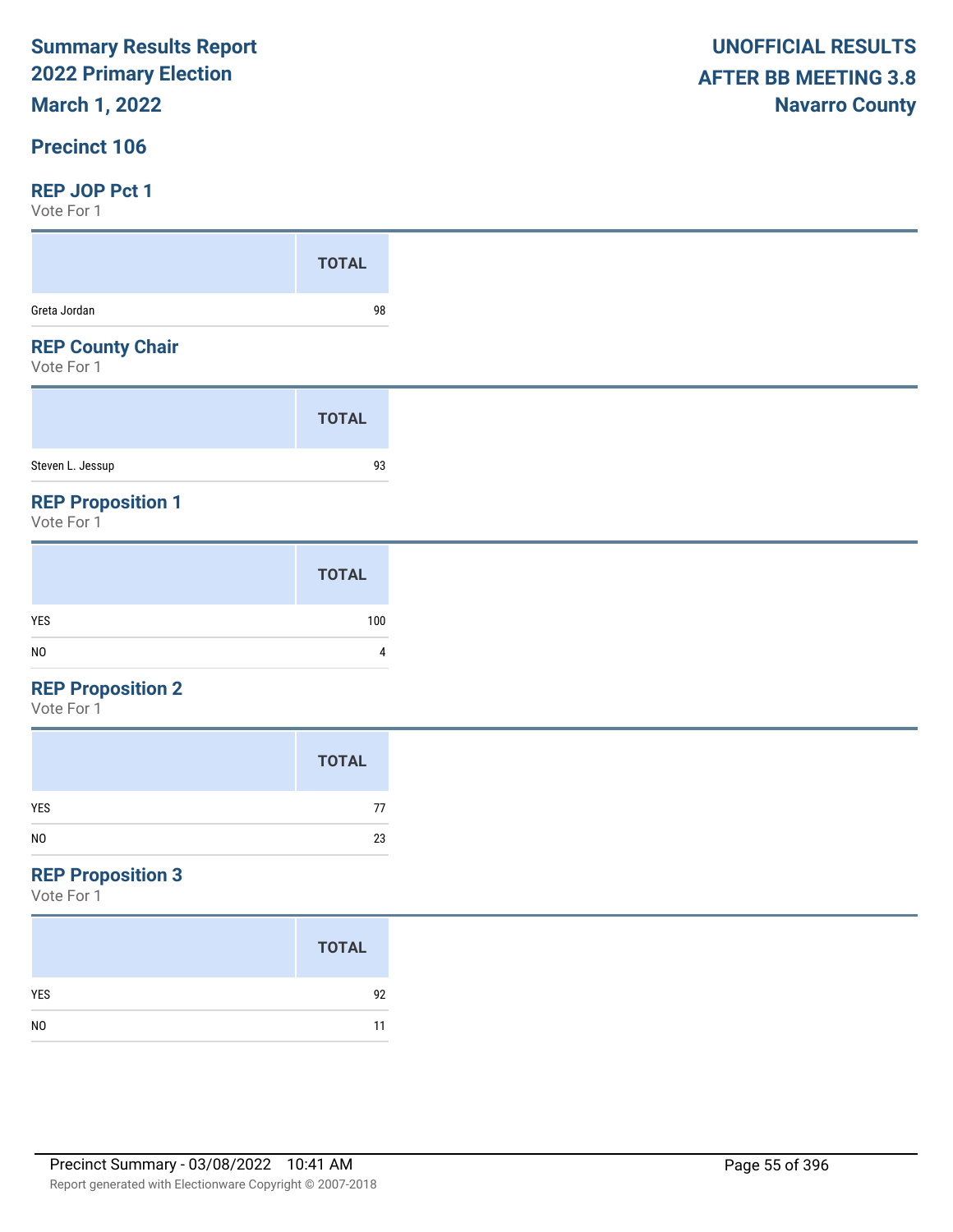## **March 1, 2022**

### **Precinct 106**

Vote For 1

#### **REP Proposition 5**

Vote For 1

|                | <b>TOTAL</b> |
|----------------|--------------|
| <b>YES</b>     | 92           |
| N <sub>0</sub> | 11           |

## **REP Proposition 6**

Vote For 1

|     | <b>TOTAL</b> |
|-----|--------------|
| YES | 89           |
| NO  | 11           |

## **REP Proposition 7**

Vote For 1

#### **REP Proposition 8**

| <b>TOTAL</b> |
|--------------|
| 100          |
|              |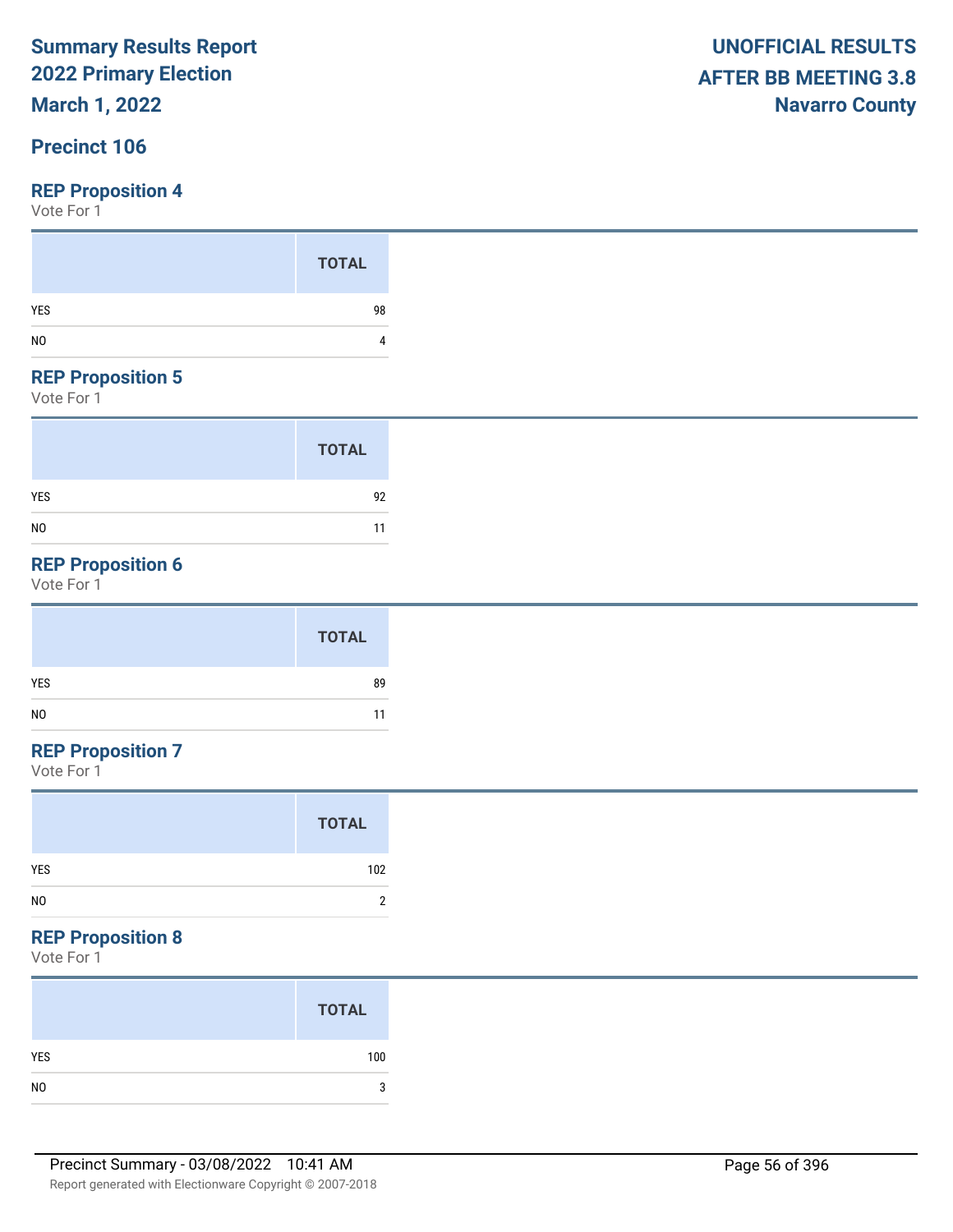## **March 1, 2022**

### **Precinct 106**

Vote For 1

#### **REP Proposition 10**

Vote For 1

|                | <b>TOTAL</b> |  |
|----------------|--------------|--|
| <b>YES</b>     | 98           |  |
| N <sub>0</sub> | 4            |  |

#### **DEM Governor**

Vote For 1

|                             | <b>TOTAL</b> |
|-----------------------------|--------------|
| Rich Wakeland               | 0            |
| Beto O'Rourke               | 5            |
| Joy Diaz                    |              |
| Inocencio (Inno) Barrientez | 0            |
| Michael Cooper              | 0            |
|                             |              |

#### **DEM Lieutenant Governor**

|                  | <b>TOTAL</b> |
|------------------|--------------|
| Carla Brailey    |              |
| Mike Collier     | 3            |
| Michelle Beckley |              |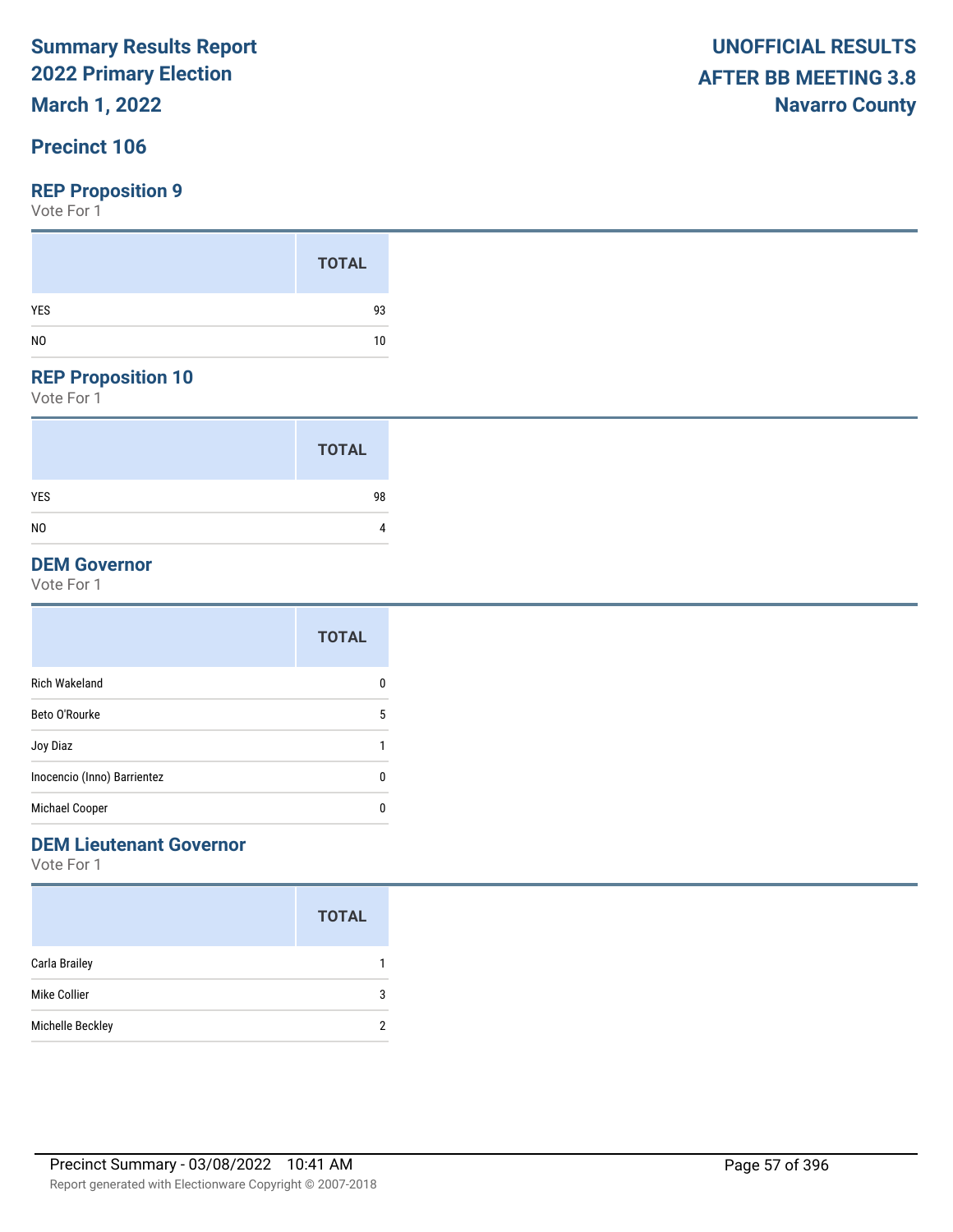**March 1, 2022**

### **Precinct 106**

Vote For 1

|                         | <b>TOTAL</b> |
|-------------------------|--------------|
| S. "TBONE" Raynor       |              |
| Joe Jaworski            | 2            |
| Rochelle Mercedes Garza | 2            |
| Mike Fields             | n            |
| Lee Merritt             |              |

#### **DEM Comptroller of Public Accounts**

Vote For 1

|                    | <b>TOTAL</b> |
|--------------------|--------------|
| <b>Tim Mahoney</b> |              |
| Angel Luis Vega    |              |
| Janet T. Dudding   |              |

#### **DEM Comm General Land Office**

Vote For 1

|                      | <b>TOTAL</b> |
|----------------------|--------------|
| Jinny Suh            | 2            |
| Michael Lange        | 0            |
| Sandragrace Martinez |              |
| Jay Kleberg          | 3            |

## **DEM Commissioner of Agriculture**

|            | <b>TOTAL</b> |
|------------|--------------|
| Ed Ireson  | ົ            |
| Susan Hays | 4            |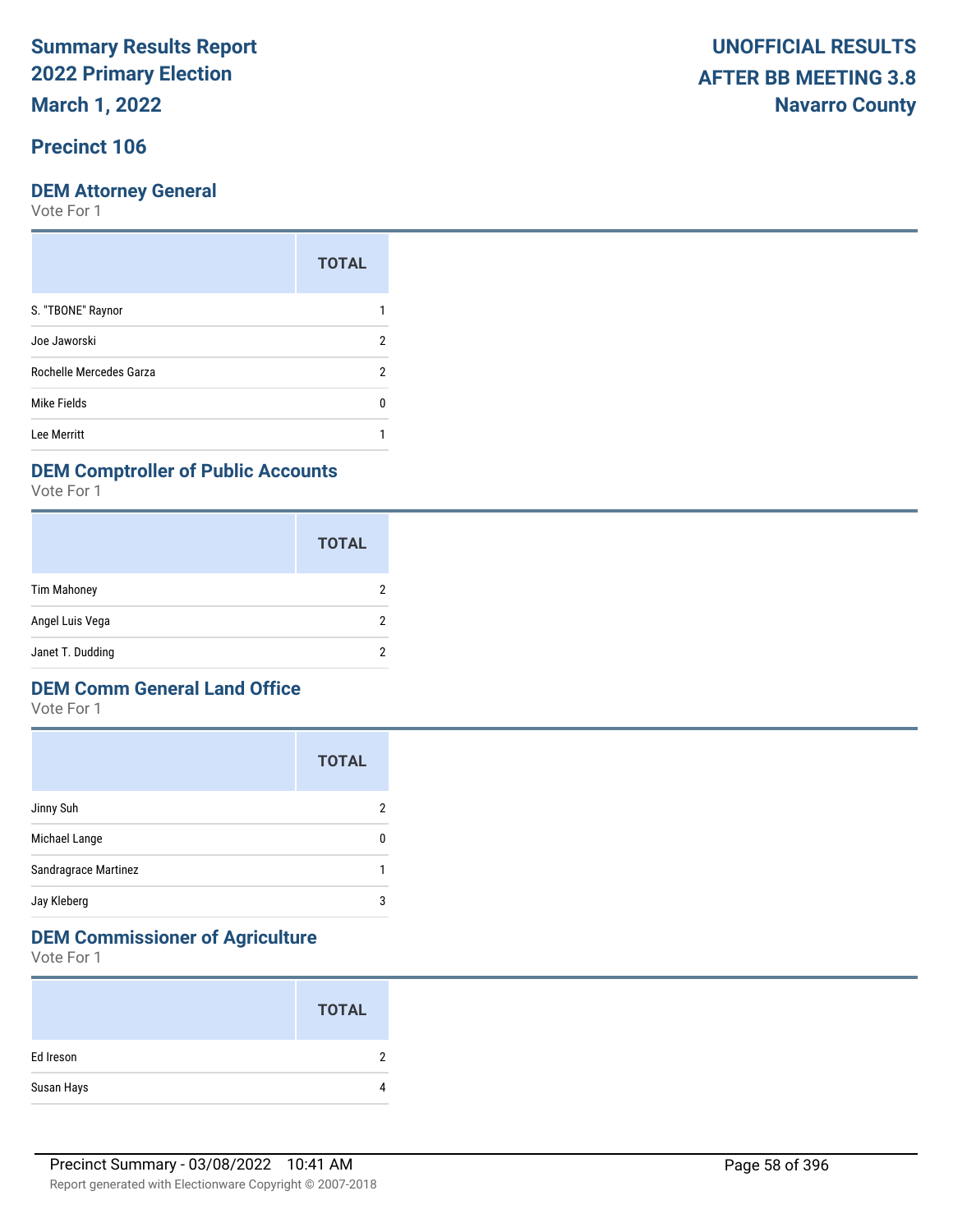**March 1, 2022**

#### **Precinct 106**

| $V \cup U \cup V$                                     |              |
|-------------------------------------------------------|--------------|
|                                                       | <b>TOTAL</b> |
| Luke Warford                                          | 6            |
| <b>DEM Justice, Supreme Court, PI 3</b><br>Vote For 1 |              |
|                                                       | <b>TOTAL</b> |
| Erin A Nowell                                         | 6            |
| <b>DEM Justice, Supreme Court, PI 5</b><br>Vote For 1 |              |
|                                                       | <b>TOTAL</b> |
| Amanda Reichek                                        | 6            |
| <b>DEM Justice, Supreme Court, PI 9</b><br>Vote For 1 |              |
|                                                       | <b>TOTAL</b> |
| Julia Maldonado                                       | 6            |
| DEM Judge, Ct of Crim App, Pl 5<br>Vote For 1         |              |
|                                                       | <b>TOTAL</b> |
| Dana Huffman                                          | 6            |
| DEM Judge, Ct of Crim App, Pl 6<br>Vote For 1         |              |
|                                                       | <b>TOTAL</b> |
| Robert Johnson                                        | 6            |
|                                                       |              |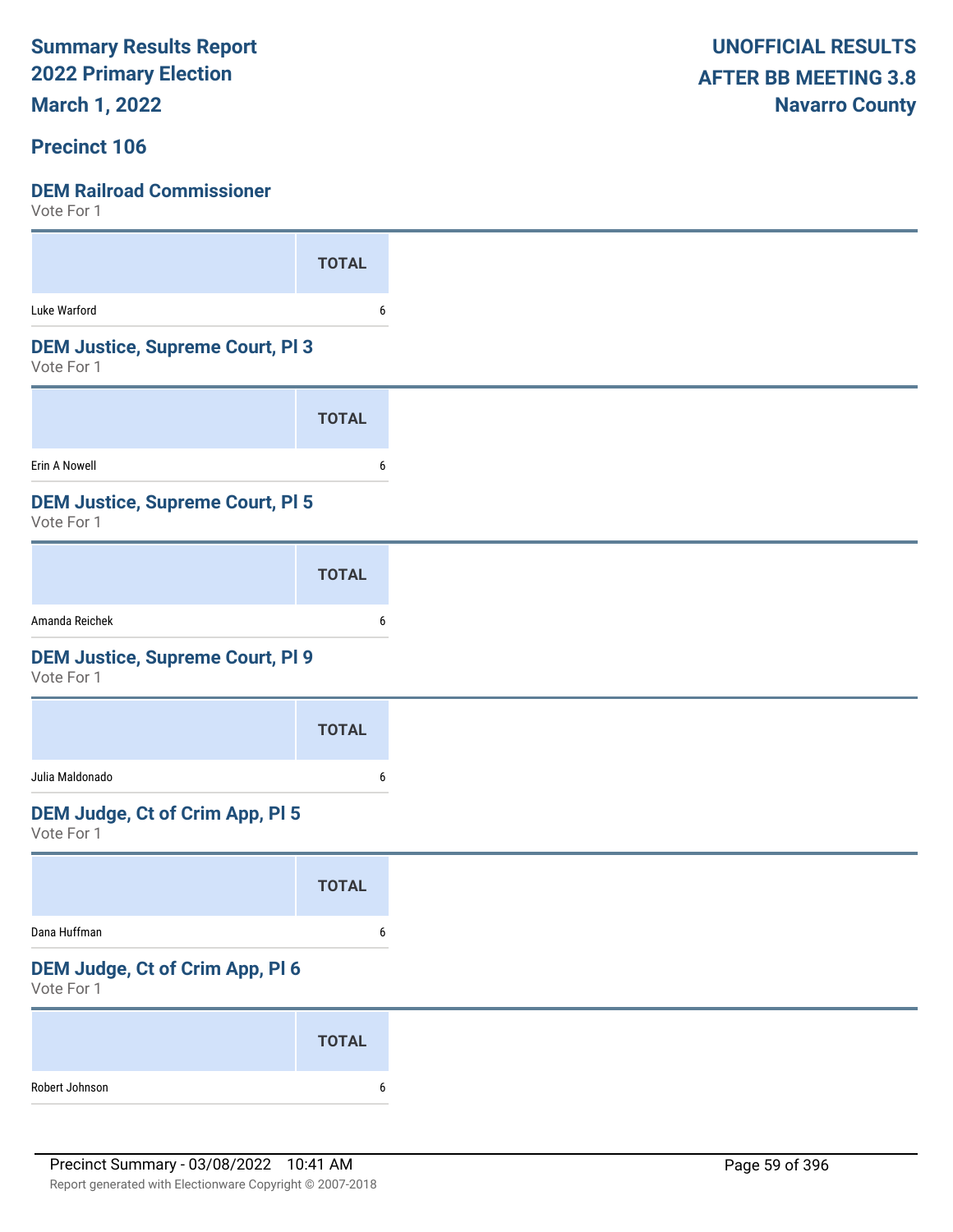**March 1, 2022**

#### **Precinct 106**

#### **DEM Member, State BoE, Dist 14**

|                                                | <b>TOTAL</b> |
|------------------------------------------------|--------------|
| <b>Tracy Fisher</b>                            | 6            |
| <b>DEM State Senator, Dist 2</b><br>Vote For 1 |              |
|                                                | <b>TOTAL</b> |
| Prince S Giadolor                              | 6            |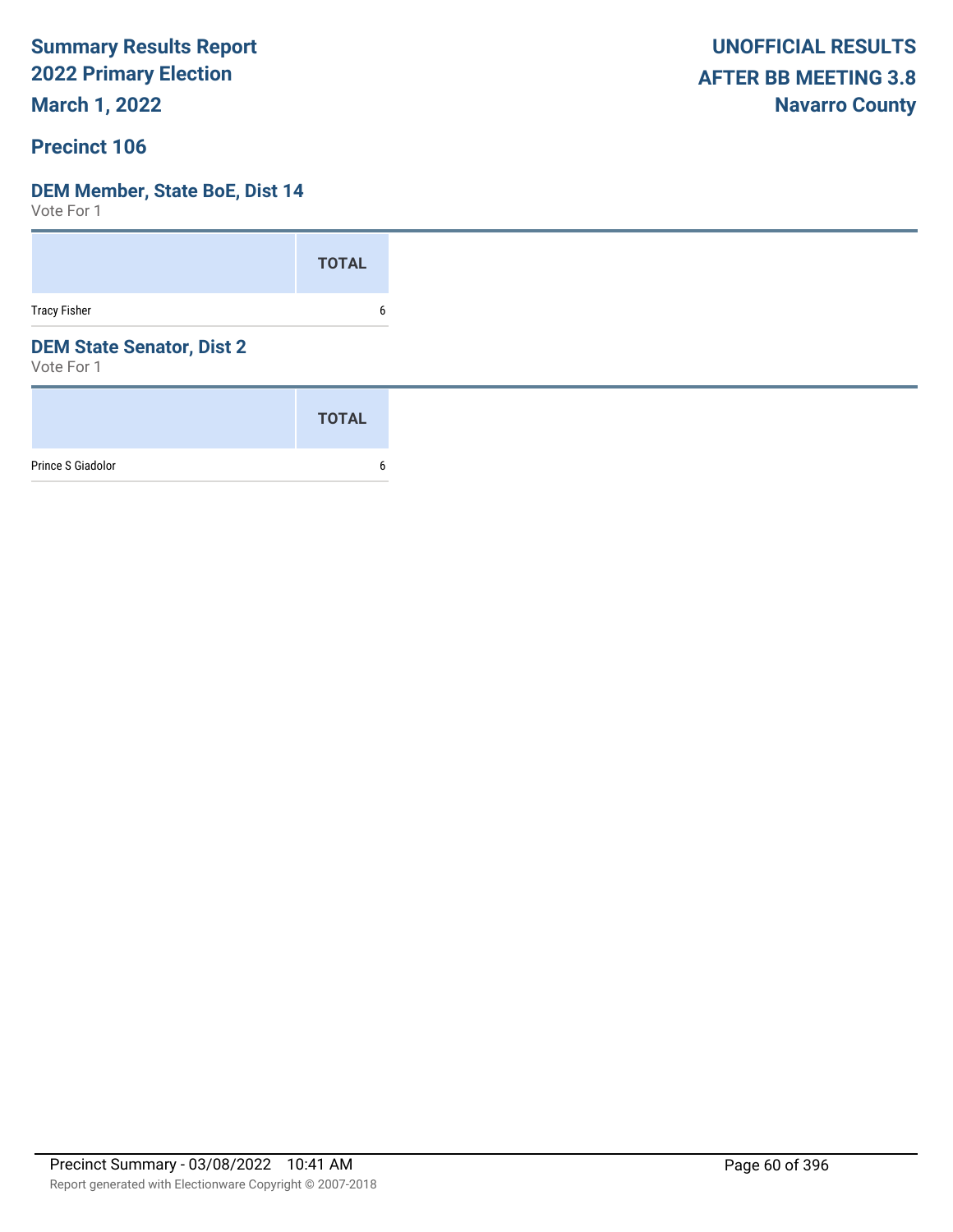#### **Precinct 107**

#### **STATISTICS**

|                                      | <b>TOTAL</b> |
|--------------------------------------|--------------|
| Registered Voters - Total            | N            |
| Registered Voters - Republican Party | 0            |
| Registered Voters - Democratic Party | 0            |
| Registered Voters - NONPARTISAN      | 0            |
| Ballots Cast - Total                 | 155          |
| Ballots Cast - Republican Party      | 133          |
| Ballots Cast - Democratic Party      | 22           |
| <b>Ballots Cast - NONPARTISAN</b>    | 0            |
| <b>Ballots Cast - Blank</b>          | 0            |
| Voter Turnout - Total                | 0.00%        |
| Voter Turnout - Republican Party     | 0.00%        |
| Voter Turnout - Democratic Party     | 0.00%        |
| Voter Turnout - NONPARTISAN          | 0.00%        |

#### **REP US Representative, District 6**

|                   | <b>TOTAL</b> |
|-------------------|--------------|
| <b>Bill Payne</b> | 18           |
| James Buford      | 15           |
| Jake Ellzey       | 94           |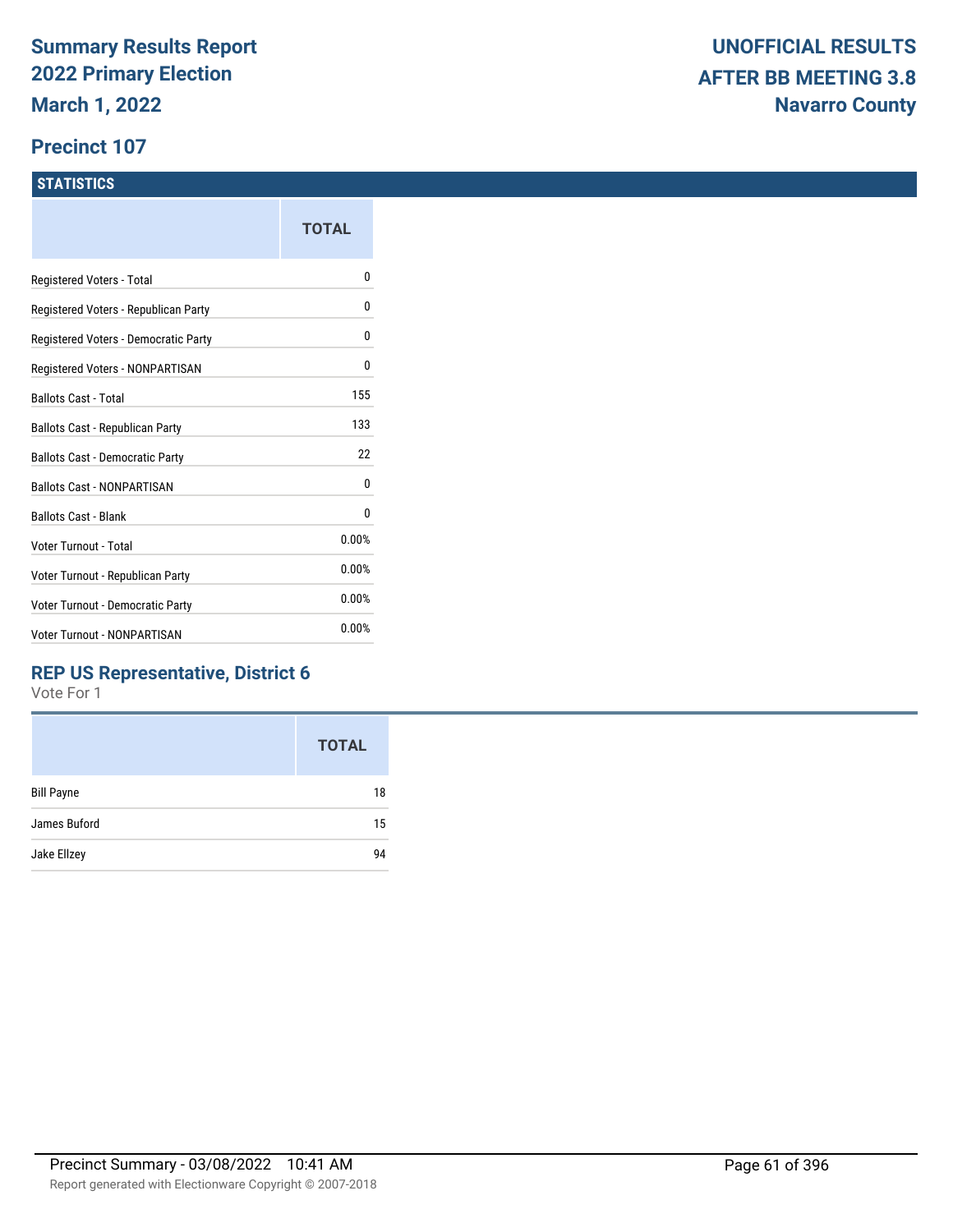**March 1, 2022**

## **Precinct 107**

#### **REP Governor**

Vote For 1

|                     | <b>TOTAL</b> |
|---------------------|--------------|
| <b>Greg Abbott</b>  | 90           |
| <b>Rick Perry</b>   | 7            |
| Danny Harrison      | $\Omega$     |
| Allen B. West       | 15           |
| <b>Chad Prather</b> | 3            |
| Kandy Kaye Horn     | 1            |
| Paul Belew          | 1            |
| Don Huffines        | 16           |

## **REP Lieutenant Governor**

Vote For 1

|                        | <b>TOTAL</b> |  |
|------------------------|--------------|--|
| <b>Todd M. Bullis</b>  | 3            |  |
| Daniel Miller          | 12           |  |
| Dan Patrick            | 97           |  |
| Zach Vance             | 6            |  |
| <b>Trayce Bradford</b> | 3            |  |
| <b>Aaron Sorrells</b>  | 5            |  |

## **REP Attorney General**

|                   | <b>TOTAL</b> |
|-------------------|--------------|
| Eva Guzman        | 13           |
| <b>Ken Paxton</b> | 70           |
| Louie Gohmert     | 13           |
| George P. Bush    | 34           |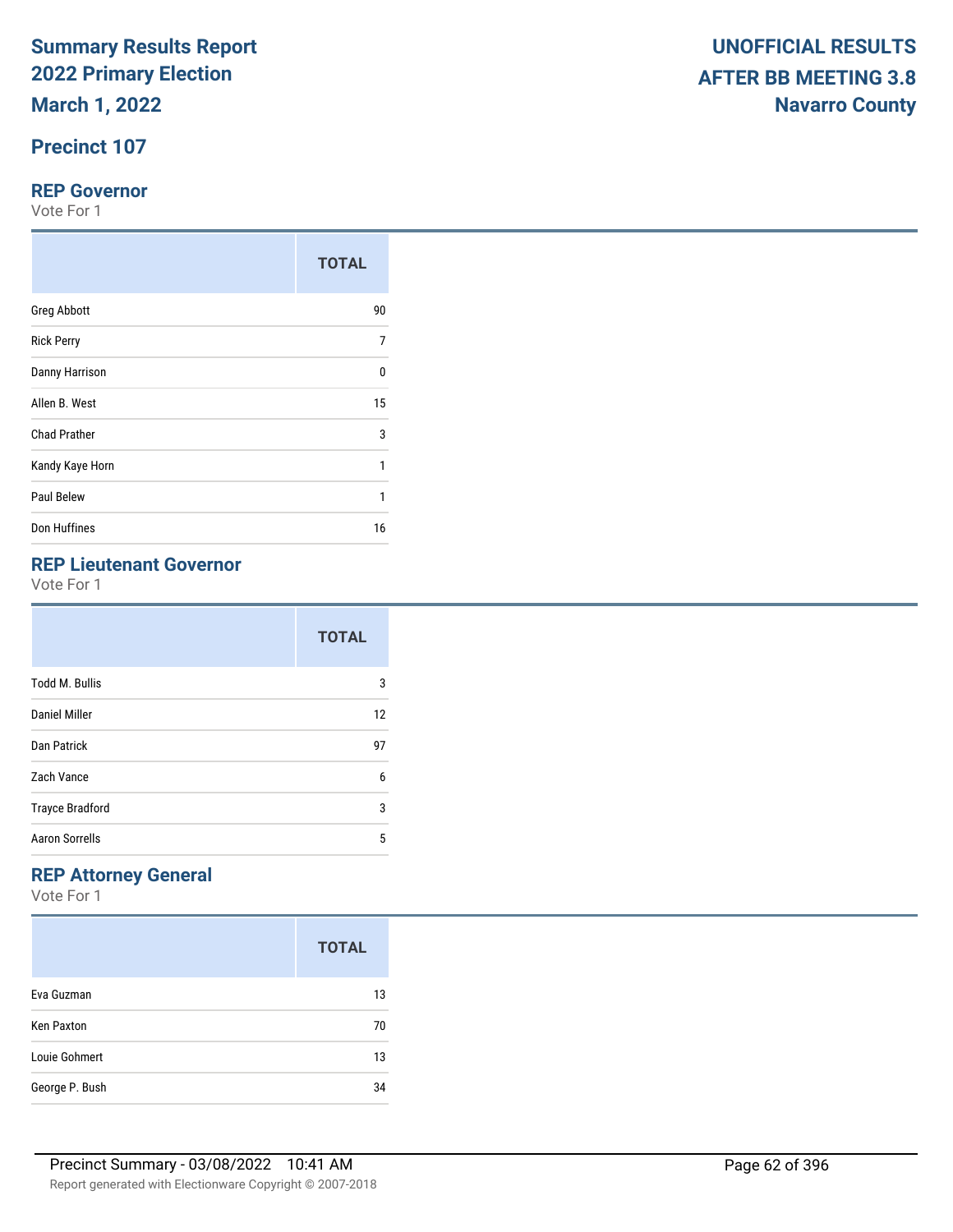**March 1, 2022**

#### **Precinct 107**

#### **REP Comptroller of Public Accounts**

Vote For 1

|                | <b>TOTAL</b> |
|----------------|--------------|
| Mark V. Goloby | 20           |
| Glenn Hegar    | 104          |

#### **REP Comm General Land Office**

Vote For 1

|                        | <b>TOTAL</b> |  |
|------------------------|--------------|--|
| Ben Armenta            | 14           |  |
| Jon Spiers             | 12           |  |
| Victor Avila           | 9            |  |
| Rufus Lopez            | 4            |  |
| Dawn Buckingham        | 33           |  |
| <b>Tim Westley</b>     | 18           |  |
| Don W. Minton          | 16           |  |
| <b>Weston Martinez</b> | 9            |  |

## **REP Commissioner of Agriculture**

|                  | <b>TOTAL</b> |
|------------------|--------------|
| Carey A. Counsil | 18           |
| Sid Miller       | 74           |
| James White      | 26           |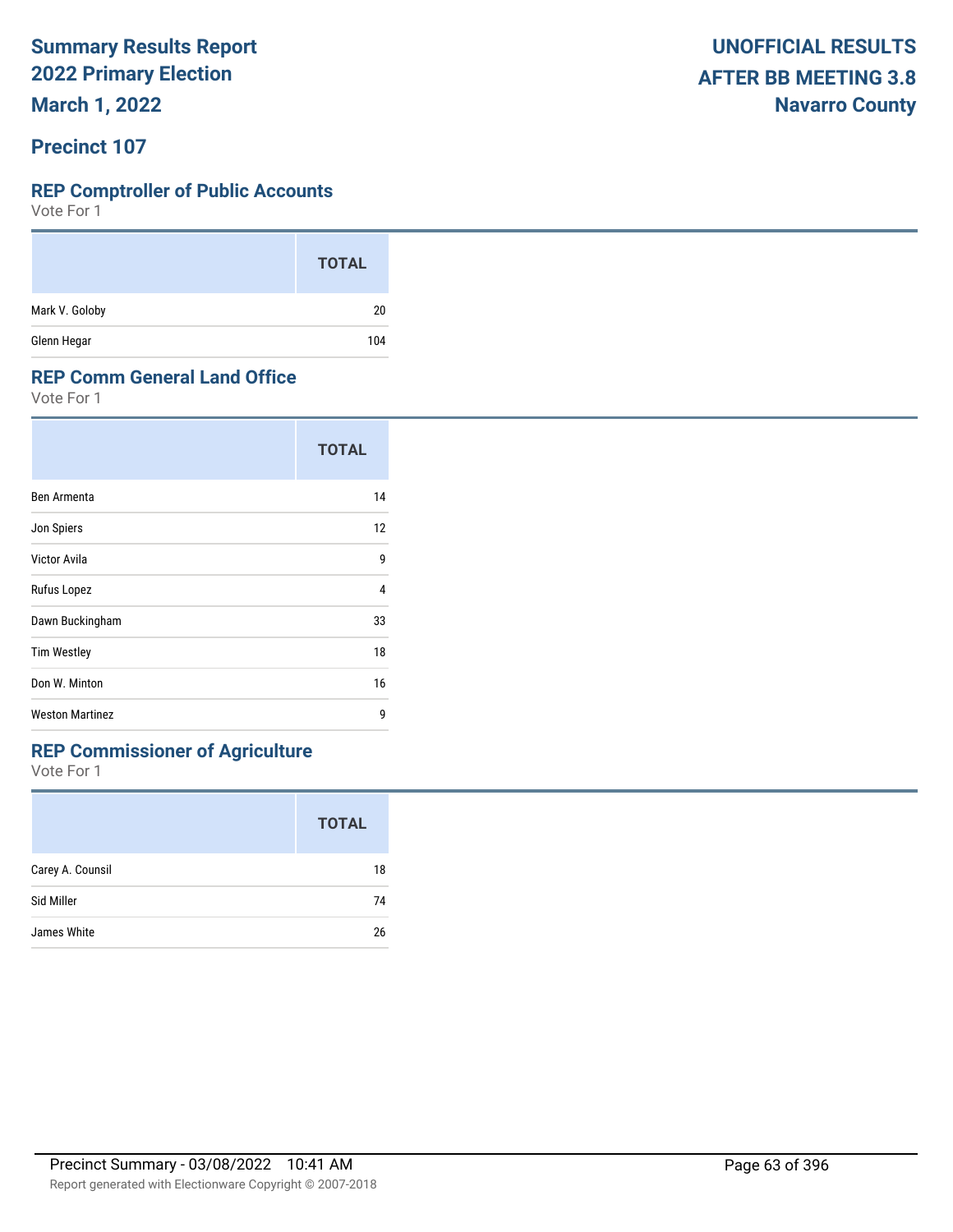**March 1, 2022**

## **Precinct 107**

### **REP Railroad Commissioner**

Vote For 1

|                        | <b>TOTAL</b> |
|------------------------|--------------|
| Sarah Stogner          | 31           |
| Dawayne Tipton         | 12           |
| Wayne Christian        | 44           |
| Tom Slocum Jr          | 12           |
| Marvin "Sarge" Summers | 22           |

#### **REP Justice, Supreme Court, Pl 3**

Vote For 1

|                | <b>TOTAL</b> |
|----------------|--------------|
| Debra Lehrmann | 117          |

### **REP Justice, Supreme Court, Pl 5**

Vote For 1

|               | <b>TOTAL</b> |
|---------------|--------------|
| Rebeca Huddle | 118          |

### **REP Justice, Supreme Court, Pl 9**

Vote For 1

|                  | <b>TOTAL</b> |
|------------------|--------------|
| David J. Schenck | 59           |
| Evan Young       | 62           |

## **REP Judge, Ct of Crim App, Pl 2**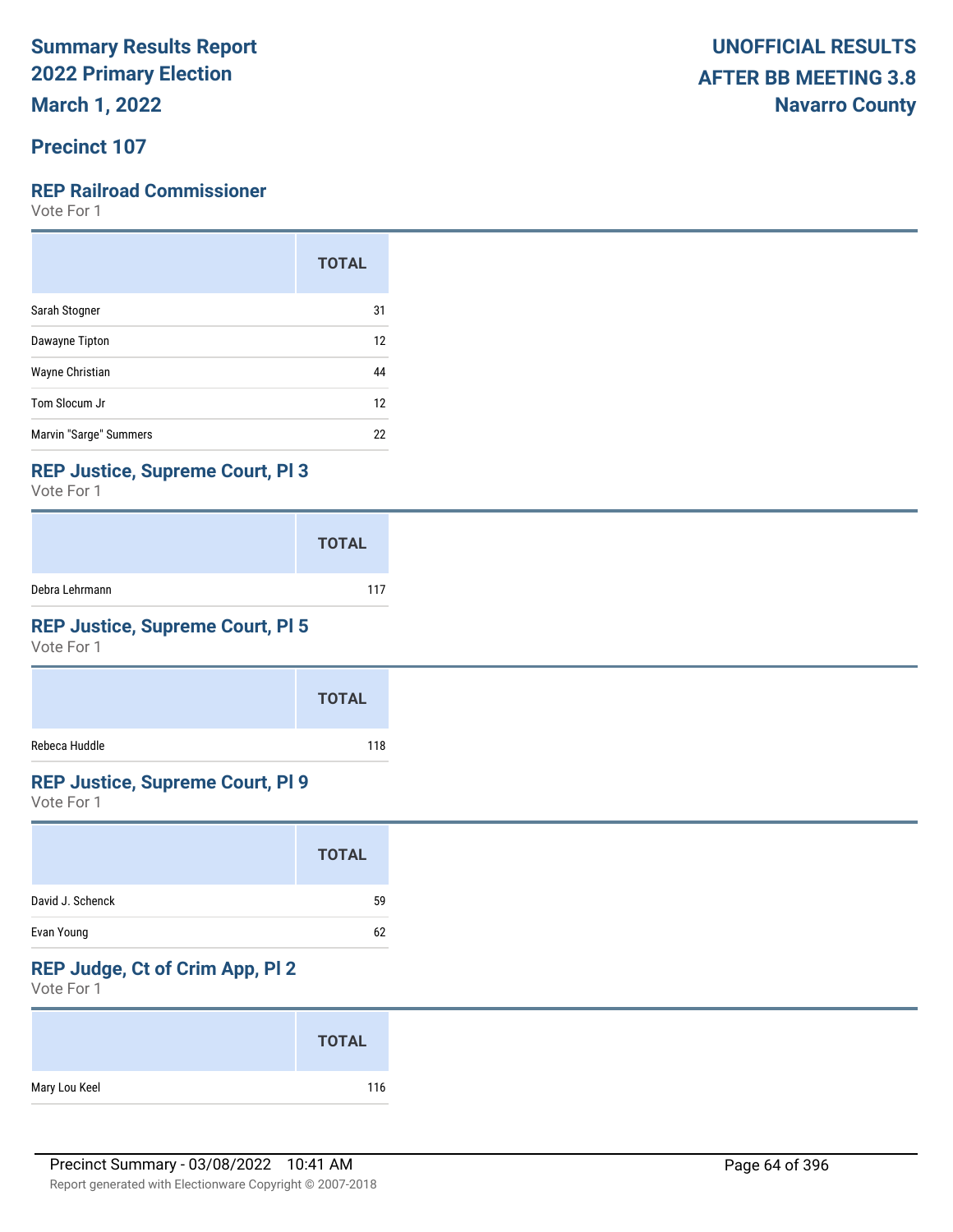**March 1, 2022**

#### **Precinct 107**

#### **REP Judge, Ct of Crim App, Pl 5**

Vote For 1

#### **REP Judge, Ct of Crim App, Pl 6**

Vote For 1

|                       | <b>TOTAL</b> |
|-----------------------|--------------|
| Jesse F. McClure, III | 116          |

#### **REP Member, State BoE, Dist 14**

Vote For 1

|                   | <b>TOTAL</b> |
|-------------------|--------------|
| Evelyn Brooks     | 72           |
| Sue Melton-Malone | 50           |

#### **REP State Senator, Dist 2**

Vote For 1

|                 | <b>TOTAL</b> |  |
|-----------------|--------------|--|
| <b>Bob Hall</b> | 120          |  |

#### **REP State Representative, Dist 8**

| Cody Harris | <b>TOTAL</b> |
|-------------|--------------|
|             | 119          |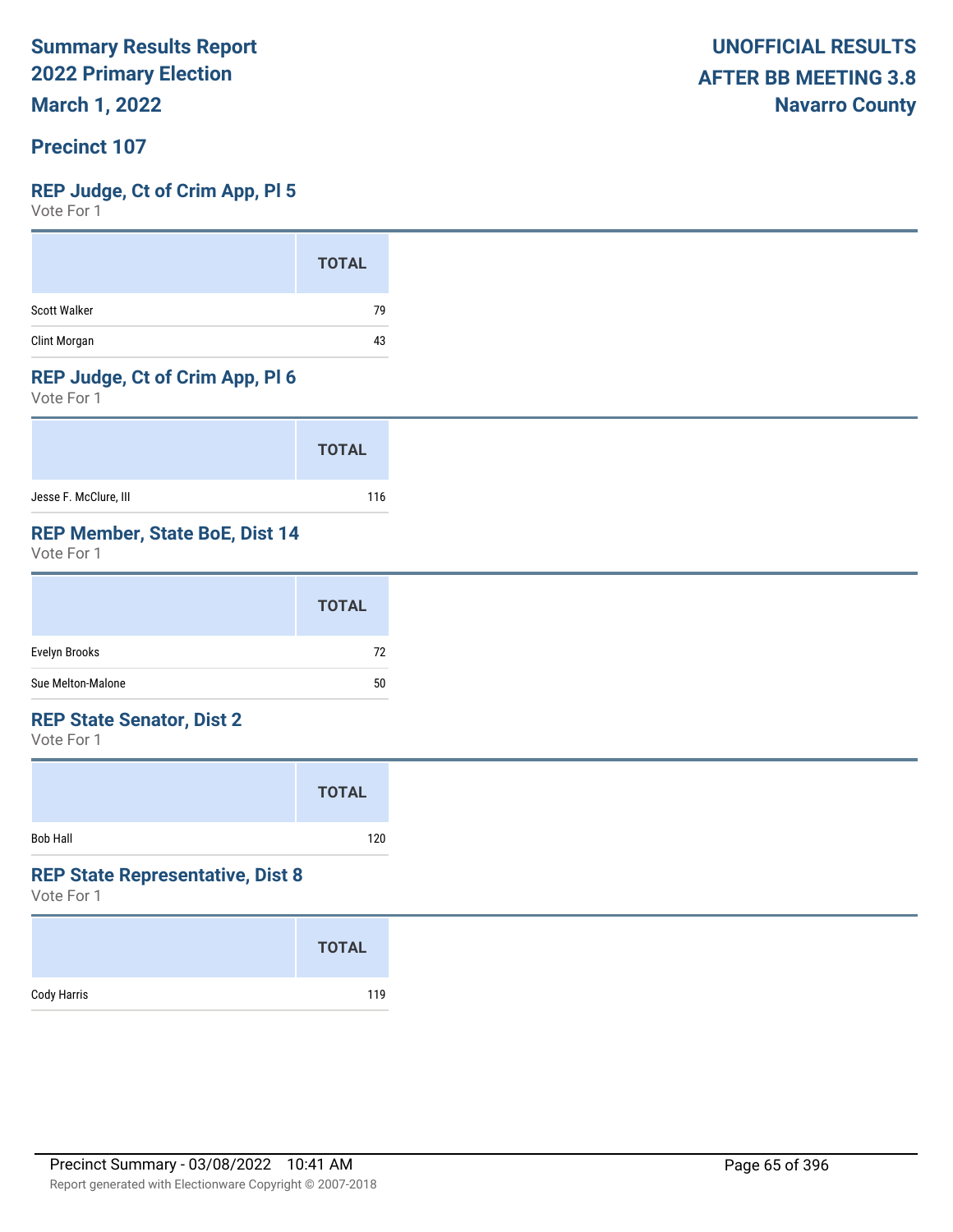**March 1, 2022**

#### **Precinct 107**

#### **REP Justice, 10th Ct of App Dist, Pl 3**

| Vote For T                                          |              |
|-----------------------------------------------------|--------------|
|                                                     | <b>TOTAL</b> |
|                                                     |              |
| <b>Steve Smith</b>                                  | 116          |
| <b>REP Criminal District Attorney</b><br>Vote For 1 |              |
|                                                     | <b>TOTAL</b> |
| Will Thompson                                       | 118          |
| <b>REP County Judge</b><br>Vote For 1               |              |
|                                                     | <b>TOTAL</b> |
| H M. Davenport Jr                                   | 118          |
| <b>REP District Clerk</b><br>Vote For 1             |              |
|                                                     | <b>TOTAL</b> |
| Joshua B. Tackett                                   | 117          |
| <b>REP County Clerk</b><br>Vote For 1               |              |
|                                                     | <b>TOTAL</b> |
| Sherry Dowd                                         | 116          |
| <b>REP County Treasurer</b><br>Vote For 1           |              |
|                                                     | <b>TOTAL</b> |
| Ryan Douglas                                        | 117          |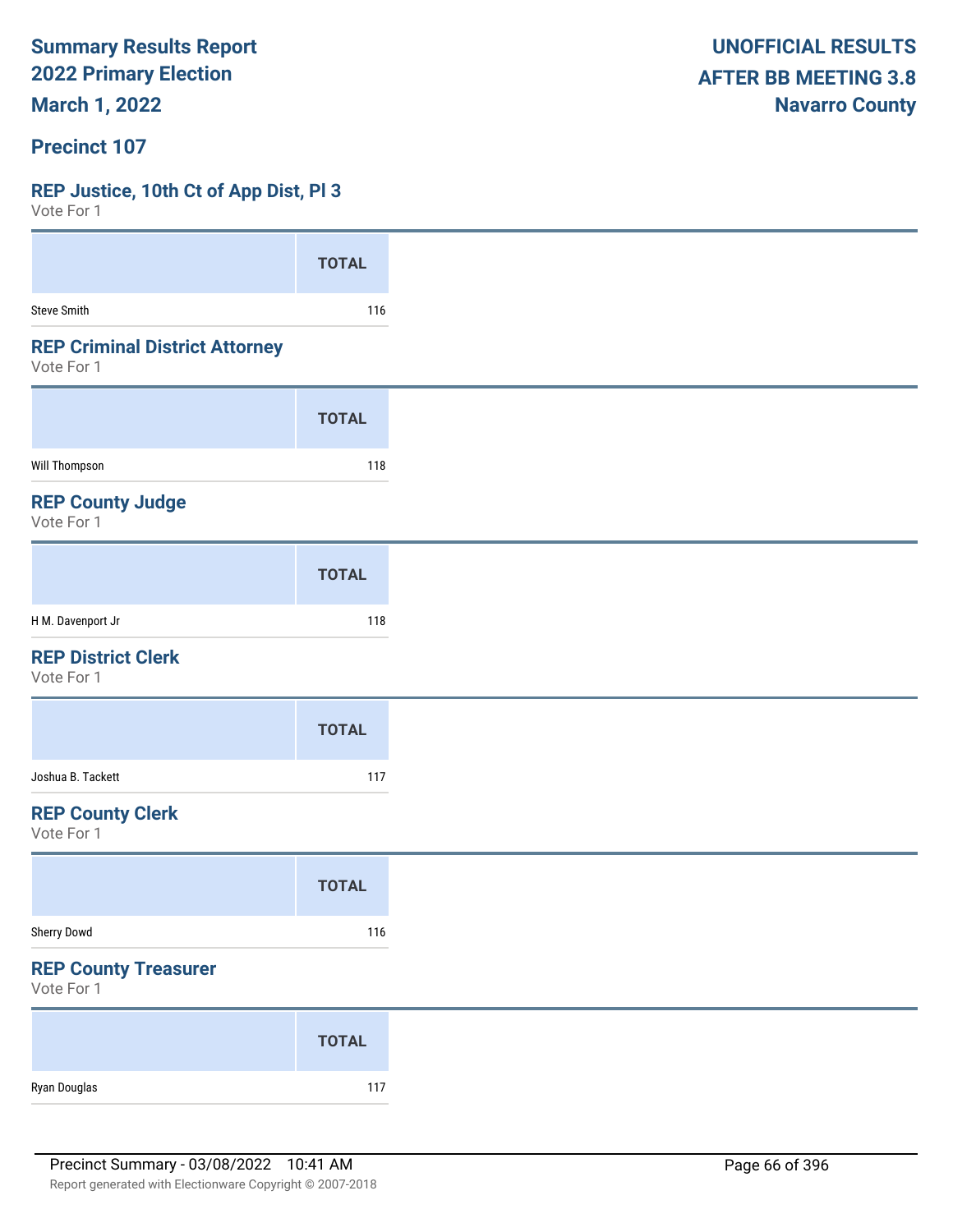## **March 1, 2022**

#### **Precinct 107**

#### **REP JOP Pct 1**

Vote For 1

| VULC I UI I                           |              |
|---------------------------------------|--------------|
|                                       | <b>TOTAL</b> |
| Greta Jordan                          | 120          |
| <b>REP County Chair</b><br>Vote For 1 |              |
|                                       | <b>TOTAL</b> |
| Steven L. Jessup                      | 120          |
| <b>REP Proposition 1</b>              |              |

Vote For 1

|     | <b>TOTAL</b> |
|-----|--------------|
| YES | 120          |
| NO  | 11           |

#### **REP Proposition 2**

Vote For 1

| <b>TOTAL</b>         |
|----------------------|
| <b>YES</b><br>112    |
| N <sub>O</sub><br>19 |

## **REP Proposition 3**

|                | <b>TOTAL</b> |
|----------------|--------------|
| <b>YES</b>     | 109          |
| N <sub>0</sub> | 21           |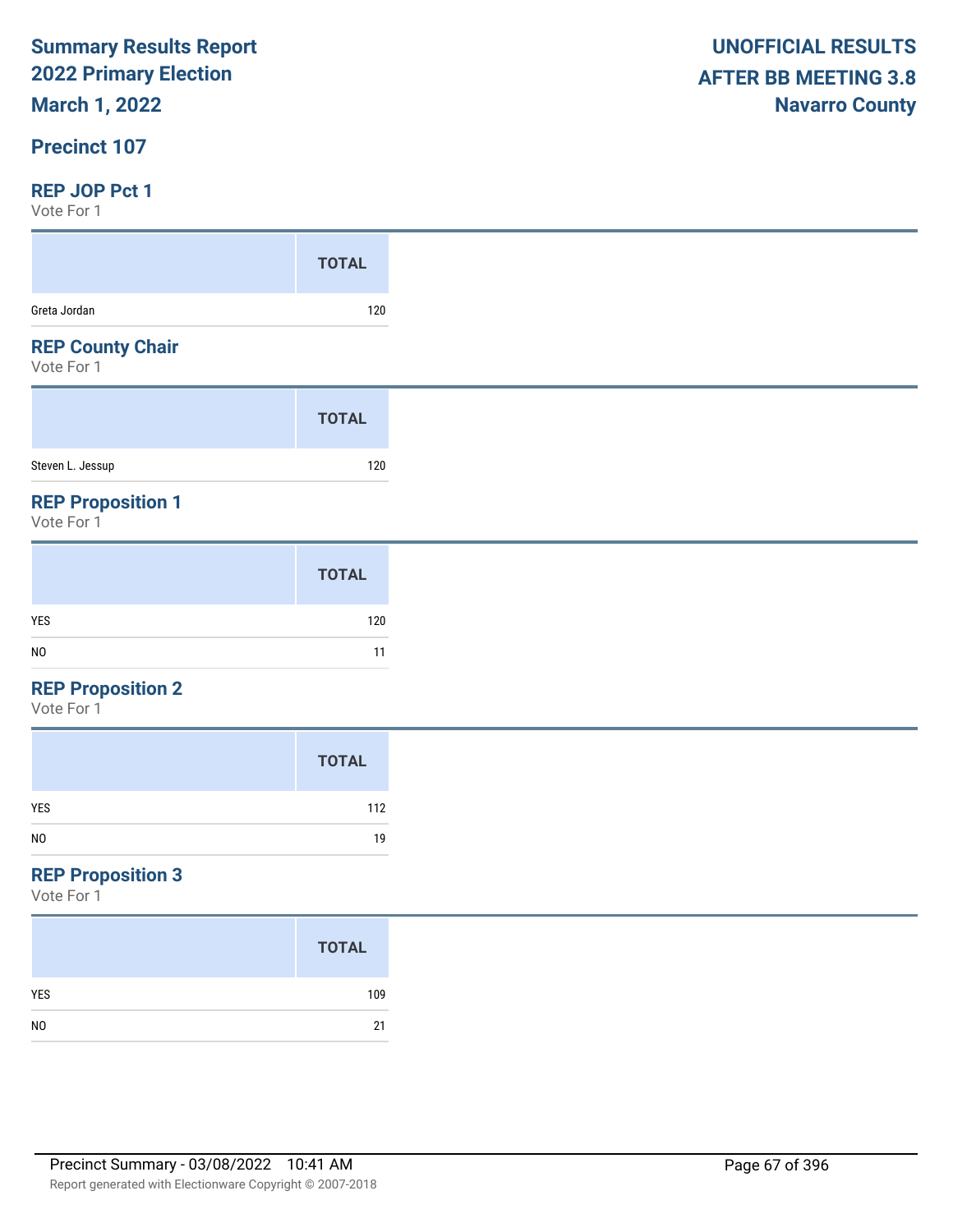## **March 1, 2022**

### **Precinct 107**

#### **REP Proposition 4**

Vote For 1

#### **REP Proposition 5**

Vote For 1

|                | <b>TOTAL</b> |
|----------------|--------------|
| <b>YES</b>     | 112          |
| N <sub>0</sub> | 18           |

## **REP Proposition 6**

Vote For 1

|            | <b>TOTAL</b> |
|------------|--------------|
| <b>YES</b> | 108          |
| NO         | 21           |

## **REP Proposition 7**

Vote For 1

#### **REP Proposition 8**

|                | <b>TOTAL</b> |
|----------------|--------------|
| YES            | 125          |
| N <sub>0</sub> |              |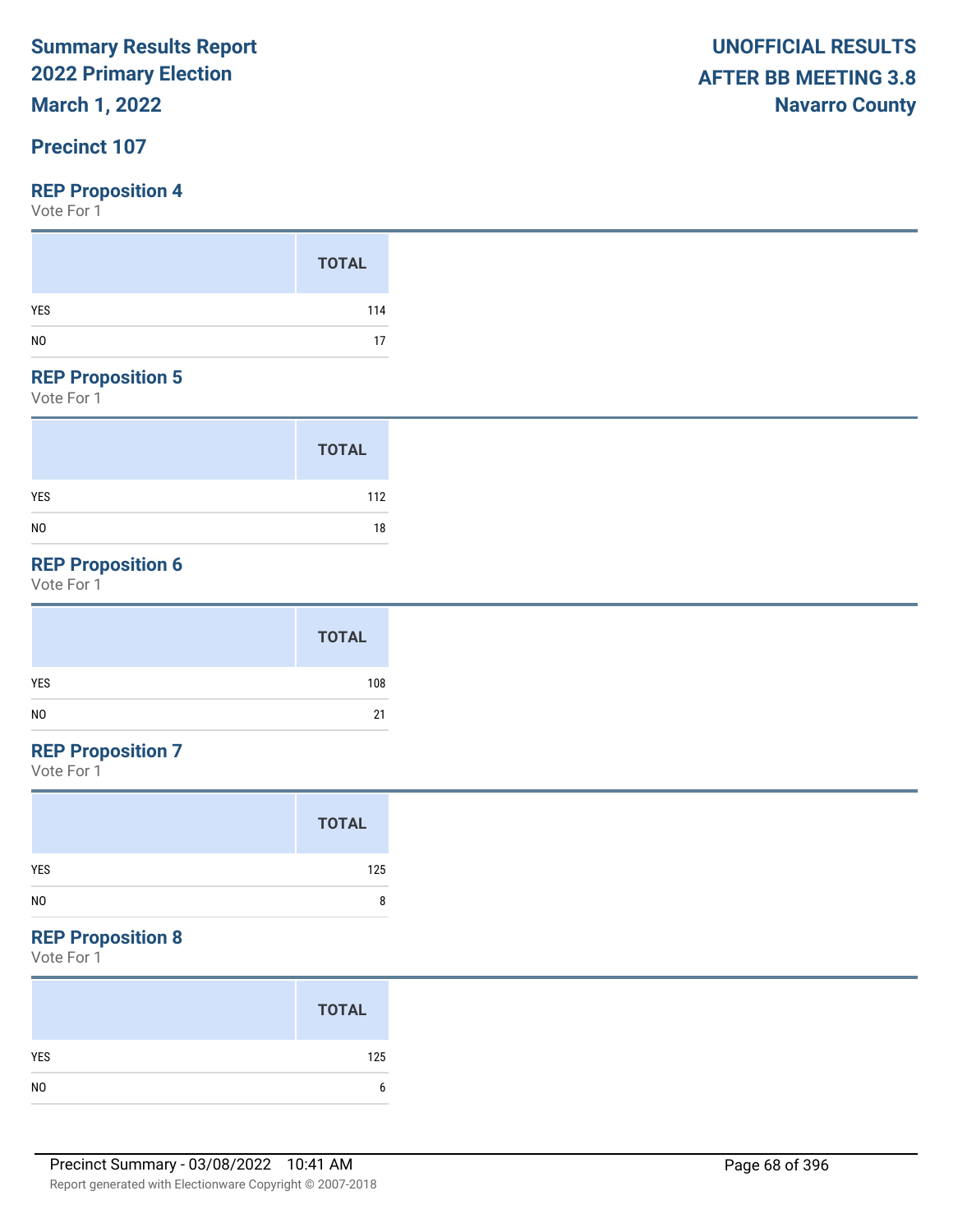## **March 1, 2022**

### **Precinct 107**

#### **REP Proposition 9**

Vote For 1

#### **REP Proposition 10**

Vote For 1

|                | <b>TOTAL</b> |
|----------------|--------------|
| <b>YES</b>     | 120          |
| N <sub>0</sub> | 9            |

#### **DEM Governor**

Vote For 1

|                             | <b>TOTAL</b> |
|-----------------------------|--------------|
| <b>Rich Wakeland</b>        | 1            |
| Beto O'Rourke               | 20           |
| Joy Diaz                    | 1            |
| Inocencio (Inno) Barrientez | 0            |
| Michael Cooper              | 0            |

### **DEM Lieutenant Governor**

|                  | <b>TOTAL</b> |
|------------------|--------------|
| Carla Brailey    | q            |
| Mike Collier     |              |
| Michelle Beckley | 5            |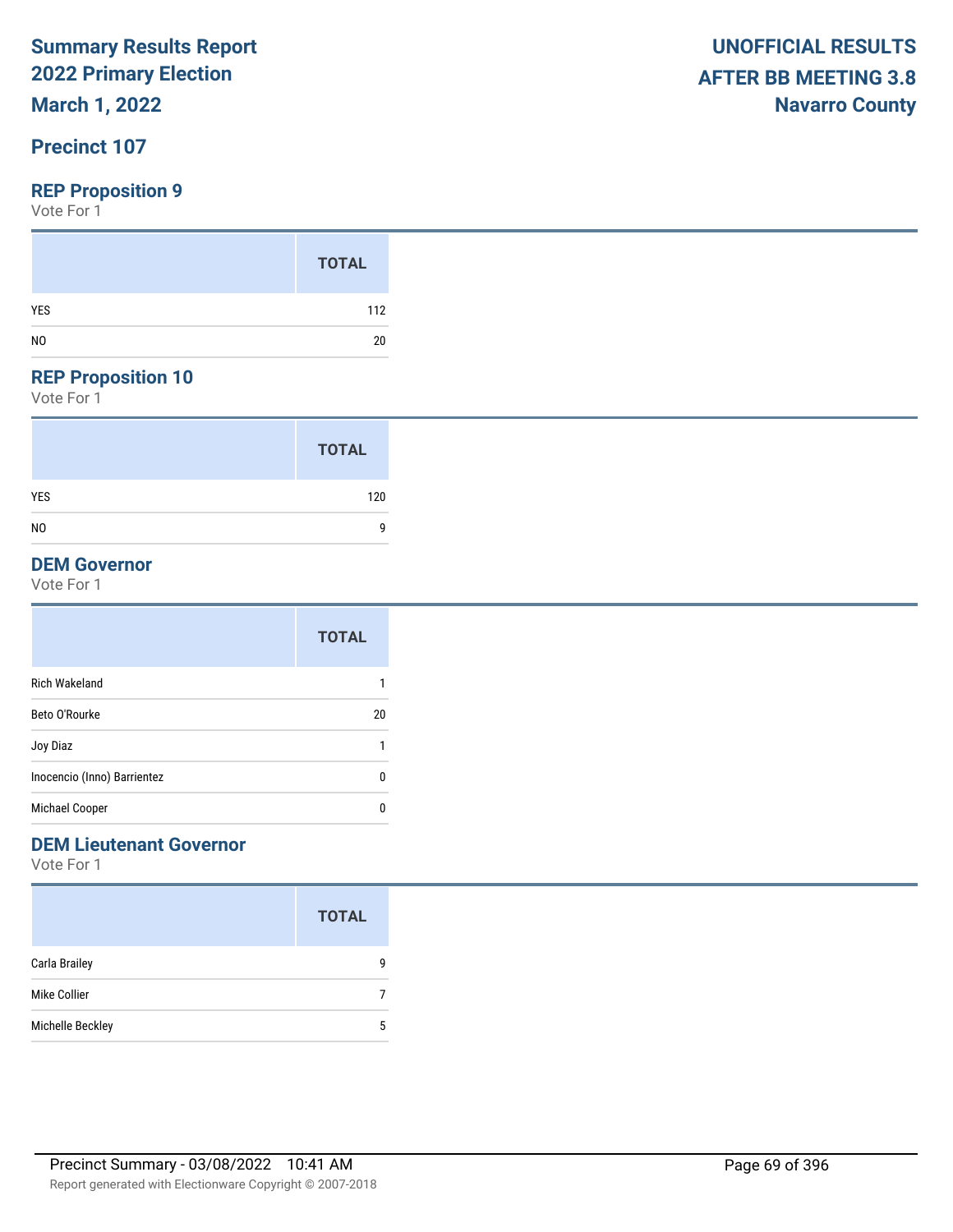**March 1, 2022**

### **Precinct 107**

Vote For 1

|                         | <b>TOTAL</b> |
|-------------------------|--------------|
| S. "TBONE" Raynor       |              |
| Joe Jaworski            | 3            |
| Rochelle Mercedes Garza | g            |
| Mike Fields             |              |
| Lee Merritt             | 6            |

#### **DEM Comptroller of Public Accounts**

Vote For 1

|                    | <b>TOTAL</b> |
|--------------------|--------------|
| <b>Tim Mahoney</b> | 3            |
| Angel Luis Vega    | 11           |
| Janet T. Dudding   | 5            |

#### **DEM Comm General Land Office**

Vote For 1

|                      | <b>TOTAL</b> |
|----------------------|--------------|
| Jinny Suh            |              |
| Michael Lange        |              |
| Sandragrace Martinez |              |
| Jay Kleberg          | 8            |

## **DEM Commissioner of Agriculture**

|            | <b>TOTAL</b> |
|------------|--------------|
| Ed Ireson  | b            |
| Susan Hays | 14           |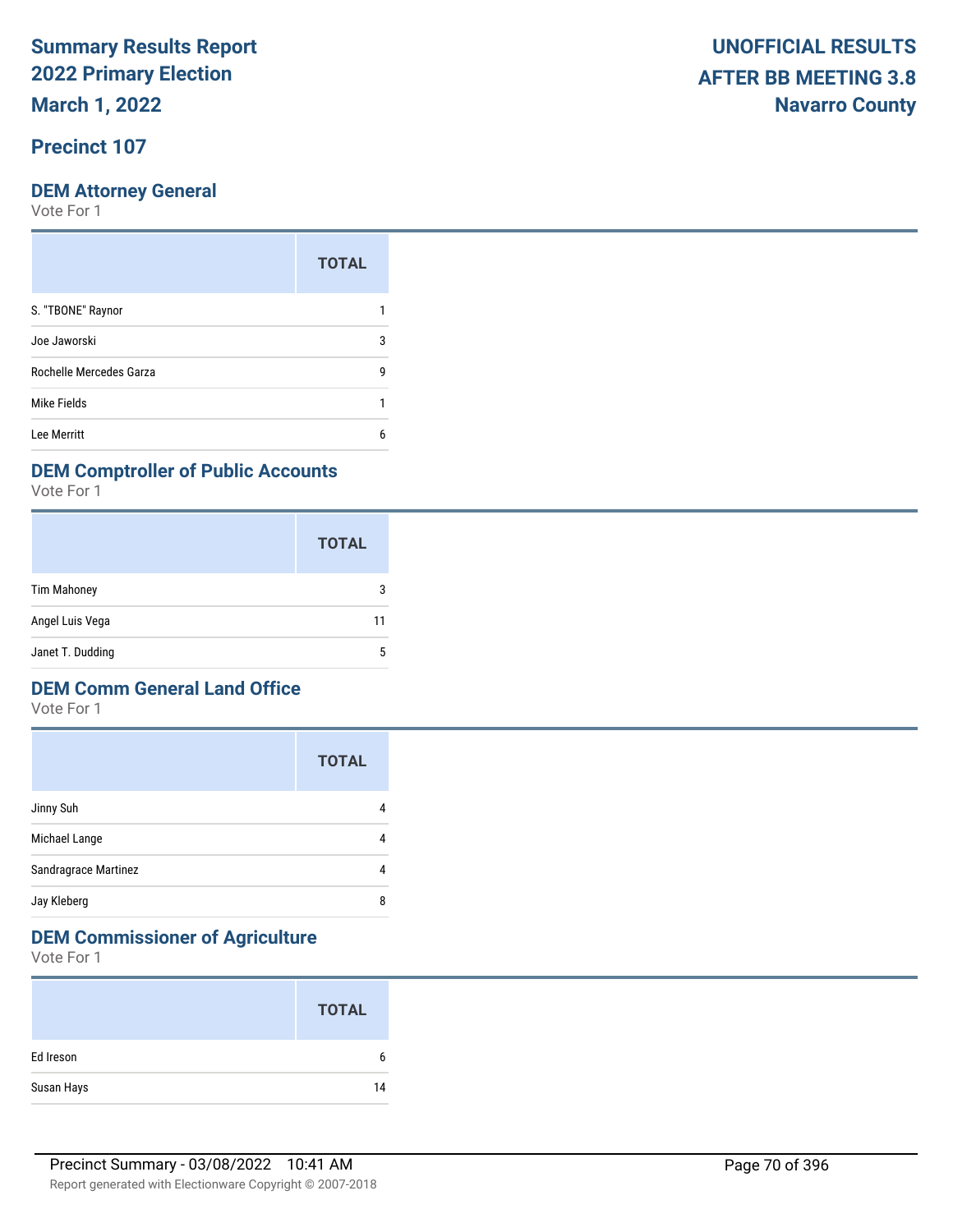**March 1, 2022**

### **Precinct 107**

| VOLE FOI I                                            |              |
|-------------------------------------------------------|--------------|
|                                                       | <b>TOTAL</b> |
| Luke Warford                                          | $20\,$       |
| <b>DEM Justice, Supreme Court, PI3</b><br>Vote For 1  |              |
|                                                       | <b>TOTAL</b> |
| Erin A Nowell                                         | 21           |
| <b>DEM Justice, Supreme Court, PI 5</b><br>Vote For 1 |              |
|                                                       | <b>TOTAL</b> |
| Amanda Reichek                                        | 22           |
| <b>DEM Justice, Supreme Court, PI 9</b><br>Vote For 1 |              |
|                                                       | <b>TOTAL</b> |
| Julia Maldonado                                       | 21           |
| DEM Judge, Ct of Crim App, Pl 5<br>Vote For 1         |              |
|                                                       | <b>TOTAL</b> |
| Dana Huffman                                          | 21           |
| DEM Judge, Ct of Crim App, Pl 6<br>Vote For 1         |              |
|                                                       | <b>TOTAL</b> |
| Robert Johnson                                        | $21\,$       |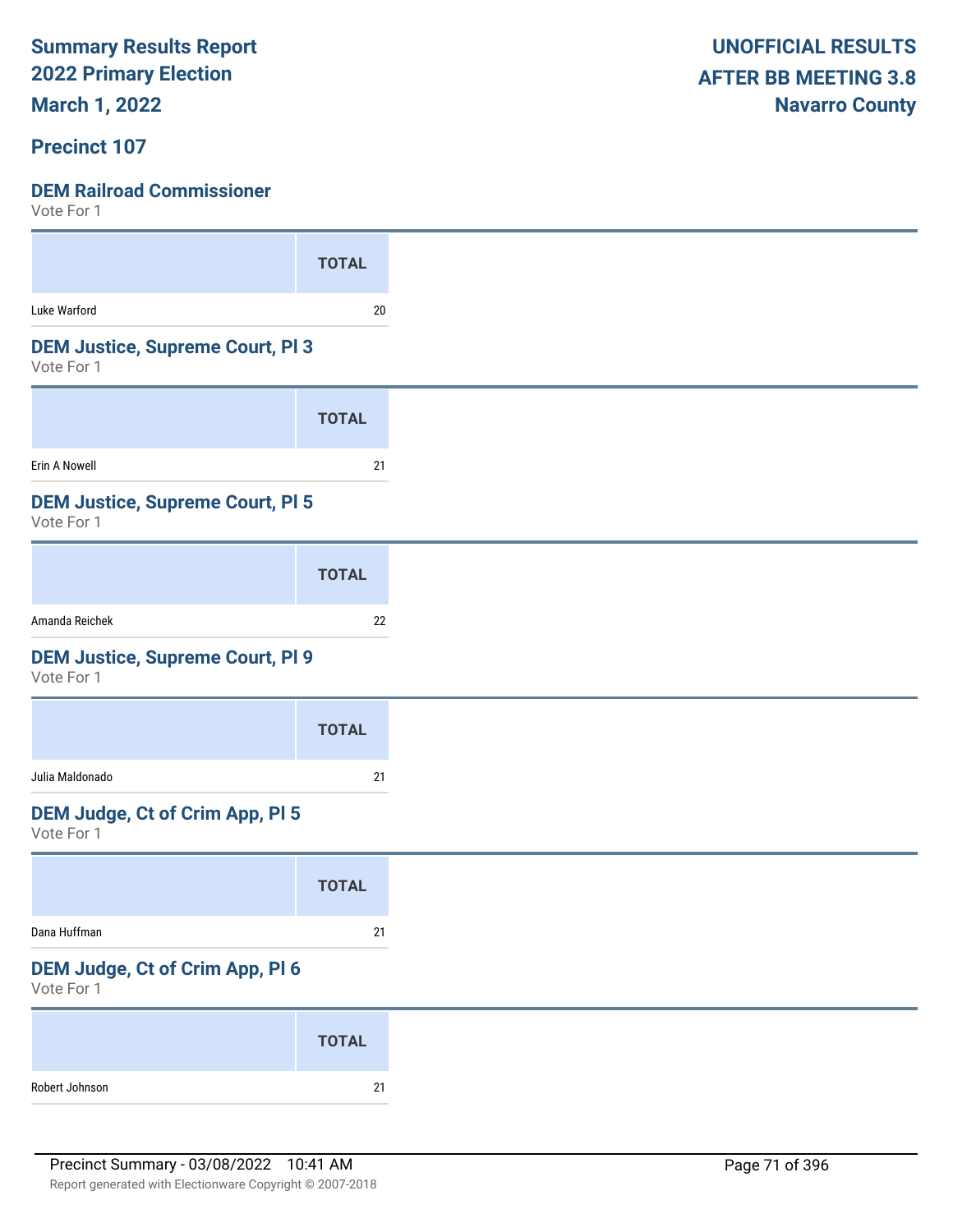**March 1, 2022**

### **Precinct 107**

#### **DEM Member, State BoE, Dist 14**

|                                                | <b>TOTAL</b> |
|------------------------------------------------|--------------|
| <b>Tracy Fisher</b>                            | 22           |
| <b>DEM State Senator, Dist 2</b><br>Vote For 1 |              |
|                                                | <b>TOTAL</b> |
| Prince S Giadolor                              | 20           |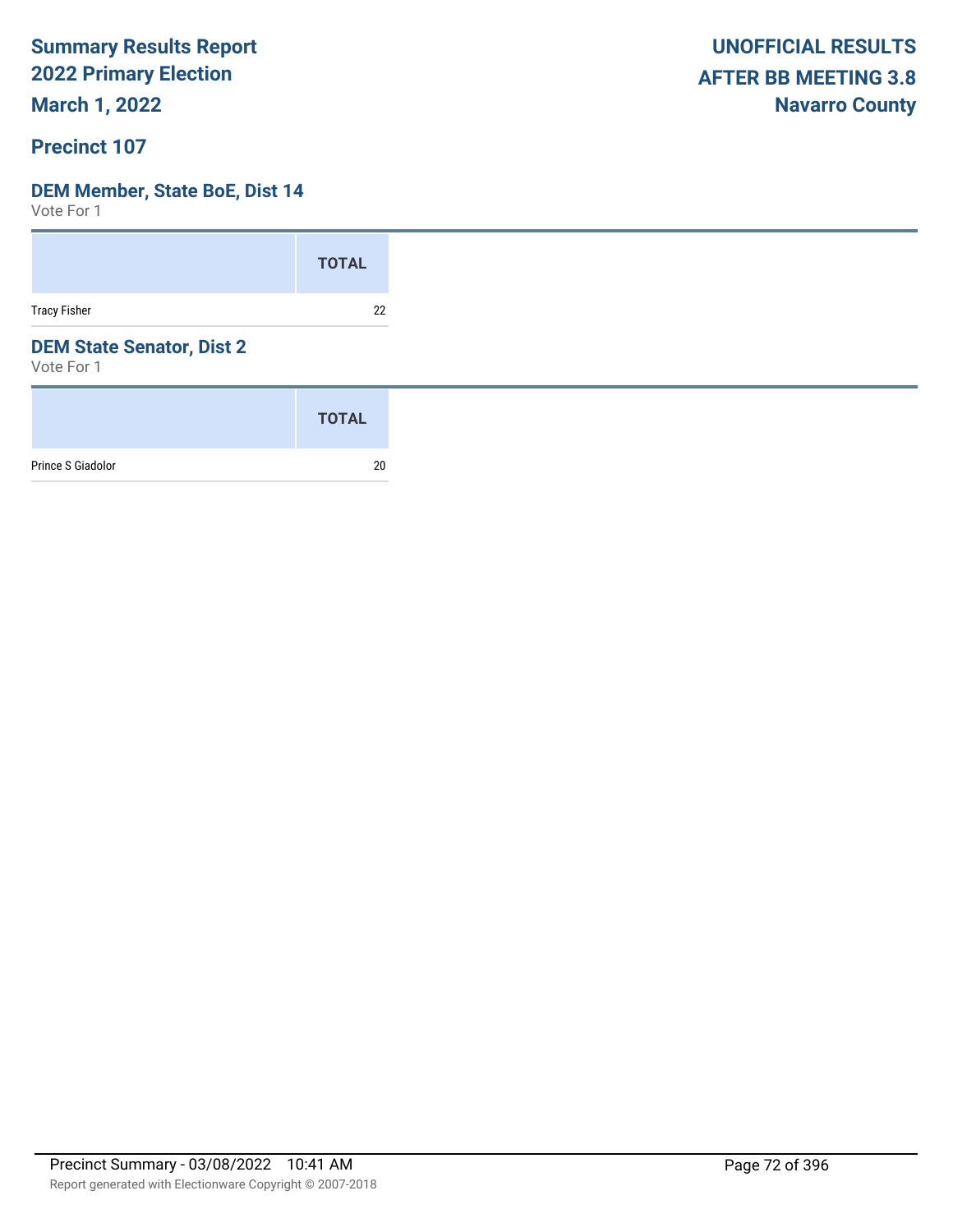#### **Precinct 108**

#### **STATISTICS**

|                                      | TOTAL |
|--------------------------------------|-------|
| Registered Voters - Total            | o     |
| Registered Voters - Republican Party | 0     |
| Registered Voters - Democratic Party | 0     |
| Registered Voters - NONPARTISAN      | 0     |
| <b>Ballots Cast - Total</b>          | 128   |
| Ballots Cast - Republican Party      | 120   |
| Ballots Cast - Democratic Party      | 8     |
| Ballots Cast - NONPARTISAN           | 0     |
| <b>Ballots Cast - Blank</b>          | 0     |
| Voter Turnout - Total                | 0.00% |
| Voter Turnout - Republican Party     | 0.00% |
| Voter Turnout - Democratic Party     | 0.00% |
| <b>Voter Turnout - NONPARTISAN</b>   | 0.00% |
|                                      |       |

### **REP US Representative, District 6**

|                   | <b>TOTAL</b> |
|-------------------|--------------|
| <b>Bill Payne</b> | 8            |
| James Buford      | 8            |
| Jake Ellzey       | 101          |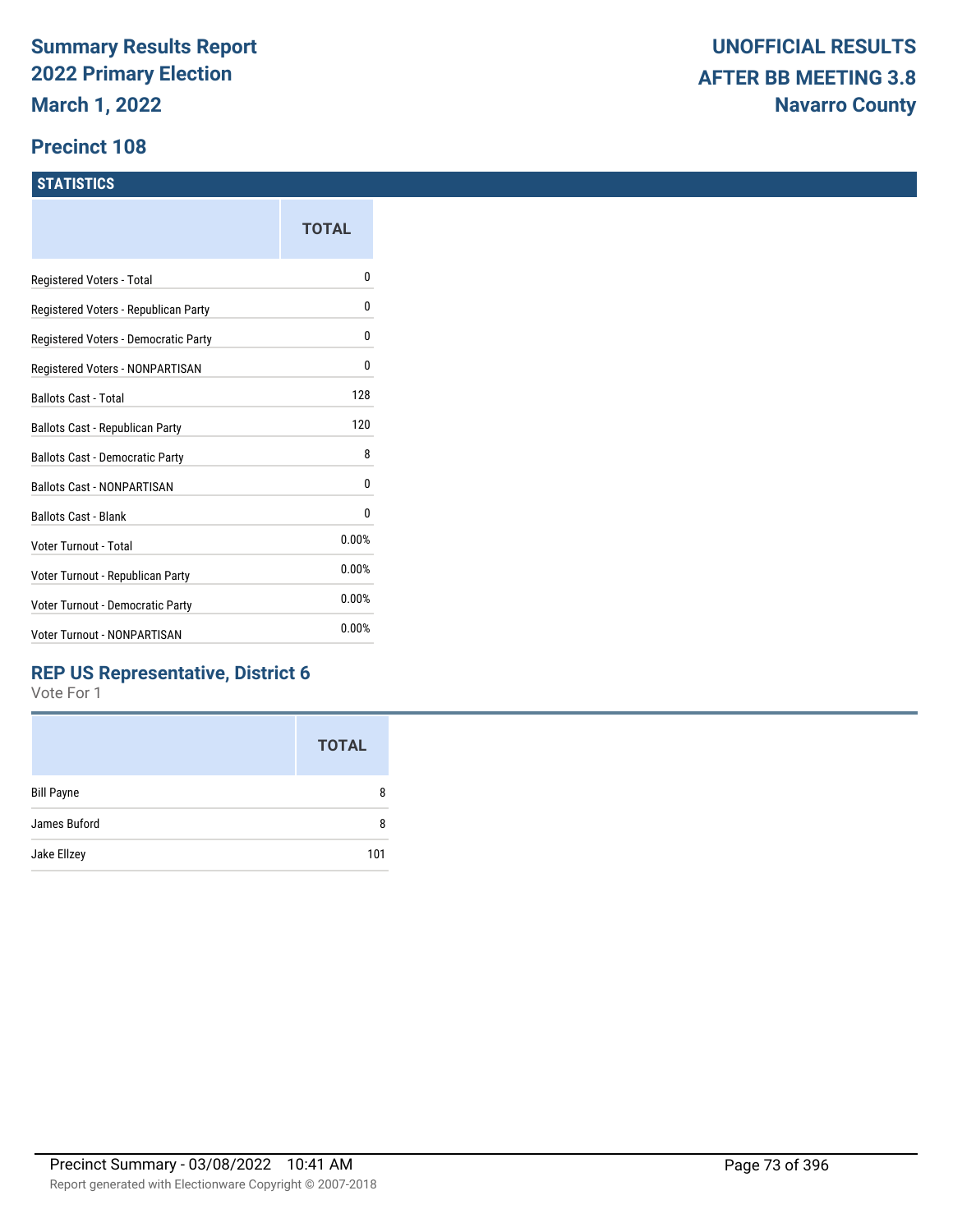**March 1, 2022**

## **Precinct 108**

#### **REP Governor**

Vote For 1

|                     | <b>TOTAL</b> |
|---------------------|--------------|
| <b>Greg Abbott</b>  | 92           |
| <b>Rick Perry</b>   | 1            |
| Danny Harrison      | $\Omega$     |
| Allen B. West       | 11           |
| <b>Chad Prather</b> | 8            |
| Kandy Kaye Horn     | 0            |
| Paul Belew          | U            |
| Don Huffines        | 8            |

## **REP Lieutenant Governor**

Vote For 1

|                        | <b>TOTAL</b> |
|------------------------|--------------|
| <b>Todd M. Bullis</b>  | 6            |
| Daniel Miller          | 6            |
| Dan Patrick            | 92           |
| Zach Vance             | 6            |
| <b>Trayce Bradford</b> | 4            |
| <b>Aaron Sorrells</b>  | 1            |

## **REP Attorney General**

|                   | <b>TOTAL</b> |
|-------------------|--------------|
| Eva Guzman        | 8            |
| <b>Ken Paxton</b> | 44           |
| Louie Gohmert     | 14           |
| George P. Bush    | 54           |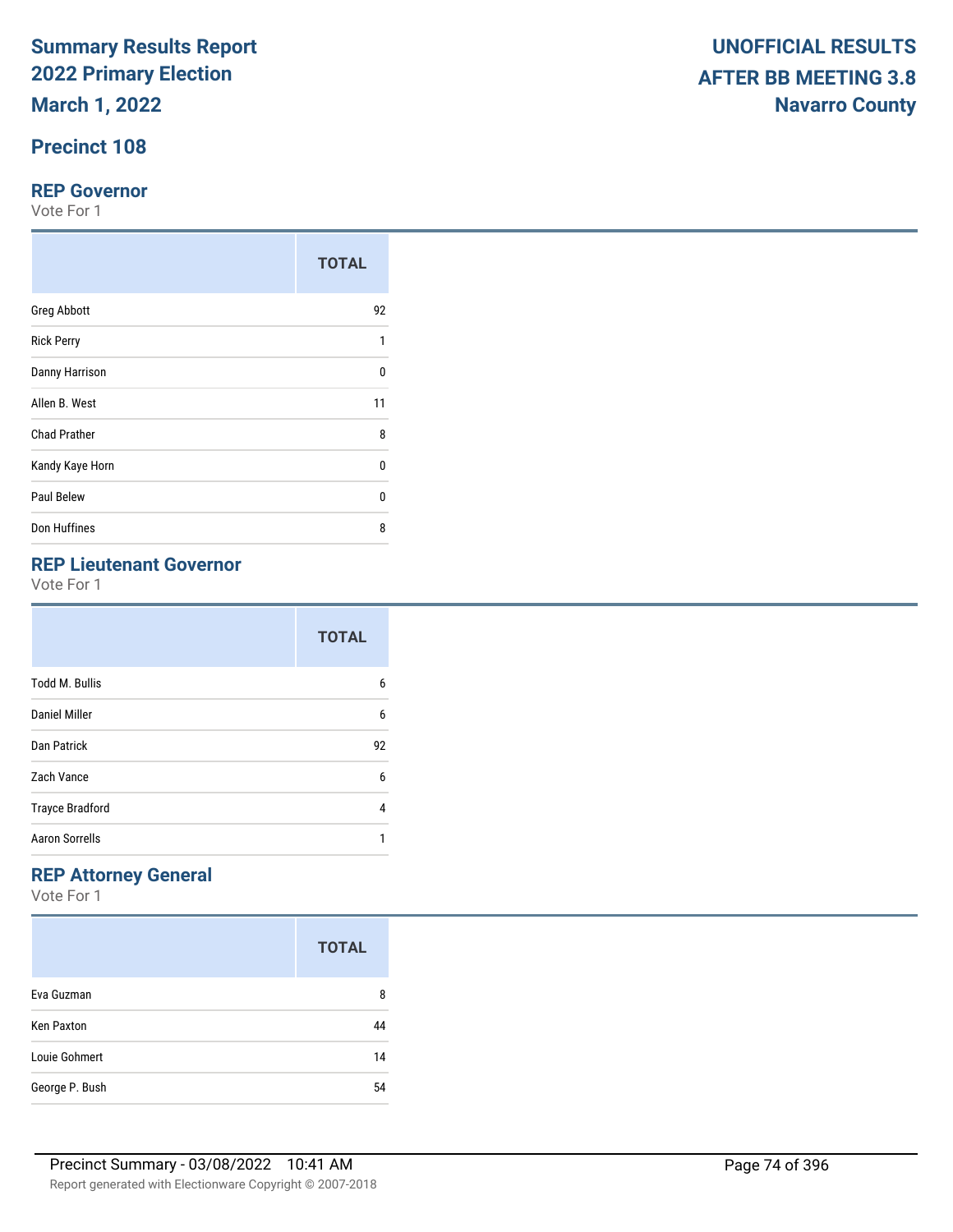**March 1, 2022**

#### **Precinct 108**

#### **REP Comptroller of Public Accounts**

Vote For 1

|                | <b>TOTAL</b> |
|----------------|--------------|
| Mark V. Goloby | 15           |
| Glenn Hegar    | 95           |

#### **REP Comm General Land Office**

Vote For 1

|                        | <b>TOTAL</b> |
|------------------------|--------------|
| Ben Armenta            | 10           |
| Jon Spiers             | 16           |
| Victor Avila           | 4            |
| Rufus Lopez            | 3            |
| Dawn Buckingham        | 28           |
| <b>Tim Westley</b>     | 21           |
| Don W. Minton          | 7            |
| <b>Weston Martinez</b> | 8            |

## **REP Commissioner of Agriculture**

|                  | <b>TOTAL</b> |
|------------------|--------------|
| Carey A. Counsil | 10           |
| Sid Miller       | 65           |
| James White      | 32           |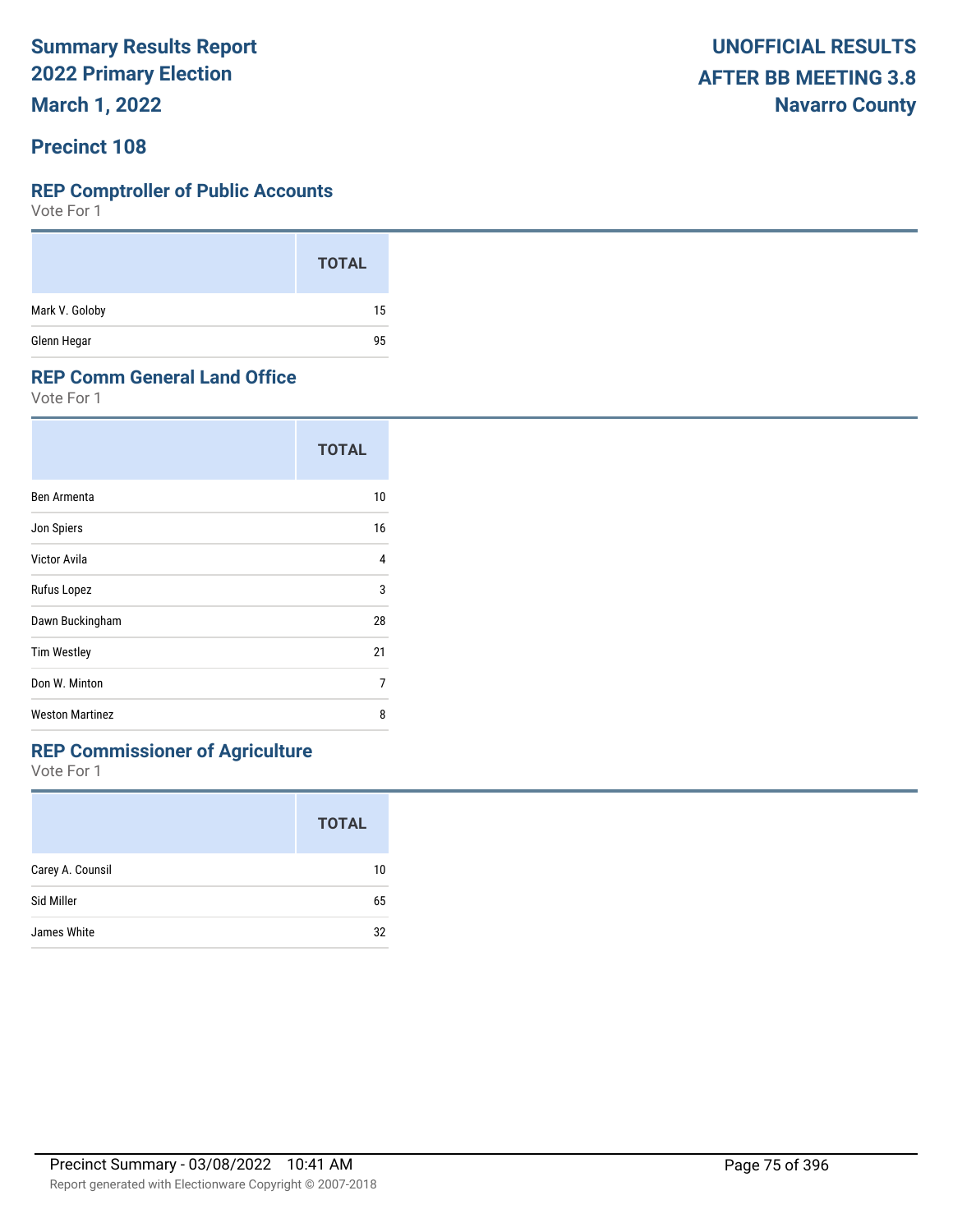**March 1, 2022**

### **Precinct 108**

### **REP Railroad Commissioner**

Vote For 1

|                        | <b>TOTAL</b> |
|------------------------|--------------|
| Sarah Stogner          | 16           |
| Dawayne Tipton         | 9            |
| Wayne Christian        | 44           |
| Tom Slocum Jr          | 16           |
| Marvin "Sarge" Summers | 18           |

#### **REP Justice, Supreme Court, Pl 3**

Vote For 1

|                | <b>TOTAL</b> |
|----------------|--------------|
| Debra Lehrmann | 101          |

## **REP Justice, Supreme Court, Pl 5**

Vote For 1

|               | <b>TOTAL</b> |  |
|---------------|--------------|--|
| Rebeca Huddle | 103          |  |

#### **REP Justice, Supreme Court, Pl 9**

Vote For 1

|                  | <b>TOTAL</b> |  |
|------------------|--------------|--|
| David J. Schenck | 58           |  |
| Evan Young       | 41           |  |

## **REP Judge, Ct of Crim App, Pl 2**

|               | <b>TOTAL</b> |
|---------------|--------------|
| Mary Lou Keel | 103          |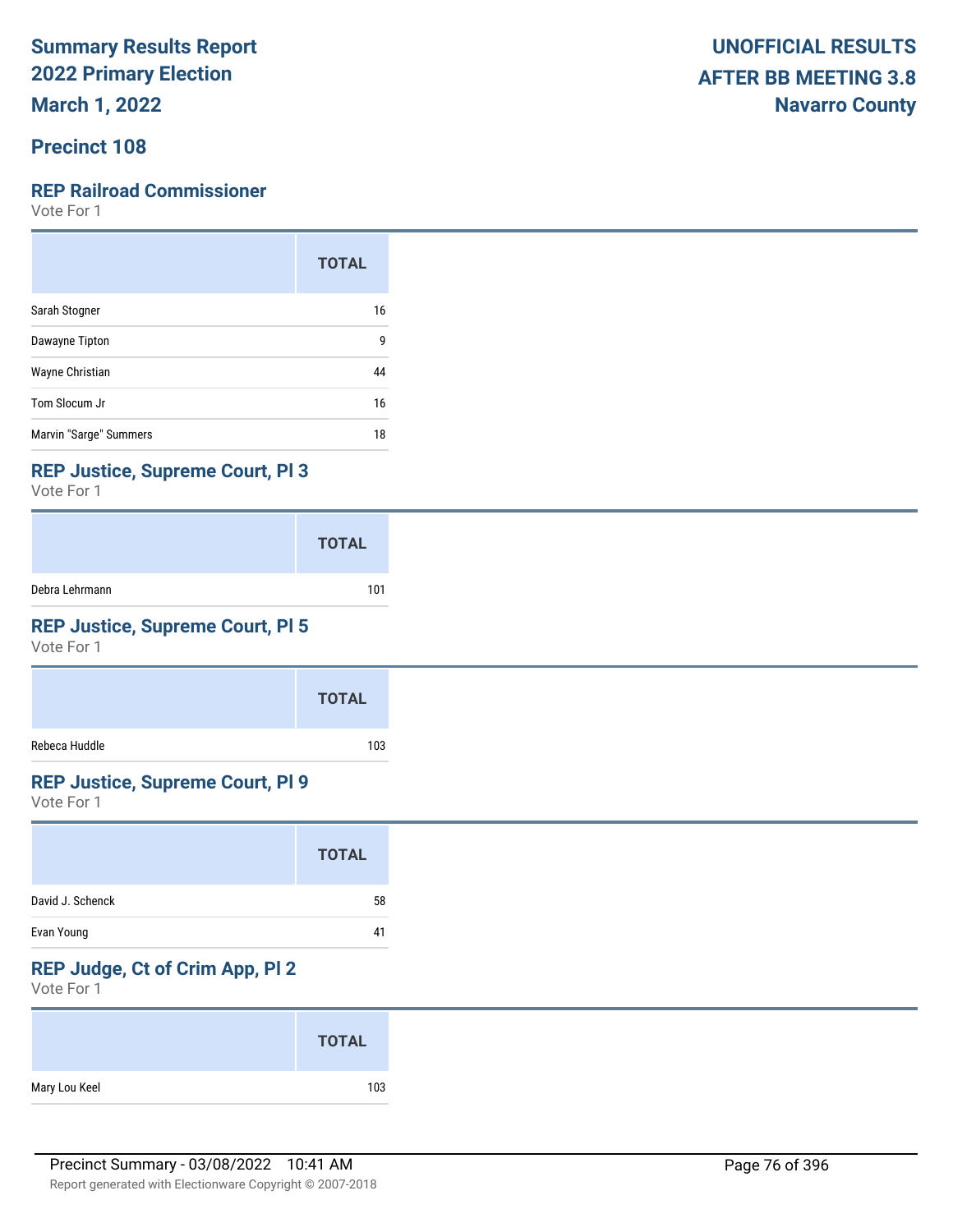**March 1, 2022**

### **Precinct 108**

#### **REP Judge, Ct of Crim App, Pl 5**

Vote For 1

|              | <b>TOTAL</b> |
|--------------|--------------|
| Scott Walker | 58           |
| Clint Morgan | 40           |

#### **REP Judge, Ct of Crim App, Pl 6**

Vote For 1

|                       | <b>TOTAL</b> |
|-----------------------|--------------|
| Jesse F. McClure, III | 104          |

#### **REP Member, State BoE, Dist 14**

Vote For 1

|                   | <b>TOTAL</b> |
|-------------------|--------------|
| Evelyn Brooks     | 58           |
| Sue Melton-Malone | 43           |

#### **REP State Senator, Dist 2**

Vote For 1

|                 | <b>TOTAL</b> |  |
|-----------------|--------------|--|
| <b>Bob Hall</b> | 103          |  |

#### **REP State Representative, Dist 8**

|             | <b>TOTAL</b> |
|-------------|--------------|
| Cody Harris | 107          |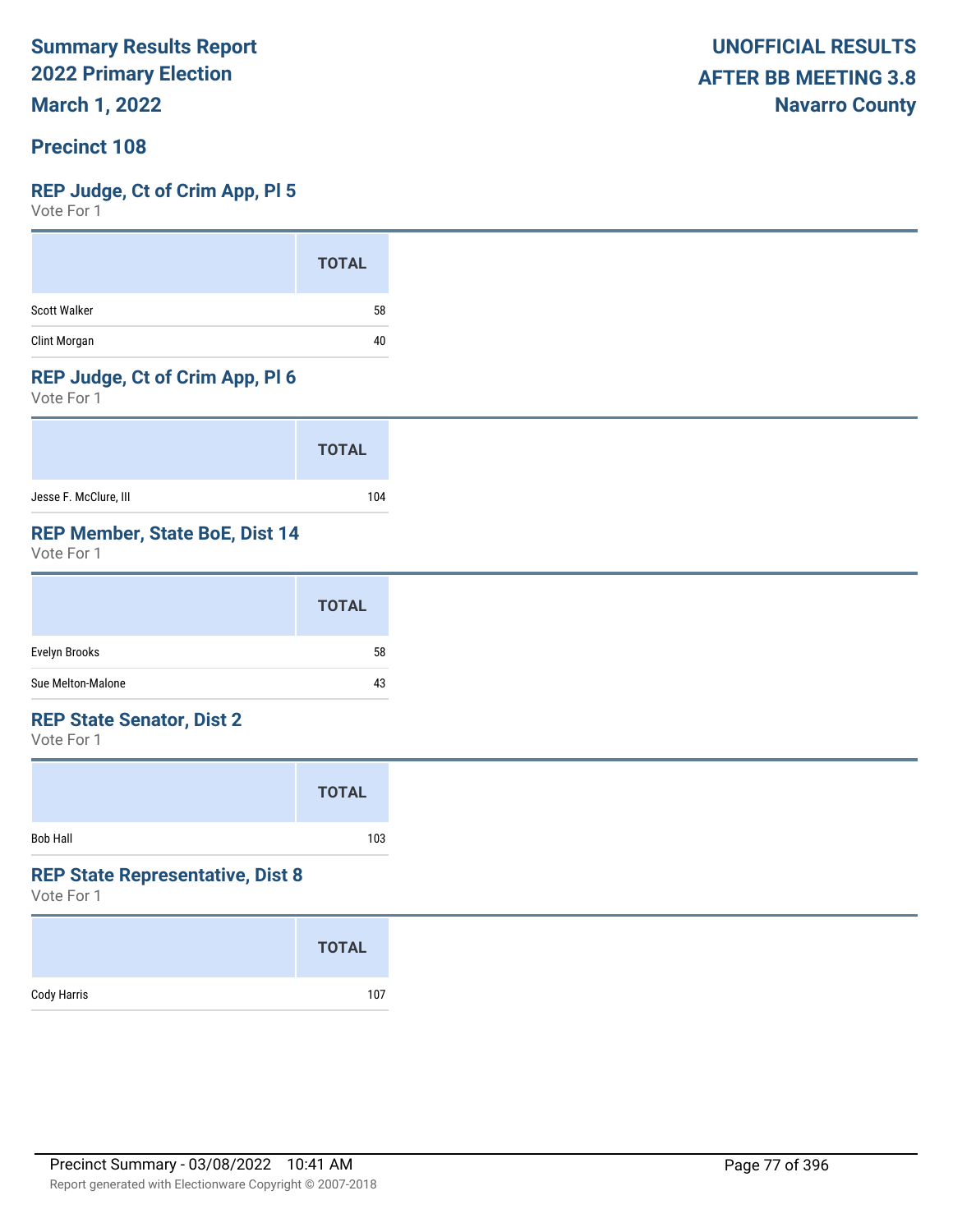**March 1, 2022**

#### **Precinct 108**

#### **REP Justice, 10th Ct of App Dist, Pl 3**

 $V$ oto Fo

| A A COLE LOI                                        |              |
|-----------------------------------------------------|--------------|
|                                                     | <b>TOTAL</b> |
| <b>Steve Smith</b>                                  | 103          |
| <b>REP Criminal District Attorney</b><br>Vote For 1 |              |
|                                                     | <b>TOTAL</b> |
| Will Thompson                                       | 111          |
| <b>REP County Judge</b><br>Vote For 1               |              |
|                                                     | <b>TOTAL</b> |
| H M. Davenport Jr                                   | 110          |
| <b>REP District Clerk</b><br>Vote For 1             |              |
|                                                     | <b>TOTAL</b> |
| Joshua B. Tackett                                   | 109          |
| <b>REP County Clerk</b><br>Vote For 1               |              |
|                                                     | <b>TOTAL</b> |
| Sherry Dowd                                         | 115          |
| <b>REP County Treasurer</b><br>Vote For 1           |              |
|                                                     | <b>TOTAL</b> |
| Ryan Douglas                                        | 106          |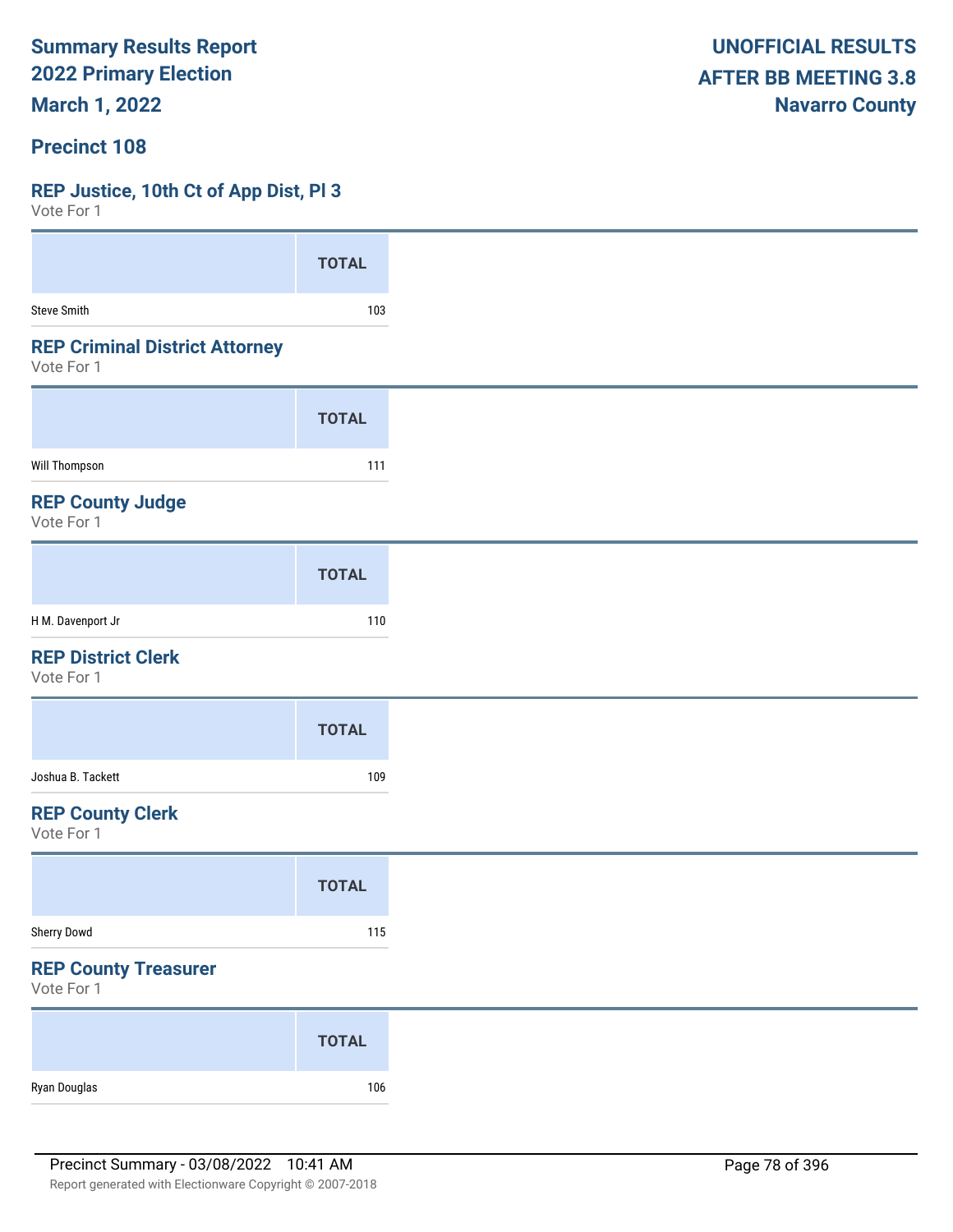## **March 1, 2022**

### **Precinct 108**

#### **REP JOP Pct 1**

Vote For 1

| $V \cup U \cup V$                      |              |
|----------------------------------------|--------------|
|                                        | <b>TOTAL</b> |
| Greta Jordan                           | 107          |
| <b>REP County Chair</b><br>Vote For 1  |              |
|                                        | <b>TOTAL</b> |
| Steven L. Jessup                       | 108          |
| <b>REP Proposition 1</b><br>Vote For 1 |              |

|                | <b>TOTAL</b> |
|----------------|--------------|
| YES            | 112          |
| N <sub>0</sub> | h            |
|                |              |

#### **REP Proposition 2**

Vote For 1

|                | <b>TOTAL</b> |
|----------------|--------------|
| YES            | 103          |
| N <sub>0</sub> | 14           |
|                |              |

## **REP Proposition 3**

|                | <b>TOTAL</b> |
|----------------|--------------|
| <b>YES</b>     | 100          |
| N <sub>0</sub> | 18           |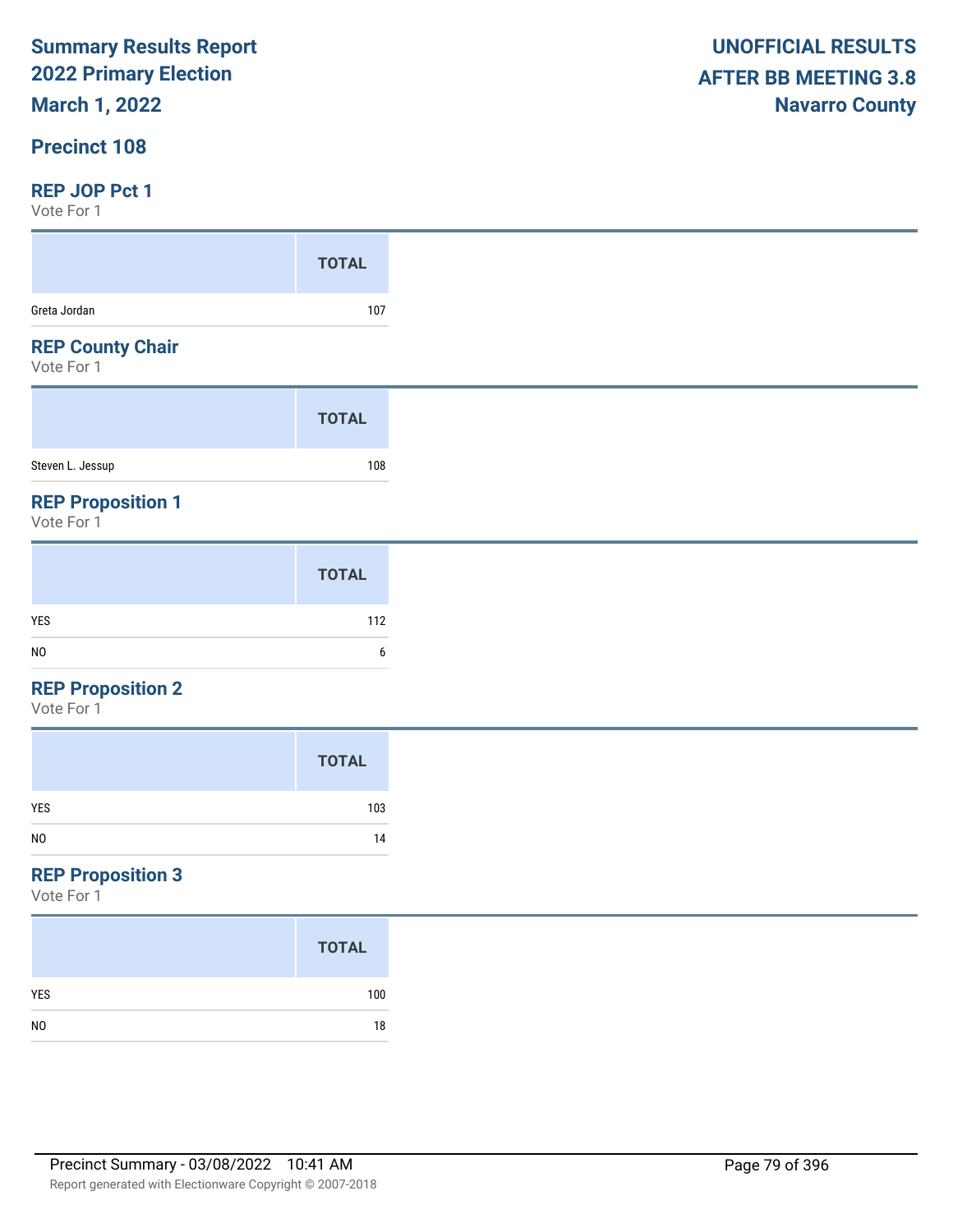## **March 1, 2022**

## **Precinct 108**

#### **REP Proposition 4**

Vote For 1

|                                             | <b>TOTAL</b> |
|---------------------------------------------|--------------|
| YES<br>N <sub>0</sub>                       | 112<br>8     |
| $- - -$<br><b>Contract Contract</b><br>---- |              |

#### **REP Proposition 5**

Vote For 1

|                | <b>TOTAL</b> |
|----------------|--------------|
| <b>YES</b>     | 105          |
| N <sub>0</sub> | 13           |

## **REP Proposition 6**

Vote For 1

|            | <b>TOTAL</b> |
|------------|--------------|
| <b>YES</b> | 105          |
| NO         | 14           |

## **REP Proposition 7**

Vote For 1

#### **REP Proposition 8**

| <b>TOTAL</b> |
|--------------|
| 114          |
|              |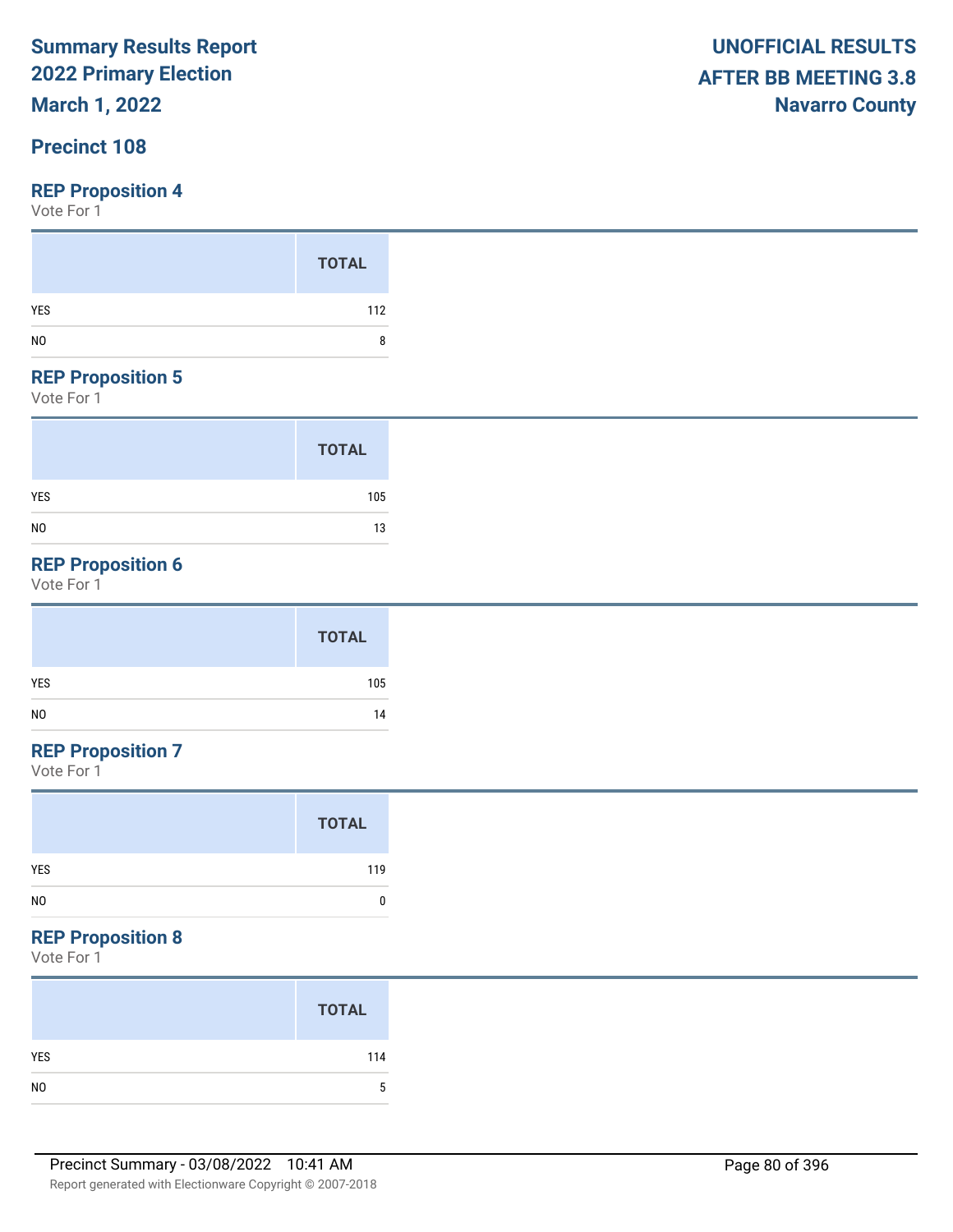## **March 1, 2022**

## **Precinct 108**

#### **REP Proposition 9**

Vote For 1

#### **REP Proposition 10**

Vote For 1

|                | <b>TOTAL</b> |
|----------------|--------------|
| <b>YES</b>     | 113          |
| N <sub>0</sub> |              |

## **DEM Governor**

Vote For 1

|                             | <b>TOTAL</b> |
|-----------------------------|--------------|
| <b>Rich Wakeland</b>        | 0            |
| Beto O'Rourke               | 7            |
| Joy Diaz                    | ٠            |
| Inocencio (Inno) Barrientez | 0            |
| Michael Cooper              | 0            |
|                             |              |

### **DEM Lieutenant Governor**

|                  | <b>TOTAL</b> |
|------------------|--------------|
| Carla Brailey    | 6            |
| Mike Collier     | 2            |
| Michelle Beckley |              |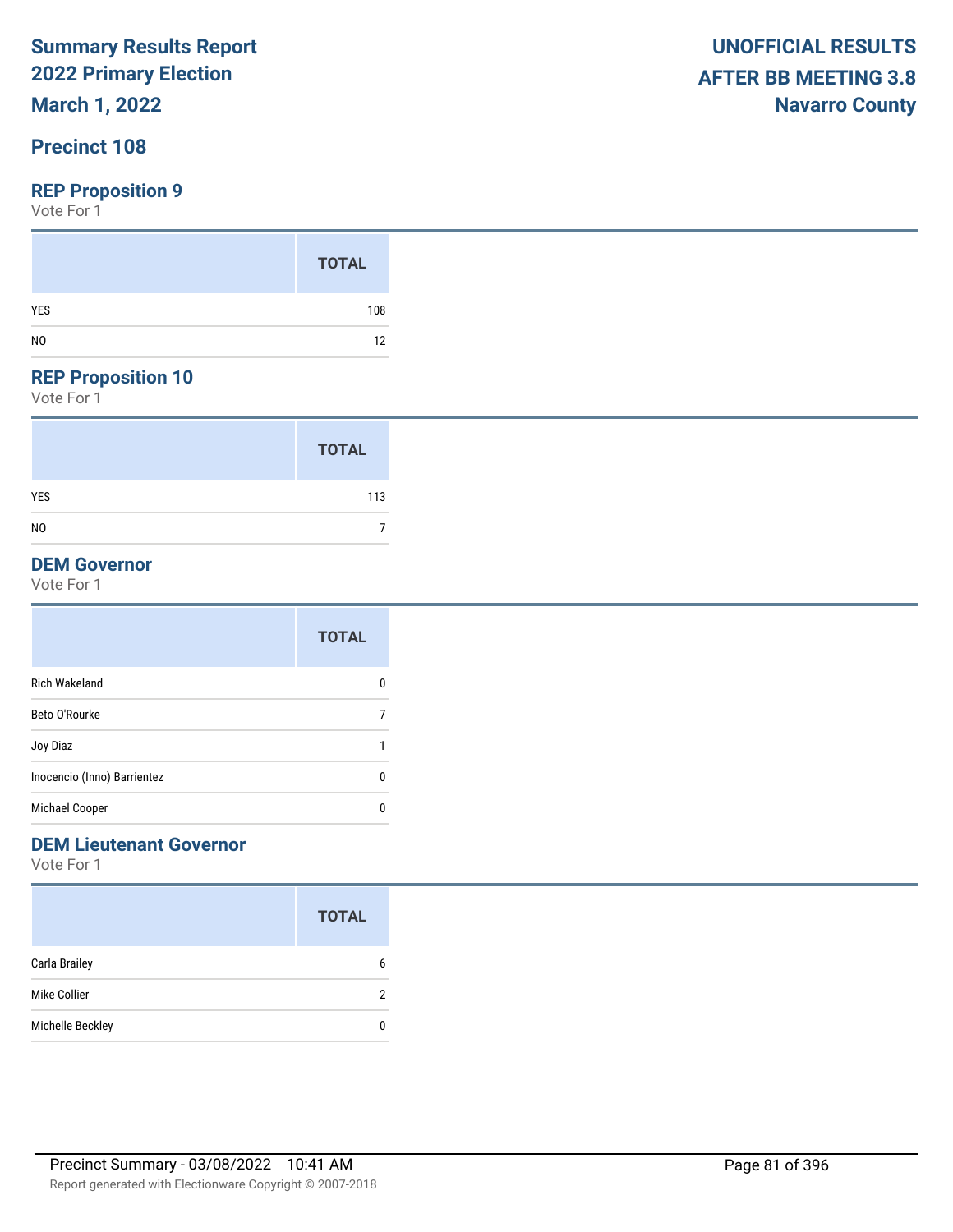**March 1, 2022**

## **Precinct 108**

Vote For 1

|                         | <b>TOTAL</b> |
|-------------------------|--------------|
| S. "TBONE" Raynor       |              |
| Joe Jaworski            |              |
| Rochelle Mercedes Garza | 2            |
| Mike Fields             | 3            |
| Lee Merritt             |              |

#### **DEM Comptroller of Public Accounts**

Vote For 1

|                    | <b>TOTAL</b> |
|--------------------|--------------|
| <b>Tim Mahoney</b> |              |
| Angel Luis Vega    | З            |
| Janet T. Dudding   |              |

#### **DEM Comm General Land Office**

Vote For 1

|                      | <b>TOTAL</b> |
|----------------------|--------------|
| Jinny Suh            |              |
| Michael Lange        | 3            |
| Sandragrace Martinez | 2            |
| Jay Kleberg          |              |

## **DEM Commissioner of Agriculture**

|            | <b>TOTAL</b> |
|------------|--------------|
| Ed Ireson  |              |
| Susan Hays |              |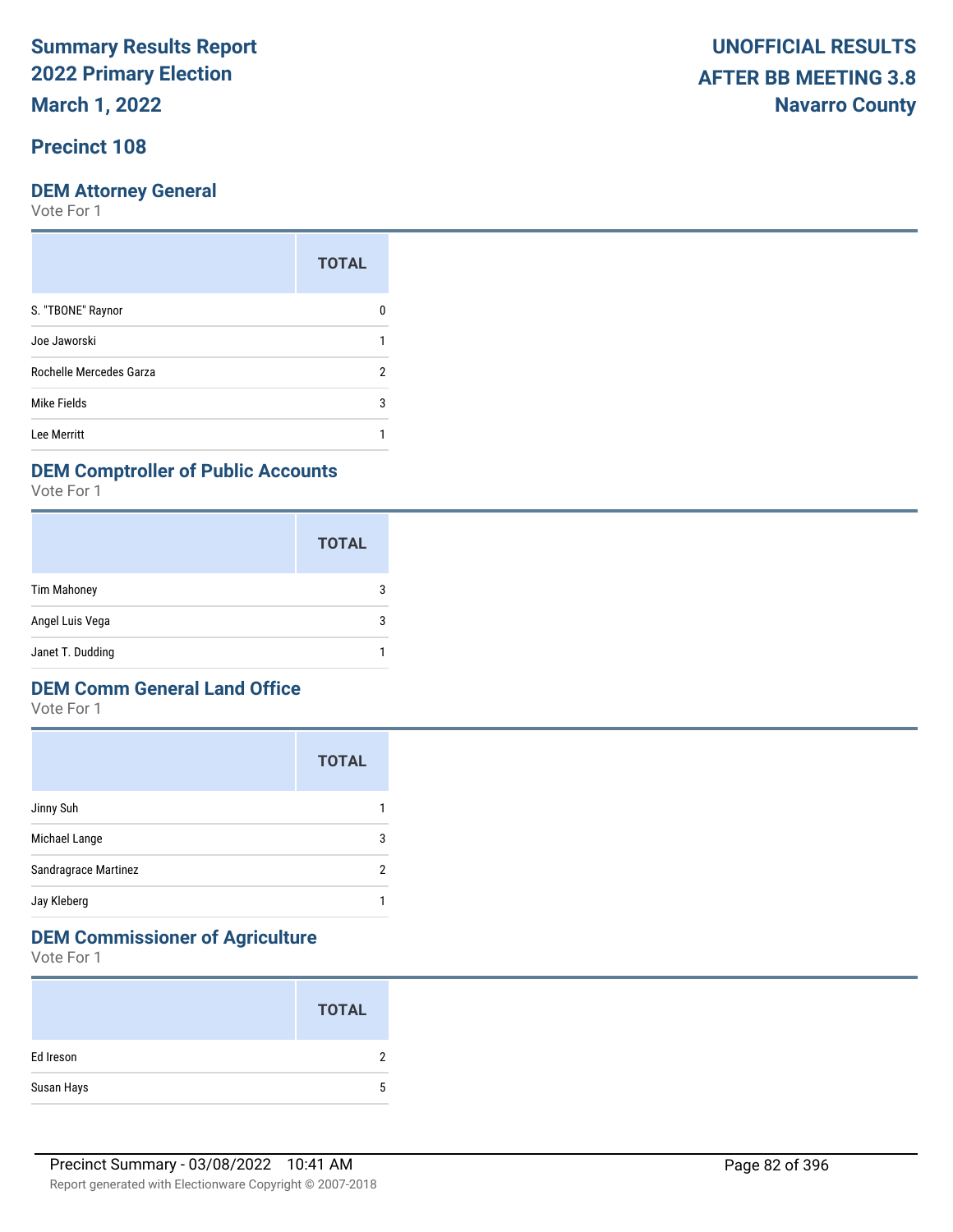**March 1, 2022**

#### **Precinct 108**

| 1 U U U U U U                                         |                |
|-------------------------------------------------------|----------------|
|                                                       | <b>TOTAL</b>   |
| Luke Warford                                          | 7              |
| <b>DEM Justice, Supreme Court, PI3</b><br>Vote For 1  |                |
|                                                       | <b>TOTAL</b>   |
| Erin A Nowell                                         | 7              |
| <b>DEM Justice, Supreme Court, PI 5</b><br>Vote For 1 |                |
|                                                       | <b>TOTAL</b>   |
| Amanda Reichek                                        | 7              |
| <b>DEM Justice, Supreme Court, PI 9</b><br>Vote For 1 |                |
|                                                       | <b>TOTAL</b>   |
| Julia Maldonado                                       | 7              |
| DEM Judge, Ct of Crim App, Pl 5<br>Vote For 1         |                |
|                                                       | <b>TOTAL</b>   |
| Dana Huffman                                          | $\overline{7}$ |
| DEM Judge, Ct of Crim App, Pl 6<br>Vote For 1         |                |
|                                                       | <b>TOTAL</b>   |
| Robert Johnson                                        | $\overline{7}$ |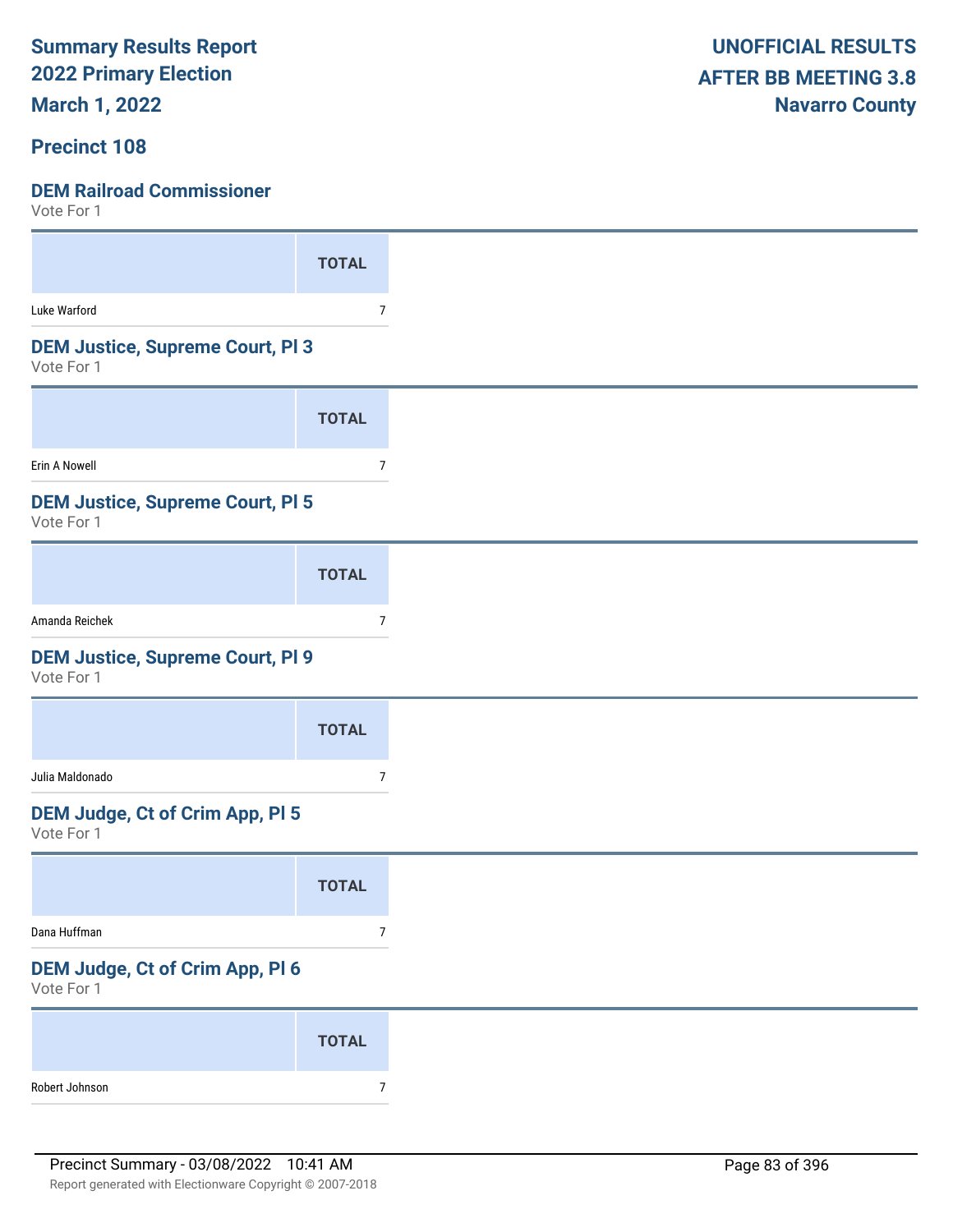**March 1, 2022**

#### **Precinct 108**

#### **DEM Member, State BoE, Dist 14**

|                                                | <b>TOTAL</b> |
|------------------------------------------------|--------------|
| <b>Tracy Fisher</b>                            | 7            |
| <b>DEM State Senator, Dist 2</b><br>Vote For 1 |              |
|                                                | <b>TOTAL</b> |
| Prince S Giadolor                              |              |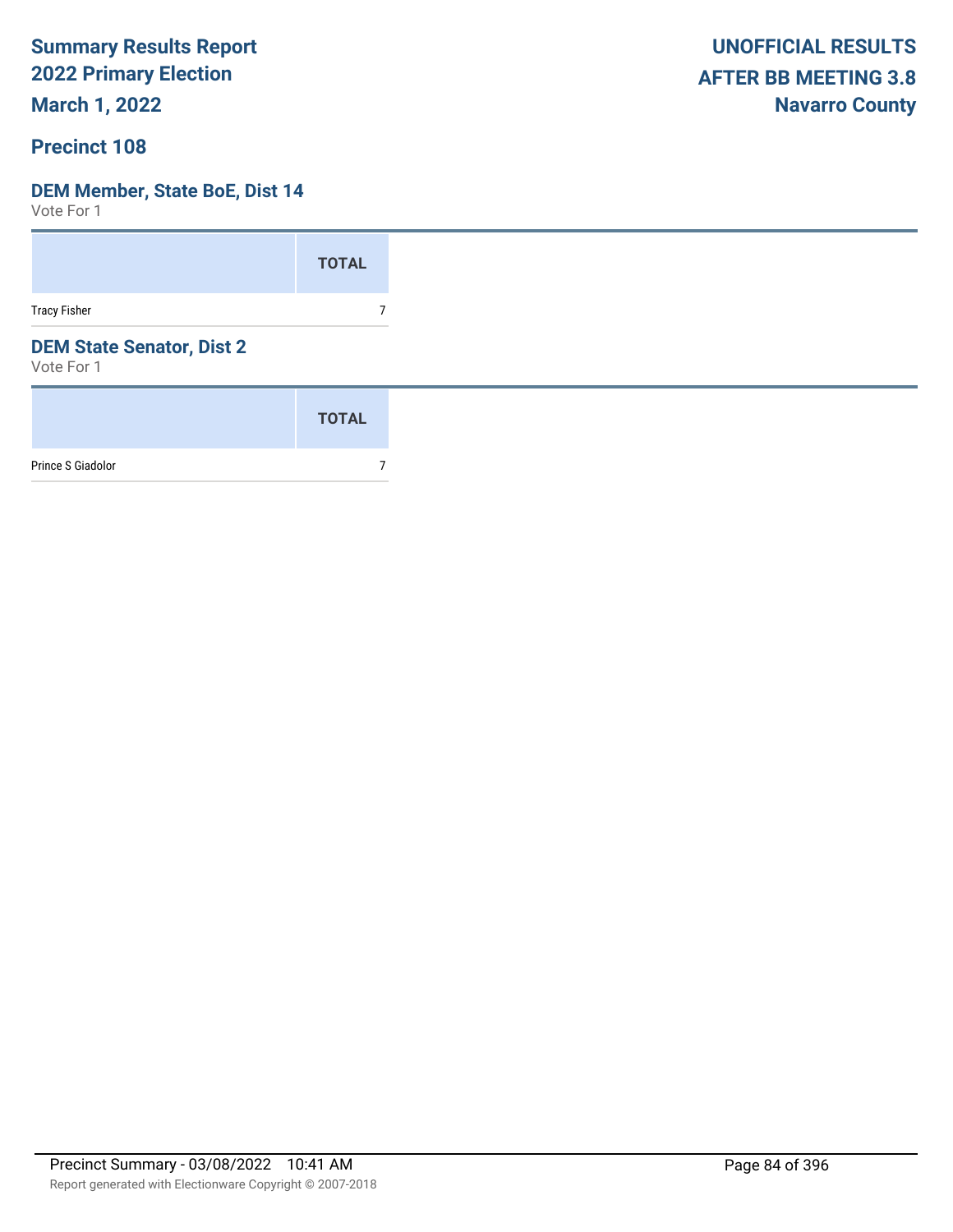#### **Precinct 109**

#### **STATISTICS**

|                                      | TOTAL |
|--------------------------------------|-------|
| Registered Voters - Total            | n     |
| Registered Voters - Republican Party | 0     |
| Registered Voters - Democratic Party | 0     |
| Registered Voters - NONPARTISAN      | 0     |
| <b>Ballots Cast - Total</b>          | 94    |
| Ballots Cast - Republican Party      | 85    |
| Ballots Cast - Democratic Party      | g     |
| <b>Ballots Cast - NONPARTISAN</b>    | N     |
| <b>Ballots Cast - Blank</b>          | 0     |
| Voter Turnout - Total                | 0.00% |
| Voter Turnout - Republican Party     | 0.00% |
| Voter Turnout - Democratic Party     | 0.00% |
| Voter Turnout - NONPARTISAN          | 0.00% |

### **REP US Representative, District 6**

|                   | <b>TOTAL</b> |
|-------------------|--------------|
| <b>Bill Payne</b> | 10           |
| James Buford      | 6            |
| Jake Ellzey       | 69           |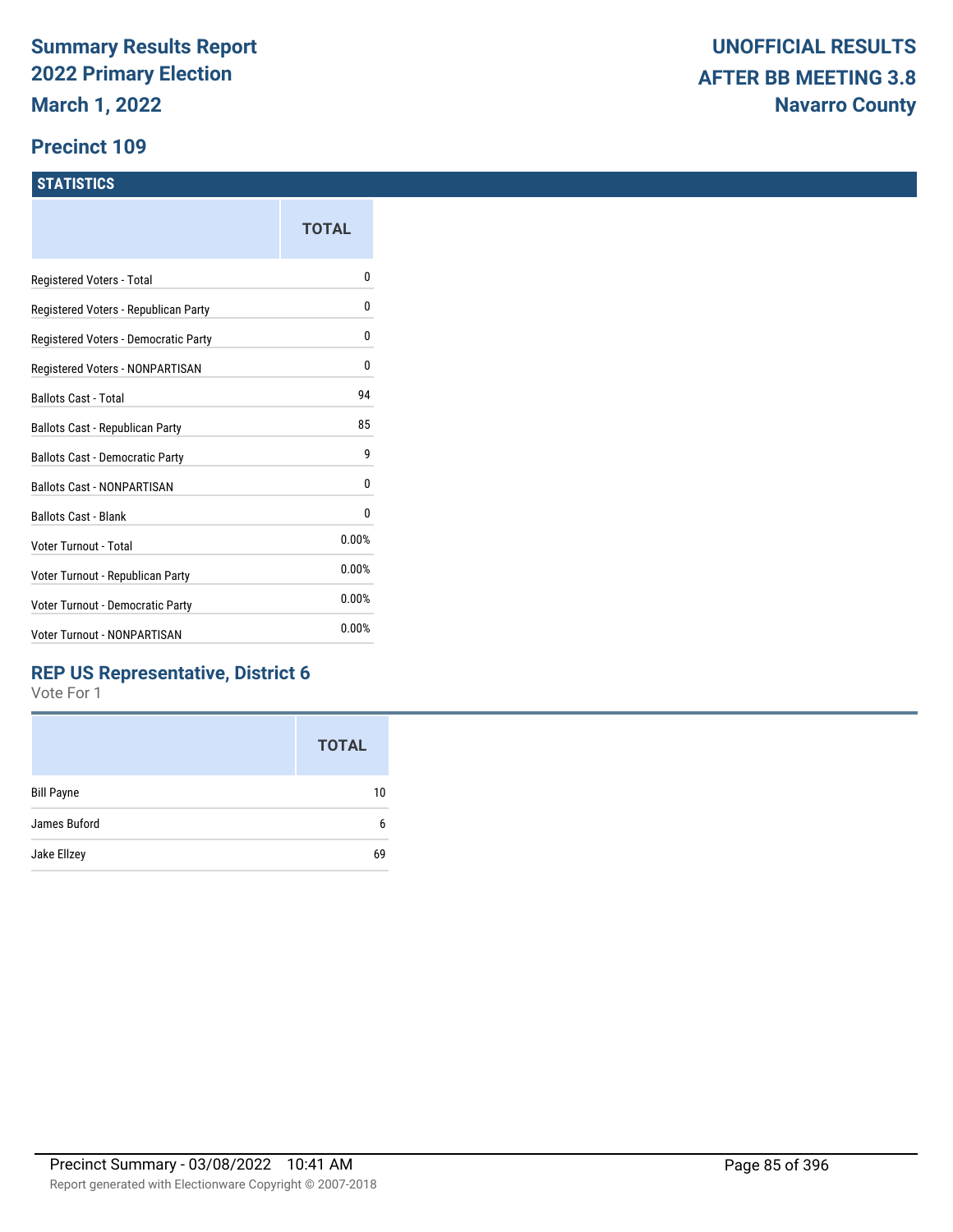**March 1, 2022**

## **Precinct 109**

#### **REP Governor**

Vote For 1

|                     | <b>TOTAL</b> |
|---------------------|--------------|
| <b>Greg Abbott</b>  | 70           |
| <b>Rick Perry</b>   | 1            |
| Danny Harrison      | $\Omega$     |
| Allen B. West       | 2            |
| <b>Chad Prather</b> | 5            |
| Kandy Kaye Horn     | $\Omega$     |
| Paul Belew          | 1            |
| Don Huffines        | 6            |

## **REP Lieutenant Governor**

Vote For 1

|                        | <b>TOTAL</b> |
|------------------------|--------------|
| <b>Todd M. Bullis</b>  | 5            |
| Daniel Miller          | 2            |
| <b>Dan Patrick</b>     | 68           |
| Zach Vance             | 3            |
| <b>Trayce Bradford</b> | 3            |
| <b>Aaron Sorrells</b>  | 2            |

## **REP Attorney General**

|                   | <b>TOTAL</b> |
|-------------------|--------------|
| Eva Guzman        | 11           |
| <b>Ken Paxton</b> | 32           |
| Louie Gohmert     | g            |
| George P. Bush    | 31           |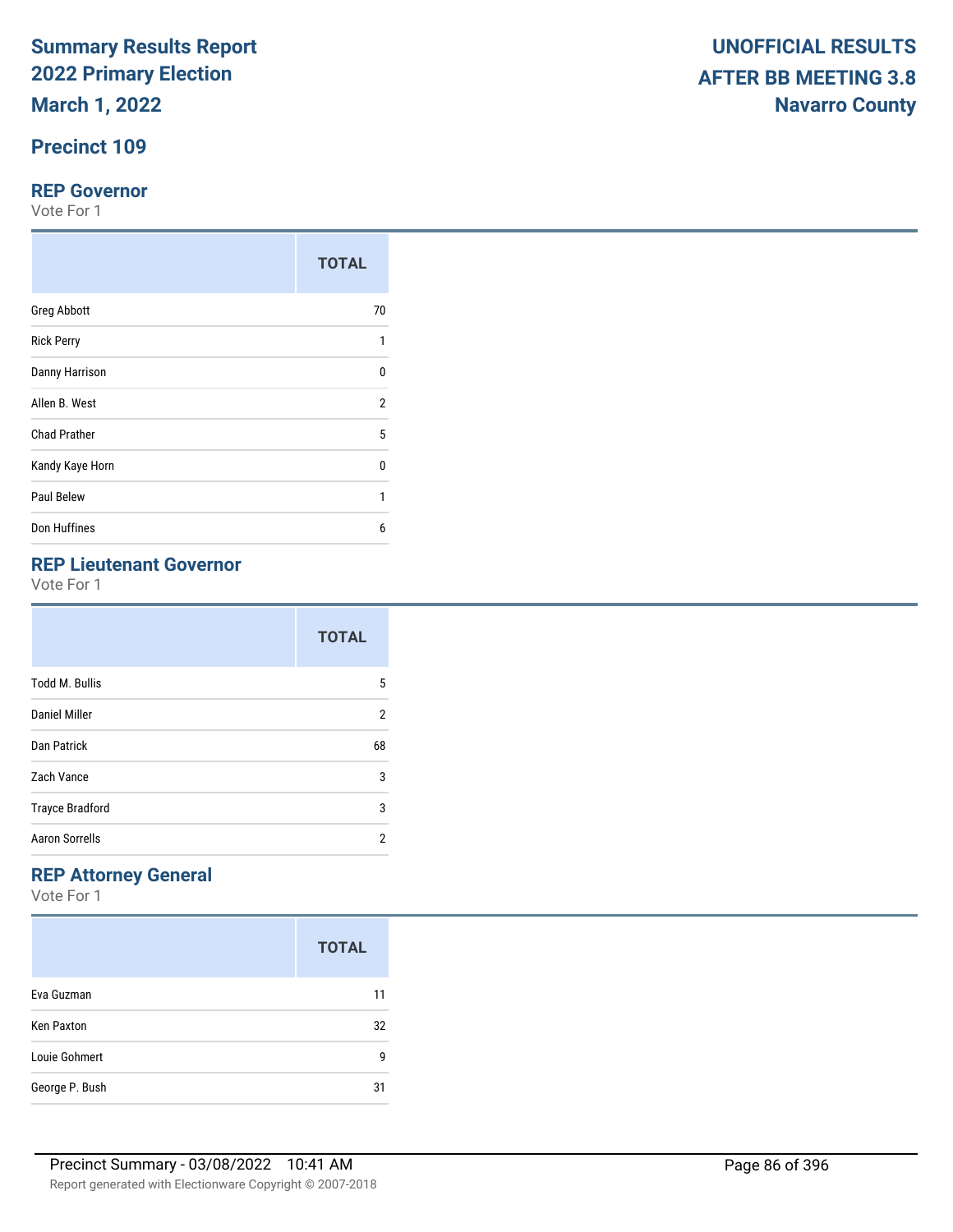**March 1, 2022**

#### **Precinct 109**

#### **REP Comptroller of Public Accounts**

Vote For 1

|                | <b>TOTAL</b> |
|----------------|--------------|
| Mark V. Goloby | 16           |
| Glenn Hegar    | 65           |

#### **REP Comm General Land Office**

Vote For 1

|                        | <b>TOTAL</b>   |
|------------------------|----------------|
| Ben Armenta            | 11             |
| Jon Spiers             | 12             |
| Victor Avila           | 5              |
| Rufus Lopez            | $\overline{2}$ |
| Dawn Buckingham        | 19             |
| <b>Tim Westley</b>     | 18             |
| Don W. Minton          | 6              |
| <b>Weston Martinez</b> | 1              |

## **REP Commissioner of Agriculture**

|                  | <b>TOTAL</b> |
|------------------|--------------|
| Carey A. Counsil | 10           |
| Sid Miller       | 54           |
| James White      | 17           |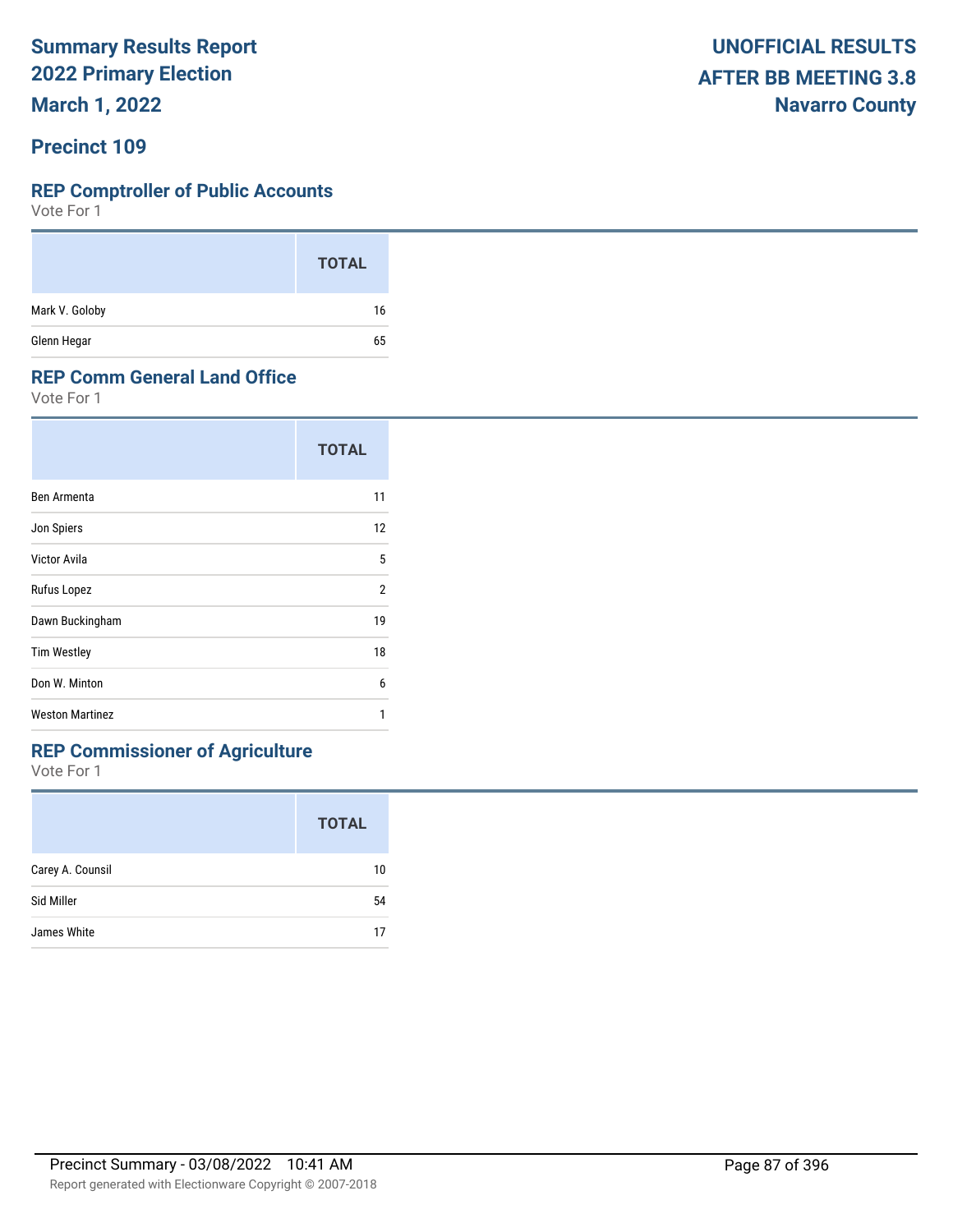**March 1, 2022**

## **Precinct 109**

### **REP Railroad Commissioner**

Vote For 1

|                        | <b>TOTAL</b> |
|------------------------|--------------|
| Sarah Stogner          | 16           |
| Dawayne Tipton         | 13           |
| Wayne Christian        | 19           |
| Tom Slocum Jr          | 12           |
| Marvin "Sarge" Summers | 13           |

#### **REP Justice, Supreme Court, Pl 3**

Vote For 1

|                | <b>TOTAL</b> |
|----------------|--------------|
| Debra Lehrmann | 78           |

## **REP Justice, Supreme Court, Pl 5**

Vote For 1

|               | <b>TOTAL</b> |
|---------------|--------------|
| Rebeca Huddle | 75           |

#### **REP Justice, Supreme Court, Pl 9**

Vote For 1

|                  | <b>TOTAL</b> |
|------------------|--------------|
| David J. Schenck | 46           |
| Evan Young       | 26           |

## **REP Judge, Ct of Crim App, Pl 2**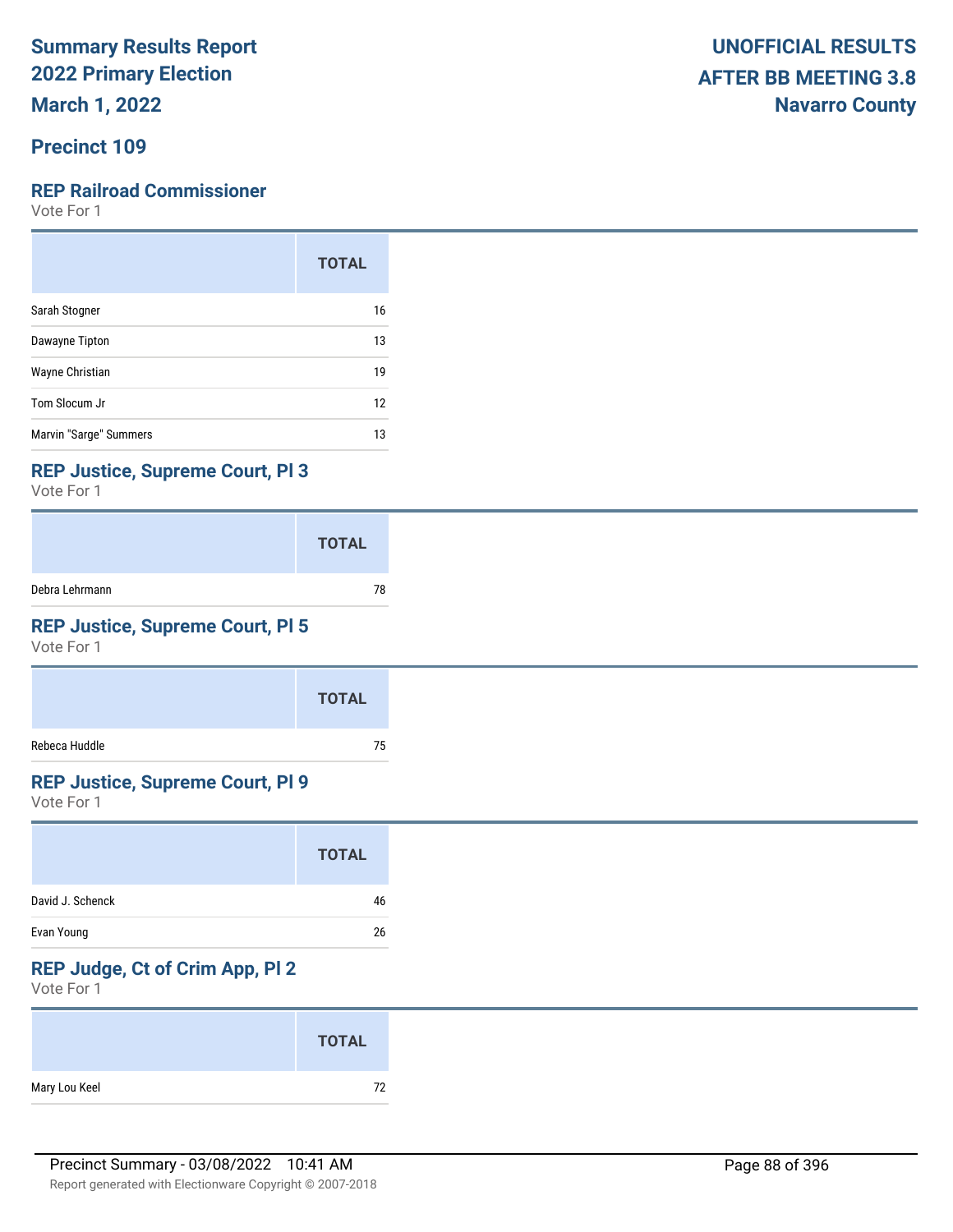**March 1, 2022**

#### **Precinct 109**

#### **REP Judge, Ct of Crim App, Pl 5**

Vote For 1

|              | <b>TOTAL</b> |
|--------------|--------------|
| Scott Walker | 48           |
| Clint Morgan | 23           |

#### **REP Judge, Ct of Crim App, Pl 6**

Vote For 1

|                       | <b>TOTAL</b> |  |
|-----------------------|--------------|--|
| Jesse F. McClure, III | 72           |  |

#### **REP Member, State BoE, Dist 14**

Vote For 1

#### **REP State Senator, Dist 2**

Vote For 1

|                 | <b>TOTAL</b> |  |
|-----------------|--------------|--|
| <b>Bob Hall</b> | 73           |  |

#### **REP State Representative, Dist 8**

|             | <b>TOTAL</b> |
|-------------|--------------|
| Cody Harris | 77           |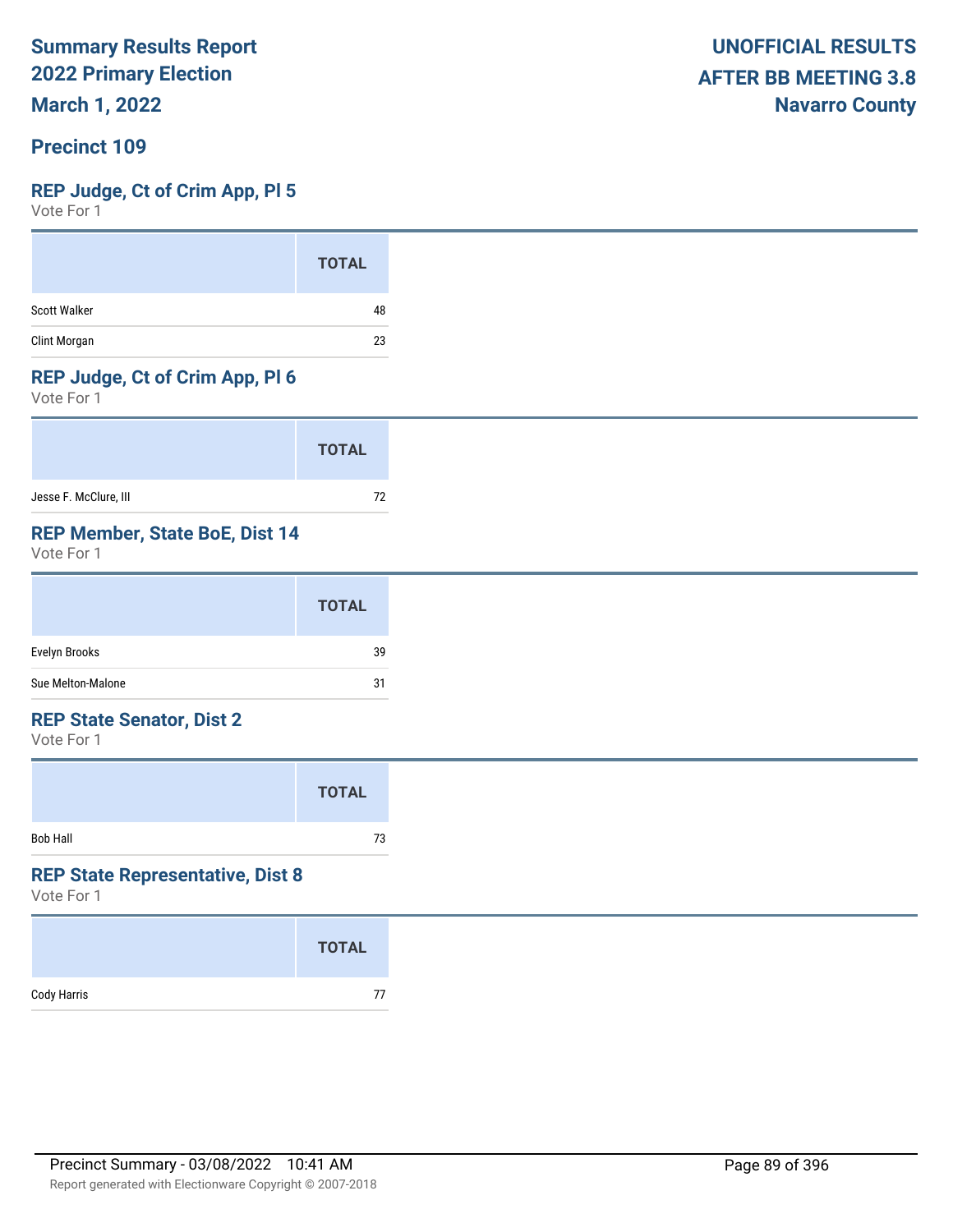**March 1, 2022**

#### **Precinct 109**

#### **REP Justice, 10th Ct of App Dist, Pl 3**

 $V$ oto Fo

| VOLE FOI I                                          |              |
|-----------------------------------------------------|--------------|
|                                                     | <b>TOTAL</b> |
| Steve Smith                                         | 72           |
| <b>REP Criminal District Attorney</b><br>Vote For 1 |              |
|                                                     | <b>TOTAL</b> |
| Will Thompson                                       | 78           |
| <b>REP County Judge</b><br>Vote For 1               |              |
|                                                     | <b>TOTAL</b> |
| H M. Davenport Jr                                   | 76           |
| <b>REP District Clerk</b><br>Vote For 1             |              |
|                                                     | <b>TOTAL</b> |
| Joshua B. Tackett                                   | $78\,$       |
| <b>REP County Clerk</b><br>Vote For 1               |              |
|                                                     | <b>TOTAL</b> |
| Sherry Dowd                                         | $76\,$       |
| <b>REP County Treasurer</b><br>Vote For 1           |              |
|                                                     | <b>TOTAL</b> |
| Ryan Douglas                                        | $79\,$       |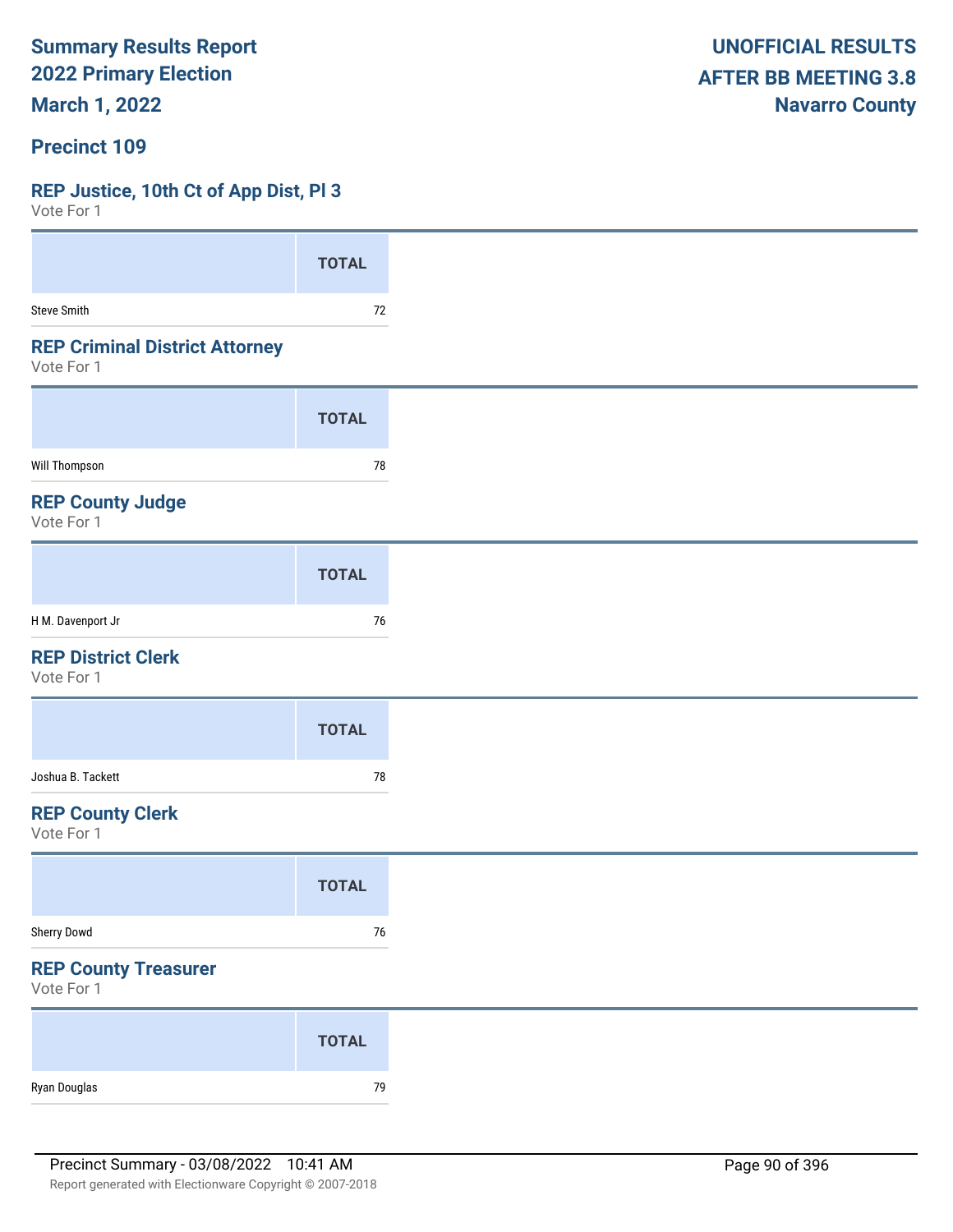## **March 1, 2022**

#### **Precinct 109**

#### **REP JOP Pct 1**

Vote For 1

| 1 0 1 0 1 0 1 1                       |              |
|---------------------------------------|--------------|
|                                       | <b>TOTAL</b> |
| Greta Jordan                          | 76           |
| <b>REP County Chair</b><br>Vote For 1 |              |
|                                       | <b>TOTAL</b> |
| Steven L. Jessup                      | 76           |

#### **REP Proposition 1**

Vote For 1

|                | <b>TOTAL</b> |
|----------------|--------------|
| YES            | 80           |
| N <sub>0</sub> |              |

#### **REP Proposition 2**

Vote For 1

|     | <b>TOTAL</b> |
|-----|--------------|
| YES | 71           |
| NO  | 13           |

## **REP Proposition 3**

|                | <b>TOTAL</b> |
|----------------|--------------|
| <b>YES</b>     | 75           |
| N <sub>0</sub> | g            |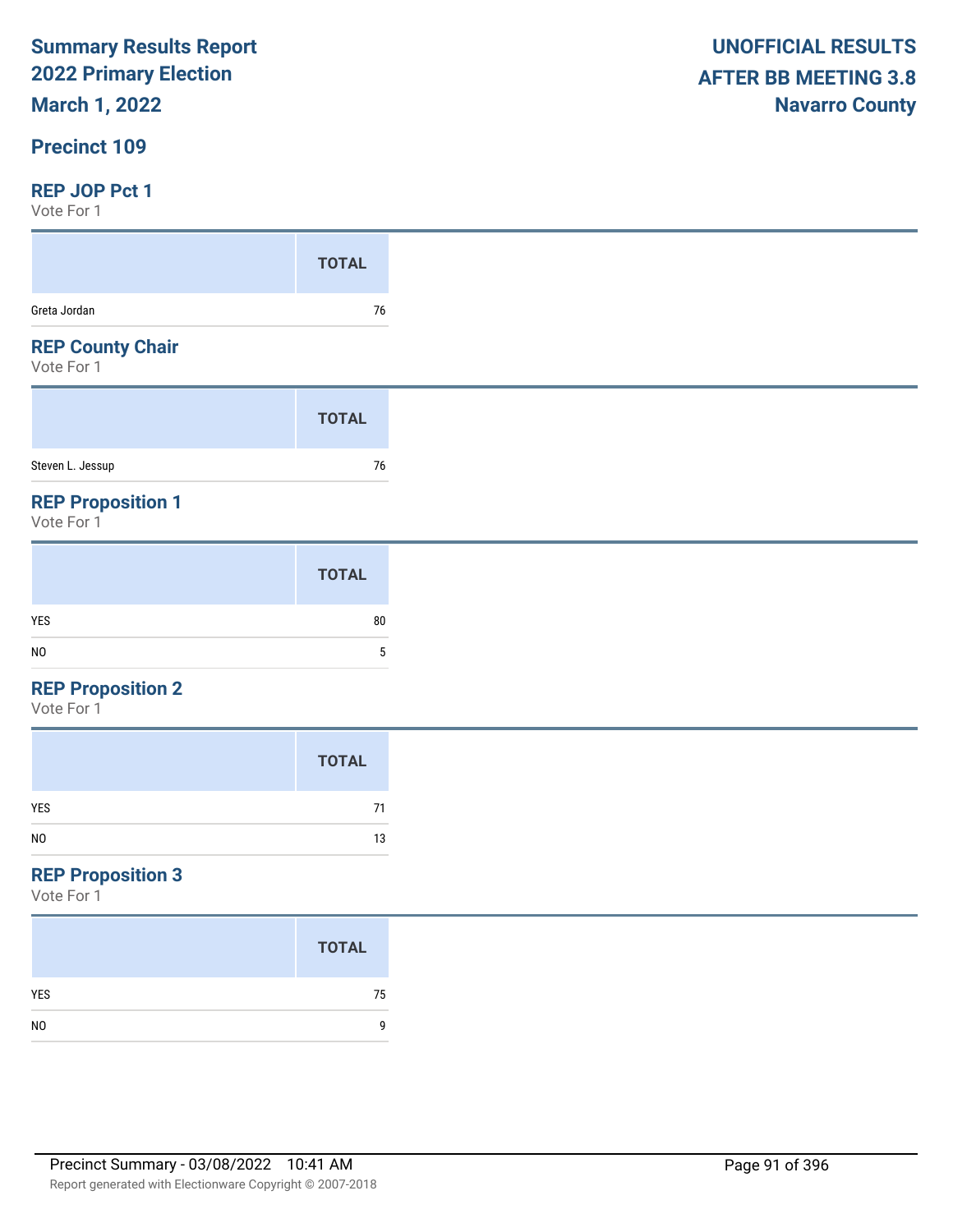## **March 1, 2022**

## **Precinct 109**

Vote For 1

#### **REP Proposition 5**

Vote For 1

|                | <b>TOTAL</b> |
|----------------|--------------|
| <b>YES</b>     | 76           |
| N <sub>0</sub> | 9            |

## **REP Proposition 6**

Vote For 1

|     | <b>TOTAL</b> |
|-----|--------------|
| YES | 70           |
| NO  | 14           |

## **REP Proposition 7**

Vote For 1

|                | <b>TOTAL</b> |
|----------------|--------------|
| YES            | 81           |
| N <sub>0</sub> | 4            |

#### **REP Proposition 8**

| <b>TOTAL</b> |
|--------------|
| 78           |
|              |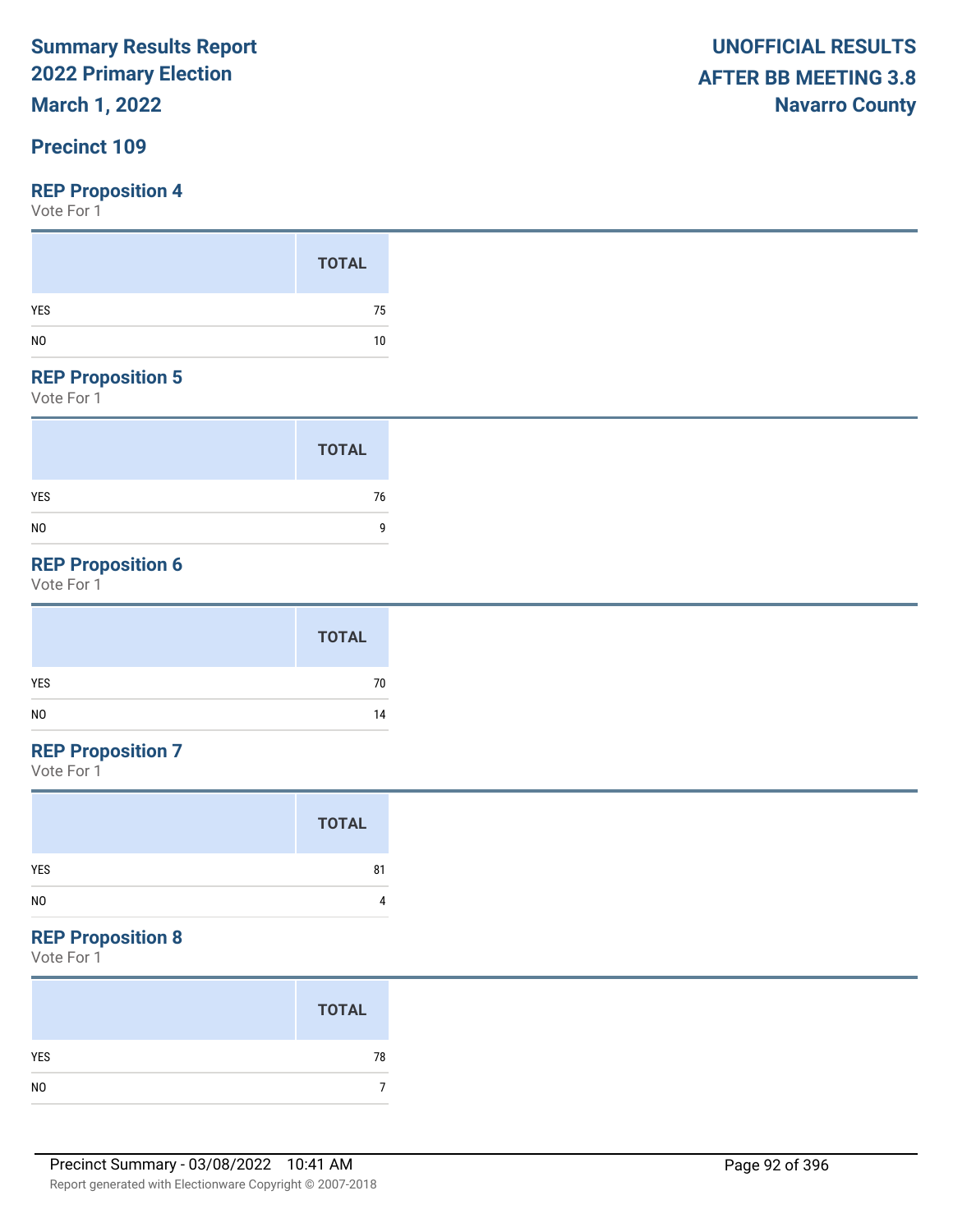## **March 1, 2022**

## **Precinct 109**

#### **REP Proposition 9**

Vote For 1

### **REP Proposition 10**

Vote For 1

|                | <b>TOTAL</b> |  |
|----------------|--------------|--|
| <b>YES</b>     | 79           |  |
| N <sub>0</sub> | 6            |  |

#### **DEM Governor**

Vote For 1

|                             | <b>TOTAL</b> |
|-----------------------------|--------------|
| <b>Rich Wakeland</b>        | 0            |
| Beto O'Rourke               | 9            |
| Joy Diaz                    | 0            |
| Inocencio (Inno) Barrientez | 0            |
| Michael Cooper              | 0            |

## **DEM Lieutenant Governor**

|                  | <b>TOTAL</b> |
|------------------|--------------|
| Carla Brailey    |              |
| Mike Collier     | 5            |
| Michelle Beckley | 3            |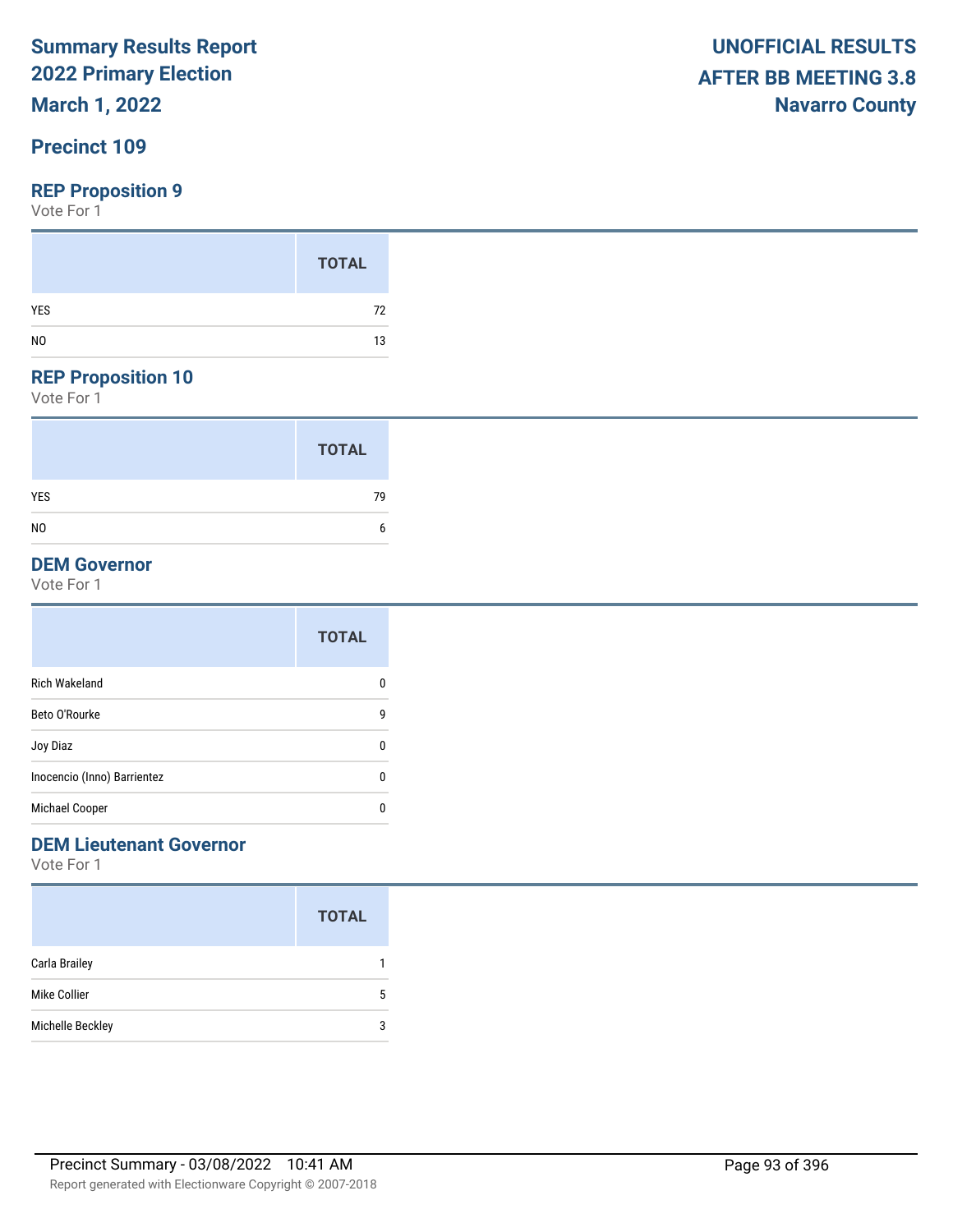**March 1, 2022**

## **Precinct 109**

Vote For 1

|                         | <b>TOTAL</b> |
|-------------------------|--------------|
| S. "TBONE" Raynor       |              |
| Joe Jaworski            | 3            |
| Rochelle Mercedes Garza |              |
| Mike Fields             |              |
| Lee Merritt             |              |

#### **DEM Comptroller of Public Accounts**

Vote For 1

|                    | <b>TOTAL</b> |
|--------------------|--------------|
| <b>Tim Mahoney</b> | З            |
| Angel Luis Vega    | 2            |
| Janet T. Dudding   |              |

### **DEM Comm General Land Office**

Vote For 1

|                      | <b>TOTAL</b> |
|----------------------|--------------|
| Jinny Suh            |              |
| Michael Lange        | 3            |
| Sandragrace Martinez |              |
| Jay Kleberg          | 2            |

## **DEM Commissioner of Agriculture**

|            | <b>TOTAL</b> |
|------------|--------------|
| Ed Ireson  | J            |
| Susan Hays | h            |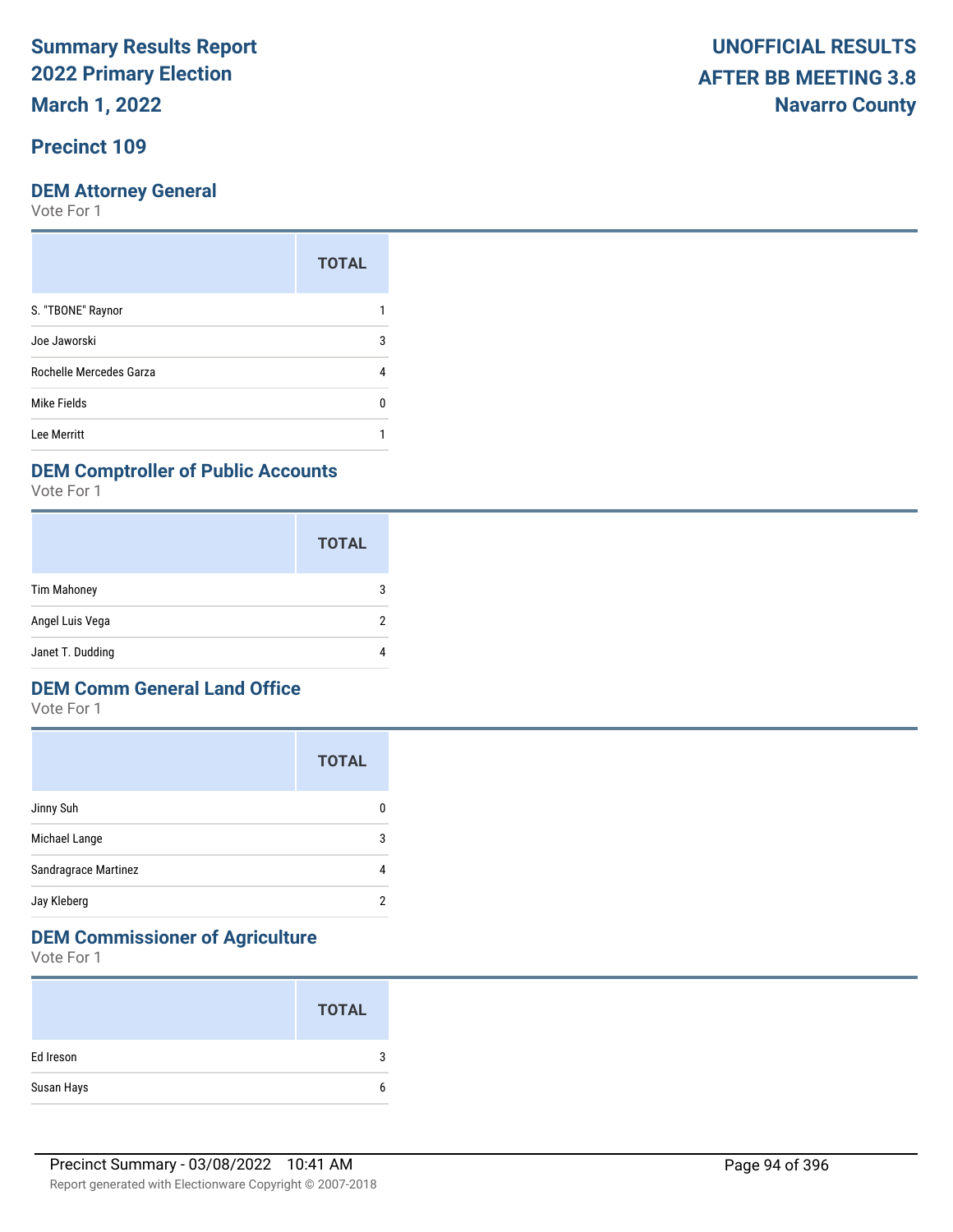**March 1, 2022**

#### **Precinct 109**

| <b>TOTAL</b>                            |
|-----------------------------------------|
| 8                                       |
| <b>DEM Justice, Supreme Court, PI 3</b> |
| <b>TOTAL</b>                            |
| 8                                       |
| <b>DEM Justice, Supreme Court, PI 5</b> |
| <b>TOTAL</b>                            |
| 8                                       |
| <b>DEM Justice, Supreme Court, PI 9</b> |
| <b>TOTAL</b>                            |
| 9                                       |
| DEM Judge, Ct of Crim App, Pl 5         |
| <b>TOTAL</b>                            |
| $\overline{7}$                          |
| DEM Judge, Ct of Crim App, Pl 6         |
|                                         |
| <b>TOTAL</b>                            |
|                                         |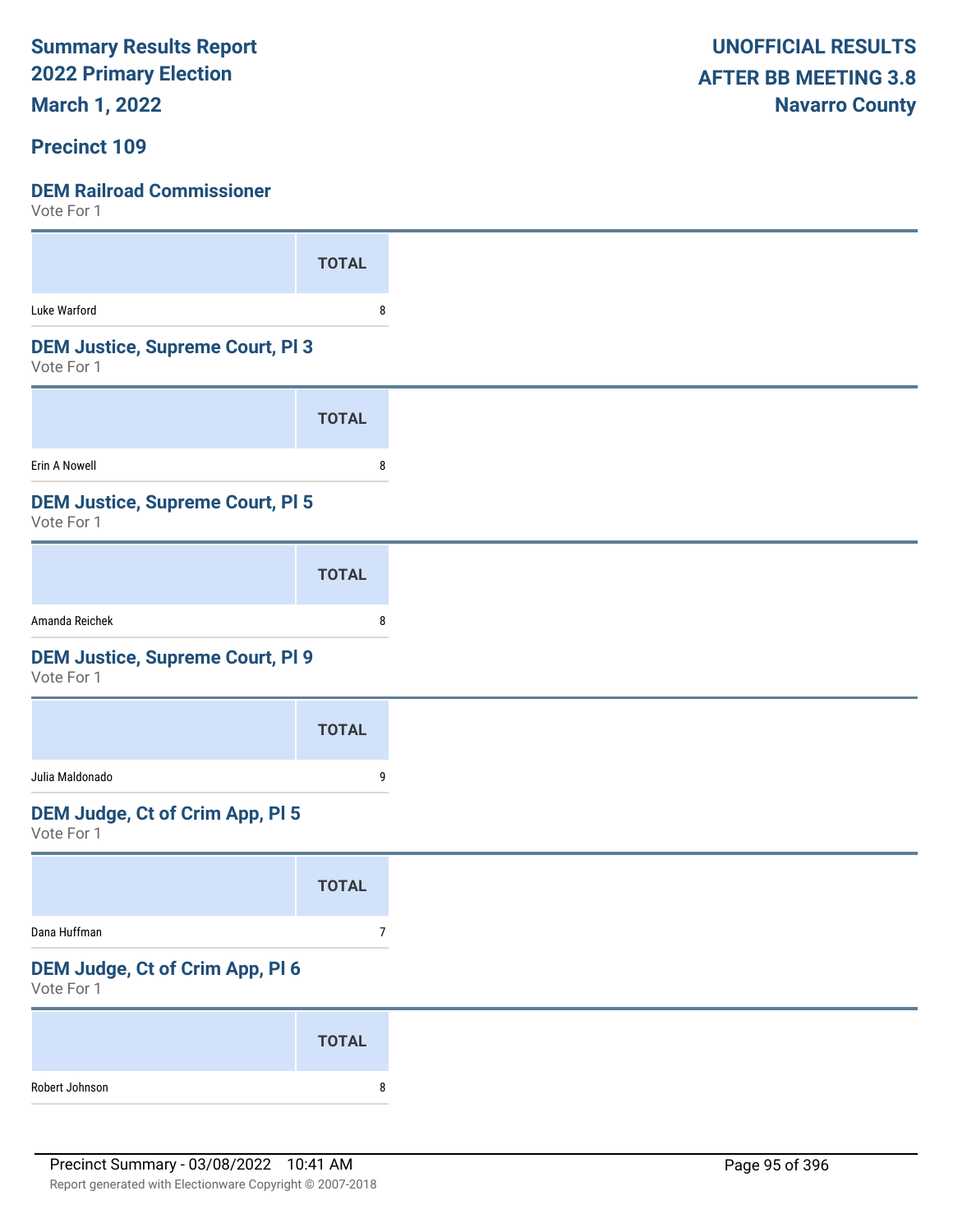**March 1, 2022**

#### **Precinct 109**

#### **DEM Member, State BoE, Dist 14**

|                                                | <b>TOTAL</b> |
|------------------------------------------------|--------------|
| <b>Tracy Fisher</b>                            | 7            |
| <b>DEM State Senator, Dist 2</b><br>Vote For 1 |              |
|                                                | <b>TOTAL</b> |
| Prince S Giadolor                              | 8            |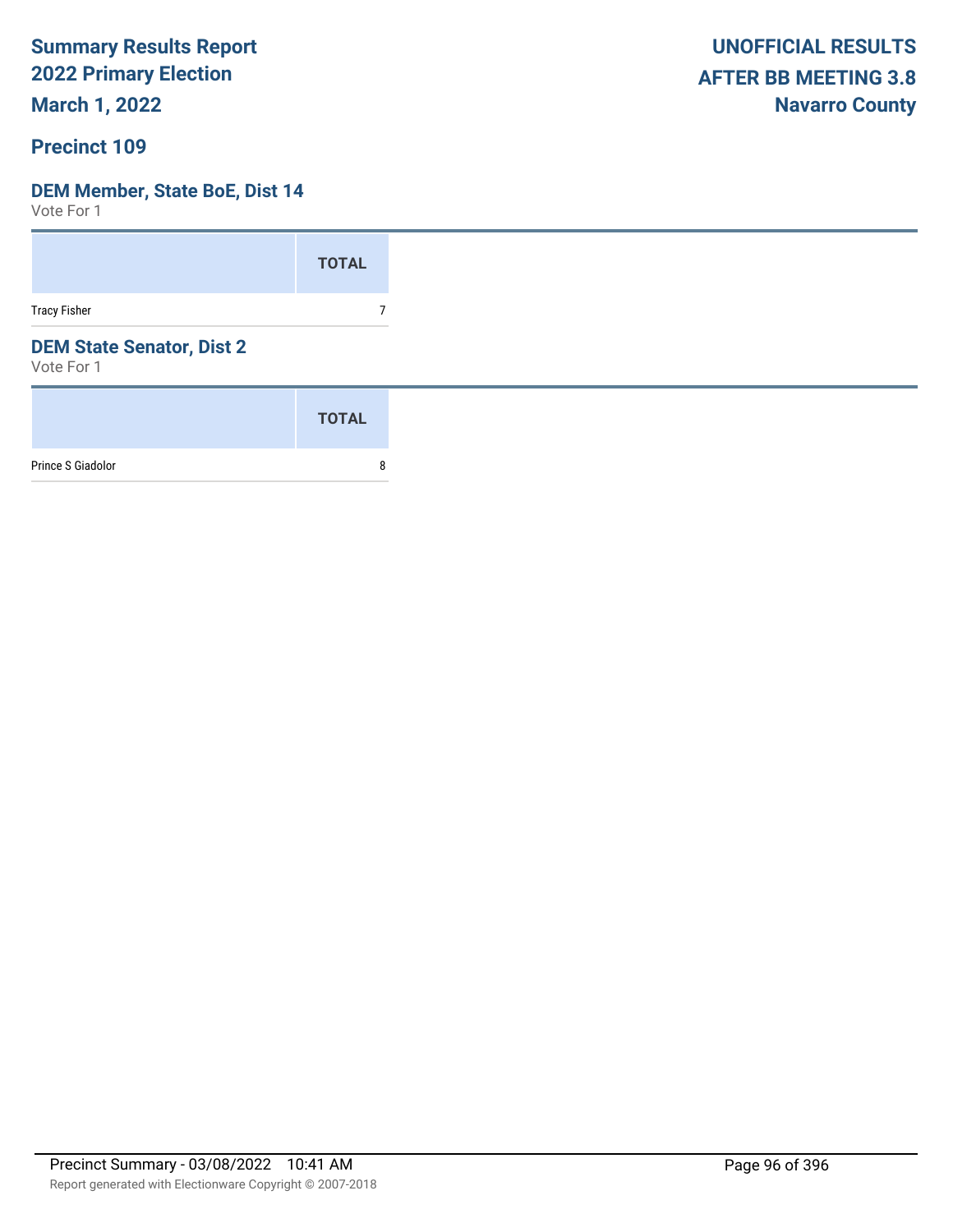#### **Precinct 200**

#### **STATISTICS**

|                                        | TOTAL |
|----------------------------------------|-------|
| Registered Voters - Total              | 0     |
| Registered Voters - Republican Party   | 0     |
| Registered Voters - Democratic Party   | 0     |
| Registered Voters - NONPARTISAN        | 0     |
| <b>Ballots Cast - Total</b>            | 167   |
| Ballots Cast - Republican Party        | 98    |
| <b>Ballots Cast - Democratic Party</b> | 69    |
| <b>Ballots Cast - NONPARTISAN</b>      | 0     |
| <b>Ballots Cast - Blank</b>            | 0     |
| Voter Turnout - Total                  | 0.00% |
| Voter Turnout - Republican Party       | 0.00% |
| Voter Turnout - Democratic Party       | 0.00% |
| <b>Voter Turnout - NONPARTISAN</b>     | 0.00% |
|                                        |       |

### **REP US Representative, District 6**

|                   | <b>TOTAL</b> |
|-------------------|--------------|
| <b>Bill Payne</b> | 8            |
| James Buford      | 8            |
| Jake Ellzey       | 81           |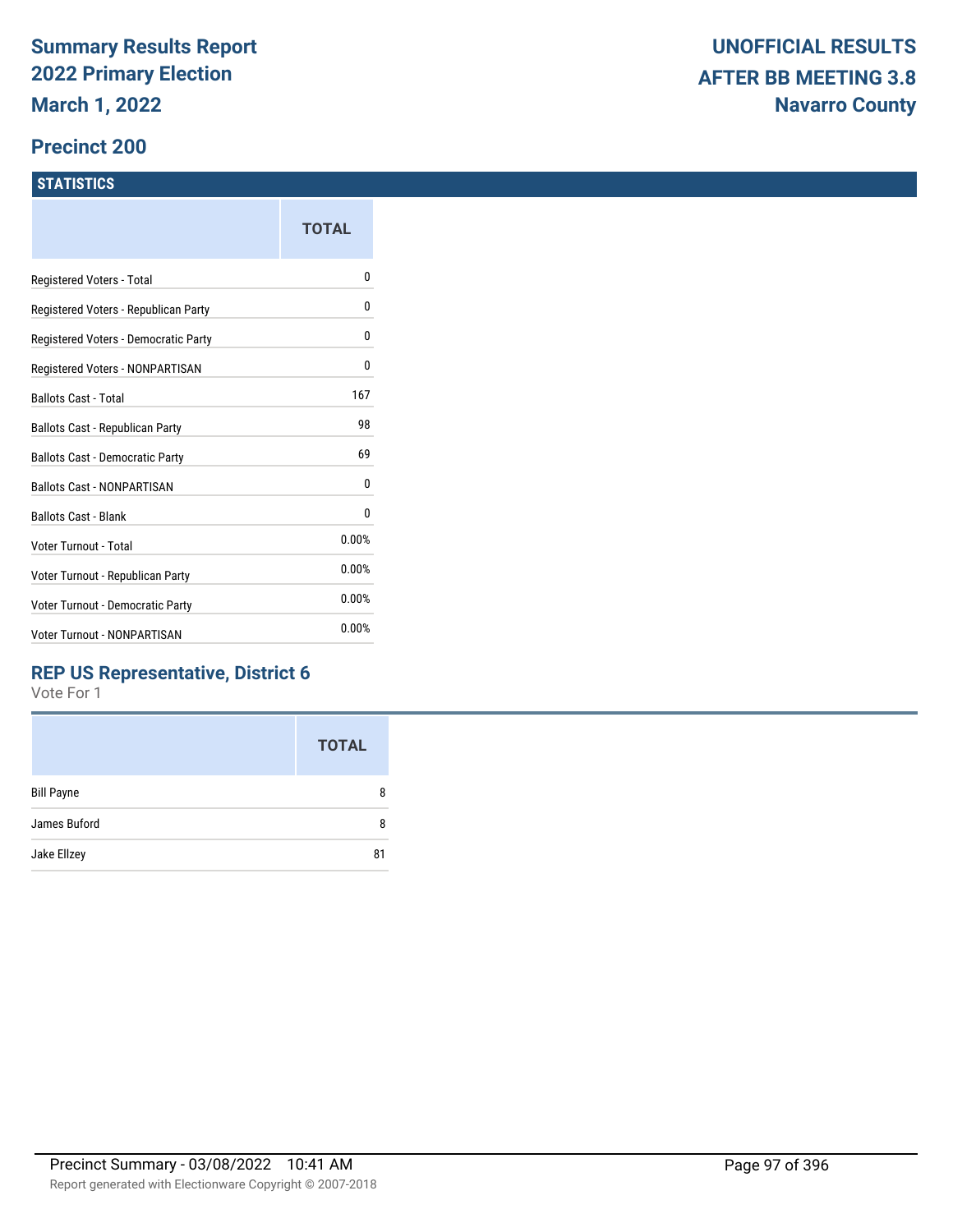**March 1, 2022**

## **Precinct 200**

#### **REP Governor**

Vote For 1

|                     | <b>TOTAL</b>   |
|---------------------|----------------|
| <b>Greg Abbott</b>  | 64             |
| <b>Rick Perry</b>   | 1              |
| Danny Harrison      | $\Omega$       |
| Allen B. West       | 14             |
| <b>Chad Prather</b> | 3              |
| Kandy Kaye Horn     | $\overline{2}$ |
| Paul Belew          | U              |
| Don Huffines        | 13             |

## **REP Lieutenant Governor**

Vote For 1

|                        | <b>TOTAL</b> |
|------------------------|--------------|
| <b>Todd M. Bullis</b>  | 4            |
| Daniel Miller          | 6            |
| Dan Patrick            | 76           |
| Zach Vance             | 1            |
| <b>Trayce Bradford</b> | 9            |
| <b>Aaron Sorrells</b>  | 2            |

## **REP Attorney General**

|                   | <b>TOTAL</b> |
|-------------------|--------------|
| Eva Guzman        | 20           |
| <b>Ken Paxton</b> | 37           |
| Louie Gohmert     | 6            |
| George P. Bush    | 35           |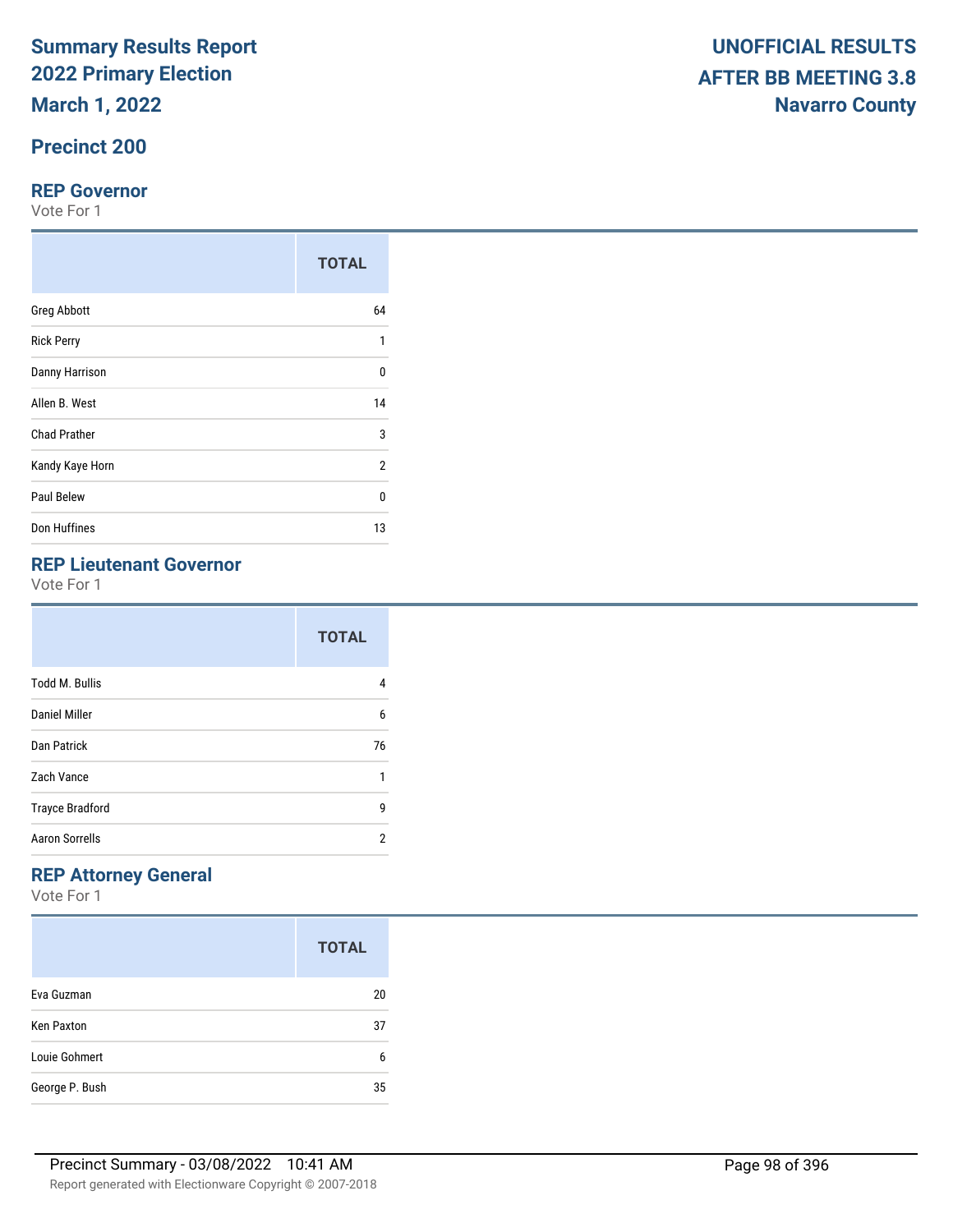**March 1, 2022**

#### **Precinct 200**

#### **REP Comptroller of Public Accounts**

Vote For 1

|                | <b>TOTAL</b> |
|----------------|--------------|
| Mark V. Goloby | 19           |
| Glenn Hegar    | 73           |

#### **REP Comm General Land Office**

Vote For 1

|                        | <b>TOTAL</b> |
|------------------------|--------------|
| Ben Armenta            | 7            |
| Jon Spiers             | 11           |
| Victor Avila           | 11           |
| Rufus Lopez            | 3            |
| Dawn Buckingham        | 23           |
| <b>Tim Westley</b>     | 11           |
| Don W. Minton          | 10           |
| <b>Weston Martinez</b> | 3            |

## **REP Commissioner of Agriculture**

|                  | <b>TOTAL</b> |
|------------------|--------------|
| Carey A. Counsil | q            |
| Sid Miller       | 61           |
| James White      | 22           |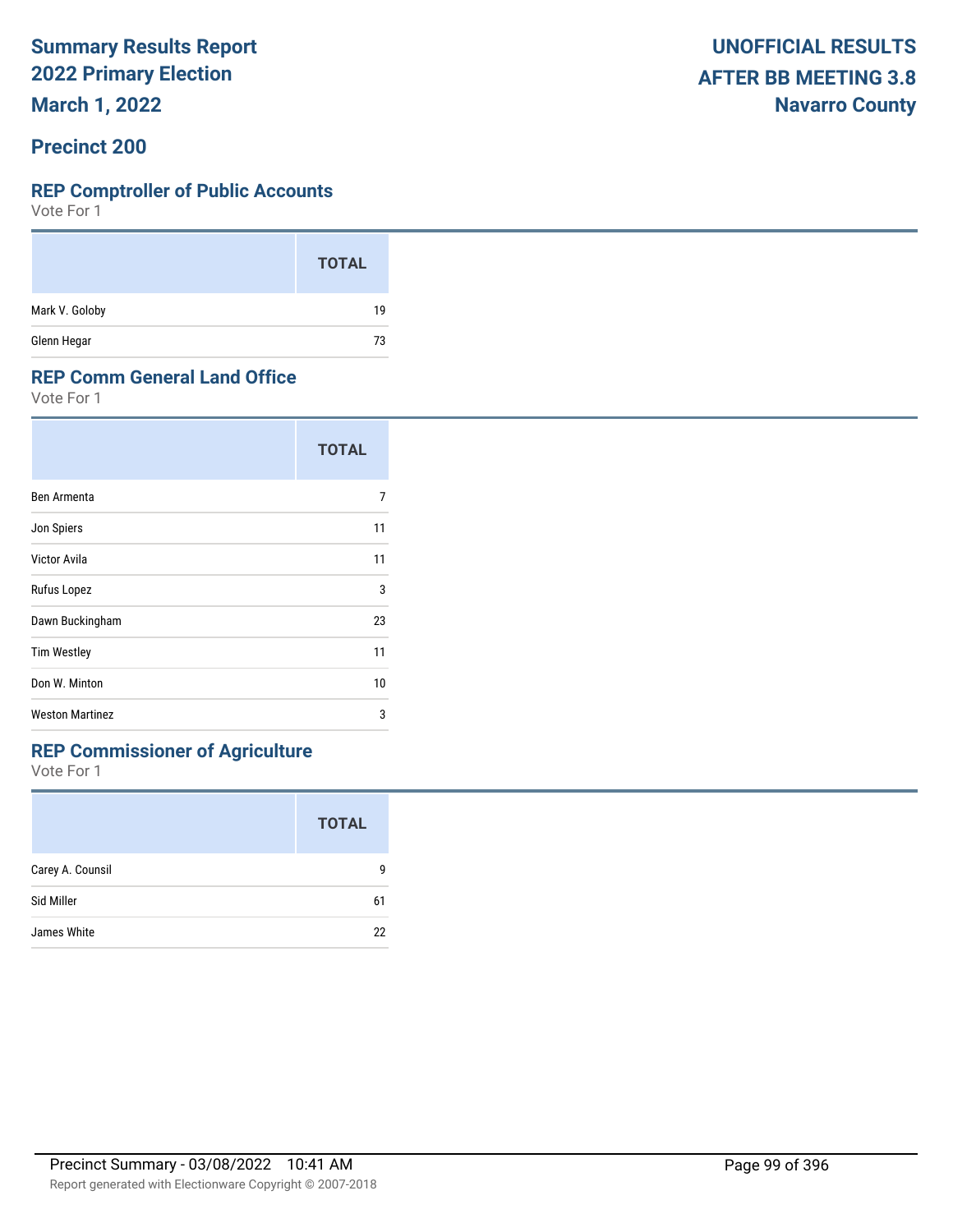**March 1, 2022**

### **Precinct 200**

#### **REP Railroad Commissioner**

Vote For 1

|                        | <b>TOTAL</b> |
|------------------------|--------------|
| Sarah Stogner          | 18           |
| Dawayne Tipton         | 20           |
| Wayne Christian        | 23           |
| Tom Slocum Jr          | 6            |
| Marvin "Sarge" Summers | 19           |

#### **REP Justice, Supreme Court, Pl 3**

Vote For 1

|                | <b>TOTAL</b> |
|----------------|--------------|
| Debra Lehrmann | 87           |

## **REP Justice, Supreme Court, Pl 5**

Vote For 1

|               | <b>TOTAL</b> |
|---------------|--------------|
| Rebeca Huddle | 91           |

#### **REP Justice, Supreme Court, Pl 9**

Vote For 1

| <b>TOTAL</b>           |
|------------------------|
| David J. Schenck<br>37 |
| Evan Young<br>48       |

## **REP Judge, Ct of Crim App, Pl 2**

|               | <b>TOTAL</b> |
|---------------|--------------|
| Mary Lou Keel | 88           |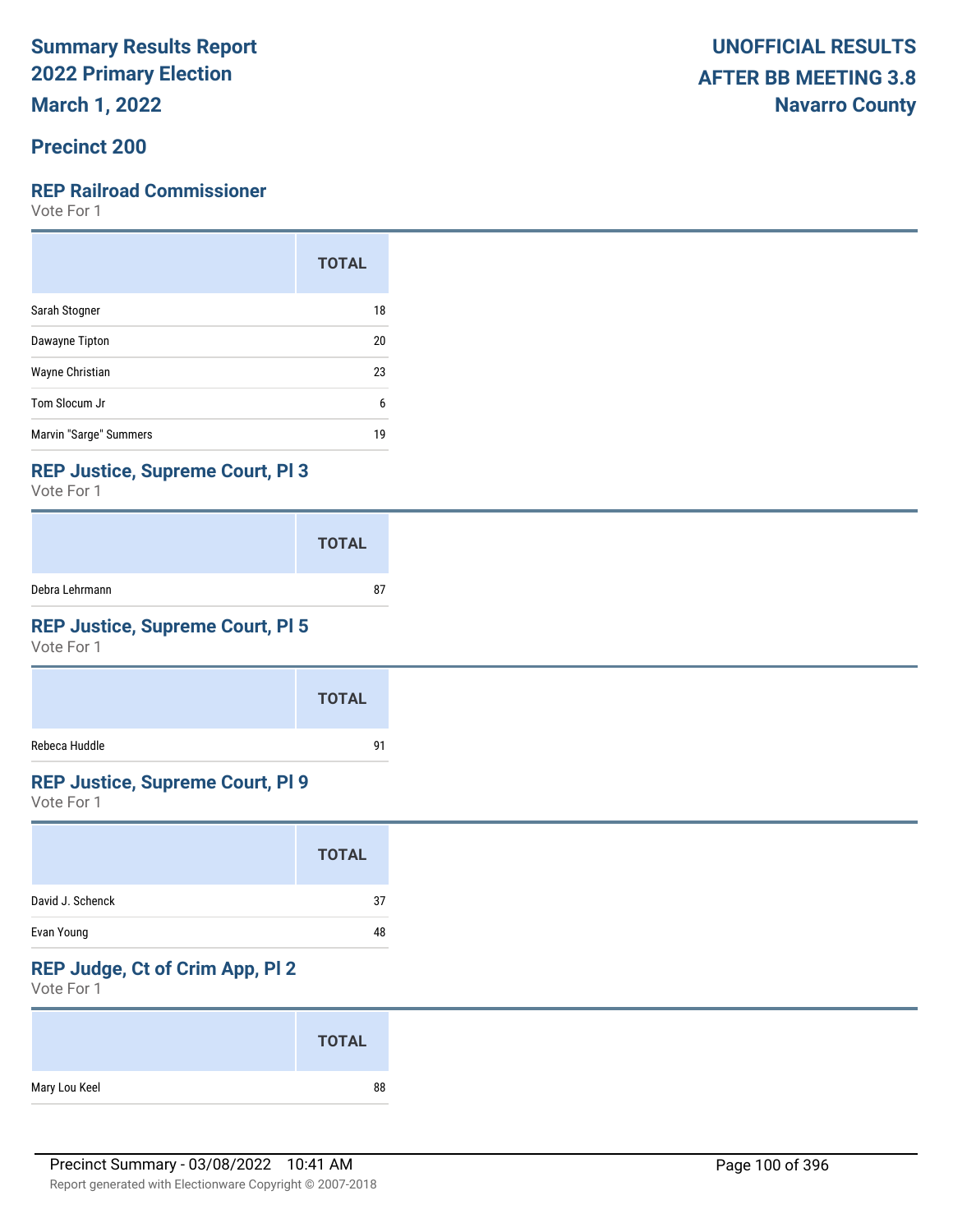**March 1, 2022**

#### **Precinct 200**

#### **REP Judge, Ct of Crim App, Pl 5**

Vote For 1

#### **REP Judge, Ct of Crim App, Pl 6**

Vote For 1

|                       | <b>TOTAL</b> |
|-----------------------|--------------|
| Jesse F. McClure, III | 90           |

#### **REP Member, State BoE, Dist 14**

Vote For 1

#### **REP State Senator, Dist 2**

Vote For 1

|                 | <b>TOTAL</b> |  |
|-----------------|--------------|--|
| <b>Bob Hall</b> | 91           |  |

#### **REP State Representative, Dist 8**

|             | <b>TOTAL</b> |
|-------------|--------------|
| Cody Harris | 94           |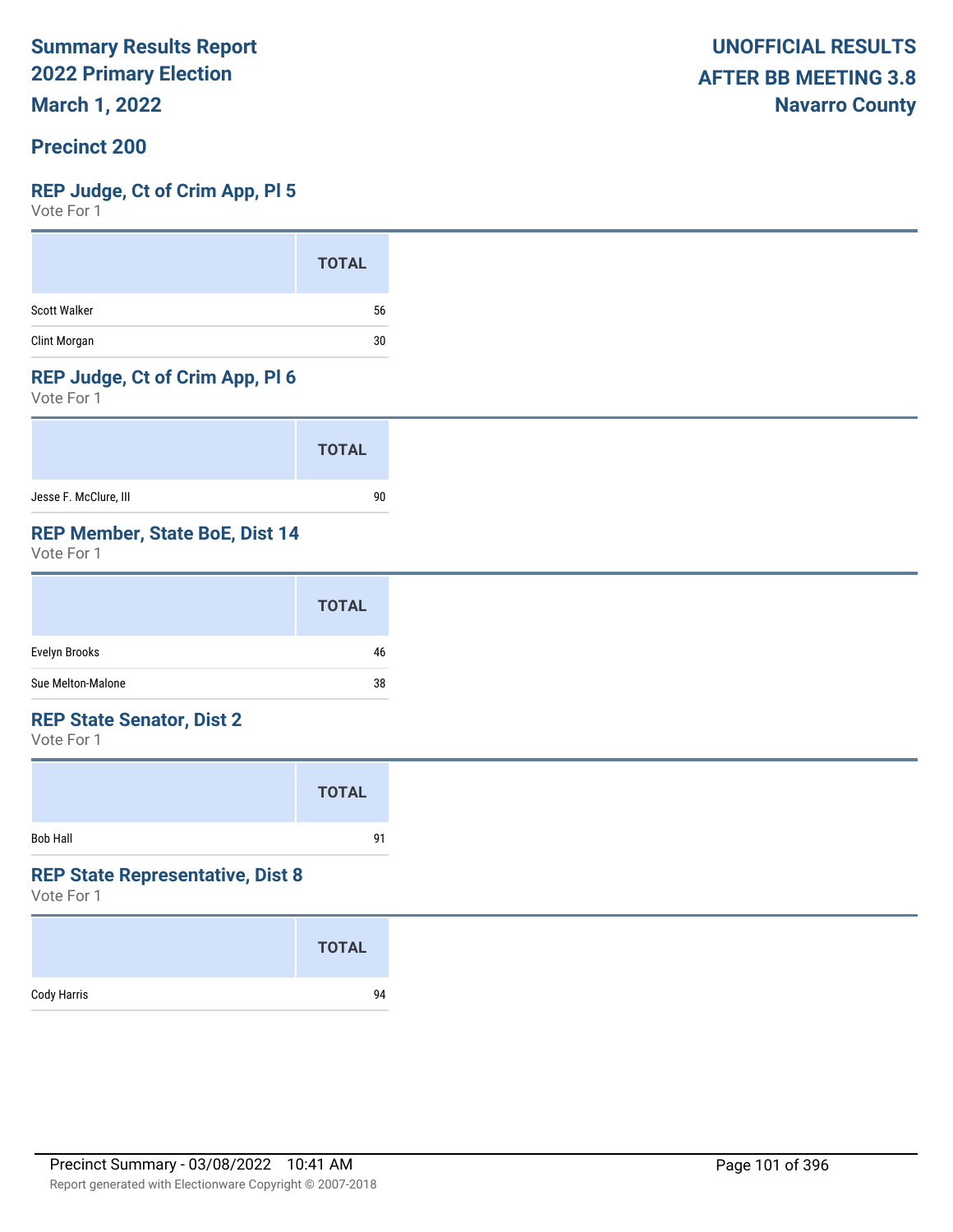**March 1, 2022**

#### **Precinct 200**

### **REP Justice, 10th Ct of App Dist, Pl 3**

| VOLE FOI 1                                          |              |
|-----------------------------------------------------|--------------|
|                                                     | <b>TOTAL</b> |
| <b>Steve Smith</b>                                  | 91           |
| <b>REP Criminal District Attorney</b><br>Vote For 1 |              |
|                                                     | <b>TOTAL</b> |
| <b>Will Thompson</b>                                | $90\,$       |
| <b>REP County Judge</b><br>Vote For 1               |              |
|                                                     | <b>TOTAL</b> |
| H M. Davenport Jr                                   | $90\,$       |
| <b>REP District Clerk</b><br>Vote For 1             |              |
|                                                     | <b>TOTAL</b> |
| Joshua B. Tackett                                   | 94           |
| <b>REP County Clerk</b><br>Vote For 1               |              |
|                                                     | <b>TOTAL</b> |
| Sherry Dowd                                         | 94           |
| <b>REP County Treasurer</b><br>Vote For 1           |              |
|                                                     | <b>TOTAL</b> |
| Ryan Douglas                                        | 91           |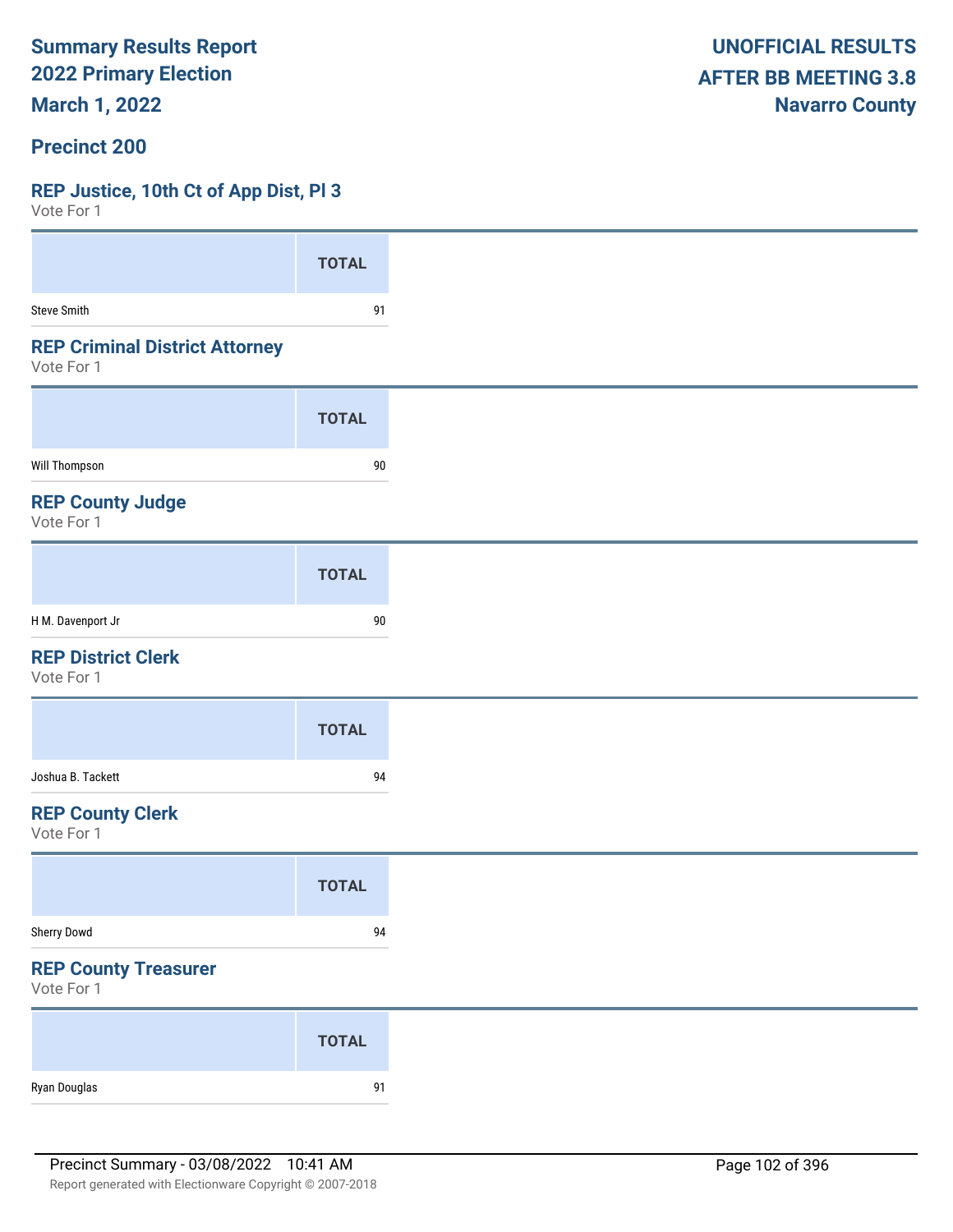**March 1, 2022**

#### **Precinct 200**

#### **REP County Commissioner Pct 2**

Vote For 1

#### **REP JOP Pct 2**

Vote For 1

|                   | <b>TOTAL</b> |
|-------------------|--------------|
| Darrell R. Waller | 91           |

## **REP Constable Pct No. 2**

Vote For 1

#### **REP County Chair**

Vote For 1

#### **REP Proposition 1**

|                | <b>TOTAL</b> |
|----------------|--------------|
| <b>YES</b>     | 93           |
| N <sub>0</sub> | 5            |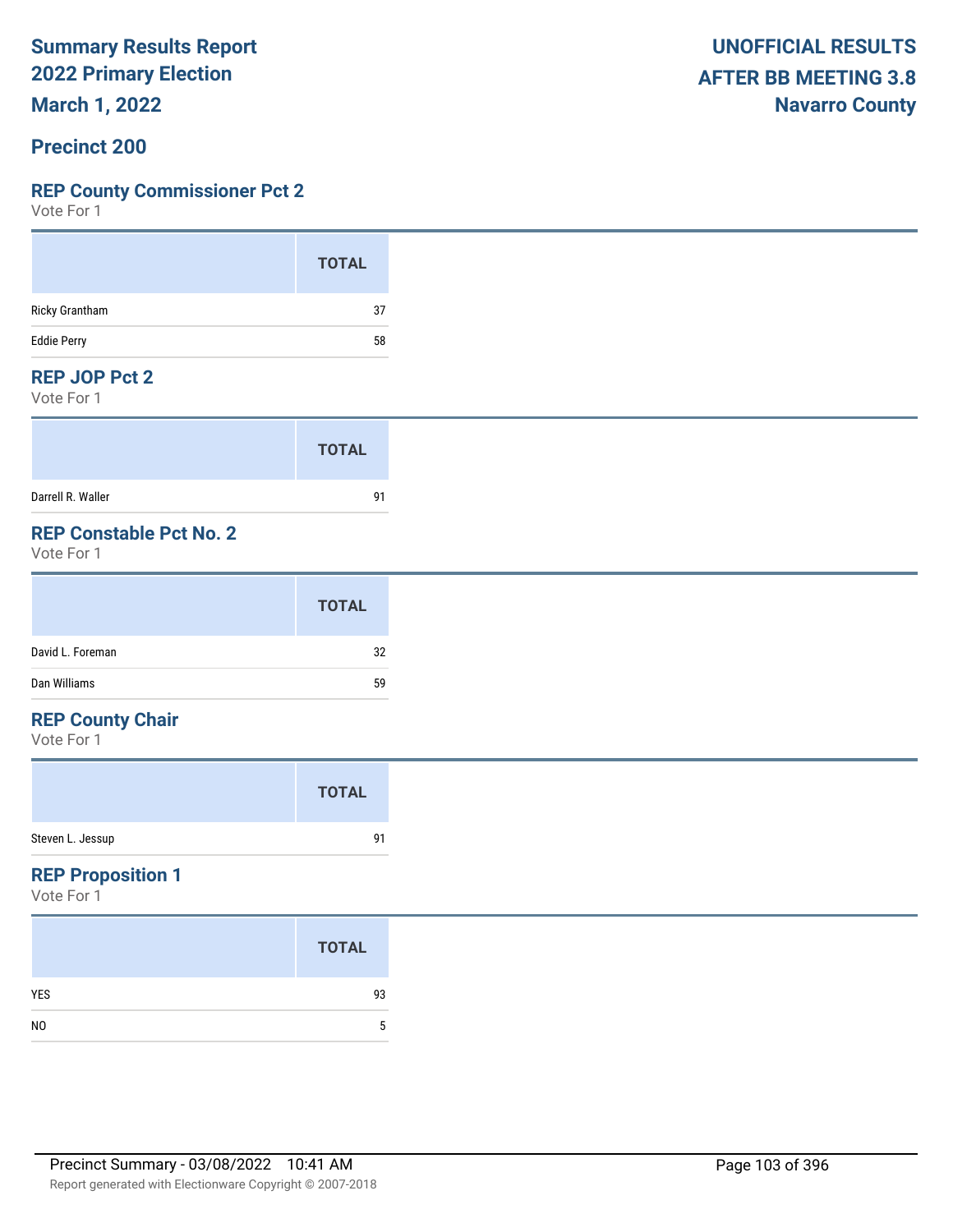## **March 1, 2022**

## **Precinct 200**

#### **REP Proposition 2**

Vote For 1

#### **REP Proposition 3**

Vote For 1

|                | <b>TOTAL</b> |
|----------------|--------------|
| <b>YES</b>     | 85           |
| N <sub>0</sub> | 12           |

## **REP Proposition 4**

Vote For 1

## **REP Proposition 5**

Vote For 1

#### **REP Proposition 6**

| <b>TOTAL</b> |
|--------------|
| 81           |
| 15           |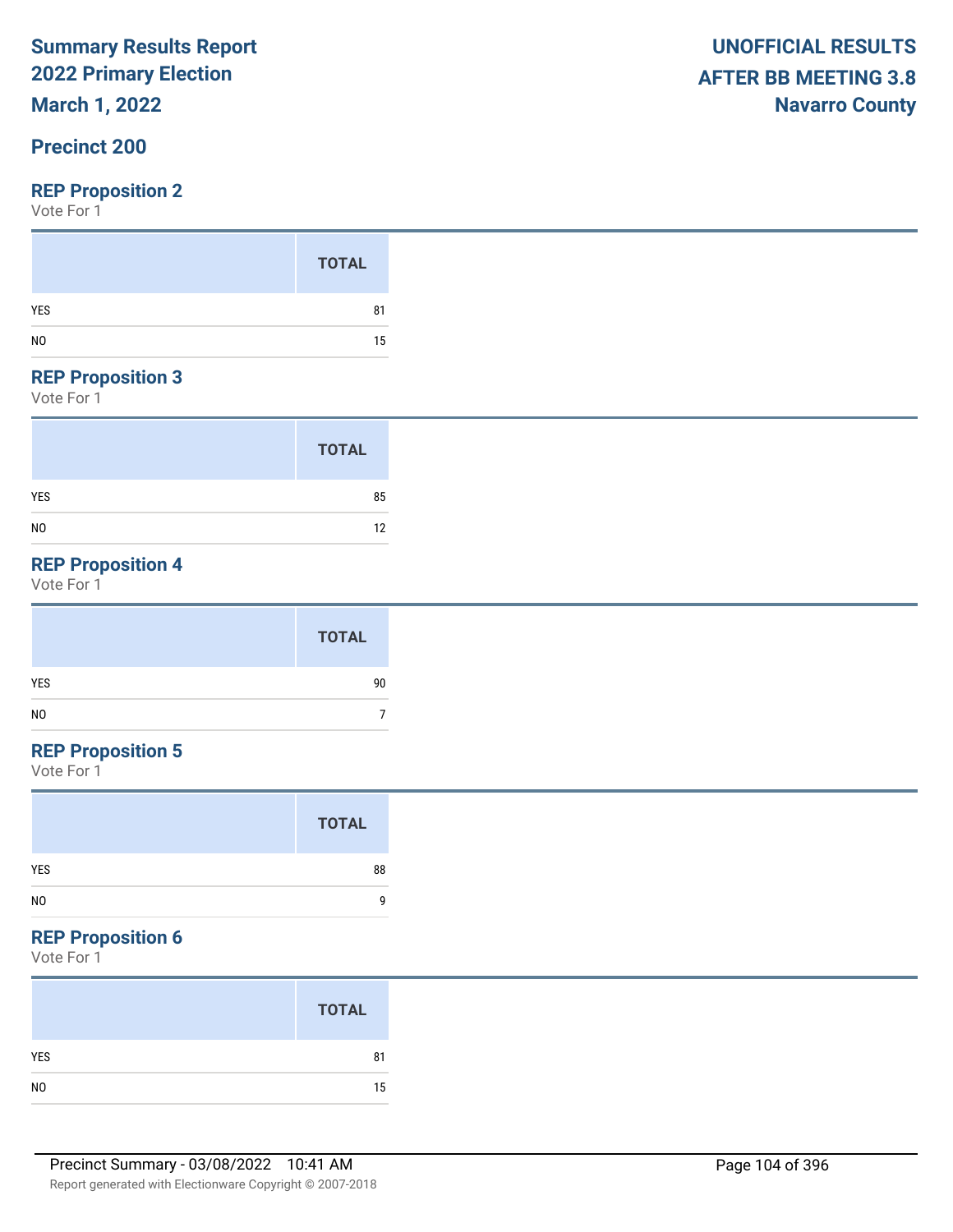## **March 1, 2022**

### **Precinct 200**

#### **REP Proposition 7**

Vote For 1

#### **REP Proposition 8**

Vote For 1

|                | <b>TOTAL</b> |
|----------------|--------------|
| <b>YES</b>     | 94           |
| N <sub>0</sub> | 3            |

## **REP Proposition 9**

Vote For 1

| <b>TOTAL</b> |
|--------------|
| YES<br>92    |
| NO           |

## **REP Proposition 10**

|                | <b>TOTAL</b> |
|----------------|--------------|
| <b>YES</b>     | 94           |
| N <sub>0</sub> | 3            |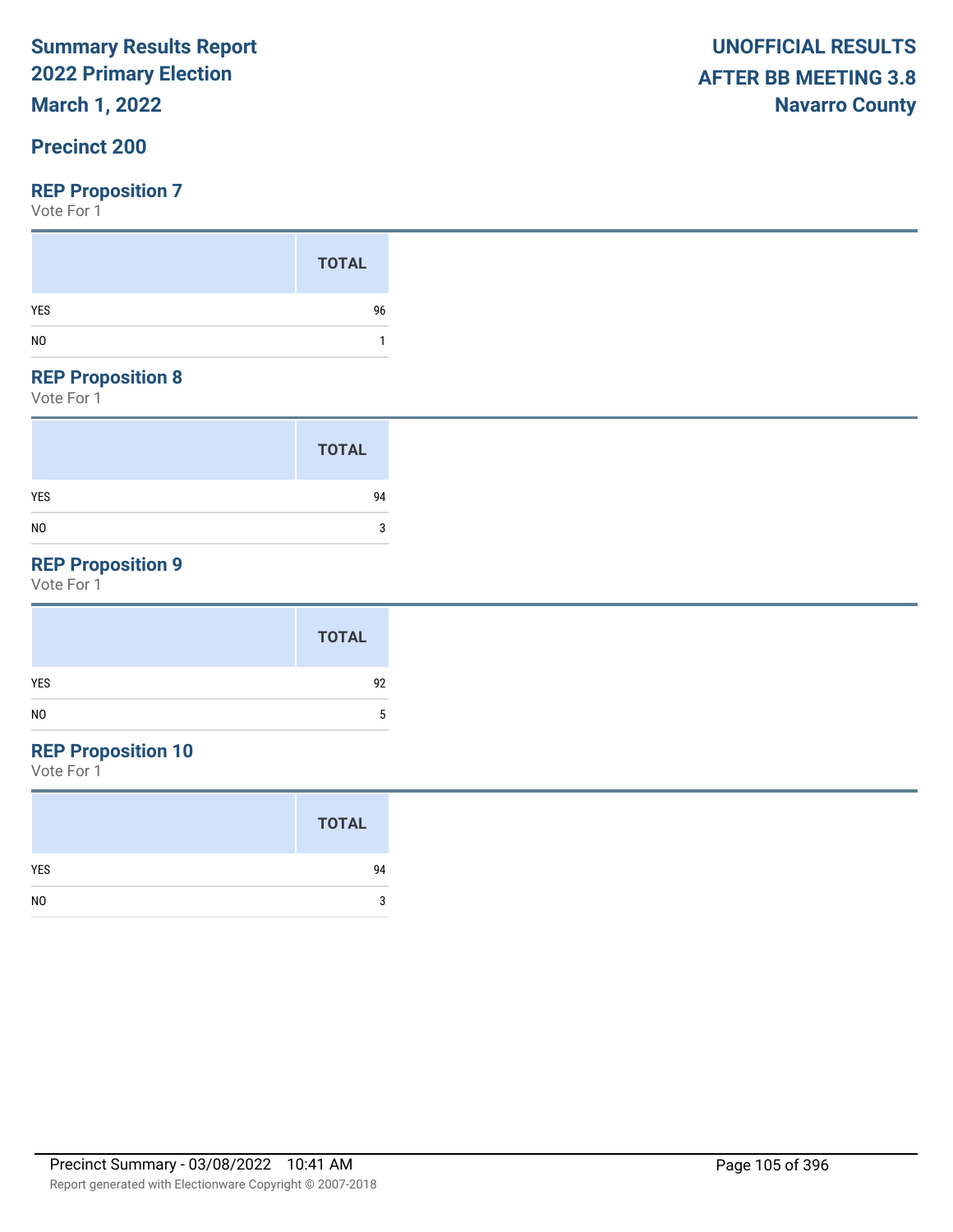**March 1, 2022**

## **Precinct 200**

#### **DEM Governor**

Vote For 1

|                             | <b>TOTAL</b> |
|-----------------------------|--------------|
| <b>Rich Wakeland</b>        |              |
| Beto O'Rourke               | 65           |
| Joy Diaz                    | 1            |
| Inocencio (Inno) Barrientez | 2            |
| <b>Michael Cooper</b>       |              |

#### **DEM Lieutenant Governor**

Vote For 1

|                      | <b>TOTAL</b> |
|----------------------|--------------|
| <b>Carla Brailey</b> | 19           |
| Mike Collier         | 24           |
| Michelle Beckley     | 23           |

## **DEM Attorney General**

|                         | <b>TOTAL</b> |
|-------------------------|--------------|
| S. "TBONE" Raynor       | 6            |
| Joe Jaworski            | 9            |
| Rochelle Mercedes Garza | 18           |
| Mike Fields             | 10           |
| Lee Merritt             | 25           |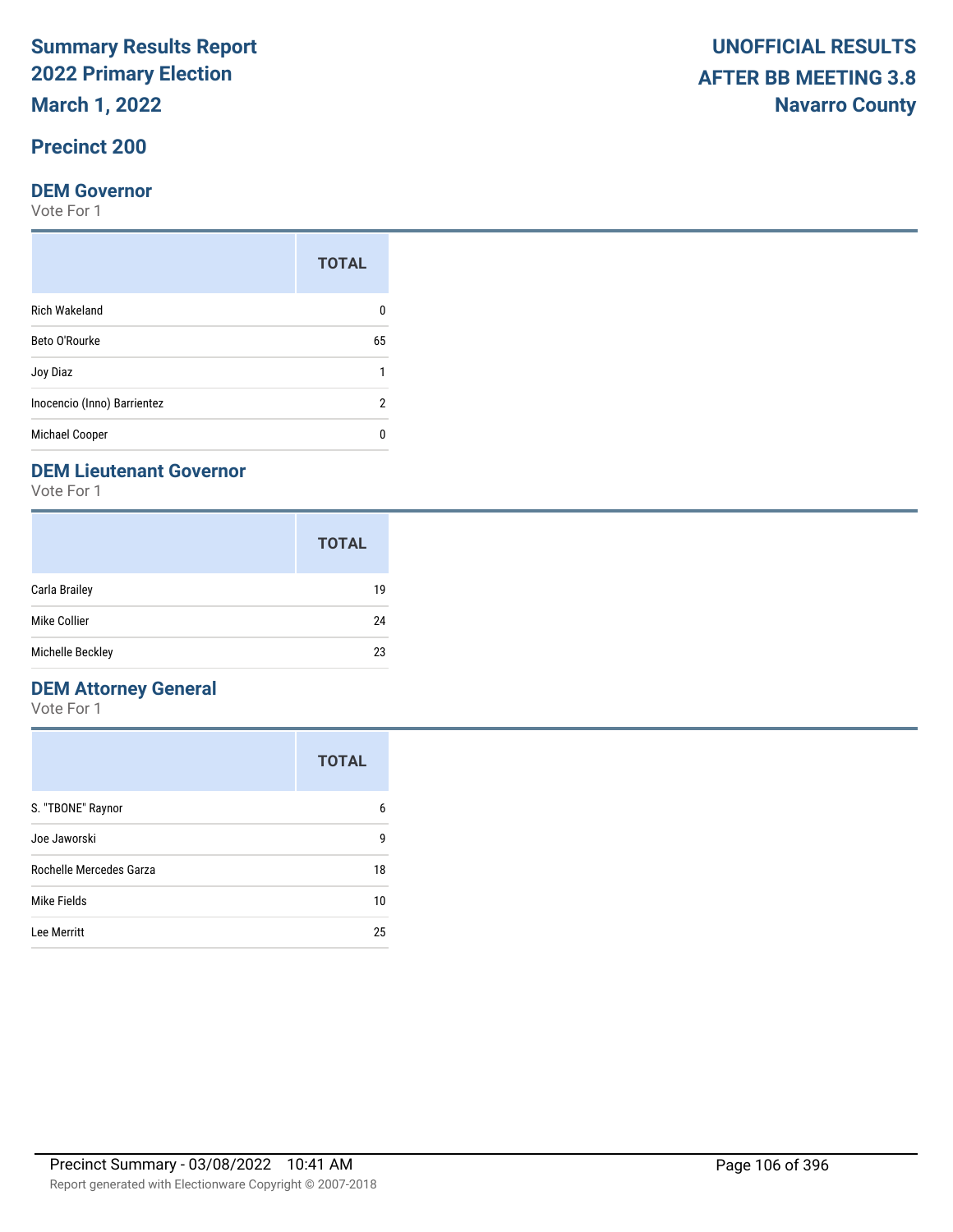**March 1, 2022**

#### **Precinct 200**

#### **DEM Comptroller of Public Accounts**

Vote For 1

|                    | <b>TOTAL</b> |  |
|--------------------|--------------|--|
| <b>Tim Mahoney</b> | 21           |  |
| Angel Luis Vega    | 26           |  |
| Janet T. Dudding   | 19           |  |

## **DEM Comm General Land Office**

Vote For 1

|                      | <b>TOTAL</b> |
|----------------------|--------------|
| Jinny Suh            | 16           |
| Michael Lange        | 15           |
| Sandragrace Martinez | 19           |
| Jay Kleberg          | 17           |

### **DEM Commissioner of Agriculture**

Vote For 1

|            | <b>TOTAL</b> |
|------------|--------------|
| Ed Ireson  | 20           |
| Susan Hays | 47           |

### **DEM Railroad Commissioner**

Vote For 1

|              | <b>TOTAL</b> |
|--------------|--------------|
| Luke Warford | 63           |

### **DEM Justice, Supreme Court, Pl 3**

|               | <b>TOTAL</b> |
|---------------|--------------|
| Erin A Nowell | 62           |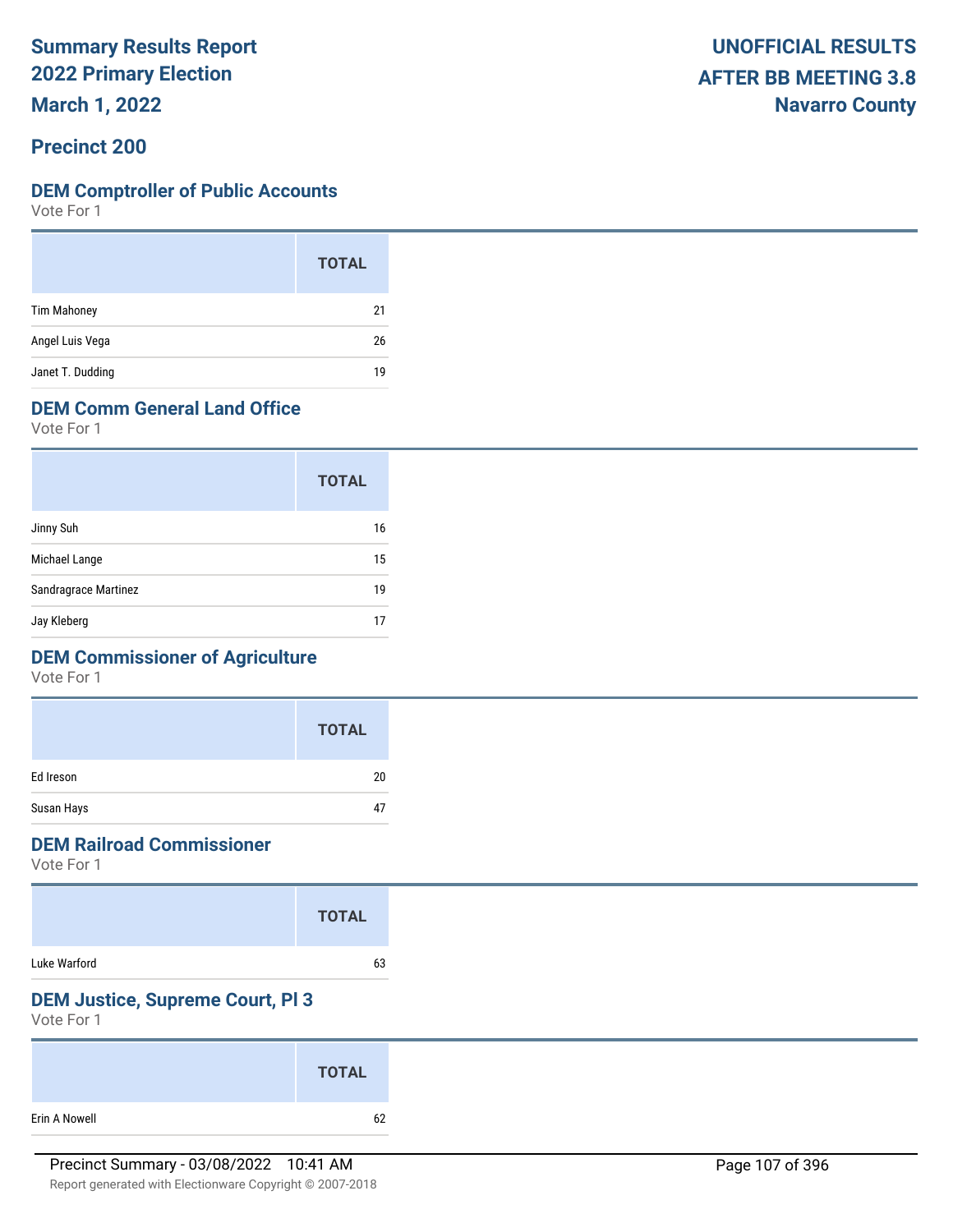**March 1, 2022**

#### **Precinct 200**

#### **DEM Justice, Supreme Court, Pl 5**

| <b>TOTAL</b>                            |
|-----------------------------------------|
| 61                                      |
| <b>DEM Justice, Supreme Court, PI 9</b> |
| <b>TOTAL</b>                            |
| 61                                      |
|                                         |
| <b>TOTAL</b>                            |
| 62                                      |
|                                         |
| <b>TOTAL</b>                            |
| 63                                      |
|                                         |
| <b>TOTAL</b>                            |
| 62                                      |
|                                         |
| <b>TOTAL</b>                            |
|                                         |
|                                         |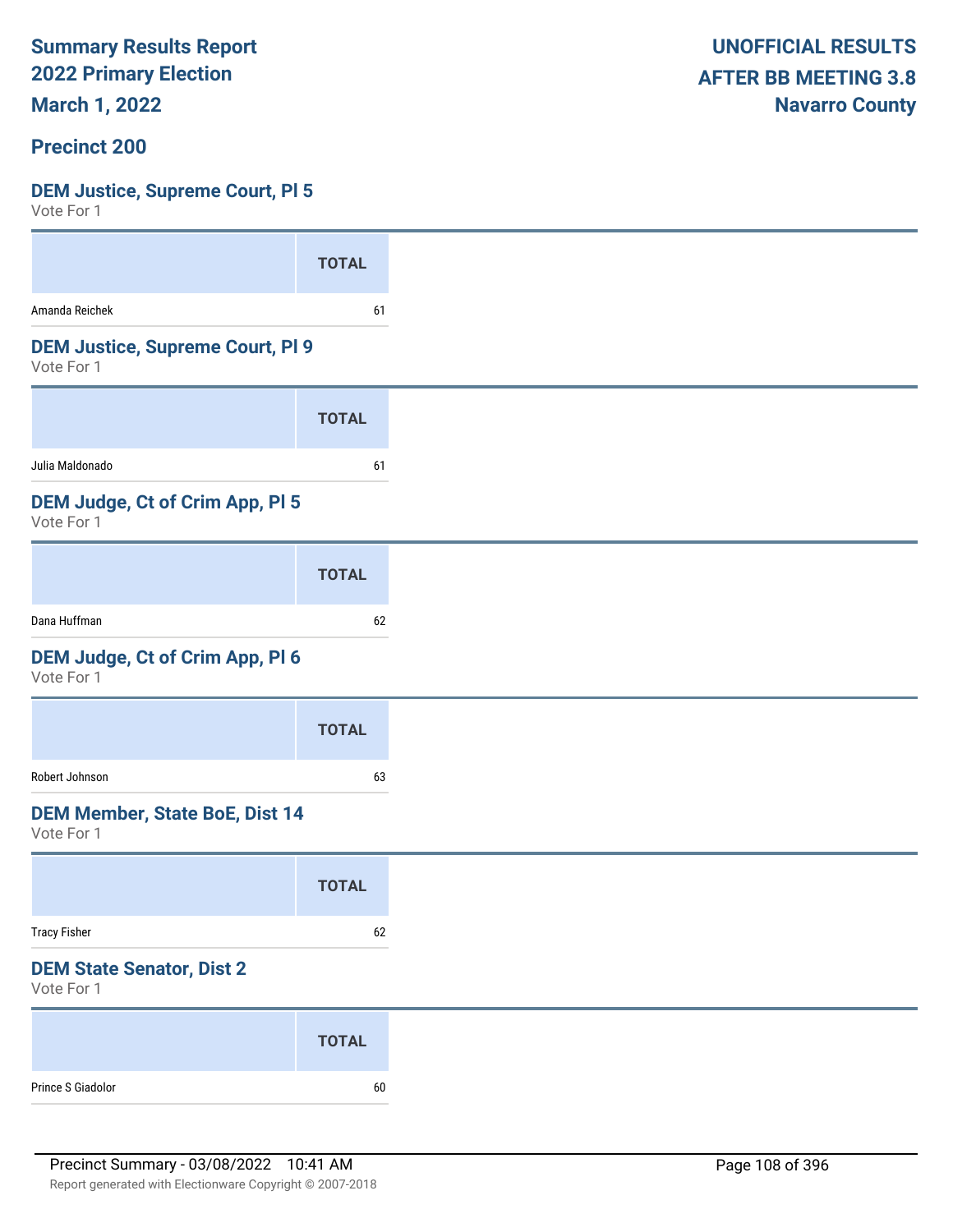#### **Precinct 201**

#### **STATISTICS**

|                                      | TOTAL |
|--------------------------------------|-------|
| Registered Voters - Total            | N     |
| Registered Voters - Republican Party | 0     |
| Registered Voters - Democratic Party | 0     |
| Registered Voters - NONPARTISAN      | 0     |
| <b>Ballots Cast - Total</b>          | 102   |
| Ballots Cast - Republican Party      | 5     |
| Ballots Cast - Democratic Party      | 97    |
| <b>Ballots Cast - NONPARTISAN</b>    | 0     |
| <b>Ballots Cast - Blank</b>          | 1     |
| Voter Turnout - Total                | 0.00% |
| Voter Turnout - Republican Party     | 0.00% |
| Voter Turnout - Democratic Party     | 0.00% |
| <b>Voter Turnout - NONPARTISAN</b>   | 0.00% |
|                                      |       |

### **REP US Representative, District 6**

|                   | <b>TOTAL</b> |
|-------------------|--------------|
| <b>Bill Payne</b> |              |
| James Buford      |              |
| Jake Ellzey       |              |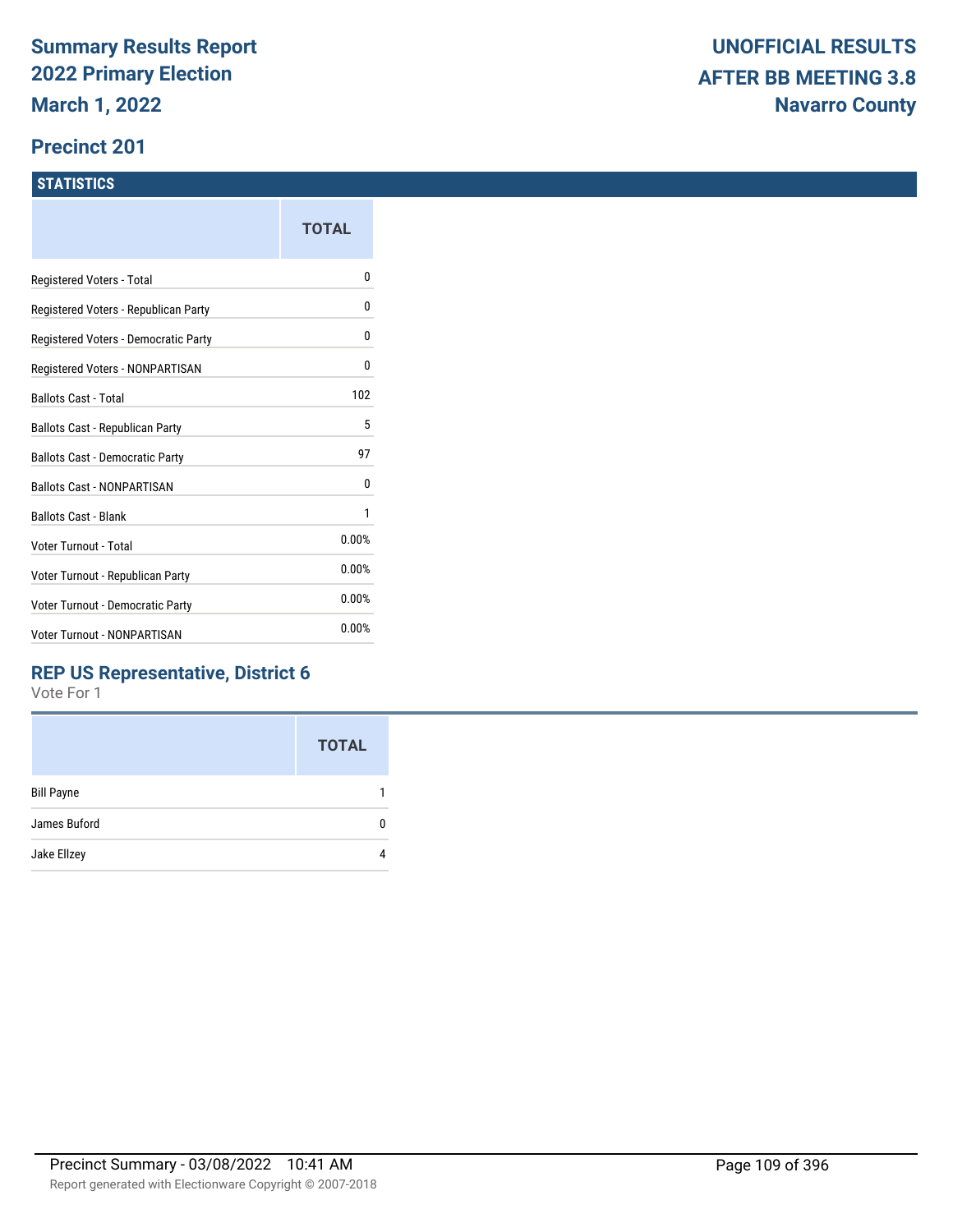## **Precinct 201**

#### **REP Governor**

Vote For 1

|                     | <b>TOTAL</b> |
|---------------------|--------------|
| <b>Greg Abbott</b>  | 3            |
| <b>Rick Perry</b>   | $\Omega$     |
| Danny Harrison      | U            |
| Allen B. West       | 1            |
| <b>Chad Prather</b> | 0            |
| Kandy Kaye Horn     | $\Omega$     |
| Paul Belew          | U            |
| Don Huffines        |              |

## **REP Lieutenant Governor**

Vote For 1

|                        | <b>TOTAL</b> |
|------------------------|--------------|
| <b>Todd M. Bullis</b>  | n            |
| Daniel Miller          | 2            |
| Dan Patrick            | 3            |
| Zach Vance             | U            |
| <b>Trayce Bradford</b> | U            |
| <b>Aaron Sorrells</b>  | n            |

## **REP Attorney General**

|                   | <b>TOTAL</b> |
|-------------------|--------------|
| Eva Guzman        |              |
| <b>Ken Paxton</b> | 3            |
| Louie Gohmert     |              |
| George P. Bush    |              |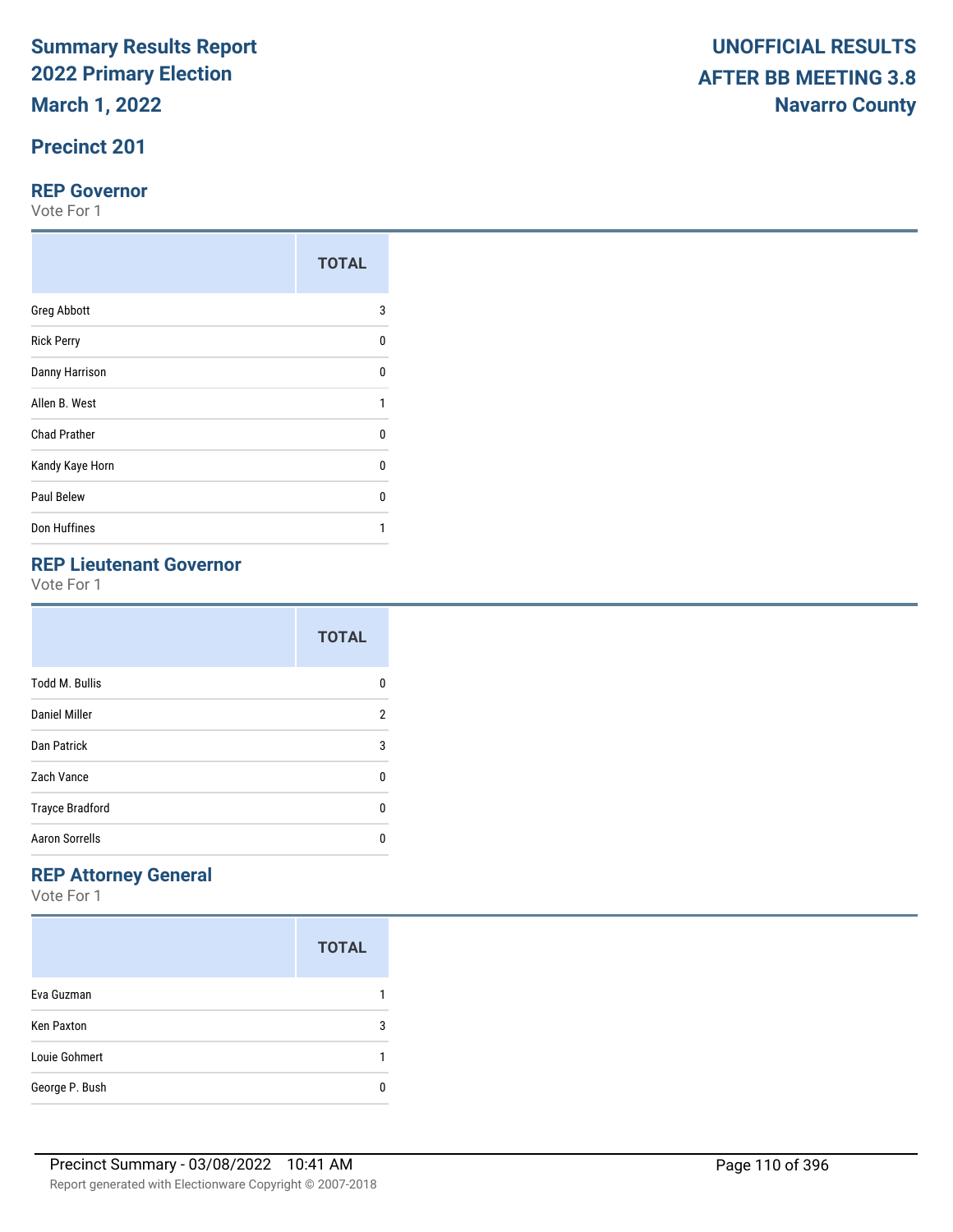**March 1, 2022**

#### **Precinct 201**

#### **REP Comptroller of Public Accounts**

Vote For 1

|                | <b>TOTAL</b> |
|----------------|--------------|
| Mark V. Goloby |              |
| Glenn Hegar    | 4            |

#### **REP Comm General Land Office**

Vote For 1

|                        | <b>TOTAL</b> |
|------------------------|--------------|
| Ben Armenta            | 1            |
| Jon Spiers             | n            |
| Victor Avila           | 1            |
| Rufus Lopez            | 1            |
| Dawn Buckingham        | 1            |
| <b>Tim Westley</b>     | n            |
| Don W. Minton          | n            |
| <b>Weston Martinez</b> | n            |

## **REP Commissioner of Agriculture**

|                  | <b>TOTAL</b> |
|------------------|--------------|
| Carey A. Counsil |              |
| Sid Miller       |              |
| James White      |              |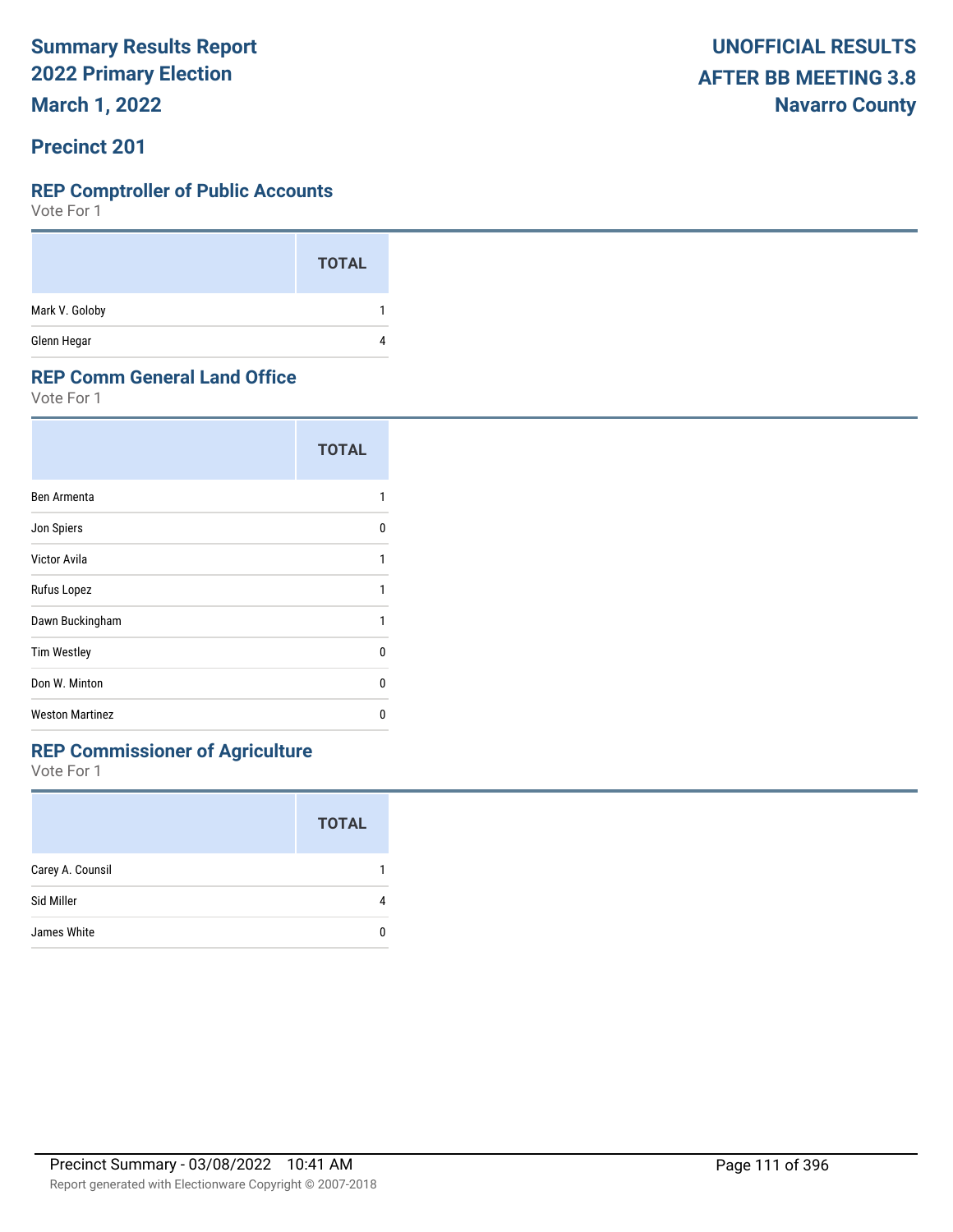**March 1, 2022**

## **Precinct 201**

#### **REP Railroad Commissioner**

Vote For 1

|                        | <b>TOTAL</b> |
|------------------------|--------------|
| Sarah Stogner          |              |
| Dawayne Tipton         | 3            |
| Wayne Christian        |              |
| Tom Slocum Jr          | O            |
| Marvin "Sarge" Summers | п            |

#### **REP Justice, Supreme Court, Pl 3**

Vote For 1

|                | <b>TOTAL</b> |  |
|----------------|--------------|--|
| Debra Lehrmann |              |  |

## **REP Justice, Supreme Court, Pl 5**

Vote For 1

|               | <b>TOTAL</b> |
|---------------|--------------|
| Rebeca Huddle |              |

## **REP Justice, Supreme Court, Pl 9**

Vote For 1

#### **REP Judge, Ct of Crim App, Pl 2**

|               | <b>TOTAL</b> |
|---------------|--------------|
| Mary Lou Keel | u            |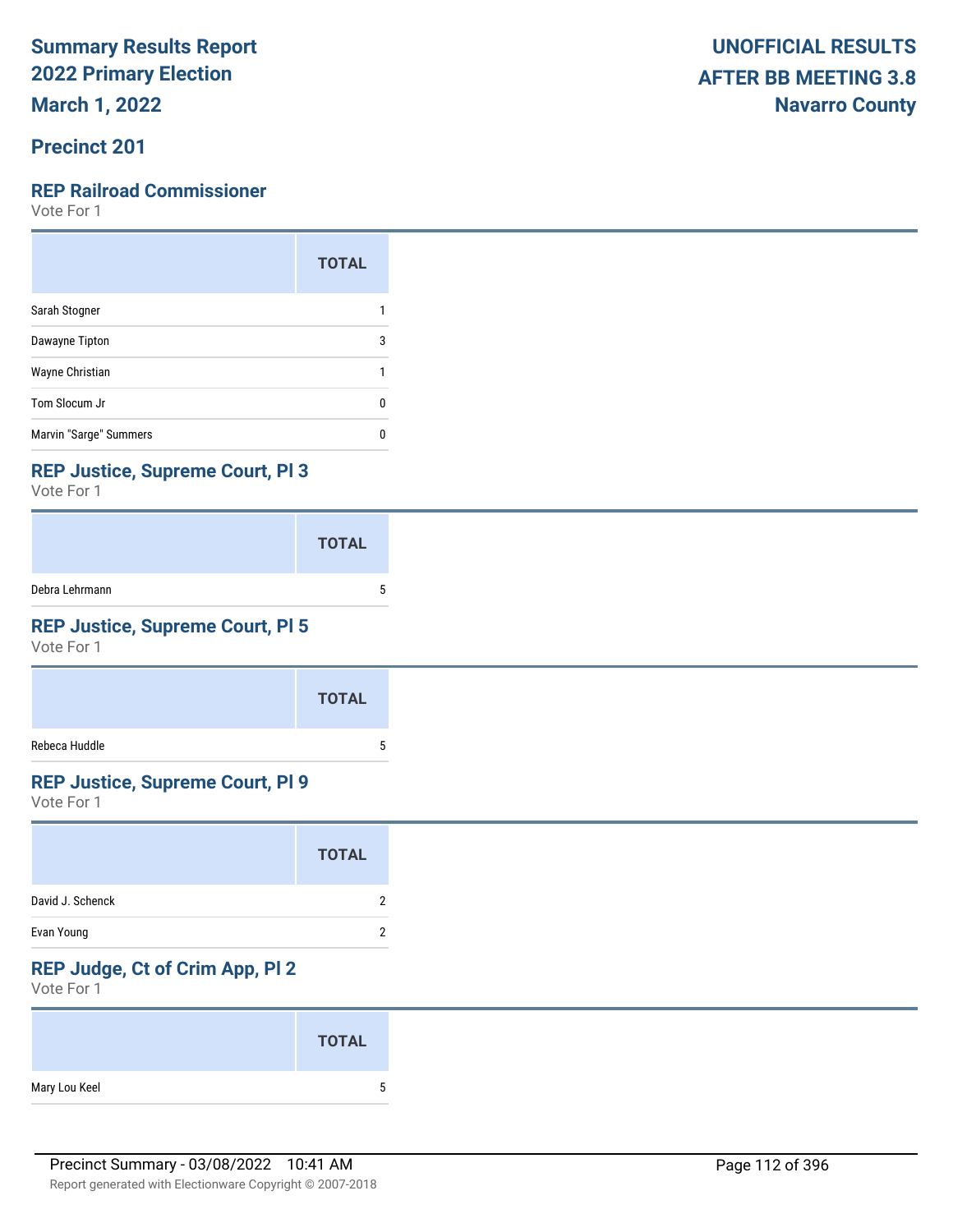**March 1, 2022**

#### **Precinct 201**

#### **REP Judge, Ct of Crim App, Pl 5**

Vote For 1

#### **REP Judge, Ct of Crim App, Pl 6**

Vote For 1

|                       | <b>TOTAL</b> |  |
|-----------------------|--------------|--|
| Jesse F. McClure, III |              |  |

## **REP Member, State BoE, Dist 14**

Vote For 1

#### **REP State Senator, Dist 2**

Vote For 1

|                 | <b>TOTAL</b> |  |
|-----------------|--------------|--|
| <b>Bob Hall</b> | 4            |  |

## **REP State Representative, Dist 8**

|             | <b>TOTAL</b> |
|-------------|--------------|
| Cody Harris | 5            |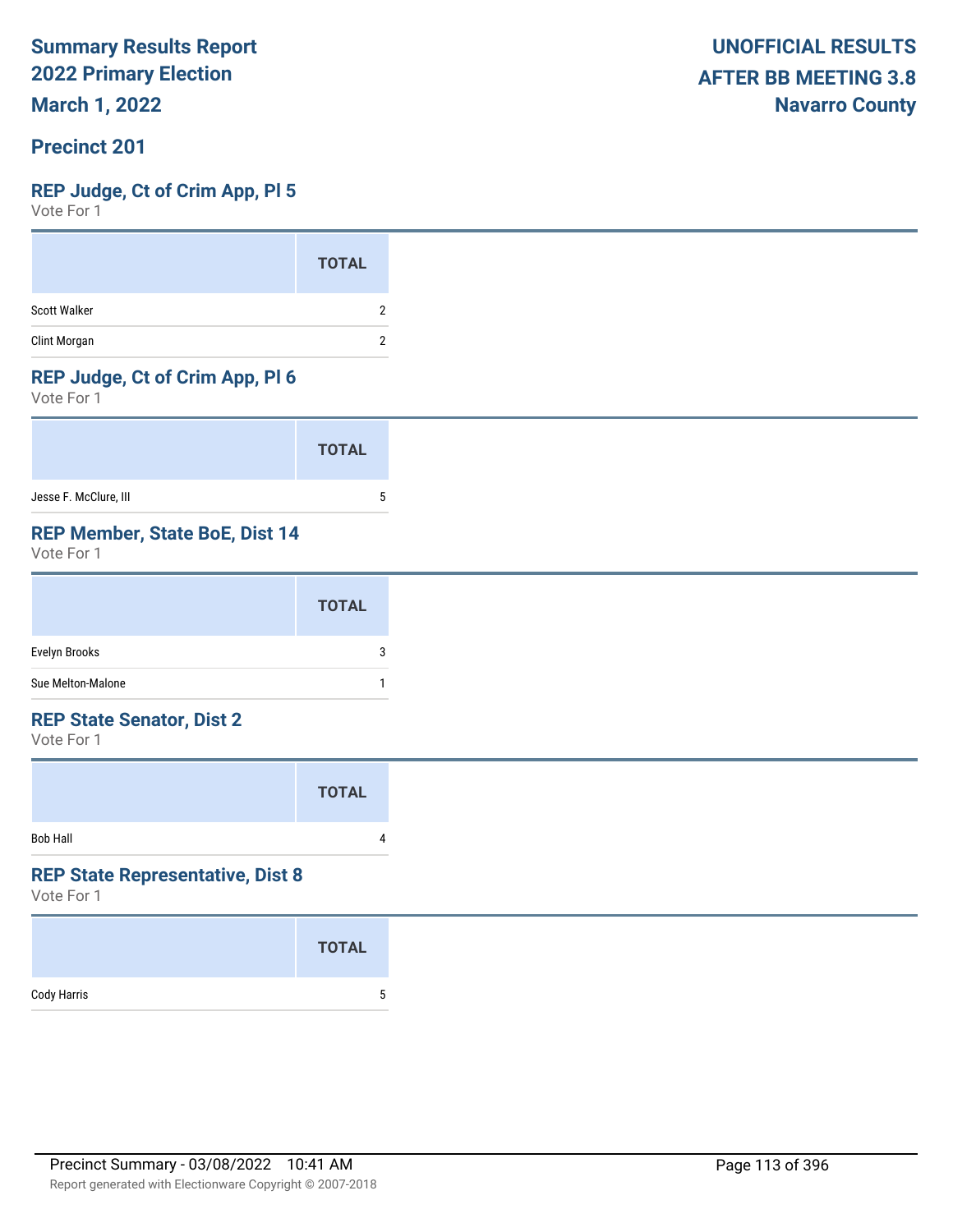**March 1, 2022**

#### **Precinct 201**

#### **REP Justice, 10th Ct of App Dist, Pl 3**

| VULC I UI I                                         |                |
|-----------------------------------------------------|----------------|
|                                                     | <b>TOTAL</b>   |
| <b>Steve Smith</b>                                  | 4              |
| <b>REP Criminal District Attorney</b><br>Vote For 1 |                |
|                                                     | <b>TOTAL</b>   |
| <b>Will Thompson</b>                                | 4              |
| <b>REP County Judge</b><br>Vote For 1               |                |
|                                                     | <b>TOTAL</b>   |
| H M. Davenport Jr                                   | 4              |
| <b>REP District Clerk</b><br>Vote For 1             |                |
|                                                     | <b>TOTAL</b>   |
| Joshua B. Tackett                                   | 4              |
| <b>REP County Clerk</b><br>Vote For 1               |                |
|                                                     | <b>TOTAL</b>   |
| Sherry Dowd                                         | 4              |
| <b>REP County Treasurer</b><br>Vote For 1           |                |
|                                                     | <b>TOTAL</b>   |
| Ryan Douglas                                        | $\overline{5}$ |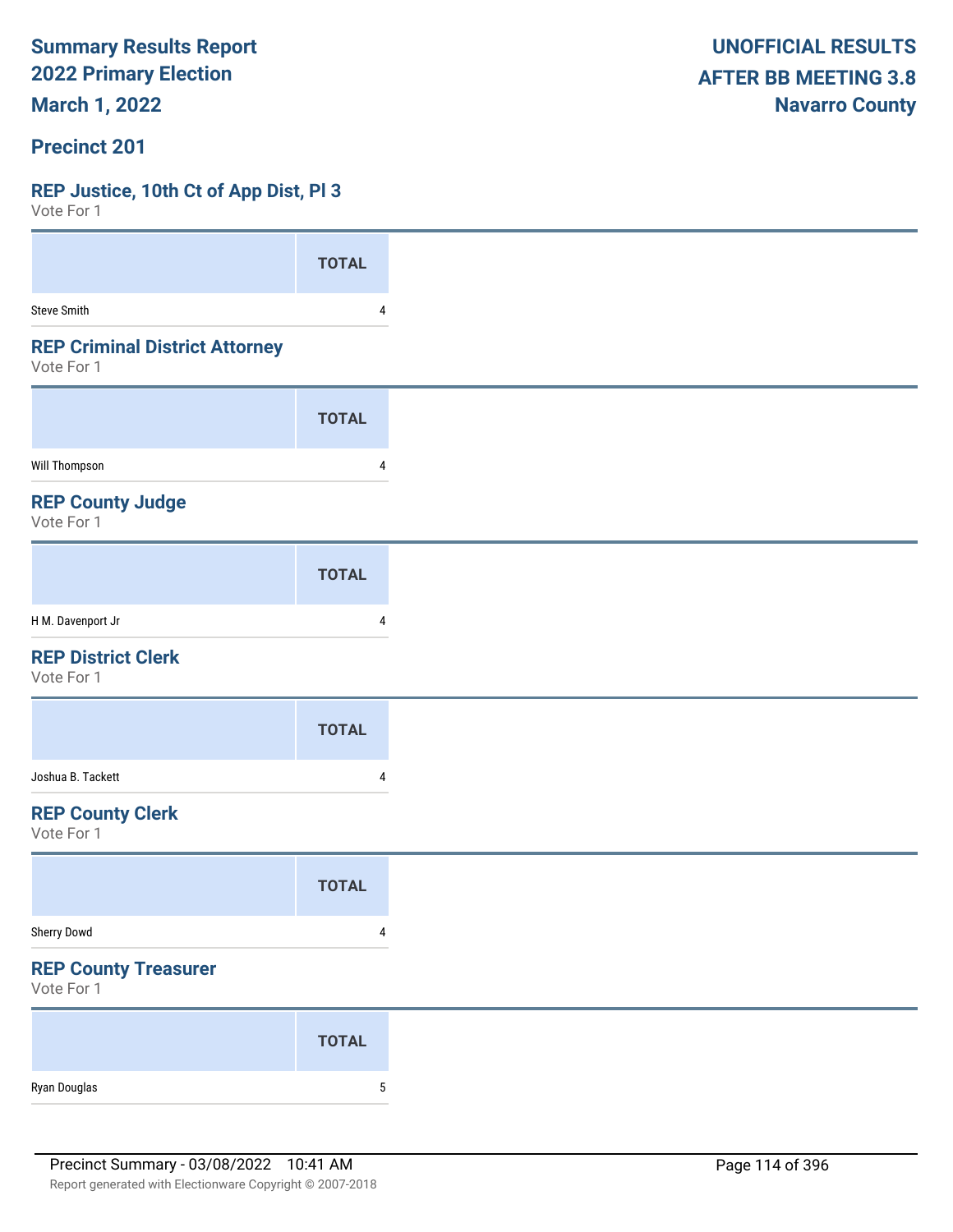**March 1, 2022**

#### **Precinct 201**

#### **REP County Commissioner Pct 2**

Vote For 1

#### **REP JOP Pct 2**

Vote For 1

|                   | <b>TOTAL</b> |
|-------------------|--------------|
| Darrell R. Waller |              |

## **REP Constable Pct No. 2**

Vote For 1

#### **REP County Chair**

Vote For 1

#### **REP Proposition 1**

|                | <b>TOTAL</b> |
|----------------|--------------|
| <b>YES</b>     | 4            |
| N <sub>0</sub> |              |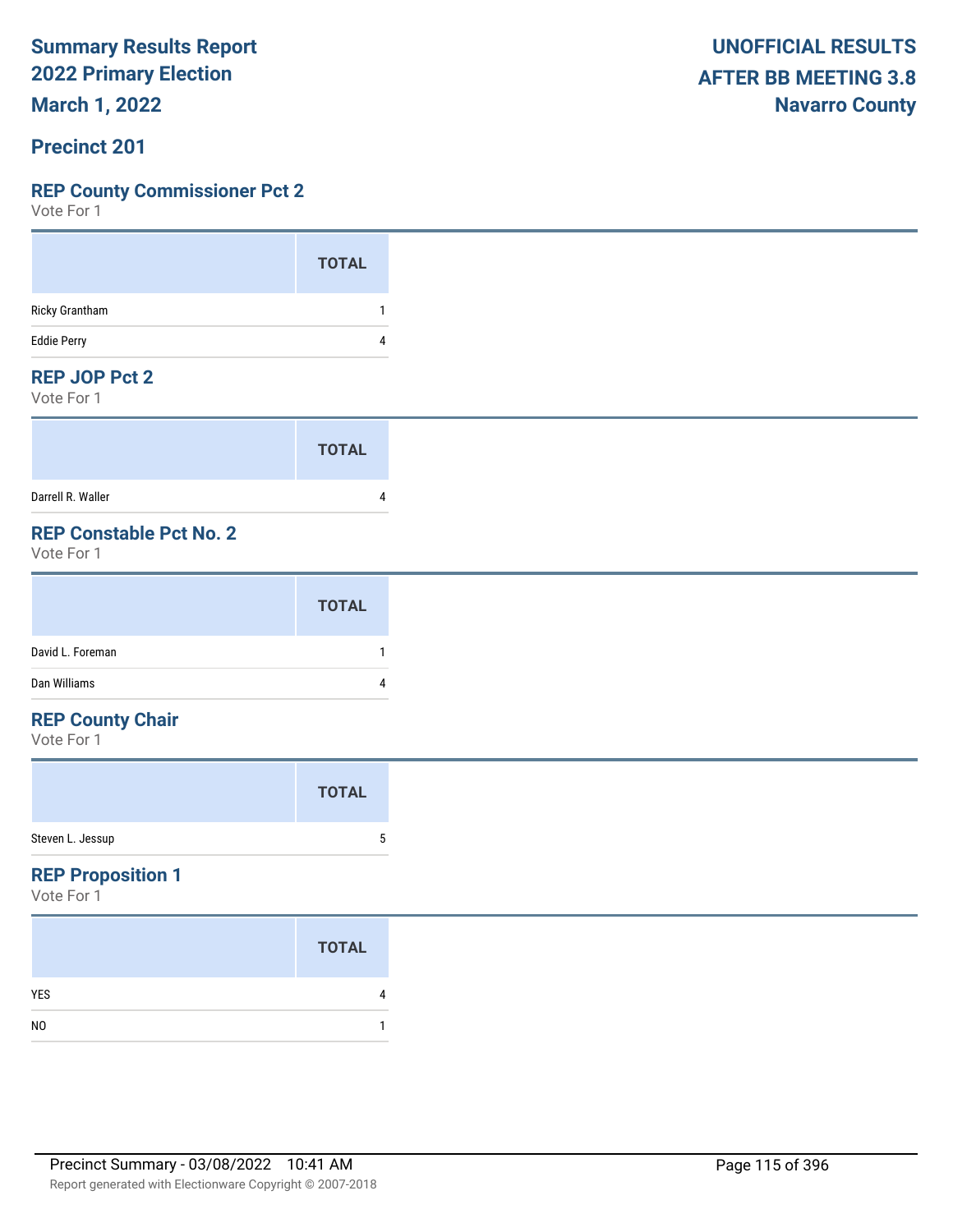## **March 1, 2022**

## **Precinct 201**

Vote For 1

#### **REP Proposition 3**

Vote For 1

|                | <b>TOTAL</b> |
|----------------|--------------|
| YES            |              |
| N <sub>0</sub> |              |

## **REP Proposition 4**

Vote For 1

## **REP Proposition 5**

Vote For 1

#### **REP Proposition 6**

|                | <b>TOTAL</b> |
|----------------|--------------|
| YES            |              |
| N <sub>0</sub> |              |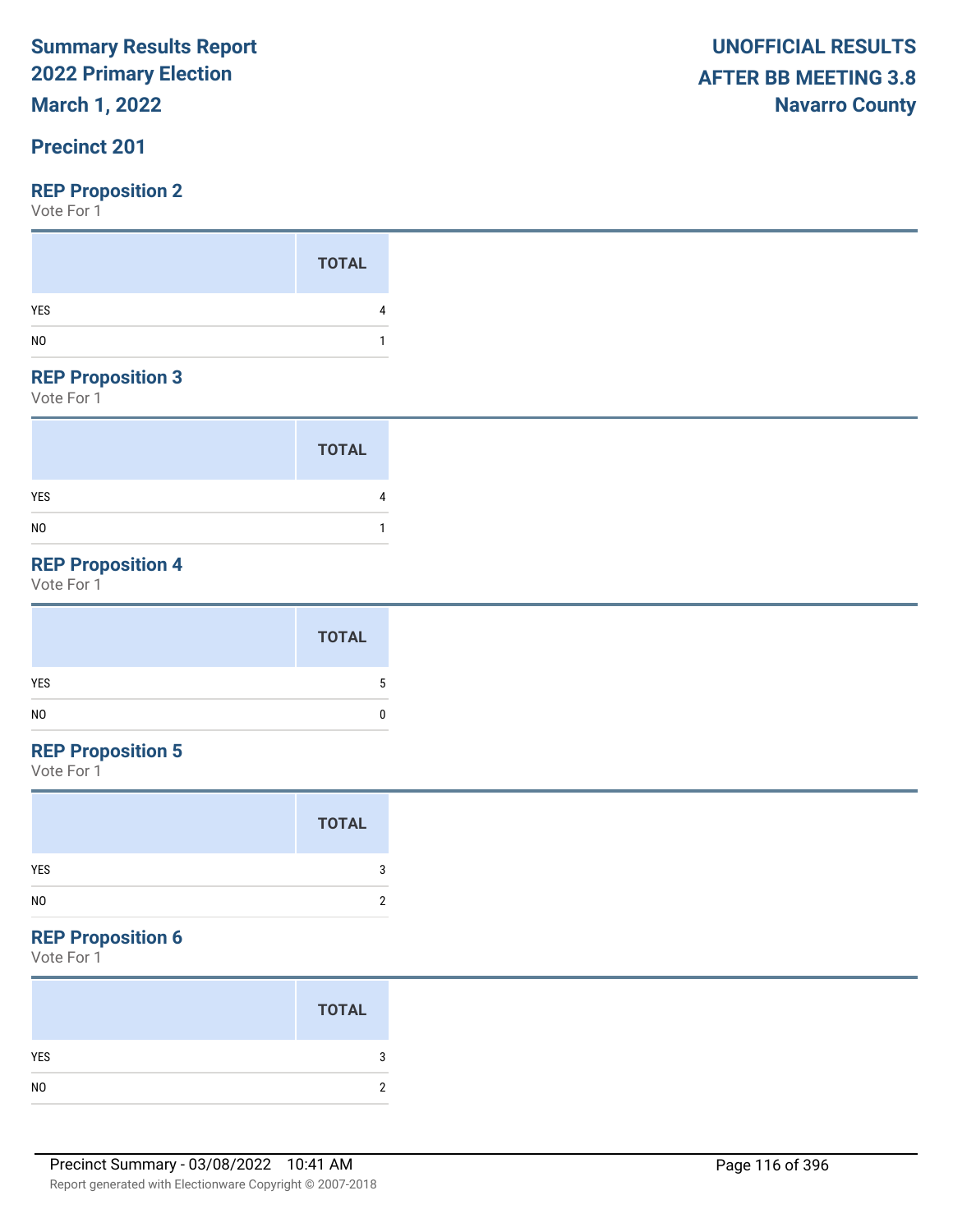## **March 1, 2022**

## **Precinct 201**

Vote For 1

#### **REP Proposition 8**

Vote For 1

|                | <b>TOTAL</b> |
|----------------|--------------|
| <b>YES</b>     | 5            |
| N <sub>0</sub> | 0            |

## **REP Proposition 9**

Vote For 1

|            | <b>TOTAL</b> |
|------------|--------------|
| <b>YES</b> |              |
| NO         | 0            |
|            |              |

## **REP Proposition 10**

|                | <b>TOTAL</b> |
|----------------|--------------|
| YES            | 5            |
| N <sub>0</sub> |              |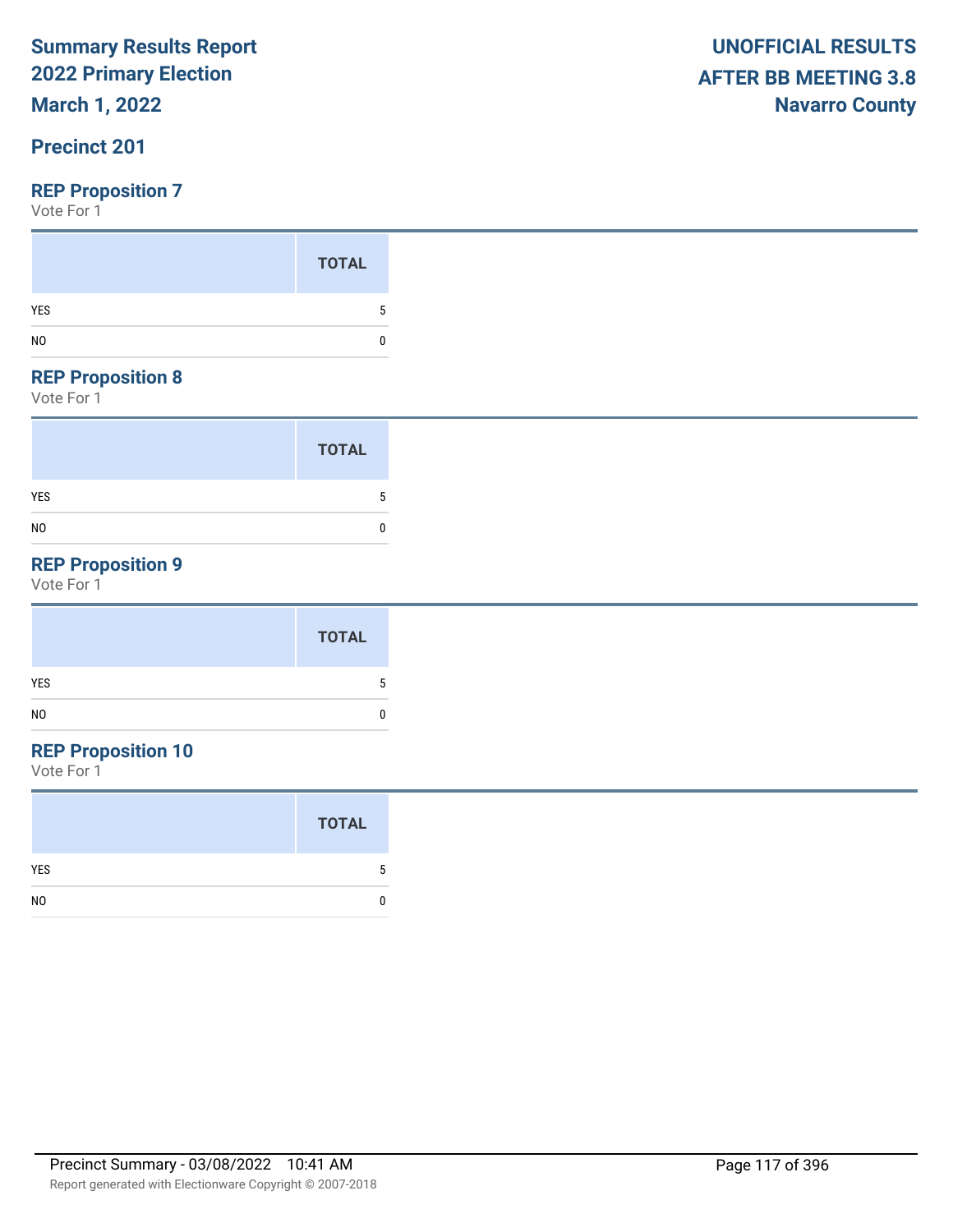**March 1, 2022**

## **Precinct 201**

#### **DEM Governor**

Vote For 1

|                             | <b>TOTAL</b> |
|-----------------------------|--------------|
| <b>Rich Wakeland</b>        | 3            |
| Beto O'Rourke               | 86           |
| Joy Diaz                    | 2            |
| Inocencio (Inno) Barrientez | n            |
| Michael Cooper              |              |

#### **DEM Lieutenant Governor**

Vote For 1

|                      | <b>TOTAL</b> |
|----------------------|--------------|
| <b>Carla Brailey</b> | 29           |
| Mike Collier         | 35           |
| Michelle Beckley     | 27           |

## **DEM Attorney General**

|                         | <b>TOTAL</b> |
|-------------------------|--------------|
| S. "TBONE" Raynor       |              |
| Joe Jaworski            | 6            |
| Rochelle Mercedes Garza | 29           |
| Mike Fields             | 10           |
| Lee Merritt             | 38           |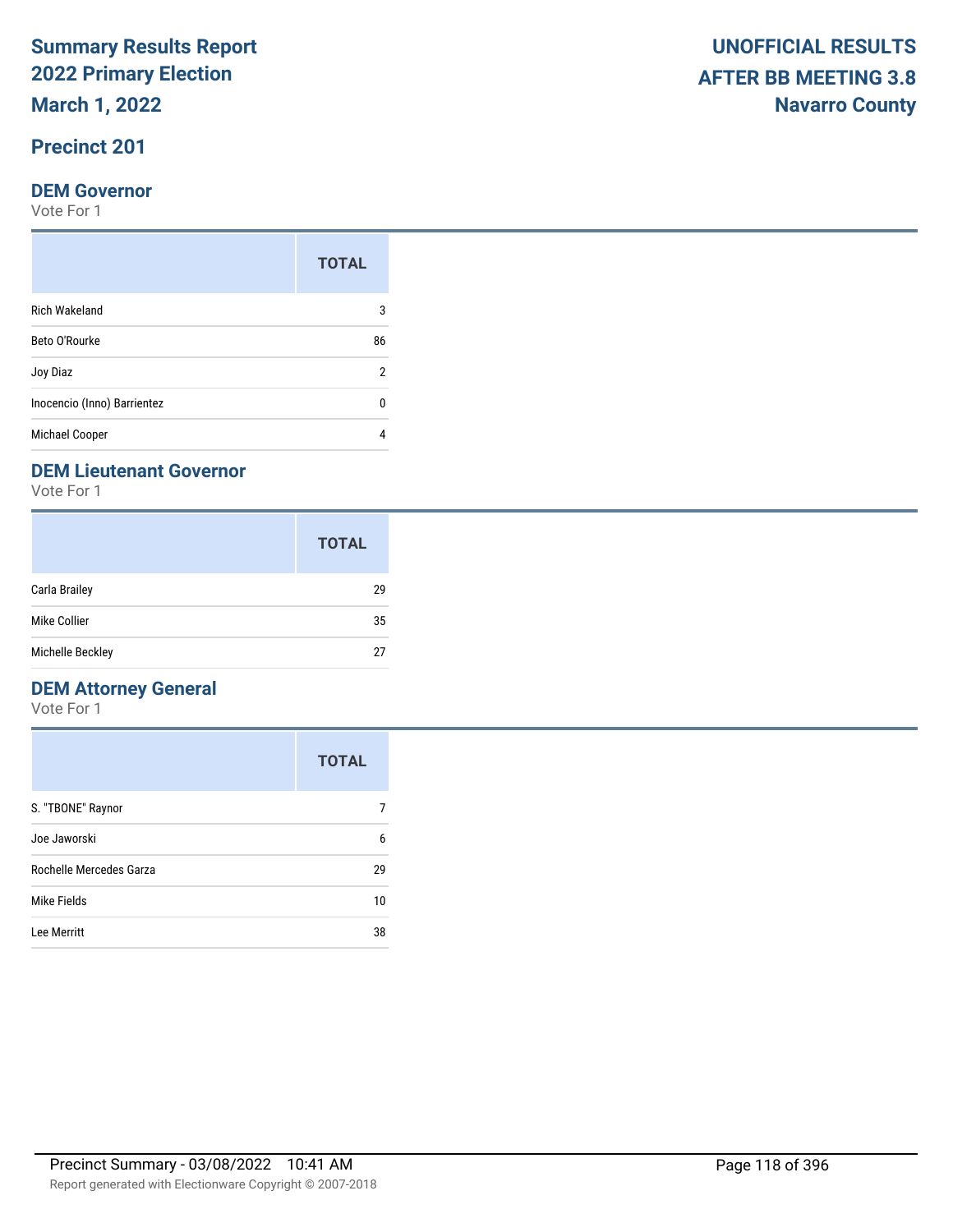**March 1, 2022**

#### **Precinct 201**

#### **DEM Comptroller of Public Accounts**

Vote For 1

|                    | <b>TOTAL</b> |  |
|--------------------|--------------|--|
| <b>Tim Mahoney</b> | 28           |  |
| Angel Luis Vega    | 25           |  |
| Janet T. Dudding   | 35           |  |

## **DEM Comm General Land Office**

Vote For 1

|                      | <b>TOTAL</b> |
|----------------------|--------------|
| Jinny Suh            | 18           |
| Michael Lange        | 35           |
| Sandragrace Martinez | 17           |
| Jay Kleberg          | 16           |

## **DEM Commissioner of Agriculture**

Vote For 1

|            | <b>TOTAL</b> |
|------------|--------------|
| Ed Ireson  | 21           |
| Susan Hays | 63           |

#### **DEM Railroad Commissioner**

Vote For 1

|              | <b>TOTAL</b> |  |
|--------------|--------------|--|
| Luke Warford | 80           |  |

#### **DEM Justice, Supreme Court, Pl 3**

|               | <b>TOTAL</b> |  |
|---------------|--------------|--|
| Erin A Nowell | 78           |  |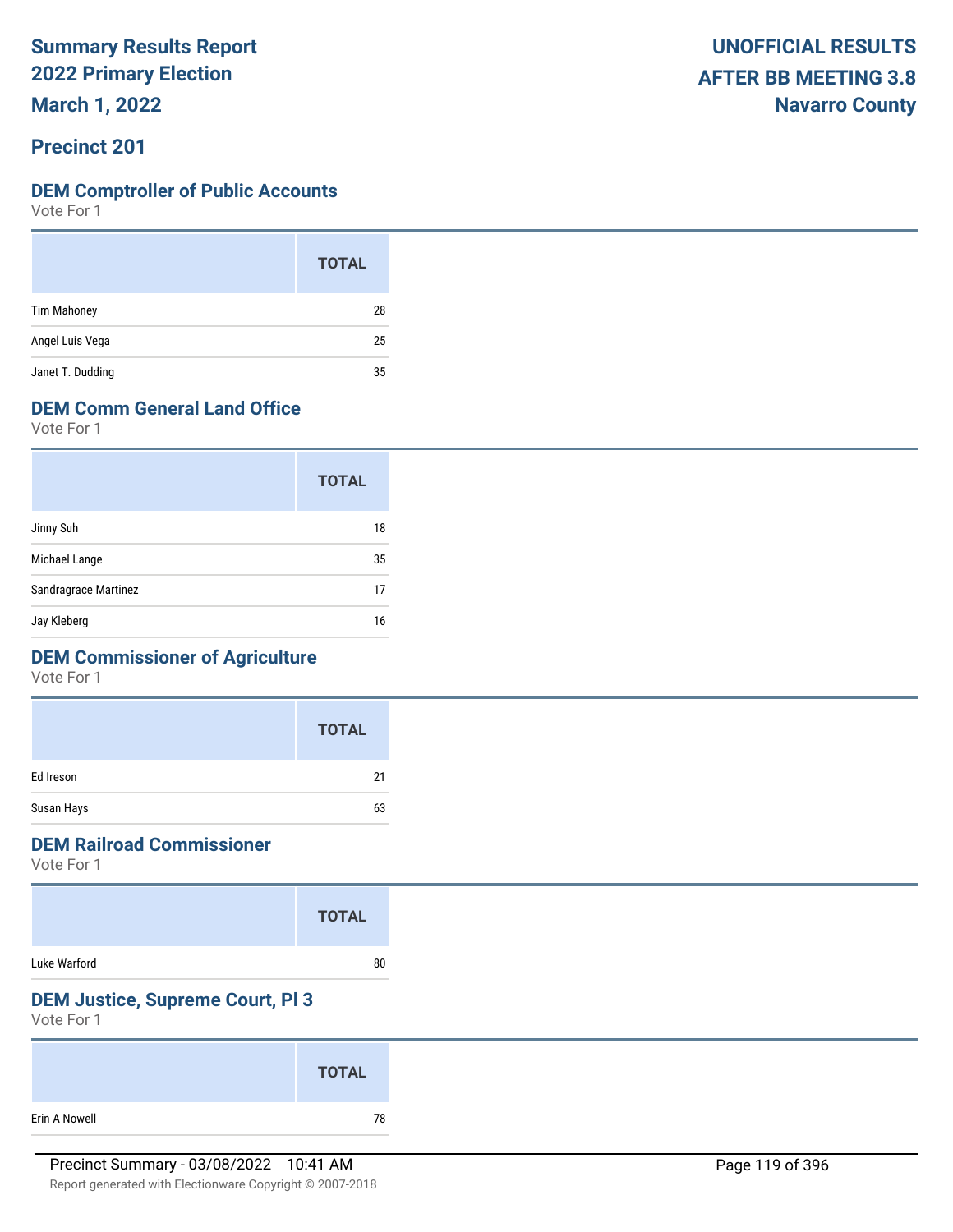**March 1, 2022**

#### **Precinct 201**

## **DEM Justice, Supreme Court, Pl 5**

| 1 U L U L U L L                                       |              |
|-------------------------------------------------------|--------------|
|                                                       | <b>TOTAL</b> |
| Amanda Reichek                                        | 79           |
| <b>DEM Justice, Supreme Court, PI 9</b><br>Vote For 1 |              |
|                                                       | <b>TOTAL</b> |
| Julia Maldonado                                       | 78           |
| <b>DEM Judge, Ct of Crim App, PI 5</b><br>Vote For 1  |              |
|                                                       | <b>TOTAL</b> |
| Dana Huffman                                          | 77           |
| DEM Judge, Ct of Crim App, Pl 6<br>Vote For 1         |              |
|                                                       | <b>TOTAL</b> |
| Robert Johnson                                        | 78           |
| <b>DEM Member, State BoE, Dist 14</b><br>Vote For 1   |              |
|                                                       | <b>TOTAL</b> |
| <b>Tracy Fisher</b>                                   | ${\bf 80}$   |
| <b>DEM State Senator, Dist 2</b><br>Vote For 1        |              |
|                                                       | <b>TOTAL</b> |
| Prince S Giadolor                                     | $73\,$       |
|                                                       |              |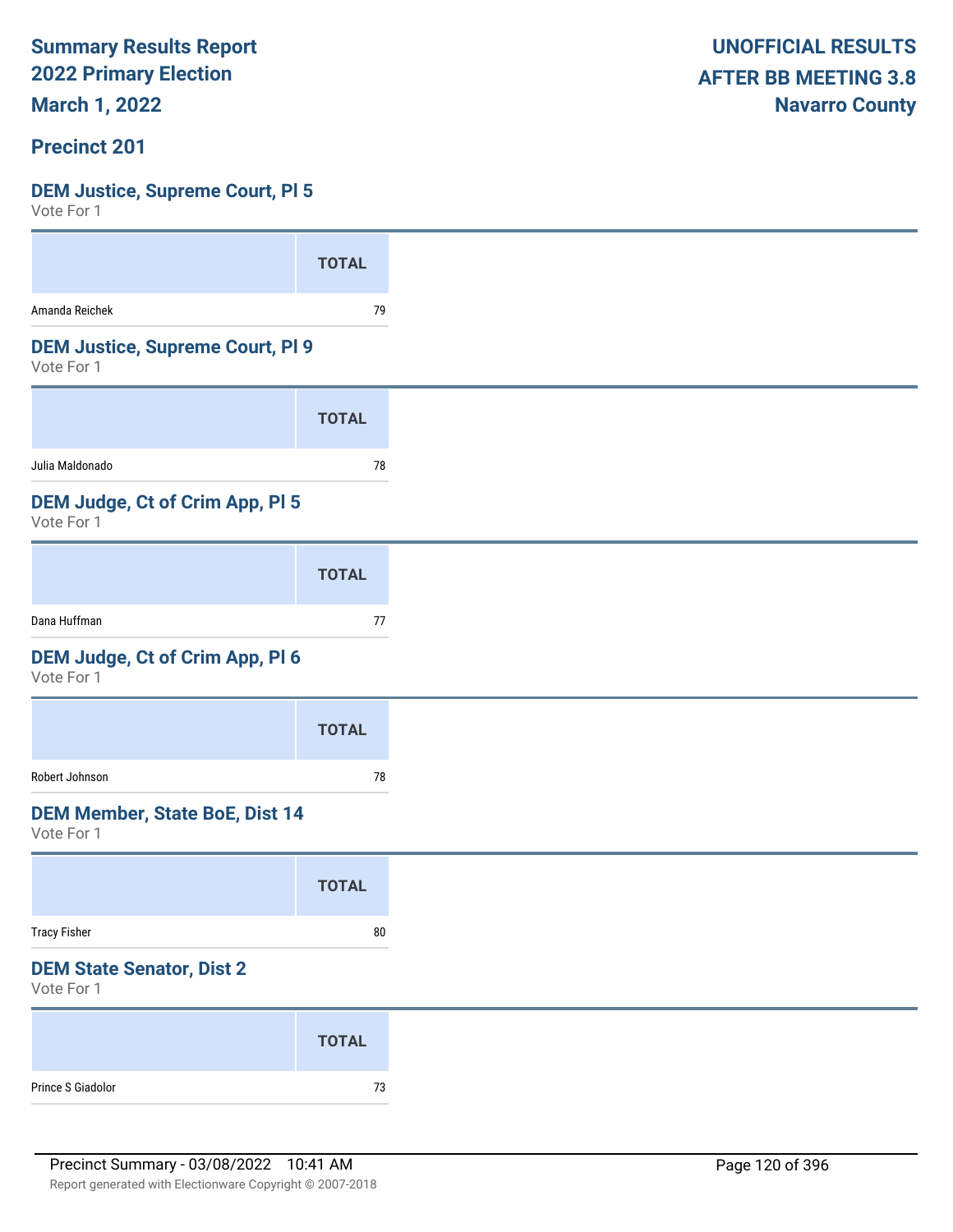#### **Precinct 202**

#### **STATISTICS**

|                                         | TOTAL |
|-----------------------------------------|-------|
| Registered Voters - Total               | n     |
| Registered Voters - Republican Party    | 0     |
| Registered Voters - Democratic Party    | 0     |
| Registered Voters - NONPARTISAN         | 0     |
| <b>Ballots Cast - Total</b>             | 66    |
| Ballots Cast - Republican Party         | 30    |
| Ballots Cast - Democratic Party         | 36    |
| <b>Ballots Cast - NONPARTISAN</b>       | 0     |
| <b>Ballots Cast - Blank</b>             | 0     |
| Voter Turnout - Total                   | 0.00% |
| Voter Turnout - Republican Party        | 0.00% |
| <b>Voter Turnout - Democratic Party</b> | 0.00% |
| <b>Voter Turnout - NONPARTISAN</b>      | 0.00% |
|                                         |       |

### **REP US Representative, District 6**

|                   | <b>TOTAL</b> |
|-------------------|--------------|
| <b>Bill Payne</b> | 3            |
| James Buford      | 2            |
| Jake Ellzey       | 24           |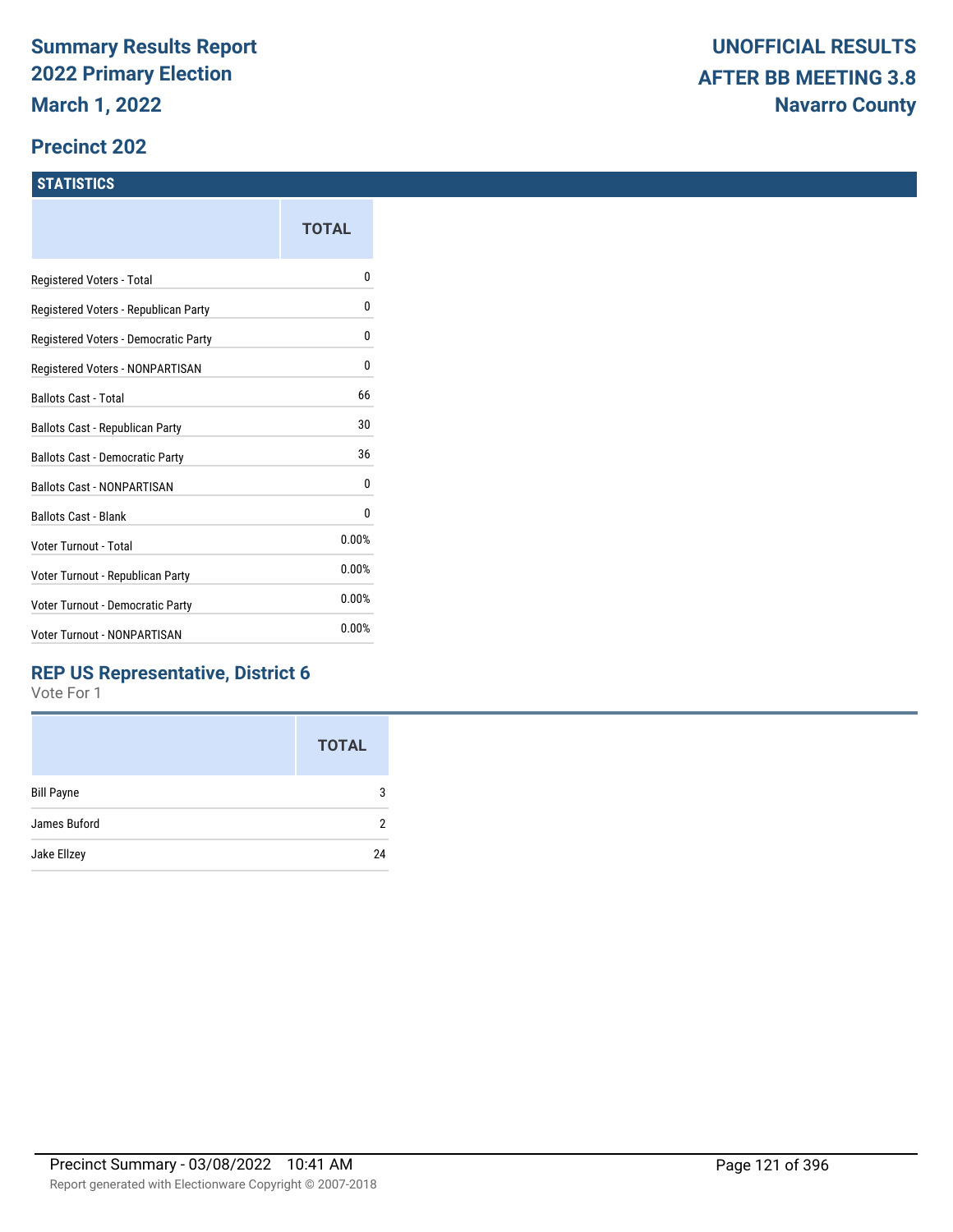**March 1, 2022**

## **Precinct 202**

#### **REP Governor**

Vote For 1

|                     | <b>TOTAL</b>   |
|---------------------|----------------|
| <b>Greg Abbott</b>  | 22             |
| <b>Rick Perry</b>   | 3              |
| Danny Harrison      | U              |
| Allen B. West       | 1              |
| <b>Chad Prather</b> | $\overline{2}$ |
| Kandy Kaye Horn     | 1              |
| Paul Belew          | U              |
| Don Huffines        |                |

## **REP Lieutenant Governor**

Vote For 1

|                        | <b>TOTAL</b>   |
|------------------------|----------------|
| <b>Todd M. Bullis</b>  | n              |
| Daniel Miller          | $\overline{2}$ |
| Dan Patrick            | 25             |
| Zach Vance             | 0              |
| <b>Trayce Bradford</b> | 2              |
| <b>Aaron Sorrells</b>  | n              |

## **REP Attorney General**

|                   | <b>TOTAL</b> |
|-------------------|--------------|
| Eva Guzman        | 8            |
| <b>Ken Paxton</b> | 8            |
| Louie Gohmert     | 2            |
| George P. Bush    | 11           |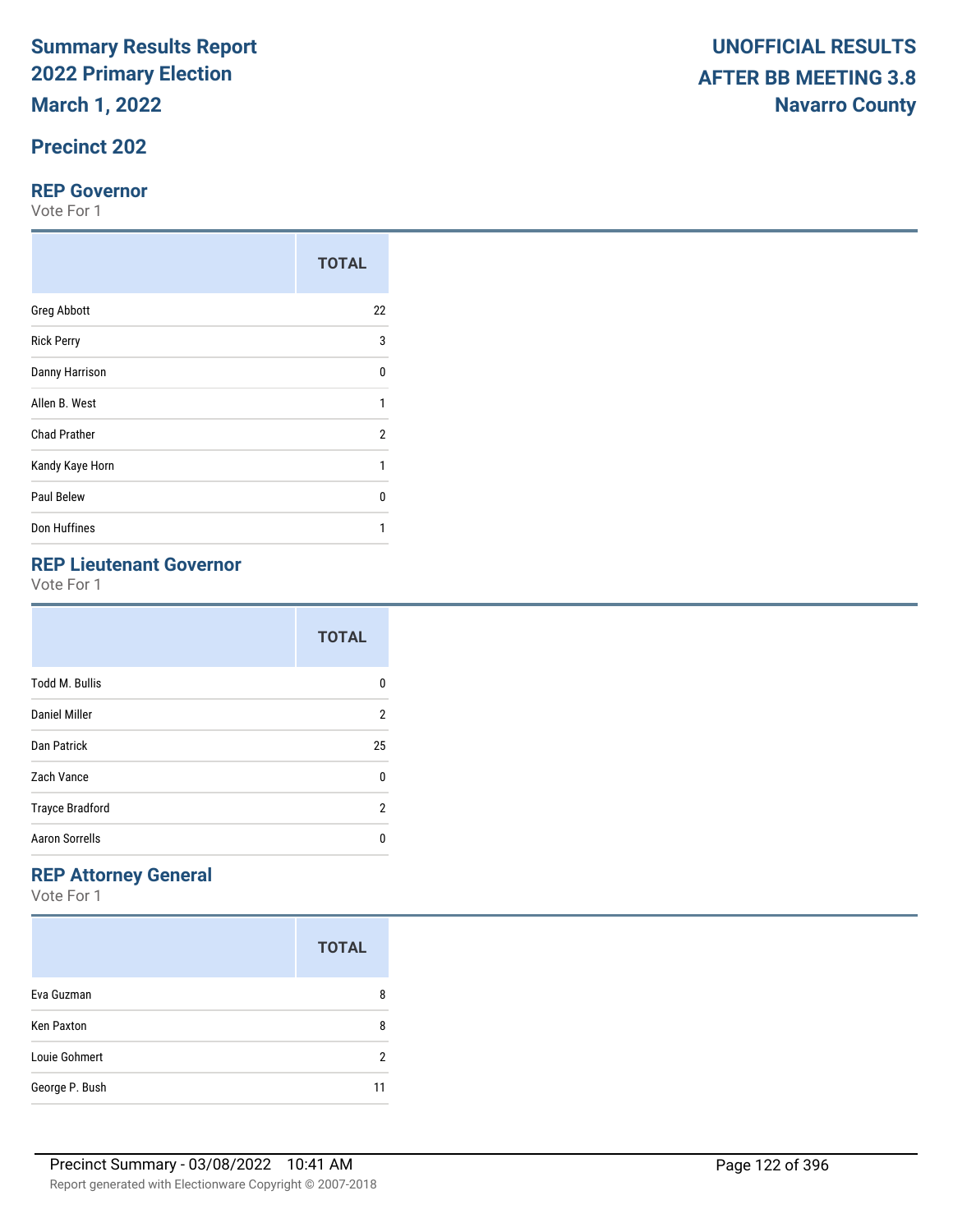**March 1, 2022**

#### **Precinct 202**

#### **REP Comptroller of Public Accounts**

Vote For 1

|                | <b>TOTAL</b> |
|----------------|--------------|
| Mark V. Goloby |              |
| Glenn Hegar    | 20           |

#### **REP Comm General Land Office**

Vote For 1

|                        | <b>TOTAL</b> |
|------------------------|--------------|
| Ben Armenta            | 2            |
| Jon Spiers             | 4            |
| Victor Avila           | 3            |
| Rufus Lopez            | 2            |
| Dawn Buckingham        | 4            |
| <b>Tim Westley</b>     | 8            |
| Don W. Minton          | 1            |
| <b>Weston Martinez</b> |              |
|                        |              |

## **REP Commissioner of Agriculture**

|                  | <b>TOTAL</b> |
|------------------|--------------|
| Carey A. Counsil |              |
| Sid Miller       | 19           |
| James White      |              |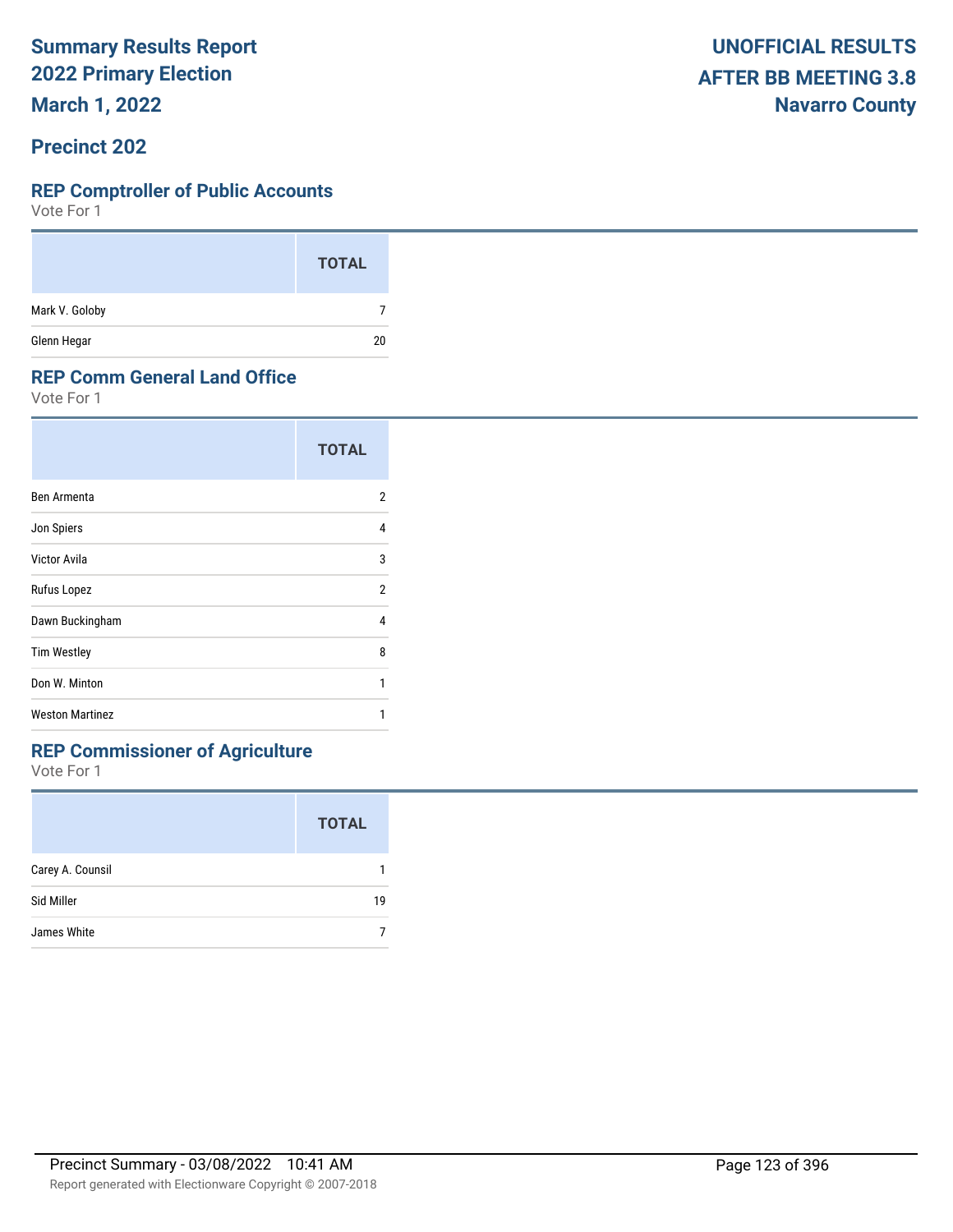**March 1, 2022**

### **Precinct 202**

#### **REP Railroad Commissioner**

Vote For 1

|                        | <b>TOTAL</b> |
|------------------------|--------------|
| Sarah Stogner          |              |
| Dawayne Tipton         | 4            |
| Wayne Christian        | g            |
| Tom Slocum Jr          | 2            |
| Marvin "Sarge" Summers | 4            |

#### **REP Justice, Supreme Court, Pl 3**

Vote For 1

|                | <b>TOTAL</b> |
|----------------|--------------|
| Debra Lehrmann | 24           |

## **REP Justice, Supreme Court, Pl 5**

Vote For 1

|               | <b>TOTAL</b> |
|---------------|--------------|
| Rebeca Huddle | 24           |

## **REP Justice, Supreme Court, Pl 9**

Vote For 1

|                  | <b>TOTAL</b> |
|------------------|--------------|
| David J. Schenck | 16           |
| Evan Young       | 10           |

## **REP Judge, Ct of Crim App, Pl 2**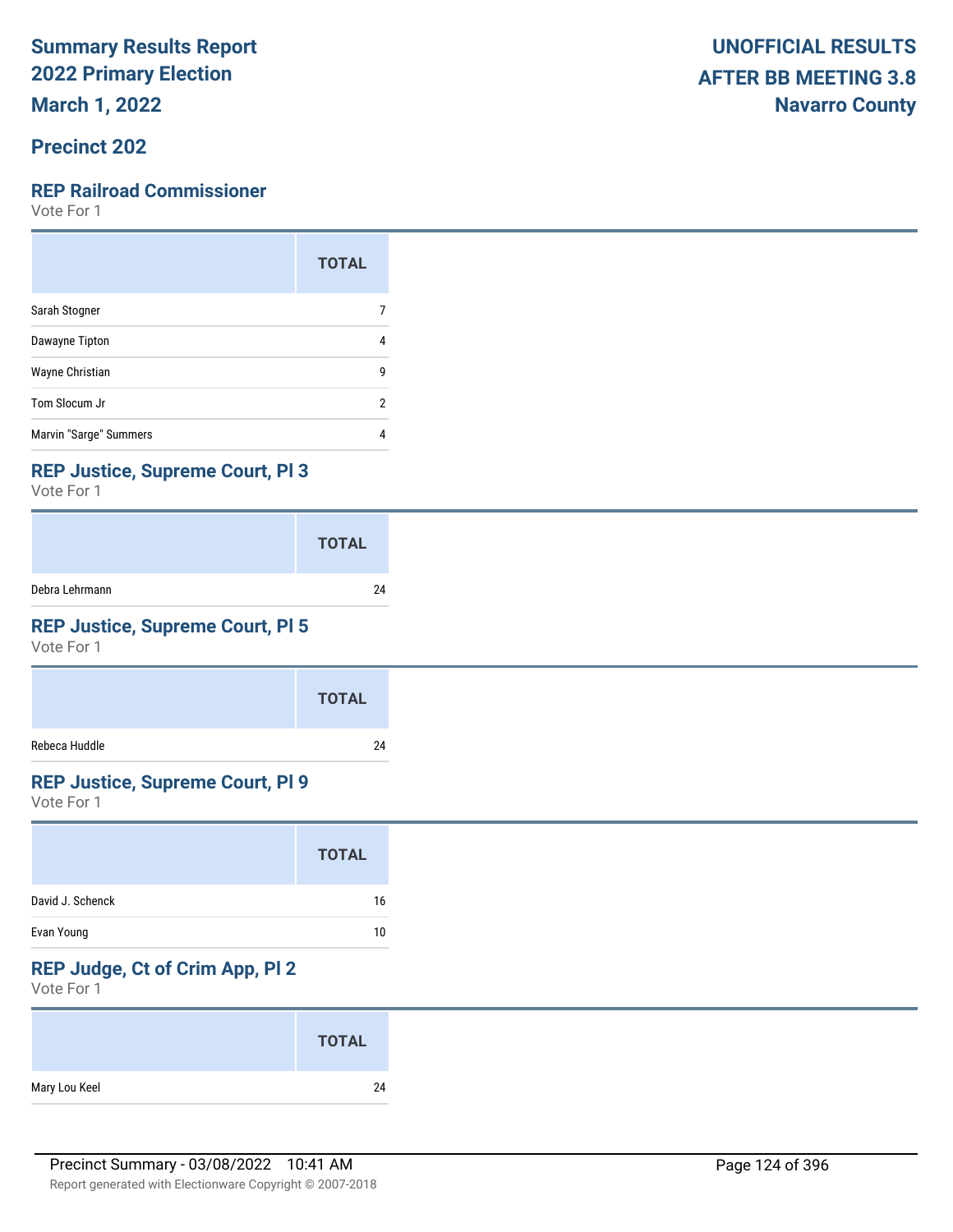**March 1, 2022**

#### **Precinct 202**

#### **REP Judge, Ct of Crim App, Pl 5**

Vote For 1

|                     | <b>TOTAL</b> |
|---------------------|--------------|
| <b>Scott Walker</b> | 17           |
| Clint Morgan        | 8            |

#### **REP Judge, Ct of Crim App, Pl 6**

Vote For 1

|                       | <b>TOTAL</b> |
|-----------------------|--------------|
| Jesse F. McClure, III | 24           |

#### **REP Member, State BoE, Dist 14**

Vote For 1

|                   | <b>TOTAL</b> |
|-------------------|--------------|
| Evelyn Brooks     | 16           |
| Sue Melton-Malone | 10           |

#### **REP State Senator, Dist 2**

Vote For 1

|                 | <b>TOTAL</b> |  |
|-----------------|--------------|--|
| <b>Bob Hall</b> | 25           |  |

#### **REP State Representative, Dist 8**

|             | <b>TOTAL</b> |
|-------------|--------------|
| Cody Harris | 23           |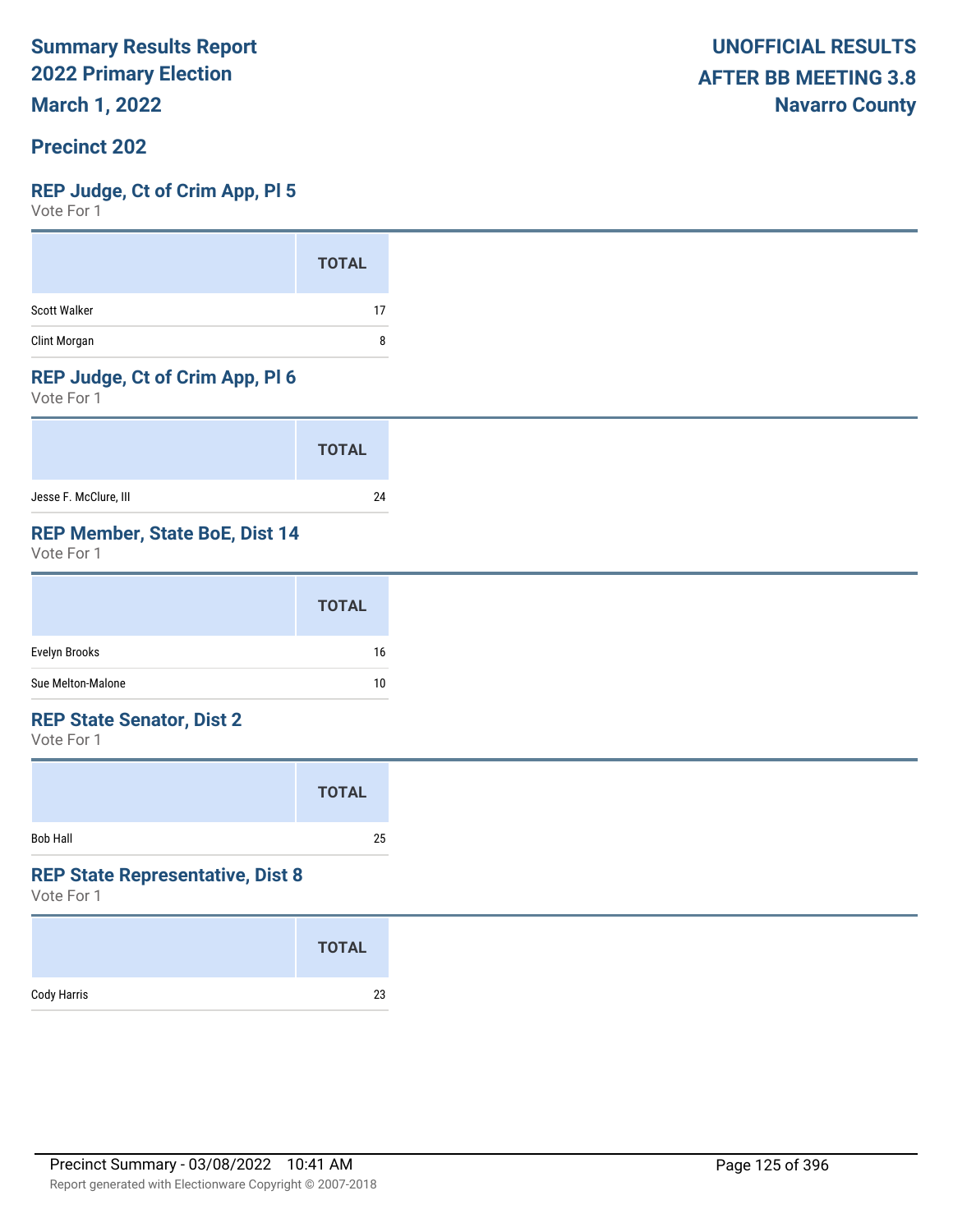**March 1, 2022**

#### **Precinct 202**

#### **REP Justice, 10th Ct of App Dist, Pl 3**

| VOLE FOI 1                                          |              |
|-----------------------------------------------------|--------------|
|                                                     | <b>TOTAL</b> |
| Steve Smith                                         | 24           |
| <b>REP Criminal District Attorney</b><br>Vote For 1 |              |
|                                                     | <b>TOTAL</b> |
| Will Thompson                                       | 25           |
| <b>REP County Judge</b><br>Vote For 1               |              |
|                                                     | <b>TOTAL</b> |
| H M. Davenport Jr                                   | 24           |
| <b>REP District Clerk</b><br>Vote For 1             |              |
|                                                     | <b>TOTAL</b> |
| Joshua B. Tackett                                   | $23\,$       |
| <b>REP County Clerk</b><br>Vote For 1               |              |
|                                                     | <b>TOTAL</b> |
| Sherry Dowd                                         | $26\,$       |
| <b>REP County Treasurer</b><br>Vote For 1           |              |
|                                                     | <b>TOTAL</b> |
| Ryan Douglas                                        | $23\,$       |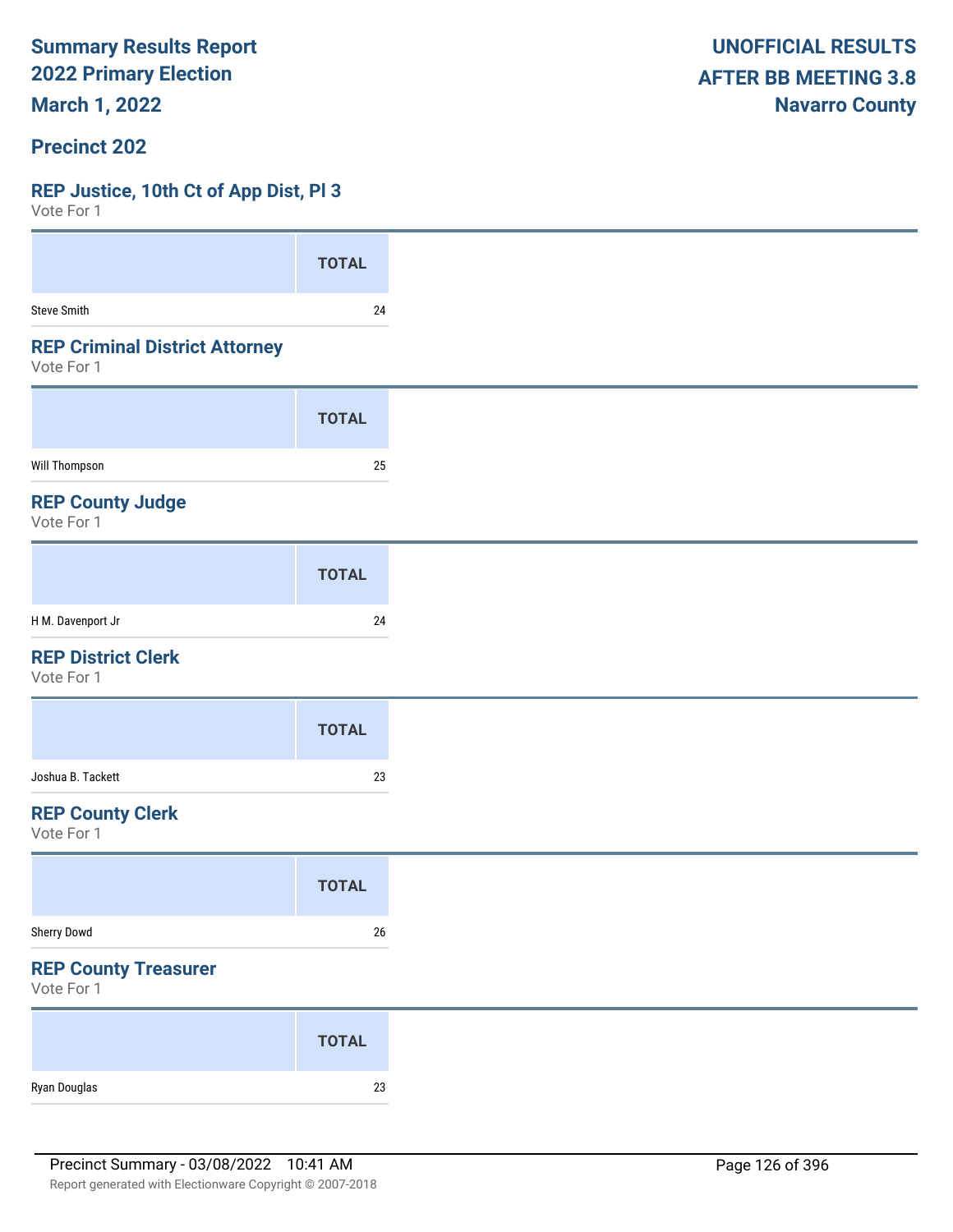**March 1, 2022**

#### **Precinct 202**

#### **REP County Commissioner Pct 2**

Vote For 1

#### **REP JOP Pct 2**

Vote For 1

|                   | <b>TOTAL</b> |
|-------------------|--------------|
| Darrell R. Waller | 23           |

## **REP Constable Pct No. 2**

Vote For 1

#### **REP County Chair**

Vote For 1

#### **REP Proposition 1**

|                | <b>TOTAL</b> |
|----------------|--------------|
| <b>YES</b>     | 25           |
| N <sub>0</sub> | 5            |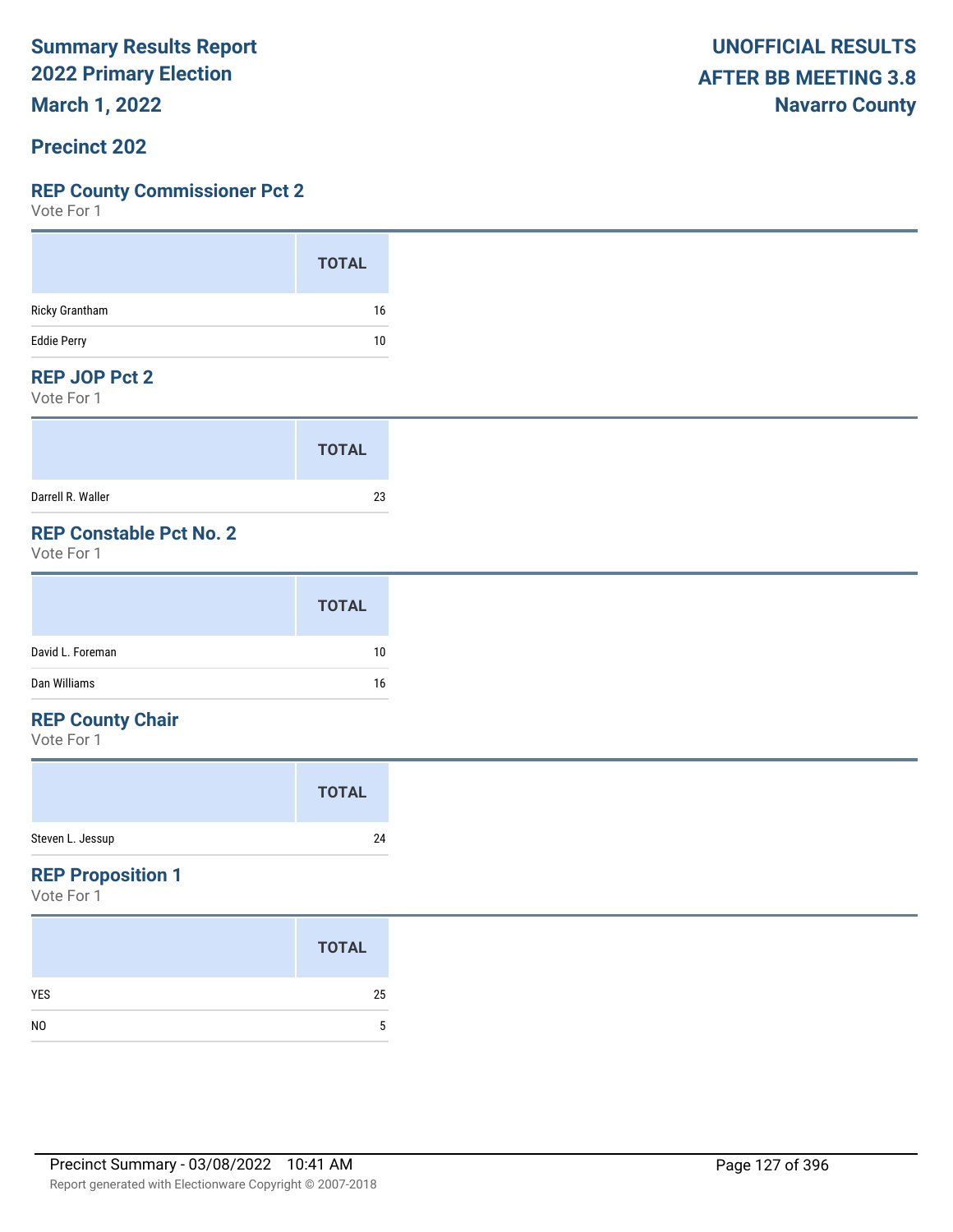## **March 1, 2022**

## **Precinct 202**

#### **REP Proposition 2**

Vote For 1

#### **REP Proposition 3**

Vote For 1

|                | <b>TOTAL</b> |
|----------------|--------------|
| <b>YES</b>     | 21           |
| N <sub>0</sub> | 9            |

## **REP Proposition 4**

Vote For 1

| <b>TOTAL</b> |    |
|--------------|----|
| YES          | 22 |
| NO           | n  |

## **REP Proposition 5**

Vote For 1

#### **REP Proposition 6**

| <b>TOTAL</b> |
|--------------|
| 20           |
| 10           |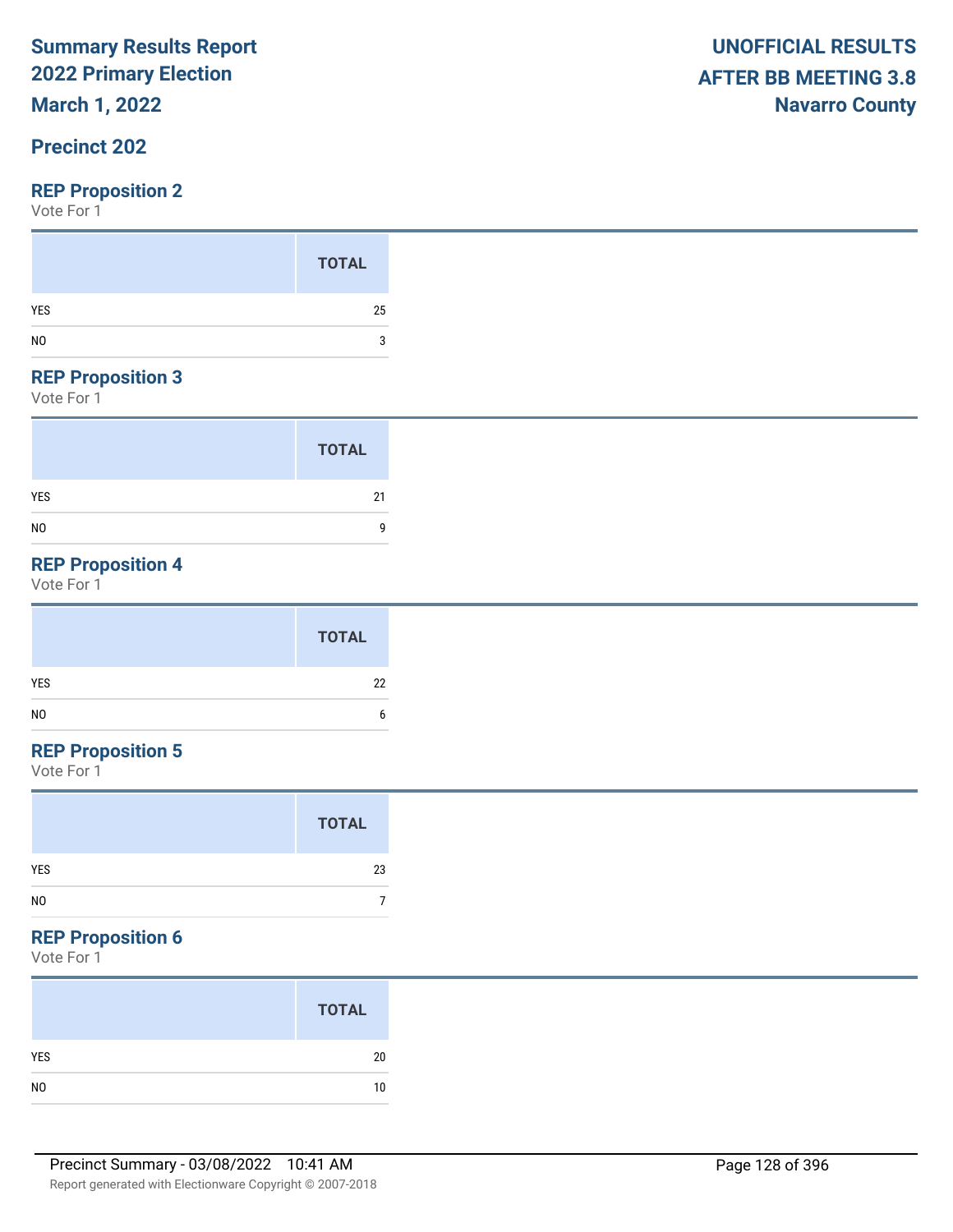## **March 1, 2022**

### **Precinct 202**

#### **REP Proposition 7**

Vote For 1

#### **REP Proposition 8**

Vote For 1

|                | <b>TOTAL</b> |
|----------------|--------------|
| <b>YES</b>     | 27           |
| N <sub>0</sub> |              |

## **REP Proposition 9**

Vote For 1

## **REP Proposition 10**

|                | <b>TOTAL</b> |
|----------------|--------------|
| <b>YES</b>     | 27           |
| N <sub>0</sub> |              |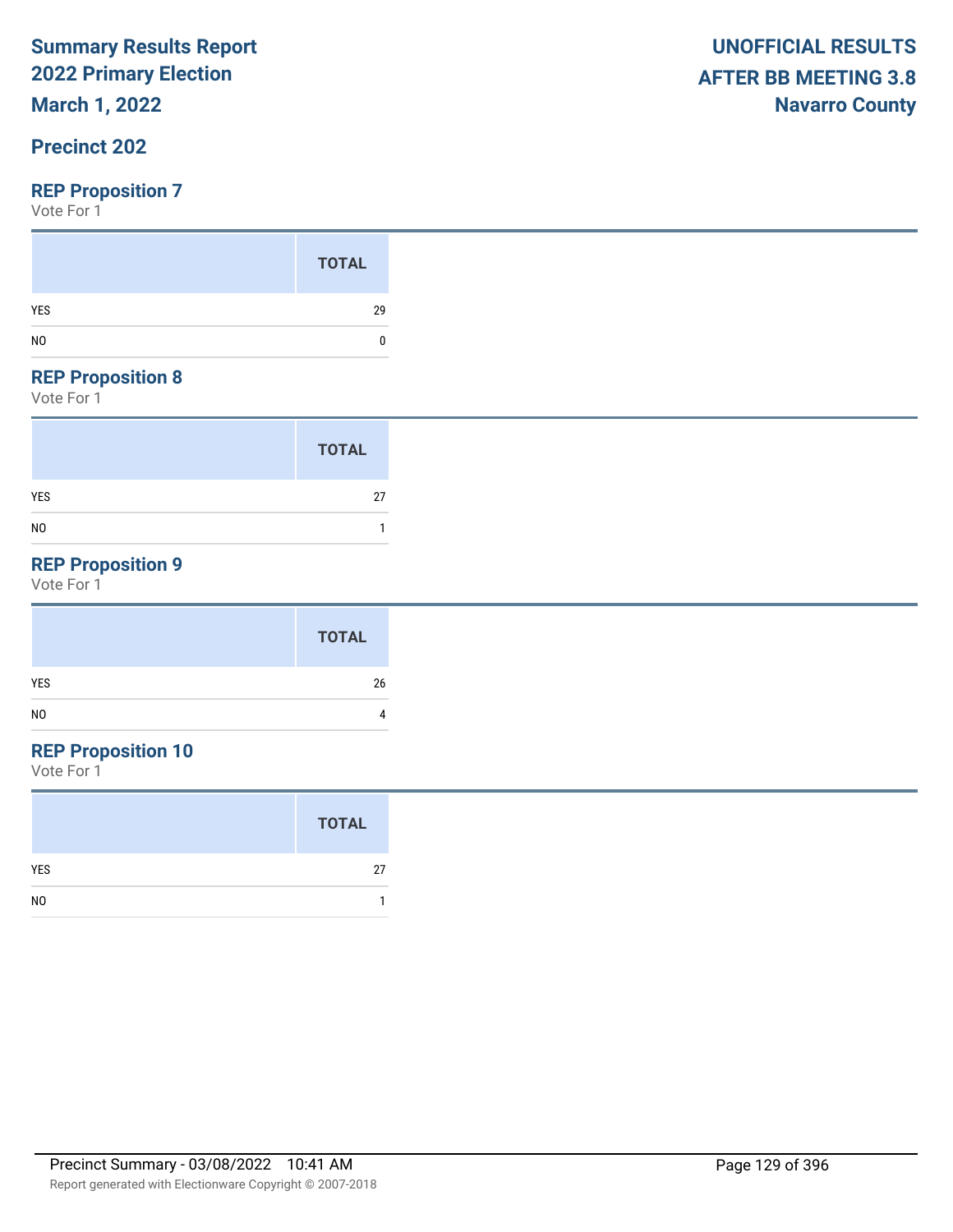**March 1, 2022**

## **Precinct 202**

#### **DEM Governor**

Vote For 1

|                             | <b>TOTAL</b> |
|-----------------------------|--------------|
| <b>Rich Wakeland</b>        |              |
| Beto O'Rourke               | 29           |
| Joy Diaz                    | 5            |
| Inocencio (Inno) Barrientez |              |
| <b>Michael Cooper</b>       |              |

#### **DEM Lieutenant Governor**

Vote For 1

|                  | <b>TOTAL</b> |
|------------------|--------------|
| Carla Brailey    | 14           |
| Mike Collier     | 10           |
| Michelle Beckley | 10           |

## **DEM Attorney General**

|                         | <b>TOTAL</b> |
|-------------------------|--------------|
| S. "TBONE" Raynor       | O            |
| Joe Jaworski            | 2            |
| Rochelle Mercedes Garza | 11           |
| Mike Fields             | 5            |
| Lee Merritt             |              |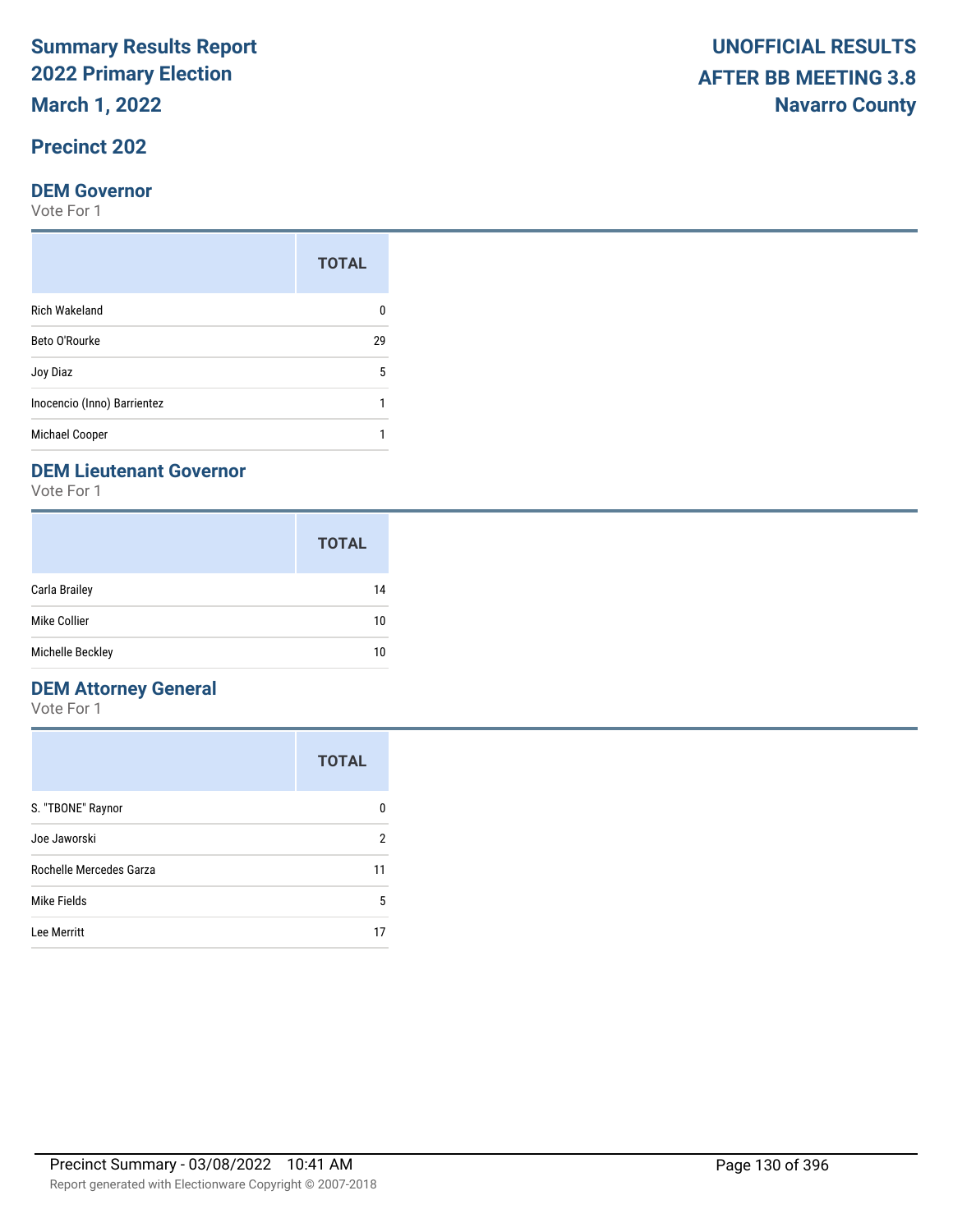**March 1, 2022**

#### **Precinct 202**

#### **DEM Comptroller of Public Accounts**

Vote For 1

|                    | <b>TOTAL</b> |
|--------------------|--------------|
| <b>Tim Mahoney</b> | 11           |
| Angel Luis Vega    | 11           |
| Janet T. Dudding   | 11           |

## **DEM Comm General Land Office**

Vote For 1

|                      | <b>TOTAL</b> |
|----------------------|--------------|
| Jinny Suh            | 5            |
| Michael Lange        | 11           |
| Sandragrace Martinez | 11           |
| Jay Kleberg          | 5            |

### **DEM Commissioner of Agriculture**

Vote For 1

|            | <b>TOTAL</b> |
|------------|--------------|
| Ed Ireson  | q            |
| Susan Hays | 25           |

### **DEM Railroad Commissioner**

Vote For 1

|              | <b>TOTAL</b> |
|--------------|--------------|
| Luke Warford | 32           |

### **DEM Justice, Supreme Court, Pl 3**

|               | <b>TOTAL</b> |
|---------------|--------------|
| Erin A Nowell | 34           |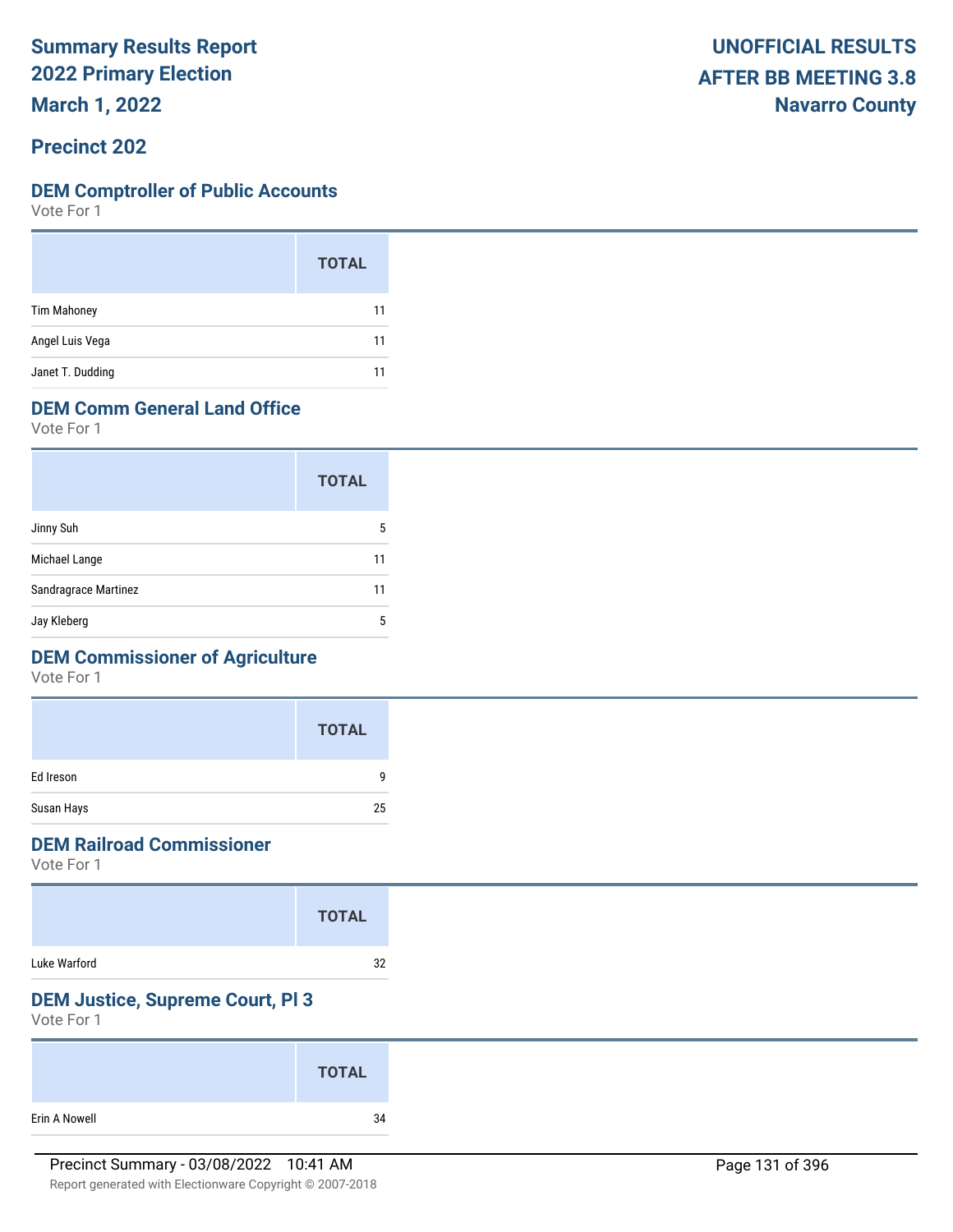**March 1, 2022**

#### **Precinct 202**

## **DEM Justice, Supreme Court, Pl 5**

| Amanda Reichek                                        |              |
|-------------------------------------------------------|--------------|
|                                                       | <b>TOTAL</b> |
|                                                       | 31           |
| <b>DEM Justice, Supreme Court, PI 9</b><br>Vote For 1 |              |
|                                                       | <b>TOTAL</b> |
| Julia Maldonado                                       | 34           |
| DEM Judge, Ct of Crim App, PI 5<br>Vote For 1         |              |
|                                                       | <b>TOTAL</b> |
| Dana Huffman                                          | 31           |
| DEM Judge, Ct of Crim App, Pl 6<br>Vote For 1         |              |
|                                                       | <b>TOTAL</b> |
| Robert Johnson                                        | 28           |
| <b>DEM Member, State BoE, Dist 14</b><br>Vote For 1   |              |
|                                                       | <b>TOTAL</b> |
|                                                       | $32\,$       |
| <b>Tracy Fisher</b>                                   |              |
| <b>DEM State Senator, Dist 2</b><br>Vote For 1        |              |
|                                                       | <b>TOTAL</b> |
|                                                       |              |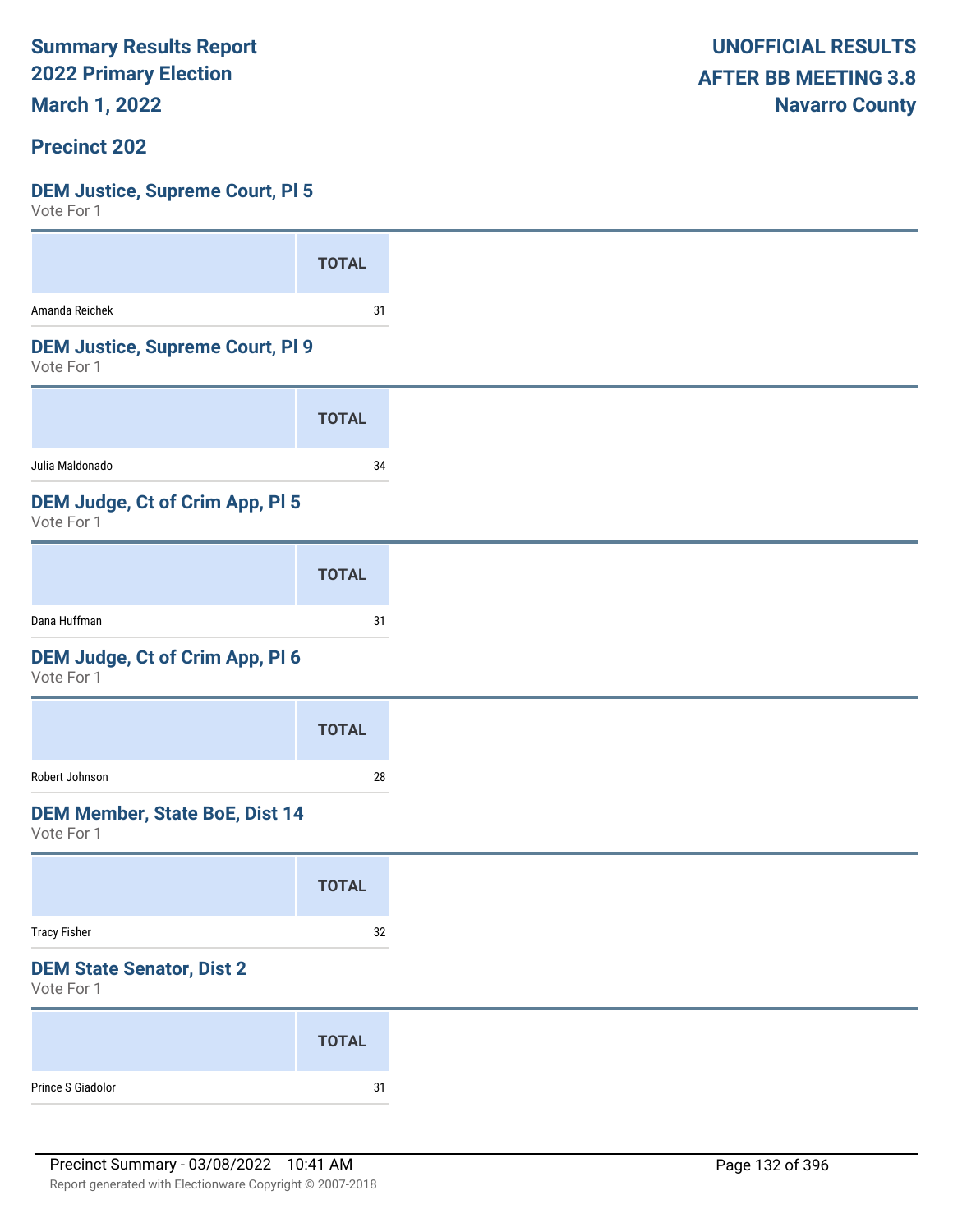#### **Precinct 203**

#### **STATISTICS**

|                                      | TOTAL |
|--------------------------------------|-------|
| Registered Voters - Total            | N     |
| Registered Voters - Republican Party | 0     |
| Registered Voters - Democratic Party | 0     |
| Registered Voters - NONPARTISAN      | 0     |
| Ballots Cast - Total                 | 642   |
| Ballots Cast - Republican Party      | 539   |
| Ballots Cast - Democratic Party      | 103   |
| <b>Ballots Cast - NONPARTISAN</b>    | 0     |
| <b>Ballots Cast - Blank</b>          | 0     |
| Voter Turnout - Total                | 0.00% |
| Voter Turnout - Republican Party     | 0.00% |
| Voter Turnout - Democratic Party     | 0.00% |
| Voter Turnout - NONPARTISAN          | 0.00% |
|                                      |       |

### **REP US Representative, District 6**

|                   | <b>TOTAL</b> |
|-------------------|--------------|
| <b>Bill Payne</b> | 61           |
| James Buford      | 60           |
| Jake Ellzey       | 395          |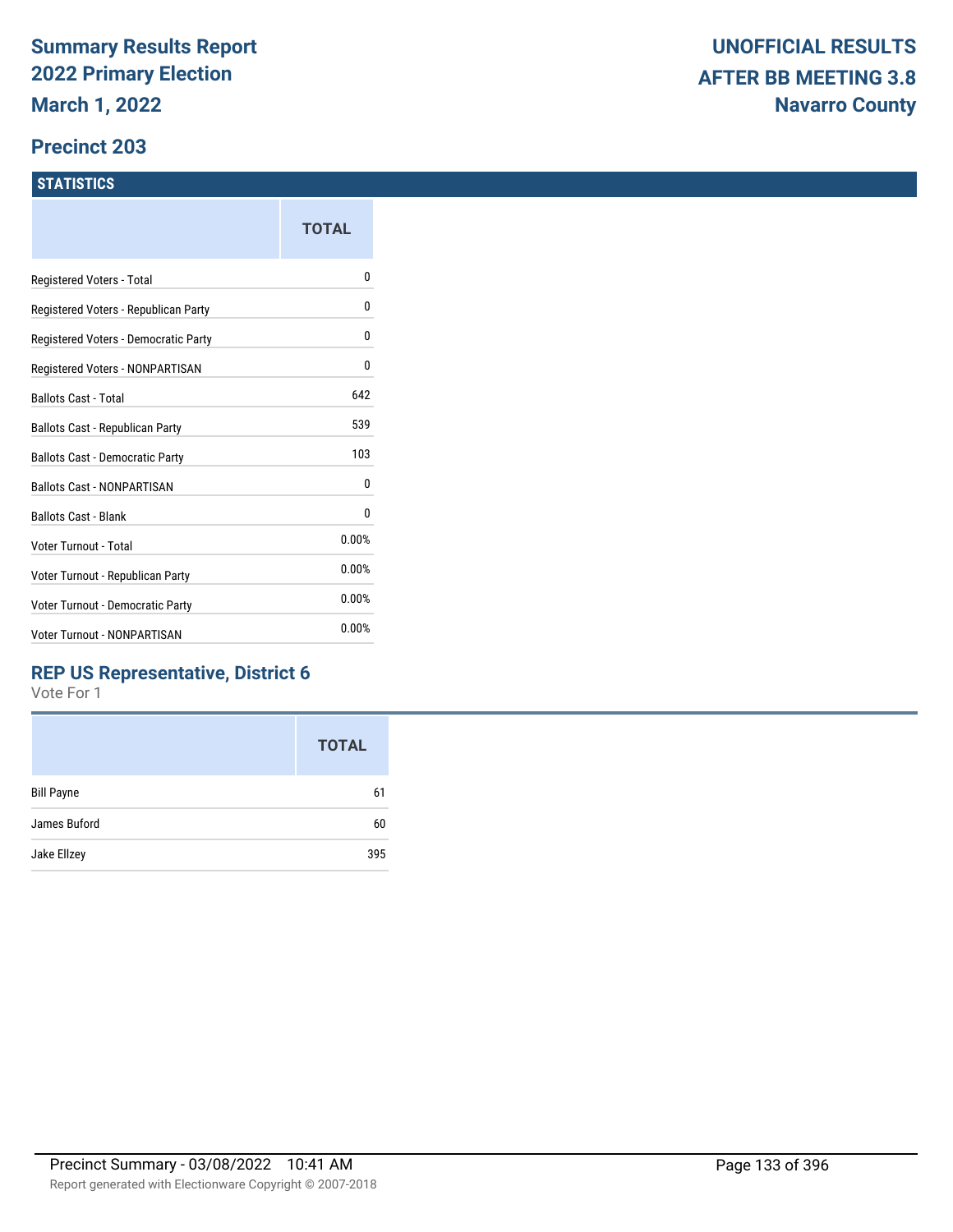**March 1, 2022**

## **Precinct 203**

#### **REP Governor**

Vote For 1

|                     | <b>TOTAL</b>   |
|---------------------|----------------|
| <b>Greg Abbott</b>  | 357            |
| <b>Rick Perry</b>   | 11             |
| Danny Harrison      | $\overline{2}$ |
| Allen B. West       | 55             |
| <b>Chad Prather</b> | 31             |
| Kandy Kaye Horn     | 7              |
| Paul Belew          | 1              |
| Don Huffines        | 66             |

## **REP Lieutenant Governor**

Vote For 1

|                        | <b>TOTAL</b> |  |
|------------------------|--------------|--|
| <b>Todd M. Bullis</b>  | 23           |  |
| Daniel Miller          | 55           |  |
| Dan Patrick            | 368          |  |
| Zach Vance             | 26           |  |
| <b>Trayce Bradford</b> | 27           |  |
| <b>Aaron Sorrells</b>  | 15           |  |

## **REP Attorney General**

|                   | <b>TOTAL</b> |
|-------------------|--------------|
| Eva Guzman        | 65           |
| <b>Ken Paxton</b> | 212          |
| Louie Gohmert     | 64           |
| George P. Bush    | 190          |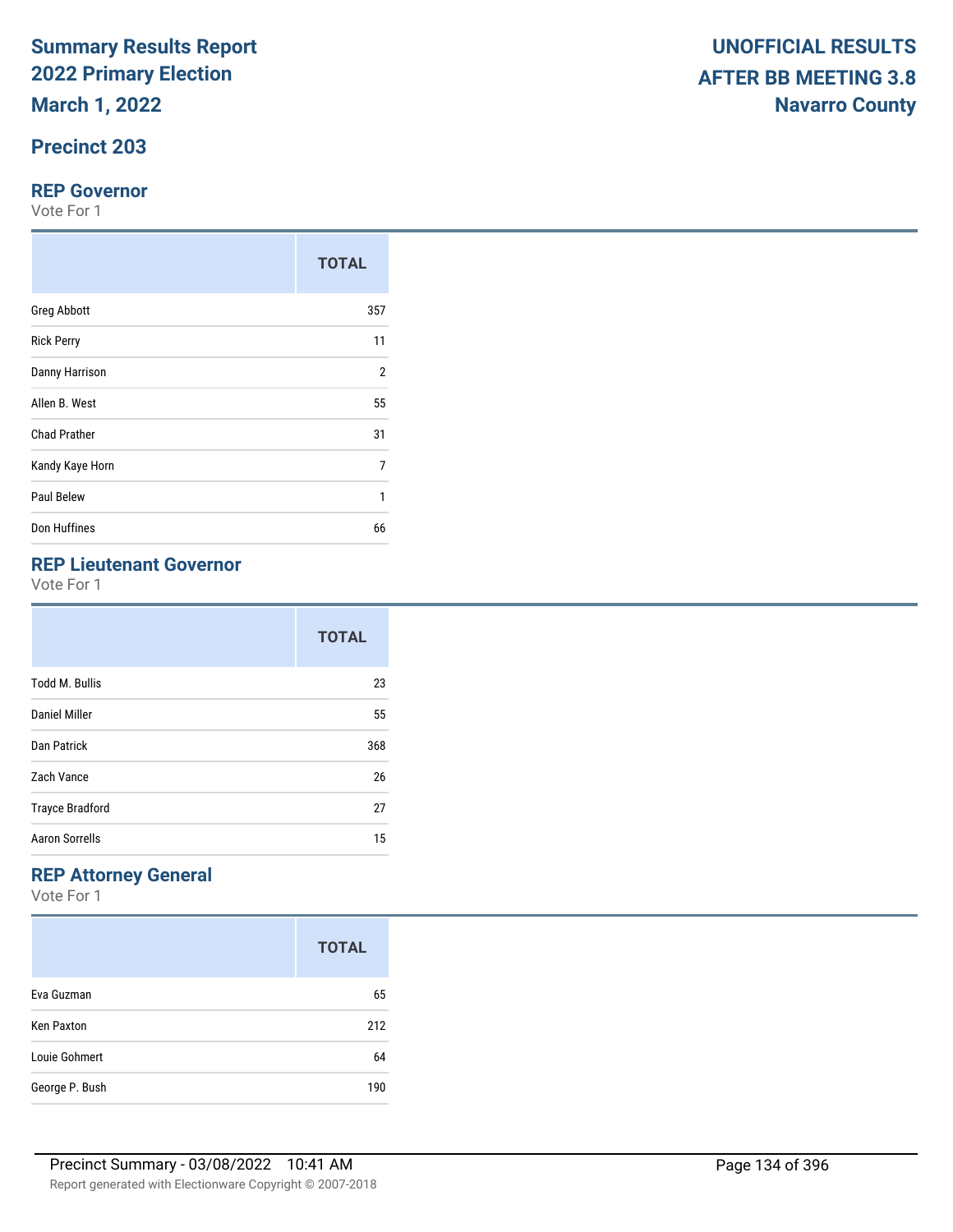**March 1, 2022**

#### **Precinct 203**

#### **REP Comptroller of Public Accounts**

Vote For 1

|                | <b>TOTAL</b> |
|----------------|--------------|
| Mark V. Goloby | 105          |
| Glenn Hegar    | 400          |

#### **REP Comm General Land Office**

Vote For 1

|                        | <b>TOTAL</b> |
|------------------------|--------------|
| Ben Armenta            | 40           |
| Jon Spiers             | 69           |
| Victor Avila           | 22           |
| Rufus Lopez            | 6            |
| Dawn Buckingham        | 115          |
| <b>Tim Westley</b>     | 103          |
| Don W. Minton          | 73           |
| <b>Weston Martinez</b> | 18           |

## **REP Commissioner of Agriculture**

|                  | <b>TOTAL</b> |
|------------------|--------------|
| Carey A. Counsil | 66           |
| Sid Miller       | 301          |
| James White      | 123          |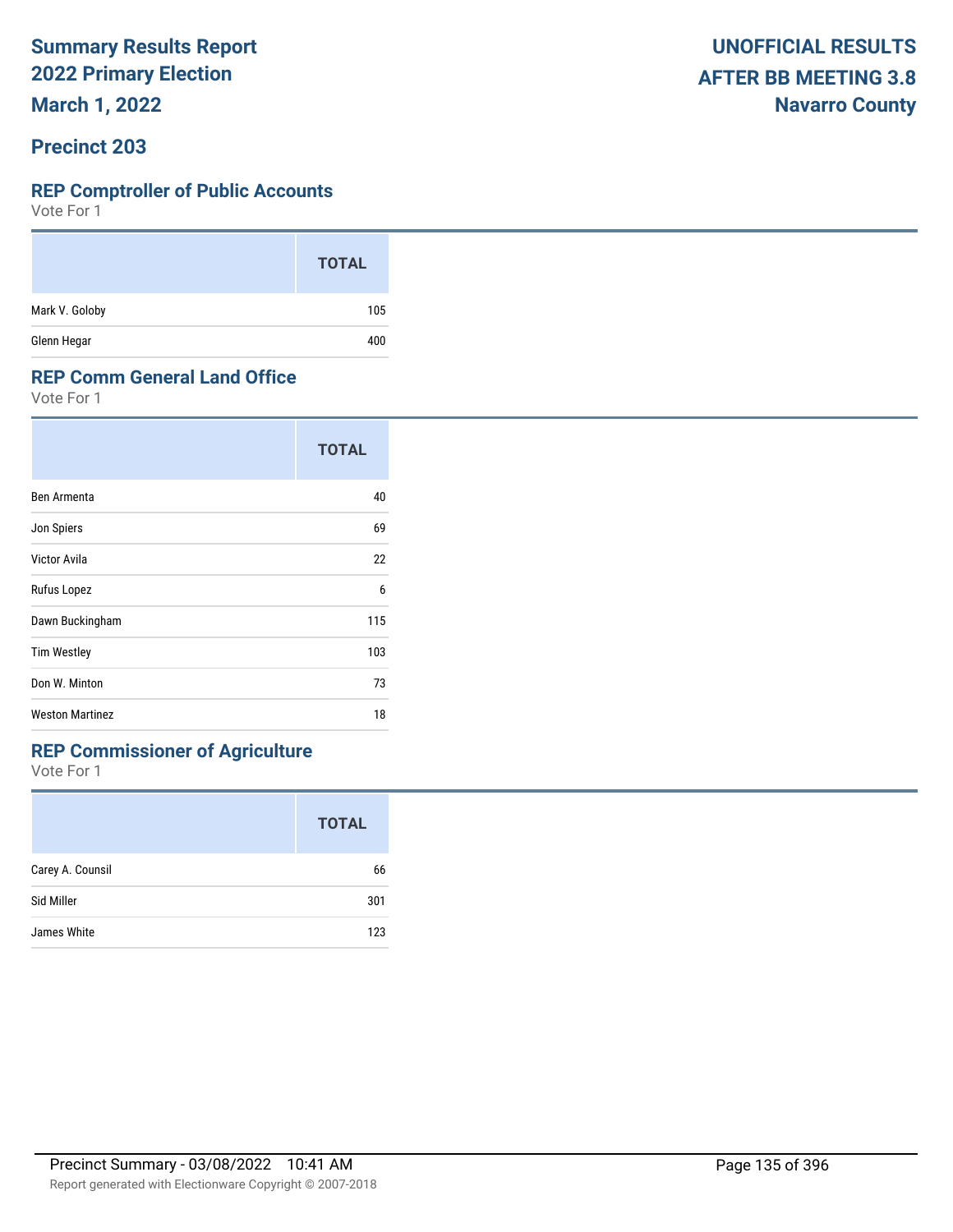**March 1, 2022**

### **Precinct 203**

#### **REP Railroad Commissioner**

Vote For 1

|                        | <b>TOTAL</b> |
|------------------------|--------------|
| Sarah Stogner          | 90           |
| Dawayne Tipton         | 92           |
| Wayne Christian        | 140          |
| Tom Slocum Jr          | 72           |
| Marvin "Sarge" Summers | 68           |

#### **REP Justice, Supreme Court, Pl 3**

Vote For 1

|                | <b>TOTAL</b> |
|----------------|--------------|
| Debra Lehrmann | 466          |

## **REP Justice, Supreme Court, Pl 5**

Vote For 1

|               | <b>TOTAL</b> |
|---------------|--------------|
| Rebeca Huddle | 462          |

#### **REP Justice, Supreme Court, Pl 9**

Vote For 1

|                  | <b>TOTAL</b> |
|------------------|--------------|
| David J. Schenck | 258          |
| Evan Young       | 193          |

## **REP Judge, Ct of Crim App, Pl 2**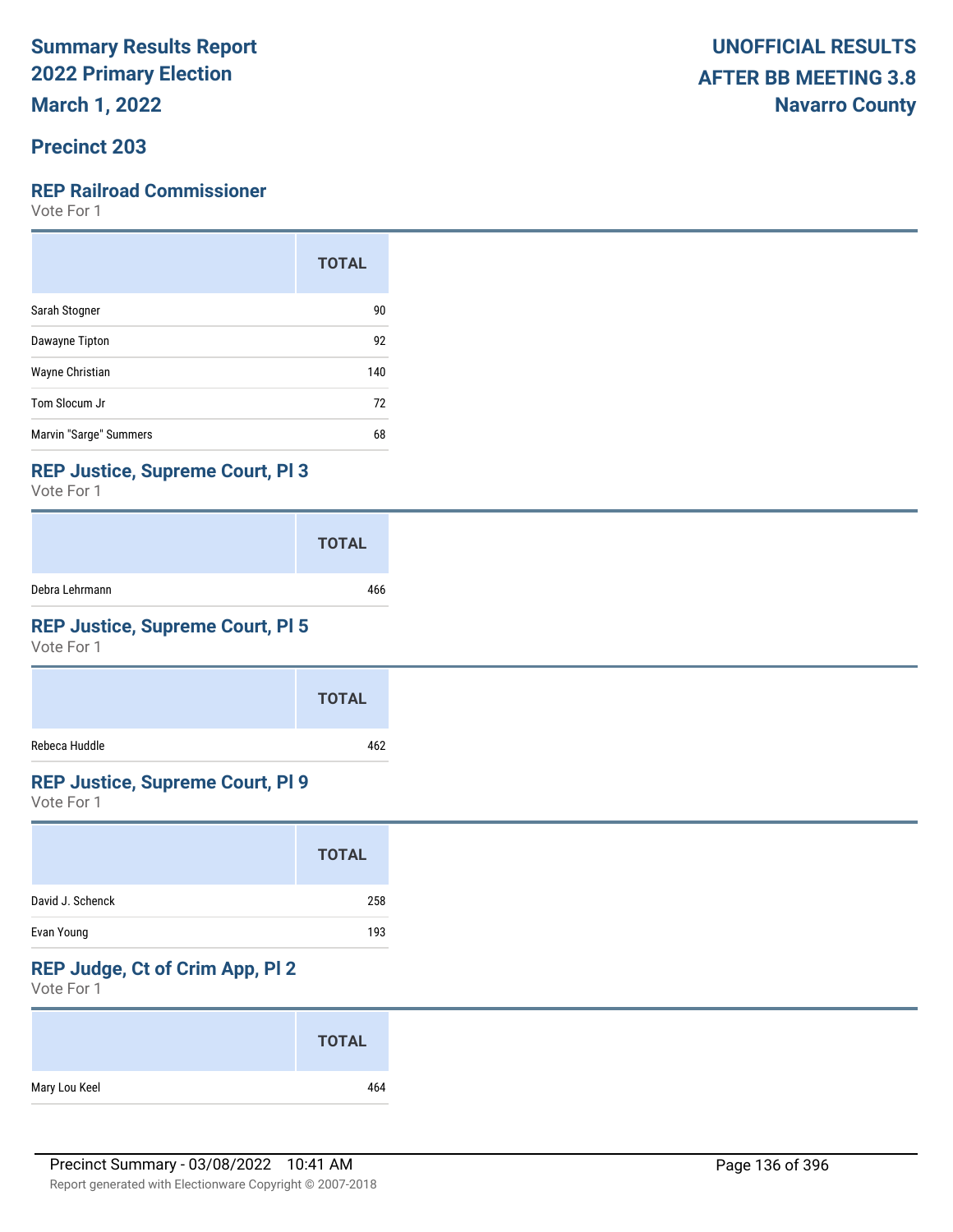**March 1, 2022**

#### **Precinct 203**

#### **REP Judge, Ct of Crim App, Pl 5**

Vote For 1

#### **REP Judge, Ct of Crim App, Pl 6**

Vote For 1

|                       | <b>TOTAL</b> |
|-----------------------|--------------|
| Jesse F. McClure, III | 462          |

## **REP Member, State BoE, Dist 14**

Vote For 1

|                   | <b>TOTAL</b> |
|-------------------|--------------|
| Evelyn Brooks     | 266          |
| Sue Melton-Malone | 188          |

#### **REP State Senator, Dist 2**

Vote For 1

|                 | <b>TOTAL</b> |  |
|-----------------|--------------|--|
| <b>Bob Hall</b> | 473          |  |

#### **REP State Representative, Dist 8**

|             | <b>TOTAL</b> |
|-------------|--------------|
| Cody Harris | 485          |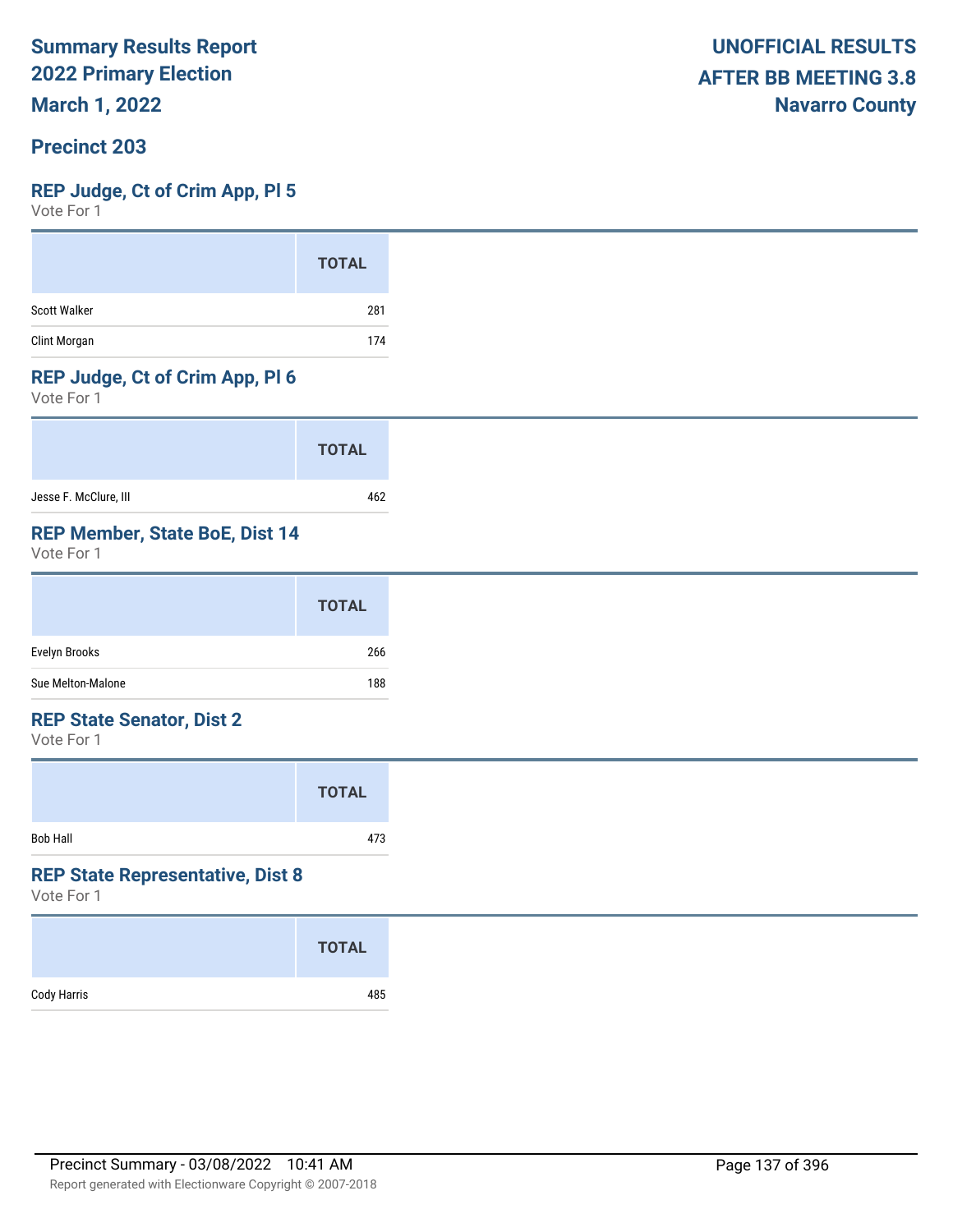**March 1, 2022**

#### **Precinct 203**

#### **REP Justice, 10th Ct of App Dist, Pl 3**

| <b>TOTAL</b> |
|--------------|
| 464          |
|              |
| <b>TOTAL</b> |
| 491          |
|              |
| <b>TOTAL</b> |
| 471          |
|              |
| <b>TOTAL</b> |
| 479          |
|              |
| <b>TOTAL</b> |
| 491          |
|              |
| <b>TOTAL</b> |
|              |
|              |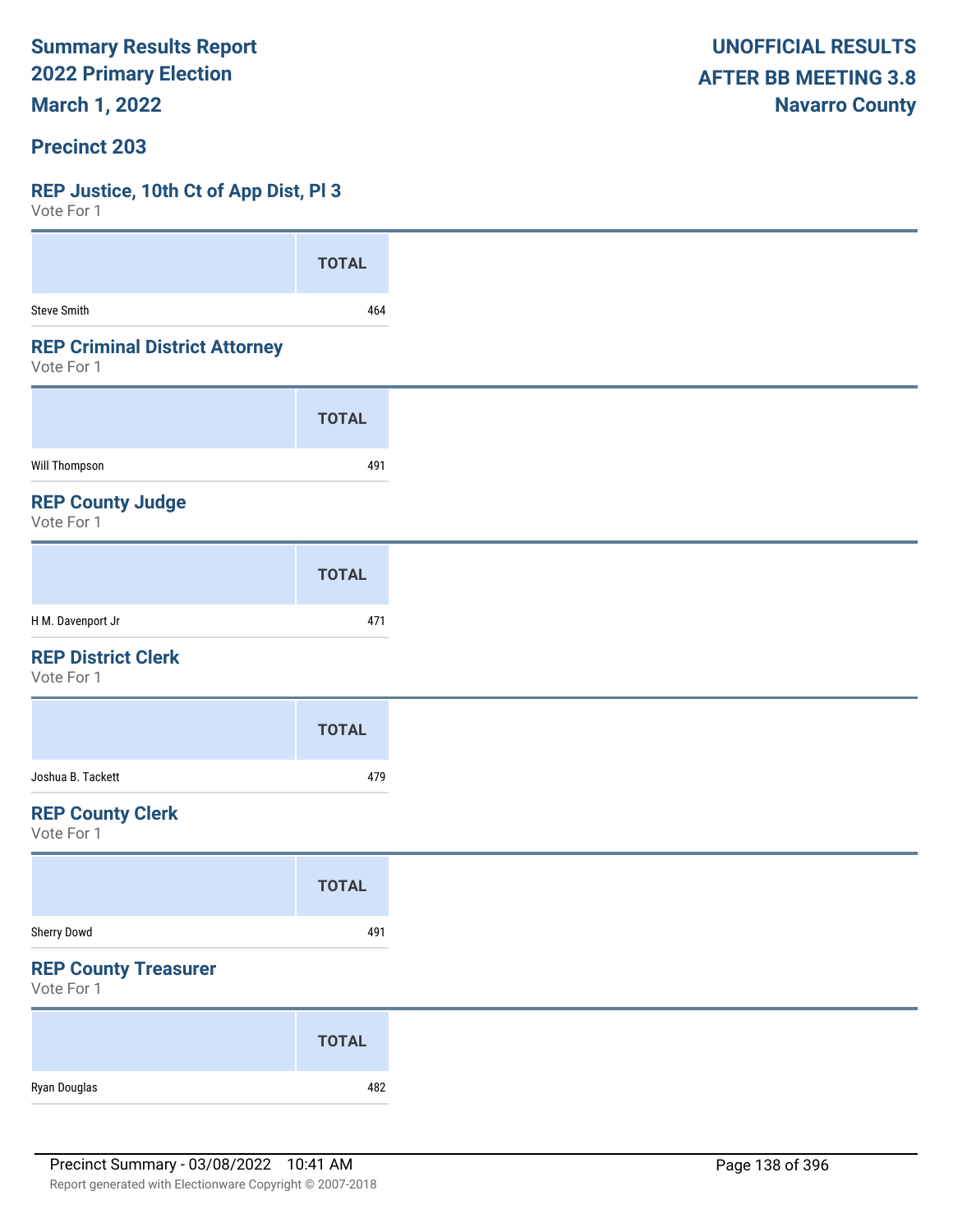**March 1, 2022**

#### **Precinct 203**

#### **REP County Commissioner Pct 2**

Vote For 1

| <b>UNOFFICIAL RESULTS</b>   |
|-----------------------------|
| <b>AFTER BB MEETING 3.8</b> |
| <b>Navarro County</b>       |

#### **REP JOP Pct 2**

Vote For 1

|                   | <b>TOTAL</b> |
|-------------------|--------------|
| Darrell R. Waller | 488          |

## **REP Constable Pct No. 2**

Vote For 1

|                  | <b>TOTAL</b> |
|------------------|--------------|
| David L. Foreman | 171          |
| Dan Williams     | 352          |

## **REP County Chair**

Vote For 1

#### **REP Proposition 1**

|                | <b>TOTAL</b> |
|----------------|--------------|
| <b>YES</b>     | 496          |
| N <sub>0</sub> | 35           |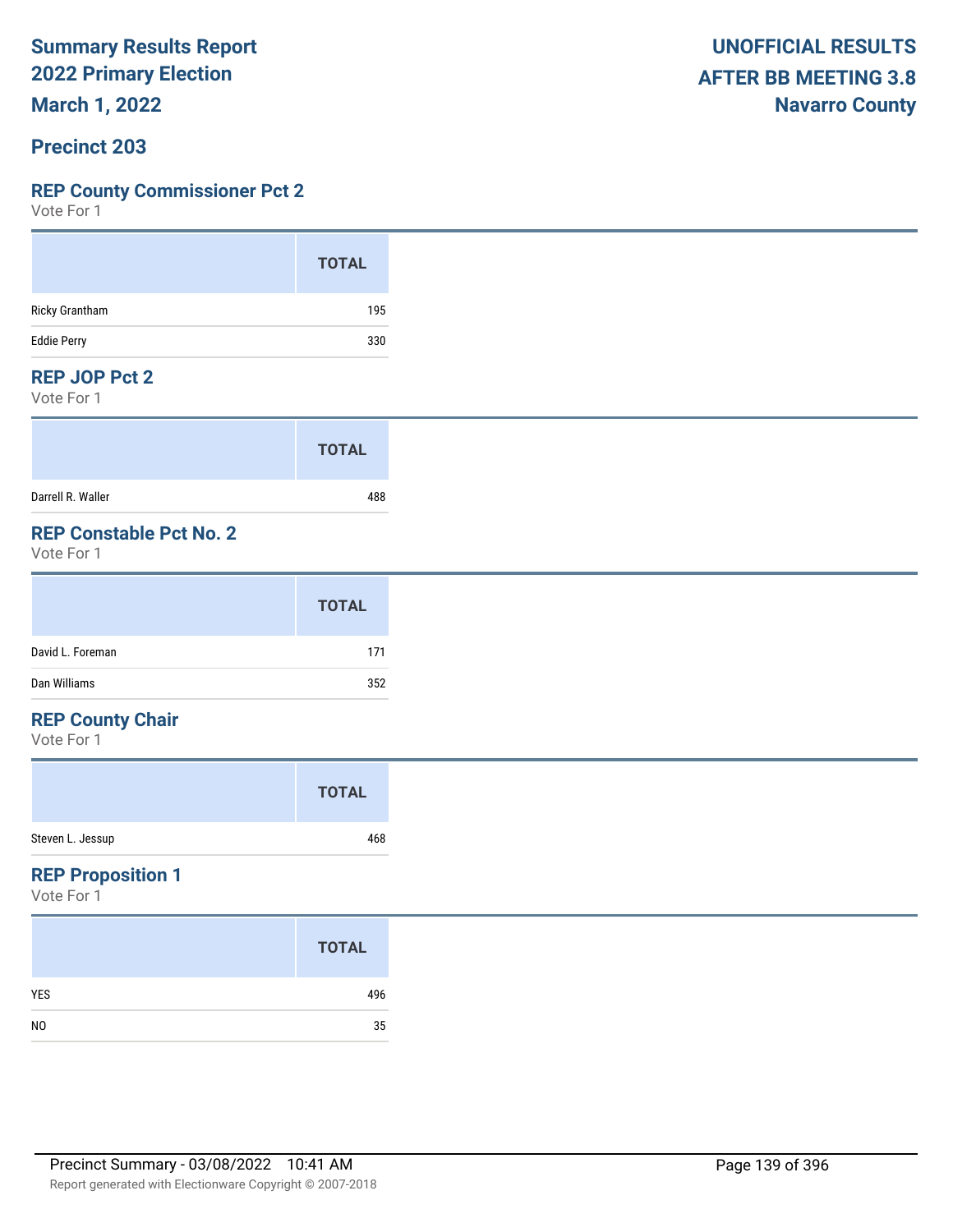## **March 1, 2022**

## **Precinct 203**

#### **REP Proposition 2**

Vote For 1

#### **REP Proposition 3**

Vote For 1

|                | <b>TOTAL</b> |
|----------------|--------------|
| <b>YES</b>     | 458          |
| N <sub>0</sub> | 75           |

## **REP Proposition 4**

Vote For 1

## **REP Proposition 5**

Vote For 1

#### **REP Proposition 6**

|                | <b>TOTAL</b> |
|----------------|--------------|
| YES            | 408          |
| N <sub>0</sub> | 105          |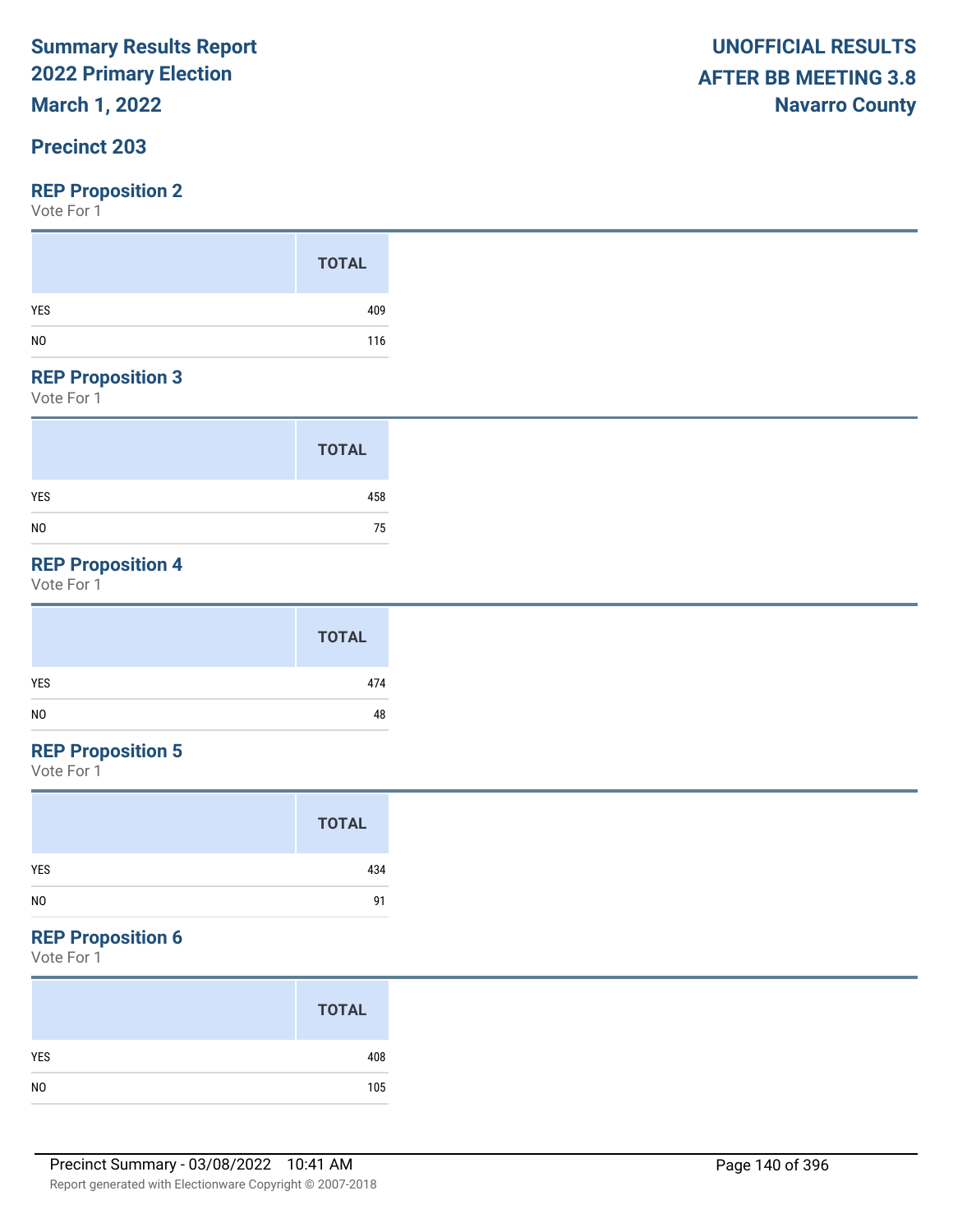## **March 1, 2022**

### **Precinct 203**

#### **REP Proposition 7**

Vote For 1

|     | <b>TOTAL</b> |
|-----|--------------|
| YES | 504          |
|     | 24           |

#### **REP Proposition 8**

Vote For 1

|                | <b>TOTAL</b> |
|----------------|--------------|
| <b>YES</b>     | 474          |
| N <sub>0</sub> | 50           |

## **REP Proposition 9**

Vote For 1

## **REP Proposition 10**

|                | <b>TOTAL</b> |
|----------------|--------------|
| <b>YES</b>     | 487          |
| N <sub>0</sub> | 36           |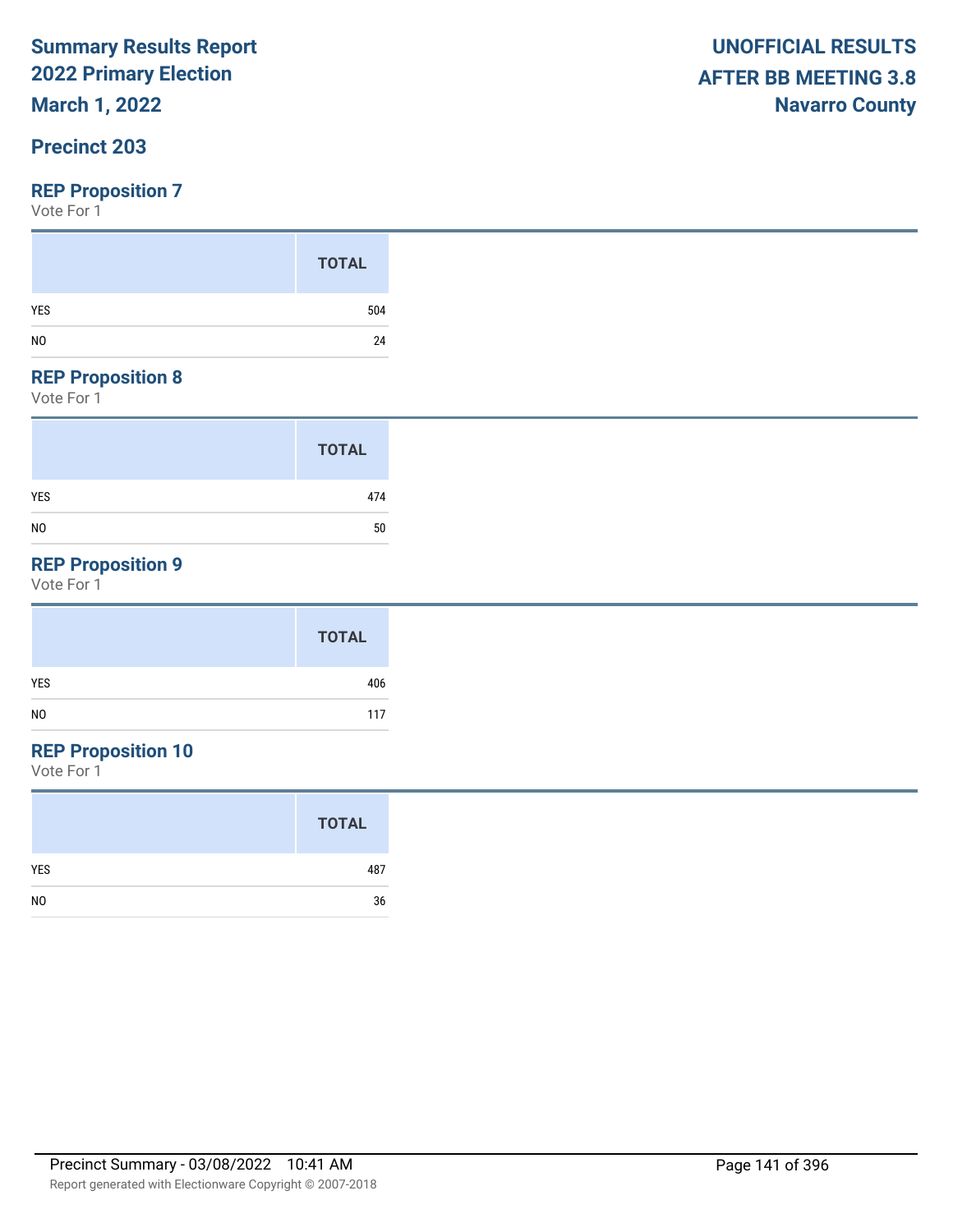**March 1, 2022**

## **Precinct 203**

#### **DEM Governor**

Vote For 1

|                             | <b>TOTAL</b> |
|-----------------------------|--------------|
| <b>Rich Wakeland</b>        | 5            |
| Beto O'Rourke               | 87           |
| Joy Diaz                    |              |
| Inocencio (Inno) Barrientez |              |
| Michael Cooper              | ጸ            |

#### **DEM Lieutenant Governor**

Vote For 1

|                  | <b>TOTAL</b> |
|------------------|--------------|
| Carla Brailey    | 33           |
| Mike Collier     | 33           |
| Michelle Beckley | 31           |

## **DEM Attorney General**

|                         | <b>TOTAL</b> |
|-------------------------|--------------|
| S. "TBONE" Raynor       | 6            |
| Joe Jaworski            | 5            |
| Rochelle Mercedes Garza | 41           |
| Mike Fields             | 20           |
| Lee Merritt             | 25           |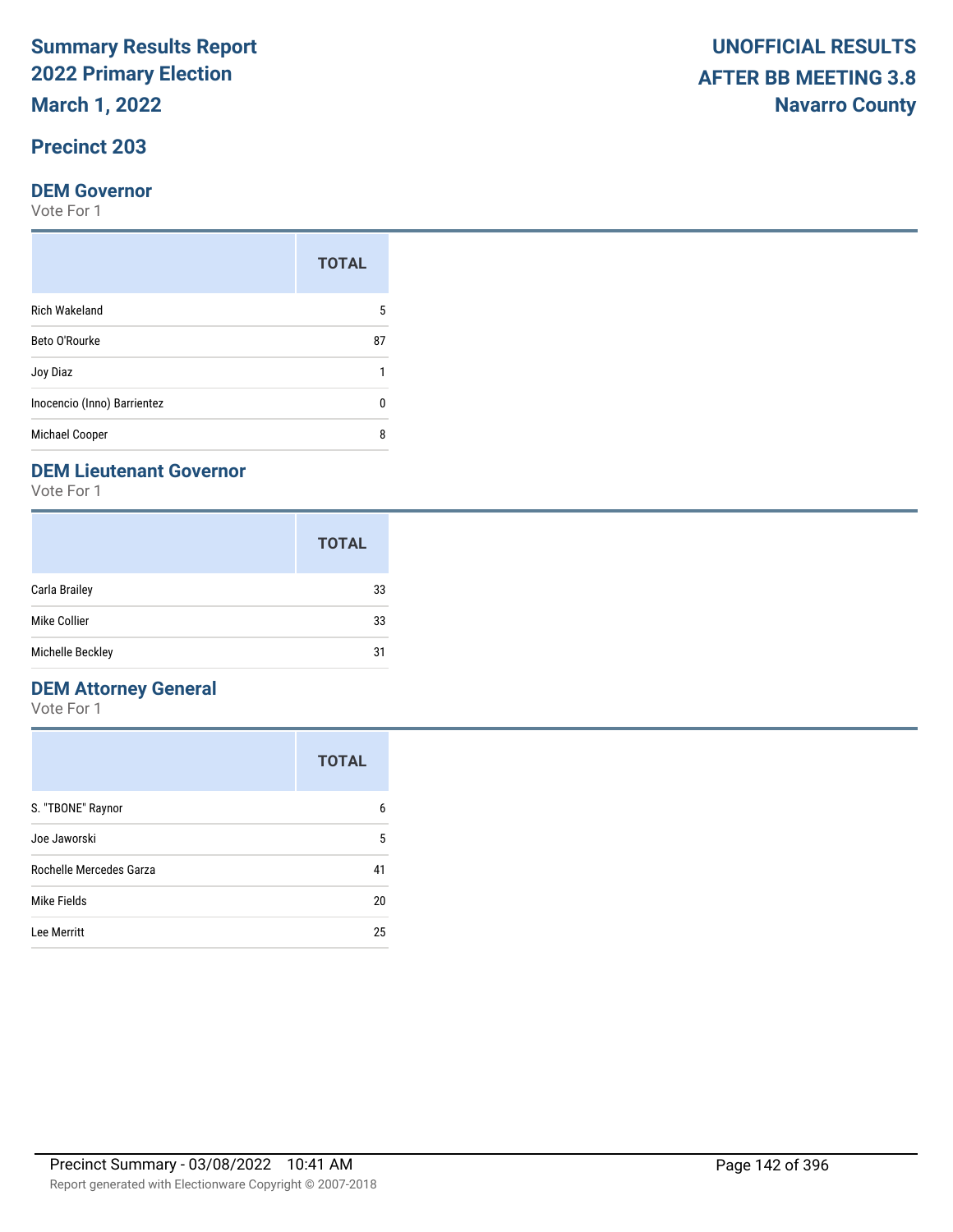**March 1, 2022**

#### **Precinct 203**

#### **DEM Comptroller of Public Accounts**

Vote For 1

|                    | <b>TOTAL</b> |  |
|--------------------|--------------|--|
| <b>Tim Mahoney</b> | 32           |  |
| Angel Luis Vega    | 28           |  |
| Janet T. Dudding   | 37           |  |

## **DEM Comm General Land Office**

Vote For 1

|                      | <b>TOTAL</b> |
|----------------------|--------------|
| Jinny Suh            | 24           |
| Michael Lange        | 22           |
| Sandragrace Martinez | 29           |
| Jay Kleberg          | 18           |

### **DEM Commissioner of Agriculture**

Vote For 1

|            | <b>TOTAL</b> |
|------------|--------------|
| Ed Ireson  | 12           |
| Susan Hays | 83           |

### **DEM Railroad Commissioner**

Vote For 1

|              | <b>TOTAL</b> |  |
|--------------|--------------|--|
| Luke Warford | 89           |  |

## **DEM Justice, Supreme Court, Pl 3**

|               | <b>TOTAL</b> |
|---------------|--------------|
| Erin A Nowell | 89           |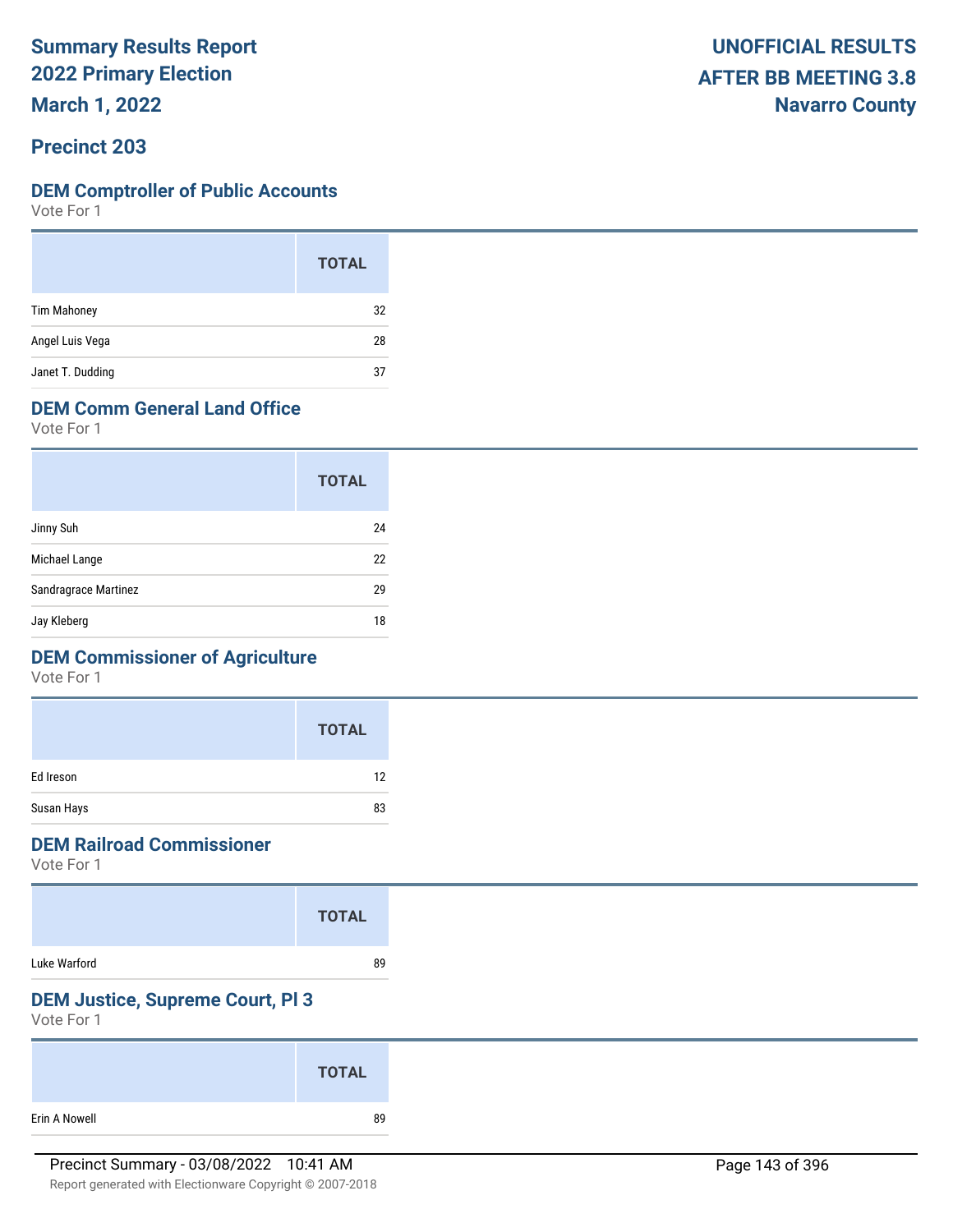**March 1, 2022**

#### **Precinct 203**

## **DEM Justice, Supreme Court, Pl 5**

| $V \cup U \cup V$                                     |              |
|-------------------------------------------------------|--------------|
|                                                       | <b>TOTAL</b> |
| Amanda Reichek                                        | 89           |
| <b>DEM Justice, Supreme Court, PI 9</b><br>Vote For 1 |              |
|                                                       | <b>TOTAL</b> |
| Julia Maldonado                                       | 88           |
| DEM Judge, Ct of Crim App, Pl 5<br>Vote For 1         |              |
|                                                       | <b>TOTAL</b> |
| Dana Huffman                                          | 92           |
| DEM Judge, Ct of Crim App, Pl 6<br>Vote For 1         |              |
|                                                       | <b>TOTAL</b> |
| Robert Johnson                                        | 93           |
| <b>DEM Member, State BoE, Dist 14</b><br>Vote For 1   |              |
|                                                       | <b>TOTAL</b> |
| <b>Tracy Fisher</b>                                   | 94           |
| <b>DEM State Senator, Dist 2</b><br>Vote For 1        |              |
|                                                       | <b>TOTAL</b> |
| Prince S Giadolor                                     | 91           |
|                                                       |              |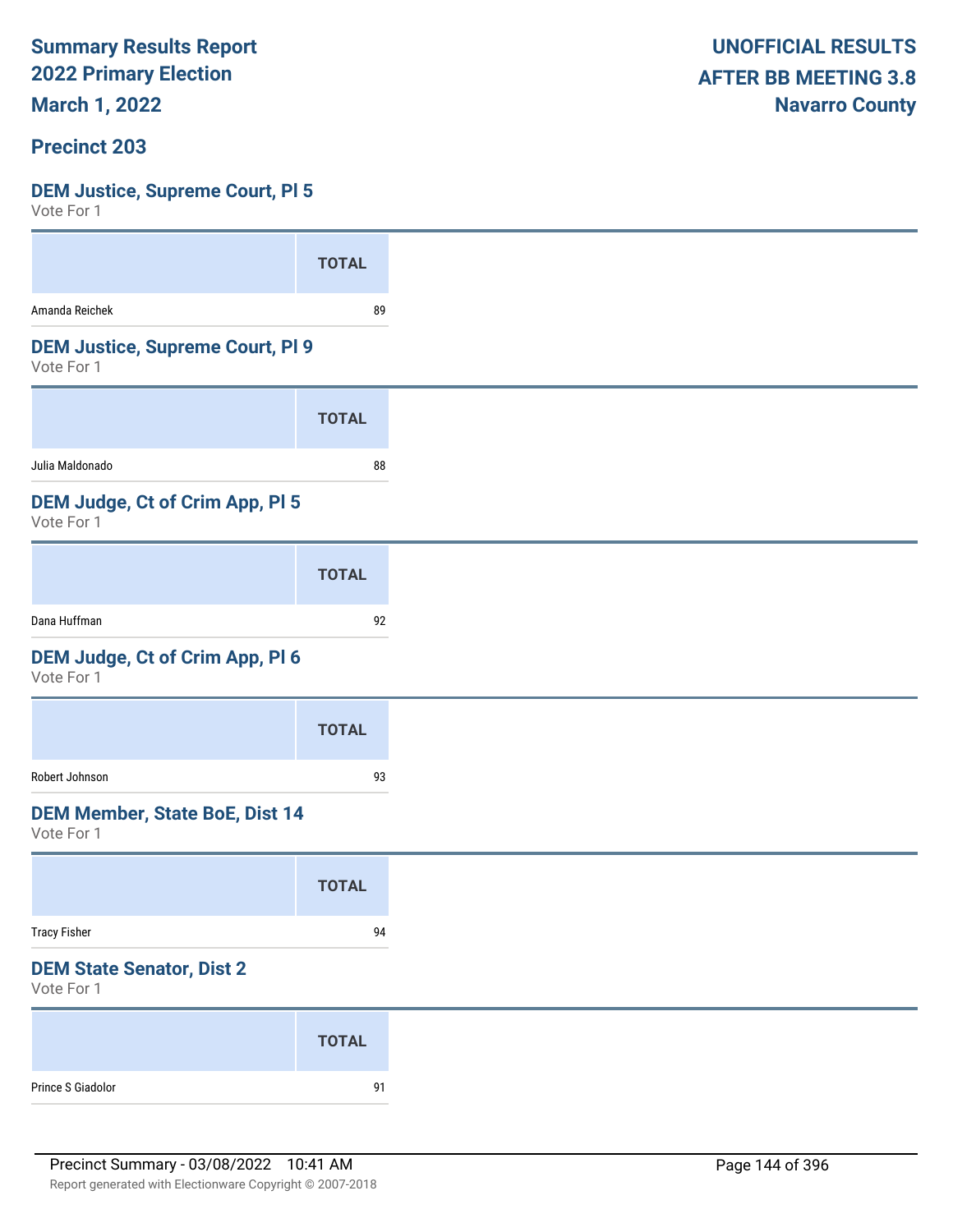#### **Precinct 204**

#### **STATISTICS**

|                                      | TOTAL |
|--------------------------------------|-------|
| Registered Voters - Total            | 0     |
| Registered Voters - Republican Party | 0     |
| Registered Voters - Democratic Party | 0     |
| Registered Voters - NONPARTISAN      | 0     |
| <b>Ballots Cast - Total</b>          | 90    |
| Ballots Cast - Republican Party      | 76    |
| Ballots Cast - Democratic Party      | 14    |
| <b>Ballots Cast - NONPARTISAN</b>    | 0     |
| <b>Ballots Cast - Blank</b>          | 0     |
| Voter Turnout - Total                | 0.00% |
| Voter Turnout - Republican Party     | 0.00% |
| Voter Turnout - Democratic Party     | 0.00% |
| <b>Voter Turnout - NONPARTISAN</b>   | 0.00% |

### **REP US Representative, District 6**

|                   | <b>TOTAL</b> |
|-------------------|--------------|
| <b>Bill Payne</b> | 3            |
| James Buford      | q            |
| Jake Ellzey       | 63           |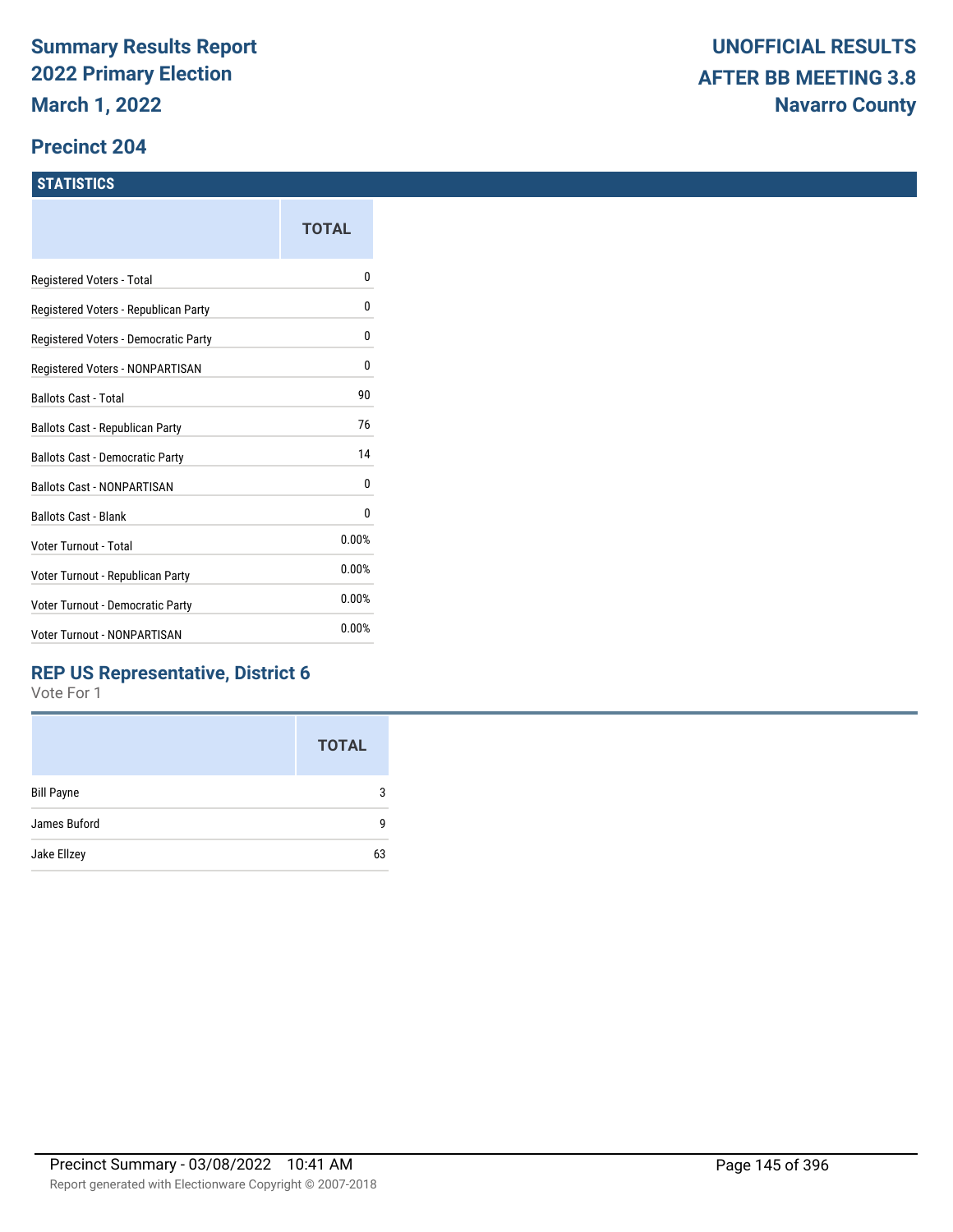**March 1, 2022**

## **Precinct 204**

#### **REP Governor**

Vote For 1

|                     | <b>TOTAL</b>   |
|---------------------|----------------|
| <b>Greg Abbott</b>  | 42             |
| <b>Rick Perry</b>   | 5              |
| Danny Harrison      | $\Omega$       |
| Allen B. West       | 5              |
| <b>Chad Prather</b> | 4              |
| Kandy Kaye Horn     | $\overline{2}$ |
| Paul Belew          | 1              |
| Don Huffines        | 14             |

## **REP Lieutenant Governor**

Vote For 1

|                        | <b>TOTAL</b> |
|------------------------|--------------|
| <b>Todd M. Bullis</b>  | 5            |
| Daniel Miller          | 4            |
| Dan Patrick            | 55           |
| Zach Vance             | 4            |
| <b>Trayce Bradford</b> | 2            |
| <b>Aaron Sorrells</b>  | 3            |

## **REP Attorney General**

Vote For 1

|                   | <b>TOTAL</b> |
|-------------------|--------------|
| Eva Guzman        | 11           |
| <b>Ken Paxton</b> | 28           |
| Louie Gohmert     | q            |
| George P. Bush    | 27           |

Report generated with Electionware Copyright © 2007-2018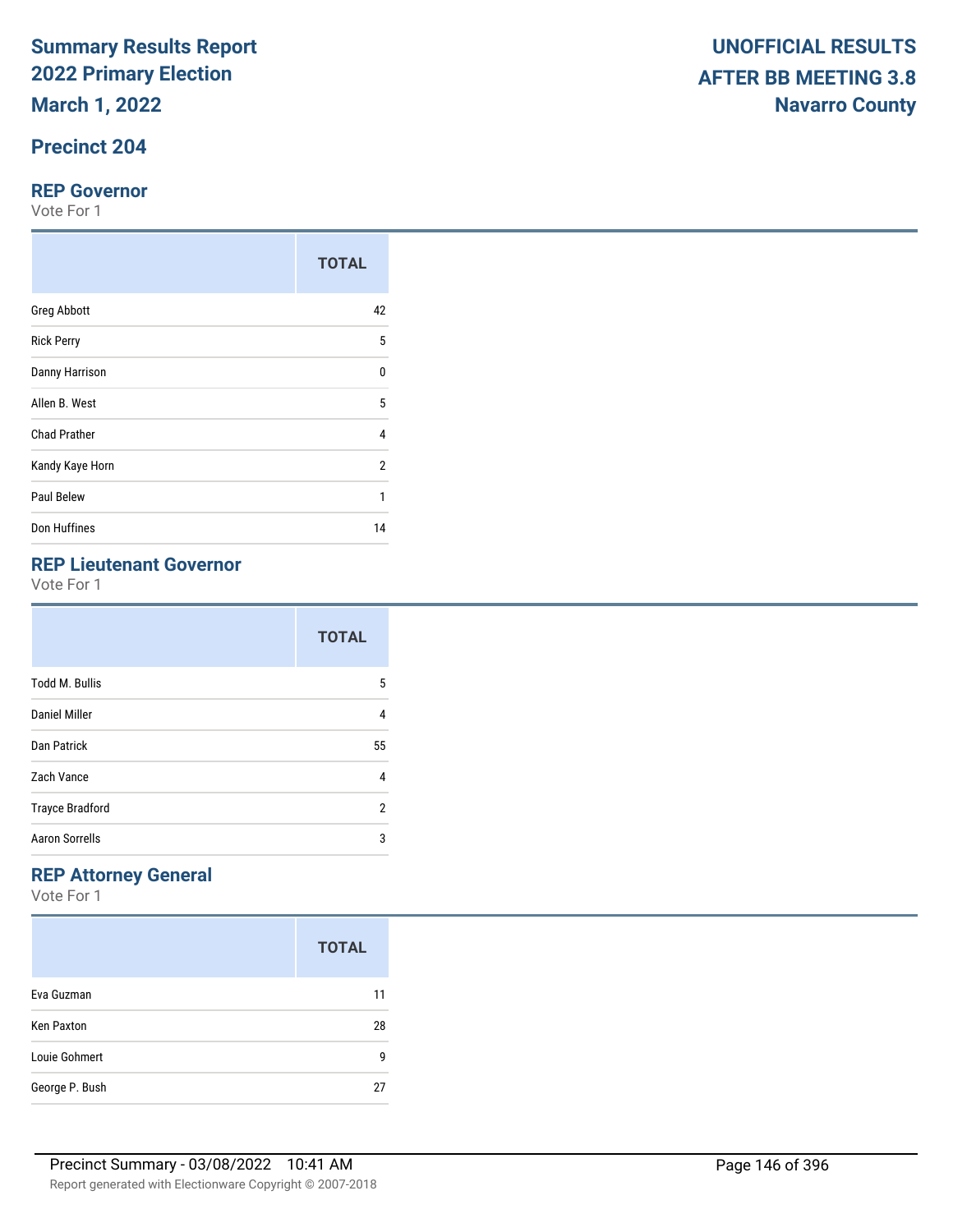**March 1, 2022**

#### **Precinct 204**

#### **REP Comptroller of Public Accounts**

Vote For 1

|                | <b>TOTAL</b> |
|----------------|--------------|
| Mark V. Goloby | 18           |
| Glenn Hegar    | 52<br>_      |

#### **REP Comm General Land Office**

Vote For 1

|                        | <b>TOTAL</b> |
|------------------------|--------------|
| Ben Armenta            | 4            |
| Jon Spiers             | 16           |
| Victor Avila           | 2            |
| Rufus Lopez            | 1            |
| Dawn Buckingham        | 18           |
| <b>Tim Westley</b>     | 12           |
| Don W. Minton          | 12           |
| <b>Weston Martinez</b> | 1            |

## **REP Commissioner of Agriculture**

|                  | <b>TOTAL</b> |
|------------------|--------------|
| Carey A. Counsil |              |
| Sid Miller       | 49           |
| James White      | 14           |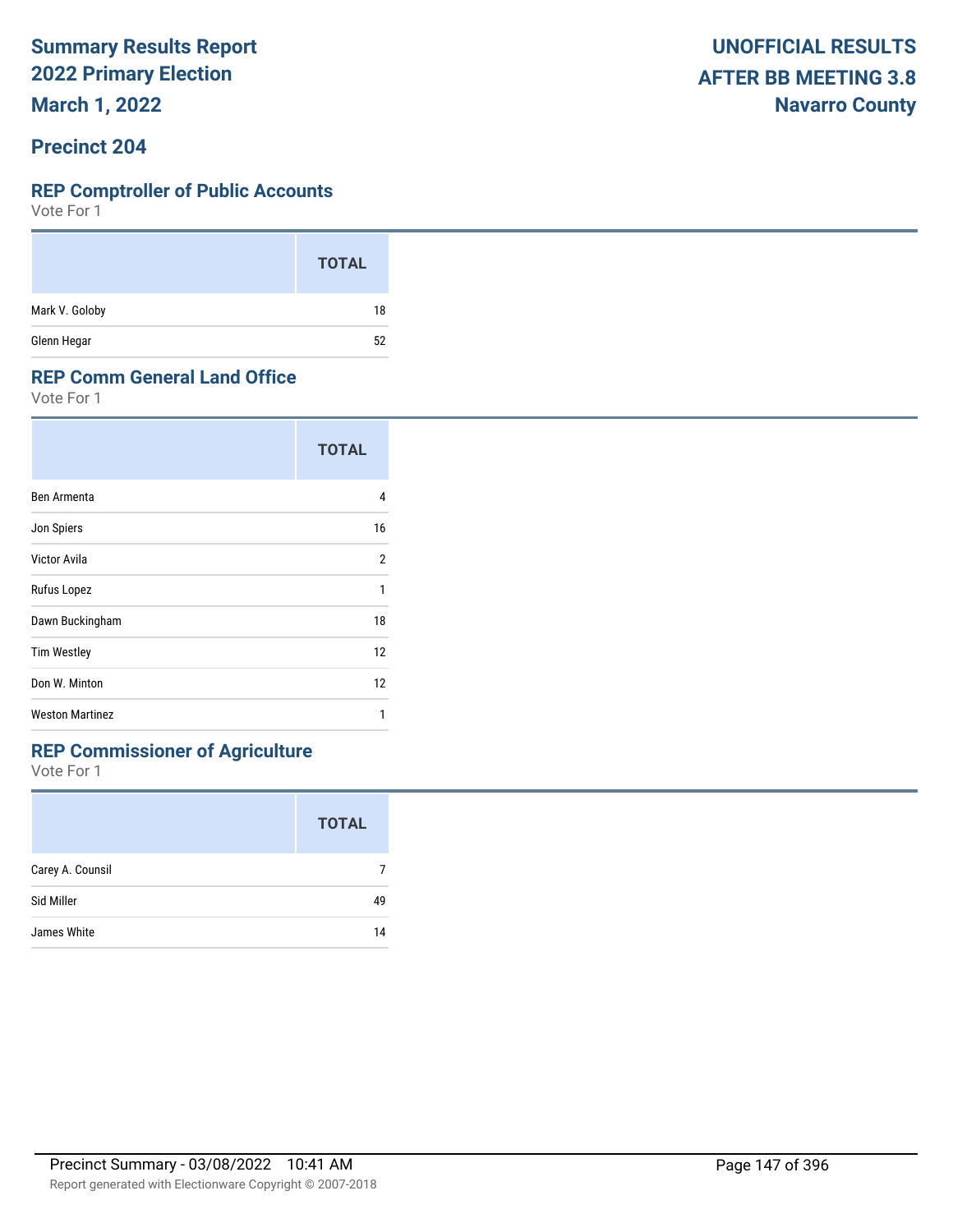**March 1, 2022**

## **Precinct 204**

#### **REP Railroad Commissioner**

Vote For 1

|                        | <b>TOTAL</b> |
|------------------------|--------------|
| Sarah Stogner          | 12           |
| Dawayne Tipton         | 7            |
| Wayne Christian        | 17           |
| Tom Slocum Jr          | 11           |
| Marvin "Sarge" Summers | 16           |

#### **REP Justice, Supreme Court, Pl 3**

Vote For 1

|                | <b>TOTAL</b> |
|----------------|--------------|
| Debra Lehrmann | 68           |

## **REP Justice, Supreme Court, Pl 5**

Vote For 1

|               | <b>TOTAL</b> |
|---------------|--------------|
| Rebeca Huddle | 68           |

### **REP Justice, Supreme Court, Pl 9**

Vote For 1

## **REP Judge, Ct of Crim App, Pl 2**

|               | <b>TOTAL</b> |
|---------------|--------------|
| Mary Lou Keel | 68           |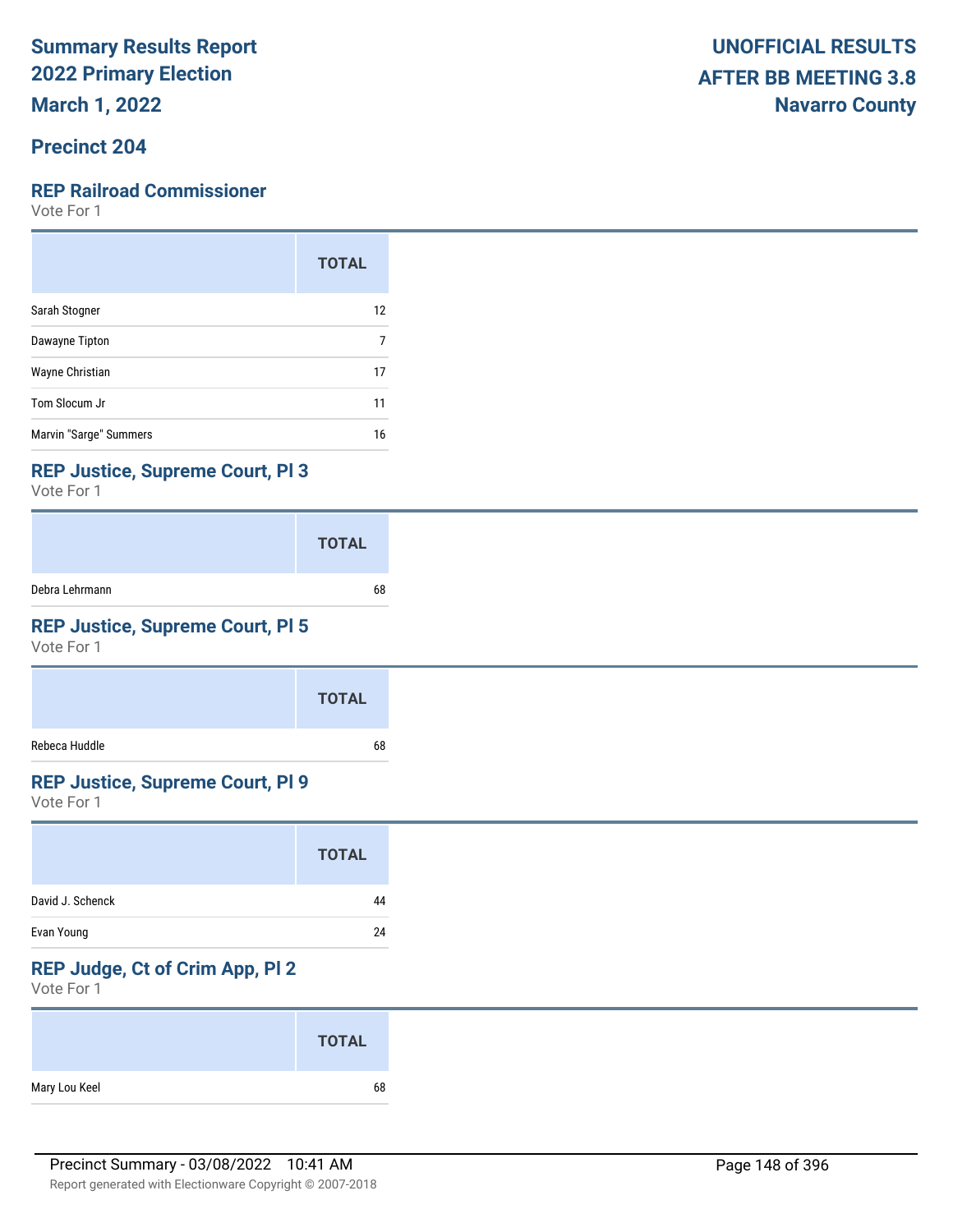**March 1, 2022**

#### **Precinct 204**

#### **REP Judge, Ct of Crim App, Pl 5**

Vote For 1

|                     | <b>TOTAL</b> |
|---------------------|--------------|
| <b>Scott Walker</b> | 45           |
| Clint Morgan        | 19           |

### **REP Judge, Ct of Crim App, Pl 6**

Vote For 1

|                       | <b>TOTAL</b> |
|-----------------------|--------------|
| Jesse F. McClure, III | 66           |

#### **REP Member, State BoE, Dist 14**

Vote For 1

#### **REP State Senator, Dist 2**

Vote For 1

|          | <b>TOTAL</b> |  |
|----------|--------------|--|
| Bob Hall | 68           |  |

#### **REP State Representative, Dist 8**

|             | <b>TOTAL</b> |
|-------------|--------------|
| Cody Harris | 73           |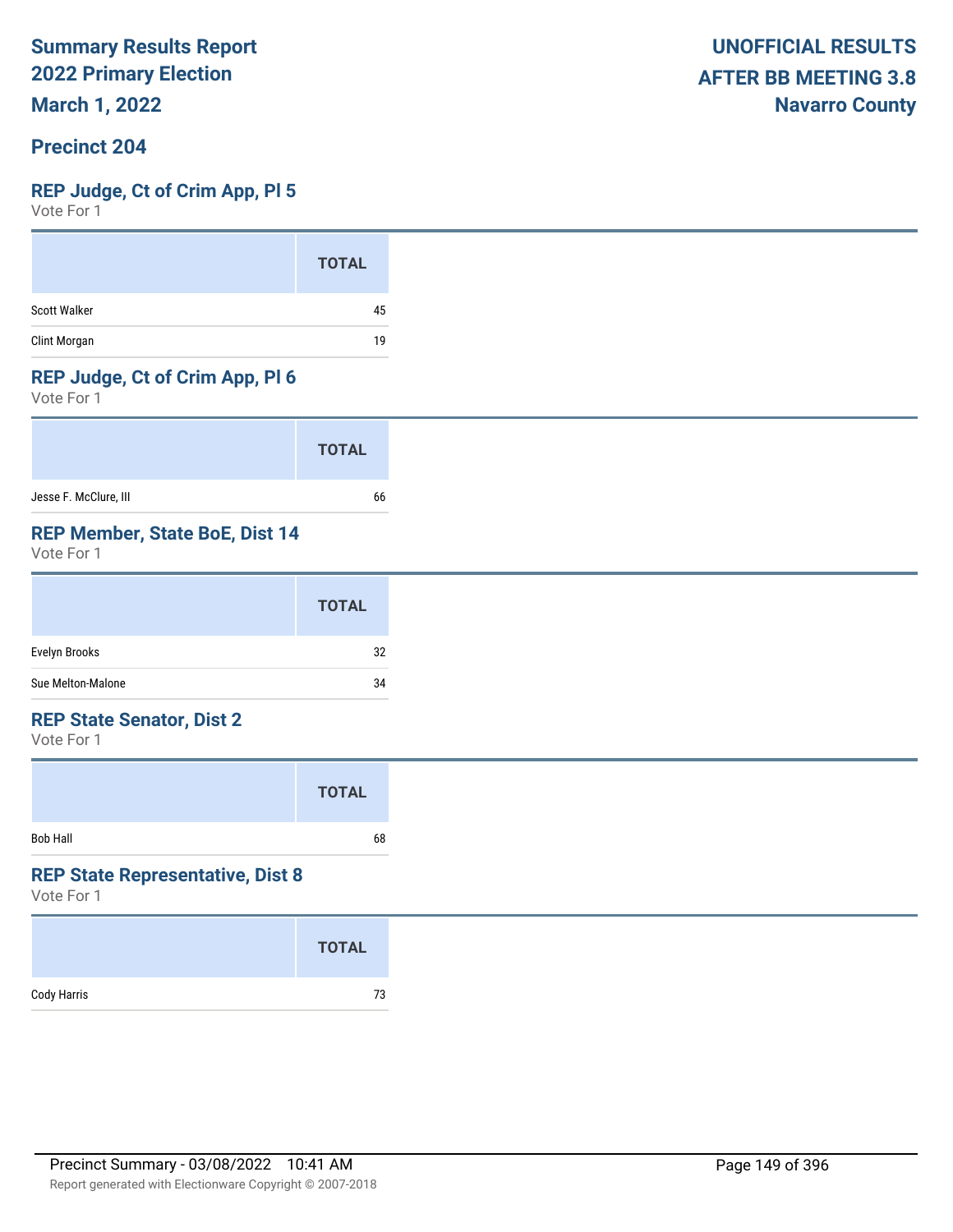**March 1, 2022**

#### **Precinct 204**

#### **REP Justice, 10th Ct of App Dist, Pl 3**

| VOIG LOI 1                                          |              |
|-----------------------------------------------------|--------------|
|                                                     | <b>TOTAL</b> |
| <b>Steve Smith</b>                                  | 68           |
| <b>REP Criminal District Attorney</b><br>Vote For 1 |              |
|                                                     | <b>TOTAL</b> |
| <b>Will Thompson</b>                                | 74           |
| <b>REP County Judge</b><br>Vote For 1               |              |
|                                                     | <b>TOTAL</b> |
| H M. Davenport Jr                                   | 75           |
| <b>REP District Clerk</b><br>Vote For 1             |              |
|                                                     | <b>TOTAL</b> |
| Joshua B. Tackett                                   | 74           |
| <b>REP County Clerk</b><br>Vote For 1               |              |
|                                                     | <b>TOTAL</b> |
| Sherry Dowd                                         | 74           |
| <b>REP County Treasurer</b><br>Vote For 1           |              |
|                                                     | <b>TOTAL</b> |
| Ryan Douglas                                        | $70\,$       |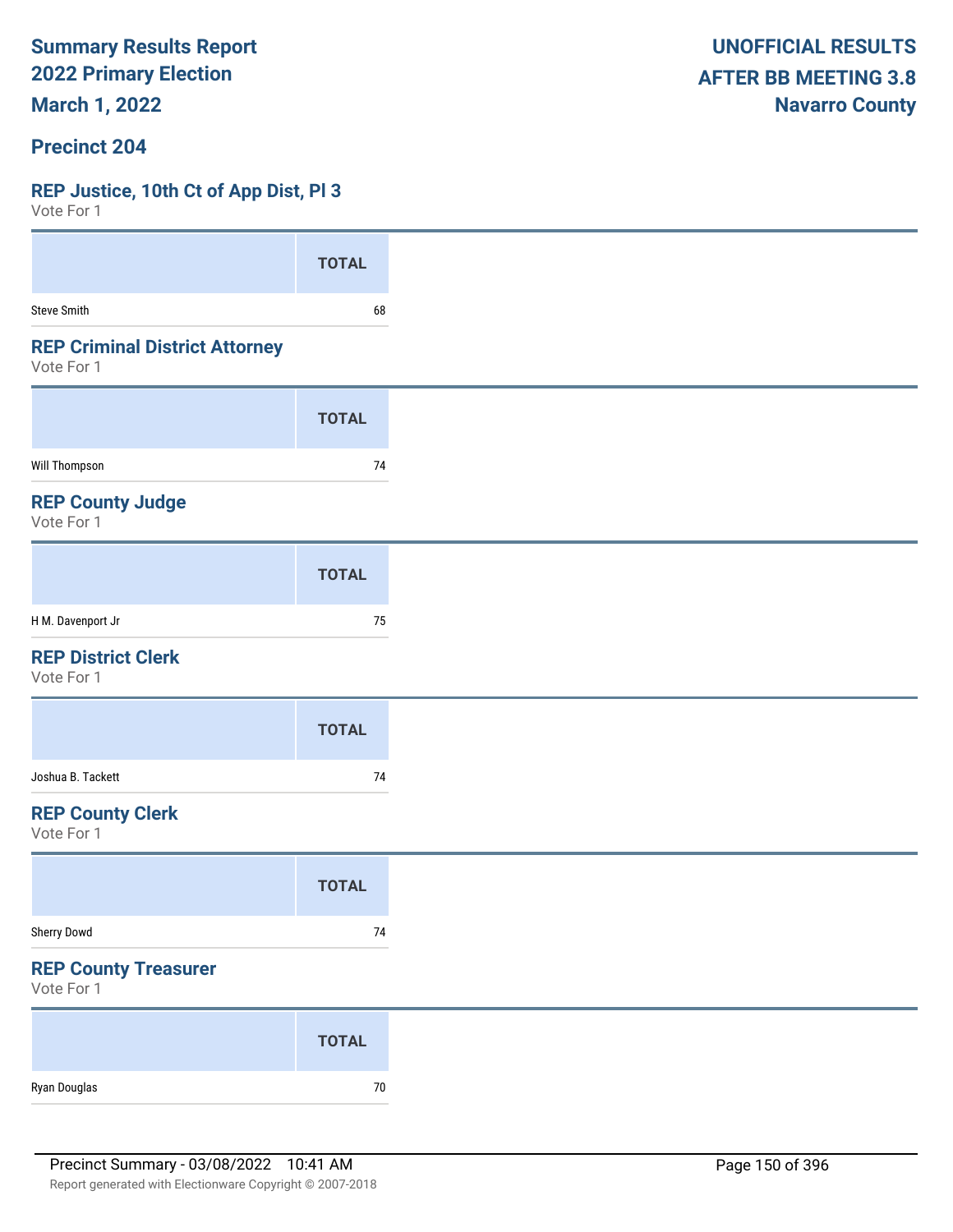**March 1, 2022**

#### **Precinct 204**

#### **REP County Commissioner Pct 2**

Vote For 1

#### **REP JOP Pct 2**

Vote For 1

|                   | <b>TOTAL</b> |  |
|-------------------|--------------|--|
| Darrell R. Waller | 75           |  |

## **REP Constable Pct No. 2**

Vote For 1

#### **REP County Chair**

Vote For 1

#### **REP Proposition 1**

|                | <b>TOTAL</b> |
|----------------|--------------|
| <b>YES</b>     | 71           |
| N <sub>0</sub> | 5            |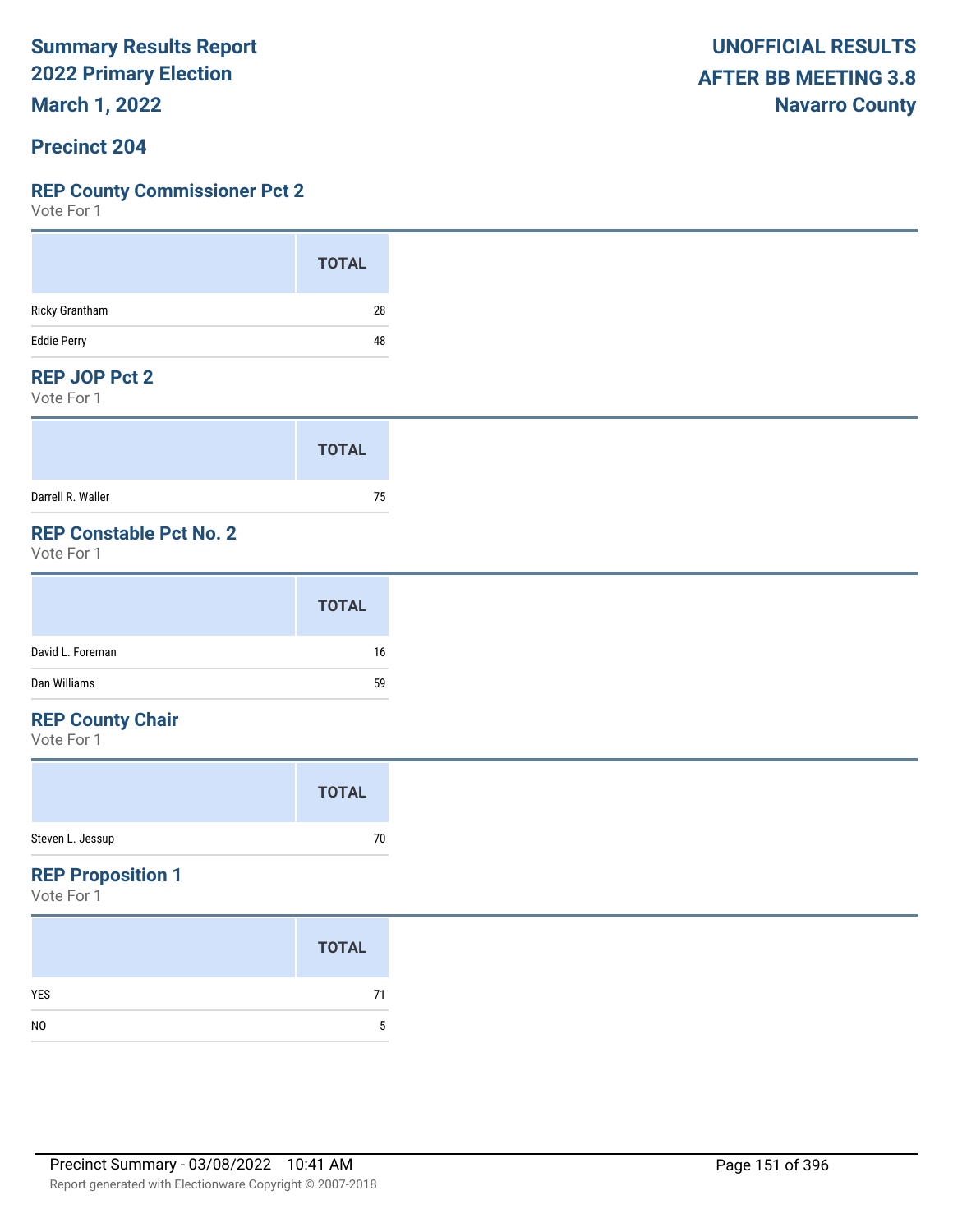**March 1, 2022**

## **Precinct 204**

Vote For 1

#### **REP Proposition 3**

Vote For 1

|                | <b>TOTAL</b> |
|----------------|--------------|
| <b>YES</b>     | 63           |
| N <sub>0</sub> | 12           |

## **REP Proposition 4**

Vote For 1

## **REP Proposition 5**

Vote For 1

### **REP Proposition 6**

|                | <b>TOTAL</b> |
|----------------|--------------|
| YES            | 60           |
| N <sub>O</sub> | 14           |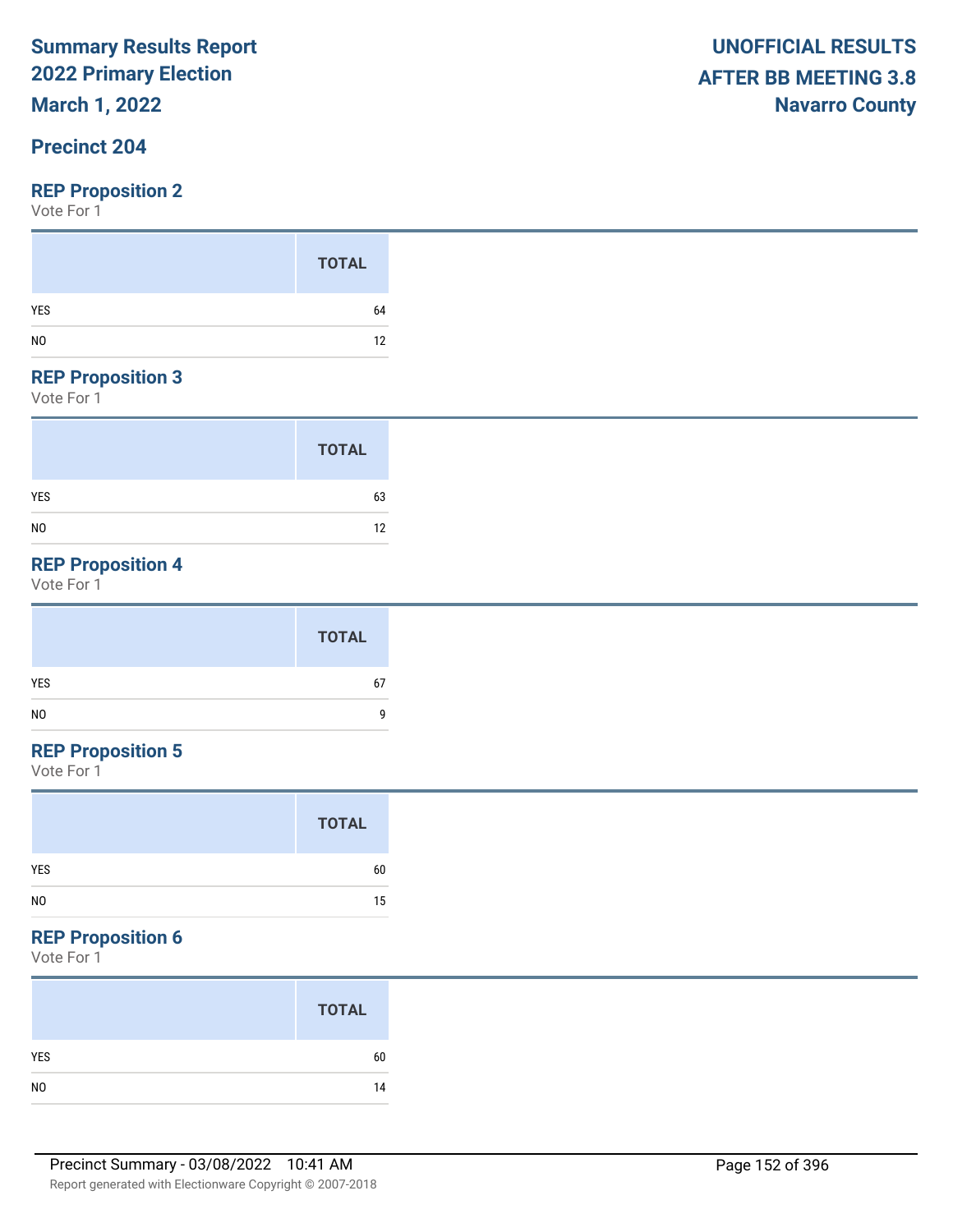## **March 1, 2022**

### **Precinct 204**

Vote For 1

#### **REP Proposition 8**

Vote For 1

|                | <b>TOTAL</b> |
|----------------|--------------|
| <b>YES</b>     | 70           |
| N <sub>0</sub> | 6            |

## **REP Proposition 9**

Vote For 1

## **REP Proposition 10**

|                | <b>TOTAL</b> |  |
|----------------|--------------|--|
| YES            | 69           |  |
| N <sub>0</sub> |              |  |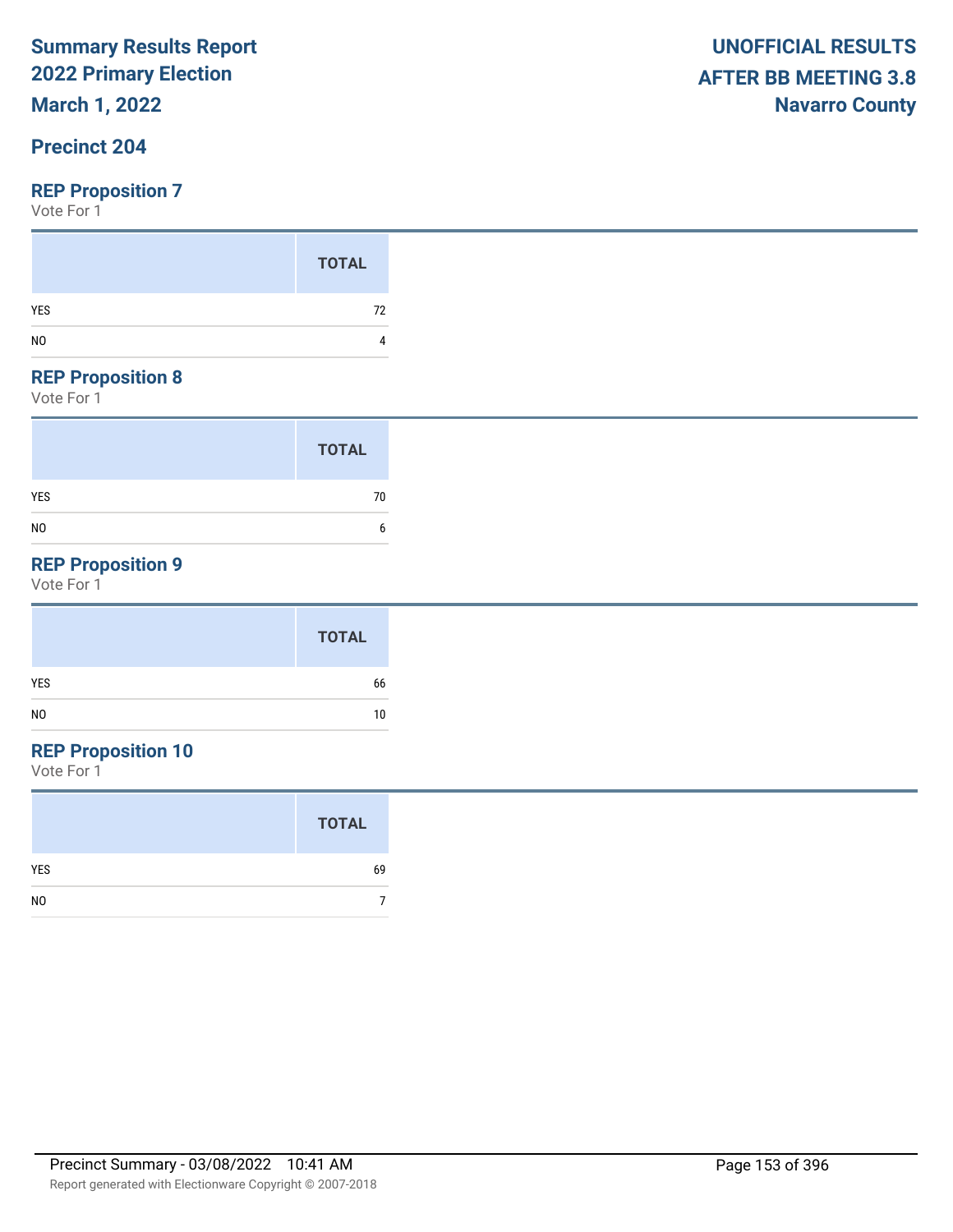**March 1, 2022**

## **Precinct 204**

#### **DEM Governor**

Vote For 1

|                             | <b>TOTAL</b> |
|-----------------------------|--------------|
| <b>Rich Wakeland</b>        |              |
| Beto O'Rourke               | 14           |
| Joy Diaz                    | n            |
| Inocencio (Inno) Barrientez |              |
| Michael Cooper              |              |

#### **DEM Lieutenant Governor**

Vote For 1

|                      | <b>TOTAL</b> |
|----------------------|--------------|
| <b>Carla Brailey</b> |              |
| Mike Collier         | 6            |
| Michelle Beckley     |              |

## **DEM Attorney General**

|                         | <b>TOTAL</b> |
|-------------------------|--------------|
| S. "TBONE" Raynor       |              |
| Joe Jaworski            | 2            |
| Rochelle Mercedes Garza | 2            |
| Mike Fields             | ŋ            |
| Lee Merritt             | g            |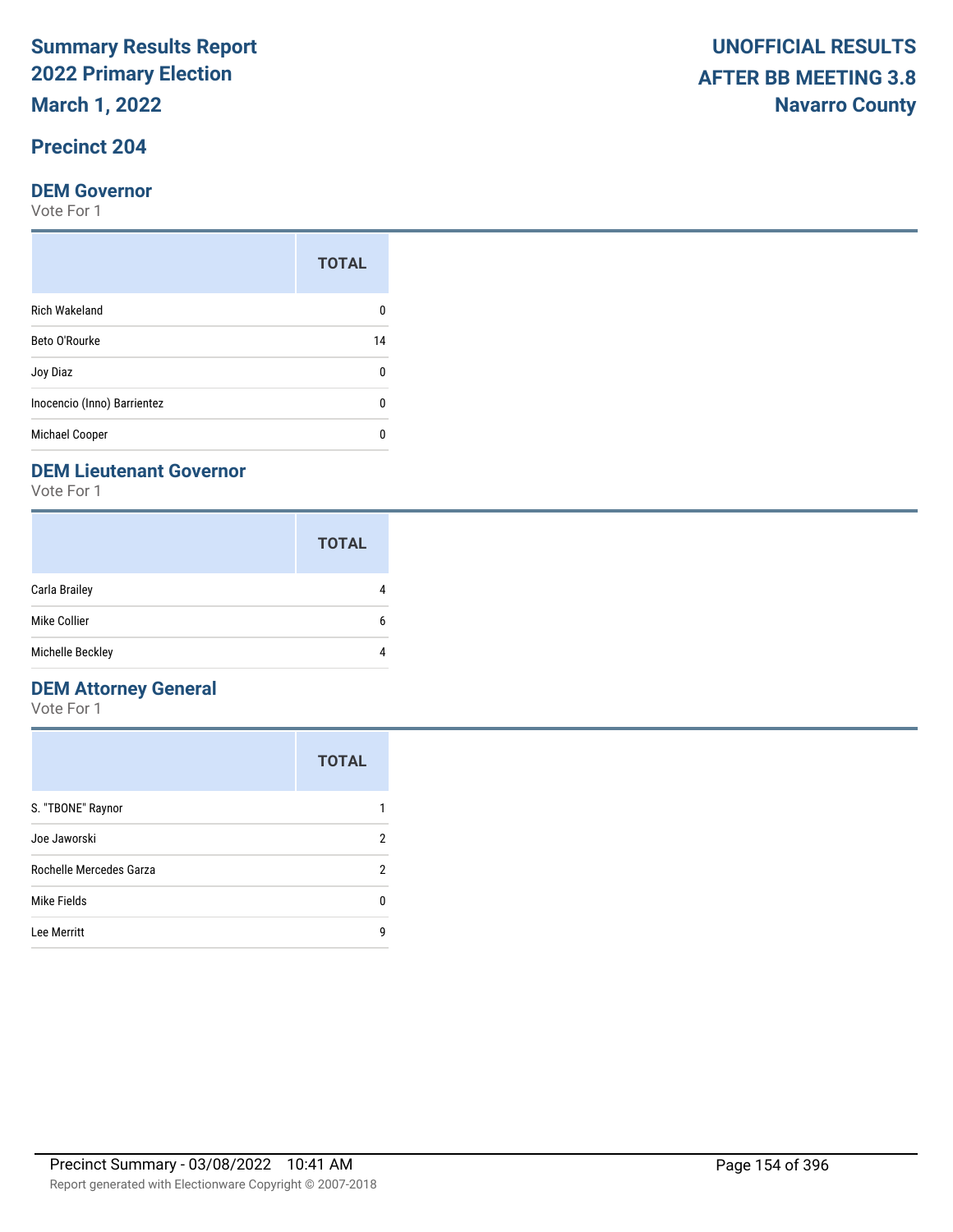**March 1, 2022**

#### **Precinct 204**

#### **DEM Comptroller of Public Accounts**

Vote For 1

|                    | <b>TOTAL</b> |  |
|--------------------|--------------|--|
| <b>Tim Mahoney</b> | 6            |  |
| Angel Luis Vega    | 1            |  |
| Janet T. Dudding   |              |  |

## **DEM Comm General Land Office**

Vote For 1

|                      | <b>TOTAL</b> |
|----------------------|--------------|
| Jinny Suh            | 3            |
| Michael Lange        |              |
| Sandragrace Martinez | 5            |
| Jay Kleberg          | 5            |

### **DEM Commissioner of Agriculture**

Vote For 1

|            | <b>TOTAL</b> |
|------------|--------------|
| Ed Ireson  |              |
| Susan Hays | 13           |

### **DEM Railroad Commissioner**

Vote For 1

|              | <b>TOTAL</b> |
|--------------|--------------|
| Luke Warford | 13           |

## **DEM Justice, Supreme Court, Pl 3**

|               | <b>TOTAL</b> |  |
|---------------|--------------|--|
| Erin A Nowell | 13           |  |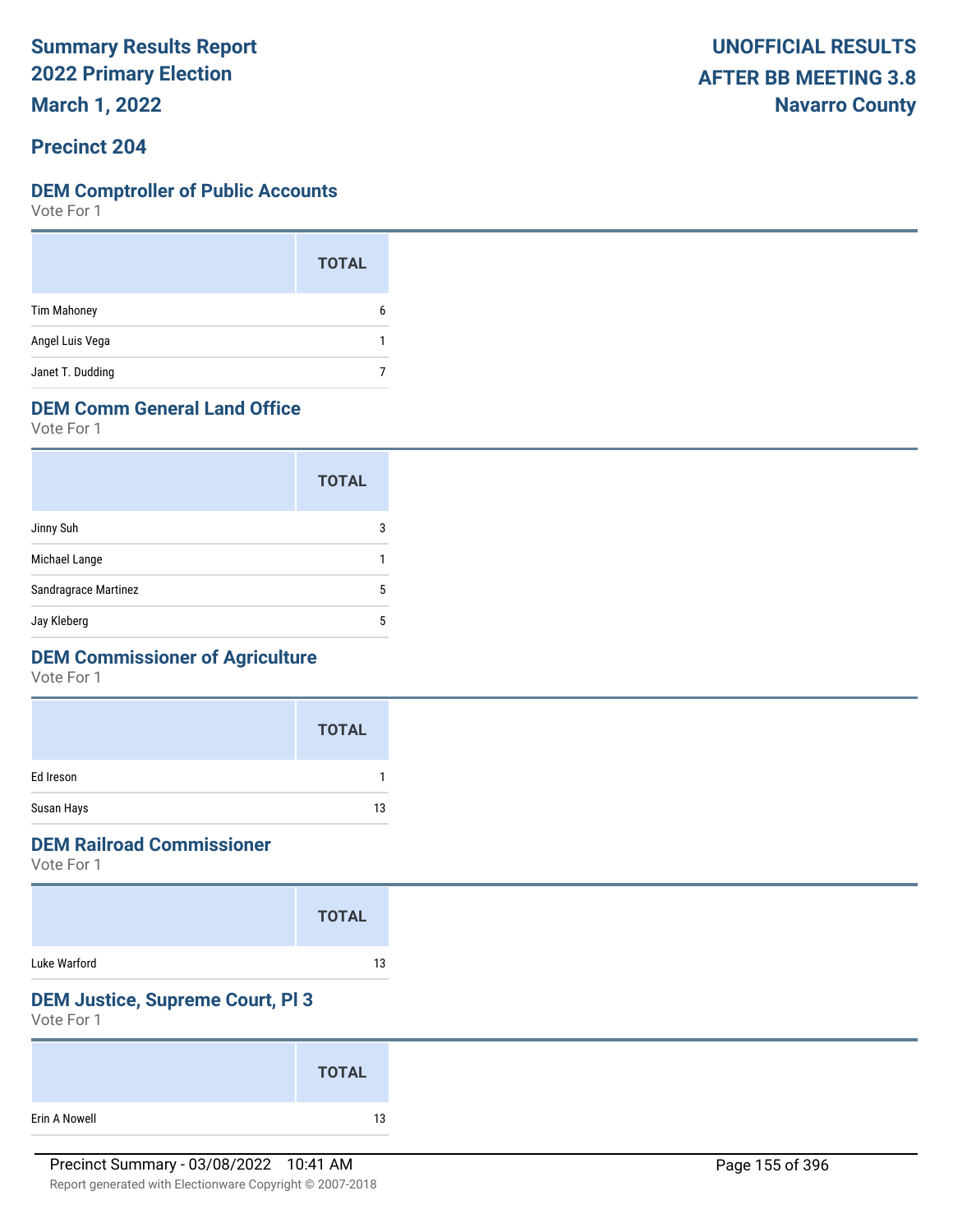**March 1, 2022**

#### **Precinct 204**

#### **DEM Justice, Supreme Court, Pl 5**

| Amanda Reichek                                        |              |
|-------------------------------------------------------|--------------|
|                                                       | <b>TOTAL</b> |
|                                                       | 13           |
| <b>DEM Justice, Supreme Court, PI 9</b><br>Vote For 1 |              |
|                                                       | <b>TOTAL</b> |
| Julia Maldonado                                       | 13           |
| DEM Judge, Ct of Crim App, PI 5<br>Vote For 1         |              |
|                                                       | <b>TOTAL</b> |
| Dana Huffman                                          | 13           |
| DEM Judge, Ct of Crim App, Pl 6<br>Vote For 1         |              |
|                                                       | <b>TOTAL</b> |
| Robert Johnson                                        | 13           |
| <b>DEM Member, State BoE, Dist 14</b><br>Vote For 1   |              |
|                                                       | <b>TOTAL</b> |
|                                                       | 13           |
| <b>Tracy Fisher</b>                                   |              |
| <b>DEM State Senator, Dist 2</b><br>Vote For 1        |              |
|                                                       | <b>TOTAL</b> |
|                                                       |              |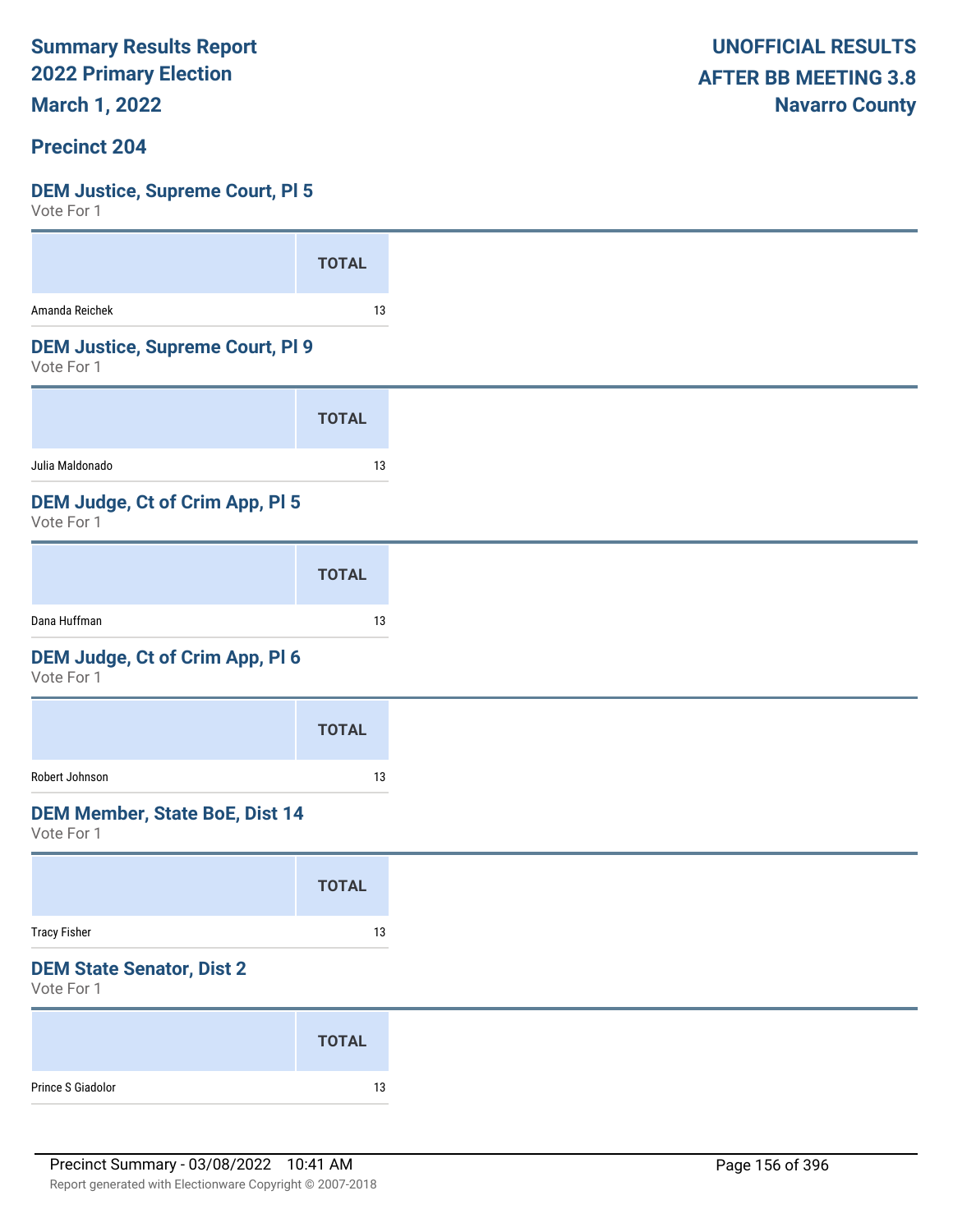#### **Precinct 205**

#### **STATISTICS**

|                                         | TOTAL |
|-----------------------------------------|-------|
| Registered Voters - Total               | o     |
| Registered Voters - Republican Party    | 0     |
| Registered Voters - Democratic Party    | 0     |
| Registered Voters - NONPARTISAN         | 0     |
| Ballots Cast - Total                    | 491   |
| Ballots Cast - Republican Party         | 453   |
| <b>Ballots Cast - Democratic Party</b>  | 38    |
| <b>Ballots Cast - NONPARTISAN</b>       | o     |
| <b>Ballots Cast - Blank</b>             | 0     |
| Voter Turnout - Total                   | 0.00% |
| Voter Turnout - Republican Party        | 0.00% |
| <b>Voter Turnout - Democratic Party</b> | 0.00% |
| <b>Voter Turnout - NONPARTISAN</b>      | 0.00% |
|                                         |       |

### **REP US Representative, District 6**

|                   | <b>TOTAL</b> |
|-------------------|--------------|
| <b>Bill Payne</b> | 35           |
| James Buford      | 40           |
| Jake Ellzey       | 367          |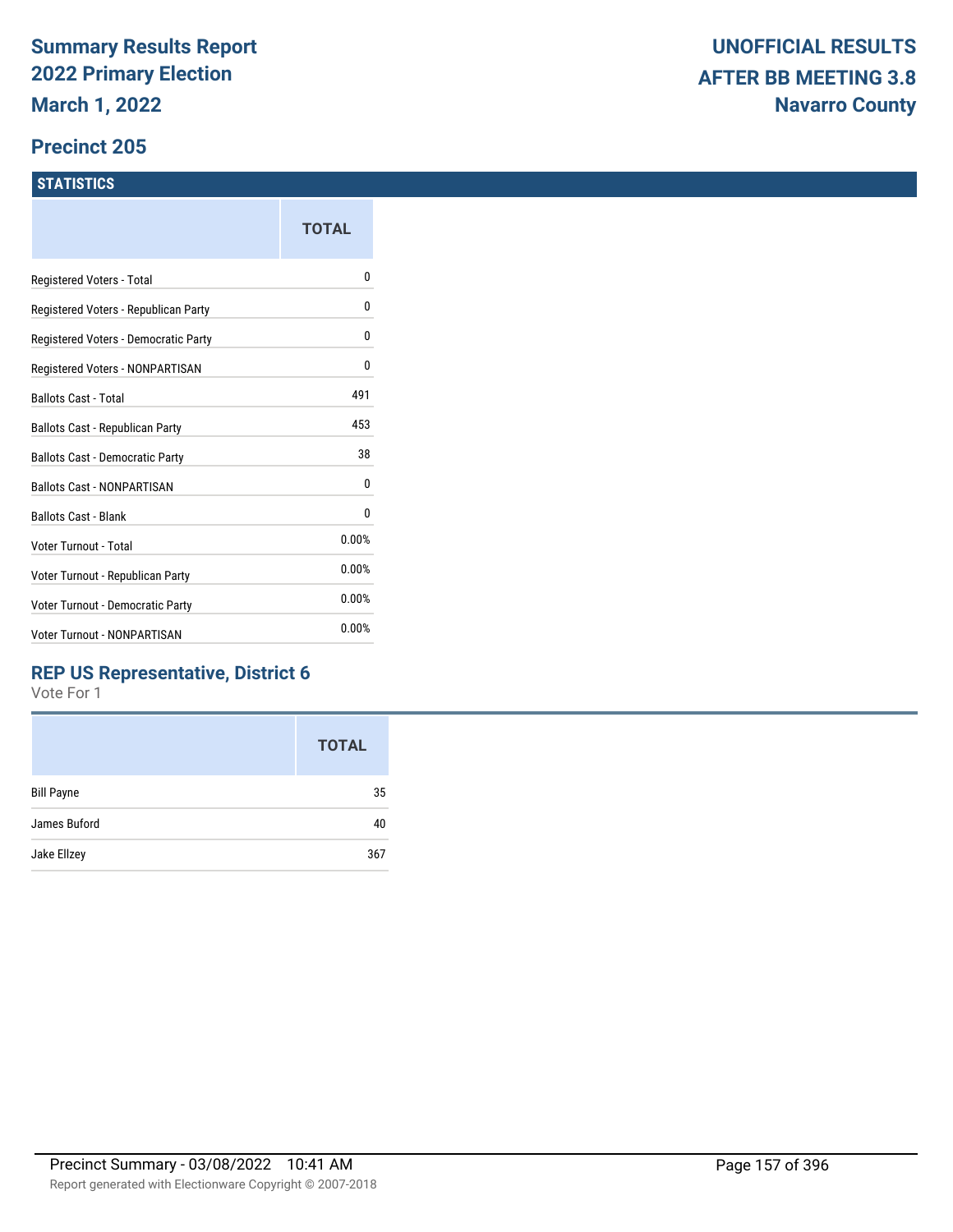**March 1, 2022**

## **Precinct 205**

#### **REP Governor**

Vote For 1

|                     | <b>TOTAL</b> |
|---------------------|--------------|
| <b>Greg Abbott</b>  | 336          |
| <b>Rick Perry</b>   | 6            |
| Danny Harrison      | 1            |
| Allen B. West       | 59           |
| <b>Chad Prather</b> | 12           |
| Kandy Kaye Horn     | 4            |
| Paul Belew          | 2            |
| Don Huffines        | 30           |

## **REP Lieutenant Governor**

Vote For 1

|                        | <b>TOTAL</b> |
|------------------------|--------------|
| <b>Todd M. Bullis</b>  | 10           |
| <b>Daniel Miller</b>   | 38           |
| Dan Patrick            | 326          |
| Zach Vance             | 15           |
| <b>Trayce Bradford</b> | 35           |
| Aaron Sorrells         | 11           |

## **REP Attorney General**

|                   | <b>TOTAL</b> |
|-------------------|--------------|
| Eva Guzman        | 75           |
| <b>Ken Paxton</b> | 181          |
| Louie Gohmert     | 58           |
| George P. Bush    | 133          |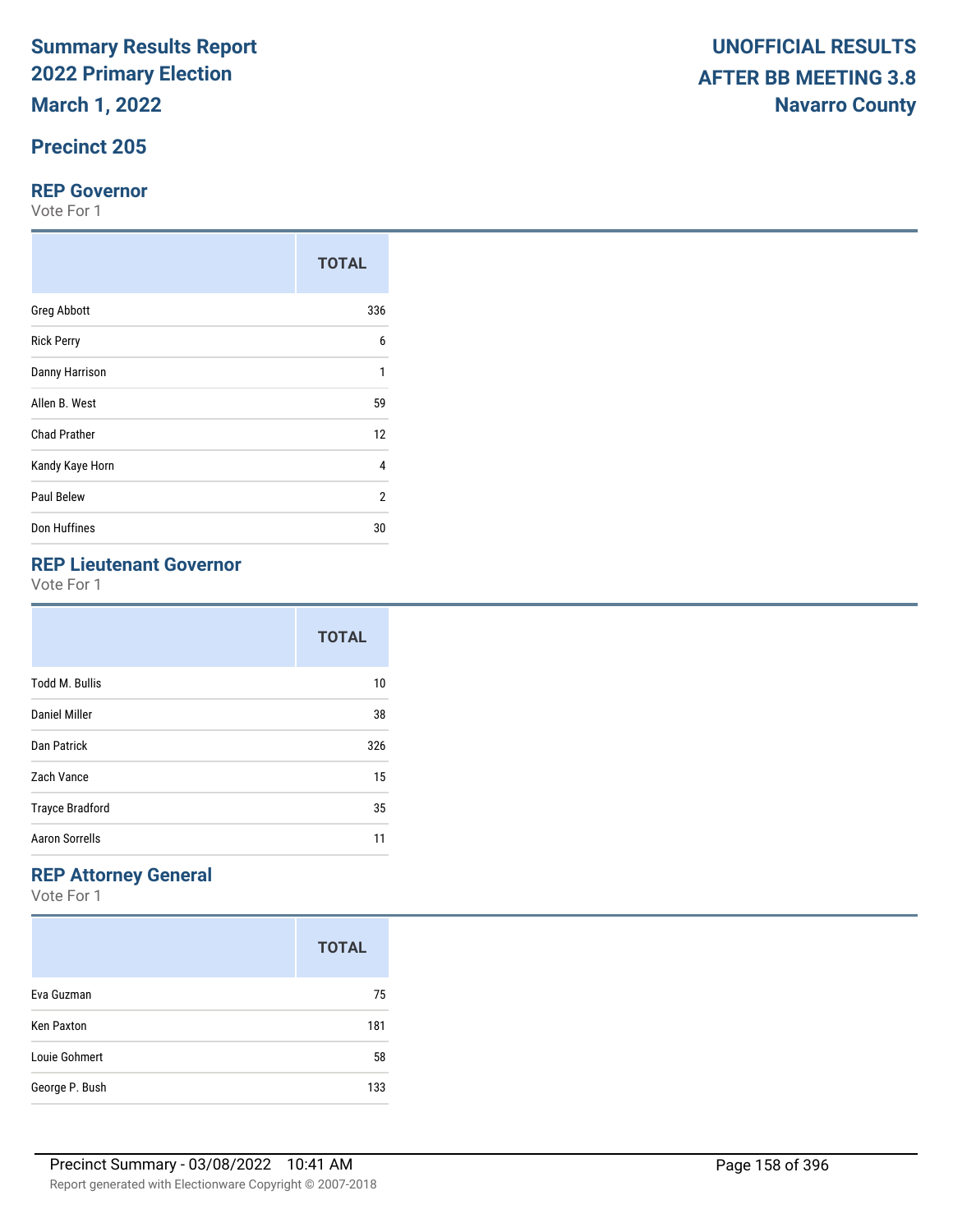**March 1, 2022**

#### **Precinct 205**

#### **REP Comptroller of Public Accounts**

Vote For 1

|                | <b>TOTAL</b> |
|----------------|--------------|
| Mark V. Goloby | 71           |
| Glenn Hegar    | 336          |

#### **REP Comm General Land Office**

Vote For 1

|                        | <b>TOTAL</b> |  |
|------------------------|--------------|--|
| Ben Armenta            | 26           |  |
| Jon Spiers             | 55           |  |
| Victor Avila           | 28           |  |
| Rufus Lopez            | 11           |  |
| Dawn Buckingham        | 152          |  |
| <b>Tim Westley</b>     | 57           |  |
| Don W. Minton          | 42           |  |
| <b>Weston Martinez</b> | 15           |  |

## **REP Commissioner of Agriculture**

|                  | <b>TOTAL</b> |
|------------------|--------------|
| Carey A. Counsil | 72           |
| Sid Miller       | 234          |
| James White      | 103          |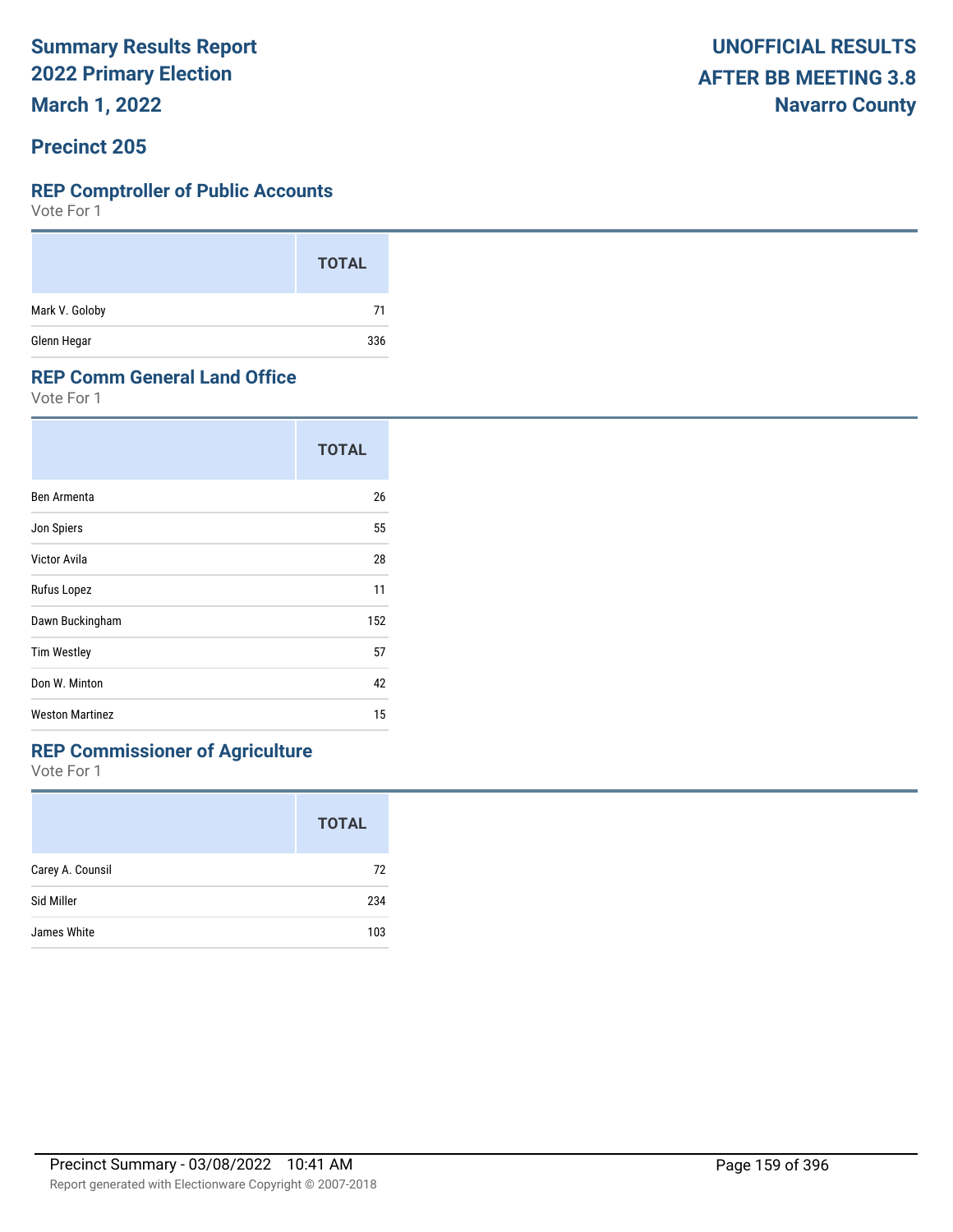**March 1, 2022**

### **Precinct 205**

### **REP Railroad Commissioner**

Vote For 1

|                        | <b>TOTAL</b> |
|------------------------|--------------|
| Sarah Stogner          | 81           |
| Dawayne Tipton         | 68           |
| Wayne Christian        | 158          |
| Tom Slocum Jr          | 42           |
| Marvin "Sarge" Summers | 41           |

#### **REP Justice, Supreme Court, Pl 3**

Vote For 1

|                | <b>TOTAL</b> |
|----------------|--------------|
| Debra Lehrmann | 397          |

## **REP Justice, Supreme Court, Pl 5**

Vote For 1

|               | <b>TOTAL</b> |
|---------------|--------------|
| Rebeca Huddle | 399          |

### **REP Justice, Supreme Court, Pl 9**

Vote For 1

## **REP Judge, Ct of Crim App, Pl 2**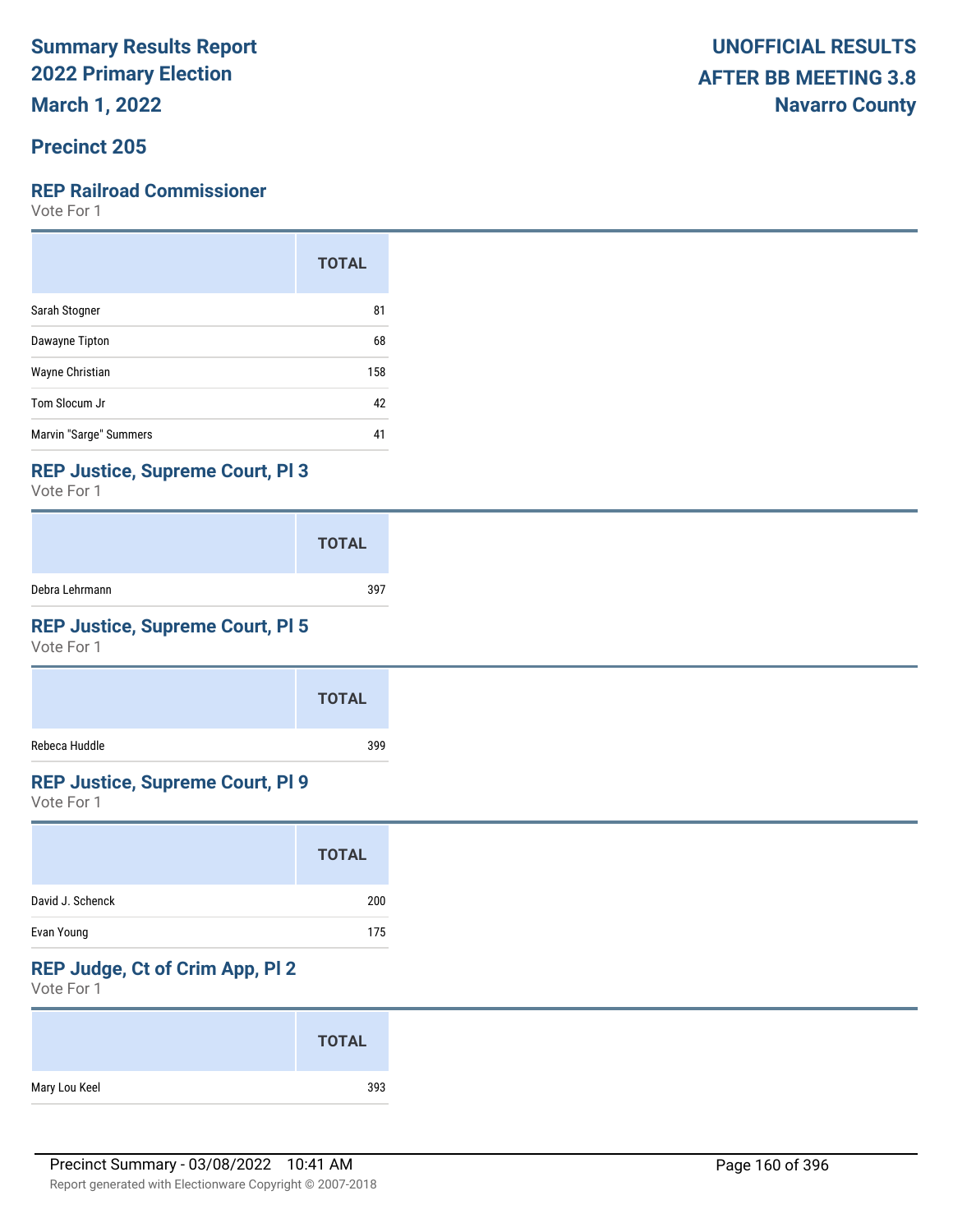**March 1, 2022**

### **Precinct 205**

#### **REP Judge, Ct of Crim App, Pl 5**

Vote For 1

#### **REP Judge, Ct of Crim App, Pl 6**

Vote For 1

|                       | <b>TOTAL</b> |
|-----------------------|--------------|
| Jesse F. McClure, III | 390          |

#### **REP Member, State BoE, Dist 14**

Vote For 1

#### **REP State Senator, Dist 2**

Vote For 1

|                 | <b>TOTAL</b> |  |
|-----------------|--------------|--|
| <b>Bob Hall</b> | 403          |  |

#### **REP State Representative, Dist 8**

|             | <b>TOTAL</b> |
|-------------|--------------|
| Cody Harris | 418          |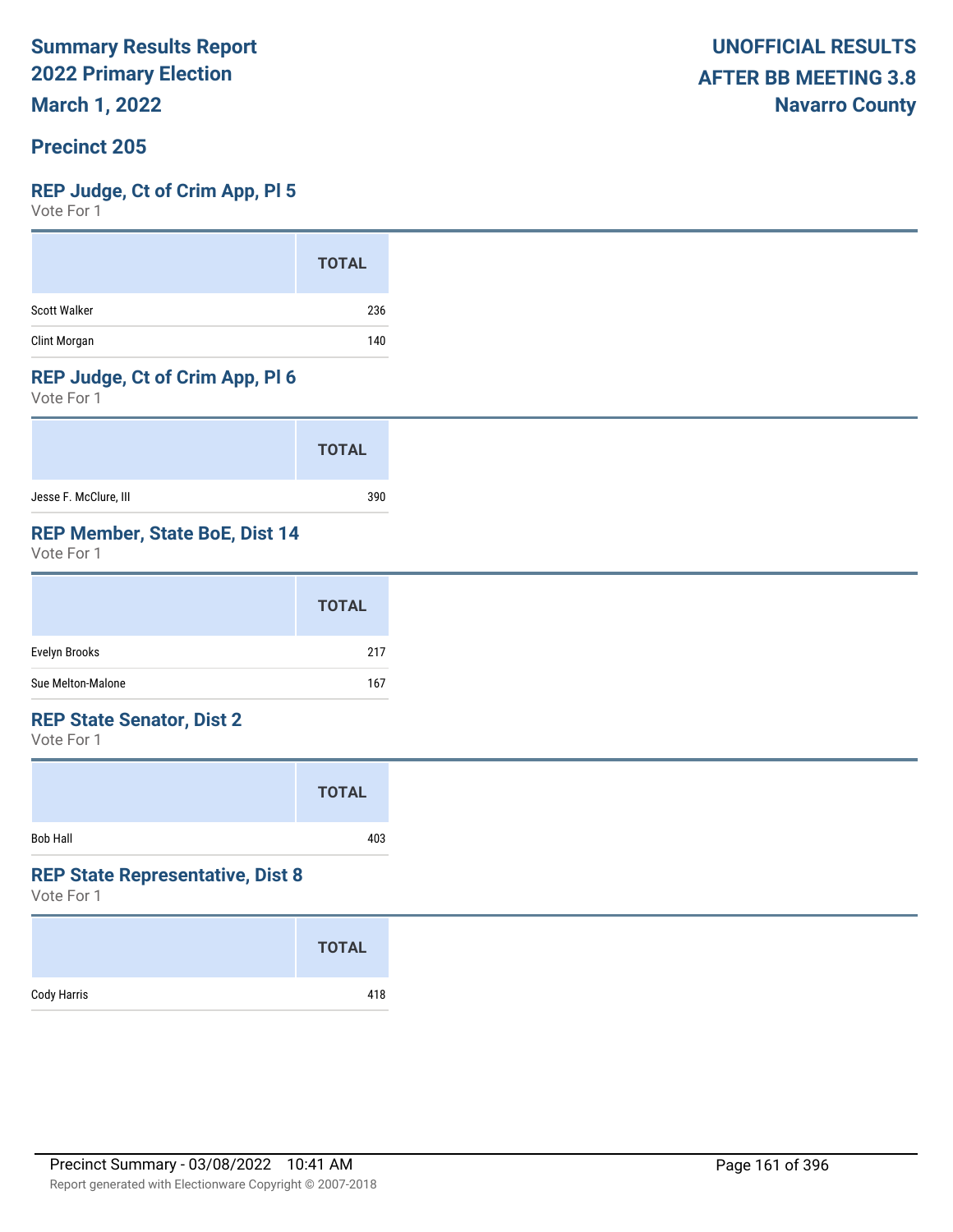**March 1, 2022**

#### **Precinct 205**

### **REP Justice, 10th Ct of App Dist, Pl 3**

| VULE FUI I                                          |              |
|-----------------------------------------------------|--------------|
|                                                     | <b>TOTAL</b> |
| <b>Steve Smith</b>                                  | 398          |
| <b>REP Criminal District Attorney</b><br>Vote For 1 |              |
|                                                     | <b>TOTAL</b> |
| <b>Will Thompson</b>                                | 412          |
| <b>REP County Judge</b><br>Vote For 1               |              |
|                                                     | <b>TOTAL</b> |
| H M. Davenport Jr                                   | 401          |
| <b>REP District Clerk</b><br>Vote For 1             |              |
|                                                     | <b>TOTAL</b> |
| Joshua B. Tackett                                   | 409          |
| <b>REP County Clerk</b><br>Vote For 1               |              |
|                                                     | <b>TOTAL</b> |
| Sherry Dowd                                         | 420          |
| <b>REP County Treasurer</b><br>Vote For 1           |              |
|                                                     | <b>TOTAL</b> |
| Ryan Douglas                                        | 410          |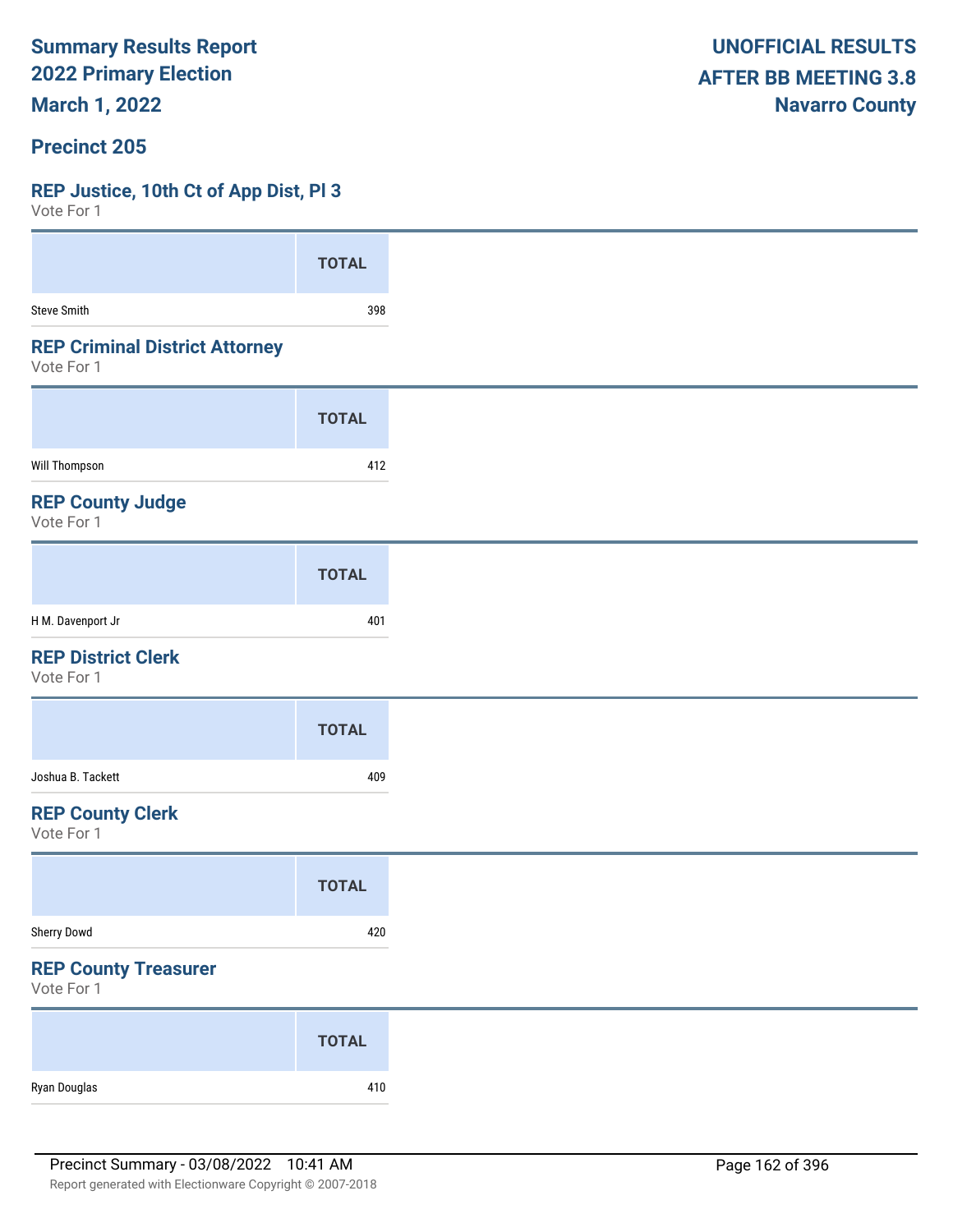**March 1, 2022**

#### **Precinct 205**

#### **REP County Commissioner Pct 2**

Vote For 1

| <b>UNOFFICIAL RESULTS</b>   |
|-----------------------------|
| <b>AFTER BB MEETING 3.8</b> |
| <b>Navarro County</b>       |

#### **REP JOP Pct 2**

Vote For 1

|                   | <b>TOTAL</b> |
|-------------------|--------------|
| Darrell R. Waller | 413          |

## **REP Constable Pct No. 2**

Vote For 1

## **REP County Chair**

Vote For 1

#### **REP Proposition 1**

|                | <b>TOTAL</b> |
|----------------|--------------|
| <b>YES</b>     | 417          |
| N <sub>0</sub> | 33           |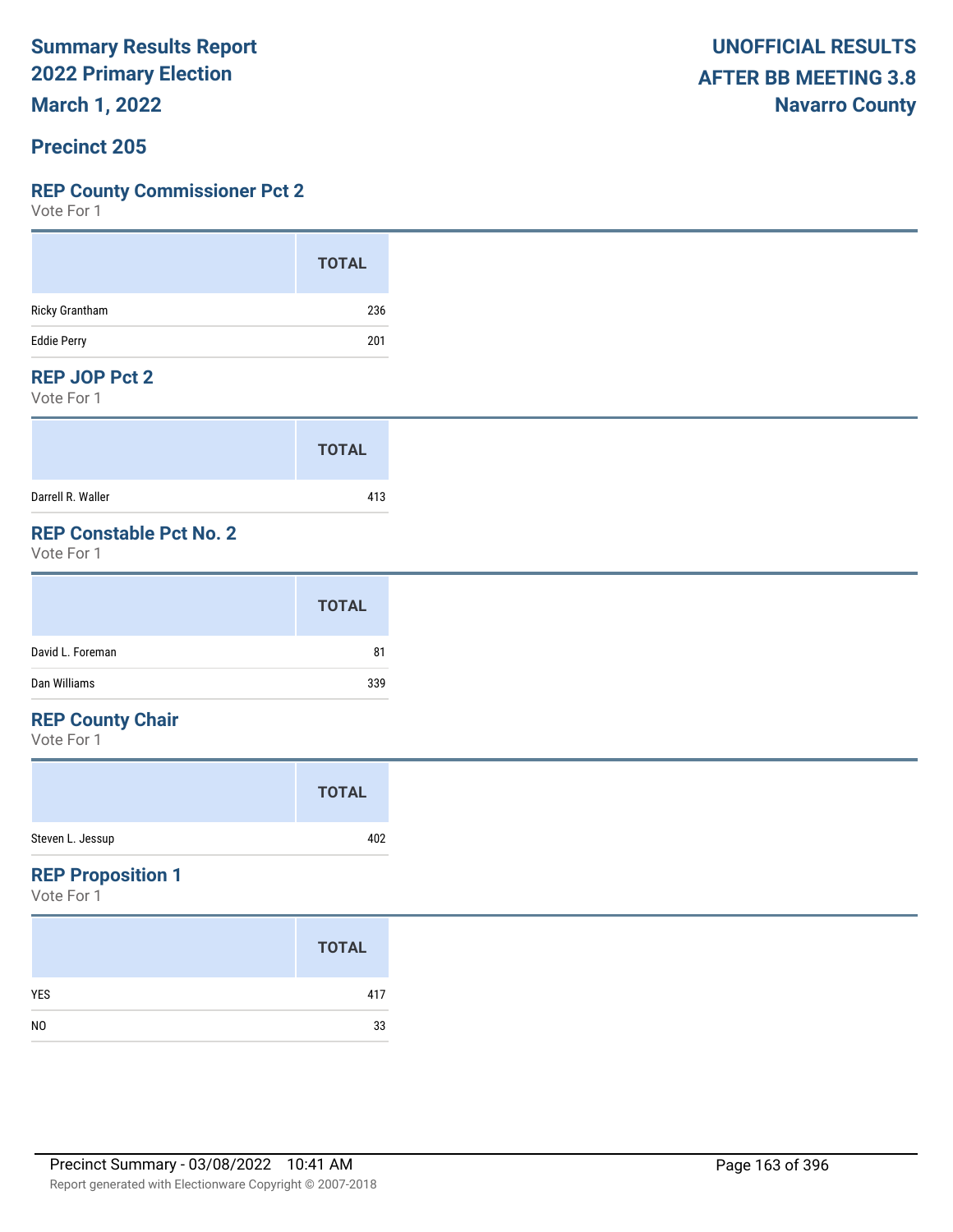## **March 1, 2022**

## **Precinct 205**

#### **REP Proposition 2**

Vote For 1

#### **REP Proposition 3**

Vote For 1

|                | <b>TOTAL</b> |
|----------------|--------------|
| <b>YES</b>     | 390          |
| N <sub>0</sub> | 56           |

## **REP Proposition 4**

Vote For 1

## **REP Proposition 5**

Vote For 1

| <b>TOTAL</b>         |
|----------------------|
| 360<br><b>YES</b>    |
| N <sub>0</sub><br>80 |

### **REP Proposition 6**

| <b>TOTAL</b> |
|--------------|
| 337          |
| 93           |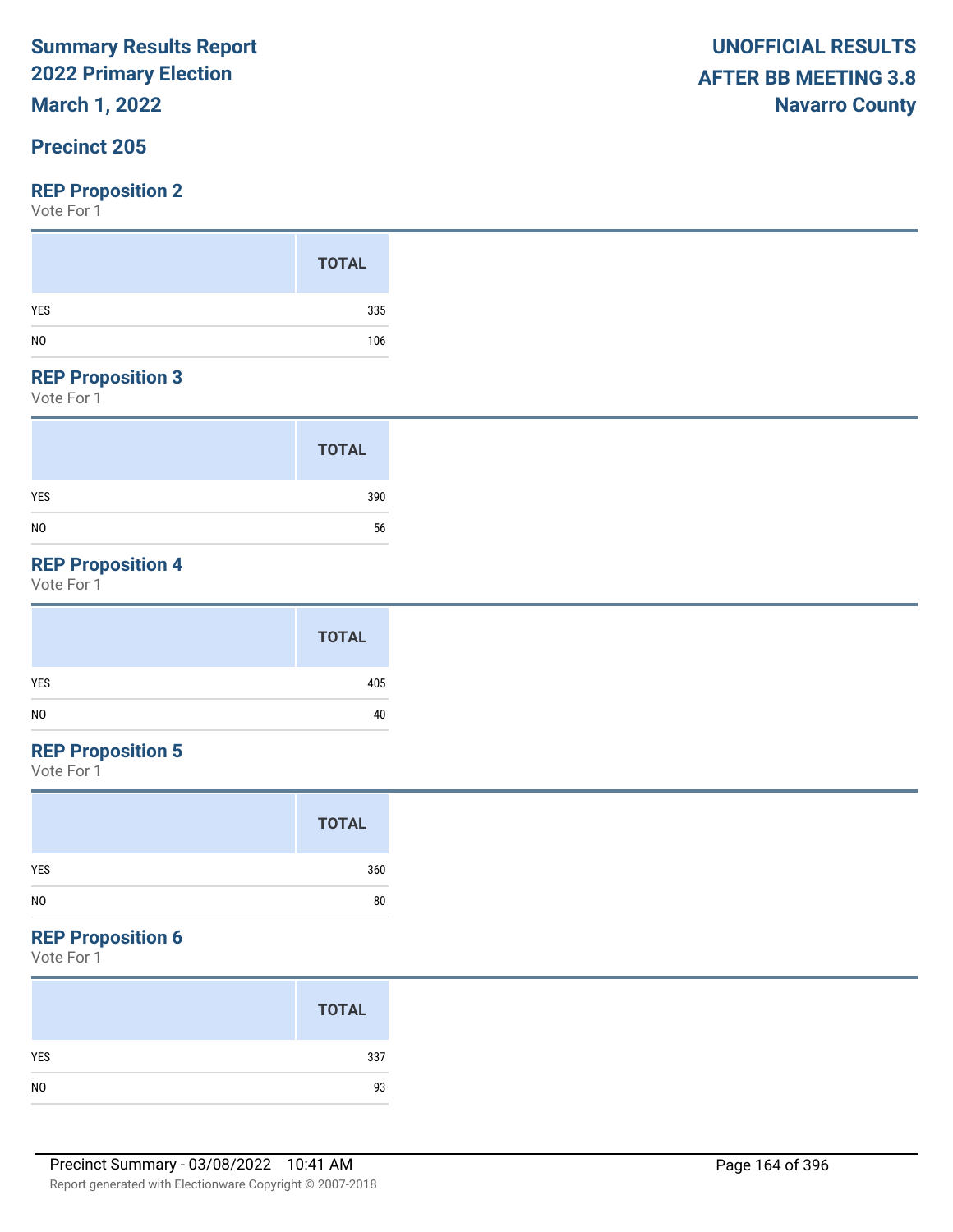## **March 1, 2022**

## **Precinct 205**

#### **REP Proposition 7**

Vote For 1

#### **REP Proposition 8**

Vote For 1

|                | <b>TOTAL</b> |
|----------------|--------------|
| <b>YES</b>     | 419          |
| N <sub>0</sub> | 27           |

## **REP Proposition 9**

Vote For 1

|            | <b>TOTAL</b> |
|------------|--------------|
| <b>YES</b> | 381          |
| NO         | 65           |

## **REP Proposition 10**

|                | <b>TOTAL</b> |
|----------------|--------------|
| <b>YES</b>     | 405          |
| N <sub>0</sub> | 35           |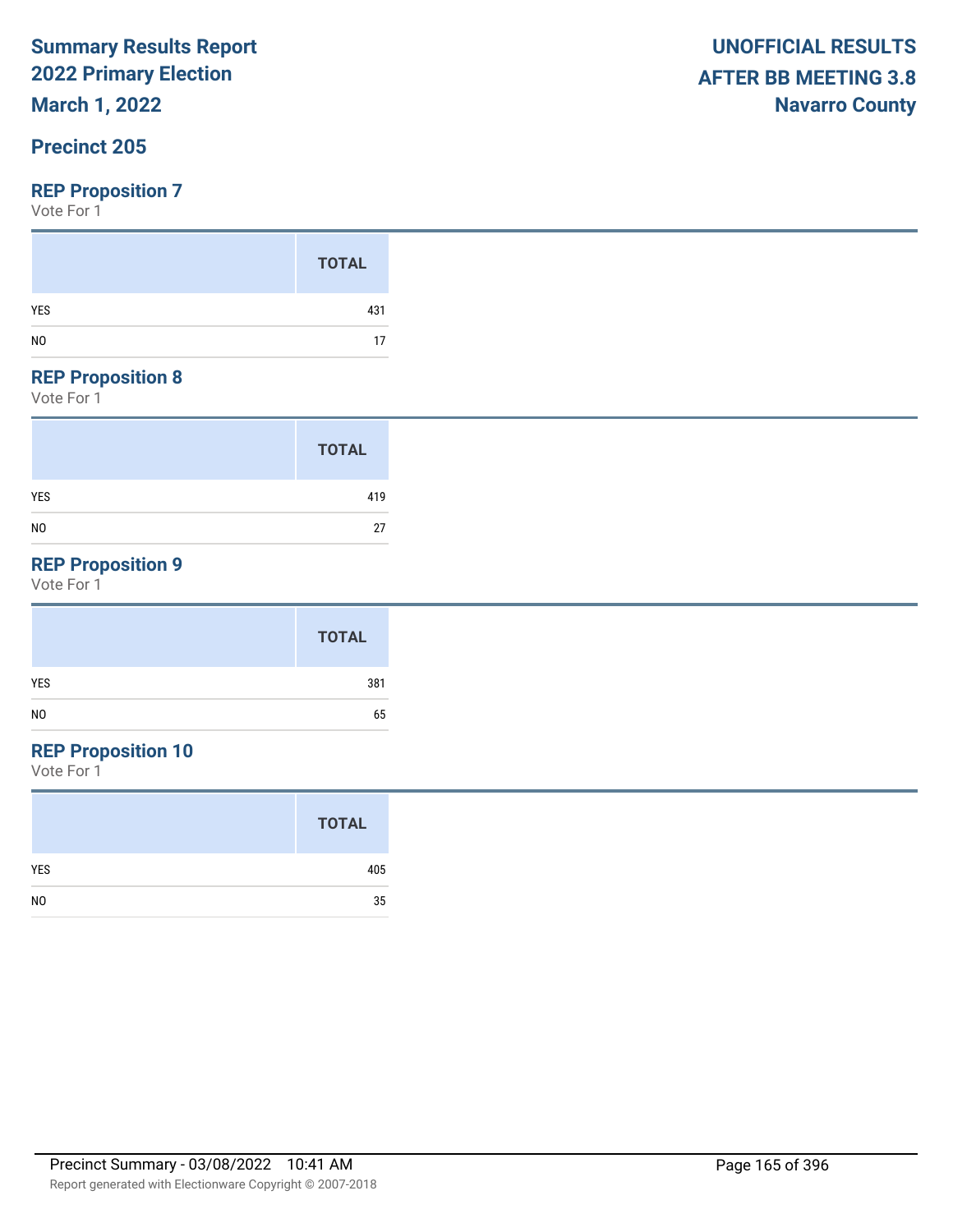**March 1, 2022**

## **Precinct 205**

#### **DEM Governor**

Vote For 1

|                             | <b>TOTAL</b> |
|-----------------------------|--------------|
| <b>Rich Wakeland</b>        |              |
| Beto O'Rourke               | 37           |
| Joy Diaz                    |              |
| Inocencio (Inno) Barrientez |              |
| <b>Michael Cooper</b>       |              |

#### **DEM Lieutenant Governor**

Vote For 1

|                      | <b>TOTAL</b> |
|----------------------|--------------|
| <b>Carla Brailey</b> | 11           |
| Mike Collier         | 12           |
| Michelle Beckley     | 15           |

## **DEM Attorney General**

|                         | <b>TOTAL</b> |
|-------------------------|--------------|
| S. "TBONE" Raynor       | 3            |
| Joe Jaworski            | 6            |
| Rochelle Mercedes Garza | 12           |
| Mike Fields             | 11           |
| Lee Merritt             |              |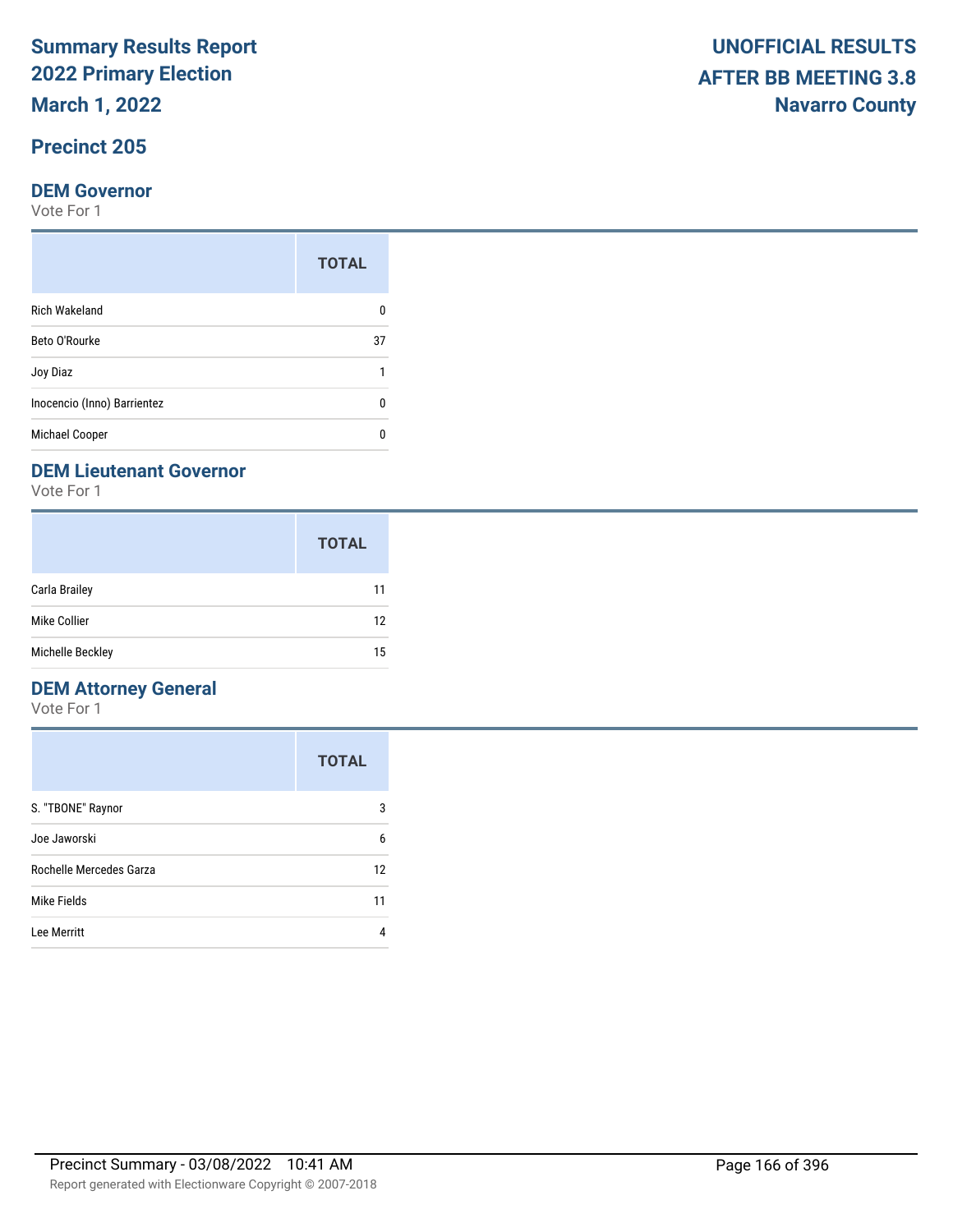**March 1, 2022**

## **Precinct 205**

#### **DEM Comptroller of Public Accounts**

Vote For 1

|                    | <b>TOTAL</b> |
|--------------------|--------------|
| <b>Tim Mahoney</b> | 9            |
| Angel Luis Vega    | 10           |
| Janet T. Dudding   | 17           |

### **DEM Comm General Land Office**

Vote For 1

|                      | <b>TOTAL</b> |
|----------------------|--------------|
| Jinny Suh            | q            |
| Michael Lange        | q            |
| Sandragrace Martinez | ጸ            |
| Jay Kleberg          | 10           |

### **DEM Commissioner of Agriculture**

Vote For 1

|            | <b>TOTAL</b> |
|------------|--------------|
| Ed Ireson  | h            |
| Susan Hays | 30           |

## **DEM Railroad Commissioner**

Vote For 1

|              | <b>TOTAL</b> |  |
|--------------|--------------|--|
| Luke Warford | 35           |  |

## **DEM Justice, Supreme Court, Pl 3**

|               | <b>TOTAL</b> |
|---------------|--------------|
| Erin A Nowell | 34           |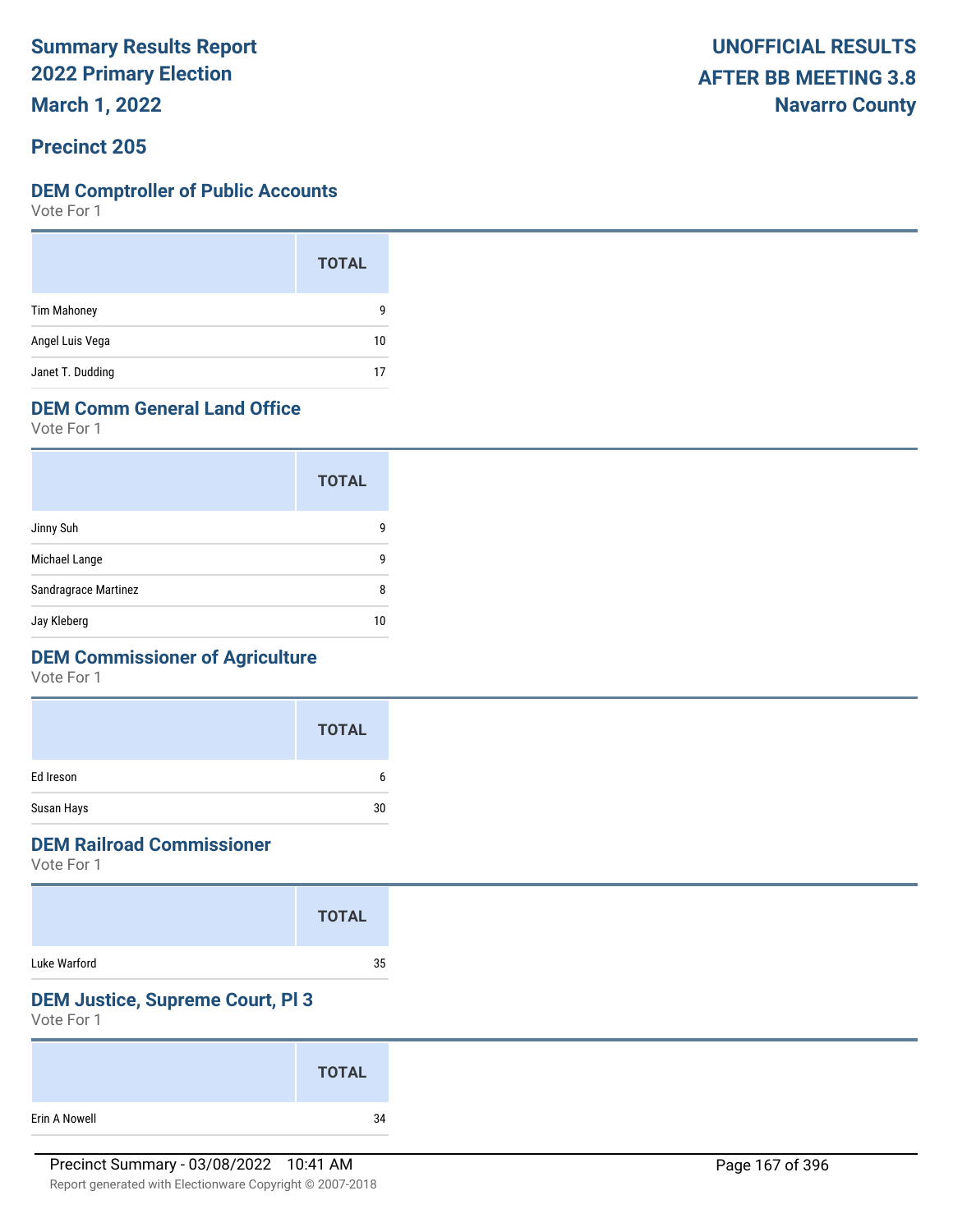**March 1, 2022**

#### **Precinct 205**

#### **DEM Justice, Supreme Court, Pl 5**

| VULE FUI I                                            |              |
|-------------------------------------------------------|--------------|
|                                                       | <b>TOTAL</b> |
| Amanda Reichek                                        | 35           |
| <b>DEM Justice, Supreme Court, PI 9</b><br>Vote For 1 |              |
|                                                       | <b>TOTAL</b> |
| Julia Maldonado                                       | 35           |
| DEM Judge, Ct of Crim App, PI 5<br>Vote For 1         |              |
|                                                       | <b>TOTAL</b> |
| Dana Huffman                                          | 35           |
| DEM Judge, Ct of Crim App, Pl 6<br>Vote For 1         |              |
|                                                       | <b>TOTAL</b> |
| Robert Johnson                                        | 35           |
| <b>DEM Member, State BoE, Dist 14</b><br>Vote For 1   |              |
|                                                       | <b>TOTAL</b> |
| <b>Tracy Fisher</b>                                   | $35\,$       |
| <b>DEM State Senator, Dist 2</b><br>Vote For 1        |              |
|                                                       | <b>TOTAL</b> |
|                                                       |              |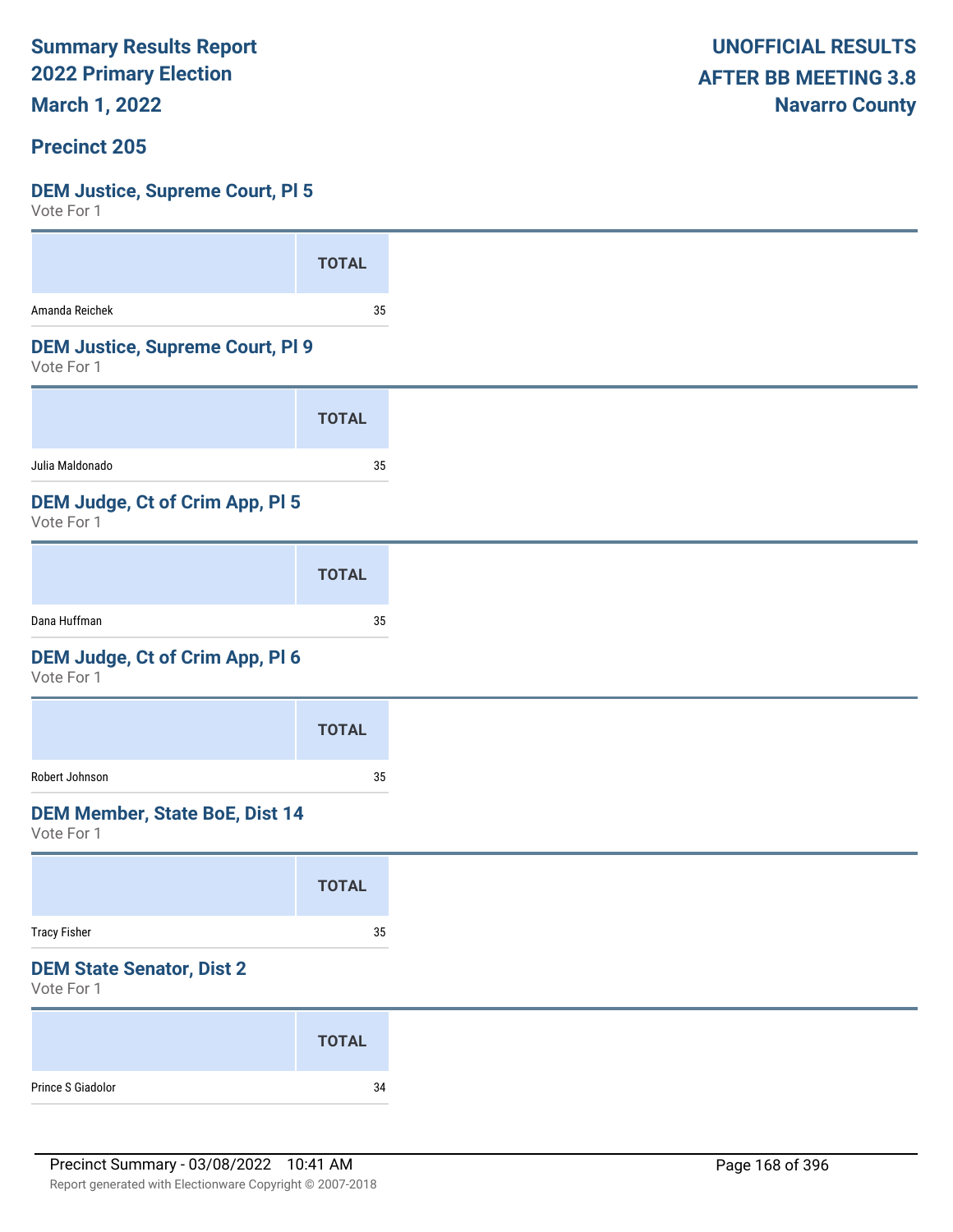#### **Precinct 206**

#### **STATISTICS**

|                                         | TOTAL |
|-----------------------------------------|-------|
| Registered Voters - Total               | n     |
| Registered Voters - Republican Party    | 0     |
| Registered Voters - Democratic Party    | 0     |
| Registered Voters - NONPARTISAN         | 0     |
| <b>Ballots Cast - Total</b>             | 159   |
| Ballots Cast - Republican Party         | 145   |
| Ballots Cast - Democratic Party         | 14    |
| <b>Ballots Cast - NONPARTISAN</b>       | 0     |
| <b>Ballots Cast - Blank</b>             | 0     |
| Voter Turnout - Total                   | 0.00% |
| Voter Turnout - Republican Party        | 0.00% |
| <b>Voter Turnout - Democratic Party</b> | 0.00% |
| <b>Voter Turnout - NONPARTISAN</b>      | 0.00% |
|                                         |       |

### **REP US Representative, District 6**

|                   | <b>TOTAL</b> |
|-------------------|--------------|
| <b>Bill Payne</b> | 10           |
| James Buford      | 16           |
| Jake Ellzey       | 111          |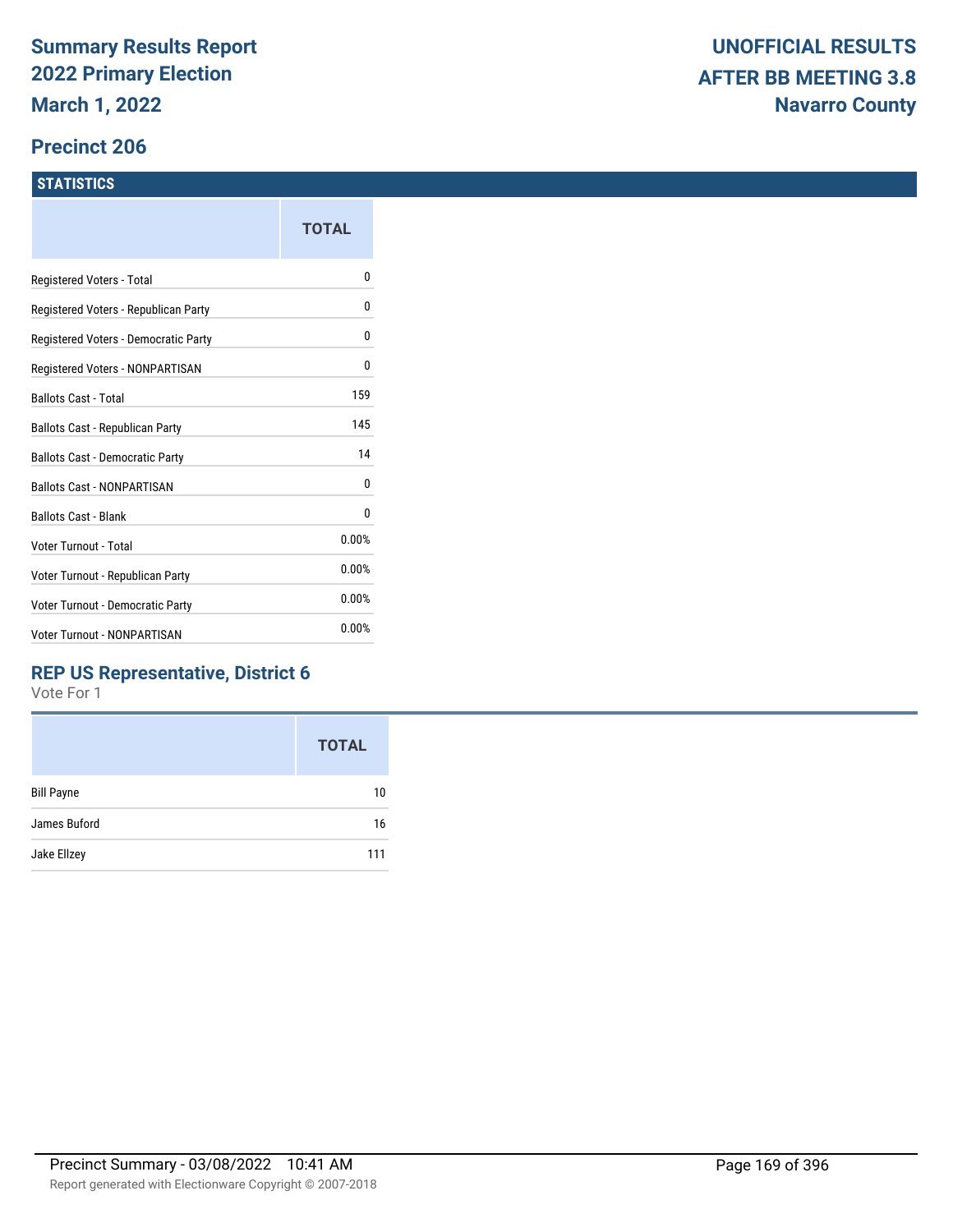**March 1, 2022**

## **Precinct 206**

#### **REP Governor**

Vote For 1

|                     | <b>TOTAL</b>   |
|---------------------|----------------|
| <b>Greg Abbott</b>  | 101            |
| <b>Rick Perry</b>   | 3              |
| Danny Harrison      | $\Omega$       |
| Allen B. West       | 10             |
| <b>Chad Prather</b> | 7              |
| Kandy Kaye Horn     | $\overline{2}$ |
| Paul Belew          | 0              |
| Don Huffines        | 20             |

## **REP Lieutenant Governor**

Vote For 1

|                        | <b>TOTAL</b> |
|------------------------|--------------|
| <b>Todd M. Bullis</b>  | 8            |
| Daniel Miller          | 7            |
| Dan Patrick            | 114          |
| Zach Vance             | 2            |
| <b>Trayce Bradford</b> | 7            |
| <b>Aaron Sorrells</b>  | 2            |

## **REP Attorney General**

|                   | <b>TOTAL</b> |
|-------------------|--------------|
| Eva Guzman        | 20           |
| <b>Ken Paxton</b> | 62           |
| Louie Gohmert     | 14           |
| George P. Bush    | 46           |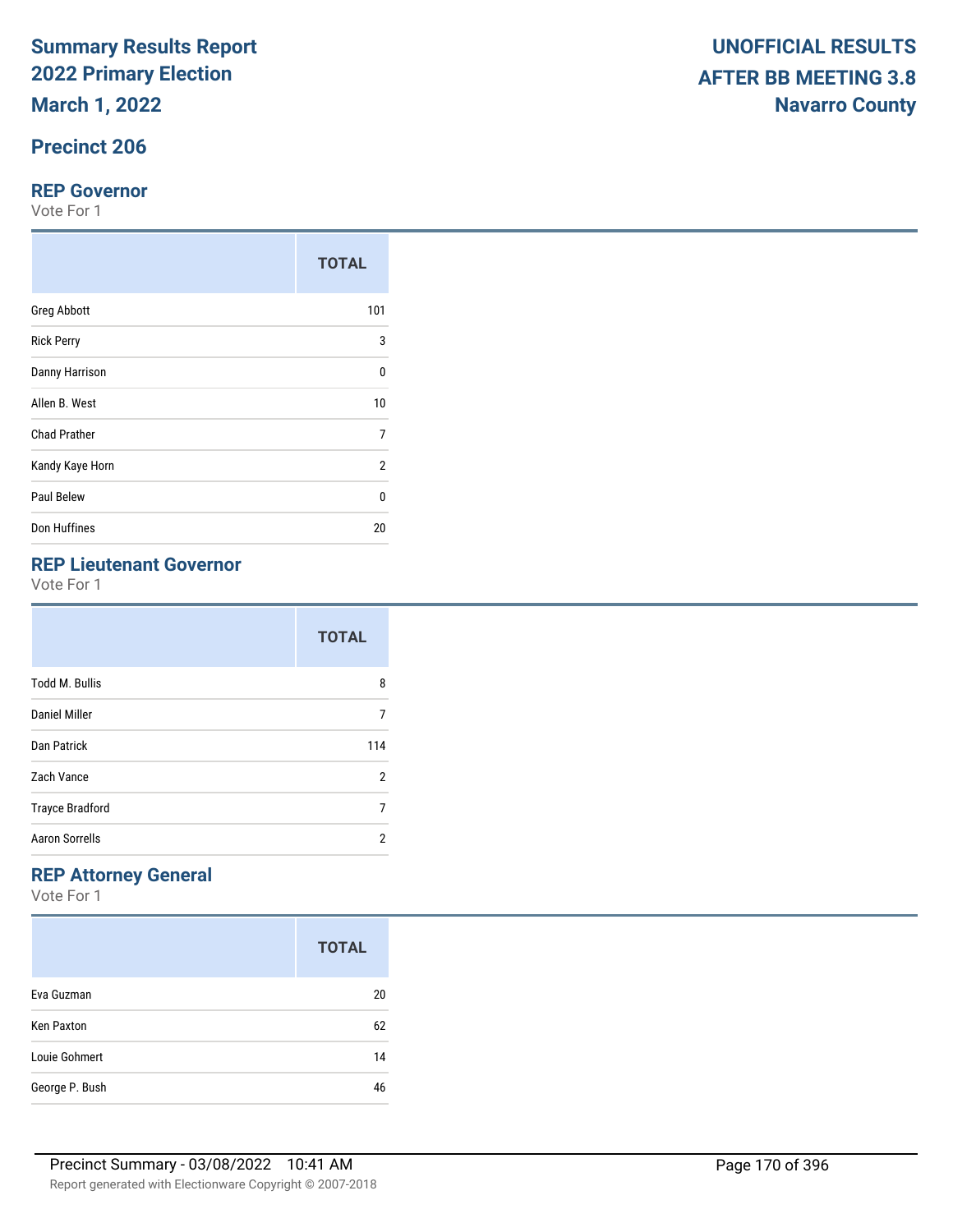**March 1, 2022**

#### **Precinct 206**

#### **REP Comptroller of Public Accounts**

Vote For 1

|                | <b>TOTAL</b> |
|----------------|--------------|
| Mark V. Goloby | 25           |
| Glenn Hegar    | 104          |

#### **REP Comm General Land Office**

Vote For 1

|                        | <b>TOTAL</b> |
|------------------------|--------------|
| Ben Armenta            | 10           |
| Jon Spiers             | 24           |
| Victor Avila           | 7            |
| Rufus Lopez            | 3            |
| Dawn Buckingham        | 39           |
| <b>Tim Westley</b>     | 29           |
| Don W. Minton          | 4            |
| <b>Weston Martinez</b> | 8            |

## **REP Commissioner of Agriculture**

|                  | <b>TOTAL</b> |
|------------------|--------------|
| Carey A. Counsil | 16           |
| Sid Miller       | 78           |
| James White      | 36           |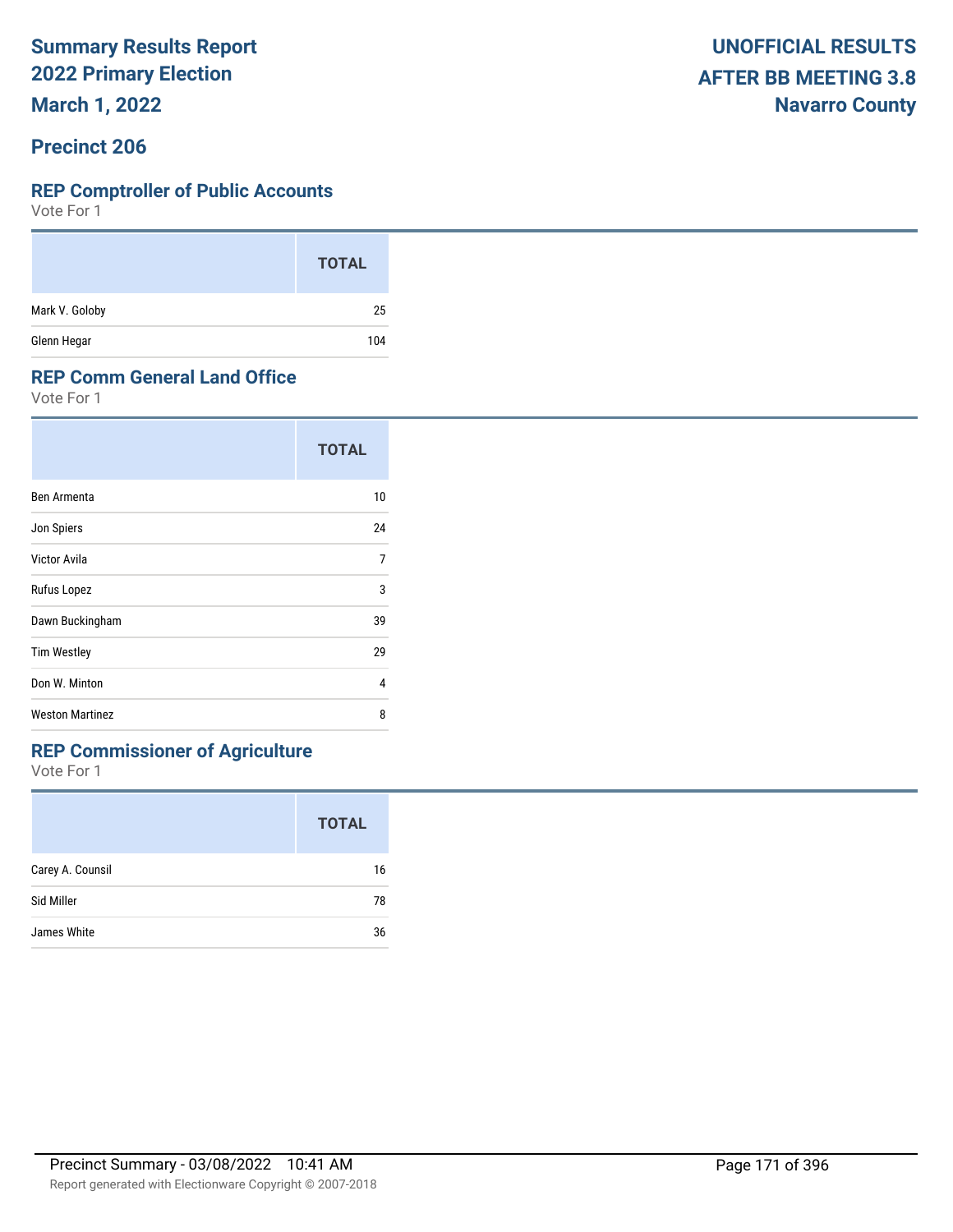**March 1, 2022**

### **Precinct 206**

#### **REP Railroad Commissioner**

Vote For 1

|                        | <b>TOTAL</b> |
|------------------------|--------------|
| Sarah Stogner          | 25           |
| Dawayne Tipton         | 25           |
| Wayne Christian        | 39           |
| Tom Slocum Jr          | 18           |
| Marvin "Sarge" Summers | 18           |

#### **REP Justice, Supreme Court, Pl 3**

Vote For 1

|                | <b>TOTAL</b> |
|----------------|--------------|
| Debra Lehrmann | 124          |

## **REP Justice, Supreme Court, Pl 5**

Vote For 1

|               | <b>TOTAL</b> |
|---------------|--------------|
| Rebeca Huddle | 124          |

## **REP Justice, Supreme Court, Pl 9**

Vote For 1

|                  | <b>TOTAL</b> |
|------------------|--------------|
| David J. Schenck | 71           |
| Evan Young       | 53           |

## **REP Judge, Ct of Crim App, Pl 2**

|               | <b>TOTAL</b> |
|---------------|--------------|
| Mary Lou Keel | 124          |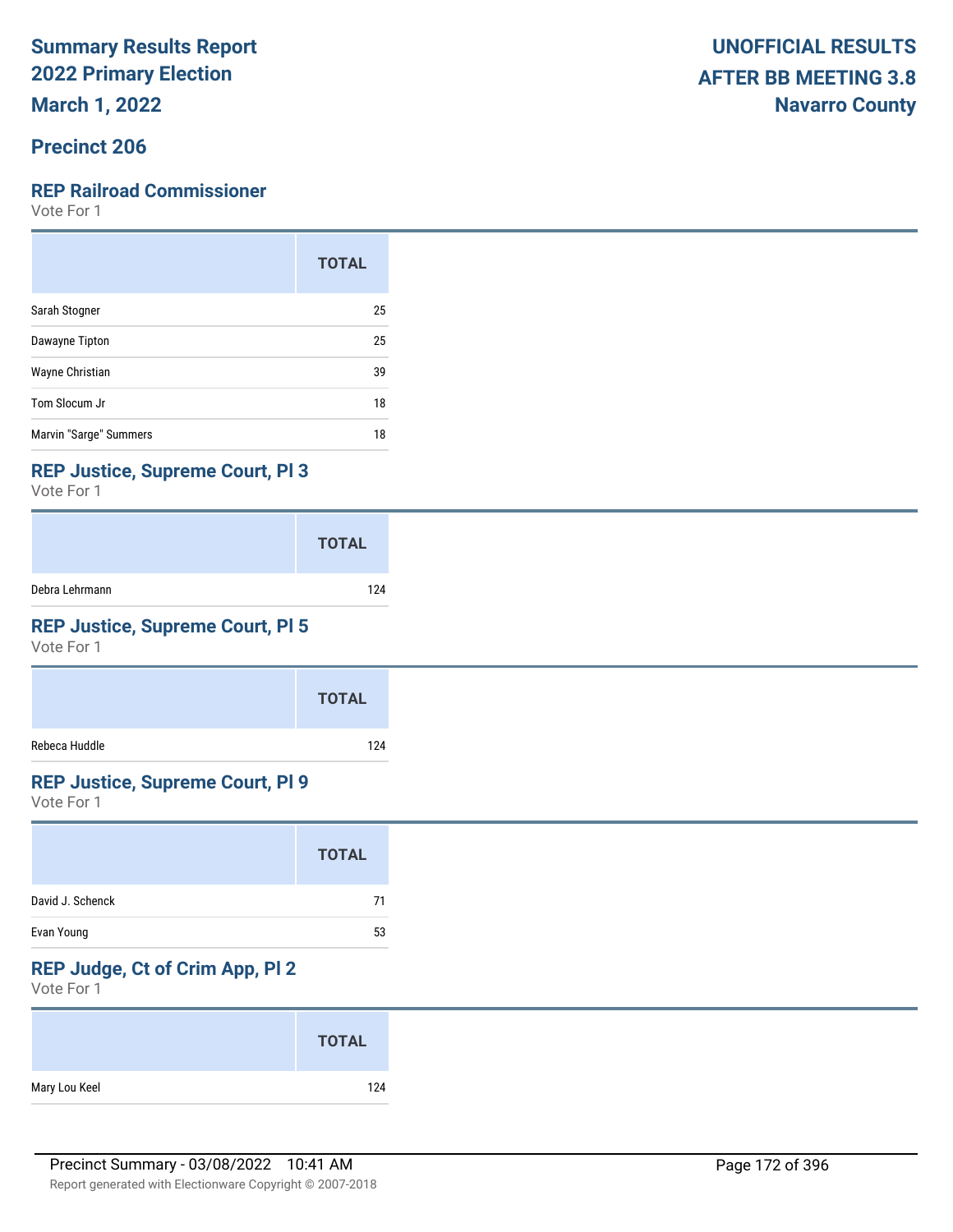**March 1, 2022**

### **Precinct 206**

#### **REP Judge, Ct of Crim App, Pl 5**

Vote For 1

|              | <b>TOTAL</b> |
|--------------|--------------|
| Scott Walker | 74           |
| Clint Morgan | 48           |

#### **REP Judge, Ct of Crim App, Pl 6**

Vote For 1

|                       | <b>TOTAL</b> |
|-----------------------|--------------|
| Jesse F. McClure, III | 122          |

#### **REP Member, State BoE, Dist 14**

Vote For 1

|                   | <b>TOTAL</b> |
|-------------------|--------------|
| Evelyn Brooks     | 70           |
| Sue Melton-Malone | 54           |

#### **REP State Senator, Dist 2**

Vote For 1

|                 | <b>TOTAL</b> |  |
|-----------------|--------------|--|
| <b>Bob Hall</b> | 128          |  |

#### **REP State Representative, Dist 8**

|             | <b>TOTAL</b> |
|-------------|--------------|
| Cody Harris | 132          |
|             |              |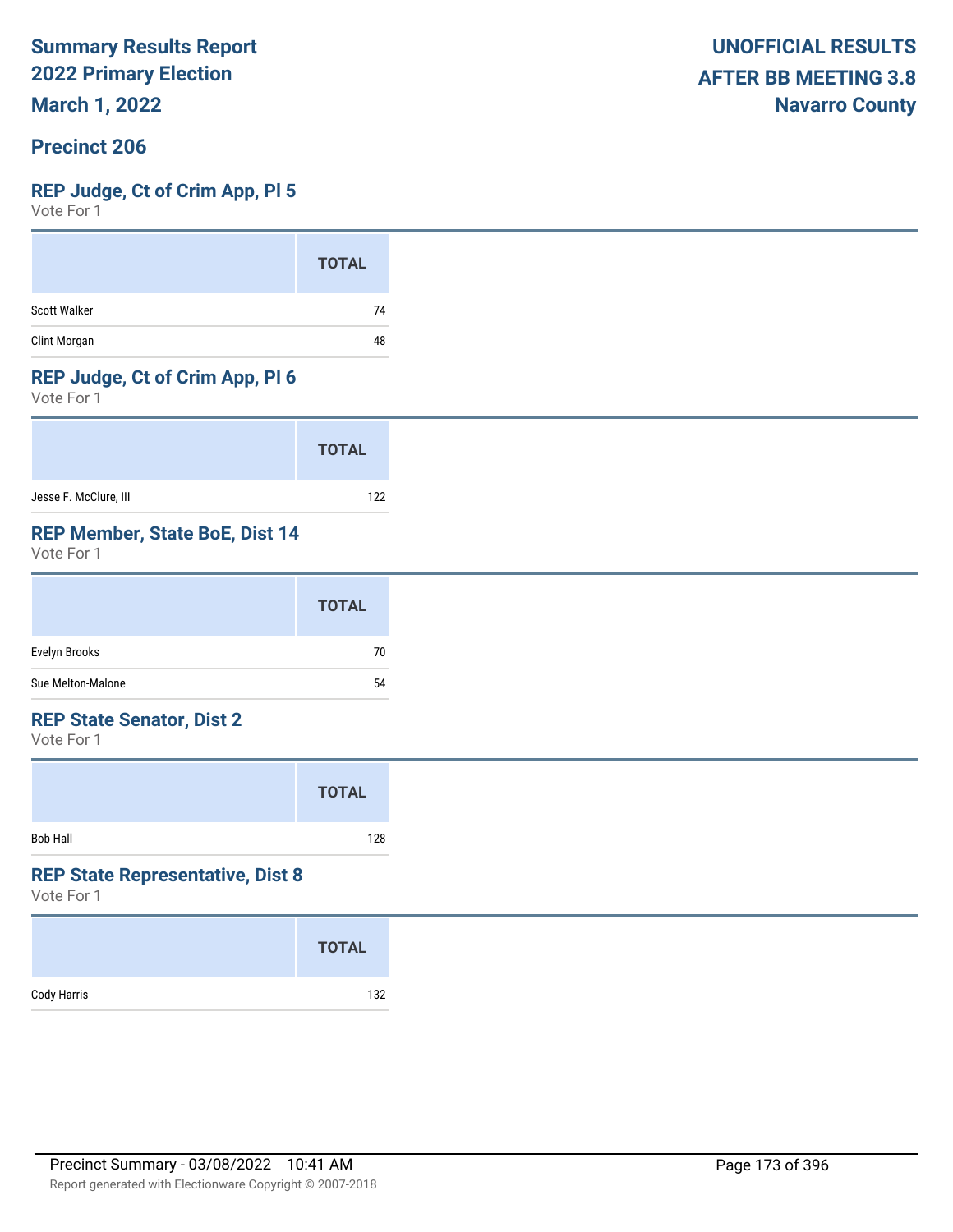**March 1, 2022**

#### **Precinct 206**

#### **REP Justice, 10th Ct of App Dist, Pl 3**

| Vote For 1                                          |              |
|-----------------------------------------------------|--------------|
|                                                     | <b>TOTAL</b> |
|                                                     |              |
| <b>Steve Smith</b>                                  | 127          |
| <b>REP Criminal District Attorney</b><br>Vote For 1 |              |
|                                                     | <b>TOTAL</b> |
| Will Thompson                                       | 136          |
| <b>REP County Judge</b><br>Vote For 1               |              |
|                                                     | <b>TOTAL</b> |
| H M. Davenport Jr                                   | 124          |
| <b>REP District Clerk</b><br>Vote For 1             |              |
|                                                     | <b>TOTAL</b> |
| Joshua B. Tackett                                   | 135          |
| <b>REP County Clerk</b><br>Vote For 1               |              |
|                                                     | <b>TOTAL</b> |
| Sherry Dowd                                         | 130          |
| <b>REP County Treasurer</b><br>Vote For 1           |              |
|                                                     | <b>TOTAL</b> |
| Ryan Douglas                                        | 132          |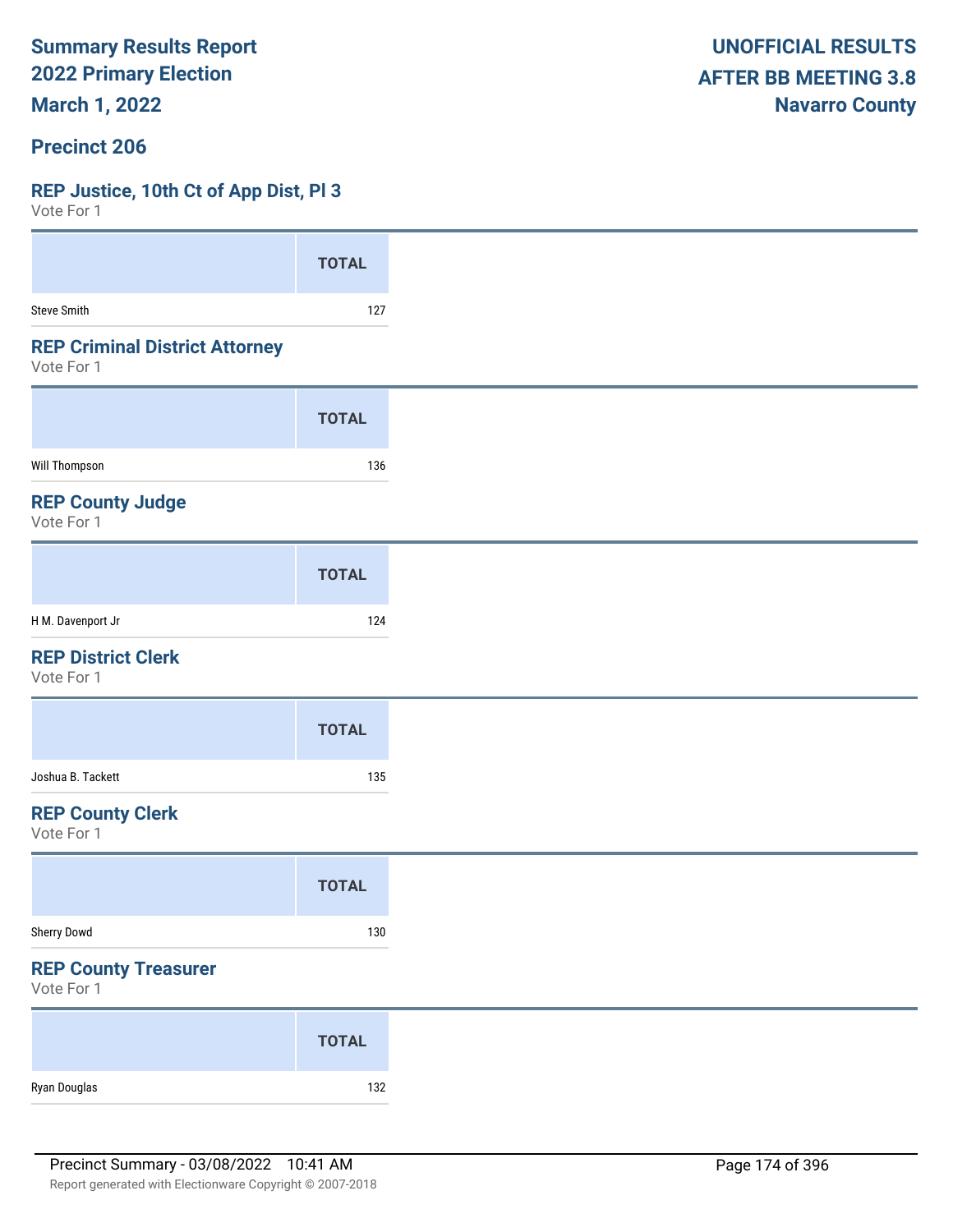**March 1, 2022**

#### **Precinct 206**

#### **REP County Commissioner Pct 2**

Vote For 1

#### **REP JOP Pct 2**

Vote For 1

|                   | <b>TOTAL</b> |
|-------------------|--------------|
| Darrell R. Waller | 136          |

## **REP Constable Pct No. 2**

Vote For 1

#### **REP County Chair**

Vote For 1

#### **REP Proposition 1**

|                | <b>TOTAL</b> |
|----------------|--------------|
| <b>YES</b>     | 141          |
| N <sub>0</sub> | 4            |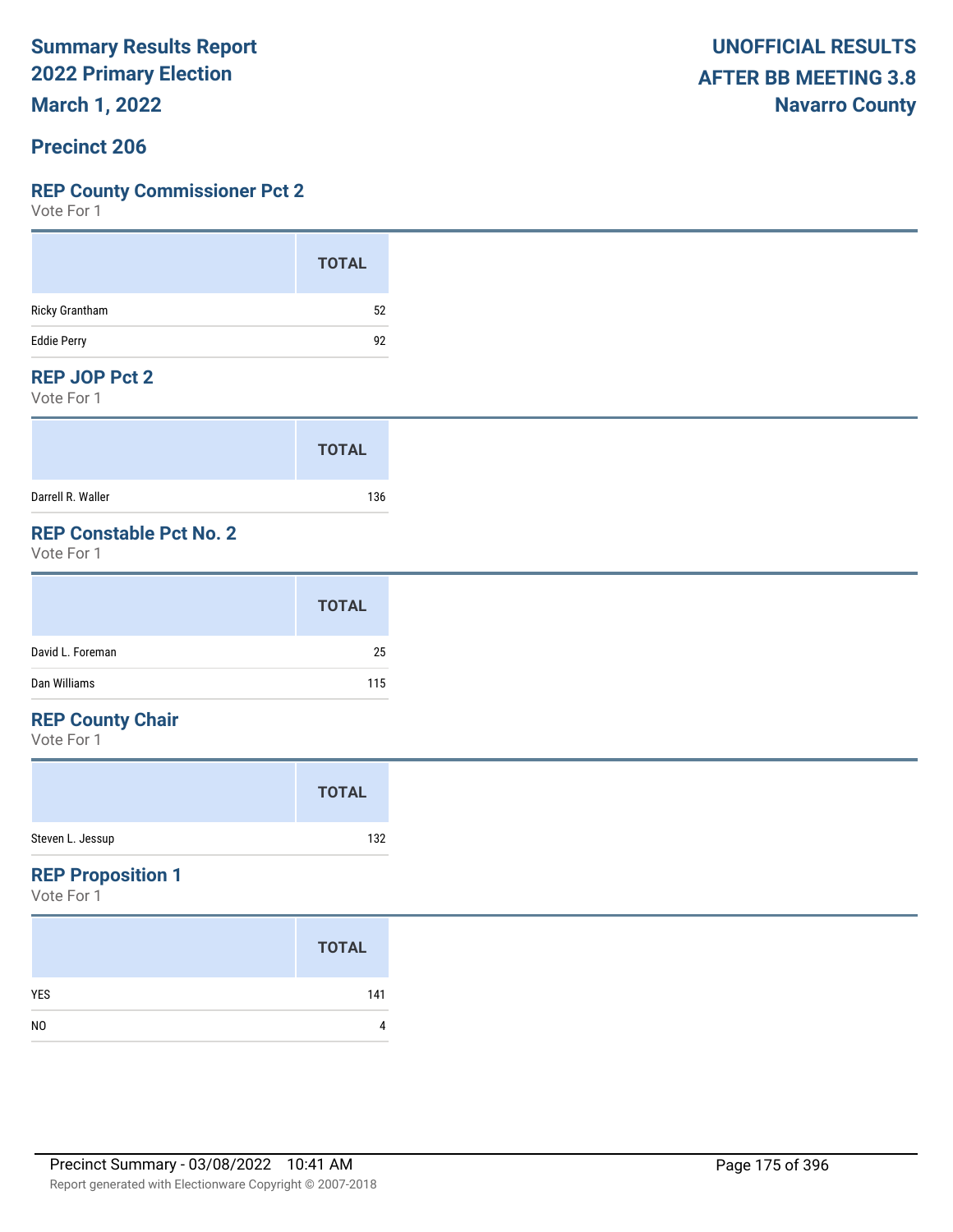## **March 1, 2022**

## **Precinct 206**

#### **REP Proposition 2**

Vote For 1

#### **REP Proposition 3**

Vote For 1

|                | <b>TOTAL</b> |
|----------------|--------------|
| <b>YES</b>     | 123          |
| N <sub>0</sub> | 22           |

## **REP Proposition 4**

Vote For 1

|                | <b>TOTAL</b> |
|----------------|--------------|
| YES            | 127          |
| N <sub>0</sub> | 18           |

## **REP Proposition 5**

Vote For 1

### **REP Proposition 6**

|                | <b>TOTAL</b> |
|----------------|--------------|
| YES            | 127          |
| N <sub>0</sub> | 17           |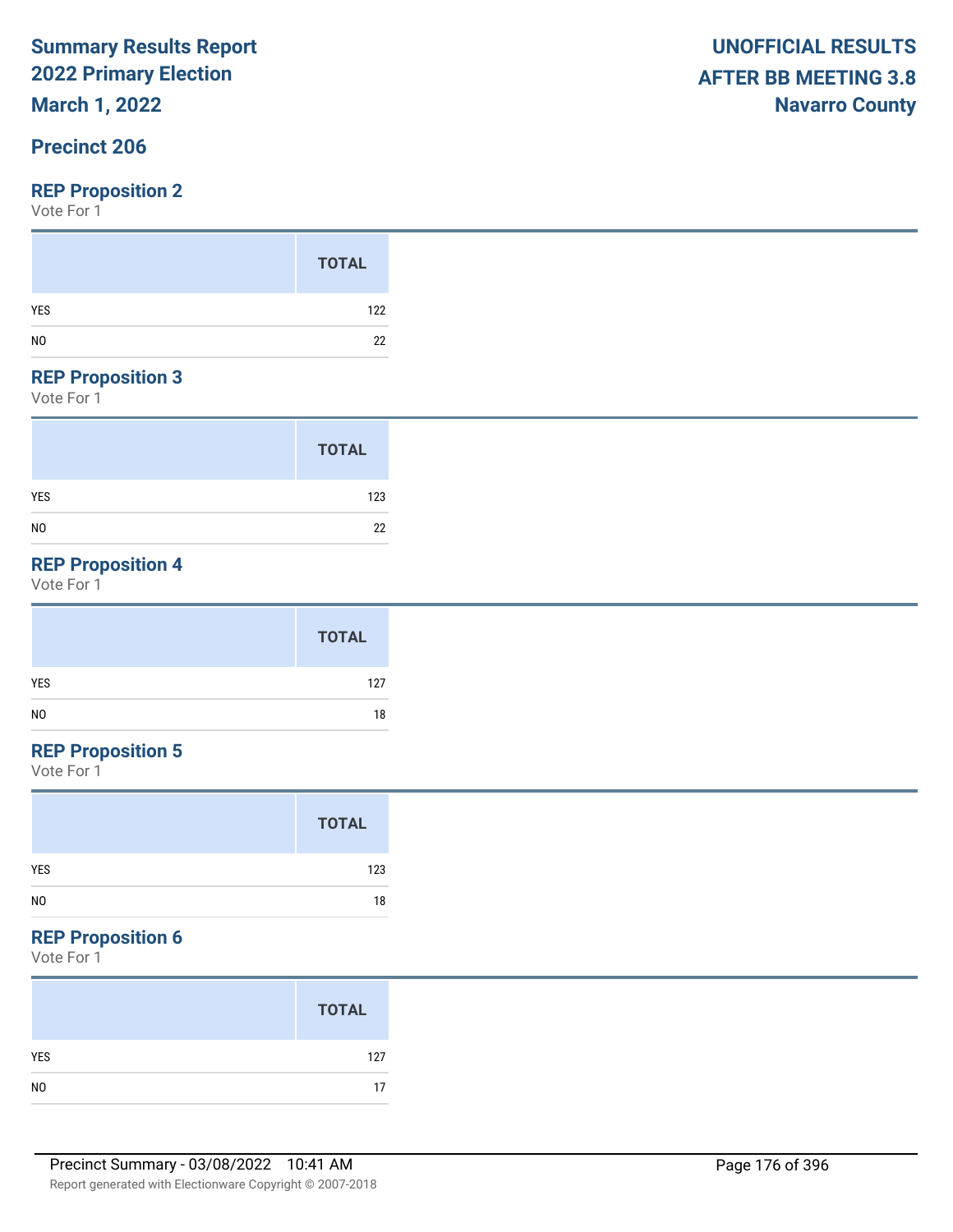## **March 1, 2022**

## **Precinct 206**

#### **REP Proposition 7**

Vote For 1

#### **REP Proposition 8**

Vote For 1

|                | <b>TOTAL</b> |
|----------------|--------------|
| <b>YES</b>     | 134          |
| N <sub>0</sub> | 10           |

## **REP Proposition 9**

Vote For 1

| <b>TOTAL</b> |
|--------------|
| YES<br>126   |
| NO<br>18     |

## **REP Proposition 10**

|                | <b>TOTAL</b> |
|----------------|--------------|
| YES            | 135          |
| N <sub>0</sub> |              |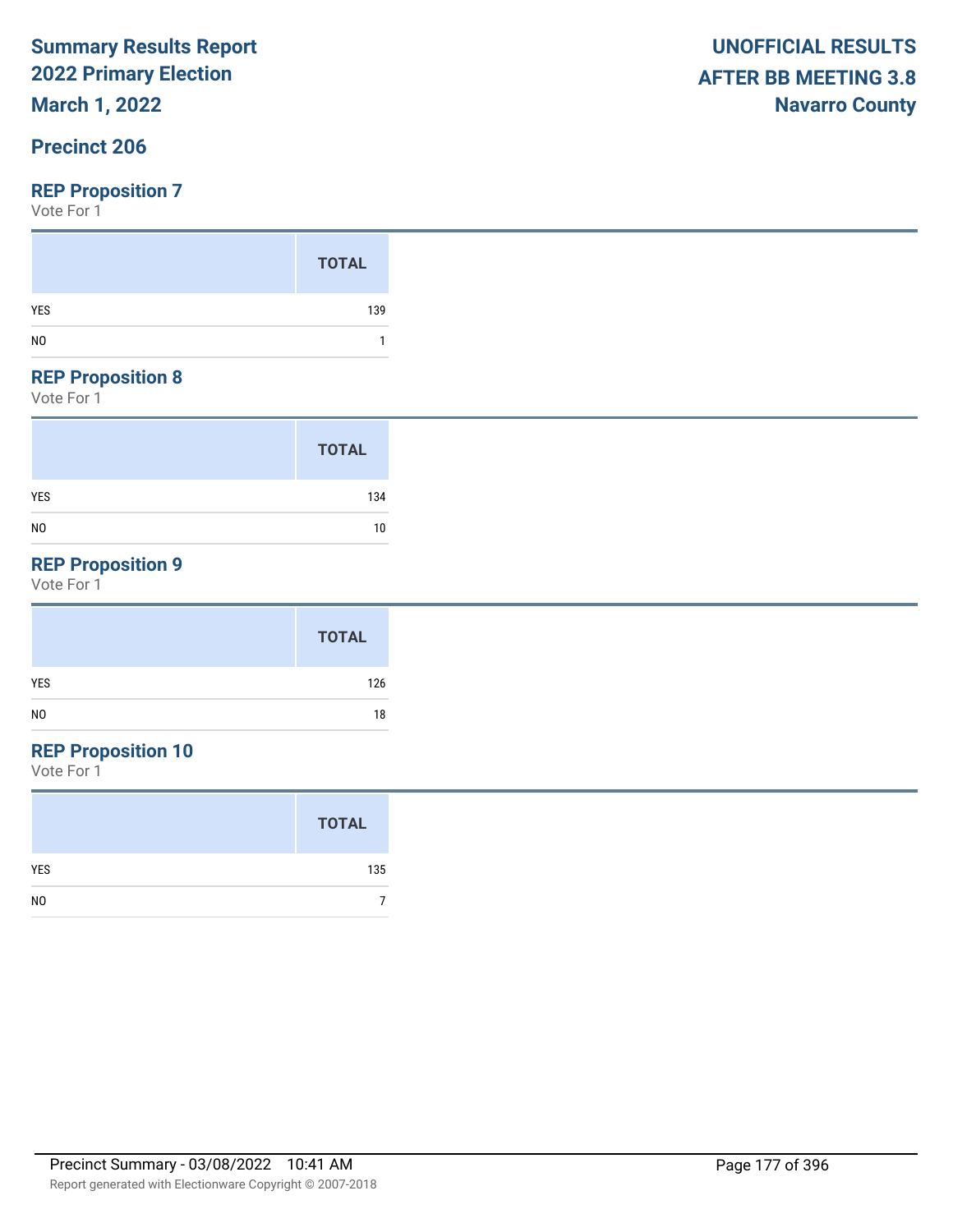**March 1, 2022**

## **Precinct 206**

#### **DEM Governor**

Vote For 1

|                             | <b>TOTAL</b> |
|-----------------------------|--------------|
| <b>Rich Wakeland</b>        |              |
| Beto O'Rourke               | 13           |
| Joy Diaz                    | n            |
| Inocencio (Inno) Barrientez |              |
| Michael Cooper              |              |

#### **DEM Lieutenant Governor**

Vote For 1

|                  | <b>TOTAL</b> |
|------------------|--------------|
| Carla Brailey    | 6            |
| Mike Collier     | 5            |
| Michelle Beckley | っ            |

## **DEM Attorney General**

|                         | <b>TOTAL</b> |
|-------------------------|--------------|
| S. "TBONE" Raynor       |              |
| Joe Jaworski            |              |
| Rochelle Mercedes Garza | g            |
| Mike Fields             |              |
| Lee Merritt             |              |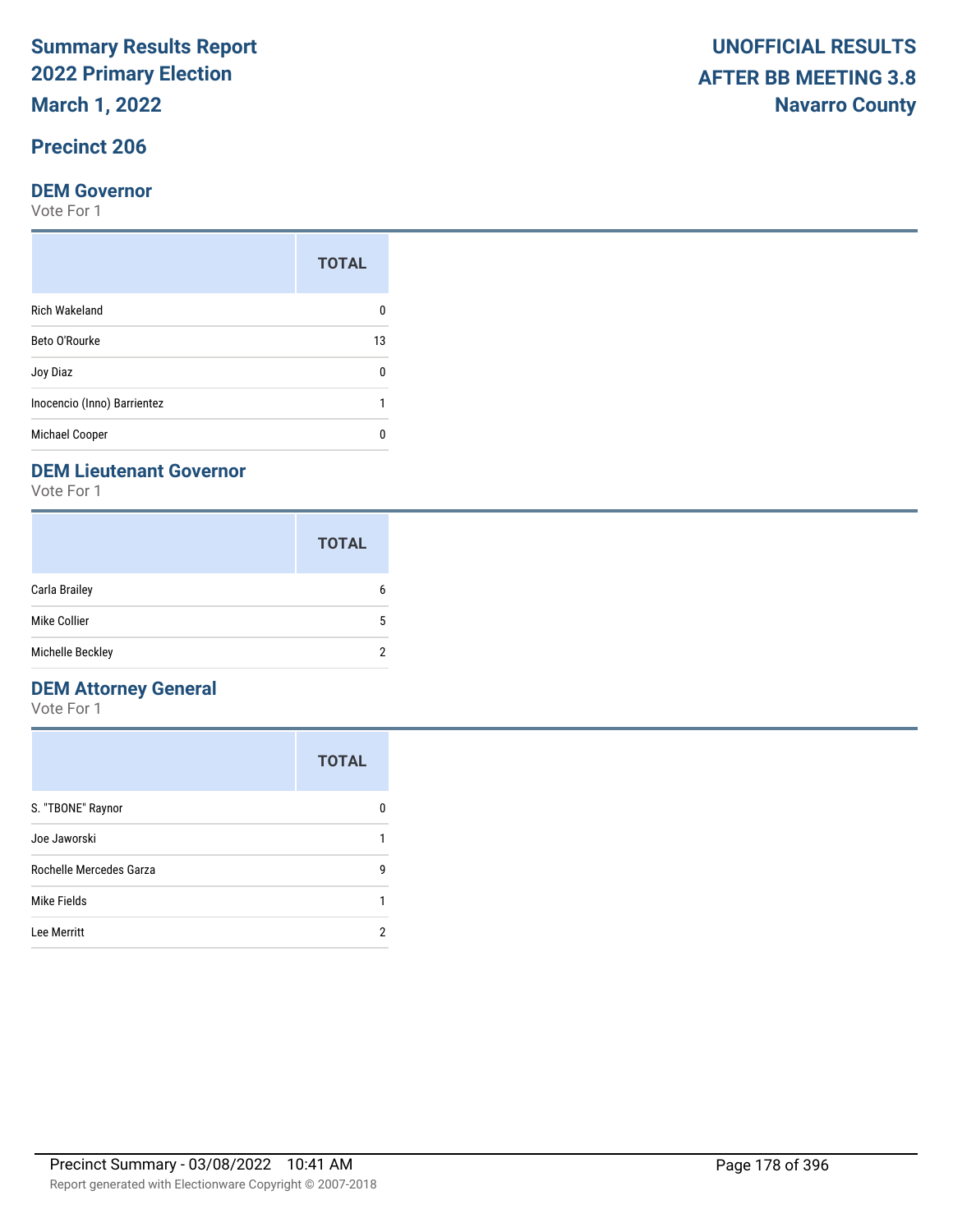**March 1, 2022**

## **Precinct 206**

#### **DEM Comptroller of Public Accounts**

Vote For 1

|                    | <b>TOTAL</b> |  |
|--------------------|--------------|--|
| <b>Tim Mahoney</b> | 6            |  |
| Angel Luis Vega    | 4            |  |
| Janet T. Dudding   | 3            |  |

### **DEM Comm General Land Office**

Vote For 1

|                      | <b>TOTAL</b> |
|----------------------|--------------|
| Jinny Suh            |              |
| Michael Lange        | 3            |
| Sandragrace Martinez |              |
| Jay Kleberg          |              |

### **DEM Commissioner of Agriculture**

Vote For 1

|            | <b>TOTAL</b> |
|------------|--------------|
| Ed Ireson  |              |
| Susan Hays | 12           |

### **DEM Railroad Commissioner**

Vote For 1

|              | <b>TOTAL</b> |
|--------------|--------------|
| Luke Warford | 13           |

## **DEM Justice, Supreme Court, Pl 3**

|               | <b>TOTAL</b> |  |
|---------------|--------------|--|
| Erin A Nowell | 13           |  |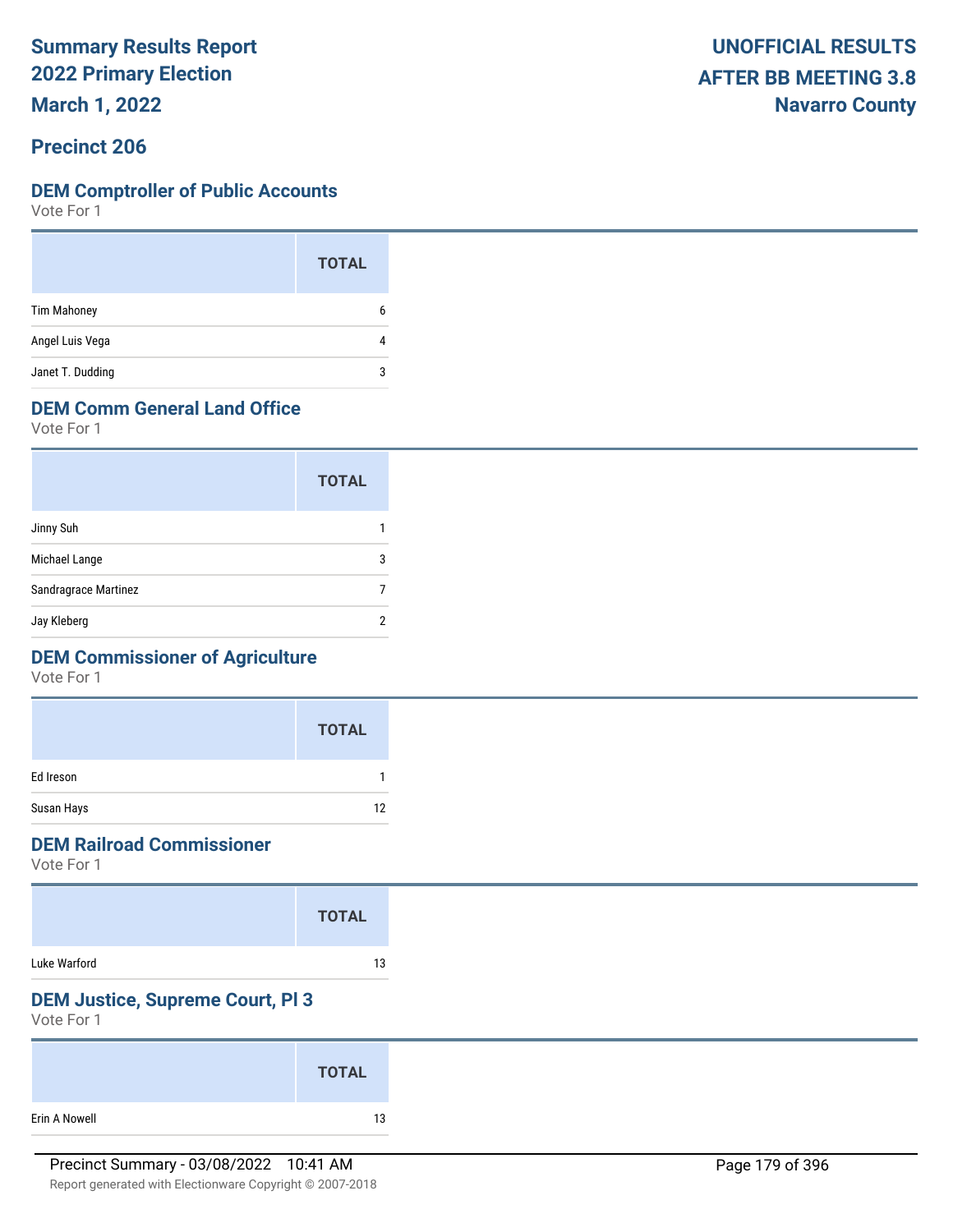**March 1, 2022**

#### **Precinct 206**

#### **DEM Justice, Supreme Court, Pl 5**

| VULE FUI I                                            |              |
|-------------------------------------------------------|--------------|
|                                                       | <b>TOTAL</b> |
| Amanda Reichek                                        | 13           |
| <b>DEM Justice, Supreme Court, PI 9</b><br>Vote For 1 |              |
|                                                       | <b>TOTAL</b> |
| Julia Maldonado                                       | 13           |
| DEM Judge, Ct of Crim App, PI 5<br>Vote For 1         |              |
|                                                       | <b>TOTAL</b> |
| Dana Huffman                                          | 13           |
| DEM Judge, Ct of Crim App, Pl 6<br>Vote For 1         |              |
|                                                       | <b>TOTAL</b> |
| Robert Johnson                                        | 13           |
| <b>DEM Member, State BoE, Dist 14</b><br>Vote For 1   |              |
|                                                       | <b>TOTAL</b> |
| <b>Tracy Fisher</b>                                   | $13\,$       |
| <b>DEM State Senator, Dist 2</b><br>Vote For 1        |              |
|                                                       | <b>TOTAL</b> |
| Prince S Giadolor                                     | $13\,$       |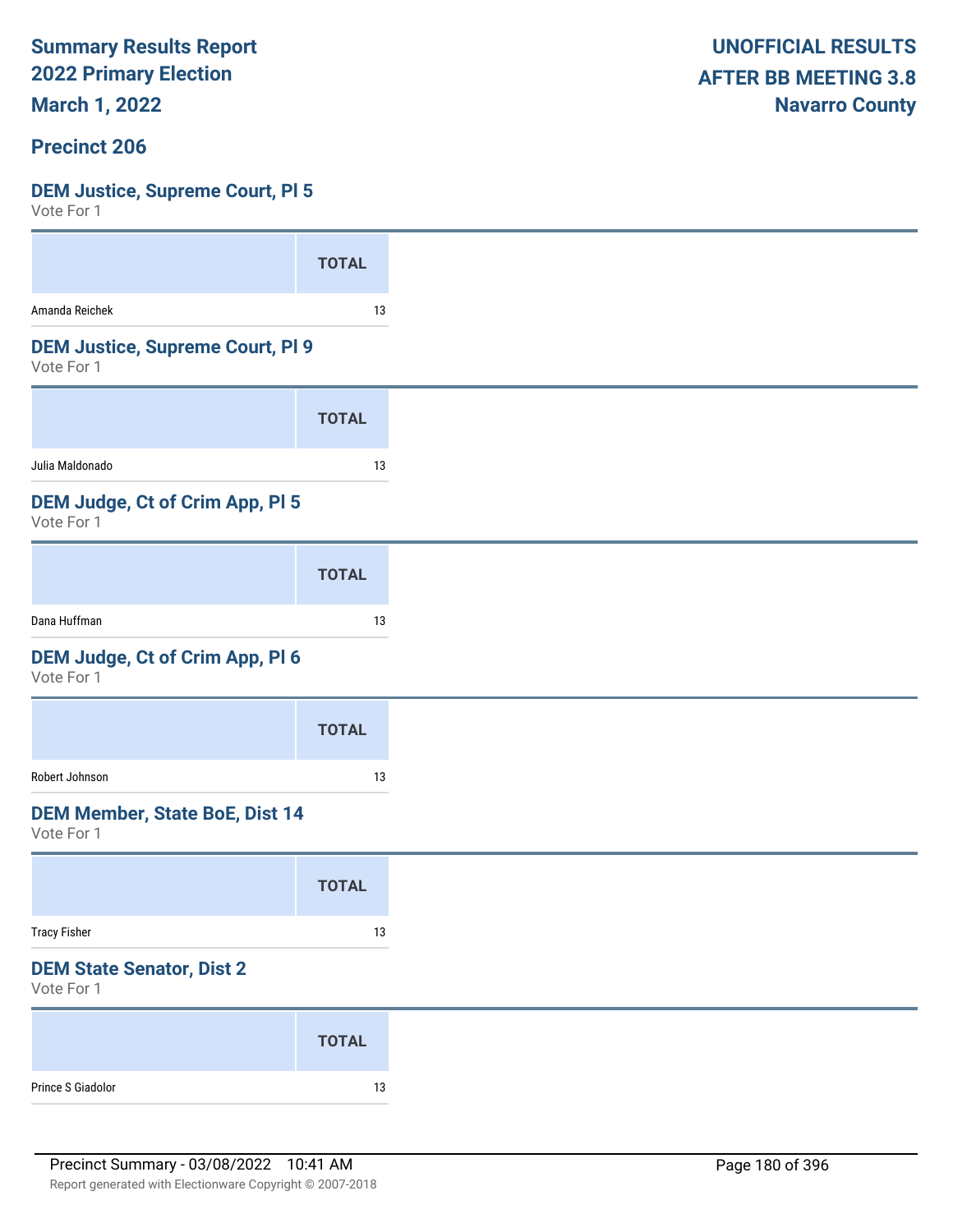### **Precinct 207**

### **STATISTICS**

| TOTAL |
|-------|
| o     |
| 0     |
| 0     |
| 0     |
| 0     |
| 0     |
| 0     |
| 0     |
| 0     |
| 0.00% |
| 0.00% |
| 0.00% |
| 0.00% |
|       |

# **REP US Representative, District 6**

|                   | <b>TOTAL</b> |
|-------------------|--------------|
| <b>Bill Payne</b> |              |
| James Buford      |              |
| Jake Ellzey       |              |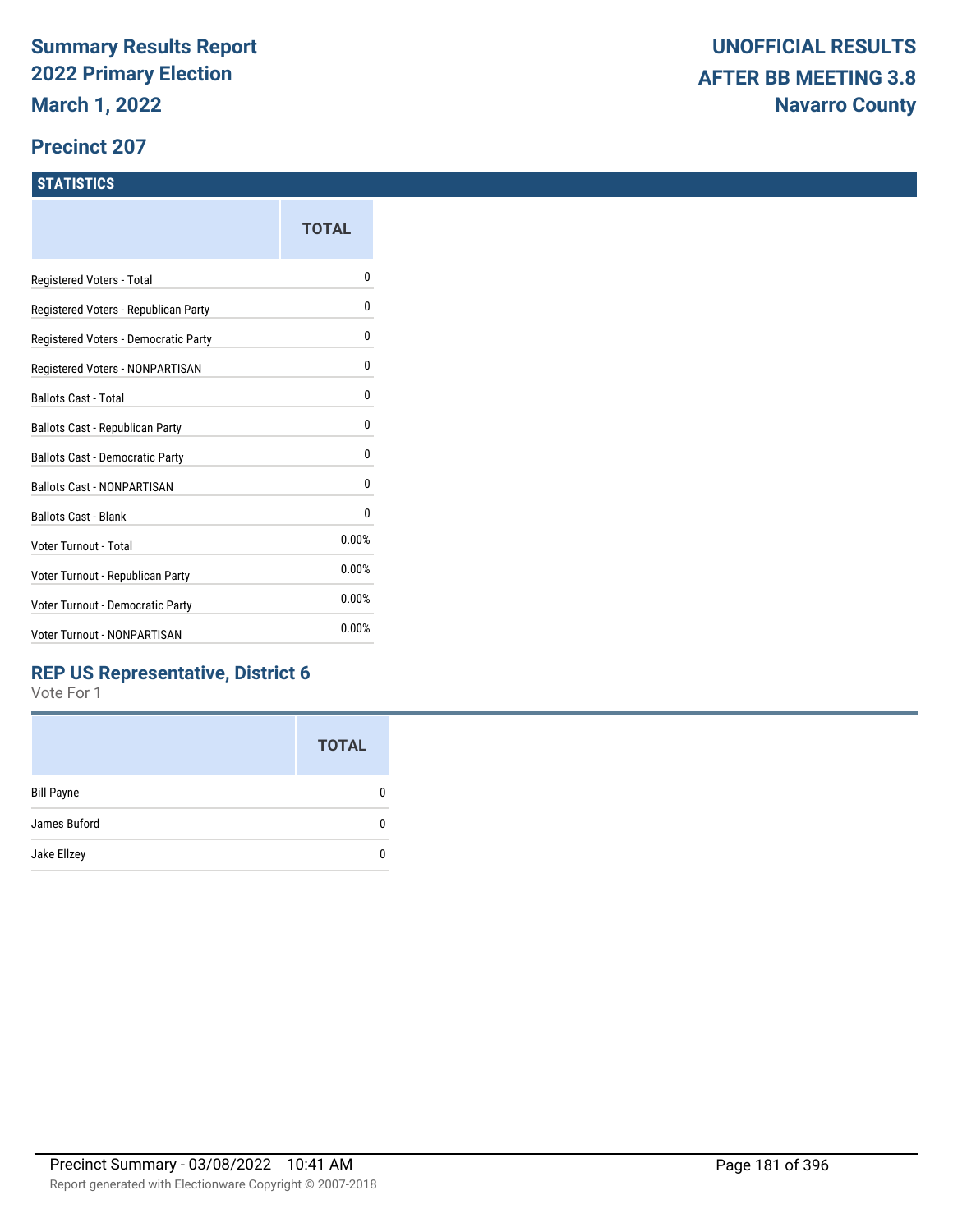**March 1, 2022**

# **Precinct 207**

### **REP Governor**

Vote For 1

|                     | <b>TOTAL</b> |
|---------------------|--------------|
| <b>Greg Abbott</b>  | 0            |
| <b>Rick Perry</b>   | U            |
| Danny Harrison      | U            |
| Allen B. West       | U            |
| <b>Chad Prather</b> | 0            |
| Kandy Kaye Horn     | $\Omega$     |
| Paul Belew          | U            |
| Don Huffines        | n            |

# **REP Lieutenant Governor**

Vote For 1

|                        | <b>TOTAL</b> |
|------------------------|--------------|
| <b>Todd M. Bullis</b>  | n            |
| Daniel Miller          | 0            |
| Dan Patrick            | 0            |
| Zach Vance             | U            |
| <b>Trayce Bradford</b> | U            |
| <b>Aaron Sorrells</b>  | n            |

# **REP Attorney General**

|                   | <b>TOTAL</b> |
|-------------------|--------------|
| Eva Guzman        |              |
| <b>Ken Paxton</b> |              |
| Louie Gohmert     |              |
| George P. Bush    |              |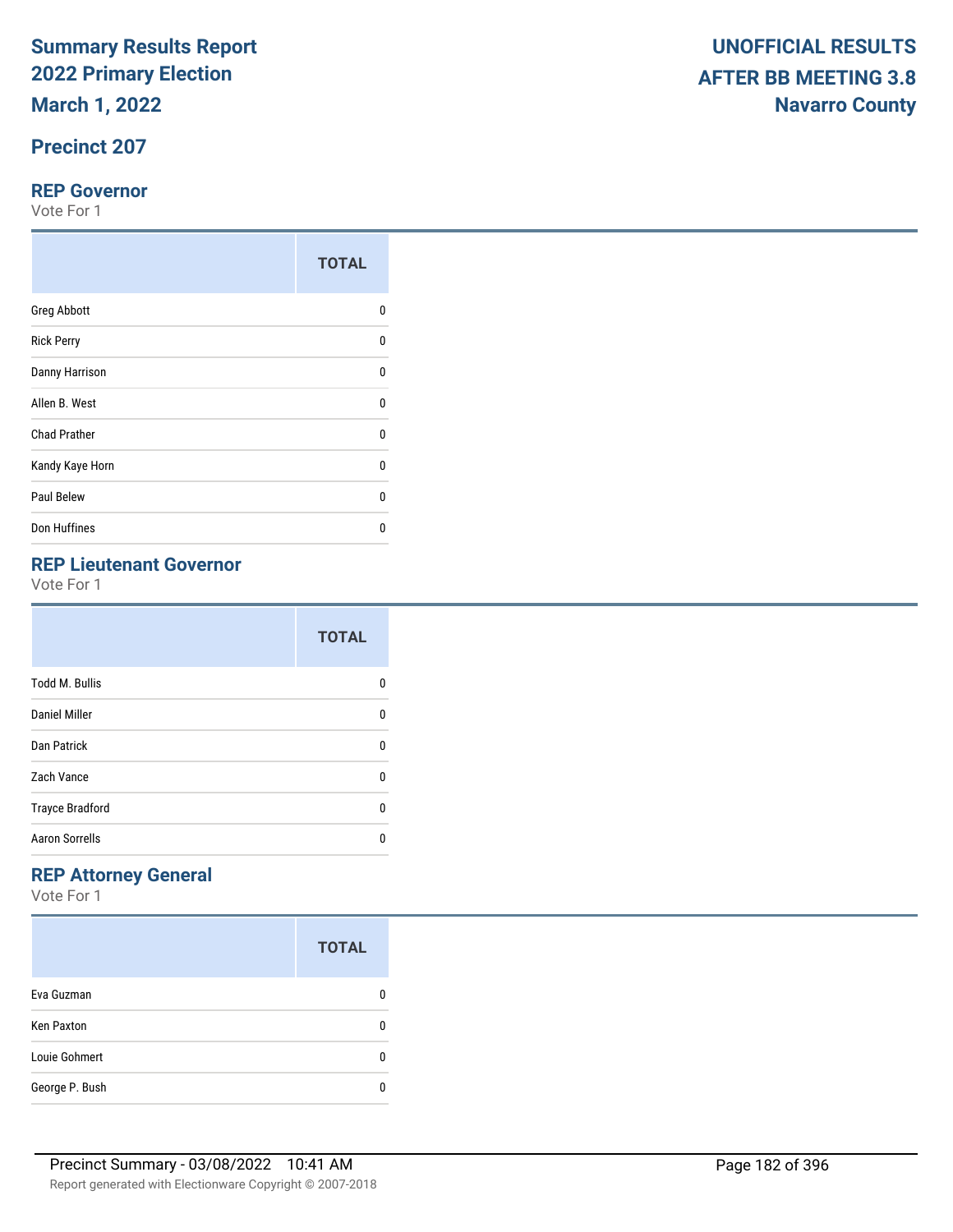**March 1, 2022**

### **Precinct 207**

### **REP Comptroller of Public Accounts**

Vote For 1

|                | <b>TOTAL</b> |
|----------------|--------------|
| Mark V. Goloby | 0            |
| Glenn Hegar    | 0            |

### **REP Comm General Land Office**

Vote For 1

|                        | <b>TOTAL</b> |
|------------------------|--------------|
| Ben Armenta            | n            |
| Jon Spiers             | n            |
| Victor Avila           | U            |
| Rufus Lopez            | U            |
| Dawn Buckingham        | 0            |
| <b>Tim Westley</b>     | n            |
| Don W. Minton          | n            |
| <b>Weston Martinez</b> | n            |

# **REP Commissioner of Agriculture**

|                  | <b>TOTAL</b> |
|------------------|--------------|
| Carey A. Counsil |              |
| Sid Miller       |              |
| James White      |              |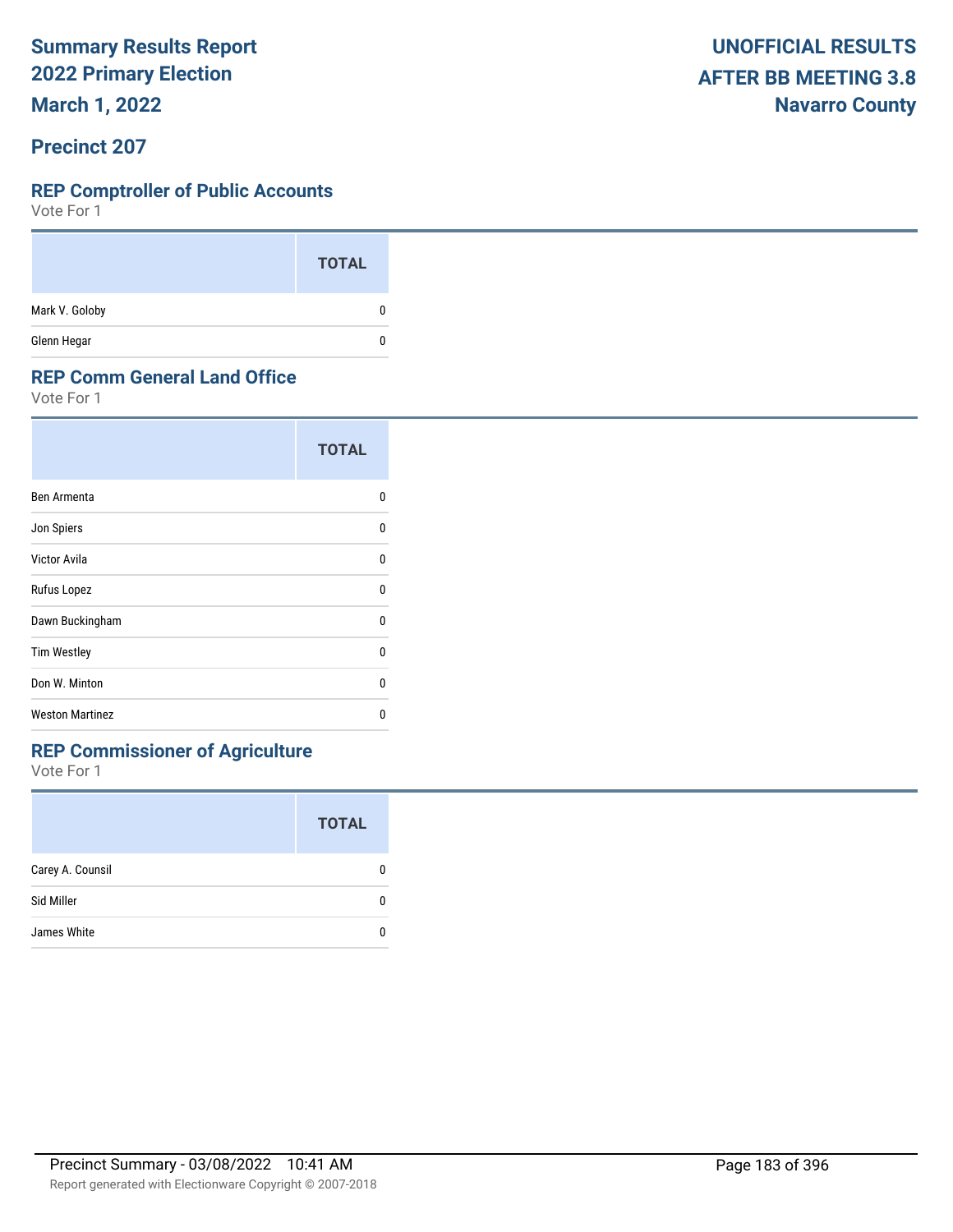**March 1, 2022**

# **Precinct 207**

### **REP Railroad Commissioner**

Vote For 1

|                        | <b>TOTAL</b> |
|------------------------|--------------|
| Sarah Stogner          |              |
| Dawayne Tipton         | ŋ            |
| Wayne Christian        | n            |
| Tom Slocum Jr          | O            |
| Marvin "Sarge" Summers | п            |

## **REP Justice, Supreme Court, Pl 3**

Vote For 1

|                | <b>TOTAL</b> |  |
|----------------|--------------|--|
| Debra Lehrmann |              |  |

# **REP Justice, Supreme Court, Pl 5**

Vote For 1

|               | <b>TOTAL</b> |
|---------------|--------------|
| Rebeca Huddle |              |

## **REP Justice, Supreme Court, Pl 9**

Vote For 1

### **REP Judge, Ct of Crim App, Pl 2**

|               | <b>TOTAL</b> |
|---------------|--------------|
| Mary Lou Keel | n            |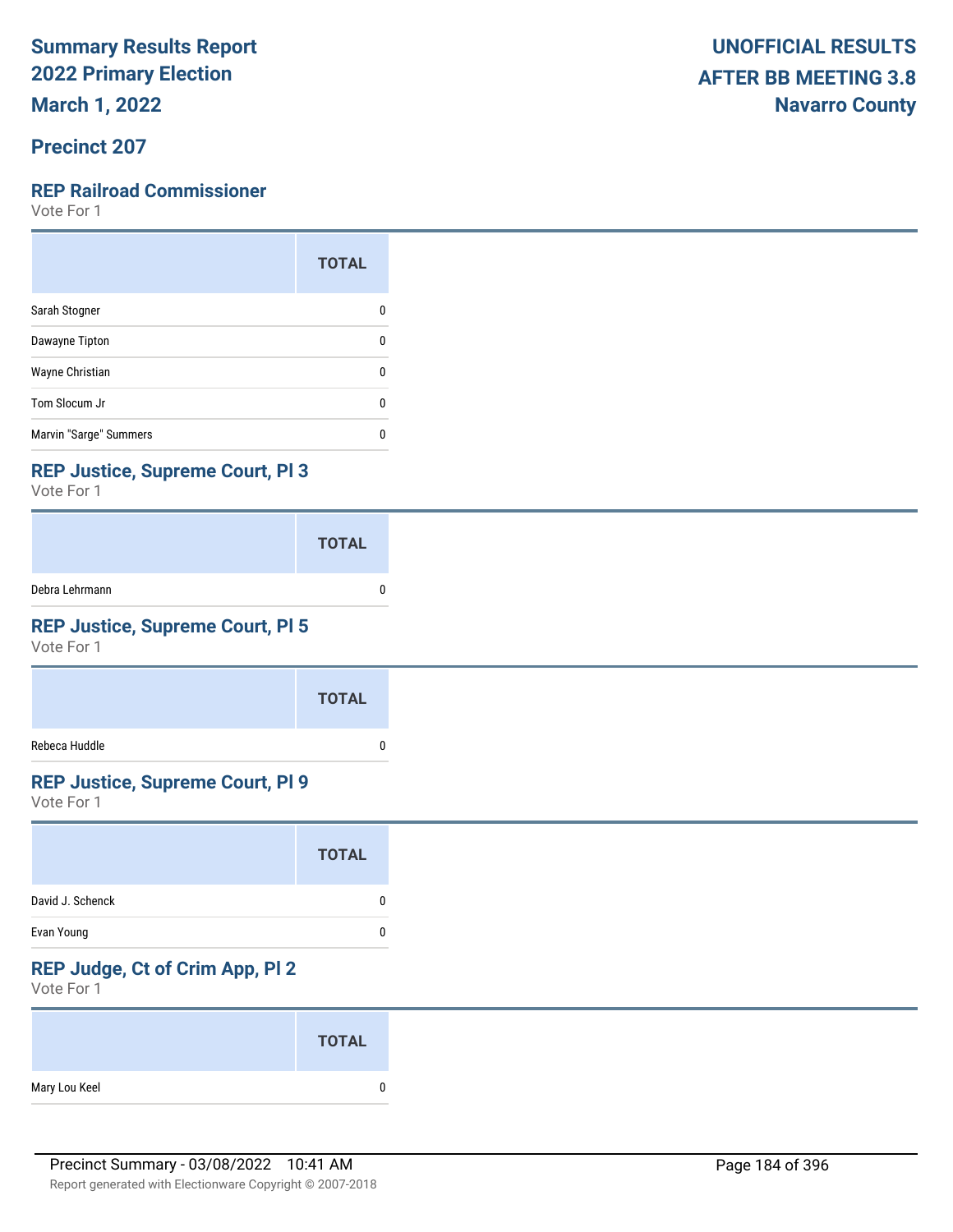**March 1, 2022**

### **Precinct 207**

### **REP Judge, Ct of Crim App, Pl 5**

Vote For 1

### **REP Judge, Ct of Crim App, Pl 6**

Vote For 1

|                       | <b>TOTAL</b> |  |
|-----------------------|--------------|--|
| Jesse F. McClure, III |              |  |

# **REP Member, State BoE, Dist 14**

Vote For 1

|                                                                                                                                                                                                                                                                                                                                                                                                                                                                                            | <b>TOTAL</b> |
|--------------------------------------------------------------------------------------------------------------------------------------------------------------------------------------------------------------------------------------------------------------------------------------------------------------------------------------------------------------------------------------------------------------------------------------------------------------------------------------------|--------------|
| Evelyn Brooks                                                                                                                                                                                                                                                                                                                                                                                                                                                                              | 0            |
| Sue Melton-Malone                                                                                                                                                                                                                                                                                                                                                                                                                                                                          | 0            |
| $\blacksquare$ $\blacksquare$ $\blacksquare$ $\blacksquare$ $\blacksquare$ $\blacksquare$ $\blacksquare$ $\blacksquare$ $\blacksquare$ $\blacksquare$ $\blacksquare$ $\blacksquare$ $\blacksquare$ $\blacksquare$ $\blacksquare$ $\blacksquare$ $\blacksquare$ $\blacksquare$ $\blacksquare$ $\blacksquare$ $\blacksquare$ $\blacksquare$ $\blacksquare$ $\blacksquare$ $\blacksquare$ $\blacksquare$ $\blacksquare$ $\blacksquare$ $\blacksquare$ $\blacksquare$ $\blacksquare$ $\blacks$ |              |

#### **REP State Senator, Dist 2**

Vote For 1

|                 | <b>TOTAL</b> |  |
|-----------------|--------------|--|
| <b>Bob Hall</b> | o            |  |

#### **REP State Representative, Dist 8**

|             | <b>TOTAL</b> |
|-------------|--------------|
| Cody Harris | 0            |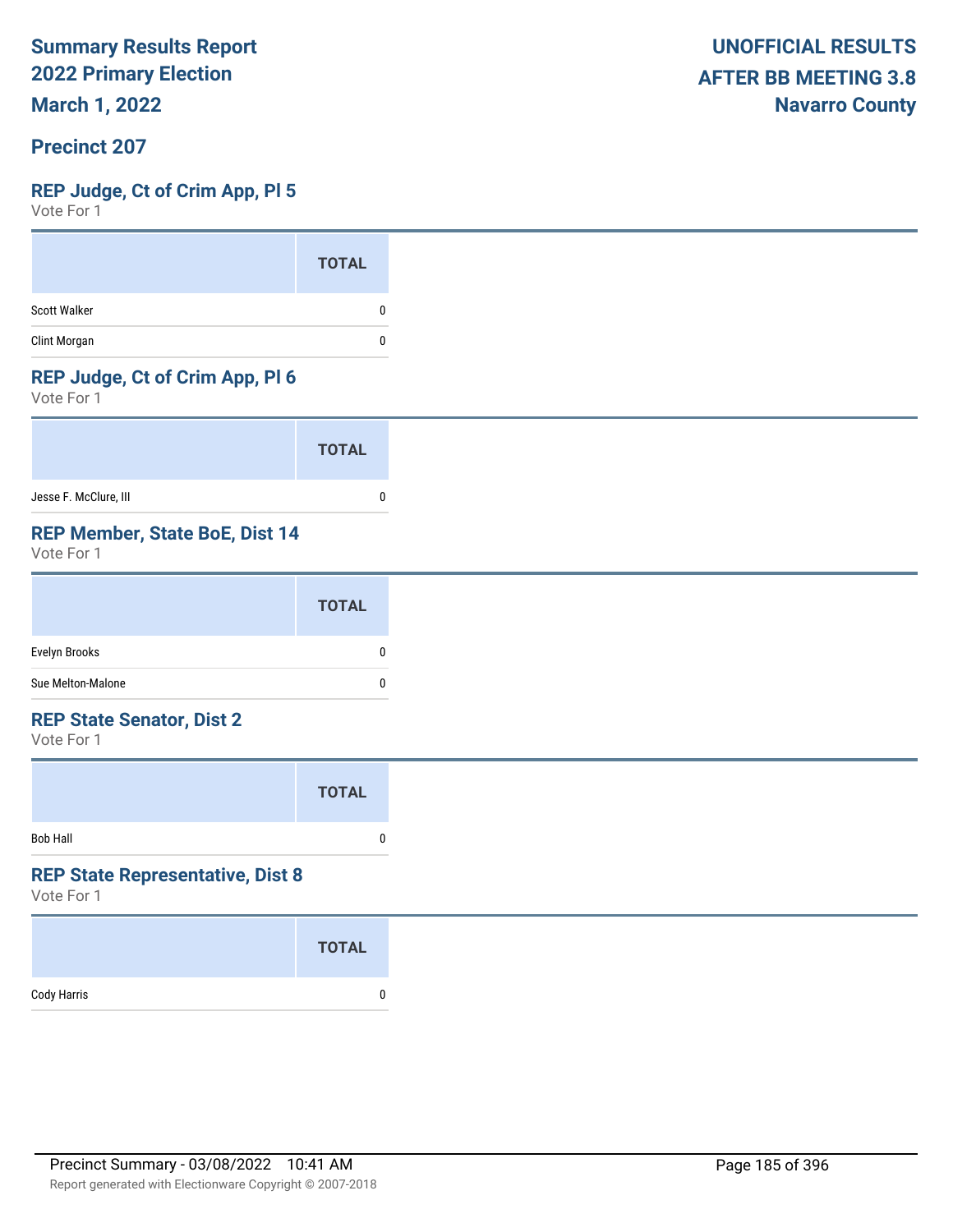**March 1, 2022**

### **Precinct 207**

### **REP Justice, 10th Ct of App Dist, Pl 3**

 $V$ oto Fo

| A A COLE LOI                                        |              |
|-----------------------------------------------------|--------------|
|                                                     | <b>TOTAL</b> |
| <b>Steve Smith</b>                                  | 0            |
| <b>REP Criminal District Attorney</b><br>Vote For 1 |              |
|                                                     | <b>TOTAL</b> |
| Will Thompson                                       | 0            |
| <b>REP County Judge</b><br>Vote For 1               |              |
|                                                     | <b>TOTAL</b> |
| H M. Davenport Jr                                   | $\pmb{0}$    |
| <b>REP District Clerk</b><br>Vote For 1             |              |
|                                                     | <b>TOTAL</b> |
| Joshua B. Tackett                                   | $\mathbf{0}$ |
| <b>REP County Clerk</b><br>Vote For 1               |              |
|                                                     | <b>TOTAL</b> |
| Sherry Dowd                                         | $\pmb{0}$    |
| <b>REP County Treasurer</b><br>Vote For 1           |              |
|                                                     | <b>TOTAL</b> |
| Ryan Douglas                                        | $\pmb{0}$    |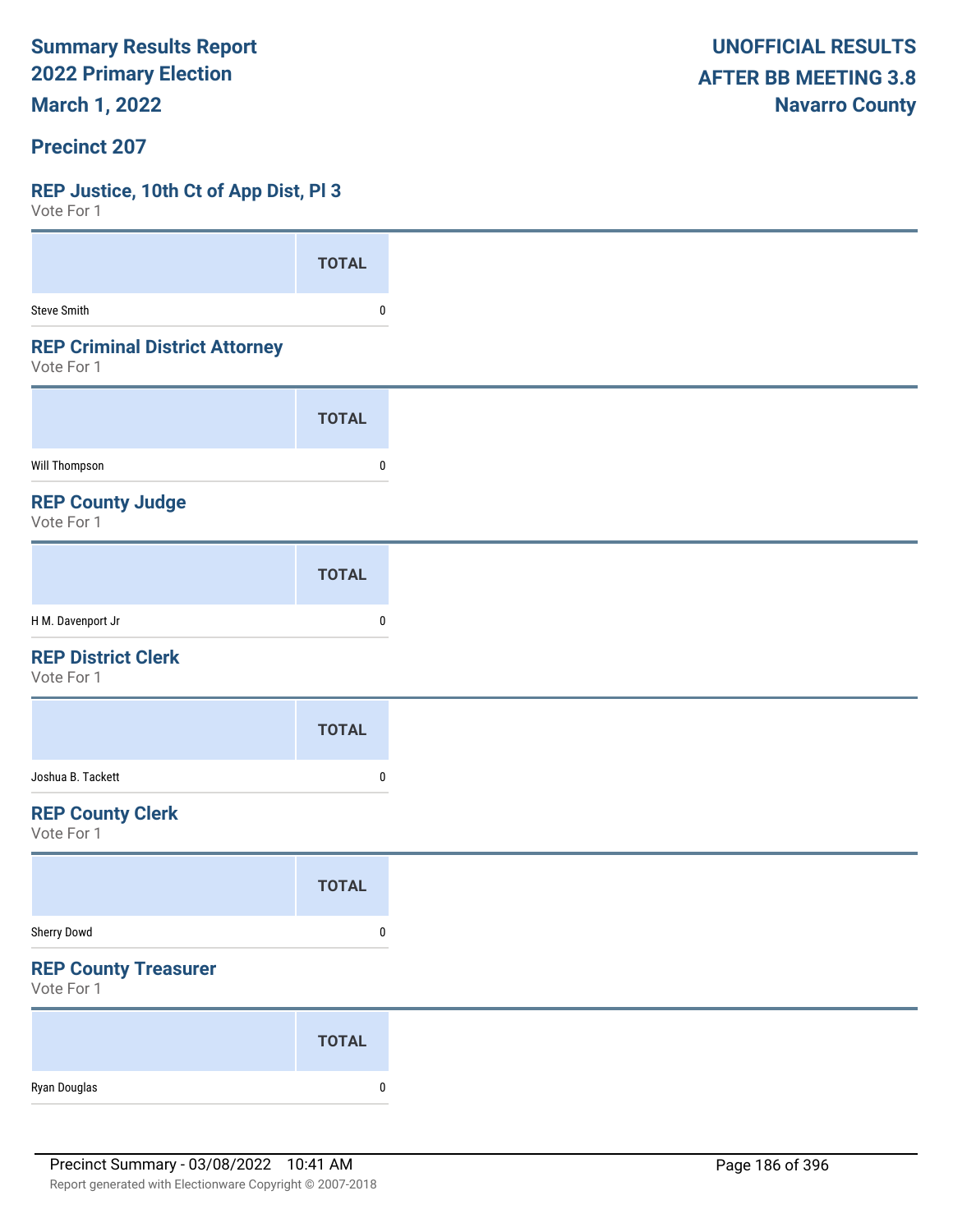**March 1, 2022**

### **Precinct 207**

### **REP County Commissioner Pct 2**

Vote For 1

### **REP JOP Pct 2**

Vote For 1

|                   | <b>TOTAL</b> |
|-------------------|--------------|
| Darrell R. Waller |              |

# **REP Constable Pct No. 2**

Vote For 1

### **REP County Chair**

Vote For 1

### **REP Proposition 1**

|                | <b>TOTAL</b> |
|----------------|--------------|
| <b>YES</b>     | n            |
| N <sub>0</sub> |              |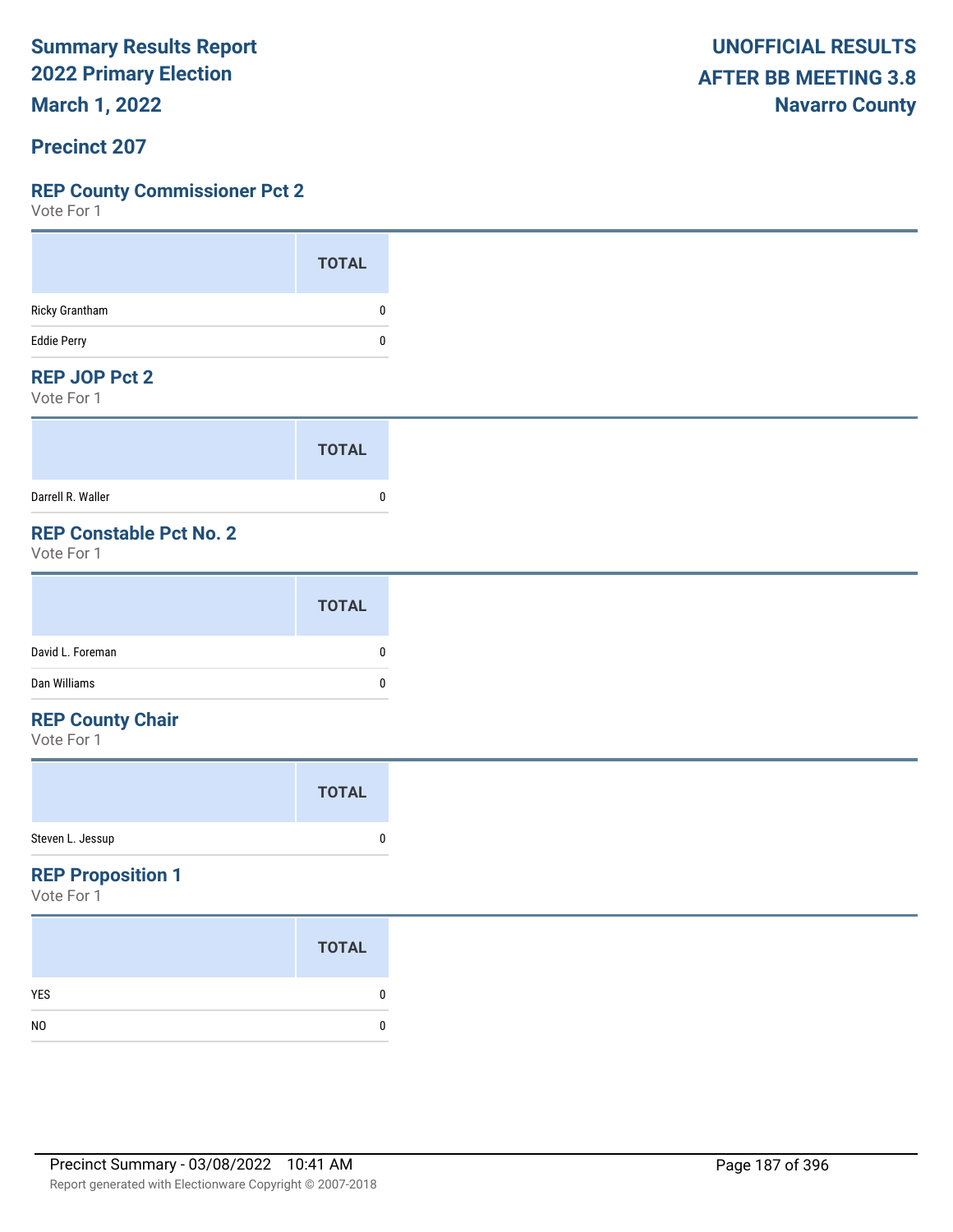# **March 1, 2022**

# **Precinct 207**

Vote For 1

### **REP Proposition 3**

Vote For 1

|                | <b>TOTAL</b> |
|----------------|--------------|
| <b>YES</b>     | 0            |
| N <sub>0</sub> | 0            |

# **REP Proposition 4**

Vote For 1

# **REP Proposition 5**

Vote For 1

| <b>TOTAL</b>       |
|--------------------|
| YES<br>0           |
| NO<br>$\mathbf{0}$ |

### **REP Proposition 6**

| <b>TOTAL</b> |
|--------------|
|              |
|              |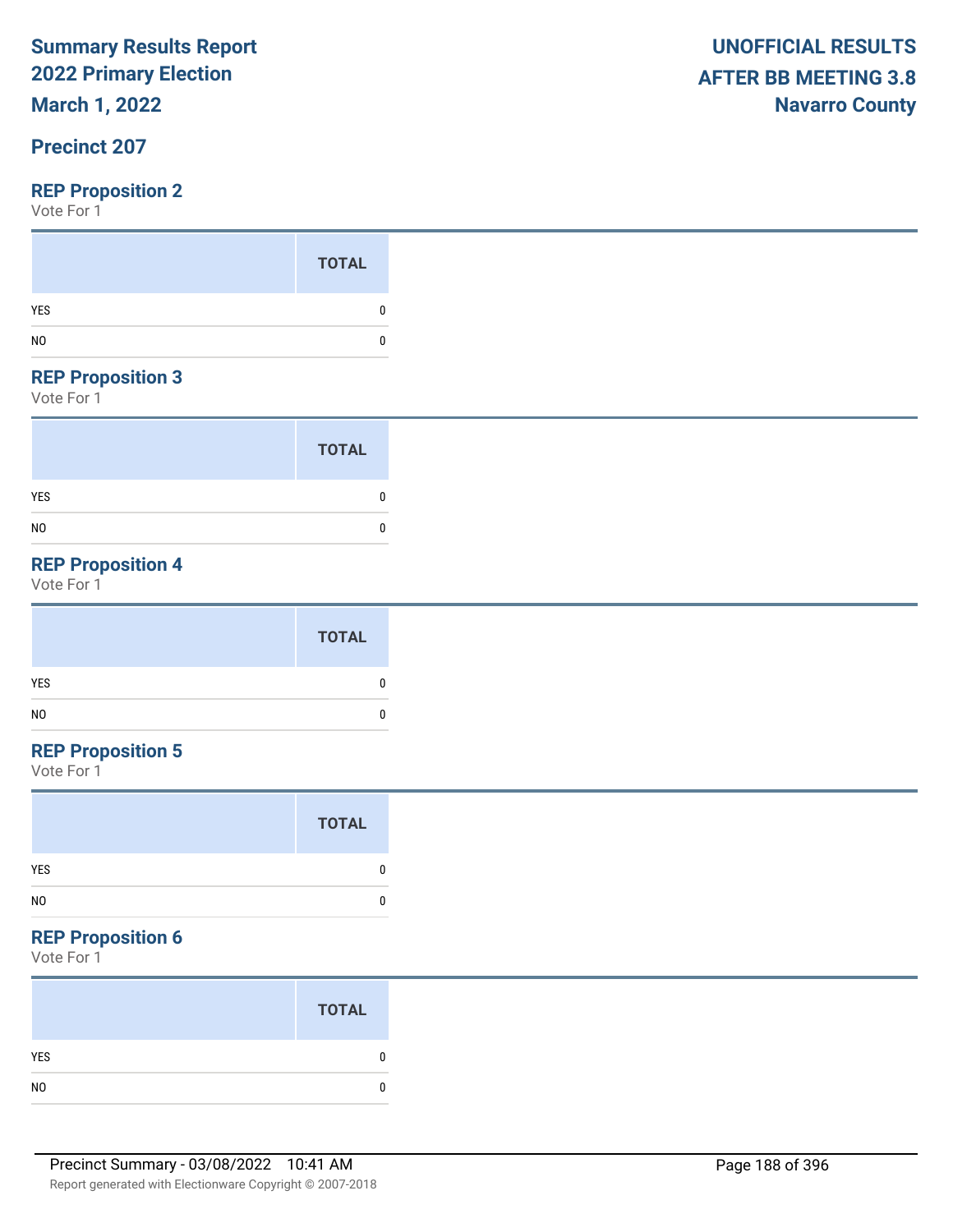# **March 1, 2022**

# **Precinct 207**

### **REP Proposition 7**

Vote For 1

|     | <b>TOTAL</b> |
|-----|--------------|
| YES |              |
| NO  |              |
|     |              |

### **REP Proposition 8**

Vote For 1

|                | <b>TOTAL</b> |
|----------------|--------------|
| <b>YES</b>     |              |
| N <sub>0</sub> | C            |

# **REP Proposition 9**

Vote For 1

# **REP Proposition 10**

|                | <b>TOTAL</b> |
|----------------|--------------|
| YES            |              |
| N <sub>0</sub> |              |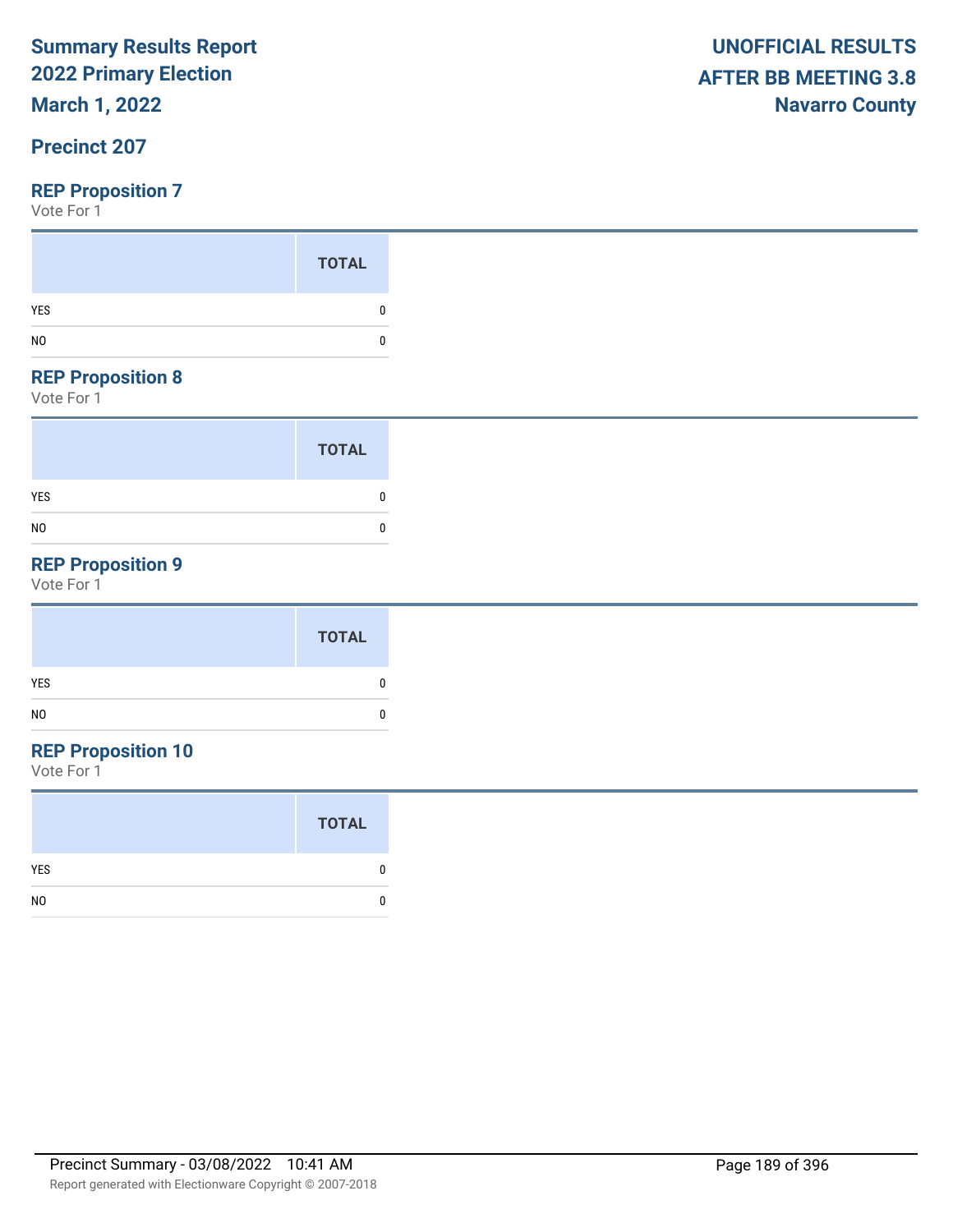**March 1, 2022**

# **Precinct 207**

### **DEM Governor**

Vote For 1

|                             | <b>TOTAL</b> |
|-----------------------------|--------------|
| <b>Rich Wakeland</b>        |              |
| Beto O'Rourke               | n            |
| Joy Diaz                    |              |
| Inocencio (Inno) Barrientez | O            |
| Michael Cooper              |              |

### **DEM Lieutenant Governor**

Vote For 1

|                      | <b>TOTAL</b> |
|----------------------|--------------|
| <b>Carla Brailey</b> |              |
| Mike Collier         | n            |
| Michelle Beckley     | ŋ            |

# **DEM Attorney General**

|                         | <b>TOTAL</b> |
|-------------------------|--------------|
| S. "TBONE" Raynor       | O            |
| Joe Jaworski            | 0            |
| Rochelle Mercedes Garza | 0            |
| Mike Fields             | ŋ            |
| Lee Merritt             |              |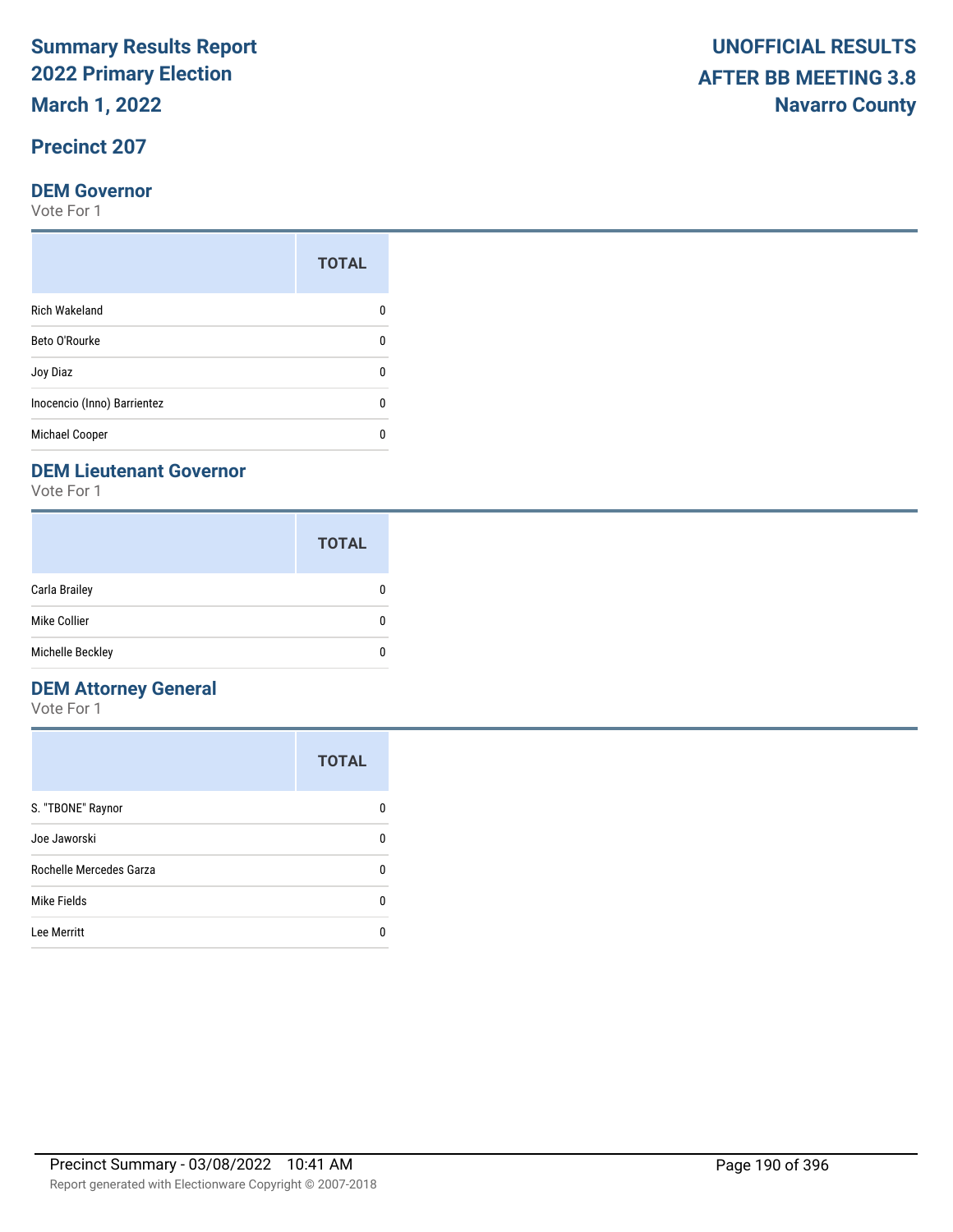**March 1, 2022**

### **Precinct 207**

### **DEM Comptroller of Public Accounts**

Vote For 1

|                    | <b>TOTAL</b> |
|--------------------|--------------|
| <b>Tim Mahoney</b> | 0            |
| Angel Luis Vega    | 0            |
| Janet T. Dudding   |              |

# **DEM Comm General Land Office**

Vote For 1

|                      | <b>TOTAL</b> |
|----------------------|--------------|
| Jinny Suh            |              |
| Michael Lange        |              |
| Sandragrace Martinez |              |
| Jay Kleberg          |              |

# **DEM Commissioner of Agriculture**

Vote For 1

|            | <b>TOTAL</b> |
|------------|--------------|
| Ed Ireson  | ŋ            |
| Susan Hays |              |

# **DEM Railroad Commissioner**

Vote For 1

|              | <b>TOTAL</b> |  |
|--------------|--------------|--|
| Luke Warford |              |  |

# **DEM Justice, Supreme Court, Pl 3**

|               | <b>TOTAL</b> |
|---------------|--------------|
| Erin A Nowell |              |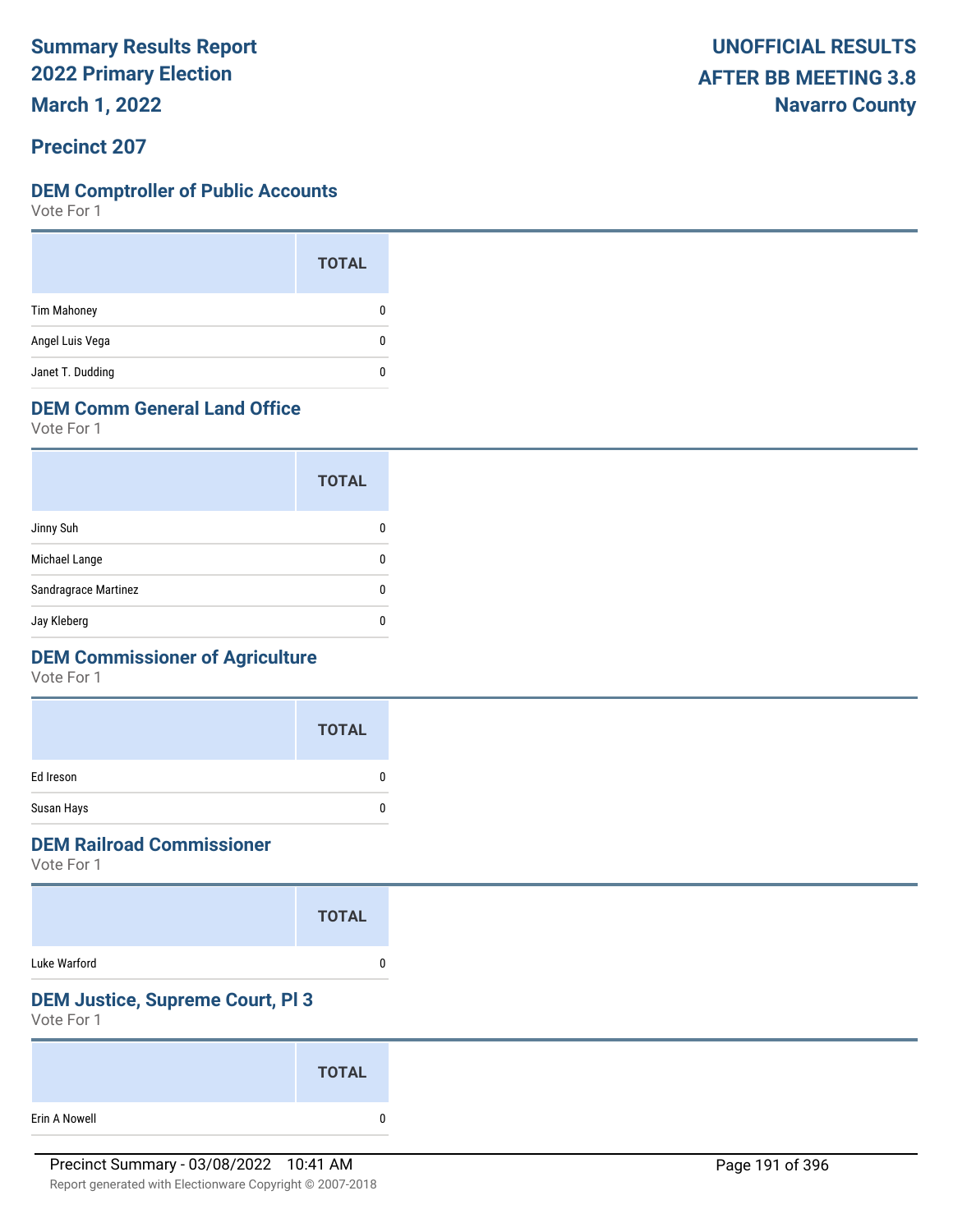**March 1, 2022**

# **Precinct 207**

### **DEM Justice, Supreme Court, Pl 5**

| .                                                     |              |
|-------------------------------------------------------|--------------|
|                                                       | <b>TOTAL</b> |
| Amanda Reichek                                        | 0            |
| <b>DEM Justice, Supreme Court, PI 9</b><br>Vote For 1 |              |
|                                                       | <b>TOTAL</b> |
| Julia Maldonado                                       | 0            |
| <b>DEM Judge, Ct of Crim App, PI 5</b><br>Vote For 1  |              |
|                                                       | <b>TOTAL</b> |
| Dana Huffman                                          | 0            |
| DEM Judge, Ct of Crim App, Pl 6<br>Vote For 1         |              |
|                                                       | <b>TOTAL</b> |
| Robert Johnson                                        | 0            |
| <b>DEM Member, State BoE, Dist 14</b><br>Vote For 1   |              |
|                                                       | <b>TOTAL</b> |
| <b>Tracy Fisher</b>                                   | $\pmb{0}$    |
| <b>DEM State Senator, Dist 2</b><br>Vote For 1        |              |
|                                                       | <b>TOTAL</b> |
| Prince S Giadolor                                     | $\pmb{0}$    |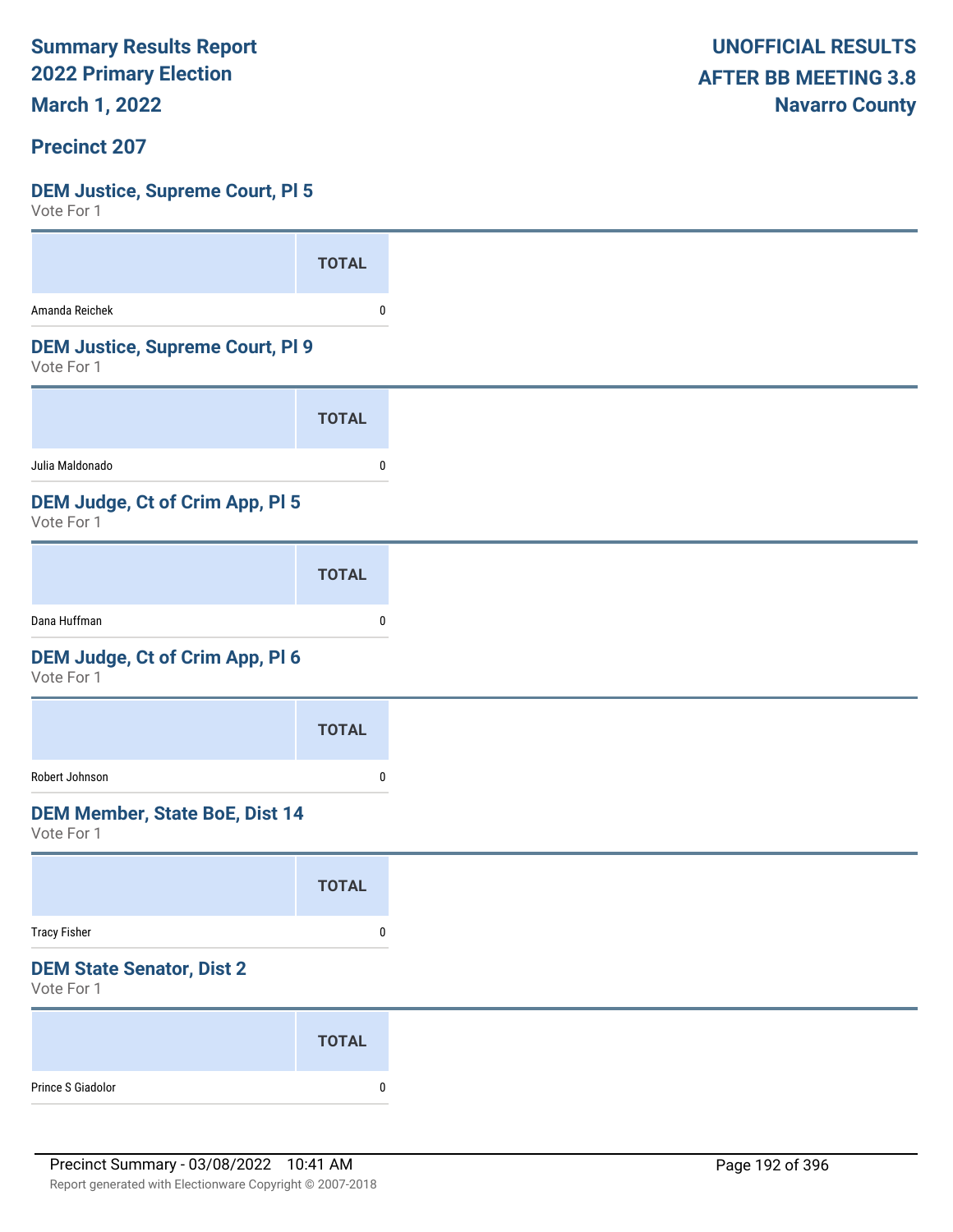### **Precinct 208**

### **STATISTICS**

| TOTAL |
|-------|
| o     |
| 0     |
| 0     |
| 0     |
| 0     |
| 0     |
| 0     |
| 0     |
| 0     |
| 0.00% |
| 0.00% |
| 0.00% |
| 0.00% |
|       |

# **REP US Representative, District 6**

|                   | <b>TOTAL</b> |
|-------------------|--------------|
| <b>Bill Payne</b> |              |
| James Buford      |              |
| Jake Ellzey       |              |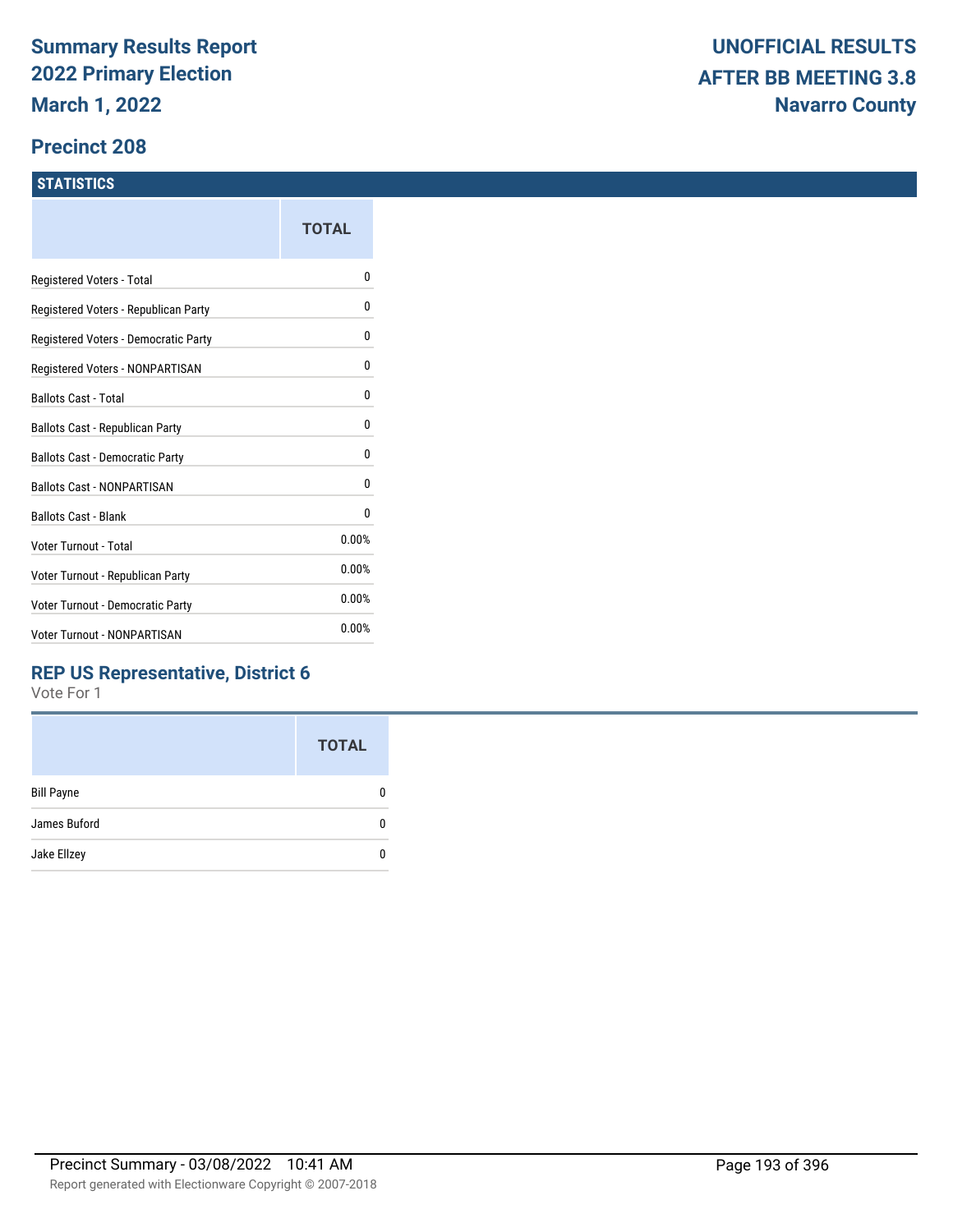**March 1, 2022**

# **Precinct 208**

### **REP Governor**

Vote For 1

|                     | <b>TOTAL</b> |
|---------------------|--------------|
| <b>Greg Abbott</b>  | 0            |
| <b>Rick Perry</b>   | U            |
| Danny Harrison      | U            |
| Allen B. West       | U            |
| <b>Chad Prather</b> | 0            |
| Kandy Kaye Horn     | $\Omega$     |
| Paul Belew          | U            |
| Don Huffines        | n            |

# **REP Lieutenant Governor**

Vote For 1

|                        | <b>TOTAL</b> |
|------------------------|--------------|
| <b>Todd M. Bullis</b>  | n            |
| Daniel Miller          | 0            |
| Dan Patrick            | 0            |
| Zach Vance             | U            |
| <b>Trayce Bradford</b> | U            |
| <b>Aaron Sorrells</b>  | n            |

# **REP Attorney General**

|                   | <b>TOTAL</b> |
|-------------------|--------------|
| Eva Guzman        |              |
| <b>Ken Paxton</b> |              |
| Louie Gohmert     |              |
| George P. Bush    |              |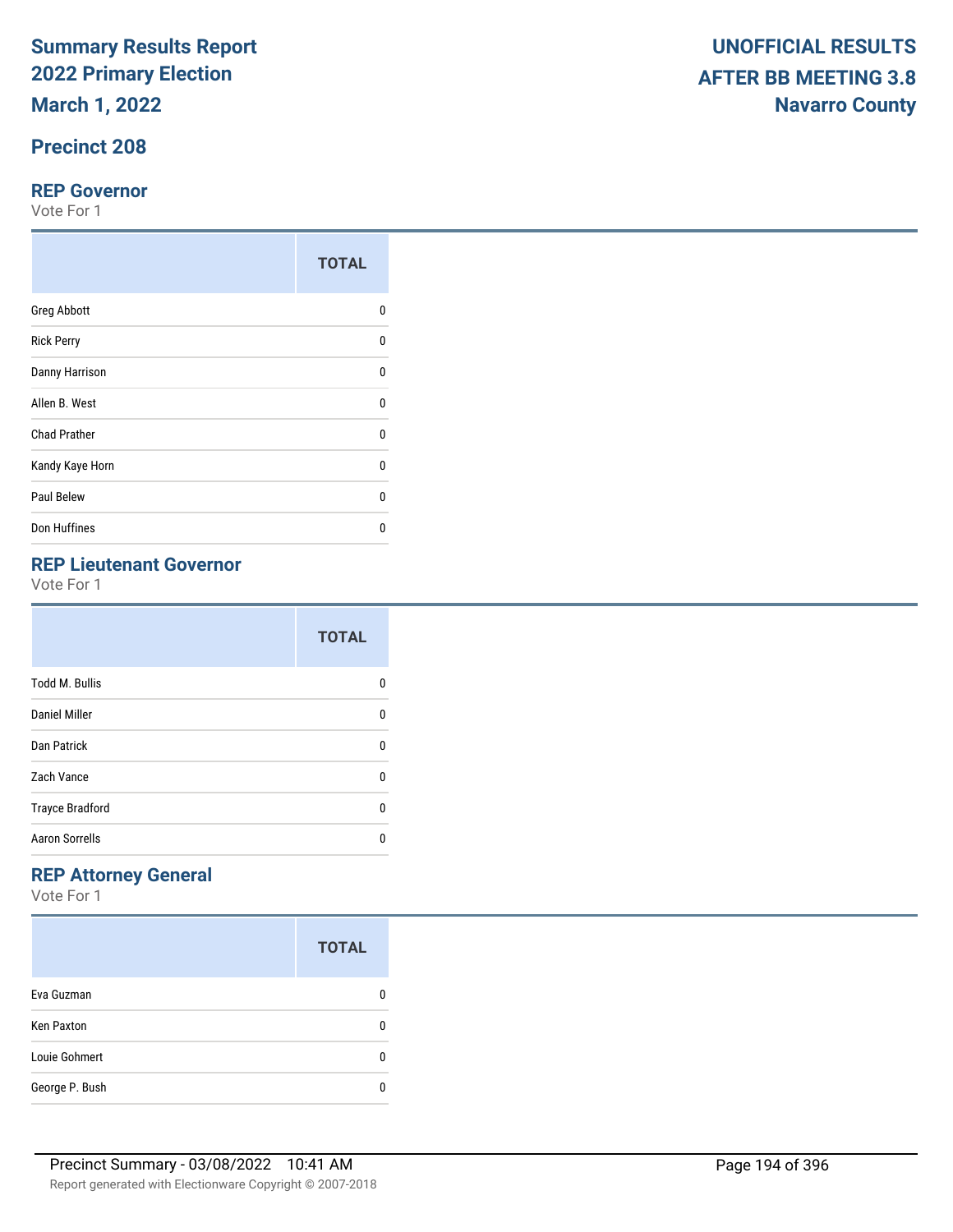**March 1, 2022**

### **Precinct 208**

#### **REP Comptroller of Public Accounts**

Vote For 1

|                | <b>TOTAL</b> |
|----------------|--------------|
| Mark V. Goloby | 0            |
| Glenn Hegar    | 0            |

### **REP Comm General Land Office**

Vote For 1

|                        | <b>TOTAL</b> |
|------------------------|--------------|
| Ben Armenta            | n            |
| Jon Spiers             | n            |
| Victor Avila           | U            |
| Rufus Lopez            | 0            |
| Dawn Buckingham        | n            |
| <b>Tim Westley</b>     | n            |
| Don W. Minton          | n            |
| <b>Weston Martinez</b> | n            |

# **REP Commissioner of Agriculture**

|                  | <b>TOTAL</b> |
|------------------|--------------|
| Carey A. Counsil |              |
| Sid Miller       |              |
| James White      |              |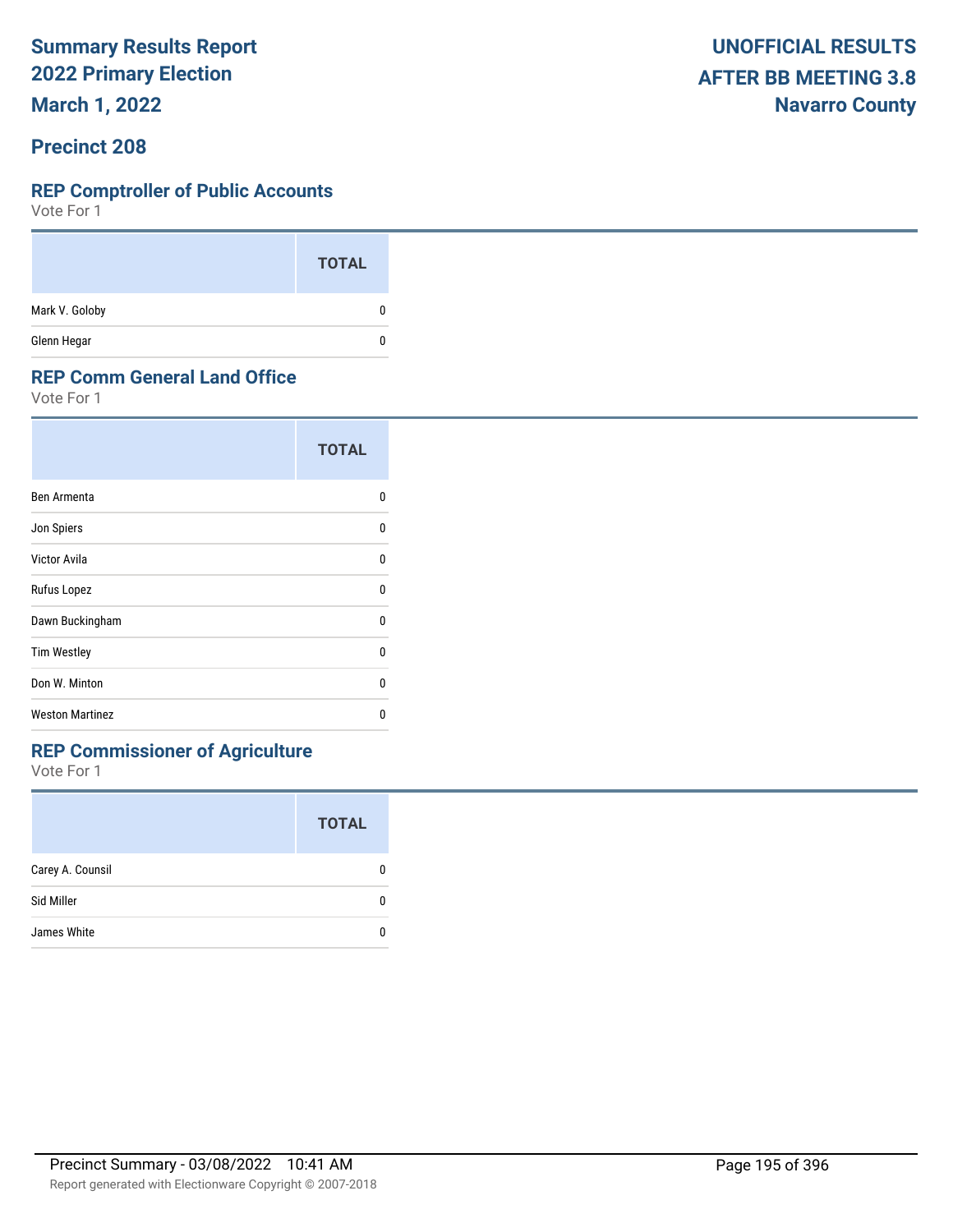**March 1, 2022**

# **Precinct 208**

### **REP Railroad Commissioner**

Vote For 1

|                        | <b>TOTAL</b> |
|------------------------|--------------|
| Sarah Stogner          |              |
| Dawayne Tipton         | ŋ            |
| Wayne Christian        | n            |
| Tom Slocum Jr          | O            |
| Marvin "Sarge" Summers | п            |

## **REP Justice, Supreme Court, Pl 3**

Vote For 1

|                | <b>TOTAL</b> |  |
|----------------|--------------|--|
| Debra Lehrmann |              |  |

# **REP Justice, Supreme Court, Pl 5**

Vote For 1

|               | <b>TOTAL</b> |
|---------------|--------------|
| Rebeca Huddle |              |

# **REP Justice, Supreme Court, Pl 9**

Vote For 1

### **REP Judge, Ct of Crim App, Pl 2**

|               | <b>TOTAL</b> |
|---------------|--------------|
| Mary Lou Keel |              |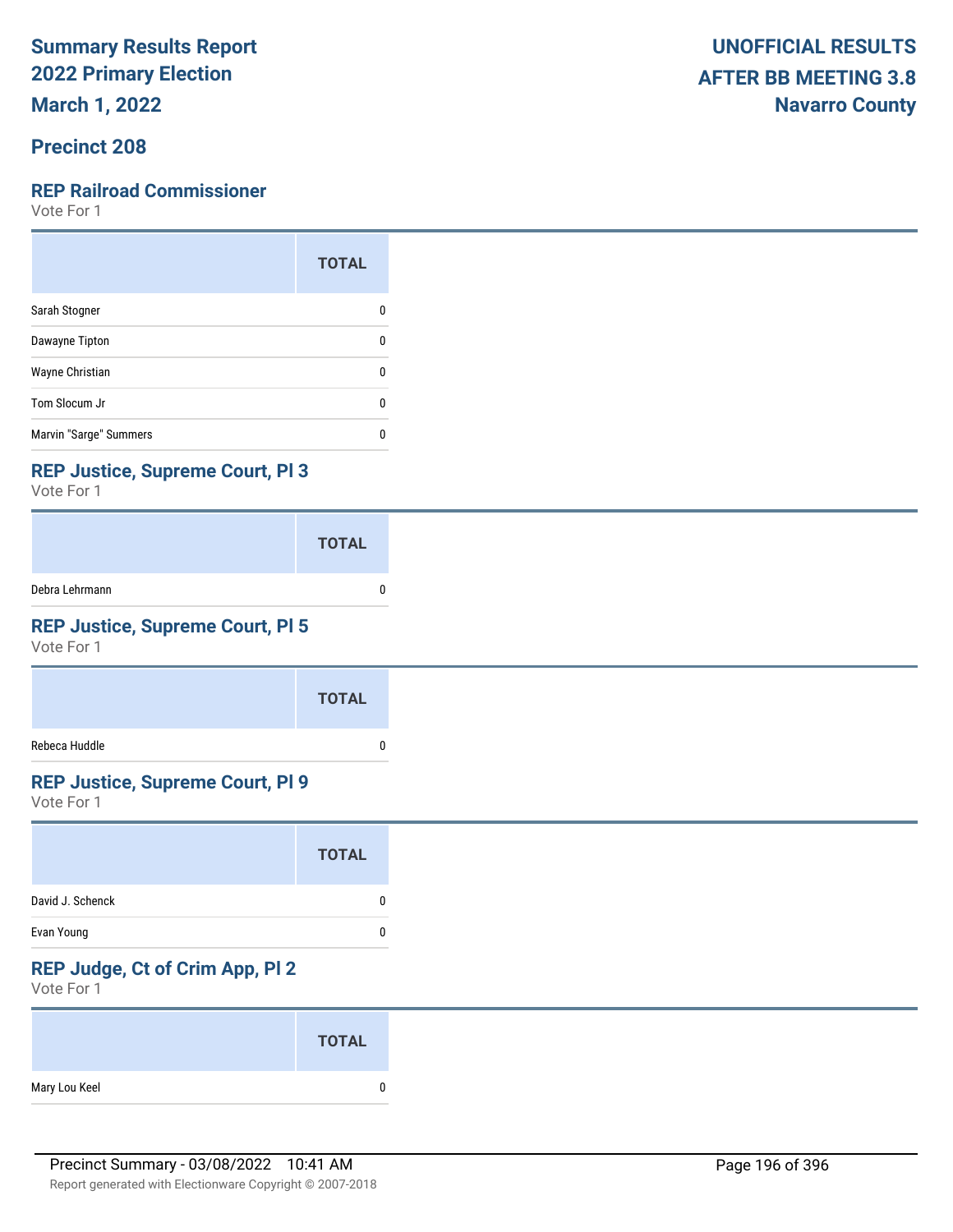**March 1, 2022**

### **Precinct 208**

### **REP Judge, Ct of Crim App, Pl 5**

Vote For 1

### **REP Judge, Ct of Crim App, Pl 6**

Vote For 1

|                       | <b>TOTAL</b> |
|-----------------------|--------------|
| Jesse F. McClure, III |              |

# **REP Member, State BoE, Dist 14**

Vote For 1

|                                                                                                                                                                                                                                                                                                                                                                                                                                                                                            | <b>TOTAL</b> |
|--------------------------------------------------------------------------------------------------------------------------------------------------------------------------------------------------------------------------------------------------------------------------------------------------------------------------------------------------------------------------------------------------------------------------------------------------------------------------------------------|--------------|
| Evelyn Brooks                                                                                                                                                                                                                                                                                                                                                                                                                                                                              | 0            |
| Sue Melton-Malone                                                                                                                                                                                                                                                                                                                                                                                                                                                                          | 0            |
| $\blacksquare$ $\blacksquare$ $\blacksquare$ $\blacksquare$ $\blacksquare$ $\blacksquare$ $\blacksquare$ $\blacksquare$ $\blacksquare$ $\blacksquare$ $\blacksquare$ $\blacksquare$ $\blacksquare$ $\blacksquare$ $\blacksquare$ $\blacksquare$ $\blacksquare$ $\blacksquare$ $\blacksquare$ $\blacksquare$ $\blacksquare$ $\blacksquare$ $\blacksquare$ $\blacksquare$ $\blacksquare$ $\blacksquare$ $\blacksquare$ $\blacksquare$ $\blacksquare$ $\blacksquare$ $\blacksquare$ $\blacks$ |              |

#### **REP State Senator, Dist 2**

Vote For 1

|                 | <b>TOTAL</b> |  |
|-----------------|--------------|--|
| <b>Bob Hall</b> | 0            |  |

# **REP State Representative, Dist 8**

|             | <b>TOTAL</b> |
|-------------|--------------|
| Cody Harris | 0            |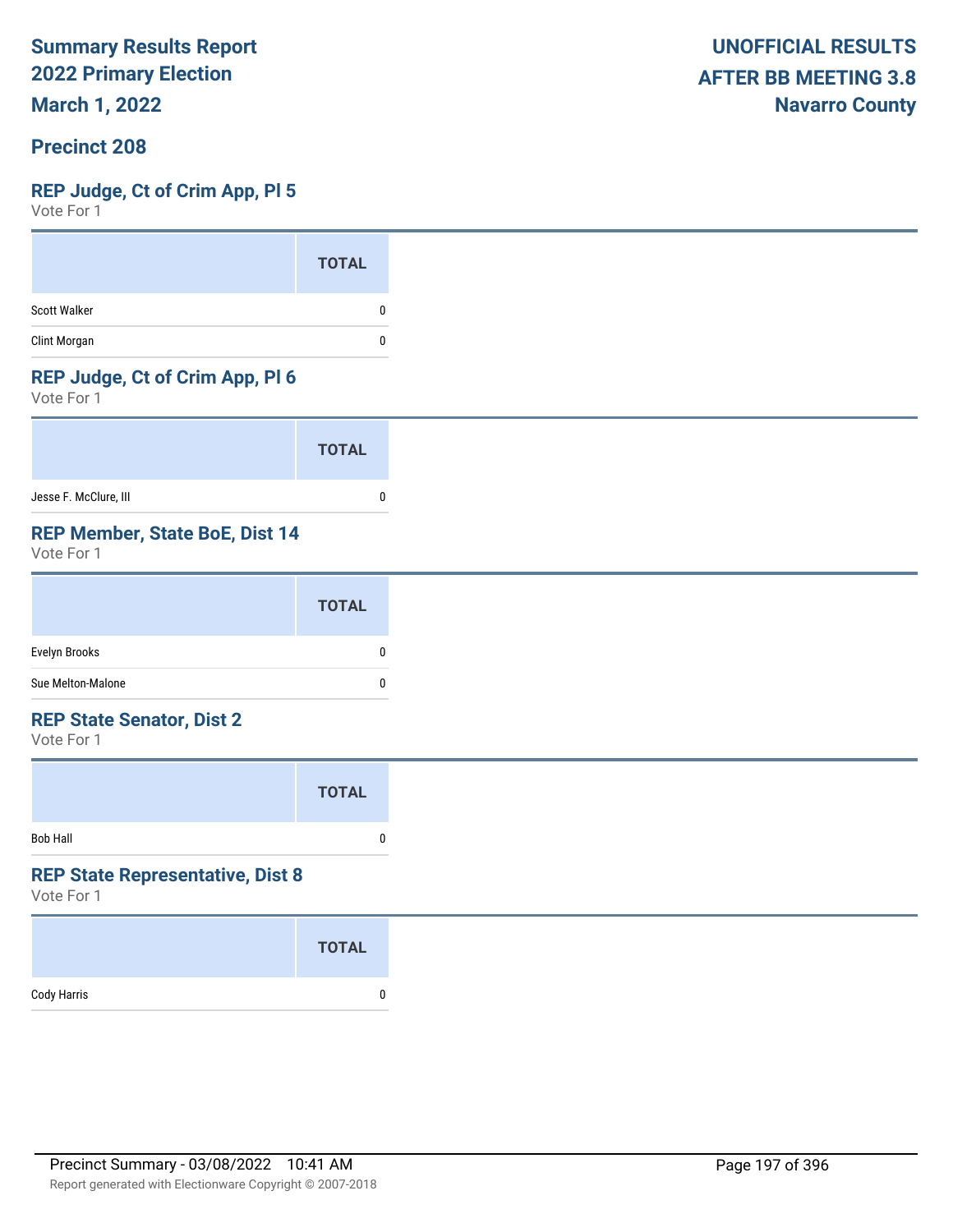**March 1, 2022**

### **Precinct 208**

### **REP Justice, 10th Ct of App Dist, Pl 3**

| VULC I UI I                                         |              |
|-----------------------------------------------------|--------------|
|                                                     | <b>TOTAL</b> |
| <b>Steve Smith</b>                                  | 0            |
| <b>REP Criminal District Attorney</b><br>Vote For 1 |              |
|                                                     | <b>TOTAL</b> |
| <b>Will Thompson</b>                                | 0            |
| <b>REP County Judge</b><br>Vote For 1               |              |
|                                                     | <b>TOTAL</b> |
| H M. Davenport Jr                                   | 0            |
| <b>REP District Clerk</b><br>Vote For 1             |              |
|                                                     | <b>TOTAL</b> |
| Joshua B. Tackett                                   | 0            |
| <b>REP County Clerk</b><br>Vote For 1               |              |
|                                                     | <b>TOTAL</b> |
| Sherry Dowd                                         | $\pmb{0}$    |
| <b>REP County Treasurer</b><br>Vote For 1           |              |
|                                                     | <b>TOTAL</b> |
| Ryan Douglas                                        | $\pmb{0}$    |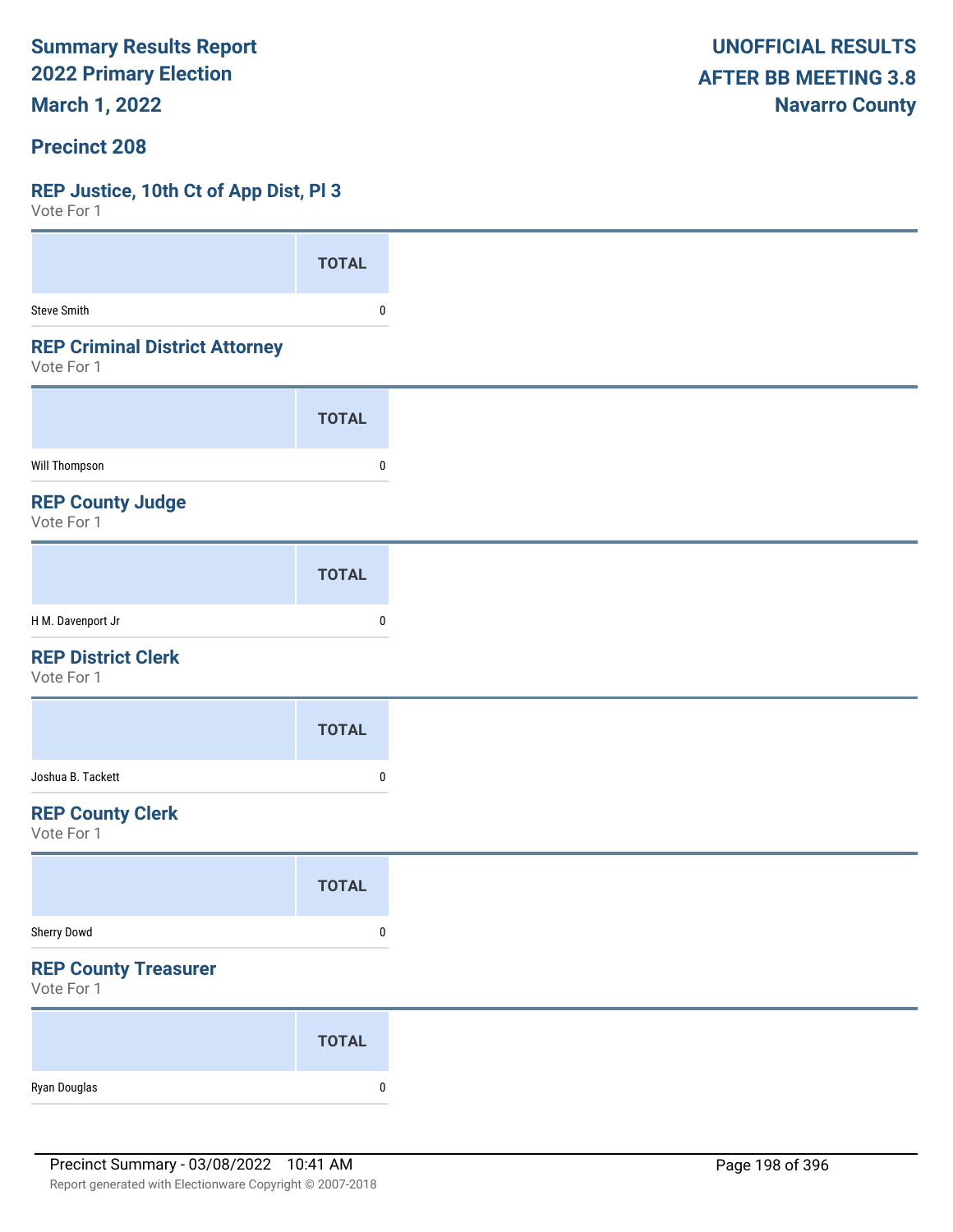**March 1, 2022**

### **Precinct 208**

### **REP County Commissioner Pct 2**

Vote For 1

#### **REP JOP Pct 2**

Vote For 1

|                   | <b>TOTAL</b> |
|-------------------|--------------|
| Darrell R. Waller |              |

# **REP Constable Pct No. 2**

Vote For 1

### **REP County Chair**

Vote For 1

# **REP Proposition 1**

|                | <b>TOTAL</b> |
|----------------|--------------|
| <b>YES</b>     |              |
| N <sub>0</sub> |              |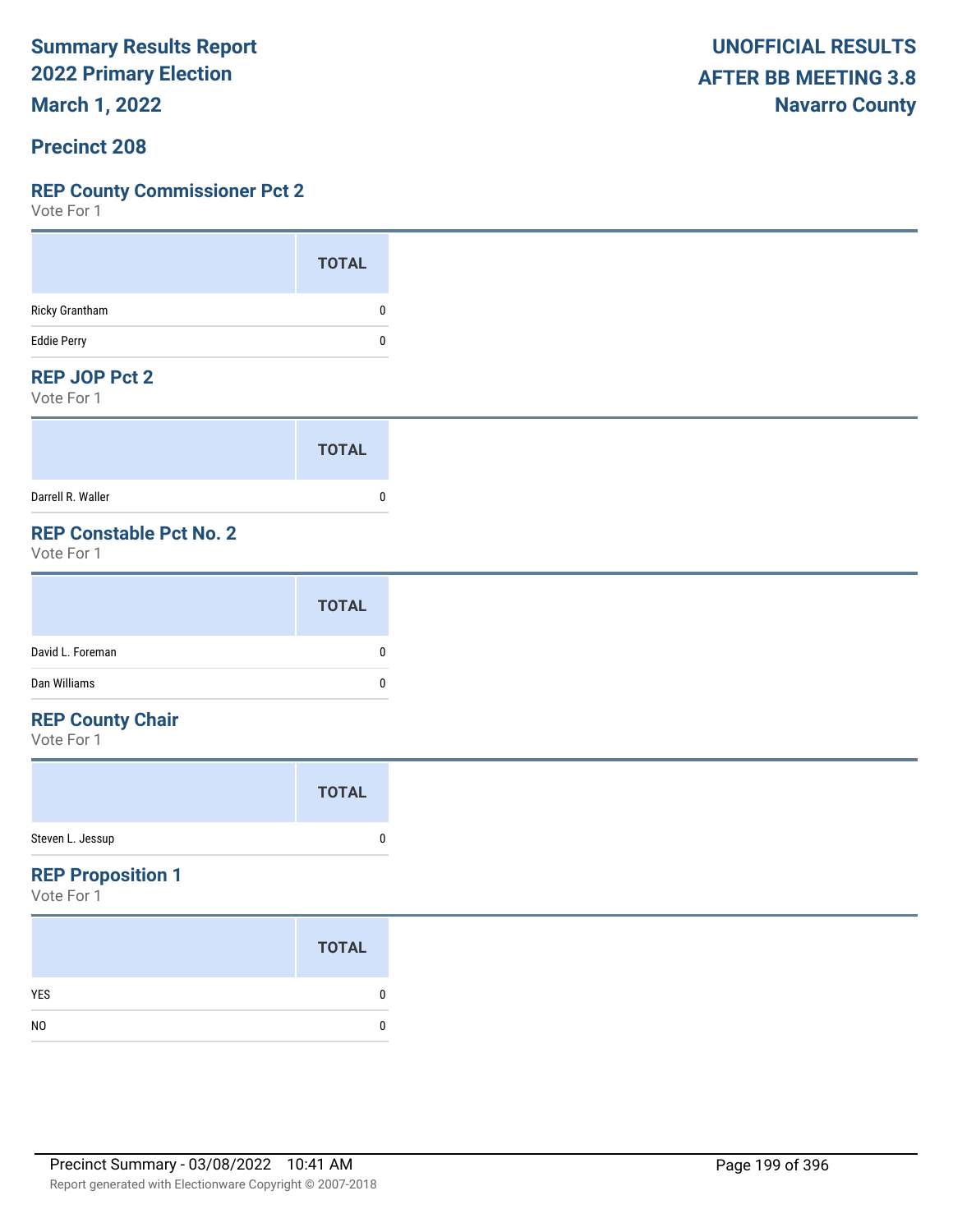# **March 1, 2022**

# **Precinct 208**

Vote For 1

### **REP Proposition 3**

Vote For 1

|                | <b>TOTAL</b> |
|----------------|--------------|
| <b>YES</b>     | 0            |
| N <sub>0</sub> | 0            |

# **REP Proposition 4**

Vote For 1

| <b>TOTAL</b> |   |
|--------------|---|
| <b>YES</b>   |   |
| NO           | C |

# **REP Proposition 5**

Vote For 1

#### **REP Proposition 6**

| <b>TOTAL</b> |
|--------------|
|              |
|              |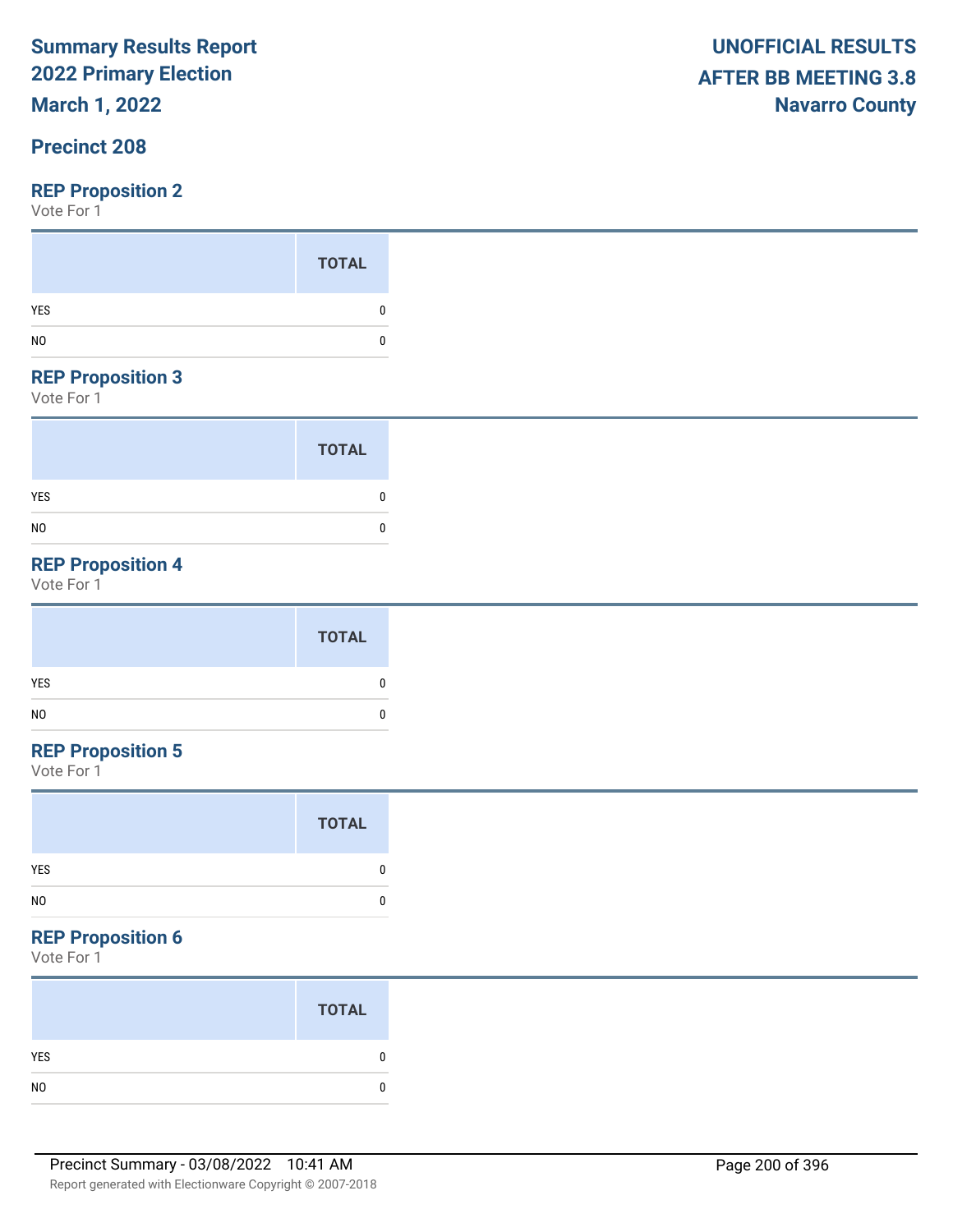# **March 1, 2022**

# **Precinct 208**

Vote For 1

### **REP Proposition 8**

Vote For 1

|                | <b>TOTAL</b> |
|----------------|--------------|
| <b>YES</b>     |              |
| N <sub>0</sub> | Ω            |

# **REP Proposition 9**

Vote For 1

# **REP Proposition 10**

|                | <b>TOTAL</b> |
|----------------|--------------|
| <b>YES</b>     | n            |
| N <sub>0</sub> |              |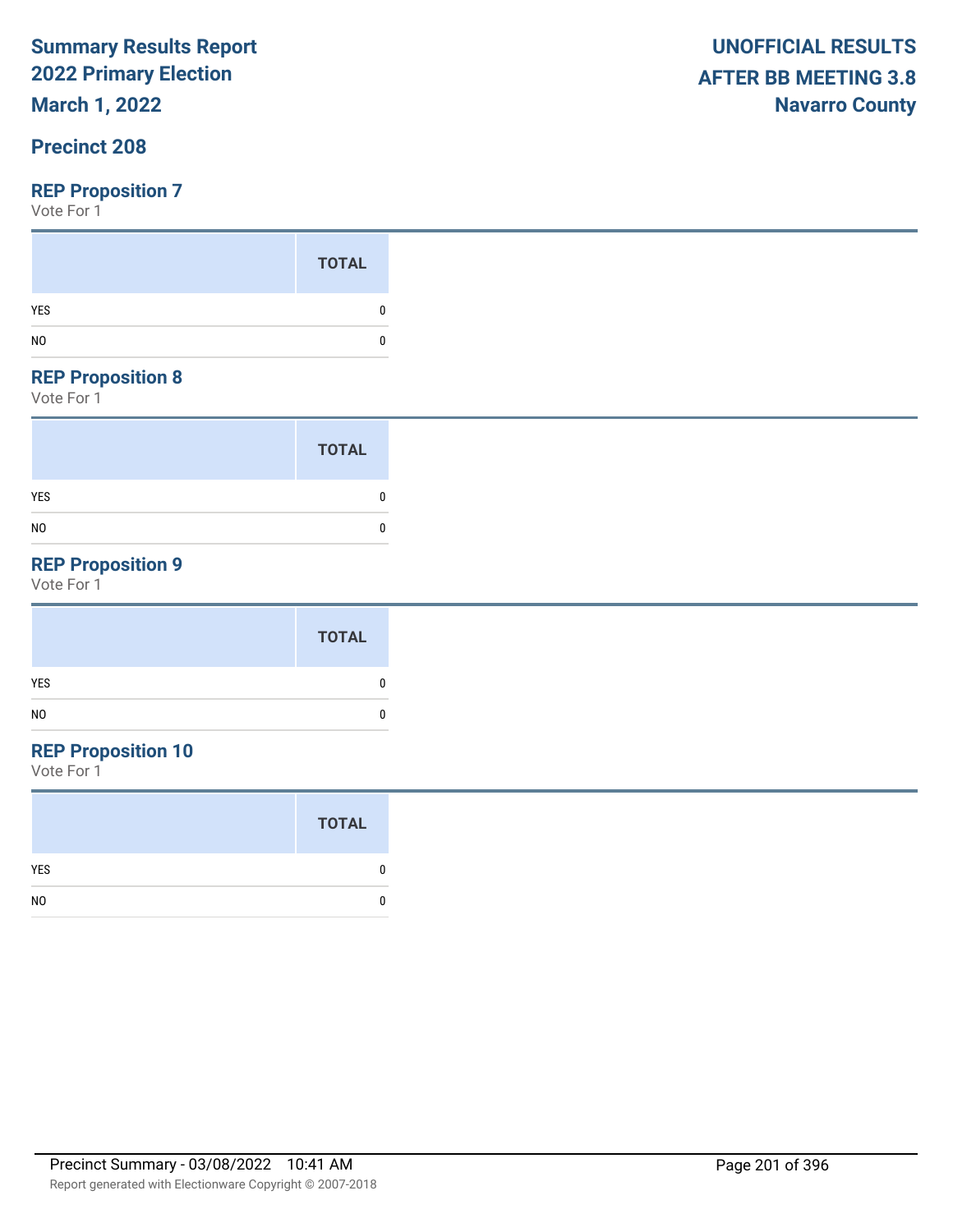**March 1, 2022**

# **Precinct 208**

### **DEM Governor**

Vote For 1

|                             | <b>TOTAL</b> |
|-----------------------------|--------------|
| <b>Rich Wakeland</b>        |              |
| Beto O'Rourke               | n            |
| Joy Diaz                    | n            |
| Inocencio (Inno) Barrientez | O            |
| <b>Michael Cooper</b>       |              |

### **DEM Lieutenant Governor**

Vote For 1

|                  | <b>TOTAL</b> |
|------------------|--------------|
| Carla Brailey    |              |
| Mike Collier     | 0            |
| Michelle Beckley | n            |

# **DEM Attorney General**

|                         | <b>TOTAL</b> |
|-------------------------|--------------|
| S. "TBONE" Raynor       |              |
| Joe Jaworski            | n            |
| Rochelle Mercedes Garza | n            |
| Mike Fields             | ŋ            |
| Lee Merritt             |              |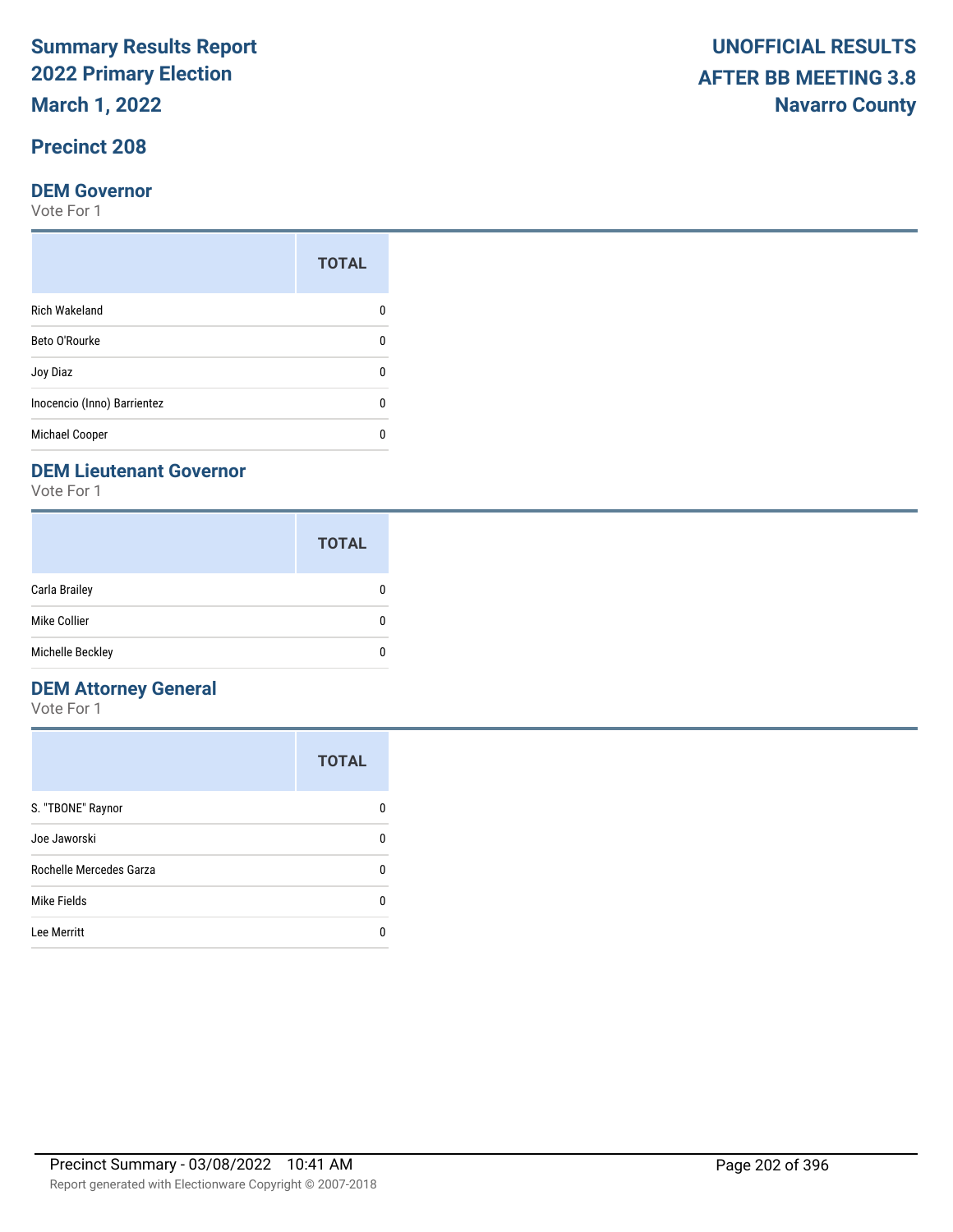**March 1, 2022**

# **Precinct 208**

#### **DEM Comptroller of Public Accounts**

Vote For 1

|                    | <b>TOTAL</b> |
|--------------------|--------------|
| <b>Tim Mahoney</b> | O            |
| Angel Luis Vega    | 0            |
| Janet T. Dudding   |              |

# **DEM Comm General Land Office**

Vote For 1

|                      | <b>TOTAL</b> |
|----------------------|--------------|
| Jinny Suh            |              |
| Michael Lange        |              |
| Sandragrace Martinez | O            |
| Jay Kleberg          |              |

# **DEM Commissioner of Agriculture**

Vote For 1

|            | <b>TOTAL</b> |
|------------|--------------|
| Ed Ireson  |              |
| Susan Hays |              |

# **DEM Railroad Commissioner**

Vote For 1

|              | <b>TOTAL</b> |  |
|--------------|--------------|--|
| Luke Warford |              |  |

# **DEM Justice, Supreme Court, Pl 3**

|               | <b>TOTAL</b> |  |
|---------------|--------------|--|
| Erin A Nowell | n            |  |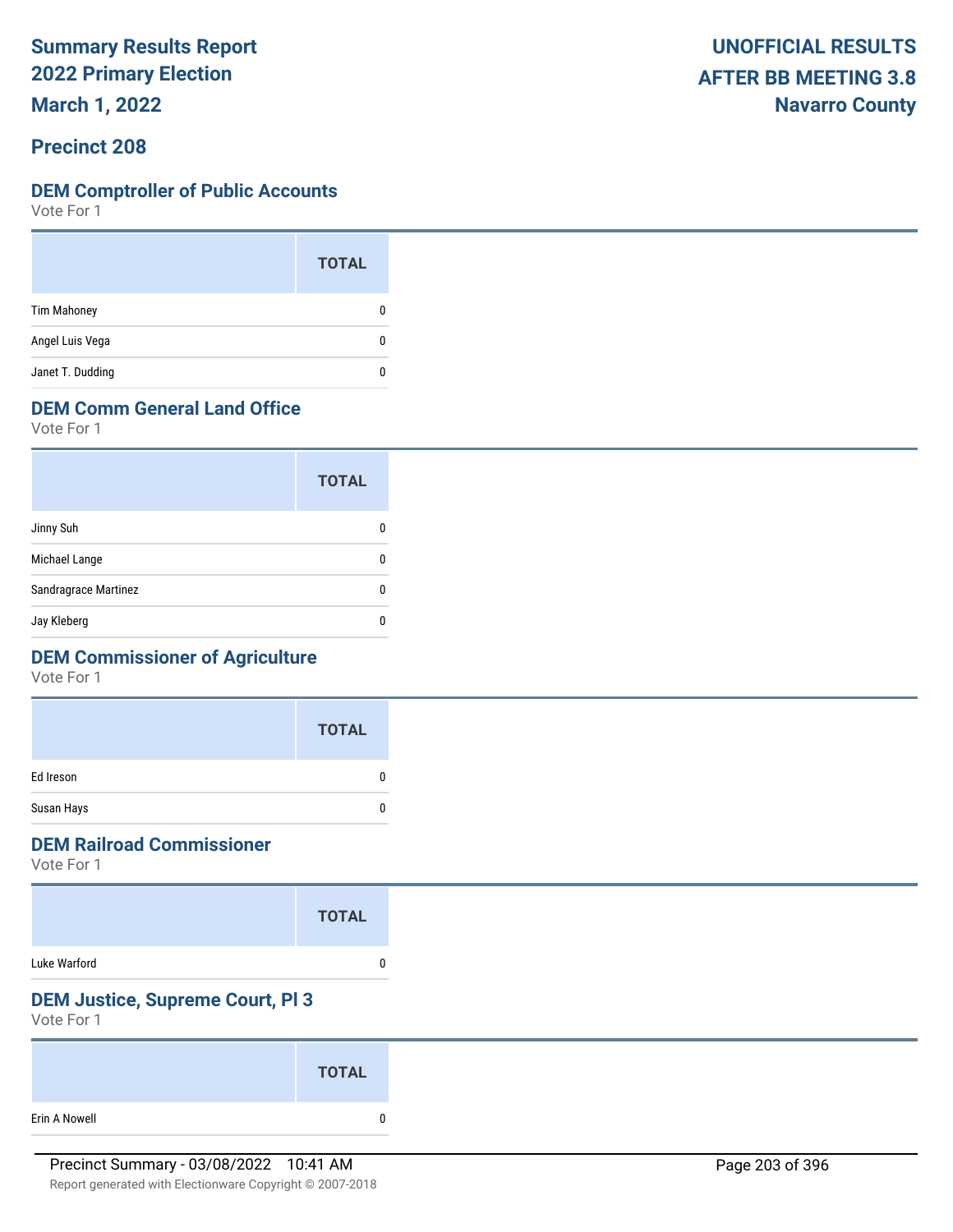**March 1, 2022**

### **Precinct 208**

### **DEM Justice, Supreme Court, Pl 5**

| VULE FUI I                                            |              |
|-------------------------------------------------------|--------------|
|                                                       | <b>TOTAL</b> |
| Amanda Reichek                                        | 0            |
| <b>DEM Justice, Supreme Court, PI 9</b><br>Vote For 1 |              |
|                                                       | <b>TOTAL</b> |
| Julia Maldonado                                       | 0            |
| DEM Judge, Ct of Crim App, Pl 5<br>Vote For 1         |              |
|                                                       | <b>TOTAL</b> |
| Dana Huffman                                          | $\pmb{0}$    |
| DEM Judge, Ct of Crim App, Pl 6<br>Vote For 1         |              |
|                                                       | <b>TOTAL</b> |
| Robert Johnson                                        | 0            |
| <b>DEM Member, State BoE, Dist 14</b><br>Vote For 1   |              |
|                                                       | <b>TOTAL</b> |
| <b>Tracy Fisher</b>                                   | $\pmb{0}$    |
| <b>DEM State Senator, Dist 2</b><br>Vote For 1        |              |
|                                                       | <b>TOTAL</b> |
| Prince S Giadolor                                     | $\pmb{0}$    |
|                                                       |              |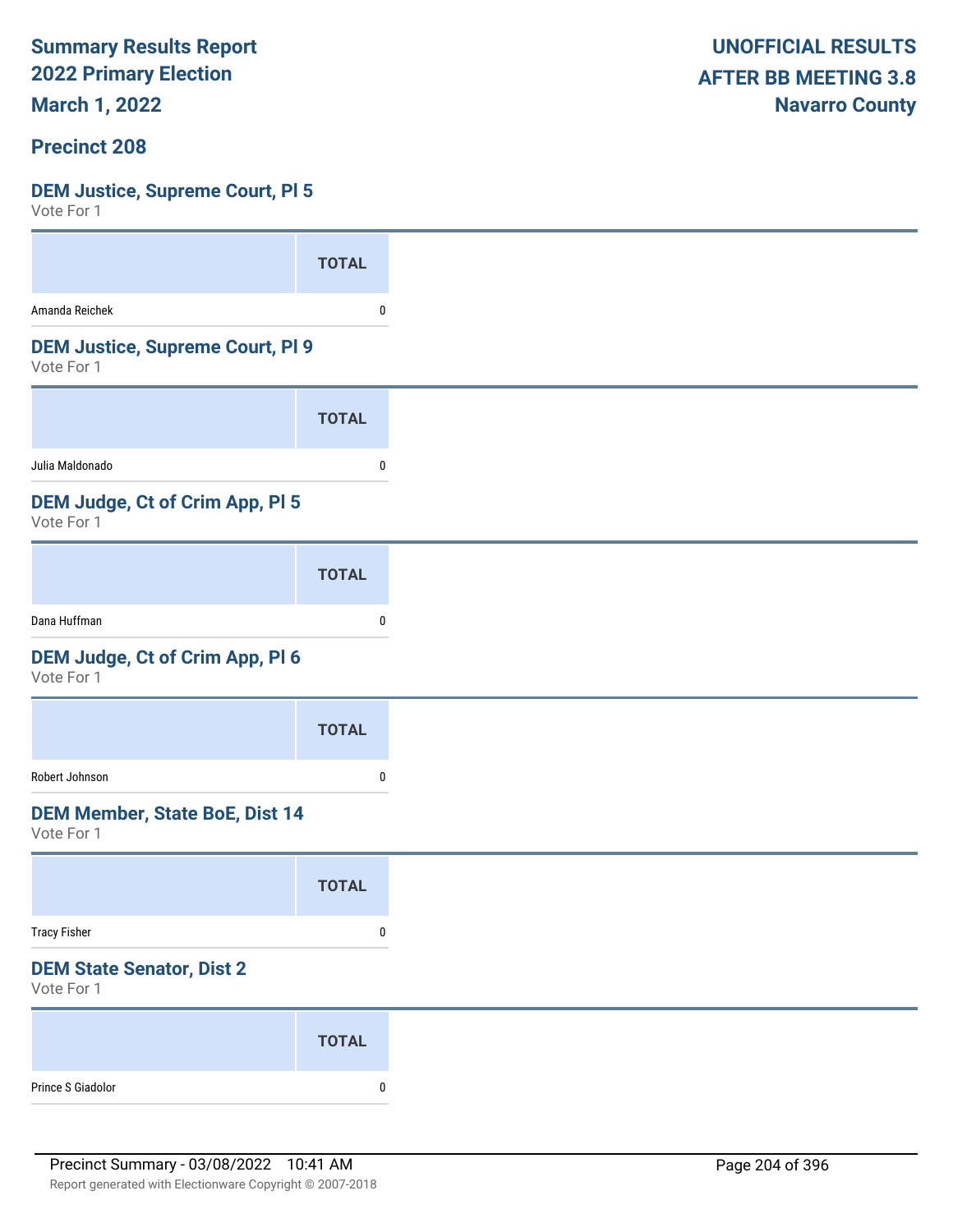### **Precinct 209**

### **STATISTICS**

| TOTAL |
|-------|
| N     |
| N     |
| 0     |
| 0     |
| 0     |
| 0     |
| 0     |
| 0     |
| 0     |
| 0.00% |
| 0.00% |
| 0.00% |
| 0.00% |
|       |

# **REP US Representative, District 6**

|                   | <b>TOTAL</b> |
|-------------------|--------------|
| <b>Bill Payne</b> |              |
| James Buford      |              |
| Jake Ellzey       |              |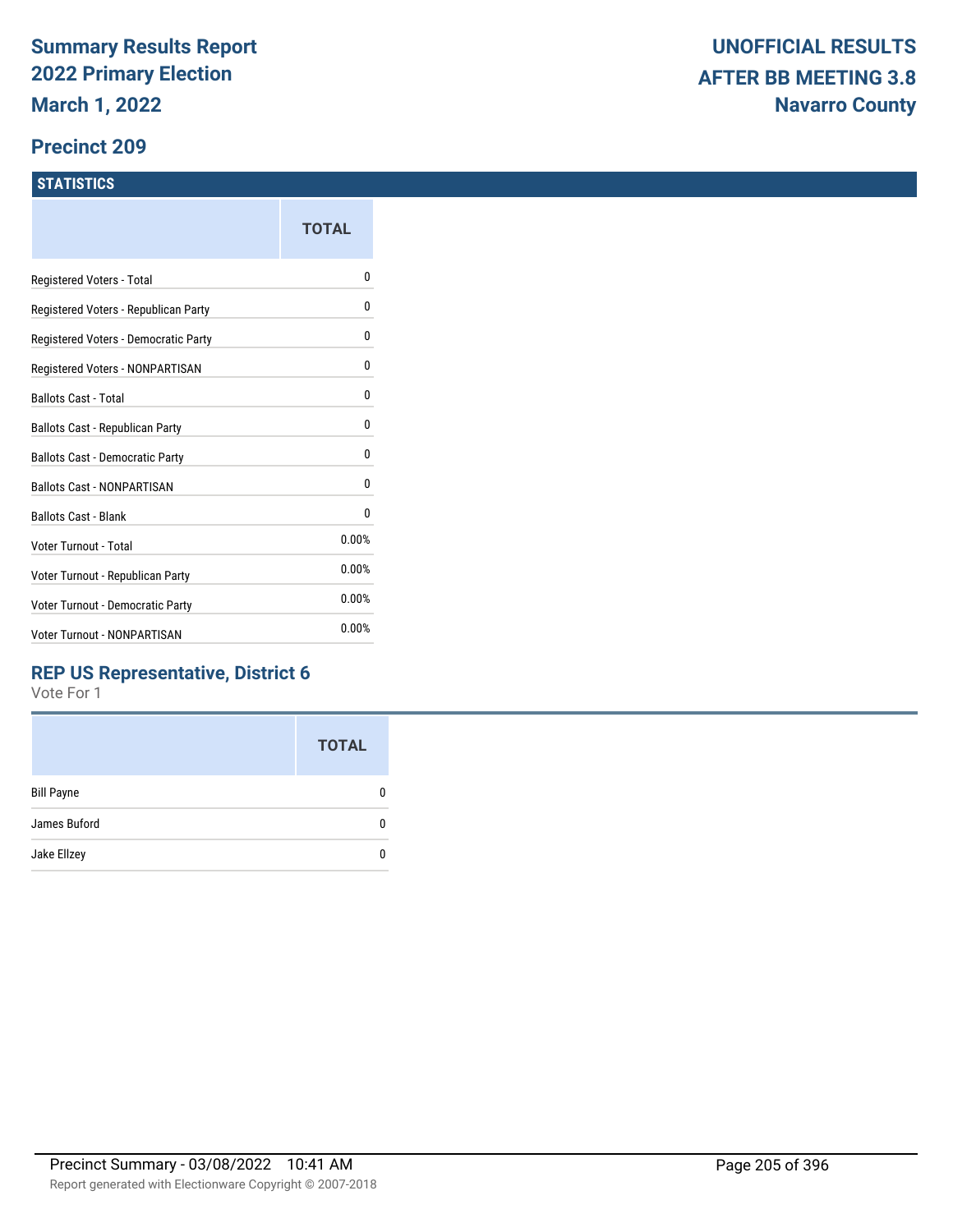**March 1, 2022**

# **Precinct 209**

### **REP Governor**

Vote For 1

|                     | <b>TOTAL</b> |
|---------------------|--------------|
| <b>Greg Abbott</b>  | 0            |
| <b>Rick Perry</b>   | U            |
| Danny Harrison      | U            |
| Allen B. West       | U            |
| <b>Chad Prather</b> | 0            |
| Kandy Kaye Horn     | $\Omega$     |
| Paul Belew          | U            |
| Don Huffines        | n            |

# **REP Lieutenant Governor**

Vote For 1

|                        | <b>TOTAL</b> |
|------------------------|--------------|
| <b>Todd M. Bullis</b>  | n            |
| <b>Daniel Miller</b>   | 0            |
| <b>Dan Patrick</b>     | 0            |
| Zach Vance             | U            |
| <b>Trayce Bradford</b> | U            |
| <b>Aaron Sorrells</b>  | n            |

# **REP Attorney General**

|                   | <b>TOTAL</b> |
|-------------------|--------------|
| Eva Guzman        |              |
| <b>Ken Paxton</b> |              |
| Louie Gohmert     |              |
| George P. Bush    |              |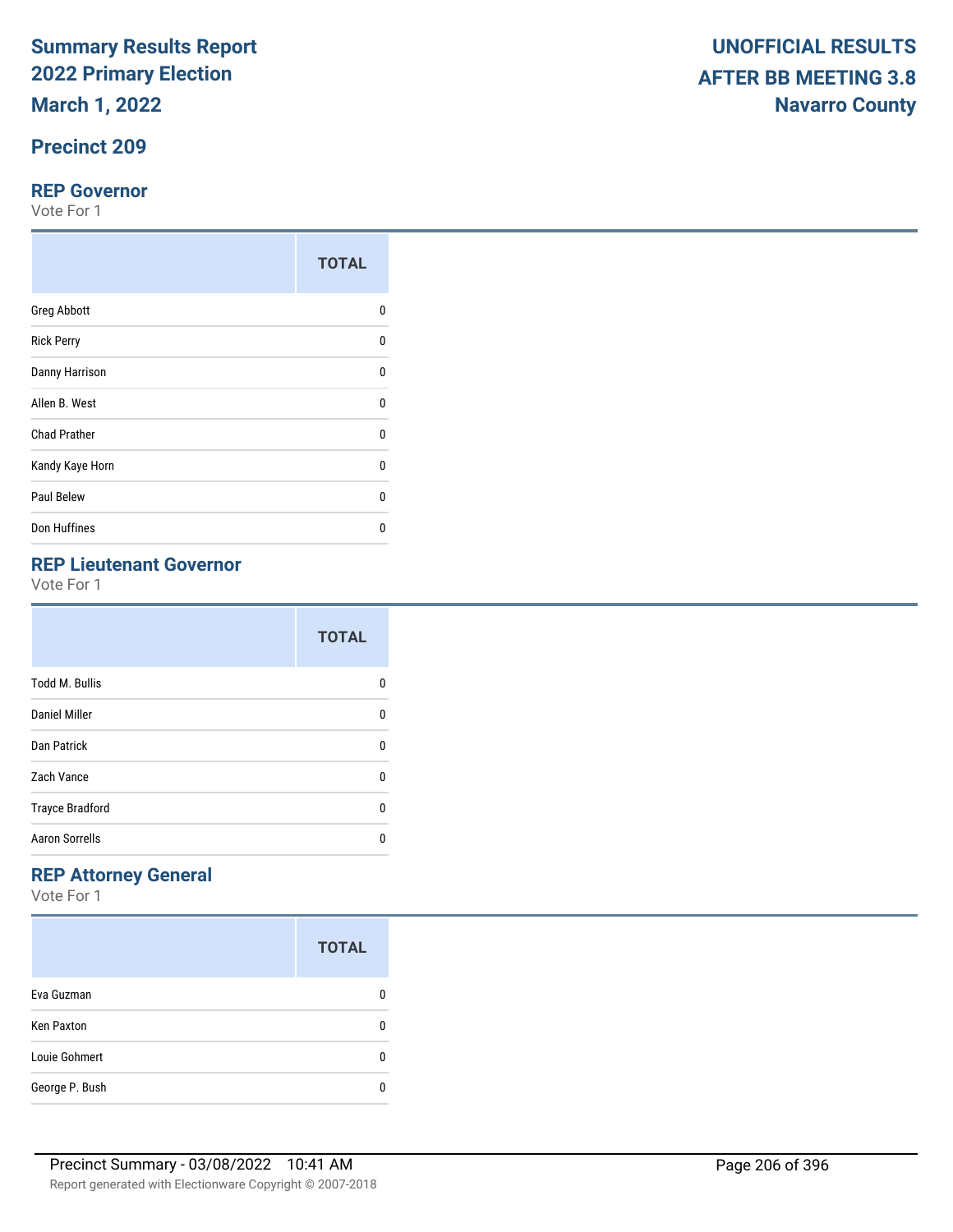**March 1, 2022**

### **Precinct 209**

#### **REP Comptroller of Public Accounts**

Vote For 1

|                | <b>TOTAL</b> |
|----------------|--------------|
| Mark V. Goloby | 0            |
| Glenn Hegar    | 0            |

### **REP Comm General Land Office**

Vote For 1

|                        | <b>TOTAL</b> |
|------------------------|--------------|
| Ben Armenta            | n            |
| Jon Spiers             | n            |
| Victor Avila           | U            |
| Rufus Lopez            | 0            |
| Dawn Buckingham        | n            |
| <b>Tim Westley</b>     | n            |
| Don W. Minton          | n            |
| <b>Weston Martinez</b> | n            |

# **REP Commissioner of Agriculture**

|                  | <b>TOTAL</b> |
|------------------|--------------|
| Carey A. Counsil |              |
| Sid Miller       |              |
| James White      |              |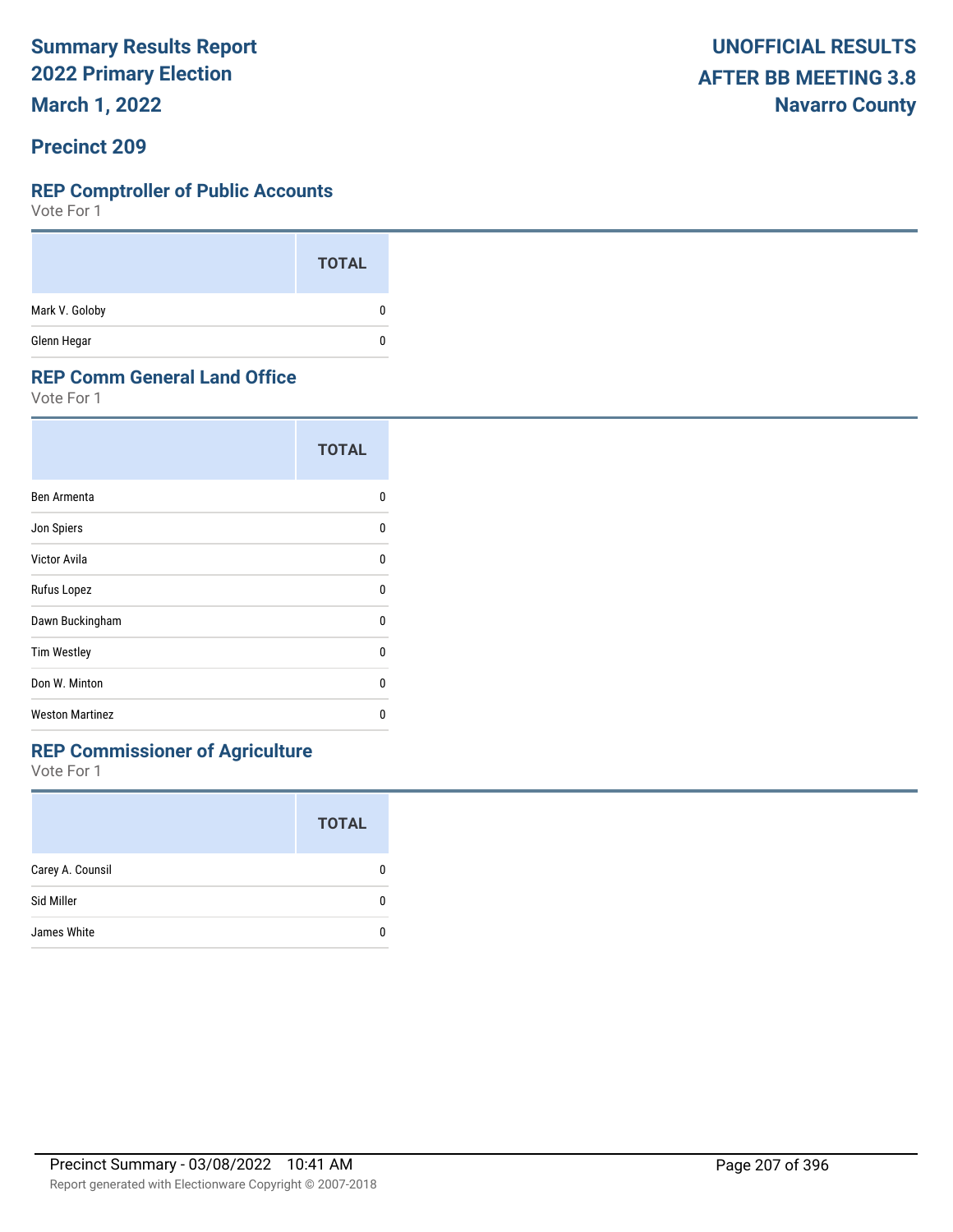**March 1, 2022**

# **Precinct 209**

### **REP Railroad Commissioner**

Vote For 1

|                        | <b>TOTAL</b> |
|------------------------|--------------|
| Sarah Stogner          |              |
| Dawayne Tipton         | ŋ            |
| Wayne Christian        | O            |
| Tom Slocum Jr          | O            |
| Marvin "Sarge" Summers | п            |

# **REP Justice, Supreme Court, Pl 3**

Vote For 1

|                | <b>TOTAL</b> |  |
|----------------|--------------|--|
| Debra Lehrmann |              |  |

# **REP Justice, Supreme Court, Pl 5**

Vote For 1

|               | <b>TOTAL</b> |
|---------------|--------------|
| Rebeca Huddle |              |

# **REP Justice, Supreme Court, Pl 9**

Vote For 1

### **REP Judge, Ct of Crim App, Pl 2**

|               | <b>TOTAL</b> |
|---------------|--------------|
| Mary Lou Keel | 0            |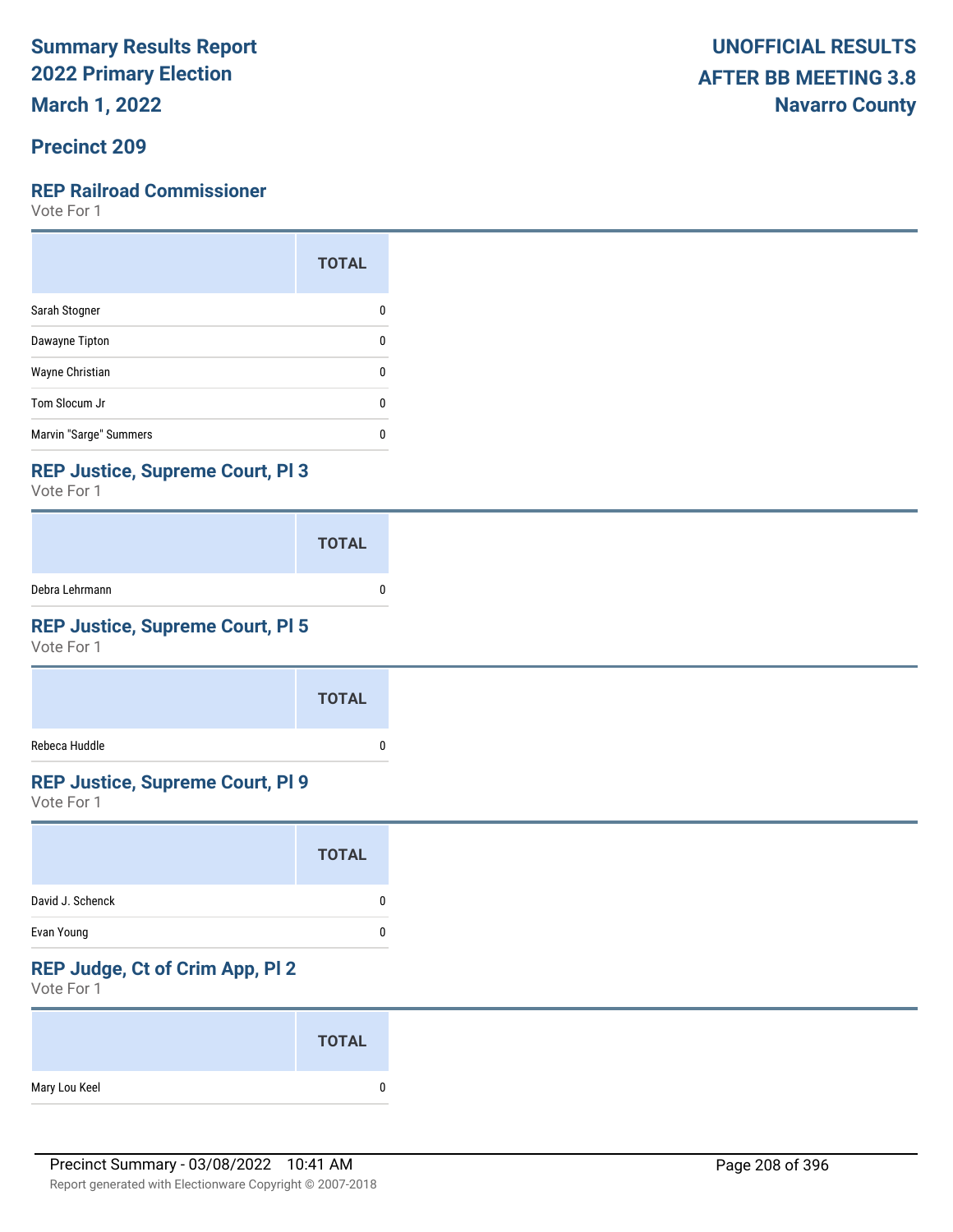**March 1, 2022**

### **Precinct 209**

### **REP Judge, Ct of Crim App, Pl 5**

Vote For 1

### **REP Judge, Ct of Crim App, Pl 6**

Vote For 1

|                       | <b>TOTAL</b> |  |
|-----------------------|--------------|--|
| Jesse F. McClure, III |              |  |

# **REP Member, State BoE, Dist 14**

Vote For 1

#### **REP State Senator, Dist 2**

Vote For 1

|                 | <b>TOTAL</b> |  |
|-----------------|--------------|--|
| <b>Bob Hall</b> | 0            |  |

#### **REP State Representative, Dist 8**

|             | <b>TOTAL</b> |
|-------------|--------------|
| Cody Harris |              |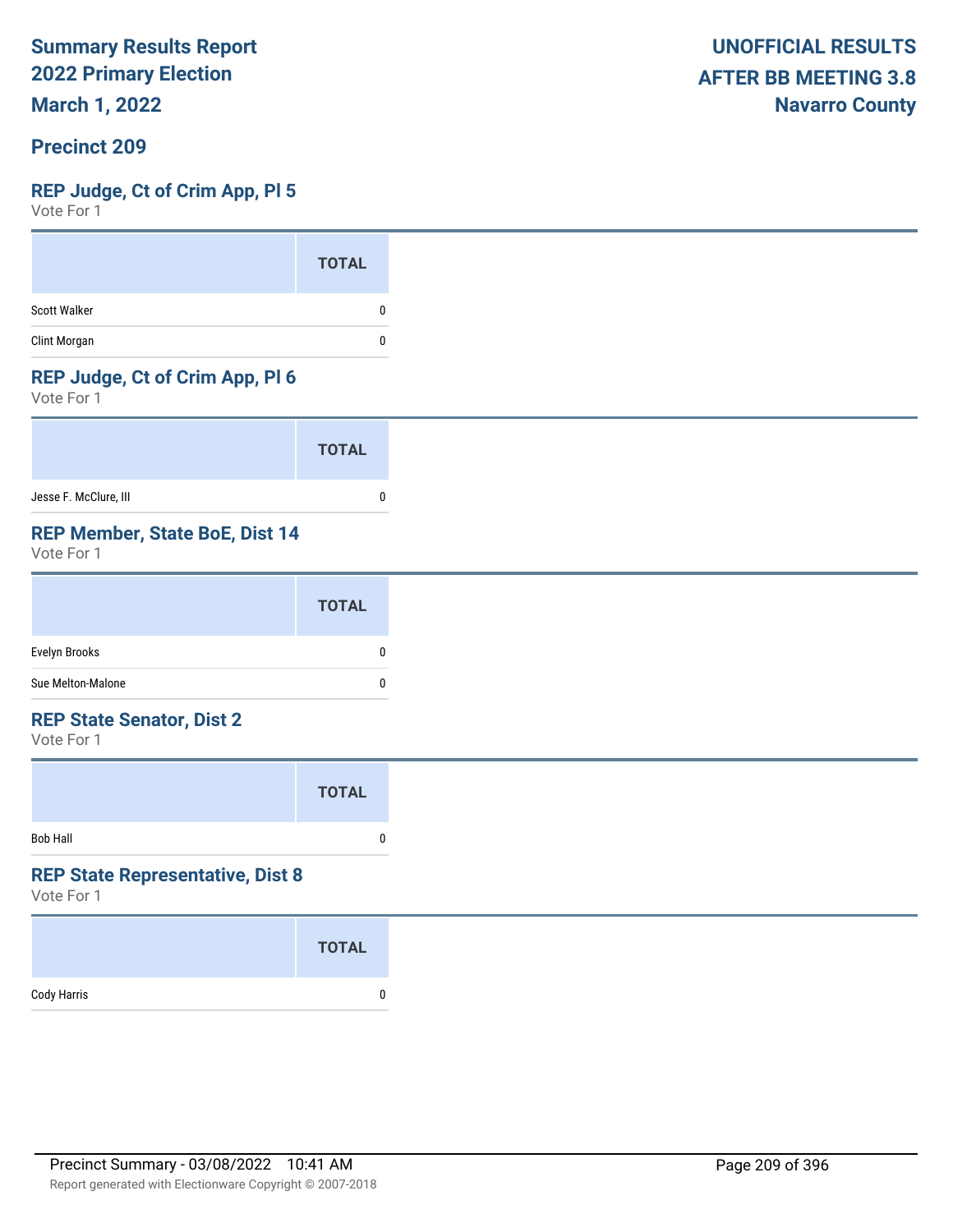**March 1, 2022**

### **Precinct 209**

### **REP Justice, 10th Ct of App Dist, Pl 3**

| VULC I UI I                                         |              |
|-----------------------------------------------------|--------------|
|                                                     | <b>TOTAL</b> |
| <b>Steve Smith</b>                                  | 0            |
| <b>REP Criminal District Attorney</b><br>Vote For 1 |              |
|                                                     | <b>TOTAL</b> |
| <b>Will Thompson</b>                                | 0            |
| <b>REP County Judge</b><br>Vote For 1               |              |
|                                                     | <b>TOTAL</b> |
| H M. Davenport Jr                                   | 0            |
| <b>REP District Clerk</b><br>Vote For 1             |              |
|                                                     | <b>TOTAL</b> |
| Joshua B. Tackett                                   | $\bf{0}$     |
| <b>REP County Clerk</b><br>Vote For 1               |              |
|                                                     | <b>TOTAL</b> |
| Sherry Dowd                                         | $\pmb{0}$    |
| <b>REP County Treasurer</b><br>Vote For 1           |              |
|                                                     | <b>TOTAL</b> |
| Ryan Douglas                                        | $\pmb{0}$    |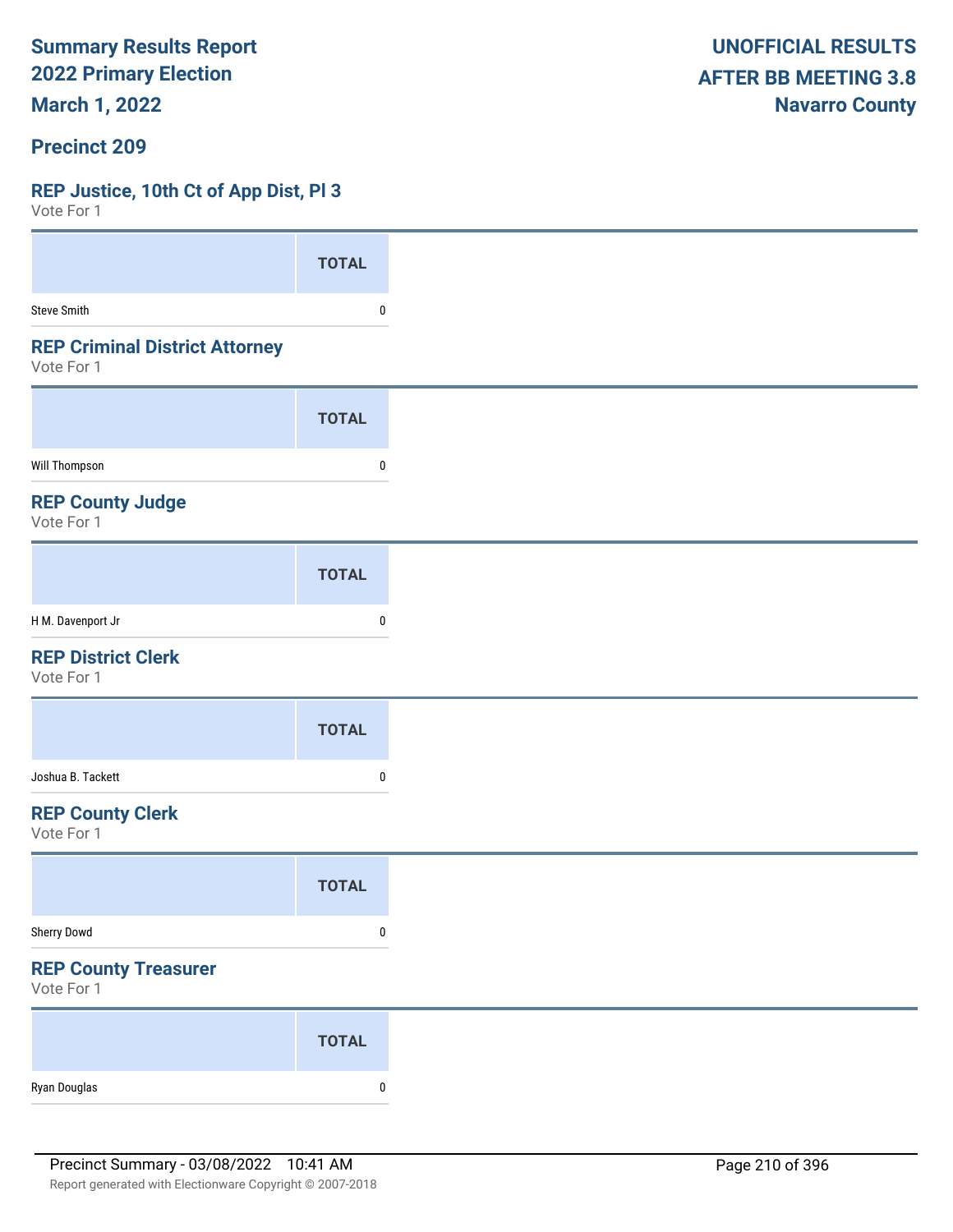**March 1, 2022**

### **Precinct 209**

### **REP County Commissioner Pct 2**

Vote For 1

### **REP JOP Pct 2**

Vote For 1

|                   | <b>TOTAL</b> |
|-------------------|--------------|
| Darrell R. Waller |              |

# **REP Constable Pct No. 2**

Vote For 1

### **REP County Chair**

Vote For 1

## **REP Proposition 1**

|                | <b>TOTAL</b> |
|----------------|--------------|
| <b>YES</b>     |              |
| N <sub>0</sub> |              |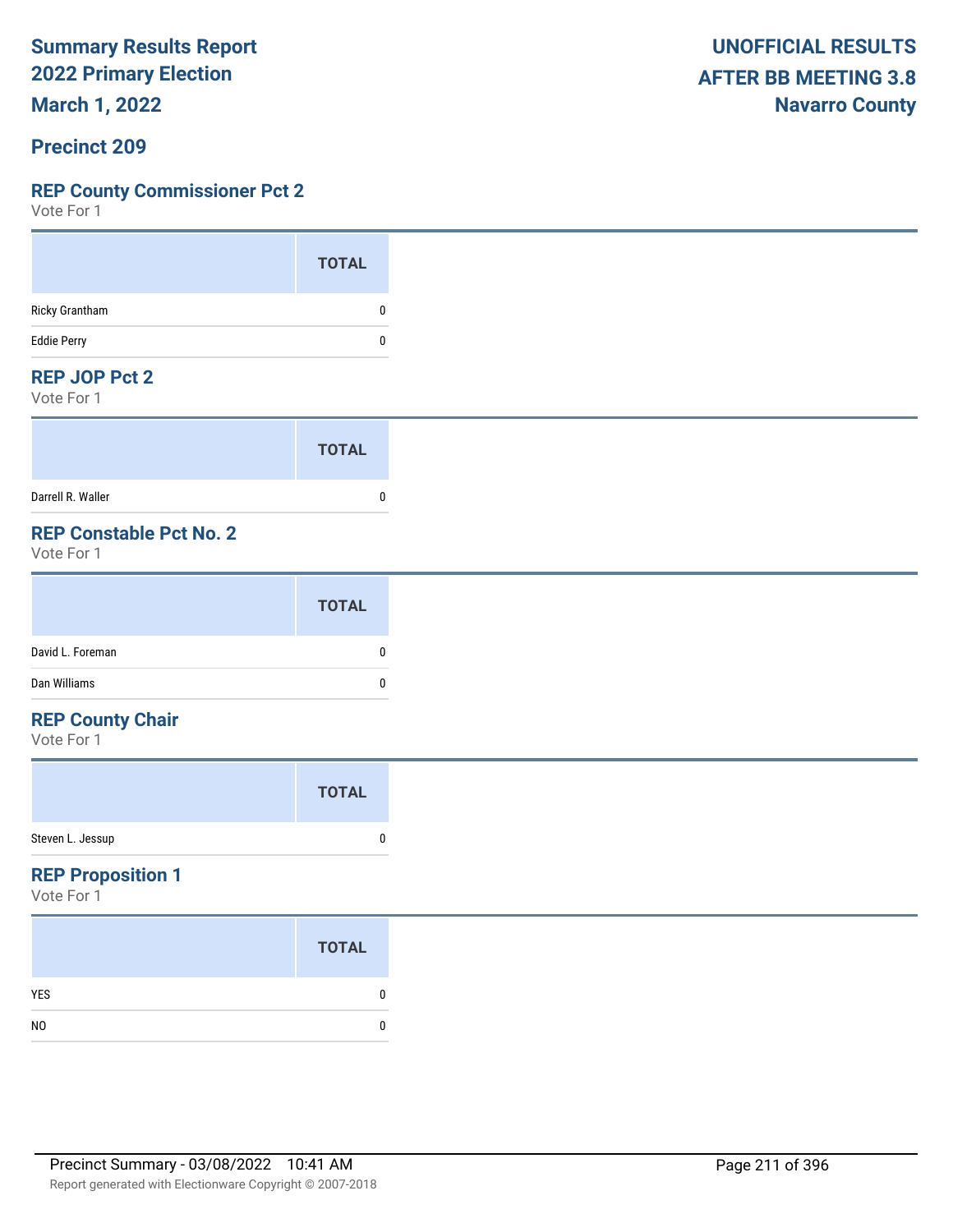# **March 1, 2022**

# **Precinct 209**

Vote For 1

### **REP Proposition 3**

Vote For 1

|                | <b>TOTAL</b> |
|----------------|--------------|
| <b>YES</b>     | 0            |
| N <sub>0</sub> | 0            |

# **REP Proposition 4**

Vote For 1

|     | <b>TOTAL</b> |   |
|-----|--------------|---|
| YES |              | 0 |
| NO  |              | 0 |

# **REP Proposition 5**

Vote For 1

#### **REP Proposition 6**

| <b>TOTAL</b> |
|--------------|
|              |
|              |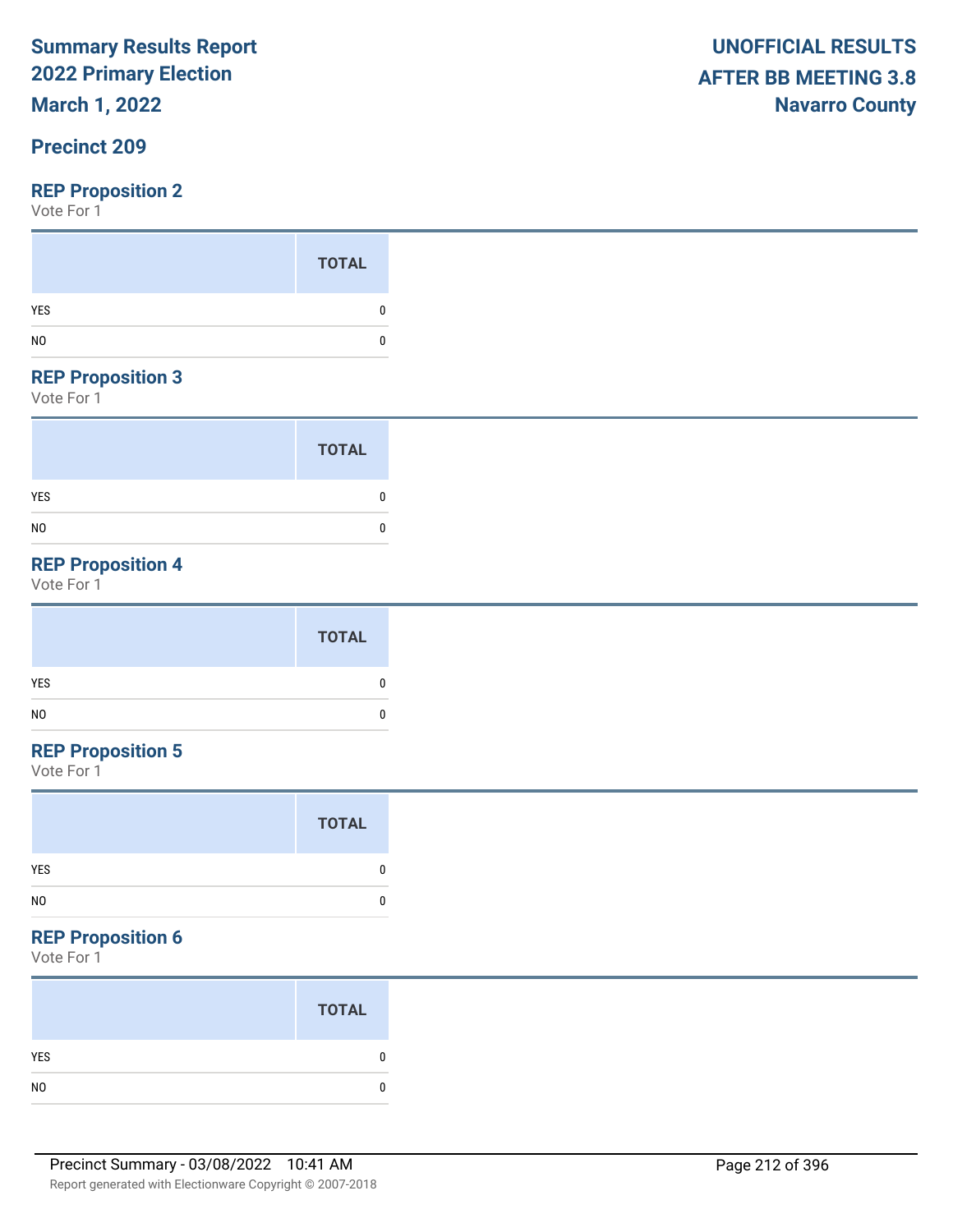# **March 1, 2022**

# **Precinct 209**

Vote For 1

|                | <b>TOTAL</b> |
|----------------|--------------|
| YES            | 0            |
| N <sub>O</sub> | 0            |
| ______         |              |

### **REP Proposition 8**

Vote For 1

|                | <b>TOTAL</b> |
|----------------|--------------|
| <b>YES</b>     | ſ            |
| N <sub>0</sub> | 0            |

# **REP Proposition 9**

Vote For 1

# **REP Proposition 10**

|                | <b>TOTAL</b> |
|----------------|--------------|
| <b>YES</b>     | 0            |
| N <sub>0</sub> |              |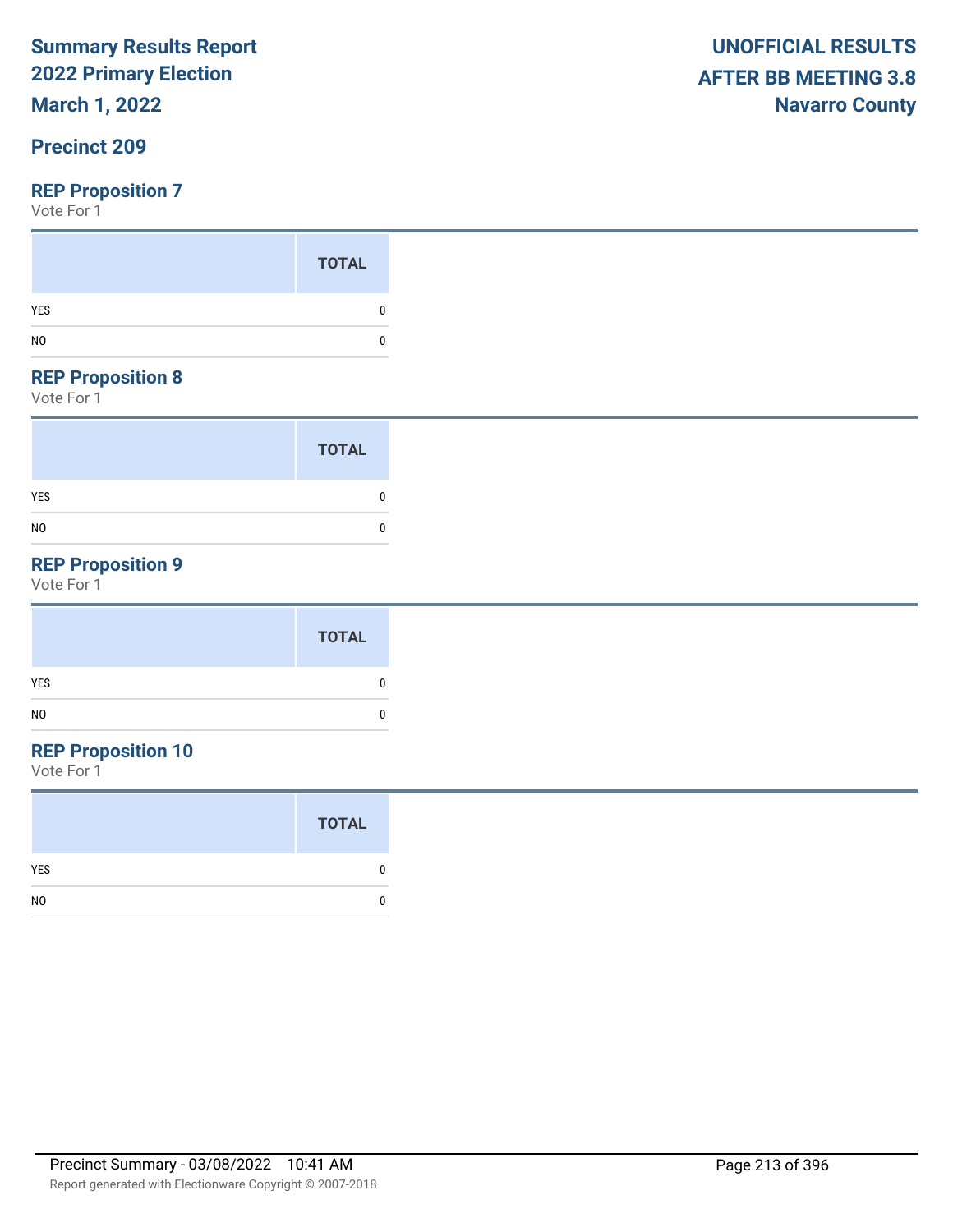**March 1, 2022**

# **Precinct 209**

### **DEM Governor**

Vote For 1

|                             | <b>TOTAL</b> |
|-----------------------------|--------------|
| <b>Rich Wakeland</b>        |              |
| Beto O'Rourke               | n            |
| Joy Diaz                    | n            |
| Inocencio (Inno) Barrientez | O            |
| <b>Michael Cooper</b>       |              |

### **DEM Lieutenant Governor**

Vote For 1

|                  | <b>TOTAL</b> |
|------------------|--------------|
| Carla Brailey    |              |
| Mike Collier     | 0            |
| Michelle Beckley | n            |

# **DEM Attorney General**

|                         | <b>TOTAL</b> |
|-------------------------|--------------|
| S. "TBONE" Raynor       |              |
| Joe Jaworski            | n            |
| Rochelle Mercedes Garza | n            |
| Mike Fields             | ŋ            |
| Lee Merritt             |              |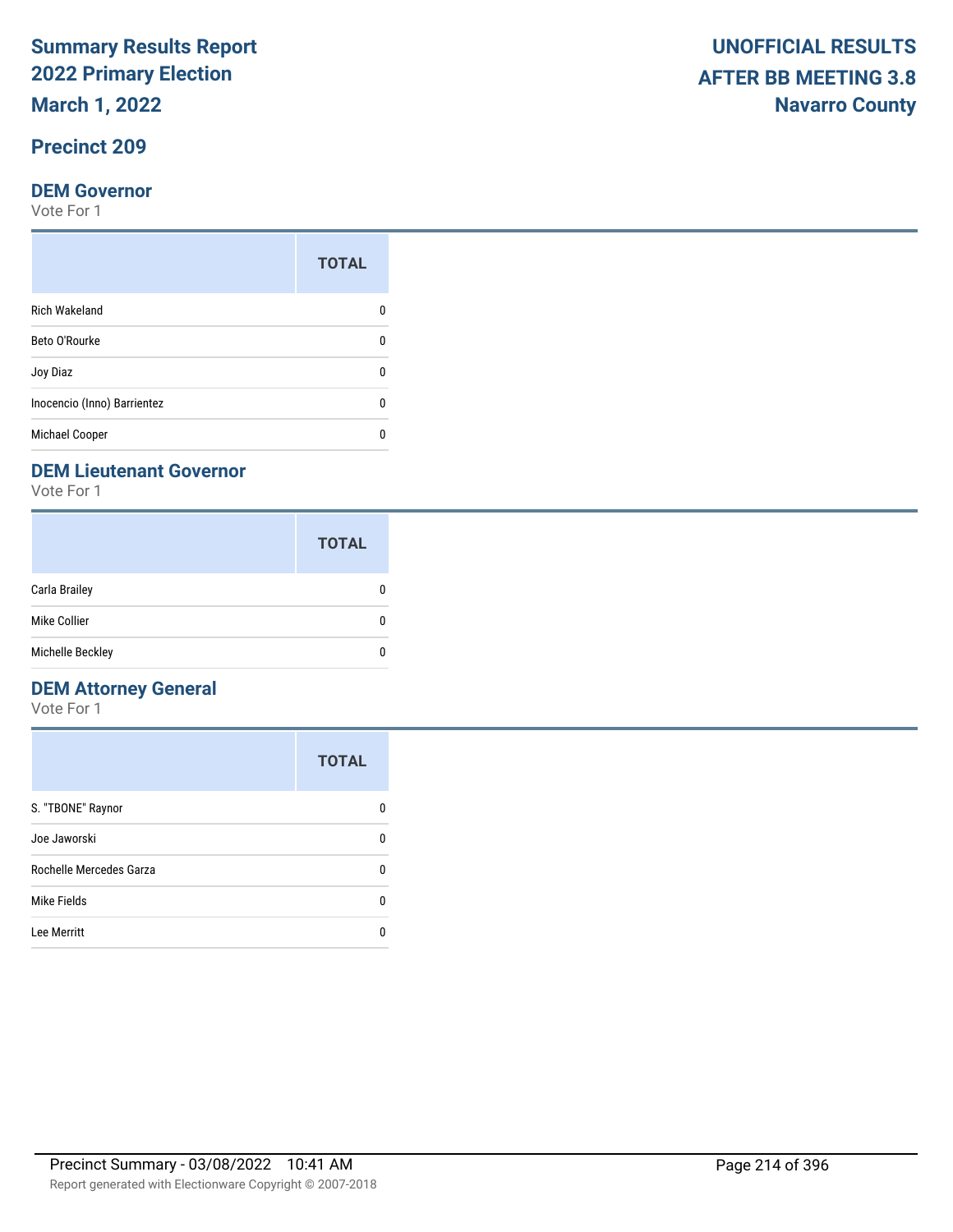**March 1, 2022**

# **Precinct 209**

### **DEM Comptroller of Public Accounts**

Vote For 1

|                    | <b>TOTAL</b> |  |
|--------------------|--------------|--|
| <b>Tim Mahoney</b> | O            |  |
| Angel Luis Vega    | n            |  |
| Janet T. Dudding   |              |  |

# **DEM Comm General Land Office**

Vote For 1

|                      | <b>TOTAL</b> |
|----------------------|--------------|
| Jinny Suh            |              |
| Michael Lange        |              |
| Sandragrace Martinez |              |
| Jay Kleberg          |              |

# **DEM Commissioner of Agriculture**

Vote For 1

|            | <b>TOTAL</b> |
|------------|--------------|
| Ed Ireson  | ŋ            |
| Susan Hays |              |

# **DEM Railroad Commissioner**

Vote For 1

|              | <b>TOTAL</b> |  |
|--------------|--------------|--|
| Luke Warford |              |  |

# **DEM Justice, Supreme Court, Pl 3**

|               | <b>TOTAL</b> |
|---------------|--------------|
| Erin A Nowell |              |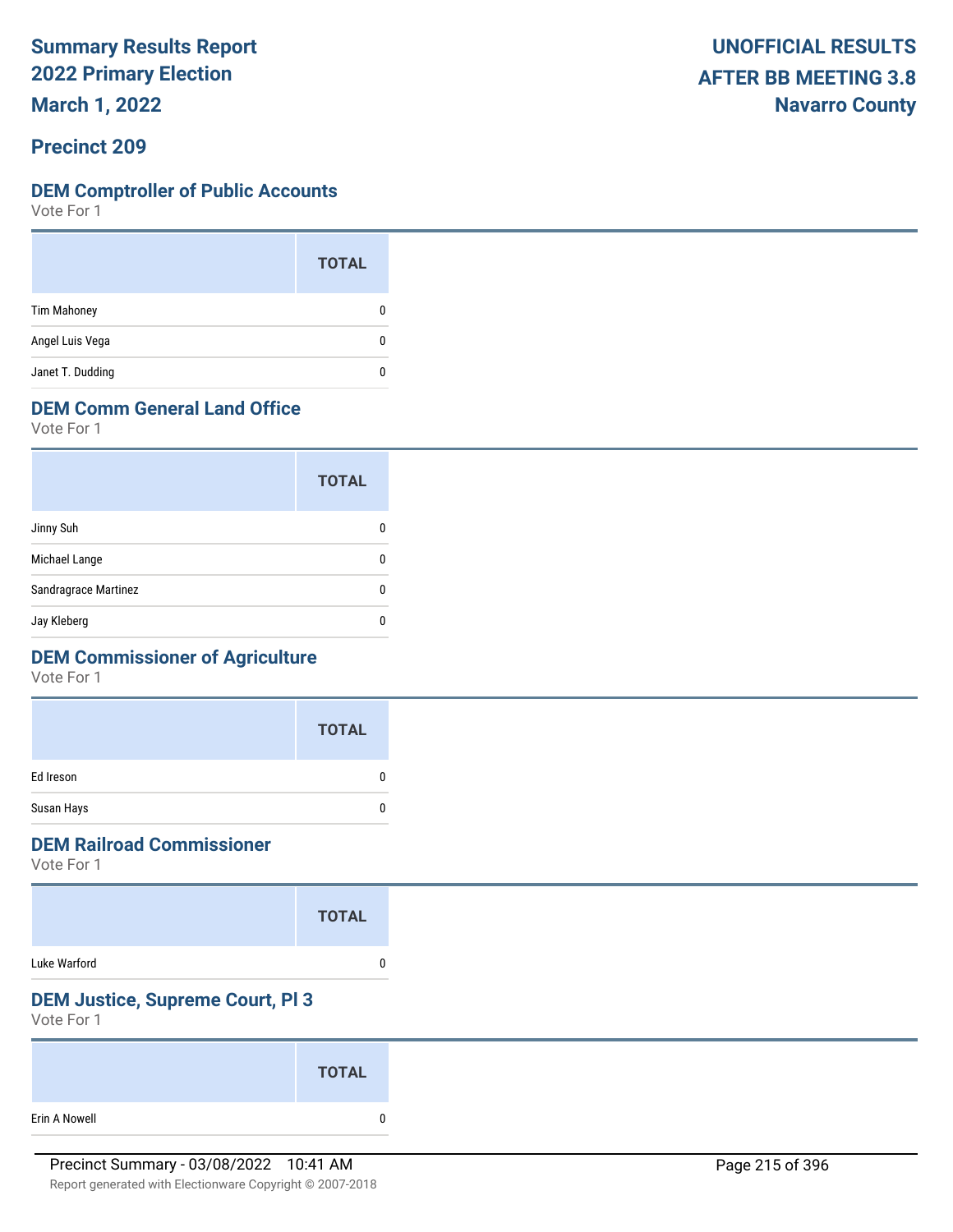**March 1, 2022**

## **Precinct 209**

### **DEM Justice, Supreme Court, Pl 5**

| VULLE LOI 1                                           |              |
|-------------------------------------------------------|--------------|
|                                                       | <b>TOTAL</b> |
| Amanda Reichek                                        | 0            |
| <b>DEM Justice, Supreme Court, PI 9</b><br>Vote For 1 |              |
|                                                       | <b>TOTAL</b> |
| Julia Maldonado                                       | 0            |
| DEM Judge, Ct of Crim App, Pl 5<br>Vote For 1         |              |
|                                                       | <b>TOTAL</b> |
| Dana Huffman                                          | $\pmb{0}$    |
| DEM Judge, Ct of Crim App, Pl 6<br>Vote For 1         |              |
|                                                       | <b>TOTAL</b> |
| Robert Johnson                                        | 0            |
| <b>DEM Member, State BoE, Dist 14</b><br>Vote For 1   |              |
|                                                       | <b>TOTAL</b> |
| <b>Tracy Fisher</b>                                   | $\pmb{0}$    |
| <b>DEM State Senator, Dist 2</b><br>Vote For 1        |              |
|                                                       | <b>TOTAL</b> |
| Prince S Giadolor                                     | $\pmb{0}$    |
|                                                       |              |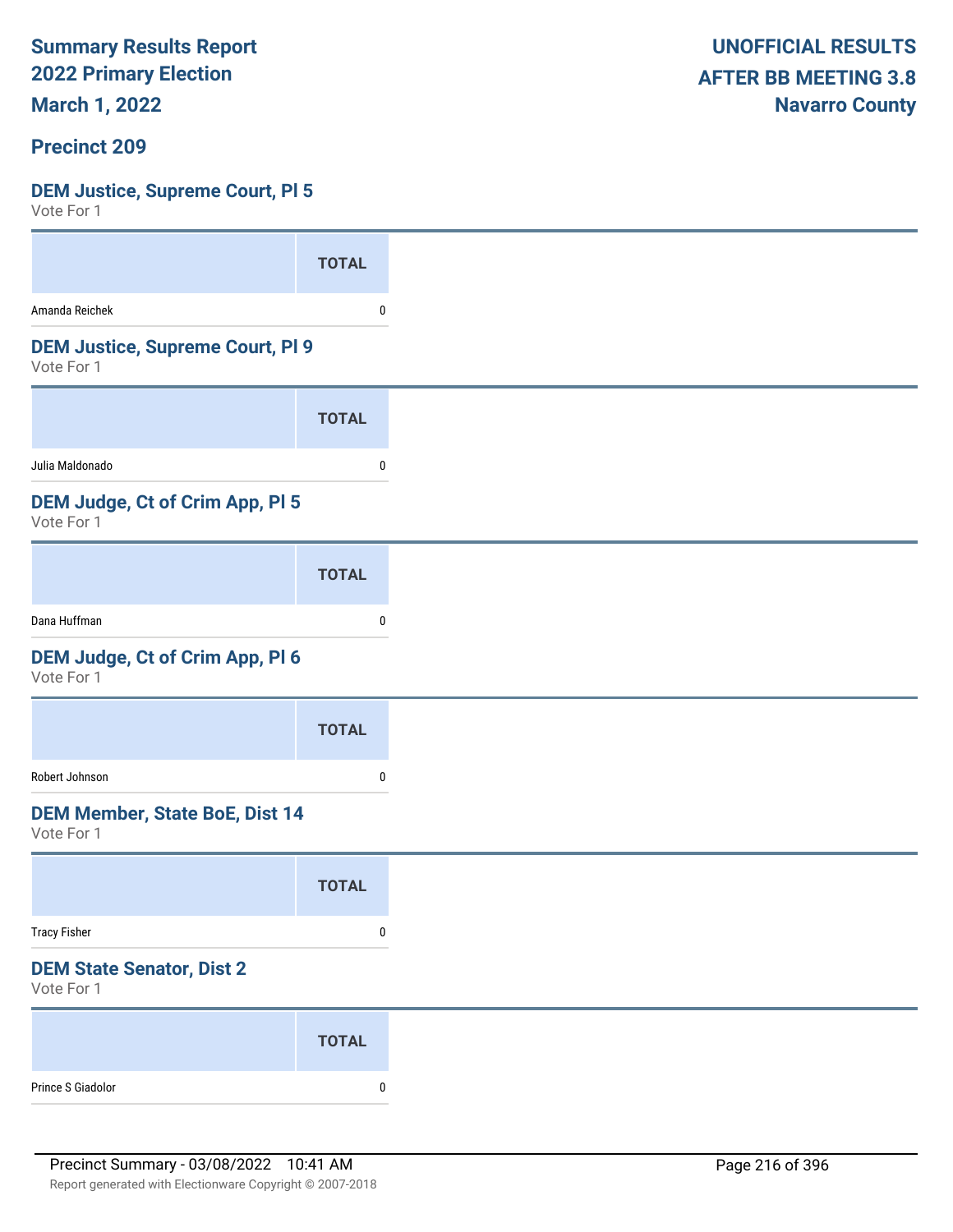#### **Precinct 300**

#### **STATISTICS**

|                                      | TOTAL |
|--------------------------------------|-------|
| Registered Voters - Total            | o     |
| Registered Voters - Republican Party | 0     |
| Registered Voters - Democratic Party | 0     |
| Registered Voters - NONPARTISAN      | 0     |
| <b>Ballots Cast - Total</b>          | 294   |
| Ballots Cast - Republican Party      | 232   |
| Ballots Cast - Democratic Party      | 62    |
| Ballots Cast - NONPARTISAN           | 0     |
| <b>Ballots Cast - Blank</b>          | 0     |
| Voter Turnout - Total                | 0.00% |
| Voter Turnout - Republican Party     | 0.00% |
| Voter Turnout - Democratic Party     | 0.00% |
| <b>Voter Turnout - NONPARTISAN</b>   | 0.00% |
|                                      |       |

#### **REP US Representative, District 6**

|                   | <b>TOTAL</b> |
|-------------------|--------------|
| <b>Bill Payne</b> | 16           |
| James Buford      | 27           |
| Jake Ellzey       | 184          |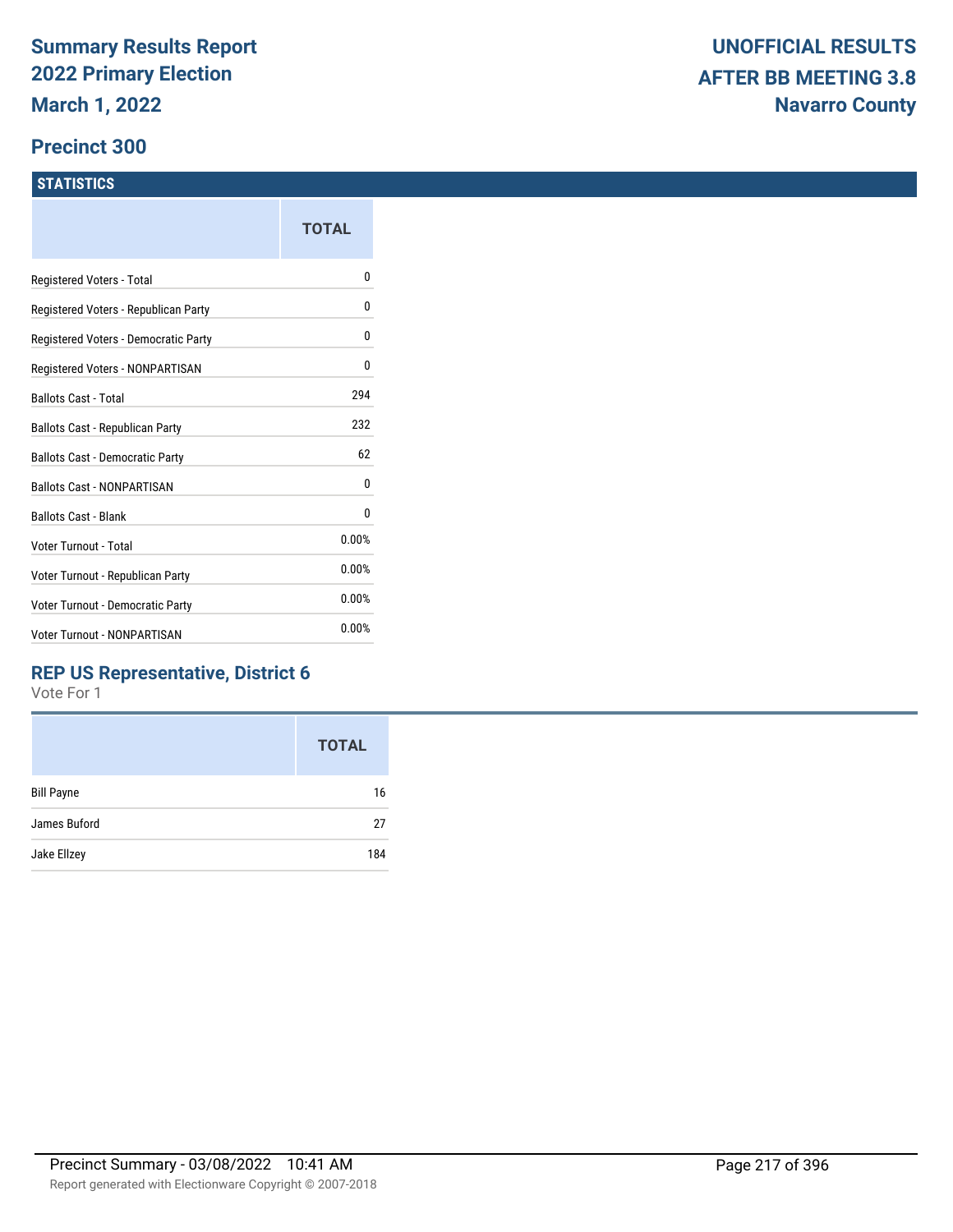**March 1, 2022**

## **Precinct 300**

#### **REP Governor**

Vote For 1

|                     | <b>TOTAL</b> |
|---------------------|--------------|
| <b>Greg Abbott</b>  | 165          |
| <b>Rick Perry</b>   | 8            |
| Danny Harrison      | $\Omega$     |
| Allen B. West       | 25           |
| <b>Chad Prather</b> | 8            |
| Kandy Kaye Horn     | 3            |
| Paul Belew          | 2            |
| Don Huffines        | 19           |

# **REP Lieutenant Governor**

Vote For 1

|                        | <b>TOTAL</b> |
|------------------------|--------------|
| <b>Todd M. Bullis</b>  |              |
| Daniel Miller          | 12           |
| Dan Patrick            | 168          |
| Zach Vance             | 13           |
| <b>Trayce Bradford</b> | 16           |
| <b>Aaron Sorrells</b>  | 6            |

## **REP Attorney General**

|                   | <b>TOTAL</b> |
|-------------------|--------------|
| Eva Guzman        | 39           |
| <b>Ken Paxton</b> | 87           |
| Louie Gohmert     | 23           |
| George P. Bush    | 78           |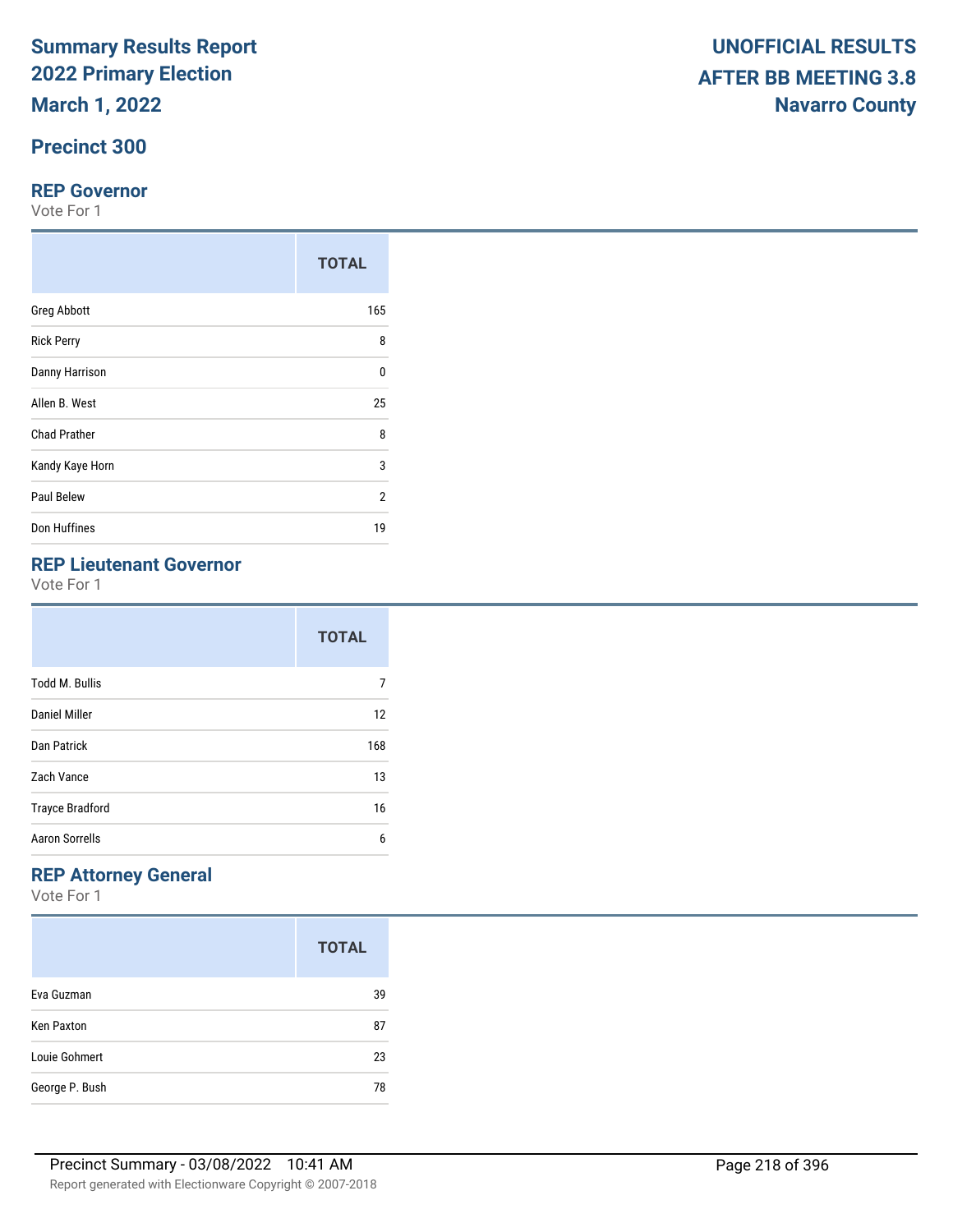**March 1, 2022**

#### **Precinct 300**

#### **REP Comptroller of Public Accounts**

Vote For 1

|                | <b>TOTAL</b> |
|----------------|--------------|
| Mark V. Goloby | 44           |
| Glenn Hegar    | 168          |

#### **REP Comm General Land Office**

Vote For 1

|                        | <b>TOTAL</b> |
|------------------------|--------------|
| Ben Armenta            | 15           |
| Jon Spiers             | 40           |
| Victor Avila           | 11           |
| Rufus Lopez            | 4            |
| Dawn Buckingham        | 64           |
| <b>Tim Westley</b>     | 32           |
| Don W. Minton          | 22           |
| <b>Weston Martinez</b> | 6            |

### **REP Commissioner of Agriculture**

|                  | <b>TOTAL</b> |
|------------------|--------------|
| Carey A. Counsil | 26           |
| Sid Miller       | 115          |
| James White      | 61           |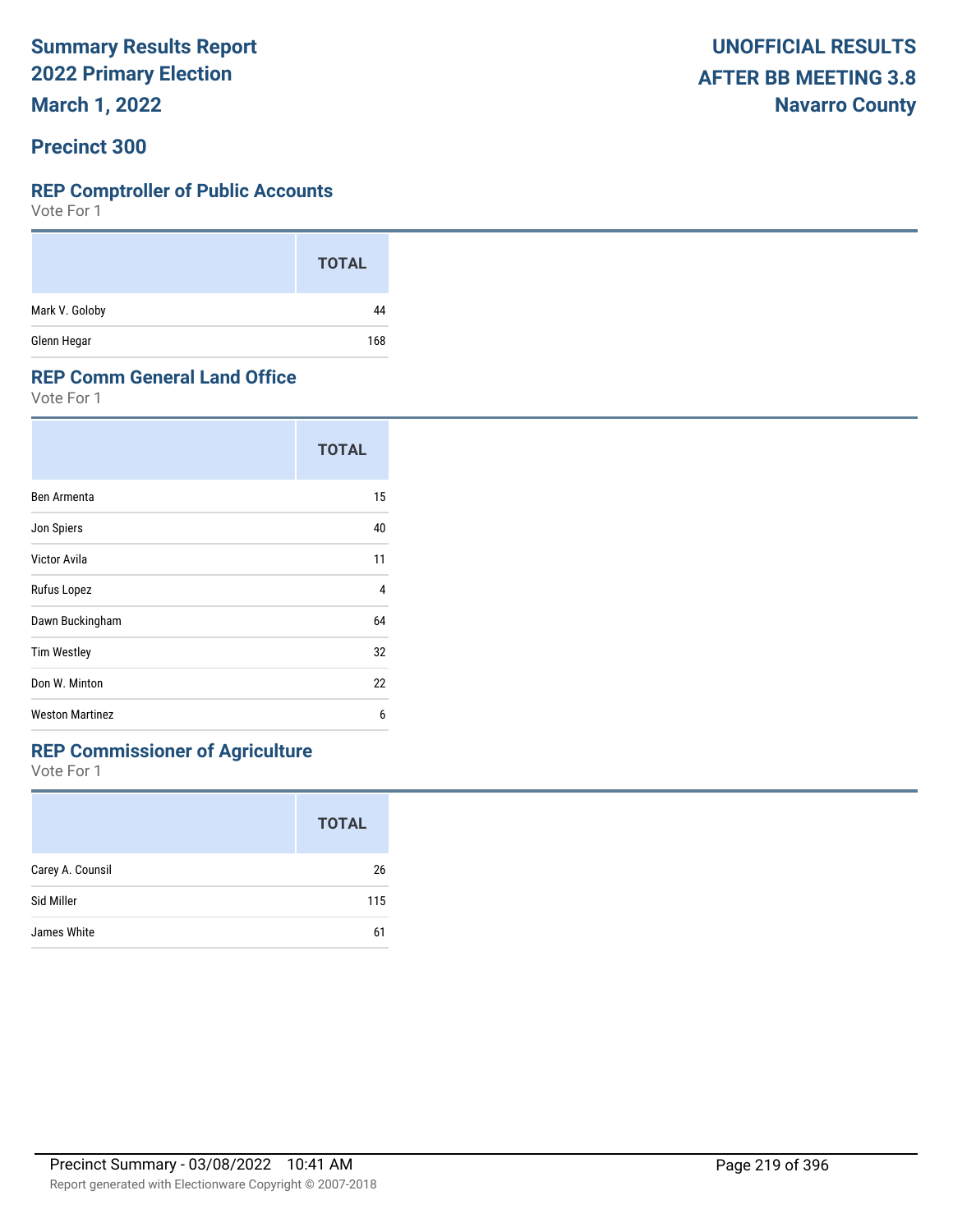**March 1, 2022**

#### **Precinct 300**

#### **REP Railroad Commissioner**

Vote For 1

|                        | <b>TOTAL</b> |
|------------------------|--------------|
| Sarah Stogner          | 48           |
| Dawayne Tipton         | 21           |
| Wayne Christian        | 73           |
| Tom Slocum Jr          | 22           |
| Marvin "Sarge" Summers | 33           |

#### **REP Justice, Supreme Court, Pl 3**

Vote For 1

|                | <b>TOTAL</b> |
|----------------|--------------|
| Debra Lehrmann | 196          |

### **REP Justice, Supreme Court, Pl 5**

Vote For 1

|               | <b>TOTAL</b> |
|---------------|--------------|
| Rebeca Huddle | 192          |

#### **REP Justice, Supreme Court, Pl 9**

Vote For 1

|                  | <b>TOTAL</b> |
|------------------|--------------|
| David J. Schenck | 98           |
| Evan Young       | 94           |

## **REP Judge, Ct of Crim App, Pl 2**

|               | <b>TOTAL</b> |
|---------------|--------------|
| Mary Lou Keel | 194          |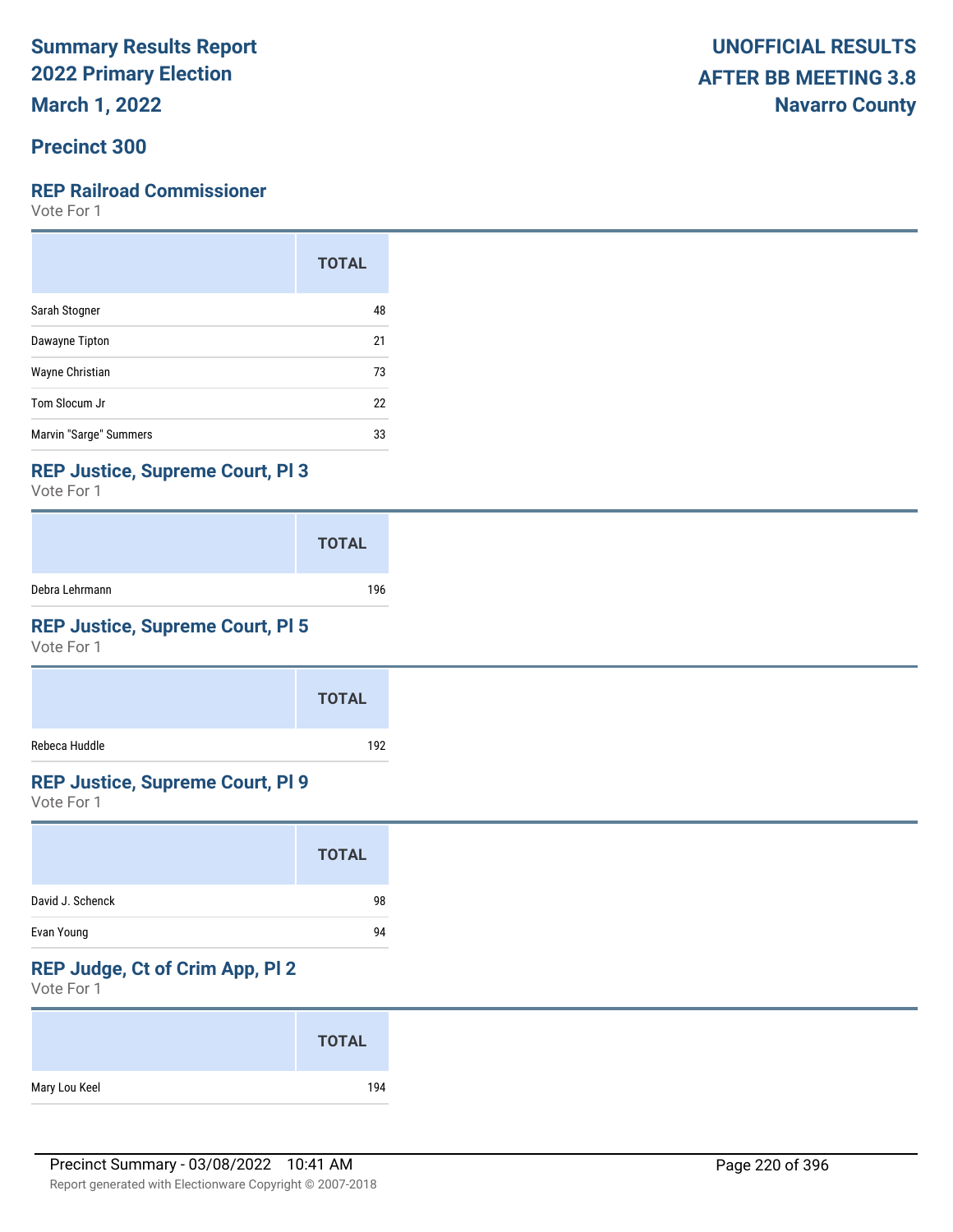**March 1, 2022**

#### **Precinct 300**

#### **REP Judge, Ct of Crim App, Pl 5**

Vote For 1

#### **REP Judge, Ct of Crim App, Pl 6**

Vote For 1

|                       | <b>TOTAL</b> |
|-----------------------|--------------|
| Jesse F. McClure, III | 193          |

#### **REP Member, State BoE, Dist 14**

Vote For 1

|                   | <b>TOTAL</b> |
|-------------------|--------------|
| Evelyn Brooks     | 98           |
| Sue Melton-Malone | 95           |

#### **REP State Senator, Dist 2**

Vote For 1

|          | <b>TOTAL</b> |  |
|----------|--------------|--|
| Bob Hall | 195          |  |

#### **REP State Representative, Dist 8**

|             | <b>TOTAL</b> |
|-------------|--------------|
| Cody Harris | 206          |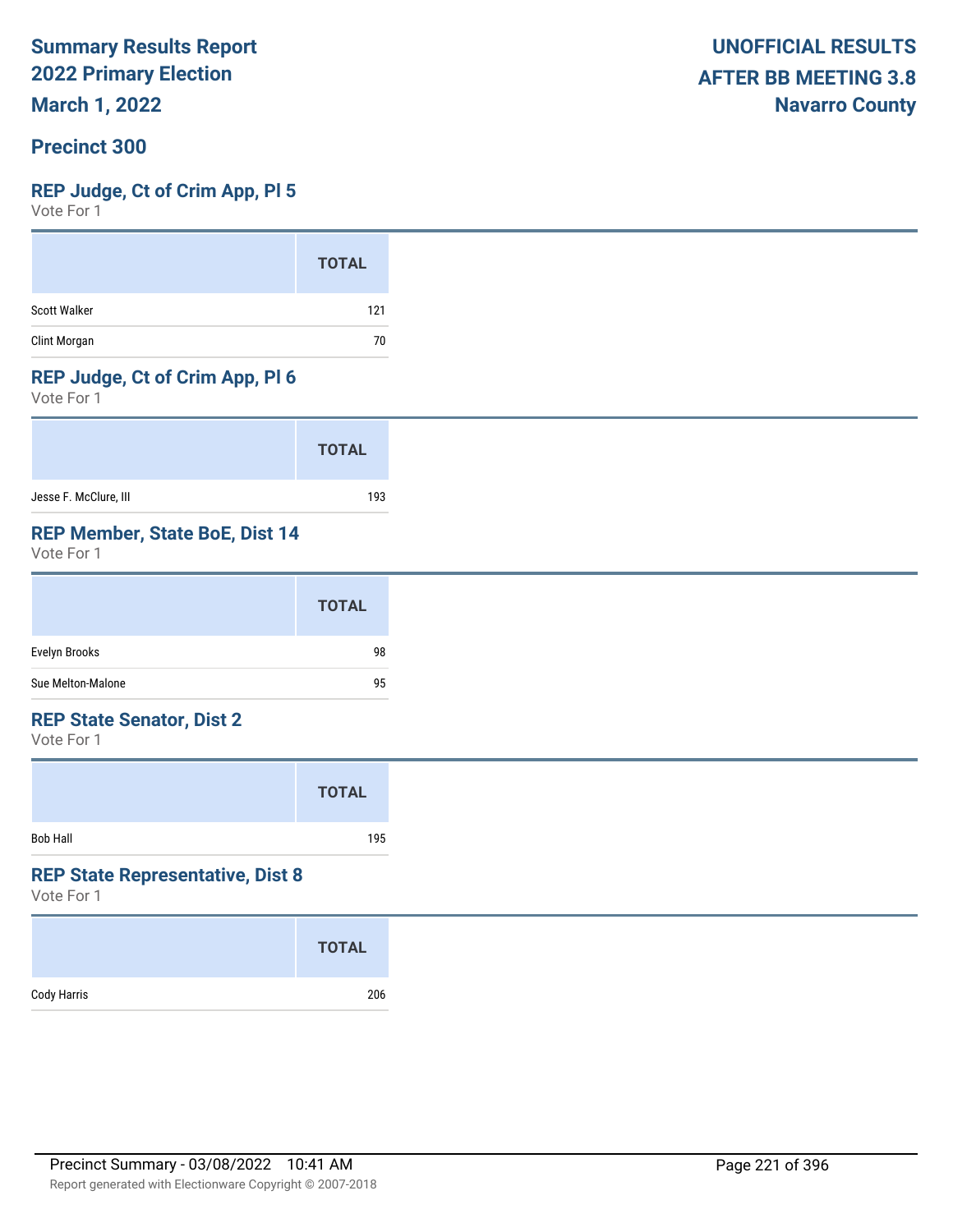**March 1, 2022**

#### **Precinct 300**

### **REP Justice, 10th Ct of App Dist, Pl 3**

 $V$ oto Fo

| VOLE FOL 1                                          |              |
|-----------------------------------------------------|--------------|
|                                                     | <b>TOTAL</b> |
| <b>Steve Smith</b>                                  | 193          |
| <b>REP Criminal District Attorney</b><br>Vote For 1 |              |
|                                                     | <b>TOTAL</b> |
| Will Thompson                                       | 212          |
| <b>REP County Judge</b><br>Vote For 1               |              |
|                                                     | <b>TOTAL</b> |
| H M. Davenport Jr                                   | 210          |
| <b>REP District Clerk</b><br>Vote For 1             |              |
|                                                     | <b>TOTAL</b> |
| Joshua B. Tackett                                   | 206          |
| <b>REP County Clerk</b><br>Vote For 1               |              |
|                                                     | <b>TOTAL</b> |
| Sherry Dowd                                         | 205          |
| <b>REP County Treasurer</b><br>Vote For 1           |              |
|                                                     | <b>TOTAL</b> |
| Ryan Douglas                                        | 202          |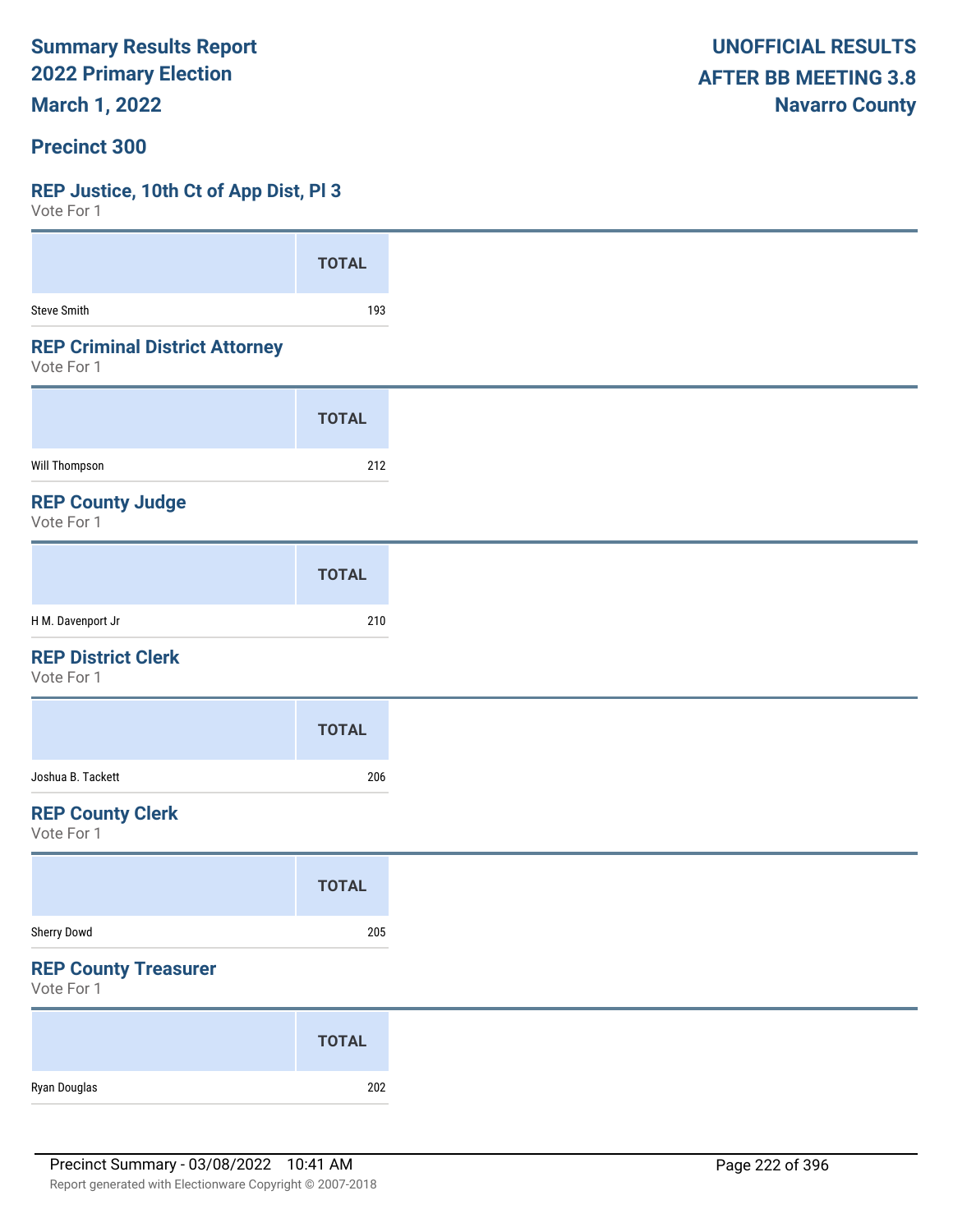# **March 1, 2022**

#### **Precinct 300**

#### **REP JOP Pct 3**

Vote For 1

| $V \cup U \cup V$                      |              |
|----------------------------------------|--------------|
|                                        | <b>TOTAL</b> |
| Jackie Freeland                        | 203          |
| <b>REP County Chair</b><br>Vote For 1  |              |
|                                        | <b>TOTAL</b> |
| Steven L. Jessup                       | 204          |
| <b>REP Proposition 1</b><br>Vote For 1 |              |

|                | <b>TOTAL</b> |
|----------------|--------------|
| YES            | 211          |
| N <sub>0</sub> | 17           |

### **REP Proposition 2**

Vote For 1

### **REP Proposition 3**

|                | <b>TOTAL</b> |
|----------------|--------------|
| <b>YES</b>     | 194          |
| N <sub>0</sub> | 30           |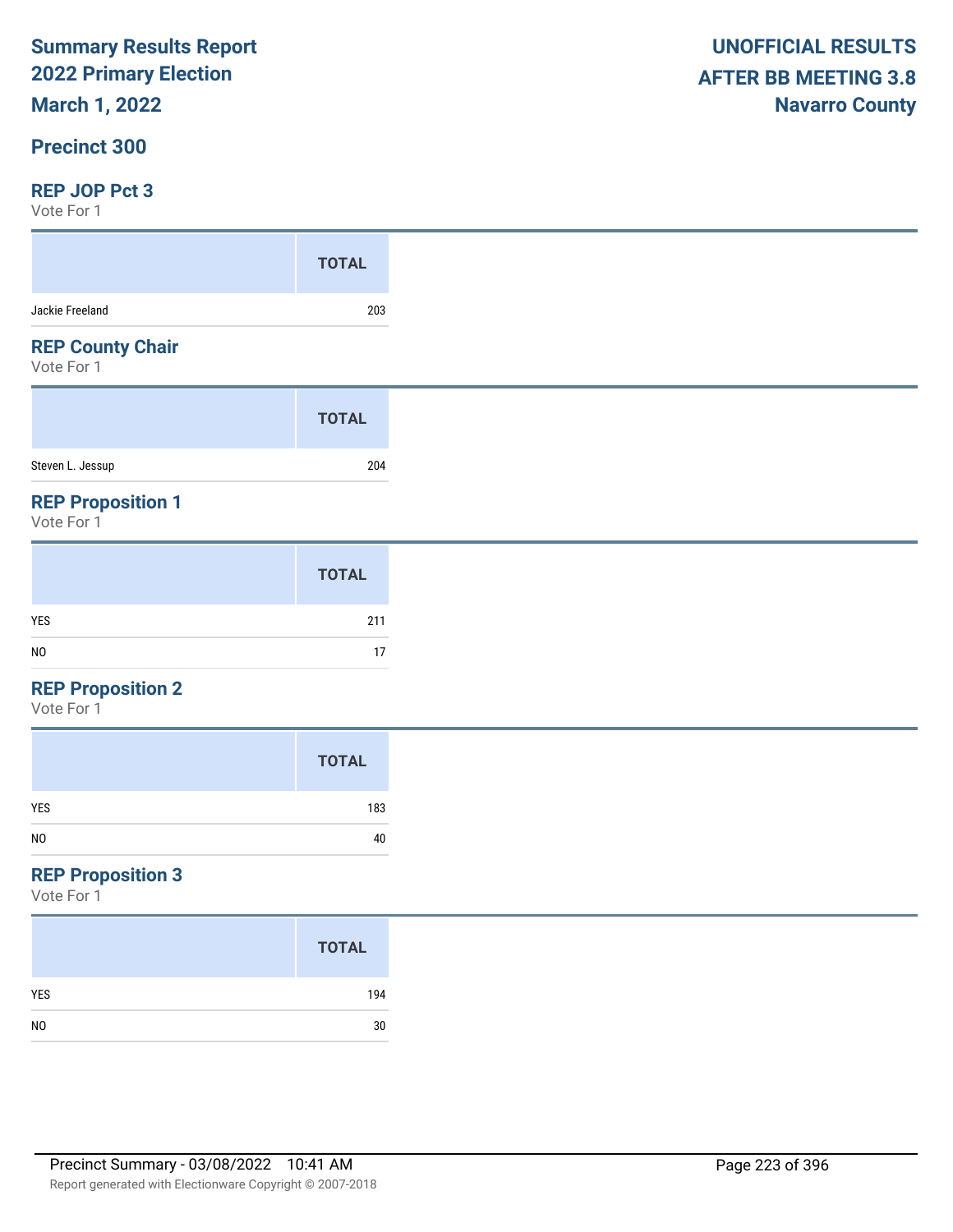# **March 1, 2022**

#### **Precinct 300**

#### **REP Proposition 4**

Vote For 1

#### **REP Proposition 5**

Vote For 1

|                | <b>TOTAL</b> |
|----------------|--------------|
| <b>YES</b>     | 192          |
| N <sub>0</sub> | 28           |

## **REP Proposition 6**

Vote For 1

|            | <b>TOTAL</b> |
|------------|--------------|
| <b>YES</b> | 189          |
| NO         | 36           |

## **REP Proposition 7**

Vote For 1

#### **REP Proposition 8**

|                | <b>TOTAL</b> |
|----------------|--------------|
| YES            | 204          |
| N <sub>0</sub> | 20           |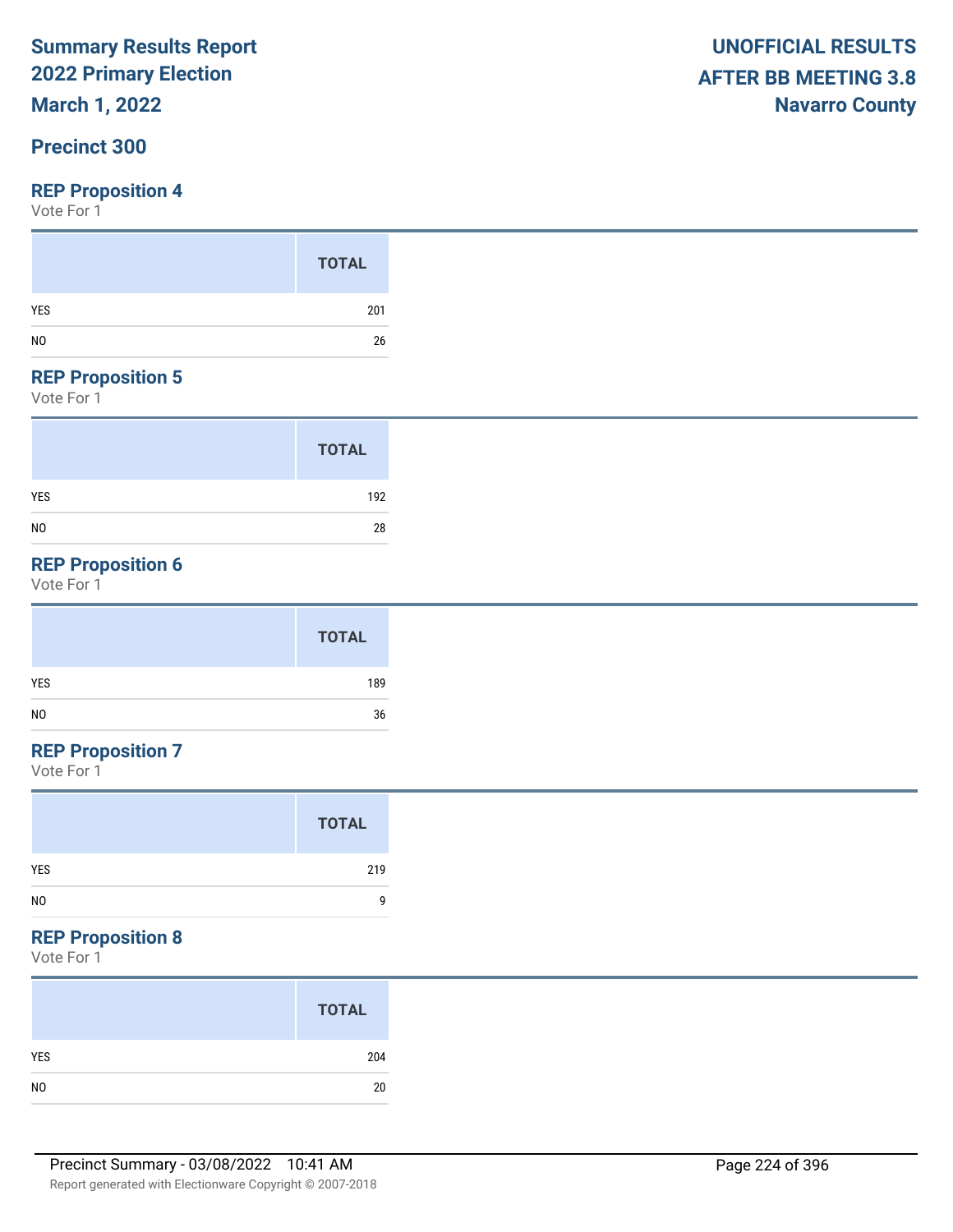# **March 1, 2022**

#### **Precinct 300**

#### **REP Proposition 9**

Vote For 1

#### **REP Proposition 10**

Vote For 1

|                | <b>TOTAL</b> |
|----------------|--------------|
| <b>YES</b>     | 207          |
| N <sub>0</sub> | 17           |

#### **DEM Governor**

Vote For 1

|                             | <b>TOTAL</b> |
|-----------------------------|--------------|
| <b>Rich Wakeland</b>        | 0            |
| Beto O'Rourke               | 57           |
| Joy Diaz                    | 2            |
| Inocencio (Inno) Barrientez | 0            |
| Michael Cooper              | 3            |

### **DEM Lieutenant Governor**

|                  | <b>TOTAL</b> |
|------------------|--------------|
| Carla Brailey    | 19           |
| Mike Collier     | 19           |
| Michelle Beckley | 23           |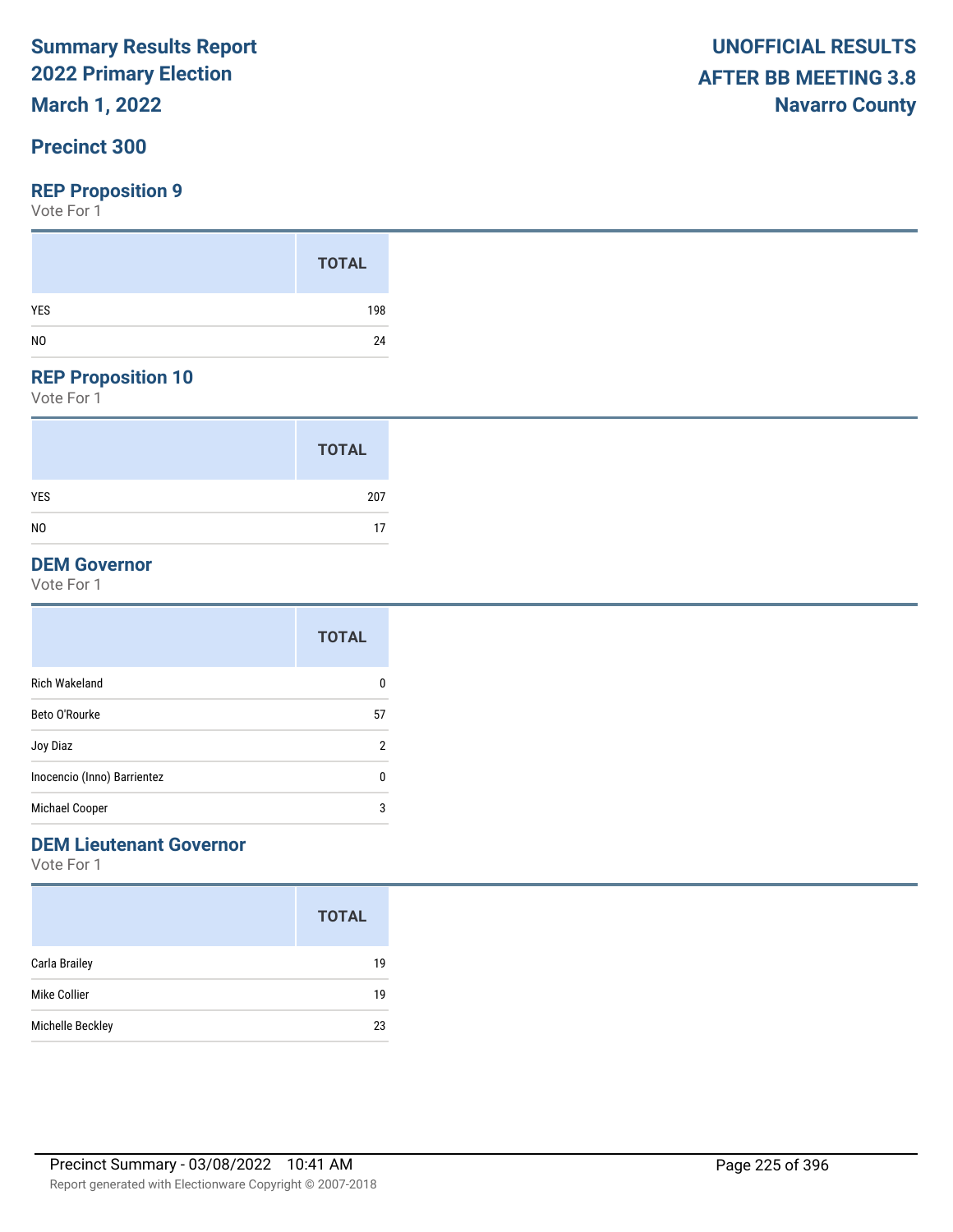**March 1, 2022**

### **Precinct 300**

#### **DEM Attorney General**

Vote For 1

| <b>TOTAL</b> |
|--------------|
|              |
| 13           |
| 14           |
| 11           |
| 17           |
|              |

#### **DEM Comptroller of Public Accounts**

Vote For 1

|                    | <b>TOTAL</b> |
|--------------------|--------------|
| <b>Tim Mahoney</b> | 20           |
| Angel Luis Vega    | 21           |
| Janet T. Dudding   | 19           |

#### **DEM Comm General Land Office**

Vote For 1

|                      | <b>TOTAL</b> |
|----------------------|--------------|
| Jinny Suh            | 13           |
| Michael Lange        | 17           |
| Sandragrace Martinez | 11           |
| Jay Kleberg          | 19           |

## **DEM Commissioner of Agriculture**

|            | <b>TOTAL</b> |
|------------|--------------|
| Ed Ireson  | 14           |
| Susan Hays | 46           |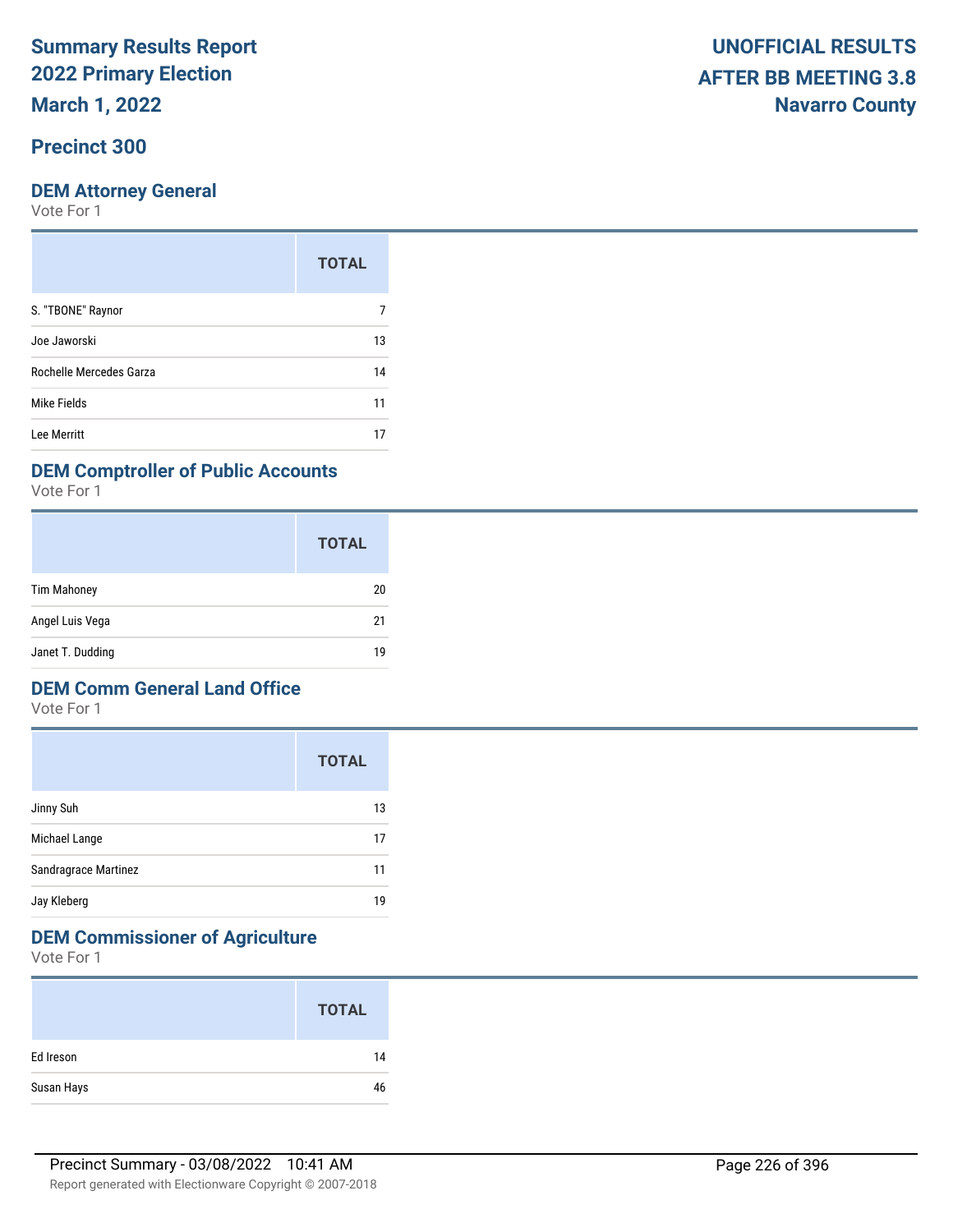**March 1, 2022**

#### **Precinct 300**

| <b>DEM Railroad Commissioner</b><br>Vote For 1        |              |
|-------------------------------------------------------|--------------|
|                                                       | <b>TOTAL</b> |
| Luke Warford                                          | 51           |
| <b>DEM Justice, Supreme Court, PI3</b><br>Vote For 1  |              |
|                                                       | <b>TOTAL</b> |
| Erin A Nowell                                         | 53           |
| <b>DEM Justice, Supreme Court, PI 5</b><br>Vote For 1 |              |
|                                                       | <b>TOTAL</b> |
| Amanda Reichek                                        | 54           |
| <b>DEM Justice, Supreme Court, PI 9</b><br>Vote For 1 |              |
|                                                       | <b>TOTAL</b> |
| Julia Maldonado                                       | 55           |
| DEM Judge, Ct of Crim App, Pl 5<br>Vote For 1         |              |
|                                                       | <b>TOTAL</b> |
| Dana Huffman                                          | 55           |
| DEM Judge, Ct of Crim App, Pl 6<br>Vote For 1         |              |
|                                                       | <b>TOTAL</b> |

Robert Johnson 52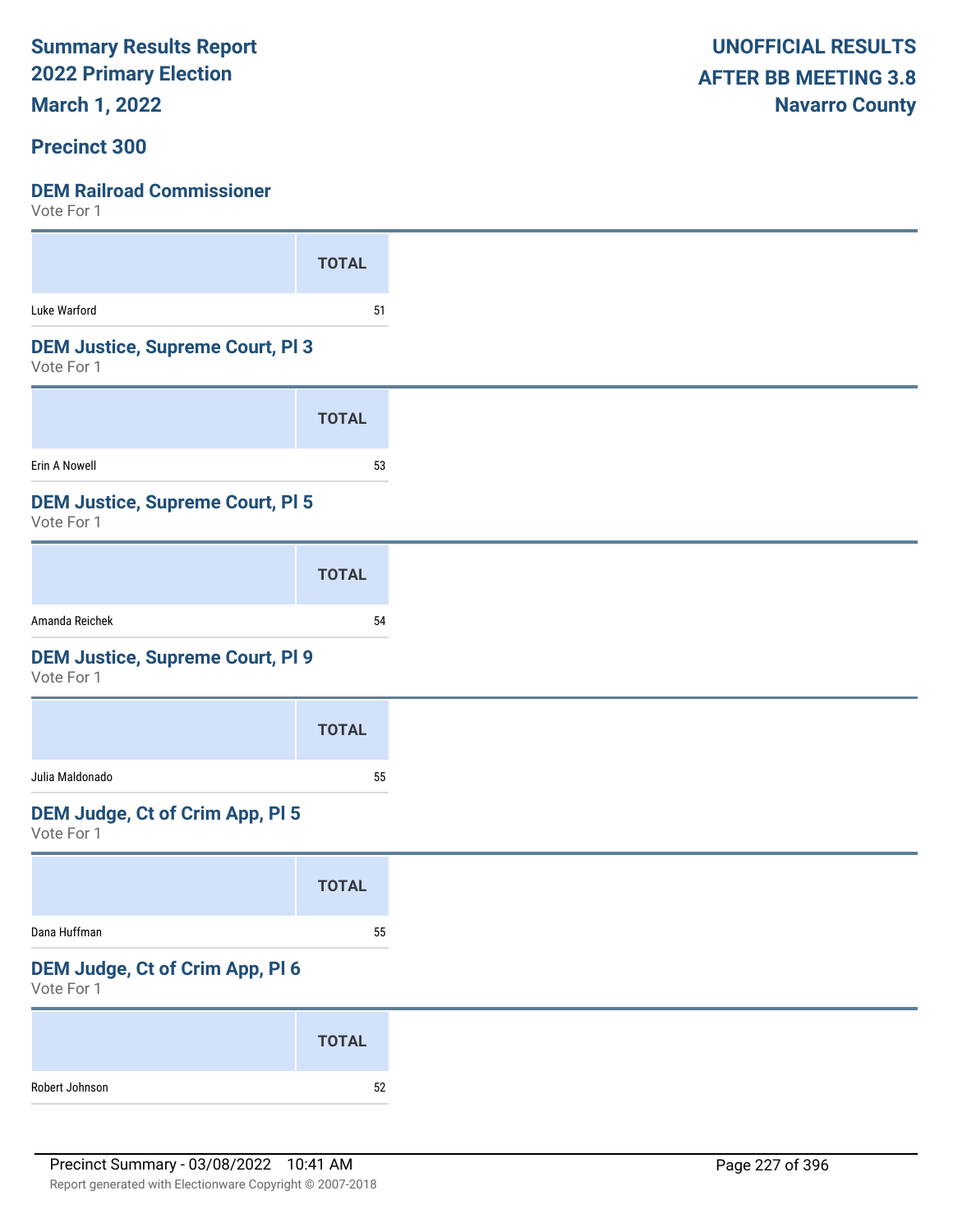**March 1, 2022**

#### **Precinct 300**

#### **DEM Member, State BoE, Dist 14**

|                                                | <b>TOTAL</b> |
|------------------------------------------------|--------------|
| <b>Tracy Fisher</b>                            | 54           |
| <b>DEM State Senator, Dist 2</b><br>Vote For 1 |              |
|                                                | <b>TOTAL</b> |
| Prince S Giadolor                              | 52           |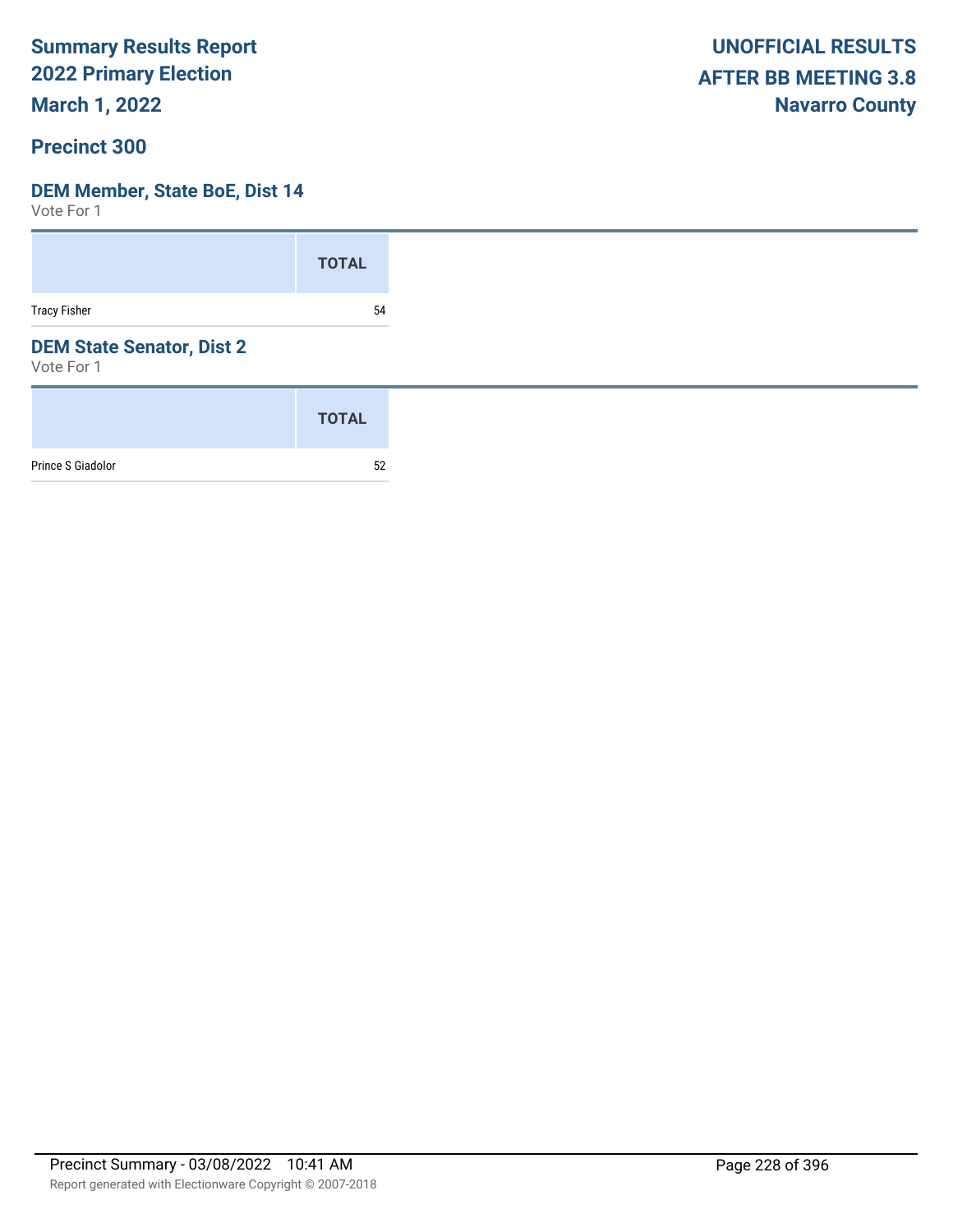#### **Precinct 301**

#### **STATISTICS**

|                                        | TOTAL |
|----------------------------------------|-------|
| Registered Voters - Total              | n     |
| Registered Voters - Republican Party   | 0     |
| Registered Voters - Democratic Party   | 0     |
| Registered Voters - NONPARTISAN        | 0     |
| <b>Ballots Cast - Total</b>            | 59    |
| Ballots Cast - Republican Party        | 49    |
| <b>Ballots Cast - Democratic Party</b> | 10    |
| <b>Ballots Cast - NONPARTISAN</b>      | 0     |
| <b>Ballots Cast - Blank</b>            | 0     |
| Voter Turnout - Total                  | 0.00% |
| Voter Turnout - Republican Party       | 0.00% |
| Voter Turnout - Democratic Party       | 0.00% |
| <b>Voter Turnout - NONPARTISAN</b>     | 0.00% |
|                                        |       |

#### **REP US Representative, District 6**

|                   | <b>TOTAL</b> |
|-------------------|--------------|
| <b>Bill Payne</b> |              |
| James Buford      |              |
| Jake Ellzey       | 40           |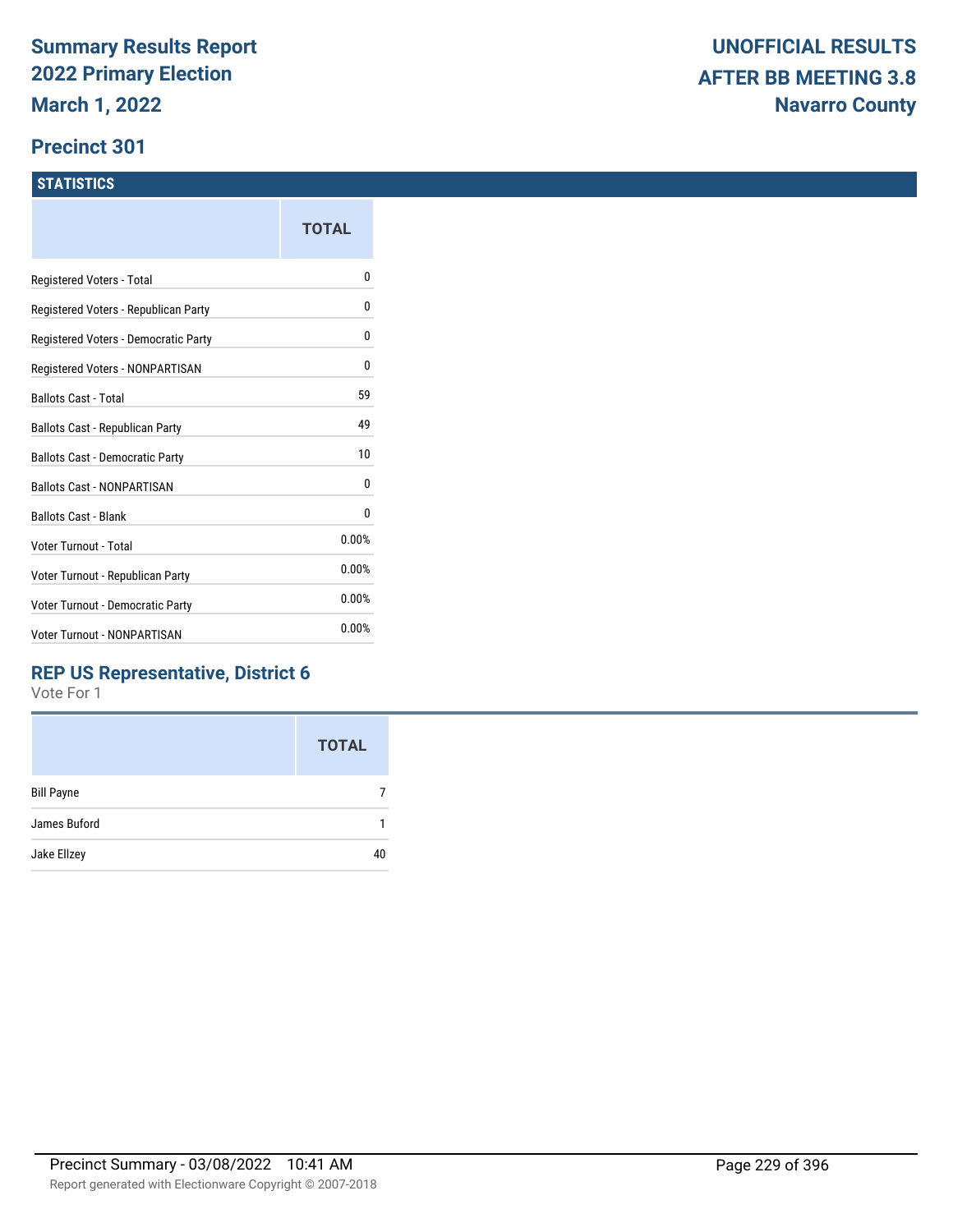# **Precinct 301**

#### **REP Governor**

Vote For 1

|                     | <b>TOTAL</b>   |
|---------------------|----------------|
| <b>Greg Abbott</b>  | 25             |
| <b>Rick Perry</b>   | 3              |
| Danny Harrison      | $\Omega$       |
| Allen B. West       | 12             |
| <b>Chad Prather</b> | $\overline{2}$ |
| Kandy Kaye Horn     | 0              |
| Paul Belew          | $\Omega$       |
| Don Huffines        | 6              |

# **REP Lieutenant Governor**

Vote For 1

|                        | <b>TOTAL</b>   |
|------------------------|----------------|
| <b>Todd M. Bullis</b>  | 2              |
| <b>Daniel Miller</b>   | $\overline{2}$ |
| Dan Patrick            | 32             |
| Zach Vance             | 1              |
| <b>Trayce Bradford</b> | 4              |
| <b>Aaron Sorrells</b>  | 4              |

# **REP Attorney General**

|                   | <b>TOTAL</b> |
|-------------------|--------------|
| Eva Guzman        |              |
| <b>Ken Paxton</b> | 17           |
| Louie Gohmert     | 6            |
| George P. Bush    | 17           |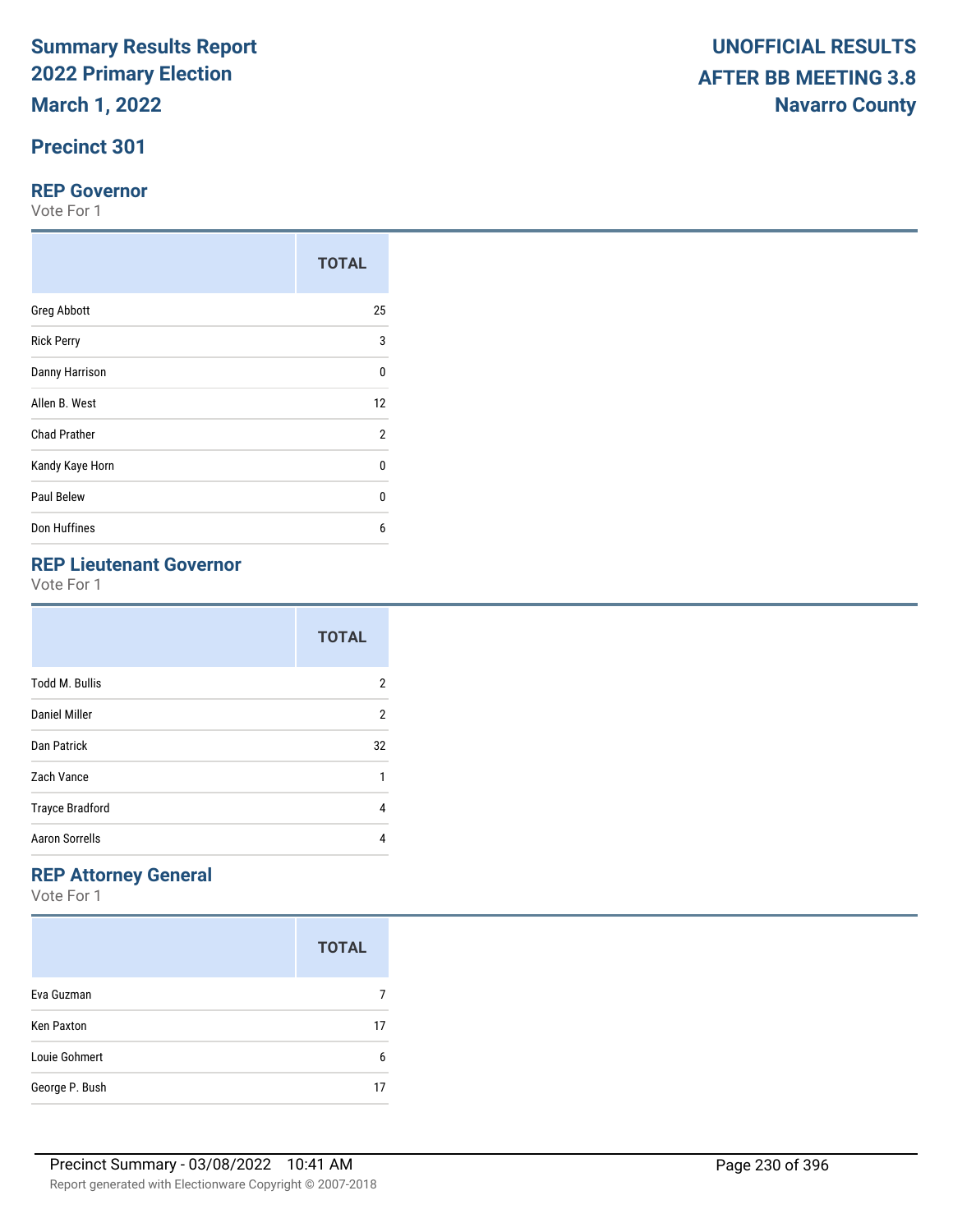**March 1, 2022**

#### **Precinct 301**

#### **REP Comptroller of Public Accounts**

Vote For 1

|                | <b>TOTAL</b> |
|----------------|--------------|
| Mark V. Goloby | 6            |
| Glenn Hegar    | 39           |

#### **REP Comm General Land Office**

Vote For 1

|                        | <b>TOTAL</b> |
|------------------------|--------------|
| Ben Armenta            | 4            |
| Jon Spiers             | 14           |
| Victor Avila           | 7            |
| Rufus Lopez            | 0            |
| Dawn Buckingham        | 9            |
| <b>Tim Westley</b>     | 4            |
| Don W. Minton          | 4            |
| <b>Weston Martinez</b> | 1            |

### **REP Commissioner of Agriculture**

|                  | <b>TOTAL</b> |
|------------------|--------------|
| Carey A. Counsil | 2            |
| Sid Miller       | 24           |
| James White      | 16           |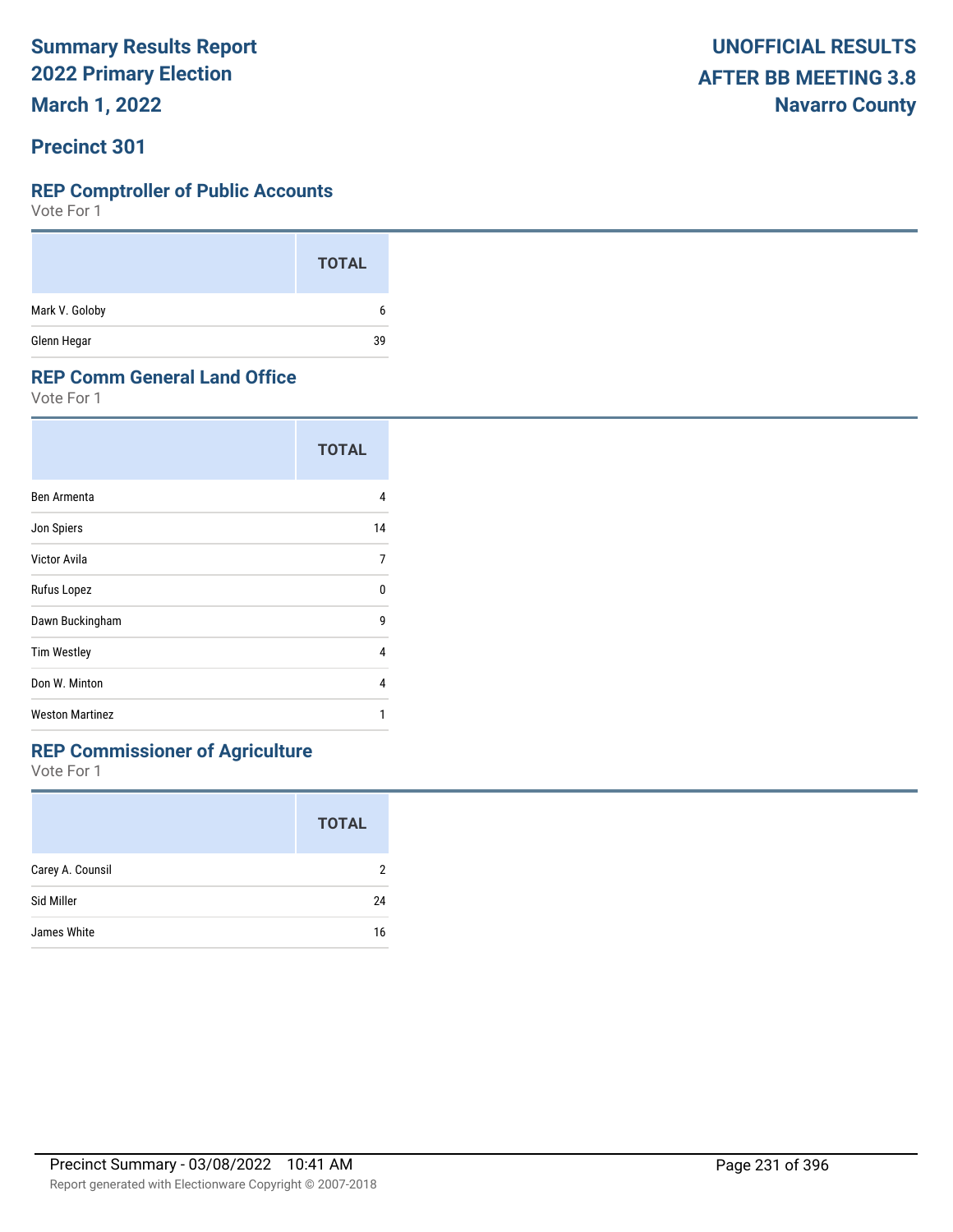**March 1, 2022**

### **Precinct 301**

#### **REP Railroad Commissioner**

Vote For 1

|                        | <b>TOTAL</b> |
|------------------------|--------------|
| Sarah Stogner          | 8            |
| Dawayne Tipton         | 5            |
| Wayne Christian        | 16           |
| Tom Slocum Jr          | 3            |
| Marvin "Sarge" Summers |              |

#### **REP Justice, Supreme Court, Pl 3**

Vote For 1

|                | <b>TOTAL</b> |
|----------------|--------------|
| Debra Lehrmann |              |

### **REP Justice, Supreme Court, Pl 5**

Vote For 1

|               | <b>TOTAL</b> |
|---------------|--------------|
| Rebeca Huddle | 43           |

### **REP Justice, Supreme Court, Pl 9**

Vote For 1

|                  | <b>TOTAL</b> |
|------------------|--------------|
| David J. Schenck | 17           |
| Evan Young       | 26           |

# **REP Judge, Ct of Crim App, Pl 2**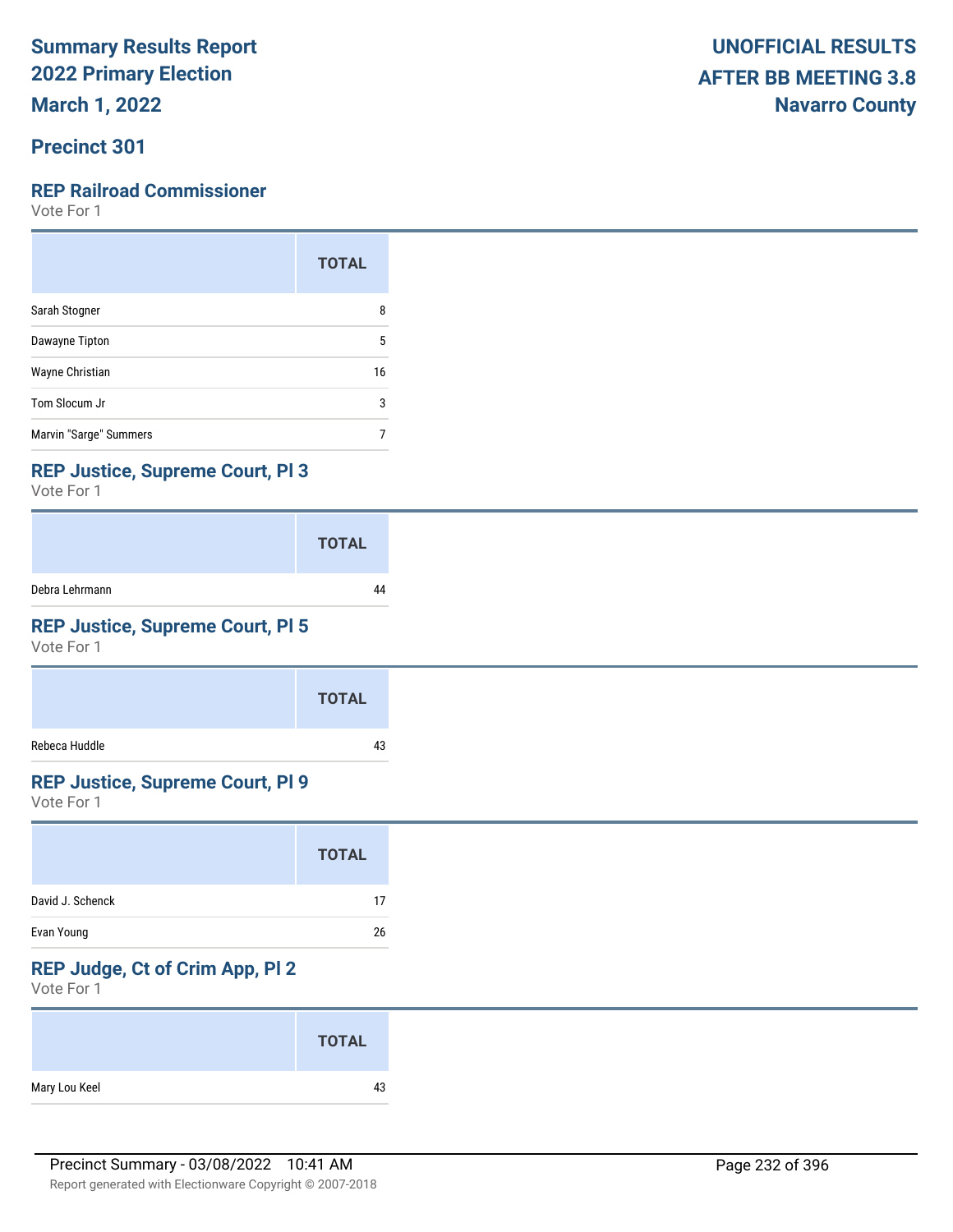**March 1, 2022**

#### **Precinct 301**

#### **REP Judge, Ct of Crim App, Pl 5**

Vote For 1

#### **REP Judge, Ct of Crim App, Pl 6**

Vote For 1

|                       | <b>TOTAL</b> |
|-----------------------|--------------|
| Jesse F. McClure, III |              |

#### **REP Member, State BoE, Dist 14**

Vote For 1

|                   | <b>TOTAL</b> |
|-------------------|--------------|
| Evelyn Brooks     | 26           |
| Sue Melton-Malone | 15           |

#### **REP State Senator, Dist 2**

Vote For 1

|                 | <b>TOTAL</b> |  |
|-----------------|--------------|--|
| <b>Bob Hall</b> | 42           |  |

#### **REP State Representative, Dist 8**

|             | <b>TOTAL</b> |
|-------------|--------------|
| Cody Harris | 43           |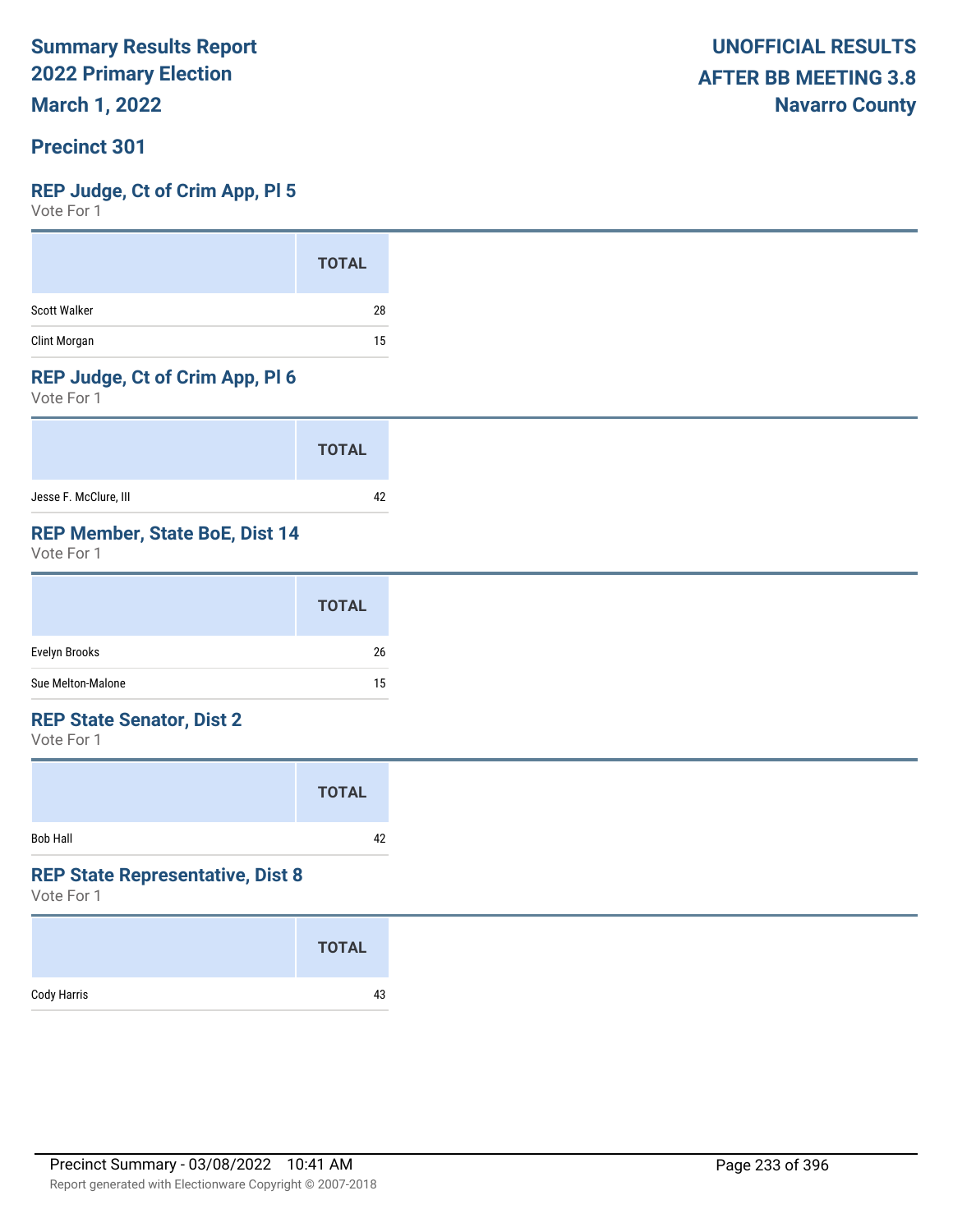**March 1, 2022**

#### **Precinct 301**

#### **REP Justice, 10th Ct of App Dist, Pl 3**

| VOTE FOL 1                                          |              |
|-----------------------------------------------------|--------------|
|                                                     | <b>TOTAL</b> |
| <b>Steve Smith</b>                                  | 43           |
| <b>REP Criminal District Attorney</b><br>Vote For 1 |              |
|                                                     | <b>TOTAL</b> |
| Will Thompson                                       | 44           |
| <b>REP County Judge</b><br>Vote For 1               |              |
|                                                     | <b>TOTAL</b> |
| H M. Davenport Jr                                   | 46           |
| <b>REP District Clerk</b><br>Vote For 1             |              |
|                                                     | <b>TOTAL</b> |
| Joshua B. Tackett                                   | 43           |
| <b>REP County Clerk</b><br>Vote For 1               |              |
|                                                     | <b>TOTAL</b> |
| Sherry Dowd                                         | $43\,$       |
| <b>REP County Treasurer</b><br>Vote For 1           |              |
|                                                     | <b>TOTAL</b> |
| Ryan Douglas                                        | $\bf 44$     |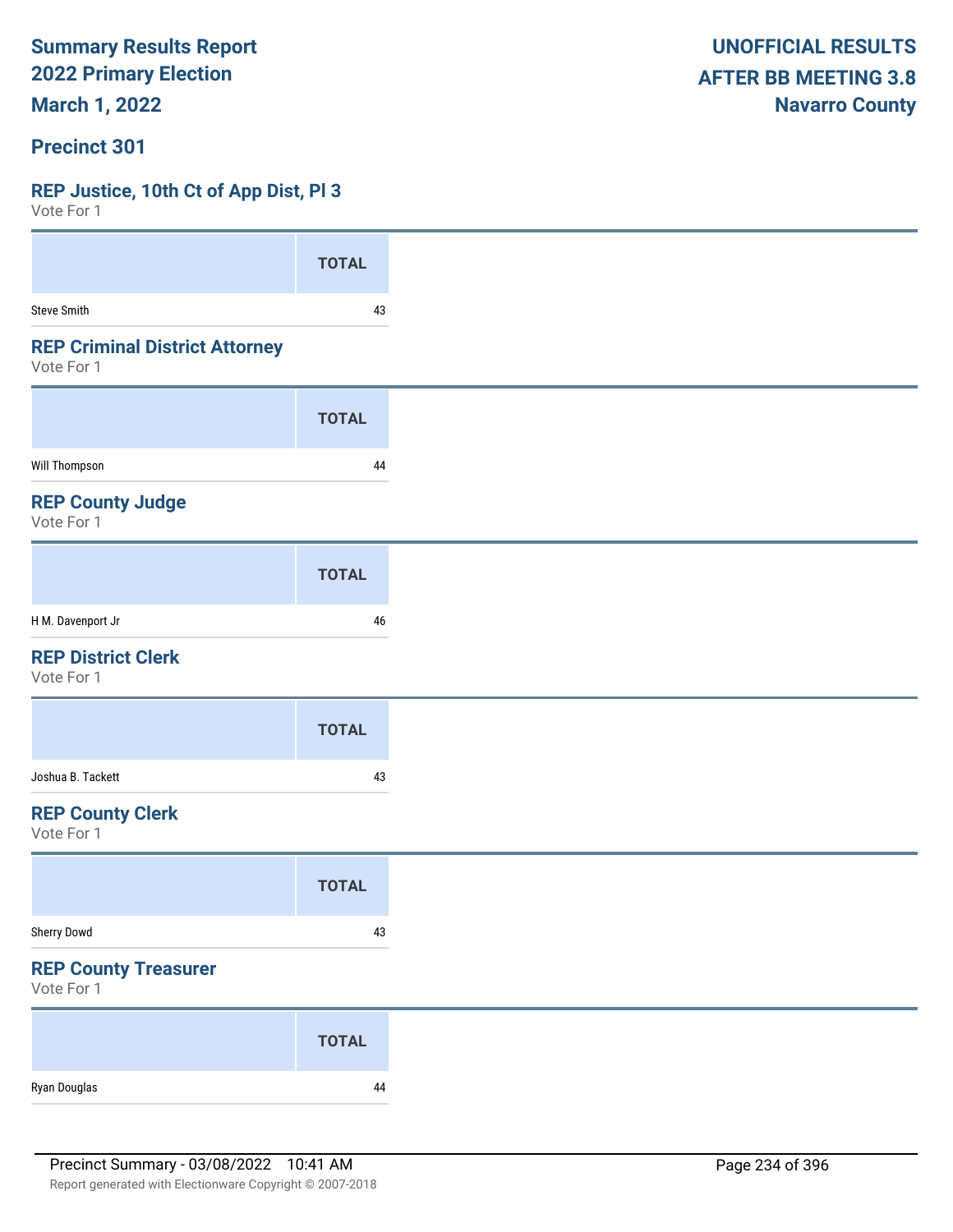# **March 1, 2022**

#### **Precinct 301**

#### **REP JOP Pct 3**

Vote For 1

| .                                     |              |
|---------------------------------------|--------------|
|                                       | <b>TOTAL</b> |
| Jackie Freeland                       | 44           |
| <b>REP County Chair</b><br>Vote For 1 |              |
|                                       | <b>TOTAL</b> |
| Steven L. Jessup                      | 42           |
| <b>REP Proposition 1</b>              |              |

Vote For 1

#### **REP Proposition 2**

Vote For 1

|                | <b>TOTAL</b> |
|----------------|--------------|
| YES            | 37           |
| N <sub>0</sub> | 11           |

### **REP Proposition 3**

|                | <b>TOTAL</b> |
|----------------|--------------|
| <b>YES</b>     | 42           |
| N <sub>0</sub> |              |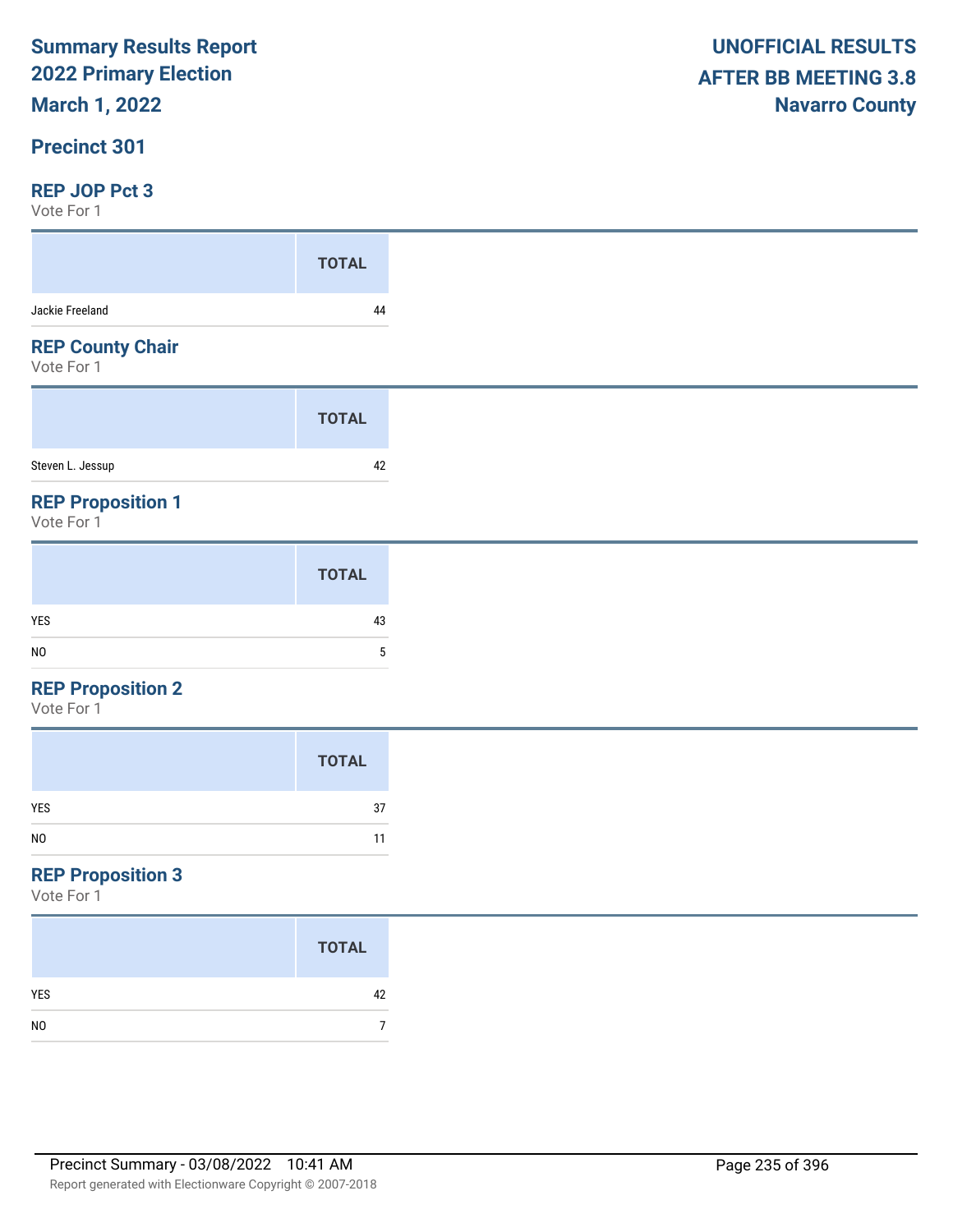# **March 1, 2022**

### **Precinct 301**

Vote For 1

#### **REP Proposition 5**

Vote For 1

|                | <b>TOTAL</b> |
|----------------|--------------|
| <b>YES</b>     | 41           |
| N <sub>0</sub> | 8            |

# **REP Proposition 6**

Vote For 1

## **REP Proposition 7**

Vote For 1

### **REP Proposition 8**

| <b>TOTAL</b> |
|--------------|
| 43           |
|              |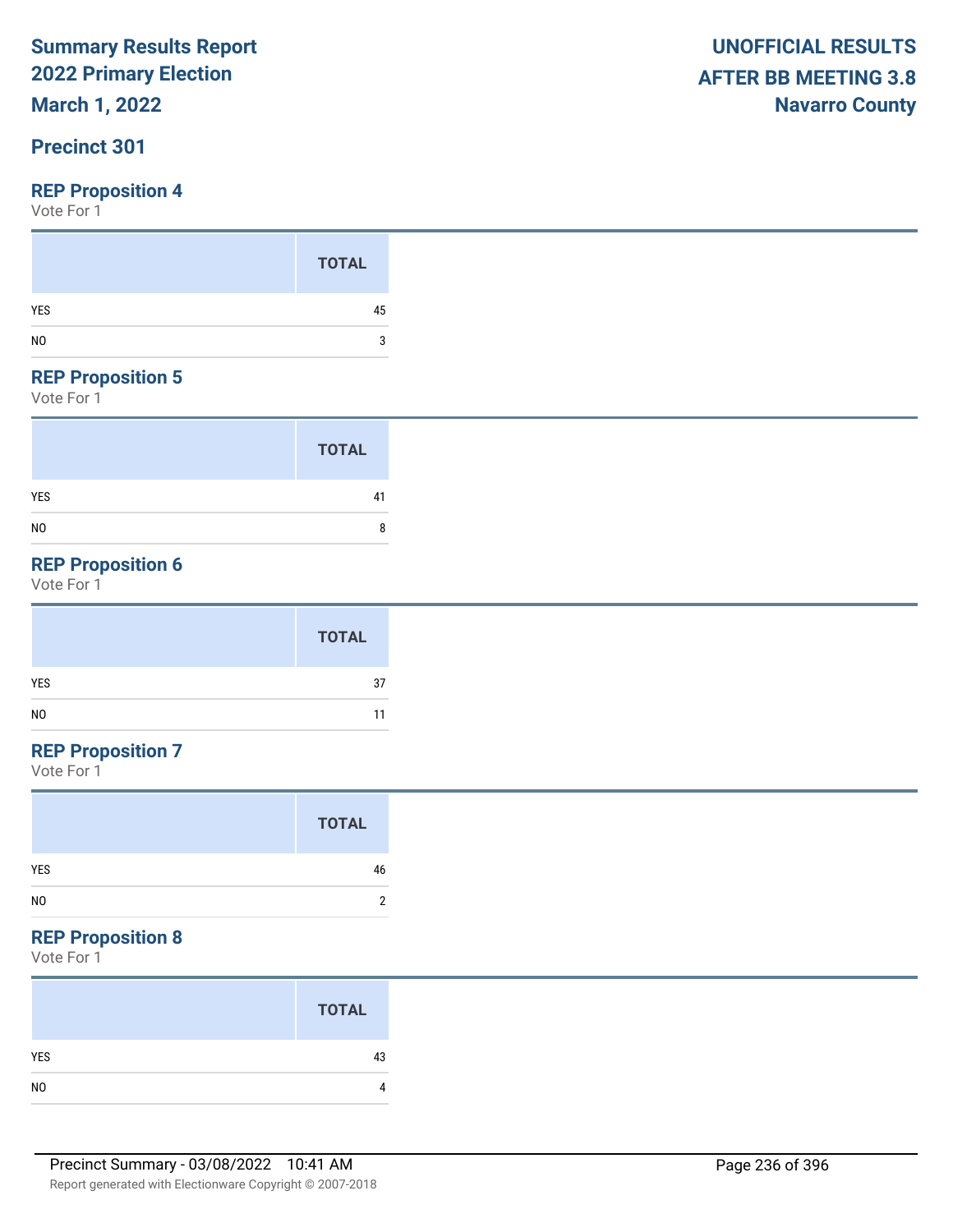# **March 1, 2022**

### **Precinct 301**

#### **REP Proposition 9**

Vote For 1

#### **REP Proposition 10**

Vote For 1

|                | <b>TOTAL</b> |  |
|----------------|--------------|--|
| <b>YES</b>     | 45           |  |
| N <sub>0</sub> | 3            |  |

#### **DEM Governor**

Vote For 1

|                             | <b>TOTAL</b> |
|-----------------------------|--------------|
| <b>Rich Wakeland</b>        | 0            |
| Beto O'Rourke               | 10           |
| Joy Diaz                    | 0            |
| Inocencio (Inno) Barrientez | 0            |
| Michael Cooper              | 0            |

## **DEM Lieutenant Governor**

|                      | <b>TOTAL</b> |
|----------------------|--------------|
| <b>Carla Brailey</b> |              |
| Mike Collier         | 6            |
| Michelle Beckley     | 2            |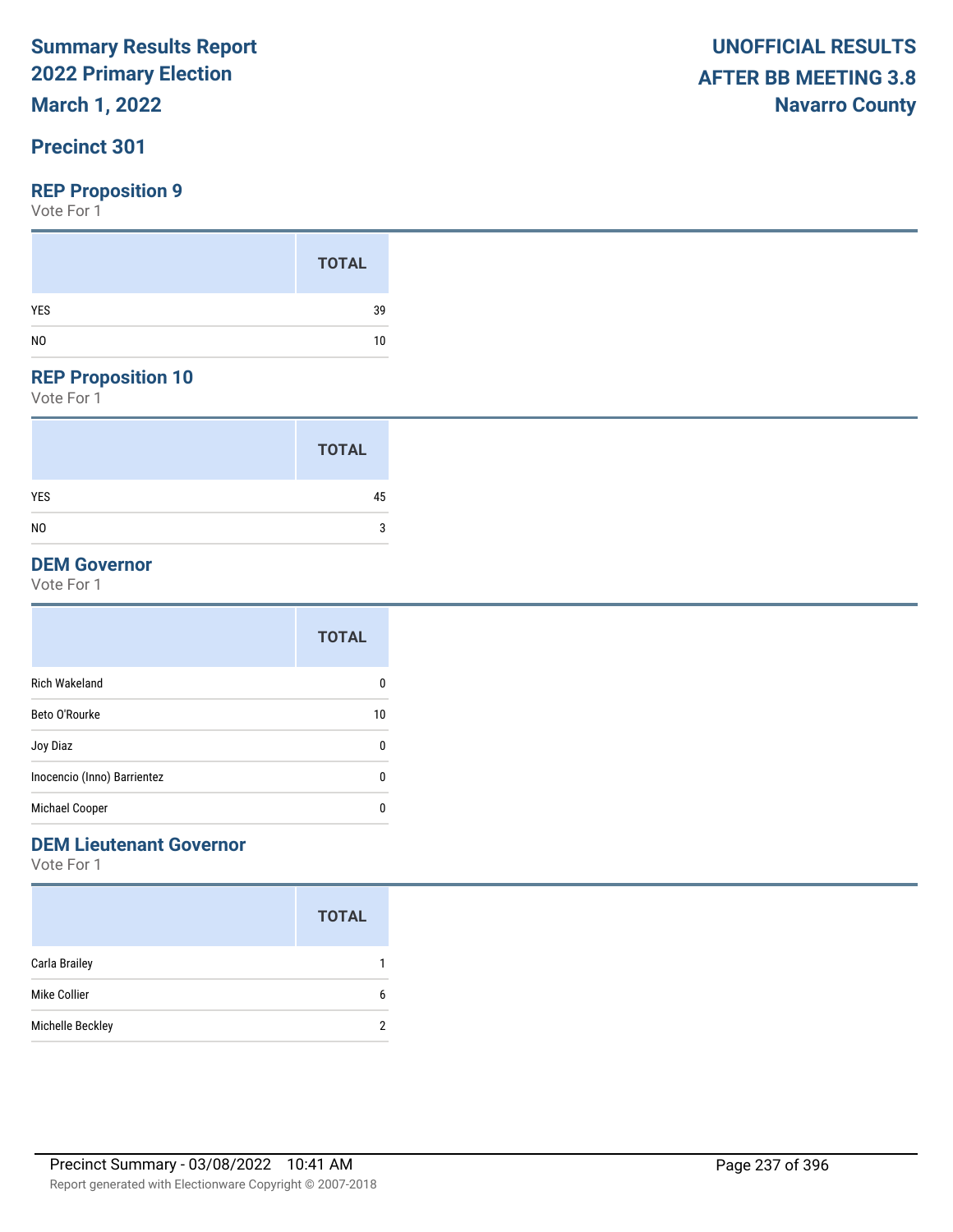**March 1, 2022**

### **Precinct 301**

#### **DEM Attorney General**

Vote For 1

|                         | <b>TOTAL</b> |
|-------------------------|--------------|
| S. "TBONE" Raynor       | 3            |
| Joe Jaworski            | 3            |
| Rochelle Mercedes Garza |              |
| Mike Fields             | 3            |
| Lee Merritt             |              |

#### **DEM Comptroller of Public Accounts**

Vote For 1

|                    | <b>TOTAL</b> |
|--------------------|--------------|
| <b>Tim Mahoney</b> | 5            |
| Angel Luis Vega    | າ            |
| Janet T. Dudding   | 3            |

#### **DEM Comm General Land Office**

Vote For 1

|                      | <b>TOTAL</b> |
|----------------------|--------------|
| Jinny Suh            | 3            |
| Michael Lange        | 5            |
| Sandragrace Martinez | 2            |
| Jay Kleberg          | 0            |

## **DEM Commissioner of Agriculture**

|            | <b>TOTAL</b> |
|------------|--------------|
| Ed Ireson  | 0            |
| Susan Hays | 8            |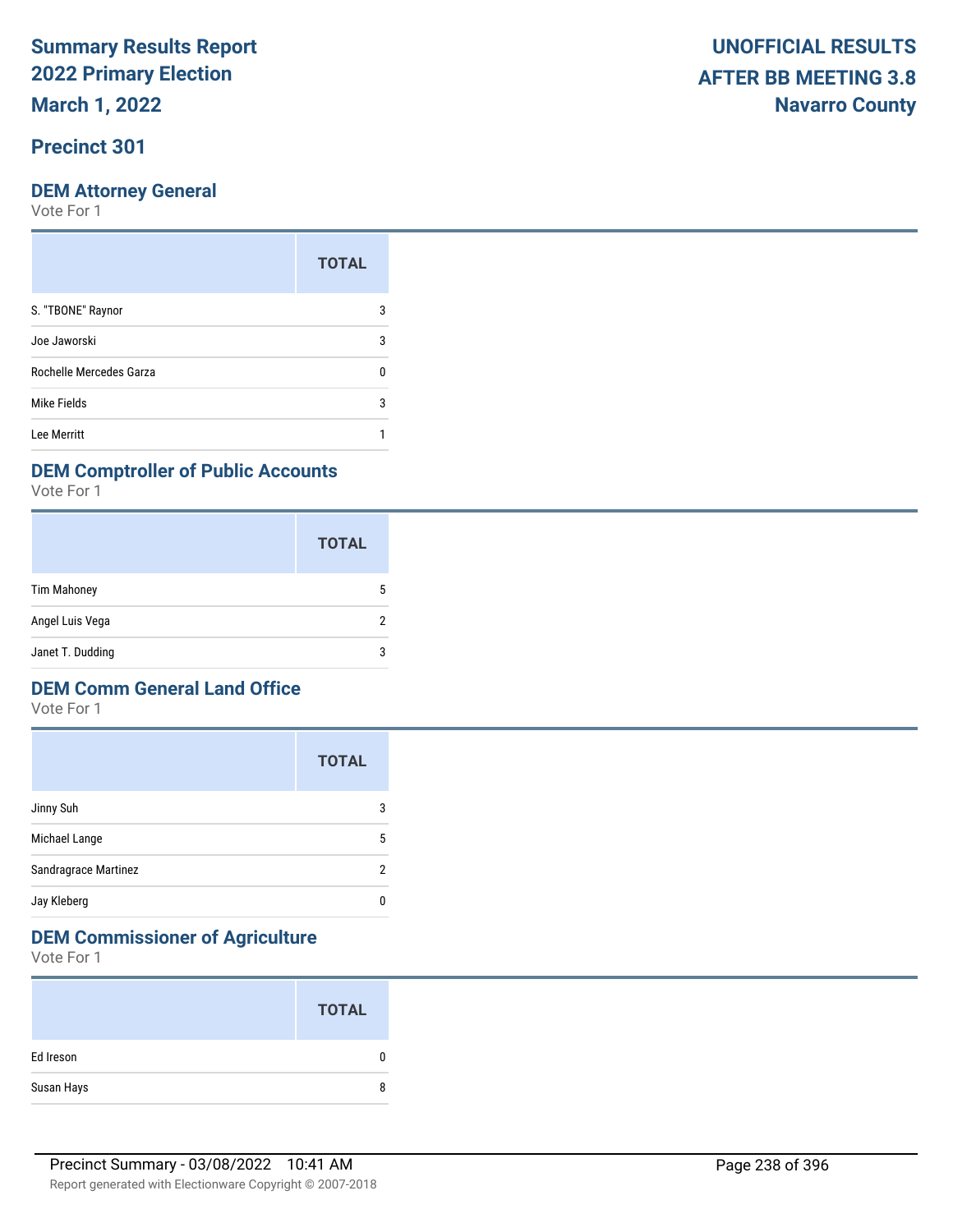**March 1, 2022**

#### **Precinct 301**

| VULL I UI I                                           |              |
|-------------------------------------------------------|--------------|
|                                                       | <b>TOTAL</b> |
| Luke Warford                                          | 9            |
| <b>DEM Justice, Supreme Court, PI 3</b><br>Vote For 1 |              |
|                                                       | <b>TOTAL</b> |
| Erin A Nowell                                         | 9            |
| <b>DEM Justice, Supreme Court, PI 5</b><br>Vote For 1 |              |
|                                                       | <b>TOTAL</b> |
| Amanda Reichek                                        | 8            |
| <b>DEM Justice, Supreme Court, PI 9</b><br>Vote For 1 |              |
|                                                       | <b>TOTAL</b> |
| Julia Maldonado                                       | 8            |
| DEM Judge, Ct of Crim App, Pl 5<br>Vote For 1         |              |
|                                                       | <b>TOTAL</b> |
| Dana Huffman                                          | 8            |
| DEM Judge, Ct of Crim App, Pl 6<br>Vote For 1         |              |
|                                                       | <b>TOTAL</b> |
| Robert Johnson                                        | 8            |
|                                                       |              |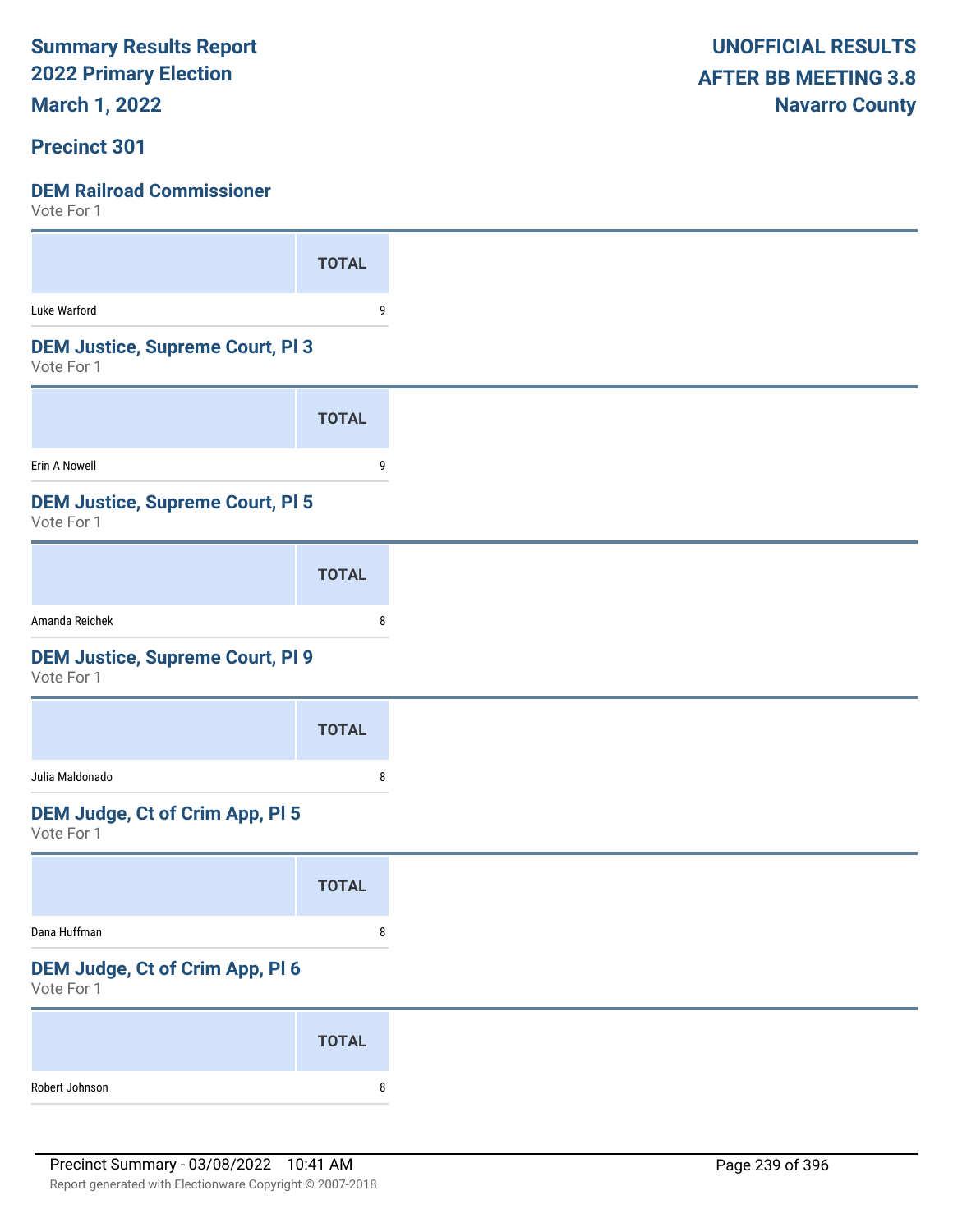**March 1, 2022**

#### **Precinct 301**

#### **DEM Member, State BoE, Dist 14**

|                                                | <b>TOTAL</b> |
|------------------------------------------------|--------------|
| <b>Tracy Fisher</b>                            | 8            |
| <b>DEM State Senator, Dist 2</b><br>Vote For 1 |              |
|                                                | <b>TOTAL</b> |
| Prince S Giadolor                              | 8            |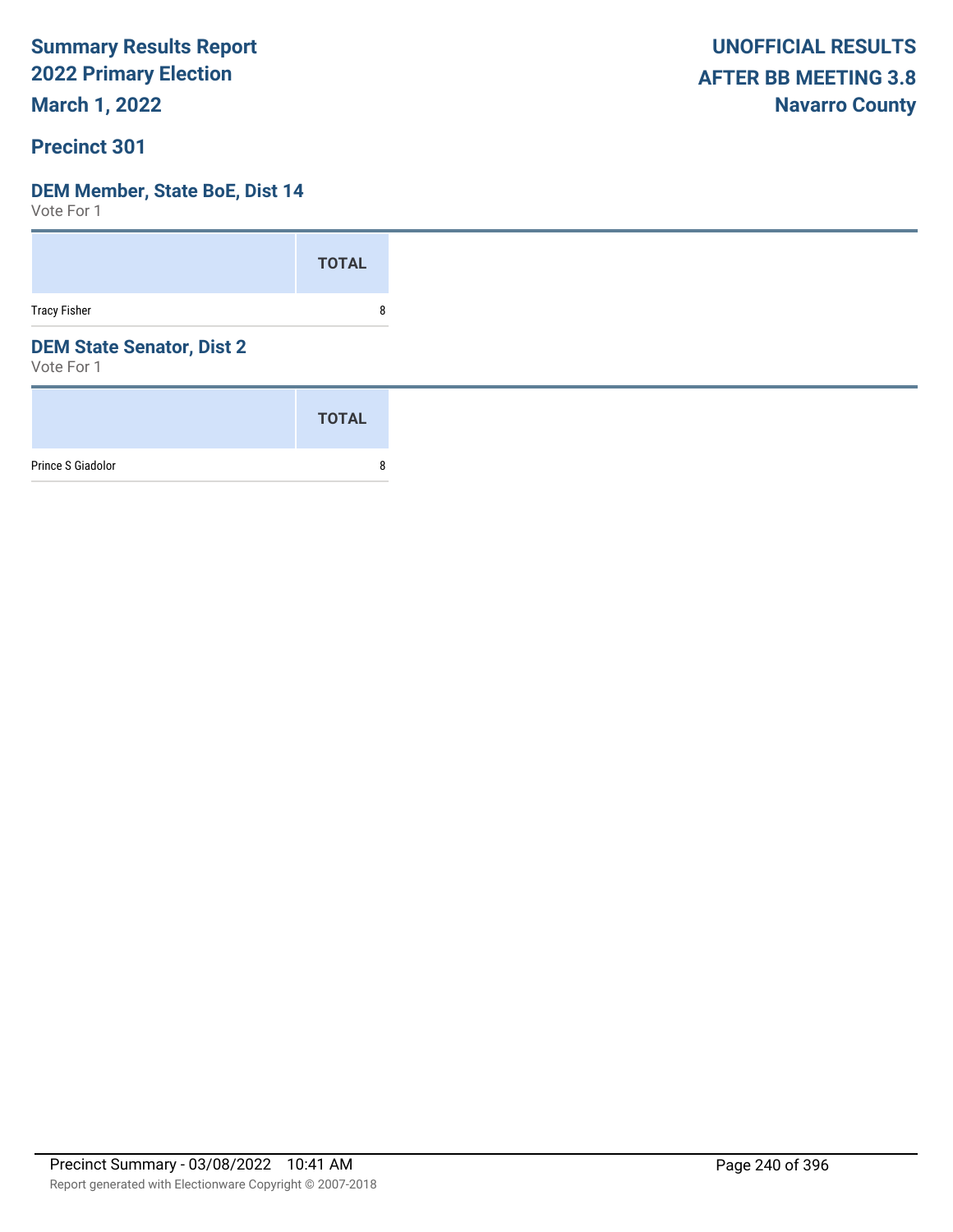#### **Precinct 303**

#### **STATISTICS**

|                                      | TOTAL |
|--------------------------------------|-------|
| Registered Voters - Total            | N     |
| Registered Voters - Republican Party | N     |
| Registered Voters - Democratic Party | 0     |
| Registered Voters - NONPARTISAN      | 0     |
| Ballots Cast - Total                 | 295   |
| Ballots Cast - Republican Party      | 263   |
| Ballots Cast - Democratic Party      | 32    |
| <b>Ballots Cast - NONPARTISAN</b>    | 0     |
| <b>Ballots Cast - Blank</b>          | 1     |
| Voter Turnout - Total                | 0.00% |
| Voter Turnout - Republican Party     | 0.00% |
| Voter Turnout - Democratic Party     | 0.00% |
| <b>Voter Turnout - NONPARTISAN</b>   | 0.00% |
|                                      |       |

#### **REP US Representative, District 6**

|                   | <b>TOTAL</b> |
|-------------------|--------------|
| <b>Bill Payne</b> | 42           |
| James Buford      | 39           |
| Jake Ellzey       | 171          |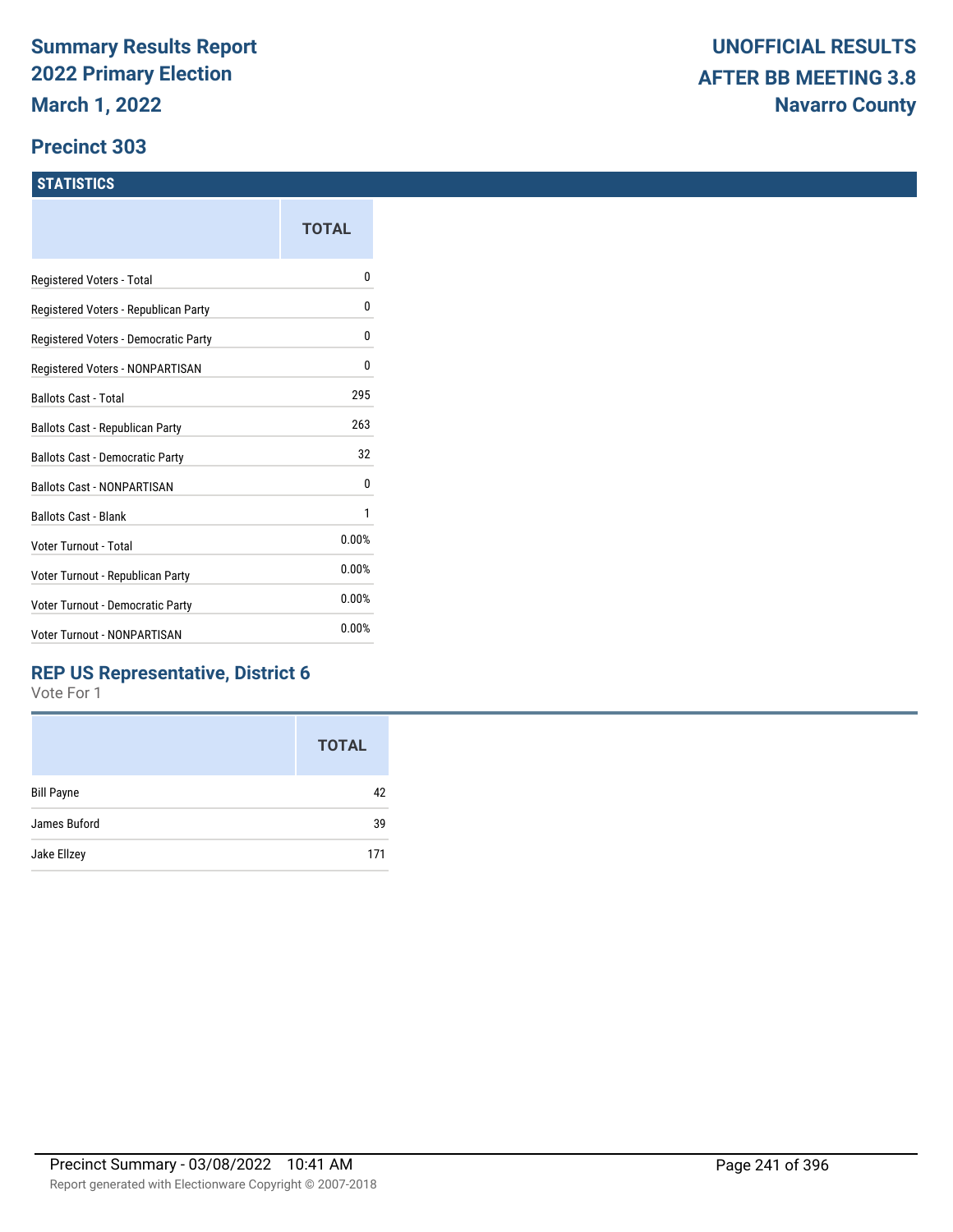**March 1, 2022**

### **Precinct 303**

#### **REP Governor**

Vote For 1

|                     | <b>TOTAL</b>   |
|---------------------|----------------|
| <b>Greg Abbott</b>  | 176            |
| <b>Rick Perry</b>   | 9              |
| Danny Harrison      | $\overline{2}$ |
| Allen B. West       | 25             |
| <b>Chad Prather</b> | 20             |
| Kandy Kaye Horn     | 3              |
| Paul Belew          | $\Omega$       |
| Don Huffines        | 28             |

# **REP Lieutenant Governor**

Vote For 1

|                        | <b>TOTAL</b> |
|------------------------|--------------|
| <b>Todd M. Bullis</b>  | 8            |
| Daniel Miller          | 32           |
| Dan Patrick            | 191          |
| Zach Vance             | 9            |
| <b>Trayce Bradford</b> | 6            |
| <b>Aaron Sorrells</b>  | g            |

## **REP Attorney General**

|                   | <b>TOTAL</b> |
|-------------------|--------------|
| Eva Guzman        | 21           |
| <b>Ken Paxton</b> | 131          |
| Louie Gohmert     | 35           |
| George P. Bush    | 73           |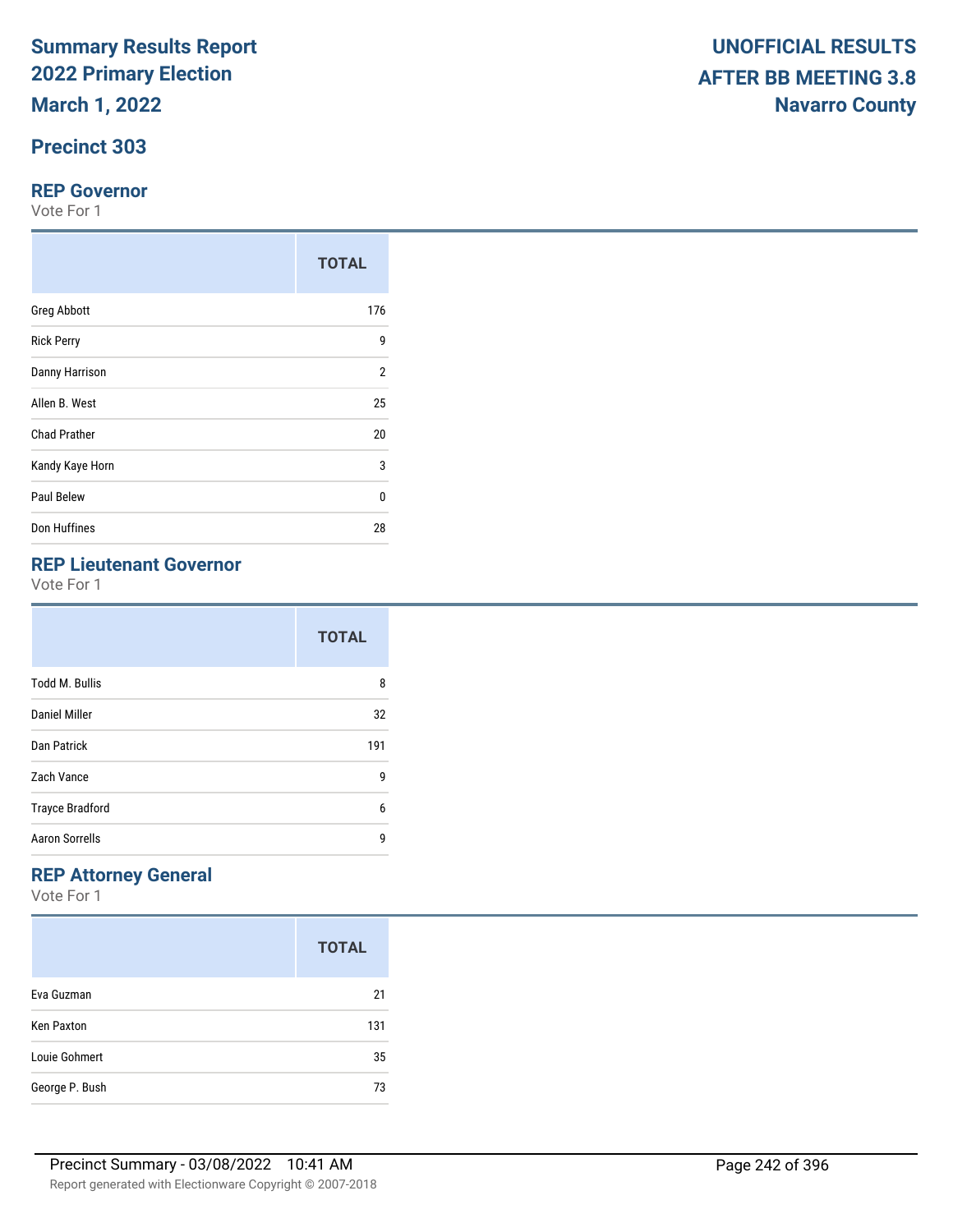**March 1, 2022**

#### **Precinct 303**

#### **REP Comptroller of Public Accounts**

Vote For 1

|                | <b>TOTAL</b> |  |
|----------------|--------------|--|
| Mark V. Goloby | 62           |  |
| Glenn Hegar    | 177          |  |

#### **REP Comm General Land Office**

Vote For 1

|                        | <b>TOTAL</b> |
|------------------------|--------------|
| Ben Armenta            | 21           |
| Jon Spiers             | 37           |
| Victor Avila           | 12           |
| Rufus Lopez            | 1            |
| Dawn Buckingham        | 62           |
| <b>Tim Westley</b>     | 59           |
| Don W. Minton          | 20           |
| <b>Weston Martinez</b> | 11           |

## **REP Commissioner of Agriculture**

|                  | <b>TOTAL</b> |
|------------------|--------------|
| Carey A. Counsil | 24           |
| Sid Miller       | 152          |
| James White      | 70           |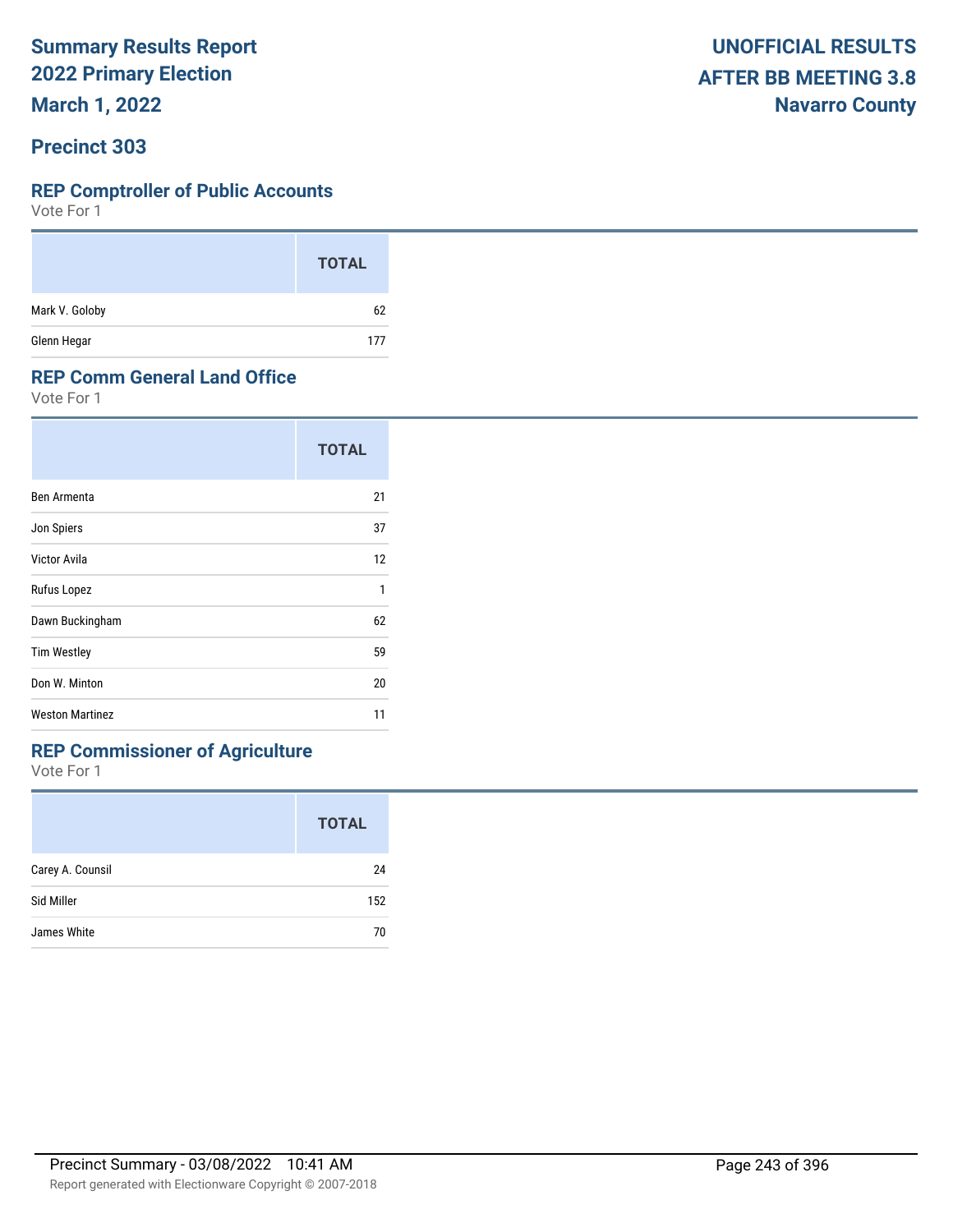**March 1, 2022**

#### **Precinct 303**

#### **REP Railroad Commissioner**

Vote For 1

|                        | <b>TOTAL</b> |
|------------------------|--------------|
| Sarah Stogner          | 50           |
| Dawayne Tipton         | 37           |
| Wayne Christian        | 73           |
| Tom Slocum Jr          | 32           |
| Marvin "Sarge" Summers | 37           |

#### **REP Justice, Supreme Court, Pl 3**

Vote For 1

|                | <b>TOTAL</b> |
|----------------|--------------|
| Debra Lehrmann | 220          |

### **REP Justice, Supreme Court, Pl 5**

Vote For 1

|               | <b>TOTAL</b> |
|---------------|--------------|
| Rebeca Huddle | 223          |

#### **REP Justice, Supreme Court, Pl 9**

Vote For 1

|                  | <b>TOTAL</b> |
|------------------|--------------|
| David J. Schenck | 133          |
| Evan Young       | 94           |

## **REP Judge, Ct of Crim App, Pl 2**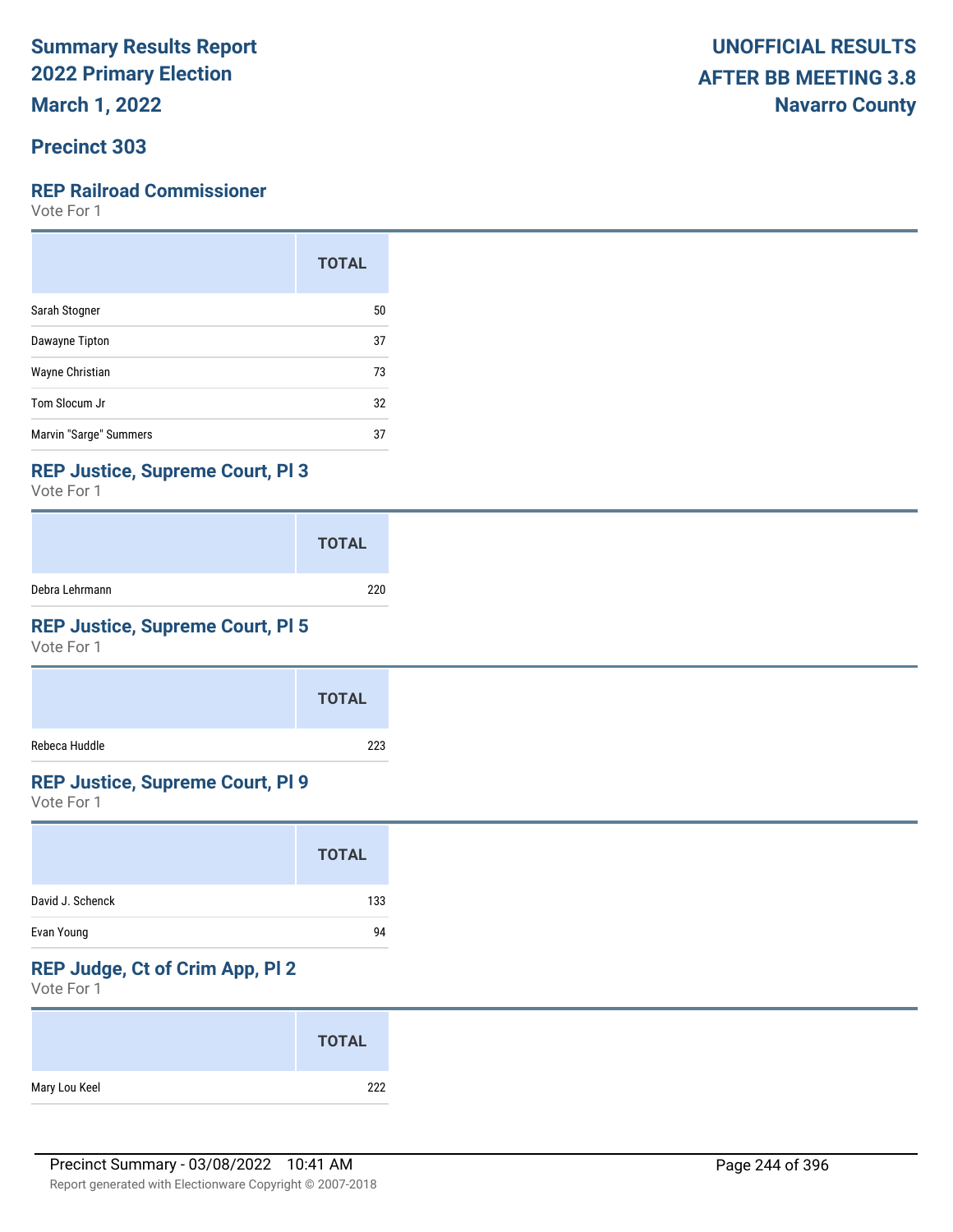**March 1, 2022**

#### **Precinct 303**

#### **REP Judge, Ct of Crim App, Pl 5**

Vote For 1

#### **REP Judge, Ct of Crim App, Pl 6**

Vote For 1

|                       | <b>TOTAL</b> |
|-----------------------|--------------|
| Jesse F. McClure, III | 224          |

#### **REP Member, State BoE, Dist 14**

Vote For 1

#### **REP State Senator, Dist 2**

Vote For 1

|                 | <b>TOTAL</b> |
|-----------------|--------------|
| <b>Bob Hall</b> | 223          |

#### **REP State Representative, Dist 8**

|             | <b>TOTAL</b> |
|-------------|--------------|
| Cody Harris | 238          |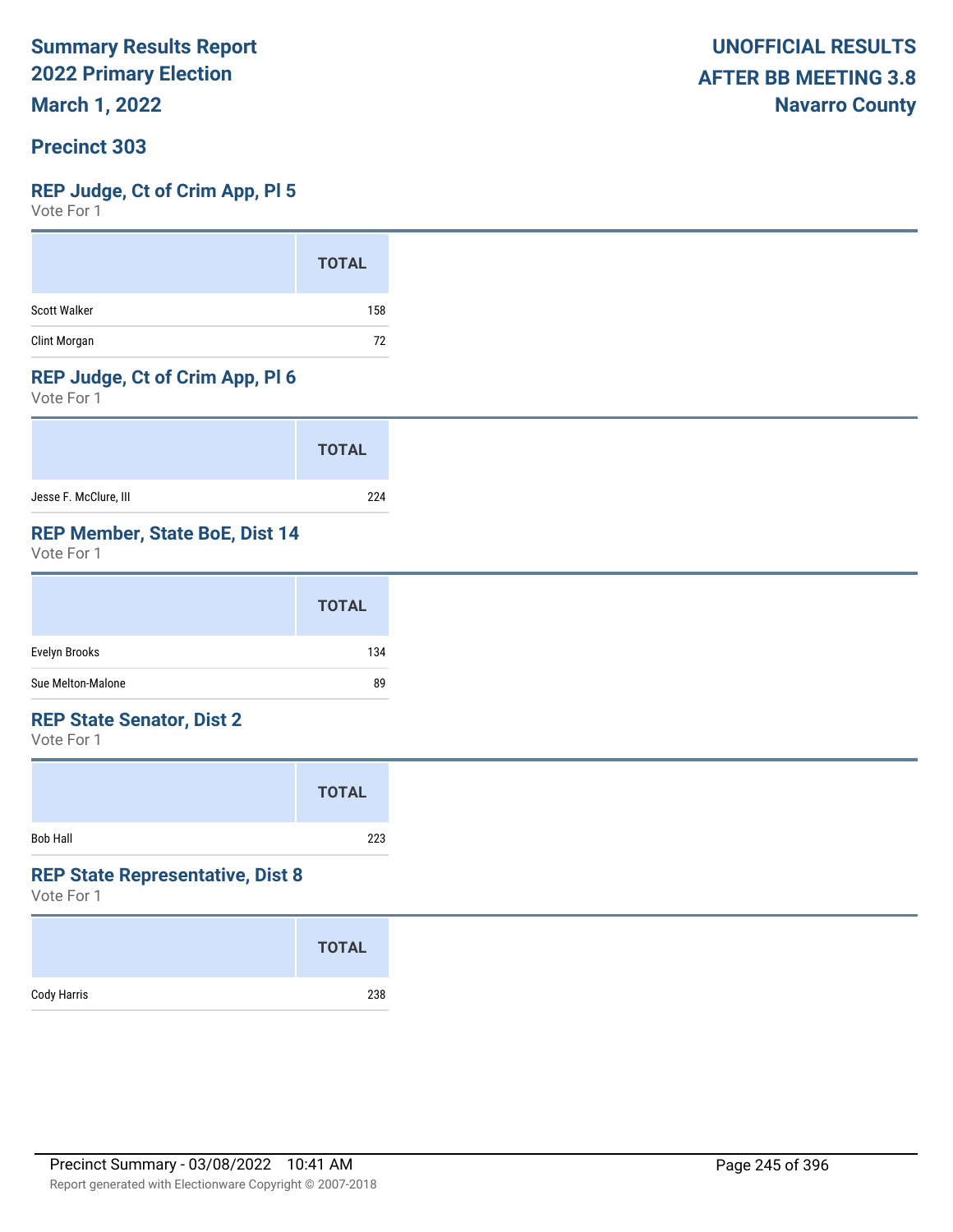**March 1, 2022**

#### **Precinct 303**

#### **REP Justice, 10th Ct of App Dist, Pl 3**

| VULL I UI I                                         |              |
|-----------------------------------------------------|--------------|
|                                                     | <b>TOTAL</b> |
| <b>Steve Smith</b>                                  | 228          |
| <b>REP Criminal District Attorney</b><br>Vote For 1 |              |
|                                                     | <b>TOTAL</b> |
| <b>Will Thompson</b>                                | 240          |
| <b>REP County Judge</b><br>Vote For 1               |              |
|                                                     | <b>TOTAL</b> |
| H M. Davenport Jr                                   | 233          |
| <b>REP District Clerk</b><br>Vote For 1             |              |
|                                                     | <b>TOTAL</b> |
| Joshua B. Tackett                                   | 233          |
| <b>REP County Clerk</b><br>Vote For 1               |              |
|                                                     | <b>TOTAL</b> |
| Sherry Dowd                                         | 235          |
| <b>REP County Treasurer</b><br>Vote For 1           |              |
|                                                     | <b>TOTAL</b> |
| Ryan Douglas                                        | 235          |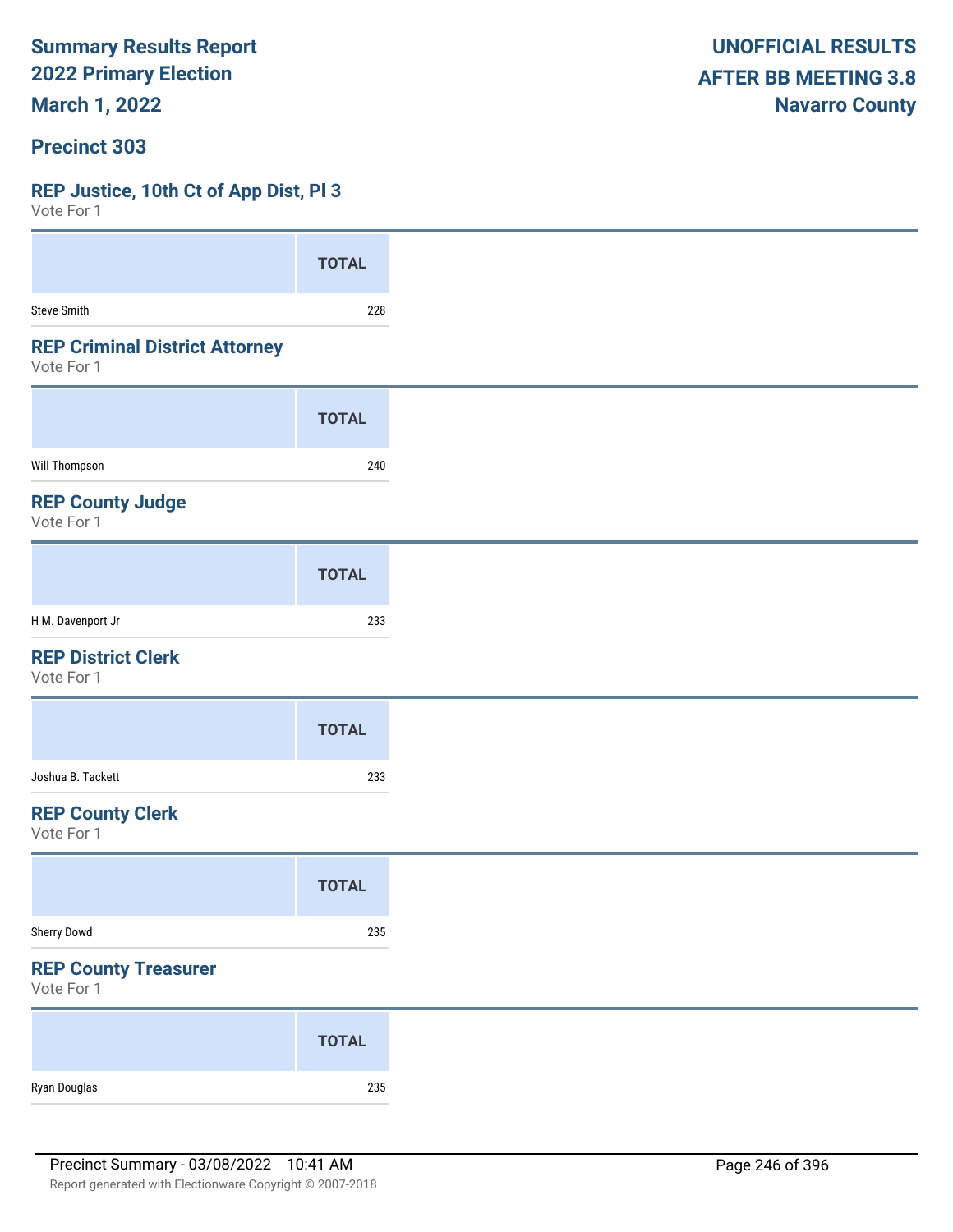# **March 1, 2022**

#### **Precinct 303**

#### **REP JOP Pct 3**

Vote For 1

| VULC I UI I                            |              |
|----------------------------------------|--------------|
|                                        | <b>TOTAL</b> |
| Jackie Freeland                        | 243          |
| <b>REP County Chair</b><br>Vote For 1  |              |
|                                        | <b>TOTAL</b> |
| Steven L. Jessup                       | 231          |
| <b>REP Proposition 1</b><br>Vote For 1 |              |
|                                        |              |

#### **REP Proposition 2**

Vote For 1

# **REP Proposition 3**

|                | <b>TOTAL</b> |
|----------------|--------------|
| <b>YES</b>     | 231          |
| N <sub>0</sub> | 29           |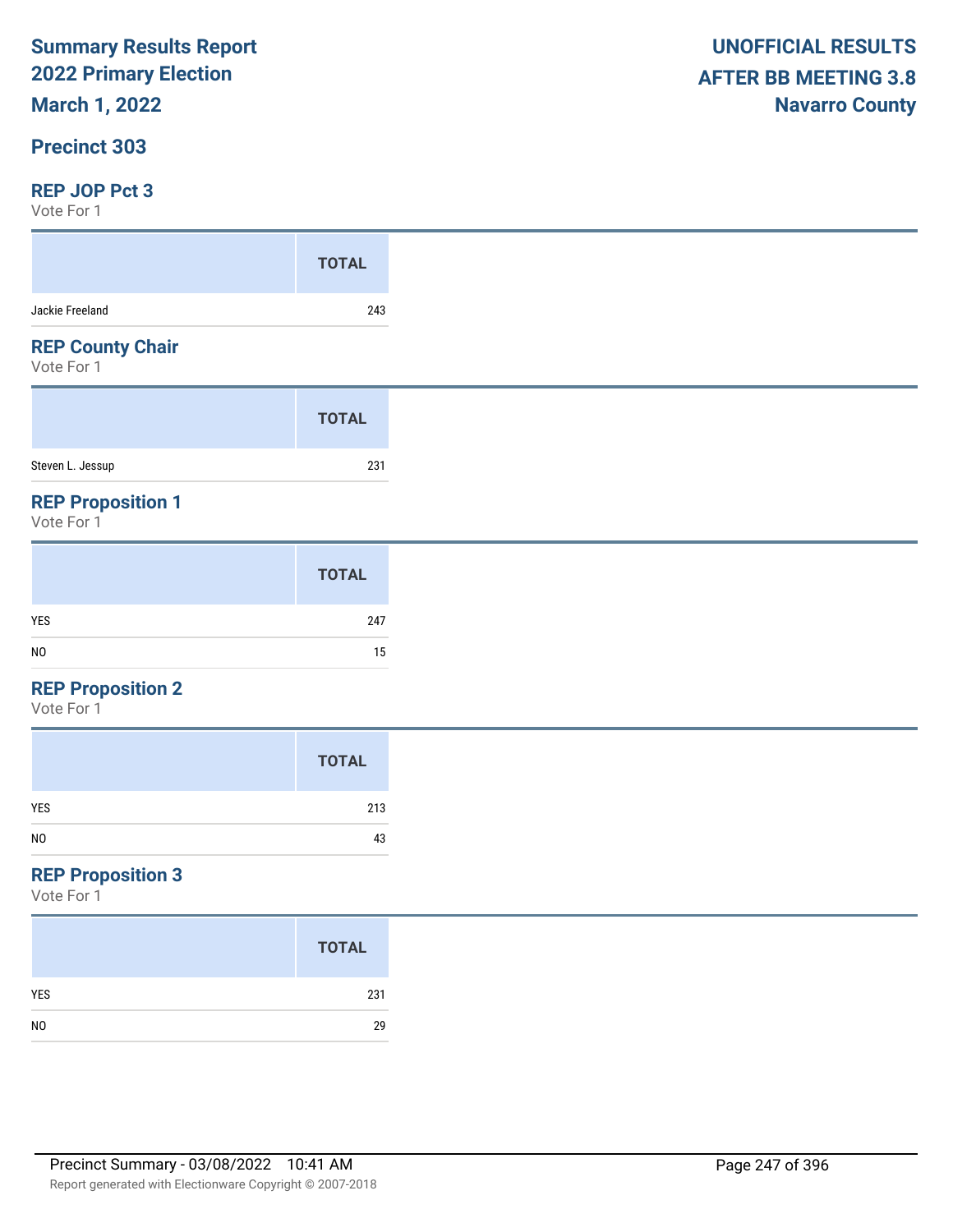# **March 1, 2022**

#### **Precinct 303**

#### **REP Proposition 4**

Vote For 1

#### **REP Proposition 5**

Vote For 1

|                | <b>TOTAL</b> |
|----------------|--------------|
| <b>YES</b>     | 232          |
| N <sub>0</sub> | 26           |

# **REP Proposition 6**

Vote For 1

|     | <b>TOTAL</b> |
|-----|--------------|
| YES | 213          |
| NO  | 36           |

## **REP Proposition 7**

Vote For 1

#### **REP Proposition 8**

|                | <b>TOTAL</b> |
|----------------|--------------|
| YES            | 243          |
| N <sub>0</sub> | 17           |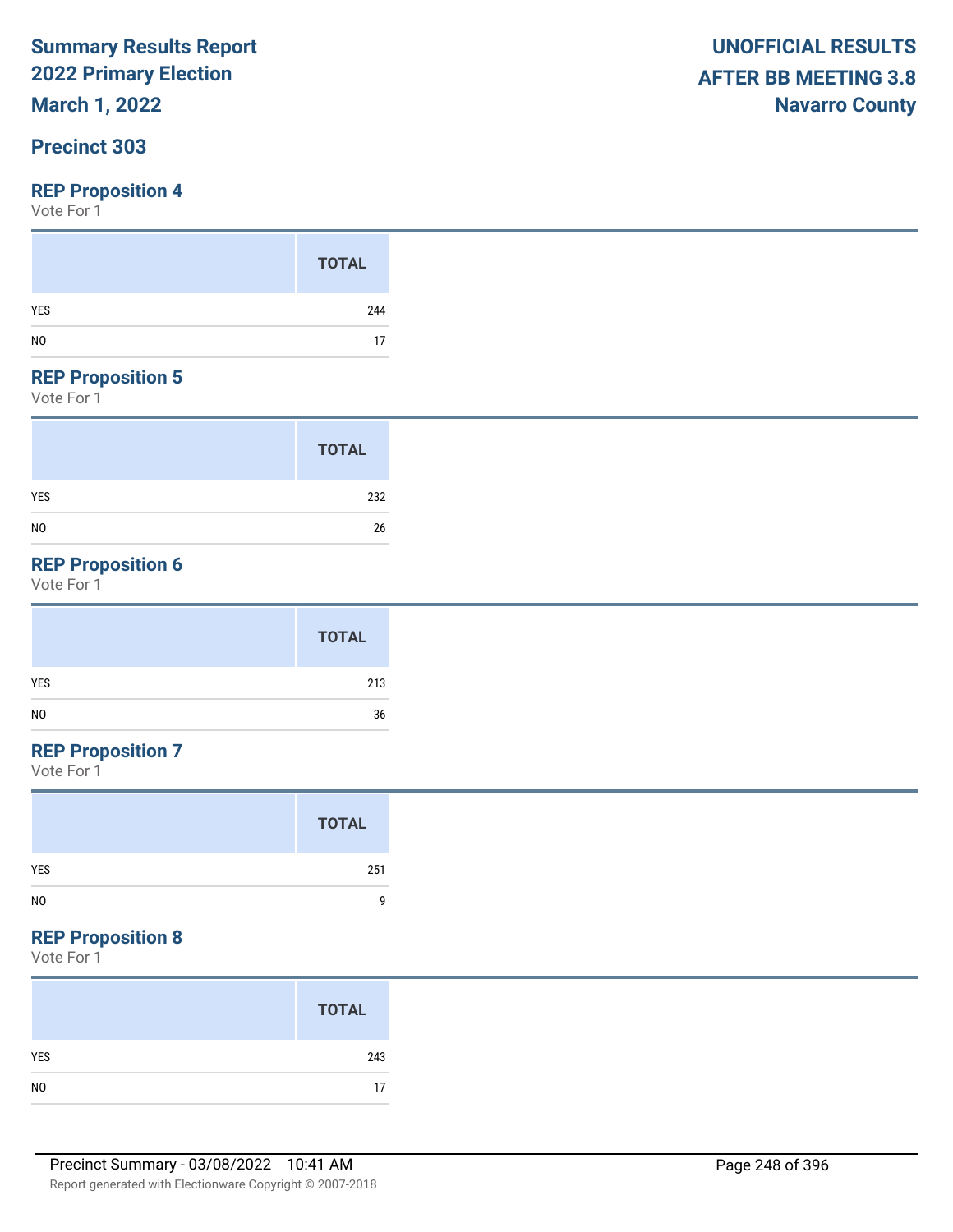# **March 1, 2022**

#### **Precinct 303**

#### **REP Proposition 9**

Vote For 1

#### **REP Proposition 10**

Vote For 1

|                | <b>TOTAL</b> |  |
|----------------|--------------|--|
| <b>YES</b>     | 240          |  |
| N <sub>0</sub> | 19           |  |

#### **DEM Governor**

Vote For 1

|                             | <b>TOTAL</b> |
|-----------------------------|--------------|
| <b>Rich Wakeland</b>        | 1            |
| Beto O'Rourke               | 28           |
| Joy Diaz                    | 1            |
| Inocencio (Inno) Barrientez | 0            |
| Michael Cooper              | 1            |

### **DEM Lieutenant Governor**

|                  | <b>TOTAL</b> |
|------------------|--------------|
| Carla Brailey    | 11           |
| Mike Collier     | 10           |
| Michelle Beckley | g            |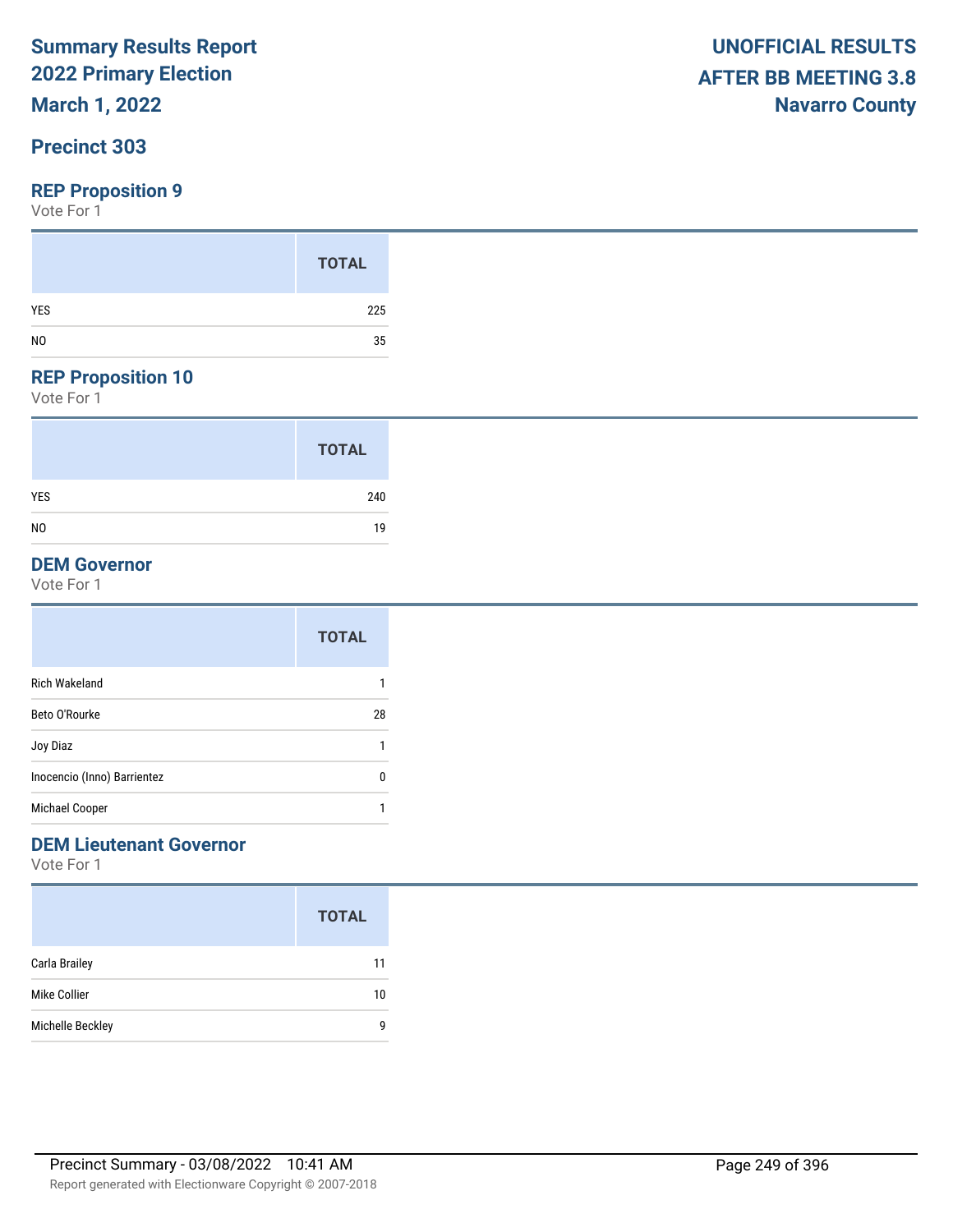**March 1, 2022**

#### **Precinct 303**

Vote For 1

|                         | <b>TOTAL</b> |
|-------------------------|--------------|
| S. "TBONE" Raynor       | 3            |
| Joe Jaworski            | 2            |
| Rochelle Mercedes Garza | 13           |
| Mike Fields             | 4            |
| Lee Merritt             | ጸ            |

#### **DEM Comptroller of Public Accounts**

Vote For 1

|                    | <b>TOTAL</b> |
|--------------------|--------------|
| <b>Tim Mahoney</b> | 8            |
| Angel Luis Vega    | 8            |
| Janet T. Dudding   | 14           |

#### **DEM Comm General Land Office**

Vote For 1

|                      | <b>TOTAL</b> |
|----------------------|--------------|
| Jinny Suh            | g            |
| Michael Lange        | 8            |
| Sandragrace Martinez | 4            |
| Jay Kleberg          | 10           |

## **DEM Commissioner of Agriculture**

|            | <b>TOTAL</b> |
|------------|--------------|
| Ed Ireson  | 12           |
| Susan Hays | 19           |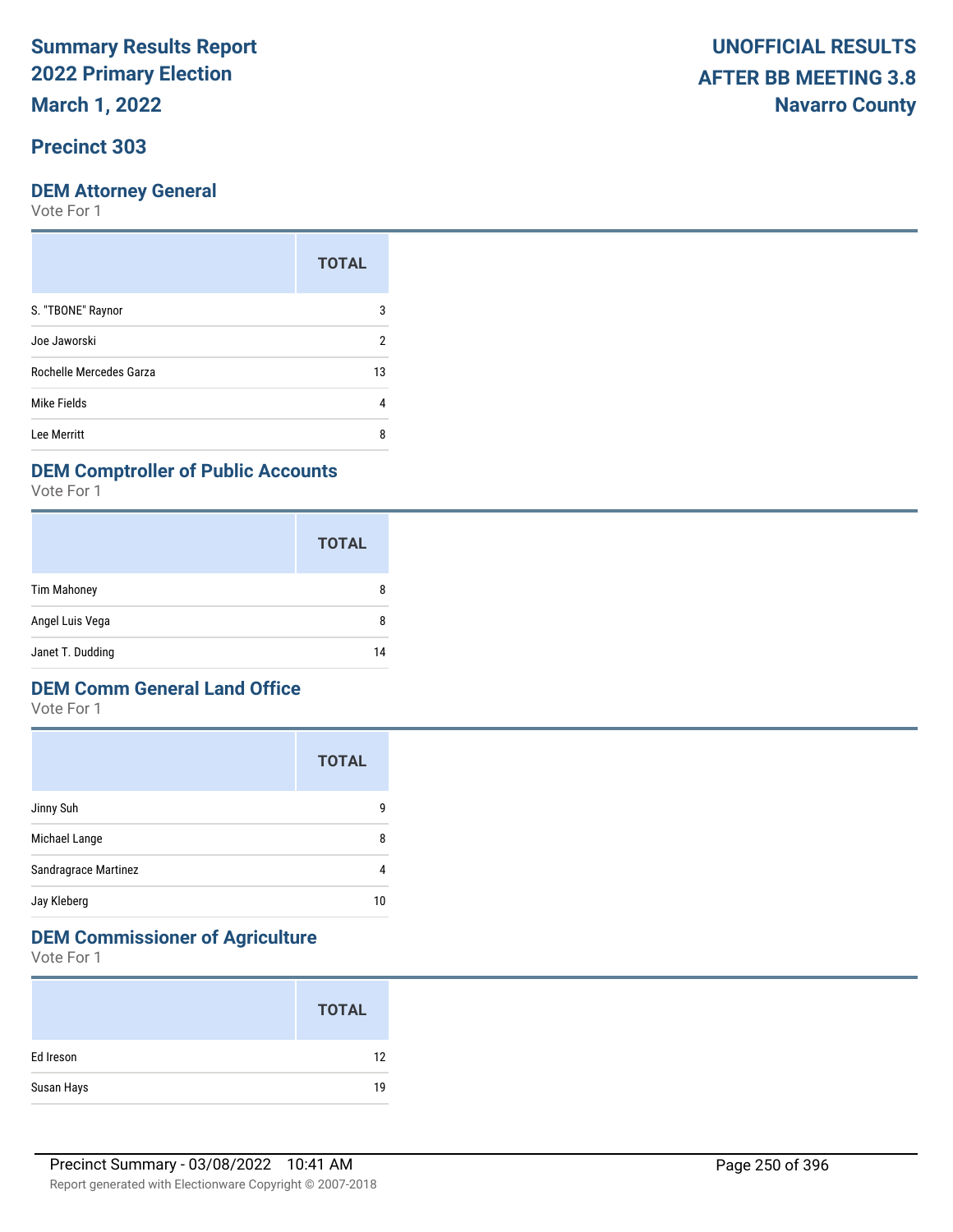**March 1, 2022**

#### **Precinct 303**

| <b>TOTAL</b>                            |
|-----------------------------------------|
| $30\,$                                  |
| <b>DEM Justice, Supreme Court, PI 3</b> |
| <b>TOTAL</b>                            |
| $30\,$                                  |
| <b>DEM Justice, Supreme Court, PI 5</b> |
| <b>TOTAL</b>                            |
| 29                                      |
| <b>DEM Justice, Supreme Court, PI 9</b> |
| <b>TOTAL</b>                            |
| 31                                      |
| DEM Judge, Ct of Crim App, Pl 5         |
| <b>TOTAL</b>                            |
|                                         |
| $30\,$                                  |
| DEM Judge, Ct of Crim App, Pl 6         |
| <b>TOTAL</b>                            |
|                                         |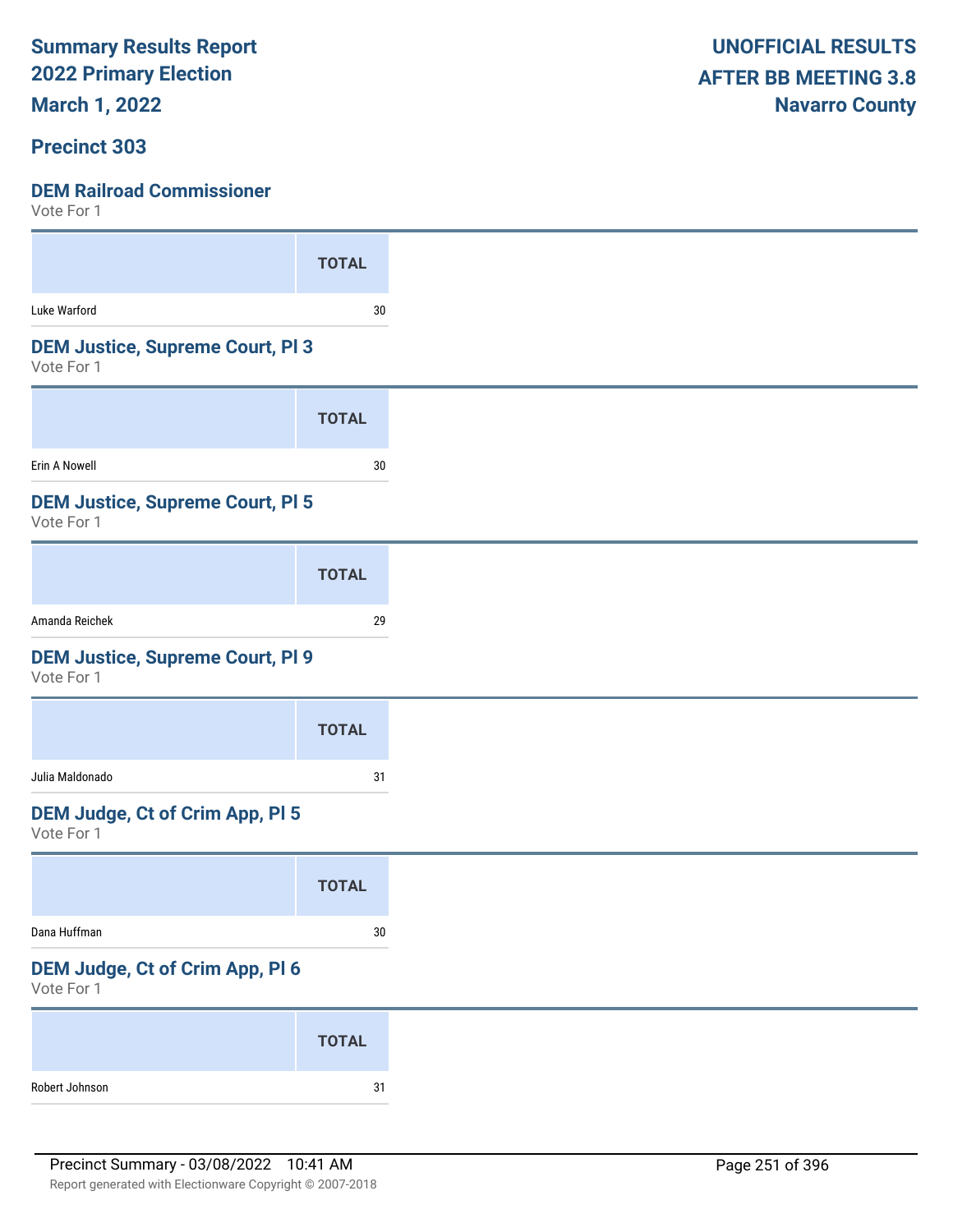**March 1, 2022**

#### **Precinct 303**

#### **DEM Member, State BoE, Dist 14**

|                                                | <b>TOTAL</b> |
|------------------------------------------------|--------------|
| <b>Tracy Fisher</b>                            | 30           |
| <b>DEM State Senator, Dist 2</b><br>Vote For 1 |              |
|                                                | <b>TOTAL</b> |
| Prince S Giadolor                              | 30           |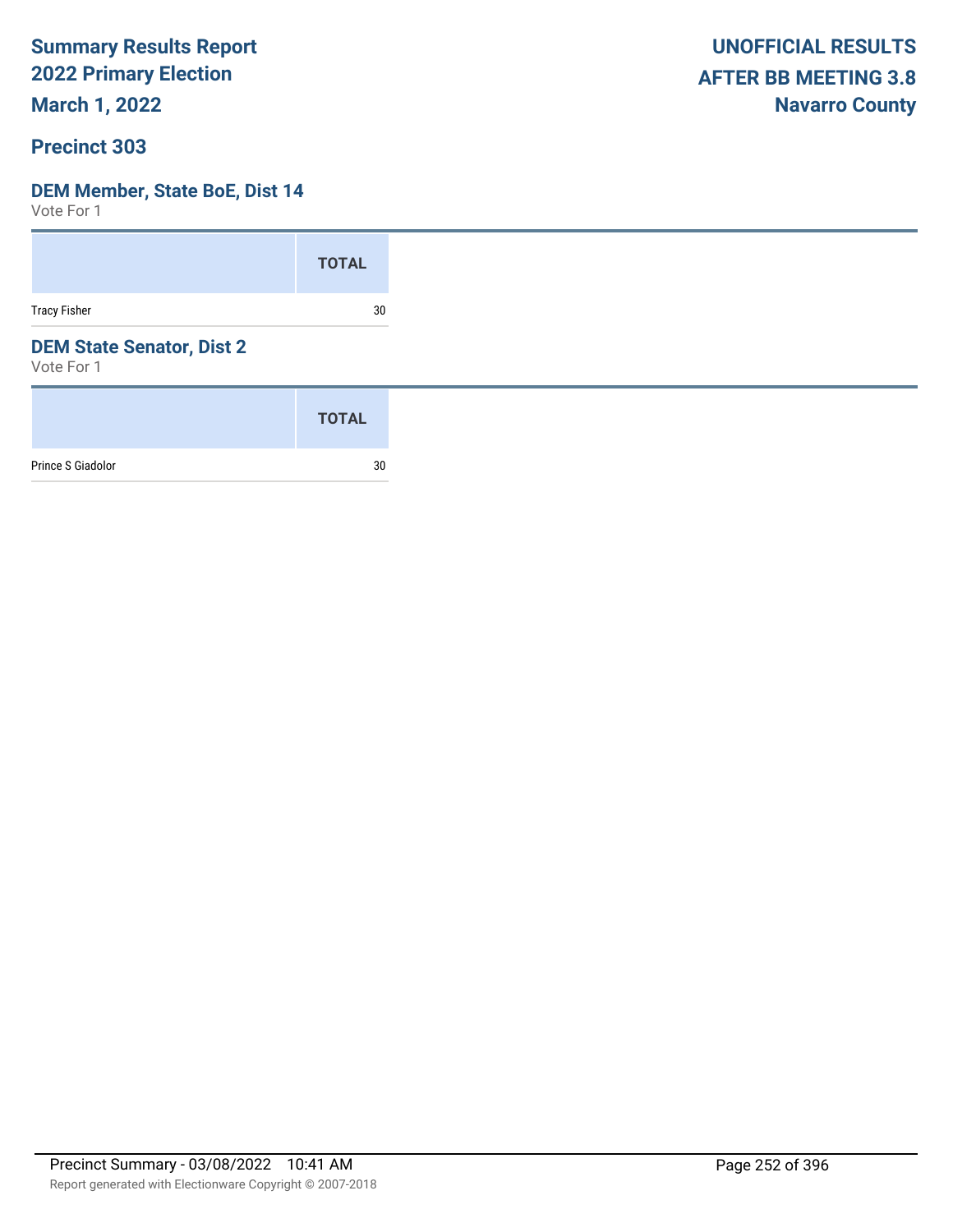#### **Precinct 304**

#### **STATISTICS**

| TOTAL |
|-------|
| N     |
| 0     |
| 0     |
| 0     |
| 231   |
| 216   |
| 15    |
| 0     |
| 0     |
| 0.00% |
| 0.00% |
| 0.00% |
| 0.00% |
|       |

### **REP US Representative, District 6**

|                   | <b>TOTAL</b> |
|-------------------|--------------|
| <b>Bill Payne</b> | 21           |
| James Buford      | 25           |
| Jake Ellzey       | 163          |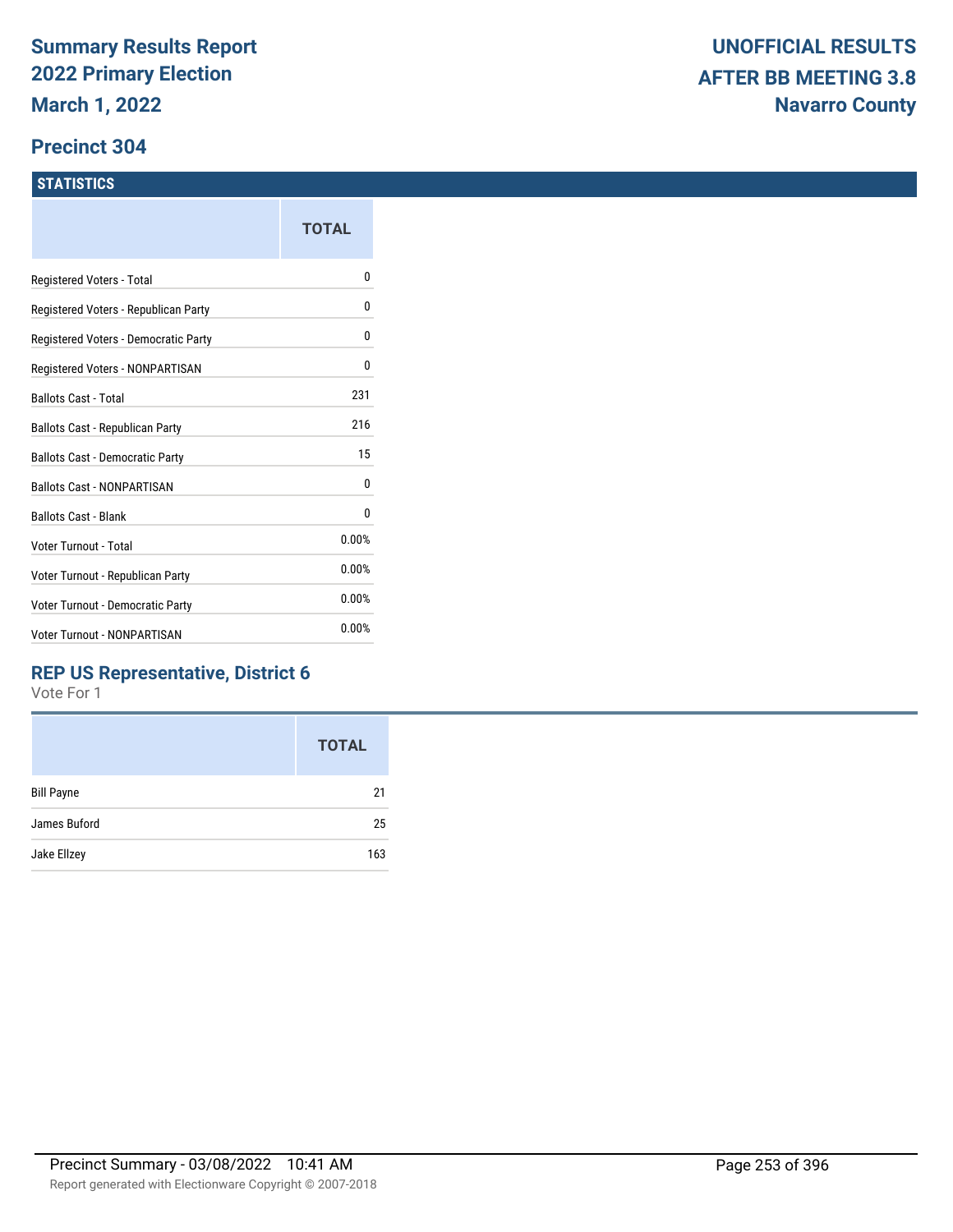**March 1, 2022**

## **Precinct 304**

#### **REP Governor**

Vote For 1

|                     | <b>TOTAL</b>   |
|---------------------|----------------|
| <b>Greg Abbott</b>  | 141            |
| <b>Rick Perry</b>   | 6              |
| Danny Harrison      | $\Omega$       |
| Allen B. West       | 26             |
| <b>Chad Prather</b> | 14             |
| Kandy Kaye Horn     | $\overline{2}$ |
| Paul Belew          | 0              |
| Don Huffines        | 25             |

## **REP Lieutenant Governor**

Vote For 1

|                        | <b>TOTAL</b> |
|------------------------|--------------|
| <b>Todd M. Bullis</b>  | 10           |
| Daniel Miller          | 17           |
| Dan Patrick            | 158          |
| Zach Vance             | 6            |
| <b>Trayce Bradford</b> | 13           |
| <b>Aaron Sorrells</b>  | 8            |

## **REP Attorney General**

|                   | <b>TOTAL</b> |
|-------------------|--------------|
| Eva Guzman        | 35           |
| <b>Ken Paxton</b> | 91           |
| Louie Gohmert     | 22           |
| George P. Bush    | 66           |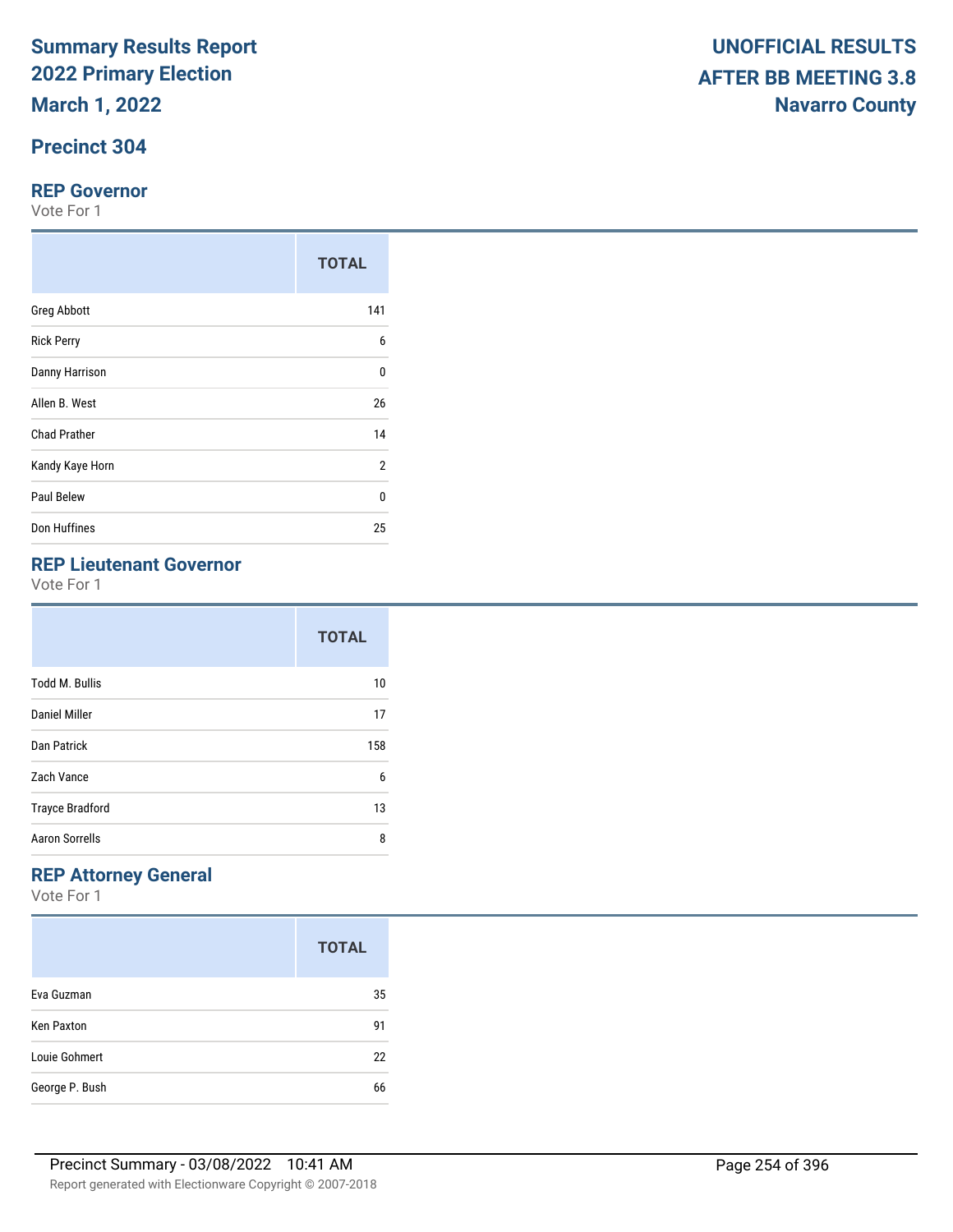**March 1, 2022**

#### **Precinct 304**

#### **REP Comptroller of Public Accounts**

Vote For 1

|                | <b>TOTAL</b> |
|----------------|--------------|
| Mark V. Goloby | 50           |
| Glenn Hegar    | 148          |

#### **REP Comm General Land Office**

Vote For 1

|                        | <b>TOTAL</b> |
|------------------------|--------------|
| Ben Armenta            | 17           |
| Jon Spiers             | 31           |
| Victor Avila           | 12           |
| Rufus Lopez            | 5            |
| Dawn Buckingham        | 54           |
| <b>Tim Westley</b>     | 27           |
| Don W. Minton          | 27           |
| <b>Weston Martinez</b> | g            |

## **REP Commissioner of Agriculture**

|                  | <b>TOTAL</b> |
|------------------|--------------|
| Carey A. Counsil | 28           |
| Sid Miller       | 117          |
| James White      | 50           |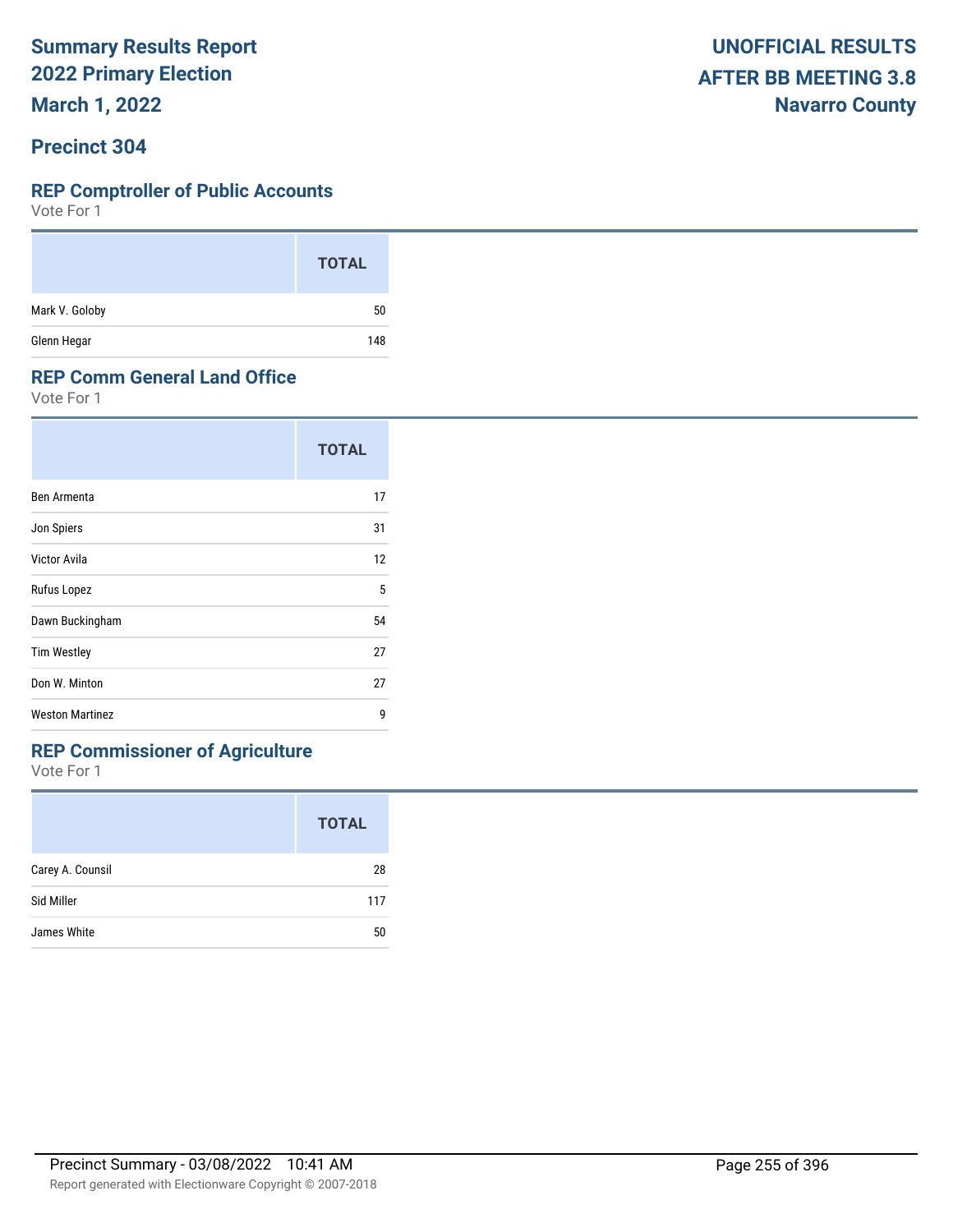**March 1, 2022**

## **Precinct 304**

#### **REP Railroad Commissioner**

Vote For 1

|                        | <b>TOTAL</b> |
|------------------------|--------------|
| Sarah Stogner          | 45           |
| Dawayne Tipton         | 30           |
| Wayne Christian        | 60           |
| Tom Slocum Jr          | 29           |
| Marvin "Sarge" Summers | 26           |

#### **REP Justice, Supreme Court, Pl 3**

Vote For 1

|                | <b>TOTAL</b> |
|----------------|--------------|
| Debra Lehrmann | 194          |

## **REP Justice, Supreme Court, Pl 5**

Vote For 1

|               | <b>TOTAL</b> |
|---------------|--------------|
| Rebeca Huddle | 195          |

### **REP Justice, Supreme Court, Pl 9**

Vote For 1

|                  | <b>TOTAL</b> |  |
|------------------|--------------|--|
| David J. Schenck | 94           |  |
| Evan Young       | 97           |  |

## **REP Judge, Ct of Crim App, Pl 2**

|               | <b>TOTAL</b> |
|---------------|--------------|
| Mary Lou Keel | 192          |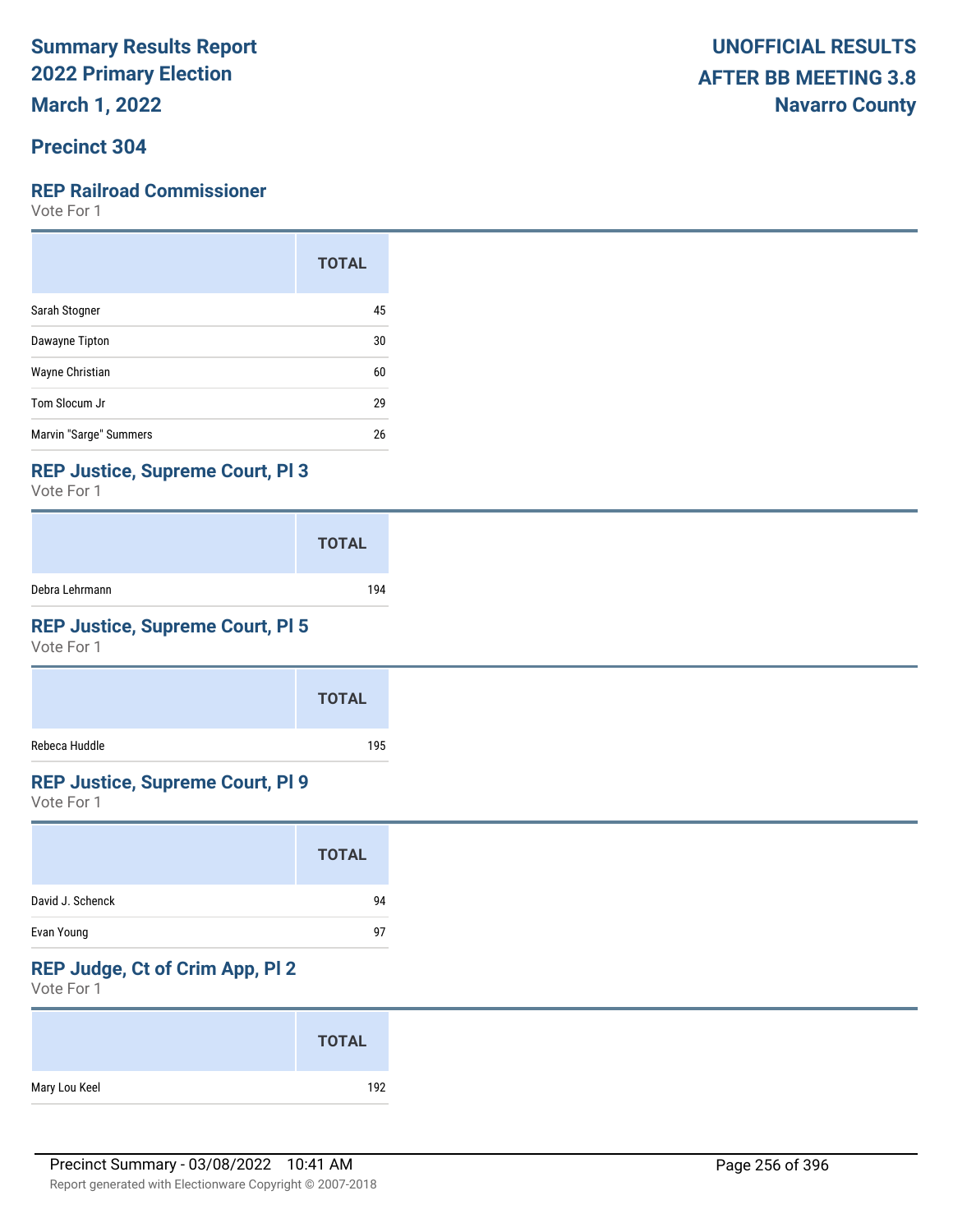**March 1, 2022**

#### **Precinct 304**

#### **REP Judge, Ct of Crim App, Pl 5**

Vote For 1

#### **REP Judge, Ct of Crim App, Pl 6**

Vote For 1

|                       | <b>TOTAL</b> |
|-----------------------|--------------|
| Jesse F. McClure, III | 188          |

#### **REP Member, State BoE, Dist 14**

Vote For 1

|                   | <b>TOTAL</b> |
|-------------------|--------------|
| Evelyn Brooks     | 115          |
| Sue Melton-Malone | 70           |

#### **REP State Senator, Dist 2**

Vote For 1

|                 | <b>TOTAL</b> |  |
|-----------------|--------------|--|
| <b>Bob Hall</b> | 193          |  |

#### **REP State Representative, Dist 8**

|             | <b>TOTAL</b> |
|-------------|--------------|
| Cody Harris | 200          |
|             |              |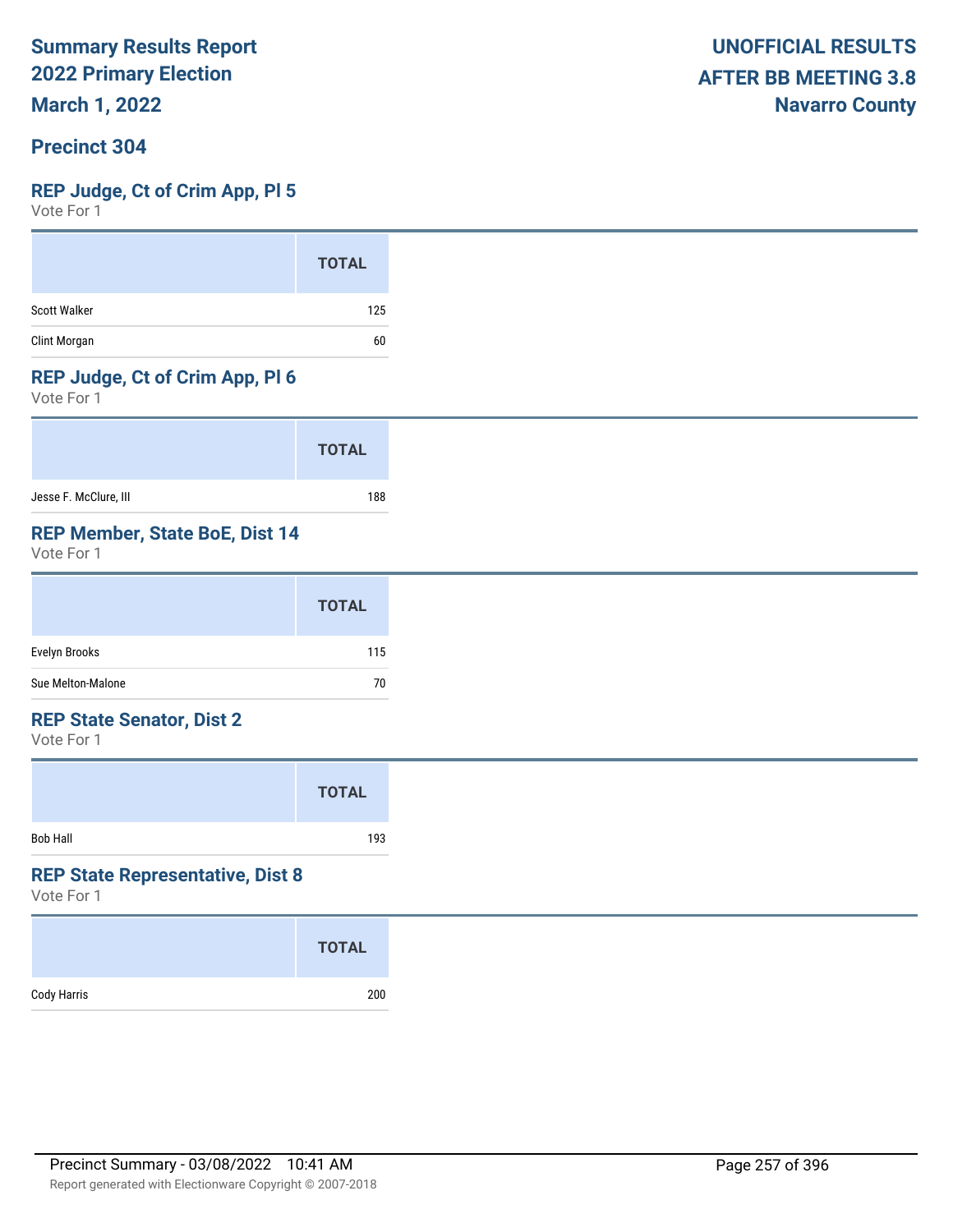**March 1, 2022**

#### **Precinct 304**

#### **REP Justice, 10th Ct of App Dist, Pl 3**

 $V \cap t \cap F$ 

| VOIG LOI 1                                          |              |
|-----------------------------------------------------|--------------|
|                                                     | <b>TOTAL</b> |
| Steve Smith                                         | 188          |
| <b>REP Criminal District Attorney</b><br>Vote For 1 |              |
|                                                     | <b>TOTAL</b> |
| Will Thompson                                       | 202          |
| <b>REP County Judge</b><br>Vote For 1               |              |
|                                                     | <b>TOTAL</b> |
| H M. Davenport Jr                                   | 199          |
| <b>REP District Clerk</b><br>Vote For 1             |              |
|                                                     | <b>TOTAL</b> |
| Joshua B. Tackett                                   | 197          |
| <b>REP County Clerk</b><br>Vote For 1               |              |
|                                                     | <b>TOTAL</b> |
| Sherry Dowd                                         | 204          |
| <b>REP County Treasurer</b><br>Vote For 1           |              |
|                                                     | <b>TOTAL</b> |
| Ryan Douglas                                        | 197          |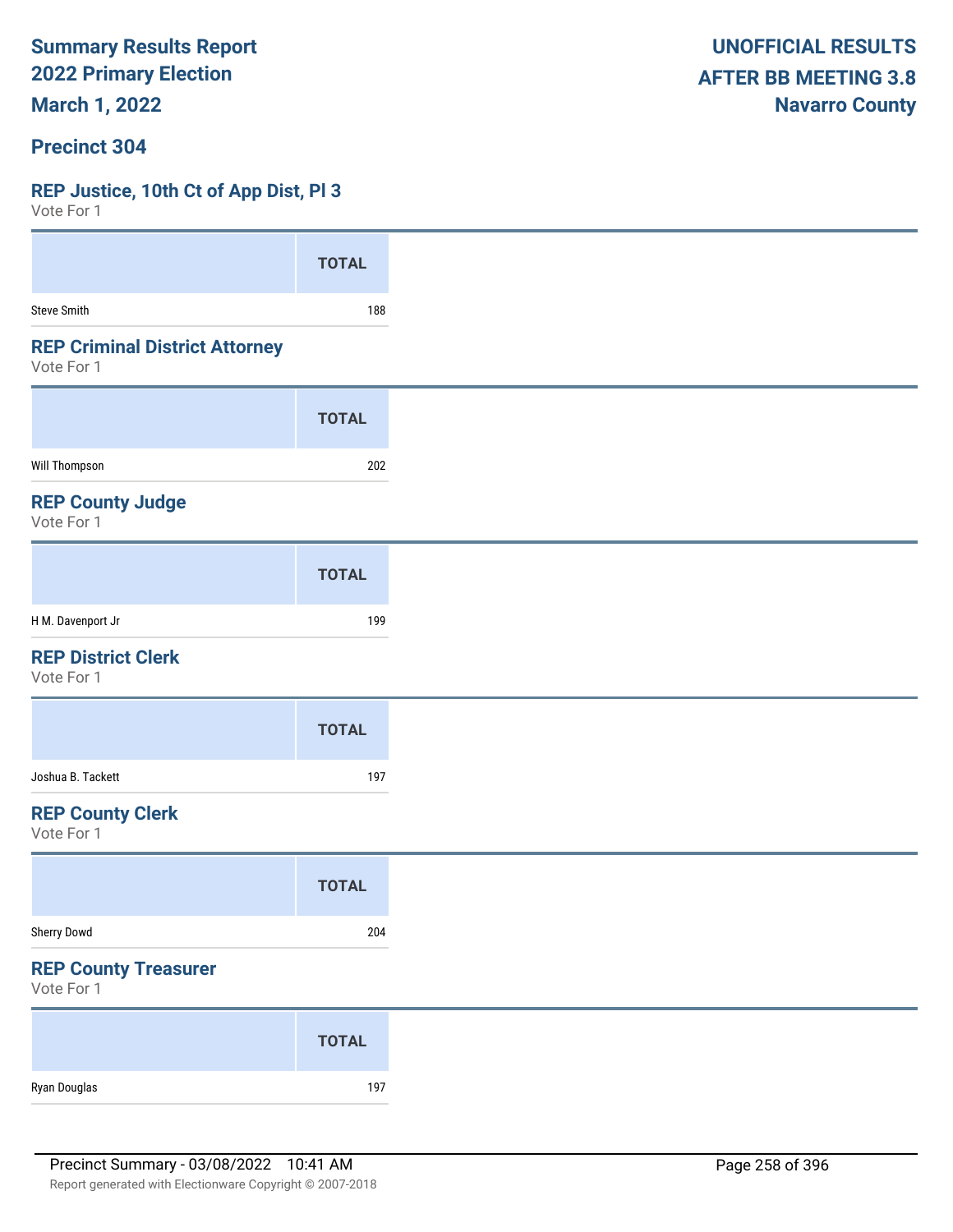## **March 1, 2022**

#### **Precinct 304**

#### **REP JOP Pct 3**

Vote For 1

|                                       | <b>TOTAL</b> |
|---------------------------------------|--------------|
| Jackie Freeland                       | 197          |
| <b>REP County Chair</b><br>Vote For 1 |              |
|                                       | <b>TOTAL</b> |
|                                       |              |
| Steven L. Jessup                      | 190          |

|                | <b>TOTAL</b> |
|----------------|--------------|
| YES            | 194          |
| N <sub>0</sub> | 20           |

#### **REP Proposition 2**

Vote For 1

|                | <b>TOTAL</b> |
|----------------|--------------|
| YES            | 162          |
| N <sub>O</sub> | 48           |
|                |              |

## **REP Proposition 3**

|                | <b>TOTAL</b> |
|----------------|--------------|
| <b>YES</b>     | 182          |
| N <sub>0</sub> | 33           |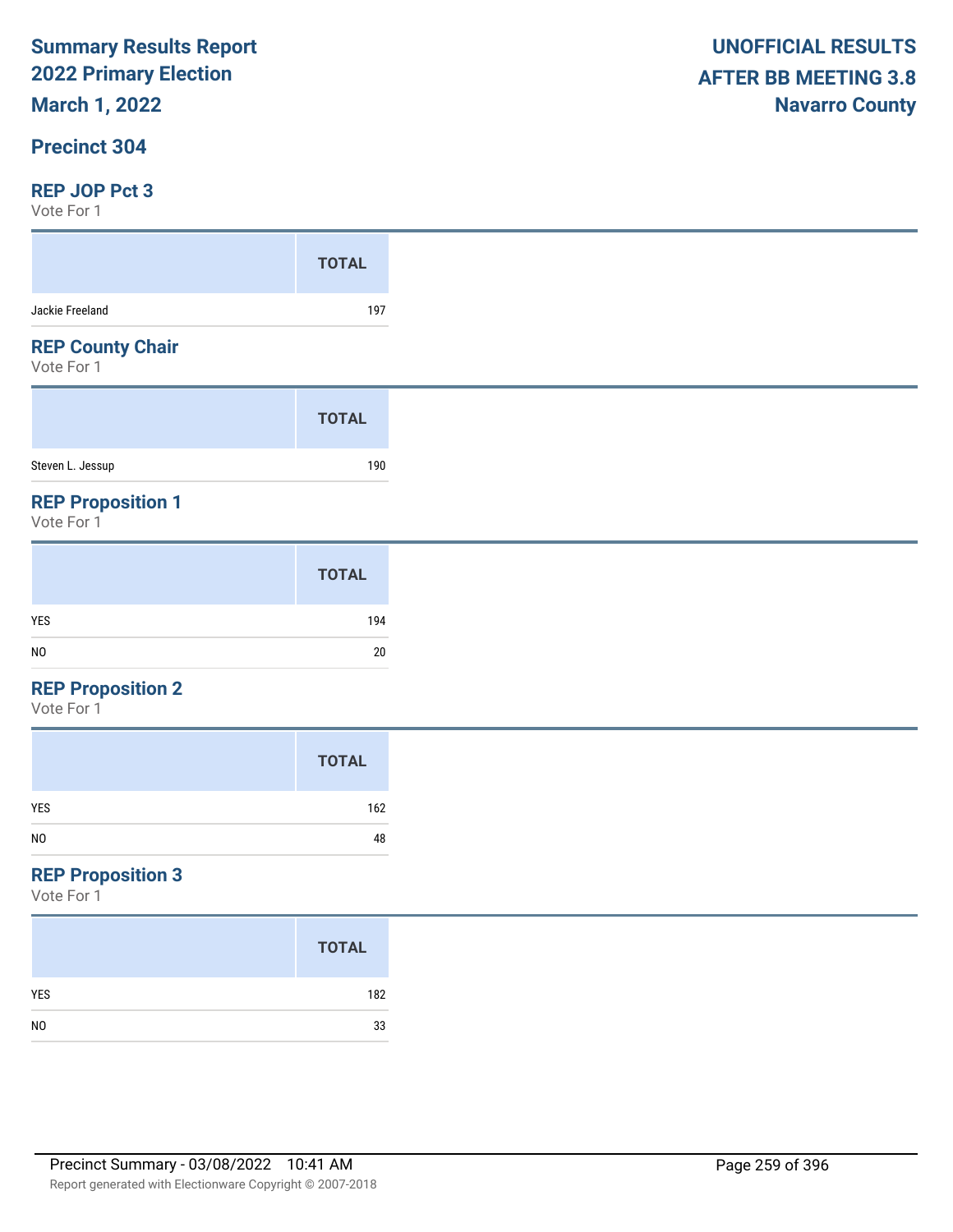## **March 1, 2022**

## **Precinct 304**

#### **REP Proposition 4**

Vote For 1

#### **REP Proposition 5**

Vote For 1

|                | <b>TOTAL</b> |
|----------------|--------------|
| <b>YES</b>     | 171          |
| N <sub>0</sub> | 42           |

## **REP Proposition 6**

Vote For 1

## **REP Proposition 7**

Vote For 1

| <b>TOTAL</b> |     |
|--------------|-----|
| <b>YES</b>   | 204 |
| NO           | 11  |

#### **REP Proposition 8**

|     | <b>TOTAL</b> |
|-----|--------------|
| YES | 192          |
|     | 21           |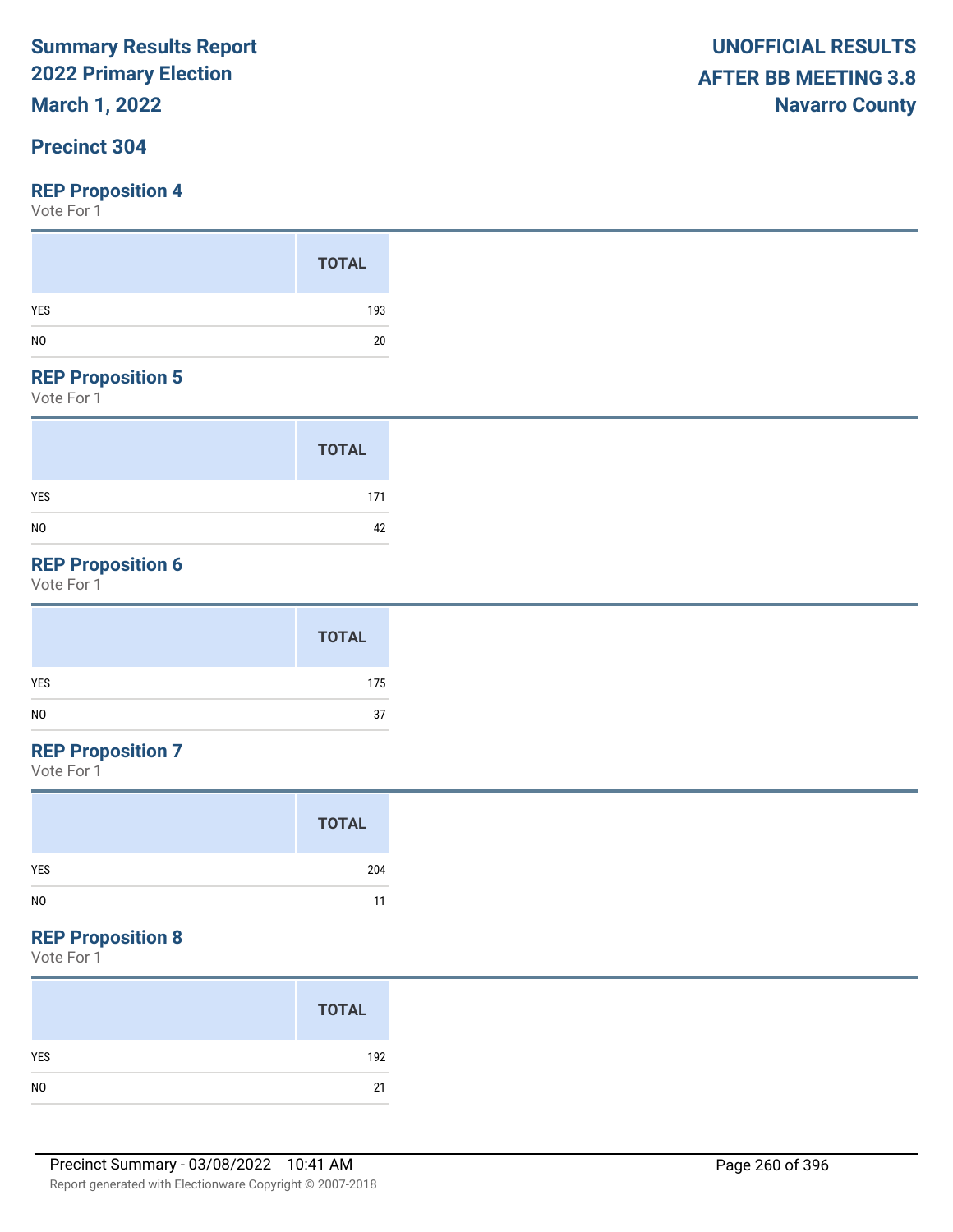## **March 1, 2022**

## **Precinct 304**

#### **REP Proposition 9**

Vote For 1

#### **REP Proposition 10**

Vote For 1

|                | <b>TOTAL</b> |
|----------------|--------------|
| <b>YES</b>     | 187          |
| N <sub>0</sub> | 24           |

### **DEM Governor**

Vote For 1

|                             | <b>TOTAL</b> |
|-----------------------------|--------------|
| <b>Rich Wakeland</b>        | 0            |
| Beto O'Rourke               | 14           |
| Joy Diaz                    | 0            |
| Inocencio (Inno) Barrientez | 0            |
| Michael Cooper              | 1            |

## **DEM Lieutenant Governor**

|                  | <b>TOTAL</b> |
|------------------|--------------|
| Carla Brailey    | 2            |
| Mike Collier     | 8            |
| Michelle Beckley | 2            |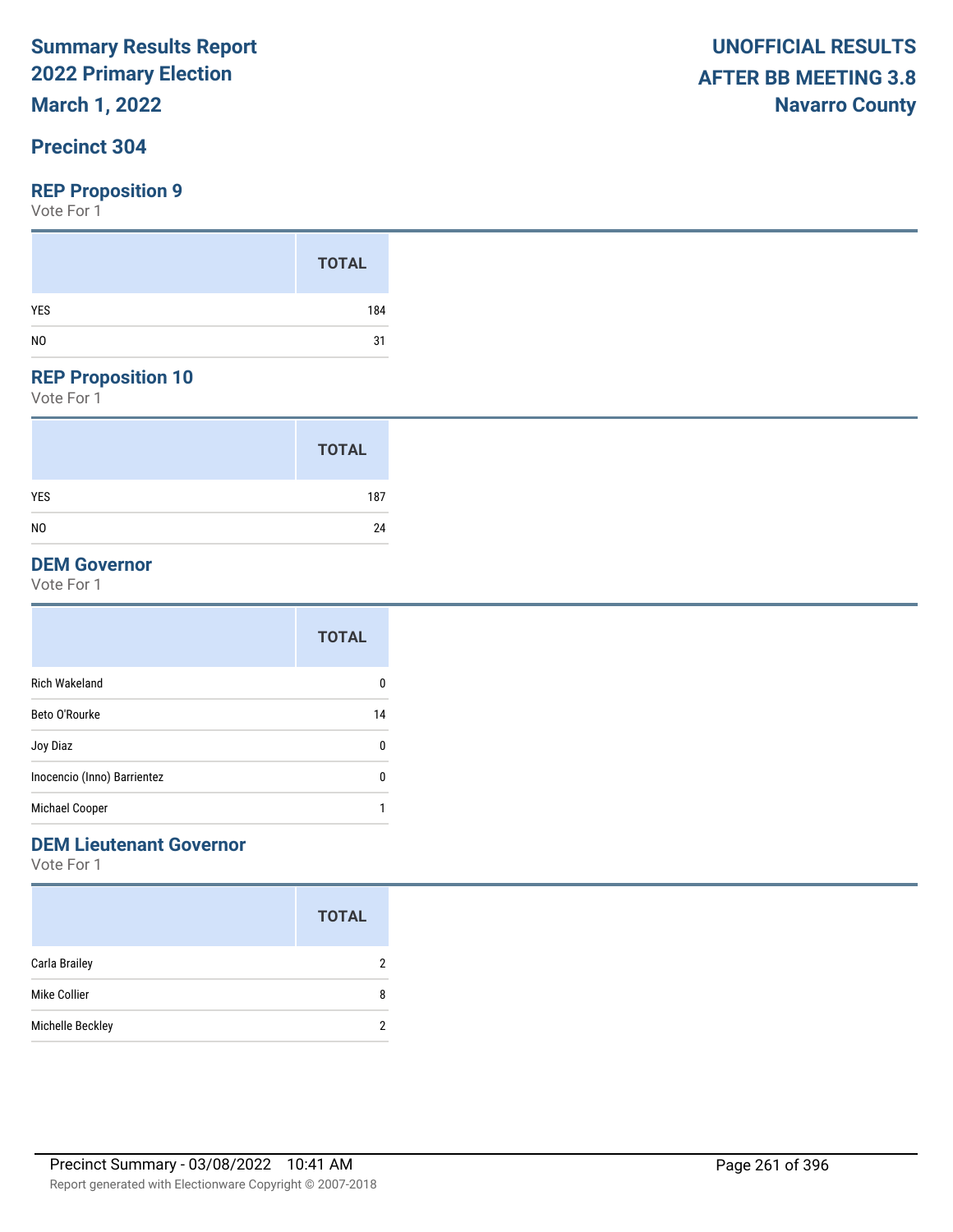**March 1, 2022**

## **Precinct 304**

Vote For 1

| 3 |
|---|
| 5 |
|   |
| 3 |
|   |

#### **DEM Comptroller of Public Accounts**

Vote For 1

|                    | <b>TOTAL</b> |
|--------------------|--------------|
| <b>Tim Mahoney</b> |              |
| Angel Luis Vega    | າ            |
| Janet T. Dudding   | 10           |

#### **DEM Comm General Land Office**

Vote For 1

|                      | <b>TOTAL</b> |
|----------------------|--------------|
| Jinny Suh            |              |
| Michael Lange        | 3            |
| Sandragrace Martinez |              |
| Jay Kleberg          | 3            |

## **DEM Commissioner of Agriculture**

|            | <b>TOTAL</b> |
|------------|--------------|
| Ed Ireson  | າ            |
| Susan Hays | 12           |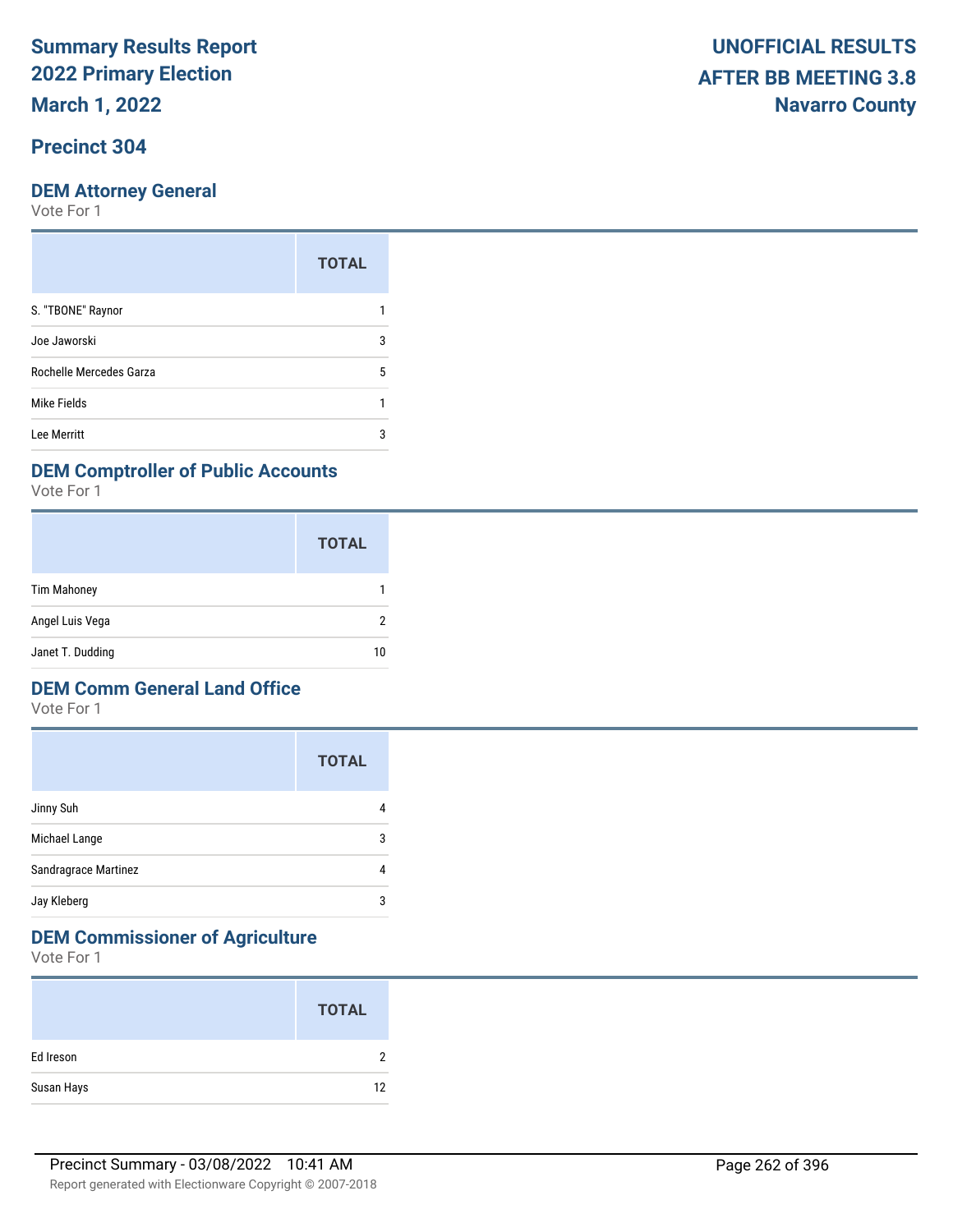**March 1, 2022**

#### **Precinct 304**

|                                                       | <b>TOTAL</b> |
|-------------------------------------------------------|--------------|
| Luke Warford                                          | 13           |
| <b>DEM Justice, Supreme Court, PI 3</b><br>Vote For 1 |              |
|                                                       | <b>TOTAL</b> |
| Erin A Nowell                                         | 13           |
| <b>DEM Justice, Supreme Court, PI 5</b><br>Vote For 1 |              |
|                                                       | <b>TOTAL</b> |
| Amanda Reichek                                        | 14           |
| <b>DEM Justice, Supreme Court, PI 9</b><br>Vote For 1 |              |
|                                                       | <b>TOTAL</b> |
| Julia Maldonado                                       | 13           |
| <b>DEM Judge, Ct of Crim App, PI 5</b><br>Vote For 1  |              |
|                                                       | <b>TOTAL</b> |
|                                                       |              |
| Dana Huffman                                          | 13           |
| DEM Judge, Ct of Crim App, Pl 6<br>Vote For 1         |              |
|                                                       | <b>TOTAL</b> |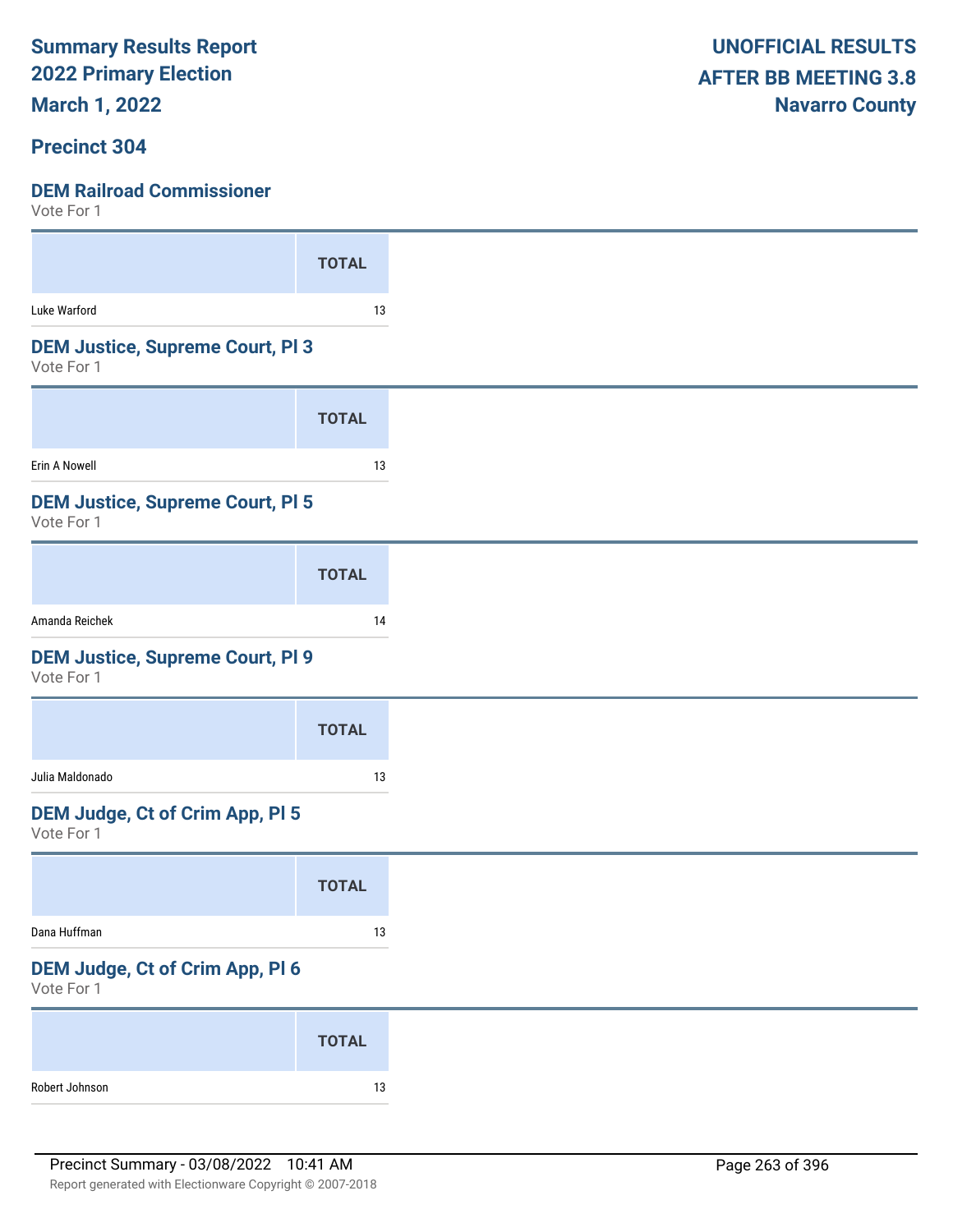**March 1, 2022**

#### **Precinct 304**

## **DEM Member, State BoE, Dist 14**

|                                                | <b>TOTAL</b> |
|------------------------------------------------|--------------|
| <b>Tracy Fisher</b>                            | 14           |
| <b>DEM State Senator, Dist 2</b><br>Vote For 1 |              |
|                                                | <b>TOTAL</b> |
| Prince S Giadolor                              | 14           |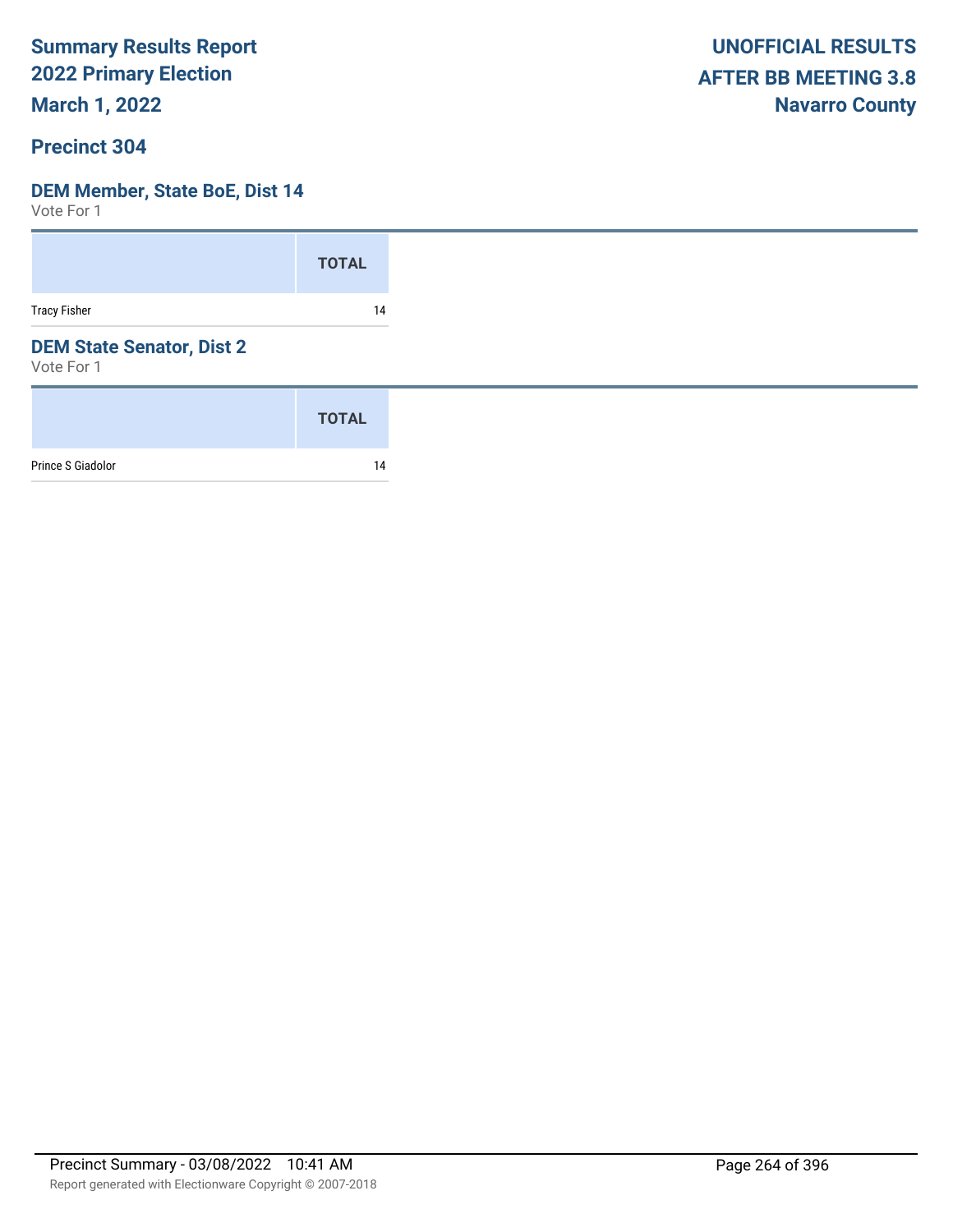#### **Precinct 305**

#### **STATISTICS**

|                                      | TOTAL |
|--------------------------------------|-------|
| Registered Voters - Total            | o     |
| Registered Voters - Republican Party | 0     |
| Registered Voters - Democratic Party | 0     |
| Registered Voters - NONPARTISAN      | 0     |
| <b>Ballots Cast - Total</b>          | 101   |
| Ballots Cast - Republican Party      | 86    |
| Ballots Cast - Democratic Party      | 15    |
| Ballots Cast - NONPARTISAN           | 0     |
| <b>Ballots Cast - Blank</b>          | 0     |
| Voter Turnout - Total                | 0.00% |
| Voter Turnout - Republican Party     | 0.00% |
| Voter Turnout - Democratic Party     | 0.00% |
| <b>Voter Turnout - NONPARTISAN</b>   | 0.00% |

### **REP US Representative, District 6**

|                   | <b>TOTAL</b> |
|-------------------|--------------|
| <b>Bill Payne</b> | 8            |
| James Buford      | 6            |
| Jake Ellzey       | 67           |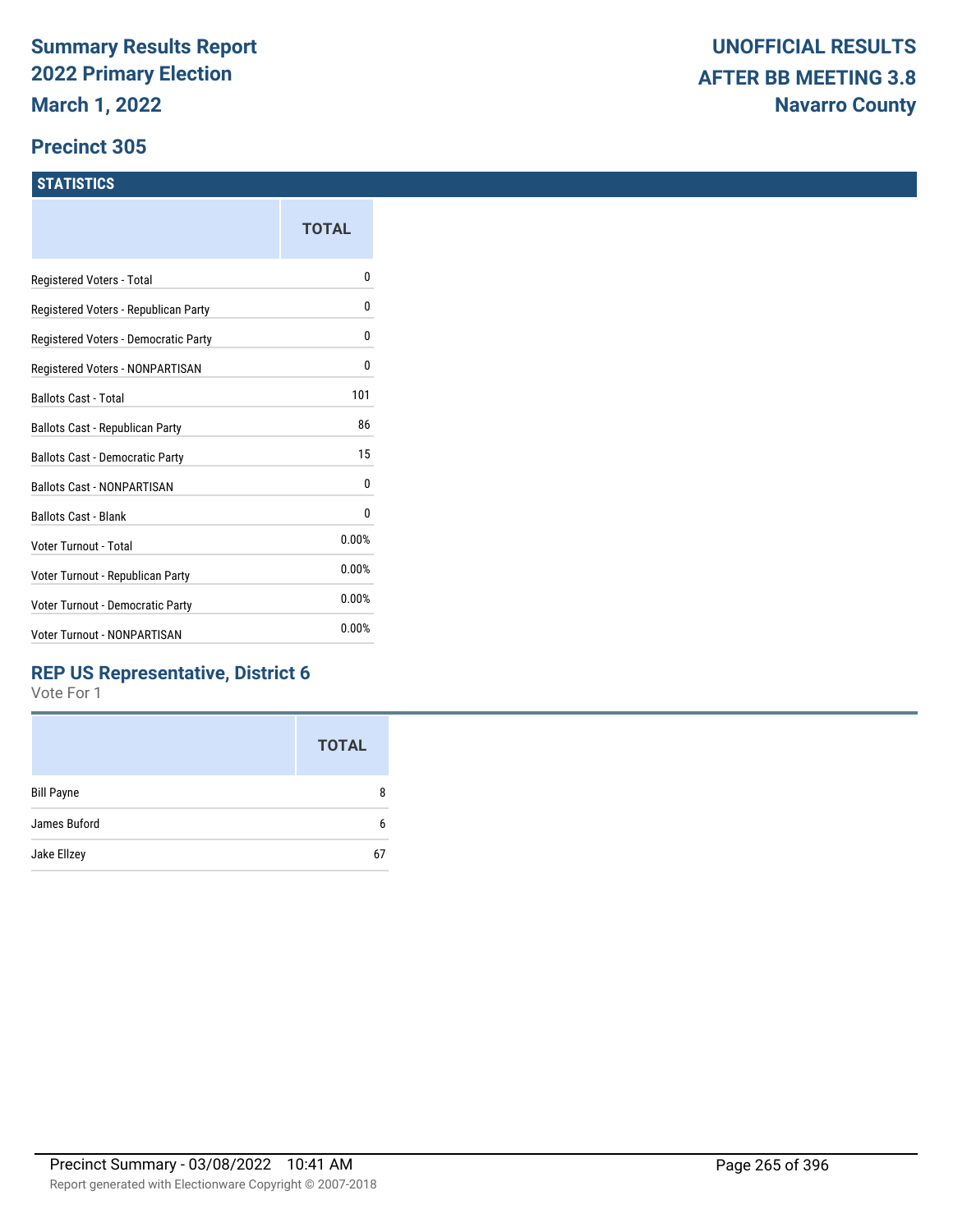**March 1, 2022**

## **Precinct 305**

#### **REP Governor**

Vote For 1

|                     | <b>TOTAL</b> |
|---------------------|--------------|
| <b>Greg Abbott</b>  | 62           |
| <b>Rick Perry</b>   | 1            |
| Danny Harrison      | 1            |
| Allen B. West       | 6            |
| <b>Chad Prather</b> | 4            |
| Kandy Kaye Horn     | 0            |
| Paul Belew          | 1            |
| Don Huffines        | 10           |

#### **REP Lieutenant Governor**

Vote For 1

|                        | <b>TOTAL</b> |
|------------------------|--------------|
| <b>Todd M. Bullis</b>  | 3            |
| Daniel Miller          | 3            |
| Dan Patrick            | 71           |
| Zach Vance             | 2            |
| <b>Trayce Bradford</b> | 2            |
| <b>Aaron Sorrells</b>  | 2            |

## **REP Attorney General**

|                   | <b>TOTAL</b> |
|-------------------|--------------|
| Eva Guzman        | 11           |
| <b>Ken Paxton</b> | 45           |
| Louie Gohmert     | 5            |
| George P. Bush    | 23           |

|                                | <b>TOTAL</b> |
|--------------------------------|--------------|
| <b>Greg Abbott</b>             | 62           |
| <b>Rick Perry</b>              |              |
| Danny Harrison                 |              |
| Allen B. West                  | 6            |
| <b>Chad Prather</b>            | 4            |
| Kandy Kaye Horn                | 0            |
| Paul Belew                     | ٠            |
| Don Huffines                   | 10           |
| <b>DED Lieutenant Covernor</b> |              |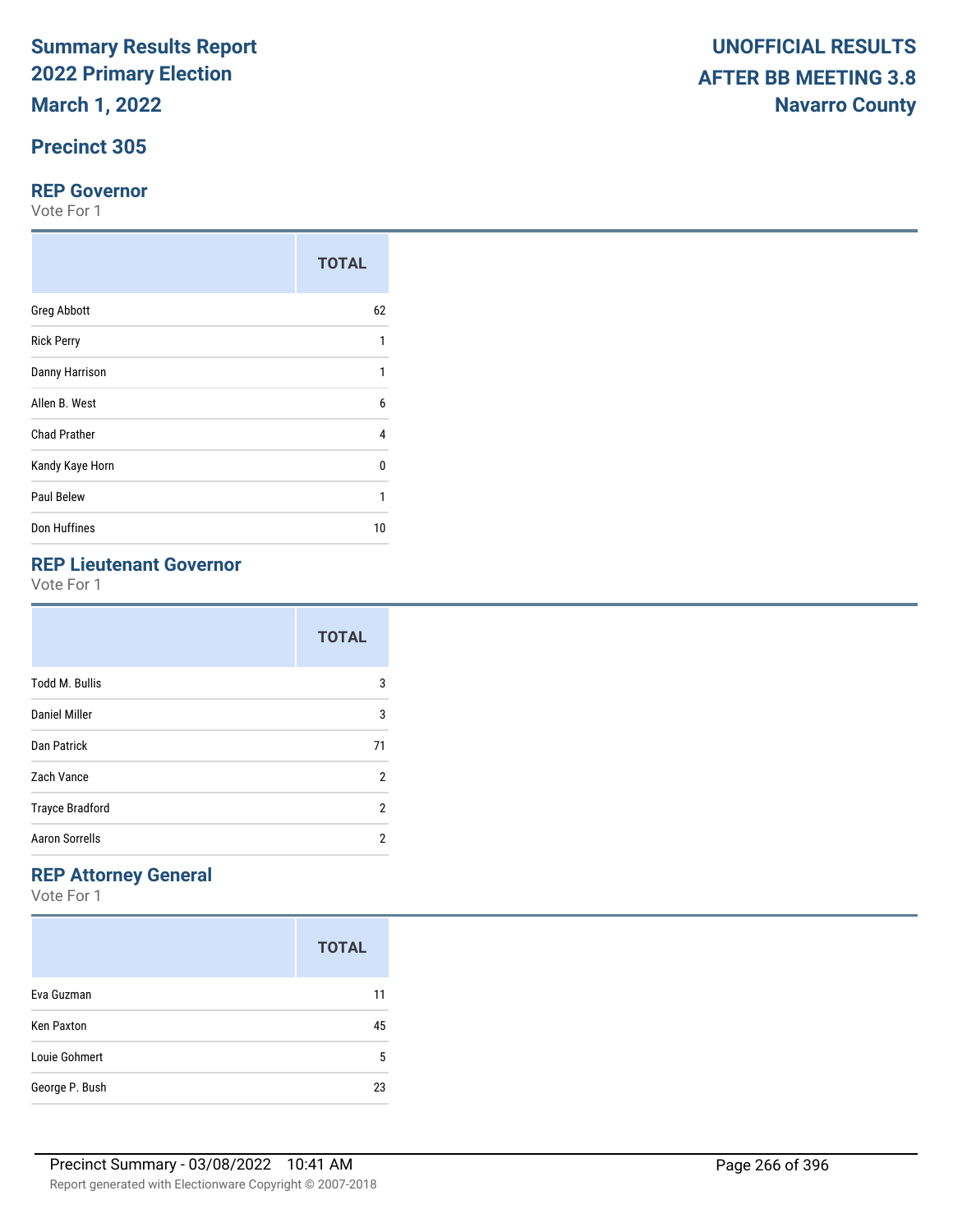**March 1, 2022**

#### **Precinct 305**

#### **REP Comptroller of Public Accounts**

Vote For 1

|                | <b>TOTAL</b> |
|----------------|--------------|
| Mark V. Goloby | 16           |
| Glenn Hegar    | 61           |

#### **REP Comm General Land Office**

Vote For 1

|                        | <b>TOTAL</b>   |  |
|------------------------|----------------|--|
| Ben Armenta            | 7              |  |
| Jon Spiers             | 11             |  |
| Victor Avila           | 9              |  |
| Rufus Lopez            | $\overline{2}$ |  |
| Dawn Buckingham        | 21             |  |
| <b>Tim Westley</b>     | 14             |  |
| Don W. Minton          | 6              |  |
| <b>Weston Martinez</b> | 1              |  |

## **REP Commissioner of Agriculture**

|                  | <b>TOTAL</b> |
|------------------|--------------|
| Carey A. Counsil | 6            |
| Sid Miller       | 46           |
| James White      | 24           |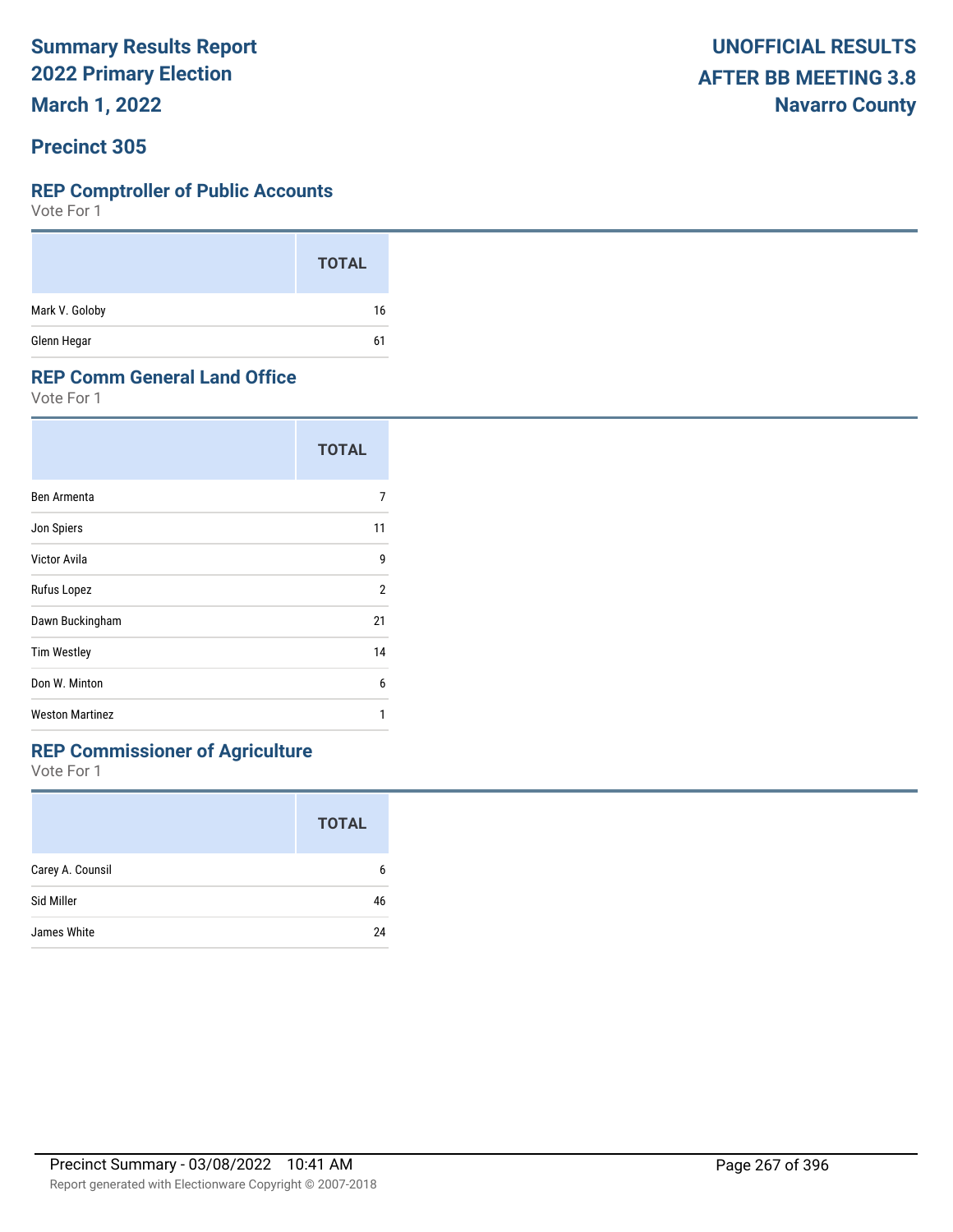**March 1, 2022**

## **Precinct 305**

#### **REP Railroad Commissioner**

Vote For 1

|                        | <b>TOTAL</b> |
|------------------------|--------------|
| Sarah Stogner          | 15           |
| Dawayne Tipton         | 10           |
| Wayne Christian        | 21           |
| Tom Slocum Jr          | 7            |
| Marvin "Sarge" Summers | 18           |

#### **REP Justice, Supreme Court, Pl 3**

Vote For 1

|                | <b>TOTAL</b> |
|----------------|--------------|
| Debra Lehrmann | 72           |

## **REP Justice, Supreme Court, Pl 5**

Vote For 1

|               | <b>TOTAL</b> |
|---------------|--------------|
| Rebeca Huddle | 72           |

### **REP Justice, Supreme Court, Pl 9**

Vote For 1

| <b>TOTAL</b>           |
|------------------------|
| David J. Schenck<br>43 |
| Evan Young<br>29       |

## **REP Judge, Ct of Crim App, Pl 2**

|               | <b>TOTAL</b> |
|---------------|--------------|
| Mary Lou Keel | 71           |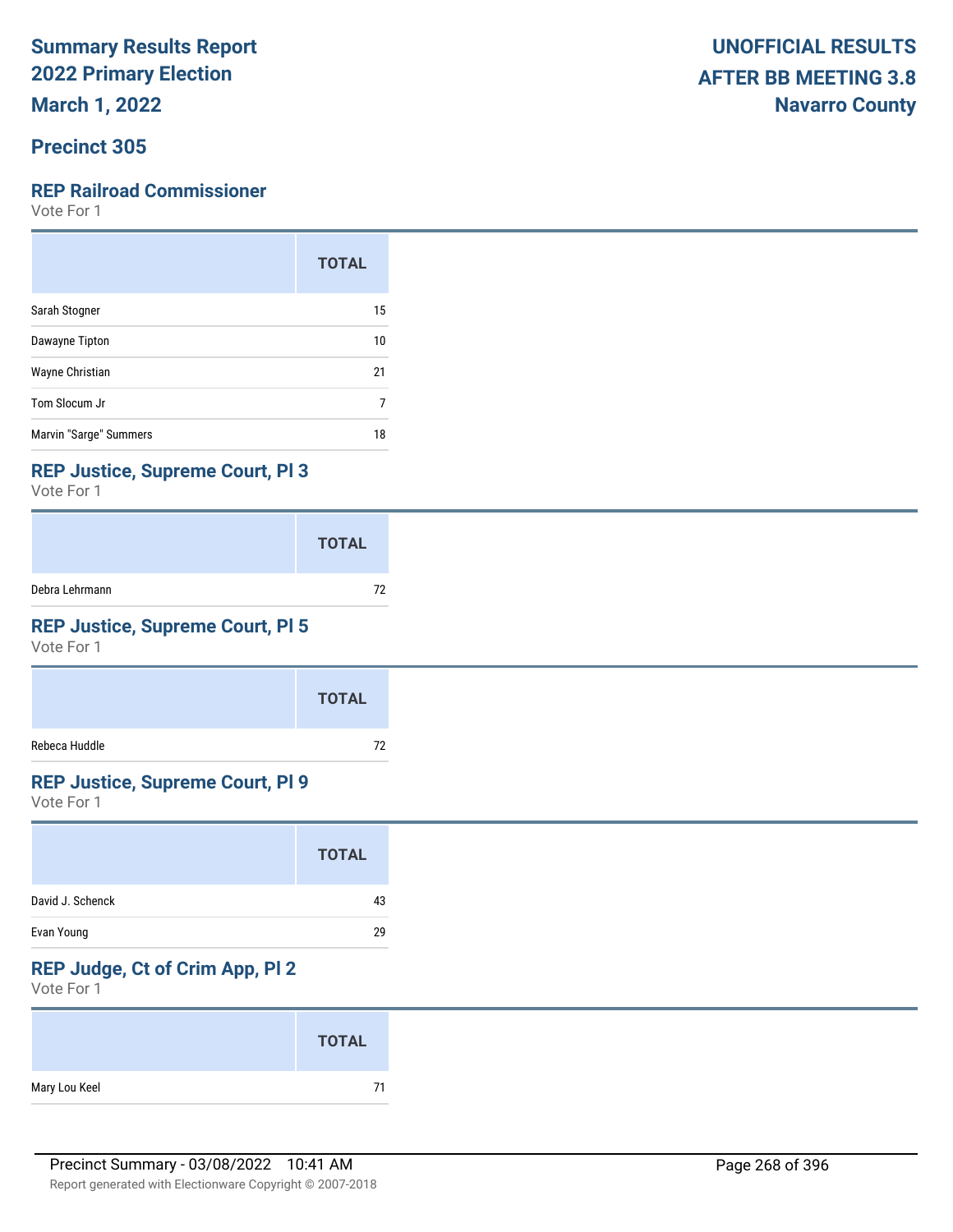**March 1, 2022**

#### **Precinct 305**

#### **REP Judge, Ct of Crim App, Pl 5**

Vote For 1

#### **REP Judge, Ct of Crim App, Pl 6**

Vote For 1

|                       | <b>TOTAL</b> |
|-----------------------|--------------|
| Jesse F. McClure, III | 68           |

#### **REP Member, State BoE, Dist 14**

Vote For 1

| <b>TOTAL</b>            |
|-------------------------|
| Evelyn Brooks<br>49     |
| Sue Melton-Malone<br>23 |

#### **REP State Senator, Dist 2**

Vote For 1

|                 | <b>TOTAL</b> |  |
|-----------------|--------------|--|
| <b>Bob Hall</b> | 72           |  |

#### **REP State Representative, Dist 8**

|             | <b>TOTAL</b> |
|-------------|--------------|
| Cody Harris | 75           |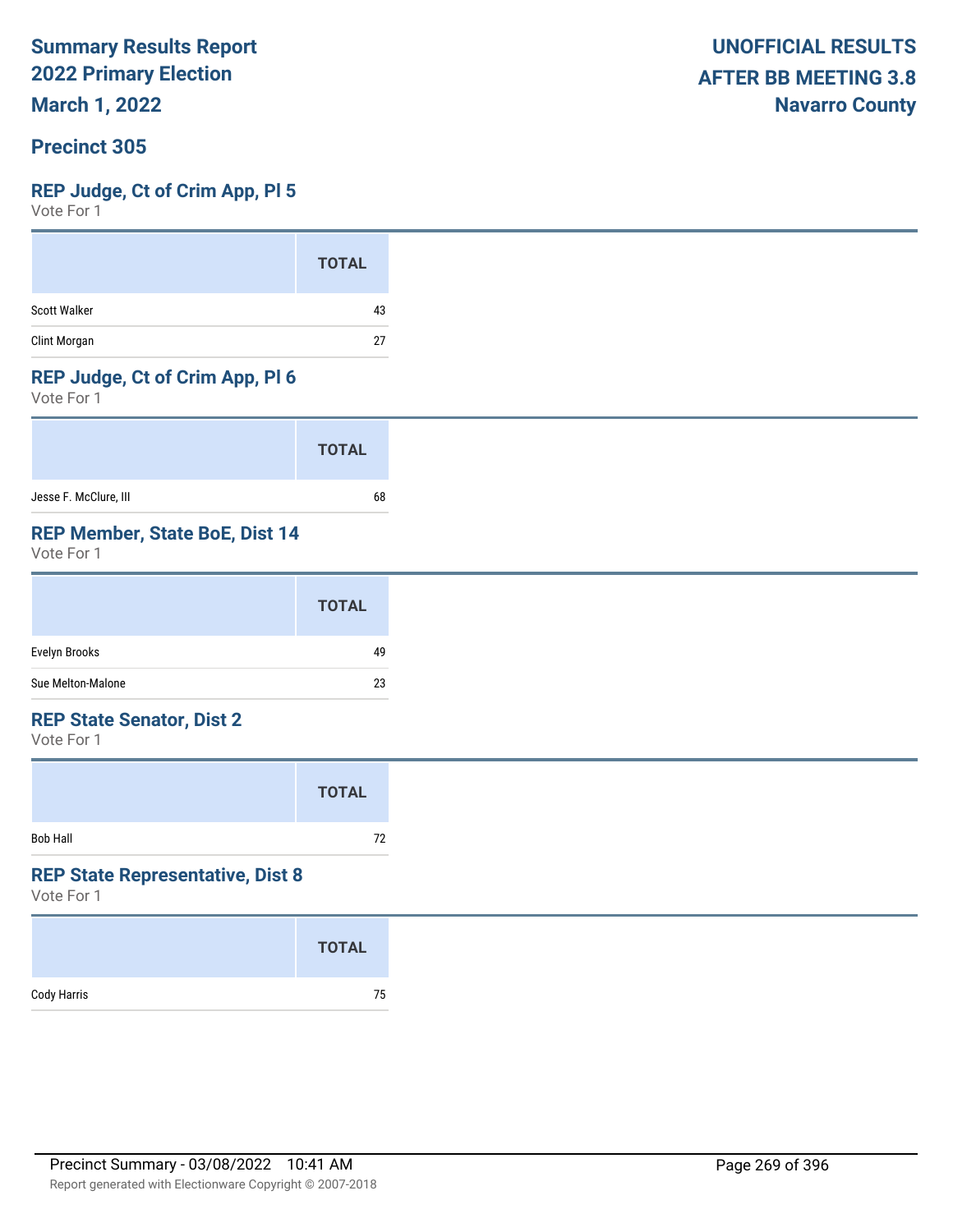**March 1, 2022**

#### **Precinct 305**

## **REP Justice, 10th Ct of App Dist, Pl 3**

| VOLE FOI I                                          |              |
|-----------------------------------------------------|--------------|
|                                                     | <b>TOTAL</b> |
| Steve Smith                                         | 71           |
| <b>REP Criminal District Attorney</b><br>Vote For 1 |              |
|                                                     | <b>TOTAL</b> |
| Will Thompson                                       | 74           |
| <b>REP County Judge</b><br>Vote For 1               |              |
|                                                     | <b>TOTAL</b> |
| H M. Davenport Jr                                   | 75           |
| <b>REP District Clerk</b><br>Vote For 1             |              |
|                                                     | <b>TOTAL</b> |
| Joshua B. Tackett                                   | $77\,$       |
| <b>REP County Clerk</b><br>Vote For 1               |              |
|                                                     | <b>TOTAL</b> |
| Sherry Dowd                                         | $75\,$       |
| <b>REP County Treasurer</b><br>Vote For 1           |              |
|                                                     | <b>TOTAL</b> |
| Ryan Douglas                                        | $73\,$       |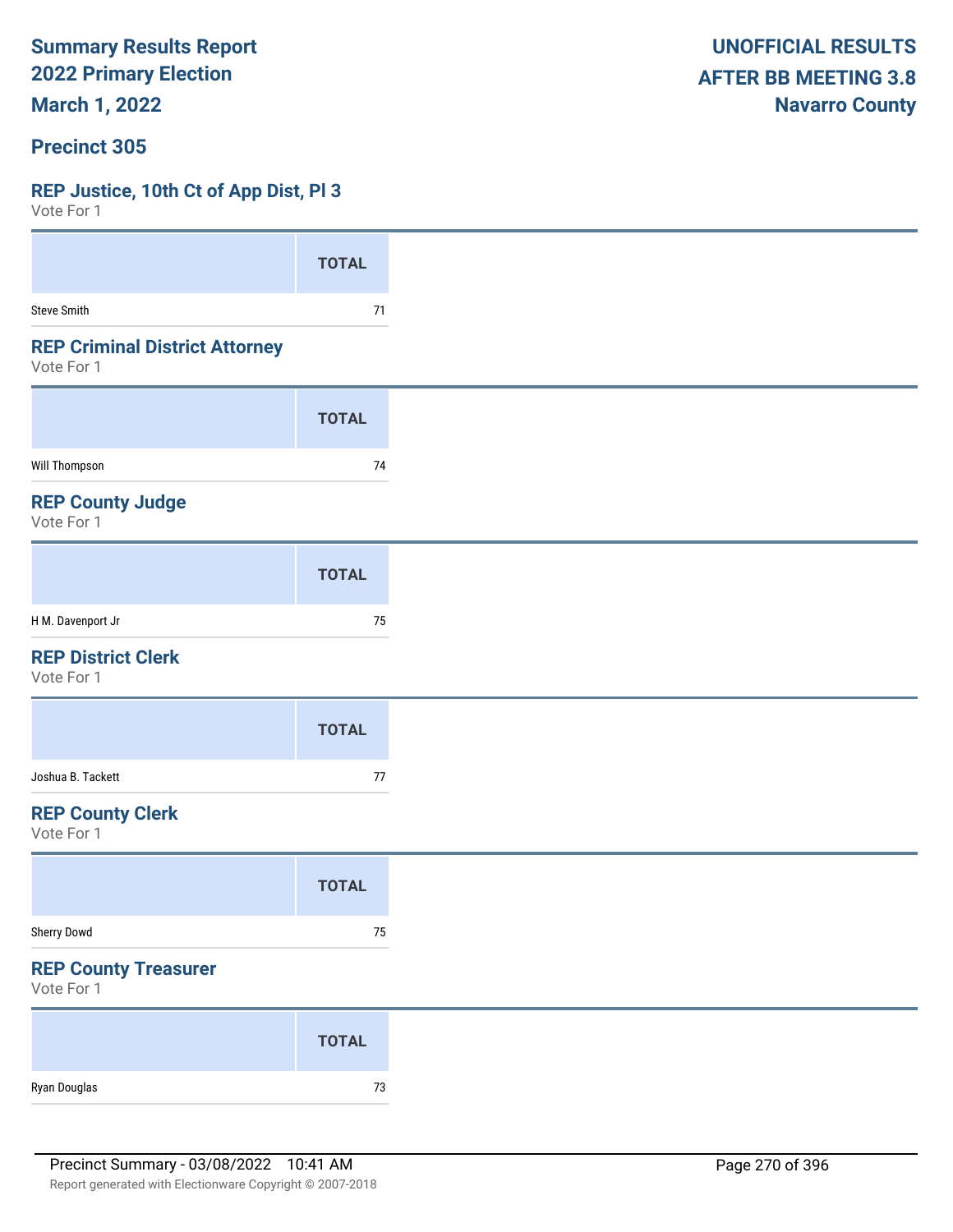**March 1, 2022**

### **Precinct 305**

#### **REP JOP Pct 3**

Vote For 1

| .                                     |              |
|---------------------------------------|--------------|
|                                       | <b>TOTAL</b> |
| Jackie Freeland                       | 74           |
| <b>REP County Chair</b><br>Vote For 1 |              |
|                                       | <b>TOTAL</b> |
| Steven L. Jessup                      | 70           |
| <b>REP Proposition 1</b>              |              |

Vote For 1

|                | <b>TOTAL</b> |
|----------------|--------------|
| YES            | 83           |
| N <sub>0</sub> | ◠            |

#### **REP Proposition 2**

Vote For 1

|                | <b>TOTAL</b> |
|----------------|--------------|
| YES            | 67           |
| N <sub>0</sub> | 16           |

## **REP Proposition 3**

|                | <b>TOTAL</b> |
|----------------|--------------|
| <b>YES</b>     | 73           |
| N <sub>0</sub> | 12           |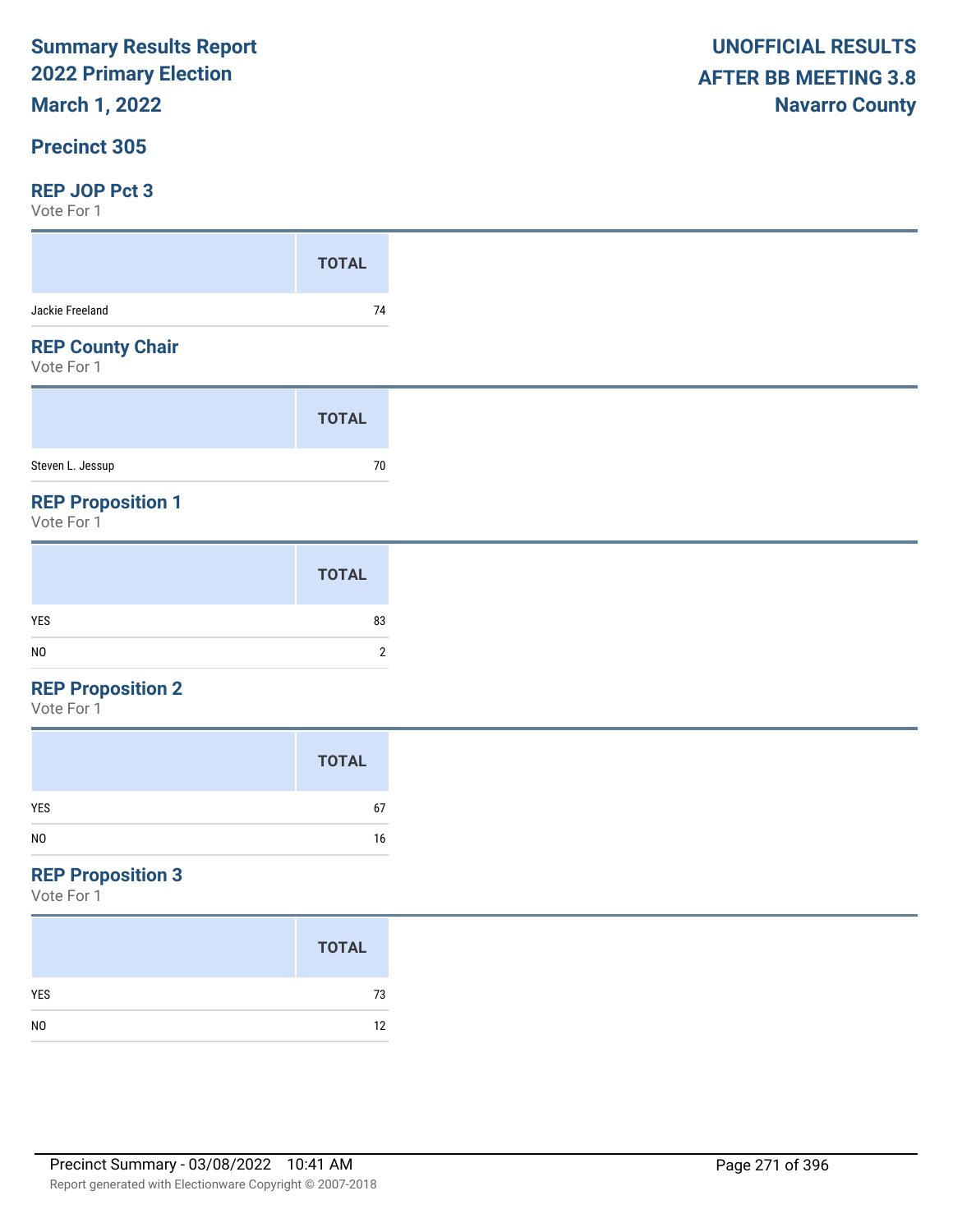## **March 1, 2022**

## **Precinct 305**

Vote For 1

#### **REP Proposition 5**

Vote For 1

|                | <b>TOTAL</b> |
|----------------|--------------|
| <b>YES</b>     | 74           |
| N <sub>0</sub> | 12           |

## **REP Proposition 6**

Vote For 1

### **REP Proposition 7**

Vote For 1

|                | <b>TOTAL</b> |
|----------------|--------------|
| <b>YES</b>     | 85           |
| N <sub>0</sub> |              |

## **REP Proposition 8**

|     | <b>TOTAL</b> |
|-----|--------------|
| YES | 79           |
|     | h.           |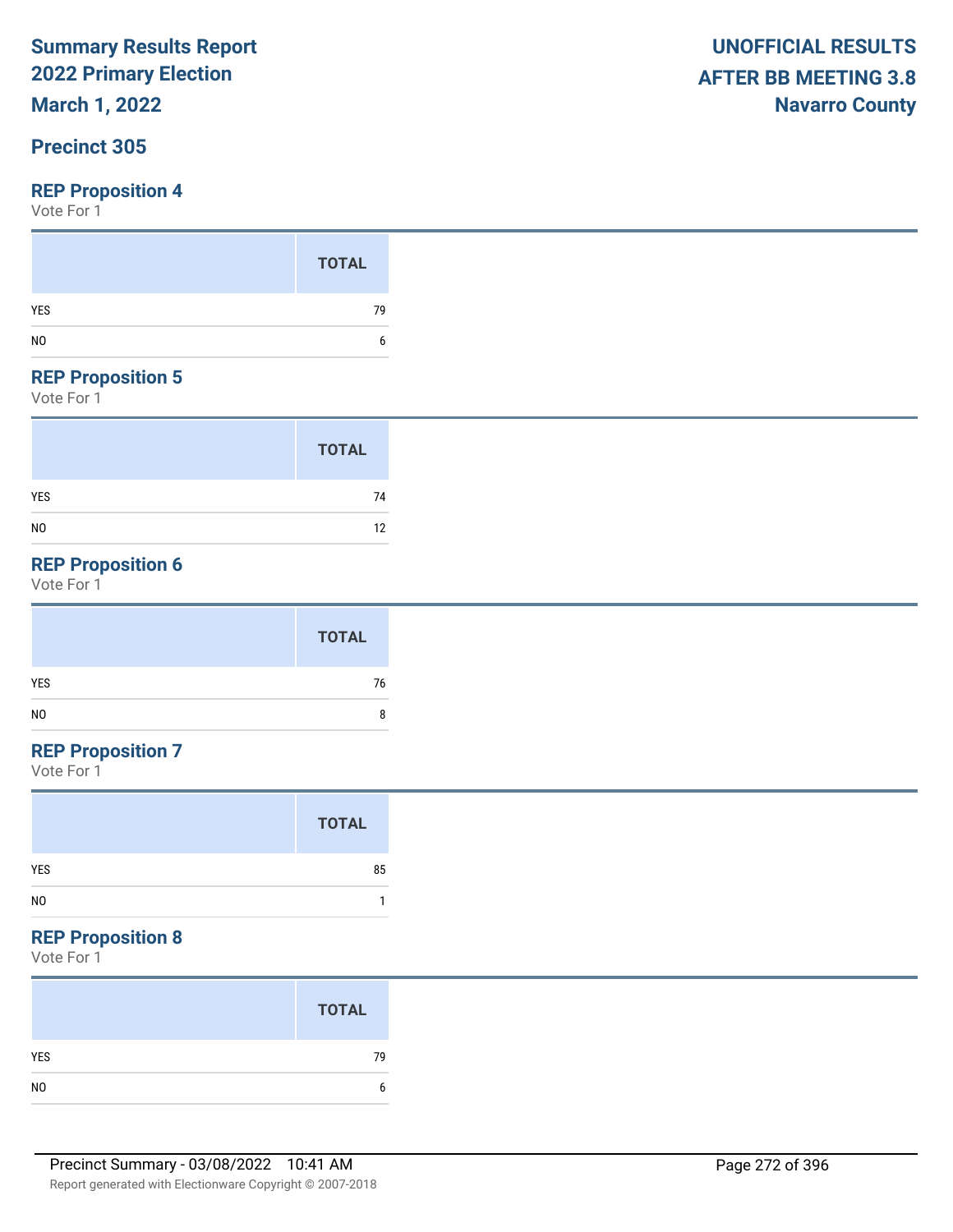## **March 1, 2022**

## **Precinct 305**

#### **REP Proposition 9**

Vote For 1

### **REP Proposition 10**

Vote For 1

|                | <b>TOTAL</b> |
|----------------|--------------|
| <b>YES</b>     | 78           |
| N <sub>0</sub> |              |

## **DEM Governor**

Vote For 1

|                             | <b>TOTAL</b> |
|-----------------------------|--------------|
| <b>Rich Wakeland</b>        | 0            |
| Beto O'Rourke               | 15           |
| Joy Diaz                    | 0            |
| Inocencio (Inno) Barrientez | 0            |
| Michael Cooper              | 0            |
|                             |              |

### **DEM Lieutenant Governor**

|                  | <b>TOTAL</b> |
|------------------|--------------|
| Carla Brailey    | 5            |
| Mike Collier     | 5            |
| Michelle Beckley | 5            |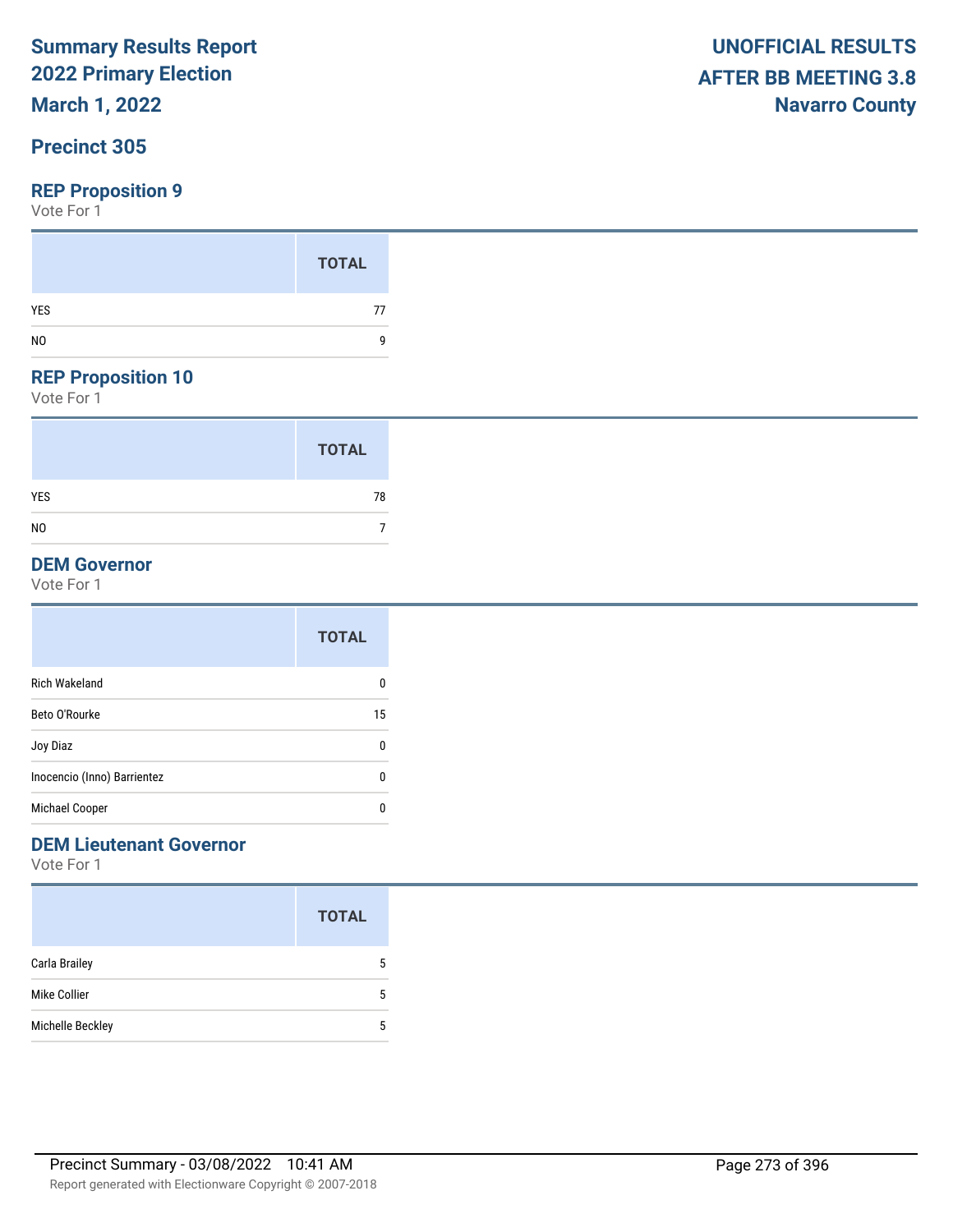**March 1, 2022**

## **Precinct 305**

Vote For 1

| <b>TOTAL</b> |
|--------------|
| 3            |
| 3            |
|              |
|              |
| 5            |
|              |

#### **DEM Comptroller of Public Accounts**

Vote For 1

|                    | <b>TOTAL</b> |
|--------------------|--------------|
| <b>Tim Mahoney</b> | 8            |
| Angel Luis Vega    | 3            |
| Janet T. Dudding   | 3            |

#### **DEM Comm General Land Office**

Vote For 1

|                      | <b>TOTAL</b> |
|----------------------|--------------|
| Jinny Suh            | 2            |
| Michael Lange        | 2            |
| Sandragrace Martinez | 8            |
| Jay Kleberg          |              |

## **DEM Commissioner of Agriculture**

|            | <b>TOTAL</b> |
|------------|--------------|
| Ed Ireson  | 3            |
| Susan Hays | 11           |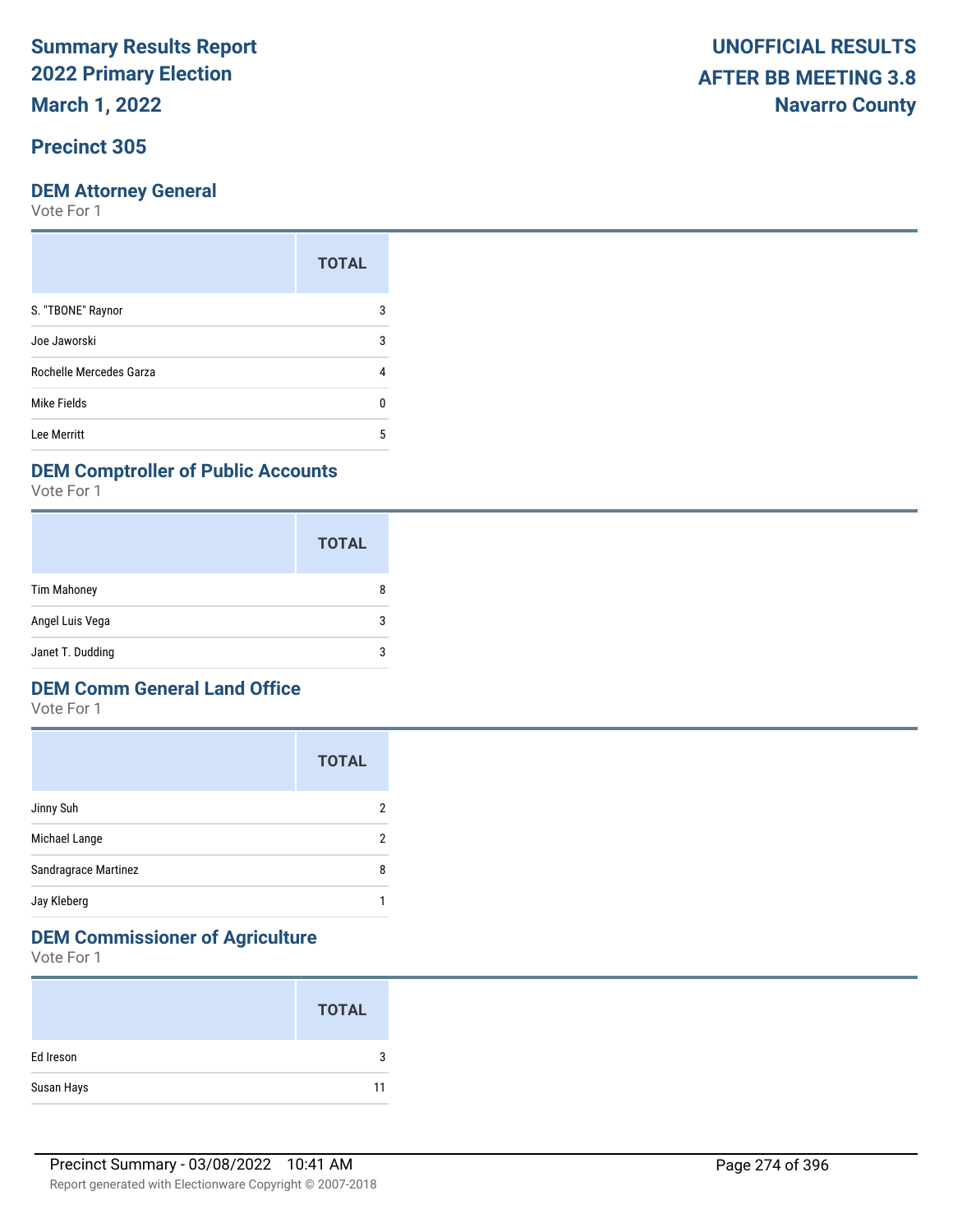**March 1, 2022**

#### **Precinct 305**

| <b>TOTAL</b>                            |
|-----------------------------------------|
| 13                                      |
| <b>DEM Justice, Supreme Court, PI 3</b> |
| <b>TOTAL</b>                            |
| 13                                      |
| <b>DEM Justice, Supreme Court, PI 5</b> |
| <b>TOTAL</b>                            |
| 13                                      |
| <b>DEM Justice, Supreme Court, PI 9</b> |
| <b>TOTAL</b>                            |
| 13                                      |
|                                         |
|                                         |
| <b>TOTAL</b>                            |
| 13                                      |
| DEM Judge, Ct of Crim App, Pl 6         |
| <b>TOTAL</b>                            |
| <b>DEM Judge, Ct of Crim App, PI 5</b>  |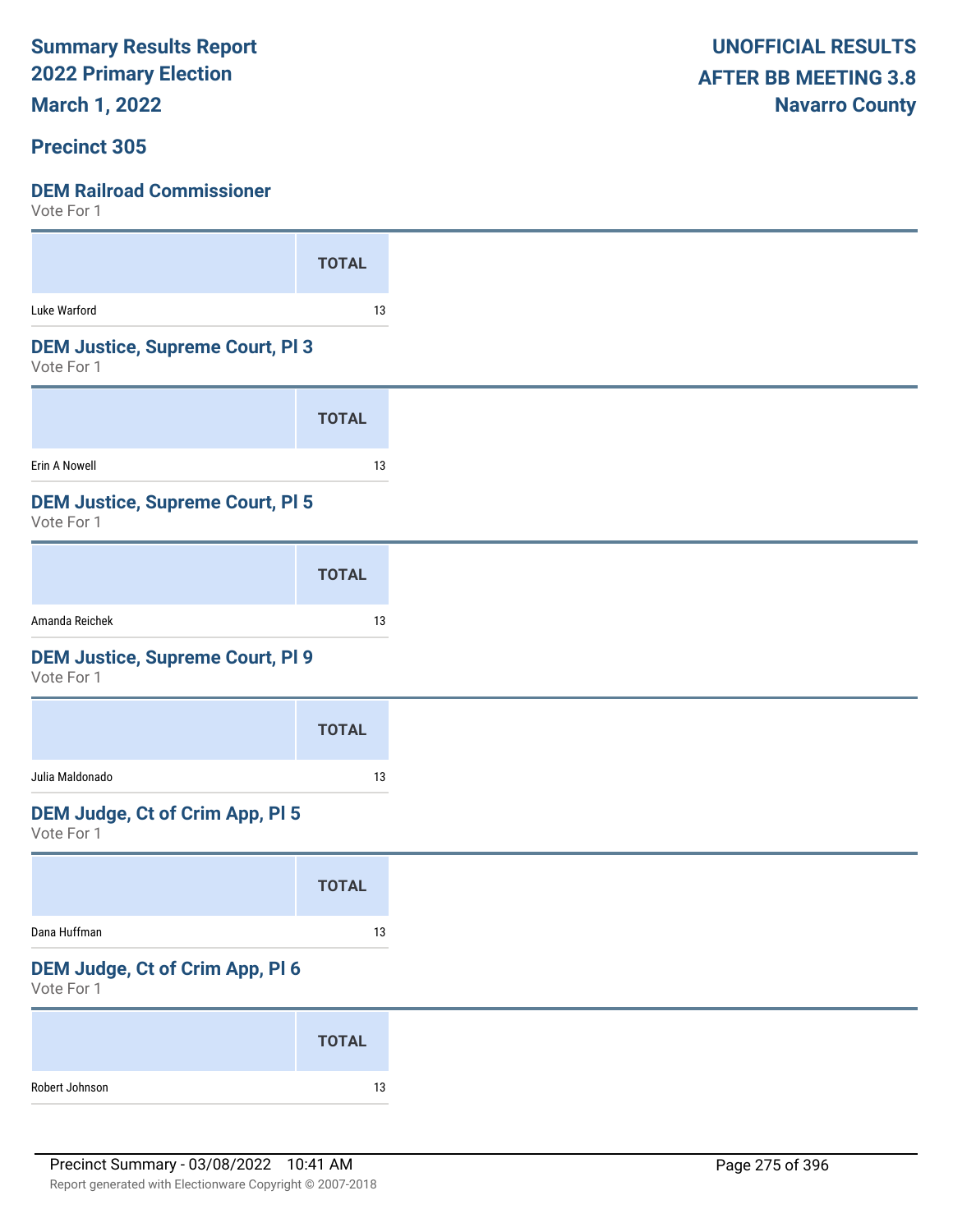**March 1, 2022**

#### **Precinct 305**

## **DEM Member, State BoE, Dist 14**

|                                                | <b>TOTAL</b> |
|------------------------------------------------|--------------|
| <b>Tracy Fisher</b>                            | 13           |
| <b>DEM State Senator, Dist 2</b><br>Vote For 1 |              |
|                                                | <b>TOTAL</b> |
| Prince S Giadolor                              | 13           |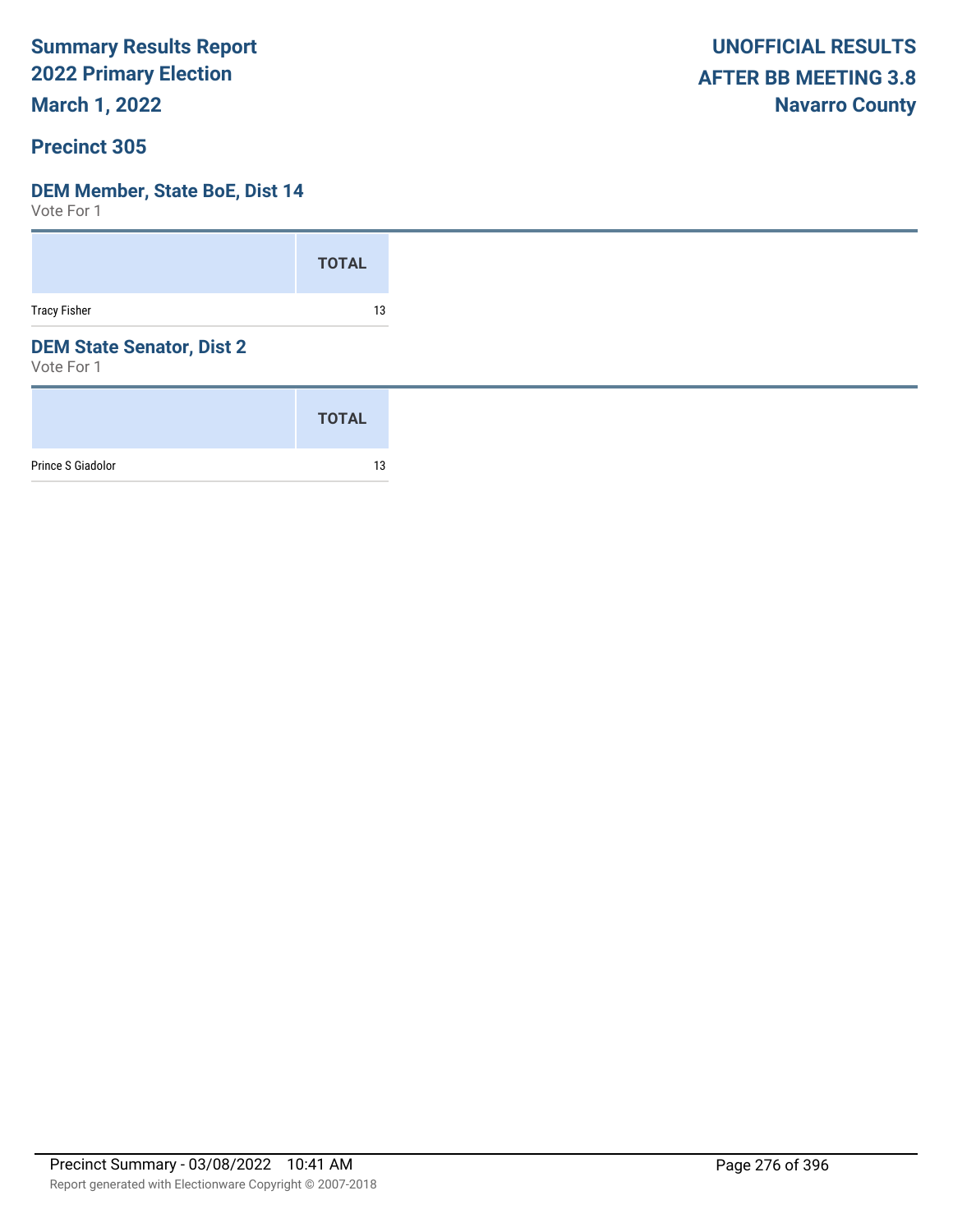#### **Precinct 306**

#### **STATISTICS**

|                                      | TOTAL |
|--------------------------------------|-------|
| Registered Voters - Total            | N     |
| Registered Voters - Republican Party | 0     |
| Registered Voters - Democratic Party | 0     |
| Registered Voters - NONPARTISAN      | 0     |
| Ballots Cast - Total                 | 70    |
| Ballots Cast - Republican Party      | 60    |
| Ballots Cast - Democratic Party      | 10    |
| <b>Ballots Cast - NONPARTISAN</b>    | 0     |
| <b>Ballots Cast - Blank</b>          | 0     |
| Voter Turnout - Total                | 0.00% |
| Voter Turnout - Republican Party     | 0.00% |
| Voter Turnout - Democratic Party     | 0.00% |
| Voter Turnout - NONPARTISAN          | 0.00% |
|                                      |       |

### **REP US Representative, District 6**

|                   | <b>TOTAL</b> |
|-------------------|--------------|
| <b>Bill Payne</b> |              |
| James Buford      | 8            |
| Jake Ellzey       | 45           |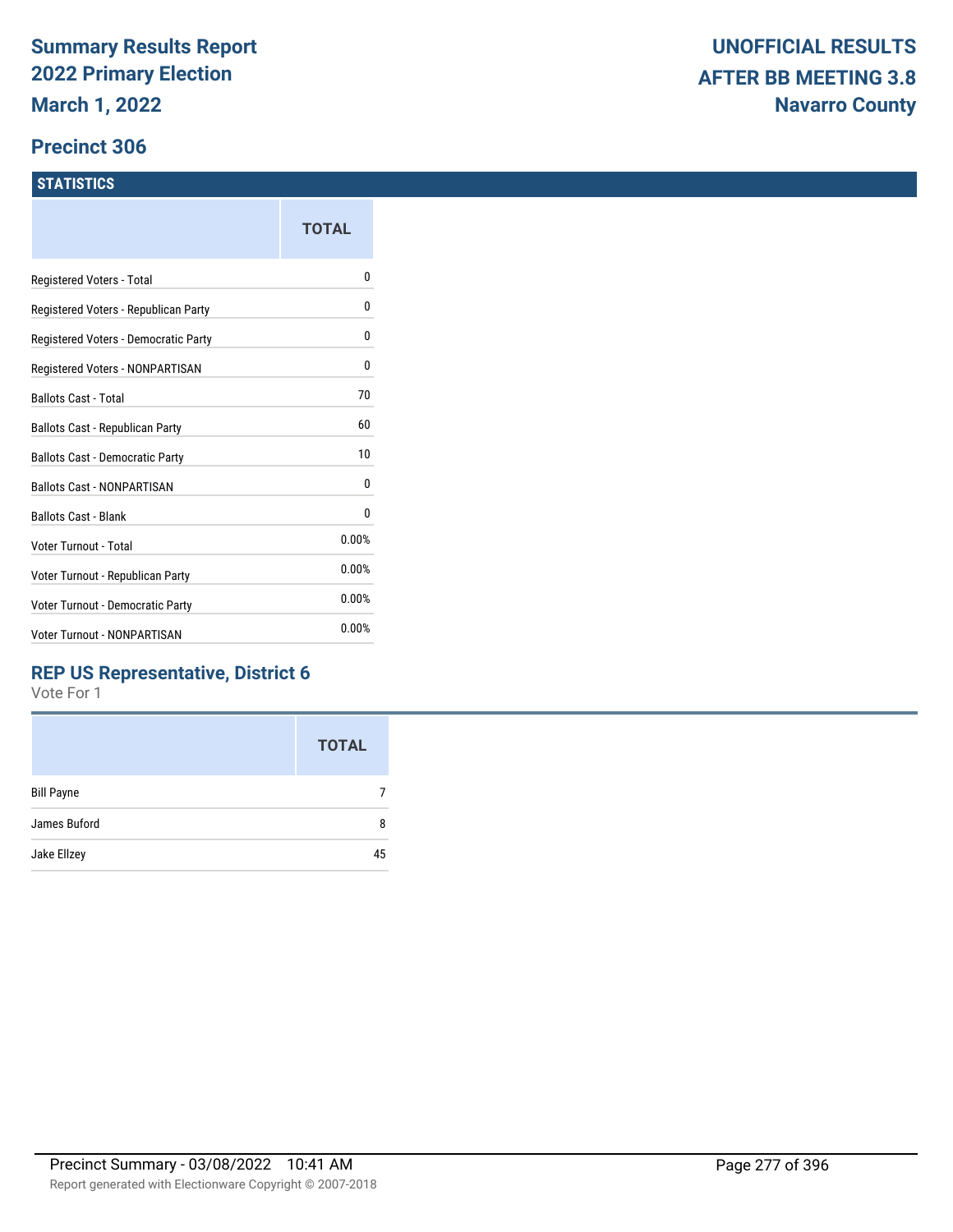**March 1, 2022**

## **Precinct 306**

#### **REP Governor**

Vote For 1

|                     | <b>TOTAL</b> |
|---------------------|--------------|
| <b>Greg Abbott</b>  | 43           |
| <b>Rick Perry</b>   | 1            |
| Danny Harrison      | $\Omega$     |
| Allen B. West       | 6            |
| <b>Chad Prather</b> | 5            |
| Kandy Kaye Horn     | $\Omega$     |
| Paul Belew          | $\Omega$     |
| Don Huffines        | 5            |

#### **REP Lieutenant Governor**

|                        | <b>TOTAL</b> |
|------------------------|--------------|
| <b>Todd M. Bullis</b>  | 6            |
| Daniel Miller          | 2            |
| Dan Patrick            | 50           |
| Zach Vance             | U            |
| <b>Trayce Bradford</b> | 1            |
| <b>Aaron Sorrells</b>  | 1            |

## **REP Attorney General**

|                   | <b>TOTAL</b> |
|-------------------|--------------|
| Eva Guzman        |              |
| <b>Ken Paxton</b> | 33           |
| Louie Gohmert     | 5            |
| George P. Bush    | 18           |

|                                              | <b>TOTAL</b> |
|----------------------------------------------|--------------|
| Greg Abbott                                  | 43           |
| Rick Perry                                   |              |
| Danny Harrison                               | 0            |
| Allen B. West                                | 6            |
| <b>Chad Prather</b>                          | 5            |
| Kandy Kaye Horn                              | 0            |
| Paul Belew                                   | 0            |
| Don Huffines                                 | 5            |
| <b>REP Lieutenant Governor</b><br>Vote For 1 |              |
|                                              | -----        |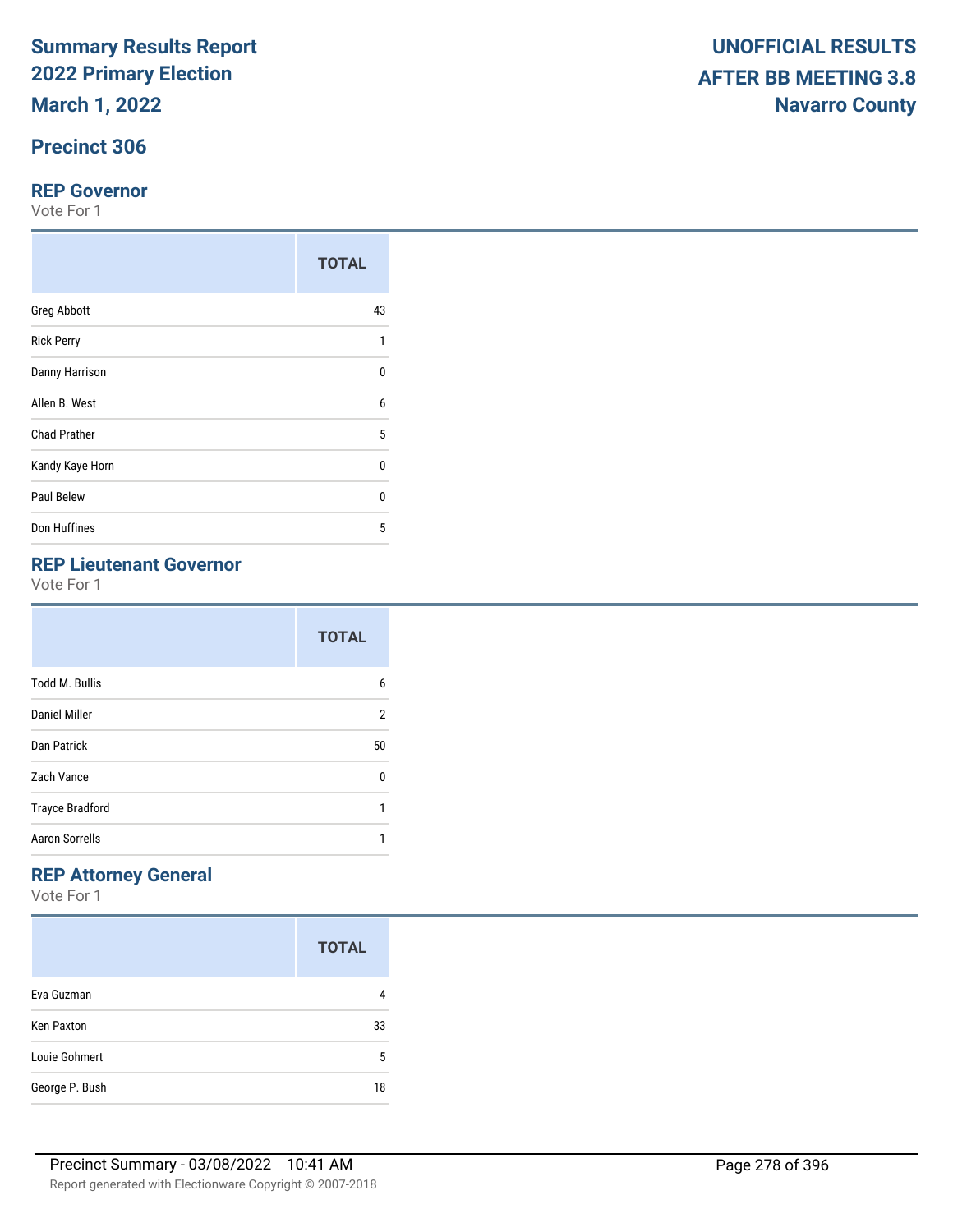**March 1, 2022**

#### **Precinct 306**

#### **REP Comptroller of Public Accounts**

Vote For 1

|                | <b>TOTAL</b> |
|----------------|--------------|
| Mark V. Goloby | 14           |
| Glenn Hegar    | 45           |

#### **REP Comm General Land Office**

Vote For 1

|                        | <b>TOTAL</b>   |
|------------------------|----------------|
| Ben Armenta            | 7              |
| Jon Spiers             | 10             |
| Victor Avila           | $\overline{2}$ |
| Rufus Lopez            | 1              |
| Dawn Buckingham        | 21             |
| <b>Tim Westley</b>     | 8              |
| Don W. Minton          | 3              |
| <b>Weston Martinez</b> | 1              |

## **REP Commissioner of Agriculture**

|                  | <b>TOTAL</b> |
|------------------|--------------|
| Carey A. Counsil | 6            |
| Sid Miller       | 31           |
| James White      | 20           |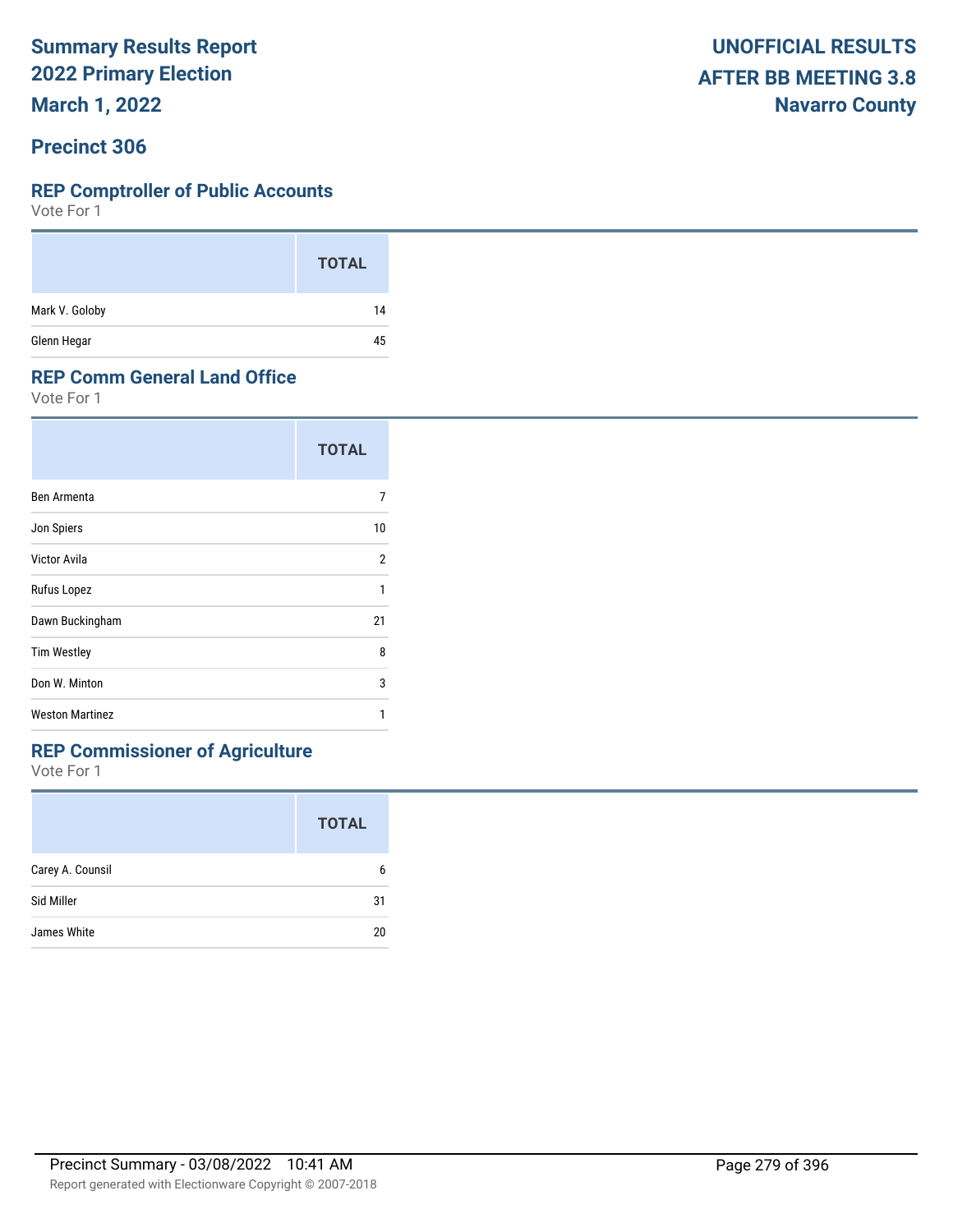**March 1, 2022**

### **Precinct 306**

#### **REP Railroad Commissioner**

Vote For 1

|                        | <b>TOTAL</b> |
|------------------------|--------------|
| Sarah Stogner          |              |
| Dawayne Tipton         | 14           |
| Wayne Christian        | 18           |
| Tom Slocum Jr          | 8            |
| Marvin "Sarge" Summers | 3            |

#### **REP Justice, Supreme Court, Pl 3**

Vote For 1

|                | <b>TOTAL</b> |
|----------------|--------------|
| Debra Lehrmann | 48           |

## **REP Justice, Supreme Court, Pl 5**

Vote For 1

|               | <b>TOTAL</b> |
|---------------|--------------|
| Rebeca Huddle | 45           |

### **REP Justice, Supreme Court, Pl 9**

Vote For 1

|                  | <b>TOTAL</b> |
|------------------|--------------|
| David J. Schenck | 34           |
| Evan Young       | 18           |

## **REP Judge, Ct of Crim App, Pl 2**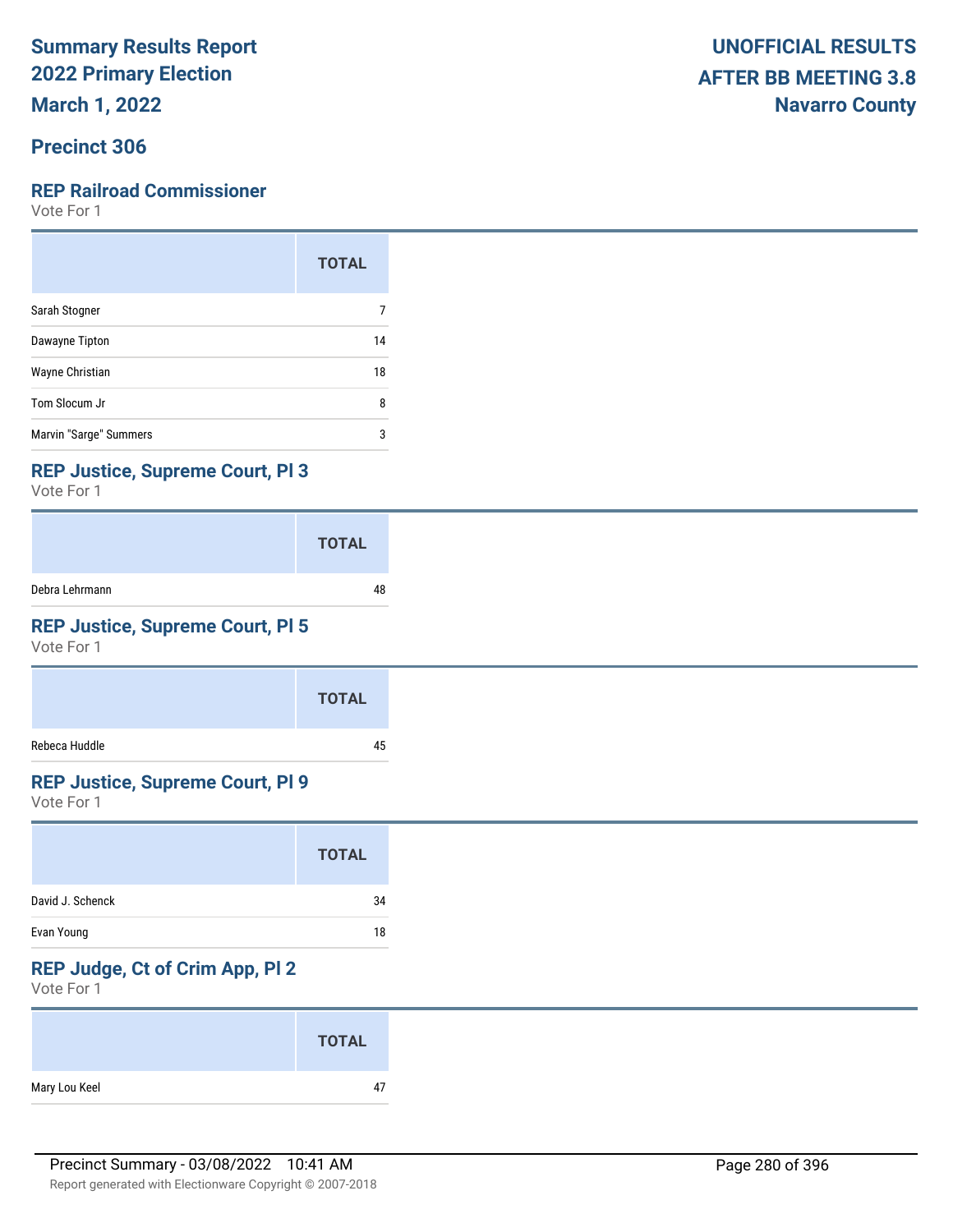**March 1, 2022**

### **Precinct 306**

#### **REP Judge, Ct of Crim App, Pl 5**

Vote For 1

|                     | <b>TOTAL</b> |
|---------------------|--------------|
| <b>Scott Walker</b> | 35           |
| Clint Morgan        | 15           |

#### **REP Judge, Ct of Crim App, Pl 6**

Vote For 1

|                       | <b>TOTAL</b> |
|-----------------------|--------------|
| Jesse F. McClure, III |              |

#### **REP Member, State BoE, Dist 14**

Vote For 1

|                   | <b>TOTAL</b> |
|-------------------|--------------|
| Evelyn Brooks     | 40           |
| Sue Melton-Malone | 11           |

#### **REP State Senator, Dist 2**

Vote For 1

|                 | <b>TOTAL</b> |  |
|-----------------|--------------|--|
| <b>Bob Hall</b> | 47           |  |

#### **REP State Representative, Dist 8**

|             | <b>TOTAL</b> |
|-------------|--------------|
| Cody Harris | 54           |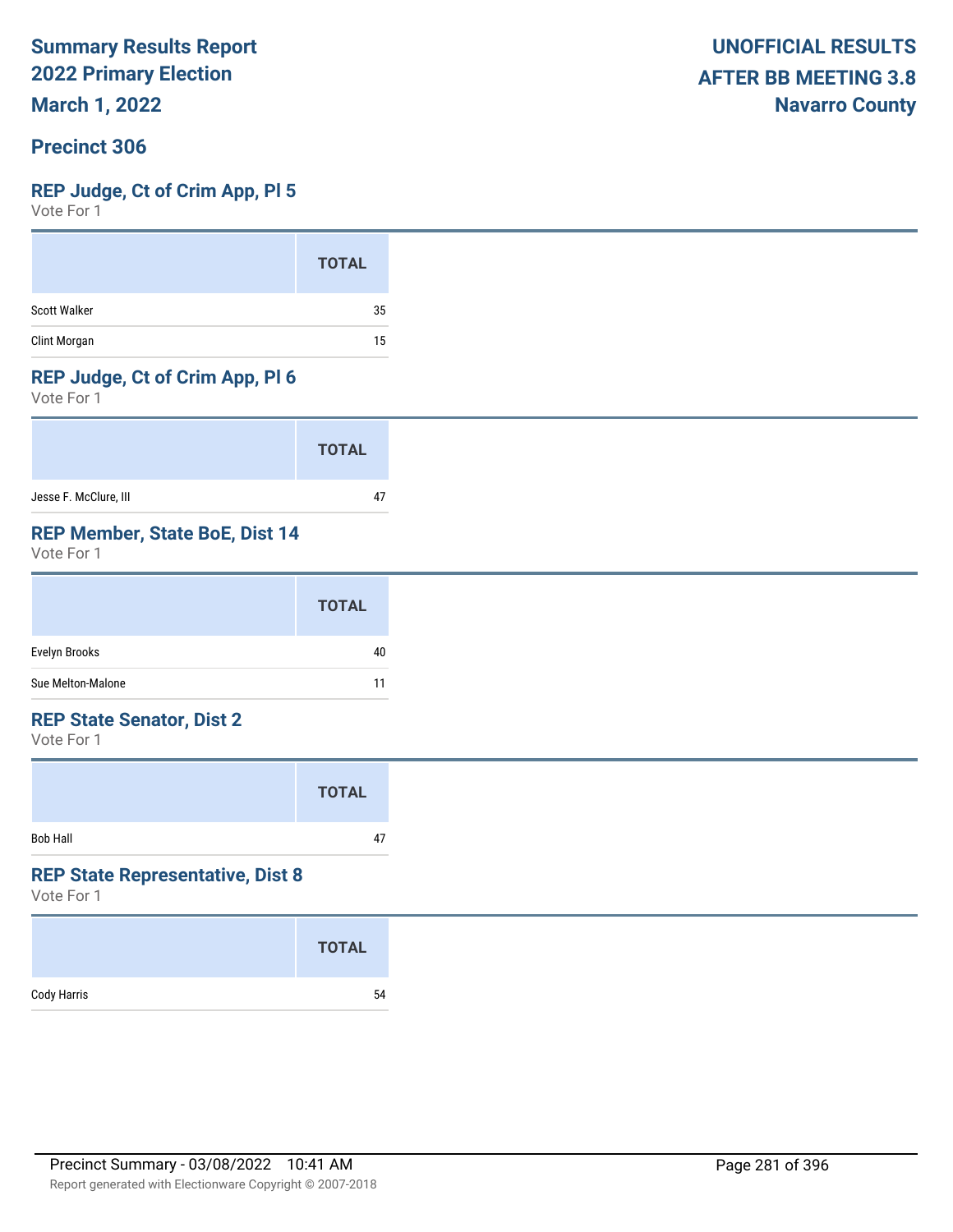**March 1, 2022**

#### **Precinct 306**

#### **REP Justice, 10th Ct of App Dist, Pl 3**

| VOTE FOL 1                                          |              |
|-----------------------------------------------------|--------------|
|                                                     | <b>TOTAL</b> |
| <b>Steve Smith</b>                                  | 48           |
| <b>REP Criminal District Attorney</b><br>Vote For 1 |              |
|                                                     | <b>TOTAL</b> |
| Will Thompson                                       | 48           |
| <b>REP County Judge</b><br>Vote For 1               |              |
|                                                     | <b>TOTAL</b> |
| H M. Davenport Jr                                   | 49           |
| <b>REP District Clerk</b><br>Vote For 1             |              |
|                                                     | <b>TOTAL</b> |
| Joshua B. Tackett                                   | $51\,$       |
| <b>REP County Clerk</b><br>Vote For 1               |              |
|                                                     | <b>TOTAL</b> |
| Sherry Dowd                                         | $52\,$       |
| <b>REP County Treasurer</b><br>Vote For 1           |              |
|                                                     | <b>TOTAL</b> |
| Ryan Douglas                                        | ${\bf 51}$   |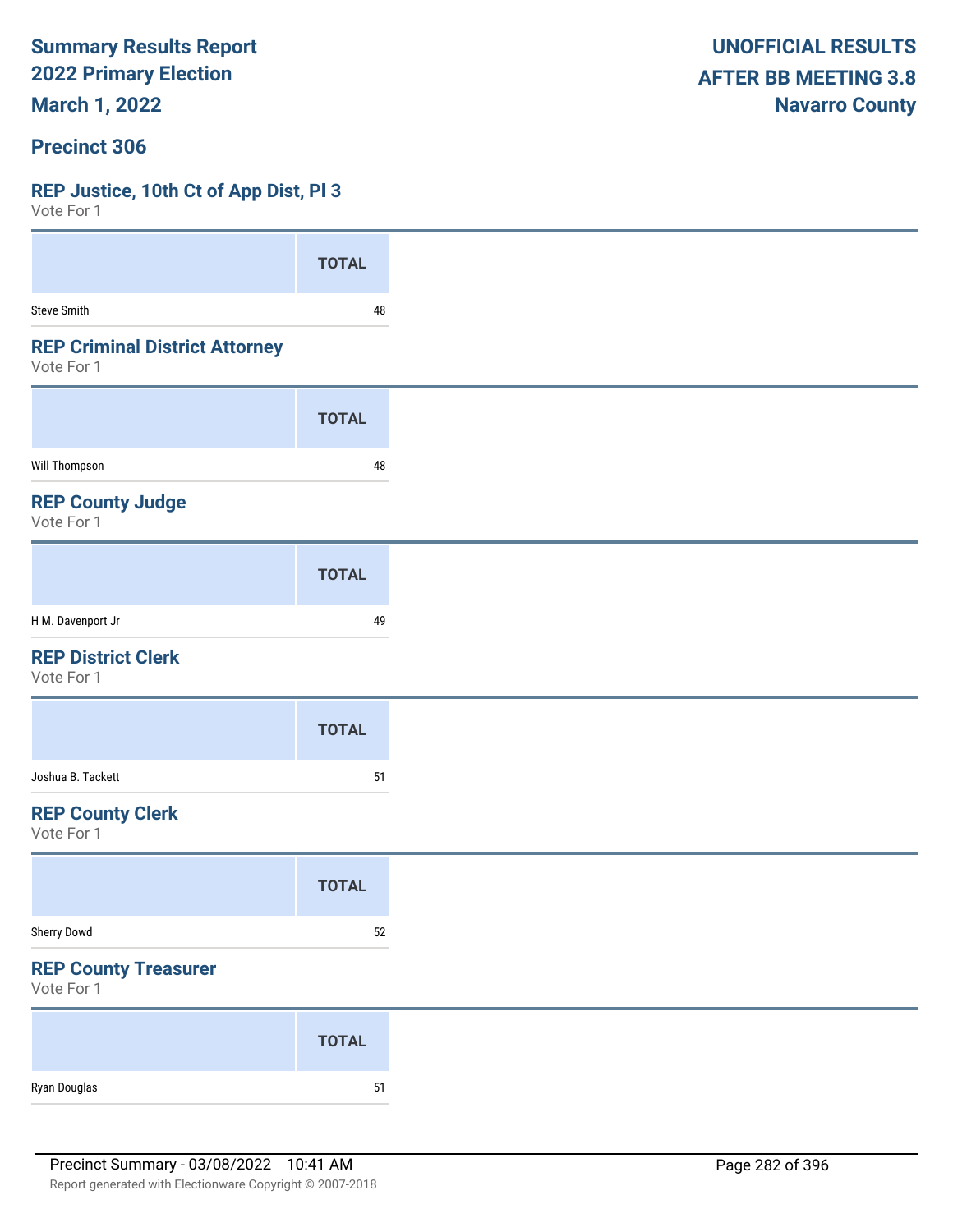**March 1, 2022**

## **Precinct 306**

#### **REP JOP Pct 3**

Vote For 1

| VOLE FOI I                             |              |
|----------------------------------------|--------------|
|                                        | <b>TOTAL</b> |
| Jackie Freeland                        | 51           |
| <b>REP County Chair</b><br>Vote For 1  |              |
|                                        | <b>TOTAL</b> |
| Steven L. Jessup                       | 52           |
| <b>REP Proposition 1</b><br>Vote For 1 |              |
|                                        | <b>TOTAL</b> |

| N <sub>0</sub> |
|----------------|
|                |

### **REP Proposition 2**

Vote For 1

|                | <b>TOTAL</b> |
|----------------|--------------|
| <b>YES</b>     | 48           |
| N <sub>0</sub> | 11           |

## **REP Proposition 3**

|                | <b>TOTAL</b> |
|----------------|--------------|
| <b>YES</b>     | 54           |
| N <sub>0</sub> | 6            |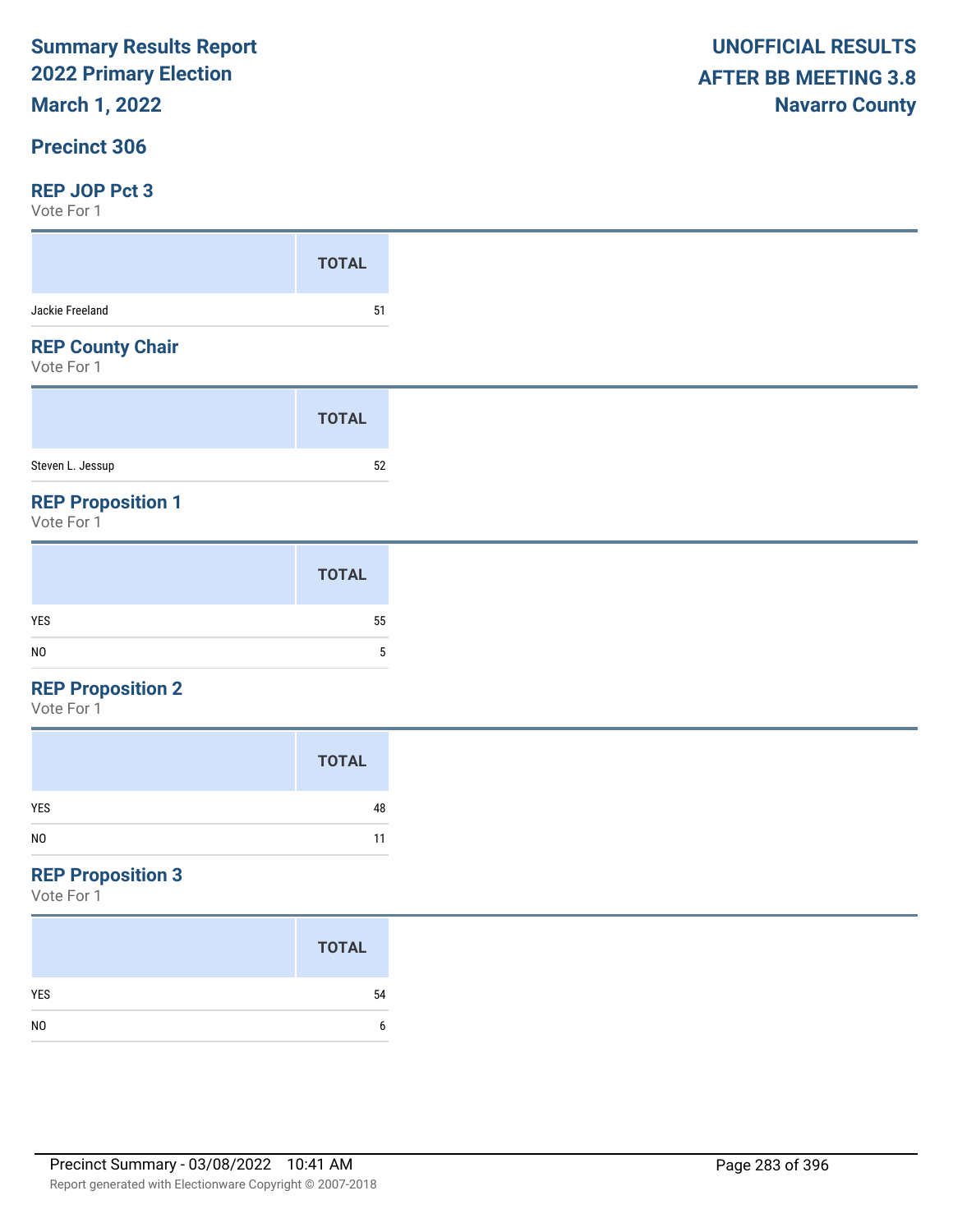## **March 1, 2022**

## **Precinct 306**

Vote For 1

#### **REP Proposition 5**

Vote For 1

|                | <b>TOTAL</b> |
|----------------|--------------|
| <b>YES</b>     | 50           |
| N <sub>0</sub> | 8            |

## **REP Proposition 6**

Vote For 1

## **REP Proposition 7**

Vote For 1

## **REP Proposition 8**

|                | <b>TOTAL</b> |
|----------------|--------------|
| YES            | 58           |
| N <sub>0</sub> |              |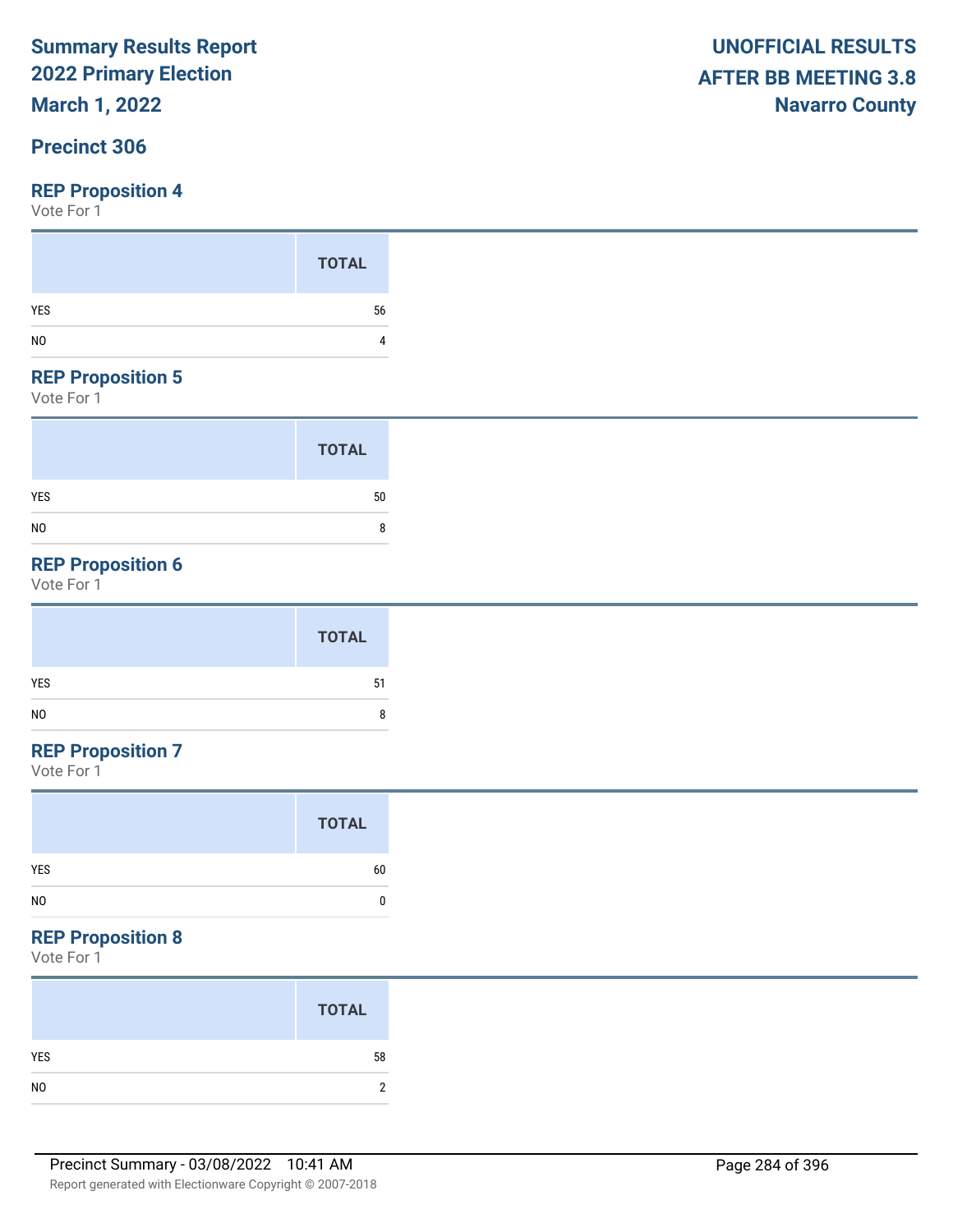## **March 1, 2022**

## **Precinct 306**

#### **REP Proposition 9**

Vote For 1

### **REP Proposition 10**

Vote For 1

|                | <b>TOTAL</b> |
|----------------|--------------|
| <b>YES</b>     | 57           |
| N <sub>0</sub> | 3            |

#### **DEM Governor**

Vote For 1

|                             | <b>TOTAL</b> |
|-----------------------------|--------------|
| <b>Rich Wakeland</b>        |              |
| Beto O'Rourke               |              |
| Joy Diaz                    |              |
| Inocencio (Inno) Barrientez | 0            |
| Michael Cooper              |              |

### **DEM Lieutenant Governor**

|                  | <b>TOTAL</b> |
|------------------|--------------|
| Carla Brailey    | 2            |
| Mike Collier     | 5            |
| Michelle Beckley | 3            |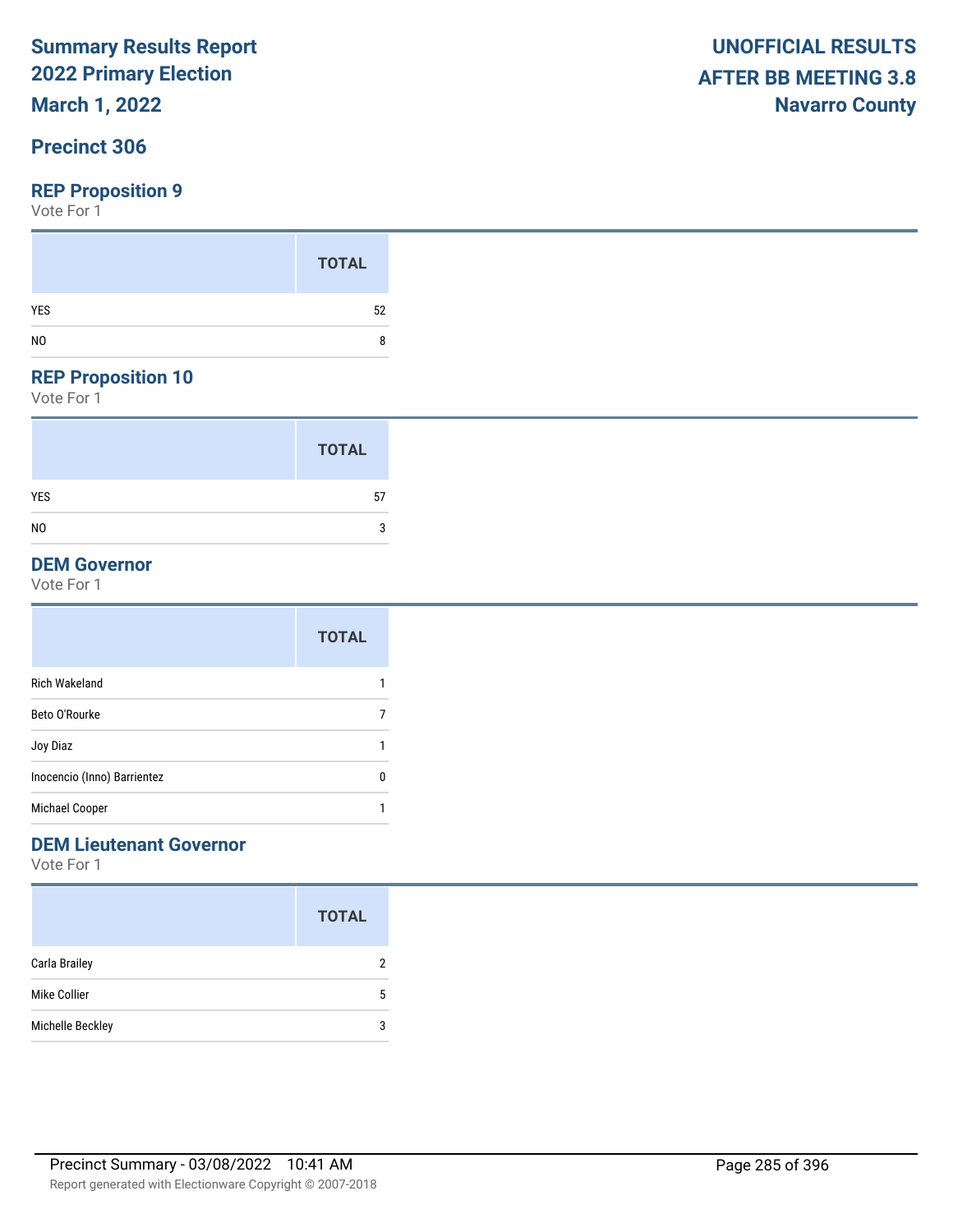**March 1, 2022**

## **Precinct 306**

#### **DEM Attorney General**

Vote For 1

| <b>TOTAL</b>            |   |
|-------------------------|---|
| S. "TBONE" Raynor       |   |
| Joe Jaworski            | 2 |
| Rochelle Mercedes Garza | 3 |
| Mike Fields             |   |
| Lee Merritt             | 3 |

#### **DEM Comptroller of Public Accounts**

Vote For 1

|                    | <b>TOTAL</b> |
|--------------------|--------------|
| <b>Tim Mahoney</b> | З            |
| Angel Luis Vega    |              |
| Janet T. Dudding   | 5            |

#### **DEM Comm General Land Office**

Vote For 1

|                      | <b>TOTAL</b> |
|----------------------|--------------|
| Jinny Suh            | 2            |
| Michael Lange        | 2            |
| Sandragrace Martinez | 3            |
| Jay Kleberg          | 3            |

## **DEM Commissioner of Agriculture**

|            | <b>TOTAL</b> |
|------------|--------------|
| Ed Ireson  | C            |
| Susan Hays | 8            |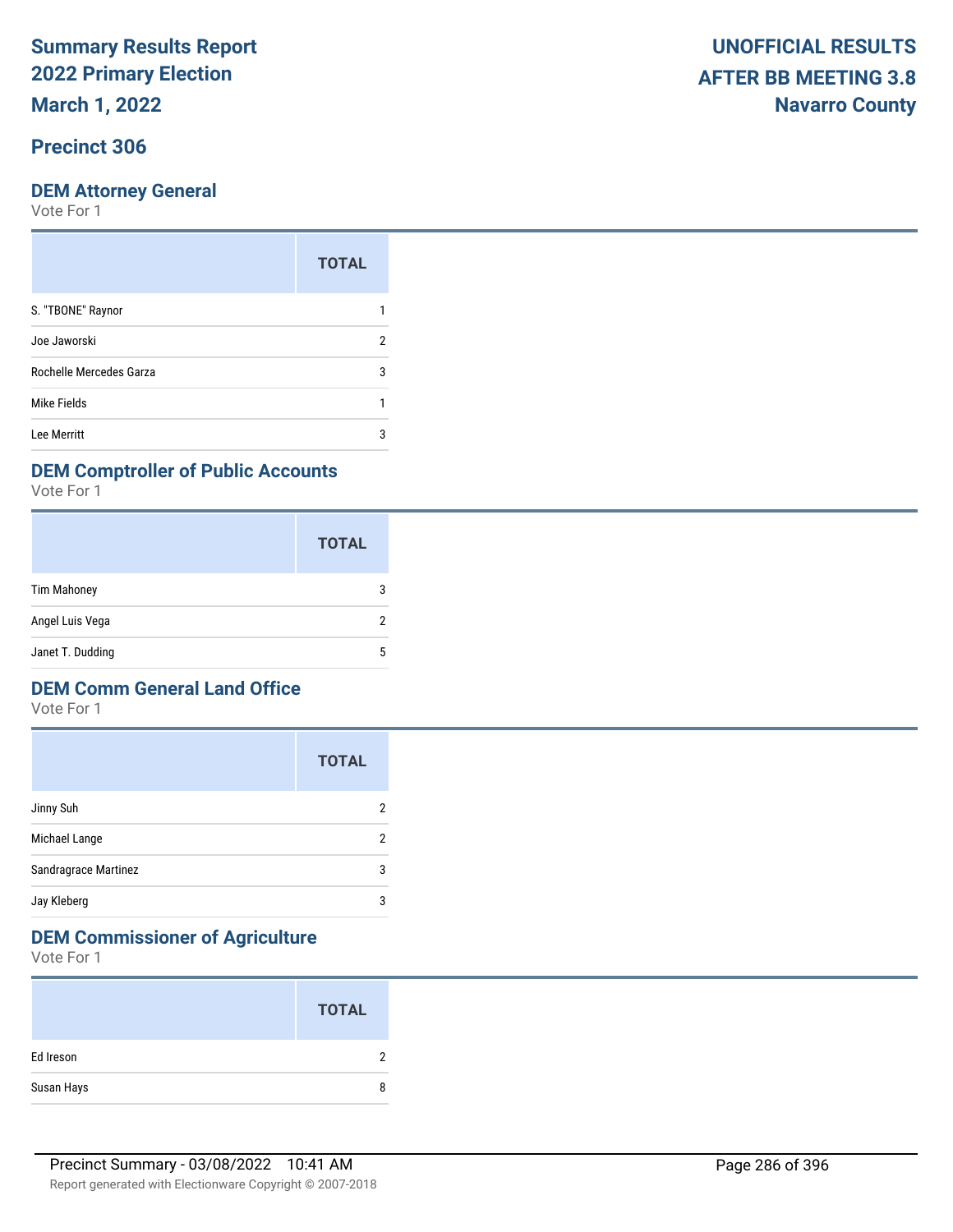**March 1, 2022**

#### **Precinct 306**

| VULE FUI I                                            |              |
|-------------------------------------------------------|--------------|
|                                                       | <b>TOTAL</b> |
| Luke Warford                                          | 9            |
| <b>DEM Justice, Supreme Court, PI 3</b><br>Vote For 1 |              |
|                                                       | <b>TOTAL</b> |
| Erin A Nowell                                         | 9            |
| <b>DEM Justice, Supreme Court, PI 5</b><br>Vote For 1 |              |
|                                                       | <b>TOTAL</b> |
| Amanda Reichek                                        | 9            |
| <b>DEM Justice, Supreme Court, PI 9</b><br>Vote For 1 |              |
|                                                       | <b>TOTAL</b> |
| Julia Maldonado                                       | 10           |
| <b>DEM Judge, Ct of Crim App, PI 5</b><br>Vote For 1  |              |
|                                                       | <b>TOTAL</b> |
| Dana Huffman                                          | 9            |
| DEM Judge, Ct of Crim App, Pl 6<br>Vote For 1         |              |
|                                                       | <b>TOTAL</b> |
| Robert Johnson                                        | 9            |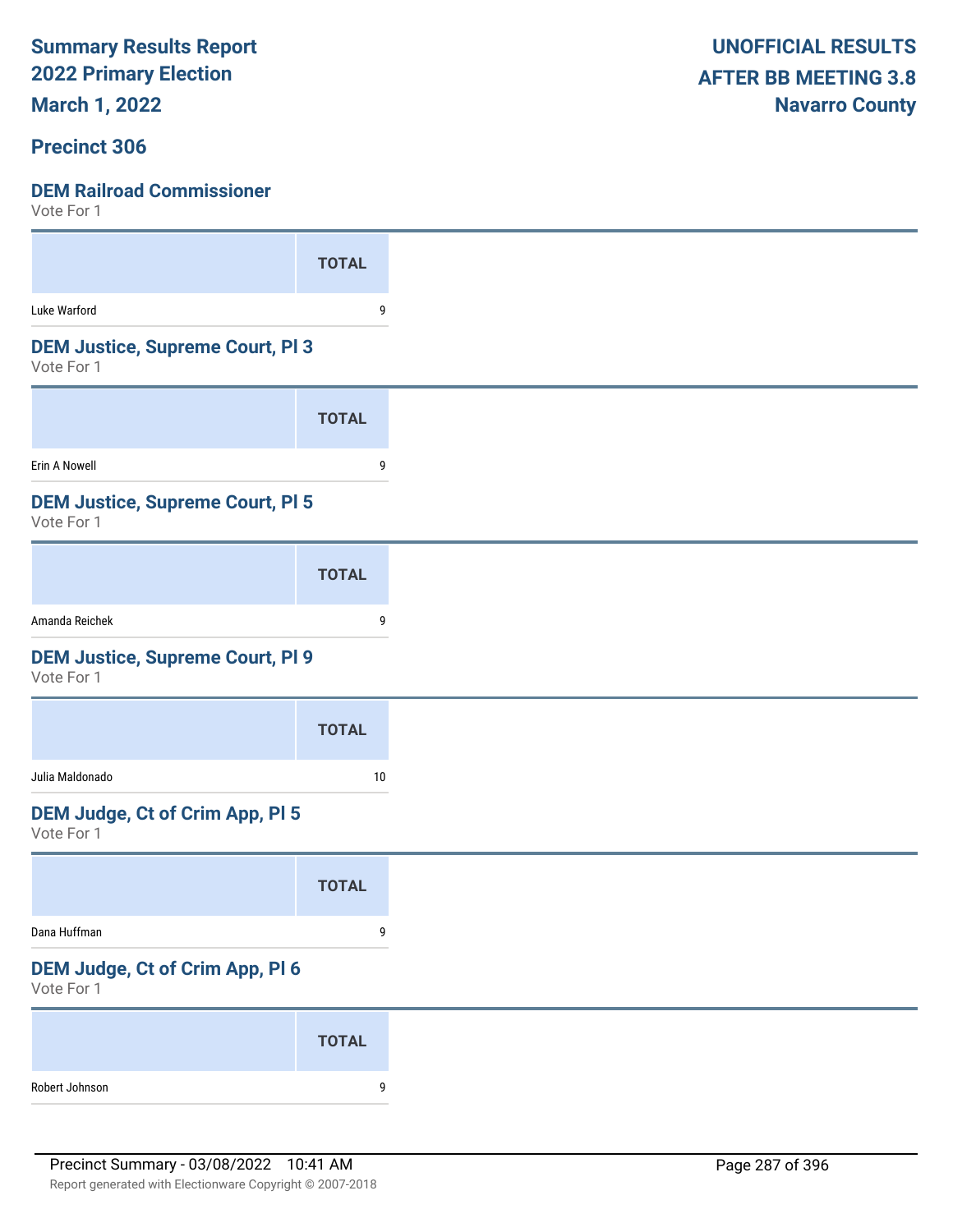**March 1, 2022**

#### **Precinct 306**

#### **DEM Member, State BoE, Dist 14**

|                                                | <b>TOTAL</b> |
|------------------------------------------------|--------------|
| <b>Tracy Fisher</b>                            | 9            |
| <b>DEM State Senator, Dist 2</b><br>Vote For 1 |              |
|                                                | <b>TOTAL</b> |
| Prince S Giadolor                              | 8            |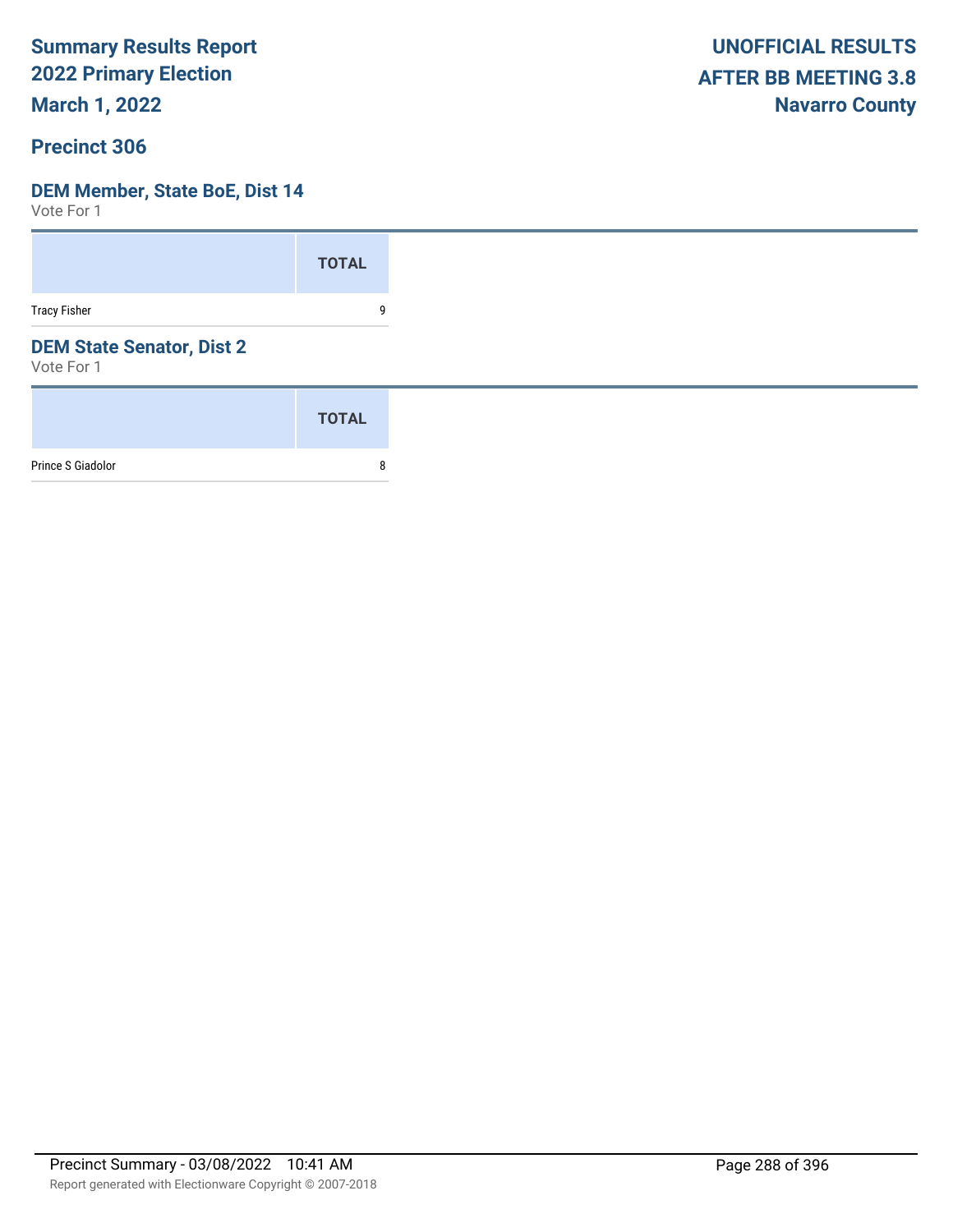#### **Precinct 307**

#### **STATISTICS**

|                                      | TOTAL |
|--------------------------------------|-------|
| Registered Voters - Total            | o     |
| Registered Voters - Republican Party | 0     |
| Registered Voters - Democratic Party | 0     |
| Registered Voters - NONPARTISAN      | 0     |
| <b>Ballots Cast - Total</b>          | 125   |
| Ballots Cast - Republican Party      | 116   |
| Ballots Cast - Democratic Party      | 9     |
| Ballots Cast - NONPARTISAN           | 0     |
| <b>Ballots Cast - Blank</b>          | 0     |
| Voter Turnout - Total                | 0.00% |
| Voter Turnout - Republican Party     | 0.00% |
| Voter Turnout - Democratic Party     | 0.00% |
| <b>Voter Turnout - NONPARTISAN</b>   | 0.00% |
|                                      |       |

### **REP US Representative, District 6**

|                   | <b>TOTAL</b> |
|-------------------|--------------|
| <b>Bill Payne</b> | 18           |
| James Buford      | 8            |
| Jake Ellzey       | 82           |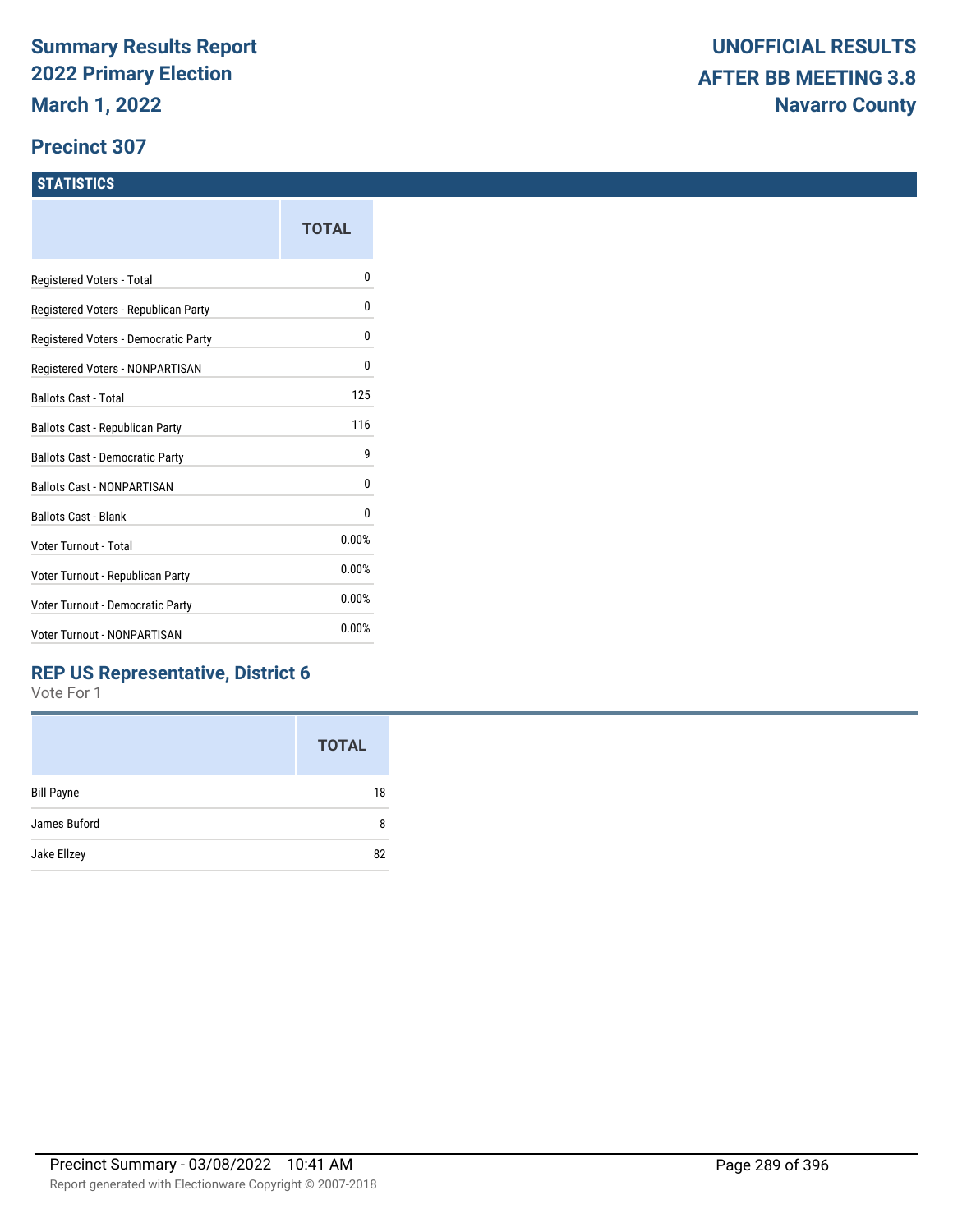**March 1, 2022**

## **Precinct 307**

#### **REP Governor**

Vote For 1

|                     | <b>TOTAL</b> |
|---------------------|--------------|
| <b>Greg Abbott</b>  | 72           |
| <b>Rick Perry</b>   | 1            |
| Danny Harrison      | $\Omega$     |
| Allen B. West       | 18           |
| <b>Chad Prather</b> | 10           |
| Kandy Kaye Horn     | 0            |
| Paul Belew          | 0            |
| Don Huffines        | 13           |

## **REP Lieutenant Governor**

Vote For 1

|                        | <b>TOTAL</b> |
|------------------------|--------------|
| <b>Todd M. Bullis</b>  | 4            |
| Daniel Miller          | 9            |
| Dan Patrick            | 85           |
| Zach Vance             | 4            |
| <b>Trayce Bradford</b> | 7            |
| <b>Aaron Sorrells</b>  |              |

## **REP Attorney General**

|                   | <b>TOTAL</b> |
|-------------------|--------------|
| Eva Guzman        | 10           |
| <b>Ken Paxton</b> | 55           |
| Louie Gohmert     | 17           |
| George P. Bush    | 31           |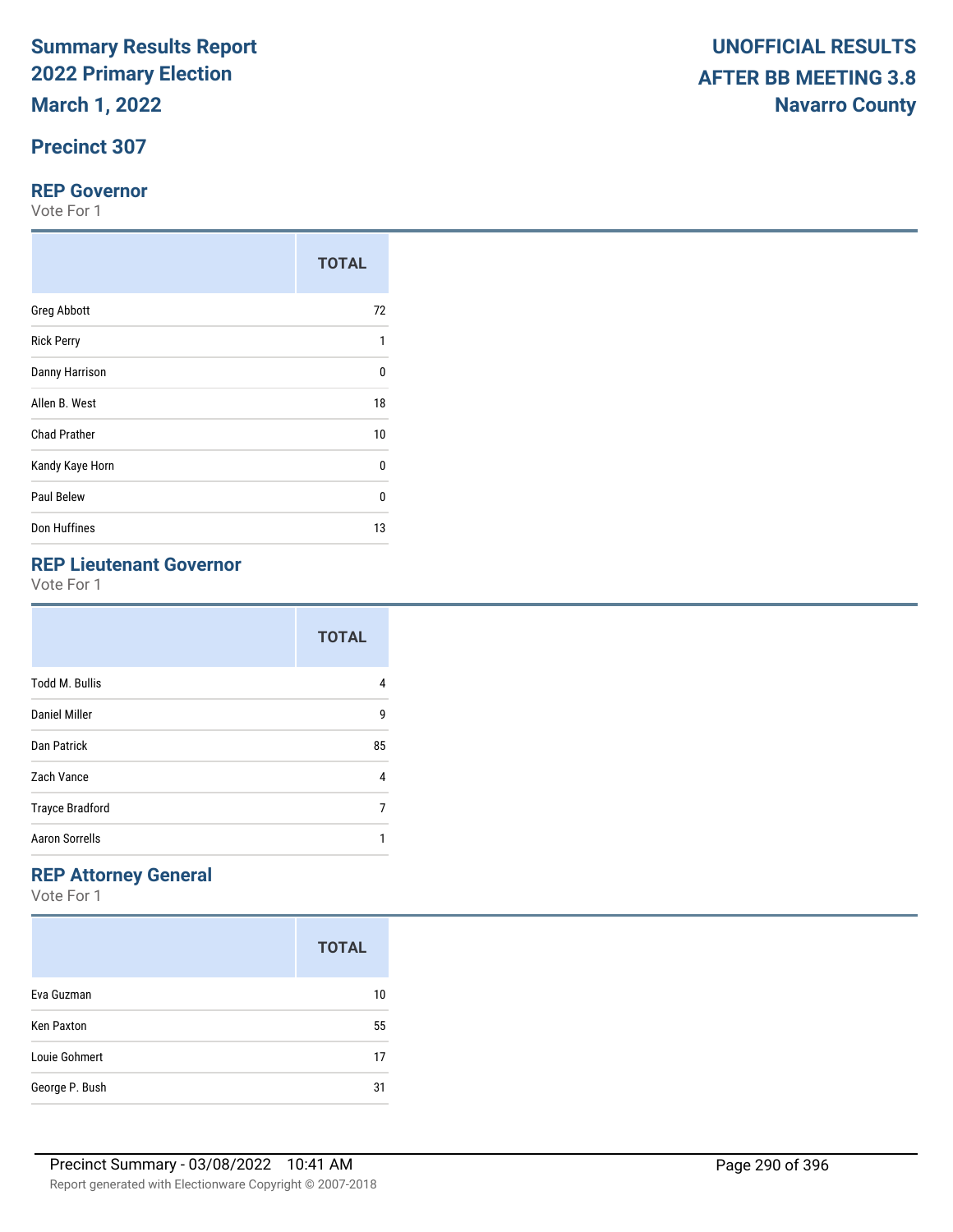**March 1, 2022**

#### **Precinct 307**

#### **REP Comptroller of Public Accounts**

Vote For 1

|                | <b>TOTAL</b> |
|----------------|--------------|
| Mark V. Goloby | 21           |
| Glenn Hegar    | 78           |

#### **REP Comm General Land Office**

Vote For 1

|                        | <b>TOTAL</b>   |
|------------------------|----------------|
| Ben Armenta            | 7              |
| Jon Spiers             | 11             |
| Victor Avila           | 13             |
| Rufus Lopez            | $\overline{2}$ |
| Dawn Buckingham        | 37             |
| <b>Tim Westley</b>     | 12             |
| Don W. Minton          | 9              |
| <b>Weston Martinez</b> | 5              |

## **REP Commissioner of Agriculture**

|                  | <b>TOTAL</b> |
|------------------|--------------|
| Carey A. Counsil | 11           |
| Sid Miller       | 62           |
| James White      | 34           |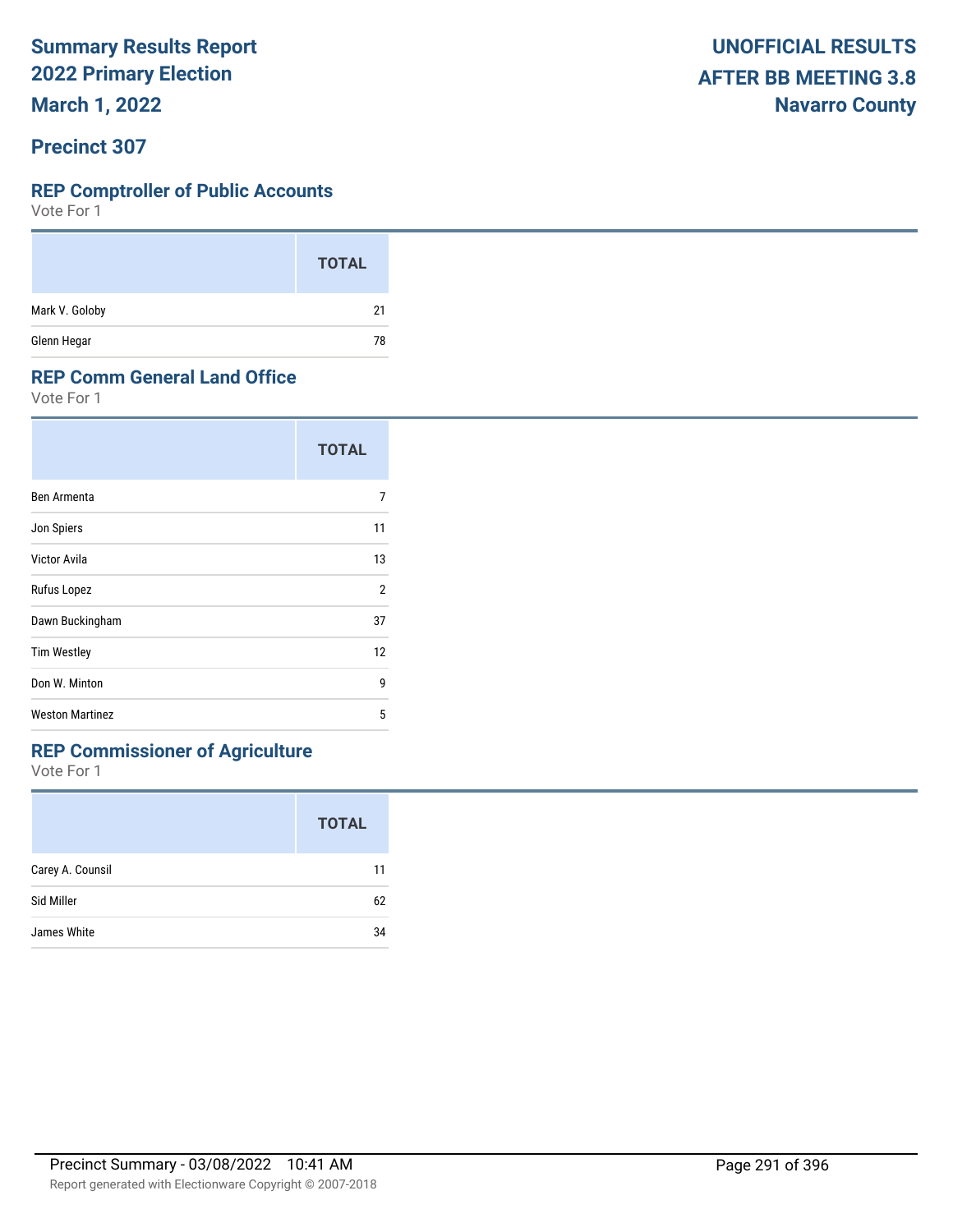**March 1, 2022**

### **Precinct 307**

### **REP Railroad Commissioner**

Vote For 1

|                        | <b>TOTAL</b> |
|------------------------|--------------|
| Sarah Stogner          | 16           |
| Dawayne Tipton         | 18           |
| Wayne Christian        | 46           |
| Tom Slocum Jr          | 8            |
| Marvin "Sarge" Summers | 12           |

#### **REP Justice, Supreme Court, Pl 3**

Vote For 1

|                | <b>TOTAL</b> |
|----------------|--------------|
| Debra Lehrmann | 95           |

### **REP Justice, Supreme Court, Pl 5**

Vote For 1

|               | <b>TOTAL</b> |
|---------------|--------------|
| Rebeca Huddle | 92           |

#### **REP Justice, Supreme Court, Pl 9**

Vote For 1

| David J. Schenck<br>49<br>Evan Young<br>45 | <b>TOTAL</b> |
|--------------------------------------------|--------------|
|                                            |              |
|                                            |              |

## **REP Judge, Ct of Crim App, Pl 2**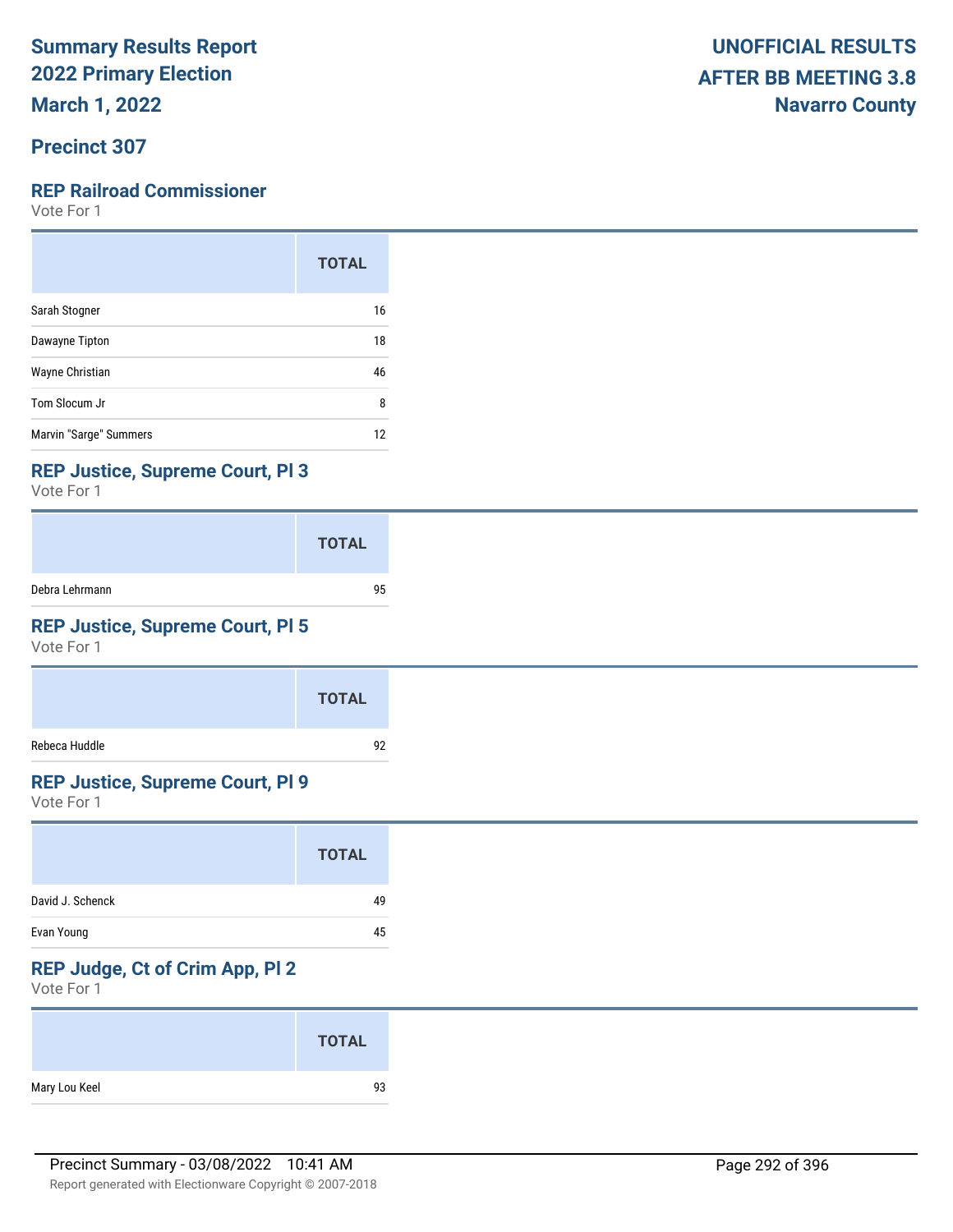**March 1, 2022**

#### **Precinct 307**

#### **REP Judge, Ct of Crim App, Pl 5**

Vote For 1

| <b>TOTAL</b>       |
|--------------------|
| Scott Walker<br>66 |
| Clint Morgan<br>28 |

#### **REP Judge, Ct of Crim App, Pl 6**

Vote For 1

|                       | <b>TOTAL</b> |
|-----------------------|--------------|
| Jesse F. McClure, III | 94           |

#### **REP Member, State BoE, Dist 14**

Vote For 1

|                   | <b>TOTAL</b> |
|-------------------|--------------|
| Evelyn Brooks     | 59           |
| Sue Melton-Malone | 38           |

#### **REP State Senator, Dist 2**

Vote For 1

|          | <b>TOTAL</b> |  |
|----------|--------------|--|
| Bob Hall | 96           |  |

#### **REP State Representative, Dist 8**

|             | <b>TOTAL</b> |
|-------------|--------------|
| Cody Harris | 105          |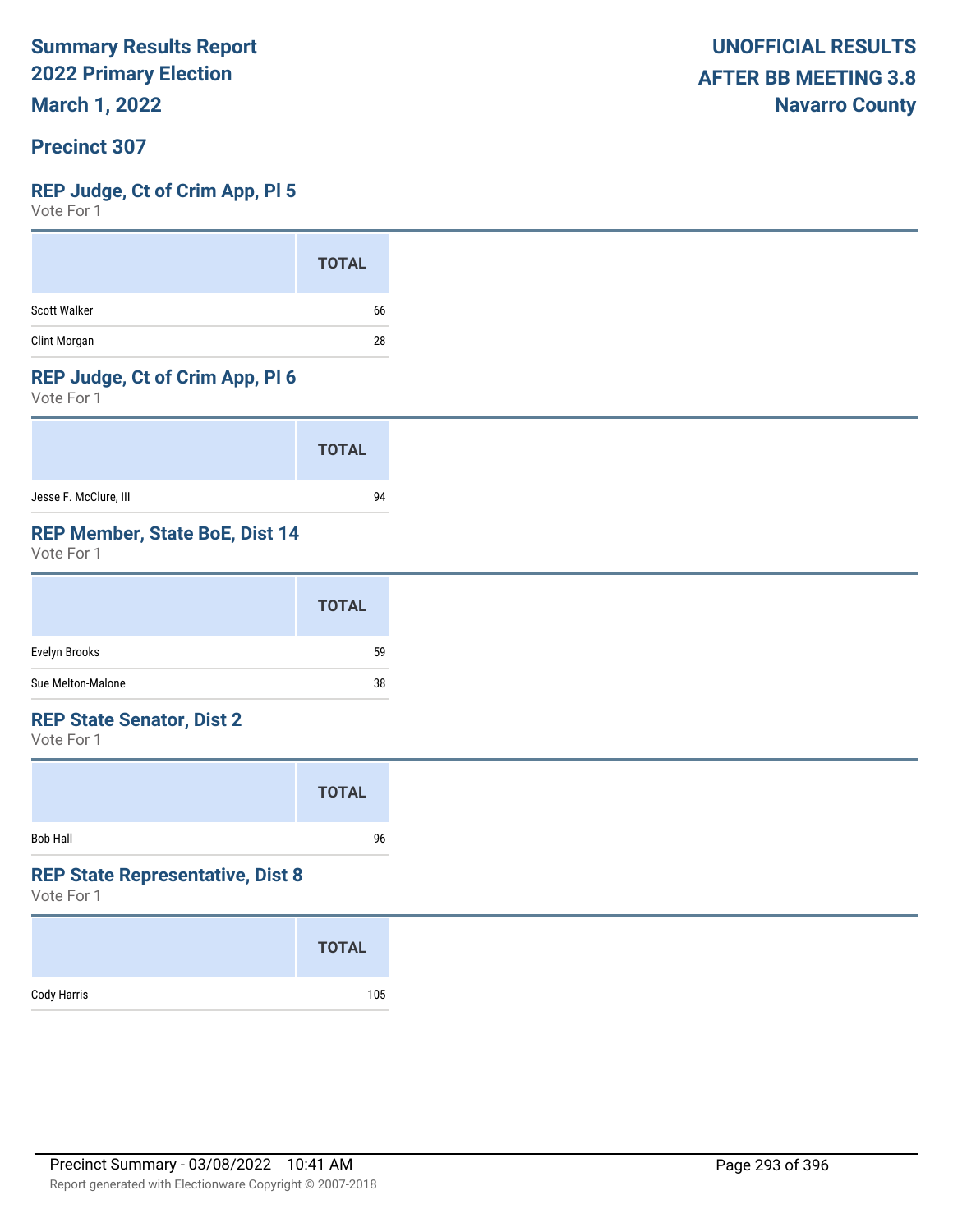**March 1, 2022**

#### **Precinct 307**

#### **REP Justice, 10th Ct of App Dist, Pl 3**

| Vote For T                                          |              |
|-----------------------------------------------------|--------------|
|                                                     | <b>TOTAL</b> |
| Steve Smith                                         | 95           |
| <b>REP Criminal District Attorney</b><br>Vote For 1 |              |
|                                                     | <b>TOTAL</b> |
| Will Thompson                                       | 96           |
| <b>REP County Judge</b><br>Vote For 1               |              |
|                                                     | <b>TOTAL</b> |
| H M. Davenport Jr                                   | 100          |
| <b>REP District Clerk</b><br>Vote For 1             |              |
|                                                     | <b>TOTAL</b> |
| Joshua B. Tackett                                   | 100          |
| <b>REP County Clerk</b><br>Vote For 1               |              |
|                                                     | <b>TOTAL</b> |
| Sherry Dowd                                         | 104          |
| <b>REP County Treasurer</b><br>Vote For 1           |              |
|                                                     | <b>TOTAL</b> |
| Ryan Douglas                                        | 99           |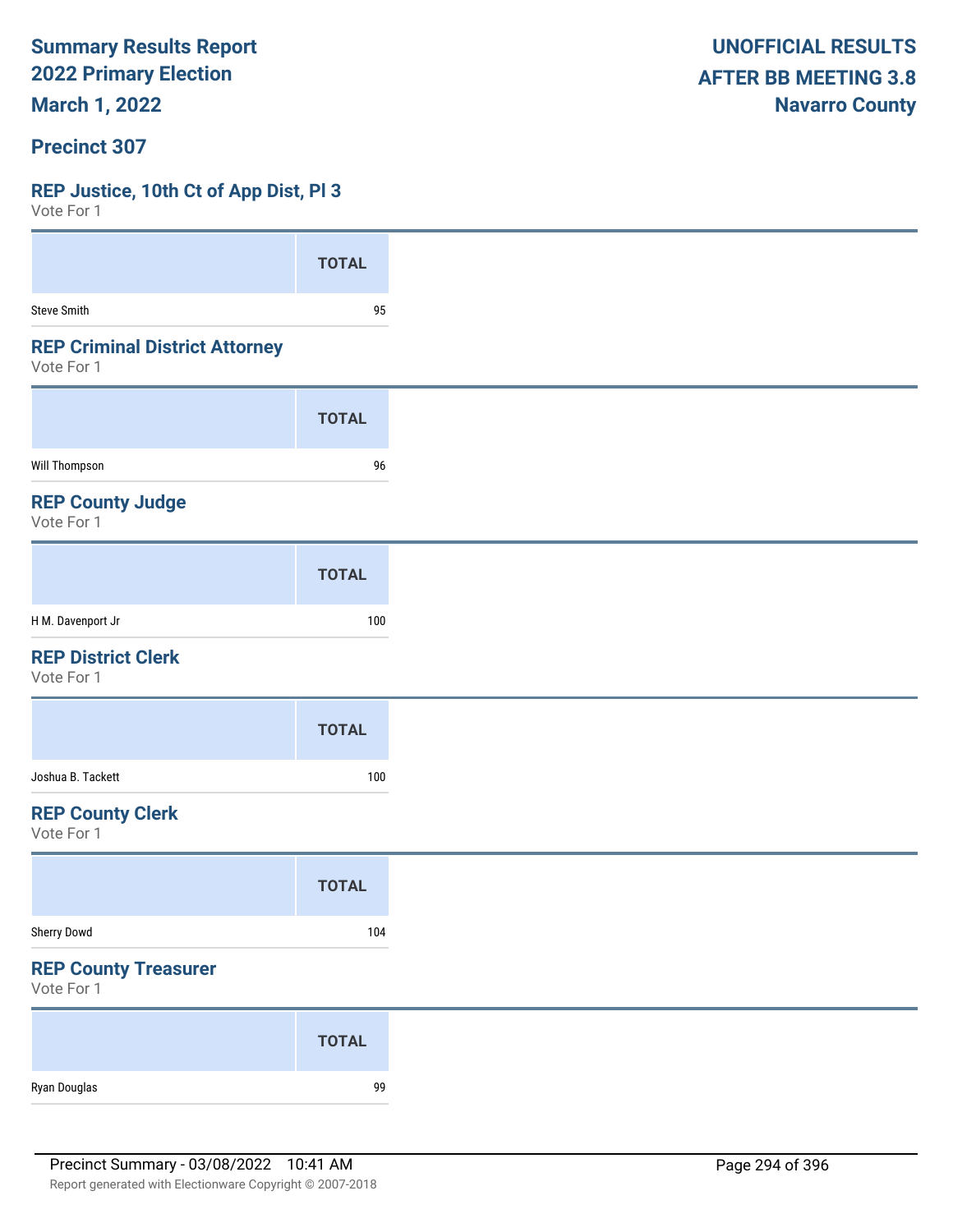## **March 1, 2022**

#### **Precinct 307**

#### **REP JOP Pct 3**

Vote For 1

| $V \cup U \cup V$                      |              |
|----------------------------------------|--------------|
|                                        | <b>TOTAL</b> |
| Jackie Freeland                        | 95           |
| <b>REP County Chair</b><br>Vote For 1  |              |
|                                        | <b>TOTAL</b> |
| Steven L. Jessup                       | 100          |
| <b>REP Proposition 1</b><br>Vote For 1 |              |
|                                        | <b>TOTAL</b> |

|     | <b>IVIAL</b> |
|-----|--------------|
| YES | 109          |
| NO  | 5            |

#### **REP Proposition 2**

Vote For 1

|                | <b>TOTAL</b> |
|----------------|--------------|
| <b>YES</b>     | 91           |
| N <sub>0</sub> | 20<br>--     |

## **REP Proposition 3**

|                | <b>TOTAL</b> |
|----------------|--------------|
| <b>YES</b>     | 100          |
| N <sub>0</sub> | 13           |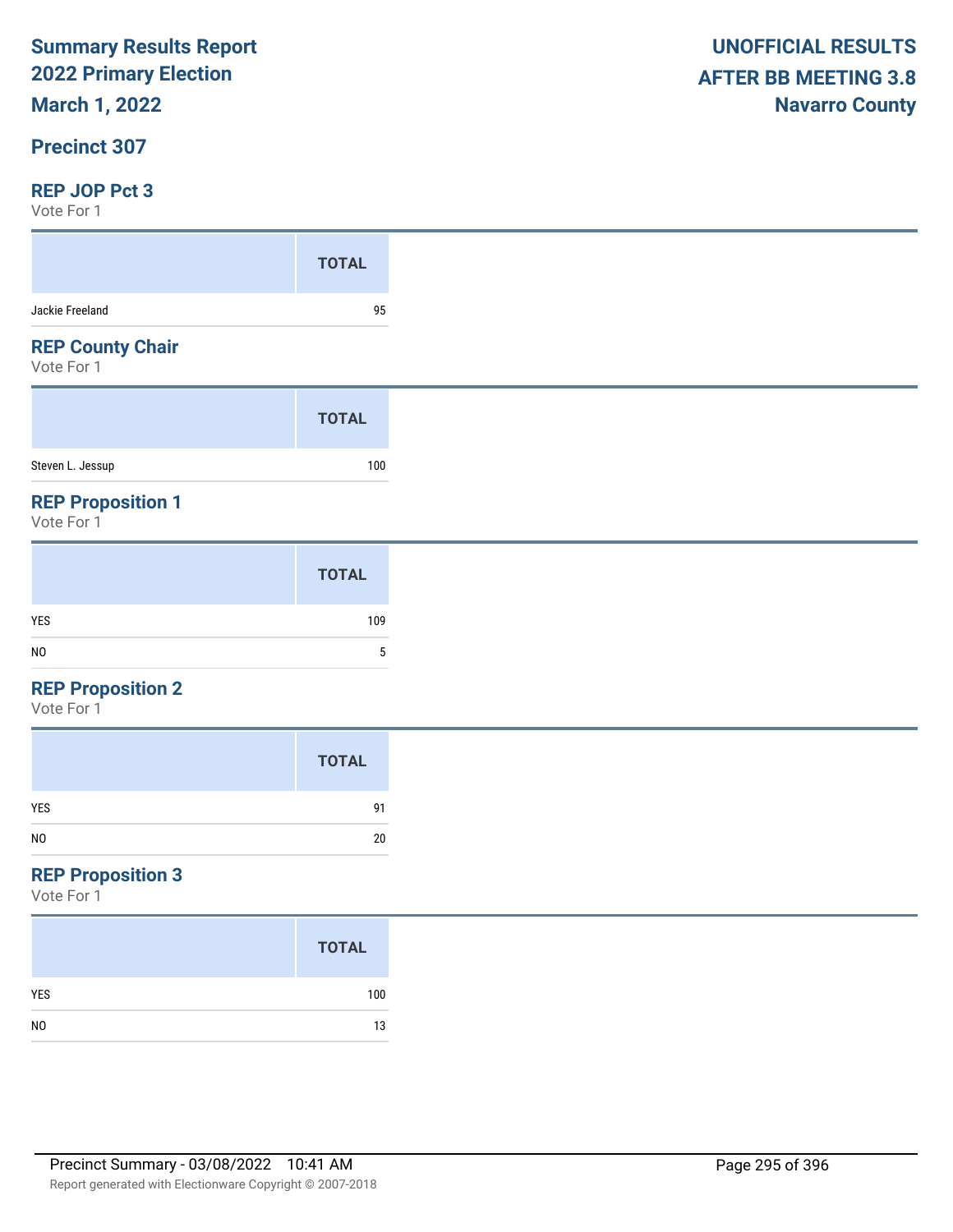## **March 1, 2022**

### **Precinct 307**

#### **REP Proposition 4**

Vote For 1

#### **REP Proposition 5**

Vote For 1

|                | <b>TOTAL</b> |
|----------------|--------------|
| <b>YES</b>     | 95           |
| N <sub>0</sub> | 16           |

## **REP Proposition 6**

Vote For 1

|            | <b>TOTAL</b> |
|------------|--------------|
| <b>YES</b> | 94           |
| NO         | 18           |

## **REP Proposition 7**

Vote For 1

#### **REP Proposition 8**

|                | <b>TOTAL</b> |
|----------------|--------------|
| <b>YES</b>     | 107          |
| N <sub>0</sub> |              |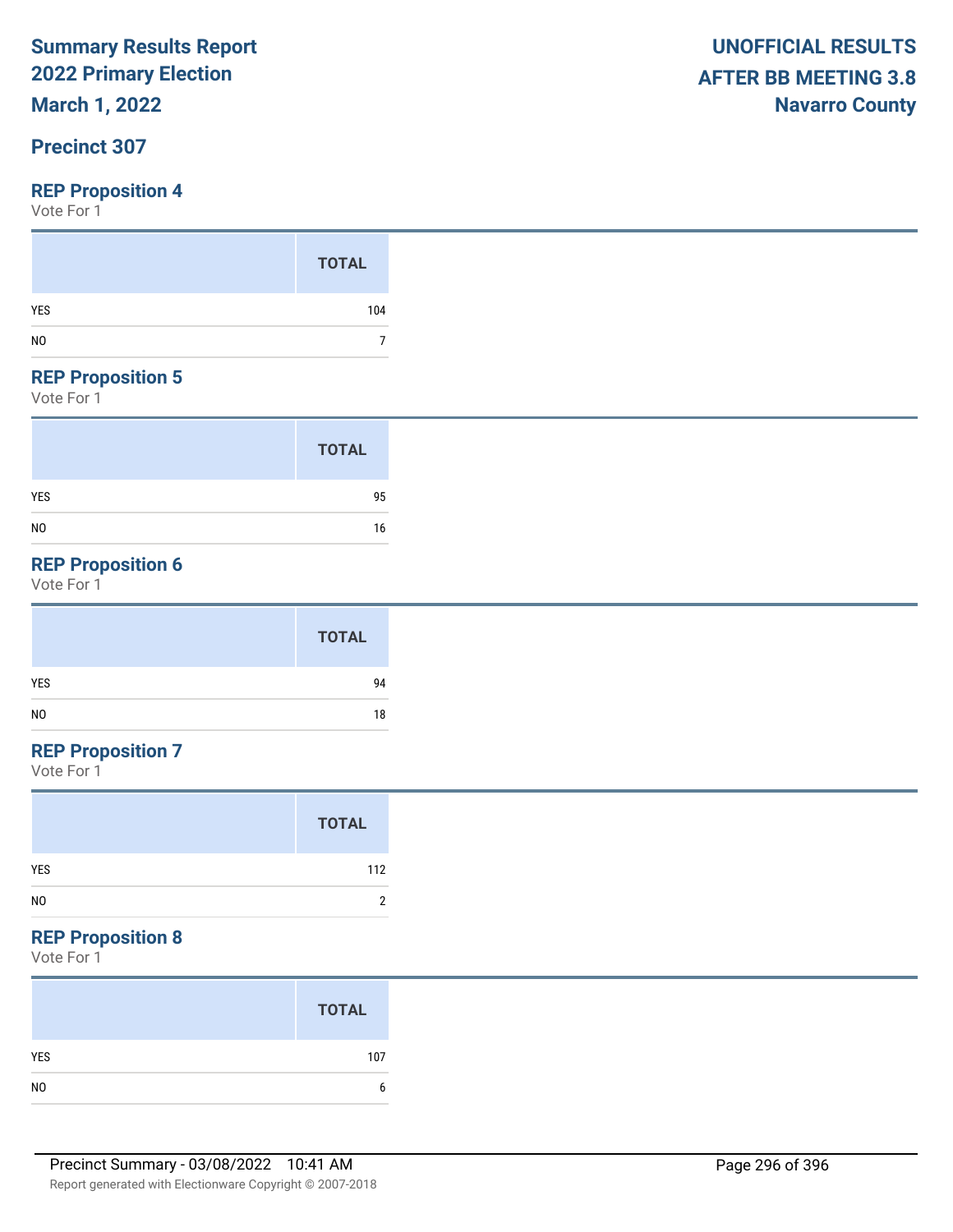## **March 1, 2022**

### **Precinct 307**

#### **REP Proposition 9**

Vote For 1

#### **REP Proposition 10**

Vote For 1

|                | <b>TOTAL</b> |
|----------------|--------------|
| <b>YES</b>     | 111          |
| N <sub>0</sub> | 3            |

## **DEM Governor**

Vote For 1

|                             | <b>TOTAL</b> |
|-----------------------------|--------------|
| <b>Rich Wakeland</b>        |              |
| Beto O'Rourke               |              |
| Joy Diaz                    | 0            |
| Inocencio (Inno) Barrientez | 0            |
| Michael Cooper              |              |

#### **DEM Lieutenant Governor**

|                  | <b>TOTAL</b> |
|------------------|--------------|
| Carla Brailey    | 3            |
| Mike Collier     | 3            |
| Michelle Beckley | 3            |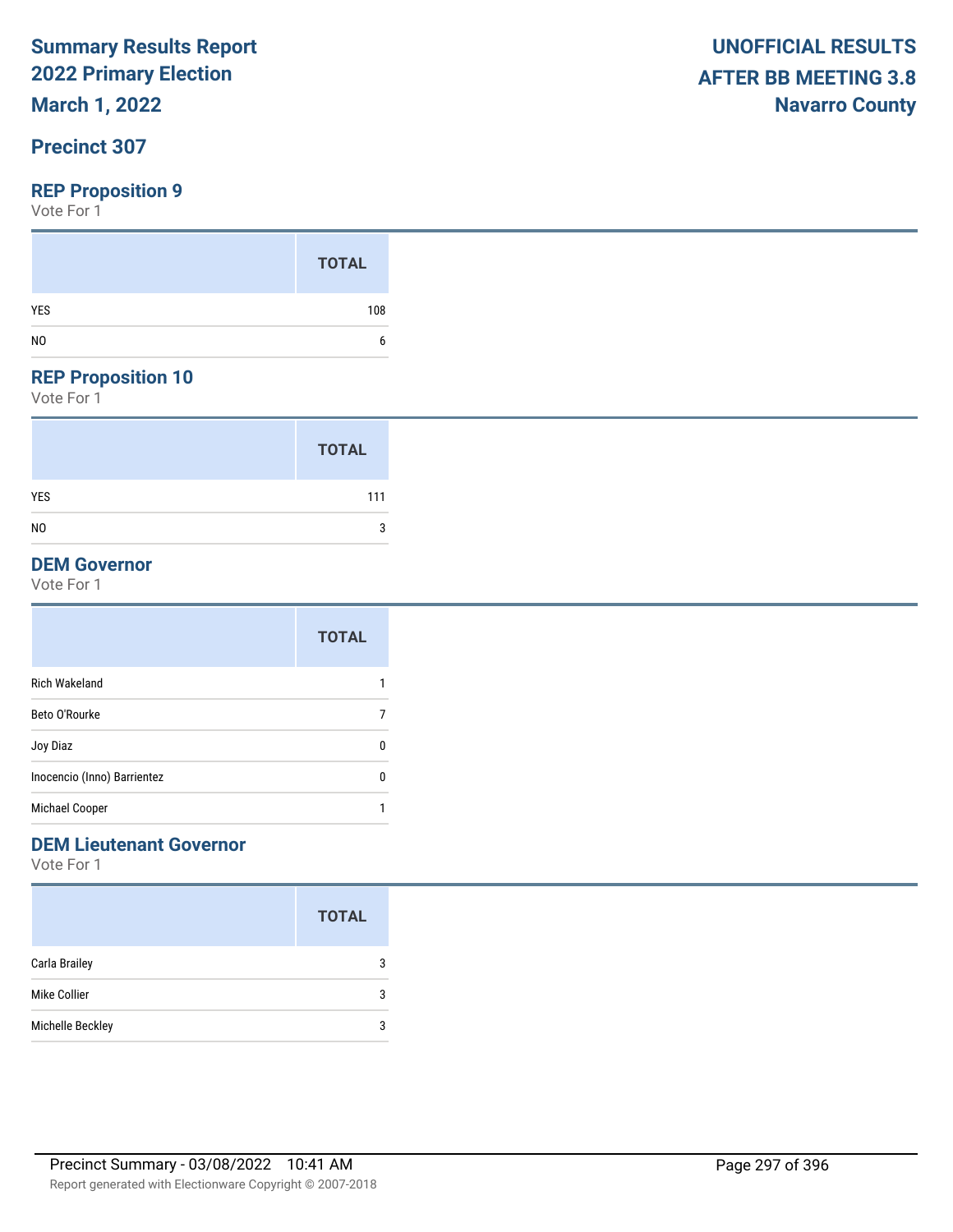**March 1, 2022**

### **Precinct 307**

Vote For 1

|                         | <b>TOTAL</b> |
|-------------------------|--------------|
| S. "TBONE" Raynor       |              |
| Joe Jaworski            |              |
| Rochelle Mercedes Garza | 3            |
| Mike Fields             |              |
| Lee Merritt             | ঽ            |

#### **DEM Comptroller of Public Accounts**

Vote For 1

|                    | <b>TOTAL</b> |
|--------------------|--------------|
| <b>Tim Mahoney</b> | З            |
| Angel Luis Vega    |              |
| Janet T. Dudding   | 5            |

#### **DEM Comm General Land Office**

Vote For 1

| <b>TOTAL</b> |
|--------------|
|              |
|              |
| 2            |
| 5            |
|              |

## **DEM Commissioner of Agriculture**

|            | <b>TOTAL</b> |
|------------|--------------|
| Ed Ireson  |              |
| Susan Hays |              |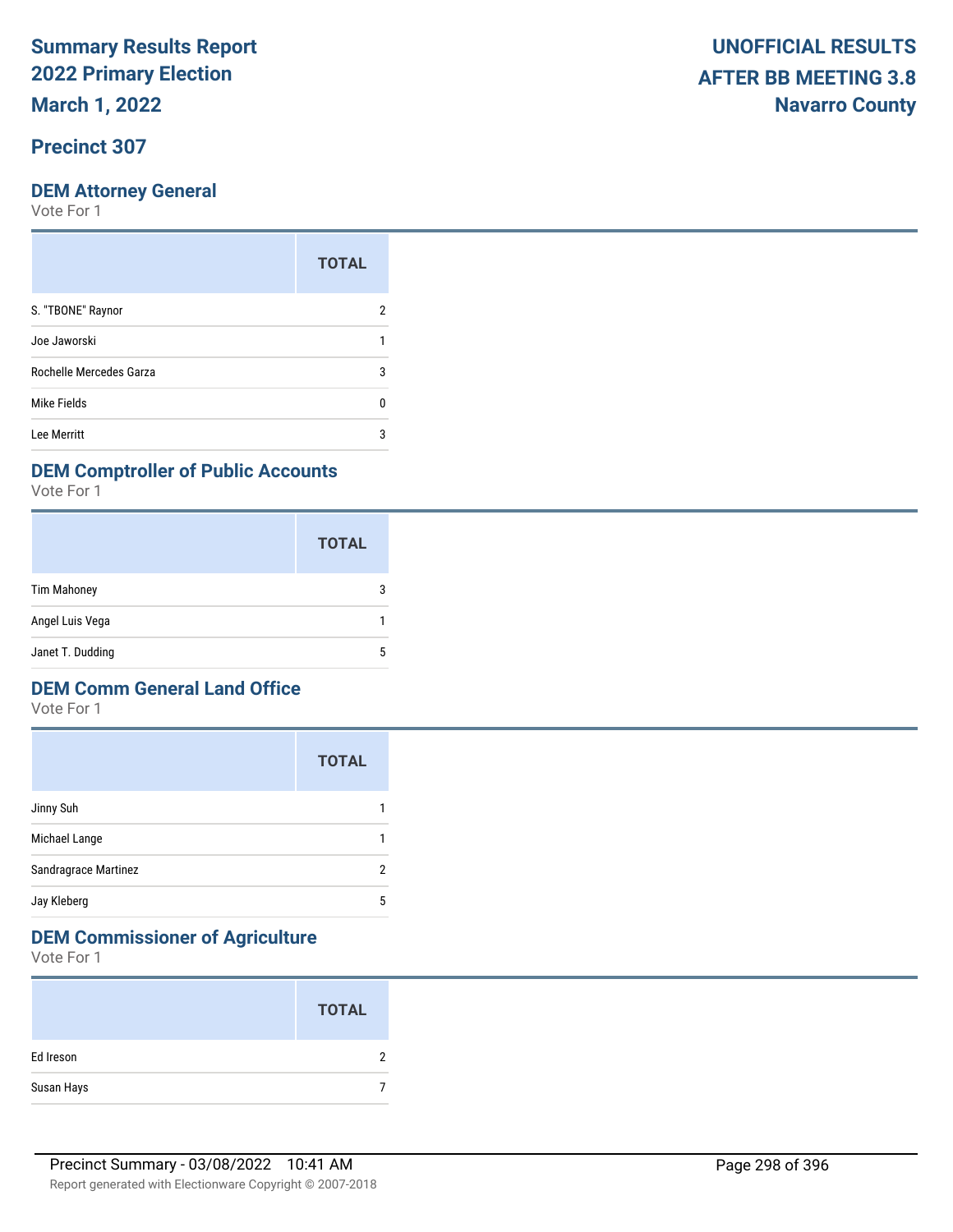**March 1, 2022**

#### **Precinct 307**

| $V \cup U \cup V$                                     |              |
|-------------------------------------------------------|--------------|
|                                                       | <b>TOTAL</b> |
| Luke Warford                                          | 8            |
| <b>DEM Justice, Supreme Court, PI3</b><br>Vote For 1  |              |
|                                                       | <b>TOTAL</b> |
| Erin A Nowell                                         | 9            |
| <b>DEM Justice, Supreme Court, PI 5</b><br>Vote For 1 |              |
|                                                       | <b>TOTAL</b> |
| Amanda Reichek                                        | 9            |
| <b>DEM Justice, Supreme Court, PI 9</b><br>Vote For 1 |              |
|                                                       | <b>TOTAL</b> |
| Julia Maldonado                                       | 8            |
| <b>DEM Judge, Ct of Crim App, PI 5</b><br>Vote For 1  |              |
|                                                       | <b>TOTAL</b> |
| Dana Huffman                                          | 8            |
| DEM Judge, Ct of Crim App, Pl 6<br>Vote For 1         |              |
|                                                       | <b>TOTAL</b> |
| Robert Johnson                                        | 8            |
|                                                       |              |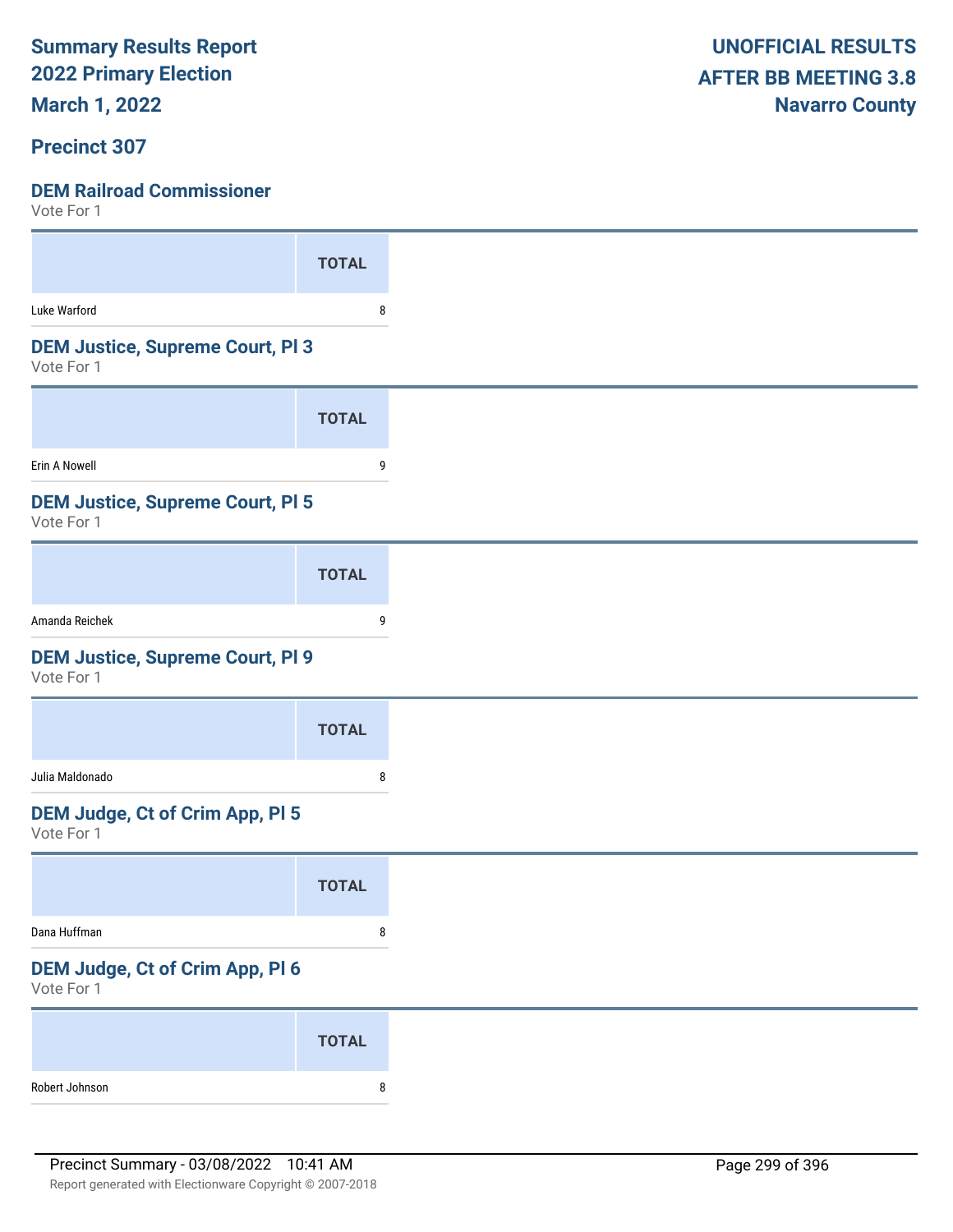**March 1, 2022**

#### **Precinct 307**

#### **DEM Member, State BoE, Dist 14**

|                                                | <b>TOTAL</b> |
|------------------------------------------------|--------------|
| <b>Tracy Fisher</b>                            | 9            |
| <b>DEM State Senator, Dist 2</b><br>Vote For 1 |              |
|                                                | <b>TOTAL</b> |
| Prince S Giadolor                              | 9            |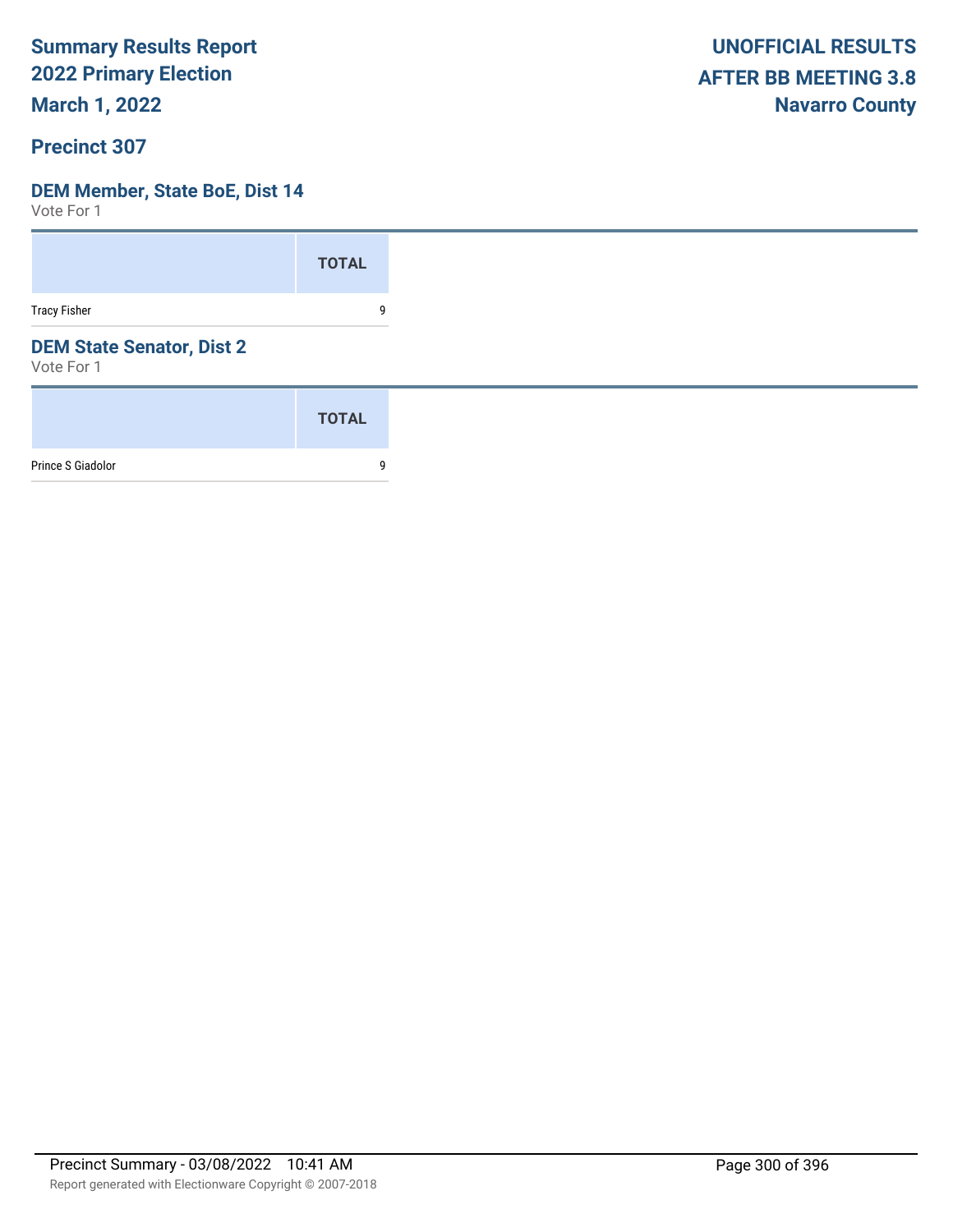#### **Precinct 308**

#### **STATISTICS**

|                                      | TOTAL |
|--------------------------------------|-------|
| Registered Voters - Total            | N     |
| Registered Voters - Republican Party | 0     |
| Registered Voters - Democratic Party | 0     |
| Registered Voters - NONPARTISAN      | 0     |
| Ballots Cast - Total                 | 145   |
| Ballots Cast - Republican Party      | 134   |
| Ballots Cast - Democratic Party      | 11    |
| <b>Ballots Cast - NONPARTISAN</b>    | 0     |
| <b>Ballots Cast - Blank</b>          | 0     |
| Voter Turnout - Total                | 0.00% |
| Voter Turnout - Republican Party     | 0.00% |
| Voter Turnout - Democratic Party     | 0.00% |
| Voter Turnout - NONPARTISAN          | 0.00% |
|                                      |       |

### **REP US Representative, District 6**

|                   | <b>TOTAL</b> |
|-------------------|--------------|
| <b>Bill Payne</b> | 21           |
| James Buford      | 16           |
| Jake Ellzey       | 91           |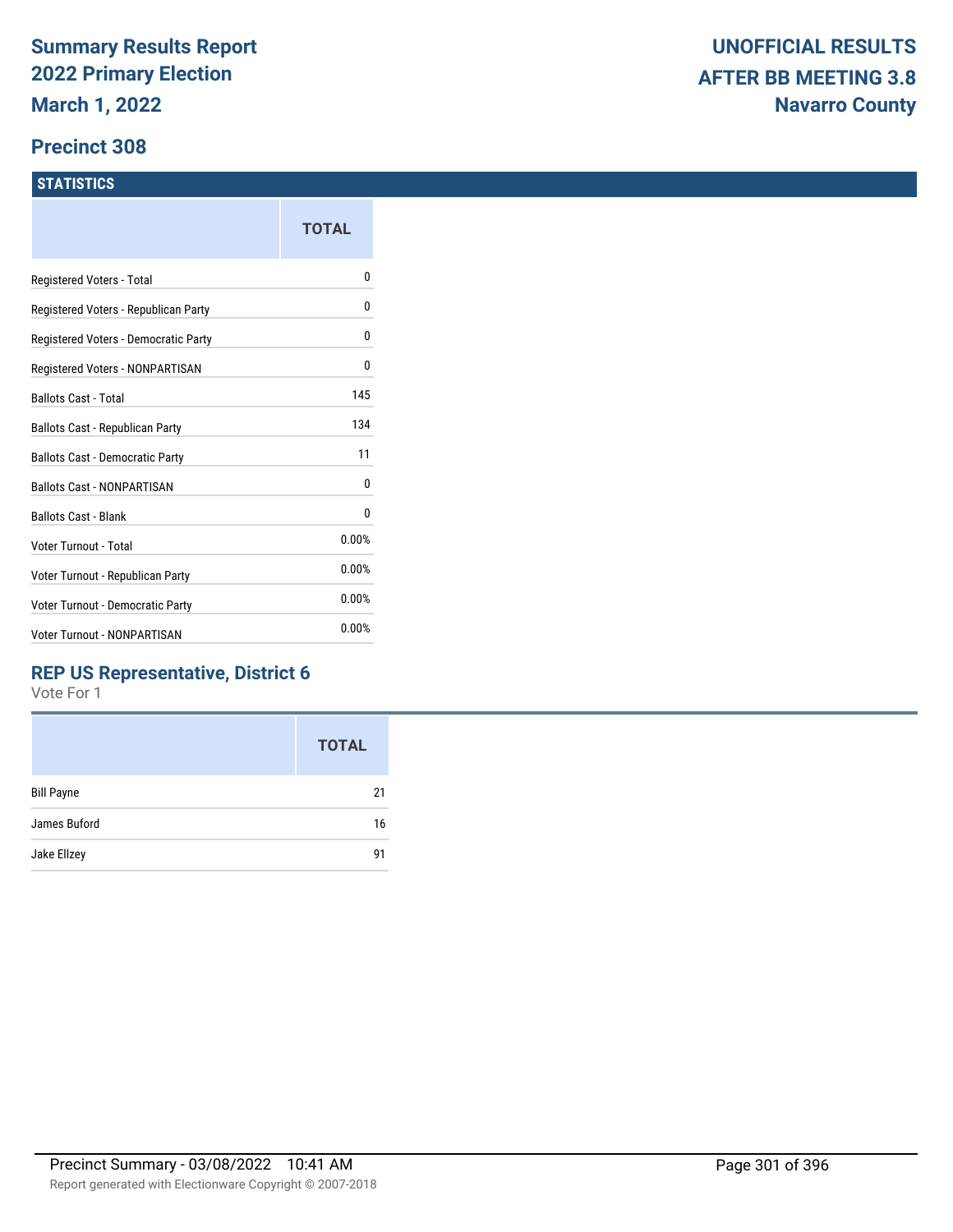**March 1, 2022**

## **Precinct 308**

#### **REP Governor**

Vote For 1

|                     | <b>TOTAL</b>   |
|---------------------|----------------|
| <b>Greg Abbott</b>  | 93             |
| <b>Rick Perry</b>   | 3              |
| Danny Harrison      | 1              |
| Allen B. West       | 17             |
| <b>Chad Prather</b> | 3              |
| Kandy Kaye Horn     | 1              |
| Paul Belew          | $\overline{2}$ |
| Don Huffines        | 14             |

## **REP Lieutenant Governor**

Vote For 1

|                        | <b>TOTAL</b> |
|------------------------|--------------|
| <b>Todd M. Bullis</b>  | 3            |
| Daniel Miller          | 10           |
| Dan Patrick            | 100          |
| Zach Vance             | 6            |
| <b>Trayce Bradford</b> | 8            |
| <b>Aaron Sorrells</b>  | 3            |

## **REP Attorney General**

|                   | <b>TOTAL</b> |
|-------------------|--------------|
| Eva Guzman        | 12           |
| <b>Ken Paxton</b> | 50           |
| Louie Gohmert     | 32           |
| George P. Bush    | 39           |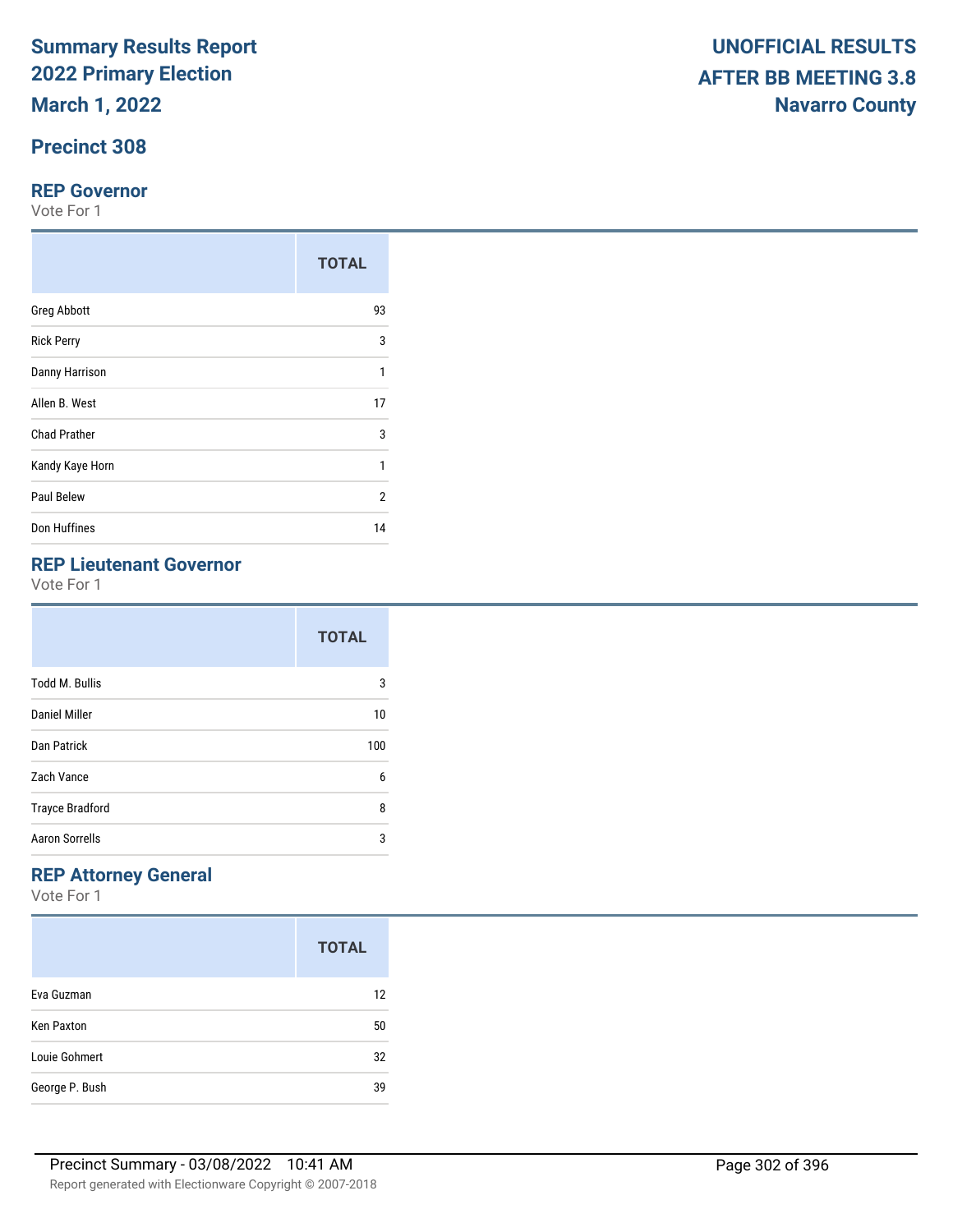**March 1, 2022**

#### **Precinct 308**

#### **REP Comptroller of Public Accounts**

Vote For 1

|                | <b>TOTAL</b> |
|----------------|--------------|
| Mark V. Goloby | 22           |
| Glenn Hegar    | 103          |

#### **REP Comm General Land Office**

Vote For 1

|                        | <b>TOTAL</b> |
|------------------------|--------------|
| Ben Armenta            | 8            |
| Jon Spiers             | 10           |
| Victor Avila           | 6            |
| Rufus Lopez            | 1            |
| Dawn Buckingham        | 51           |
| <b>Tim Westley</b>     | 17           |
| Don W. Minton          | 17           |
| <b>Weston Martinez</b> | 4            |

## **REP Commissioner of Agriculture**

|                  | <b>TOTAL</b> |
|------------------|--------------|
| Carey A. Counsil | 14           |
| Sid Miller       | 80           |
| James White      | 31           |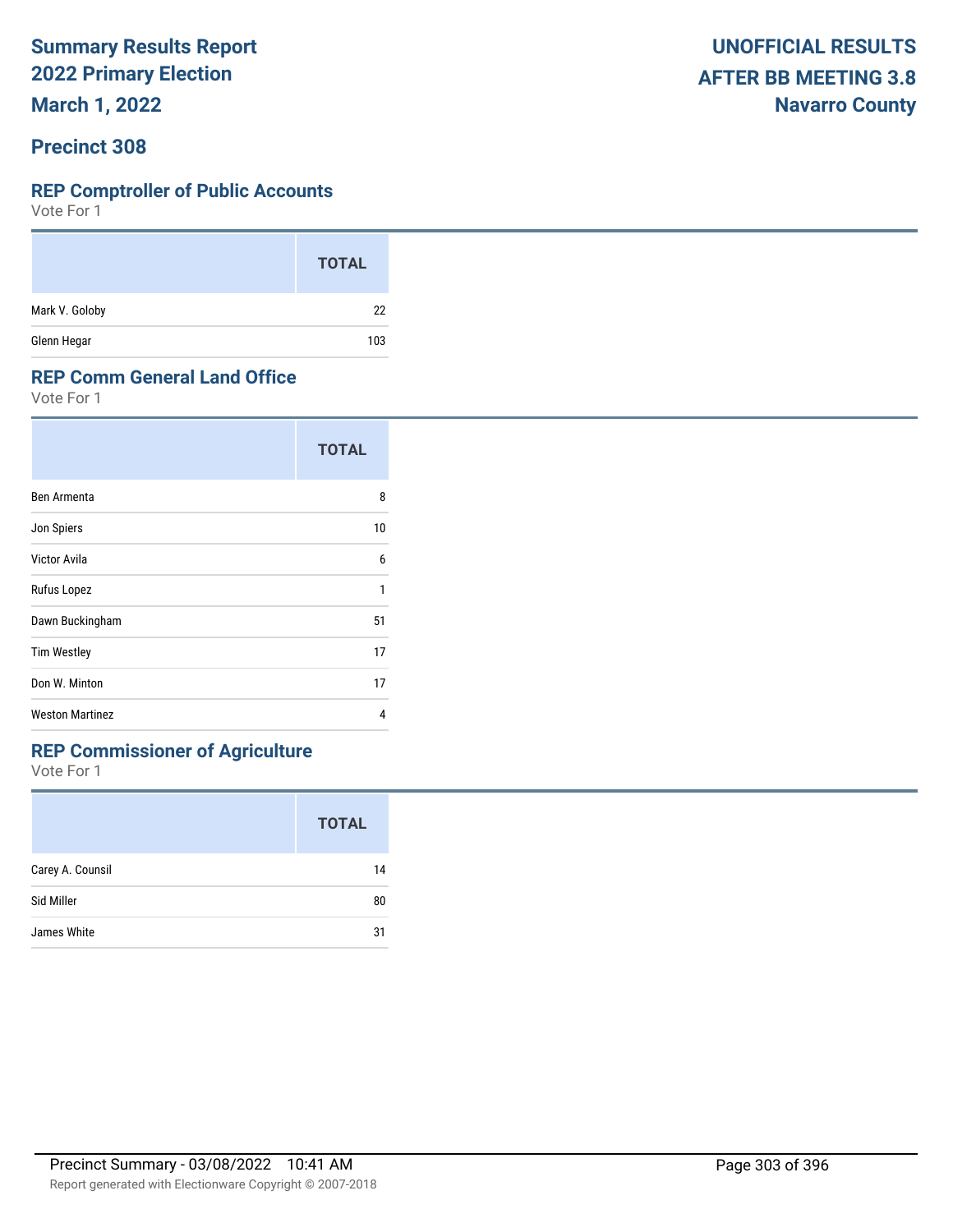**March 1, 2022**

### **Precinct 308**

#### **REP Railroad Commissioner**

Vote For 1

|                        | <b>TOTAL</b> |
|------------------------|--------------|
| Sarah Stogner          | 18           |
| Dawayne Tipton         | 20           |
| Wayne Christian        | 55           |
| Tom Slocum Jr          | 12           |
| Marvin "Sarge" Summers | 10           |

#### **REP Justice, Supreme Court, Pl 3**

Vote For 1

|                | <b>TOTAL</b> |
|----------------|--------------|
| Debra Lehrmann | 116          |

### **REP Justice, Supreme Court, Pl 5**

Vote For 1

|               | <b>TOTAL</b> |
|---------------|--------------|
| Rebeca Huddle | 117          |

#### **REP Justice, Supreme Court, Pl 9**

Vote For 1

|                  | <b>TOTAL</b> |
|------------------|--------------|
| David J. Schenck | 73           |
| Evan Young       | 40           |

## **REP Judge, Ct of Crim App, Pl 2**

|               | <b>TOTAL</b> |
|---------------|--------------|
| Mary Lou Keel | 116          |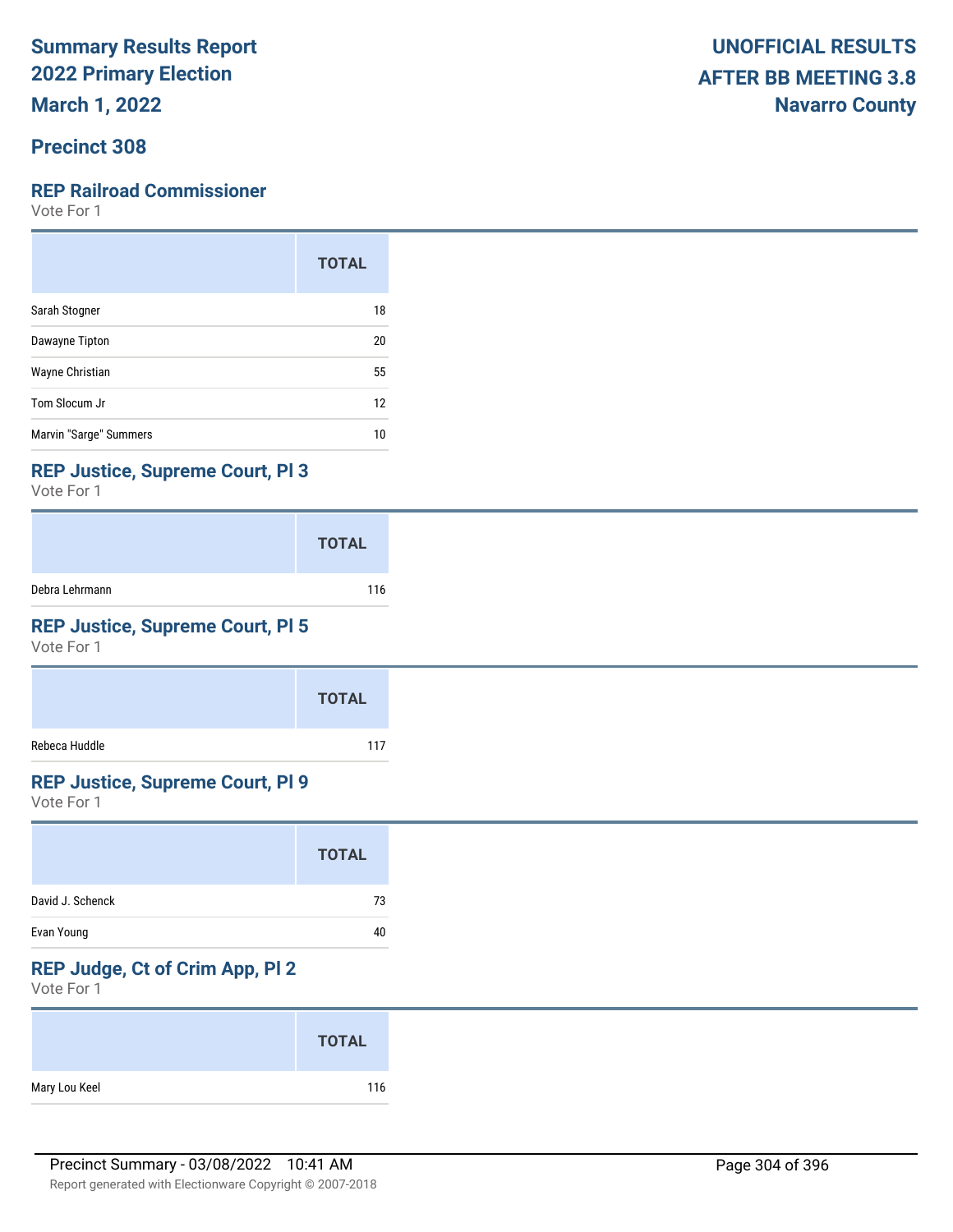**March 1, 2022**

#### **Precinct 308**

#### **REP Judge, Ct of Crim App, Pl 5**

Vote For 1

|                     | <b>TOTAL</b> |
|---------------------|--------------|
| <b>Scott Walker</b> | 66           |
| Clint Morgan        | 44           |

#### **REP Judge, Ct of Crim App, Pl 6**

Vote For 1

|                       | <b>TOTAL</b> |
|-----------------------|--------------|
| Jesse F. McClure, III | 113          |

#### **REP Member, State BoE, Dist 14**

Vote For 1

|                   | <b>TOTAL</b> |
|-------------------|--------------|
| Evelyn Brooks     | 74           |
| Sue Melton-Malone | 38           |

#### **REP State Senator, Dist 2**

Vote For 1

|                 | <b>TOTAL</b> |  |
|-----------------|--------------|--|
| <b>Bob Hall</b> | 117          |  |

#### **REP State Representative, Dist 8**

|             | <b>TOTAL</b> |
|-------------|--------------|
| Cody Harris | 117          |
|             |              |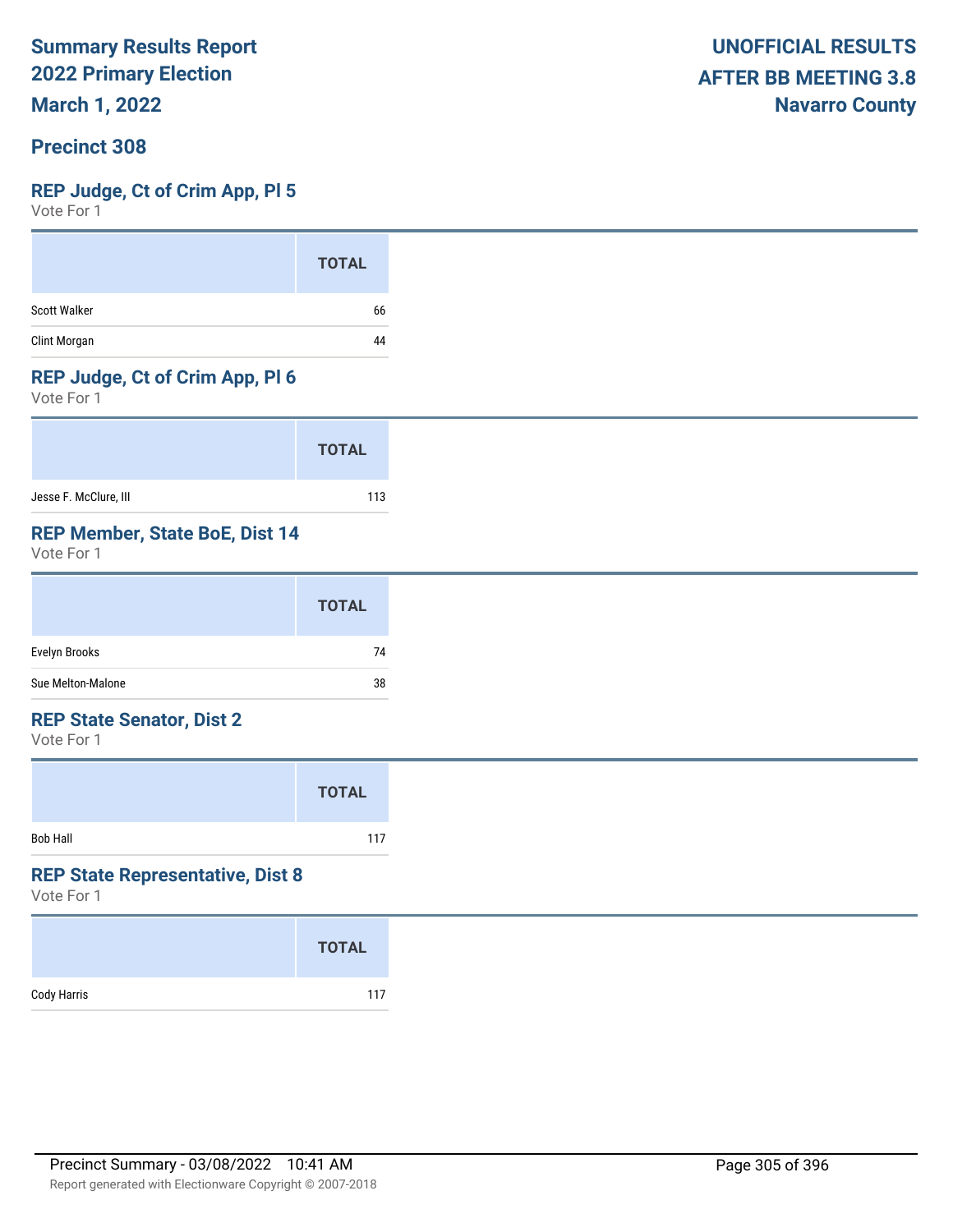**March 1, 2022**

#### **Precinct 308**

#### **REP Justice, 10th Ct of App Dist, Pl 3**

 $V$ oto Fo

| VOLE FOI 1                                          |              |
|-----------------------------------------------------|--------------|
|                                                     | <b>TOTAL</b> |
| <b>Steve Smith</b>                                  | 118          |
| <b>REP Criminal District Attorney</b><br>Vote For 1 |              |
|                                                     | <b>TOTAL</b> |
| Will Thompson                                       | 119          |
| <b>REP County Judge</b><br>Vote For 1               |              |
|                                                     | <b>TOTAL</b> |
| H M. Davenport Jr                                   | 118          |
| <b>REP District Clerk</b><br>Vote For 1             |              |
|                                                     | <b>TOTAL</b> |
| Joshua B. Tackett                                   | 113          |
| <b>REP County Clerk</b><br>Vote For 1               |              |
|                                                     | <b>TOTAL</b> |
| Sherry Dowd                                         | 118          |
| <b>REP County Treasurer</b><br>Vote For 1           |              |
|                                                     | <b>TOTAL</b> |
| Ryan Douglas                                        | 117          |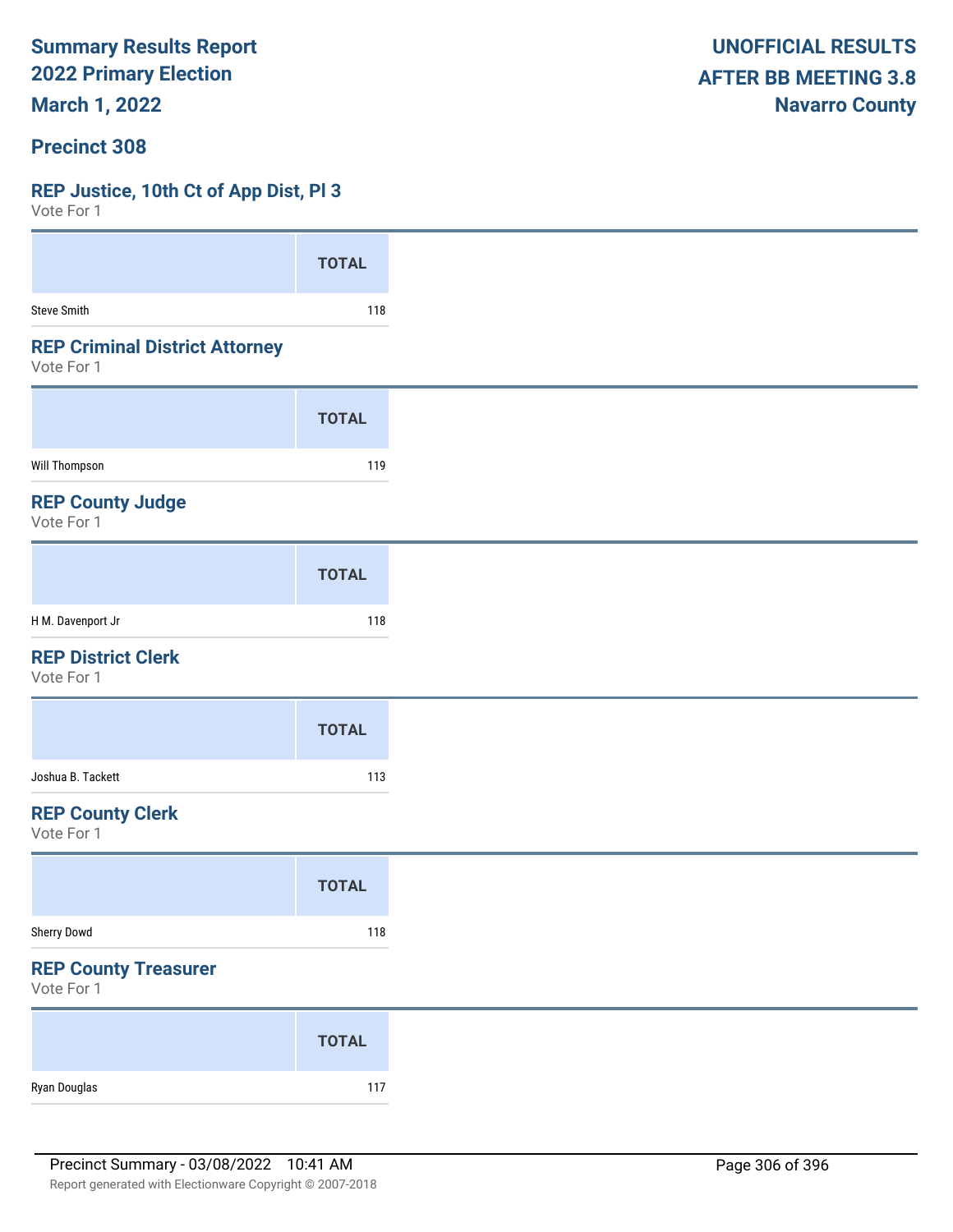**March 1, 2022**

#### **Precinct 308**

#### **REP JOP Pct 3**

Vote For 1

| $\sqrt{2}$                             |              |
|----------------------------------------|--------------|
|                                        | <b>TOTAL</b> |
| Jackie Freeland                        | 118          |
| <b>REP County Chair</b><br>Vote For 1  |              |
|                                        | <b>TOTAL</b> |
| Steven L. Jessup                       | 117          |
| <b>REP Proposition 1</b><br>Vote For 1 |              |
|                                        |              |

#### **REP Proposition 2**

Vote For 1

| <b>TOTAL</b>         |
|----------------------|
| <b>YES</b><br>91     |
| N <sub>0</sub><br>41 |

## **REP Proposition 3**

|                | <b>TOTAL</b> |
|----------------|--------------|
| <b>YES</b>     | 122          |
| N <sub>0</sub> | 11           |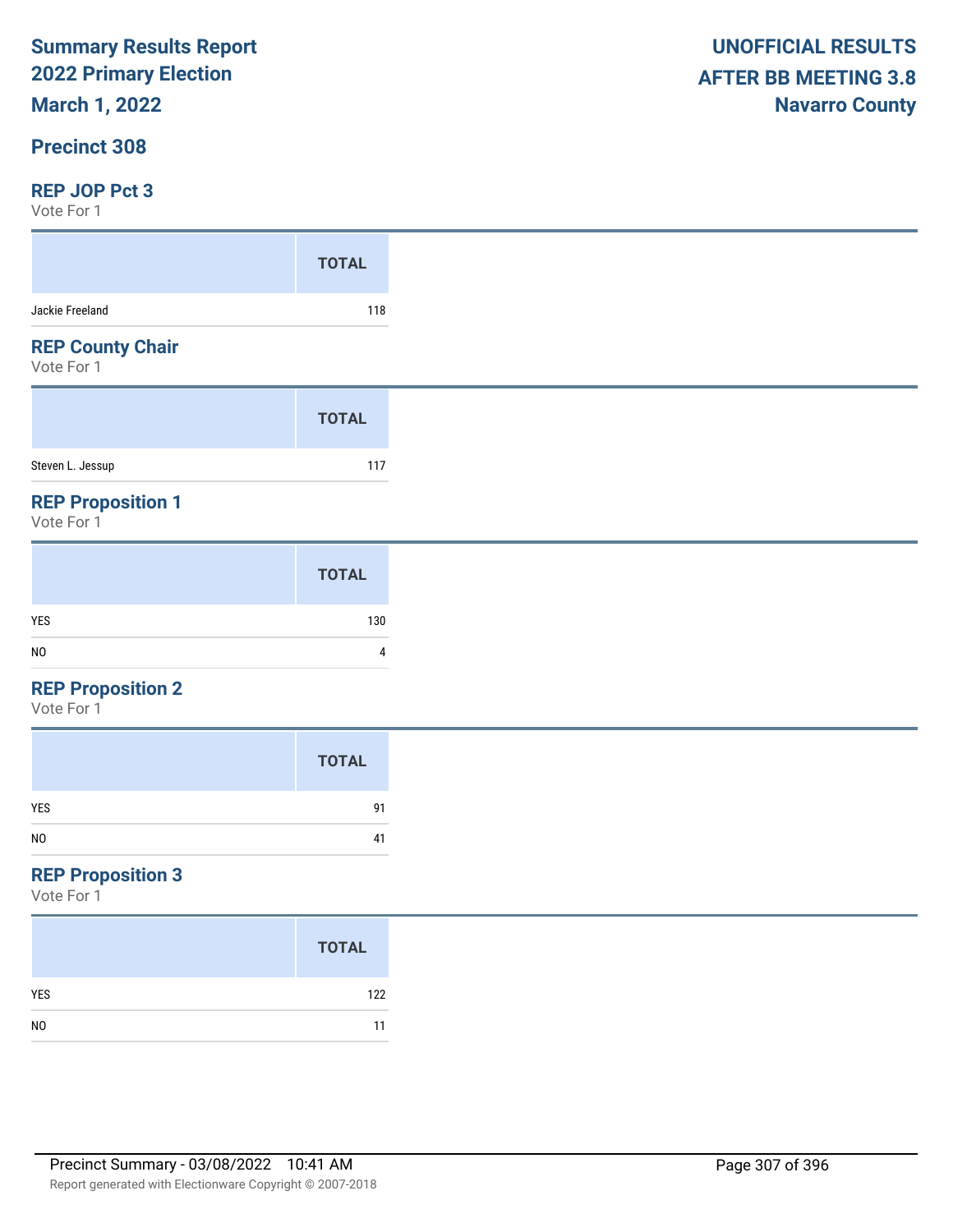## **March 1, 2022**

### **Precinct 308**

#### **REP Proposition 4**

Vote For 1

#### **REP Proposition 5**

Vote For 1

|                | <b>TOTAL</b> |
|----------------|--------------|
| <b>YES</b>     | 115          |
| N <sub>0</sub> | 14           |

## **REP Proposition 6**

Vote For 1

|     | <b>TOTAL</b> |
|-----|--------------|
| YES | 113          |
| NO  | 19           |

## **REP Proposition 7**

Vote For 1

#### **REP Proposition 8**

| <b>TOTAL</b> |
|--------------|
| 125          |
|              |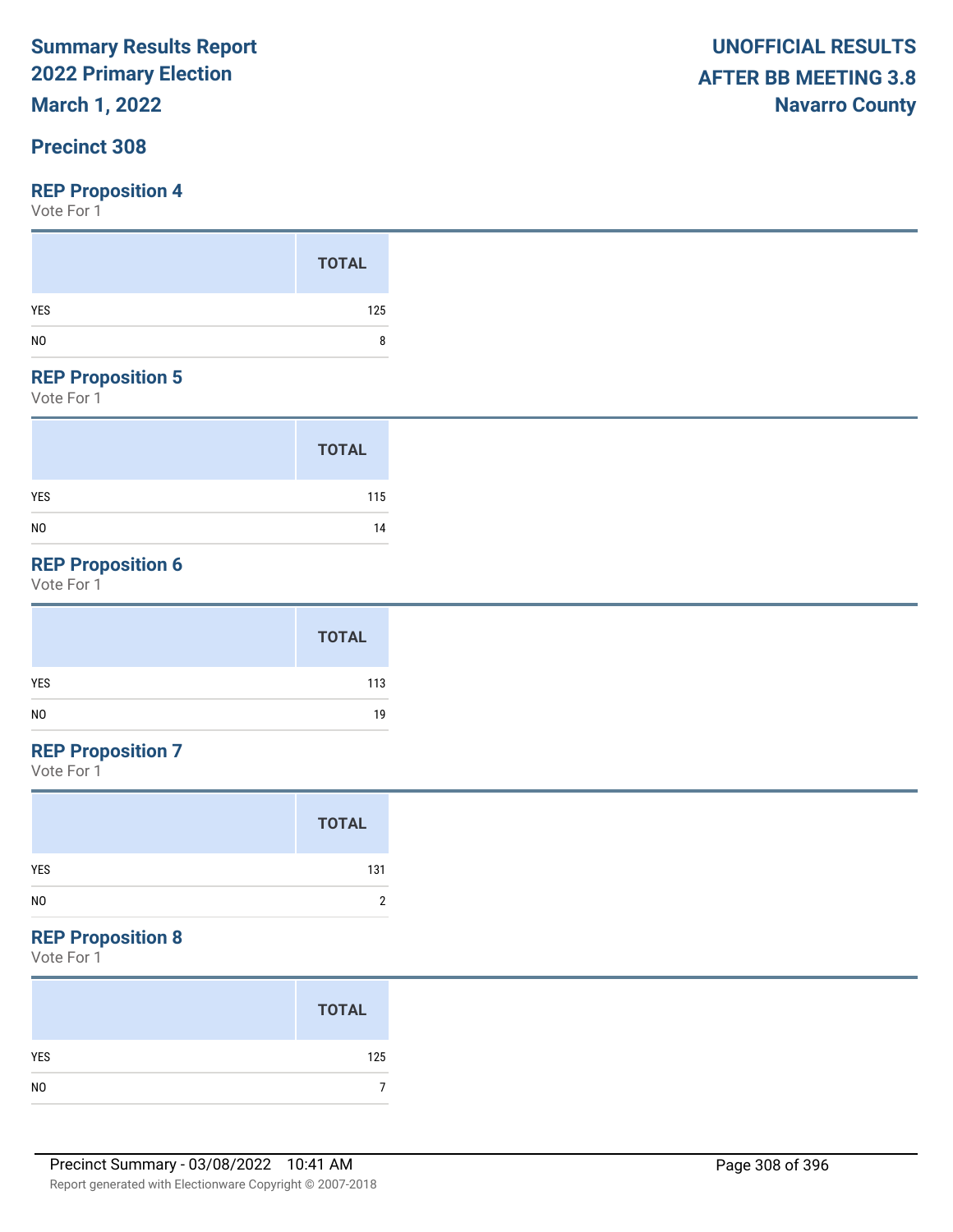## **March 1, 2022**

### **Precinct 308**

#### **REP Proposition 9**

Vote For 1

#### **REP Proposition 10**

Vote For 1

|                | <b>TOTAL</b> |
|----------------|--------------|
| <b>YES</b>     | 125          |
| N <sub>0</sub> | 8            |

#### **DEM Governor**

Vote For 1

|                             | <b>TOTAL</b> |
|-----------------------------|--------------|
| <b>Rich Wakeland</b>        | 0            |
| Beto O'Rourke               | 10           |
| Joy Diaz                    | 1            |
| Inocencio (Inno) Barrientez | 0            |
| Michael Cooper              | 0            |

### **DEM Lieutenant Governor**

|                  | <b>TOTAL</b> |
|------------------|--------------|
| Carla Brailey    | 3            |
| Mike Collier     | 5            |
| Michelle Beckley | 3            |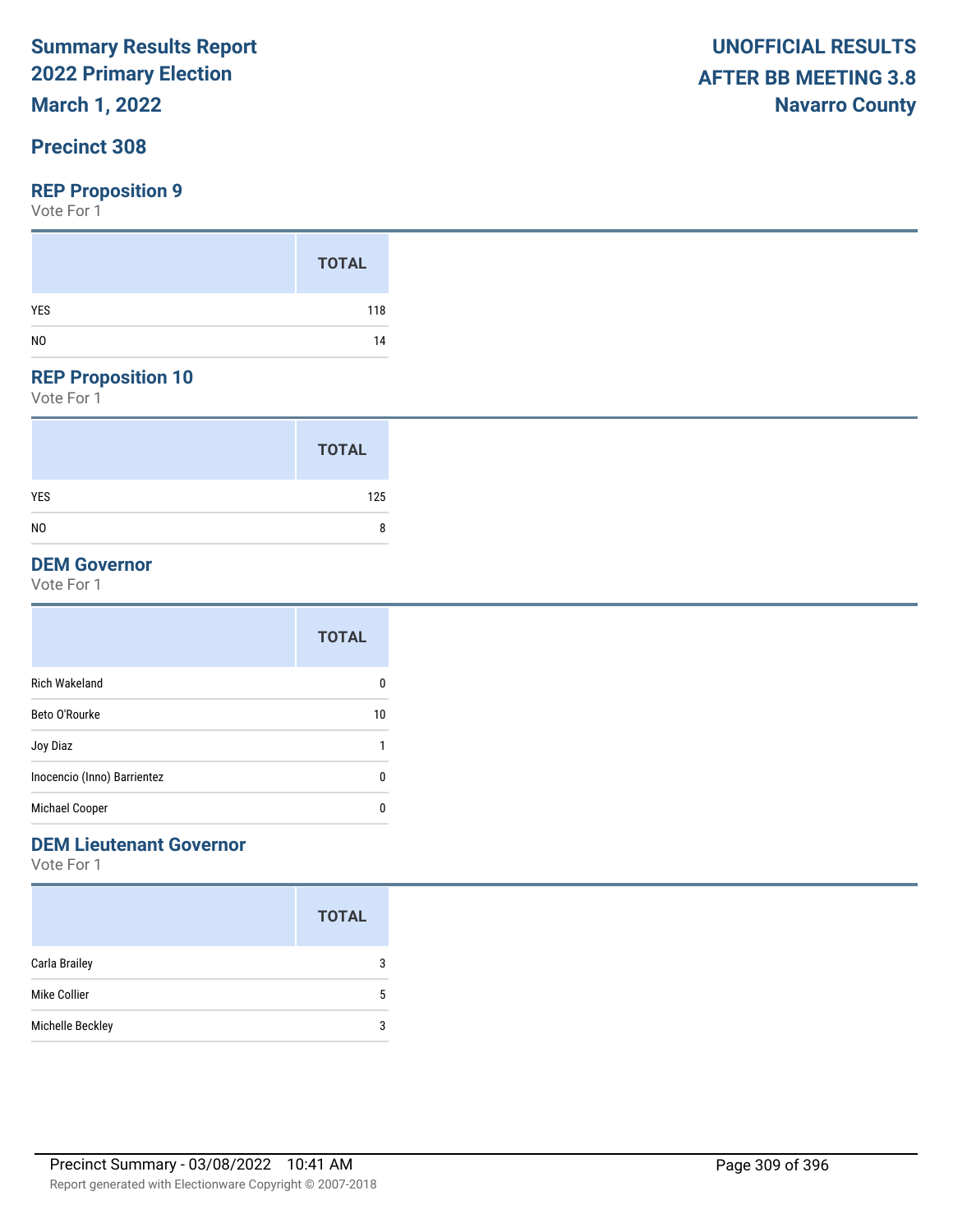**March 1, 2022**

### **Precinct 308**

#### **DEM Attorney General**

Vote For 1

|                         | <b>TOTAL</b> |
|-------------------------|--------------|
| S. "TBONE" Raynor       |              |
| Joe Jaworski            |              |
| Rochelle Mercedes Garza | 5            |
| Mike Fields             | 2            |
| Lee Merritt             |              |

#### **DEM Comptroller of Public Accounts**

Vote For 1

|                    | <b>TOTAL</b> |
|--------------------|--------------|
| <b>Tim Mahoney</b> |              |
| Angel Luis Vega    | 5            |
| Janet T. Dudding   |              |

#### **DEM Comm General Land Office**

Vote For 1

|                      | <b>TOTAL</b> |
|----------------------|--------------|
| Jinny Suh            |              |
| Michael Lange        | 0            |
| Sandragrace Martinez | 6            |
| Jay Kleberg          | 4            |

## **DEM Commissioner of Agriculture**

|            | <b>TOTAL</b> |
|------------|--------------|
| Ed Ireson  | ົ            |
| Susan Hays | Q            |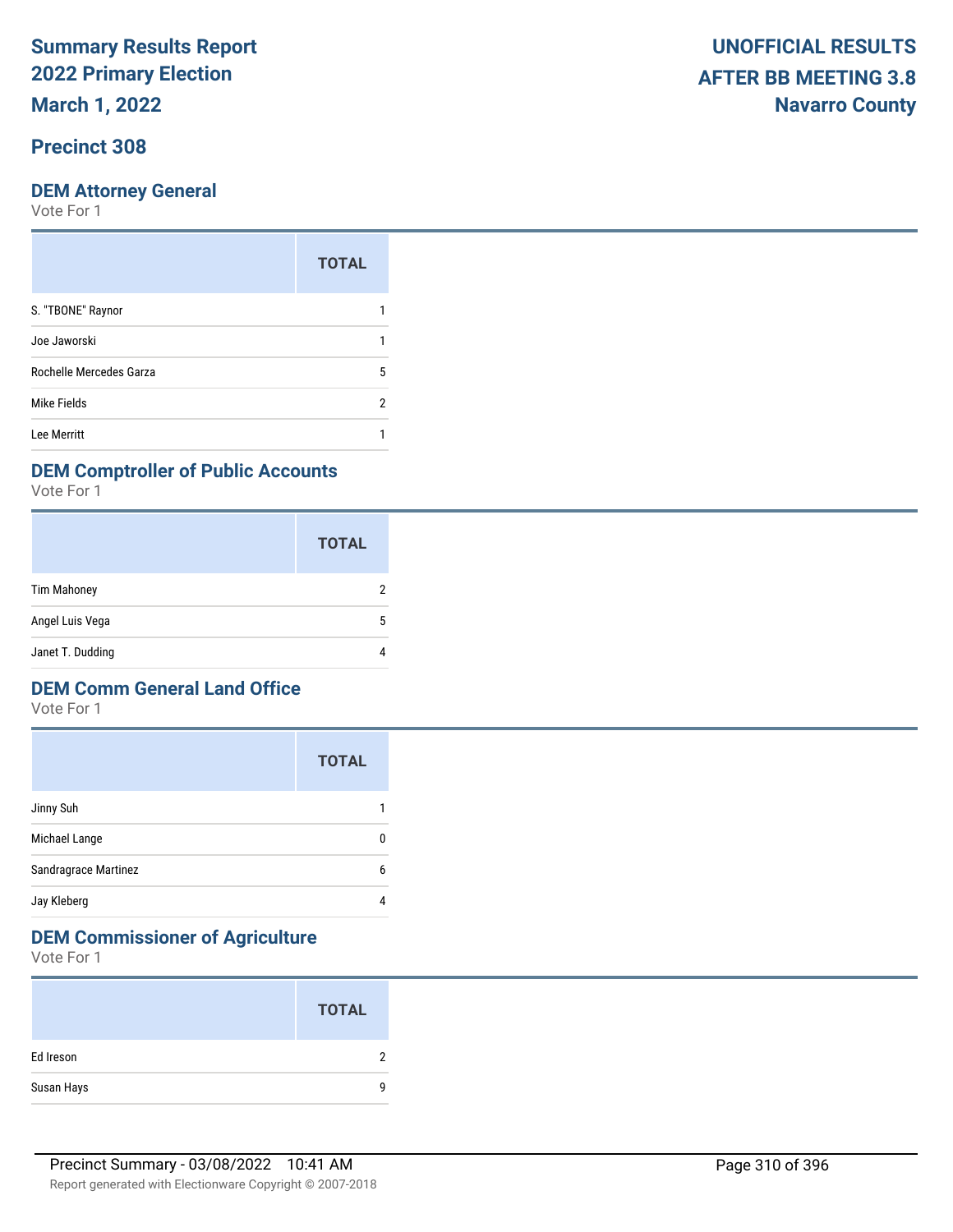**March 1, 2022**

#### **Precinct 308**

| <b>TOTAL</b>                            |
|-----------------------------------------|
| 11                                      |
| <b>DEM Justice, Supreme Court, PI3</b>  |
| <b>TOTAL</b>                            |
| 11                                      |
| <b>DEM Justice, Supreme Court, PI 5</b> |
| <b>TOTAL</b>                            |
| 10                                      |
| <b>DEM Justice, Supreme Court, PI 9</b> |
| <b>TOTAL</b>                            |
| 11                                      |
| <b>DEM Judge, Ct of Crim App, PI 5</b>  |
| <b>TOTAL</b>                            |
| 11                                      |
| DEM Judge, Ct of Crim App, Pl 6         |
| <b>TOTAL</b>                            |
|                                         |
|                                         |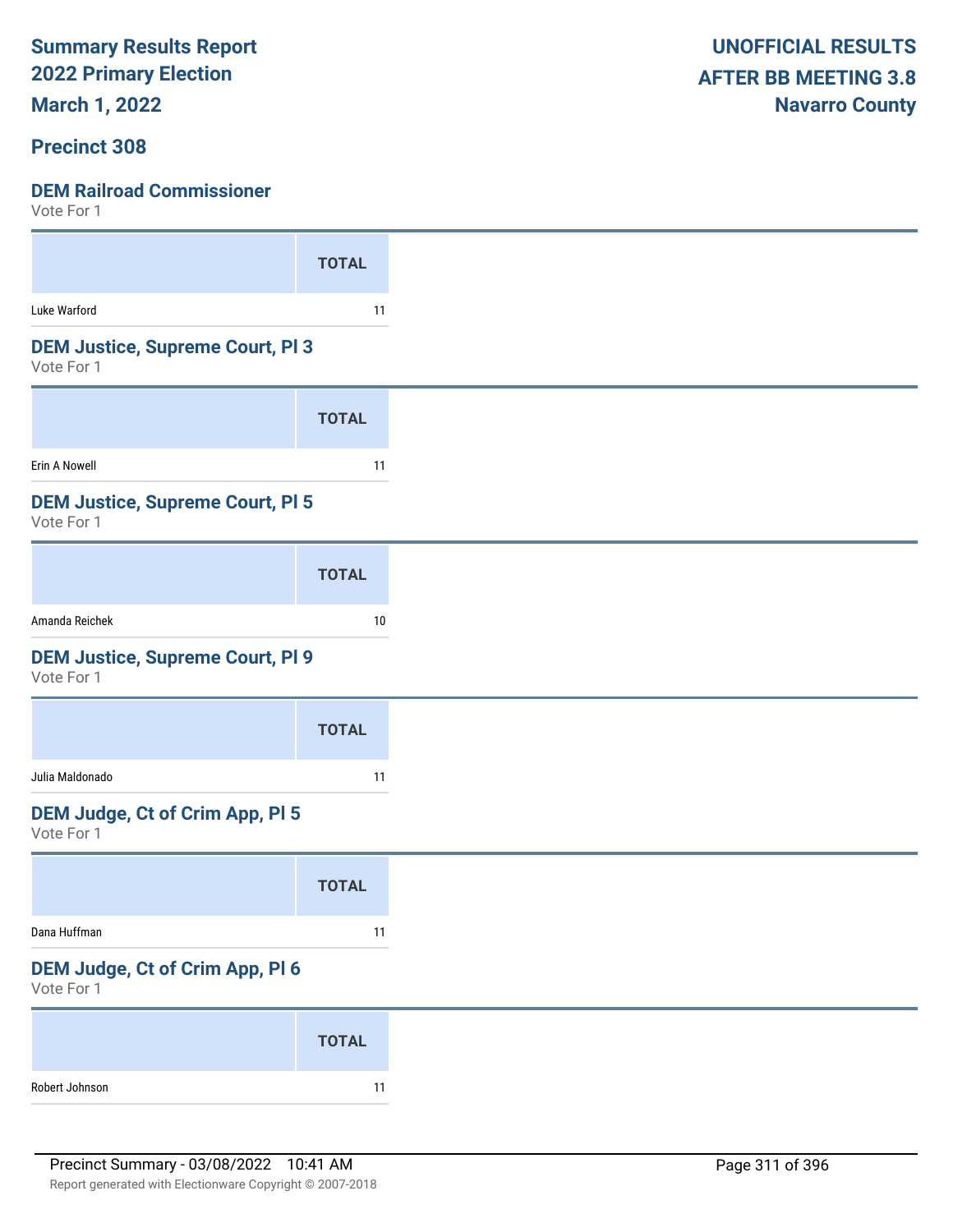**March 1, 2022**

#### **Precinct 308**

#### **DEM Member, State BoE, Dist 14**

|                                                | <b>TOTAL</b> |
|------------------------------------------------|--------------|
| <b>Tracy Fisher</b>                            | 11           |
| <b>DEM State Senator, Dist 2</b><br>Vote For 1 |              |
|                                                | <b>TOTAL</b> |
| Prince S Giadolor                              | 11           |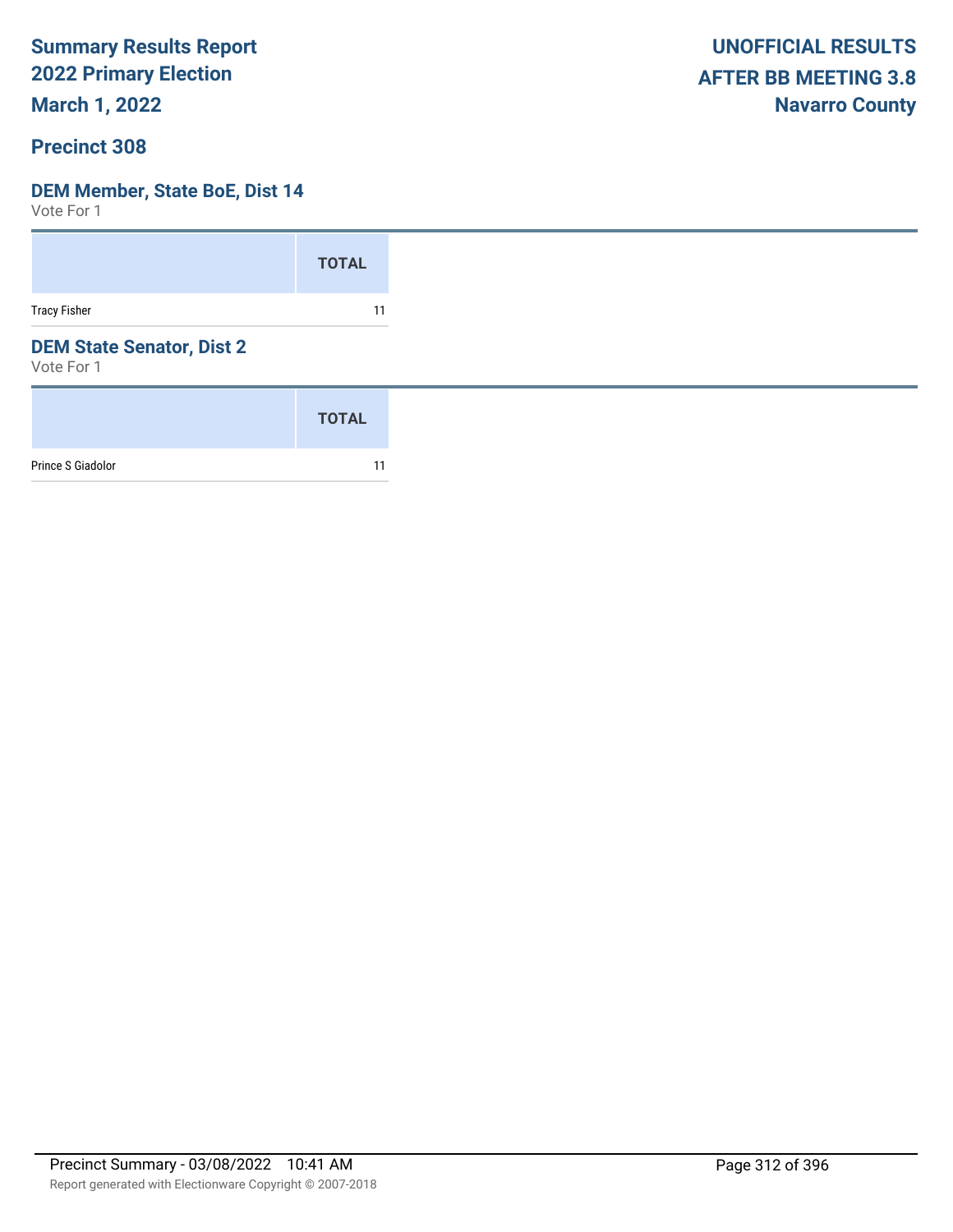#### **Precinct 400**

#### **STATISTICS**

|                                      | TOTAL |
|--------------------------------------|-------|
| Registered Voters - Total            | N     |
| Registered Voters - Republican Party | 0     |
| Registered Voters - Democratic Party | 0     |
| Registered Voters - NONPARTISAN      | 0     |
| Ballots Cast - Total                 | 450   |
| Ballots Cast - Republican Party      | 406   |
| Ballots Cast - Democratic Party      | 44    |
| <b>Ballots Cast - NONPARTISAN</b>    | 0     |
| <b>Ballots Cast - Blank</b>          | 0     |
| Voter Turnout - Total                | 0.00% |
| Voter Turnout - Republican Party     | 0.00% |
| Voter Turnout - Democratic Party     | 0.00% |
| Voter Turnout - NONPARTISAN          | 0.00% |
|                                      |       |

### **REP US Representative, District 6**

|                   | <b>TOTAL</b> |
|-------------------|--------------|
| <b>Bill Payne</b> | 26           |
| James Buford      | 16           |
| Jake Ellzey       | 348          |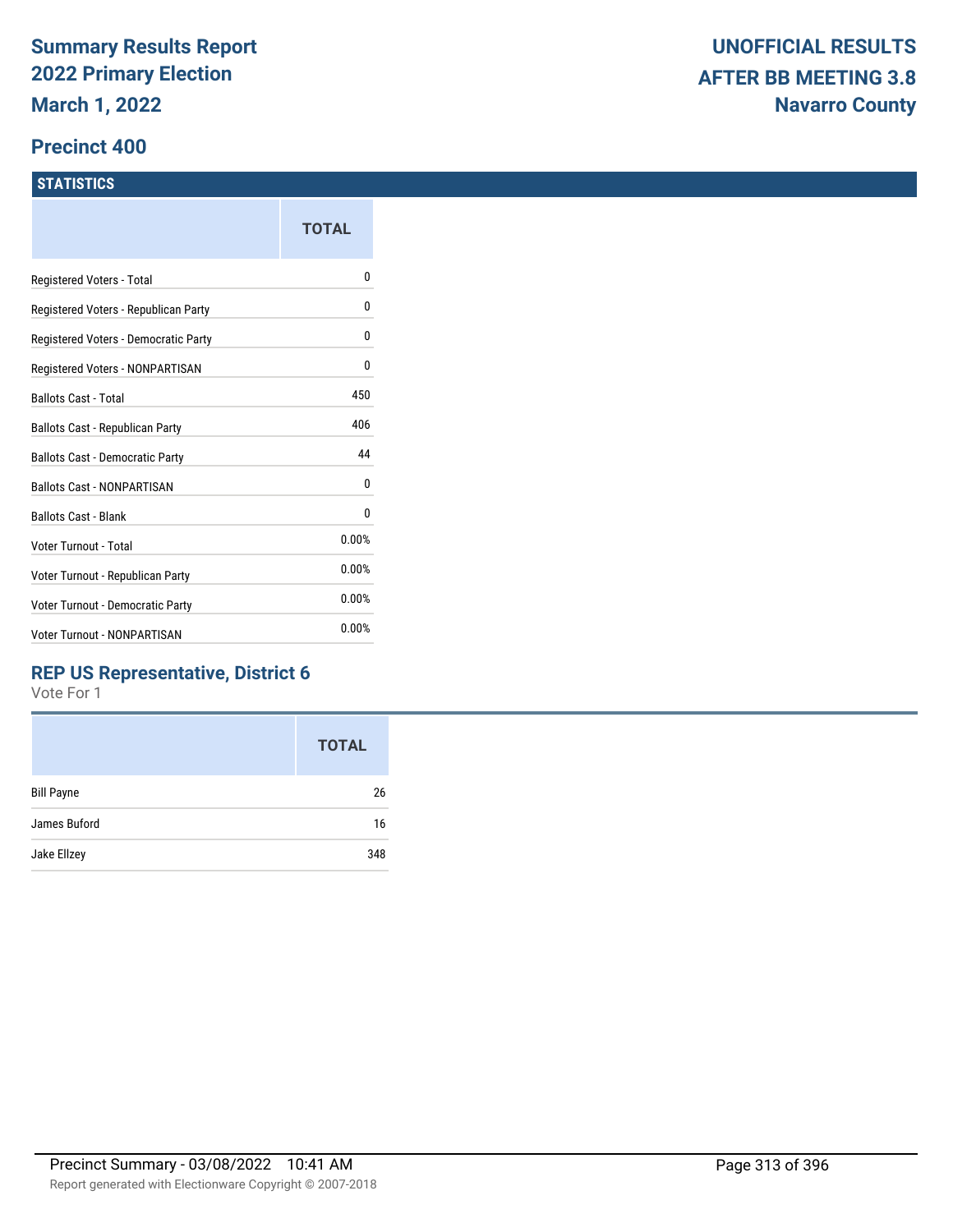**March 1, 2022**

## **Precinct 400**

#### **REP Governor**

Vote For 1

|                     | <b>TOTAL</b>   |
|---------------------|----------------|
| <b>Greg Abbott</b>  | 288            |
| <b>Rick Perry</b>   | 13             |
| Danny Harrison      | $\overline{2}$ |
| Allen B. West       | 33             |
| <b>Chad Prather</b> | 10             |
| Kandy Kaye Horn     | 1              |
| Paul Belew          | 1              |
| Don Huffines        | 51             |

## **REP Lieutenant Governor**

Vote For 1

|                        | <b>TOTAL</b> |
|------------------------|--------------|
| <b>Todd M. Bullis</b>  | 17           |
| Daniel Miller          | 23           |
| Dan Patrick            | 302          |
| Zach Vance             | 6            |
| <b>Trayce Bradford</b> | 12           |
| Aaron Sorrells         | 12           |

## **REP Attorney General**

|                   | <b>TOTAL</b> |
|-------------------|--------------|
| Eva Guzman        | 60           |
| <b>Ken Paxton</b> | 169          |
| Louie Gohmert     | 37           |
| George P. Bush    | 131          |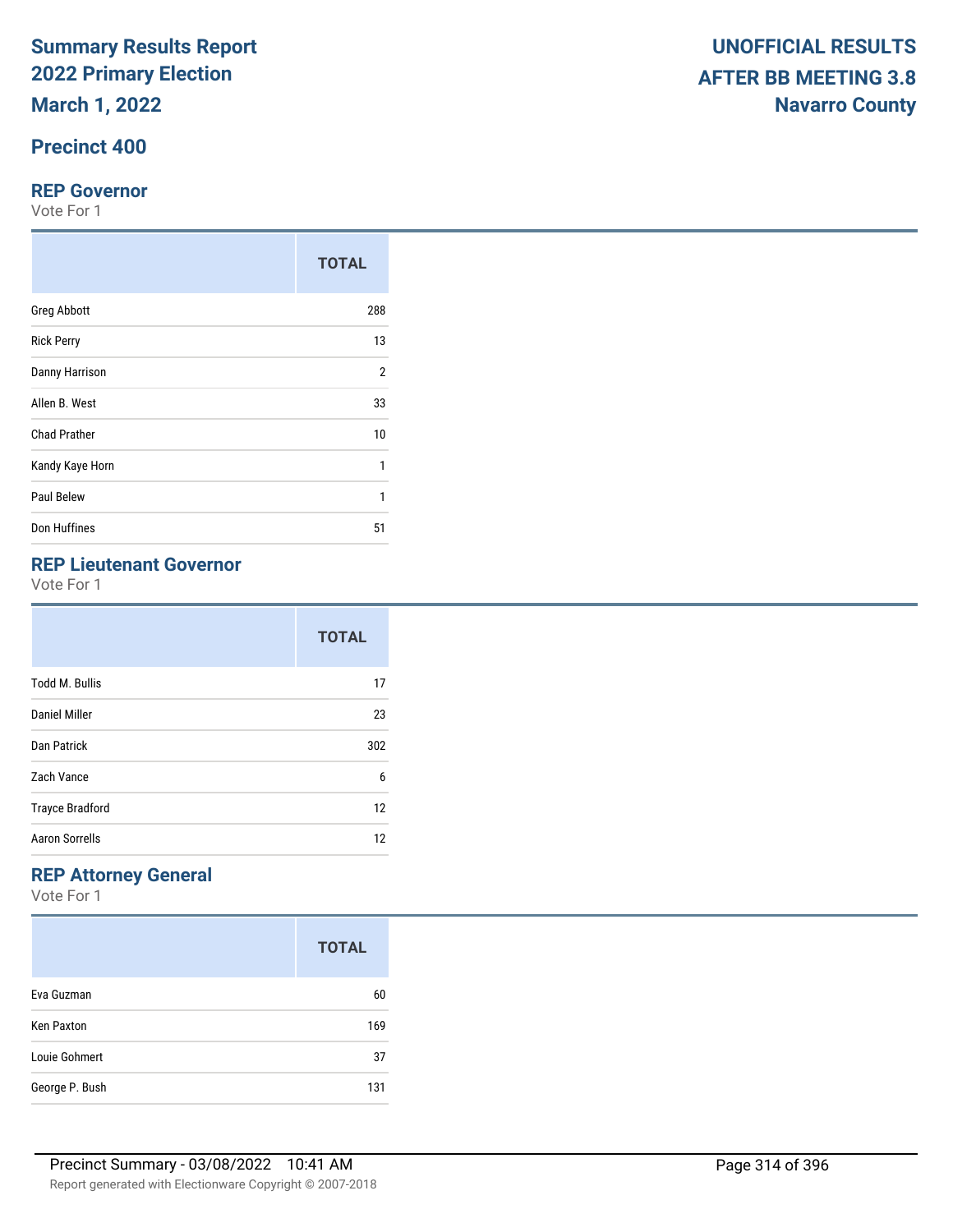**March 1, 2022**

#### **Precinct 400**

#### **REP Comptroller of Public Accounts**

Vote For 1

|                | <b>TOTAL</b> |
|----------------|--------------|
| Mark V. Goloby | 71           |
| Glenn Hegar    | 280          |

#### **REP Comm General Land Office**

Vote For 1

|                        | <b>TOTAL</b> |
|------------------------|--------------|
| Ben Armenta            | 29           |
| Jon Spiers             | 44           |
| Victor Avila           | 16           |
| Rufus Lopez            | 8            |
| Dawn Buckingham        | 85           |
| <b>Tim Westley</b>     | 52           |
| Don W. Minton          | 46           |
| <b>Weston Martinez</b> | 12           |

## **REP Commissioner of Agriculture**

|                  | <b>TOTAL</b> |
|------------------|--------------|
| Carey A. Counsil | 44           |
| Sid Miller       | 192          |
| James White      | 88           |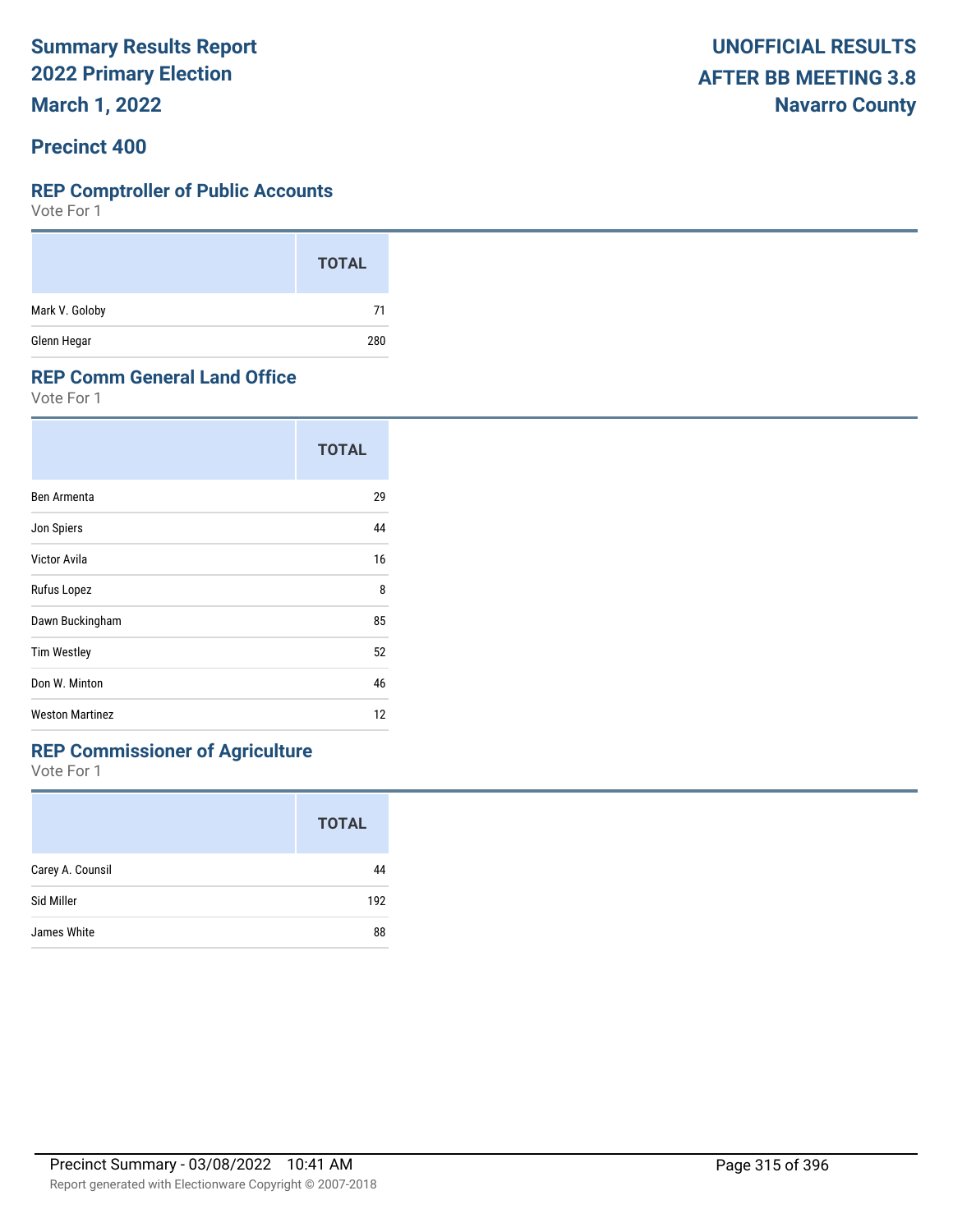**March 1, 2022**

### **Precinct 400**

#### **REP Railroad Commissioner**

Vote For 1

|                        | <b>TOTAL</b> |
|------------------------|--------------|
| Sarah Stogner          | 65           |
| Dawayne Tipton         | 48           |
| Wayne Christian        | 115          |
| Tom Slocum Jr          | 33           |
| Marvin "Sarge" Summers | 43           |

#### **REP Justice, Supreme Court, Pl 3**

Vote For 1

|                | <b>TOTAL</b> |
|----------------|--------------|
| Debra Lehrmann | 327          |

### **REP Justice, Supreme Court, Pl 5**

Vote For 1

|               | <b>TOTAL</b> |
|---------------|--------------|
| Rebeca Huddle | 323          |

### **REP Justice, Supreme Court, Pl 9**

Vote For 1

|                  | <b>TOTAL</b> |
|------------------|--------------|
| David J. Schenck | 187          |
| Evan Young       | 113          |

## **REP Judge, Ct of Crim App, Pl 2**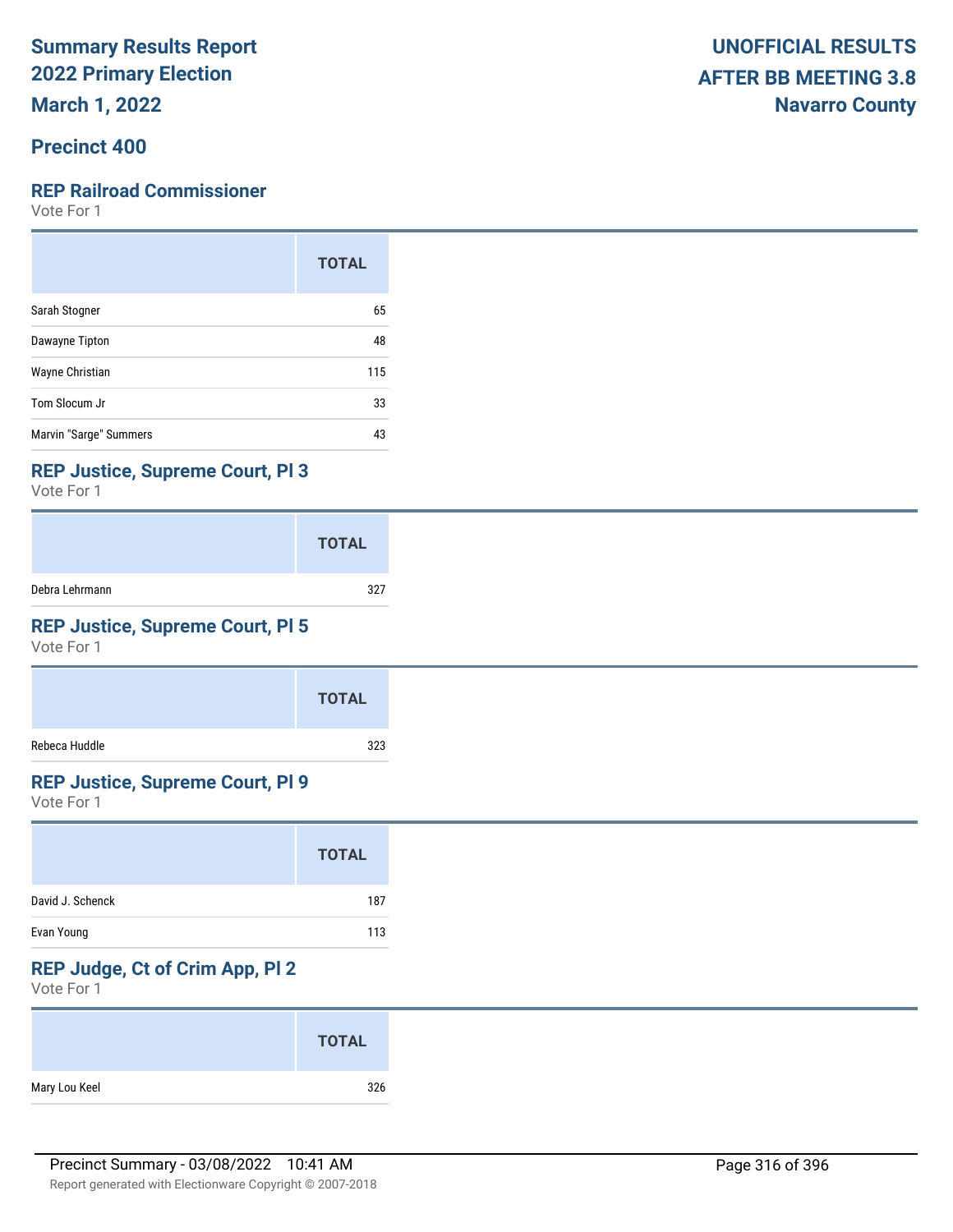**March 1, 2022**

#### **Precinct 400**

#### **REP Judge, Ct of Crim App, Pl 5**

Vote For 1

#### **REP Judge, Ct of Crim App, Pl 6**

Vote For 1

|                       | <b>TOTAL</b> |
|-----------------------|--------------|
| Jesse F. McClure, III | 328          |

### **REP Member, State BoE, Dist 14**

Vote For 1

#### **REP State Senator, Dist 2**

Vote For 1

|                 | <b>TOTAL</b> |  |
|-----------------|--------------|--|
| <b>Bob Hall</b> | 325          |  |

#### **REP State Representative, Dist 8**

|             | <b>TOTAL</b> |
|-------------|--------------|
| Cody Harris | 370          |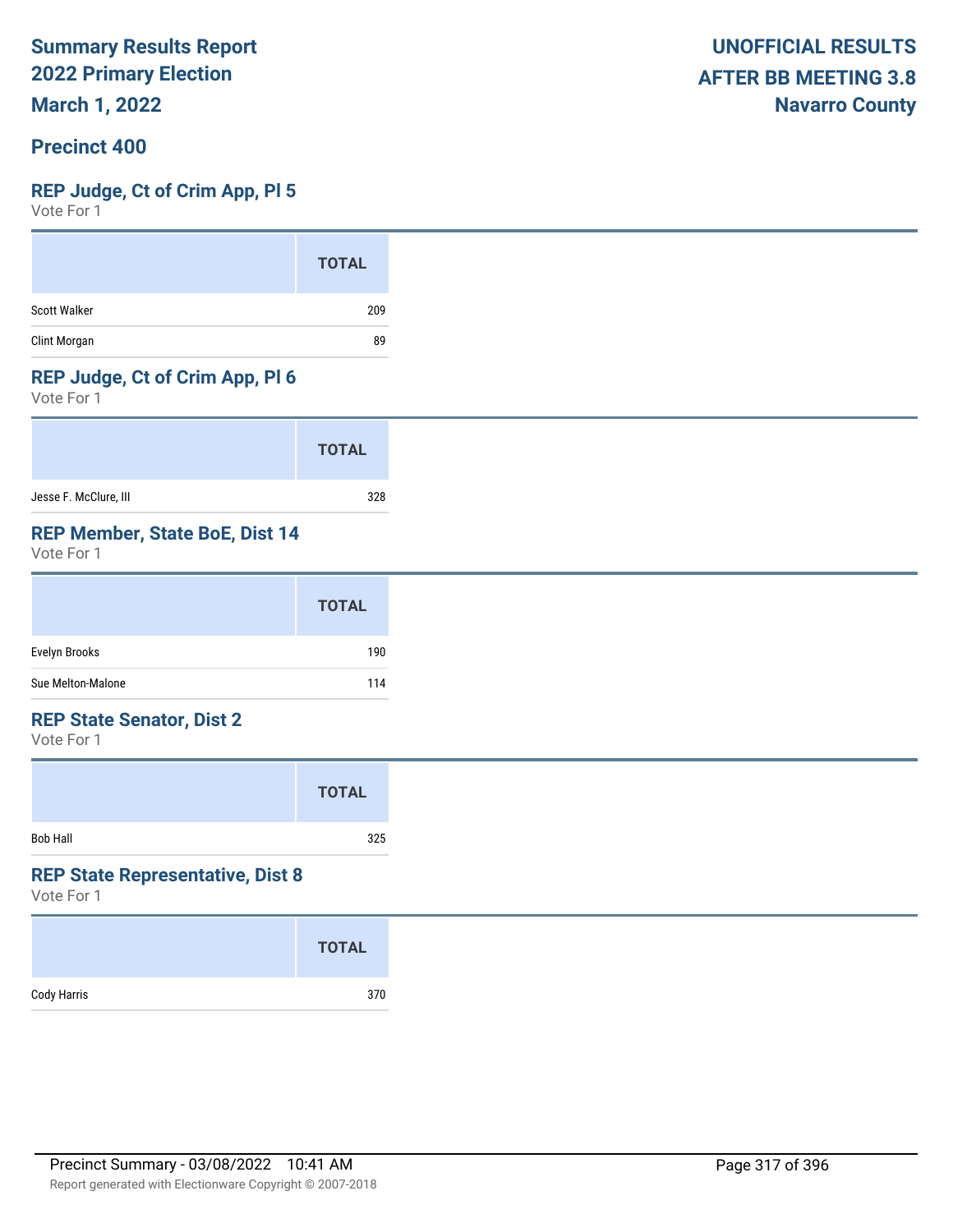**March 1, 2022**

#### **Precinct 400**

#### **REP Justice, 10th Ct of App Dist, Pl 3**

| VULLE LOI 1                                         |              |
|-----------------------------------------------------|--------------|
|                                                     | <b>TOTAL</b> |
| Steve Smith                                         | 335          |
| <b>REP Criminal District Attorney</b><br>Vote For 1 |              |
|                                                     | <b>TOTAL</b> |
| Will Thompson                                       | 364          |
| <b>REP County Judge</b><br>Vote For 1               |              |
|                                                     | <b>TOTAL</b> |
| H M. Davenport Jr                                   | 368          |
| <b>REP District Clerk</b><br>Vote For 1             |              |
|                                                     | <b>TOTAL</b> |
| Joshua B. Tackett                                   | 371          |
| <b>REP County Clerk</b><br>Vote For 1               |              |
|                                                     | <b>TOTAL</b> |
| Sherry Dowd                                         | 379          |
| <b>REP County Treasurer</b><br>Vote For 1           |              |
|                                                     | <b>TOTAL</b> |
| Ryan Douglas                                        | 364          |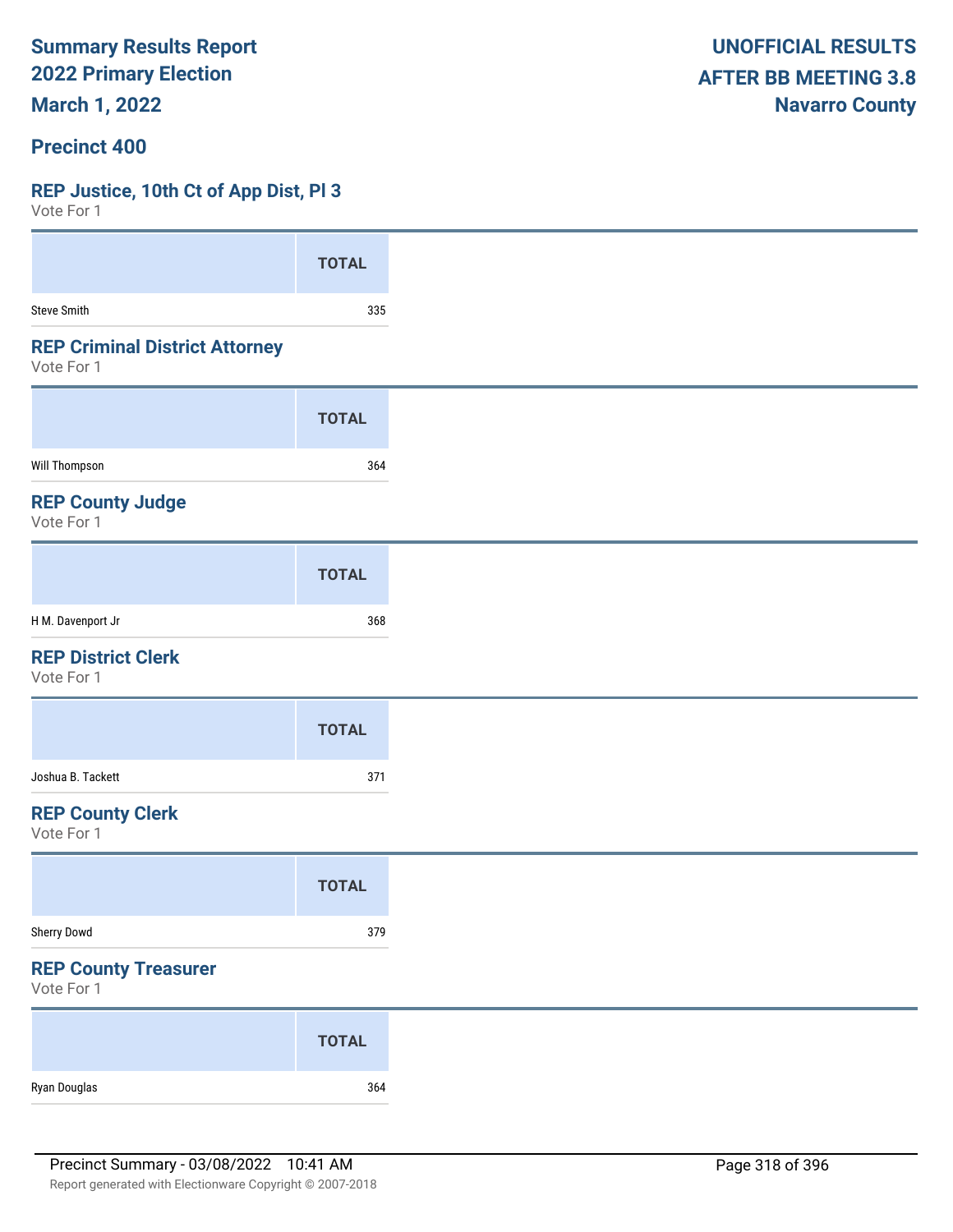**March 1, 2022**

#### **Precinct 400**

#### **REP County Commissioner Pct 4**

Vote For 1

|                         | <b>TOTAL</b> |
|-------------------------|--------------|
| Cody C. Muldner         | 97           |
| <b>Bill Gowan</b>       | 9            |
| David Brewer            | 95           |
| John Paul Plemons       | 96           |
| <b>Terry Brooks</b>     | 51           |
| <b>Tommy Montgomery</b> | 28           |
| Anthony (Tony) Watson   | 12           |

#### **REP JOP Pct 4**

Vote For 1

|                | <b>TOTAL</b> |
|----------------|--------------|
| Lisa Clay      | 123          |
| John V. Cabano | 201          |
| Shane Richards | 68           |

## **REP County Chair**

Vote For 1

|                  | <b>TOTAL</b> |  |
|------------------|--------------|--|
| Steven L. Jessup | 358          |  |

### **REP Proposition 1**

|                | <b>TOTAL</b> |
|----------------|--------------|
| <b>YES</b>     | 372          |
| N <sub>0</sub> | 28           |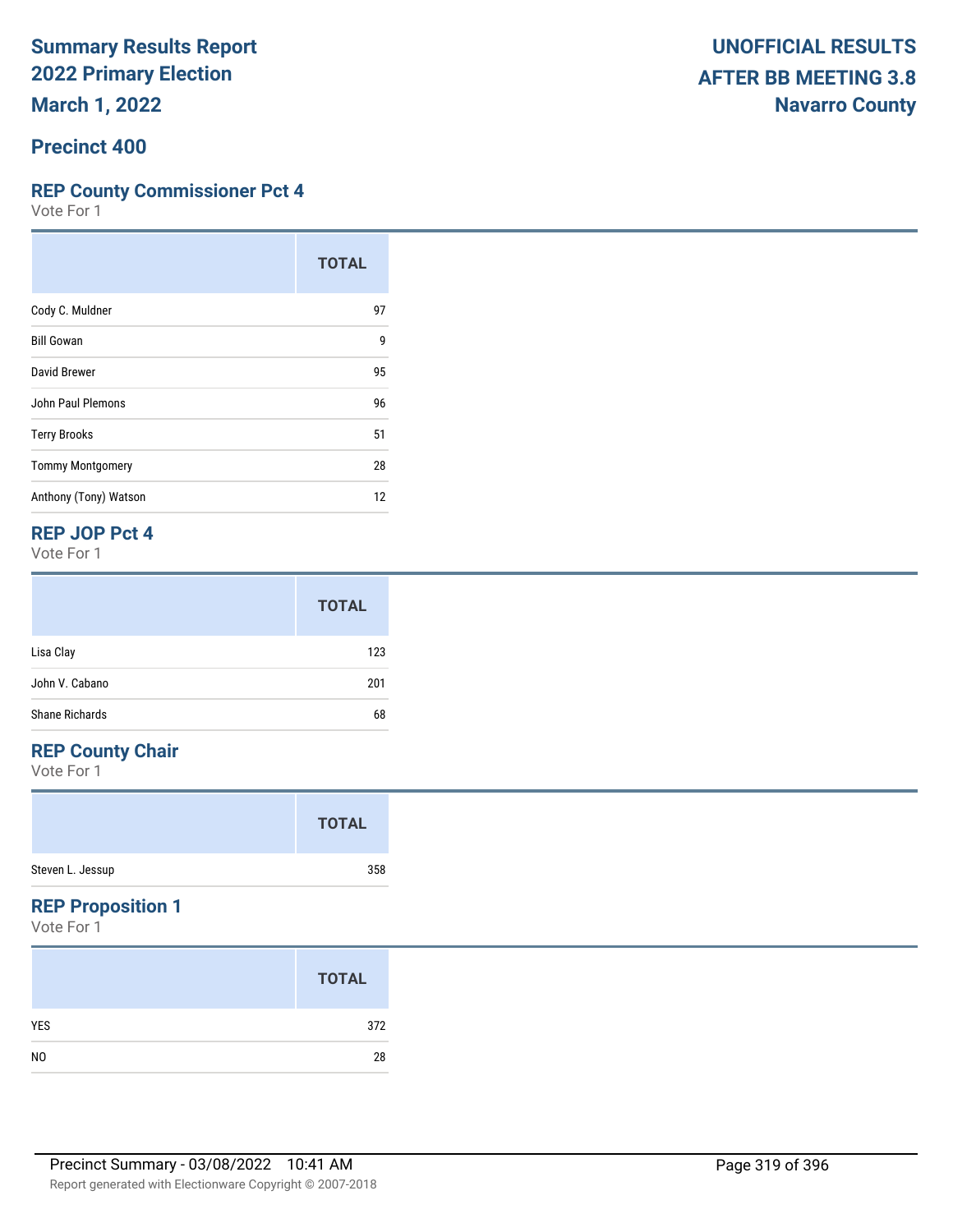## **March 1, 2022**

### **Precinct 400**

#### **REP Proposition 2**

Vote For 1

#### **REP Proposition 3**

Vote For 1

|                | <b>TOTAL</b> |
|----------------|--------------|
| <b>YES</b>     | 336          |
| N <sub>0</sub> | 63           |

## **REP Proposition 4**

Vote For 1

## **REP Proposition 5**

Vote For 1

### **REP Proposition 6**

|            | <b>TOTAL</b> |
|------------|--------------|
| <b>YES</b> | 313          |
|            | 72           |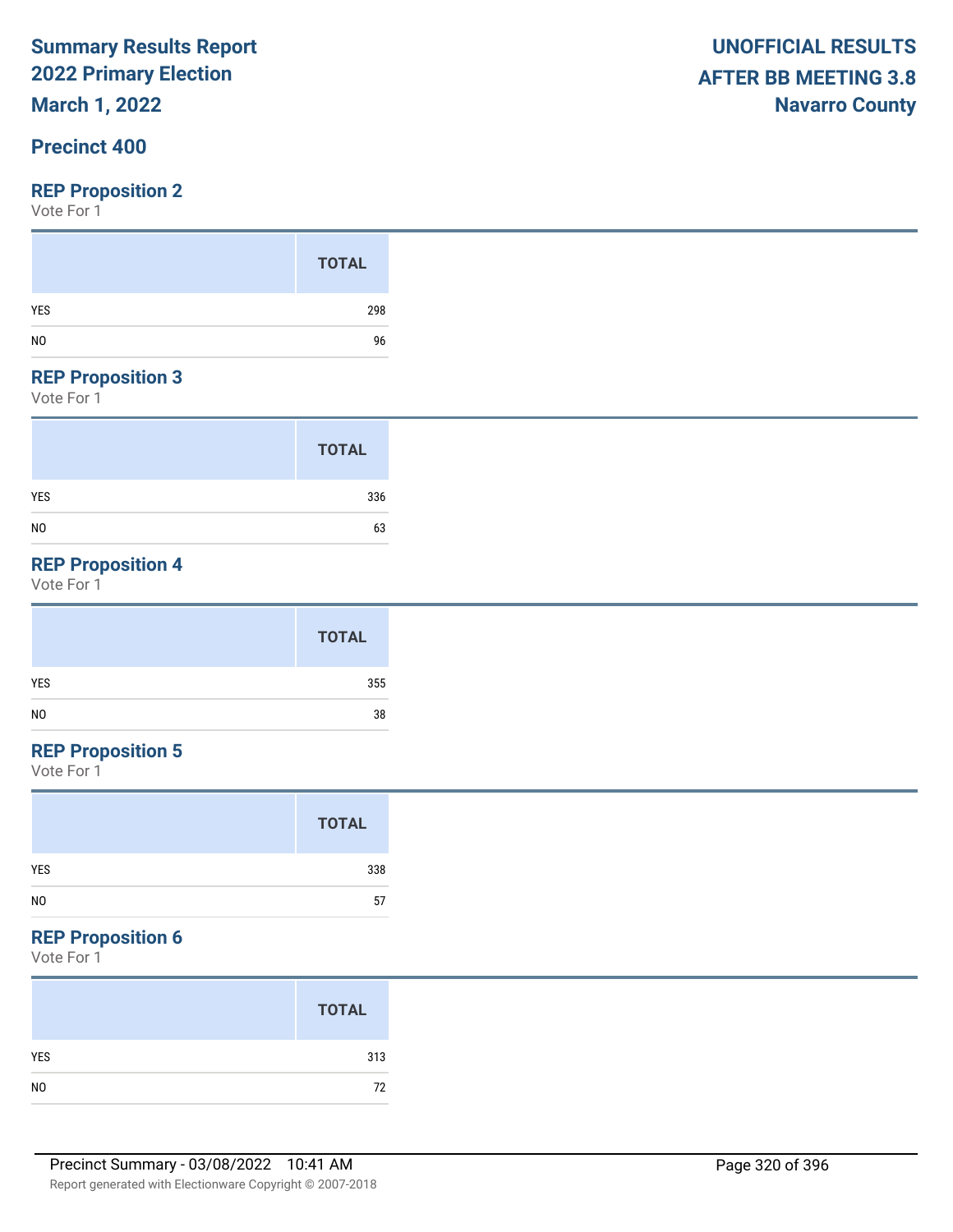## **March 1, 2022**

### **Precinct 400**

#### **REP Proposition 7**

Vote For 1

#### **REP Proposition 8**

Vote For 1

|                | <b>TOTAL</b> |
|----------------|--------------|
| <b>YES</b>     | 375          |
| N <sub>0</sub> | 22           |

## **REP Proposition 9**

Vote For 1

## **REP Proposition 10**

|                | <b>TOTAL</b> |
|----------------|--------------|
| <b>YES</b>     | 361          |
| N <sub>0</sub> | 29           |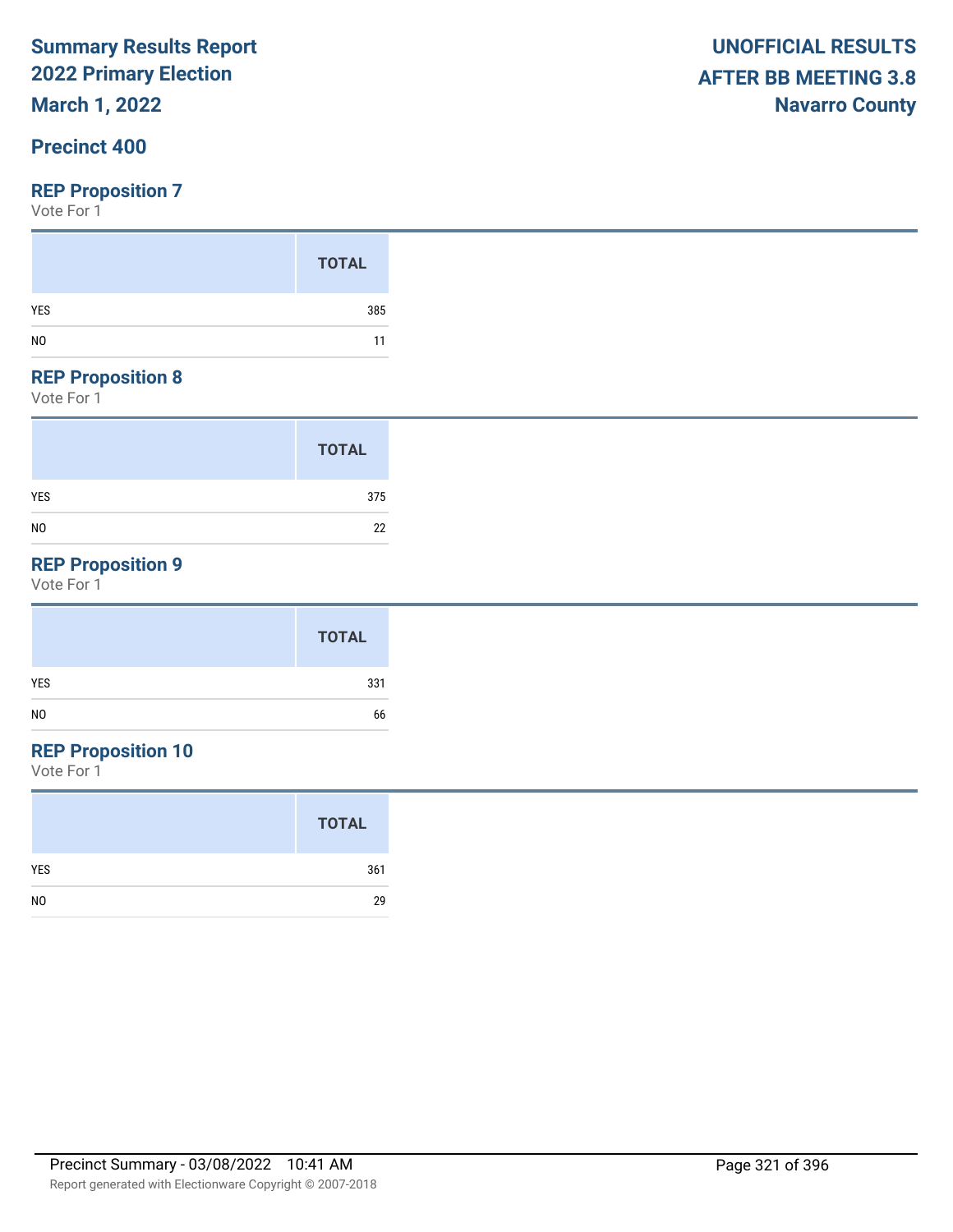**March 1, 2022**

## **Precinct 400**

#### **DEM Governor**

Vote For 1

| <b>TOTAL</b> |
|--------------|
|              |
| 43           |
| 1            |
|              |
|              |
|              |

#### **DEM Lieutenant Governor**

Vote For 1

|                  | <b>TOTAL</b> |
|------------------|--------------|
| Carla Brailey    | 10           |
| Mike Collier     | 16           |
| Michelle Beckley | 18           |

### **DEM Attorney General**

|                         | <b>TOTAL</b> |
|-------------------------|--------------|
| S. "TBONE" Raynor       |              |
| Joe Jaworski            | 6            |
| Rochelle Mercedes Garza | 11           |
| Mike Fields             | 8            |
| Lee Merritt             | 15           |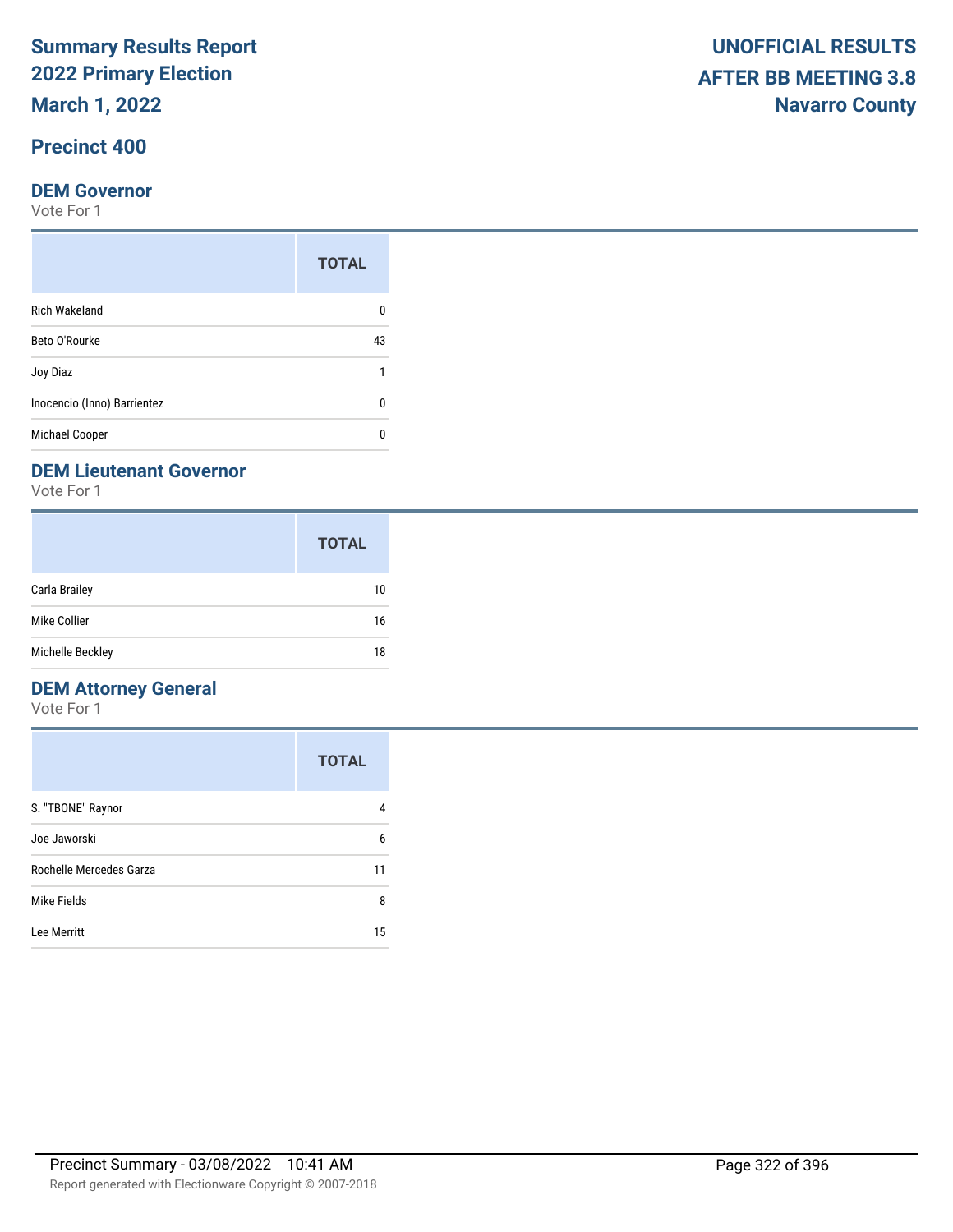**March 1, 2022**

#### **Precinct 400**

#### **DEM Comptroller of Public Accounts**

Vote For 1

|                    | <b>TOTAL</b> |
|--------------------|--------------|
| <b>Tim Mahoney</b> | 13           |
| Angel Luis Vega    | 14           |
| Janet T. Dudding   | 17           |

## **DEM Comm General Land Office**

Vote For 1

|                      | <b>TOTAL</b> |
|----------------------|--------------|
| Jinny Suh            | 15           |
| Michael Lange        |              |
| Sandragrace Martinez | 11           |
| Jay Kleberg          |              |

## **DEM Commissioner of Agriculture**

Vote For 1

|            | <b>TOTAL</b> |
|------------|--------------|
| Ed Ireson  | 10           |
| Susan Hays | 33           |

### **DEM Railroad Commissioner**

Vote For 1

|              | <b>TOTAL</b> |
|--------------|--------------|
| Luke Warford | 39           |

## **DEM Justice, Supreme Court, Pl 3**

|               | <b>TOTAL</b> |
|---------------|--------------|
| Erin A Nowell | 40           |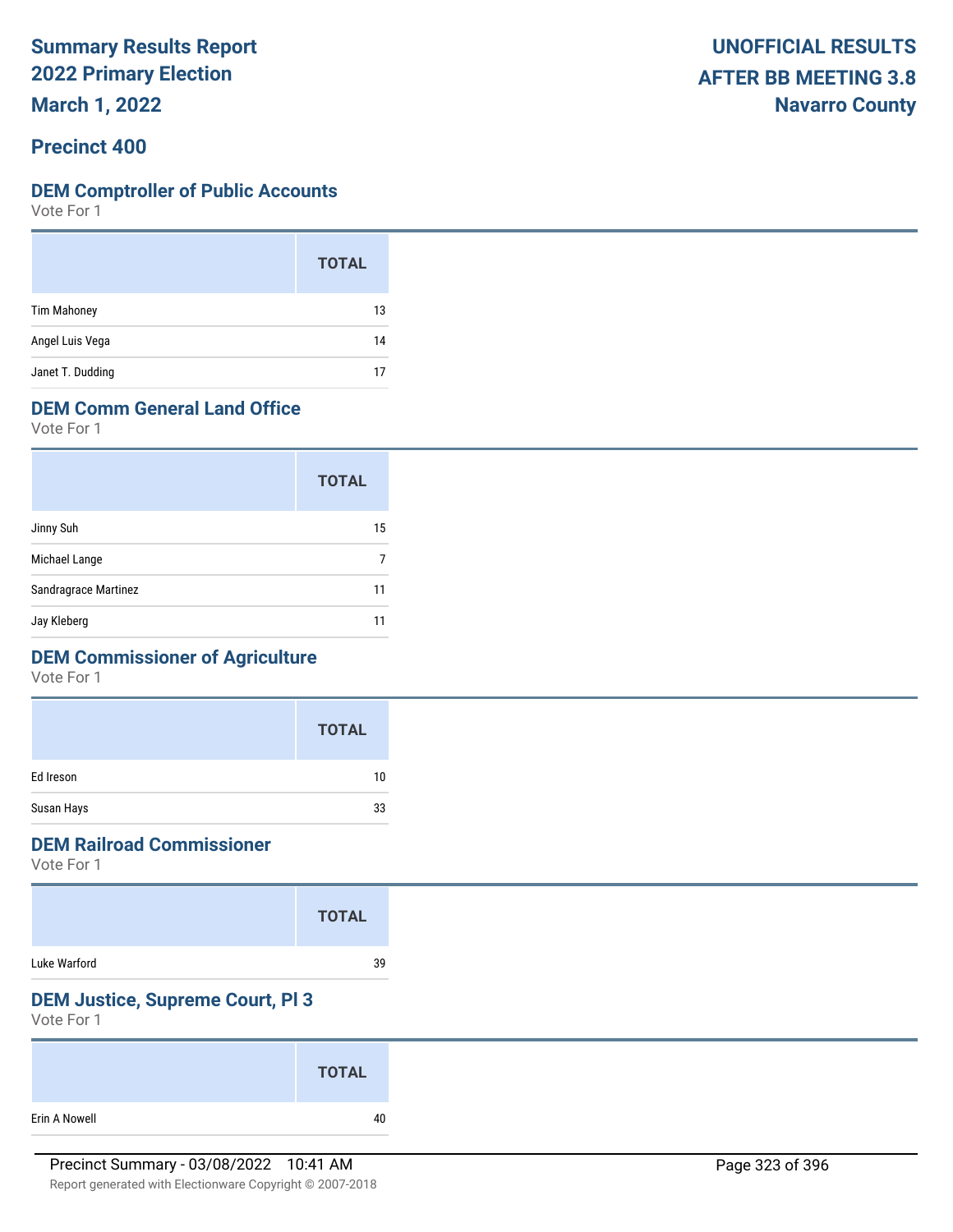**March 1, 2022**

#### **Precinct 400**

#### **DEM Justice, Supreme Court, Pl 5**

| <b>TOTAL</b>                                                       |
|--------------------------------------------------------------------|
| 41                                                                 |
| <b>DEM Justice, Supreme Court, PI 9</b>                            |
| <b>TOTAL</b>                                                       |
| 40                                                                 |
|                                                                    |
| <b>TOTAL</b>                                                       |
| 41                                                                 |
|                                                                    |
| <b>TOTAL</b>                                                       |
| 39                                                                 |
| <b>DEM Member, State BoE, Dist 14</b>                              |
| <b>TOTAL</b>                                                       |
| 41                                                                 |
|                                                                    |
|                                                                    |
| <b>TOTAL</b>                                                       |
| DEM Judge, Ct of Crim App, PI 5<br>DEM Judge, Ct of Crim App, Pl 6 |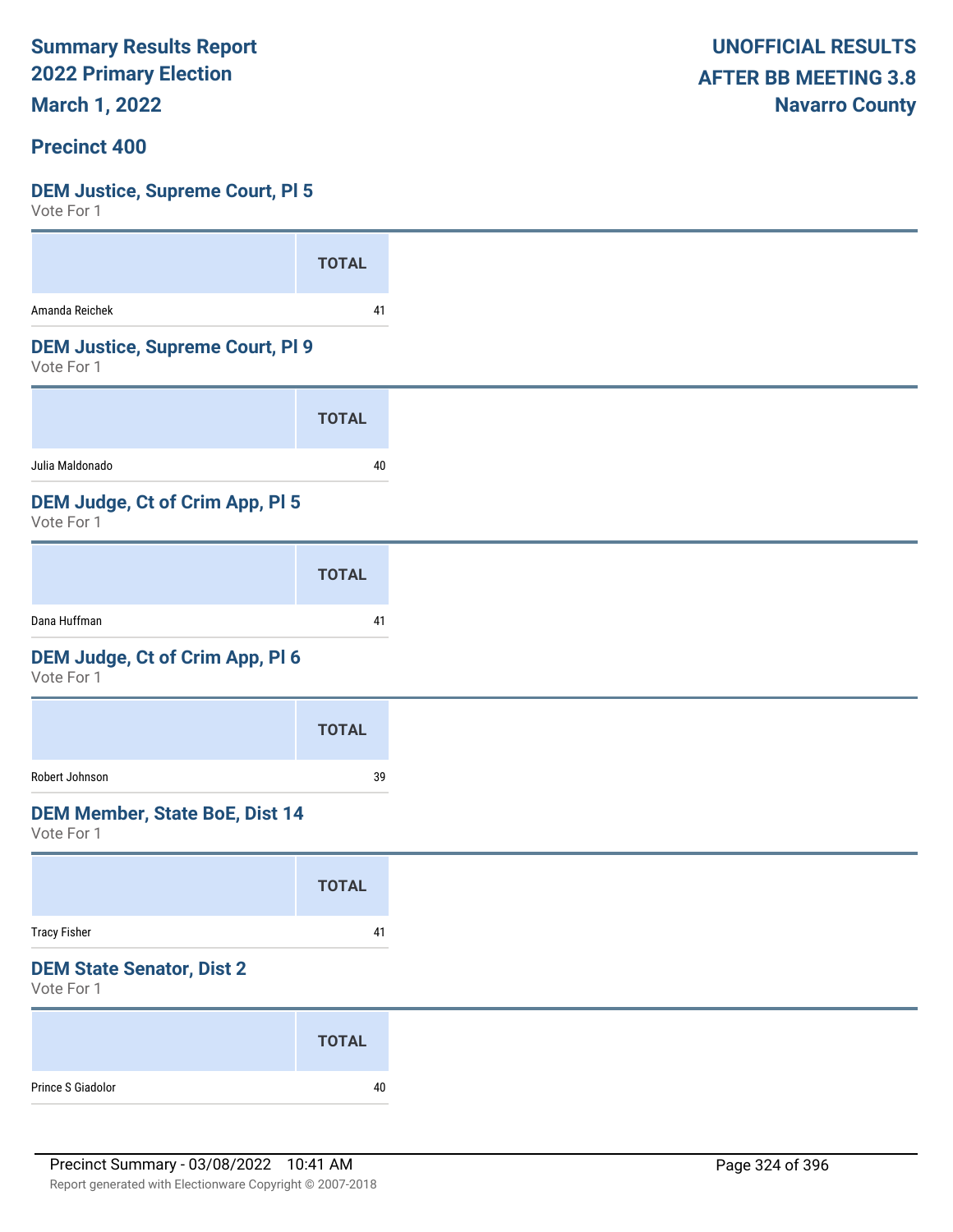### **Precinct 401**

### **STATISTICS**

|                                      | TOTAL |
|--------------------------------------|-------|
| Registered Voters - Total            | o     |
| Registered Voters - Republican Party | 0     |
| Registered Voters - Democratic Party | 0     |
| Registered Voters - NONPARTISAN      | 0     |
| <b>Ballots Cast - Total</b>          | 88    |
| Ballots Cast - Republican Party      | 74    |
| Ballots Cast - Democratic Party      | 14    |
| Ballots Cast - NONPARTISAN           | 0     |
| <b>Ballots Cast - Blank</b>          | 0     |
| Voter Turnout - Total                | 0.00% |
| Voter Turnout - Republican Party     | 0.00% |
| Voter Turnout - Democratic Party     | 0.00% |
| <b>Voter Turnout - NONPARTISAN</b>   | 0.00% |
|                                      |       |

### **REP US Representative, District 6**

|                   | <b>TOTAL</b> |
|-------------------|--------------|
| <b>Bill Payne</b> | 6            |
| James Buford      |              |
| Jake Ellzey       | 55           |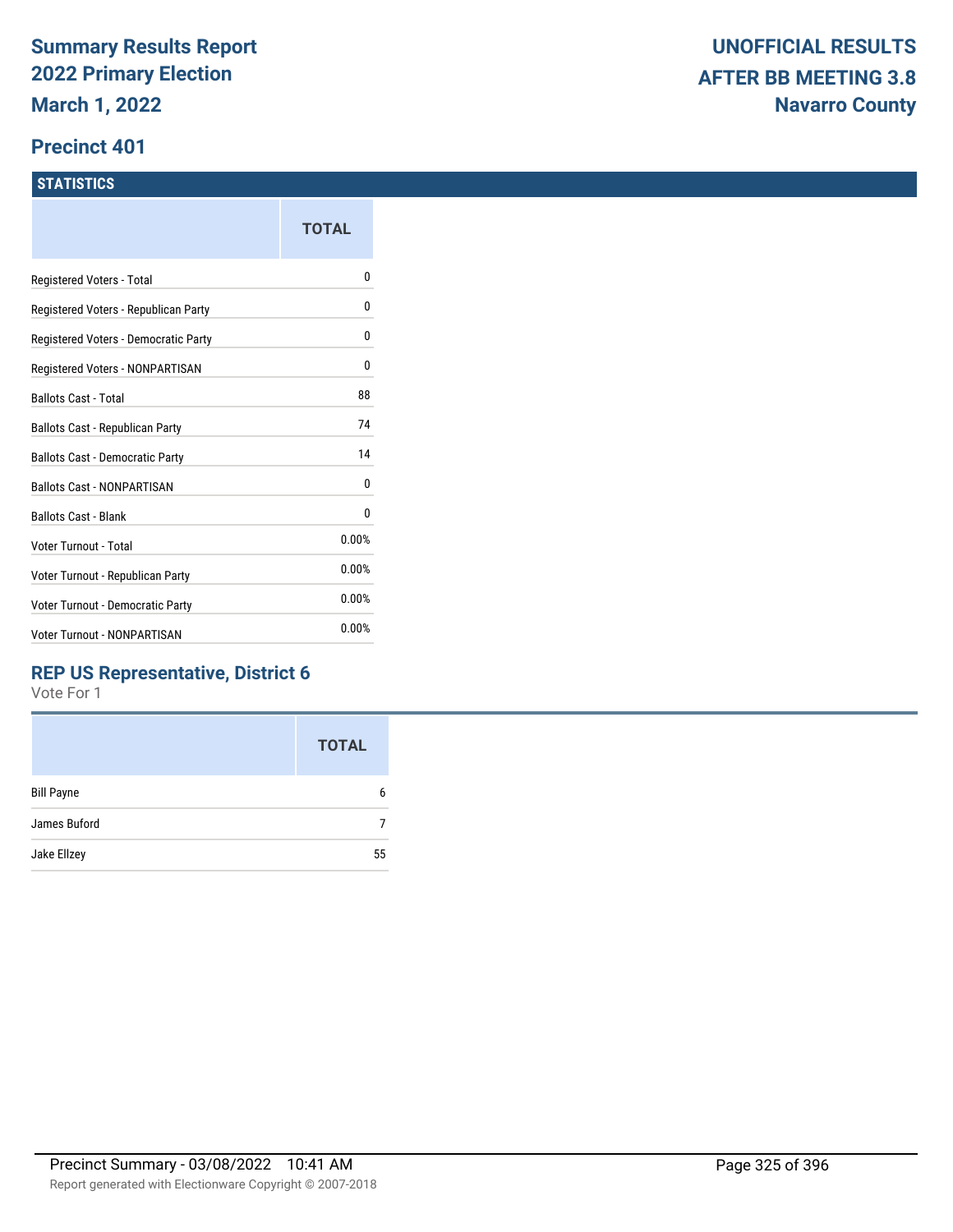# **Precinct 401**

#### **REP Governor**

Vote For 1

|                     | <b>TOTAL</b>   |
|---------------------|----------------|
| <b>Greg Abbott</b>  | 51             |
| <b>Rick Perry</b>   | 3              |
| Danny Harrison      | 0              |
| Allen B. West       | $\overline{7}$ |
| <b>Chad Prather</b> | 0              |
| Kandy Kaye Horn     | $\overline{2}$ |
| Paul Belew          | U              |
| Don Huffines        | 9              |

# **REP Lieutenant Governor**

Vote For 1

|                        | <b>TOTAL</b>   |
|------------------------|----------------|
| <b>Todd M. Bullis</b>  | 2              |
| <b>Daniel Miller</b>   | 6              |
| Dan Patrick            | 51             |
| Zach Vance             | $\overline{2}$ |
| <b>Trayce Bradford</b> | 2              |
| <b>Aaron Sorrells</b>  | 2              |

# **REP Attorney General**

|                   | <b>TOTAL</b> |
|-------------------|--------------|
| Eva Guzman        | 20           |
| <b>Ken Paxton</b> | 29           |
| Louie Gohmert     | 2            |
| George P. Bush    | 20           |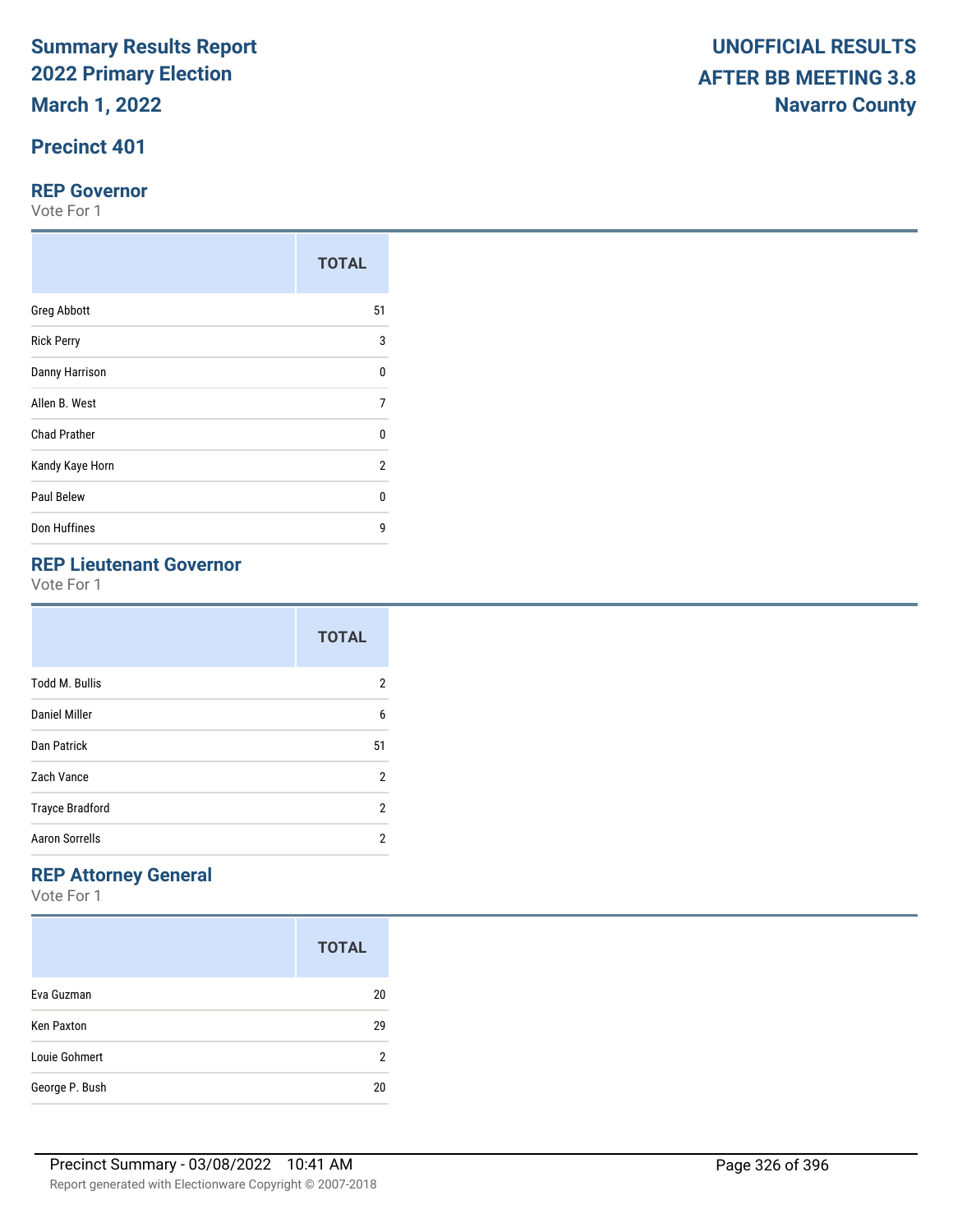**March 1, 2022**

### **Precinct 401**

### **REP Comptroller of Public Accounts**

Vote For 1

|                | <b>TOTAL</b> |
|----------------|--------------|
| Mark V. Goloby | 14           |
| Glenn Hegar    | 51           |

### **REP Comm General Land Office**

Vote For 1

|                        | <b>TOTAL</b> |
|------------------------|--------------|
| Ben Armenta            | 4            |
| Jon Spiers             | 14           |
| Victor Avila           | 3            |
| Rufus Lopez            | $\Omega$     |
| Dawn Buckingham        | 20           |
| <b>Tim Westley</b>     | 5            |
| Don W. Minton          | 6            |
| <b>Weston Martinez</b> | 3            |

# **REP Commissioner of Agriculture**

|                  | <b>TOTAL</b> |
|------------------|--------------|
| Carey A. Counsil | 8            |
| Sid Miller       | 41           |
| James White      | q            |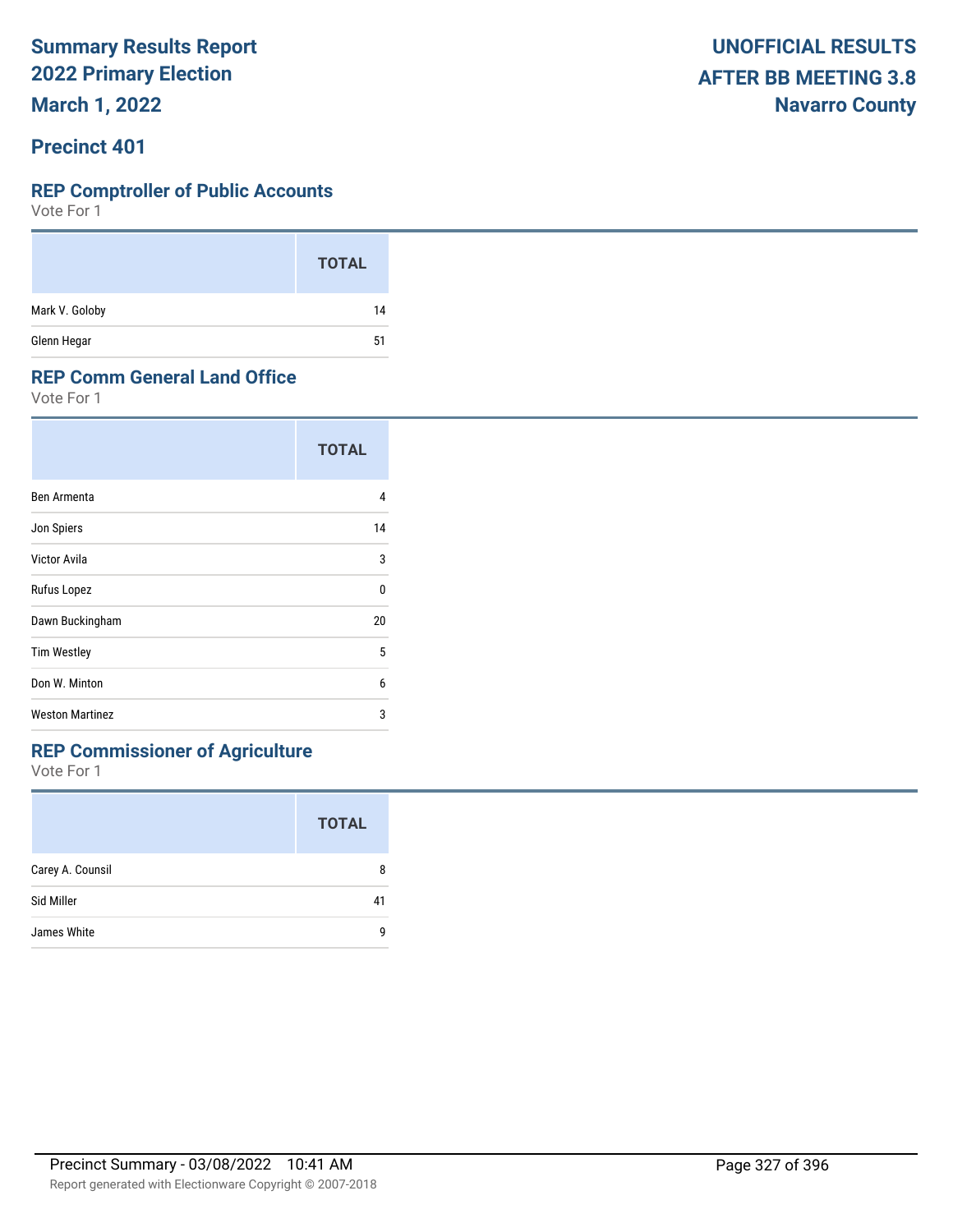**March 1, 2022**

# **Precinct 401**

### **REP Railroad Commissioner**

Vote For 1

|                        | <b>TOTAL</b> |
|------------------------|--------------|
| Sarah Stogner          | 9            |
| Dawayne Tipton         | 8            |
| Wayne Christian        | 28           |
| Tom Slocum Jr          | 5            |
| Marvin "Sarge" Summers | 8            |

### **REP Justice, Supreme Court, Pl 3**

Vote For 1

|                | <b>TOTAL</b> |
|----------------|--------------|
| Debra Lehrmann | 62           |

## **REP Justice, Supreme Court, Pl 5**

Vote For 1

|               | <b>TOTAL</b> |
|---------------|--------------|
| Rebeca Huddle | 62           |

# **REP Justice, Supreme Court, Pl 9**

Vote For 1

| David J. Schenck<br>34<br>Evan Young<br>23 | <b>TOTAL</b> |
|--------------------------------------------|--------------|
|                                            |              |
|                                            |              |

# **REP Judge, Ct of Crim App, Pl 2**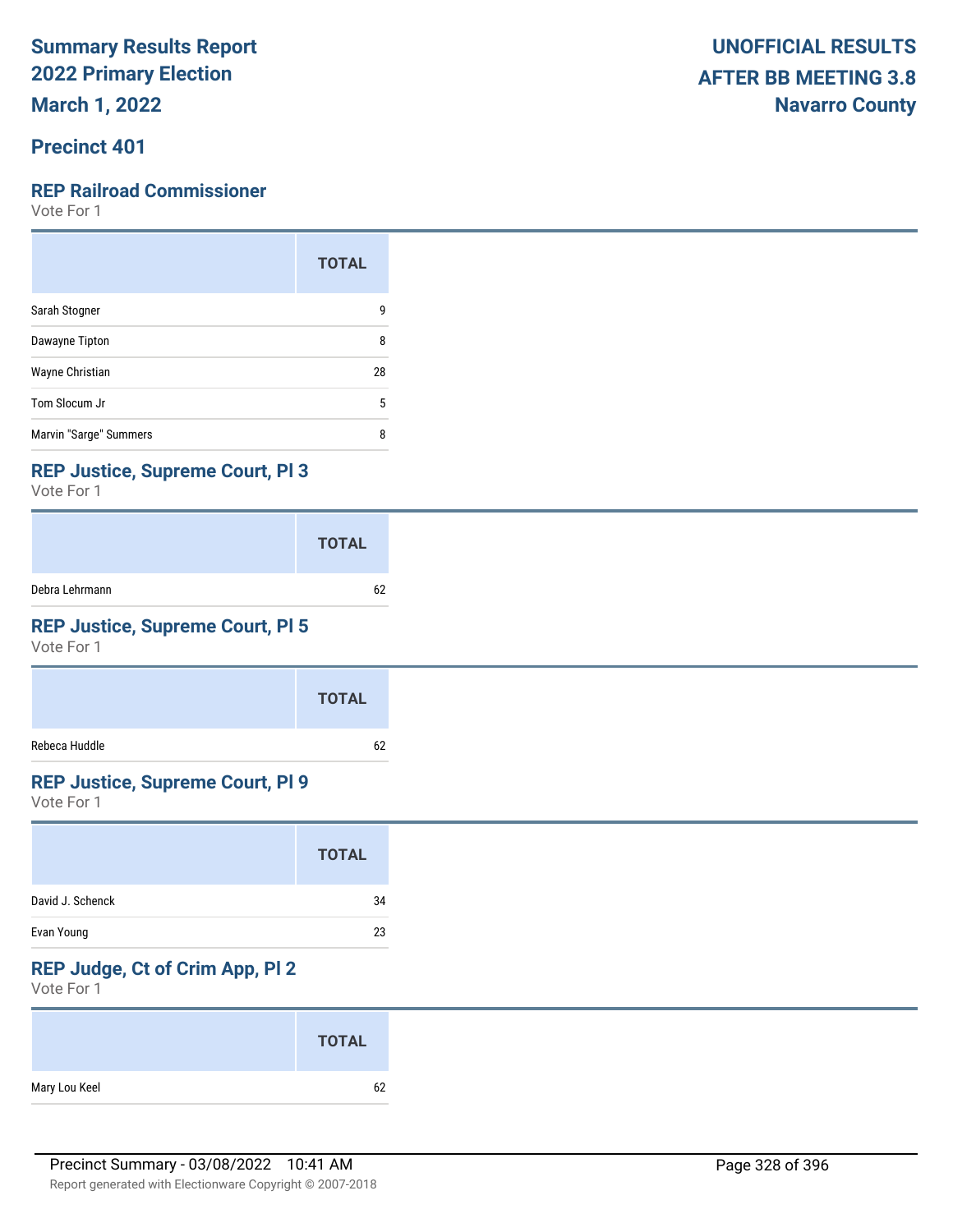**March 1, 2022**

### **Precinct 401**

### **REP Judge, Ct of Crim App, Pl 5**

Vote For 1

|                     | <b>TOTAL</b> |
|---------------------|--------------|
| <b>Scott Walker</b> | 43           |
| Clint Morgan        | 13           |

### **REP Judge, Ct of Crim App, Pl 6**

Vote For 1

|                       | <b>TOTAL</b> |
|-----------------------|--------------|
| Jesse F. McClure, III | 63           |

### **REP Member, State BoE, Dist 14**

Vote For 1

|                   | <b>TOTAL</b> |
|-------------------|--------------|
| Evelyn Brooks     | 34           |
| Sue Melton-Malone | 25           |

### **REP State Senator, Dist 2**

Vote For 1

|          | <b>TOTAL</b> |  |
|----------|--------------|--|
| Bob Hall | 63           |  |

### **REP State Representative, Dist 8**

|             | <b>TOTAL</b> |
|-------------|--------------|
| Cody Harris | 62           |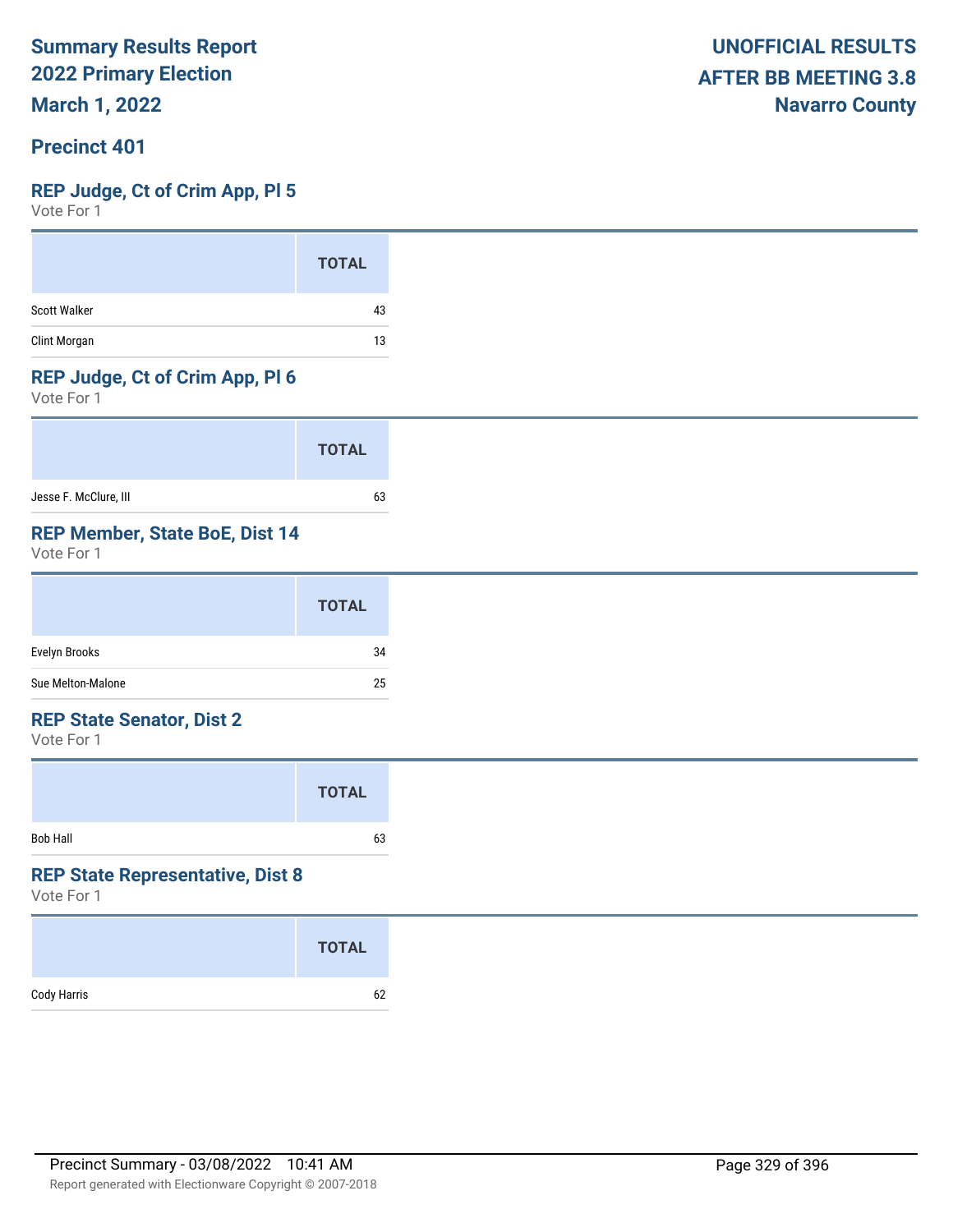**March 1, 2022**

### **Precinct 401**

### **REP Justice, 10th Ct of App Dist, Pl 3**

| Vote For 1                                          |              |
|-----------------------------------------------------|--------------|
|                                                     | <b>TOTAL</b> |
|                                                     |              |
| <b>Steve Smith</b>                                  | 62           |
| <b>REP Criminal District Attorney</b><br>Vote For 1 |              |
|                                                     | <b>TOTAL</b> |
| Will Thompson                                       | 63           |
| <b>REP County Judge</b><br>Vote For 1               |              |
|                                                     | <b>TOTAL</b> |
| H M. Davenport Jr                                   | 65           |
| <b>REP District Clerk</b><br>Vote For 1             |              |
|                                                     | <b>TOTAL</b> |
| Joshua B. Tackett                                   | 66           |
| <b>REP County Clerk</b><br>Vote For 1               |              |
|                                                     | <b>TOTAL</b> |
| Sherry Dowd                                         | 64           |
| <b>REP County Treasurer</b><br>Vote For 1           |              |
|                                                     | <b>TOTAL</b> |
| Ryan Douglas                                        | 63           |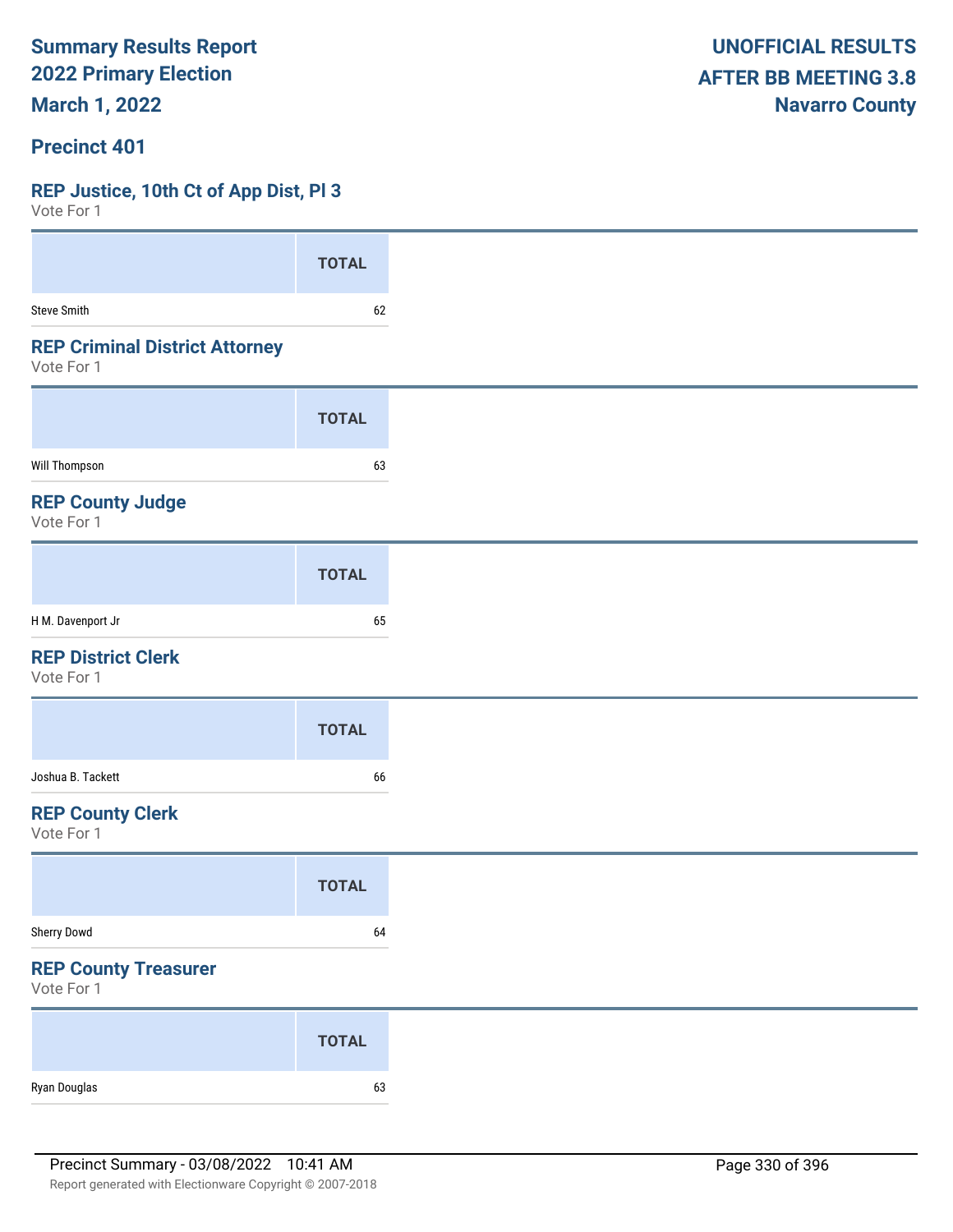**Precinct 401**

### **REP County Commissioner Pct 4**

Vote For 1

|                         | <b>TOTAL</b> |
|-------------------------|--------------|
| Cody C. Muldner         | 17           |
| <b>Bill Gowan</b>       | 1            |
| David Brewer            | 13           |
| John Paul Plemons       | 25           |
| <b>Terry Brooks</b>     | 13           |
| <b>Tommy Montgomery</b> | 3            |
| Anthony (Tony) Watson   |              |

### **REP JOP Pct 4**

Vote For 1

|                       | <b>TOTAL</b> |
|-----------------------|--------------|
| Lisa Clay             | 27           |
| John V. Cabano        | 27           |
| <b>Shane Richards</b> | 14           |

# **REP County Chair**

Vote For 1

|                  | <b>TOTAL</b> |
|------------------|--------------|
| Steven L. Jessup | 62           |

### **REP Proposition 1**

|                | <b>TOTAL</b> |
|----------------|--------------|
| <b>YES</b>     | 65           |
| N <sub>0</sub> | b            |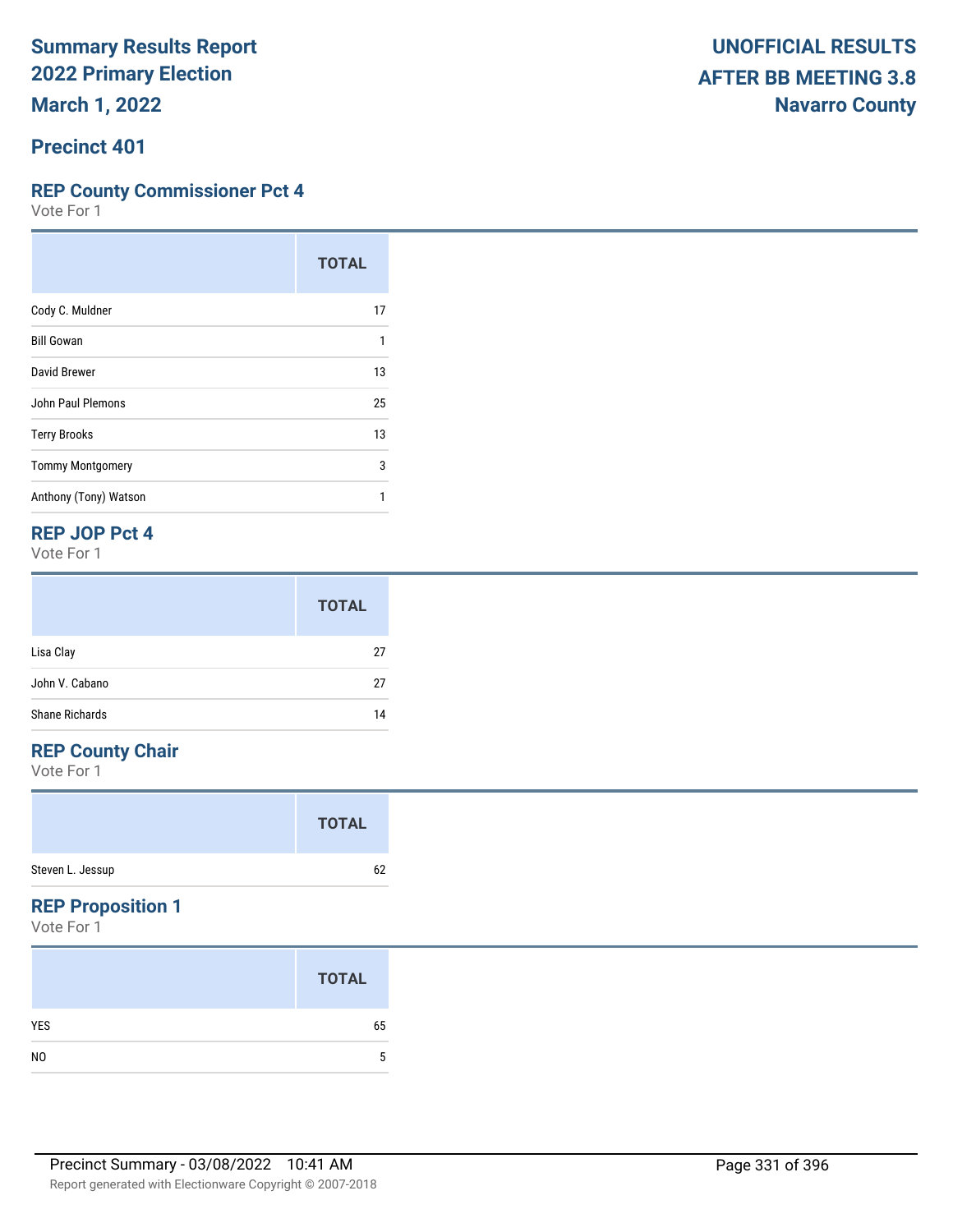# **March 1, 2022**

# **Precinct 401**

Vote For 1

|                | <b>TOTAL</b> |
|----------------|--------------|
| <b>YES</b>     | 52           |
| N <sub>0</sub> | 20           |

#### **REP Proposition 3**

Vote For 1

|                | <b>TOTAL</b> |
|----------------|--------------|
| <b>YES</b>     | 63           |
| N <sub>0</sub> | 10           |

# **REP Proposition 4**

Vote For 1

| <b>TOTAL</b>     |
|------------------|
| <b>YES</b><br>63 |
| NO<br>$\Omega$   |

# **REP Proposition 5**

Vote For 1

| YES<br>60 |
|-----------|
| NO<br>10  |

### **REP Proposition 6**

|                | <b>TOTAL</b> |
|----------------|--------------|
| <b>YES</b>     | 57           |
| N <sub>0</sub> | 11           |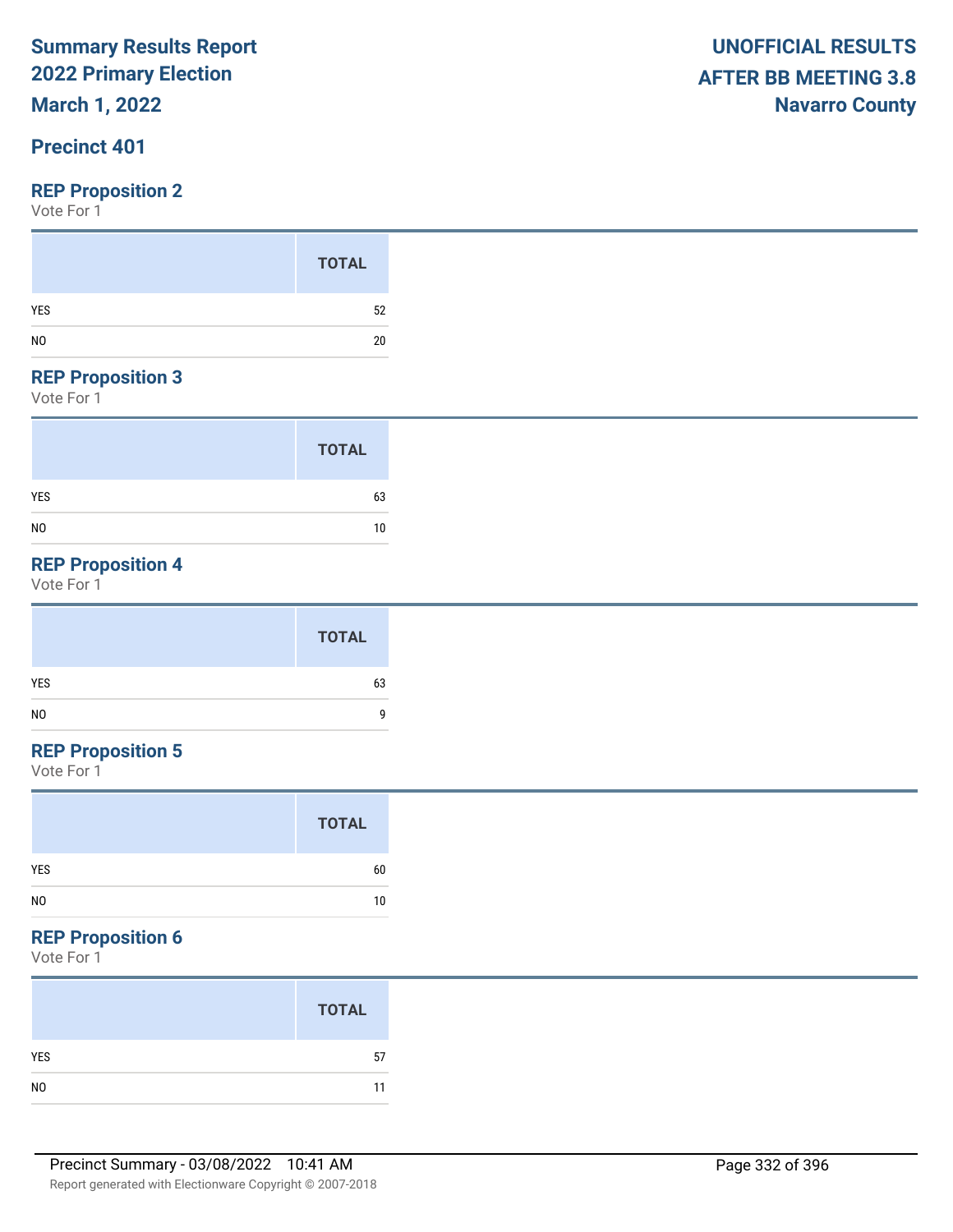**March 1, 2022**

## **Precinct 401**

Vote For 1

| <b>TOTAL</b><br>YES | 70 |
|---------------------|----|
|                     | ্ব |

### **REP Proposition 8**

Vote For 1

|                | <b>TOTAL</b> |
|----------------|--------------|
| <b>YES</b>     | 67           |
| N <sub>0</sub> | 4            |

# **REP Proposition 9**

Vote For 1

# **REP Proposition 10**

|                | <b>TOTAL</b> |
|----------------|--------------|
| <b>YES</b>     | 69           |
| N <sub>0</sub> | 2            |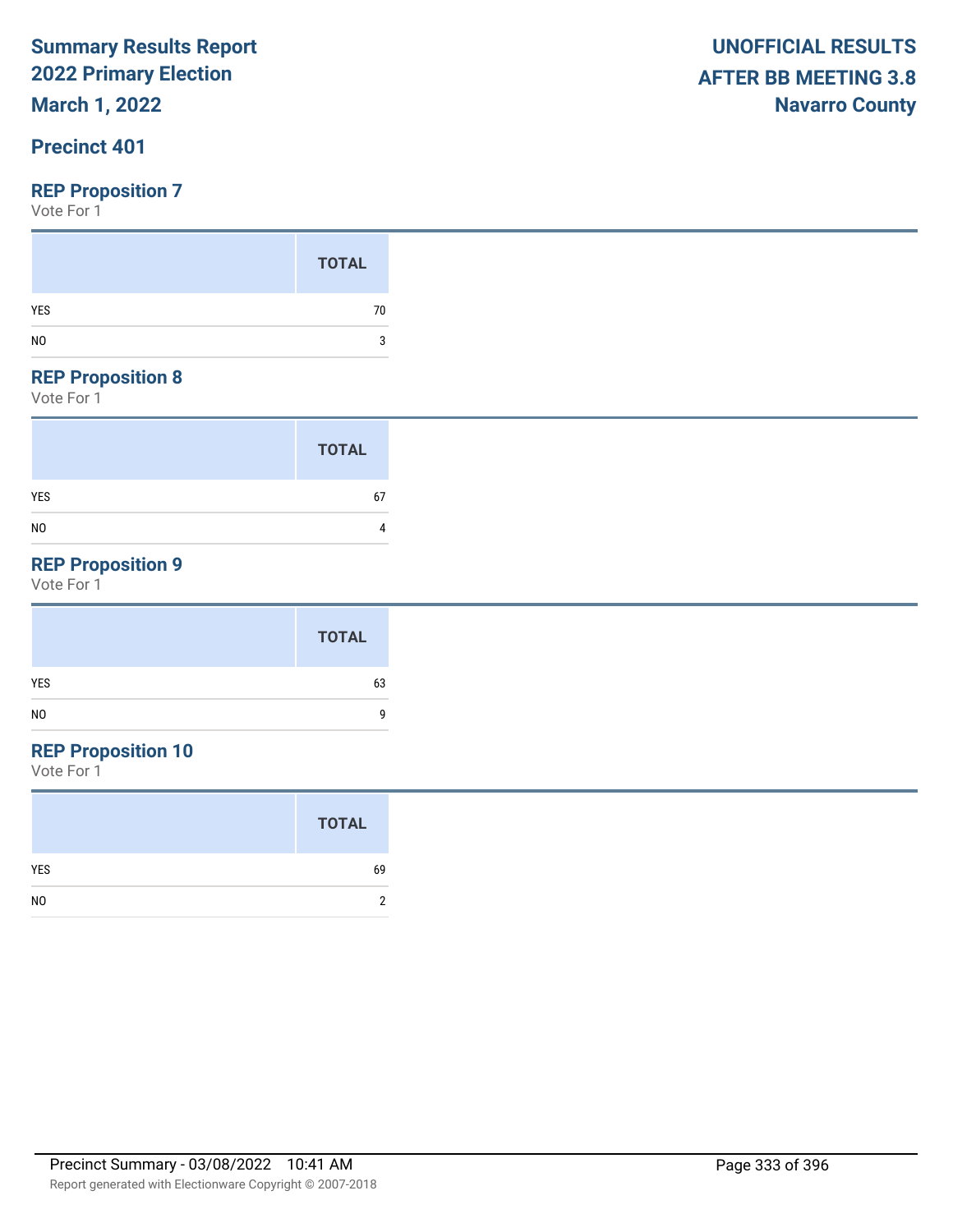**March 1, 2022**

# **Precinct 401**

### **DEM Governor**

Vote For 1

| <b>TOTAL</b> |
|--------------|
|              |
| 13           |
| n            |
|              |
|              |
|              |

### **DEM Lieutenant Governor**

Vote For 1

|                  | <b>TOTAL</b> |
|------------------|--------------|
| Carla Brailey    |              |
| Mike Collier     |              |
| Michelle Beckley | q            |

### **DEM Attorney General**

|                         | <b>TOTAL</b> |
|-------------------------|--------------|
| S. "TBONE" Raynor       | 2            |
| Joe Jaworski            |              |
| Rochelle Mercedes Garza | 6            |
| Mike Fields             |              |
| Lee Merritt             | 3            |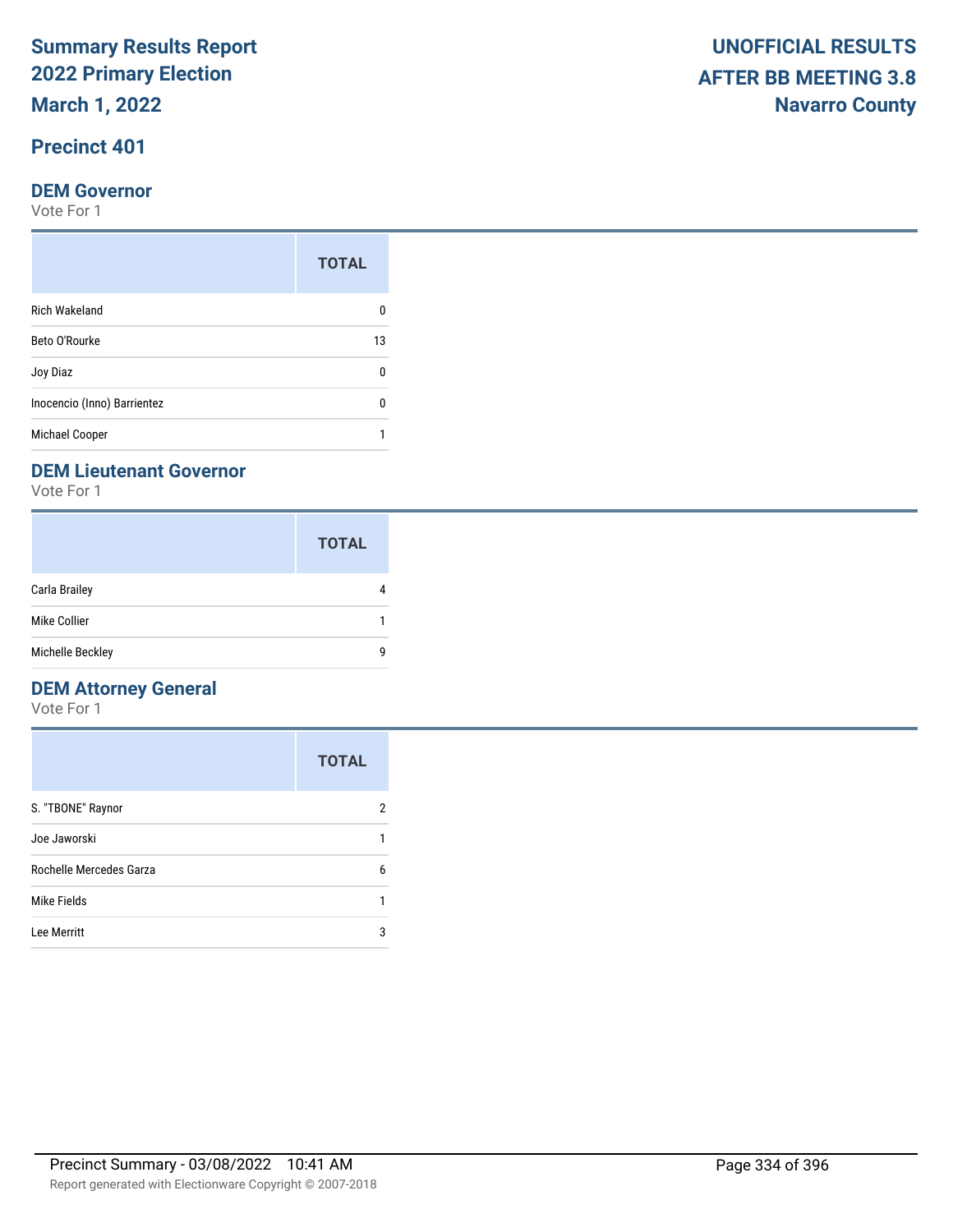**March 1, 2022**

### **Precinct 401**

### **DEM Comptroller of Public Accounts**

Vote For 1

|                    | <b>TOTAL</b> |  |
|--------------------|--------------|--|
| <b>Tim Mahoney</b> | 3            |  |
| Angel Luis Vega    | 6            |  |
| Janet T. Dudding   | 4            |  |

## **DEM Comm General Land Office**

Vote For 1

|                      | <b>TOTAL</b> |
|----------------------|--------------|
| Jinny Suh            | 6            |
| Michael Lange        | າ            |
| Sandragrace Martinez | 5            |
| Jay Kleberg          |              |

## **DEM Commissioner of Agriculture**

Vote For 1

|            | <b>TOTAL</b> |
|------------|--------------|
| Ed Ireson  | າ            |
| Susan Hays | 10           |

### **DEM Railroad Commissioner**

Vote For 1

|              | <b>TOTAL</b> |  |
|--------------|--------------|--|
| Luke Warford | 12           |  |

# **DEM Justice, Supreme Court, Pl 3**

|               | <b>TOTAL</b> |  |
|---------------|--------------|--|
| Erin A Nowell | 13           |  |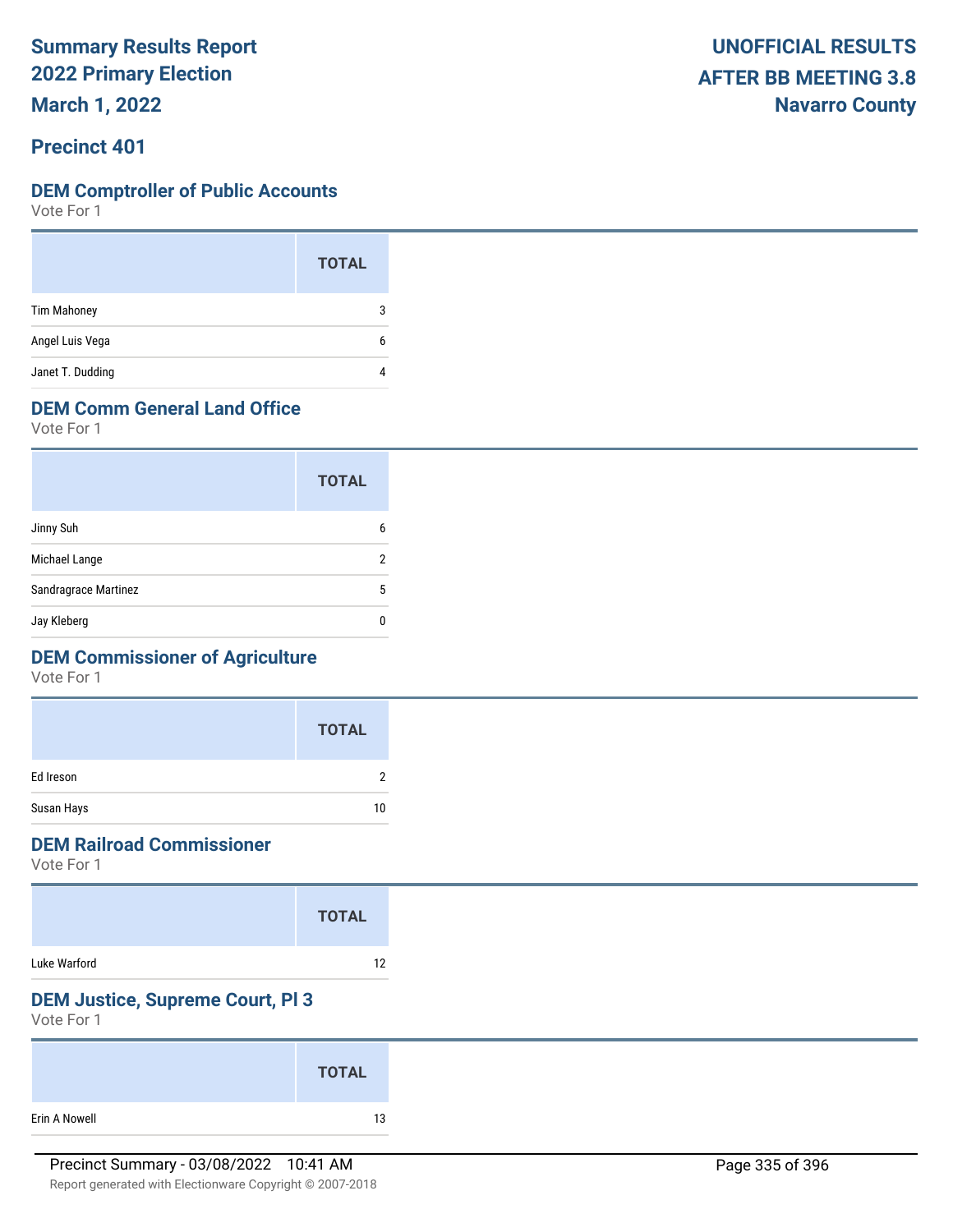**March 1, 2022**

### **Precinct 401**

# **DEM Justice, Supreme Court, Pl 5**

|                                                       | <b>TOTAL</b> |
|-------------------------------------------------------|--------------|
| Amanda Reichek                                        | 13           |
| <b>DEM Justice, Supreme Court, PI 9</b><br>Vote For 1 |              |
|                                                       | <b>TOTAL</b> |
| Julia Maldonado                                       | 13           |
| DEM Judge, Ct of Crim App, Pl 5<br>Vote For 1         |              |
|                                                       | <b>TOTAL</b> |
| Dana Huffman                                          | 13           |
| DEM Judge, Ct of Crim App, Pl 6<br>Vote For 1         |              |
|                                                       | <b>TOTAL</b> |
| Robert Johnson                                        | 13           |
| <b>DEM Member, State BoE, Dist 14</b><br>Vote For 1   |              |
|                                                       | <b>TOTAL</b> |
| <b>Tracy Fisher</b>                                   | 13           |
| <b>DEM State Senator, Dist 2</b><br>Vote For 1        |              |
|                                                       | <b>TOTAL</b> |
| Prince S Giadolor                                     | 14           |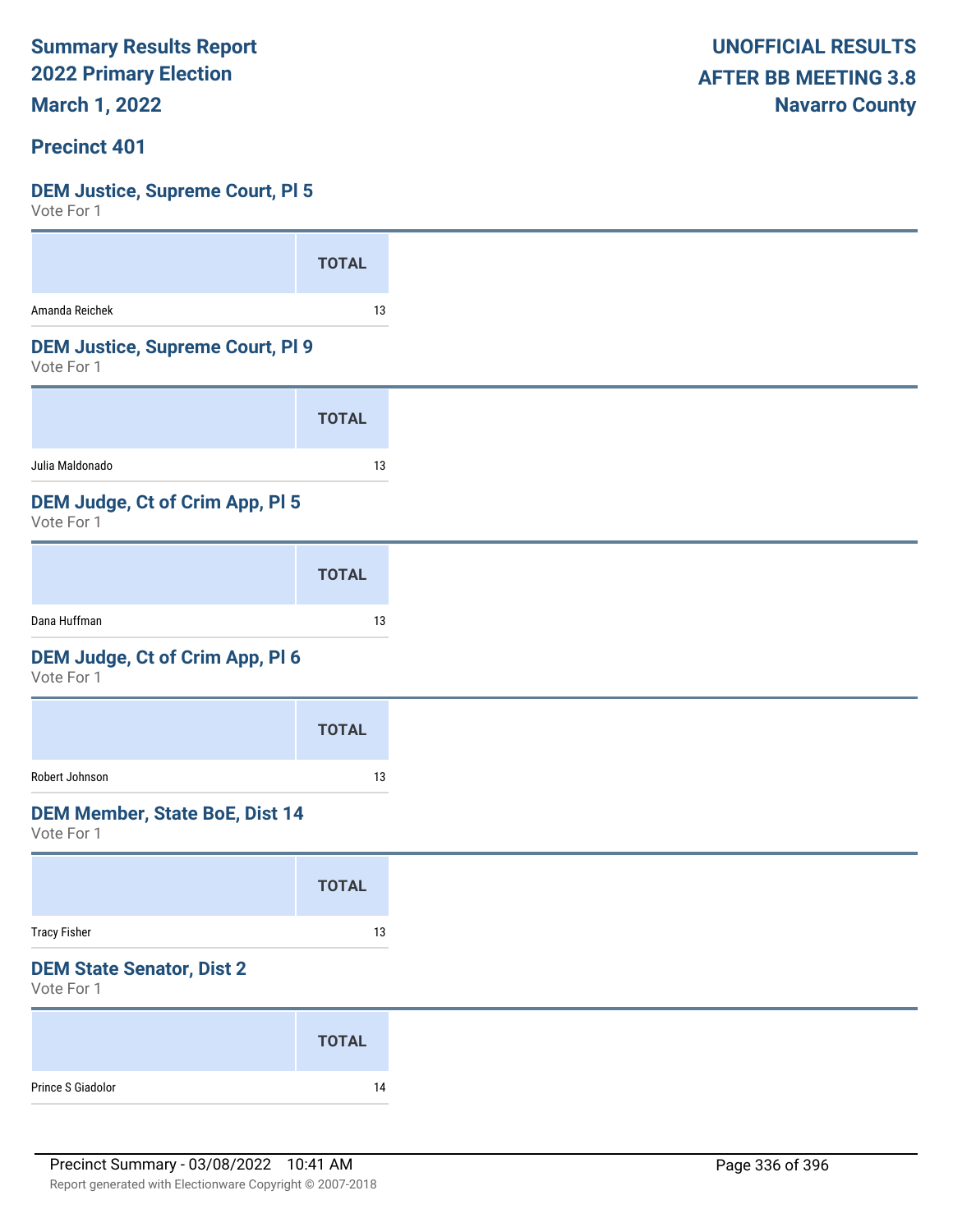### **Precinct 402**

### **STATISTICS**

|                                      | TOTAL |
|--------------------------------------|-------|
| Registered Voters - Total            | N     |
| Registered Voters - Republican Party | N     |
| Registered Voters - Democratic Party | 0     |
| Registered Voters - NONPARTISAN      | 0     |
| Ballots Cast - Total                 | 540   |
| Ballots Cast - Republican Party      | 504   |
| Ballots Cast - Democratic Party      | 36    |
| <b>Ballots Cast - NONPARTISAN</b>    | 0     |
| <b>Ballots Cast - Blank</b>          | 0     |
| Voter Turnout - Total                | 0.00% |
| Voter Turnout - Republican Party     | 0.00% |
| Voter Turnout - Democratic Party     | 0.00% |
| Voter Turnout - NONPARTISAN          | 0.00% |
|                                      |       |

### **REP US Representative, District 6**

|                   | <b>TOTAL</b> |
|-------------------|--------------|
| <b>Bill Payne</b> | 33           |
| James Buford      | 42           |
| Jake Ellzey       | 417          |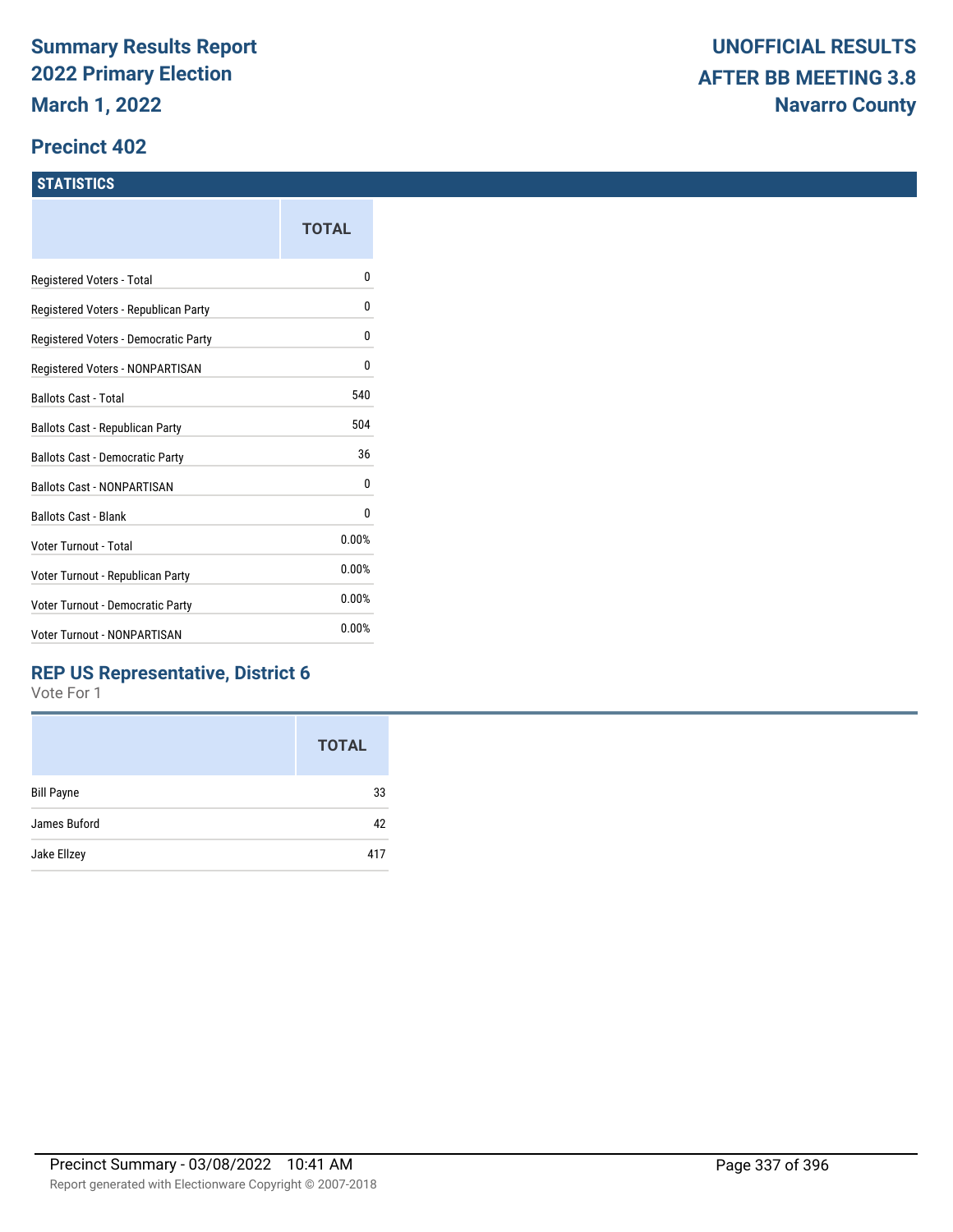**March 1, 2022**

# **Precinct 402**

### **REP Governor**

Vote For 1

|                     | <b>TOTAL</b>   |
|---------------------|----------------|
| <b>Greg Abbott</b>  | 353            |
| <b>Rick Perry</b>   | 14             |
| Danny Harrison      | 1              |
| Allen B. West       | 54             |
| <b>Chad Prather</b> | 17             |
| Kandy Kaye Horn     | $\overline{2}$ |
| Paul Belew          | 1              |
| Don Huffines        | 53             |

# **REP Lieutenant Governor**

Vote For 1

|                        | <b>TOTAL</b> |
|------------------------|--------------|
| <b>Todd M. Bullis</b>  | 22           |
| Daniel Miller          | 25           |
| Dan Patrick            | 374          |
| Zach Vance             | 13           |
| <b>Trayce Bradford</b> | 27           |
| <b>Aaron Sorrells</b>  | 14           |

# **REP Attorney General**

|                   | <b>TOTAL</b> |
|-------------------|--------------|
| Eva Guzman        | 82           |
| <b>Ken Paxton</b> | 193          |
| Louie Gohmert     | 50           |
| George P. Bush    | 174          |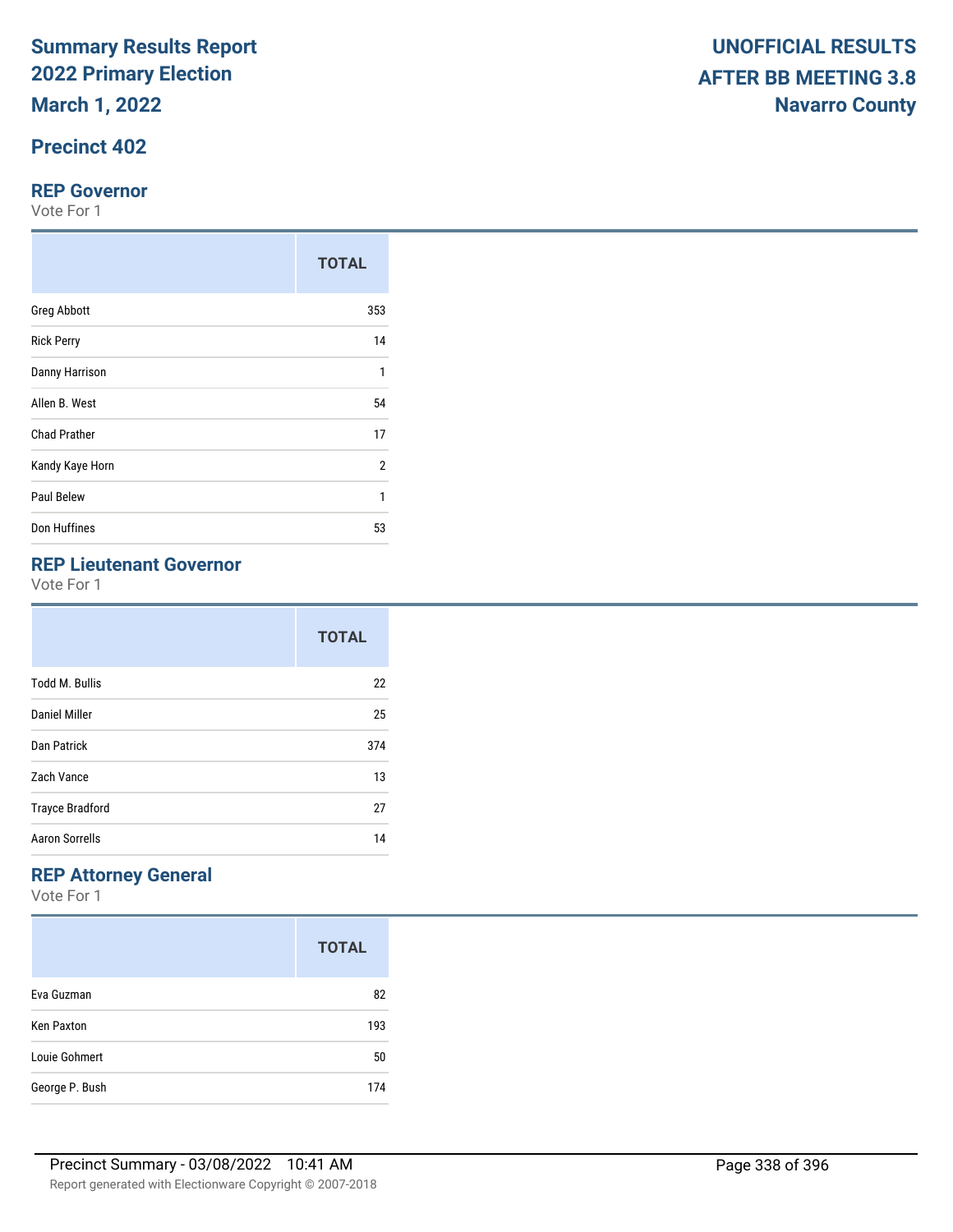**March 1, 2022**

### **Precinct 402**

#### **REP Comptroller of Public Accounts**

Vote For 1

|                | <b>TOTAL</b> |
|----------------|--------------|
| Mark V. Goloby | 101          |
| Glenn Hegar    | 357          |

### **REP Comm General Land Office**

Vote For 1

|                        | <b>TOTAL</b> |
|------------------------|--------------|
| Ben Armenta            | 33           |
| Jon Spiers             | 95           |
| Victor Avila           | 24           |
| Rufus Lopez            | 13           |
| Dawn Buckingham        | 128          |
| <b>Tim Westley</b>     | 52           |
| Don W. Minton          | 45           |
| <b>Weston Martinez</b> | 22           |

# **REP Commissioner of Agriculture**

|                  | <b>TOTAL</b> |
|------------------|--------------|
| Carey A. Counsil | 37           |
| Sid Miller       | 286          |
| James White      | 129          |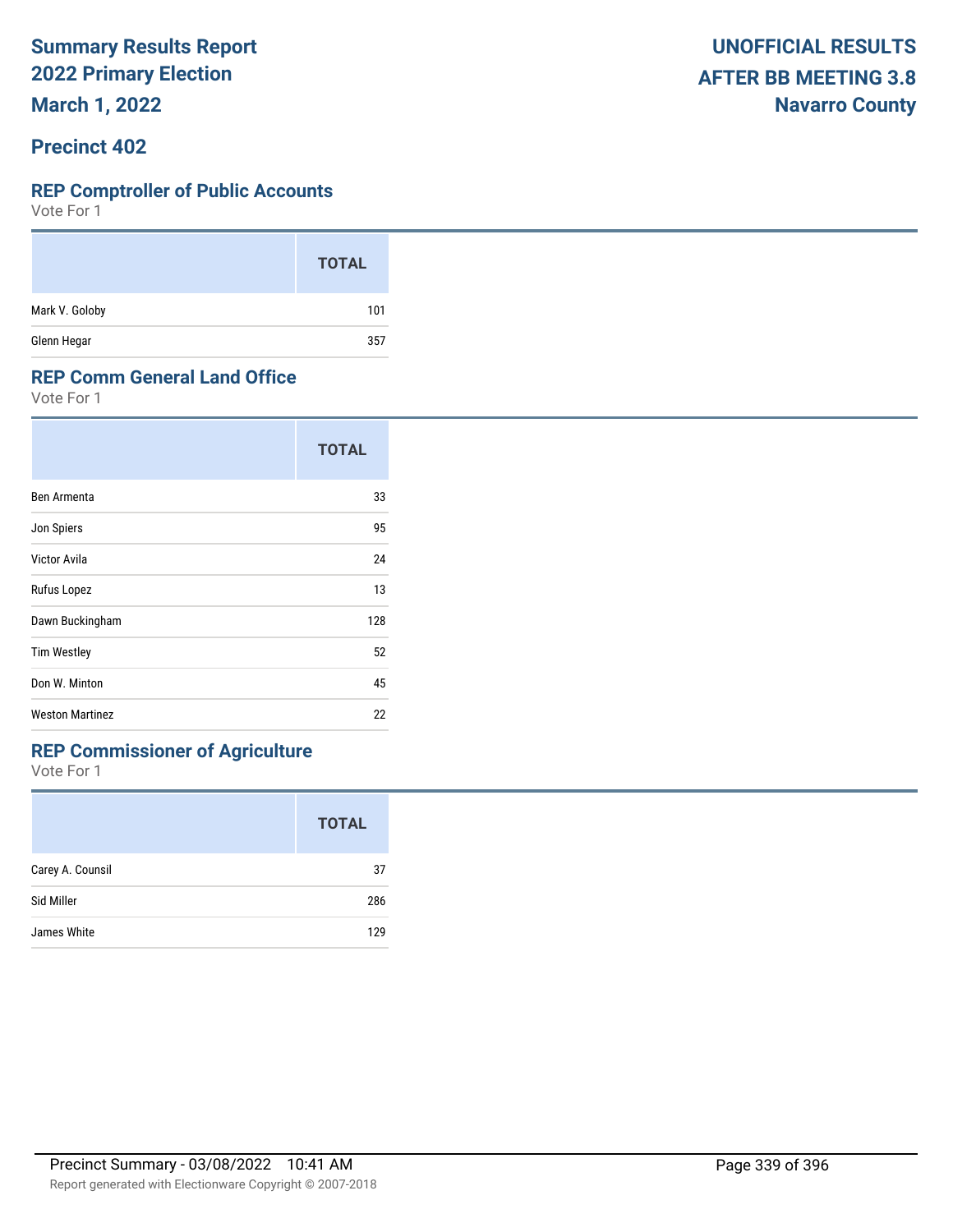**March 1, 2022**

## **Precinct 402**

### **REP Railroad Commissioner**

Vote For 1

|                        | <b>TOTAL</b> |
|------------------------|--------------|
| Sarah Stogner          | 83           |
| Dawayne Tipton         | 75           |
| Wayne Christian        | 148          |
| Tom Slocum Jr          | 51           |
| Marvin "Sarge" Summers | 57           |

### **REP Justice, Supreme Court, Pl 3**

Vote For 1

|                | <b>TOTAL</b> |
|----------------|--------------|
| Debra Lehrmann | 430          |

## **REP Justice, Supreme Court, Pl 5**

Vote For 1

|               | <b>TOTAL</b> |
|---------------|--------------|
| Rebeca Huddle | 428          |

### **REP Justice, Supreme Court, Pl 9**

Vote For 1

| <b>TOTAL</b> |
|--------------|
| 229          |
| 180          |
|              |

# **REP Judge, Ct of Crim App, Pl 2**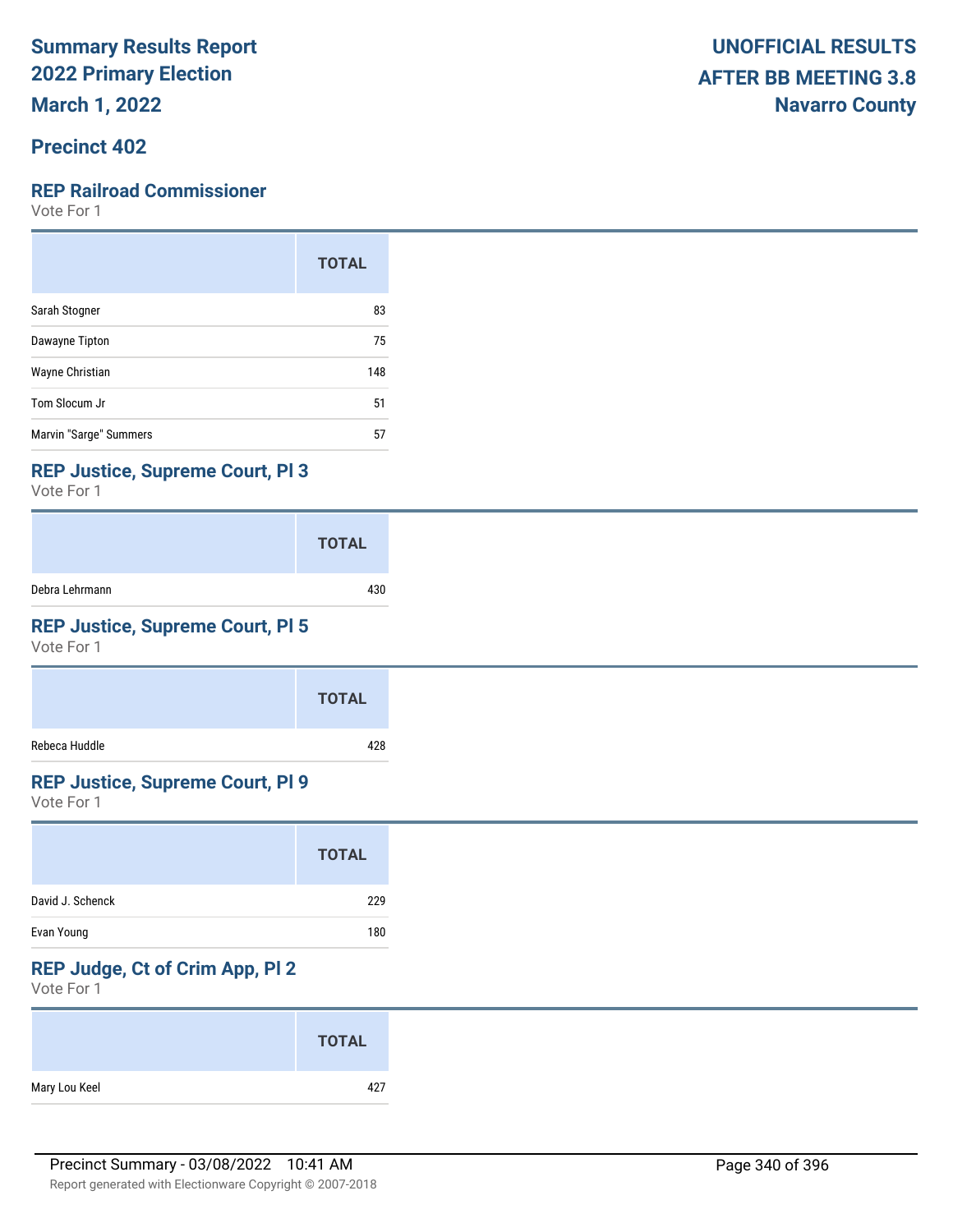**March 1, 2022**

### **Precinct 402**

### **REP Judge, Ct of Crim App, Pl 5**

Vote For 1

### **REP Judge, Ct of Crim App, Pl 6**

Vote For 1

|                       | <b>TOTAL</b> |
|-----------------------|--------------|
| Jesse F. McClure, III | 426          |

# **REP Member, State BoE, Dist 14**

Vote For 1

|                   | <b>TOTAL</b> |
|-------------------|--------------|
| Evelyn Brooks     | 233          |
| Sue Melton-Malone | 179          |

### **REP State Senator, Dist 2**

Vote For 1

|          | <b>TOTAL</b> |  |
|----------|--------------|--|
| Bob Hall | 432          |  |

### **REP State Representative, Dist 8**

|             | <b>TOTAL</b> |
|-------------|--------------|
| Cody Harris | 459          |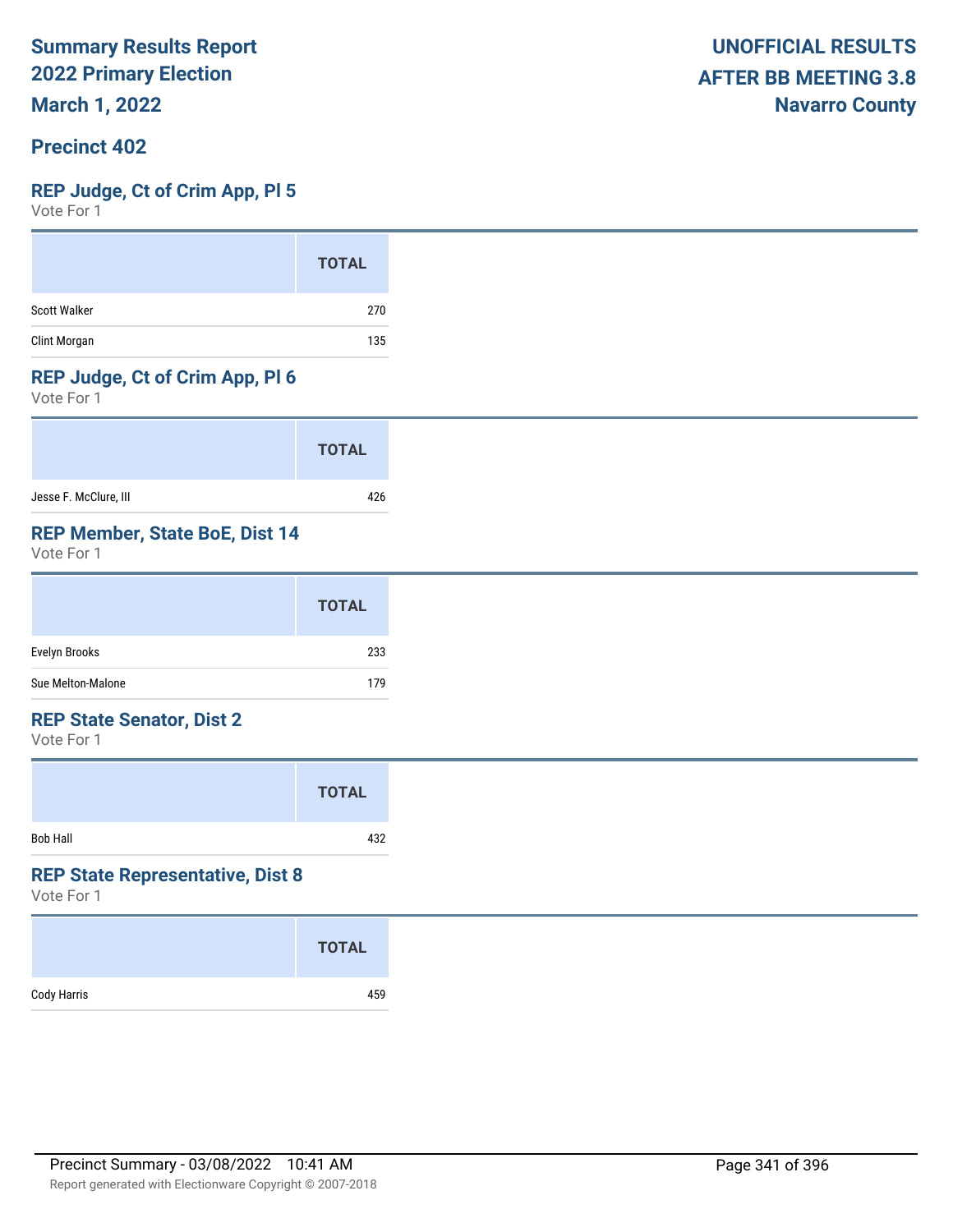**March 1, 2022**

### **Precinct 402**

### **REP Justice, 10th Ct of App Dist, Pl 3**

 $V$ oto Fo

| VOLE FOL 1                                          |              |
|-----------------------------------------------------|--------------|
|                                                     | <b>TOTAL</b> |
| <b>Steve Smith</b>                                  | 425          |
| <b>REP Criminal District Attorney</b><br>Vote For 1 |              |
|                                                     | <b>TOTAL</b> |
| Will Thompson                                       | 435          |
| <b>REP County Judge</b><br>Vote For 1               |              |
|                                                     | <b>TOTAL</b> |
| H M. Davenport Jr                                   | 456          |
| <b>REP District Clerk</b><br>Vote For 1             |              |
|                                                     | <b>TOTAL</b> |
| Joshua B. Tackett                                   | 462          |
| <b>REP County Clerk</b><br>Vote For 1               |              |
|                                                     | <b>TOTAL</b> |
| Sherry Dowd                                         | 464          |
| <b>REP County Treasurer</b><br>Vote For 1           |              |
|                                                     | <b>TOTAL</b> |
| Ryan Douglas                                        | 460          |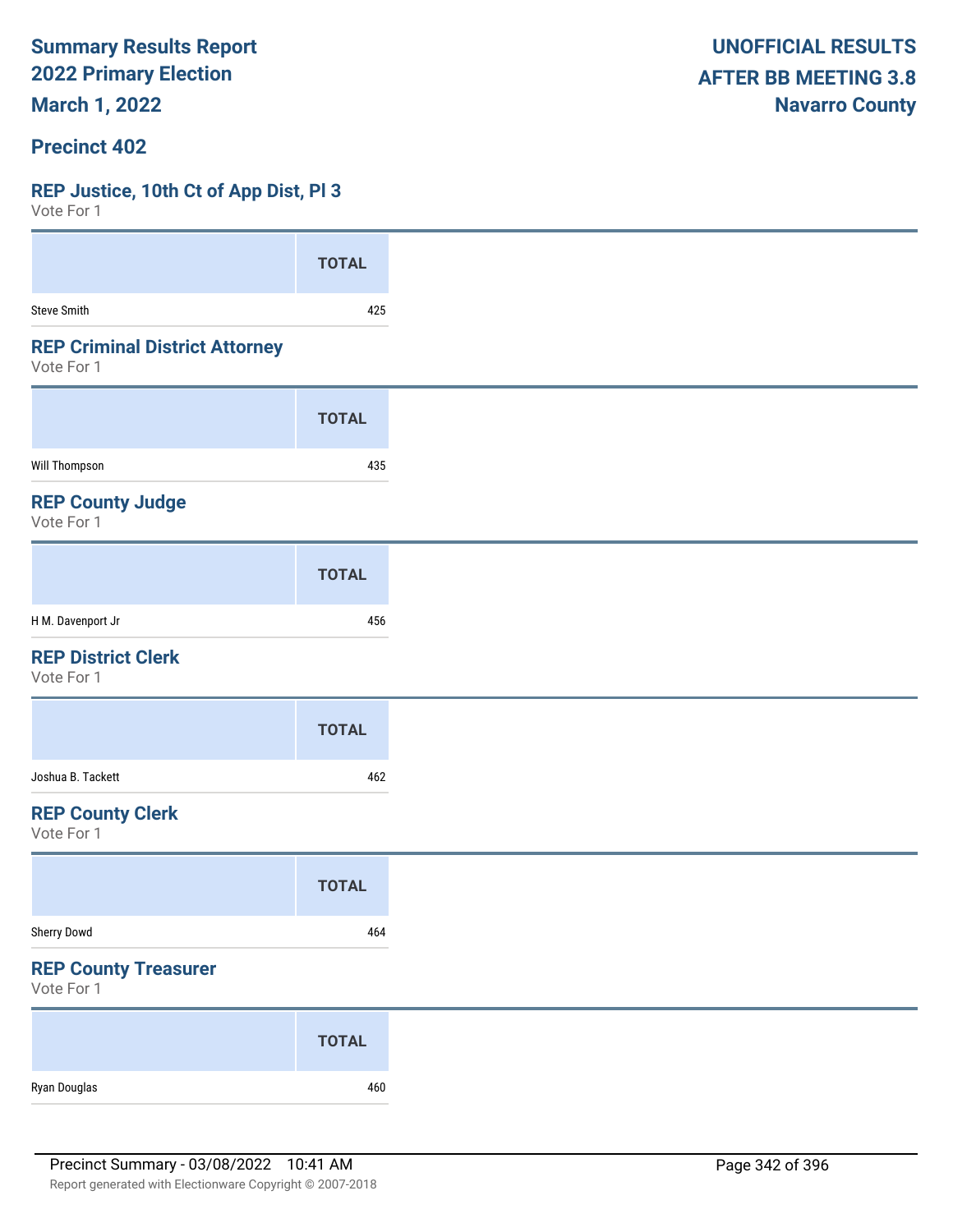# **Precinct 402**

### **REP County Commissioner Pct 4**

Vote For 1

|                         | <b>TOTAL</b> |
|-------------------------|--------------|
| Cody C. Muldner         | 100          |
| <b>Bill Gowan</b>       | 20           |
| David Brewer            | 118          |
| John Paul Plemons       | 97           |
| <b>Terry Brooks</b>     | 94           |
| <b>Tommy Montgomery</b> | 38           |
| Anthony (Tony) Watson   | 23           |

### **REP JOP Pct 4**

Vote For 1

|                       | <b>TOTAL</b> |
|-----------------------|--------------|
| Lisa Clay             | 189          |
| John V. Cabano        | 209          |
| <b>Shane Richards</b> | 91           |

# **REP County Chair**

Vote For 1

|                  | <b>TOTAL</b> |  |
|------------------|--------------|--|
| Steven L. Jessup | 447          |  |

### **REP Proposition 1**

|                | <b>TOTAL</b> |
|----------------|--------------|
| <b>YES</b>     | 461          |
| N <sub>0</sub> | 38           |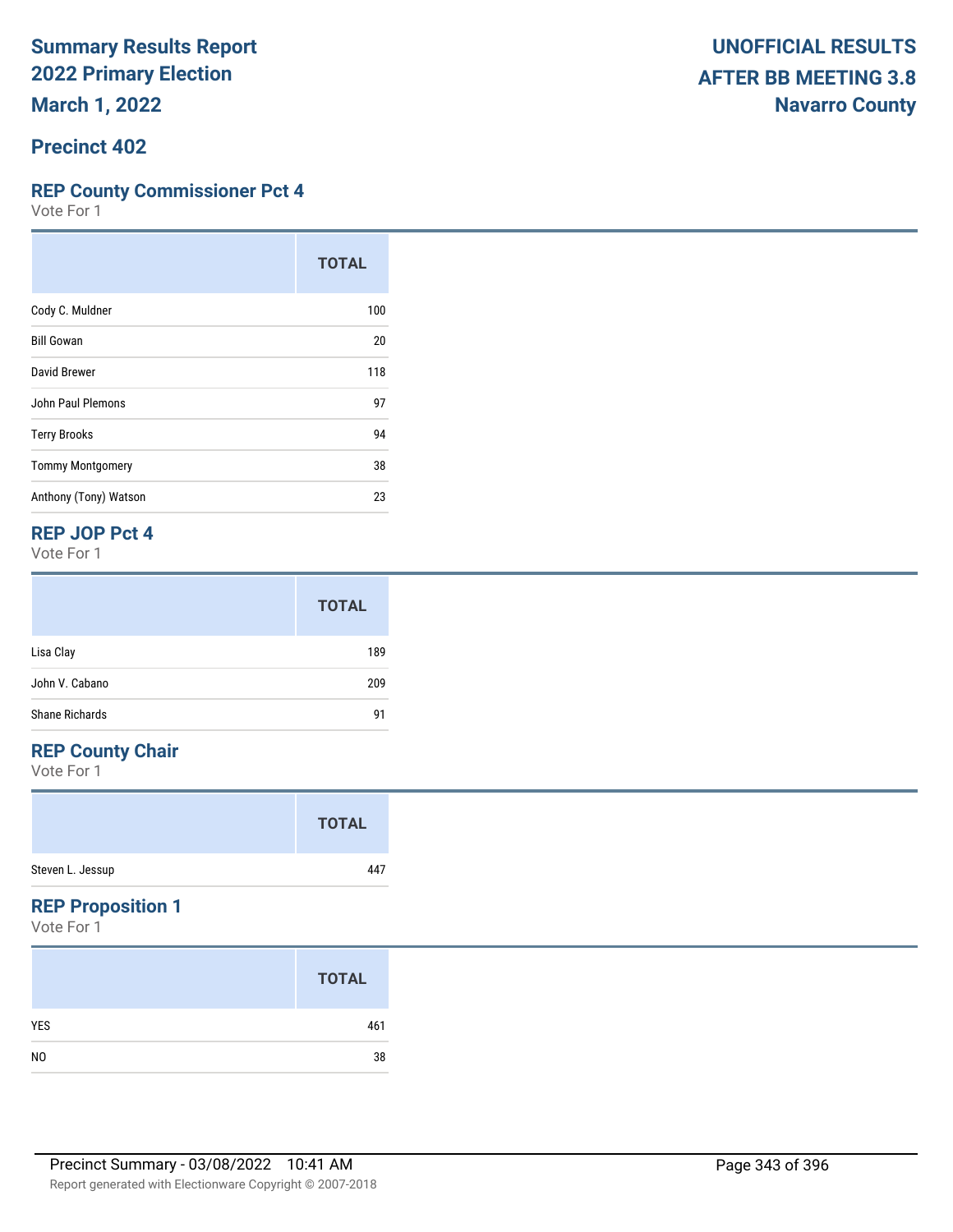# **March 1, 2022**

## **Precinct 402**

### **REP Proposition 2**

Vote For 1

|     | <b>TOTAL</b> |
|-----|--------------|
| YES | 399          |
|     | 92           |

#### **REP Proposition 3**

Vote For 1

|                | <b>TOTAL</b> |
|----------------|--------------|
| <b>YES</b>     | 421          |
| N <sub>0</sub> | 70           |

# **REP Proposition 4**

Vote For 1

# **REP Proposition 5**

Vote For 1

### **REP Proposition 6**

|     | <b>TOTAL</b> |
|-----|--------------|
| YES | 388          |
|     | 95           |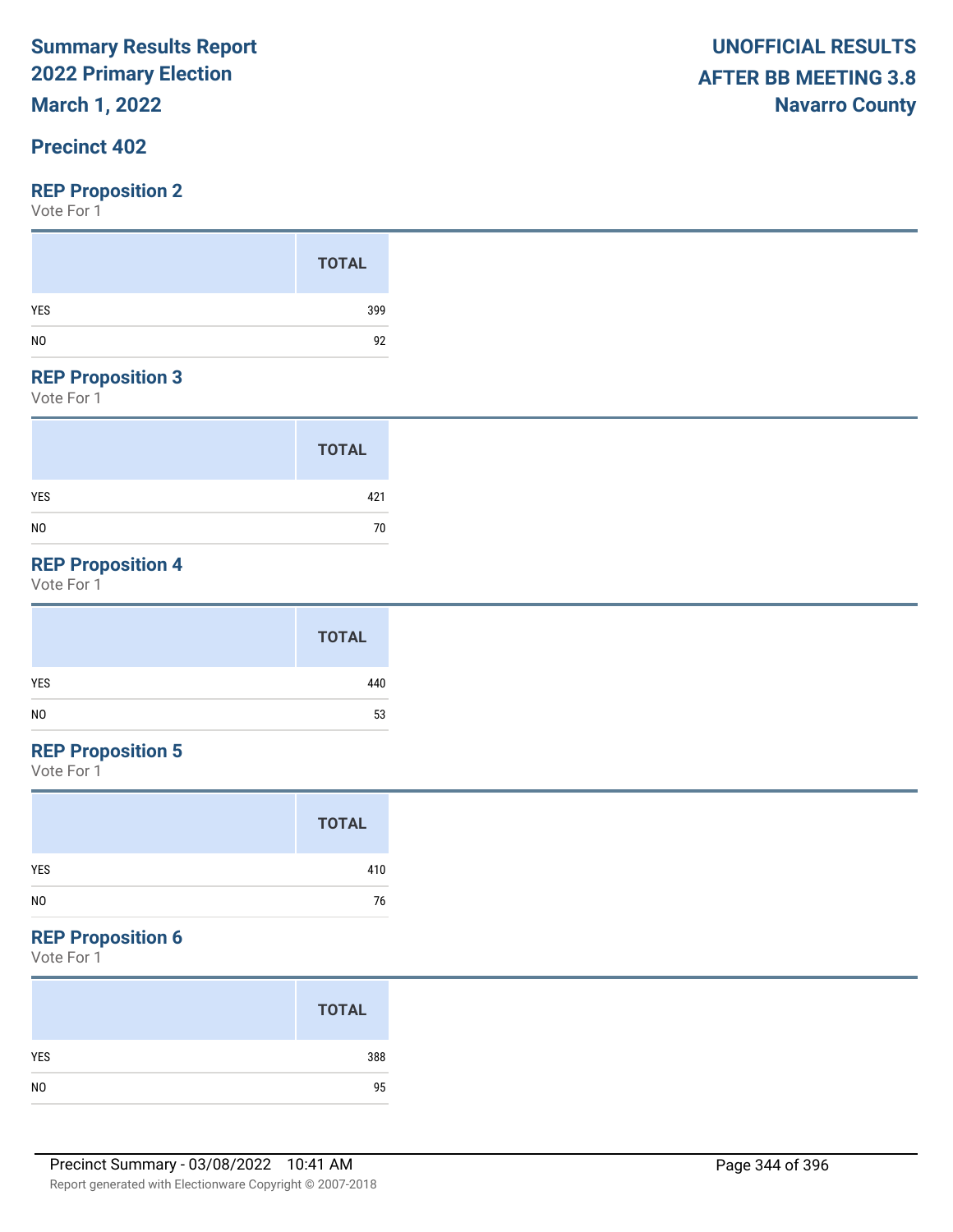# **March 1, 2022**

## **Precinct 402**

### **REP Proposition 7**

Vote For 1

| YES | <b>TOTAL</b><br>485 |
|-----|---------------------|
|     | 11                  |

#### **REP Proposition 8**

Vote For 1

|                | <b>TOTAL</b> |
|----------------|--------------|
| <b>YES</b>     | 454          |
| N <sub>0</sub> | 35           |

# **REP Proposition 9**

Vote For 1

# **REP Proposition 10**

|                | <b>TOTAL</b> |
|----------------|--------------|
| <b>YES</b>     | 457          |
| N <sub>0</sub> | 32           |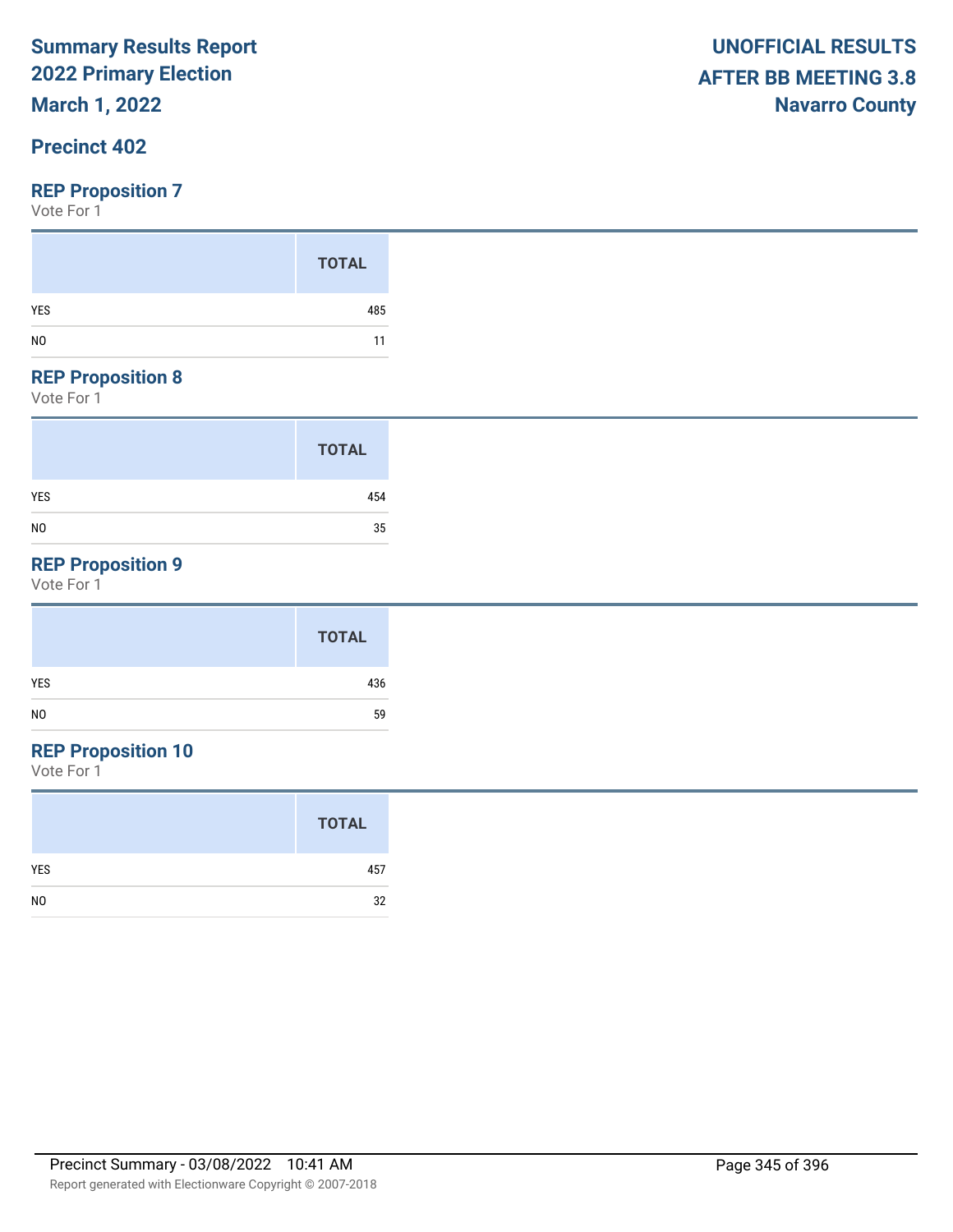**March 1, 2022**

# **Precinct 402**

#### **DEM Governor**

Vote For 1

|                             | <b>TOTAL</b> |  |
|-----------------------------|--------------|--|
| <b>Rich Wakeland</b>        |              |  |
| Beto O'Rourke               |              |  |
| Joy Diaz                    | 2            |  |
| Inocencio (Inno) Barrientez | n            |  |
| <b>Michael Cooper</b>       |              |  |

### **DEM Lieutenant Governor**

Vote For 1

|                  | <b>TOTAL</b> |
|------------------|--------------|
| Carla Brailey    | 6            |
| Mike Collier     | 23           |
| Michelle Beckley | 6            |

# **DEM Attorney General**

|                         | <b>TOTAL</b> |
|-------------------------|--------------|
| S. "TBONE" Raynor       |              |
| Joe Jaworski            | 6            |
| Rochelle Mercedes Garza | 12           |
| Mike Fields             | 8            |
| Lee Merritt             |              |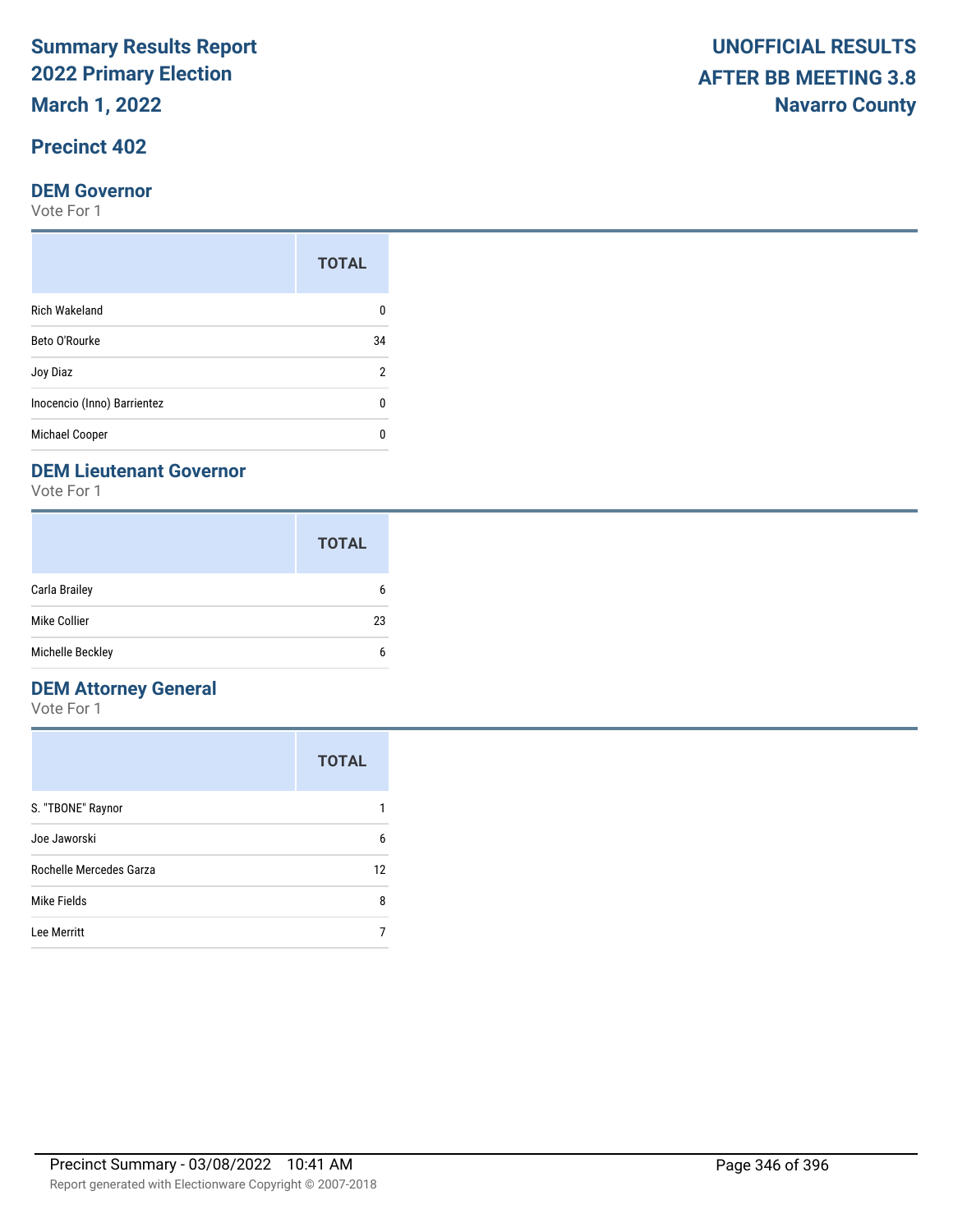**March 1, 2022**

### **Precinct 402**

### **DEM Comptroller of Public Accounts**

Vote For 1

|                    | <b>TOTAL</b> |  |
|--------------------|--------------|--|
| <b>Tim Mahoney</b> | 7            |  |
| Angel Luis Vega    | 6            |  |
| Janet T. Dudding   | 20           |  |

# **DEM Comm General Land Office**

Vote For 1

|                      | <b>TOTAL</b> |
|----------------------|--------------|
| Jinny Suh            |              |
| Michael Lange        |              |
| Sandragrace Martinez |              |
| Jay Kleberg          | 20           |

## **DEM Commissioner of Agriculture**

Vote For 1

|            | <b>TOTAL</b> |
|------------|--------------|
| Ed Ireson  | 15           |
| Susan Hays | 20           |

# **DEM Railroad Commissioner**

Vote For 1

# **DEM Justice, Supreme Court, Pl 3**

|               | <b>TOTAL</b> |
|---------------|--------------|
| Erin A Nowell | 34           |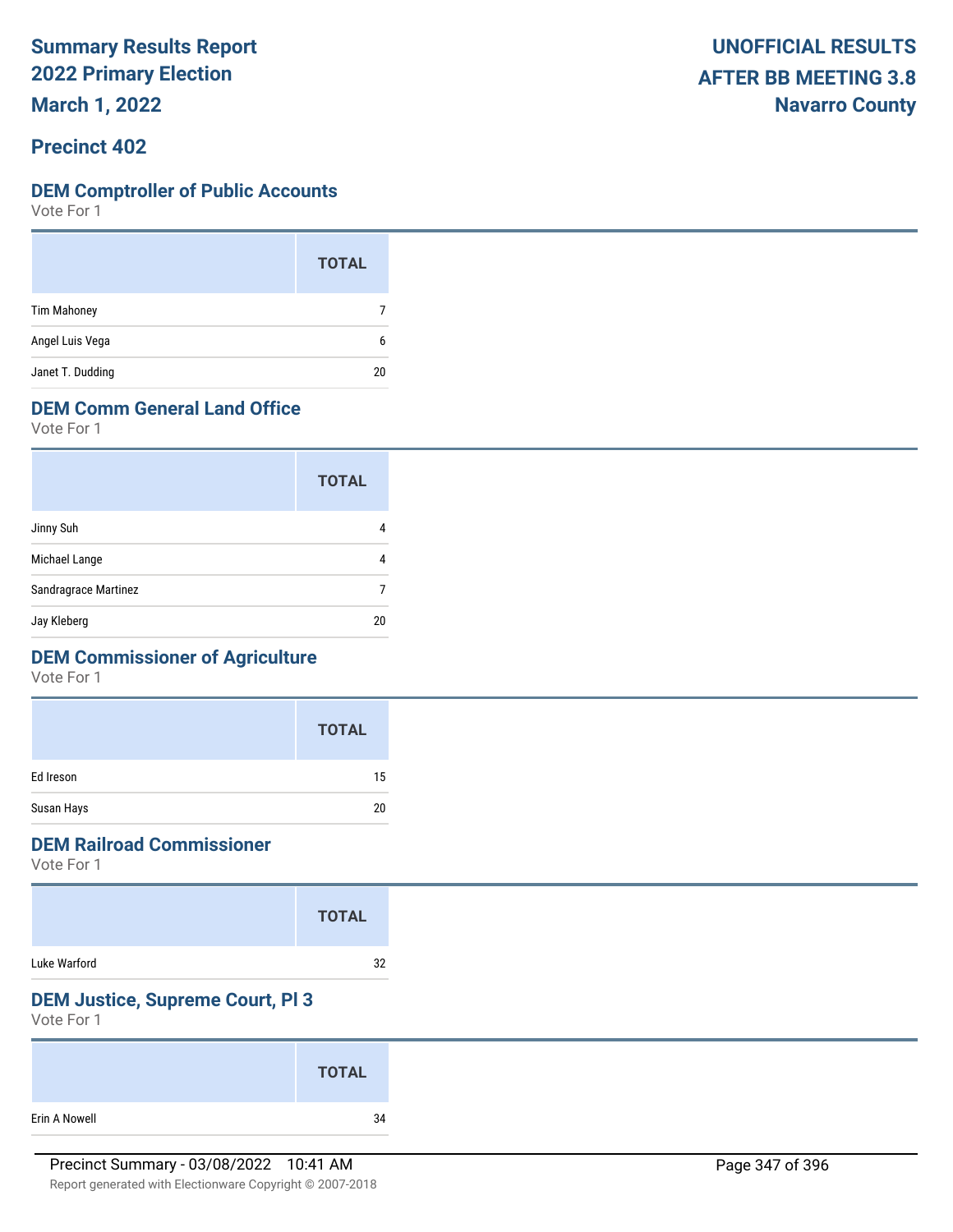**March 1, 2022**

### **Precinct 402**

### **DEM Justice, Supreme Court, Pl 5**

| VULC I UI I                                           |              |
|-------------------------------------------------------|--------------|
|                                                       | <b>TOTAL</b> |
| Amanda Reichek                                        | 34           |
| <b>DEM Justice, Supreme Court, PI 9</b><br>Vote For 1 |              |
|                                                       | <b>TOTAL</b> |
| Julia Maldonado                                       | 34           |
| DEM Judge, Ct of Crim App, Pl 5<br>Vote For 1         |              |
|                                                       | <b>TOTAL</b> |
| Dana Huffman                                          | 34           |
| DEM Judge, Ct of Crim App, Pl 6<br>Vote For 1         |              |
|                                                       | <b>TOTAL</b> |
| Robert Johnson                                        | 34           |
| <b>DEM Member, State BoE, Dist 14</b><br>Vote For 1   |              |
|                                                       | <b>TOTAL</b> |
| <b>Tracy Fisher</b>                                   | 34           |
| <b>DEM State Senator, Dist 2</b><br>Vote For 1        |              |
|                                                       | <b>TOTAL</b> |
|                                                       |              |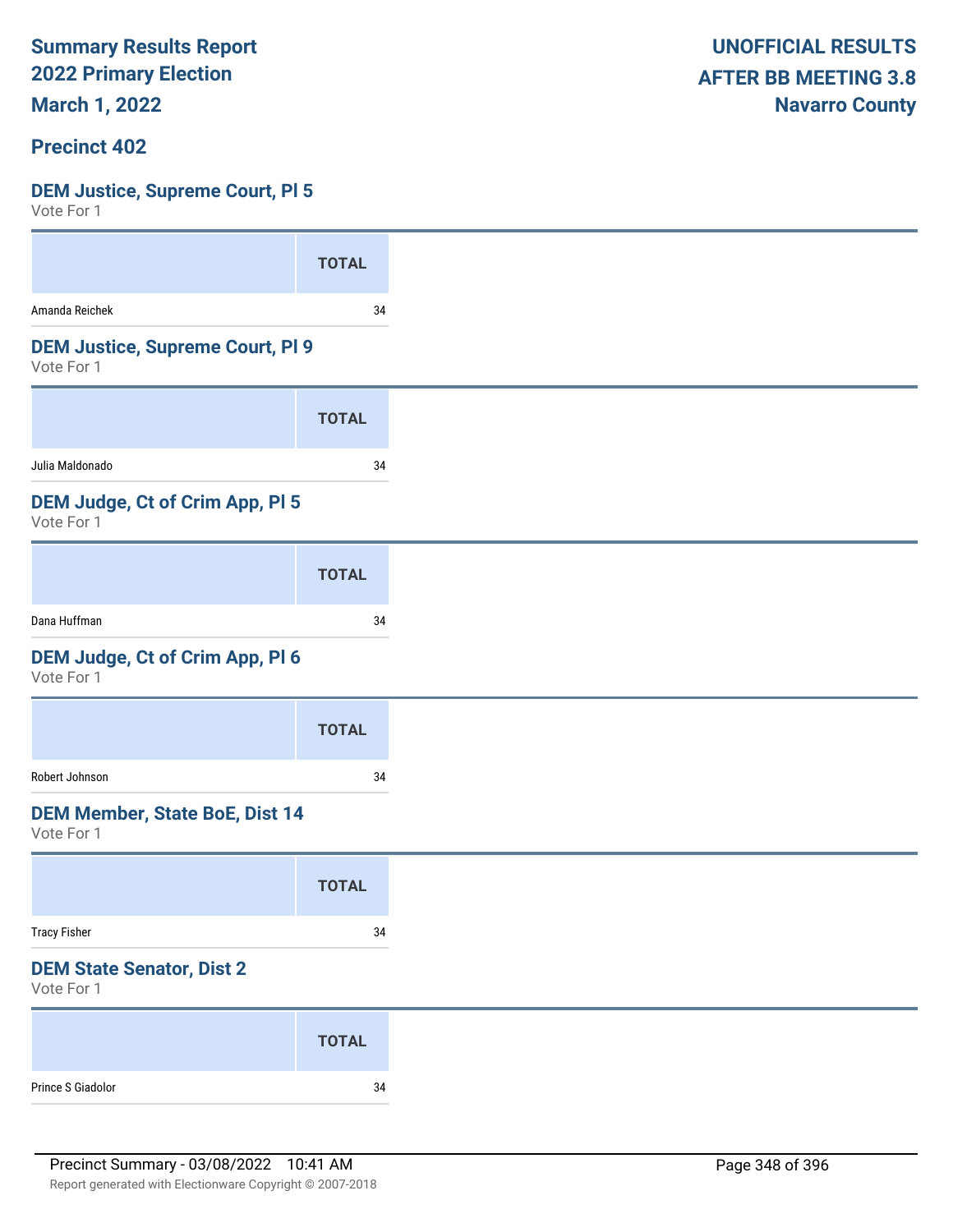### **Precinct 403**

### **STATISTICS**

|                                         | TOTAL |
|-----------------------------------------|-------|
| Registered Voters - Total               | 0     |
| Registered Voters - Republican Party    | 0     |
| Registered Voters - Democratic Party    | 0     |
| Registered Voters - NONPARTISAN         | 0     |
| <b>Ballots Cast - Total</b>             | 464   |
| Ballots Cast - Republican Party         | 441   |
| Ballots Cast - Democratic Party         | 23    |
| <b>Ballots Cast - NONPARTISAN</b>       | 0     |
| <b>Ballots Cast - Blank</b>             | 0     |
| Voter Turnout - Total                   | 0.00% |
| Voter Turnout - Republican Party        | 0.00% |
| <b>Voter Turnout - Democratic Party</b> | 0.00% |
| <b>Voter Turnout - NONPARTISAN</b>      | 0.00% |
|                                         |       |

### **REP US Representative, District 6**

|                   | <b>TOTAL</b> |
|-------------------|--------------|
| <b>Bill Payne</b> | 33           |
| James Buford      | 42           |
| Jake Ellzey       | 340          |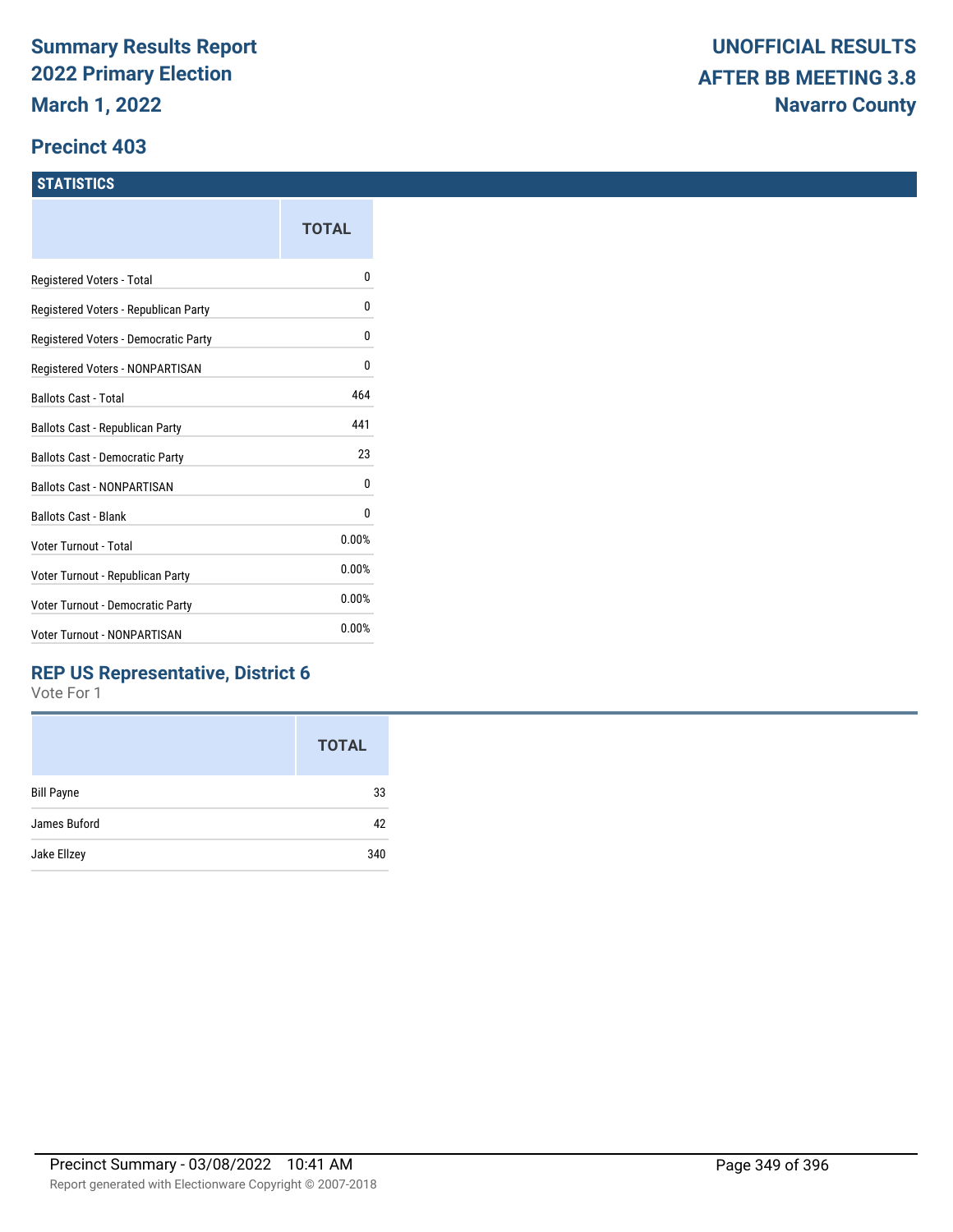**March 1, 2022**

# **Precinct 403**

### **REP Governor**

Vote For 1

|                     | <b>TOTAL</b> |
|---------------------|--------------|
| <b>Greg Abbott</b>  | 321          |
| <b>Rick Perry</b>   | 13           |
| Danny Harrison      | $\Omega$     |
| Allen B. West       | 36           |
| <b>Chad Prather</b> | 20           |
| Kandy Kaye Horn     | 1            |
| Paul Belew          | 1            |
| Don Huffines        | 45           |

# **REP Lieutenant Governor**

Vote For 1

|                        | <b>TOTAL</b> |
|------------------------|--------------|
| <b>Todd M. Bullis</b>  | 21           |
| Daniel Miller          | 21           |
| Dan Patrick            | 349          |
| Zach Vance             | 7            |
| <b>Trayce Bradford</b> | 10           |
| <b>Aaron Sorrells</b>  | g            |

# **REP Attorney General**

|                   | <b>TOTAL</b> |
|-------------------|--------------|
| Eva Guzman        | 60           |
| <b>Ken Paxton</b> | 196          |
| Louie Gohmert     | 39           |
| George P. Bush    | 135          |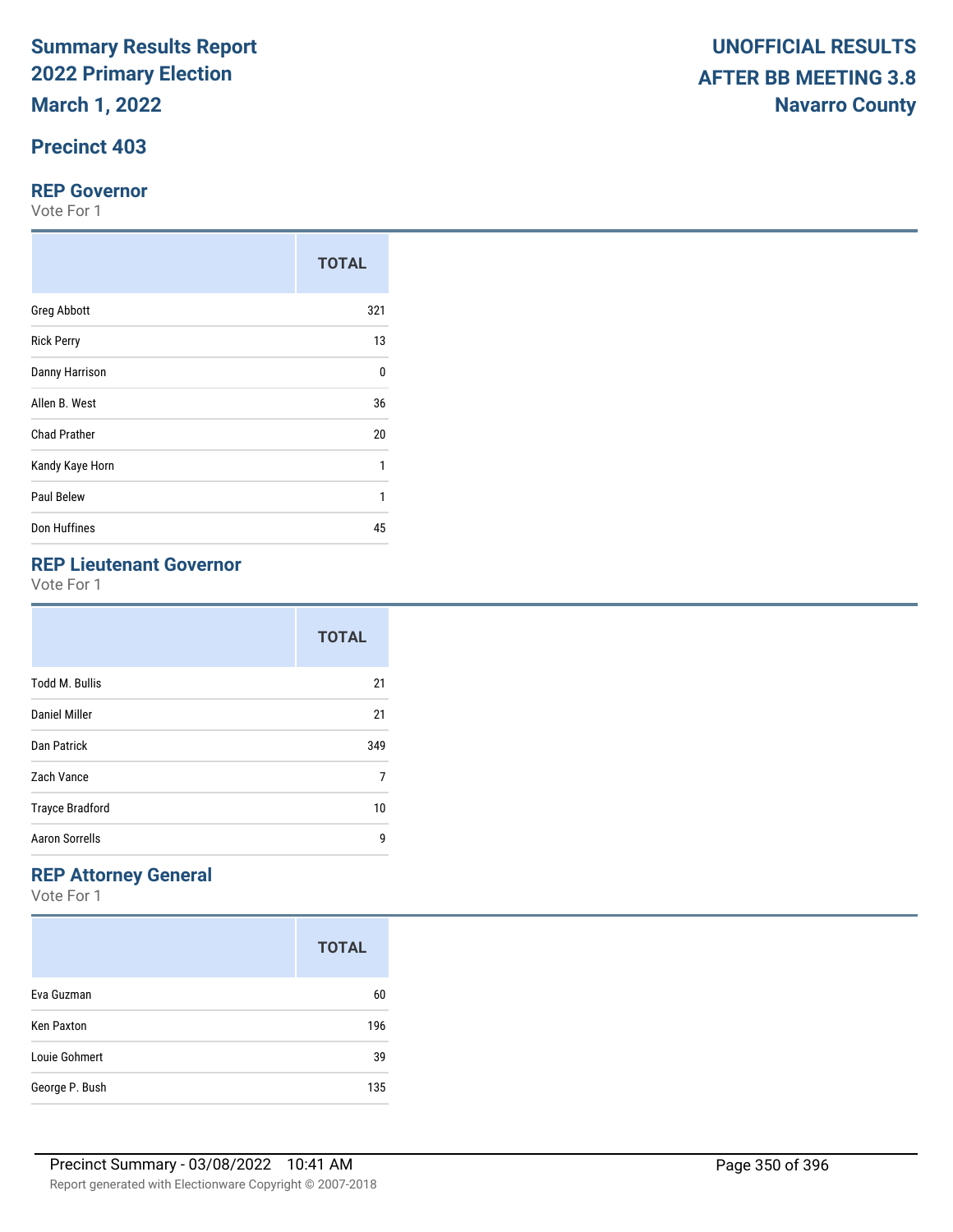**March 1, 2022**

### **Precinct 403**

#### **REP Comptroller of Public Accounts**

Vote For 1

|                | <b>TOTAL</b> |
|----------------|--------------|
| Mark V. Goloby | 74           |
| Glenn Hegar    | 317          |

### **REP Comm General Land Office**

Vote For 1

|                        | <b>TOTAL</b> |
|------------------------|--------------|
| Ben Armenta            | 38           |
| Jon Spiers             | 64           |
| Victor Avila           | 16           |
| Rufus Lopez            | 9            |
| Dawn Buckingham        | 90           |
| <b>Tim Westley</b>     | 74           |
| Don W. Minton          | 29           |
| <b>Weston Martinez</b> | 11           |

# **REP Commissioner of Agriculture**

|                  | <b>TOTAL</b> |
|------------------|--------------|
| Carey A. Counsil | 37           |
| Sid Miller       | 255          |
| James White      | 95           |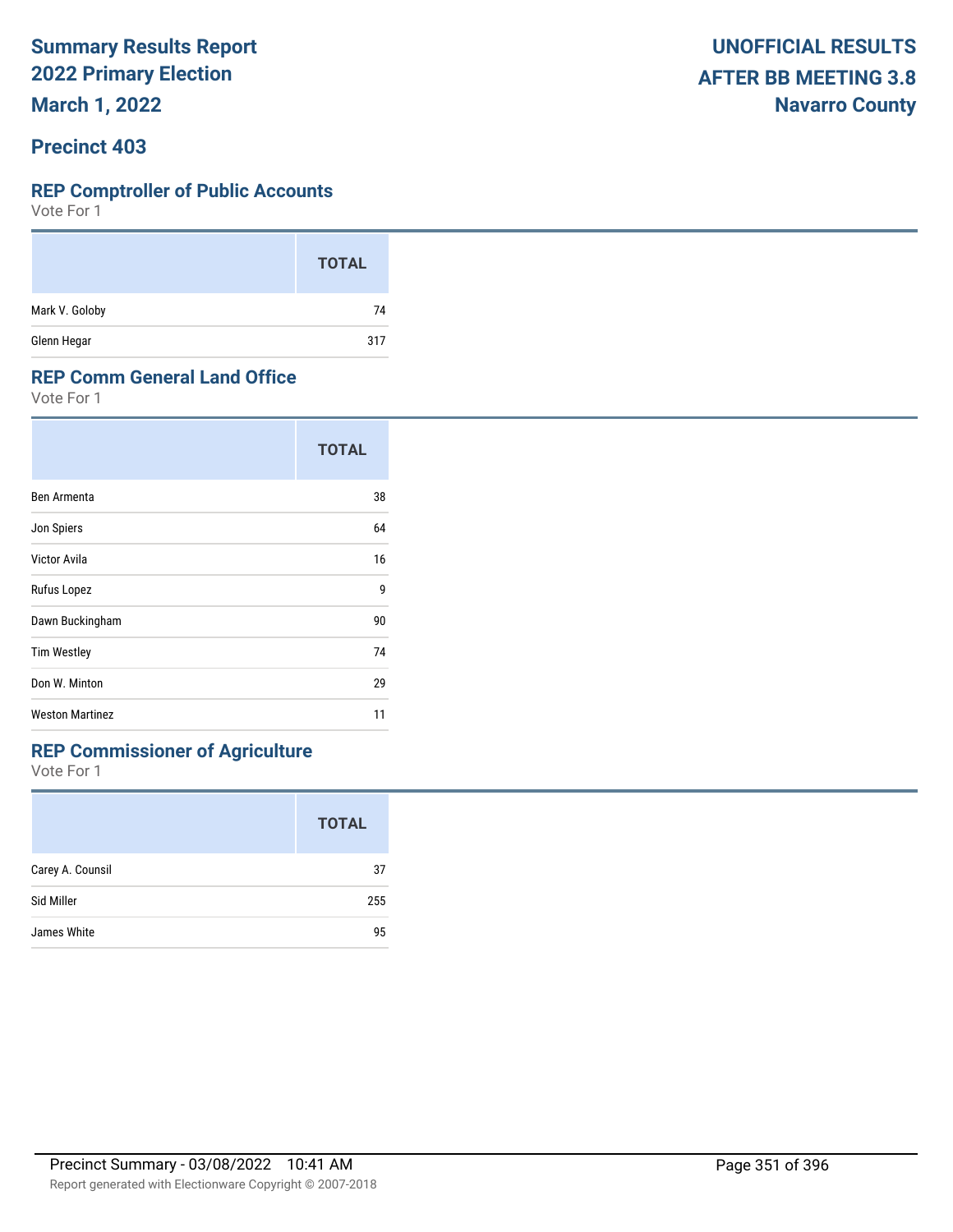**March 1, 2022**

### **Precinct 403**

### **REP Railroad Commissioner**

Vote For 1

|                        | <b>TOTAL</b> |
|------------------------|--------------|
| Sarah Stogner          | 65           |
| Dawayne Tipton         | 73           |
| Wayne Christian        | 123          |
| Tom Slocum Jr          | 32           |
| Marvin "Sarge" Summers | 64           |

### **REP Justice, Supreme Court, Pl 3**

Vote For 1

|                | <b>TOTAL</b> |
|----------------|--------------|
| Debra Lehrmann | 378          |

## **REP Justice, Supreme Court, Pl 5**

Vote For 1

|               | <b>TOTAL</b> |
|---------------|--------------|
| Rebeca Huddle | 372          |

### **REP Justice, Supreme Court, Pl 9**

Vote For 1

|                  | <b>TOTAL</b> |
|------------------|--------------|
| David J. Schenck | 212          |
| Evan Young       | 140          |

# **REP Judge, Ct of Crim App, Pl 2**

|               | <b>TOTAL</b> |
|---------------|--------------|
| Mary Lou Keel | 371          |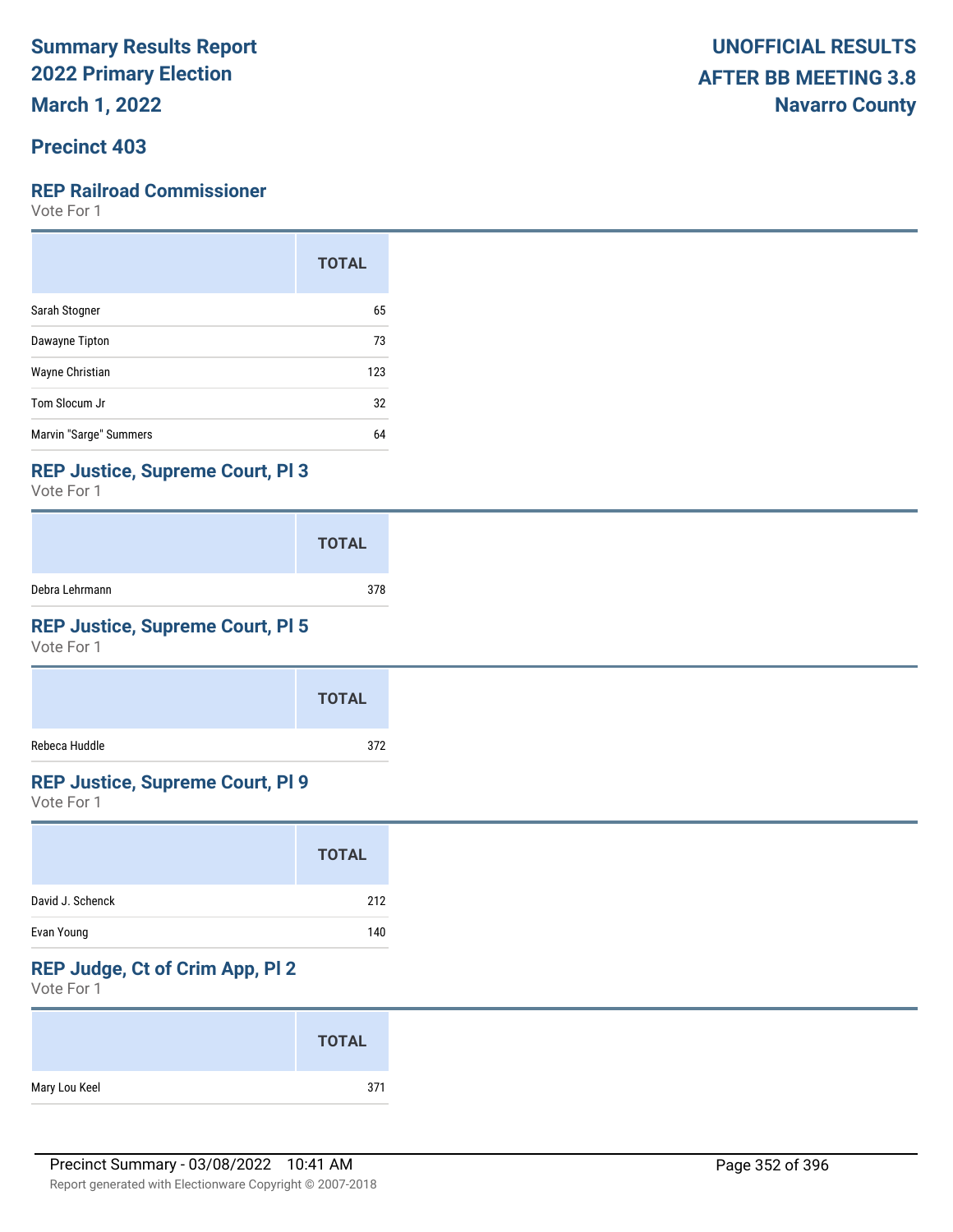**March 1, 2022**

### **Precinct 403**

### **REP Judge, Ct of Crim App, Pl 5**

Vote For 1

### **REP Judge, Ct of Crim App, Pl 6**

Vote For 1

|                       | <b>TOTAL</b> |
|-----------------------|--------------|
| Jesse F. McClure, III | 361          |

### **REP Member, State BoE, Dist 14**

Vote For 1

|                   | <b>TOTAL</b> |
|-------------------|--------------|
| Evelyn Brooks     | 180          |
| Sue Melton-Malone | 188          |

### **REP State Senator, Dist 2**

Vote For 1

|          | <b>TOTAL</b> |  |
|----------|--------------|--|
| Bob Hall | 375          |  |

### **REP State Representative, Dist 8**

|             | <b>TOTAL</b> |
|-------------|--------------|
| Cody Harris | 406          |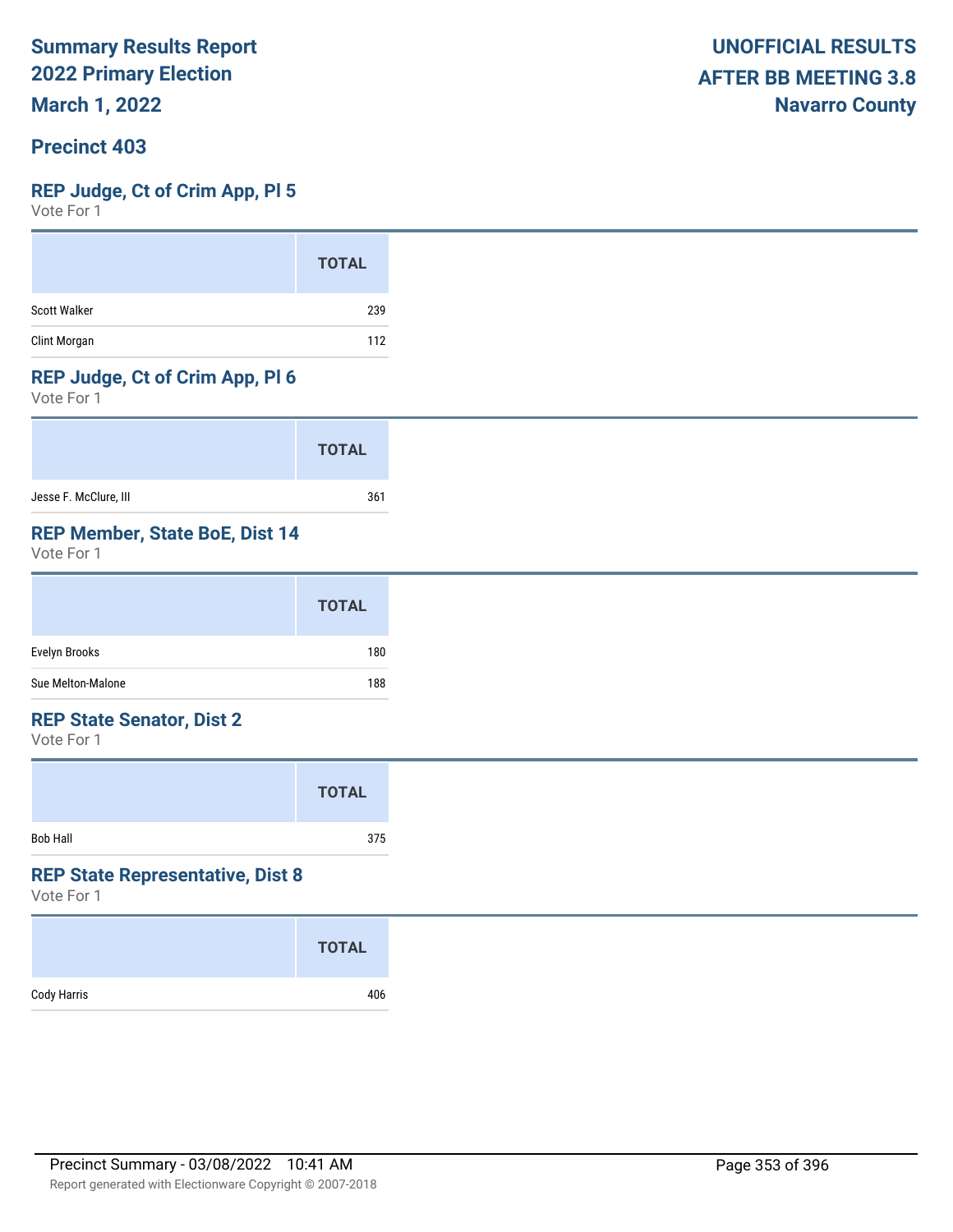**March 1, 2022**

### **Precinct 403**

### **REP Justice, 10th Ct of App Dist, Pl 3**

| <b>TOTAL</b> |
|--------------|
| 370          |
|              |
| <b>TOTAL</b> |
| 393          |
|              |
| <b>TOTAL</b> |
| 396          |
|              |
| <b>TOTAL</b> |
| 397          |
|              |
| <b>TOTAL</b> |
| 405          |
|              |
| <b>TOTAL</b> |
| 400          |
|              |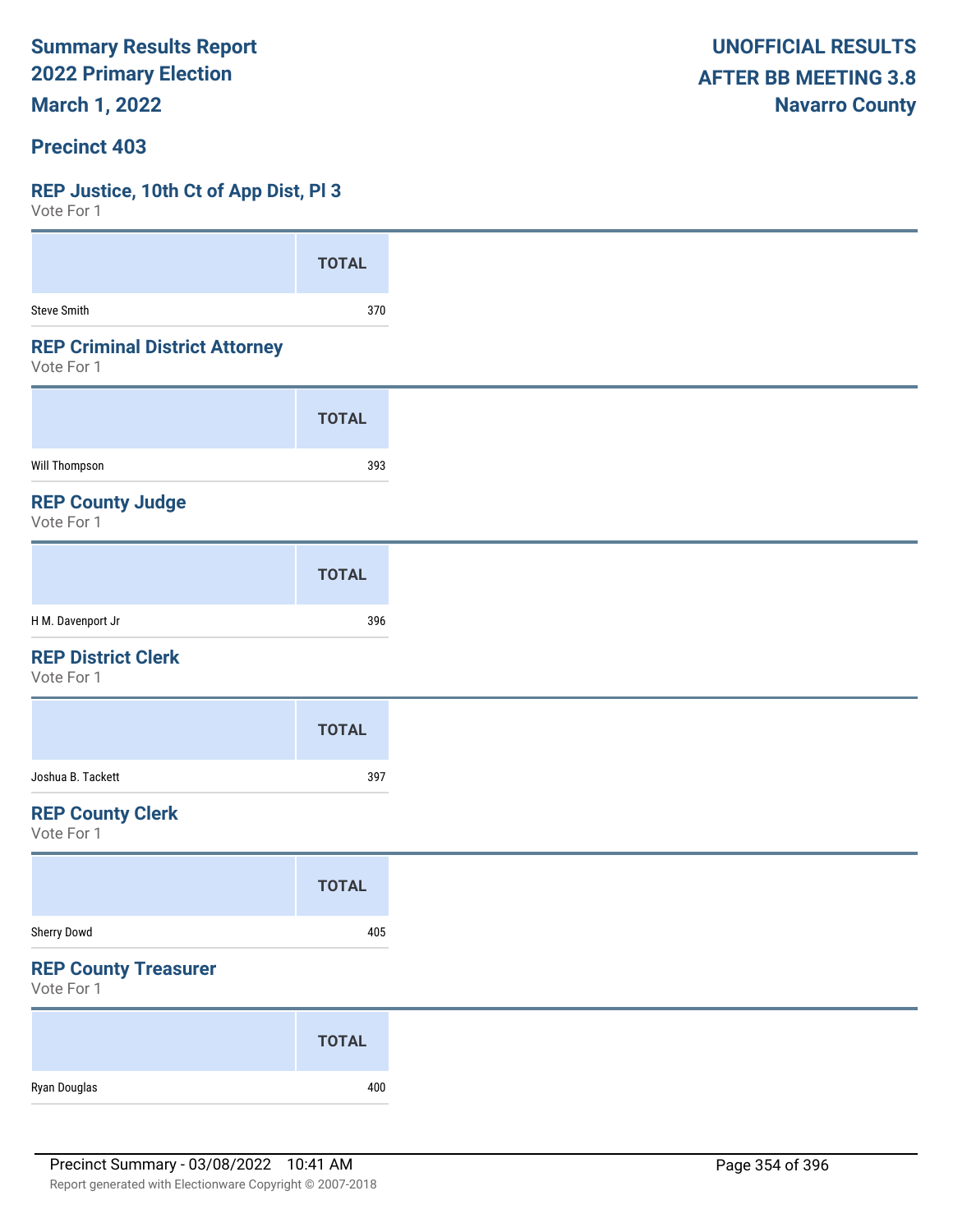### **Precinct 403**

### **REP County Commissioner Pct 4**

Vote For 1

|                         | <b>TOTAL</b> |
|-------------------------|--------------|
| Cody C. Muldner         | 75           |
| <b>Bill Gowan</b>       | 39           |
| David Brewer            | 153          |
| John Paul Plemons       | 52           |
| <b>Terry Brooks</b>     | 32           |
| <b>Tommy Montgomery</b> | 71           |
| Anthony (Tony) Watson   | 11           |

### **REP JOP Pct 4**

Vote For 1

|                | <b>TOTAL</b> |
|----------------|--------------|
| Lisa Clay      | 105          |
| John V. Cabano | 111          |
| Shane Richards | 220          |

# **REP County Chair**

Vote For 1

|                  | <b>TOTAL</b> |
|------------------|--------------|
| Steven L. Jessup | 381          |

### **REP Proposition 1**

|                | <b>TOTAL</b> |
|----------------|--------------|
| <b>YES</b>     | 416          |
| N <sub>0</sub> | 21           |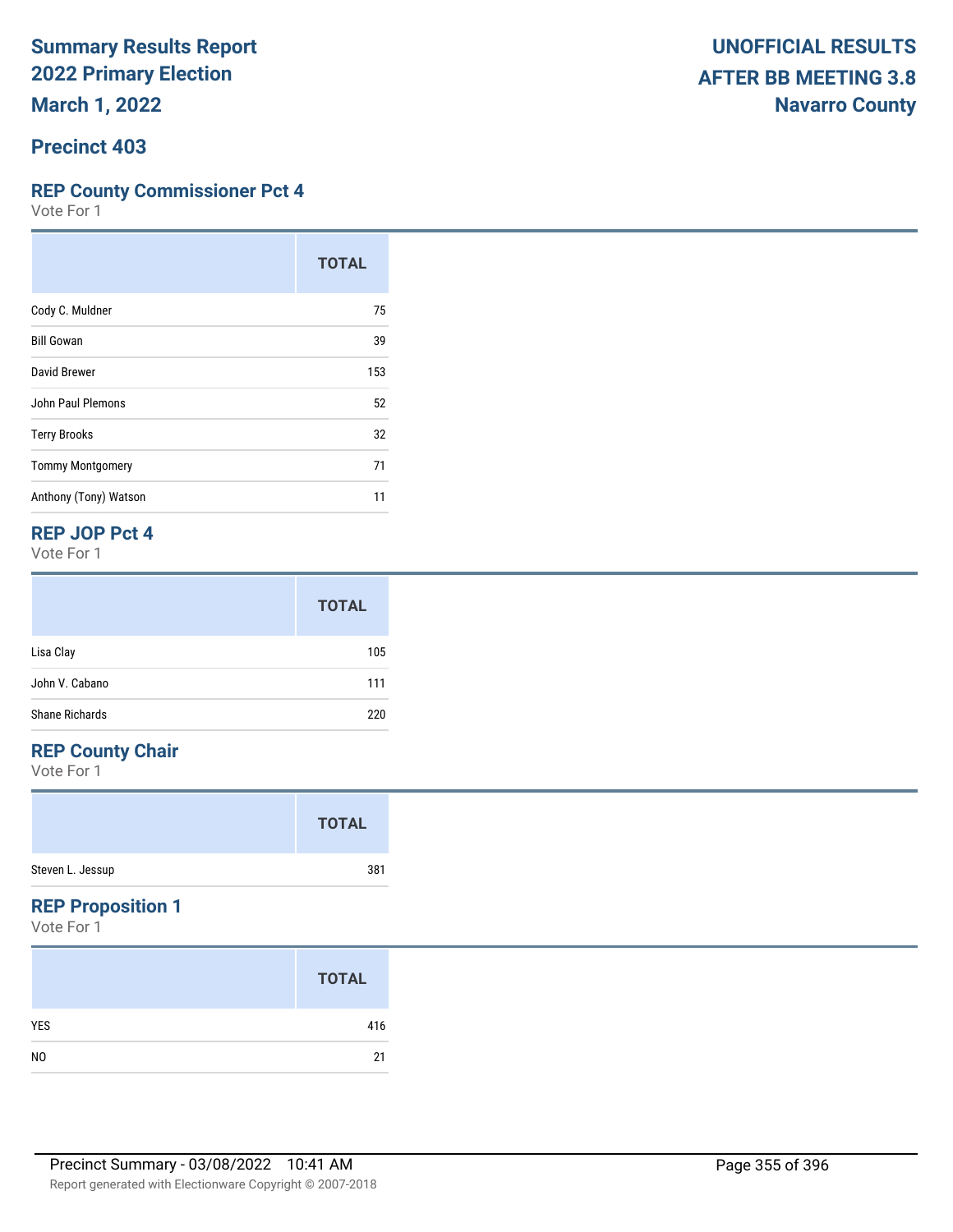# **March 1, 2022**

## **Precinct 403**

### **REP Proposition 2**

Vote For 1

#### **REP Proposition 3**

Vote For 1

|                | <b>TOTAL</b> |
|----------------|--------------|
| <b>YES</b>     | 391          |
| N <sub>0</sub> | 45           |

# **REP Proposition 4**

Vote For 1

# **REP Proposition 5**

Vote For 1

|                | <b>TOTAL</b> |
|----------------|--------------|
| YES            | 393          |
| N <sub>0</sub> | 34           |

# **REP Proposition 6**

|                | <b>TOTAL</b> |
|----------------|--------------|
| <b>YES</b>     | 370          |
| N <sub>0</sub> | 50           |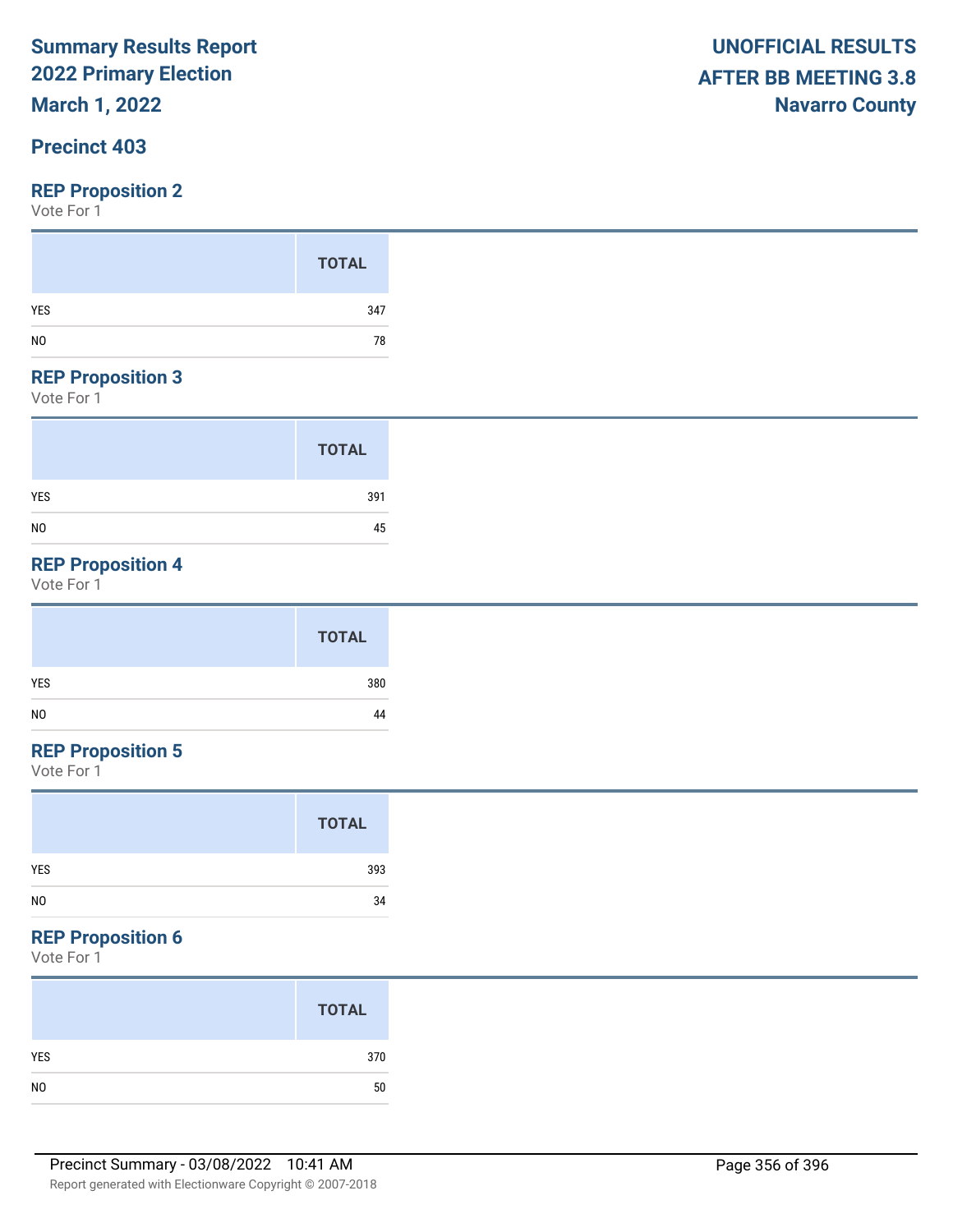# **March 1, 2022**

## **Precinct 403**

### **REP Proposition 7**

Vote For 1

#### **REP Proposition 8**

Vote For 1

|                | <b>TOTAL</b> |
|----------------|--------------|
| <b>YES</b>     | 408          |
| N <sub>0</sub> | 23           |

# **REP Proposition 9**

Vote For 1

|            | <b>TOTAL</b> |
|------------|--------------|
| <b>YES</b> | 382          |
|            | 52           |

# **REP Proposition 10**

|                | <b>TOTAL</b> |
|----------------|--------------|
| <b>YES</b>     | 406          |
| N <sub>0</sub> | 21           |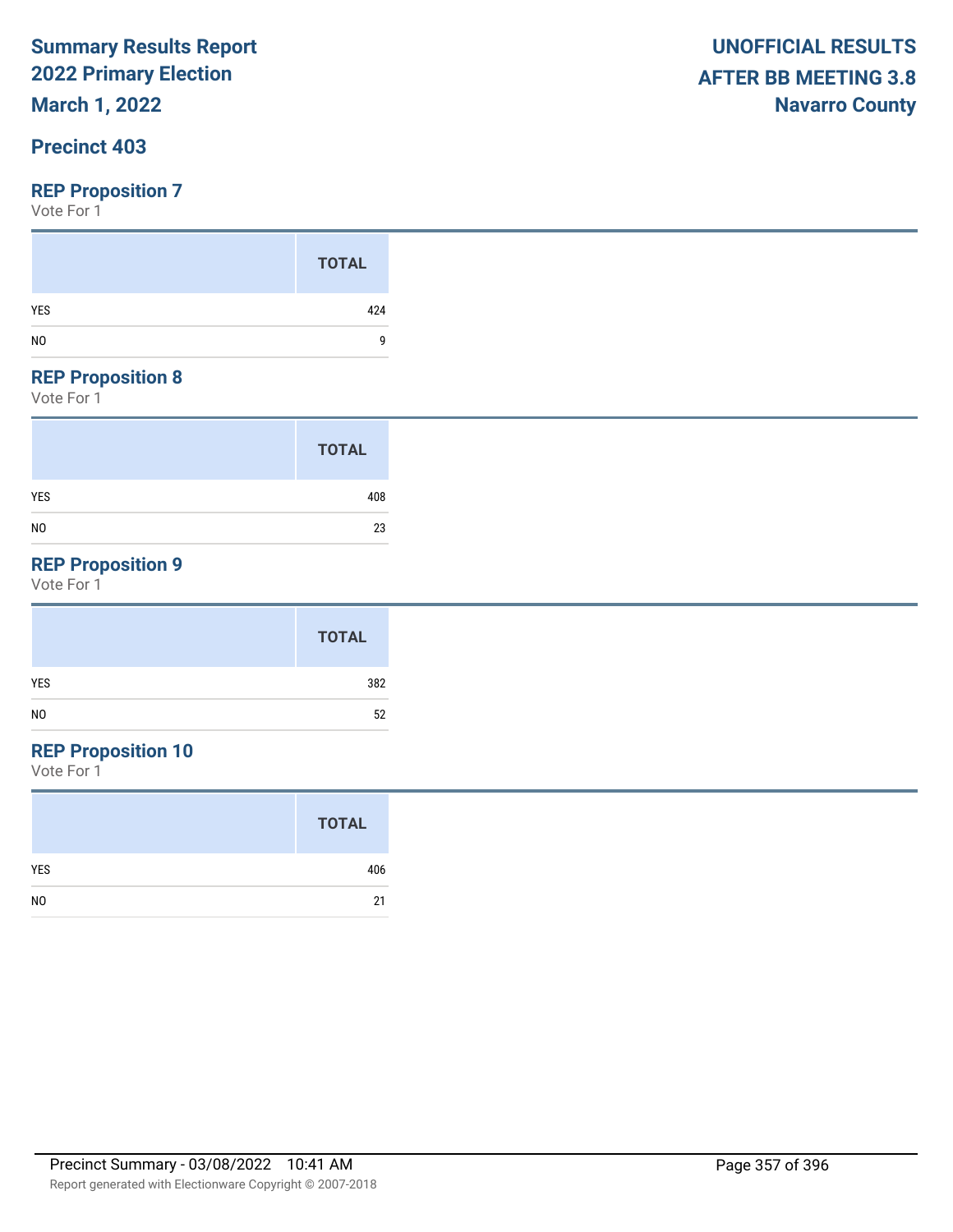**March 1, 2022**

# **Precinct 403**

### **DEM Governor**

Vote For 1

|                             | <b>TOTAL</b> |
|-----------------------------|--------------|
| <b>Rich Wakeland</b>        |              |
| Beto O'Rourke               | 21           |
| Joy Diaz                    | n            |
| Inocencio (Inno) Barrientez |              |
| Michael Cooper              |              |

### **DEM Lieutenant Governor**

Vote For 1

|                  | <b>TOTAL</b> |
|------------------|--------------|
| Carla Brailey    |              |
| Mike Collier     | 6            |
| Michelle Beckley | 8            |

# **DEM Attorney General**

|                         | <b>TOTAL</b> |
|-------------------------|--------------|
| S. "TBONE" Raynor       | 3            |
| Joe Jaworski            | 4            |
| Rochelle Mercedes Garza | g            |
| Mike Fields             | 3            |
| Lee Merritt             | 3            |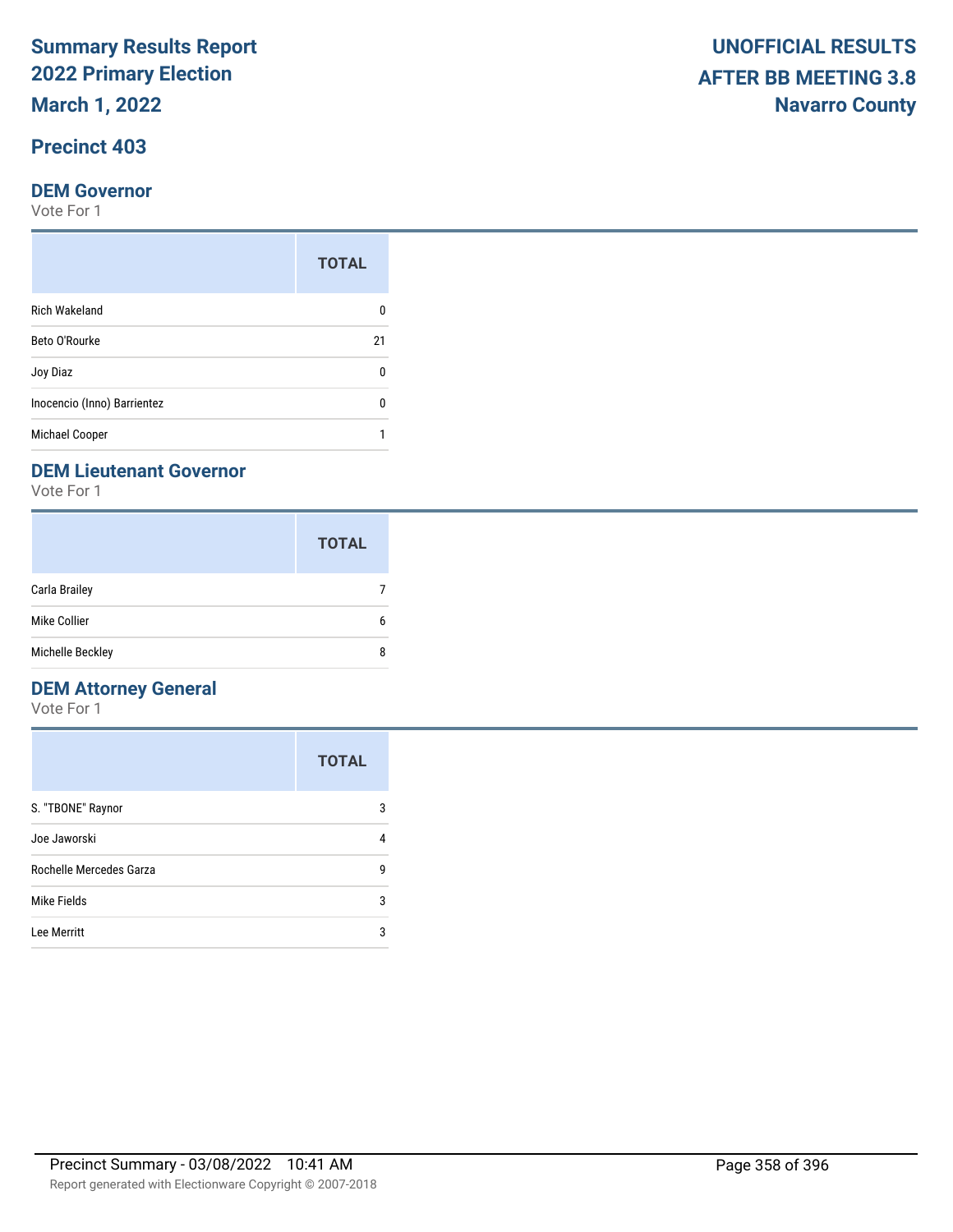**March 1, 2022**

### **Precinct 403**

#### **DEM Comptroller of Public Accounts**

Vote For 1

|                    | <b>TOTAL</b> |  |
|--------------------|--------------|--|
| <b>Tim Mahoney</b> | g            |  |
| Angel Luis Vega    | 6            |  |
| Janet T. Dudding   | 6            |  |

# **DEM Comm General Land Office**

Vote For 1

|                      | <b>TOTAL</b> |
|----------------------|--------------|
| Jinny Suh            |              |
| Michael Lange        | ĥ            |
| Sandragrace Martinez |              |
| Jay Kleberg          | 8            |

## **DEM Commissioner of Agriculture**

Vote For 1

|            | <b>TOTAL</b> |
|------------|--------------|
| Ed Ireson  | h            |
| Susan Hays | 16           |

# **DEM Railroad Commissioner**

Vote For 1

|              | <b>TOTAL</b> |
|--------------|--------------|
| Luke Warford | 20           |

# **DEM Justice, Supreme Court, Pl 3**

|               | <b>TOTAL</b> |  |
|---------------|--------------|--|
| Erin A Nowell | 21           |  |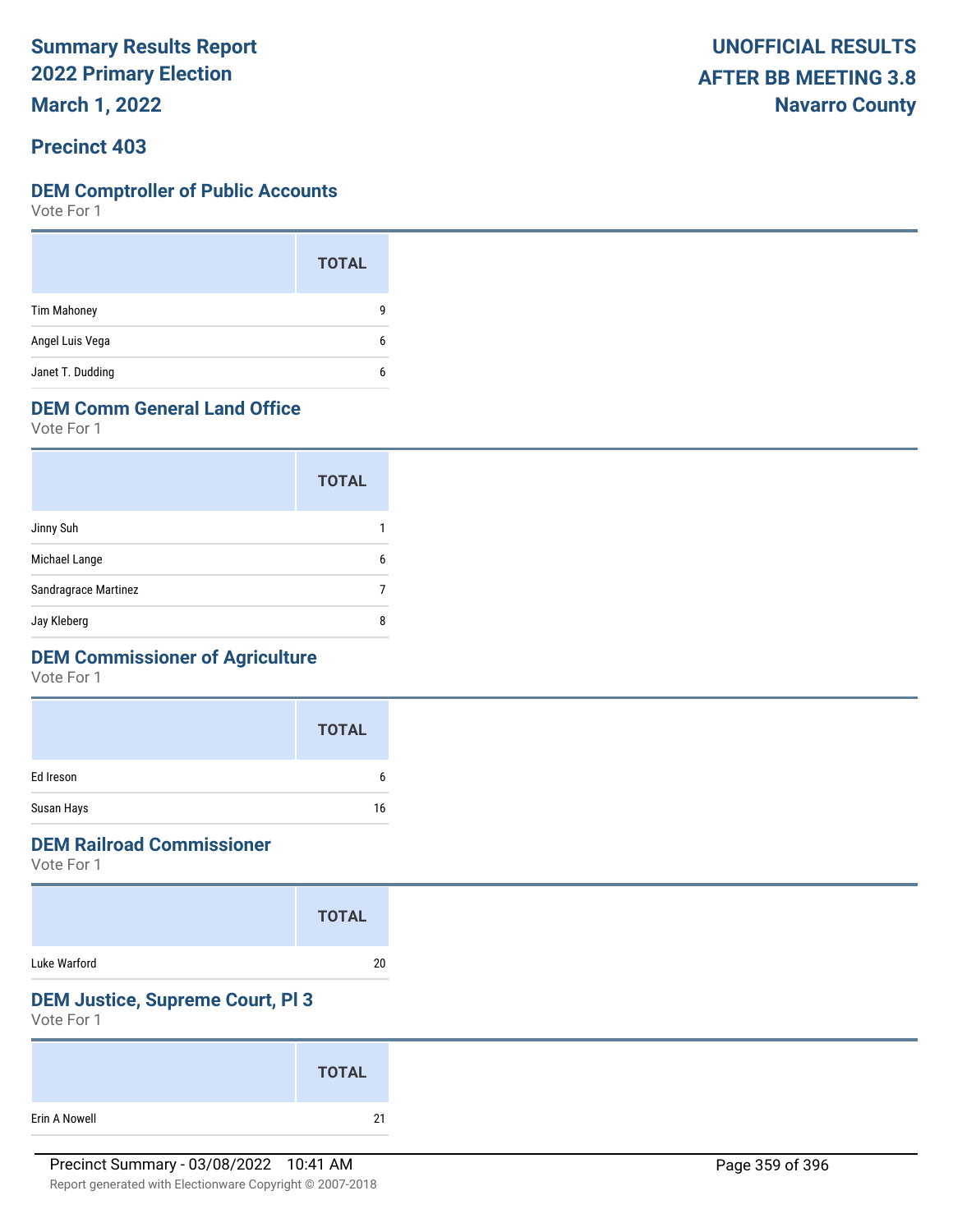**March 1, 2022**

### **Precinct 403**

### **DEM Justice, Supreme Court, Pl 5**

| <b>TOTAL</b>                            |
|-----------------------------------------|
| 22                                      |
| <b>DEM Justice, Supreme Court, PI 9</b> |
| <b>TOTAL</b>                            |
| 22                                      |
| DEM Judge, Ct of Crim App, PI 5         |
| <b>TOTAL</b>                            |
| 21                                      |
| DEM Judge, Ct of Crim App, Pl 6         |
| <b>TOTAL</b>                            |
| 21                                      |
| <b>DEM Member, State BoE, Dist 14</b>   |
| <b>TOTAL</b>                            |
| $21$                                    |
|                                         |
|                                         |
| <b>TOTAL</b>                            |
|                                         |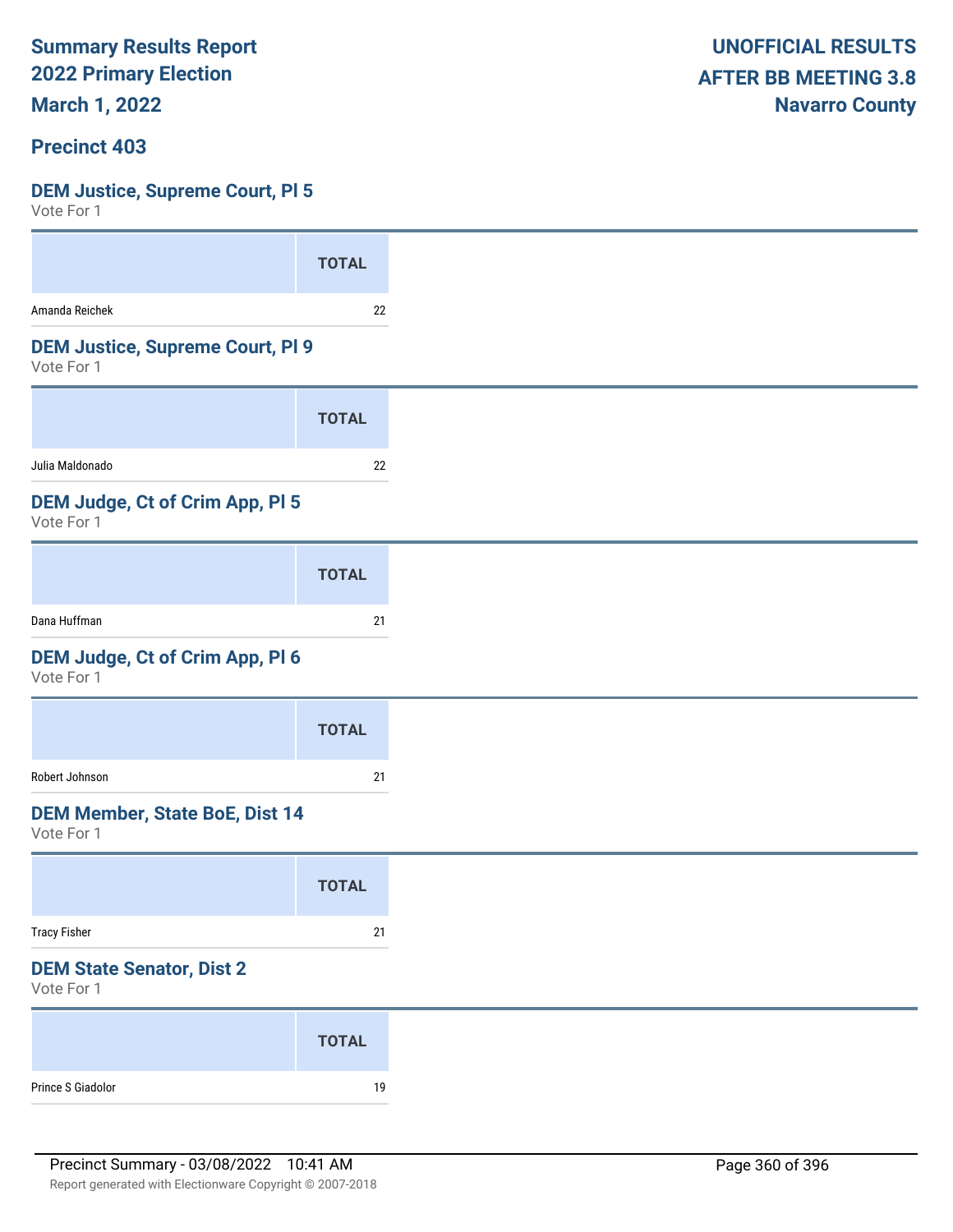#### **Precinct 404**

#### **STATISTICS**

|                                      | TOTAL |
|--------------------------------------|-------|
| Registered Voters - Total            | N     |
| Registered Voters - Republican Party | N     |
| Registered Voters - Democratic Party | 0     |
| Registered Voters - NONPARTISAN      | 0     |
| Ballots Cast - Total                 | 305   |
| Ballots Cast - Republican Party      | 271   |
| Ballots Cast - Democratic Party      | 34    |
| <b>Ballots Cast - NONPARTISAN</b>    | 0     |
| <b>Ballots Cast - Blank</b>          | 0     |
| Voter Turnout - Total                | 0.00% |
| Voter Turnout - Republican Party     | 0.00% |
| Voter Turnout - Democratic Party     | 0.00% |
| Voter Turnout - NONPARTISAN          | 0.00% |
|                                      |       |

## **REP US Representative, District 6**

|                   | <b>TOTAL</b> |
|-------------------|--------------|
| <b>Bill Payne</b> | 25           |
| James Buford      | 35           |
| Jake Ellzey       | 196          |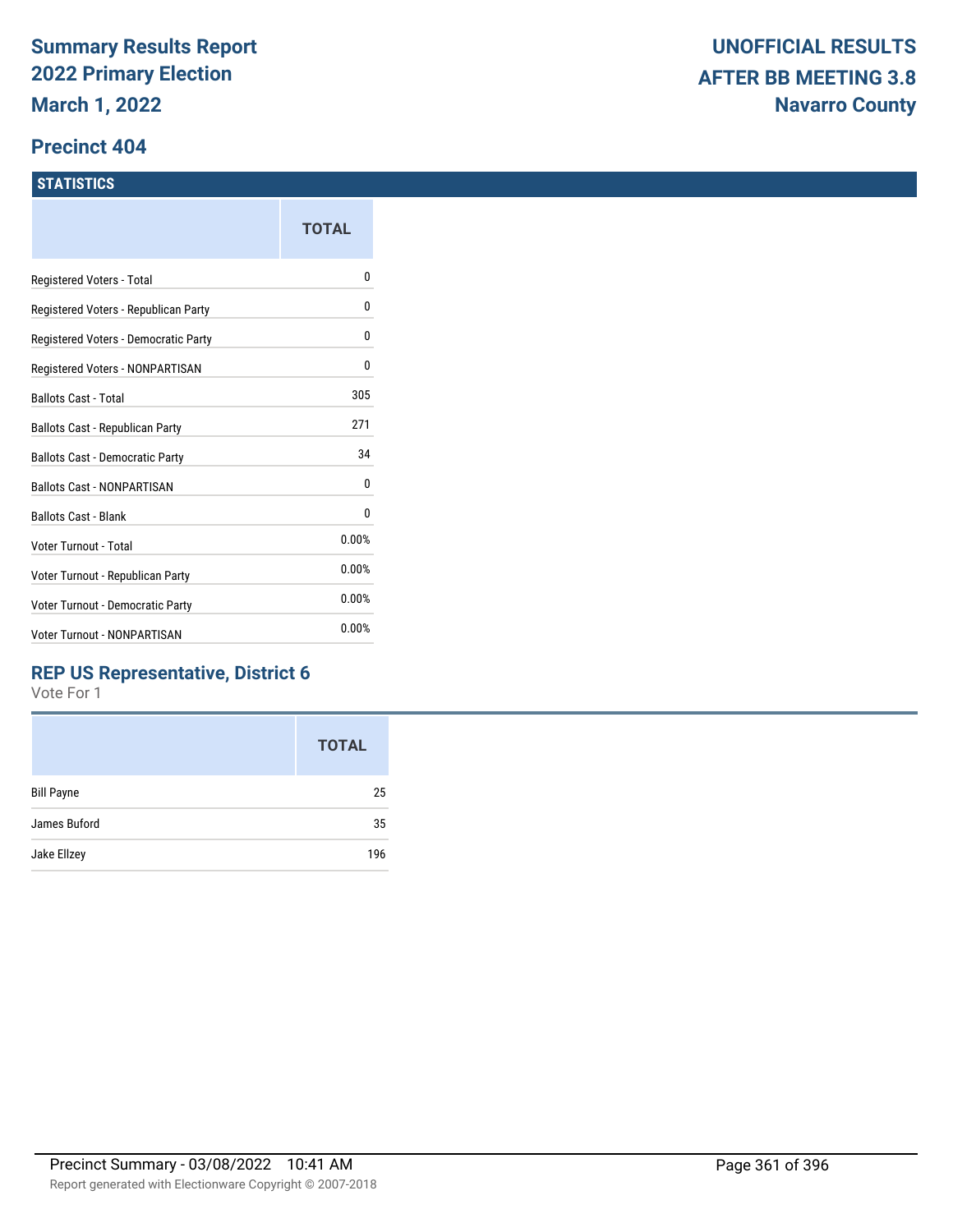## **Precinct 404**

#### **REP Governor**

Vote For 1

|                     | <b>TOTAL</b> |
|---------------------|--------------|
| <b>Greg Abbott</b>  | 169          |
| <b>Rick Perry</b>   | 11           |
| Danny Harrison      | 3            |
| Allen B. West       | 24           |
| <b>Chad Prather</b> | 18           |
| Kandy Kaye Horn     | 2            |
| Paul Belew          | 0            |
| Don Huffines        | 40           |

## **REP Lieutenant Governor**

Vote For 1

|                        | <b>TOTAL</b> |
|------------------------|--------------|
| <b>Todd M. Bullis</b>  | g            |
| Daniel Miller          | 26           |
| Dan Patrick            | 198          |
| Zach Vance             | 3            |
| <b>Trayce Bradford</b> | 14           |
| <b>Aaron Sorrells</b>  | 5            |

## **REP Attorney General**

|                   | <b>TOTAL</b> |
|-------------------|--------------|
| Eva Guzman        | 27           |
| <b>Ken Paxton</b> | 119          |
| Louie Gohmert     | 40           |
| George P. Bush    | 76           |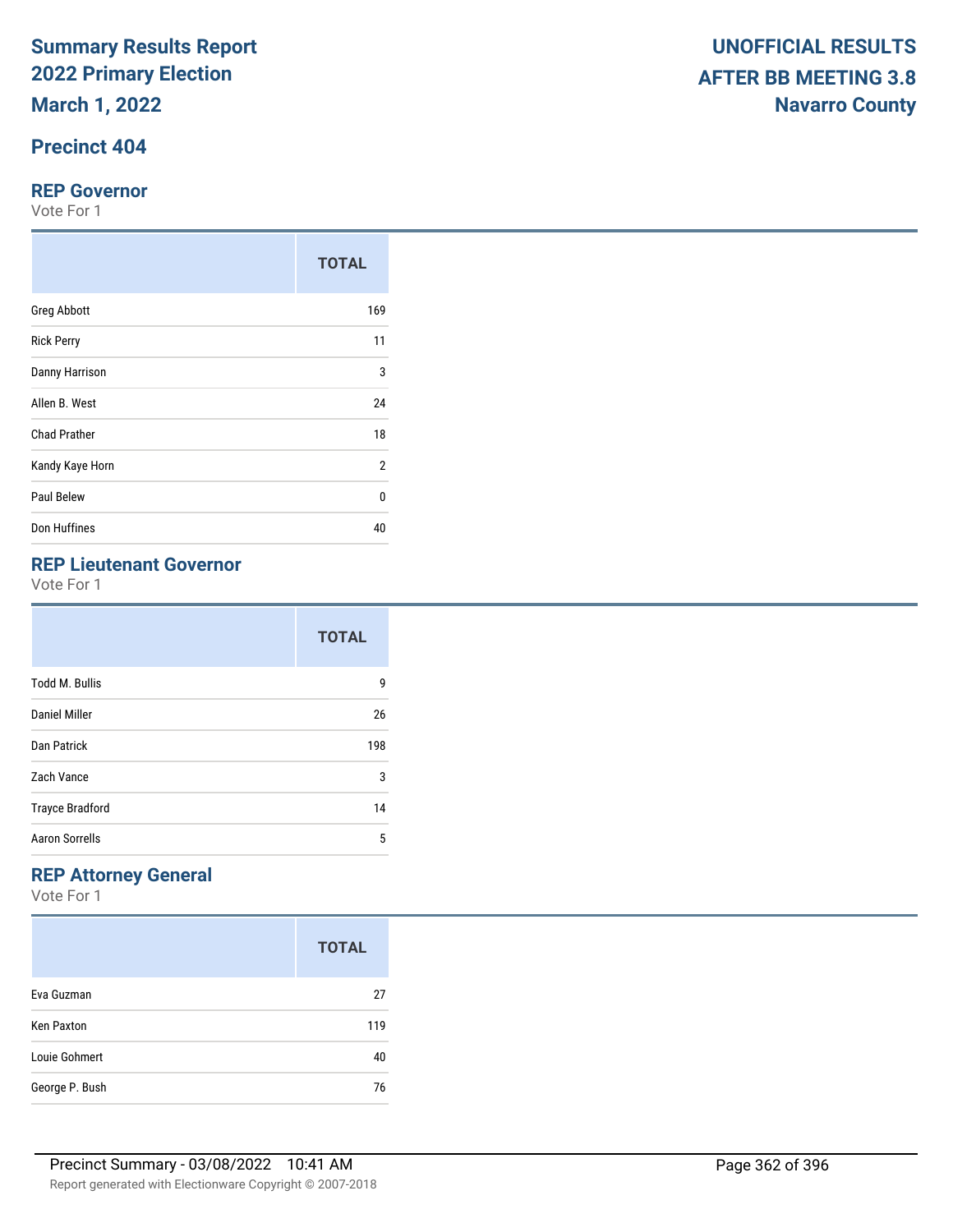**March 1, 2022**

### **Precinct 404**

#### **REP Comptroller of Public Accounts**

Vote For 1

|                | <b>TOTAL</b> |
|----------------|--------------|
| Mark V. Goloby | 54           |
| Glenn Hegar    | 179          |

### **REP Comm General Land Office**

Vote For 1

|                        | <b>TOTAL</b> |
|------------------------|--------------|
| Ben Armenta            | 20           |
| Jon Spiers             | 33           |
| Victor Avila           | 14           |
| Rufus Lopez            | 6            |
| Dawn Buckingham        | 65           |
| <b>Tim Westley</b>     | 42           |
| Don W. Minton          | 25           |
| <b>Weston Martinez</b> | 8            |

## **REP Commissioner of Agriculture**

|                  | <b>TOTAL</b> |
|------------------|--------------|
| Carey A. Counsil | 24           |
| Sid Miller       | 156          |
| James White      | 64           |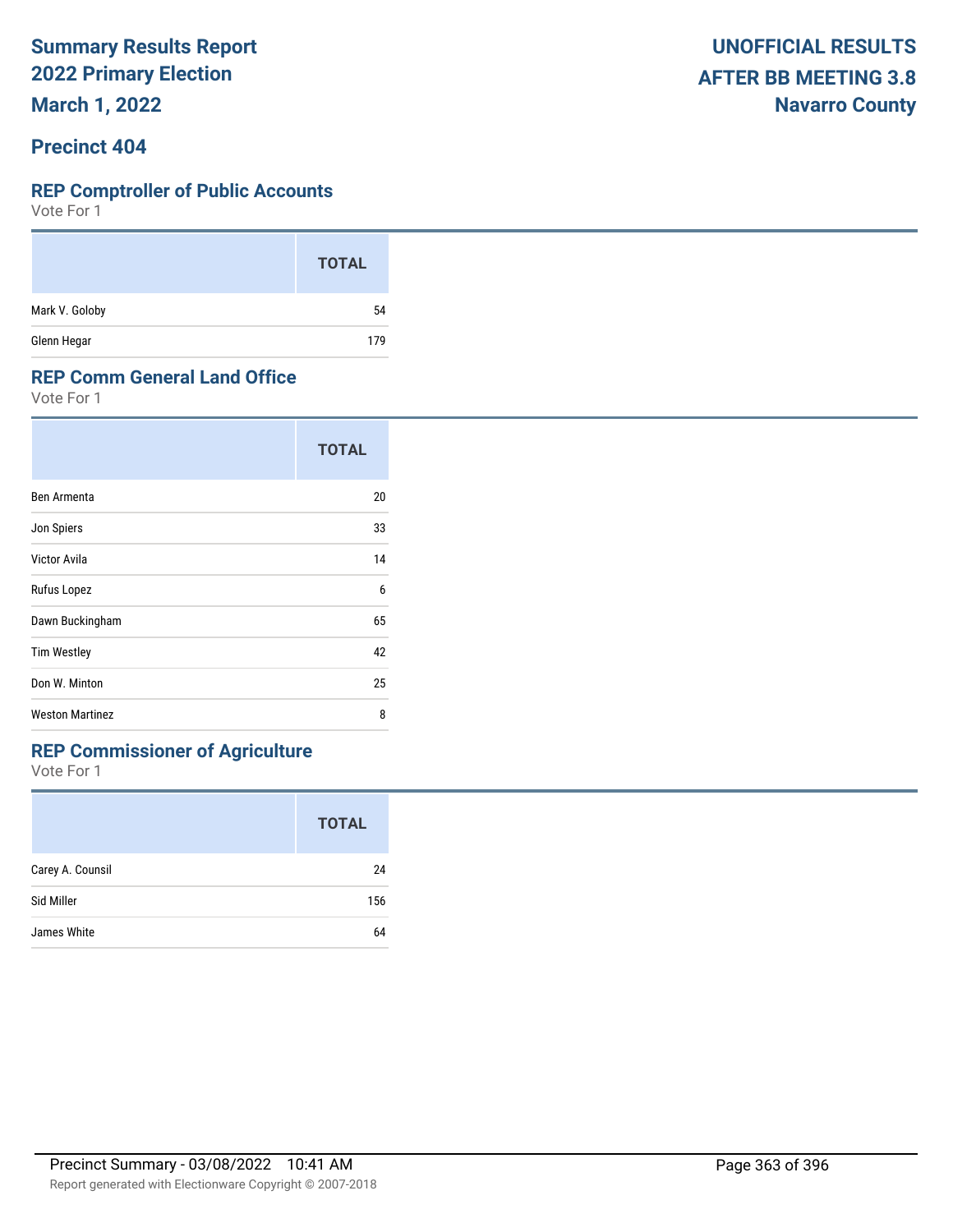**March 1, 2022**

## **Precinct 404**

#### **REP Railroad Commissioner**

Vote For 1

|                        | <b>TOTAL</b> |
|------------------------|--------------|
| Sarah Stogner          | 48           |
| Dawayne Tipton         | 55           |
| Wayne Christian        | 61           |
| Tom Slocum Jr          | 17           |
| Marvin "Sarge" Summers | 28           |

### **REP Justice, Supreme Court, Pl 3**

Vote For 1

|                | <b>TOTAL</b> |
|----------------|--------------|
| Debra Lehrmann | 223          |

## **REP Justice, Supreme Court, Pl 5**

Vote For 1

|               | <b>TOTAL</b> |
|---------------|--------------|
| Rebeca Huddle | 218          |

#### **REP Justice, Supreme Court, Pl 9**

Vote For 1

|                  | <b>TOTAL</b> |
|------------------|--------------|
| David J. Schenck | 125          |
| Evan Young       | 89           |

## **REP Judge, Ct of Crim App, Pl 2**

| Mary Lou Keel | 222          |
|---------------|--------------|
|               | <b>TOTAL</b> |
|               |              |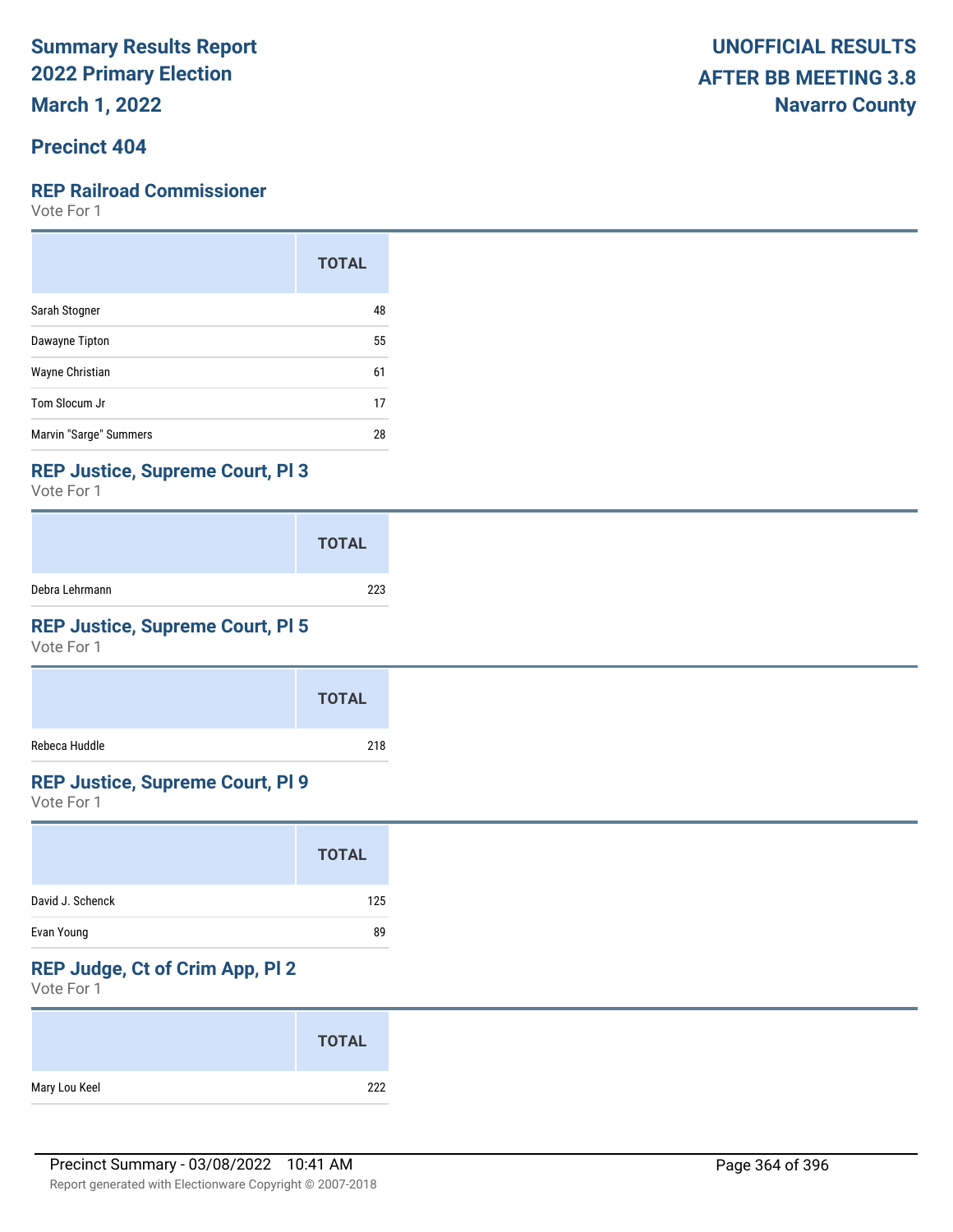**March 1, 2022**

## **Precinct 404**

#### **REP Judge, Ct of Crim App, Pl 5**

Vote For 1

#### **REP Judge, Ct of Crim App, Pl 6**

Vote For 1

|                       | <b>TOTAL</b> |
|-----------------------|--------------|
| Jesse F. McClure, III | 222          |

### **REP Member, State BoE, Dist 14**

Vote For 1

|                   | <b>TOTAL</b> |
|-------------------|--------------|
| Evelyn Brooks     | 125          |
| Sue Melton-Malone | 100          |

#### **REP State Senator, Dist 2**

Vote For 1

|          | <b>TOTAL</b> |  |
|----------|--------------|--|
| Bob Hall | 231          |  |

## **REP State Representative, Dist 8**

|             | <b>TOTAL</b> |
|-------------|--------------|
| Cody Harris | 242          |
|             |              |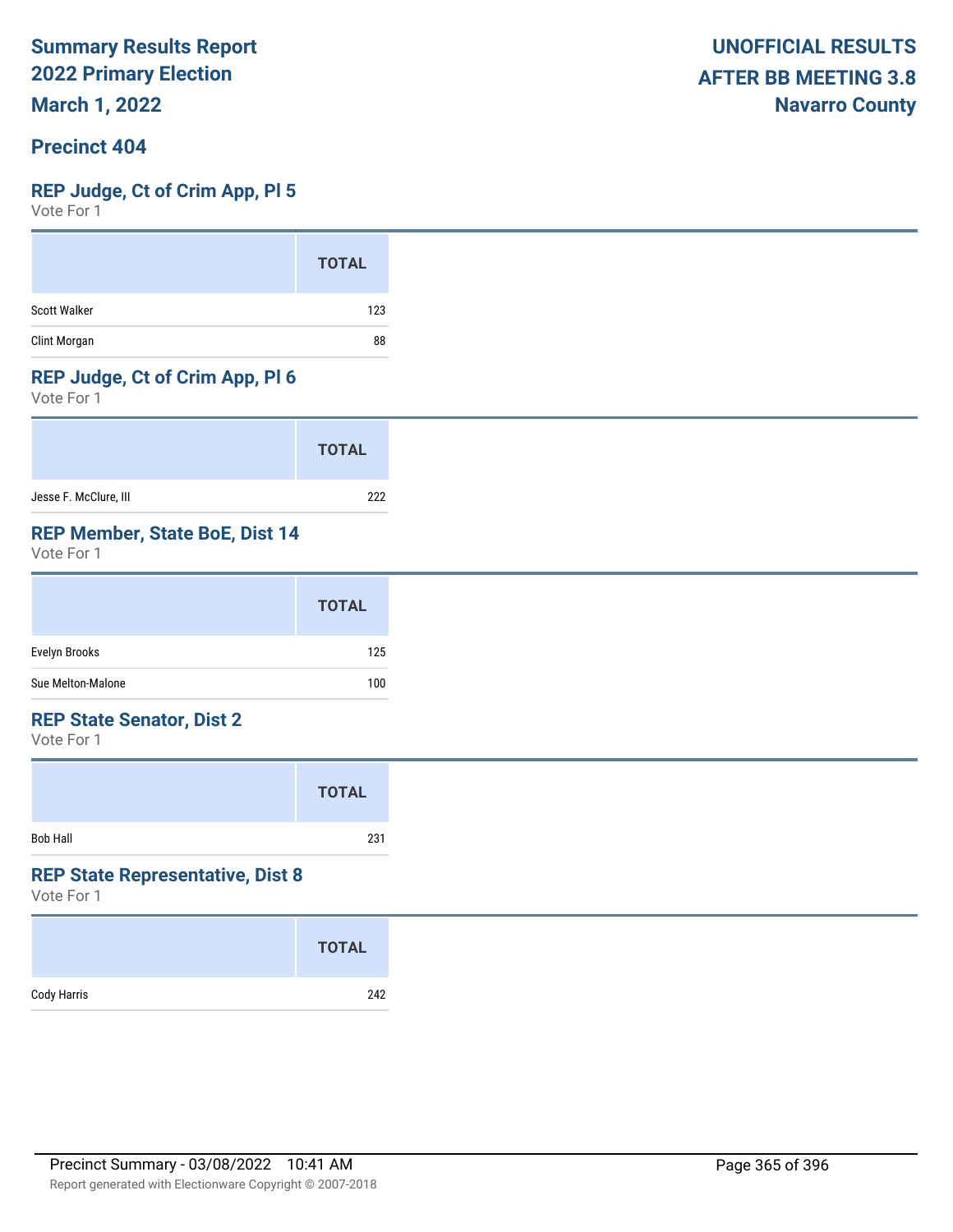**March 1, 2022**

### **Precinct 404**

#### **REP Justice, 10th Ct of App Dist, Pl 3**

| VOTE FOL 1                                          |              |
|-----------------------------------------------------|--------------|
|                                                     | <b>TOTAL</b> |
| <b>Steve Smith</b>                                  | 224          |
| <b>REP Criminal District Attorney</b><br>Vote For 1 |              |
|                                                     | <b>TOTAL</b> |
| <b>Will Thompson</b>                                | 243          |
| <b>REP County Judge</b><br>Vote For 1               |              |
|                                                     | <b>TOTAL</b> |
| H M. Davenport Jr                                   | 240          |
| <b>REP District Clerk</b><br>Vote For 1             |              |
|                                                     | <b>TOTAL</b> |
| Joshua B. Tackett                                   | 235          |
| <b>REP County Clerk</b><br>Vote For 1               |              |
|                                                     | <b>TOTAL</b> |
| Sherry Dowd                                         | 245          |
| <b>REP County Treasurer</b><br>Vote For 1           |              |
|                                                     | <b>TOTAL</b> |
| Ryan Douglas                                        | 236          |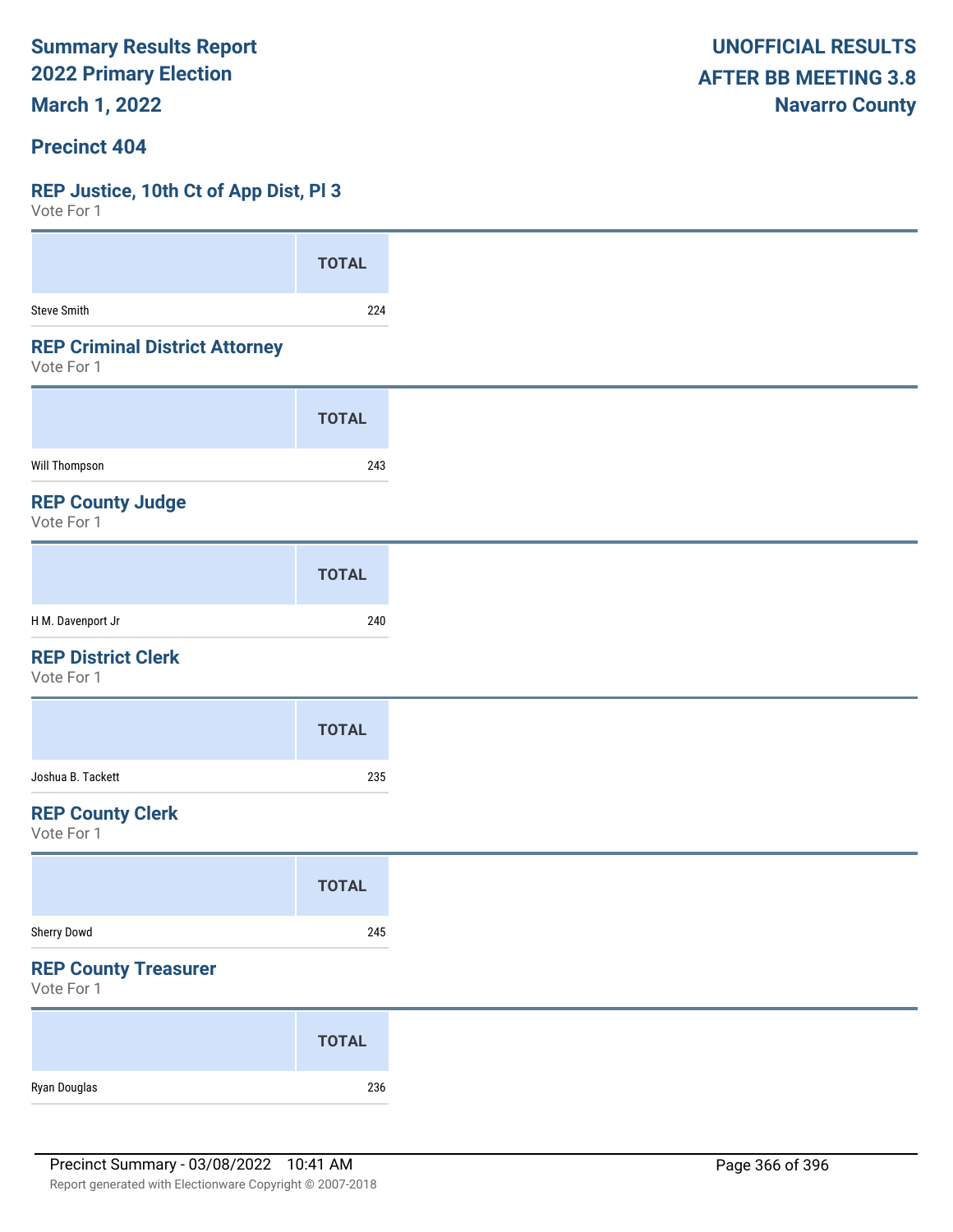#### **Precinct 404**

### **REP County Commissioner Pct 4**

Vote For 1

|                         | <b>TOTAL</b> |
|-------------------------|--------------|
| Cody C. Muldner         | 39           |
| <b>Bill Gowan</b>       | 9            |
| David Brewer            | 41           |
| John Paul Plemons       | 41           |
| <b>Terry Brooks</b>     | g            |
| <b>Tommy Montgomery</b> | 109          |
| Anthony (Tony) Watson   | 19           |

### **REP JOP Pct 4**

Vote For 1

|                       | <b>TOTAL</b> |
|-----------------------|--------------|
| Lisa Clay             | 97           |
| John V. Cabano        | 65           |
| <b>Shane Richards</b> | 98           |

## **REP County Chair**

Vote For 1

|                  | <b>TOTAL</b> |
|------------------|--------------|
| Steven L. Jessup | 236          |

### **REP Proposition 1**

|                | <b>TOTAL</b> |
|----------------|--------------|
| <b>YES</b>     | 255          |
| N <sub>0</sub> | 10           |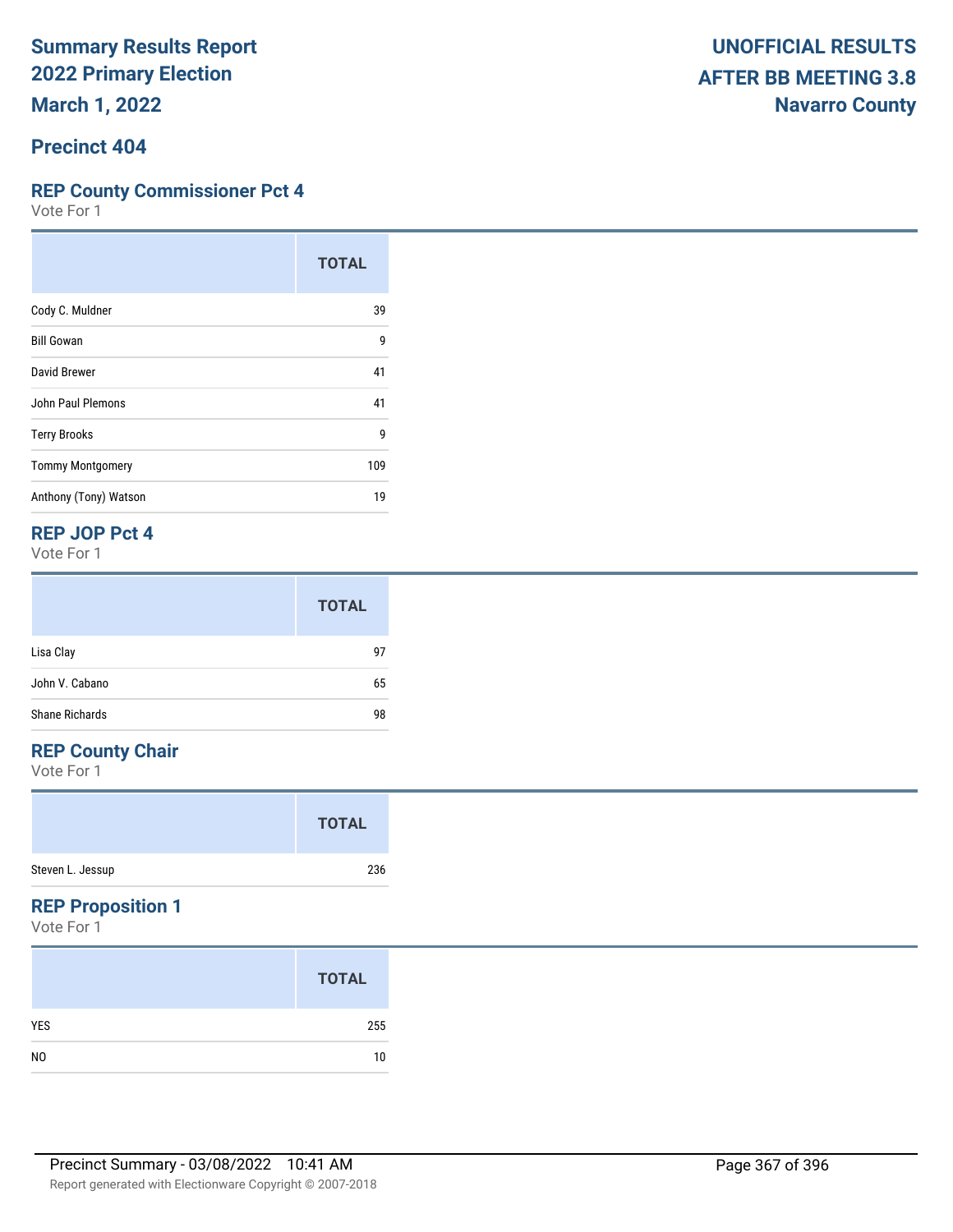**March 1, 2022**

## **Precinct 404**

#### **REP Proposition 2**

Vote For 1

#### **REP Proposition 3**

Vote For 1

|                | <b>TOTAL</b> |
|----------------|--------------|
| <b>YES</b>     | 250          |
| N <sub>0</sub> | 17           |

## **REP Proposition 4**

Vote For 1

|                | <b>TOTAL</b> |
|----------------|--------------|
| YES            | 248          |
| N <sub>0</sub> | 15           |

## **REP Proposition 5**

Vote For 1

#### **REP Proposition 6**

|                | <b>TOTAL</b> |
|----------------|--------------|
| YES            | 232          |
| N <sub>O</sub> | 25           |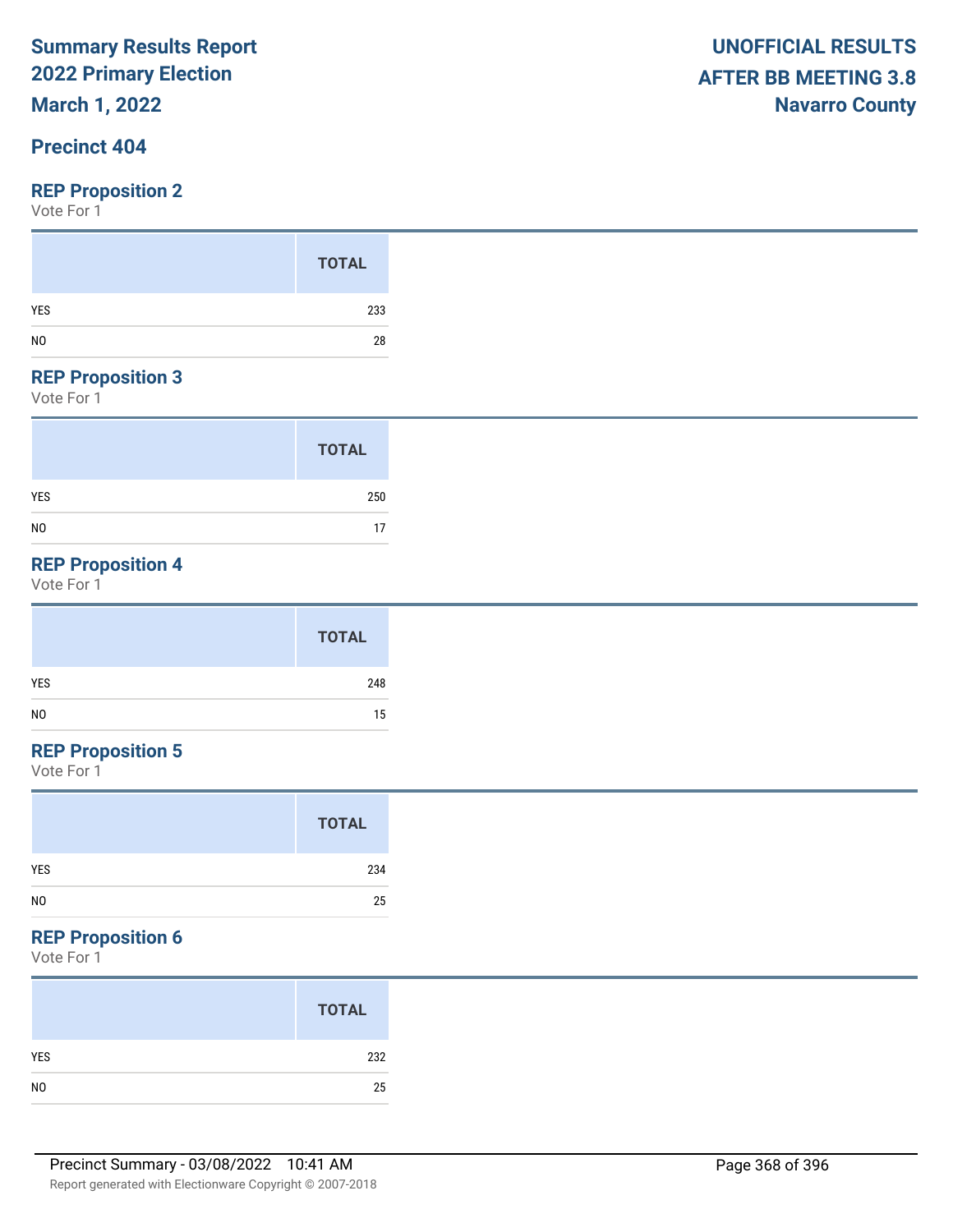**March 1, 2022**

## **Precinct 404**

#### **REP Proposition 7**

Vote For 1

#### **REP Proposition 8**

Vote For 1

|                | <b>TOTAL</b> |
|----------------|--------------|
| <b>YES</b>     | 256          |
| N <sub>0</sub> |              |

## **REP Proposition 9**

Vote For 1

## **REP Proposition 10**

|                | <b>TOTAL</b> |
|----------------|--------------|
| <b>YES</b>     | 253          |
| N <sub>0</sub> |              |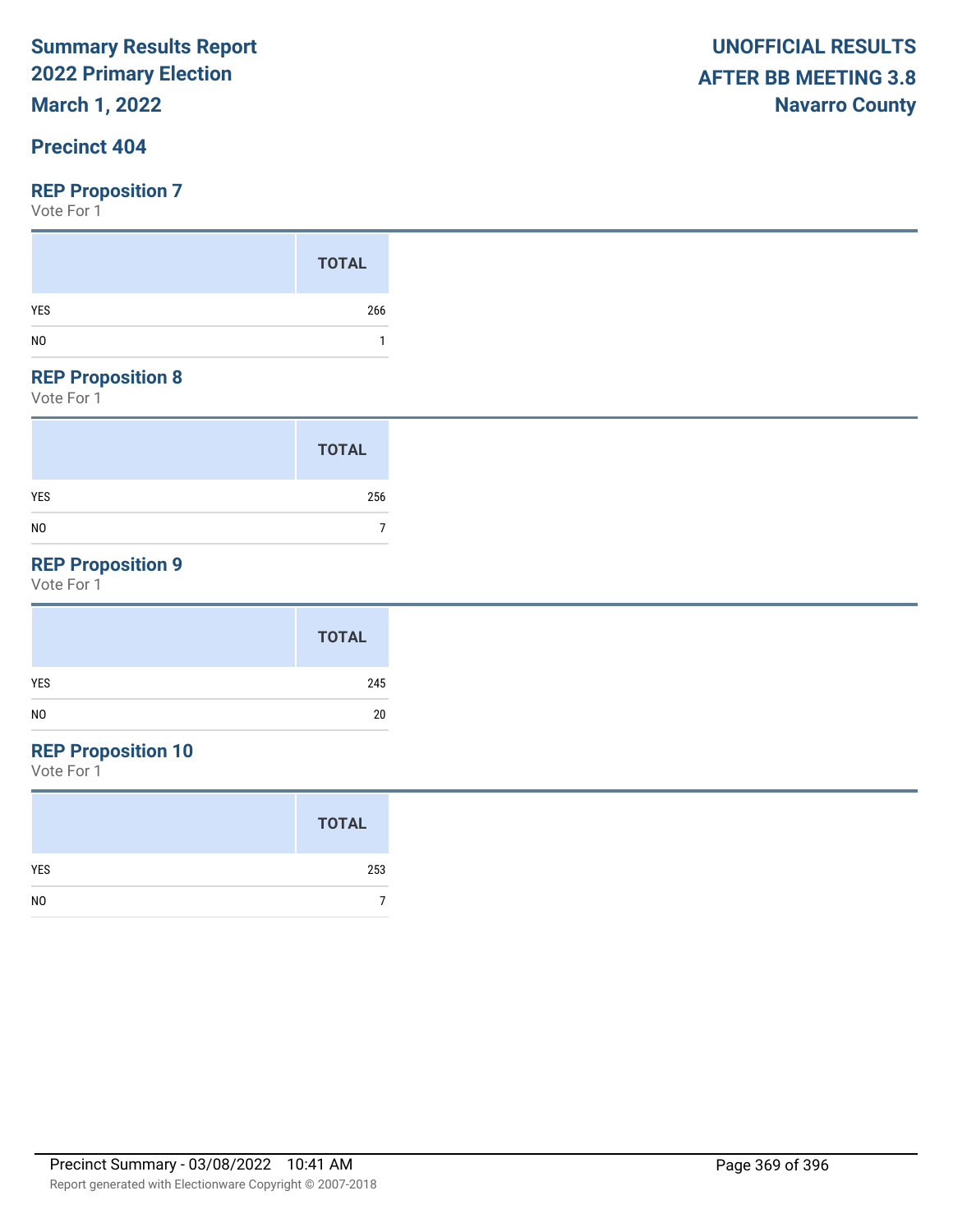**March 1, 2022**

## **Precinct 404**

#### **DEM Governor**

Vote For 1

|                             | <b>TOTAL</b> |
|-----------------------------|--------------|
| <b>Rich Wakeland</b>        |              |
| Beto O'Rourke               | 31           |
| Joy Diaz                    | 2            |
| Inocencio (Inno) Barrientez | n            |
| <b>Michael Cooper</b>       |              |

#### **DEM Lieutenant Governor**

Vote For 1

|                      | <b>TOTAL</b> |
|----------------------|--------------|
| <b>Carla Brailey</b> | 10           |
| Mike Collier         | 11           |
| Michelle Beckley     | 13           |

## **DEM Attorney General**

|                         | <b>TOTAL</b> |
|-------------------------|--------------|
| S. "TBONE" Raynor       | 5            |
| Joe Jaworski            | 6            |
| Rochelle Mercedes Garza | 10           |
| Mike Fields             | 5            |
| Lee Merritt             |              |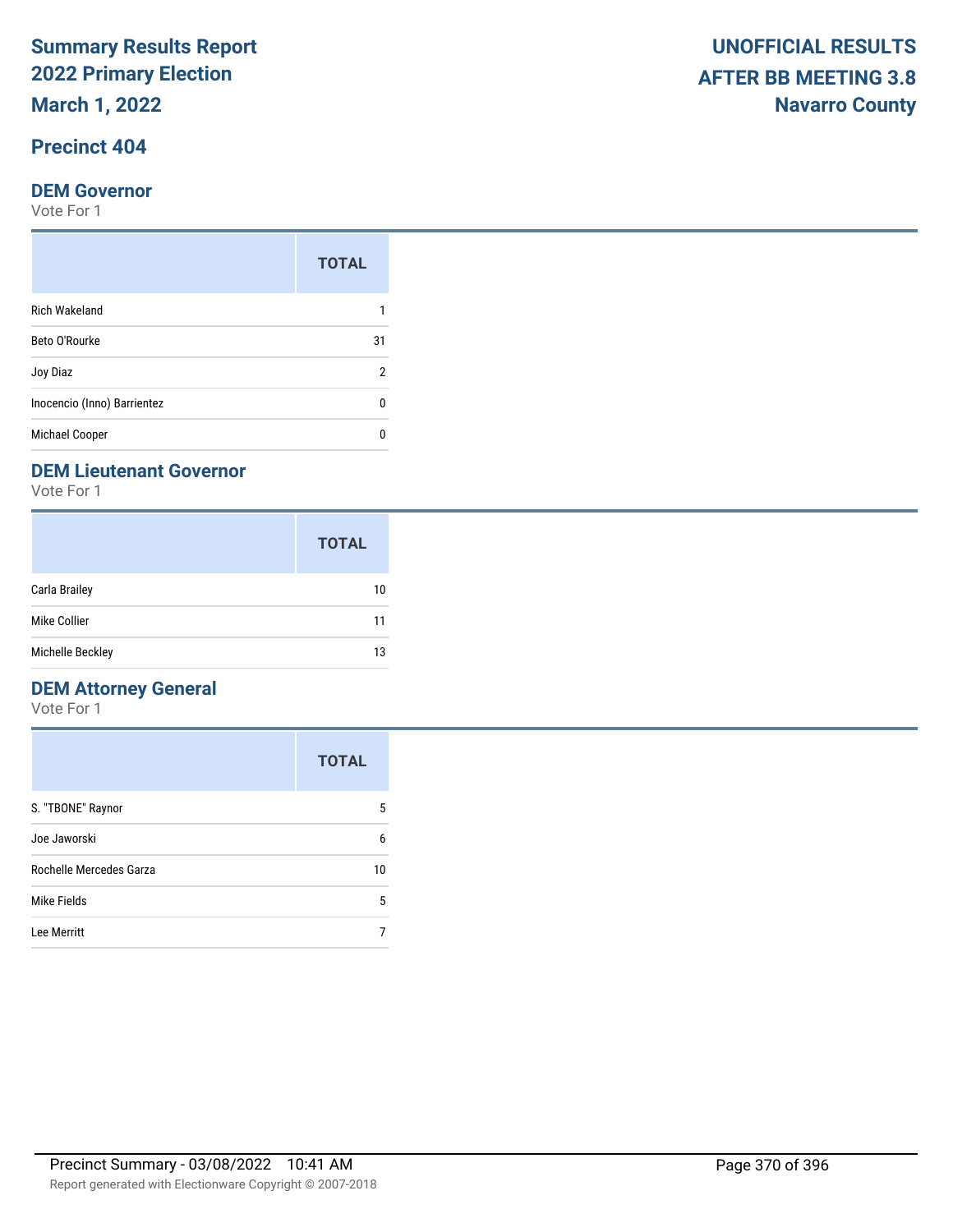**March 1, 2022**

### **Precinct 404**

#### **DEM Comptroller of Public Accounts**

Vote For 1

|                    | <b>TOTAL</b> |
|--------------------|--------------|
| <b>Tim Mahoney</b> | 11           |
| Angel Luis Vega    | 12           |
| Janet T. Dudding   | 11           |

## **DEM Comm General Land Office**

Vote For 1

|                      | <b>TOTAL</b> |
|----------------------|--------------|
| Jinny Suh            | 8            |
| Michael Lange        | 8            |
| Sandragrace Martinez | q            |
| Jay Kleberg          | q            |

## **DEM Commissioner of Agriculture**

Vote For 1

|            | <b>TOTAL</b> |
|------------|--------------|
| Ed Ireson  | 8            |
| Susan Hays | 26           |

## **DEM Railroad Commissioner**

Vote For 1

|              | <b>TOTAL</b> |
|--------------|--------------|
| Luke Warford | 34           |

## **DEM Justice, Supreme Court, Pl 3**

|               | <b>TOTAL</b> |  |
|---------------|--------------|--|
| Erin A Nowell | 33           |  |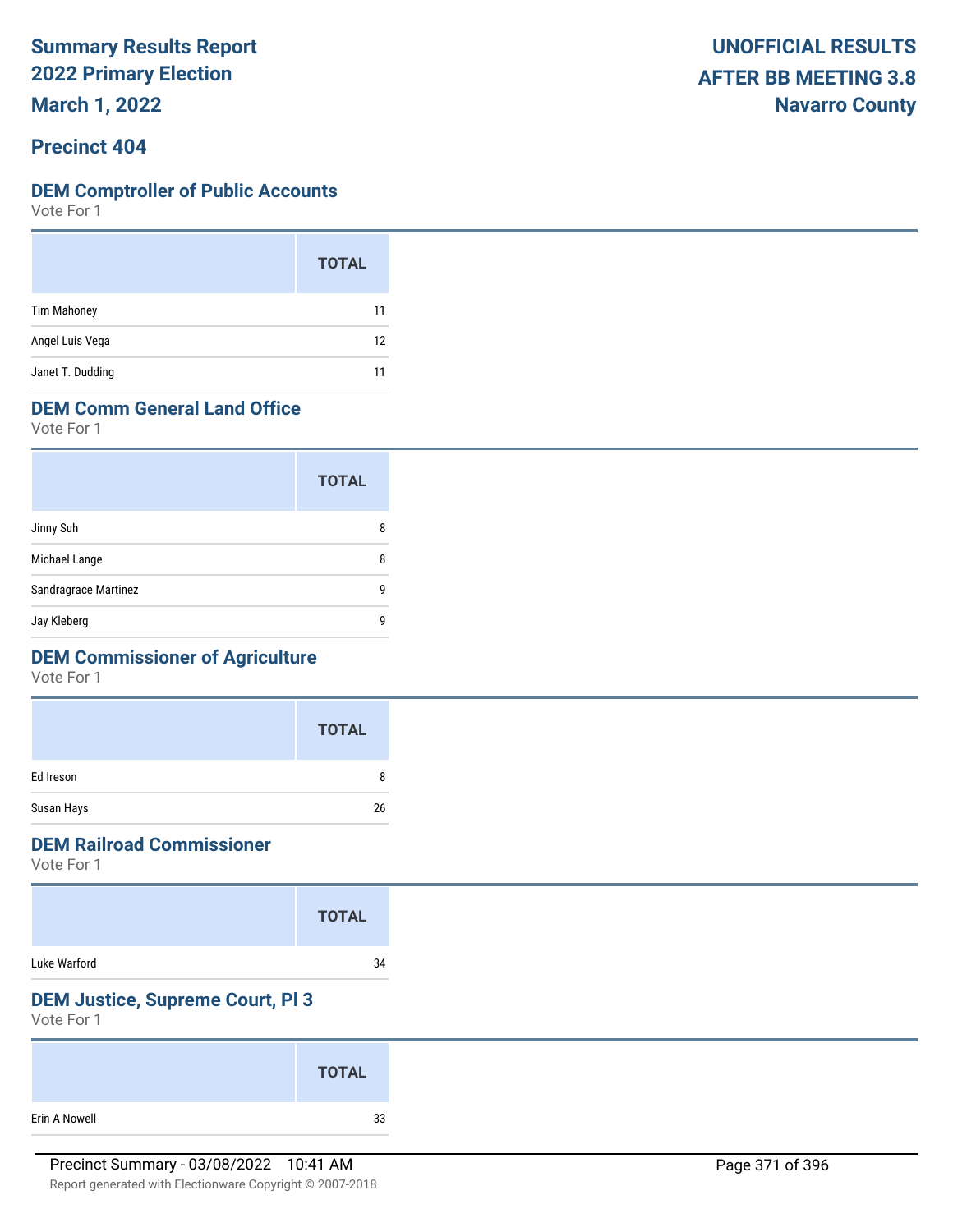**March 1, 2022**

#### **Precinct 404**

## **DEM Justice, Supreme Court, Pl 5**

| <b>TOTAL</b>                            |
|-----------------------------------------|
| 34                                      |
| <b>DEM Justice, Supreme Court, PI 9</b> |
| <b>TOTAL</b>                            |
| 34                                      |
| DEM Judge, Ct of Crim App, Pl 5         |
| <b>TOTAL</b>                            |
| 34                                      |
| DEM Judge, Ct of Crim App, Pl 6         |
| <b>TOTAL</b>                            |
| 34                                      |
| <b>DEM Member, State BoE, Dist 14</b>   |
| <b>TOTAL</b>                            |
| $33\,$                                  |
|                                         |
| <b>TOTAL</b>                            |
| $33\,$                                  |
|                                         |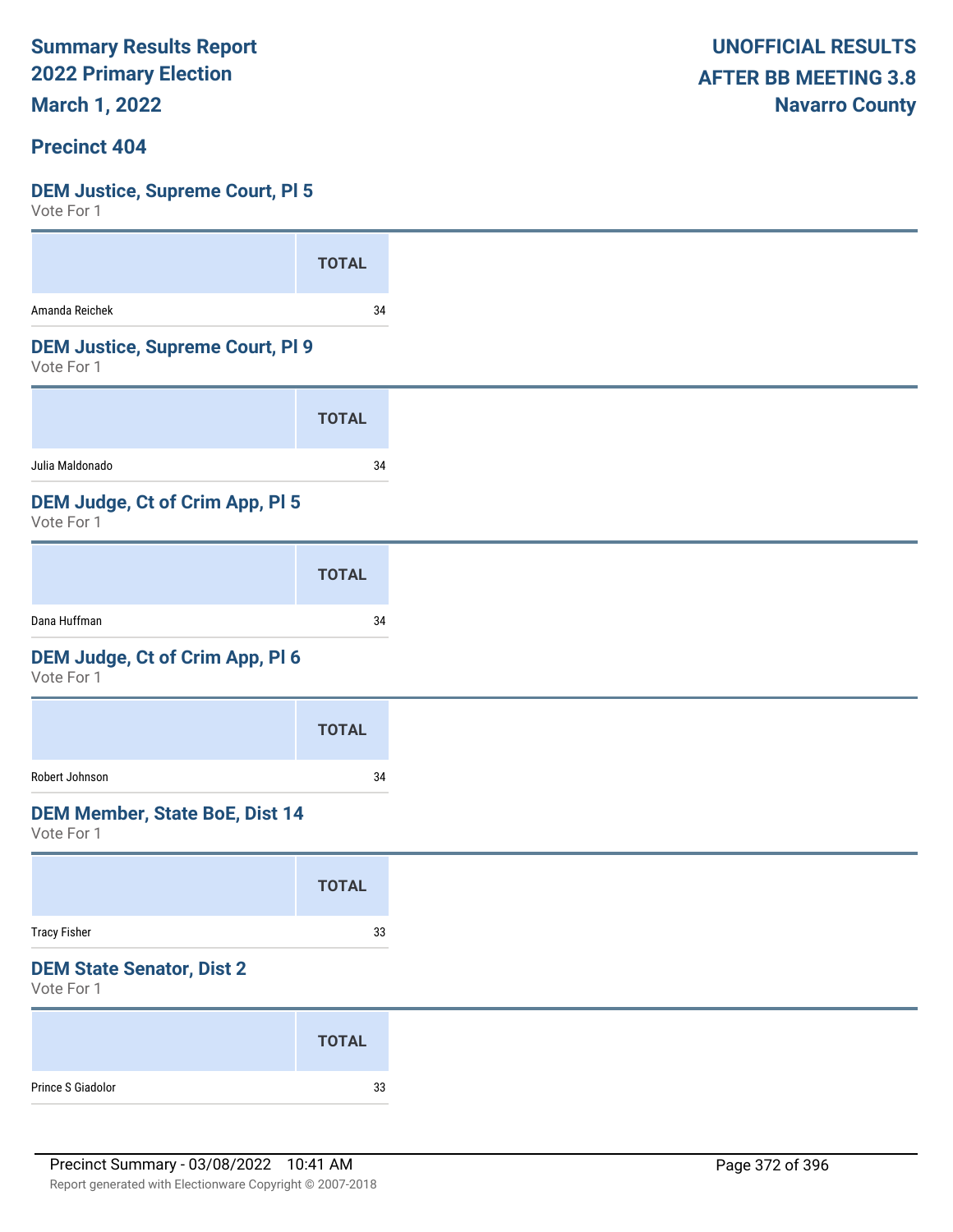#### **Precinct 405**

#### **STATISTICS**

|                                      | <b>TOTAL</b> |
|--------------------------------------|--------------|
| Registered Voters - Total            | 0            |
| Registered Voters - Republican Party | 0            |
| Registered Voters - Democratic Party | 0            |
| Registered Voters - NONPARTISAN      | 0            |
| Ballots Cast - Total                 | 251          |
| Ballots Cast - Republican Party      | 232          |
| Ballots Cast - Democratic Party      | 19           |
| <b>Ballots Cast - NONPARTISAN</b>    | 0            |
| Ballots Cast - Blank                 | 0            |
| Voter Turnout - Total                | 0.00%        |
| Voter Turnout - Republican Party     | 0.00%        |
| Voter Turnout - Democratic Party     | 0.00%        |
| <b>Voter Turnout - NONPARTISAN</b>   | 0.00%        |

## **REP US Representative, District 6**

|                   | <b>TOTAL</b> |
|-------------------|--------------|
| <b>Bill Payne</b> | 26           |
| James Buford      | 22           |
| Jake Ellzey       | 173          |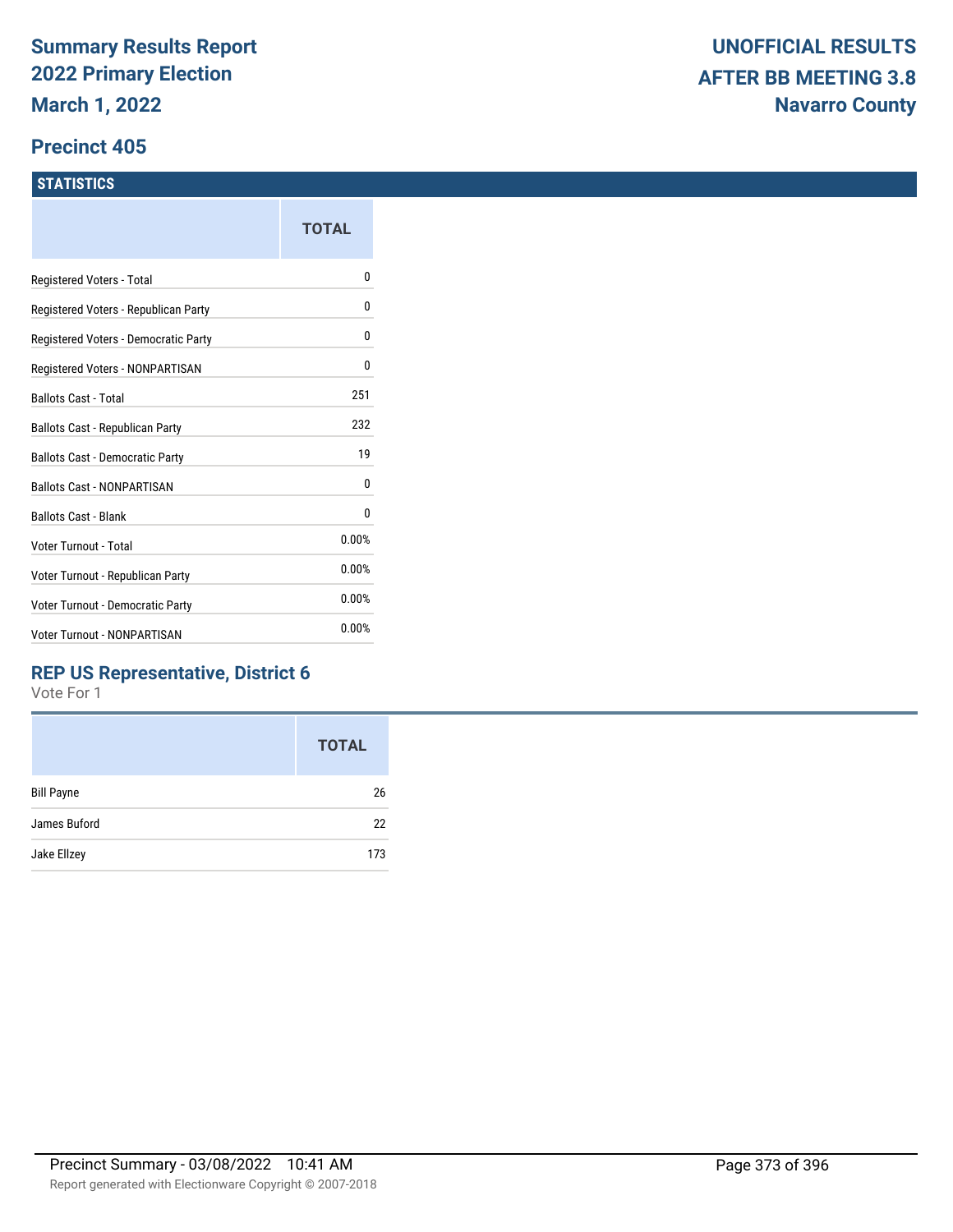**March 1, 2022**

## **Precinct 405**

#### **REP Governor**

Vote For 1

|                     | <b>TOTAL</b> |
|---------------------|--------------|
| <b>Greg Abbott</b>  | 177          |
| <b>Rick Perry</b>   | 4            |
| Danny Harrison      | $\Omega$     |
| Allen B. West       | 22           |
| <b>Chad Prather</b> | 13           |
| Kandy Kaye Horn     | 0            |
| Paul Belew          | $\Omega$     |
| Don Huffines        | 14           |

## **REP Lieutenant Governor**

Vote For 1

|                        | <b>TOTAL</b> |
|------------------------|--------------|
| <b>Todd M. Bullis</b>  | 11           |
| Daniel Miller          | 9            |
| Dan Patrick            | 184          |
| Zach Vance             | 2            |
| <b>Trayce Bradford</b> | 9            |
| <b>Aaron Sorrells</b>  | ŋ            |

## **REP Attorney General**

|                   | <b>TOTAL</b> |
|-------------------|--------------|
| Eva Guzman        | 22           |
| <b>Ken Paxton</b> | 113          |
| Louie Gohmert     | 24           |
| George P. Bush    | 67           |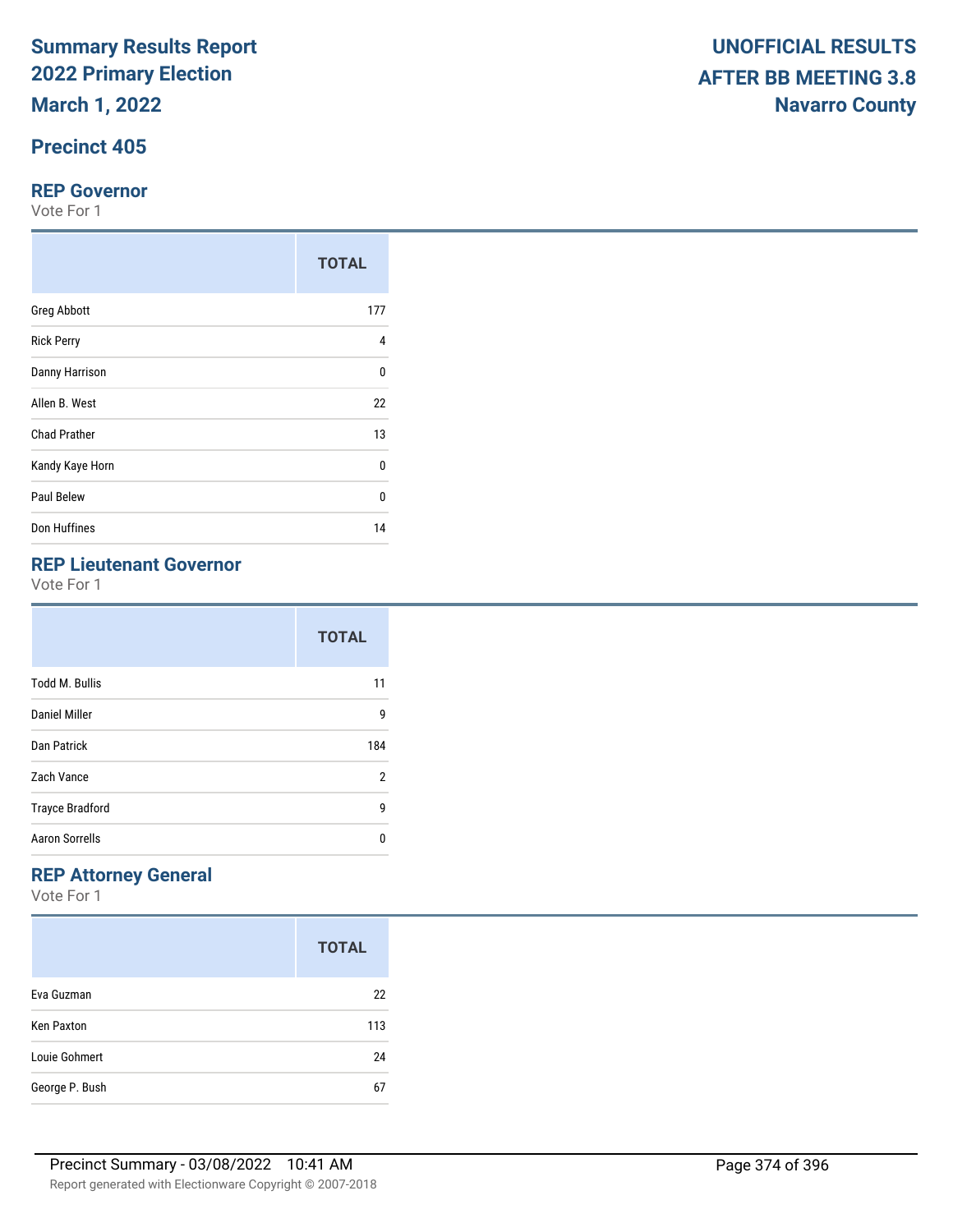**March 1, 2022**

### **Precinct 405**

#### **REP Comptroller of Public Accounts**

Vote For 1

|                | <b>TOTAL</b> |
|----------------|--------------|
| Mark V. Goloby | 35           |
| Glenn Hegar    | 167          |

#### **REP Comm General Land Office**

Vote For 1

| <b>TOTAL</b> |
|--------------|
| 16           |
| 41           |
| 7            |
| 6            |
| 49           |
| 36           |
| 27           |
| 6            |
|              |

## **REP Commissioner of Agriculture**

|                  | <b>TOTAL</b> |
|------------------|--------------|
| Carey A. Counsil | 17           |
| Sid Miller       | 138          |
| James White      | 52           |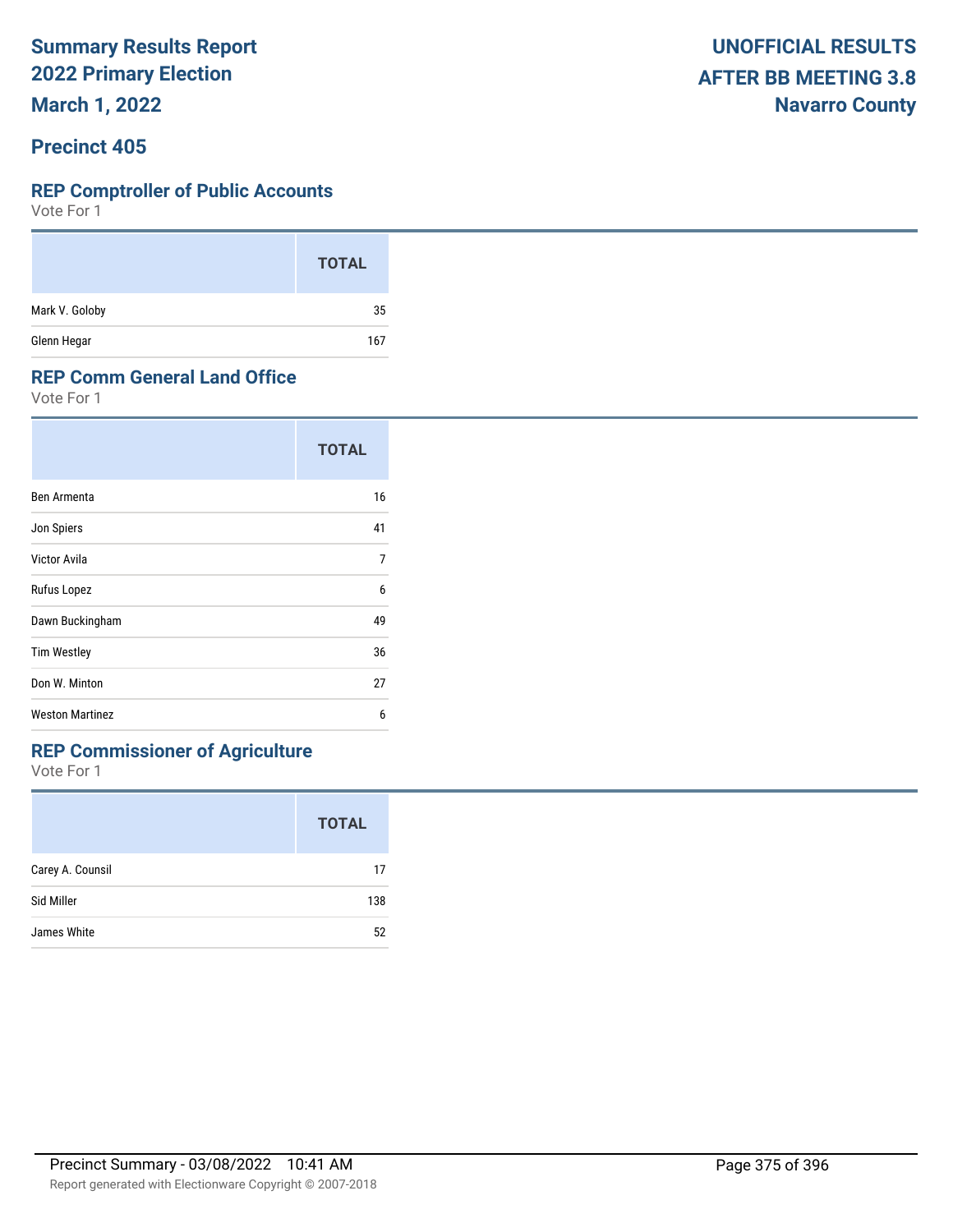**March 1, 2022**

## **Precinct 405**

#### **REP Railroad Commissioner**

Vote For 1

|                        | <b>TOTAL</b> |
|------------------------|--------------|
| Sarah Stogner          | 40           |
| Dawayne Tipton         | 41           |
| Wayne Christian        | 56           |
| Tom Slocum Jr          | 21           |
| Marvin "Sarge" Summers | 26           |

### **REP Justice, Supreme Court, Pl 3**

Vote For 1

|                | <b>TOTAL</b> |
|----------------|--------------|
| Debra Lehrmann | 188          |

## **REP Justice, Supreme Court, Pl 5**

Vote For 1

|               | <b>TOTAL</b> |
|---------------|--------------|
| Rebeca Huddle | 187          |

#### **REP Justice, Supreme Court, Pl 9**

Vote For 1

|                  | <b>TOTAL</b> |  |
|------------------|--------------|--|
| David J. Schenck | 113          |  |
| Evan Young       | 78           |  |

## **REP Judge, Ct of Crim App, Pl 2**

| <b>TOTAL</b>  |     |
|---------------|-----|
| Mary Lou Keel | 185 |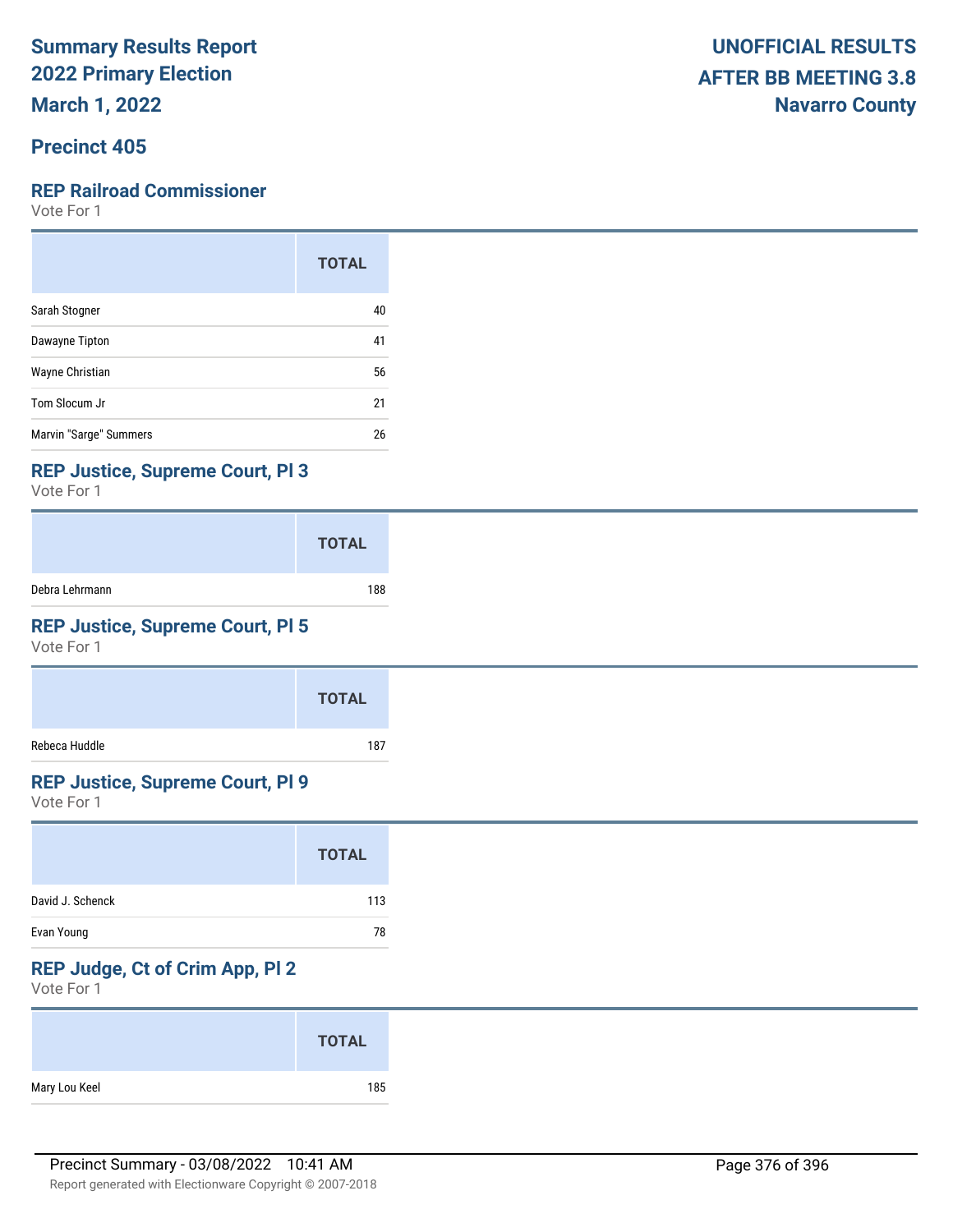**March 1, 2022**

### **Precinct 405**

#### **REP Judge, Ct of Crim App, Pl 5**

Vote For 1

#### **REP Judge, Ct of Crim App, Pl 6**

Vote For 1

|                       | <b>TOTAL</b> |
|-----------------------|--------------|
| Jesse F. McClure, III | 186          |

### **REP Member, State BoE, Dist 14**

Vote For 1

| Sue Melton-Malone | 89           |
|-------------------|--------------|
| Evelyn Brooks     | 105          |
|                   | <b>TOTAL</b> |

#### **REP State Senator, Dist 2**

Vote For 1

|                 | <b>TOTAL</b> |  |
|-----------------|--------------|--|
| <b>Bob Hall</b> | 194          |  |

#### **REP State Representative, Dist 8**

|             | <b>TOTAL</b> |
|-------------|--------------|
| Cody Harris | 210          |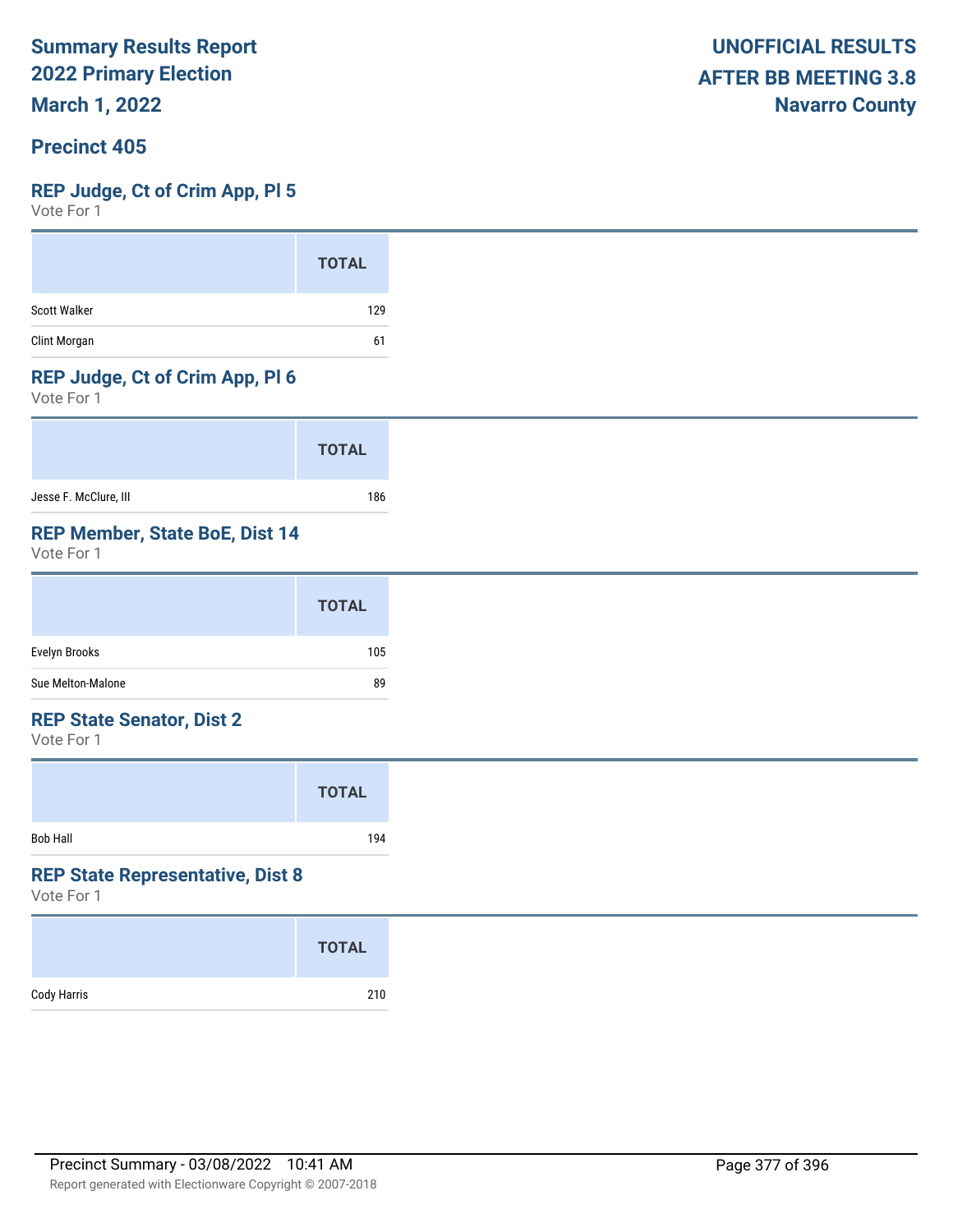**March 1, 2022**

#### **Precinct 405**

#### **REP Justice, 10th Ct of App Dist, Pl 3**

| VOTE FOL 1                                          |              |
|-----------------------------------------------------|--------------|
|                                                     | <b>TOTAL</b> |
|                                                     |              |
| <b>Steve Smith</b>                                  | 191          |
| <b>REP Criminal District Attorney</b><br>Vote For 1 |              |
|                                                     | <b>TOTAL</b> |
| Will Thompson                                       | 208          |
| <b>REP County Judge</b><br>Vote For 1               |              |
|                                                     | <b>TOTAL</b> |
| H M. Davenport Jr                                   | 208          |
| <b>REP District Clerk</b><br>Vote For 1             |              |
|                                                     | <b>TOTAL</b> |
| Joshua B. Tackett                                   | 205          |
| <b>REP County Clerk</b><br>Vote For 1               |              |
|                                                     | <b>TOTAL</b> |
| Sherry Dowd                                         | 209          |
| <b>REP County Treasurer</b><br>Vote For 1           |              |
|                                                     | <b>TOTAL</b> |
| Ryan Douglas                                        | 203          |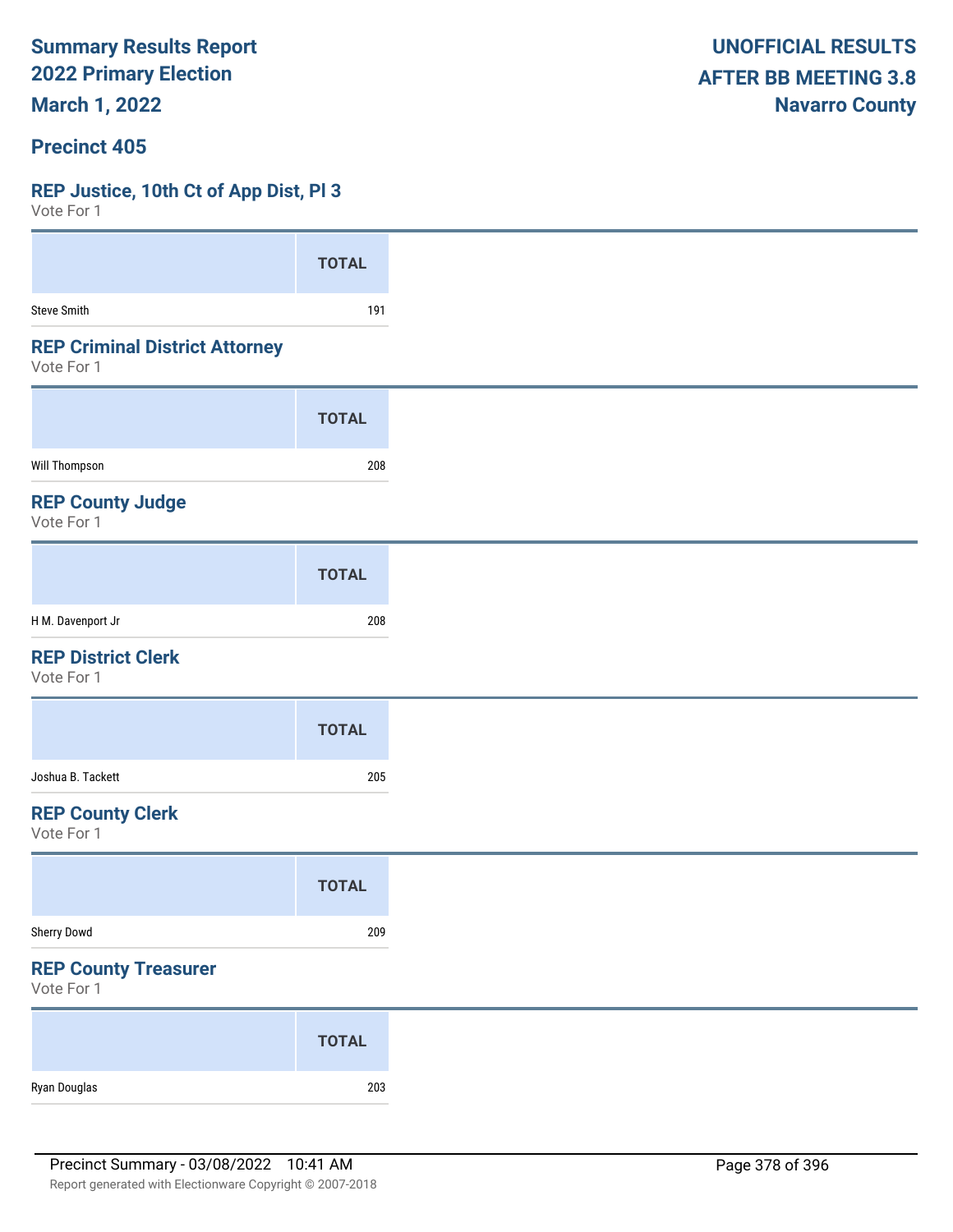#### **Precinct 405**

### **REP County Commissioner Pct 4**

Vote For 1

|                          | <b>TOTAL</b> |
|--------------------------|--------------|
| Cody C. Muldner          | 25           |
| <b>Bill Gowan</b>        | 8            |
| David Brewer             | 90           |
| <b>John Paul Plemons</b> | 18           |
| <b>Terry Brooks</b>      | 29           |
| <b>Tommy Montgomery</b>  | 58           |
| Anthony (Tony) Watson    | 2            |

### **REP JOP Pct 4**

Vote For 1

|                | <b>TOTAL</b> |
|----------------|--------------|
| Lisa Clay      | 69           |
| John V. Cabano | 88           |
| Shane Richards | 67           |

## **REP County Chair**

Vote For 1

|                  | <b>TOTAL</b> |  |
|------------------|--------------|--|
| Steven L. Jessup | 198          |  |

### **REP Proposition 1**

|                | <b>TOTAL</b> |
|----------------|--------------|
| <b>YES</b>     | 219          |
| N <sub>0</sub> | 8            |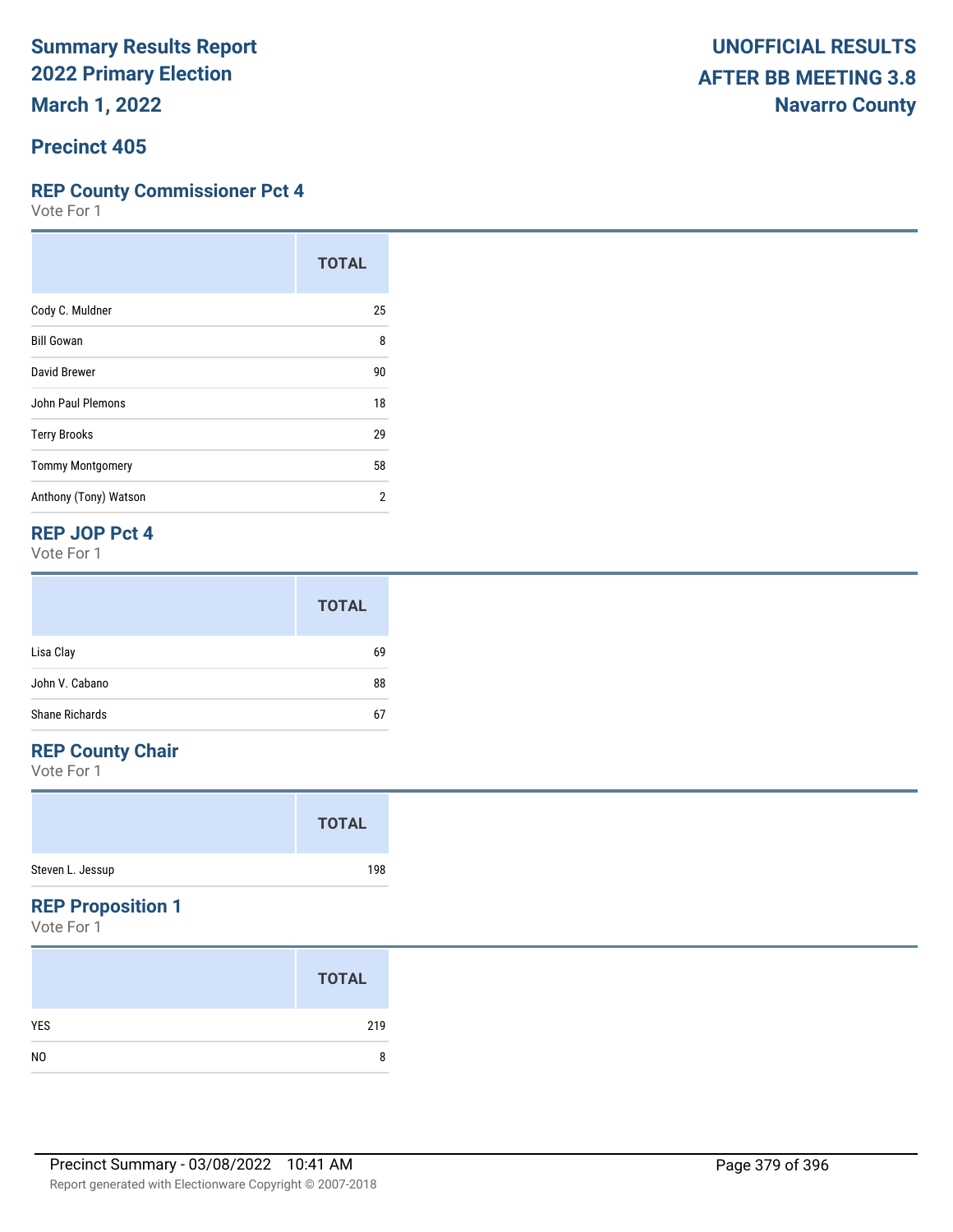## **March 1, 2022**

## **Precinct 405**

#### **REP Proposition 2**

Vote For 1

#### **REP Proposition 3**

Vote For 1

| <b>TOTAL</b> |
|--------------|
| 204          |
| 23           |

## **REP Proposition 4**

Vote For 1

## **REP Proposition 5**

Vote For 1

#### **REP Proposition 6**

| <b>TOTAL</b> |
|--------------|
| 193          |
| 22           |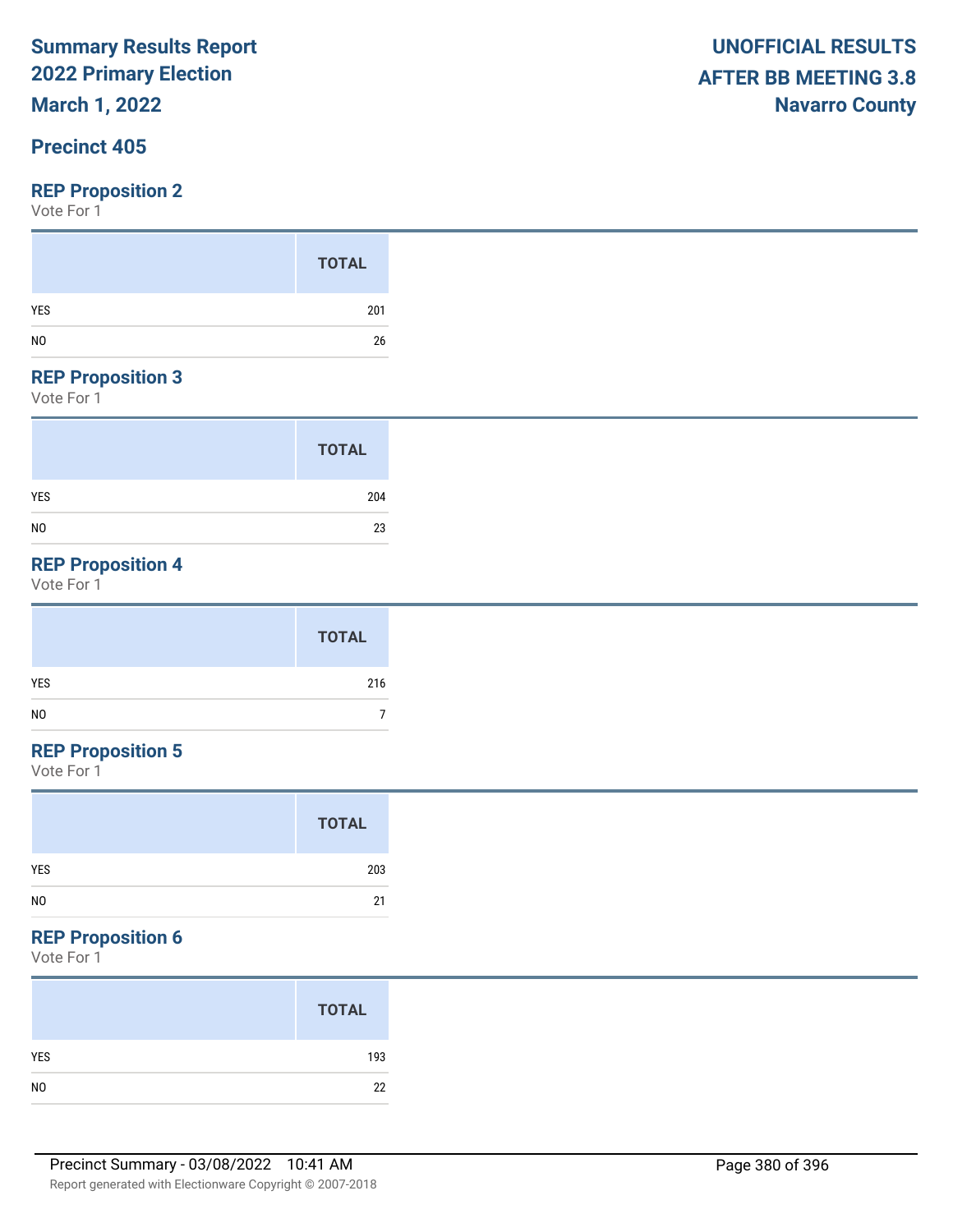## **March 1, 2022**

## **Precinct 405**

#### **REP Proposition 7**

Vote For 1

#### **REP Proposition 8**

Vote For 1

|                | <b>TOTAL</b> |
|----------------|--------------|
| <b>YES</b>     | 216          |
| N <sub>0</sub> | 8            |

## **REP Proposition 9**

Vote For 1

## **REP Proposition 10**

|                | <b>TOTAL</b> |
|----------------|--------------|
| <b>YES</b>     | 218          |
| N <sub>0</sub> | h            |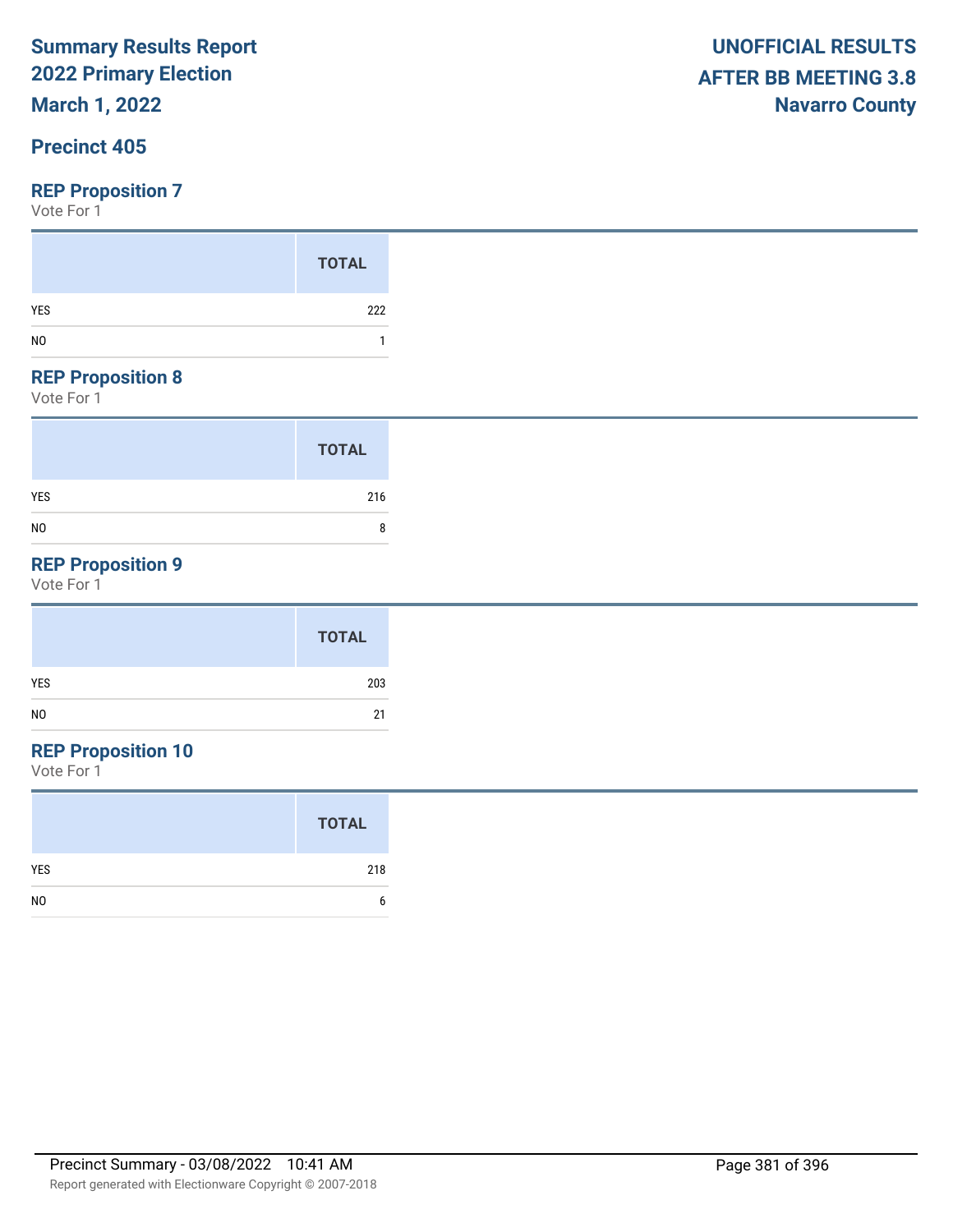**March 1, 2022**

## **Precinct 405**

#### **DEM Governor**

Vote For 1

| <b>TOTAL</b> |
|--------------|
|              |
| 17           |
| 2            |
| n            |
|              |
|              |

### **DEM Lieutenant Governor**

Vote For 1

|                  | <b>TOTAL</b> |
|------------------|--------------|
| Carla Brailey    | 5            |
| Mike Collier     | g            |
| Michelle Beckley | 5            |

## **DEM Attorney General**

|                         | <b>TOTAL</b> |
|-------------------------|--------------|
| S. "TBONE" Raynor       | 3            |
| Joe Jaworski            |              |
| Rochelle Mercedes Garza |              |
| Mike Fields             | 4            |
| Lee Merritt             |              |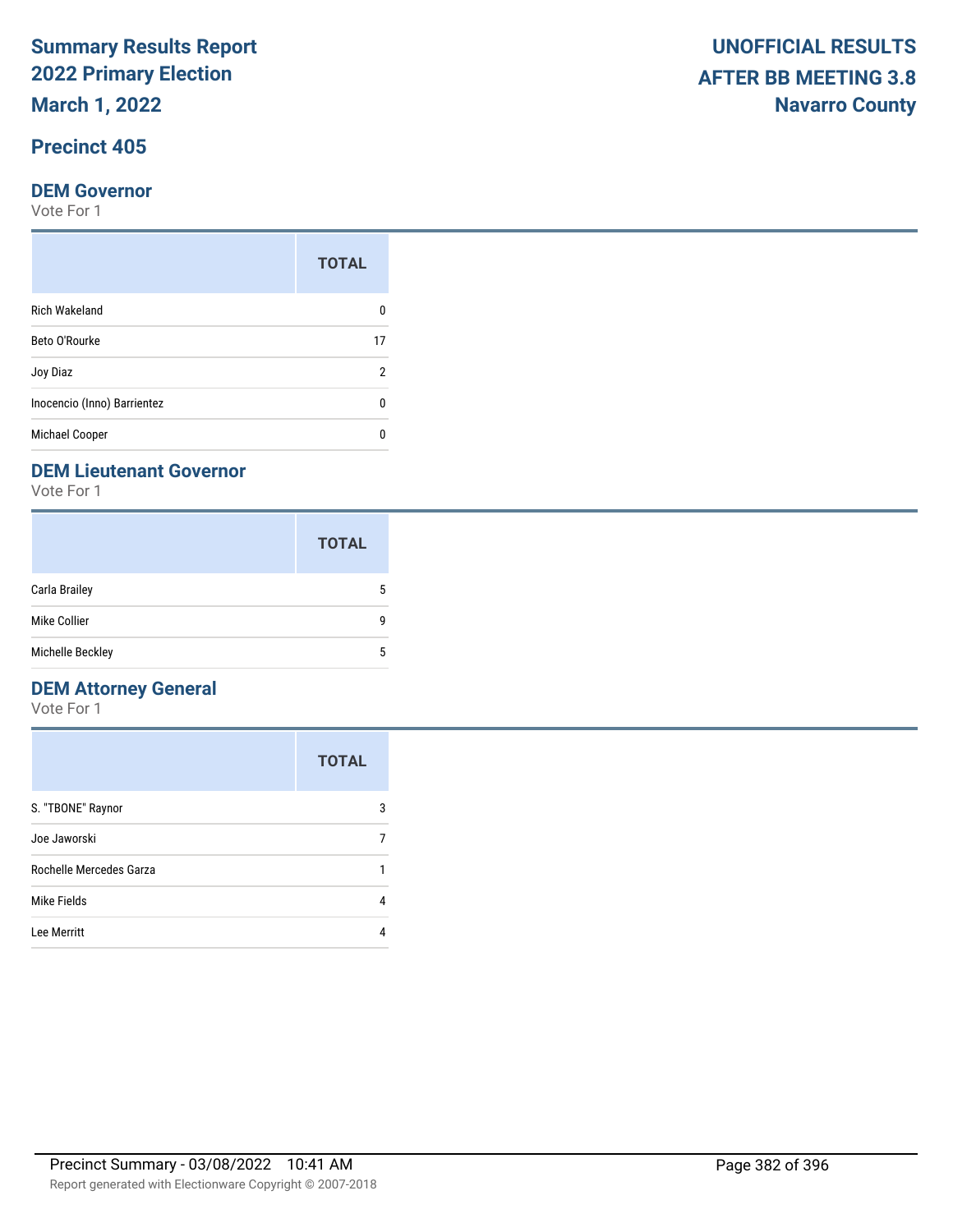**March 1, 2022**

## **Precinct 405**

#### **DEM Comptroller of Public Accounts**

Vote For 1

|                    | <b>TOTAL</b> |  |
|--------------------|--------------|--|
| <b>Tim Mahoney</b> |              |  |
| Angel Luis Vega    | 4            |  |
| Janet T. Dudding   | 8            |  |

## **DEM Comm General Land Office**

Vote For 1

|                      | <b>TOTAL</b> |
|----------------------|--------------|
| Jinny Suh            |              |
| Michael Lange        | 6            |
| Sandragrace Martinez |              |
| Jay Kleberg          | 5            |

## **DEM Commissioner of Agriculture**

Vote For 1

|            | <b>TOTAL</b> |
|------------|--------------|
| Ed Ireson  | h            |
| Susan Hays | 13           |

## **DEM Railroad Commissioner**

Vote For 1

|              | <b>TOTAL</b> |  |
|--------------|--------------|--|
| Luke Warford | 19           |  |

### **DEM Justice, Supreme Court, Pl 3**

|               | <b>TOTAL</b> |  |
|---------------|--------------|--|
| Erin A Nowell | 18           |  |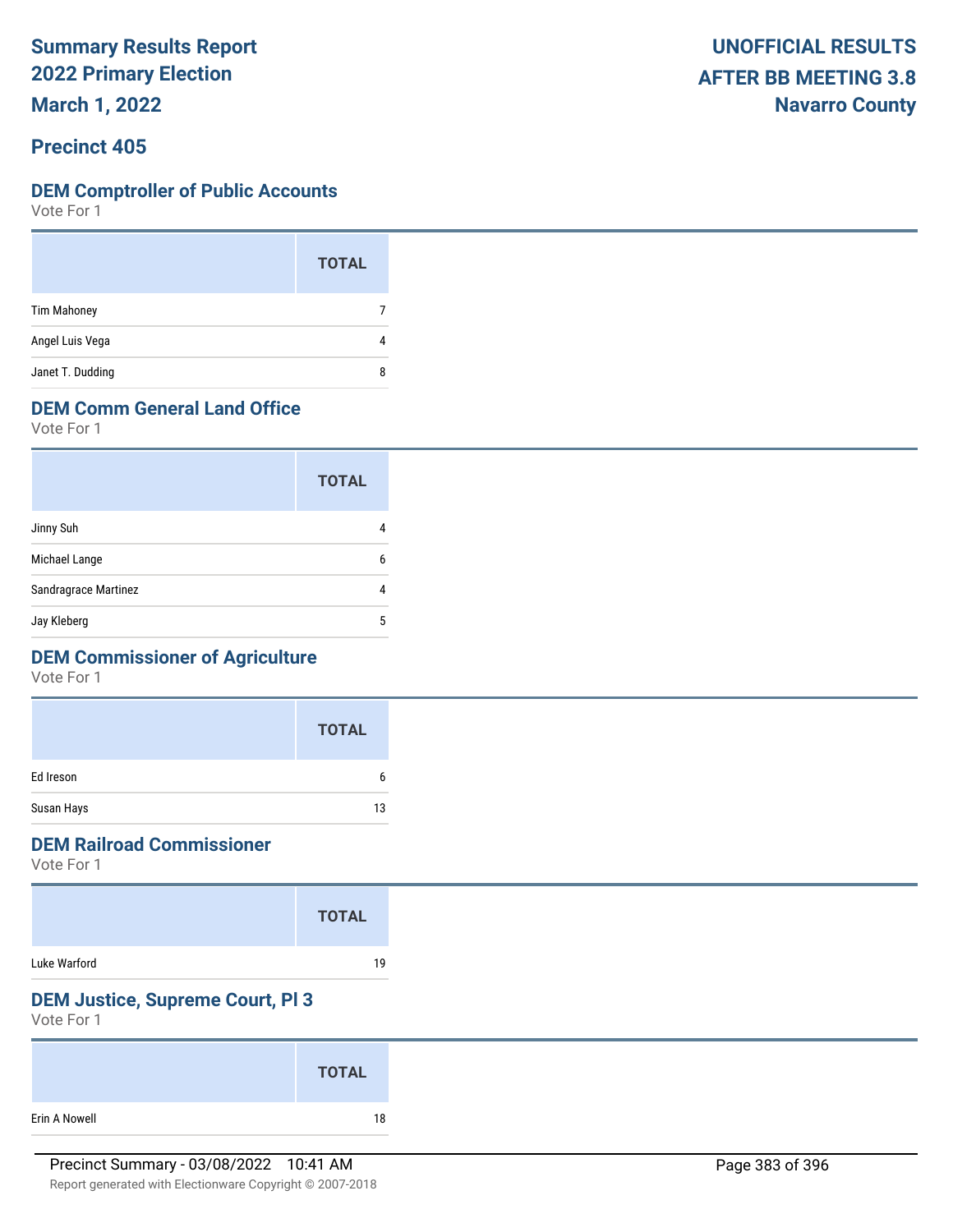**March 1, 2022**

#### **Precinct 405**

#### **DEM Justice, Supreme Court, Pl 5**

| <b>TOTAL</b>                            |
|-----------------------------------------|
| 18                                      |
| <b>DEM Justice, Supreme Court, PI 9</b> |
| <b>TOTAL</b>                            |
| 19                                      |
| DEM Judge, Ct of Crim App, PI 5         |
| <b>TOTAL</b>                            |
| 19                                      |
| DEM Judge, Ct of Crim App, Pl 6         |
| <b>TOTAL</b>                            |
| 19                                      |
| <b>DEM Member, State BoE, Dist 14</b>   |
| <b>TOTAL</b>                            |
| $18\,$                                  |
|                                         |
|                                         |
| <b>TOTAL</b>                            |
|                                         |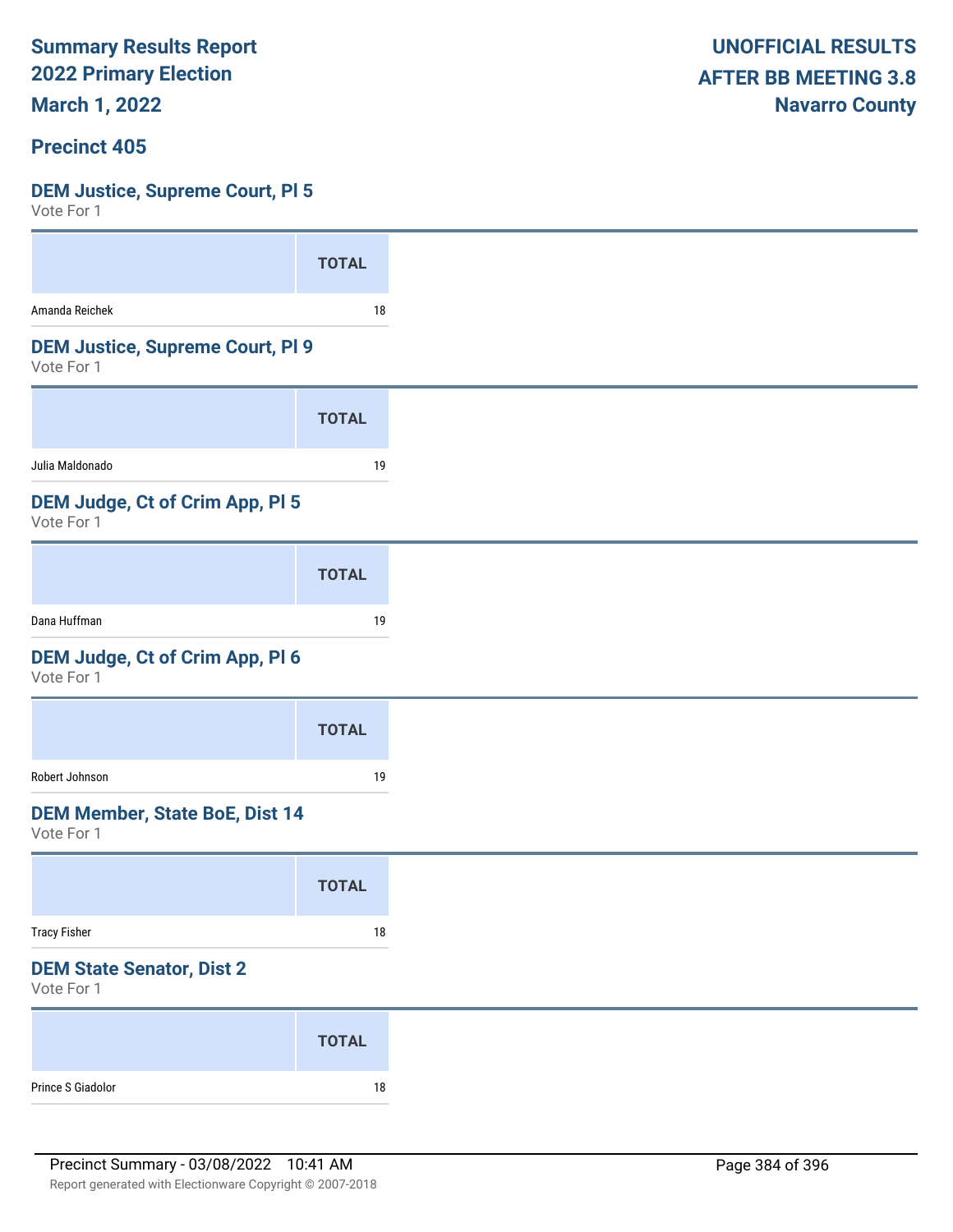#### **Precinct 406**

#### **STATISTICS**

|                                      | TOTAL |
|--------------------------------------|-------|
| Registered Voters - Total            | 0     |
| Registered Voters - Republican Party | 0     |
| Registered Voters - Democratic Party | 0     |
| Registered Voters - NONPARTISAN      | 0     |
| <b>Ballots Cast - Total</b>          | 95    |
| Ballots Cast - Republican Party      | 91    |
| Ballots Cast - Democratic Party      | 4     |
| Ballots Cast - NONPARTISAN           | 0     |
| <b>Ballots Cast - Blank</b>          | 1     |
| Voter Turnout - Total                | 0.00% |
| Voter Turnout - Republican Party     | 0.00% |
| Voter Turnout - Democratic Party     | 0.00% |
| <b>Voter Turnout - NONPARTISAN</b>   | 0.00% |
|                                      |       |

## **REP US Representative, District 6**

|                   | <b>TOTAL</b> |
|-------------------|--------------|
| <b>Bill Payne</b> | g            |
| James Buford      | 10           |
| Jake Ellzey       | 64           |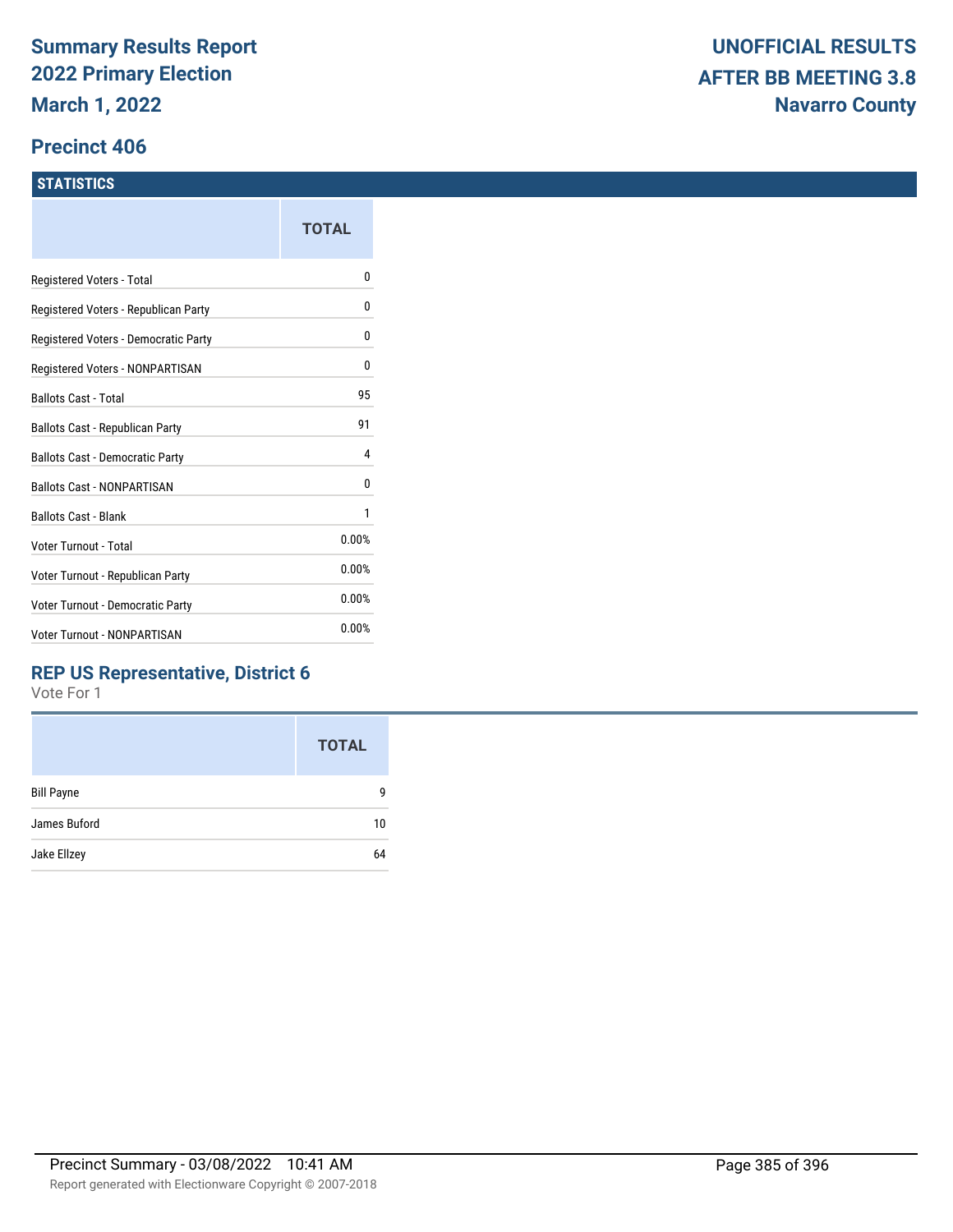**March 1, 2022**

## **Precinct 406**

#### **REP Governor**

Vote For 1

|                     | <b>TOTAL</b> |
|---------------------|--------------|
| <b>Greg Abbott</b>  | 63           |
| <b>Rick Perry</b>   | 5            |
| Danny Harrison      | $\Omega$     |
| Allen B. West       | 5            |
| <b>Chad Prather</b> | 6            |
| Kandy Kaye Horn     | 0            |
| Paul Belew          | 1            |
| Don Huffines        | 11           |

|                        | <b>TOTAL</b> |
|------------------------|--------------|
| <b>Todd M. Bullis</b>  | 4            |
| Daniel Miller          | 5            |
| Dan Patrick            | 67           |
| Zach Vance             | 4            |
| <b>Trayce Bradford</b> | 1            |
| <b>Aaron Sorrells</b>  | 2            |

## **REP Attorney General**

|                   | <b>TOTAL</b> |
|-------------------|--------------|
| Eva Guzman        | 12           |
| <b>Ken Paxton</b> | 43           |
| Louie Gohmert     | 5            |
| George P. Bush    | 28           |

|                                              | <b>TOTAL</b> |
|----------------------------------------------|--------------|
| <b>Greg Abbott</b>                           | 63           |
| <b>Rick Perry</b>                            | 5            |
| Danny Harrison                               | 0            |
| Allen B. West                                | 5            |
| <b>Chad Prather</b>                          | 6            |
| Kandy Kaye Horn                              | 0            |
| Paul Belew                                   |              |
| Don Huffines                                 | 11           |
| <b>REP Lieutenant Governor</b><br>Vote For 1 |              |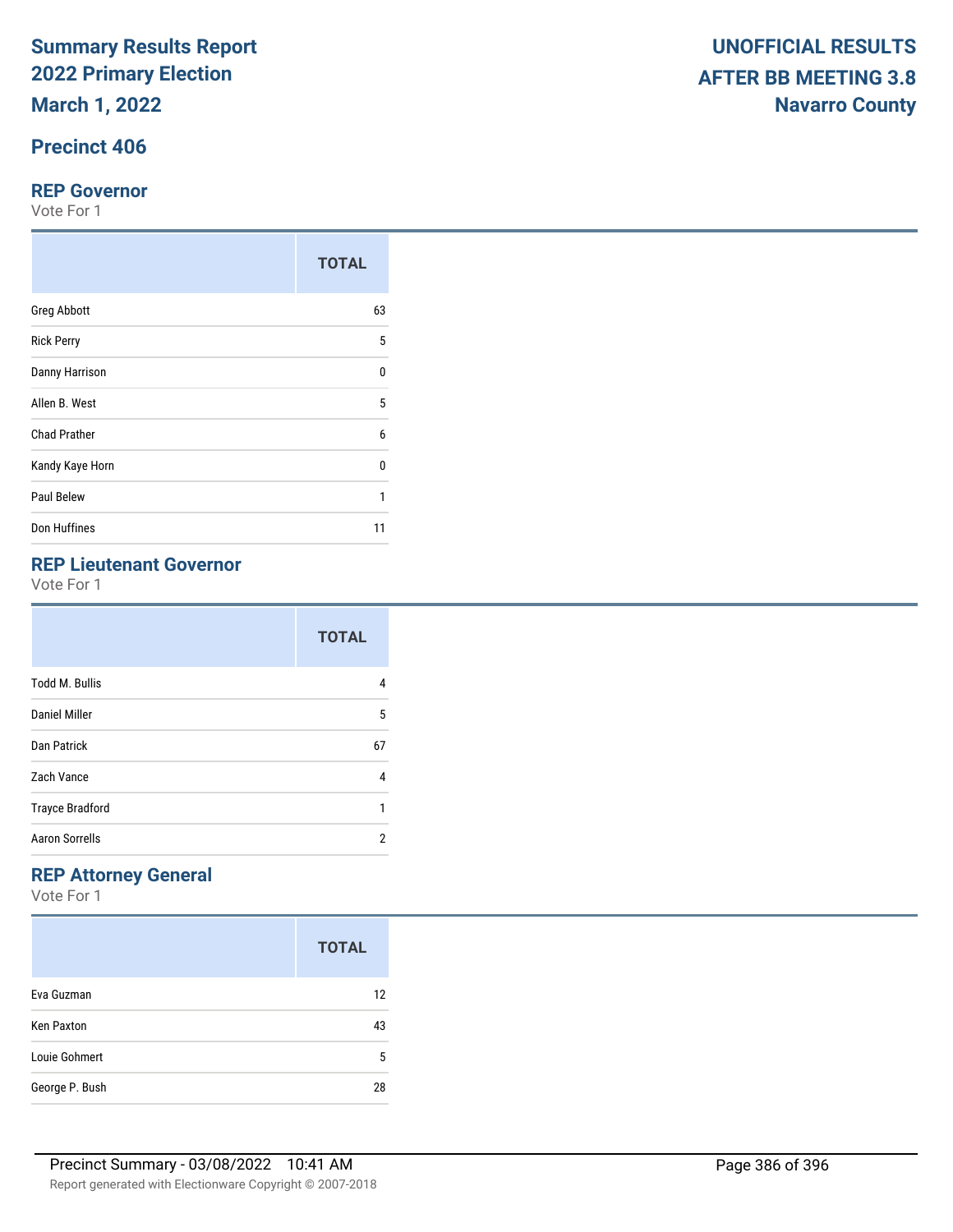**March 1, 2022**

### **Precinct 406**

#### **REP Comptroller of Public Accounts**

Vote For 1

|                | <b>TOTAL</b> |
|----------------|--------------|
| Mark V. Goloby | q            |
| Glenn Hegar    | 71           |

#### **REP Comm General Land Office**

Vote For 1

|                        | <b>TOTAL</b>   |
|------------------------|----------------|
| Ben Armenta            | 4              |
| Jon Spiers             | 10             |
| Victor Avila           | 4              |
| Rufus Lopez            | $\overline{2}$ |
| Dawn Buckingham        | 22             |
| <b>Tim Westley</b>     | 15             |
| Don W. Minton          | 10             |
| <b>Weston Martinez</b> | 3              |

## **REP Commissioner of Agriculture**

|                  | <b>TOTAL</b> |
|------------------|--------------|
| Carey A. Counsil | 8            |
| Sid Miller       | 57           |
| James White      | 17           |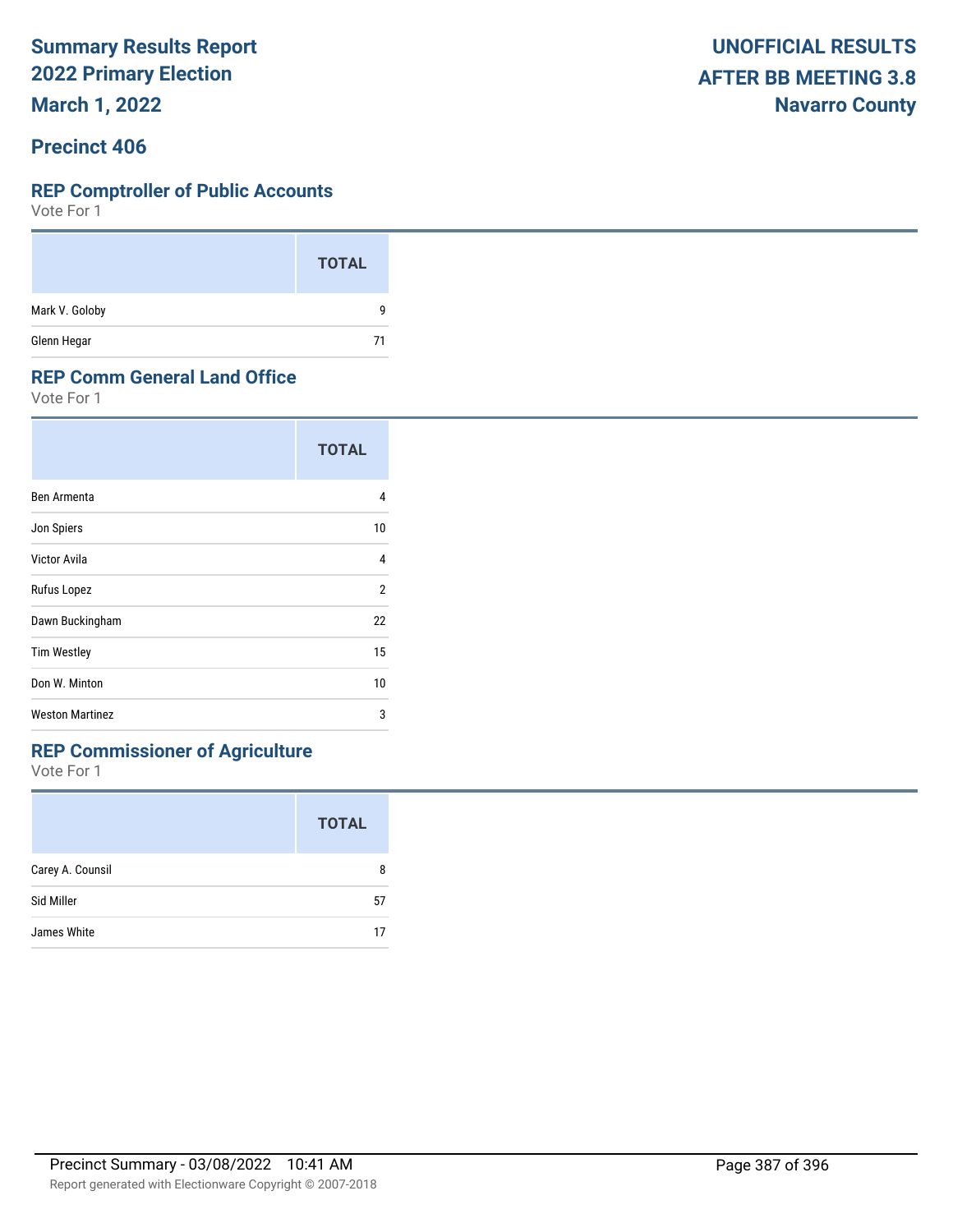**March 1, 2022**

## **Precinct 406**

#### **REP Railroad Commissioner**

Vote For 1

|                        | <b>TOTAL</b> |
|------------------------|--------------|
| Sarah Stogner          | 11           |
| Dawayne Tipton         | 13           |
| Wayne Christian        | 27           |
| Tom Slocum Jr          | 17           |
| Marvin "Sarge" Summers |              |

### **REP Justice, Supreme Court, Pl 3**

Vote For 1

|                | <b>TOTAL</b> |
|----------------|--------------|
| Debra Lehrmann | 73           |

## **REP Justice, Supreme Court, Pl 5**

Vote For 1

|               | <b>TOTAL</b> |
|---------------|--------------|
| Rebeca Huddle | 74           |

#### **REP Justice, Supreme Court, Pl 9**

Vote For 1

|                  | <b>TOTAL</b> |  |
|------------------|--------------|--|
| David J. Schenck | 31           |  |
| Evan Young       | 38           |  |

## **REP Judge, Ct of Crim App, Pl 2**

|               | <b>TOTAL</b> |
|---------------|--------------|
| Mary Lou Keel | 76           |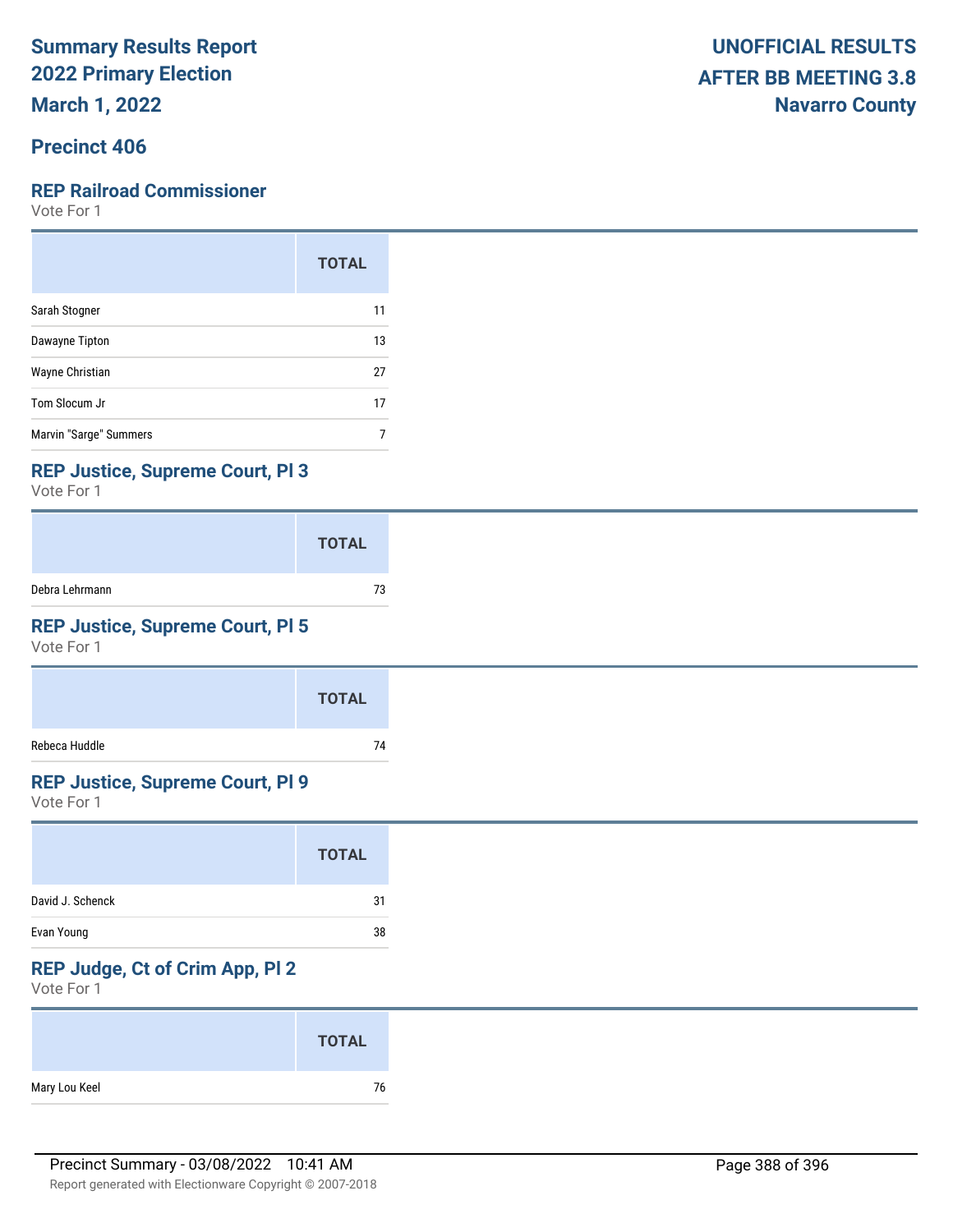**March 1, 2022**

## **Precinct 406**

#### **REP Judge, Ct of Crim App, Pl 5**

Vote For 1

|                     | <b>TOTAL</b> |
|---------------------|--------------|
| <b>Scott Walker</b> | 43           |
| Clint Morgan        | 27           |

## **REP Judge, Ct of Crim App, Pl 6**

Vote For 1

|                       | <b>TOTAL</b> |  |
|-----------------------|--------------|--|
| Jesse F. McClure, III | 72           |  |

### **REP Member, State BoE, Dist 14**

Vote For 1

|                   | <b>TOTAL</b> |
|-------------------|--------------|
| Evelyn Brooks     | 55           |
| Sue Melton-Malone | 16           |

#### **REP State Senator, Dist 2**

Vote For 1

|                 | <b>TOTAL</b> |
|-----------------|--------------|
| <b>Bob Hall</b> | 77           |

#### **REP State Representative, Dist 8**

|             | <b>TOTAL</b> |
|-------------|--------------|
| Cody Harris | 79           |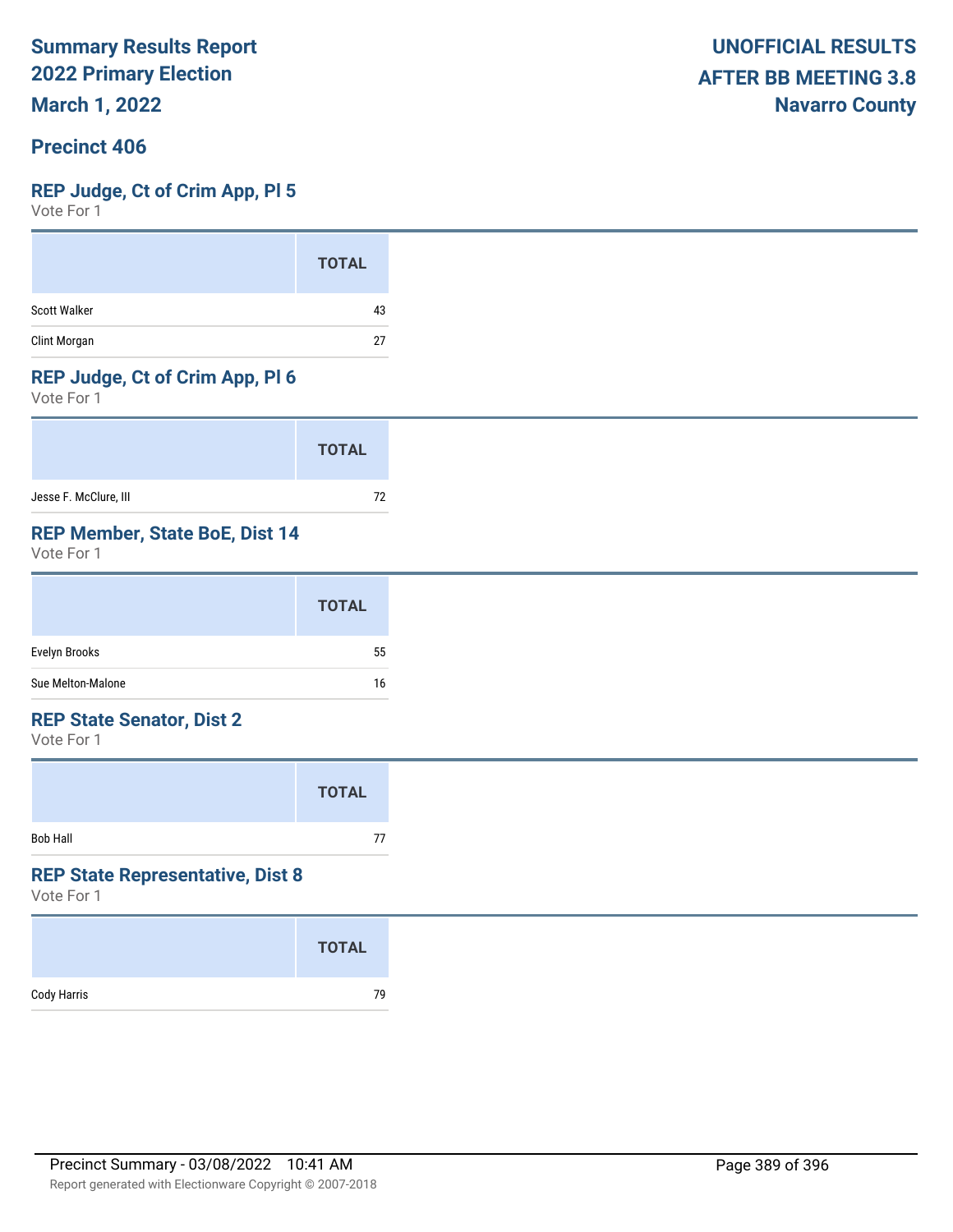**March 1, 2022**

### **Precinct 406**

#### **REP Justice, 10th Ct of App Dist, Pl 3**

| Vote For 1                                          |              |
|-----------------------------------------------------|--------------|
|                                                     | <b>TOTAL</b> |
| Steve Smith                                         | $74$         |
| <b>REP Criminal District Attorney</b><br>Vote For 1 |              |
|                                                     |              |
|                                                     | <b>TOTAL</b> |
| Will Thompson                                       | 75           |
| <b>REP County Judge</b><br>Vote For 1               |              |
|                                                     | <b>TOTAL</b> |
| H M. Davenport Jr                                   | ${\bf 80}$   |
| <b>REP District Clerk</b><br>Vote For 1             |              |
|                                                     | <b>TOTAL</b> |
| Joshua B. Tackett                                   | $78\,$       |
| <b>REP County Clerk</b><br>Vote For 1               |              |
|                                                     | <b>TOTAL</b> |
| Sherry Dowd                                         | $77\,$       |
| <b>REP County Treasurer</b><br>Vote For 1           |              |
|                                                     | <b>TOTAL</b> |
| Ryan Douglas                                        | ${\bf 78}$   |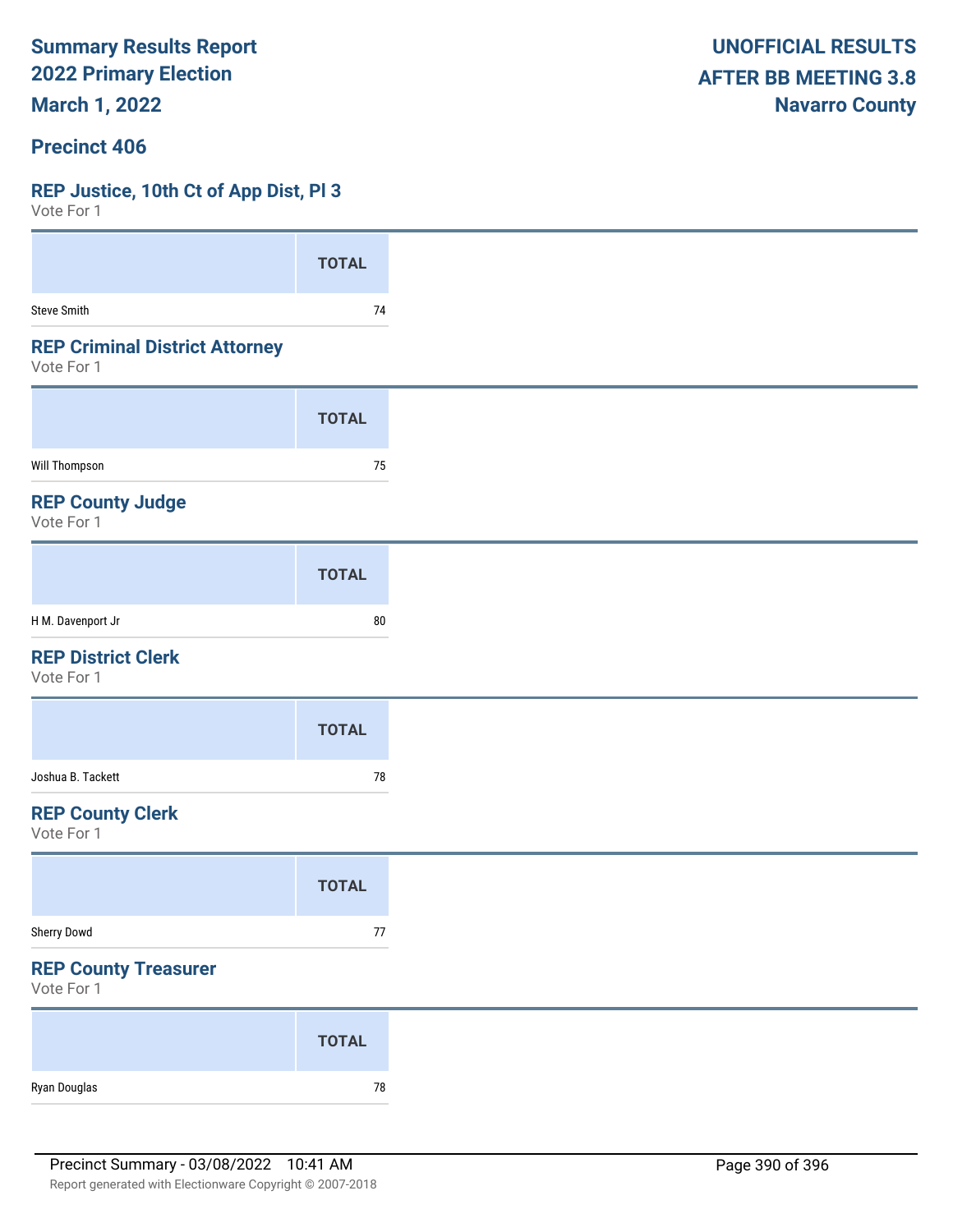**March 1, 2022**

### **Precinct 406**

#### **REP County Commissioner Pct 4**

Vote For 1

|                         | <b>TOTAL</b> |
|-------------------------|--------------|
| Cody C. Muldner         | 6            |
| <b>Bill Gowan</b>       | 0            |
| David Brewer            | 9            |
| John Paul Plemons       | 7            |
| <b>Terry Brooks</b>     | 41           |
| <b>Tommy Montgomery</b> | 23           |
| Anthony (Tony) Watson   |              |

#### **REP JOP Pct 4**

Vote For 1

|                | <b>TOTAL</b> |
|----------------|--------------|
| Lisa Clay      | 46           |
| John V. Cabano | 24           |
| Shane Richards | 16           |

## **REP County Chair**

Vote For 1

|                  | <b>TOTAL</b> |
|------------------|--------------|
| Steven L. Jessup | 75           |

### **REP Proposition 1**

|                | <b>TOTAL</b> |
|----------------|--------------|
| <b>YES</b>     | 83           |
| N <sub>0</sub> | b            |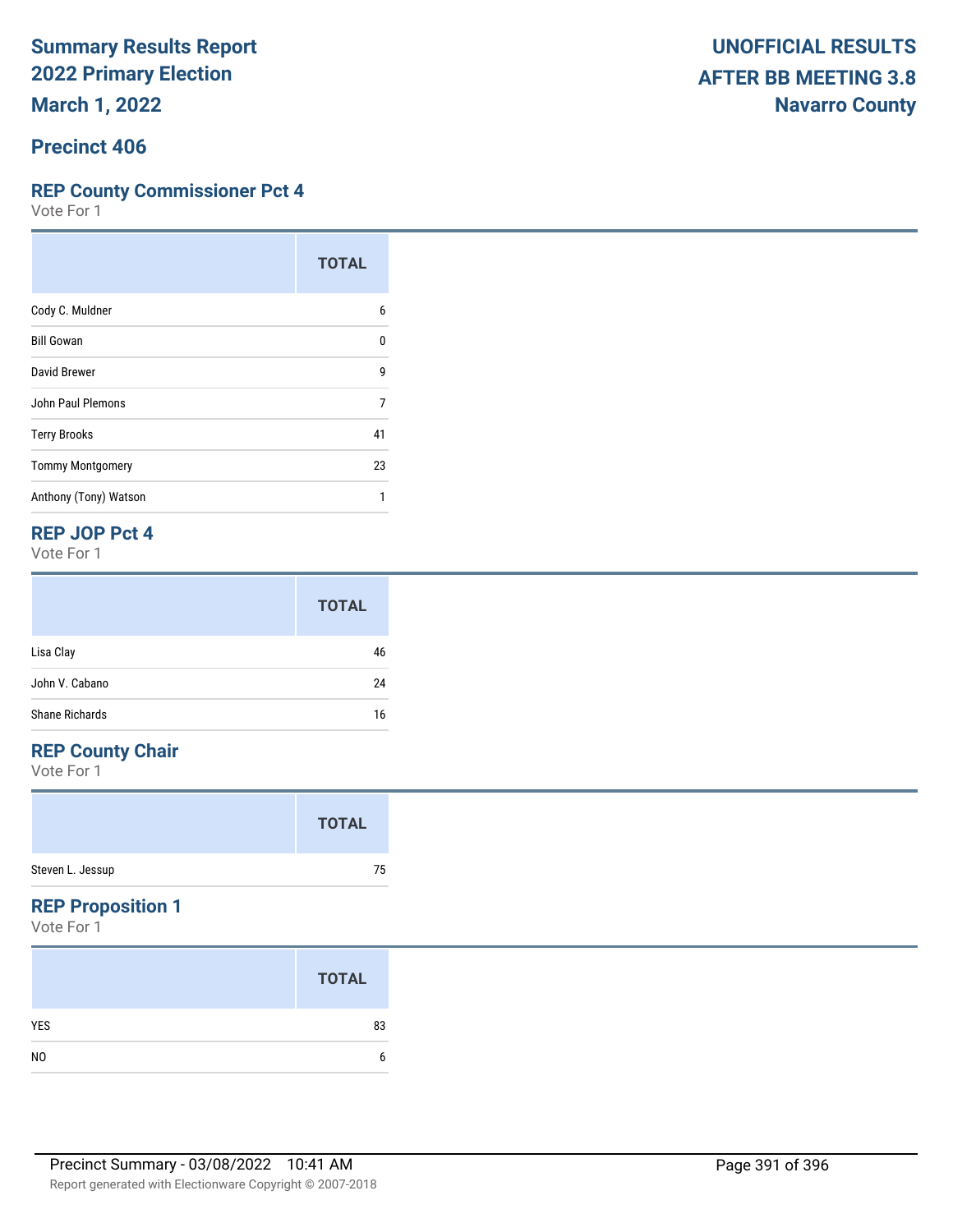**March 1, 2022**

## **Precinct 406**

#### **REP Proposition 2**

Vote For 1

#### **REP Proposition 3**

Vote For 1

|                | <b>TOTAL</b> |
|----------------|--------------|
| <b>YES</b>     | 78           |
| N <sub>0</sub> | 11           |

## **REP Proposition 4**

Vote For 1

## **REP Proposition 5**

Vote For 1

## **REP Proposition 6**

|     | <b>TOTAL</b> |
|-----|--------------|
| YES | 71           |
|     | 19           |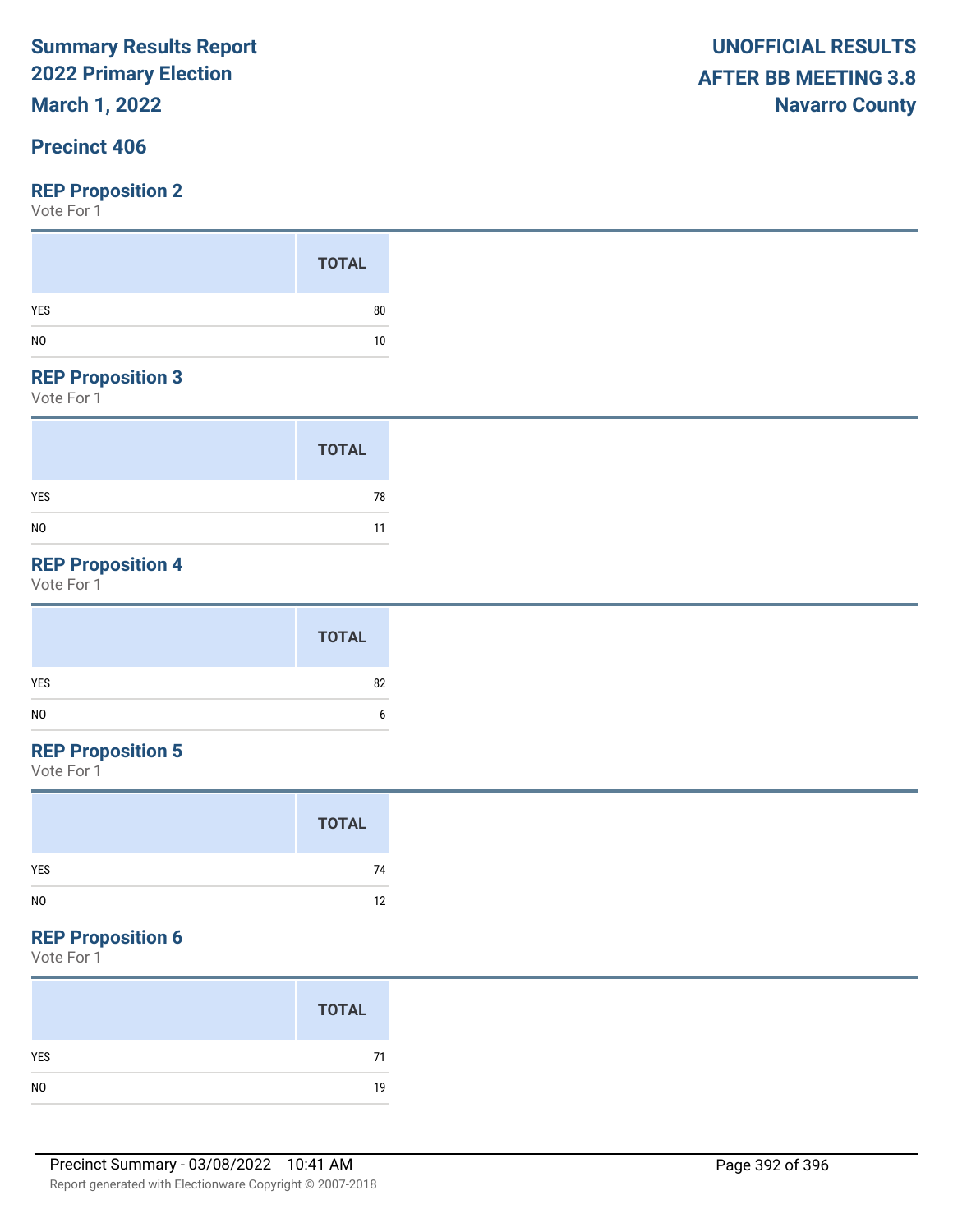## **March 1, 2022**

## **Precinct 406**

#### **REP Proposition 7**

Vote For 1

#### **REP Proposition 8**

Vote For 1

|                | <b>TOTAL</b> |
|----------------|--------------|
| <b>YES</b>     | 83           |
| N <sub>0</sub> | 6            |

## **REP Proposition 9**

Vote For 1

| <b>TOTAL</b> |        |
|--------------|--------|
| <b>YES</b>   | 82     |
| NO           | o<br>ō |

## **REP Proposition 10**

|                | <b>TOTAL</b> |
|----------------|--------------|
| <b>YES</b>     | 84           |
| N <sub>0</sub> | 5            |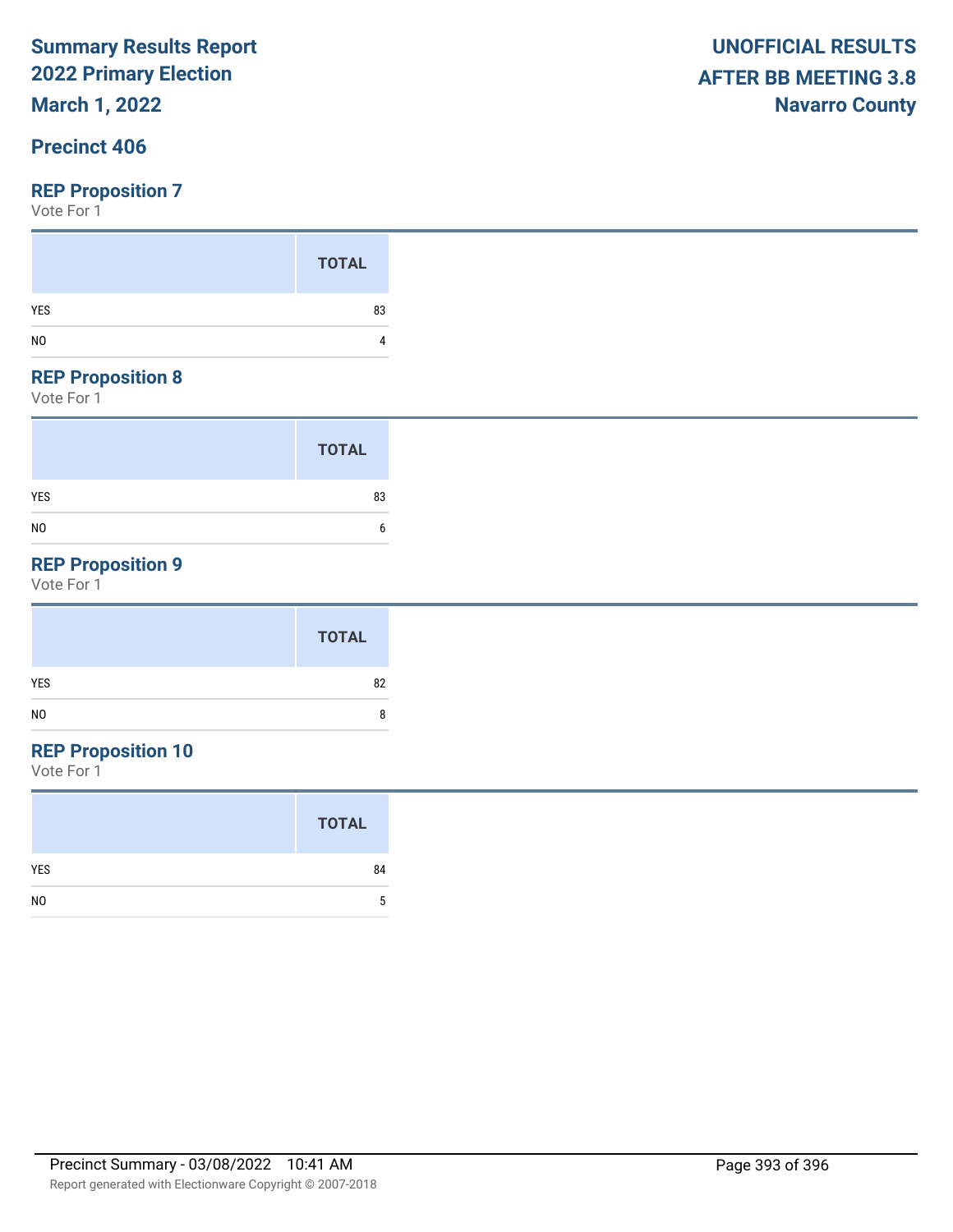**March 1, 2022**

## **Precinct 406**

#### **DEM Governor**

Vote For 1

|                             | <b>TOTAL</b> |
|-----------------------------|--------------|
| <b>Rich Wakeland</b>        |              |
| Beto O'Rourke               | 2            |
| Joy Diaz                    |              |
| Inocencio (Inno) Barrientez | n            |
| Michael Cooper              |              |

### **DEM Lieutenant Governor**

Vote For 1

|                  | <b>TOTAL</b> |
|------------------|--------------|
| Carla Brailey    |              |
| Mike Collier     | 2            |
| Michelle Beckley | n            |

## **DEM Attorney General**

|                         | <b>TOTAL</b> |
|-------------------------|--------------|
| S. "TBONE" Raynor       | O            |
| Joe Jaworski            | 0            |
| Rochelle Mercedes Garza | 2            |
| Mike Fields             |              |
| Lee Merritt             |              |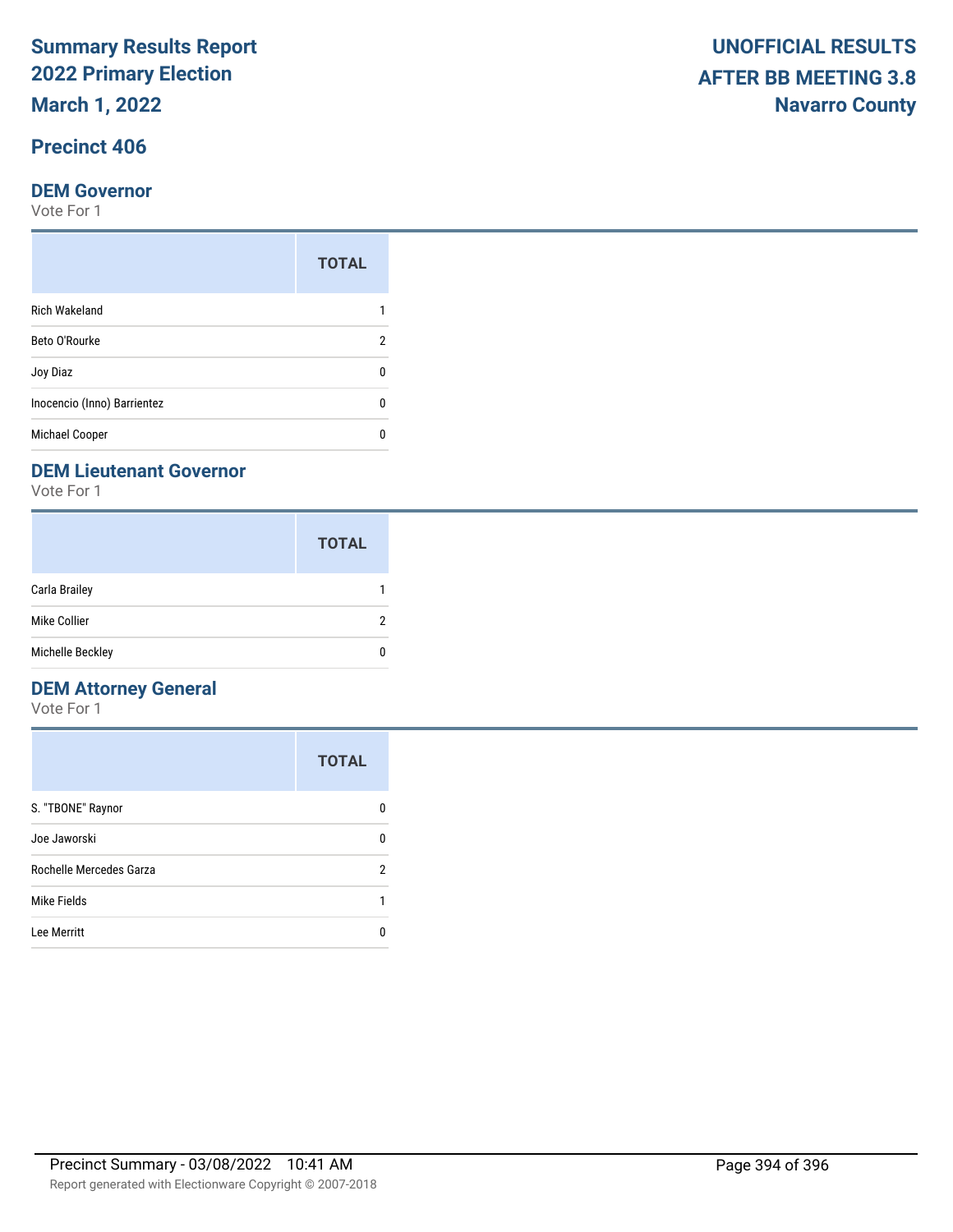**March 1, 2022**

## **Precinct 406**

#### **DEM Comptroller of Public Accounts**

Vote For 1

|                    | <b>TOTAL</b> |
|--------------------|--------------|
| <b>Tim Mahoney</b> | 2            |
| Angel Luis Vega    |              |
| Janet T. Dudding   | 0            |

## **DEM Comm General Land Office**

Vote For 1

|                      | <b>TOTAL</b> |
|----------------------|--------------|
| Jinny Suh            |              |
| Michael Lange        |              |
| Sandragrace Martinez |              |
| Jay Kleberg          |              |

## **DEM Commissioner of Agriculture**

Vote For 1

|            | <b>TOTAL</b> |  |
|------------|--------------|--|
| Ed Ireson  |              |  |
| Susan Hays |              |  |

## **DEM Railroad Commissioner**

Vote For 1

|              | <b>TOTAL</b> |
|--------------|--------------|
| Luke Warford | о            |

## **DEM Justice, Supreme Court, Pl 3**

|               | <b>TOTAL</b> |  |
|---------------|--------------|--|
| Erin A Nowell | 3            |  |